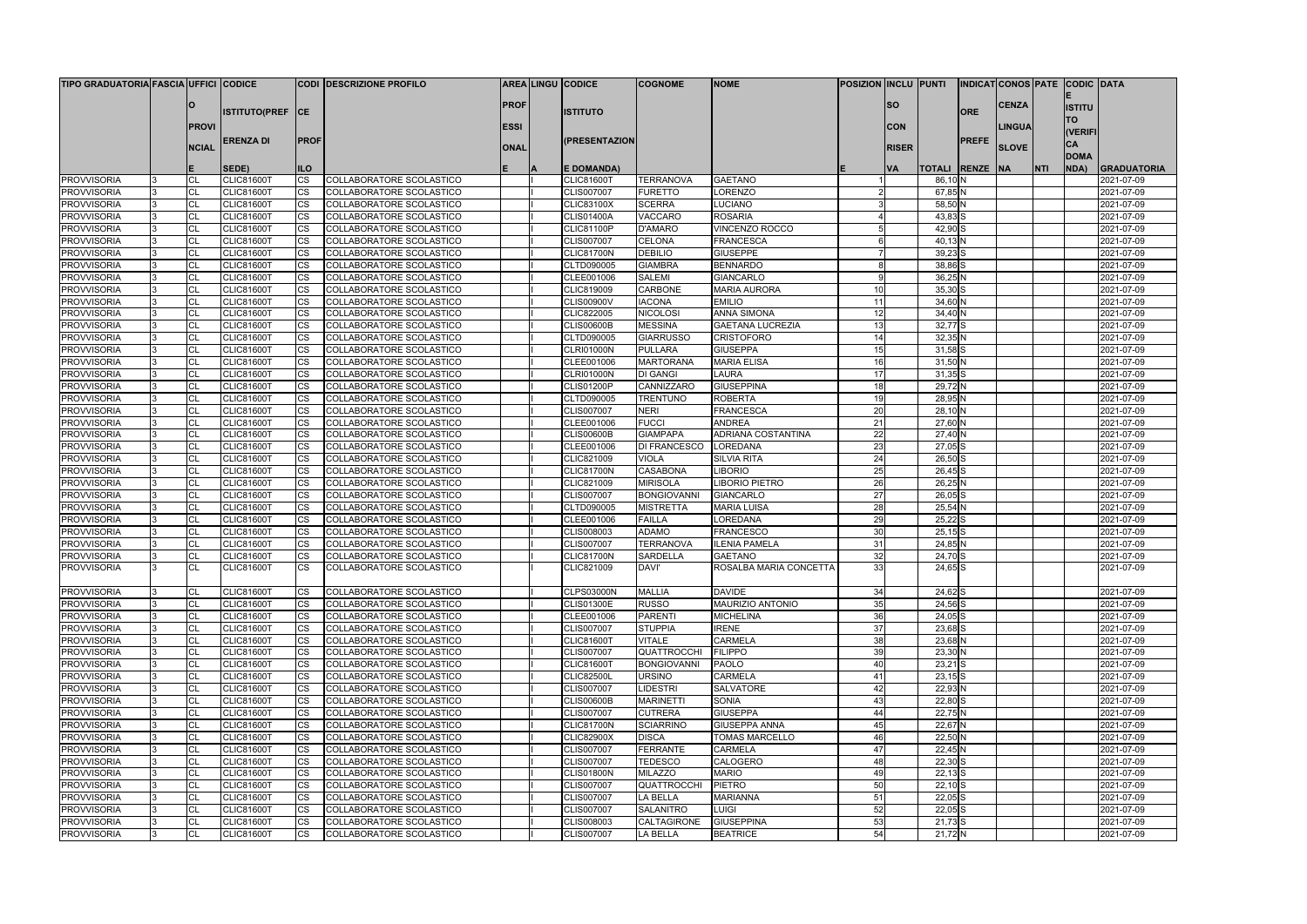| 55              | $21,70$ S          |    |  | 2021-07-09 |
|-----------------|--------------------|----|--|------------|
| 56              | $21,60$ N          |    |  | 2021-07-09 |
| 57              | $21,55$ S          |    |  | 2021-07-09 |
| 58              | 21,50 S            |    |  | 2021-07-09 |
| 59              | 21,45 <sup>S</sup> |    |  | 2021-07-09 |
| 60              | 21,40 N            |    |  | 2021-07-09 |
| 61              | 21,38 S            |    |  | 2021-07-09 |
| $\overline{62}$ | 21,36 N            |    |  |            |
|                 |                    |    |  | 2021-07-09 |
|                 |                    |    |  |            |
| 63              | $21,25$ S          |    |  | 2021-07-09 |
| 64              | 21,05 N            |    |  | 2021-07-09 |
| 65              | 21 S               |    |  | 2021-07-09 |
| 66              | 21 <sub>IN</sub>   |    |  | 2021-07-09 |
| 67              | 20,95              | ls |  | 2021-07-09 |
| 68              | 20,70 S            |    |  | 2021-07-09 |
| 69              | $20,50$ S          |    |  | 2021-07-09 |
| 70              | 20,45 S            |    |  | 2021-07-09 |
| 71              | 20,30 N            |    |  | 2021-07-09 |
| $\overline{72}$ | 20,23 S            |    |  | 2021-07-09 |
| $\overline{73}$ | $20,15$ S          |    |  | 2021-07-09 |
| 74              | $20,10$ S          |    |  | 2021-07-09 |
|                 |                    |    |  |            |
| 75              | 20,09 N            |    |  | 2021-07-09 |
| 76              | $20,05$ S          |    |  | 2021-07-09 |
| 77              | 19,88 <sup>S</sup> |    |  | 2021-07-09 |
| 78              | 19,82 S            |    |  | 2021-07-09 |
| 79              | 19,65 N            |    |  | 2021-07-09 |
| 80              | $19,56$ S          |    |  | 2021-07-09 |
| 81              | 19,45 N            |    |  | 2021-07-09 |
| 82              | 19,40 S            |    |  | 2021-07-09 |
|                 |                    |    |  |            |
| 83              | 19,30 N            |    |  | 2021-07-09 |
| 84              | 19,15 <sup>S</sup> |    |  | 2021-07-09 |
| 85              | $19,15$ N          |    |  | 2021-07-09 |
| 86              | $19,10$ S          |    |  | 2021-07-09 |
| 87              | 18,88 N            |    |  | 2021-07-09 |
|                 |                    |    |  |            |
| 88              | 18,78 N            |    |  | 2021-07-09 |
| 89              | 18,53 S            |    |  | 2021-07-09 |
| 90              | 18,52 N            |    |  | 2021-07-09 |
| 91              | 18,48 <sup>S</sup> |    |  | 2021-07-09 |
| 92              | 18,40 S            |    |  | 2021-07-09 |
| 93              | $18,40$ S          |    |  | 2021-07-09 |
| 94              | 18,25S             |    |  | 2021-07-09 |
| 95              | 18,18 <b>S</b>     |    |  | 2021-07-09 |
|                 |                    |    |  |            |
| 96              | 18,17 <sup>S</sup> |    |  | 2021-07-09 |
| 97              | 18,16 <sup>S</sup> |    |  | 2021-07-09 |
| 98              | $18,13$ S          |    |  | 2021-07-09 |
| 99              | 18,10 <sup>S</sup> |    |  | 2021-07-09 |
|                 |                    |    |  |            |
| 00              | 18,10 N            |    |  | 2021-07-09 |
| 01              | 18,08 <sup>S</sup> |    |  | 2021-07-09 |
| $\overline{02}$ | 17,95 N            |    |  | 2021-07-09 |
| 03              | 17,80 S            |    |  | 2021-07-09 |
| 04              | 17,80 S            |    |  | 2021-07-09 |
| 05              | 17,60 N            |    |  | 2021-07-09 |
| 06              | 17,52 S            |    |  | 2021-07-09 |
| 07              | $17,22$ S          |    |  | 2021-07-09 |
| 80              | 17,20 S            |    |  | 2021-07-09 |
| 09              | 17,15 <sub>N</sub> |    |  | 2021-07-09 |
| 10              | $17,14$ S          |    |  | 2021-07-09 |
| 11              | 17,10 S            |    |  | 2021-07-09 |
| 12              | 17,08 S            |    |  |            |
|                 |                    |    |  | 2021-07-09 |
| 13              | 16,97 N            |    |  | 2021-07-09 |
| $\overline{14}$ | 16,82 S            |    |  | 2021-07-09 |

| <b>PROVVISORIA</b> |    | <b>CL</b>              | CLIC81600T                             | CS.                    | COLLABORATORE SCOLASTICO                             | <b>CLIS01200P</b>               | <b>DI BILIO</b>               | <b>LEONARDA</b>               | 55              | 21,70 S            | 2021-07-09               |
|--------------------|----|------------------------|----------------------------------------|------------------------|------------------------------------------------------|---------------------------------|-------------------------------|-------------------------------|-----------------|--------------------|--------------------------|
| <b>PROVVISORIA</b> |    | <b>CL</b>              | <b>CLIC81600T</b>                      | <b>CS</b>              | COLLABORATORE SCOLASTICO                             | CLIC815002                      | <b>IANNUZZO</b>               | <b>CALOGERO</b>               | 56              | 21,60 N            | 2021-07-09               |
| <b>PROVVISORIA</b> |    | <b>CL</b>              | <b>CLIC81600T</b>                      | <b>CS</b>              | COLLABORATORE SCOLASTICO                             | CLIS007007                      | <b>FERRANTE</b>               | <b>LUCIA RITA</b>             | 57              | $21,55$ S          | 2021-07-09               |
| <b>PROVVISORIA</b> |    | <b>CL</b>              | <b>CLIC81600T</b>                      | <b>CS</b>              | COLLABORATORE SCOLASTICO                             | <b>CLIS01900D</b>               | LANZA                         | <b>ANGELO</b>                 | 58              | 21,50 S            | 2021-07-09               |
| <b>PROVVISORIA</b> |    | <b>CL</b>              | <b>CLIC81600T</b>                      | <b>CS</b>              | COLLABORATORE SCOLASTICO                             | <b>CLIS01200P</b>               | <b>LIMUTI</b>                 | <b>GIOVANBATTISTA</b>         | 59              | 21,45 S            | 2021-07-09               |
| <b>PROVVISORIA</b> |    | <b>CL</b>              | <b>CLIC81600T</b>                      | $\overline{\text{cs}}$ | COLLABORATORE SCOLASTICO                             | <b>CLIC81600T</b>               | <b>NERI</b>                   | <b>ANGELA</b>                 | 60              | 21,40 N            | 2021-07-09               |
| <b>PROVVISORIA</b> |    | <b>CL</b>              | <b>CLIC81600T</b>                      | <b>CS</b>              | COLLABORATORE SCOLASTICO                             | CLIS007007                      | <b>FALZONE</b>                | <b>LUCIA</b>                  | 61              | $21,38$ S          | 2021-07-09               |
| <b>PROVVISORIA</b> | l3 | <b>CL</b>              | <b>CLIC81600T</b>                      | <b>CS</b>              | COLLABORATORE SCOLASTICO                             | CLIS01800N                      | <b>TANDURELLA</b>             | <b>GIACOMO MARIA</b>          | 62              | 21,36 N            | 2021-07-09               |
|                    |    |                        |                                        |                        |                                                      |                                 |                               | <b>SALVATORE</b>              |                 |                    |                          |
| <b>PROVVISORIA</b> |    | <b>CL</b>              | <b>CLIC81600T</b>                      | <b>CS</b>              | COLLABORATORE SCOLASTICO                             | <b>CLIS01200P</b>               | <b>TONA</b>                   | <b>PAOLA</b>                  | 63              | $21,25$ S          | 2021-07-09               |
| <b>PROVVISORIA</b> |    | <b>CL</b>              | <b>CLIC81600T</b>                      | <b>CS</b>              | COLLABORATORE SCOLASTICO                             | CLIS007007                      | <b>PECORELLA</b>              | PINA MARIA                    | 64              | 21,05 N            | 2021-07-09               |
| <b>PROVVISORIA</b> |    | <b>CL</b>              | <b>CLIC81600T</b>                      | <b>CS</b>              | COLLABORATORE SCOLASTICO                             | CLIS007007                      | <b>ZUCCALA</b>                | <b>RENATO</b>                 | 65              | 21S                | 2021-07-09               |
| <b>PROVVISORIA</b> |    | <b>CL</b>              | <b>CLIC81600T</b>                      | <b>CS</b>              | COLLABORATORE SCOLASTICO                             | CLIC821009                      | <b>PULEO</b>                  | <b>ANNA GIUSEPPA</b>          | 66              | 21N                | 2021-07-09               |
| <b>PROVVISORIA</b> |    | <b>CL</b>              | <b>CLIC81600T</b>                      | <b>CS</b>              | COLLABORATORE SCOLASTICO                             | CLEE001006                      | <b>PINNISI</b>                | <b>ANGELO</b>                 | 67              | $20,95$ S          | 2021-07-09               |
| <b>PROVVISORIA</b> |    | <b>CL</b>              | <b>CLIC81600T</b>                      | $\overline{\text{cs}}$ | COLLABORATORE SCOLASTICO                             | CLIC828004                      | <b>D'ANTONA</b>               | <b>VINCENZA</b>               | 68              | 20,70 S            | 2021-07-09               |
| <b>PROVVISORIA</b> |    | <b>CL</b>              | <b>CLIC81600T</b>                      | <b>CS</b>              | COLLABORATORE SCOLASTICO                             | CLEE02500P                      | ANZALONE                      | <b>GIUSEPPE</b>               | 69              | $20,50$ S          | 2021-07-09               |
| <b>PROVVISORIA</b> |    | <b>CL</b>              | <b>CLIC81600T</b>                      | $\overline{\text{cs}}$ | COLLABORATORE SCOLASTICO                             | CLIS007007                      | <b>SERRALUNGA</b>             | <b>VINCENZA</b>               | 70              | $20,45$ S          | 2021-07-09               |
| <b>PROVVISORIA</b> |    | <b>CL</b>              | <b>CLIC81600T</b>                      | $\overline{\text{cs}}$ | COLLABORATORE SCOLASTICO                             | CLEE001006                      | <b>NARDELLA</b>               | <b>MARIANGELA</b>             | 71              | 20,30 N            | 2021-07-09               |
| <b>PROVVISORIA</b> |    | <b>CL</b>              | <b>CLIC81600T</b>                      | $\overline{\text{cs}}$ | COLLABORATORE SCOLASTICO                             | CLEE01100R                      | <b>DI NATALE</b>              | <b>ANGELA</b>                 | $\overline{72}$ | $20,23$ S          | 2021-07-09               |
| <b>PROVVISORIA</b> |    | <b>CL</b>              | <b>CLIC81600T</b>                      | $\overline{\text{cs}}$ | COLLABORATORE SCOLASTICO                             | CLPS03000N                      | <b>LA ROCCA</b>               | <b>GAETANA</b>                | 73              | $20,15$ S          | 2021-07-09               |
| <b>PROVVISORIA</b> |    | <b>CL</b>              | <b>CLIC81600T</b>                      | <b>CS</b>              | COLLABORATORE SCOLASTICO                             | <b>CLIS00300X</b>               | <b>PULICI</b>                 | <b>EMANUELA</b>               | 74              | $20,10$ S          | 2021-07-09               |
| <b>PROVVISORIA</b> |    | <b>CL</b>              | <b>CLIC81600T</b>                      | <b>CS</b>              | COLLABORATORE SCOLASTICO                             | CLEE01100R                      | <b>CATALANO</b>               | <b>LAURA</b>                  | 75              | 20,09 N            | 2021-07-09               |
| <b>PROVVISORIA</b> |    | <b>CL</b>              | <b>CLIC81600T</b>                      | CS                     | COLLABORATORE SCOLASTICO                             | <b>CLIS00600B</b>               | <b>ALMA</b>                   | <b>DENISE</b>                 | 76              | $20,05$ S          | 2021-07-09               |
| <b>PROVVISORIA</b> |    | <b>CL</b>              | <b>CLIC81600T</b>                      | <b>CS</b>              | COLLABORATORE SCOLASTICO                             | <b>CLIC82400R</b>               | <b>ITALIANO</b>               | <b>FIORENZA</b>               | 77              | 19,88 <sup>S</sup> | 2021-07-09               |
| <b>PROVVISORIA</b> |    | <b>CL</b>              | <b>CLIC81600T</b>                      | $\overline{\text{cs}}$ | COLLABORATORE SCOLASTICO                             | CLIS007007                      | <b>BRANCIFORTI</b>            | <b>RITA</b>                   | 78              | 19,82 S            | 2021-07-09               |
| <b>PROVVISORIA</b> |    | <b>CL</b>              | <b>CLIC81600T</b>                      | $\overline{\text{cs}}$ | COLLABORATORE SCOLASTICO                             | CLIS007007                      | <b>MAROTTA</b>                | <b>SILVIO</b>                 | 79              | 19,65 N            | 2021-07-09               |
| <b>PROVVISORIA</b> |    |                        | <b>CLIC81600T</b>                      | <b>CS</b>              |                                                      |                                 | <b>GUARINO</b>                |                               |                 | 19,56 S            | 2021-07-09               |
|                    |    | <b>CL</b><br><b>CL</b> | <b>CLIC81600T</b>                      | <b>CS</b>              | COLLABORATORE SCOLASTICO                             | <b>CLIC81000V</b>               | <b>QUATTROCCHI</b>            | <b>MARIA CONCETTA</b>         | 80              |                    |                          |
| <b>PROVVISORIA</b> |    |                        |                                        |                        | COLLABORATORE SCOLASTICO                             | CLIS007007                      |                               | <b>DORA GAETANA</b>           | 81              | 19,45 N            | 2021-07-09               |
| <b>PROVVISORIA</b> |    | <b>CL</b>              | <b>CLIC81600T</b>                      | <b>CS</b>              | COLLABORATORE SCOLASTICO                             | CLTD090005                      | TUTTOLOMOND GIUSEPPE          |                               | 82              | 19,40 S            | 2021-07-09               |
| <b>PROVVISORIA</b> |    | <b>CL</b>              | <b>CLIC81600T</b>                      | <b>CS</b>              | COLLABORATORE SCOLASTICO                             | CLIS007007                      | <b>GERACI</b>                 | <b>RITA CONCETTA</b>          | 83              | 19,30 N            | 2021-07-09               |
| <b>PROVVISORIA</b> |    | <b>CL</b>              | <b>CLIC81600T</b>                      | <b>CS</b>              | COLLABORATORE SCOLASTICO                             | <b>CLIS00900V</b>               | <b>SEVERINO</b>               | <b>ROBERTO MARIO</b>          | 84              | $19,15$ S          | 2021-07-09               |
| <b>PROVVISORIA</b> |    | <b>CL</b>              | <b>CLIC81600T</b>                      | <b>CS</b>              | COLLABORATORE SCOLASTICO                             | CLIS002004                      | <b>MINARDI</b>                | <b>NADIA</b>                  | 85              | 19,15 <sub>N</sub> | 2021-07-09               |
| <b>PROVVISORIA</b> |    | <b>CL</b>              | <b>CLIC81600T</b>                      | <b>CS</b>              | COLLABORATORE SCOLASTICO                             | CLIC80400G                      | <b>VILARDO</b>                | <b>EROS</b>                   | 86              | 19,10 S            | 2021-07-09               |
| <b>PROVVISORIA</b> |    | <b>CL</b>              | <b>CLIC81600T</b>                      | <b>CS</b>              | COLLABORATORE SCOLASTICO                             | <b>CLEE01100R</b>               | <b>TRANCHINA</b>              | <b>MARIA RITA</b>             | 87              | 18,88 N            | 2021-07-09               |
| <b>PROVVISORIA</b> |    | <b>CL</b>              | <b>CLIC81600T</b>                      | CS                     | COLLABORATORE SCOLASTICO                             | CLIC80400G                      | <b>PIRRONITTO</b>             | <b>RINA</b>                   | 88              | 18,78 N            | 2021-07-09               |
| <b>PROVVISORIA</b> |    | <b>CL</b>              | <b>CLIC81600T</b>                      | <b>CS</b>              | COLLABORATORE SCOLASTICO                             | CLIC828004                      | <b>RUSSO</b>                  | <b>PALMA</b>                  | 89              | 18,53 S            | 2021-07-09               |
| <b>PROVVISORIA</b> |    | <b>CL</b>              | <b>CLIC81600T</b>                      | CS                     | COLLABORATORE SCOLASTICO                             | CLIC819009                      | <b>VULLO</b>                  | <b>MARIA PINA</b>             | 90              | 18,52 N            | 2021-07-09               |
| <b>PROVVISORIA</b> |    | <b>CL</b>              | <b>CLIC81600T</b>                      | <b>CS</b>              | COLLABORATORE SCOLASTICO                             | <b>CLIC81700N</b>               | <b>DEBILIO</b>                | <b>SALVATORE</b>              | 91              | 18,48 S            | 2021-07-09               |
| <b>PROVVISORIA</b> |    | <b>CL</b>              | <b>CLIC81600T</b>                      | <b>CS</b>              | COLLABORATORE SCOLASTICO                             | <b>CLIC81700N</b>               | <b>MIRISOLA</b>               | <b>GIUSEPPE</b>               | 92              | 18,40 S            | 2021-07-09               |
| <b>PROVVISORIA</b> |    | C1                     | <b>CLIC81600T</b>                      | <b>CS</b>              | COLLABORATORE SCOLASTICO                             | <b>CLIS007007</b>               | <b>FRANCO</b>                 | <b>MASSIMILIANO</b>           | 93              | 18.40 S            | 2021-07-09               |
| <b>PROVVISORIA</b> |    | <b>CL</b>              | <b>CLIC81600T</b>                      | CS                     | COLLABORATORE SCOLASTICO                             | CLIS007007                      | <b>PORTELLO</b>               | LUCIA                         | 94              | $18,25$ S          | 2021-07-09               |
| <b>PROVVISORIA</b> |    | <b>ICL</b>             | <b>CLIC81600T</b>                      | <b>CS</b>              | <b>COLLABORATORE SCOLASTICO</b>                      | CLRI01000N                      | <b>VELLA</b>                  | <b>MARGHERITA DOMENICA</b>    | 95              | $18,18$ S          | 2021-07-09               |
|                    |    |                        |                                        |                        |                                                      |                                 |                               | SAVIA                         |                 |                    |                          |
| <b>PROVVISORIA</b> |    | <b>CL</b>              | <b>CLIC81600T</b>                      | CS                     | COLLABORATORE SCOLASTICO                             | <b>CLEE02400V</b>               | <b>TULUMELLO</b>              | <b>TERESA MARIA FABIOLA</b>   | 96              | 18,17 <sup>S</sup> | 2021-07-09               |
| <b>PROVVISORIA</b> |    | <b>CL</b>              | <b>CLIC81600T</b>                      | $\overline{\text{cs}}$ | COLLABORATORE SCOLASTICO                             | <b>CLIC81700N</b>               | <b>CAPRARO</b>                | <b>ANTONINA</b>               | 97              | 18,16 S            | 2021-07-09               |
| <b>PROVVISORIA</b> |    | <b>CL</b>              | <b>CLIC81600T</b>                      | <b>CS</b>              | COLLABORATORE SCOLASTICO                             | CLIS007007                      | <b>DI MARTINO</b>             | <b>FILIPPO</b>                | 98              | 18,13 <sup>S</sup> | 2021-07-09               |
| <b>PROVVISORIA</b> |    | <b>CL</b>              | <b>CLIC81600T</b>                      | CS                     | COLLABORATORE SCOLASTICO                             | <b>CLIC81600T</b>               | LO CICERO                     | <b>ROSARIA</b>                | 99              | 18,10 S            | 2021-07-09               |
| <b>PROVVISORIA</b> |    | <b>CL</b>              | <b>CLIC81600T</b>                      | <b>CS</b>              | COLLABORATORE SCOLASTICO                             | <b>CLIS00300X</b>               | <b>CORINTO</b>                | <b>MARIA ELENA</b>            | 100             | $18,10$ N          | 2021-07-09               |
| <b>PROVVISORIA</b> |    | <b>CL</b>              | <b>CLIC81600T</b>                      | <b>CS</b>              | COLLABORATORE SCOLASTICO                             | <b>CLIS007007</b>               | <b>PASSARO</b>                | <b>IVANA MARIA</b>            | 101             | 18,08 S            | 2021-07-09               |
| <b>PROVVISORIA</b> |    | <b>CL</b>              | <b>CLIC81600T</b>                      | <b>CS</b>              | COLLABORATORE SCOLASTICO                             | CLIC828004                      | <b>STELLARIO</b>              | <b>ALBERTO</b>                | 102             | $17,95$ N          | 2021-07-09               |
| <b>PROVVISORIA</b> |    | <b>CL</b>              |                                        |                        |                                                      |                                 |                               |                               |                 | 17,80 S            |                          |
| <b>PROVVISORIA</b> |    | <b>CL</b>              | <b>CLIC81600T</b><br><b>CLIC81600T</b> | CS<br><b>CS</b>        | COLLABORATORE SCOLASTICO<br>COLLABORATORE SCOLASTICO | <b>CLIS00900V</b><br>CLIS007007 | <b>VACCA</b><br><b>SALEMI</b> | <b>CECILIA</b><br><b>RITA</b> | 103<br>104      | 17,80 S            | 2021-07-09<br>2021-07-09 |
|                    |    |                        |                                        |                        |                                                      |                                 |                               |                               |                 |                    |                          |
| <b>PROVVISORIA</b> |    | <b>CL</b><br><b>CL</b> | <b>CLIC81600T</b>                      | CS                     | COLLABORATORE SCOLASTICO                             | <b>CLEE01100R</b>               | <b>BONVISSUTO</b>             | <b>VINCENZA</b>               | 105             | 17,60 N<br>17,52 S | 2021-07-09               |
| <b>PROVVISORIA</b> |    |                        | <b>CLIC81600T</b>                      | CS                     | COLLABORATORE SCOLASTICO                             | <b>CLIC82900X</b>               | <b>BENNICI</b>                | <b>MARIA CONCETTA</b>         | 106             |                    | 2021-07-09               |
| <b>PROVVISORIA</b> |    | <b>CL</b>              | <b>CLIC81600T</b>                      | <b>CS</b>              | COLLABORATORE SCOLASTICO                             | CLIC81700N                      | <b>GERACI</b>                 | <b>ALDO LUIGI</b>             | 107             | 17,22 S            | 2021-07-09               |
| <b>PROVVISORIA</b> |    | <b>CL</b>              | <b>CLIC81600T</b>                      | CS                     | COLLABORATORE SCOLASTICO                             | <b>CLIS00900V</b>               | <b>LIOTTI</b>                 | <b>ANTONELLA</b>              | 108             | $17,20$ S          | 2021-07-09               |
| <b>PROVVISORIA</b> |    | <b>CL</b>              | <b>CLIC81600T</b>                      | <b>CS</b>              | COLLABORATORE SCOLASTICO                             | CLIS007007                      | <b>LA LEGGIA</b>              | <b>SALVATORE</b>              | 109             | $17,15$ N          | 2021-07-09               |
| <b>PROVVISORIA</b> |    | <b>CL</b>              | <b>CLIC81600T</b>                      | <b>CS</b>              | COLLABORATORE SCOLASTICO                             | <b>CLIC82000D</b>               | <b>SANFILIPPO</b>             | <b>ANGELA MARIA</b>           | 110             | $17,14$ S          | 2021-07-09               |
| <b>PROVVISORIA</b> |    | <b>CL</b>              | <b>CLIC81600T</b>                      | CS                     | COLLABORATORE SCOLASTICO                             | CLIS007007                      | <b>TERRANOVA</b>              | <b>MARIA</b>                  | 111             | $17,10$ S          | 2021-07-09               |
| <b>PROVVISORIA</b> |    | <b>CL</b>              | <b>CLIC81600T</b>                      | <b>CS</b>              | COLLABORATORE SCOLASTICO                             | CLIS007007                      | <b>DEBILIO</b>                | <b>MARIA CATENA</b>           | 112             | 17,08 S            | 2021-07-09               |
| <b>PROVVISORIA</b> |    | <b>CL</b>              | <b>CLIC81600T</b>                      | CS                     | COLLABORATORE SCOLASTICO                             | CLEE001006                      | <b>MESSINA</b>                | <b>STEFANIA</b>               | 113             | 16,97 N            | 2021-07-09               |
| <b>PROVVISORIA</b> |    | <b>CL</b>              | <b>CLIC81600T</b>                      | <b>CS</b>              | COLLABORATORE SCOLASTICO                             | CLIS008003                      | <b>PERA</b>                   | ALESSANDRA GIUSI              | 114             | 16,82 S            | 2021-07-09               |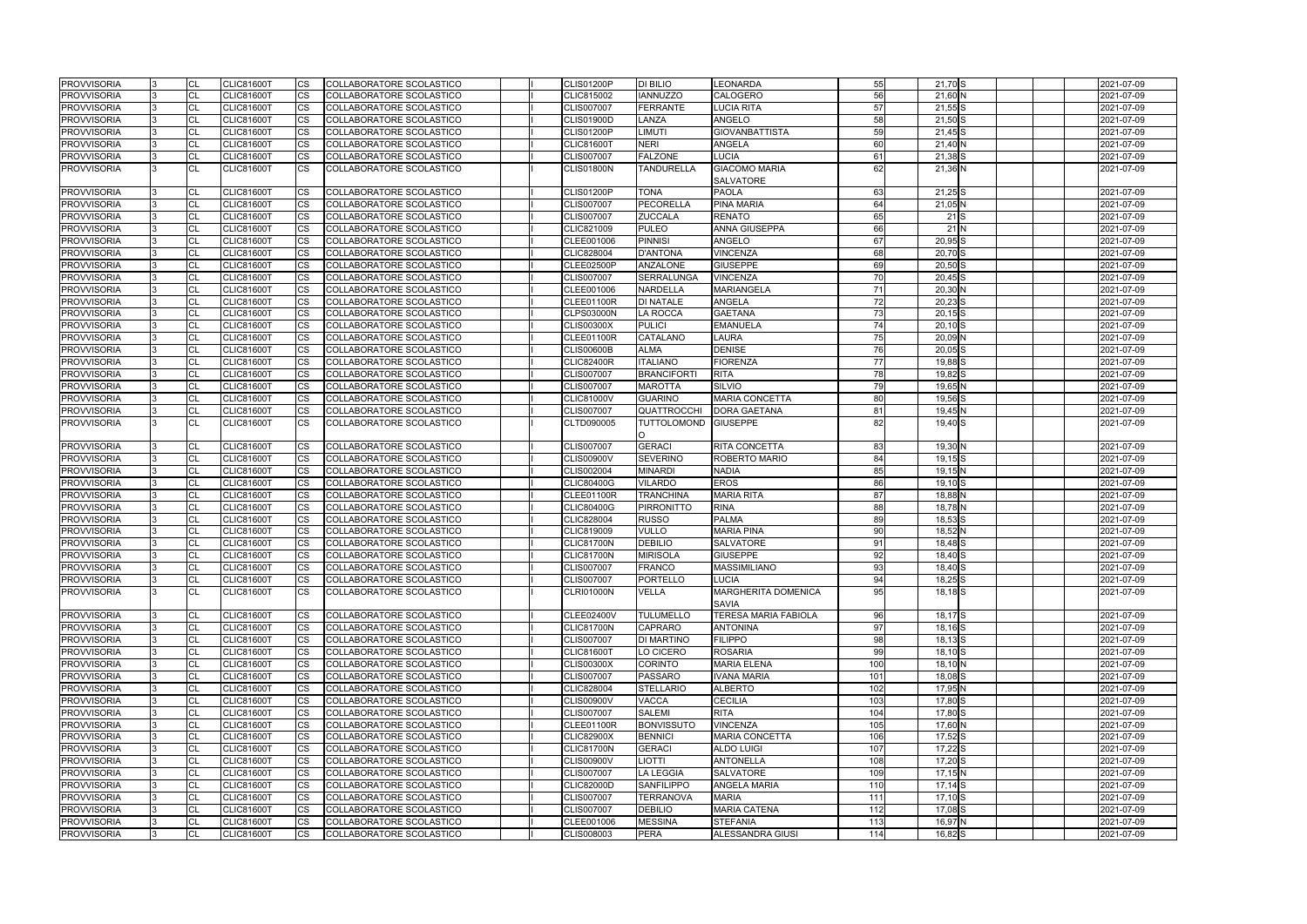| 115              | 16,77 <sup>S</sup> |  |  | 2021-07-09 |
|------------------|--------------------|--|--|------------|
| 116              | 16,74 N            |  |  | 2021-07-09 |
| $\overline{117}$ | $16,55$ $S$        |  |  | 2021-07-09 |
| $\overline{118}$ | 16,55 N            |  |  | 2021-07-09 |
| 119              | 16,52 N            |  |  | 2021-07-09 |
| 120              | 16,50 N            |  |  | 2021-07-09 |
| 121              | 16,50 N            |  |  | 2021-07-09 |
| 122              | $16,49$ S          |  |  | 2021-07-09 |
| $\overline{1}23$ | 16,43 S            |  |  | 2021-07-09 |
| $\overline{124}$ | 16,40 S            |  |  | 2021-07-09 |
| 125              | 16,30 S            |  |  | 2021-07-09 |
| 126              | 16,27 N            |  |  | 2021-07-09 |
| 127              | $16,25$ S          |  |  | 2021-07-09 |
| 128              | 16,24 N            |  |  | 2021-07-09 |
| 129              | $16,17$ S          |  |  | 2021-07-09 |
|                  |                    |  |  |            |
| 130              | $16,05$ $S$        |  |  | 2021-07-09 |
| 131              | $16,02$ S          |  |  | 2021-07-09 |
|                  |                    |  |  |            |
| 132<br>133       | 16 N<br>$15,92$ S  |  |  | 2021-07-09 |
|                  |                    |  |  | 2021-07-09 |
| 134              | 15,92 <sup>S</sup> |  |  | 2021-07-09 |
| 135              | 15,92 S            |  |  | 2021-07-09 |
| 136              | 15,90 S            |  |  | 2021-07-09 |
| 137              | 15,85 <sup>S</sup> |  |  | 2021-07-09 |
| 138              | 15,85 <sup>S</sup> |  |  | 2021-07-09 |
| $\overline{139}$ | 15,85 N            |  |  | 2021-07-09 |
| 140              | 15,84 S            |  |  | 2021-07-09 |
| 141              | 15,70 S            |  |  | 2021-07-09 |
| 142              | 15,70 S            |  |  | 2021-07-09 |
| 143              | 15,65 N            |  |  | 2021-07-09 |
| 144              | 15,60 N            |  |  | 2021-07-09 |
| 145              | 15,55 <sup>S</sup> |  |  | 2021-07-09 |
| 146              | 15,52 S            |  |  | 2021-07-09 |
| 147              | 15,45 <sup>S</sup> |  |  | 2021-07-09 |
| 148              | $15,43$ S          |  |  | 2021-07-09 |
| 149              | 15,40 S            |  |  | 2021-07-09 |
| 150              | 15,36 N            |  |  | 2021-07-09 |
| 151              | 15,35 <sup>S</sup> |  |  | 2021-07-09 |
| 152              | 15,35 <sup>S</sup> |  |  | 2021-07-09 |
| 153              | 15,30 S            |  |  | 2021-07-09 |
| 154              | 15,30 N            |  |  | 2021-07-09 |
| 155              | 15,30 N            |  |  | 2021-07-09 |
|                  |                    |  |  |            |
| 156              | 15,30 N            |  |  | 2021-07-09 |
| 157              | 15,27 <sup>S</sup> |  |  | 2021-07-09 |
| 158              | $15,25$ S          |  |  | 2021-07-09 |
| 159              | $15,25$ S          |  |  | 2021-07-09 |
| 160              | $15,25$ S          |  |  | 2021-07-09 |
| 161              | 15,20 S            |  |  | 2021-07-09 |
| 162              | 15,20 S            |  |  | 2021-07-09 |
| 163              | $15,12$ $S$        |  |  | 2021-07-09 |
| 164              | 15,10 N            |  |  | 2021-07-09 |
| 165              | 15,10 <sub>N</sub> |  |  | 2021-07-09 |
| 166              | 15,08 S            |  |  | 2021-07-09 |
| 167              | 15,08 <sup>S</sup> |  |  | 2021-07-09 |
| 168              | 15,02 S            |  |  | 2021-07-09 |
| -<br>169         | 15,01 N            |  |  | 2021-07-09 |
| 170              | 15N                |  |  | 2021-07-09 |
| 171              | 14,97 N            |  |  | 2021-07-09 |
| 172              | 14,95 N            |  |  | 2021-07-09 |
| 173              | 14,95 N            |  |  | 2021-07-09 |
| 174              | 14,93 N            |  |  | 2021-07-09 |
| $\overline{175}$ | 14,92 S            |  |  | 2021-07-09 |
|                  |                    |  |  |            |

| <b>PROVVISORIA</b> |   | CL             | <b>CLIC81600T</b> | CS.       | COLLABORATORE SCOLASTICO        |  | <b>CLIS007007</b> | <b>TOSCANO</b>     | <b>GIUSEPPE</b>            | 115              | 16,77 S            | 2021-07-09 |
|--------------------|---|----------------|-------------------|-----------|---------------------------------|--|-------------------|--------------------|----------------------------|------------------|--------------------|------------|
| <b>PROVVISORIA</b> |   | <b>CL</b>      | <b>CLIC81600T</b> | CS        | <b>COLLABORATORE SCOLASTICO</b> |  | <b>CLIC822005</b> | <b>ROMANO</b>      | LAURA                      | 116              | 16,74 N            | 2021-07-09 |
| <b>PROVVISORIA</b> |   | <b>CL</b>      | <b>CLIC81600T</b> | <b>CS</b> | COLLABORATORE SCOLASTICO        |  | <b>CLIC81600T</b> | <b>MAZZAPICA</b>   | <b>DANIELE</b>             | $\frac{117}{2}$  | 16,55 S            | 2021-07-09 |
| <b>PROVVISORIA</b> |   | <b>CL</b>      | <b>CLIC81600T</b> | CS        | COLLABORATORE SCOLASTICO        |  | CLIC830004        | <b>GIARRATANA</b>  | <b>ONOFRIO ALEX</b>        | 118              | 16,55 N            | 2021-07-09 |
| <b>PROVVISORIA</b> |   | <b>CL</b>      | <b>CLIC81600T</b> | CS        | COLLABORATORE SCOLASTICO        |  | CLEE014008        | <b>CATANIA</b>     | <b>SIMONA</b>              | 119              | 16,52 N            | 2021-07-09 |
| <b>PROVVISORIA</b> |   | <b>CL</b>      | <b>CLIC81600T</b> | CS        | COLLABORATORE SCOLASTICO        |  | <b>CLIS00300X</b> | <b>CALAFATO</b>    | <b>MARIANGELA</b>          | 120              | 16,50 N            | 2021-07-09 |
| <b>PROVVISORIA</b> |   | <b>CL</b>      | <b>CLIC81600T</b> | CS        | COLLABORATORE SCOLASTICO        |  | <b>CLEE02400V</b> | <b>SPENA</b>       | <b>MARIA STELLA</b>        | 121              | 16,50 N            | 2021-07-09 |
| <b>PROVVISORIA</b> |   | CL             | <b>CLIC81600T</b> | <b>CS</b> | COLLABORATORE SCOLASTICO        |  | <b>CLIC82500L</b> | <b>LA PLACA</b>    | <b>OFELIA</b>              | 122              | $16,49$ S          | 2021-07-09 |
| <b>PROVVISORIA</b> |   | <b>CL</b>      | <b>CLIC81600T</b> | CS        | COLLABORATORE SCOLASTICO        |  | <b>CLIC81600T</b> | PECORELLA          | <b>GIUSEPPA</b>            | 123              | $16,43$ S          | 2021-07-09 |
| <b>PROVVISORIA</b> |   | <b>CL</b>      | <b>CLIC81600T</b> | CS        | <b>COLLABORATORE SCOLASTICO</b> |  | CLIS016002        | <b>BALDONE</b>     | <b>BENITO CALOGERO</b>     | 124              | 16,40 S            | 2021-07-09 |
| <b>PROVVISORIA</b> |   | CL             | <b>CLIC81600T</b> | CS.       | COLLABORATORE SCOLASTICO        |  | <b>CLEE02400V</b> | <b>MACALUSO</b>    | EPIFANIA                   | $\overline{125}$ | 16,30 S            | 2021-07-09 |
| <b>PROVVISORIA</b> |   | CL             | <b>CLIC81600T</b> | CS        | COLLABORATORE SCOLASTICO        |  | CLTD090005        | <b>SALIMENI</b>    | CETTINA MARIA CRISTINA     | 126              | 16,27 N            | 2021-07-09 |
| <b>PROVVISORIA</b> |   | <b>CL</b>      | <b>CLIC81600T</b> | CS        | <b>COLLABORATORE SCOLASTICO</b> |  | CLEE014008        | <b>LEGNAME</b>     | <b>MARIA AUSILIA</b>       | 127              | $16,25$ S          | 2021-07-09 |
| <b>PROVVISORIA</b> |   | <b>CL</b>      | <b>CLIC81600T</b> | <b>CS</b> | COLLABORATORE SCOLASTICO        |  | <b>CLEE02400V</b> | <b>DE CASTRO</b>   | <b>SIMONA</b>              | 128              | 16,24 N            | 2021-07-09 |
| <b>PROVVISORIA</b> |   | <b>CL</b>      | <b>CLIC81600T</b> | <b>CS</b> | COLLABORATORE SCOLASTICO        |  | CLIS016002        | PIAZZA             | <b>GIUSEPPE ALESSANDRO</b> | 129              | $16,17$ S          | 2021-07-09 |
|                    |   |                |                   |           |                                 |  |                   |                    | <b>NATALINO</b>            |                  |                    |            |
| <b>PROVVISORIA</b> |   | СL             | <b>CLIC81600T</b> | CS        | COLLABORATORE SCOLASTICO        |  | CLIC821009        | <b>CHIMERA</b>     | <b>ROBERTA</b>             | 130              | 16,05 S            | 2021-07-09 |
| <b>PROVVISORIA</b> |   | CL             | <b>CLIC81600T</b> | CS        | <b>COLLABORATORE SCOLASTICO</b> |  | CLTF020005        | <b>GRECH</b>       | ROSSELLA CATERINA          | 131              | 16,02 S            | 2021-07-09 |
| <b>PROVVISORIA</b> |   | <b>CL</b>      | <b>CLIC81600T</b> | CS        | COLLABORATORE SCOLASTICO        |  | <b>CLIS00600B</b> | <b>CARFI</b>       | <b>ROBERTO</b>             | 132              | 16N                | 2021-07-09 |
| <b>PROVVISORIA</b> |   | <b>CL</b>      | <b>CLIC81600T</b> | <b>CS</b> | COLLABORATORE SCOLASTICO        |  | CLIS016002        | <b>GALLO</b>       | <b>ANTONIO</b>             | 133              | $15,92$ $S$        | 2021-07-09 |
| <b>PROVVISORIA</b> |   | <b>CL</b>      | <b>CLIC81600T</b> | CS        | COLLABORATORE SCOLASTICO        |  | <b>CLIS007007</b> | <b>CASABONA</b>    | <b>MARIACONCETTA</b>       | 134              | 15,92 <sup>S</sup> | 2021-07-09 |
| <b>PROVVISORIA</b> |   | CL             | <b>CLIC81600T</b> | CS        | COLLABORATORE SCOLASTICO        |  | <b>CLIS007007</b> | <b>CASABONA</b>    | <b>ROSARIA</b>             | 135              | 15,92 S            | 2021-07-09 |
| <b>PROVVISORIA</b> |   | CL             | <b>CLIC81600T</b> | CS        | COLLABORATORE SCOLASTICO        |  | <b>CLMM02400T</b> | <b>BLANCO</b>      | <b>TATIANA</b>             | 136              | 15,90 S            | 2021-07-09 |
| <b>PROVVISORIA</b> |   | <b>CL</b>      | <b>CLIC81600T</b> | CS        | COLLABORATORE SCOLASTICO        |  | <b>CLIC82900X</b> | <b>SALERNO</b>     | <b>ELEONORA</b>            | 137              | $15,85$ S          | 2021-07-09 |
| <b>PROVVISORIA</b> |   | CL             | <b>CLIC81600T</b> | CS        | COLLABORATORE SCOLASTICO        |  | <b>CLIC81600T</b> | <b>VARSALONA</b>   | <b>GAETANO</b>             | 138              | $15,85$ S          | 2021-07-09 |
| <b>PROVVISORIA</b> |   | <b>CL</b>      | <b>CLIC81600T</b> | <b>CS</b> | COLLABORATORE SCOLASTICO        |  | CLIC823001        | <b>TROVATO</b>     | <b>CARMELA</b>             | 139              | $15,85$ N          | 2021-07-09 |
| <b>PROVVISORIA</b> |   | <b>CL</b>      | <b>CLIC81600T</b> | CS        | COLLABORATORE SCOLASTICO        |  | CLTD090005        | <b>PULEO</b>       | <b>MARIA PIERA</b>         | 140              | 15,84 S            | 2021-07-09 |
| <b>PROVVISORIA</b> |   | <b>CL</b>      | <b>CLIC81600T</b> | CS.       | COLLABORATORE SCOLASTICO        |  | <b>CLIS007007</b> | <b>BONAFFINI</b>   | CARMELA                    | 141              | 15,70 S            | 2021-07-09 |
| <b>PROVVISORIA</b> |   | <b>CL</b>      | <b>CLIC81600T</b> | CS        | COLLABORATORE SCOLASTICO        |  | <b>CLIC827008</b> | <b>PITINO</b>      | <b>CARMELINA</b>           | 142              | 15,70 S            | 2021-07-09 |
| <b>PROVVISORIA</b> |   | <b>CL</b>      | <b>CLIC81600T</b> | CS        | COLLABORATORE SCOLASTICO        |  | CLIC815002        | <b>CASTELLANO</b>  | <b>BARBARA</b>             | 143              | 15,65 N            | 2021-07-09 |
| <b>PROVVISORIA</b> |   | <b>CL</b>      | <b>CLIC81600T</b> | CS        | COLLABORATORE SCOLASTICO        |  | <b>CLIC81600T</b> | <b>PORTELLO</b>    | <b>GRAZIA</b>              | 144              | 15,60 N            | 2021-07-09 |
| <b>PROVVISORIA</b> |   | <b>CL</b>      | <b>CLIC81600T</b> | <b>CS</b> | COLLABORATORE SCOLASTICO        |  | <b>CLIS007007</b> | <b>CAPICI</b>      | <b>LIBORIO</b>             | 145              | $15,55$ S          | 2021-07-09 |
| <b>PROVVISORIA</b> |   | <b>CL</b>      | <b>CLIC81600T</b> | <b>CS</b> | COLLABORATORE SCOLASTICO        |  | <b>CLIC828004</b> | <b>LOMBARDO</b>    | <b>DANIELA FRANCESCA</b>   | 146              | 15,52 <sup>S</sup> | 2021-07-09 |
| <b>PROVVISORIA</b> |   | <b>CL</b>      | <b>CLIC81600T</b> | CS        | COLLABORATORE SCOLASTICO        |  | <b>CLIS01200P</b> | LACAGNINA          | <b>SAMANTA ANNA</b>        | 147              | $15,45$ S          | 2021-07-09 |
| <b>PROVVISORIA</b> |   | <b>CL</b>      | <b>CLIC81600T</b> | CS        | COLLABORATORE SCOLASTICO        |  | <b>CLIC83100X</b> | <b>SCIARRINO</b>   | <b>TERESA</b>              | 148              | 15,43 S            | 2021-07-09 |
| <b>PROVVISORIA</b> |   | CL             | <b>CLIC81600T</b> | CS        | COLLABORATORE SCOLASTICO        |  | <b>CLIC81700N</b> | <b>GIARDINA</b>    | SIMONA                     | 149              | 15,40 S            | 2021-07-09 |
| <b>PROVVISORIA</b> |   | <b>CL</b>      | <b>CLIC81600T</b> | CS        | COLLABORATORE SCOLASTICO        |  | CLEE01100R        | <b>CELLURA</b>     | <b>MARIA LETIZIA</b>       | 150              | $15,36$ N          | 2021-07-09 |
| <b>PROVVISORIA</b> |   | CL             | <b>CLIC81600T</b> | CS        | COLLABORATORE SCOLASTICO        |  | CLIS008003        | LO BRUTTO          | <b>SILVIA MARIA</b>        | 151              | $15,35$ S          | 2021-07-09 |
| <b>PROVVISORIA</b> |   | CL             | <b>CLIC81600T</b> | <b>CS</b> | COLLABORATORE SCOLASTICO        |  | <b>CLIC81700N</b> | <b>MARAZZOTTA</b>  | <b>ELISA</b>               | 152              | $15,35$ S          | 2021-07-09 |
| <b>PROVVISORIA</b> |   | <b>CL</b>      | <b>CLIC81600T</b> | <b>CS</b> | COLLABORATORE SCOLASTICO        |  | CLPS03000N        | LANZAROTTA         | <b>JESSICA</b>             | 153              | 15,30 S            | 2021-07-09 |
| <b>PROVVISORIA</b> |   | $\overline{C}$ | <b>CLIC81600T</b> | <b>CS</b> | COLLABORATORE SCOLASTICO        |  | CLIS01200P        | <b>DI VITA</b>     | <b>ETTORE GIOVANNI</b>     | 154              | 15.30 N            | 2021-07-09 |
| <b>PROVVISORIA</b> | 3 | <b>CL</b>      | <b>CLIC81600T</b> | CS        | COLLABORATORE SCOLASTICO        |  | <b>CLIS01200P</b> | LONGOMBARDO ILARIA |                            | 155              | 15,30 N            | 2021-07-09 |
| <b>PROVVISORIA</b> |   | <b>CL</b>      | <b>CLIC81600T</b> | <b>CS</b> | COLLABORATORE SCOLASTICO        |  | CLIS008003        | <b>TERRITO</b>     | <b>CHEZIA</b>              | 156              | 15,30 N            | 2021-07-09 |
| <b>PROVVISORIA</b> |   | <b>CL</b>      | <b>CLIC81600T</b> | <b>CS</b> | COLLABORATORE SCOLASTICO        |  | <b>CLIC819009</b> | <b>SACHELI</b>     | <b>VINCENZO</b>            | 157              | 15,27 S            | 2021-07-09 |
| <b>PROVVISORIA</b> |   | <b>CL</b>      | <b>CLIC81600T</b> | CS.       | COLLABORATORE SCOLASTICO        |  | <b>CLIC827008</b> | <b>CIULLA</b>      | <b>CLAUDIA</b>             | 158              | $15,25$ S          | 2021-07-09 |
| <b>PROVVISORIA</b> |   | <b>CL</b>      | <b>CLIC81600T</b> | <b>CS</b> | <b>COLLABORATORE SCOLASTICO</b> |  | CLEE031002        | DI DIO             | <b>MARIA CONCETTA</b>      | 159              | $15,25$ S          | 2021-07-09 |
| <b>PROVVISORIA</b> |   | CL             | <b>CLIC81600T</b> | CS        | COLLABORATORE SCOLASTICO        |  | CLMM029001        | <b>RIGGI</b>       | <b>FEDERICA</b>            | 160              | $15,25$ S          | 2021-07-09 |
| <b>PROVVISORIA</b> |   | <b>CL</b>      | <b>CLIC81600T</b> | CS        | COLLABORATORE SCOLASTICO        |  | <b>CLIS01900D</b> | <b>GUARNERI</b>    | MARIA CRISTINA             | 161              | $15,20$ S          | 2021-07-09 |
| <b>PROVVISORIA</b> |   | <b>CL</b>      | <b>CLIC81600T</b> | CS        | COLLABORATORE SCOLASTICO        |  | <b>CLIC827008</b> | <b>VINCENTI</b>    | MARIA RITA                 | 162              | 15,20 S            | 2021-07-09 |
| <b>PROVVISORIA</b> |   | <b>CL</b>      | <b>CLIC81600T</b> | <b>CS</b> | COLLABORATORE SCOLASTICO        |  | CLIC823001        | <b>BLANCO</b>      | LETIZIA                    | 163              | $15,12$ S          | 2021-07-09 |
| <b>PROVVISORIA</b> |   | <b>CL</b>      | <b>CLIC81600T</b> | CS.       | COLLABORATORE SCOLASTICO        |  | <b>CLIS007007</b> | <b>FERRIGNO</b>    | <b>ANTONELLA</b>           | 164              | 15,10 N            | 2021-07-09 |
| <b>PROVVISORIA</b> |   | CL             | <b>CLIC81600T</b> | CS        | COLLABORATORE SCOLASTICO        |  | <b>CLIC81600T</b> | <b>ALESSI</b>      | <b>FILIPPO</b>             | 165              | $15,10$ N          | 2021-07-09 |
| <b>PROVVISORIA</b> |   | <b>CL</b>      | <b>CLIC81600T</b> | <b>CS</b> | COLLABORATORE SCOLASTICO        |  | CLTF020005        | <b>PISTONE</b>     | <b>DANIELA</b>             | 166              | 15,08 <sup>S</sup> | 2021-07-09 |
| <b>PROVVISORIA</b> |   | <b>CL</b>      | <b>CLIC81600T</b> | CS        | COLLABORATORE SCOLASTICO        |  | <b>CLIC81600T</b> | <b>LA LEGGIA</b>   | <b>MARIA ROSA</b>          | 167              | 15,08 S            | 2021-07-09 |
| <b>PROVVISORIA</b> |   | <b>CL</b>      | <b>CLIC81600T</b> | <b>CS</b> | COLLABORATORE SCOLASTICO        |  | <b>CLEE02400V</b> | <b>DI NOTO</b>     | WILLIAM DANIELE ANTONIO    | 168              | $15,02$ S          | 2021-07-09 |
| <b>PROVVISORIA</b> |   | <b>CL</b>      | <b>CLIC81600T</b> | <b>CS</b> | COLLABORATORE SCOLASTICO        |  | CLTF020005        | <b>ROMITO</b>      | <b>EMANUELE</b>            | 169              | 15,01 N            | 2021-07-09 |
| <b>PROVVISORIA</b> |   | CL             | <b>CLIC81600T</b> | <b>CS</b> | COLLABORATORE SCOLASTICO        |  | CLIS008003        | <b>GENCO</b>       | <b>MARIO</b>               | 170              | 15N                | 2021-07-09 |
| <b>PROVVISORIA</b> |   | <b>CL</b>      | <b>CLIC81600T</b> | CS.       | COLLABORATORE SCOLASTICO        |  | <b>CLIC82000D</b> | <b>VELLA</b>       | <b>GIOVANNA</b>            | 171              | 14,97 N            | 2021-07-09 |
| <b>PROVVISORIA</b> |   | <b>CL</b>      | <b>CLIC81600T</b> | CS        | COLLABORATORE SCOLASTICO        |  | <b>CLIC81100P</b> | <b>FERRERA</b>     | SILVANA GIGLIA             | 172              | 14,95 N            | 2021-07-09 |
| <b>PROVVISORIA</b> |   | <b>CL</b>      | <b>CLIC81600T</b> | CS        | COLLABORATORE SCOLASTICO        |  | <b>CLIS00300X</b> | <b>VIRNUCCIO</b>   | <b>RICCARDO</b>            | 173              | 14,95 N            | 2021-07-09 |
| <b>PROVVISORIA</b> |   | <b>CL</b>      | <b>CLIC81600T</b> | <b>CS</b> | COLLABORATORE SCOLASTICO        |  | <b>CLIS01400A</b> | <b>CELESTRE</b>    | <b>EMILIA PATRIZIA</b>     | 174              | $14,93$ N          | 2021-07-09 |
|                    |   | <b>CL</b>      |                   | <b>CS</b> |                                 |  |                   |                    |                            |                  |                    |            |
| <b>PROVVISORIA</b> |   |                | <b>CLIC81600T</b> |           | COLLABORATORE SCOLASTICO        |  | CLIC830004        | AMICO              | <b>MATTEO</b>              | 175              | 14,92 S            | 2021-07-09 |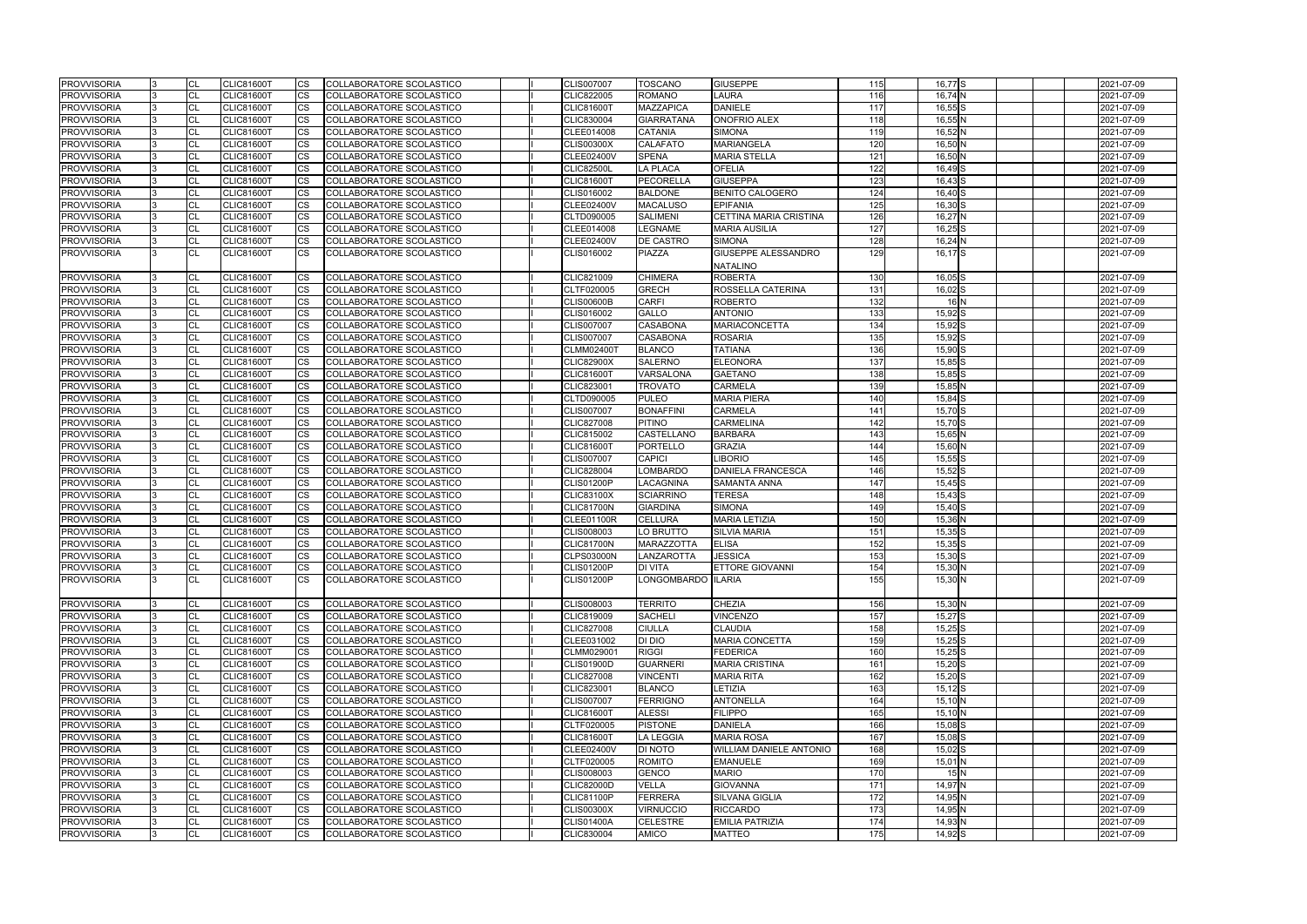| 176               | $14,90$ N            |  |  | 2021-07-09 |
|-------------------|----------------------|--|--|------------|
| 177               | 14,85 N              |  |  | 2021-07-09 |
| 178               | 14,80 S              |  |  | 2021-07-09 |
| 179               | 14,80 S              |  |  | 2021-07-09 |
| 180               | 14,80 N              |  |  | 2021-07-09 |
| 181               | 14,80 N              |  |  | 2021-07-09 |
| 182               | 14,75 S              |  |  | 2021-07-09 |
| 183               | $14,75$ S            |  |  | 2021-07-09 |
| 184               | 14,74 S              |  |  | 2021-07-09 |
| 185               | 14,72 S              |  |  | 2021-07-09 |
| 186               | 14.70 N              |  |  | 2021-07-09 |
|                   | 14,65 <sup>S</sup>   |  |  |            |
| 187               |                      |  |  | 2021-07-09 |
| 188               | 14,60 S              |  |  | 2021-07-09 |
| 189               | 14,60 S              |  |  | 2021-07-09 |
| 190               | 14,60 S              |  |  | 2021-07-09 |
| 191               | $14,55$ S            |  |  | 2021-07-09 |
| 192               | 14,55 N              |  |  | 2021-07-09 |
| 193               | 14,50 S              |  |  | 2021-07-09 |
| 194               | 14,50 N              |  |  | 2021-07-09 |
|                   |                      |  |  |            |
| 195               | 14,40 S              |  |  | 2021-07-09 |
| 196               | 14,40 S              |  |  | 2021-07-09 |
| 197               | 14,40 S              |  |  | 2021-07-09 |
| 198               | 14,40 S              |  |  | 2021-07-09 |
| 199               | 14,35 <sup>S</sup>   |  |  | 2021-07-09 |
| 200               | $14,35$ S            |  |  | 2021-07-09 |
| 201               | 14,35 N              |  |  | 2021-07-09 |
|                   |                      |  |  |            |
| 202               | 14,35 N              |  |  | 2021-07-09 |
| 203               | 14,30 S              |  |  | 2021-07-09 |
| 204               | 14,30 S              |  |  | 2021-07-09 |
| 205               | 14,28 N              |  |  | 2021-07-09 |
| 206               | $14,25$ S            |  |  | 2021-07-09 |
| 207               | 14,20 S              |  |  | 2021-07-09 |
| 208               | 14,20 S              |  |  | 2021-07-09 |
| 209               | 14,20 S              |  |  | 2021-07-09 |
| 210               | 14,20 S              |  |  | 2021-07-09 |
| 211               | $14,18$ $S$          |  |  | 2021-07-09 |
| 212               | 14,10 S              |  |  | 2021-07-09 |
| 213               |                      |  |  |            |
|                   | $14,10$ S            |  |  | 2021-07-09 |
| 214               | 14,10 N              |  |  | 2021-07-09 |
| $\overline{215}$  | 14,05 S              |  |  | 2021-07-09 |
| 216               | $\overline{14,05}$ S |  |  | 2021-07-09 |
| 217               | 14,05 <sup>S</sup>   |  |  | 2021-07-09 |
| $\overline{2}$ 18 | $14,05$ <sub>N</sub> |  |  | 2021-07-09 |
| 219               | $14,03$ S            |  |  | 2021-07-09 |
| 220               | 14,02 N              |  |  | 2021-07-09 |
| 221               | $14$ $S$             |  |  | 2021-07-09 |
| 222               | 14 <sub>N</sub>      |  |  | 2021-07-09 |
| 223               | 13,97 <sup>S</sup>   |  |  | 2021-07-09 |
| 224               | 13,97 <sup>S</sup>   |  |  | 2021-07-09 |
| -<br>225          | 13,97 S              |  |  | 2021-07-09 |
| 226               | $13,97$ N            |  |  | 2021-07-09 |
| 227               | 13,95 N              |  |  | 2021-07-09 |
| 228               | 13,95 N              |  |  | 2021-07-09 |
| 229               | 13,93 <sup>S</sup>   |  |  | 2021-07-09 |
| 230               | 13,90 S              |  |  | 2021-07-09 |
| 231               | $13,90$ S            |  |  | 2021-07-09 |
| 232               | 13,90 S              |  |  | 2021-07-09 |
| 233               | 13,90 S              |  |  | 2021-07-09 |
| 234               | 13,90 N              |  |  | 2021-07-09 |
| 235               | 13,90 N              |  |  | 2021-07-09 |
| 236               | 13,87 <sup>S</sup>   |  |  | 2021-07-09 |
|                   |                      |  |  |            |

| <b>PROVVISORIA</b> | 13  | <b>CL</b> | <b>CLIC81600T</b> | CS        | COLLABORATORE SCOLASTICO |  | <b>CLIS00300X</b> | <b>GIARRIZZO</b>      | <b>ANNALISA</b>         | 176              | 14,90 N            | 2021-07-09       |
|--------------------|-----|-----------|-------------------|-----------|--------------------------|--|-------------------|-----------------------|-------------------------|------------------|--------------------|------------------|
| <b>PROVVISORIA</b> |     | <b>CL</b> | <b>CLIC81600T</b> | <b>CS</b> | COLLABORATORE SCOLASTICO |  | <b>CLPC02000X</b> | <b>TEDESCO</b>        | SALVATORE               | 177              | $14,85$ N          | 2021-07-09       |
| <b>PROVVISORIA</b> |     | <b>CL</b> | <b>CLIC81600T</b> | CS        | COLLABORATORE SCOLASTICO |  | <b>CLIC81800D</b> | <b>DI VINCENZO</b>    | TIZIANA                 | 178              | 14,80 S            | 2021-07-09       |
| <b>PROVVISORIA</b> |     | <b>CL</b> | <b>CLIC81600T</b> | CS        | COLLABORATORE SCOLASTICO |  | <b>CLMM02400T</b> | <b>FALZOLGHER</b>     | <b>DEBORA</b>           | 179              | 14,80 S            | 2021-07-09       |
| <b>PROVVISORIA</b> |     | <b>CL</b> | <b>CLIC81600T</b> | СS        | COLLABORATORE SCOLASTICO |  | <b>CLIC83100X</b> | <b>FERRO</b>          | LUANA SABRINA           | 180              | 14,80 N            | 2021-07-09       |
| <b>PROVVISORIA</b> |     | <b>CL</b> | <b>CLIC81600T</b> | CS        | COLLABORATORE SCOLASTICO |  | CLIS016002        | <b>BERTOLONE</b>      | <b>ONORATA</b>          | 181              | 14,80 N            | 2021-07-09       |
| PROVVISORIA        |     | <b>CL</b> | <b>CLIC81600T</b> | CS        | COLLABORATORE SCOLASTICO |  | <b>CLIS01900D</b> | <b>PISTONE</b>        | SOFIA FEDERICA          | 182              | 14,75 S            | 2021-07-09       |
| <b>PROVVISORIA</b> |     | CL        | <b>CLIC81600T</b> | CS        | COLLABORATORE SCOLASTICO |  | <b>CLIS01300E</b> | <b>NIGIDO</b>         | <b>GIACOMO LEANDRO</b>  | 183              | 14,75 S            | 2021-07-09       |
| <b>PROVVISORIA</b> |     | <b>CL</b> | <b>CLIC81600T</b> | CS        | COLLABORATORE SCOLASTICO |  | <b>CLIC81600T</b> | <b>GENCO</b>          | MARIA                   | 184              | 14,74 S            | 2021-07-09       |
| <b>PROVVISORIA</b> |     | <b>CL</b> | <b>CLIC81600T</b> | CS.       | COLLABORATORE SCOLASTICO |  | <b>CLEE02400V</b> | <b>RIGGI</b>          | <b>GAETANO MASSIMO</b>  | 185              | 14,72 S            | 2021-07-09       |
| <b>PROVVISORIA</b> |     | <b>CL</b> | <b>CLIC81600T</b> | СS        | COLLABORATORE SCOLASTICO |  | <b>CLIS00300X</b> | <b>DI PIETRO</b>      | <b>STEFANIA</b>         | 186              | 14,70 N            | 2021-07-09       |
| <b>PROVVISORIA</b> |     | <b>CL</b> | <b>CLIC81600T</b> | CS        | COLLABORATORE SCOLASTICO |  | <b>CLIC81600T</b> | <b>PATRI</b>          | <b>MARIA AUSILIA</b>    | 187              | $14,65$ S          | 2021-07-09       |
| <b>PROVVISORIA</b> |     | <b>CL</b> | <b>CLIC81600T</b> | CS        | COLLABORATORE SCOLASTICO |  | <b>CLIC81700N</b> | <b>CARLISI</b>        | <b>ROCCO</b>            | 188              | 14,60 S            | 2021-07-09       |
| PROVVISORIA        |     | <b>CL</b> | <b>CLIC81600T</b> | CS        | COLLABORATORE SCOLASTICO |  | CLIC815002        | <b>FERRIGNO</b>       | CALOGERO                | 189              | 14,60 S            | 2021-07-09       |
| <b>PROVVISORIA</b> | l3. | <b>CL</b> | <b>CLIC81600T</b> | <b>CS</b> | COLLABORATORE SCOLASTICO |  | <b>CLIS007007</b> | <b>DI MARTINO</b>     | <b>MARIA</b>            | 190              | 14,60 S            | 2021-07-09       |
| PROVVISORIA        |     | <b>CL</b> | <b>CLIC81600T</b> | CS        | COLLABORATORE SCOLASTICO |  | <b>CLIC82000D</b> | <b>GALLO</b>          | <b>MARIA</b>            | 191              | $14,55$ S          | 2021-07-09       |
| <b>PROVVISORIA</b> |     | <b>CL</b> | <b>CLIC81600T</b> | СS        | COLLABORATORE SCOLASTICO |  | <b>CLIC80400G</b> | <b>TATANO</b>         | CROCETTA                | 192              | $14,55$ N          | 2021-07-09       |
| <b>PROVVISORIA</b> | 13. | <b>CL</b> | <b>CLIC81600T</b> | CS        | COLLABORATORE SCOLASTICO |  | <b>CLEE02400V</b> | <b>FARACI</b>         | <b>FEDERICA</b>         | 193              | 14,50 S            | 2021-07-09       |
| <b>PROVVISORIA</b> |     | <b>CL</b> | <b>CLIC81600T</b> | CS        | COLLABORATORE SCOLASTICO |  | CLTD090005        | GRUTTADAURIA DOMENICO |                         | 194              | 14,50 N            | $2021 - 07 - 09$ |
|                    |     |           |                   |           |                          |  |                   |                       |                         |                  |                    |                  |
| <b>PROVVISORIA</b> |     | <b>CL</b> | <b>CLIC81600T</b> | <b>CS</b> | COLLABORATORE SCOLASTICO |  | <b>CLIS01300E</b> | <b>GALLO</b>          | LAURA                   | 195              | $14,40$ S          | 2021-07-09       |
| <b>PROVVISORIA</b> |     | <b>CL</b> | <b>CLIC81600T</b> | CS        | COLLABORATORE SCOLASTICO |  | <b>CLIS01900D</b> | <b>BRISCHETTA</b>     | <b>SIMONA</b>           | 196              | 14,40 S            | 2021-07-09       |
| <b>PROVVISORIA</b> |     | <b>CL</b> | CLIC81600T        | СS        | COLLABORATORE SCOLASTICO |  | CLRI01000N        | <b>PACE</b>           | <b>FRANCESCO</b>        | 197              | 14,40 S            | 2021-07-09       |
| <b>PROVVISORIA</b> |     | <b>CL</b> | <b>CLIC81600T</b> | CS        | COLLABORATORE SCOLASTICO |  | <b>CLIC81700N</b> | <b>LUPO</b>           | <b>FABRIZIO WALTER</b>  | 198              | 14,40 S            | 2021-07-09       |
| <b>PROVVISORIA</b> |     | <b>CL</b> | <b>CLIC81600T</b> | CS.       | COLLABORATORE SCOLASTICO |  | <b>CLIS007007</b> | <b>MELI</b>           | <b>DANIEL</b>           | 199              | $14,35$ S          | 2021-07-09       |
| <b>PROVVISORIA</b> |     | <b>CL</b> | <b>CLIC81600T</b> | CS        | COLLABORATORE SCOLASTICO |  | <b>CLIS01300E</b> | <b>LA GRECA</b>       | <b>GIANCARLO</b>        | 200              | $14,35$ S          | 2021-07-09       |
| <b>PROVVISORIA</b> | l3. | <b>CL</b> | <b>CLIC81600T</b> | CS        | COLLABORATORE SCOLASTICO |  | <b>CLIS007007</b> | <b>AGNELLO</b>        | ALESSANDRO DOMENICO     | 201              | 14,35 N            | 2021-07-09       |
|                    |     |           |                   |           |                          |  |                   |                       | <b>MARIA</b>            |                  |                    |                  |
| <b>PROVVISORIA</b> |     | <b>CL</b> | <b>CLIC81600T</b> | СS        | COLLABORATORE SCOLASTICO |  | <b>CLIC822005</b> | <b>MIRAGLIA</b>       | <b>ALESSANDRO</b>       | 202              | 14,35 N            | 2021-07-09       |
| <b>PROVVISORIA</b> |     | <b>CL</b> | <b>CLIC81600T</b> | CS        | COLLABORATORE SCOLASTICO |  | CLMM029001        | LOMBARDO              | ALDO PIO GIOVANNI       | $\overline{203}$ | 14,30 S            | 2021-07-09       |
| <b>PROVVISORIA</b> |     | <b>CL</b> | <b>CLIC81600T</b> | CS        | COLLABORATORE SCOLASTICO |  | <b>CLIC81800D</b> | <b>PECORARO</b>       | ANTONINA                | 204              | $14,30$ S          | 2021-07-09       |
| <b>PROVVISORIA</b> |     | <b>CL</b> | <b>CLIC81600T</b> | CS        | COLLABORATORE SCOLASTICO |  | <b>CLIS00900V</b> | <b>ANZALONE</b>       | <b>TIZIANA</b>          | 205              | 14,28 N            | 2021-07-09       |
| <b>PROVVISORIA</b> |     | <b>CL</b> | <b>CLIC81600T</b> | CS        | COLLABORATORE SCOLASTICO |  | <b>CLIS01200P</b> | <b>D'ANTONI</b>       | <b>CONCETTA</b>         | 206              | $14,25$ S          | 2021-07-09       |
| <b>PROVVISORIA</b> |     | <b>CL</b> | <b>CLIC81600T</b> | CS.       | COLLABORATORE SCOLASTICO |  | <b>CLIS00300X</b> | <b>VILLAREALE</b>     | FLAVIA                  | 207              | $14,20$ S          | 2021-07-09       |
| <b>PROVVISORIA</b> |     | <b>CL</b> | <b>CLIC81600T</b> | CS        | COLLABORATORE SCOLASTICO |  | <b>CLIC81700N</b> | <b>BENNICI</b>        | <b>MARIA ANTONIETTA</b> | 208              | $14,20$ S          | 2021-07-09       |
| <b>PROVVISORIA</b> |     | <b>CL</b> | <b>CLIC81600T</b> | СS        | COLLABORATORE SCOLASTICO |  | <b>CLEE02500P</b> | <b>BURCHERI</b>       | <b>IRENE</b>            | 209              | $14,20$ S          | 2021-07-09       |
| <b>PROVVISORIA</b> |     | <b>CL</b> | <b>CLIC81600T</b> | CS        | COLLABORATORE SCOLASTICO |  | <b>CLIS00900V</b> | TAMBE'                | <b>GIUSEPPE</b>         | 210              | $14,20$ S          | 2021-07-09       |
| <b>PROVVISORIA</b> |     | <b>CL</b> | <b>CLIC81600T</b> | CS        | COLLABORATORE SCOLASTICO |  | <b>CLIS007007</b> | <b>ALESSI</b>         | <b>RICCARDO</b>         | 211              | $14,18$ S          | 2021-07-09       |
| PROVVISORIA        |     | <b>CL</b> | <b>CLIC81600T</b> | CS        | COLLABORATORE SCOLASTICO |  | <b>CLIS007007</b> | <b>AGNELLO</b>        | MARINA                  | 212              | $14,10$ S          | 2021-07-09       |
| <b>PROVVISORIA</b> |     | <b>CL</b> | <b>CLIC81600T</b> | CS        | COLLABORATORE SCOLASTICO |  | <b>CLIC82000D</b> | <b>POMO</b>           | SERGIO                  | 213              | $14,10$ S          | 2021-07-09       |
| <b>PROVVISORIA</b> | l3. | CL        | <b>CLIC81600T</b> | <b>CS</b> | COLLABORATORE SCOLASTICO |  | CLIC830004        | GALLÈ                 | <b>MANUELA MARIA</b>    | 214              | 14,10 N            | 2021-07-09       |
| <b>PROVVISORIA</b> |     | <b>CL</b> | <b>CLIC81600T</b> | CS        | COLLABORATORE SCOLASTICO |  | CLIC830004        | <b>MATERA</b>         | <b>ZAIRA</b>            | 215              | 14,05 S            | 2021-07-09       |
| <b>PROVVISORIA</b> |     | <b>CL</b> | <b>CLIC81600T</b> | CS        | COLLABORATORE SCOLASTICO |  | CLIS016002        | <b>VILARDO</b>        | SERGIO SALVATORE        | 216              | 14,05 <sup>S</sup> | 2021-07-09       |
| <b>PROVVISORIA</b> |     | <b>CL</b> | <b>CLIC81600T</b> | <b>CS</b> | COLLABORATORE SCOLASTICO |  | <b>CLIC81700N</b> | <b>CAPITUMMINO</b>    | LILIANA                 | 217              | $14,05$ S          | 2021-07-09       |
| <b>PROVVISORIA</b> |     | <b>CL</b> | <b>CLIC81600T</b> | CS        | COLLABORATORE SCOLASTICO |  | <b>CLIC82400R</b> | LO CHIANO             | <b>MYRIAM</b>           | 218              | 14,05 N            | 2021-07-09       |
| <b>PROVVISORIA</b> |     | <b>CL</b> | <b>CLIC81600T</b> | CS        | COLLABORATORE SCOLASTICO |  | CLIS008003        | PROVENZANO            | CALOGERO GIOACCHINO     | 219              | $14,03$ S          | 2021-07-09       |
| <b>PROVVISORIA</b> |     | <b>CL</b> | <b>CLIC81600T</b> | CS        | COLLABORATORE SCOLASTICO |  | <b>CLIS00900V</b> | PACI                  | GIOVANNI                | 220              | 14,02 N            | 2021-07-09       |
| <b>PROVVISORIA</b> |     | <b>CL</b> | <b>CLIC81600T</b> | СS        | COLLABORATORE SCOLASTICO |  | <b>CLIS007007</b> | <b>VIRRUSO</b>        | MARIA STELLA RITA       | 221              | 14S                | 2021-07-09       |
| <b>PROVVISORIA</b> |     | <b>CL</b> | <b>CLIC81600T</b> | CS        | COLLABORATORE SCOLASTICO |  | CLTD090005        | <b>BALDI</b>          | MARIANGELA              | 222              | 14 N               | 2021-07-09       |
| <b>PROVVISORIA</b> |     | <b>CL</b> | CLIC81600T        | CS        | COLLABORATORE SCOLASTICO |  | <b>CLIC828004</b> | <b>ARNONE</b>         | <b>MASSIMO</b>          | 223              | 13,97 <sup>S</sup> | 2021-07-09       |
| <b>PROVVISORIA</b> |     | CL        | <b>CLIC81600T</b> | CS        | COLLABORATORE SCOLASTICO |  | <b>CLIS01200P</b> | <b>GIUNTA</b>         | <b>VINCENZO</b>         | 224              | 13,97 <sup>S</sup> | 2021-07-09       |
| PROVVISORIA        |     | <b>CL</b> | <b>CLIC81600T</b> | <b>CS</b> | COLLABORATORE SCOLASTICO |  | <b>CLIS007007</b> | <b>CARDALANA</b>      | ANGELO                  | 225              | 13,97 <sup>S</sup> | 2021-07-09       |
| <b>PROVVISORIA</b> |     | <b>CL</b> | <b>CLIC81600T</b> | CS.       | COLLABORATORE SCOLASTICO |  | <b>CLIS007007</b> | <b>CARMISCIANO</b>    | <b>PATRIZIA</b>         | 226              | 13,97 N            | 2021-07-09       |
| <b>PROVVISORIA</b> |     | <b>CL</b> | <b>CLIC81600T</b> | CS        | COLLABORATORE SCOLASTICO |  | CLEE001006        | <b>TANTILLO</b>       | ROSALINDA ARIANNA       | 227              | 13,95 N            | 2021-07-09       |
| <b>PROVVISORIA</b> |     | <b>CL</b> | <b>CLIC81600T</b> | CS        | COLLABORATORE SCOLASTICO |  | <b>CLEE02400V</b> | <b>COSENTINO</b>      | CARMEN ANNA             | 228              | 13,95 N            | 2021-07-09       |
| <b>PROVVISORIA</b> |     | CL        | <b>CLIC81600T</b> | CS        | COLLABORATORE SCOLASTICO |  | CLIC823001        | <b>FERRIGNO</b>       | PASQUALE                | 229              | $13,93$ S          | 2021-07-09       |
| <b>PROVVISORIA</b> |     | <b>CL</b> | <b>CLIC81600T</b> | CS        | COLLABORATORE SCOLASTICO |  | CLIC821009        | <b>CARACAUSI</b>      | <b>SERENA</b>           | 230              | 13,90 S            | 2021-07-09       |
| <b>PROVVISORIA</b> |     | <b>CL</b> | <b>CLIC81600T</b> | CS        | COLLABORATORE SCOLASTICO |  | <b>CLIC81000V</b> | <b>CAVALERI</b>       | GIADA                   | 231              | 13,90 S            | 2021-07-09       |
| <b>PROVVISORIA</b> |     | <b>CL</b> | <b>CLIC81600T</b> | CS        | COLLABORATORE SCOLASTICO |  | <b>CLIS00900V</b> | <b>BRUNO</b>          | FRANCESCO GIUSEPPE      | 232              | 13,90 S            | 2021-07-09       |
| <b>PROVVISORIA</b> |     | <b>CL</b> | <b>CLIC81600T</b> | CS        | COLLABORATORE SCOLASTICO |  | CLMM029001        | <b>D'AMICO</b>        | <b>JENNIFER</b>         | 233              | 13,90 S            | 2021-07-09       |
| <b>PROVVISORIA</b> |     |           | <b>CLIC81600T</b> |           | COLLABORATORE SCOLASTICO |  | <b>CLIS007007</b> | <b>SPAMPINATO</b>     | <b>DANIELE</b>          | 234              | 13,90 N            | 2021-07-09       |
|                    |     | <b>CL</b> |                   | СS        |                          |  |                   |                       |                         | 235              |                    |                  |
| <b>PROVVISORIA</b> |     | CL        | <b>CLIC81600T</b> | СS        | COLLABORATORE SCOLASTICO |  | CLIS016002        | <b>LA PIANA</b>       | ENZA                    |                  | 13,90 N            | 2021-07-09       |
| <b>PROVVISORIA</b> |     | <b>CL</b> | <b>CLIC81600T</b> | CS        | COLLABORATORE SCOLASTICO |  | <b>CLEE02500P</b> | <b>AVERNA</b>         | <b>GIUSEPPE</b>         | 236              | 13,87 <sup>S</sup> | 2021-07-09       |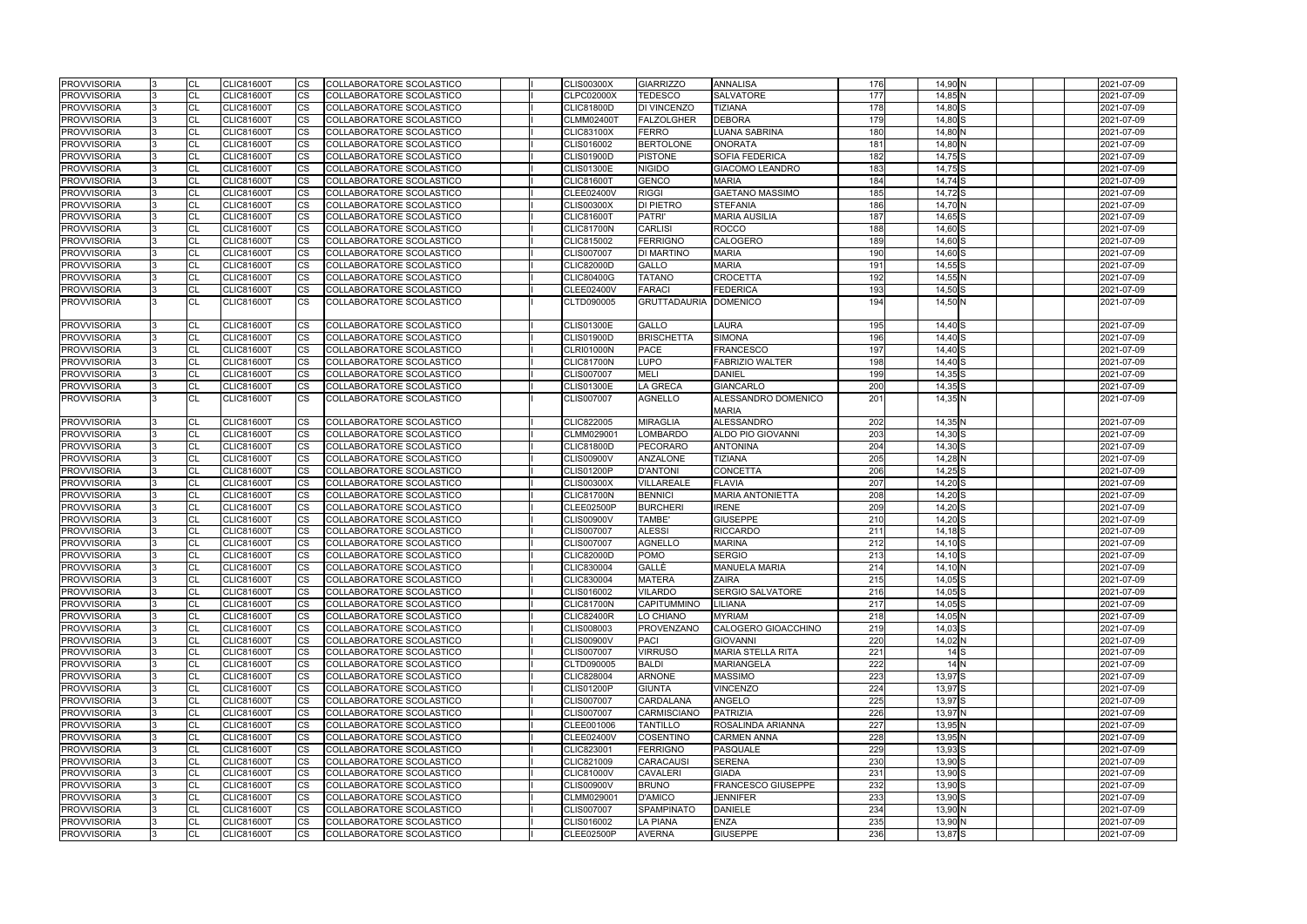| <b>CS</b><br><b>PROVVISORIA</b><br>l3<br><b>CL</b><br><b>CLIC81600T</b><br>COLLABORATORE SCOLASTICO<br><b>CLIS00300X</b><br><b>BRIGADECI</b><br>238<br>13,80 S<br>2021-07-09<br>LAURA MARIA ANTONIETTA<br>CS<br><b>PROVVISORIA</b><br><b>CLIC81600T</b><br>COLLABORATORE SCOLASTICO<br><b>CLIS00900V</b><br><b>SANFILIPPO</b><br><b>FLORIANA</b><br>239<br>13,80 S<br>2021-07-09<br>CL<br>13<br><b>PROVVISORIA</b><br><b>CS</b><br>13,80 S<br>l3<br><b>CLIC81600T</b><br>COLLABORATORE SCOLASTICO<br><b>CLEE02400V</b><br><b>CRAVOTTA</b><br><b>DANIELA</b><br>240<br>2021-07-09<br>CL<br>CS<br>241<br>13,80 N<br><b>PROVVISORIA</b><br>COLLABORATORE SCOLASTICO<br><b>CLIC81100P</b><br><b>MELI</b><br><b>CHRISTIAN</b><br>2021-07-09<br>l3<br><b>CL</b><br>CLIC81600T<br>$\overline{\text{CS}}$<br>242<br><b>LENTINI</b><br>13,80 N<br><b>PROVVISORIA</b><br><b>CLIC81600T</b><br>COLLABORATORE SCOLASTICO<br><b>CLIC81600T</b><br><b>MARIA CONCETTA</b><br>2021-07-09<br>l3<br>СL<br><b>CS</b><br>243<br><b>PROVVISORIA</b><br>l3<br><b>CL</b><br><b>CLIC81600T</b><br>COLLABORATORE SCOLASTICO<br>CLEE014008<br><b>BURGIO</b><br><b>DANIELA MONICA</b><br>$13.78$ S<br>2021-07-09<br>CS<br><b>GIUSEPPE</b><br><b>PROVVISORIA</b><br><b>CLIC81600T</b><br>COLLABORATORE SCOLASTICO<br><b>CLIS007007</b><br><b>MAIDA</b><br>244<br>13,77 N<br>2021-07-09<br>l3<br><b>CL</b><br>$\overline{\text{cs}}$<br>245<br>13,77N<br><b>PROVVISORIA</b><br><b>MARZIANO</b><br>2021-07-09<br>l3<br><b>CLIC81600T</b><br>COLLABORATORE SCOLASTICO<br><b>CLIC81600T</b><br><b>ROSA</b><br>СL<br><b>CS</b><br><b>PROVVISORIA</b><br>l3<br>246<br>13,75 S<br><b>CLIC81600T</b><br>COLLABORATORE SCOLASTICO<br>CLMM029001<br><b>AMORIBELLO</b><br><b>LAURA</b><br>2021-07-09<br><b>CL</b><br>CS<br>$\overline{247}$<br><b>PROVVISORIA</b><br><b>MARIAVINCENZA</b><br>$13,75$ S<br>l3<br><b>CL</b><br><b>CLIC81600T</b><br>COLLABORATORE SCOLASTICO<br>CLIS016002<br><b>CASTIGLIONE</b><br>2021-07-09<br>248<br>CS<br>$13,75$ S<br><b>PROVVISORIA</b><br>l3<br><b>CLIC81600T</b><br>COLLABORATORE SCOLASTICO<br><b>CLIC81600T</b><br><b>DI VARA</b><br><b>ILARIA</b><br>2021-07-09<br>CL<br>CS<br>249<br>$13,73$ $S$<br><b>PROVVISORIA</b><br><b>CLIC82000D</b><br><b>DI VITA</b><br><b>ANGELA AURORA</b><br>l3<br>CL<br>CLIC81600T<br>COLLABORATORE SCOLASTICO<br>2021-07-09<br>CS<br>250<br><b>PROVVISORIA</b><br>l3<br><b>CLIC81600T</b><br>COLLABORATORE SCOLASTICO<br><b>CLIC827008</b><br><b>DI NOTO</b><br><b>SHEILA</b><br>13,72 S<br>2021-07-09<br>CL<br><b>PROVVISORIA</b><br>CS<br><b>MARCO FRANCESCO</b><br>251<br>13,70 S<br><b>CLIC81600T</b><br>COLLABORATORE SCOLASTICO<br><b>CLIS01400A</b><br><b>RUSSO</b><br>2021-07-09<br>l3<br>СL<br>CS<br>252<br>13,70 S<br><b>PROVVISORIA</b><br><b>CLIC81600T</b><br>COLLABORATORE SCOLASTICO<br><b>CAPODICI</b><br><b>ANGELO</b><br>2021-07-09<br>l3<br>СL<br>CLIS00900V<br>$\overline{\text{cs}}$<br><b>PROVVISORIA</b><br>$\overline{253}$<br>13,70 N<br>l3<br><b>CLIC81600T</b><br>COLLABORATORE SCOLASTICO<br>CLIC821009<br><b>GIARDINA</b><br><b>ANNA MARIA AUSILIA</b><br>2021-07-09<br>CL<br>254<br><b>PROVVISORIA</b><br>CS<br>13,68 <sup>S</sup><br><b>CLIC81600T</b><br>COLLABORATORE SCOLASTICO<br><b>CLMM04200B</b><br><b>CARRUBBA</b><br><b>MARIO LUCIANO</b><br>2021-07-09<br>l3<br>CL<br>CS<br>255<br><b>ONOFRIO</b><br>13,68 S<br><b>PROVVISORIA</b><br>CLIC81600T<br>COLLABORATORE SCOLASTICO<br>CLIS008003<br><b>DIFRANCESCO</b><br>2021-07-09<br>СL<br>ıз<br>$\overline{\text{CS}}$<br>256<br><b>PROVVISORIA</b><br><b>GIOVANNI</b><br>13,68 N<br>2021-07-09<br>l3<br><b>CL</b><br><b>CLIC81600T</b><br>COLLABORATORE SCOLASTICO<br>CLTD090005<br><b>PRIMA</b><br><b>PROVVISORIA</b><br>CS<br>257 <sub>S</sub><br>13,67 S<br>2021-07-09<br>l3<br><b>CLIC81600T</b><br>COLLABORATORE SCOLASTICO<br><b>CLPS03000N</b><br><b>DI GIORGIO</b><br><b>SIMONA</b><br>СL<br>CS<br>258<br>13,62 S<br><b>PROVVISORIA</b><br><b>ROSARIA</b><br>2021-07-09<br>l3<br><b>CLIC81600T</b><br>COLLABORATORE SCOLASTICO<br><b>CLIC81600T</b><br><b>BOGNANNI</b><br>СL<br><b>CS</b><br>259<br>13,62 S<br><b>PROVVISORIA</b><br>l3<br><b>GERACI</b><br><b>VINCENZO</b><br>2021-07-09<br><b>CL</b><br><b>CLIC81600T</b><br>COLLABORATORE SCOLASTICO<br><b>CLRI01000N</b><br>CS<br>260<br>13,61 S<br><b>PROVVISORIA</b><br>l3<br><b>CLIC81600T</b><br><b>CLPS03000N</b><br><b>GIONGRANDI</b><br><b>ELISA</b><br>2021-07-09<br>COLLABORATORE SCOLASTICO<br>СL<br>CS<br>$\overline{261}$<br><b>MORELLO</b><br><b>MICAELA</b><br>13,60 S<br><b>PROVVISORIA</b><br><b>CLIC81600T</b><br>COLLABORATORE SCOLASTICO<br>CLIC81100P<br>2021-07-09<br>I3<br>СL<br><b>CS</b><br>262<br><b>PROVVISORIA</b><br>l3<br><b>CLIC81600T</b><br>COLLABORATORE SCOLASTICO<br><b>CLEE02100B</b><br><b>DI COSTANZO</b><br><b>MICHELA</b><br>13,60 S<br>2021-07-09<br>CL<br>CS<br>263<br>13,60 N<br><b>PROVVISORIA</b><br><b>CLIC81600T</b><br>COLLABORATORE SCOLASTICO<br><b>CLIC82400R</b><br><b>SPITERI</b><br><b>RITA</b><br>2021-07-09<br>l3<br>CL<br>$\overline{\text{cs}}$<br>264<br>$13,55$ $S$<br><b>PROVVISORIA</b><br><b>CLIC81600T</b><br>COLLABORATORE SCOLASTICO<br><b>CLIC81100P</b><br><b>VIGNA</b><br><b>CONCETTA</b><br>2021-07-09<br>l3<br>СL<br>CS<br>265<br>$13,55$ $S$<br><b>PROVVISORIA</b><br><b>CLIC81600T</b><br>COLLABORATORE SCOLASTICO<br><b>FORESTA</b><br><b>GIACOMO</b><br>2021-07-09<br>l3<br>CL<br>CLIS007007<br>CS<br>266<br>13,55 N<br><b>PROVVISORIA</b><br>COLLABORATORE SCOLASTICO<br><b>CLEE01100R</b><br><b>D'APARO</b><br>2021-07-09<br>l3<br><b>CL</b><br>CLIC81600T<br><b>ANTONELLA</b><br>$\overline{\text{cs}}$<br>267<br>$13,53$ $S$<br><b>PROVVISORIA</b><br><b>CLIC81600T</b><br>COLLABORATORE SCOLASTICO<br><b>CAPICI</b><br><b>ANNA</b><br>2021-07-09<br>l3<br>CL<br>CLIS007007<br><b>CS</b><br>268<br>13,53 N<br><b>PROVVISORIA</b><br><b>BRUCCULERI</b><br><b>MARIA</b><br>l3<br><b>CL</b><br>CLIC81600T<br>COLLABORATORE SCOLASTICO<br><b>CLIC81800D</b><br>2021-07-09<br>CS<br>269<br><b>PROVVISORIA</b><br><b>CLIS00900V</b><br><b>PIERO</b><br>13,50 S<br>2021-07-09<br>l3<br>CL<br><b>CLIC81600T</b><br>COLLABORATORE SCOLASTICO<br>LI PUMA<br><b>CS</b><br>270<br><b>PROVVISORIA</b><br><b>NOVELLO</b><br><b>CARMELA</b><br>13,50 S<br>2021-07-09<br>l3<br><b>CLIC81600T</b><br>COLLABORATORE SCOLASTICO<br><b>CLEE02100B</b><br>СL<br><b>CS</b><br><b>VALERIA</b><br>271<br>13,50 S<br><b>PROVVISORIA</b><br>l3<br><b>CLIC81600T</b><br>COLLABORATORE SCOLASTICO<br>CLMM029001<br><b>AMORIBELLO</b><br>2021-07-09<br>СL<br><b>CS</b><br>272<br>13,50 N<br><b>PROVVISORIA</b><br>l3<br><b>ANGELA FRANCESCA</b><br>2021-07-09<br>CL<br><b>CLIC81600T</b><br>COLLABORATORE SCOLASTICO<br><b>CLIS01800N</b><br><b>GAGLIANO</b><br><b>PATRIZIA</b><br><b>CS</b><br>273<br><b>PROVVISORIA</b><br><b>CL</b><br>COLLABORATORE SCOLASTICO<br><b>CLIC822005</b><br><b>SCANNELLA</b><br><b>ENZA</b><br>13,48 S<br>2021-07-09<br>l3<br><b>CLIC81600T</b><br><b>PROVVISORIA</b><br><b>CS</b><br><b>OLGA</b><br>274<br>13,47 <sup>S</sup><br>l3<br>CL<br><b>CLIC81600T</b><br>COLLABORATORE SCOLASTICO<br>CLIC823001<br><b>ALESSI</b><br>2021-07-09<br>$\overline{\text{cs}}$<br>275<br><b>PROVVISORIA</b><br>I٩<br><b>CL</b><br><b>MATINA</b><br>13,45 S<br><b>CLIC81600T</b><br>COLLABORATORE SCOLASTICO<br>CLIS008003<br><b>CLAUDIA</b><br>2021-07-09<br><b>PROVVISORIA</b><br>$13,45$ S<br>l3<br><b>CLIC81600T</b><br><b>CS</b><br>CANNELLA<br>276<br>2021-07-09<br>COLLABORATORE SCOLASTICO<br>CLIS016002<br><b>MELANIA DOMENICA</b><br>277<br><b>PROVVISORIA</b><br><b>CS</b><br>13,45 N<br><b>CLIC81600T</b><br>COLLABORATORE SCOLASTICO<br><b>CLIS01400A</b><br><b>CENTORBI</b><br>LETIZIA<br>2021-07-09<br>CL<br>278<br><b>PROVVISORIA</b><br><b>CLIC81600T</b><br><b>CS</b><br>COLLABORATORE SCOLASTICO<br>CLEE01100R<br><b>FEDERICO</b><br><b>CROCIFISSA</b><br>13,45 N<br>2021-07-09<br>CL<br>CS<br>279<br><b>PROVVISORIA</b><br><b>CLIC81600T</b><br><b>CLIS007007</b><br><b>MALLIA</b><br>SONDRA GIOVANNA<br>$13,43$ S<br>2021-07-09<br>COLLABORATORE SCOLASTICO<br><b>PROVVISORIA</b><br><b>ALESSIA</b><br>280<br><b>CLIC81600T</b><br><b>CS</b><br>COLLABORATORE SCOLASTICO<br>CLIC830004<br><b>RIZZA</b><br>13,40 S<br>2021-07-09<br>l3<br><b>CL</b><br><b>PROVVISORIA</b><br><b>MARIAGRAZIA</b><br>281<br><b>CLIC81600T</b><br><b>CS</b><br>COLLABORATORE SCOLASTICO<br><b>CLIS01300E</b><br><b>IACOLINO</b><br>13,40 S<br>2021-07-09<br>l3<br>CL<br><b>PROVVISORIA</b><br>282<br>13,40 N<br>l3<br><b>CLIC81600T</b><br><b>CS</b><br>COLLABORATORE SCOLASTICO<br><b>CLPC02000X</b><br><b>LA VECCHIA</b><br><b>MARIA</b><br>2021-07-09<br><b>PROVVISORIA</b><br>CS<br>283<br>13,40 N<br><b>CLIC81600T</b><br>COLLABORATORE SCOLASTICO<br><b>CLIS01200P</b><br><b>TINNIRELLO</b><br><b>GRAZIA</b><br>2021-07-09<br>l3<br><b>CL</b><br>CS<br>284<br><b>PROVVISORIA</b><br><b>SERENA</b><br>13,39 N<br><b>CLIC81600T</b><br>COLLABORATORE SCOLASTICO<br><b>CLIS01900D</b><br><b>GAROFALO</b><br>2021-07-09<br>CL<br>285<br><b>CS</b><br>$13,30$ S<br><b>PROVVISORIA</b><br><b>CLIC81600T</b><br>COLLABORATORE SCOLASTICO<br>CLRI01000N<br><b>FICARRA</b><br><b>ROSALBA</b><br>2021-07-09<br>CL<br><b>PROVVISORIA</b><br><b>CS</b><br><b>CLIC81000V</b><br>PRISCILLA DAIANA MARIA<br>286<br>$13,30$ S<br>2021-07-09<br>l3<br><b>CLIC81600T</b><br>COLLABORATORE SCOLASTICO<br><b>ROBILATTE</b><br>CL<br>287<br>$13,30$ S<br><b>PROVVISORIA</b><br><b>CLIC81600T</b><br><b>CS</b><br>COLLABORATORE SCOLASTICO<br><b>CLPS03000N</b><br><b>CARMANTINI</b><br>ROSALBA ANTONELLA<br>2021-07-09<br>l3<br>СL<br><b>PROVVISORIA</b><br><b>CS</b><br>288<br>$13,30$ S<br><b>CLIC81600T</b><br>COLLABORATORE SCOLASTICO<br><b>CLIS007007</b><br><b>MAROTTA</b><br><b>GIUSI</b><br>2021-07-09<br>13<br>CL<br>289<br>$13,30$ S<br><b>PROVVISORIA</b><br><b>CLIC81600T</b><br><b>ICS</b><br><b>CLIS007007</b><br><b>LAURINO</b><br><b>CLAUDIA</b><br>2021-07-09<br>l3<br>CL<br>COLLABORATORE SCOLASTICO<br>290<br><b>PROVVISORIA</b><br>CLIC81600T<br><b>CS</b><br><b>KETTY</b><br>13,30 N<br>COLLABORATORE SCOLASTICO<br><b>CLPS03000N</b><br>SOTTILE<br>2021-07-09<br>13<br>CL<br><b>CS</b><br>291<br><b>PROVVISORIA</b><br><b>MARIANNA</b><br>13,30 N<br><b>CLIC81600T</b><br>COLLABORATORE SCOLASTICO<br>CLTD090005<br>SILLITTI<br>2021-07-09<br>CL<br>292<br><b>PROVVISORIA</b><br><b>CLIC81600T</b><br><b>CS</b><br>COLLABORATORE SCOLASTICO<br>CLIC815002<br><b>SANFILIPPO</b><br>CALOGERA LEANDRA<br>13,30 N<br>2021-07-09<br>CL<br><b>PROVVISORIA</b><br><b>CLIC81600T</b><br><b>CS</b><br>COLLABORATORE SCOLASTICO<br>CLEE031002<br><b>GIUDICE</b><br><b>VIRGINIA</b><br>293<br>13,30 N<br>2021-07-09<br>IЗ<br>CL<br><b>PROVVISORIA</b><br>294<br>$13,25$ $S$<br><b>CLIC81600T</b><br><b>CS</b><br>COLLABORATORE SCOLASTICO<br><b>CLIS007007</b><br>CANTELLO<br><b>FABIANA</b><br>2021-07-09<br>l3<br>CL<br><b>PROVVISORIA</b><br><b>CS</b><br>$13,25$ N<br><b>CL</b><br><b>CLIC81600T</b><br>COLLABORATORE SCOLASTICO<br><b>CLIC821009</b><br><b>GLORIOSO</b><br><b>SARA</b><br>295<br>2021-07-09<br><b>PROVVISORIA</b><br><b>CS</b><br>296<br>$13,20$ S<br><b>CL</b><br><b>CLIC81600T</b><br>COLLABORATORE SCOLASTICO<br>CLIS008003<br><b>NARCISI</b><br><b>BIAGIO</b><br>2021-07-09<br>13<br>297<br><b>CS</b><br>13,20 N<br><b>PROVVISORIA</b><br>COLLABORATORE SCOLASTICO<br>CLEE001006<br>LO BARTOLO<br><b>ALESSIO</b><br>l3<br><b>CLIC81600T</b><br>2021-07-09<br>CL | PROVVISORIA | l3 | CL | <b>CLIC81600T</b> | <b>CS</b> | COLLABORATORE SCOLASTICO |  | CLIC815002 | <b>STRAZZERI</b> | <b>ANTONIETTA</b> | 237 | $13,81$ S |  | 2021-07-09 |
|--------------------------------------------------------------------------------------------------------------------------------------------------------------------------------------------------------------------------------------------------------------------------------------------------------------------------------------------------------------------------------------------------------------------------------------------------------------------------------------------------------------------------------------------------------------------------------------------------------------------------------------------------------------------------------------------------------------------------------------------------------------------------------------------------------------------------------------------------------------------------------------------------------------------------------------------------------------------------------------------------------------------------------------------------------------------------------------------------------------------------------------------------------------------------------------------------------------------------------------------------------------------------------------------------------------------------------------------------------------------------------------------------------------------------------------------------------------------------------------------------------------------------------------------------------------------------------------------------------------------------------------------------------------------------------------------------------------------------------------------------------------------------------------------------------------------------------------------------------------------------------------------------------------------------------------------------------------------------------------------------------------------------------------------------------------------------------------------------------------------------------------------------------------------------------------------------------------------------------------------------------------------------------------------------------------------------------------------------------------------------------------------------------------------------------------------------------------------------------------------------------------------------------------------------------------------------------------------------------------------------------------------------------------------------------------------------------------------------------------------------------------------------------------------------------------------------------------------------------------------------------------------------------------------------------------------------------------------------------------------------------------------------------------------------------------------------------------------------------------------------------------------------------------------------------------------------------------------------------------------------------------------------------------------------------------------------------------------------------------------------------------------------------------------------------------------------------------------------------------------------------------------------------------------------------------------------------------------------------------------------------------------------------------------------------------------------------------------------------------------------------------------------------------------------------------------------------------------------------------------------------------------------------------------------------------------------------------------------------------------------------------------------------------------------------------------------------------------------------------------------------------------------------------------------------------------------------------------------------------------------------------------------------------------------------------------------------------------------------------------------------------------------------------------------------------------------------------------------------------------------------------------------------------------------------------------------------------------------------------------------------------------------------------------------------------------------------------------------------------------------------------------------------------------------------------------------------------------------------------------------------------------------------------------------------------------------------------------------------------------------------------------------------------------------------------------------------------------------------------------------------------------------------------------------------------------------------------------------------------------------------------------------------------------------------------------------------------------------------------------------------------------------------------------------------------------------------------------------------------------------------------------------------------------------------------------------------------------------------------------------------------------------------------------------------------------------------------------------------------------------------------------------------------------------------------------------------------------------------------------------------------------------------------------------------------------------------------------------------------------------------------------------------------------------------------------------------------------------------------------------------------------------------------------------------------------------------------------------------------------------------------------------------------------------------------------------------------------------------------------------------------------------------------------------------------------------------------------------------------------------------------------------------------------------------------------------------------------------------------------------------------------------------------------------------------------------------------------------------------------------------------------------------------------------------------------------------------------------------------------------------------------------------------------------------------------------------------------------------------------------------------------------------------------------------------------------------------------------------------------------------------------------------------------------------------------------------------------------------------------------------------------------------------------------------------------------------------------------------------------------------------------------------------------------------------------------------------------------------------------------------------------------------------------------------------------------------------------------------------------------------------------------------------------------------------------------------------------------------------------------------------------------------------------------------------------------------------------------------------------------------------------------------------------------------------------------------------------------------------------------------------------------------------------------------------------------------------------------------------------------------------------------------------------------------------------------------------------------------------------------------------------------------------------------------------------------------------------------------------------------------------------------------------------------------------------------------------------------------------------------------------------------------------------------------------------------------------------------------------------------------------------------------------------------------------------------------------------------------------------------------------------------------------------------------------------------------------------------------------------------------------------------------------------------------------------------------------------------------------------------------------------------------------------------------------------------------------------------------------------------------------------------------------------------------------------------------------------------------------------------------------------------------------------------------------------------------------------------------------------------------------------------------------------------------------------------------------------------------------------------------------------------------------------------------------------------------------------------------------------------------------------------------------------------------------------------------------------------------------------------------------------------------------------------------------------------------------------------------------------------------------------------------------------------------------------------------------------------------------------------------------------------------------------------------------------------------------------------------------------------------------------------------------------------------------------------------------------------------------------------------------------------------------------------------------------------------------------------------------------------------------------------------------------------------------------------------------------------------------------------------------------------------------------------------------------------------------------------------------------------------------------------------------------------------------------------------------------------------------------------------------------------------------------------------------------------------------------------------------------------------------------------------------------------------------------------------------------------------------------------------------------------------------------------------------------------------------------------------------------------------------------------------------------------------------------------------------------------------------------------------------------------------------------------------------------------------------------------------------------------------------------------------------------------------------------------------------------------------------------------------------------------------------------------|-------------|----|----|-------------------|-----------|--------------------------|--|------------|------------------|-------------------|-----|-----------|--|------------|
|                                                                                                                                                                                                                                                                                                                                                                                                                                                                                                                                                                                                                                                                                                                                                                                                                                                                                                                                                                                                                                                                                                                                                                                                                                                                                                                                                                                                                                                                                                                                                                                                                                                                                                                                                                                                                                                                                                                                                                                                                                                                                                                                                                                                                                                                                                                                                                                                                                                                                                                                                                                                                                                                                                                                                                                                                                                                                                                                                                                                                                                                                                                                                                                                                                                                                                                                                                                                                                                                                                                                                                                                                                                                                                                                                                                                                                                                                                                                                                                                                                                                                                                                                                                                                                                                                                                                                                                                                                                                                                                                                                                                                                                                                                                                                                                                                                                                                                                                                                                                                                                                                                                                                                                                                                                                                                                                                                                                                                                                                                                                                                                                                                                                                                                                                                                                                                                                                                                                                                                                                                                                                                                                                                                                                                                                                                                                                                                                                                                                                                                                                                                                                                                                                                                                                                                                                                                                                                                                                                                                                                                                                                                                                                                                                                                                                                                                                                                                                                                                                                                                                                                                                                                                                                                                                                                                                                                                                                                                                                                                                                                                                                                                                                                                                                                                                                                                                                                                                                                                                                                                                                                                                                                                                                                                                                                                                                                                                                                                                                                                                                                                                                                                                                                                                                                                                                                                                                                                                                                                                                                                                                                                                                                                                                                                                                                                                                                                                                                                                                                                                                                                                                                                                                                                                                                                                                                                                                                                                                                                                                                                                                                                                                                                                                                                                                                                                                                                                                                                                                                                                                                                                                                                                                                                                                                                                                                                                                                                                                                                                                                                                  |             |    |    |                   |           |                          |  |            |                  |                   |     |           |  |            |
|                                                                                                                                                                                                                                                                                                                                                                                                                                                                                                                                                                                                                                                                                                                                                                                                                                                                                                                                                                                                                                                                                                                                                                                                                                                                                                                                                                                                                                                                                                                                                                                                                                                                                                                                                                                                                                                                                                                                                                                                                                                                                                                                                                                                                                                                                                                                                                                                                                                                                                                                                                                                                                                                                                                                                                                                                                                                                                                                                                                                                                                                                                                                                                                                                                                                                                                                                                                                                                                                                                                                                                                                                                                                                                                                                                                                                                                                                                                                                                                                                                                                                                                                                                                                                                                                                                                                                                                                                                                                                                                                                                                                                                                                                                                                                                                                                                                                                                                                                                                                                                                                                                                                                                                                                                                                                                                                                                                                                                                                                                                                                                                                                                                                                                                                                                                                                                                                                                                                                                                                                                                                                                                                                                                                                                                                                                                                                                                                                                                                                                                                                                                                                                                                                                                                                                                                                                                                                                                                                                                                                                                                                                                                                                                                                                                                                                                                                                                                                                                                                                                                                                                                                                                                                                                                                                                                                                                                                                                                                                                                                                                                                                                                                                                                                                                                                                                                                                                                                                                                                                                                                                                                                                                                                                                                                                                                                                                                                                                                                                                                                                                                                                                                                                                                                                                                                                                                                                                                                                                                                                                                                                                                                                                                                                                                                                                                                                                                                                                                                                                                                                                                                                                                                                                                                                                                                                                                                                                                                                                                                                                                                                                                                                                                                                                                                                                                                                                                                                                                                                                                                                                                                                                                                                                                                                                                                                                                                                                                                                                                                                                                                  |             |    |    |                   |           |                          |  |            |                  |                   |     |           |  |            |
|                                                                                                                                                                                                                                                                                                                                                                                                                                                                                                                                                                                                                                                                                                                                                                                                                                                                                                                                                                                                                                                                                                                                                                                                                                                                                                                                                                                                                                                                                                                                                                                                                                                                                                                                                                                                                                                                                                                                                                                                                                                                                                                                                                                                                                                                                                                                                                                                                                                                                                                                                                                                                                                                                                                                                                                                                                                                                                                                                                                                                                                                                                                                                                                                                                                                                                                                                                                                                                                                                                                                                                                                                                                                                                                                                                                                                                                                                                                                                                                                                                                                                                                                                                                                                                                                                                                                                                                                                                                                                                                                                                                                                                                                                                                                                                                                                                                                                                                                                                                                                                                                                                                                                                                                                                                                                                                                                                                                                                                                                                                                                                                                                                                                                                                                                                                                                                                                                                                                                                                                                                                                                                                                                                                                                                                                                                                                                                                                                                                                                                                                                                                                                                                                                                                                                                                                                                                                                                                                                                                                                                                                                                                                                                                                                                                                                                                                                                                                                                                                                                                                                                                                                                                                                                                                                                                                                                                                                                                                                                                                                                                                                                                                                                                                                                                                                                                                                                                                                                                                                                                                                                                                                                                                                                                                                                                                                                                                                                                                                                                                                                                                                                                                                                                                                                                                                                                                                                                                                                                                                                                                                                                                                                                                                                                                                                                                                                                                                                                                                                                                                                                                                                                                                                                                                                                                                                                                                                                                                                                                                                                                                                                                                                                                                                                                                                                                                                                                                                                                                                                                                                                                                                                                                                                                                                                                                                                                                                                                                                                                                                                                                  |             |    |    |                   |           |                          |  |            |                  |                   |     |           |  |            |
|                                                                                                                                                                                                                                                                                                                                                                                                                                                                                                                                                                                                                                                                                                                                                                                                                                                                                                                                                                                                                                                                                                                                                                                                                                                                                                                                                                                                                                                                                                                                                                                                                                                                                                                                                                                                                                                                                                                                                                                                                                                                                                                                                                                                                                                                                                                                                                                                                                                                                                                                                                                                                                                                                                                                                                                                                                                                                                                                                                                                                                                                                                                                                                                                                                                                                                                                                                                                                                                                                                                                                                                                                                                                                                                                                                                                                                                                                                                                                                                                                                                                                                                                                                                                                                                                                                                                                                                                                                                                                                                                                                                                                                                                                                                                                                                                                                                                                                                                                                                                                                                                                                                                                                                                                                                                                                                                                                                                                                                                                                                                                                                                                                                                                                                                                                                                                                                                                                                                                                                                                                                                                                                                                                                                                                                                                                                                                                                                                                                                                                                                                                                                                                                                                                                                                                                                                                                                                                                                                                                                                                                                                                                                                                                                                                                                                                                                                                                                                                                                                                                                                                                                                                                                                                                                                                                                                                                                                                                                                                                                                                                                                                                                                                                                                                                                                                                                                                                                                                                                                                                                                                                                                                                                                                                                                                                                                                                                                                                                                                                                                                                                                                                                                                                                                                                                                                                                                                                                                                                                                                                                                                                                                                                                                                                                                                                                                                                                                                                                                                                                                                                                                                                                                                                                                                                                                                                                                                                                                                                                                                                                                                                                                                                                                                                                                                                                                                                                                                                                                                                                                                                                                                                                                                                                                                                                                                                                                                                                                                                                                                                                                  |             |    |    |                   |           |                          |  |            |                  |                   |     |           |  |            |
|                                                                                                                                                                                                                                                                                                                                                                                                                                                                                                                                                                                                                                                                                                                                                                                                                                                                                                                                                                                                                                                                                                                                                                                                                                                                                                                                                                                                                                                                                                                                                                                                                                                                                                                                                                                                                                                                                                                                                                                                                                                                                                                                                                                                                                                                                                                                                                                                                                                                                                                                                                                                                                                                                                                                                                                                                                                                                                                                                                                                                                                                                                                                                                                                                                                                                                                                                                                                                                                                                                                                                                                                                                                                                                                                                                                                                                                                                                                                                                                                                                                                                                                                                                                                                                                                                                                                                                                                                                                                                                                                                                                                                                                                                                                                                                                                                                                                                                                                                                                                                                                                                                                                                                                                                                                                                                                                                                                                                                                                                                                                                                                                                                                                                                                                                                                                                                                                                                                                                                                                                                                                                                                                                                                                                                                                                                                                                                                                                                                                                                                                                                                                                                                                                                                                                                                                                                                                                                                                                                                                                                                                                                                                                                                                                                                                                                                                                                                                                                                                                                                                                                                                                                                                                                                                                                                                                                                                                                                                                                                                                                                                                                                                                                                                                                                                                                                                                                                                                                                                                                                                                                                                                                                                                                                                                                                                                                                                                                                                                                                                                                                                                                                                                                                                                                                                                                                                                                                                                                                                                                                                                                                                                                                                                                                                                                                                                                                                                                                                                                                                                                                                                                                                                                                                                                                                                                                                                                                                                                                                                                                                                                                                                                                                                                                                                                                                                                                                                                                                                                                                                                                                                                                                                                                                                                                                                                                                                                                                                                                                                                                                                  |             |    |    |                   |           |                          |  |            |                  |                   |     |           |  |            |
|                                                                                                                                                                                                                                                                                                                                                                                                                                                                                                                                                                                                                                                                                                                                                                                                                                                                                                                                                                                                                                                                                                                                                                                                                                                                                                                                                                                                                                                                                                                                                                                                                                                                                                                                                                                                                                                                                                                                                                                                                                                                                                                                                                                                                                                                                                                                                                                                                                                                                                                                                                                                                                                                                                                                                                                                                                                                                                                                                                                                                                                                                                                                                                                                                                                                                                                                                                                                                                                                                                                                                                                                                                                                                                                                                                                                                                                                                                                                                                                                                                                                                                                                                                                                                                                                                                                                                                                                                                                                                                                                                                                                                                                                                                                                                                                                                                                                                                                                                                                                                                                                                                                                                                                                                                                                                                                                                                                                                                                                                                                                                                                                                                                                                                                                                                                                                                                                                                                                                                                                                                                                                                                                                                                                                                                                                                                                                                                                                                                                                                                                                                                                                                                                                                                                                                                                                                                                                                                                                                                                                                                                                                                                                                                                                                                                                                                                                                                                                                                                                                                                                                                                                                                                                                                                                                                                                                                                                                                                                                                                                                                                                                                                                                                                                                                                                                                                                                                                                                                                                                                                                                                                                                                                                                                                                                                                                                                                                                                                                                                                                                                                                                                                                                                                                                                                                                                                                                                                                                                                                                                                                                                                                                                                                                                                                                                                                                                                                                                                                                                                                                                                                                                                                                                                                                                                                                                                                                                                                                                                                                                                                                                                                                                                                                                                                                                                                                                                                                                                                                                                                                                                                                                                                                                                                                                                                                                                                                                                                                                                                                                                                  |             |    |    |                   |           |                          |  |            |                  |                   |     |           |  |            |
|                                                                                                                                                                                                                                                                                                                                                                                                                                                                                                                                                                                                                                                                                                                                                                                                                                                                                                                                                                                                                                                                                                                                                                                                                                                                                                                                                                                                                                                                                                                                                                                                                                                                                                                                                                                                                                                                                                                                                                                                                                                                                                                                                                                                                                                                                                                                                                                                                                                                                                                                                                                                                                                                                                                                                                                                                                                                                                                                                                                                                                                                                                                                                                                                                                                                                                                                                                                                                                                                                                                                                                                                                                                                                                                                                                                                                                                                                                                                                                                                                                                                                                                                                                                                                                                                                                                                                                                                                                                                                                                                                                                                                                                                                                                                                                                                                                                                                                                                                                                                                                                                                                                                                                                                                                                                                                                                                                                                                                                                                                                                                                                                                                                                                                                                                                                                                                                                                                                                                                                                                                                                                                                                                                                                                                                                                                                                                                                                                                                                                                                                                                                                                                                                                                                                                                                                                                                                                                                                                                                                                                                                                                                                                                                                                                                                                                                                                                                                                                                                                                                                                                                                                                                                                                                                                                                                                                                                                                                                                                                                                                                                                                                                                                                                                                                                                                                                                                                                                                                                                                                                                                                                                                                                                                                                                                                                                                                                                                                                                                                                                                                                                                                                                                                                                                                                                                                                                                                                                                                                                                                                                                                                                                                                                                                                                                                                                                                                                                                                                                                                                                                                                                                                                                                                                                                                                                                                                                                                                                                                                                                                                                                                                                                                                                                                                                                                                                                                                                                                                                                                                                                                                                                                                                                                                                                                                                                                                                                                                                                                                                                                                  |             |    |    |                   |           |                          |  |            |                  |                   |     |           |  |            |
|                                                                                                                                                                                                                                                                                                                                                                                                                                                                                                                                                                                                                                                                                                                                                                                                                                                                                                                                                                                                                                                                                                                                                                                                                                                                                                                                                                                                                                                                                                                                                                                                                                                                                                                                                                                                                                                                                                                                                                                                                                                                                                                                                                                                                                                                                                                                                                                                                                                                                                                                                                                                                                                                                                                                                                                                                                                                                                                                                                                                                                                                                                                                                                                                                                                                                                                                                                                                                                                                                                                                                                                                                                                                                                                                                                                                                                                                                                                                                                                                                                                                                                                                                                                                                                                                                                                                                                                                                                                                                                                                                                                                                                                                                                                                                                                                                                                                                                                                                                                                                                                                                                                                                                                                                                                                                                                                                                                                                                                                                                                                                                                                                                                                                                                                                                                                                                                                                                                                                                                                                                                                                                                                                                                                                                                                                                                                                                                                                                                                                                                                                                                                                                                                                                                                                                                                                                                                                                                                                                                                                                                                                                                                                                                                                                                                                                                                                                                                                                                                                                                                                                                                                                                                                                                                                                                                                                                                                                                                                                                                                                                                                                                                                                                                                                                                                                                                                                                                                                                                                                                                                                                                                                                                                                                                                                                                                                                                                                                                                                                                                                                                                                                                                                                                                                                                                                                                                                                                                                                                                                                                                                                                                                                                                                                                                                                                                                                                                                                                                                                                                                                                                                                                                                                                                                                                                                                                                                                                                                                                                                                                                                                                                                                                                                                                                                                                                                                                                                                                                                                                                                                                                                                                                                                                                                                                                                                                                                                                                                                                                                                                                  |             |    |    |                   |           |                          |  |            |                  |                   |     |           |  |            |
|                                                                                                                                                                                                                                                                                                                                                                                                                                                                                                                                                                                                                                                                                                                                                                                                                                                                                                                                                                                                                                                                                                                                                                                                                                                                                                                                                                                                                                                                                                                                                                                                                                                                                                                                                                                                                                                                                                                                                                                                                                                                                                                                                                                                                                                                                                                                                                                                                                                                                                                                                                                                                                                                                                                                                                                                                                                                                                                                                                                                                                                                                                                                                                                                                                                                                                                                                                                                                                                                                                                                                                                                                                                                                                                                                                                                                                                                                                                                                                                                                                                                                                                                                                                                                                                                                                                                                                                                                                                                                                                                                                                                                                                                                                                                                                                                                                                                                                                                                                                                                                                                                                                                                                                                                                                                                                                                                                                                                                                                                                                                                                                                                                                                                                                                                                                                                                                                                                                                                                                                                                                                                                                                                                                                                                                                                                                                                                                                                                                                                                                                                                                                                                                                                                                                                                                                                                                                                                                                                                                                                                                                                                                                                                                                                                                                                                                                                                                                                                                                                                                                                                                                                                                                                                                                                                                                                                                                                                                                                                                                                                                                                                                                                                                                                                                                                                                                                                                                                                                                                                                                                                                                                                                                                                                                                                                                                                                                                                                                                                                                                                                                                                                                                                                                                                                                                                                                                                                                                                                                                                                                                                                                                                                                                                                                                                                                                                                                                                                                                                                                                                                                                                                                                                                                                                                                                                                                                                                                                                                                                                                                                                                                                                                                                                                                                                                                                                                                                                                                                                                                                                                                                                                                                                                                                                                                                                                                                                                                                                                                                                                                                  |             |    |    |                   |           |                          |  |            |                  |                   |     |           |  |            |
|                                                                                                                                                                                                                                                                                                                                                                                                                                                                                                                                                                                                                                                                                                                                                                                                                                                                                                                                                                                                                                                                                                                                                                                                                                                                                                                                                                                                                                                                                                                                                                                                                                                                                                                                                                                                                                                                                                                                                                                                                                                                                                                                                                                                                                                                                                                                                                                                                                                                                                                                                                                                                                                                                                                                                                                                                                                                                                                                                                                                                                                                                                                                                                                                                                                                                                                                                                                                                                                                                                                                                                                                                                                                                                                                                                                                                                                                                                                                                                                                                                                                                                                                                                                                                                                                                                                                                                                                                                                                                                                                                                                                                                                                                                                                                                                                                                                                                                                                                                                                                                                                                                                                                                                                                                                                                                                                                                                                                                                                                                                                                                                                                                                                                                                                                                                                                                                                                                                                                                                                                                                                                                                                                                                                                                                                                                                                                                                                                                                                                                                                                                                                                                                                                                                                                                                                                                                                                                                                                                                                                                                                                                                                                                                                                                                                                                                                                                                                                                                                                                                                                                                                                                                                                                                                                                                                                                                                                                                                                                                                                                                                                                                                                                                                                                                                                                                                                                                                                                                                                                                                                                                                                                                                                                                                                                                                                                                                                                                                                                                                                                                                                                                                                                                                                                                                                                                                                                                                                                                                                                                                                                                                                                                                                                                                                                                                                                                                                                                                                                                                                                                                                                                                                                                                                                                                                                                                                                                                                                                                                                                                                                                                                                                                                                                                                                                                                                                                                                                                                                                                                                                                                                                                                                                                                                                                                                                                                                                                                                                                                                                                                  |             |    |    |                   |           |                          |  |            |                  |                   |     |           |  |            |
|                                                                                                                                                                                                                                                                                                                                                                                                                                                                                                                                                                                                                                                                                                                                                                                                                                                                                                                                                                                                                                                                                                                                                                                                                                                                                                                                                                                                                                                                                                                                                                                                                                                                                                                                                                                                                                                                                                                                                                                                                                                                                                                                                                                                                                                                                                                                                                                                                                                                                                                                                                                                                                                                                                                                                                                                                                                                                                                                                                                                                                                                                                                                                                                                                                                                                                                                                                                                                                                                                                                                                                                                                                                                                                                                                                                                                                                                                                                                                                                                                                                                                                                                                                                                                                                                                                                                                                                                                                                                                                                                                                                                                                                                                                                                                                                                                                                                                                                                                                                                                                                                                                                                                                                                                                                                                                                                                                                                                                                                                                                                                                                                                                                                                                                                                                                                                                                                                                                                                                                                                                                                                                                                                                                                                                                                                                                                                                                                                                                                                                                                                                                                                                                                                                                                                                                                                                                                                                                                                                                                                                                                                                                                                                                                                                                                                                                                                                                                                                                                                                                                                                                                                                                                                                                                                                                                                                                                                                                                                                                                                                                                                                                                                                                                                                                                                                                                                                                                                                                                                                                                                                                                                                                                                                                                                                                                                                                                                                                                                                                                                                                                                                                                                                                                                                                                                                                                                                                                                                                                                                                                                                                                                                                                                                                                                                                                                                                                                                                                                                                                                                                                                                                                                                                                                                                                                                                                                                                                                                                                                                                                                                                                                                                                                                                                                                                                                                                                                                                                                                                                                                                                                                                                                                                                                                                                                                                                                                                                                                                                                                                                                  |             |    |    |                   |           |                          |  |            |                  |                   |     |           |  |            |
|                                                                                                                                                                                                                                                                                                                                                                                                                                                                                                                                                                                                                                                                                                                                                                                                                                                                                                                                                                                                                                                                                                                                                                                                                                                                                                                                                                                                                                                                                                                                                                                                                                                                                                                                                                                                                                                                                                                                                                                                                                                                                                                                                                                                                                                                                                                                                                                                                                                                                                                                                                                                                                                                                                                                                                                                                                                                                                                                                                                                                                                                                                                                                                                                                                                                                                                                                                                                                                                                                                                                                                                                                                                                                                                                                                                                                                                                                                                                                                                                                                                                                                                                                                                                                                                                                                                                                                                                                                                                                                                                                                                                                                                                                                                                                                                                                                                                                                                                                                                                                                                                                                                                                                                                                                                                                                                                                                                                                                                                                                                                                                                                                                                                                                                                                                                                                                                                                                                                                                                                                                                                                                                                                                                                                                                                                                                                                                                                                                                                                                                                                                                                                                                                                                                                                                                                                                                                                                                                                                                                                                                                                                                                                                                                                                                                                                                                                                                                                                                                                                                                                                                                                                                                                                                                                                                                                                                                                                                                                                                                                                                                                                                                                                                                                                                                                                                                                                                                                                                                                                                                                                                                                                                                                                                                                                                                                                                                                                                                                                                                                                                                                                                                                                                                                                                                                                                                                                                                                                                                                                                                                                                                                                                                                                                                                                                                                                                                                                                                                                                                                                                                                                                                                                                                                                                                                                                                                                                                                                                                                                                                                                                                                                                                                                                                                                                                                                                                                                                                                                                                                                                                                                                                                                                                                                                                                                                                                                                                                                                                                                                                                  |             |    |    |                   |           |                          |  |            |                  |                   |     |           |  |            |
|                                                                                                                                                                                                                                                                                                                                                                                                                                                                                                                                                                                                                                                                                                                                                                                                                                                                                                                                                                                                                                                                                                                                                                                                                                                                                                                                                                                                                                                                                                                                                                                                                                                                                                                                                                                                                                                                                                                                                                                                                                                                                                                                                                                                                                                                                                                                                                                                                                                                                                                                                                                                                                                                                                                                                                                                                                                                                                                                                                                                                                                                                                                                                                                                                                                                                                                                                                                                                                                                                                                                                                                                                                                                                                                                                                                                                                                                                                                                                                                                                                                                                                                                                                                                                                                                                                                                                                                                                                                                                                                                                                                                                                                                                                                                                                                                                                                                                                                                                                                                                                                                                                                                                                                                                                                                                                                                                                                                                                                                                                                                                                                                                                                                                                                                                                                                                                                                                                                                                                                                                                                                                                                                                                                                                                                                                                                                                                                                                                                                                                                                                                                                                                                                                                                                                                                                                                                                                                                                                                                                                                                                                                                                                                                                                                                                                                                                                                                                                                                                                                                                                                                                                                                                                                                                                                                                                                                                                                                                                                                                                                                                                                                                                                                                                                                                                                                                                                                                                                                                                                                                                                                                                                                                                                                                                                                                                                                                                                                                                                                                                                                                                                                                                                                                                                                                                                                                                                                                                                                                                                                                                                                                                                                                                                                                                                                                                                                                                                                                                                                                                                                                                                                                                                                                                                                                                                                                                                                                                                                                                                                                                                                                                                                                                                                                                                                                                                                                                                                                                                                                                                                                                                                                                                                                                                                                                                                                                                                                                                                                                                                                                  |             |    |    |                   |           |                          |  |            |                  |                   |     |           |  |            |
|                                                                                                                                                                                                                                                                                                                                                                                                                                                                                                                                                                                                                                                                                                                                                                                                                                                                                                                                                                                                                                                                                                                                                                                                                                                                                                                                                                                                                                                                                                                                                                                                                                                                                                                                                                                                                                                                                                                                                                                                                                                                                                                                                                                                                                                                                                                                                                                                                                                                                                                                                                                                                                                                                                                                                                                                                                                                                                                                                                                                                                                                                                                                                                                                                                                                                                                                                                                                                                                                                                                                                                                                                                                                                                                                                                                                                                                                                                                                                                                                                                                                                                                                                                                                                                                                                                                                                                                                                                                                                                                                                                                                                                                                                                                                                                                                                                                                                                                                                                                                                                                                                                                                                                                                                                                                                                                                                                                                                                                                                                                                                                                                                                                                                                                                                                                                                                                                                                                                                                                                                                                                                                                                                                                                                                                                                                                                                                                                                                                                                                                                                                                                                                                                                                                                                                                                                                                                                                                                                                                                                                                                                                                                                                                                                                                                                                                                                                                                                                                                                                                                                                                                                                                                                                                                                                                                                                                                                                                                                                                                                                                                                                                                                                                                                                                                                                                                                                                                                                                                                                                                                                                                                                                                                                                                                                                                                                                                                                                                                                                                                                                                                                                                                                                                                                                                                                                                                                                                                                                                                                                                                                                                                                                                                                                                                                                                                                                                                                                                                                                                                                                                                                                                                                                                                                                                                                                                                                                                                                                                                                                                                                                                                                                                                                                                                                                                                                                                                                                                                                                                                                                                                                                                                                                                                                                                                                                                                                                                                                                                                                                                                  |             |    |    |                   |           |                          |  |            |                  |                   |     |           |  |            |
|                                                                                                                                                                                                                                                                                                                                                                                                                                                                                                                                                                                                                                                                                                                                                                                                                                                                                                                                                                                                                                                                                                                                                                                                                                                                                                                                                                                                                                                                                                                                                                                                                                                                                                                                                                                                                                                                                                                                                                                                                                                                                                                                                                                                                                                                                                                                                                                                                                                                                                                                                                                                                                                                                                                                                                                                                                                                                                                                                                                                                                                                                                                                                                                                                                                                                                                                                                                                                                                                                                                                                                                                                                                                                                                                                                                                                                                                                                                                                                                                                                                                                                                                                                                                                                                                                                                                                                                                                                                                                                                                                                                                                                                                                                                                                                                                                                                                                                                                                                                                                                                                                                                                                                                                                                                                                                                                                                                                                                                                                                                                                                                                                                                                                                                                                                                                                                                                                                                                                                                                                                                                                                                                                                                                                                                                                                                                                                                                                                                                                                                                                                                                                                                                                                                                                                                                                                                                                                                                                                                                                                                                                                                                                                                                                                                                                                                                                                                                                                                                                                                                                                                                                                                                                                                                                                                                                                                                                                                                                                                                                                                                                                                                                                                                                                                                                                                                                                                                                                                                                                                                                                                                                                                                                                                                                                                                                                                                                                                                                                                                                                                                                                                                                                                                                                                                                                                                                                                                                                                                                                                                                                                                                                                                                                                                                                                                                                                                                                                                                                                                                                                                                                                                                                                                                                                                                                                                                                                                                                                                                                                                                                                                                                                                                                                                                                                                                                                                                                                                                                                                                                                                                                                                                                                                                                                                                                                                                                                                                                                                                                                                                  |             |    |    |                   |           |                          |  |            |                  |                   |     |           |  |            |
|                                                                                                                                                                                                                                                                                                                                                                                                                                                                                                                                                                                                                                                                                                                                                                                                                                                                                                                                                                                                                                                                                                                                                                                                                                                                                                                                                                                                                                                                                                                                                                                                                                                                                                                                                                                                                                                                                                                                                                                                                                                                                                                                                                                                                                                                                                                                                                                                                                                                                                                                                                                                                                                                                                                                                                                                                                                                                                                                                                                                                                                                                                                                                                                                                                                                                                                                                                                                                                                                                                                                                                                                                                                                                                                                                                                                                                                                                                                                                                                                                                                                                                                                                                                                                                                                                                                                                                                                                                                                                                                                                                                                                                                                                                                                                                                                                                                                                                                                                                                                                                                                                                                                                                                                                                                                                                                                                                                                                                                                                                                                                                                                                                                                                                                                                                                                                                                                                                                                                                                                                                                                                                                                                                                                                                                                                                                                                                                                                                                                                                                                                                                                                                                                                                                                                                                                                                                                                                                                                                                                                                                                                                                                                                                                                                                                                                                                                                                                                                                                                                                                                                                                                                                                                                                                                                                                                                                                                                                                                                                                                                                                                                                                                                                                                                                                                                                                                                                                                                                                                                                                                                                                                                                                                                                                                                                                                                                                                                                                                                                                                                                                                                                                                                                                                                                                                                                                                                                                                                                                                                                                                                                                                                                                                                                                                                                                                                                                                                                                                                                                                                                                                                                                                                                                                                                                                                                                                                                                                                                                                                                                                                                                                                                                                                                                                                                                                                                                                                                                                                                                                                                                                                                                                                                                                                                                                                                                                                                                                                                                                                                                                  |             |    |    |                   |           |                          |  |            |                  |                   |     |           |  |            |
|                                                                                                                                                                                                                                                                                                                                                                                                                                                                                                                                                                                                                                                                                                                                                                                                                                                                                                                                                                                                                                                                                                                                                                                                                                                                                                                                                                                                                                                                                                                                                                                                                                                                                                                                                                                                                                                                                                                                                                                                                                                                                                                                                                                                                                                                                                                                                                                                                                                                                                                                                                                                                                                                                                                                                                                                                                                                                                                                                                                                                                                                                                                                                                                                                                                                                                                                                                                                                                                                                                                                                                                                                                                                                                                                                                                                                                                                                                                                                                                                                                                                                                                                                                                                                                                                                                                                                                                                                                                                                                                                                                                                                                                                                                                                                                                                                                                                                                                                                                                                                                                                                                                                                                                                                                                                                                                                                                                                                                                                                                                                                                                                                                                                                                                                                                                                                                                                                                                                                                                                                                                                                                                                                                                                                                                                                                                                                                                                                                                                                                                                                                                                                                                                                                                                                                                                                                                                                                                                                                                                                                                                                                                                                                                                                                                                                                                                                                                                                                                                                                                                                                                                                                                                                                                                                                                                                                                                                                                                                                                                                                                                                                                                                                                                                                                                                                                                                                                                                                                                                                                                                                                                                                                                                                                                                                                                                                                                                                                                                                                                                                                                                                                                                                                                                                                                                                                                                                                                                                                                                                                                                                                                                                                                                                                                                                                                                                                                                                                                                                                                                                                                                                                                                                                                                                                                                                                                                                                                                                                                                                                                                                                                                                                                                                                                                                                                                                                                                                                                                                                                                                                                                                                                                                                                                                                                                                                                                                                                                                                                                                                                                  |             |    |    |                   |           |                          |  |            |                  |                   |     |           |  |            |
|                                                                                                                                                                                                                                                                                                                                                                                                                                                                                                                                                                                                                                                                                                                                                                                                                                                                                                                                                                                                                                                                                                                                                                                                                                                                                                                                                                                                                                                                                                                                                                                                                                                                                                                                                                                                                                                                                                                                                                                                                                                                                                                                                                                                                                                                                                                                                                                                                                                                                                                                                                                                                                                                                                                                                                                                                                                                                                                                                                                                                                                                                                                                                                                                                                                                                                                                                                                                                                                                                                                                                                                                                                                                                                                                                                                                                                                                                                                                                                                                                                                                                                                                                                                                                                                                                                                                                                                                                                                                                                                                                                                                                                                                                                                                                                                                                                                                                                                                                                                                                                                                                                                                                                                                                                                                                                                                                                                                                                                                                                                                                                                                                                                                                                                                                                                                                                                                                                                                                                                                                                                                                                                                                                                                                                                                                                                                                                                                                                                                                                                                                                                                                                                                                                                                                                                                                                                                                                                                                                                                                                                                                                                                                                                                                                                                                                                                                                                                                                                                                                                                                                                                                                                                                                                                                                                                                                                                                                                                                                                                                                                                                                                                                                                                                                                                                                                                                                                                                                                                                                                                                                                                                                                                                                                                                                                                                                                                                                                                                                                                                                                                                                                                                                                                                                                                                                                                                                                                                                                                                                                                                                                                                                                                                                                                                                                                                                                                                                                                                                                                                                                                                                                                                                                                                                                                                                                                                                                                                                                                                                                                                                                                                                                                                                                                                                                                                                                                                                                                                                                                                                                                                                                                                                                                                                                                                                                                                                                                                                                                                                                                                  |             |    |    |                   |           |                          |  |            |                  |                   |     |           |  |            |
|                                                                                                                                                                                                                                                                                                                                                                                                                                                                                                                                                                                                                                                                                                                                                                                                                                                                                                                                                                                                                                                                                                                                                                                                                                                                                                                                                                                                                                                                                                                                                                                                                                                                                                                                                                                                                                                                                                                                                                                                                                                                                                                                                                                                                                                                                                                                                                                                                                                                                                                                                                                                                                                                                                                                                                                                                                                                                                                                                                                                                                                                                                                                                                                                                                                                                                                                                                                                                                                                                                                                                                                                                                                                                                                                                                                                                                                                                                                                                                                                                                                                                                                                                                                                                                                                                                                                                                                                                                                                                                                                                                                                                                                                                                                                                                                                                                                                                                                                                                                                                                                                                                                                                                                                                                                                                                                                                                                                                                                                                                                                                                                                                                                                                                                                                                                                                                                                                                                                                                                                                                                                                                                                                                                                                                                                                                                                                                                                                                                                                                                                                                                                                                                                                                                                                                                                                                                                                                                                                                                                                                                                                                                                                                                                                                                                                                                                                                                                                                                                                                                                                                                                                                                                                                                                                                                                                                                                                                                                                                                                                                                                                                                                                                                                                                                                                                                                                                                                                                                                                                                                                                                                                                                                                                                                                                                                                                                                                                                                                                                                                                                                                                                                                                                                                                                                                                                                                                                                                                                                                                                                                                                                                                                                                                                                                                                                                                                                                                                                                                                                                                                                                                                                                                                                                                                                                                                                                                                                                                                                                                                                                                                                                                                                                                                                                                                                                                                                                                                                                                                                                                                                                                                                                                                                                                                                                                                                                                                                                                                                                                                                                  |             |    |    |                   |           |                          |  |            |                  |                   |     |           |  |            |
|                                                                                                                                                                                                                                                                                                                                                                                                                                                                                                                                                                                                                                                                                                                                                                                                                                                                                                                                                                                                                                                                                                                                                                                                                                                                                                                                                                                                                                                                                                                                                                                                                                                                                                                                                                                                                                                                                                                                                                                                                                                                                                                                                                                                                                                                                                                                                                                                                                                                                                                                                                                                                                                                                                                                                                                                                                                                                                                                                                                                                                                                                                                                                                                                                                                                                                                                                                                                                                                                                                                                                                                                                                                                                                                                                                                                                                                                                                                                                                                                                                                                                                                                                                                                                                                                                                                                                                                                                                                                                                                                                                                                                                                                                                                                                                                                                                                                                                                                                                                                                                                                                                                                                                                                                                                                                                                                                                                                                                                                                                                                                                                                                                                                                                                                                                                                                                                                                                                                                                                                                                                                                                                                                                                                                                                                                                                                                                                                                                                                                                                                                                                                                                                                                                                                                                                                                                                                                                                                                                                                                                                                                                                                                                                                                                                                                                                                                                                                                                                                                                                                                                                                                                                                                                                                                                                                                                                                                                                                                                                                                                                                                                                                                                                                                                                                                                                                                                                                                                                                                                                                                                                                                                                                                                                                                                                                                                                                                                                                                                                                                                                                                                                                                                                                                                                                                                                                                                                                                                                                                                                                                                                                                                                                                                                                                                                                                                                                                                                                                                                                                                                                                                                                                                                                                                                                                                                                                                                                                                                                                                                                                                                                                                                                                                                                                                                                                                                                                                                                                                                                                                                                                                                                                                                                                                                                                                                                                                                                                                                                                                                                                  |             |    |    |                   |           |                          |  |            |                  |                   |     |           |  |            |
|                                                                                                                                                                                                                                                                                                                                                                                                                                                                                                                                                                                                                                                                                                                                                                                                                                                                                                                                                                                                                                                                                                                                                                                                                                                                                                                                                                                                                                                                                                                                                                                                                                                                                                                                                                                                                                                                                                                                                                                                                                                                                                                                                                                                                                                                                                                                                                                                                                                                                                                                                                                                                                                                                                                                                                                                                                                                                                                                                                                                                                                                                                                                                                                                                                                                                                                                                                                                                                                                                                                                                                                                                                                                                                                                                                                                                                                                                                                                                                                                                                                                                                                                                                                                                                                                                                                                                                                                                                                                                                                                                                                                                                                                                                                                                                                                                                                                                                                                                                                                                                                                                                                                                                                                                                                                                                                                                                                                                                                                                                                                                                                                                                                                                                                                                                                                                                                                                                                                                                                                                                                                                                                                                                                                                                                                                                                                                                                                                                                                                                                                                                                                                                                                                                                                                                                                                                                                                                                                                                                                                                                                                                                                                                                                                                                                                                                                                                                                                                                                                                                                                                                                                                                                                                                                                                                                                                                                                                                                                                                                                                                                                                                                                                                                                                                                                                                                                                                                                                                                                                                                                                                                                                                                                                                                                                                                                                                                                                                                                                                                                                                                                                                                                                                                                                                                                                                                                                                                                                                                                                                                                                                                                                                                                                                                                                                                                                                                                                                                                                                                                                                                                                                                                                                                                                                                                                                                                                                                                                                                                                                                                                                                                                                                                                                                                                                                                                                                                                                                                                                                                                                                                                                                                                                                                                                                                                                                                                                                                                                                                                                                                  |             |    |    |                   |           |                          |  |            |                  |                   |     |           |  |            |
|                                                                                                                                                                                                                                                                                                                                                                                                                                                                                                                                                                                                                                                                                                                                                                                                                                                                                                                                                                                                                                                                                                                                                                                                                                                                                                                                                                                                                                                                                                                                                                                                                                                                                                                                                                                                                                                                                                                                                                                                                                                                                                                                                                                                                                                                                                                                                                                                                                                                                                                                                                                                                                                                                                                                                                                                                                                                                                                                                                                                                                                                                                                                                                                                                                                                                                                                                                                                                                                                                                                                                                                                                                                                                                                                                                                                                                                                                                                                                                                                                                                                                                                                                                                                                                                                                                                                                                                                                                                                                                                                                                                                                                                                                                                                                                                                                                                                                                                                                                                                                                                                                                                                                                                                                                                                                                                                                                                                                                                                                                                                                                                                                                                                                                                                                                                                                                                                                                                                                                                                                                                                                                                                                                                                                                                                                                                                                                                                                                                                                                                                                                                                                                                                                                                                                                                                                                                                                                                                                                                                                                                                                                                                                                                                                                                                                                                                                                                                                                                                                                                                                                                                                                                                                                                                                                                                                                                                                                                                                                                                                                                                                                                                                                                                                                                                                                                                                                                                                                                                                                                                                                                                                                                                                                                                                                                                                                                                                                                                                                                                                                                                                                                                                                                                                                                                                                                                                                                                                                                                                                                                                                                                                                                                                                                                                                                                                                                                                                                                                                                                                                                                                                                                                                                                                                                                                                                                                                                                                                                                                                                                                                                                                                                                                                                                                                                                                                                                                                                                                                                                                                                                                                                                                                                                                                                                                                                                                                                                                                                                                                                                                  |             |    |    |                   |           |                          |  |            |                  |                   |     |           |  |            |
|                                                                                                                                                                                                                                                                                                                                                                                                                                                                                                                                                                                                                                                                                                                                                                                                                                                                                                                                                                                                                                                                                                                                                                                                                                                                                                                                                                                                                                                                                                                                                                                                                                                                                                                                                                                                                                                                                                                                                                                                                                                                                                                                                                                                                                                                                                                                                                                                                                                                                                                                                                                                                                                                                                                                                                                                                                                                                                                                                                                                                                                                                                                                                                                                                                                                                                                                                                                                                                                                                                                                                                                                                                                                                                                                                                                                                                                                                                                                                                                                                                                                                                                                                                                                                                                                                                                                                                                                                                                                                                                                                                                                                                                                                                                                                                                                                                                                                                                                                                                                                                                                                                                                                                                                                                                                                                                                                                                                                                                                                                                                                                                                                                                                                                                                                                                                                                                                                                                                                                                                                                                                                                                                                                                                                                                                                                                                                                                                                                                                                                                                                                                                                                                                                                                                                                                                                                                                                                                                                                                                                                                                                                                                                                                                                                                                                                                                                                                                                                                                                                                                                                                                                                                                                                                                                                                                                                                                                                                                                                                                                                                                                                                                                                                                                                                                                                                                                                                                                                                                                                                                                                                                                                                                                                                                                                                                                                                                                                                                                                                                                                                                                                                                                                                                                                                                                                                                                                                                                                                                                                                                                                                                                                                                                                                                                                                                                                                                                                                                                                                                                                                                                                                                                                                                                                                                                                                                                                                                                                                                                                                                                                                                                                                                                                                                                                                                                                                                                                                                                                                                                                                                                                                                                                                                                                                                                                                                                                                                                                                                                                                                                  |             |    |    |                   |           |                          |  |            |                  |                   |     |           |  |            |
|                                                                                                                                                                                                                                                                                                                                                                                                                                                                                                                                                                                                                                                                                                                                                                                                                                                                                                                                                                                                                                                                                                                                                                                                                                                                                                                                                                                                                                                                                                                                                                                                                                                                                                                                                                                                                                                                                                                                                                                                                                                                                                                                                                                                                                                                                                                                                                                                                                                                                                                                                                                                                                                                                                                                                                                                                                                                                                                                                                                                                                                                                                                                                                                                                                                                                                                                                                                                                                                                                                                                                                                                                                                                                                                                                                                                                                                                                                                                                                                                                                                                                                                                                                                                                                                                                                                                                                                                                                                                                                                                                                                                                                                                                                                                                                                                                                                                                                                                                                                                                                                                                                                                                                                                                                                                                                                                                                                                                                                                                                                                                                                                                                                                                                                                                                                                                                                                                                                                                                                                                                                                                                                                                                                                                                                                                                                                                                                                                                                                                                                                                                                                                                                                                                                                                                                                                                                                                                                                                                                                                                                                                                                                                                                                                                                                                                                                                                                                                                                                                                                                                                                                                                                                                                                                                                                                                                                                                                                                                                                                                                                                                                                                                                                                                                                                                                                                                                                                                                                                                                                                                                                                                                                                                                                                                                                                                                                                                                                                                                                                                                                                                                                                                                                                                                                                                                                                                                                                                                                                                                                                                                                                                                                                                                                                                                                                                                                                                                                                                                                                                                                                                                                                                                                                                                                                                                                                                                                                                                                                                                                                                                                                                                                                                                                                                                                                                                                                                                                                                                                                                                                                                                                                                                                                                                                                                                                                                                                                                                                                                                                                                  |             |    |    |                   |           |                          |  |            |                  |                   |     |           |  |            |
|                                                                                                                                                                                                                                                                                                                                                                                                                                                                                                                                                                                                                                                                                                                                                                                                                                                                                                                                                                                                                                                                                                                                                                                                                                                                                                                                                                                                                                                                                                                                                                                                                                                                                                                                                                                                                                                                                                                                                                                                                                                                                                                                                                                                                                                                                                                                                                                                                                                                                                                                                                                                                                                                                                                                                                                                                                                                                                                                                                                                                                                                                                                                                                                                                                                                                                                                                                                                                                                                                                                                                                                                                                                                                                                                                                                                                                                                                                                                                                                                                                                                                                                                                                                                                                                                                                                                                                                                                                                                                                                                                                                                                                                                                                                                                                                                                                                                                                                                                                                                                                                                                                                                                                                                                                                                                                                                                                                                                                                                                                                                                                                                                                                                                                                                                                                                                                                                                                                                                                                                                                                                                                                                                                                                                                                                                                                                                                                                                                                                                                                                                                                                                                                                                                                                                                                                                                                                                                                                                                                                                                                                                                                                                                                                                                                                                                                                                                                                                                                                                                                                                                                                                                                                                                                                                                                                                                                                                                                                                                                                                                                                                                                                                                                                                                                                                                                                                                                                                                                                                                                                                                                                                                                                                                                                                                                                                                                                                                                                                                                                                                                                                                                                                                                                                                                                                                                                                                                                                                                                                                                                                                                                                                                                                                                                                                                                                                                                                                                                                                                                                                                                                                                                                                                                                                                                                                                                                                                                                                                                                                                                                                                                                                                                                                                                                                                                                                                                                                                                                                                                                                                                                                                                                                                                                                                                                                                                                                                                                                                                                                                                                  |             |    |    |                   |           |                          |  |            |                  |                   |     |           |  |            |
|                                                                                                                                                                                                                                                                                                                                                                                                                                                                                                                                                                                                                                                                                                                                                                                                                                                                                                                                                                                                                                                                                                                                                                                                                                                                                                                                                                                                                                                                                                                                                                                                                                                                                                                                                                                                                                                                                                                                                                                                                                                                                                                                                                                                                                                                                                                                                                                                                                                                                                                                                                                                                                                                                                                                                                                                                                                                                                                                                                                                                                                                                                                                                                                                                                                                                                                                                                                                                                                                                                                                                                                                                                                                                                                                                                                                                                                                                                                                                                                                                                                                                                                                                                                                                                                                                                                                                                                                                                                                                                                                                                                                                                                                                                                                                                                                                                                                                                                                                                                                                                                                                                                                                                                                                                                                                                                                                                                                                                                                                                                                                                                                                                                                                                                                                                                                                                                                                                                                                                                                                                                                                                                                                                                                                                                                                                                                                                                                                                                                                                                                                                                                                                                                                                                                                                                                                                                                                                                                                                                                                                                                                                                                                                                                                                                                                                                                                                                                                                                                                                                                                                                                                                                                                                                                                                                                                                                                                                                                                                                                                                                                                                                                                                                                                                                                                                                                                                                                                                                                                                                                                                                                                                                                                                                                                                                                                                                                                                                                                                                                                                                                                                                                                                                                                                                                                                                                                                                                                                                                                                                                                                                                                                                                                                                                                                                                                                                                                                                                                                                                                                                                                                                                                                                                                                                                                                                                                                                                                                                                                                                                                                                                                                                                                                                                                                                                                                                                                                                                                                                                                                                                                                                                                                                                                                                                                                                                                                                                                                                                                                                                                  |             |    |    |                   |           |                          |  |            |                  |                   |     |           |  |            |
|                                                                                                                                                                                                                                                                                                                                                                                                                                                                                                                                                                                                                                                                                                                                                                                                                                                                                                                                                                                                                                                                                                                                                                                                                                                                                                                                                                                                                                                                                                                                                                                                                                                                                                                                                                                                                                                                                                                                                                                                                                                                                                                                                                                                                                                                                                                                                                                                                                                                                                                                                                                                                                                                                                                                                                                                                                                                                                                                                                                                                                                                                                                                                                                                                                                                                                                                                                                                                                                                                                                                                                                                                                                                                                                                                                                                                                                                                                                                                                                                                                                                                                                                                                                                                                                                                                                                                                                                                                                                                                                                                                                                                                                                                                                                                                                                                                                                                                                                                                                                                                                                                                                                                                                                                                                                                                                                                                                                                                                                                                                                                                                                                                                                                                                                                                                                                                                                                                                                                                                                                                                                                                                                                                                                                                                                                                                                                                                                                                                                                                                                                                                                                                                                                                                                                                                                                                                                                                                                                                                                                                                                                                                                                                                                                                                                                                                                                                                                                                                                                                                                                                                                                                                                                                                                                                                                                                                                                                                                                                                                                                                                                                                                                                                                                                                                                                                                                                                                                                                                                                                                                                                                                                                                                                                                                                                                                                                                                                                                                                                                                                                                                                                                                                                                                                                                                                                                                                                                                                                                                                                                                                                                                                                                                                                                                                                                                                                                                                                                                                                                                                                                                                                                                                                                                                                                                                                                                                                                                                                                                                                                                                                                                                                                                                                                                                                                                                                                                                                                                                                                                                                                                                                                                                                                                                                                                                                                                                                                                                                                                                                                                  |             |    |    |                   |           |                          |  |            |                  |                   |     |           |  |            |
|                                                                                                                                                                                                                                                                                                                                                                                                                                                                                                                                                                                                                                                                                                                                                                                                                                                                                                                                                                                                                                                                                                                                                                                                                                                                                                                                                                                                                                                                                                                                                                                                                                                                                                                                                                                                                                                                                                                                                                                                                                                                                                                                                                                                                                                                                                                                                                                                                                                                                                                                                                                                                                                                                                                                                                                                                                                                                                                                                                                                                                                                                                                                                                                                                                                                                                                                                                                                                                                                                                                                                                                                                                                                                                                                                                                                                                                                                                                                                                                                                                                                                                                                                                                                                                                                                                                                                                                                                                                                                                                                                                                                                                                                                                                                                                                                                                                                                                                                                                                                                                                                                                                                                                                                                                                                                                                                                                                                                                                                                                                                                                                                                                                                                                                                                                                                                                                                                                                                                                                                                                                                                                                                                                                                                                                                                                                                                                                                                                                                                                                                                                                                                                                                                                                                                                                                                                                                                                                                                                                                                                                                                                                                                                                                                                                                                                                                                                                                                                                                                                                                                                                                                                                                                                                                                                                                                                                                                                                                                                                                                                                                                                                                                                                                                                                                                                                                                                                                                                                                                                                                                                                                                                                                                                                                                                                                                                                                                                                                                                                                                                                                                                                                                                                                                                                                                                                                                                                                                                                                                                                                                                                                                                                                                                                                                                                                                                                                                                                                                                                                                                                                                                                                                                                                                                                                                                                                                                                                                                                                                                                                                                                                                                                                                                                                                                                                                                                                                                                                                                                                                                                                                                                                                                                                                                                                                                                                                                                                                                                                                                                                                  |             |    |    |                   |           |                          |  |            |                  |                   |     |           |  |            |
|                                                                                                                                                                                                                                                                                                                                                                                                                                                                                                                                                                                                                                                                                                                                                                                                                                                                                                                                                                                                                                                                                                                                                                                                                                                                                                                                                                                                                                                                                                                                                                                                                                                                                                                                                                                                                                                                                                                                                                                                                                                                                                                                                                                                                                                                                                                                                                                                                                                                                                                                                                                                                                                                                                                                                                                                                                                                                                                                                                                                                                                                                                                                                                                                                                                                                                                                                                                                                                                                                                                                                                                                                                                                                                                                                                                                                                                                                                                                                                                                                                                                                                                                                                                                                                                                                                                                                                                                                                                                                                                                                                                                                                                                                                                                                                                                                                                                                                                                                                                                                                                                                                                                                                                                                                                                                                                                                                                                                                                                                                                                                                                                                                                                                                                                                                                                                                                                                                                                                                                                                                                                                                                                                                                                                                                                                                                                                                                                                                                                                                                                                                                                                                                                                                                                                                                                                                                                                                                                                                                                                                                                                                                                                                                                                                                                                                                                                                                                                                                                                                                                                                                                                                                                                                                                                                                                                                                                                                                                                                                                                                                                                                                                                                                                                                                                                                                                                                                                                                                                                                                                                                                                                                                                                                                                                                                                                                                                                                                                                                                                                                                                                                                                                                                                                                                                                                                                                                                                                                                                                                                                                                                                                                                                                                                                                                                                                                                                                                                                                                                                                                                                                                                                                                                                                                                                                                                                                                                                                                                                                                                                                                                                                                                                                                                                                                                                                                                                                                                                                                                                                                                                                                                                                                                                                                                                                                                                                                                                                                                                                                                                                  |             |    |    |                   |           |                          |  |            |                  |                   |     |           |  |            |
|                                                                                                                                                                                                                                                                                                                                                                                                                                                                                                                                                                                                                                                                                                                                                                                                                                                                                                                                                                                                                                                                                                                                                                                                                                                                                                                                                                                                                                                                                                                                                                                                                                                                                                                                                                                                                                                                                                                                                                                                                                                                                                                                                                                                                                                                                                                                                                                                                                                                                                                                                                                                                                                                                                                                                                                                                                                                                                                                                                                                                                                                                                                                                                                                                                                                                                                                                                                                                                                                                                                                                                                                                                                                                                                                                                                                                                                                                                                                                                                                                                                                                                                                                                                                                                                                                                                                                                                                                                                                                                                                                                                                                                                                                                                                                                                                                                                                                                                                                                                                                                                                                                                                                                                                                                                                                                                                                                                                                                                                                                                                                                                                                                                                                                                                                                                                                                                                                                                                                                                                                                                                                                                                                                                                                                                                                                                                                                                                                                                                                                                                                                                                                                                                                                                                                                                                                                                                                                                                                                                                                                                                                                                                                                                                                                                                                                                                                                                                                                                                                                                                                                                                                                                                                                                                                                                                                                                                                                                                                                                                                                                                                                                                                                                                                                                                                                                                                                                                                                                                                                                                                                                                                                                                                                                                                                                                                                                                                                                                                                                                                                                                                                                                                                                                                                                                                                                                                                                                                                                                                                                                                                                                                                                                                                                                                                                                                                                                                                                                                                                                                                                                                                                                                                                                                                                                                                                                                                                                                                                                                                                                                                                                                                                                                                                                                                                                                                                                                                                                                                                                                                                                                                                                                                                                                                                                                                                                                                                                                                                                                                                                                  |             |    |    |                   |           |                          |  |            |                  |                   |     |           |  |            |
|                                                                                                                                                                                                                                                                                                                                                                                                                                                                                                                                                                                                                                                                                                                                                                                                                                                                                                                                                                                                                                                                                                                                                                                                                                                                                                                                                                                                                                                                                                                                                                                                                                                                                                                                                                                                                                                                                                                                                                                                                                                                                                                                                                                                                                                                                                                                                                                                                                                                                                                                                                                                                                                                                                                                                                                                                                                                                                                                                                                                                                                                                                                                                                                                                                                                                                                                                                                                                                                                                                                                                                                                                                                                                                                                                                                                                                                                                                                                                                                                                                                                                                                                                                                                                                                                                                                                                                                                                                                                                                                                                                                                                                                                                                                                                                                                                                                                                                                                                                                                                                                                                                                                                                                                                                                                                                                                                                                                                                                                                                                                                                                                                                                                                                                                                                                                                                                                                                                                                                                                                                                                                                                                                                                                                                                                                                                                                                                                                                                                                                                                                                                                                                                                                                                                                                                                                                                                                                                                                                                                                                                                                                                                                                                                                                                                                                                                                                                                                                                                                                                                                                                                                                                                                                                                                                                                                                                                                                                                                                                                                                                                                                                                                                                                                                                                                                                                                                                                                                                                                                                                                                                                                                                                                                                                                                                                                                                                                                                                                                                                                                                                                                                                                                                                                                                                                                                                                                                                                                                                                                                                                                                                                                                                                                                                                                                                                                                                                                                                                                                                                                                                                                                                                                                                                                                                                                                                                                                                                                                                                                                                                                                                                                                                                                                                                                                                                                                                                                                                                                                                                                                                                                                                                                                                                                                                                                                                                                                                                                                                                                                                                  |             |    |    |                   |           |                          |  |            |                  |                   |     |           |  |            |
|                                                                                                                                                                                                                                                                                                                                                                                                                                                                                                                                                                                                                                                                                                                                                                                                                                                                                                                                                                                                                                                                                                                                                                                                                                                                                                                                                                                                                                                                                                                                                                                                                                                                                                                                                                                                                                                                                                                                                                                                                                                                                                                                                                                                                                                                                                                                                                                                                                                                                                                                                                                                                                                                                                                                                                                                                                                                                                                                                                                                                                                                                                                                                                                                                                                                                                                                                                                                                                                                                                                                                                                                                                                                                                                                                                                                                                                                                                                                                                                                                                                                                                                                                                                                                                                                                                                                                                                                                                                                                                                                                                                                                                                                                                                                                                                                                                                                                                                                                                                                                                                                                                                                                                                                                                                                                                                                                                                                                                                                                                                                                                                                                                                                                                                                                                                                                                                                                                                                                                                                                                                                                                                                                                                                                                                                                                                                                                                                                                                                                                                                                                                                                                                                                                                                                                                                                                                                                                                                                                                                                                                                                                                                                                                                                                                                                                                                                                                                                                                                                                                                                                                                                                                                                                                                                                                                                                                                                                                                                                                                                                                                                                                                                                                                                                                                                                                                                                                                                                                                                                                                                                                                                                                                                                                                                                                                                                                                                                                                                                                                                                                                                                                                                                                                                                                                                                                                                                                                                                                                                                                                                                                                                                                                                                                                                                                                                                                                                                                                                                                                                                                                                                                                                                                                                                                                                                                                                                                                                                                                                                                                                                                                                                                                                                                                                                                                                                                                                                                                                                                                                                                                                                                                                                                                                                                                                                                                                                                                                                                                                                                                                  |             |    |    |                   |           |                          |  |            |                  |                   |     |           |  |            |
|                                                                                                                                                                                                                                                                                                                                                                                                                                                                                                                                                                                                                                                                                                                                                                                                                                                                                                                                                                                                                                                                                                                                                                                                                                                                                                                                                                                                                                                                                                                                                                                                                                                                                                                                                                                                                                                                                                                                                                                                                                                                                                                                                                                                                                                                                                                                                                                                                                                                                                                                                                                                                                                                                                                                                                                                                                                                                                                                                                                                                                                                                                                                                                                                                                                                                                                                                                                                                                                                                                                                                                                                                                                                                                                                                                                                                                                                                                                                                                                                                                                                                                                                                                                                                                                                                                                                                                                                                                                                                                                                                                                                                                                                                                                                                                                                                                                                                                                                                                                                                                                                                                                                                                                                                                                                                                                                                                                                                                                                                                                                                                                                                                                                                                                                                                                                                                                                                                                                                                                                                                                                                                                                                                                                                                                                                                                                                                                                                                                                                                                                                                                                                                                                                                                                                                                                                                                                                                                                                                                                                                                                                                                                                                                                                                                                                                                                                                                                                                                                                                                                                                                                                                                                                                                                                                                                                                                                                                                                                                                                                                                                                                                                                                                                                                                                                                                                                                                                                                                                                                                                                                                                                                                                                                                                                                                                                                                                                                                                                                                                                                                                                                                                                                                                                                                                                                                                                                                                                                                                                                                                                                                                                                                                                                                                                                                                                                                                                                                                                                                                                                                                                                                                                                                                                                                                                                                                                                                                                                                                                                                                                                                                                                                                                                                                                                                                                                                                                                                                                                                                                                                                                                                                                                                                                                                                                                                                                                                                                                                                                                                                                  |             |    |    |                   |           |                          |  |            |                  |                   |     |           |  |            |
|                                                                                                                                                                                                                                                                                                                                                                                                                                                                                                                                                                                                                                                                                                                                                                                                                                                                                                                                                                                                                                                                                                                                                                                                                                                                                                                                                                                                                                                                                                                                                                                                                                                                                                                                                                                                                                                                                                                                                                                                                                                                                                                                                                                                                                                                                                                                                                                                                                                                                                                                                                                                                                                                                                                                                                                                                                                                                                                                                                                                                                                                                                                                                                                                                                                                                                                                                                                                                                                                                                                                                                                                                                                                                                                                                                                                                                                                                                                                                                                                                                                                                                                                                                                                                                                                                                                                                                                                                                                                                                                                                                                                                                                                                                                                                                                                                                                                                                                                                                                                                                                                                                                                                                                                                                                                                                                                                                                                                                                                                                                                                                                                                                                                                                                                                                                                                                                                                                                                                                                                                                                                                                                                                                                                                                                                                                                                                                                                                                                                                                                                                                                                                                                                                                                                                                                                                                                                                                                                                                                                                                                                                                                                                                                                                                                                                                                                                                                                                                                                                                                                                                                                                                                                                                                                                                                                                                                                                                                                                                                                                                                                                                                                                                                                                                                                                                                                                                                                                                                                                                                                                                                                                                                                                                                                                                                                                                                                                                                                                                                                                                                                                                                                                                                                                                                                                                                                                                                                                                                                                                                                                                                                                                                                                                                                                                                                                                                                                                                                                                                                                                                                                                                                                                                                                                                                                                                                                                                                                                                                                                                                                                                                                                                                                                                                                                                                                                                                                                                                                                                                                                                                                                                                                                                                                                                                                                                                                                                                                                                                                                                                                  |             |    |    |                   |           |                          |  |            |                  |                   |     |           |  |            |
|                                                                                                                                                                                                                                                                                                                                                                                                                                                                                                                                                                                                                                                                                                                                                                                                                                                                                                                                                                                                                                                                                                                                                                                                                                                                                                                                                                                                                                                                                                                                                                                                                                                                                                                                                                                                                                                                                                                                                                                                                                                                                                                                                                                                                                                                                                                                                                                                                                                                                                                                                                                                                                                                                                                                                                                                                                                                                                                                                                                                                                                                                                                                                                                                                                                                                                                                                                                                                                                                                                                                                                                                                                                                                                                                                                                                                                                                                                                                                                                                                                                                                                                                                                                                                                                                                                                                                                                                                                                                                                                                                                                                                                                                                                                                                                                                                                                                                                                                                                                                                                                                                                                                                                                                                                                                                                                                                                                                                                                                                                                                                                                                                                                                                                                                                                                                                                                                                                                                                                                                                                                                                                                                                                                                                                                                                                                                                                                                                                                                                                                                                                                                                                                                                                                                                                                                                                                                                                                                                                                                                                                                                                                                                                                                                                                                                                                                                                                                                                                                                                                                                                                                                                                                                                                                                                                                                                                                                                                                                                                                                                                                                                                                                                                                                                                                                                                                                                                                                                                                                                                                                                                                                                                                                                                                                                                                                                                                                                                                                                                                                                                                                                                                                                                                                                                                                                                                                                                                                                                                                                                                                                                                                                                                                                                                                                                                                                                                                                                                                                                                                                                                                                                                                                                                                                                                                                                                                                                                                                                                                                                                                                                                                                                                                                                                                                                                                                                                                                                                                                                                                                                                                                                                                                                                                                                                                                                                                                                                                                                                                                                                                  |             |    |    |                   |           |                          |  |            |                  |                   |     |           |  |            |
|                                                                                                                                                                                                                                                                                                                                                                                                                                                                                                                                                                                                                                                                                                                                                                                                                                                                                                                                                                                                                                                                                                                                                                                                                                                                                                                                                                                                                                                                                                                                                                                                                                                                                                                                                                                                                                                                                                                                                                                                                                                                                                                                                                                                                                                                                                                                                                                                                                                                                                                                                                                                                                                                                                                                                                                                                                                                                                                                                                                                                                                                                                                                                                                                                                                                                                                                                                                                                                                                                                                                                                                                                                                                                                                                                                                                                                                                                                                                                                                                                                                                                                                                                                                                                                                                                                                                                                                                                                                                                                                                                                                                                                                                                                                                                                                                                                                                                                                                                                                                                                                                                                                                                                                                                                                                                                                                                                                                                                                                                                                                                                                                                                                                                                                                                                                                                                                                                                                                                                                                                                                                                                                                                                                                                                                                                                                                                                                                                                                                                                                                                                                                                                                                                                                                                                                                                                                                                                                                                                                                                                                                                                                                                                                                                                                                                                                                                                                                                                                                                                                                                                                                                                                                                                                                                                                                                                                                                                                                                                                                                                                                                                                                                                                                                                                                                                                                                                                                                                                                                                                                                                                                                                                                                                                                                                                                                                                                                                                                                                                                                                                                                                                                                                                                                                                                                                                                                                                                                                                                                                                                                                                                                                                                                                                                                                                                                                                                                                                                                                                                                                                                                                                                                                                                                                                                                                                                                                                                                                                                                                                                                                                                                                                                                                                                                                                                                                                                                                                                                                                                                                                                                                                                                                                                                                                                                                                                                                                                                                                                                                                                                  |             |    |    |                   |           |                          |  |            |                  |                   |     |           |  |            |
|                                                                                                                                                                                                                                                                                                                                                                                                                                                                                                                                                                                                                                                                                                                                                                                                                                                                                                                                                                                                                                                                                                                                                                                                                                                                                                                                                                                                                                                                                                                                                                                                                                                                                                                                                                                                                                                                                                                                                                                                                                                                                                                                                                                                                                                                                                                                                                                                                                                                                                                                                                                                                                                                                                                                                                                                                                                                                                                                                                                                                                                                                                                                                                                                                                                                                                                                                                                                                                                                                                                                                                                                                                                                                                                                                                                                                                                                                                                                                                                                                                                                                                                                                                                                                                                                                                                                                                                                                                                                                                                                                                                                                                                                                                                                                                                                                                                                                                                                                                                                                                                                                                                                                                                                                                                                                                                                                                                                                                                                                                                                                                                                                                                                                                                                                                                                                                                                                                                                                                                                                                                                                                                                                                                                                                                                                                                                                                                                                                                                                                                                                                                                                                                                                                                                                                                                                                                                                                                                                                                                                                                                                                                                                                                                                                                                                                                                                                                                                                                                                                                                                                                                                                                                                                                                                                                                                                                                                                                                                                                                                                                                                                                                                                                                                                                                                                                                                                                                                                                                                                                                                                                                                                                                                                                                                                                                                                                                                                                                                                                                                                                                                                                                                                                                                                                                                                                                                                                                                                                                                                                                                                                                                                                                                                                                                                                                                                                                                                                                                                                                                                                                                                                                                                                                                                                                                                                                                                                                                                                                                                                                                                                                                                                                                                                                                                                                                                                                                                                                                                                                                                                                                                                                                                                                                                                                                                                                                                                                                                                                                                                                                  |             |    |    |                   |           |                          |  |            |                  |                   |     |           |  |            |
|                                                                                                                                                                                                                                                                                                                                                                                                                                                                                                                                                                                                                                                                                                                                                                                                                                                                                                                                                                                                                                                                                                                                                                                                                                                                                                                                                                                                                                                                                                                                                                                                                                                                                                                                                                                                                                                                                                                                                                                                                                                                                                                                                                                                                                                                                                                                                                                                                                                                                                                                                                                                                                                                                                                                                                                                                                                                                                                                                                                                                                                                                                                                                                                                                                                                                                                                                                                                                                                                                                                                                                                                                                                                                                                                                                                                                                                                                                                                                                                                                                                                                                                                                                                                                                                                                                                                                                                                                                                                                                                                                                                                                                                                                                                                                                                                                                                                                                                                                                                                                                                                                                                                                                                                                                                                                                                                                                                                                                                                                                                                                                                                                                                                                                                                                                                                                                                                                                                                                                                                                                                                                                                                                                                                                                                                                                                                                                                                                                                                                                                                                                                                                                                                                                                                                                                                                                                                                                                                                                                                                                                                                                                                                                                                                                                                                                                                                                                                                                                                                                                                                                                                                                                                                                                                                                                                                                                                                                                                                                                                                                                                                                                                                                                                                                                                                                                                                                                                                                                                                                                                                                                                                                                                                                                                                                                                                                                                                                                                                                                                                                                                                                                                                                                                                                                                                                                                                                                                                                                                                                                                                                                                                                                                                                                                                                                                                                                                                                                                                                                                                                                                                                                                                                                                                                                                                                                                                                                                                                                                                                                                                                                                                                                                                                                                                                                                                                                                                                                                                                                                                                                                                                                                                                                                                                                                                                                                                                                                                                                                                                                                                  |             |    |    |                   |           |                          |  |            |                  |                   |     |           |  |            |
|                                                                                                                                                                                                                                                                                                                                                                                                                                                                                                                                                                                                                                                                                                                                                                                                                                                                                                                                                                                                                                                                                                                                                                                                                                                                                                                                                                                                                                                                                                                                                                                                                                                                                                                                                                                                                                                                                                                                                                                                                                                                                                                                                                                                                                                                                                                                                                                                                                                                                                                                                                                                                                                                                                                                                                                                                                                                                                                                                                                                                                                                                                                                                                                                                                                                                                                                                                                                                                                                                                                                                                                                                                                                                                                                                                                                                                                                                                                                                                                                                                                                                                                                                                                                                                                                                                                                                                                                                                                                                                                                                                                                                                                                                                                                                                                                                                                                                                                                                                                                                                                                                                                                                                                                                                                                                                                                                                                                                                                                                                                                                                                                                                                                                                                                                                                                                                                                                                                                                                                                                                                                                                                                                                                                                                                                                                                                                                                                                                                                                                                                                                                                                                                                                                                                                                                                                                                                                                                                                                                                                                                                                                                                                                                                                                                                                                                                                                                                                                                                                                                                                                                                                                                                                                                                                                                                                                                                                                                                                                                                                                                                                                                                                                                                                                                                                                                                                                                                                                                                                                                                                                                                                                                                                                                                                                                                                                                                                                                                                                                                                                                                                                                                                                                                                                                                                                                                                                                                                                                                                                                                                                                                                                                                                                                                                                                                                                                                                                                                                                                                                                                                                                                                                                                                                                                                                                                                                                                                                                                                                                                                                                                                                                                                                                                                                                                                                                                                                                                                                                                                                                                                                                                                                                                                                                                                                                                                                                                                                                                                                                                                                  |             |    |    |                   |           |                          |  |            |                  |                   |     |           |  |            |
|                                                                                                                                                                                                                                                                                                                                                                                                                                                                                                                                                                                                                                                                                                                                                                                                                                                                                                                                                                                                                                                                                                                                                                                                                                                                                                                                                                                                                                                                                                                                                                                                                                                                                                                                                                                                                                                                                                                                                                                                                                                                                                                                                                                                                                                                                                                                                                                                                                                                                                                                                                                                                                                                                                                                                                                                                                                                                                                                                                                                                                                                                                                                                                                                                                                                                                                                                                                                                                                                                                                                                                                                                                                                                                                                                                                                                                                                                                                                                                                                                                                                                                                                                                                                                                                                                                                                                                                                                                                                                                                                                                                                                                                                                                                                                                                                                                                                                                                                                                                                                                                                                                                                                                                                                                                                                                                                                                                                                                                                                                                                                                                                                                                                                                                                                                                                                                                                                                                                                                                                                                                                                                                                                                                                                                                                                                                                                                                                                                                                                                                                                                                                                                                                                                                                                                                                                                                                                                                                                                                                                                                                                                                                                                                                                                                                                                                                                                                                                                                                                                                                                                                                                                                                                                                                                                                                                                                                                                                                                                                                                                                                                                                                                                                                                                                                                                                                                                                                                                                                                                                                                                                                                                                                                                                                                                                                                                                                                                                                                                                                                                                                                                                                                                                                                                                                                                                                                                                                                                                                                                                                                                                                                                                                                                                                                                                                                                                                                                                                                                                                                                                                                                                                                                                                                                                                                                                                                                                                                                                                                                                                                                                                                                                                                                                                                                                                                                                                                                                                                                                                                                                                                                                                                                                                                                                                                                                                                                                                                                                                                                                                                  |             |    |    |                   |           |                          |  |            |                  |                   |     |           |  |            |
|                                                                                                                                                                                                                                                                                                                                                                                                                                                                                                                                                                                                                                                                                                                                                                                                                                                                                                                                                                                                                                                                                                                                                                                                                                                                                                                                                                                                                                                                                                                                                                                                                                                                                                                                                                                                                                                                                                                                                                                                                                                                                                                                                                                                                                                                                                                                                                                                                                                                                                                                                                                                                                                                                                                                                                                                                                                                                                                                                                                                                                                                                                                                                                                                                                                                                                                                                                                                                                                                                                                                                                                                                                                                                                                                                                                                                                                                                                                                                                                                                                                                                                                                                                                                                                                                                                                                                                                                                                                                                                                                                                                                                                                                                                                                                                                                                                                                                                                                                                                                                                                                                                                                                                                                                                                                                                                                                                                                                                                                                                                                                                                                                                                                                                                                                                                                                                                                                                                                                                                                                                                                                                                                                                                                                                                                                                                                                                                                                                                                                                                                                                                                                                                                                                                                                                                                                                                                                                                                                                                                                                                                                                                                                                                                                                                                                                                                                                                                                                                                                                                                                                                                                                                                                                                                                                                                                                                                                                                                                                                                                                                                                                                                                                                                                                                                                                                                                                                                                                                                                                                                                                                                                                                                                                                                                                                                                                                                                                                                                                                                                                                                                                                                                                                                                                                                                                                                                                                                                                                                                                                                                                                                                                                                                                                                                                                                                                                                                                                                                                                                                                                                                                                                                                                                                                                                                                                                                                                                                                                                                                                                                                                                                                                                                                                                                                                                                                                                                                                                                                                                                                                                                                                                                                                                                                                                                                                                                                                                                                                                                                                                                  |             |    |    |                   |           |                          |  |            |                  |                   |     |           |  |            |
|                                                                                                                                                                                                                                                                                                                                                                                                                                                                                                                                                                                                                                                                                                                                                                                                                                                                                                                                                                                                                                                                                                                                                                                                                                                                                                                                                                                                                                                                                                                                                                                                                                                                                                                                                                                                                                                                                                                                                                                                                                                                                                                                                                                                                                                                                                                                                                                                                                                                                                                                                                                                                                                                                                                                                                                                                                                                                                                                                                                                                                                                                                                                                                                                                                                                                                                                                                                                                                                                                                                                                                                                                                                                                                                                                                                                                                                                                                                                                                                                                                                                                                                                                                                                                                                                                                                                                                                                                                                                                                                                                                                                                                                                                                                                                                                                                                                                                                                                                                                                                                                                                                                                                                                                                                                                                                                                                                                                                                                                                                                                                                                                                                                                                                                                                                                                                                                                                                                                                                                                                                                                                                                                                                                                                                                                                                                                                                                                                                                                                                                                                                                                                                                                                                                                                                                                                                                                                                                                                                                                                                                                                                                                                                                                                                                                                                                                                                                                                                                                                                                                                                                                                                                                                                                                                                                                                                                                                                                                                                                                                                                                                                                                                                                                                                                                                                                                                                                                                                                                                                                                                                                                                                                                                                                                                                                                                                                                                                                                                                                                                                                                                                                                                                                                                                                                                                                                                                                                                                                                                                                                                                                                                                                                                                                                                                                                                                                                                                                                                                                                                                                                                                                                                                                                                                                                                                                                                                                                                                                                                                                                                                                                                                                                                                                                                                                                                                                                                                                                                                                                                                                                                                                                                                                                                                                                                                                                                                                                                                                                                                                                                  |             |    |    |                   |           |                          |  |            |                  |                   |     |           |  |            |
|                                                                                                                                                                                                                                                                                                                                                                                                                                                                                                                                                                                                                                                                                                                                                                                                                                                                                                                                                                                                                                                                                                                                                                                                                                                                                                                                                                                                                                                                                                                                                                                                                                                                                                                                                                                                                                                                                                                                                                                                                                                                                                                                                                                                                                                                                                                                                                                                                                                                                                                                                                                                                                                                                                                                                                                                                                                                                                                                                                                                                                                                                                                                                                                                                                                                                                                                                                                                                                                                                                                                                                                                                                                                                                                                                                                                                                                                                                                                                                                                                                                                                                                                                                                                                                                                                                                                                                                                                                                                                                                                                                                                                                                                                                                                                                                                                                                                                                                                                                                                                                                                                                                                                                                                                                                                                                                                                                                                                                                                                                                                                                                                                                                                                                                                                                                                                                                                                                                                                                                                                                                                                                                                                                                                                                                                                                                                                                                                                                                                                                                                                                                                                                                                                                                                                                                                                                                                                                                                                                                                                                                                                                                                                                                                                                                                                                                                                                                                                                                                                                                                                                                                                                                                                                                                                                                                                                                                                                                                                                                                                                                                                                                                                                                                                                                                                                                                                                                                                                                                                                                                                                                                                                                                                                                                                                                                                                                                                                                                                                                                                                                                                                                                                                                                                                                                                                                                                                                                                                                                                                                                                                                                                                                                                                                                                                                                                                                                                                                                                                                                                                                                                                                                                                                                                                                                                                                                                                                                                                                                                                                                                                                                                                                                                                                                                                                                                                                                                                                                                                                                                                                                                                                                                                                                                                                                                                                                                                                                                                                                                                                                                  |             |    |    |                   |           |                          |  |            |                  |                   |     |           |  |            |
|                                                                                                                                                                                                                                                                                                                                                                                                                                                                                                                                                                                                                                                                                                                                                                                                                                                                                                                                                                                                                                                                                                                                                                                                                                                                                                                                                                                                                                                                                                                                                                                                                                                                                                                                                                                                                                                                                                                                                                                                                                                                                                                                                                                                                                                                                                                                                                                                                                                                                                                                                                                                                                                                                                                                                                                                                                                                                                                                                                                                                                                                                                                                                                                                                                                                                                                                                                                                                                                                                                                                                                                                                                                                                                                                                                                                                                                                                                                                                                                                                                                                                                                                                                                                                                                                                                                                                                                                                                                                                                                                                                                                                                                                                                                                                                                                                                                                                                                                                                                                                                                                                                                                                                                                                                                                                                                                                                                                                                                                                                                                                                                                                                                                                                                                                                                                                                                                                                                                                                                                                                                                                                                                                                                                                                                                                                                                                                                                                                                                                                                                                                                                                                                                                                                                                                                                                                                                                                                                                                                                                                                                                                                                                                                                                                                                                                                                                                                                                                                                                                                                                                                                                                                                                                                                                                                                                                                                                                                                                                                                                                                                                                                                                                                                                                                                                                                                                                                                                                                                                                                                                                                                                                                                                                                                                                                                                                                                                                                                                                                                                                                                                                                                                                                                                                                                                                                                                                                                                                                                                                                                                                                                                                                                                                                                                                                                                                                                                                                                                                                                                                                                                                                                                                                                                                                                                                                                                                                                                                                                                                                                                                                                                                                                                                                                                                                                                                                                                                                                                                                                                                                                                                                                                                                                                                                                                                                                                                                                                                                                                                                                                  |             |    |    |                   |           |                          |  |            |                  |                   |     |           |  |            |
|                                                                                                                                                                                                                                                                                                                                                                                                                                                                                                                                                                                                                                                                                                                                                                                                                                                                                                                                                                                                                                                                                                                                                                                                                                                                                                                                                                                                                                                                                                                                                                                                                                                                                                                                                                                                                                                                                                                                                                                                                                                                                                                                                                                                                                                                                                                                                                                                                                                                                                                                                                                                                                                                                                                                                                                                                                                                                                                                                                                                                                                                                                                                                                                                                                                                                                                                                                                                                                                                                                                                                                                                                                                                                                                                                                                                                                                                                                                                                                                                                                                                                                                                                                                                                                                                                                                                                                                                                                                                                                                                                                                                                                                                                                                                                                                                                                                                                                                                                                                                                                                                                                                                                                                                                                                                                                                                                                                                                                                                                                                                                                                                                                                                                                                                                                                                                                                                                                                                                                                                                                                                                                                                                                                                                                                                                                                                                                                                                                                                                                                                                                                                                                                                                                                                                                                                                                                                                                                                                                                                                                                                                                                                                                                                                                                                                                                                                                                                                                                                                                                                                                                                                                                                                                                                                                                                                                                                                                                                                                                                                                                                                                                                                                                                                                                                                                                                                                                                                                                                                                                                                                                                                                                                                                                                                                                                                                                                                                                                                                                                                                                                                                                                                                                                                                                                                                                                                                                                                                                                                                                                                                                                                                                                                                                                                                                                                                                                                                                                                                                                                                                                                                                                                                                                                                                                                                                                                                                                                                                                                                                                                                                                                                                                                                                                                                                                                                                                                                                                                                                                                                                                                                                                                                                                                                                                                                                                                                                                                                                                                                                                                  |             |    |    |                   |           |                          |  |            |                  |                   |     |           |  |            |
|                                                                                                                                                                                                                                                                                                                                                                                                                                                                                                                                                                                                                                                                                                                                                                                                                                                                                                                                                                                                                                                                                                                                                                                                                                                                                                                                                                                                                                                                                                                                                                                                                                                                                                                                                                                                                                                                                                                                                                                                                                                                                                                                                                                                                                                                                                                                                                                                                                                                                                                                                                                                                                                                                                                                                                                                                                                                                                                                                                                                                                                                                                                                                                                                                                                                                                                                                                                                                                                                                                                                                                                                                                                                                                                                                                                                                                                                                                                                                                                                                                                                                                                                                                                                                                                                                                                                                                                                                                                                                                                                                                                                                                                                                                                                                                                                                                                                                                                                                                                                                                                                                                                                                                                                                                                                                                                                                                                                                                                                                                                                                                                                                                                                                                                                                                                                                                                                                                                                                                                                                                                                                                                                                                                                                                                                                                                                                                                                                                                                                                                                                                                                                                                                                                                                                                                                                                                                                                                                                                                                                                                                                                                                                                                                                                                                                                                                                                                                                                                                                                                                                                                                                                                                                                                                                                                                                                                                                                                                                                                                                                                                                                                                                                                                                                                                                                                                                                                                                                                                                                                                                                                                                                                                                                                                                                                                                                                                                                                                                                                                                                                                                                                                                                                                                                                                                                                                                                                                                                                                                                                                                                                                                                                                                                                                                                                                                                                                                                                                                                                                                                                                                                                                                                                                                                                                                                                                                                                                                                                                                                                                                                                                                                                                                                                                                                                                                                                                                                                                                                                                                                                                                                                                                                                                                                                                                                                                                                                                                                                                                                                                                  |             |    |    |                   |           |                          |  |            |                  |                   |     |           |  |            |
|                                                                                                                                                                                                                                                                                                                                                                                                                                                                                                                                                                                                                                                                                                                                                                                                                                                                                                                                                                                                                                                                                                                                                                                                                                                                                                                                                                                                                                                                                                                                                                                                                                                                                                                                                                                                                                                                                                                                                                                                                                                                                                                                                                                                                                                                                                                                                                                                                                                                                                                                                                                                                                                                                                                                                                                                                                                                                                                                                                                                                                                                                                                                                                                                                                                                                                                                                                                                                                                                                                                                                                                                                                                                                                                                                                                                                                                                                                                                                                                                                                                                                                                                                                                                                                                                                                                                                                                                                                                                                                                                                                                                                                                                                                                                                                                                                                                                                                                                                                                                                                                                                                                                                                                                                                                                                                                                                                                                                                                                                                                                                                                                                                                                                                                                                                                                                                                                                                                                                                                                                                                                                                                                                                                                                                                                                                                                                                                                                                                                                                                                                                                                                                                                                                                                                                                                                                                                                                                                                                                                                                                                                                                                                                                                                                                                                                                                                                                                                                                                                                                                                                                                                                                                                                                                                                                                                                                                                                                                                                                                                                                                                                                                                                                                                                                                                                                                                                                                                                                                                                                                                                                                                                                                                                                                                                                                                                                                                                                                                                                                                                                                                                                                                                                                                                                                                                                                                                                                                                                                                                                                                                                                                                                                                                                                                                                                                                                                                                                                                                                                                                                                                                                                                                                                                                                                                                                                                                                                                                                                                                                                                                                                                                                                                                                                                                                                                                                                                                                                                                                                                                                                                                                                                                                                                                                                                                                                                                                                                                                                                                                                                  |             |    |    |                   |           |                          |  |            |                  |                   |     |           |  |            |
|                                                                                                                                                                                                                                                                                                                                                                                                                                                                                                                                                                                                                                                                                                                                                                                                                                                                                                                                                                                                                                                                                                                                                                                                                                                                                                                                                                                                                                                                                                                                                                                                                                                                                                                                                                                                                                                                                                                                                                                                                                                                                                                                                                                                                                                                                                                                                                                                                                                                                                                                                                                                                                                                                                                                                                                                                                                                                                                                                                                                                                                                                                                                                                                                                                                                                                                                                                                                                                                                                                                                                                                                                                                                                                                                                                                                                                                                                                                                                                                                                                                                                                                                                                                                                                                                                                                                                                                                                                                                                                                                                                                                                                                                                                                                                                                                                                                                                                                                                                                                                                                                                                                                                                                                                                                                                                                                                                                                                                                                                                                                                                                                                                                                                                                                                                                                                                                                                                                                                                                                                                                                                                                                                                                                                                                                                                                                                                                                                                                                                                                                                                                                                                                                                                                                                                                                                                                                                                                                                                                                                                                                                                                                                                                                                                                                                                                                                                                                                                                                                                                                                                                                                                                                                                                                                                                                                                                                                                                                                                                                                                                                                                                                                                                                                                                                                                                                                                                                                                                                                                                                                                                                                                                                                                                                                                                                                                                                                                                                                                                                                                                                                                                                                                                                                                                                                                                                                                                                                                                                                                                                                                                                                                                                                                                                                                                                                                                                                                                                                                                                                                                                                                                                                                                                                                                                                                                                                                                                                                                                                                                                                                                                                                                                                                                                                                                                                                                                                                                                                                                                                                                                                                                                                                                                                                                                                                                                                                                                                                                                                                                                                  |             |    |    |                   |           |                          |  |            |                  |                   |     |           |  |            |
|                                                                                                                                                                                                                                                                                                                                                                                                                                                                                                                                                                                                                                                                                                                                                                                                                                                                                                                                                                                                                                                                                                                                                                                                                                                                                                                                                                                                                                                                                                                                                                                                                                                                                                                                                                                                                                                                                                                                                                                                                                                                                                                                                                                                                                                                                                                                                                                                                                                                                                                                                                                                                                                                                                                                                                                                                                                                                                                                                                                                                                                                                                                                                                                                                                                                                                                                                                                                                                                                                                                                                                                                                                                                                                                                                                                                                                                                                                                                                                                                                                                                                                                                                                                                                                                                                                                                                                                                                                                                                                                                                                                                                                                                                                                                                                                                                                                                                                                                                                                                                                                                                                                                                                                                                                                                                                                                                                                                                                                                                                                                                                                                                                                                                                                                                                                                                                                                                                                                                                                                                                                                                                                                                                                                                                                                                                                                                                                                                                                                                                                                                                                                                                                                                                                                                                                                                                                                                                                                                                                                                                                                                                                                                                                                                                                                                                                                                                                                                                                                                                                                                                                                                                                                                                                                                                                                                                                                                                                                                                                                                                                                                                                                                                                                                                                                                                                                                                                                                                                                                                                                                                                                                                                                                                                                                                                                                                                                                                                                                                                                                                                                                                                                                                                                                                                                                                                                                                                                                                                                                                                                                                                                                                                                                                                                                                                                                                                                                                                                                                                                                                                                                                                                                                                                                                                                                                                                                                                                                                                                                                                                                                                                                                                                                                                                                                                                                                                                                                                                                                                                                                                                                                                                                                                                                                                                                                                                                                                                                                                                                                                                                  |             |    |    |                   |           |                          |  |            |                  |                   |     |           |  |            |
|                                                                                                                                                                                                                                                                                                                                                                                                                                                                                                                                                                                                                                                                                                                                                                                                                                                                                                                                                                                                                                                                                                                                                                                                                                                                                                                                                                                                                                                                                                                                                                                                                                                                                                                                                                                                                                                                                                                                                                                                                                                                                                                                                                                                                                                                                                                                                                                                                                                                                                                                                                                                                                                                                                                                                                                                                                                                                                                                                                                                                                                                                                                                                                                                                                                                                                                                                                                                                                                                                                                                                                                                                                                                                                                                                                                                                                                                                                                                                                                                                                                                                                                                                                                                                                                                                                                                                                                                                                                                                                                                                                                                                                                                                                                                                                                                                                                                                                                                                                                                                                                                                                                                                                                                                                                                                                                                                                                                                                                                                                                                                                                                                                                                                                                                                                                                                                                                                                                                                                                                                                                                                                                                                                                                                                                                                                                                                                                                                                                                                                                                                                                                                                                                                                                                                                                                                                                                                                                                                                                                                                                                                                                                                                                                                                                                                                                                                                                                                                                                                                                                                                                                                                                                                                                                                                                                                                                                                                                                                                                                                                                                                                                                                                                                                                                                                                                                                                                                                                                                                                                                                                                                                                                                                                                                                                                                                                                                                                                                                                                                                                                                                                                                                                                                                                                                                                                                                                                                                                                                                                                                                                                                                                                                                                                                                                                                                                                                                                                                                                                                                                                                                                                                                                                                                                                                                                                                                                                                                                                                                                                                                                                                                                                                                                                                                                                                                                                                                                                                                                                                                                                                                                                                                                                                                                                                                                                                                                                                                                                                                                                                                  |             |    |    |                   |           |                          |  |            |                  |                   |     |           |  |            |
|                                                                                                                                                                                                                                                                                                                                                                                                                                                                                                                                                                                                                                                                                                                                                                                                                                                                                                                                                                                                                                                                                                                                                                                                                                                                                                                                                                                                                                                                                                                                                                                                                                                                                                                                                                                                                                                                                                                                                                                                                                                                                                                                                                                                                                                                                                                                                                                                                                                                                                                                                                                                                                                                                                                                                                                                                                                                                                                                                                                                                                                                                                                                                                                                                                                                                                                                                                                                                                                                                                                                                                                                                                                                                                                                                                                                                                                                                                                                                                                                                                                                                                                                                                                                                                                                                                                                                                                                                                                                                                                                                                                                                                                                                                                                                                                                                                                                                                                                                                                                                                                                                                                                                                                                                                                                                                                                                                                                                                                                                                                                                                                                                                                                                                                                                                                                                                                                                                                                                                                                                                                                                                                                                                                                                                                                                                                                                                                                                                                                                                                                                                                                                                                                                                                                                                                                                                                                                                                                                                                                                                                                                                                                                                                                                                                                                                                                                                                                                                                                                                                                                                                                                                                                                                                                                                                                                                                                                                                                                                                                                                                                                                                                                                                                                                                                                                                                                                                                                                                                                                                                                                                                                                                                                                                                                                                                                                                                                                                                                                                                                                                                                                                                                                                                                                                                                                                                                                                                                                                                                                                                                                                                                                                                                                                                                                                                                                                                                                                                                                                                                                                                                                                                                                                                                                                                                                                                                                                                                                                                                                                                                                                                                                                                                                                                                                                                                                                                                                                                                                                                                                                                                                                                                                                                                                                                                                                                                                                                                                                                                                                                                  |             |    |    |                   |           |                          |  |            |                  |                   |     |           |  |            |
|                                                                                                                                                                                                                                                                                                                                                                                                                                                                                                                                                                                                                                                                                                                                                                                                                                                                                                                                                                                                                                                                                                                                                                                                                                                                                                                                                                                                                                                                                                                                                                                                                                                                                                                                                                                                                                                                                                                                                                                                                                                                                                                                                                                                                                                                                                                                                                                                                                                                                                                                                                                                                                                                                                                                                                                                                                                                                                                                                                                                                                                                                                                                                                                                                                                                                                                                                                                                                                                                                                                                                                                                                                                                                                                                                                                                                                                                                                                                                                                                                                                                                                                                                                                                                                                                                                                                                                                                                                                                                                                                                                                                                                                                                                                                                                                                                                                                                                                                                                                                                                                                                                                                                                                                                                                                                                                                                                                                                                                                                                                                                                                                                                                                                                                                                                                                                                                                                                                                                                                                                                                                                                                                                                                                                                                                                                                                                                                                                                                                                                                                                                                                                                                                                                                                                                                                                                                                                                                                                                                                                                                                                                                                                                                                                                                                                                                                                                                                                                                                                                                                                                                                                                                                                                                                                                                                                                                                                                                                                                                                                                                                                                                                                                                                                                                                                                                                                                                                                                                                                                                                                                                                                                                                                                                                                                                                                                                                                                                                                                                                                                                                                                                                                                                                                                                                                                                                                                                                                                                                                                                                                                                                                                                                                                                                                                                                                                                                                                                                                                                                                                                                                                                                                                                                                                                                                                                                                                                                                                                                                                                                                                                                                                                                                                                                                                                                                                                                                                                                                                                                                                                                                                                                                                                                                                                                                                                                                                                                                                                                                                                                                  |             |    |    |                   |           |                          |  |            |                  |                   |     |           |  |            |
|                                                                                                                                                                                                                                                                                                                                                                                                                                                                                                                                                                                                                                                                                                                                                                                                                                                                                                                                                                                                                                                                                                                                                                                                                                                                                                                                                                                                                                                                                                                                                                                                                                                                                                                                                                                                                                                                                                                                                                                                                                                                                                                                                                                                                                                                                                                                                                                                                                                                                                                                                                                                                                                                                                                                                                                                                                                                                                                                                                                                                                                                                                                                                                                                                                                                                                                                                                                                                                                                                                                                                                                                                                                                                                                                                                                                                                                                                                                                                                                                                                                                                                                                                                                                                                                                                                                                                                                                                                                                                                                                                                                                                                                                                                                                                                                                                                                                                                                                                                                                                                                                                                                                                                                                                                                                                                                                                                                                                                                                                                                                                                                                                                                                                                                                                                                                                                                                                                                                                                                                                                                                                                                                                                                                                                                                                                                                                                                                                                                                                                                                                                                                                                                                                                                                                                                                                                                                                                                                                                                                                                                                                                                                                                                                                                                                                                                                                                                                                                                                                                                                                                                                                                                                                                                                                                                                                                                                                                                                                                                                                                                                                                                                                                                                                                                                                                                                                                                                                                                                                                                                                                                                                                                                                                                                                                                                                                                                                                                                                                                                                                                                                                                                                                                                                                                                                                                                                                                                                                                                                                                                                                                                                                                                                                                                                                                                                                                                                                                                                                                                                                                                                                                                                                                                                                                                                                                                                                                                                                                                                                                                                                                                                                                                                                                                                                                                                                                                                                                                                                                                                                                                                                                                                                                                                                                                                                                                                                                                                                                                                                                                                  |             |    |    |                   |           |                          |  |            |                  |                   |     |           |  |            |
|                                                                                                                                                                                                                                                                                                                                                                                                                                                                                                                                                                                                                                                                                                                                                                                                                                                                                                                                                                                                                                                                                                                                                                                                                                                                                                                                                                                                                                                                                                                                                                                                                                                                                                                                                                                                                                                                                                                                                                                                                                                                                                                                                                                                                                                                                                                                                                                                                                                                                                                                                                                                                                                                                                                                                                                                                                                                                                                                                                                                                                                                                                                                                                                                                                                                                                                                                                                                                                                                                                                                                                                                                                                                                                                                                                                                                                                                                                                                                                                                                                                                                                                                                                                                                                                                                                                                                                                                                                                                                                                                                                                                                                                                                                                                                                                                                                                                                                                                                                                                                                                                                                                                                                                                                                                                                                                                                                                                                                                                                                                                                                                                                                                                                                                                                                                                                                                                                                                                                                                                                                                                                                                                                                                                                                                                                                                                                                                                                                                                                                                                                                                                                                                                                                                                                                                                                                                                                                                                                                                                                                                                                                                                                                                                                                                                                                                                                                                                                                                                                                                                                                                                                                                                                                                                                                                                                                                                                                                                                                                                                                                                                                                                                                                                                                                                                                                                                                                                                                                                                                                                                                                                                                                                                                                                                                                                                                                                                                                                                                                                                                                                                                                                                                                                                                                                                                                                                                                                                                                                                                                                                                                                                                                                                                                                                                                                                                                                                                                                                                                                                                                                                                                                                                                                                                                                                                                                                                                                                                                                                                                                                                                                                                                                                                                                                                                                                                                                                                                                                                                                                                                                                                                                                                                                                                                                                                                                                                                                                                                                                                                                                  |             |    |    |                   |           |                          |  |            |                  |                   |     |           |  |            |
|                                                                                                                                                                                                                                                                                                                                                                                                                                                                                                                                                                                                                                                                                                                                                                                                                                                                                                                                                                                                                                                                                                                                                                                                                                                                                                                                                                                                                                                                                                                                                                                                                                                                                                                                                                                                                                                                                                                                                                                                                                                                                                                                                                                                                                                                                                                                                                                                                                                                                                                                                                                                                                                                                                                                                                                                                                                                                                                                                                                                                                                                                                                                                                                                                                                                                                                                                                                                                                                                                                                                                                                                                                                                                                                                                                                                                                                                                                                                                                                                                                                                                                                                                                                                                                                                                                                                                                                                                                                                                                                                                                                                                                                                                                                                                                                                                                                                                                                                                                                                                                                                                                                                                                                                                                                                                                                                                                                                                                                                                                                                                                                                                                                                                                                                                                                                                                                                                                                                                                                                                                                                                                                                                                                                                                                                                                                                                                                                                                                                                                                                                                                                                                                                                                                                                                                                                                                                                                                                                                                                                                                                                                                                                                                                                                                                                                                                                                                                                                                                                                                                                                                                                                                                                                                                                                                                                                                                                                                                                                                                                                                                                                                                                                                                                                                                                                                                                                                                                                                                                                                                                                                                                                                                                                                                                                                                                                                                                                                                                                                                                                                                                                                                                                                                                                                                                                                                                                                                                                                                                                                                                                                                                                                                                                                                                                                                                                                                                                                                                                                                                                                                                                                                                                                                                                                                                                                                                                                                                                                                                                                                                                                                                                                                                                                                                                                                                                                                                                                                                                                                                                                                                                                                                                                                                                                                                                                                                                                                                                                                                                                                                  |             |    |    |                   |           |                          |  |            |                  |                   |     |           |  |            |
|                                                                                                                                                                                                                                                                                                                                                                                                                                                                                                                                                                                                                                                                                                                                                                                                                                                                                                                                                                                                                                                                                                                                                                                                                                                                                                                                                                                                                                                                                                                                                                                                                                                                                                                                                                                                                                                                                                                                                                                                                                                                                                                                                                                                                                                                                                                                                                                                                                                                                                                                                                                                                                                                                                                                                                                                                                                                                                                                                                                                                                                                                                                                                                                                                                                                                                                                                                                                                                                                                                                                                                                                                                                                                                                                                                                                                                                                                                                                                                                                                                                                                                                                                                                                                                                                                                                                                                                                                                                                                                                                                                                                                                                                                                                                                                                                                                                                                                                                                                                                                                                                                                                                                                                                                                                                                                                                                                                                                                                                                                                                                                                                                                                                                                                                                                                                                                                                                                                                                                                                                                                                                                                                                                                                                                                                                                                                                                                                                                                                                                                                                                                                                                                                                                                                                                                                                                                                                                                                                                                                                                                                                                                                                                                                                                                                                                                                                                                                                                                                                                                                                                                                                                                                                                                                                                                                                                                                                                                                                                                                                                                                                                                                                                                                                                                                                                                                                                                                                                                                                                                                                                                                                                                                                                                                                                                                                                                                                                                                                                                                                                                                                                                                                                                                                                                                                                                                                                                                                                                                                                                                                                                                                                                                                                                                                                                                                                                                                                                                                                                                                                                                                                                                                                                                                                                                                                                                                                                                                                                                                                                                                                                                                                                                                                                                                                                                                                                                                                                                                                                                                                                                                                                                                                                                                                                                                                                                                                                                                                                                                                                                                  |             |    |    |                   |           |                          |  |            |                  |                   |     |           |  |            |
|                                                                                                                                                                                                                                                                                                                                                                                                                                                                                                                                                                                                                                                                                                                                                                                                                                                                                                                                                                                                                                                                                                                                                                                                                                                                                                                                                                                                                                                                                                                                                                                                                                                                                                                                                                                                                                                                                                                                                                                                                                                                                                                                                                                                                                                                                                                                                                                                                                                                                                                                                                                                                                                                                                                                                                                                                                                                                                                                                                                                                                                                                                                                                                                                                                                                                                                                                                                                                                                                                                                                                                                                                                                                                                                                                                                                                                                                                                                                                                                                                                                                                                                                                                                                                                                                                                                                                                                                                                                                                                                                                                                                                                                                                                                                                                                                                                                                                                                                                                                                                                                                                                                                                                                                                                                                                                                                                                                                                                                                                                                                                                                                                                                                                                                                                                                                                                                                                                                                                                                                                                                                                                                                                                                                                                                                                                                                                                                                                                                                                                                                                                                                                                                                                                                                                                                                                                                                                                                                                                                                                                                                                                                                                                                                                                                                                                                                                                                                                                                                                                                                                                                                                                                                                                                                                                                                                                                                                                                                                                                                                                                                                                                                                                                                                                                                                                                                                                                                                                                                                                                                                                                                                                                                                                                                                                                                                                                                                                                                                                                                                                                                                                                                                                                                                                                                                                                                                                                                                                                                                                                                                                                                                                                                                                                                                                                                                                                                                                                                                                                                                                                                                                                                                                                                                                                                                                                                                                                                                                                                                                                                                                                                                                                                                                                                                                                                                                                                                                                                                                                                                                                                                                                                                                                                                                                                                                                                                                                                                                                                                                                                                  |             |    |    |                   |           |                          |  |            |                  |                   |     |           |  |            |
|                                                                                                                                                                                                                                                                                                                                                                                                                                                                                                                                                                                                                                                                                                                                                                                                                                                                                                                                                                                                                                                                                                                                                                                                                                                                                                                                                                                                                                                                                                                                                                                                                                                                                                                                                                                                                                                                                                                                                                                                                                                                                                                                                                                                                                                                                                                                                                                                                                                                                                                                                                                                                                                                                                                                                                                                                                                                                                                                                                                                                                                                                                                                                                                                                                                                                                                                                                                                                                                                                                                                                                                                                                                                                                                                                                                                                                                                                                                                                                                                                                                                                                                                                                                                                                                                                                                                                                                                                                                                                                                                                                                                                                                                                                                                                                                                                                                                                                                                                                                                                                                                                                                                                                                                                                                                                                                                                                                                                                                                                                                                                                                                                                                                                                                                                                                                                                                                                                                                                                                                                                                                                                                                                                                                                                                                                                                                                                                                                                                                                                                                                                                                                                                                                                                                                                                                                                                                                                                                                                                                                                                                                                                                                                                                                                                                                                                                                                                                                                                                                                                                                                                                                                                                                                                                                                                                                                                                                                                                                                                                                                                                                                                                                                                                                                                                                                                                                                                                                                                                                                                                                                                                                                                                                                                                                                                                                                                                                                                                                                                                                                                                                                                                                                                                                                                                                                                                                                                                                                                                                                                                                                                                                                                                                                                                                                                                                                                                                                                                                                                                                                                                                                                                                                                                                                                                                                                                                                                                                                                                                                                                                                                                                                                                                                                                                                                                                                                                                                                                                                                                                                                                                                                                                                                                                                                                                                                                                                                                                                                                                                                                                  |             |    |    |                   |           |                          |  |            |                  |                   |     |           |  |            |
|                                                                                                                                                                                                                                                                                                                                                                                                                                                                                                                                                                                                                                                                                                                                                                                                                                                                                                                                                                                                                                                                                                                                                                                                                                                                                                                                                                                                                                                                                                                                                                                                                                                                                                                                                                                                                                                                                                                                                                                                                                                                                                                                                                                                                                                                                                                                                                                                                                                                                                                                                                                                                                                                                                                                                                                                                                                                                                                                                                                                                                                                                                                                                                                                                                                                                                                                                                                                                                                                                                                                                                                                                                                                                                                                                                                                                                                                                                                                                                                                                                                                                                                                                                                                                                                                                                                                                                                                                                                                                                                                                                                                                                                                                                                                                                                                                                                                                                                                                                                                                                                                                                                                                                                                                                                                                                                                                                                                                                                                                                                                                                                                                                                                                                                                                                                                                                                                                                                                                                                                                                                                                                                                                                                                                                                                                                                                                                                                                                                                                                                                                                                                                                                                                                                                                                                                                                                                                                                                                                                                                                                                                                                                                                                                                                                                                                                                                                                                                                                                                                                                                                                                                                                                                                                                                                                                                                                                                                                                                                                                                                                                                                                                                                                                                                                                                                                                                                                                                                                                                                                                                                                                                                                                                                                                                                                                                                                                                                                                                                                                                                                                                                                                                                                                                                                                                                                                                                                                                                                                                                                                                                                                                                                                                                                                                                                                                                                                                                                                                                                                                                                                                                                                                                                                                                                                                                                                                                                                                                                                                                                                                                                                                                                                                                                                                                                                                                                                                                                                                                                                                                                                                                                                                                                                                                                                                                                                                                                                                                                                                                                                                  |             |    |    |                   |           |                          |  |            |                  |                   |     |           |  |            |
|                                                                                                                                                                                                                                                                                                                                                                                                                                                                                                                                                                                                                                                                                                                                                                                                                                                                                                                                                                                                                                                                                                                                                                                                                                                                                                                                                                                                                                                                                                                                                                                                                                                                                                                                                                                                                                                                                                                                                                                                                                                                                                                                                                                                                                                                                                                                                                                                                                                                                                                                                                                                                                                                                                                                                                                                                                                                                                                                                                                                                                                                                                                                                                                                                                                                                                                                                                                                                                                                                                                                                                                                                                                                                                                                                                                                                                                                                                                                                                                                                                                                                                                                                                                                                                                                                                                                                                                                                                                                                                                                                                                                                                                                                                                                                                                                                                                                                                                                                                                                                                                                                                                                                                                                                                                                                                                                                                                                                                                                                                                                                                                                                                                                                                                                                                                                                                                                                                                                                                                                                                                                                                                                                                                                                                                                                                                                                                                                                                                                                                                                                                                                                                                                                                                                                                                                                                                                                                                                                                                                                                                                                                                                                                                                                                                                                                                                                                                                                                                                                                                                                                                                                                                                                                                                                                                                                                                                                                                                                                                                                                                                                                                                                                                                                                                                                                                                                                                                                                                                                                                                                                                                                                                                                                                                                                                                                                                                                                                                                                                                                                                                                                                                                                                                                                                                                                                                                                                                                                                                                                                                                                                                                                                                                                                                                                                                                                                                                                                                                                                                                                                                                                                                                                                                                                                                                                                                                                                                                                                                                                                                                                                                                                                                                                                                                                                                                                                                                                                                                                                                                                                                                                                                                                                                                                                                                                                                                                                                                                                                                                                                                  |             |    |    |                   |           |                          |  |            |                  |                   |     |           |  |            |
|                                                                                                                                                                                                                                                                                                                                                                                                                                                                                                                                                                                                                                                                                                                                                                                                                                                                                                                                                                                                                                                                                                                                                                                                                                                                                                                                                                                                                                                                                                                                                                                                                                                                                                                                                                                                                                                                                                                                                                                                                                                                                                                                                                                                                                                                                                                                                                                                                                                                                                                                                                                                                                                                                                                                                                                                                                                                                                                                                                                                                                                                                                                                                                                                                                                                                                                                                                                                                                                                                                                                                                                                                                                                                                                                                                                                                                                                                                                                                                                                                                                                                                                                                                                                                                                                                                                                                                                                                                                                                                                                                                                                                                                                                                                                                                                                                                                                                                                                                                                                                                                                                                                                                                                                                                                                                                                                                                                                                                                                                                                                                                                                                                                                                                                                                                                                                                                                                                                                                                                                                                                                                                                                                                                                                                                                                                                                                                                                                                                                                                                                                                                                                                                                                                                                                                                                                                                                                                                                                                                                                                                                                                                                                                                                                                                                                                                                                                                                                                                                                                                                                                                                                                                                                                                                                                                                                                                                                                                                                                                                                                                                                                                                                                                                                                                                                                                                                                                                                                                                                                                                                                                                                                                                                                                                                                                                                                                                                                                                                                                                                                                                                                                                                                                                                                                                                                                                                                                                                                                                                                                                                                                                                                                                                                                                                                                                                                                                                                                                                                                                                                                                                                                                                                                                                                                                                                                                                                                                                                                                                                                                                                                                                                                                                                                                                                                                                                                                                                                                                                                                                                                                                                                                                                                                                                                                                                                                                                                                                                                                                                                                                  |             |    |    |                   |           |                          |  |            |                  |                   |     |           |  |            |
|                                                                                                                                                                                                                                                                                                                                                                                                                                                                                                                                                                                                                                                                                                                                                                                                                                                                                                                                                                                                                                                                                                                                                                                                                                                                                                                                                                                                                                                                                                                                                                                                                                                                                                                                                                                                                                                                                                                                                                                                                                                                                                                                                                                                                                                                                                                                                                                                                                                                                                                                                                                                                                                                                                                                                                                                                                                                                                                                                                                                                                                                                                                                                                                                                                                                                                                                                                                                                                                                                                                                                                                                                                                                                                                                                                                                                                                                                                                                                                                                                                                                                                                                                                                                                                                                                                                                                                                                                                                                                                                                                                                                                                                                                                                                                                                                                                                                                                                                                                                                                                                                                                                                                                                                                                                                                                                                                                                                                                                                                                                                                                                                                                                                                                                                                                                                                                                                                                                                                                                                                                                                                                                                                                                                                                                                                                                                                                                                                                                                                                                                                                                                                                                                                                                                                                                                                                                                                                                                                                                                                                                                                                                                                                                                                                                                                                                                                                                                                                                                                                                                                                                                                                                                                                                                                                                                                                                                                                                                                                                                                                                                                                                                                                                                                                                                                                                                                                                                                                                                                                                                                                                                                                                                                                                                                                                                                                                                                                                                                                                                                                                                                                                                                                                                                                                                                                                                                                                                                                                                                                                                                                                                                                                                                                                                                                                                                                                                                                                                                                                                                                                                                                                                                                                                                                                                                                                                                                                                                                                                                                                                                                                                                                                                                                                                                                                                                                                                                                                                                                                                                                                                                                                                                                                                                                                                                                                                                                                                                                                                                                                                                  |             |    |    |                   |           |                          |  |            |                  |                   |     |           |  |            |
|                                                                                                                                                                                                                                                                                                                                                                                                                                                                                                                                                                                                                                                                                                                                                                                                                                                                                                                                                                                                                                                                                                                                                                                                                                                                                                                                                                                                                                                                                                                                                                                                                                                                                                                                                                                                                                                                                                                                                                                                                                                                                                                                                                                                                                                                                                                                                                                                                                                                                                                                                                                                                                                                                                                                                                                                                                                                                                                                                                                                                                                                                                                                                                                                                                                                                                                                                                                                                                                                                                                                                                                                                                                                                                                                                                                                                                                                                                                                                                                                                                                                                                                                                                                                                                                                                                                                                                                                                                                                                                                                                                                                                                                                                                                                                                                                                                                                                                                                                                                                                                                                                                                                                                                                                                                                                                                                                                                                                                                                                                                                                                                                                                                                                                                                                                                                                                                                                                                                                                                                                                                                                                                                                                                                                                                                                                                                                                                                                                                                                                                                                                                                                                                                                                                                                                                                                                                                                                                                                                                                                                                                                                                                                                                                                                                                                                                                                                                                                                                                                                                                                                                                                                                                                                                                                                                                                                                                                                                                                                                                                                                                                                                                                                                                                                                                                                                                                                                                                                                                                                                                                                                                                                                                                                                                                                                                                                                                                                                                                                                                                                                                                                                                                                                                                                                                                                                                                                                                                                                                                                                                                                                                                                                                                                                                                                                                                                                                                                                                                                                                                                                                                                                                                                                                                                                                                                                                                                                                                                                                                                                                                                                                                                                                                                                                                                                                                                                                                                                                                                                                                                                                                                                                                                                                                                                                                                                                                                                                                                                                                                                                                  |             |    |    |                   |           |                          |  |            |                  |                   |     |           |  |            |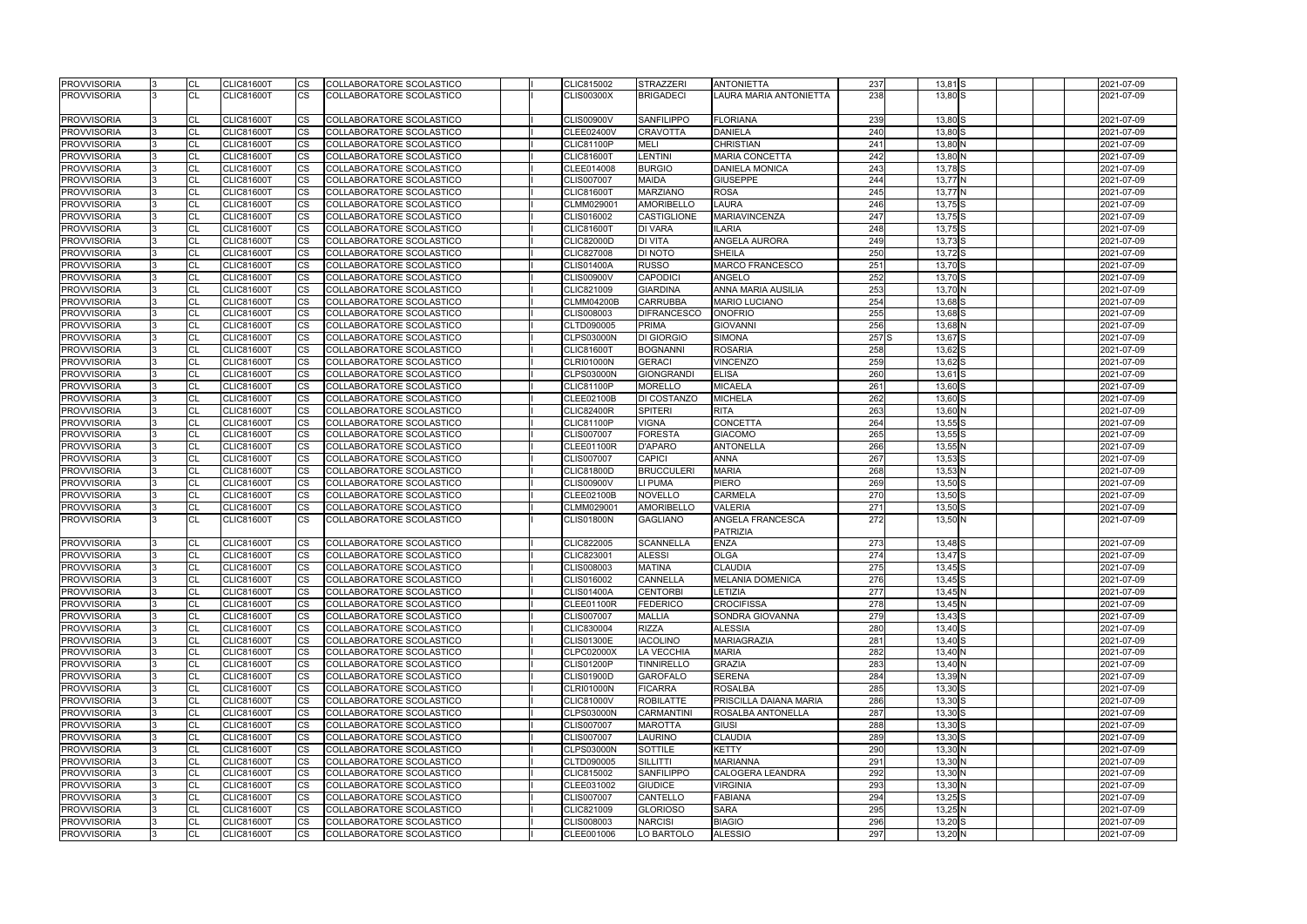| <b>PROVVISORIA</b> | CL        | <b>CLIC81600T</b> | CS                     | COLLABORATORE SCOLASTICO        |  | <b>CLEE02500P</b> | <b>LA ROSA</b>      | <b>SILVIA</b>                  | 298 | 13,19 N            | 2021-07-09 |
|--------------------|-----------|-------------------|------------------------|---------------------------------|--|-------------------|---------------------|--------------------------------|-----|--------------------|------------|
| <b>PROVVISORIA</b> | <b>CL</b> | <b>CLIC81600T</b> | <b>CS</b>              | COLLABORATORE SCOLASTICO        |  | CLIS008003        | <b>TERRITO</b>      | <b>NINETTA DOMENICA</b>        | 299 | $13,17$ N          | 2021-07-09 |
| <b>PROVVISORIA</b> | CL        | <b>CLIC81600T</b> | <b>CS</b>              | COLLABORATORE SCOLASTICO        |  | <b>CLIC822005</b> | <b>FICARRA</b>      | <b>DIEGO</b>                   | 300 | $13,16$ S          | 2021-07-09 |
| <b>PROVVISORIA</b> | CL        | <b>CLIC81600T</b> | <b>CS</b>              | COLLABORATORE SCOLASTICO        |  | CLTD090005        | <b>BRANCIFORTI</b>  | <b>CLAUDIA</b>                 | 301 | $13,15$ S          | 2021-07-09 |
| <b>PROVVISORIA</b> | CL        | CLIC81600T        | CS                     | COLLABORATORE SCOLASTICO        |  | <b>CLIC83200Q</b> | <b>AMATO</b>        | PASQUALE IVAN                  | 302 | $13,12$ N          | 2021-07-09 |
| <b>PROVVISORIA</b> | CL        | <b>CLIC81600T</b> | $\overline{\text{cs}}$ | COLLABORATORE SCOLASTICO        |  | CLIC823001        | <b>TROVATO</b>      | <b>CROCIFISSO</b>              | 303 | $13,10$ S          | 2021-07-09 |
| <b>PROVVISORIA</b> | CL        | <b>CLIC81600T</b> | <b>CS</b>              | <b>COLLABORATORE SCOLASTICO</b> |  | <b>CLEE02500P</b> | <b>BUSCEMI</b>      | <b>GIUSEPPE</b>                | 304 | 13,10 N            | 2021-07-09 |
| <b>PROVVISORIA</b> | CL        | <b>CLIC81600T</b> | <b>CS</b>              | COLLABORATORE SCOLASTICO        |  | <b>CLIS007007</b> | <b>DIBILIO</b>      | ANGELA                         | 305 | 13,07 S            | 2021-07-09 |
| <b>PROVVISORIA</b> | CL        | <b>CLIC81600T</b> | $\overline{\text{cs}}$ | COLLABORATORE SCOLASTICO        |  | CLIC815002        | <b>CASTRONOVO</b>   | <b>IRENE</b>                   | 306 | 13,07 N            | 2021-07-09 |
| <b>PROVVISORIA</b> | CL        | <b>CLIC81600T</b> | CS                     | COLLABORATORE SCOLASTICO        |  | <b>CLEE02500P</b> | <b>SCARLATA</b>     | <b>ENZA</b>                    | 307 | 13,07 N            | 2021-07-09 |
| <b>PROVVISORIA</b> | <b>CL</b> | <b>CLIC81600T</b> | <b>CS</b>              | COLLABORATORE SCOLASTICO        |  | <b>CLIC82400R</b> | <b>BUTTIGLIERI</b>  | <b>PATRIZIA</b>                | 308 | 13,05 S            | 2021-07-09 |
| <b>PROVVISORIA</b> | CL        | <b>CLIC81600T</b> | <b>CS</b>              | COLLABORATORE SCOLASTICO        |  | <b>CLIS01900D</b> | <b>PRIVITERA</b>    | <b>FLORINA</b>                 | 309 | $13,05$ S          | 2021-07-09 |
| <b>PROVVISORIA</b> | CL        | <b>CLIC81600T</b> | <b>CS</b>              | COLLABORATORE SCOLASTICO        |  | <b>CLIC81700N</b> | <b>VELLA</b>        | PATRIZIA                       | 310 | 13,05 S            | 2021-07-09 |
| <b>PROVVISORIA</b> | <b>CL</b> | <b>CLIC81600T</b> | <b>CS</b>              | COLLABORATORE SCOLASTICO        |  | <b>CLIS00600B</b> | <b>D'ALESSANDRO</b> | <b>FEDERICA</b>                | 311 | 13,05 N            | 2021-07-09 |
| <b>PROVVISORIA</b> | CL        | <b>CLIC81600T</b> | <b>CS</b>              | COLLABORATORE SCOLASTICO        |  | <b>CLIC82000D</b> | <b>LIPANI</b>       | <b>GRAZIA</b>                  | 312 | 13S                | 2021-07-09 |
| <b>PROVVISORIA</b> | CL        | <b>CLIC81600T</b> | <b>CS</b>              | COLLABORATORE SCOLASTICO        |  | <b>CLIS00300X</b> | <b>CATANIA</b>      | <b>CONCETTA KETTI</b>          | 313 | 13N                | 2021-07-09 |
| <b>PROVVISORIA</b> | CL        | <b>CLIC81600T</b> | CS                     | COLLABORATORE SCOLASTICO        |  | <b>CLIC828004</b> | <b>INFURNA</b>      | <b>GIUSEPPINA</b>              | 314 | 13N                | 2021-07-09 |
| <b>PROVVISORIA</b> | CL        | <b>CLIC81600T</b> | <b>CS</b>              | COLLABORATORE SCOLASTICO        |  | CLIC807003        | <b>SCARLATA</b>     | <b>ROSALINDA</b>               | 315 | 13N                | 2021-07-09 |
| <b>PROVVISORIA</b> | CL        | <b>CLIC81600T</b> | <b>CS</b>              | COLLABORATORE SCOLASTICO        |  | <b>CLIC80400G</b> | <b>FERRARO</b>      | ANGELA                         | 316 | 13N                | 2021-07-09 |
| <b>PROVVISORIA</b> | CL        | <b>CLIC81600T</b> | <b>CS</b>              | COLLABORATORE SCOLASTICO        |  | <b>CLIS007007</b> | <b>BOGNANNI</b>     | PATRIZIA                       | 317 | 13N                | 2021-07-09 |
| <b>PROVVISORIA</b> | CL        | <b>CLIC81600T</b> | <b>CS</b>              | COLLABORATORE SCOLASTICO        |  | CLTF020005        | <b>SANZO</b>        | <b>CARMELA</b>                 | 318 | 13N                | 2021-07-09 |
| <b>PROVVISORIA</b> | CL        | <b>CLIC81600T</b> | $\overline{\text{cs}}$ | COLLABORATORE SCOLASTICO        |  | CLEE001006        | <b>PRINCIPE</b>     | <b>ANNA</b>                    | 319 | 12,97 <sup>S</sup> | 2021-07-09 |
| <b>PROVVISORIA</b> | CL        | <b>CLIC81600T</b> | CS                     | COLLABORATORE SCOLASTICO        |  | CLTD090005        | <b>GALLO</b>        | <b>GIACOMO</b>                 | 320 | 12,97 N            | 2021-07-09 |
| <b>PROVVISORIA</b> | CL        | <b>CLIC81600T</b> | CS                     | COLLABORATORE SCOLASTICO        |  | CLIC828004        | <b>CONTINO</b>      | SALVATORE                      | 321 | 12,93 S            | 2021-07-09 |
| <b>PROVVISORIA</b> | <b>CL</b> | <b>CLIC81600T</b> | <b>CS</b>              | COLLABORATORE SCOLASTICO        |  | CLEE001006        | <b>MANGIAPANE</b>   | <b>ROBERTA</b>                 | 322 | 12,90 S            | 2021-07-09 |
| <b>PROVVISORIA</b> | <b>CL</b> | <b>CLIC81600T</b> | <b>CS</b>              | COLLABORATORE SCOLASTICO        |  | <b>CLIC822005</b> | <b>RAPPA</b>        | <b>VANESSA</b>                 | 323 | 12,90 N            | 2021-07-09 |
| <b>PROVVISORIA</b> | CL        | <b>CLIC81600T</b> | <b>CS</b>              | COLLABORATORE SCOLASTICO        |  | <b>CLIS01400A</b> | <b>MARROCCO</b>     | <b>MIRIAM ANTONELLA</b>        | 324 | $12,85$ S          | 2021-07-09 |
| <b>PROVVISORIA</b> | CL        | <b>CLIC81600T</b> | $\overline{\text{cs}}$ | COLLABORATORE SCOLASTICO        |  | CLIC821009        | <b>RIGGI</b>        | <b>MARIA MARTINA</b>           | 325 | $12,85$ N          | 2021-07-09 |
| <b>PROVVISORIA</b> | CL        | <b>CLIC81600T</b> | <b>CS</b>              | COLLABORATORE SCOLASTICO        |  | <b>CLIS007007</b> | <b>CAMILLERI</b>    | <b>SALVATORE</b>               | 326 | 12,85 N            | 2021-07-09 |
| <b>PROVVISORIA</b> | CL        | <b>CLIC81600T</b> | CS                     | COLLABORATORE SCOLASTICO        |  | <b>CLIS007007</b> | SANTAERA            | <b>ROSARIA</b>                 | 327 | 12,85 N            | 2021-07-09 |
| <b>PROVVISORIA</b> | <b>CL</b> | <b>CLIC81600T</b> | $\overline{\text{cs}}$ | COLLABORATORE SCOLASTICO        |  | <b>CLIC82500L</b> | PONTILLO            | LUIGIA MARIA TERESA            | 328 | $12,85$ N          | 2021-07-09 |
| <b>PROVVISORIA</b> | CL        | <b>CLIC81600T</b> | CS                     | COLLABORATORE SCOLASTICO        |  | <b>CLIS007007</b> | <b>FERRARA</b>      | <b>ANGELO</b>                  | 329 | 12,83 <sup>S</sup> | 2021-07-09 |
| <b>PROVVISORIA</b> | CL        | <b>CLIC81600T</b> | <b>CS</b>              | COLLABORATORE SCOLASTICO        |  | CLEE014008        | <b>GUGLIELMINO</b>  | <b>PAOLA</b>                   | 330 | 12,82 <sup>S</sup> | 2021-07-09 |
| <b>PROVVISORIA</b> | CL        | <b>CLIC81600T</b> | <b>CS</b>              | COLLABORATORE SCOLASTICO        |  | CLIC823001        | <b>TERRANOVA</b>    | PIERO LILLO                    | 331 | 12,80 S            | 2021-07-09 |
| <b>PROVVISORIA</b> | CL        | <b>CLIC81600T</b> | CS                     | COLLABORATORE SCOLASTICO        |  | <b>CLIC82500L</b> | LO RE               | <b>ROSSELLA</b>                | 332 | 12,80 S            | 2021-07-09 |
| <b>PROVVISORIA</b> | CL        | <b>CLIC81600T</b> | CS                     | COLLABORATORE SCOLASTICO        |  | <b>CLIC81800D</b> | <b>GUASTO</b>       | <b>SILVIA</b>                  | 333 | 12,80 S            | 2021-07-09 |
| <b>PROVVISORIA</b> | CL        | <b>CLIC81600T</b> | <b>CS</b>              | COLLABORATORE SCOLASTICO        |  | <b>CLIC81600T</b> | <b>FARACI</b>       | <b>CARMELINA</b>               | 334 | 12,80 S            | 2021-07-09 |
| <b>PROVVISORIA</b> | CL        | <b>CLIC81600T</b> | <b>CS</b>              | COLLABORATORE SCOLASTICO        |  | CLIS007007        | LO BARTOLO          | <b>VINCENZA</b>                | 335 | 12,80 S            | 2021-07-09 |
| <b>PROVVISORIA</b> | CL        | <b>CLIC81600T</b> | <b>CS</b>              | <b>COLLABORATORE SCOLASTICO</b> |  | CLTD090005        | <b>CALI'</b>        | <b>GAETANO</b>                 | 336 | 12,80 N            | 2021-07-09 |
| <b>PROVVISORIA</b> | CL        | <b>CLIC81600T</b> | <b>CS</b>              | COLLABORATORE SCOLASTICO        |  | <b>CLIC81600T</b> | <b>SCIVOLI</b>      | <b>ROSSELLA</b>                | 337 | $12,80$ N          | 2021-07-09 |
| <b>PROVVISORIA</b> | <b>CL</b> | <b>CLIC81600T</b> | CS.                    | COLLABORATORE SCOLASTICO        |  | <b>CLIC82500L</b> | <b>SCHEMBRI</b>     | <b>GIUSEPPINA MARIA</b>        | 338 | $12,80$ N          | 2021-07-09 |
| <b>PROVVISORIA</b> | <b>CL</b> | <b>CLIC81600T</b> | <b>CS</b>              | COLLABORATORE SCOLASTICO        |  | CLIC830004        | <b>ORLANDO</b>      | <b>ANNA</b>                    | 339 | $12,75$ S          | 2021-07-09 |
| <b>PROVVISORIA</b> | <b>CL</b> | <b>CLIC81600T</b> | <b>CS</b>              | <b>COLLABORATORE SCOLASTICO</b> |  | <b>CLIS01300E</b> | <b>GRAGLIA</b>      | <b>UMBERTO</b>                 | 340 | 12,70 S            | 2021-07-09 |
| <b>PROVVISORIA</b> | CL        | <b>CLIC81600T</b> | <b>CS</b>              | COLLABORATORE SCOLASTICO        |  | <b>CLIS007007</b> | <b>LA LEGGIA</b>    | <b>LUISELLA</b>                | 341 | $12,70$ S          | 2021-07-09 |
| <b>PROVVISORIA</b> | CL        | <b>CLIC81600T</b> | <b>CS</b>              | COLLABORATORE SCOLASTICO        |  | CLEE02500P        | <b>RISTAGNO</b>     | CALOGERO                       | 342 | 12,70 N            | 2021-07-09 |
| <b>PROVVISORIA</b> | <b>CL</b> | <b>CLIC81600T</b> | <b>CS</b>              | COLLABORATORE SCOLASTICO        |  | CLIC822005        | <b>PETRANTONI</b>   | <b>MARTINA GRAZIA</b>          | 343 | $12,70$ N          | 2021-07-09 |
| <b>PROVVISORIA</b> | <b>CL</b> | <b>CLIC81600T</b> | <b>CS</b>              | COLLABORATORE SCOLASTICO        |  | <b>CLIC82500L</b> | <b>GERBINO</b>      | <b>ROSALBA</b>                 | 344 | 12,70 N            | 2021-07-09 |
| <b>PROVVISORIA</b> | CL        | <b>CLIC81600T</b> | <b>CS</b>              | COLLABORATORE SCOLASTICO        |  | <b>CLEE02500P</b> | <b>PILLITTERI</b>   | <b>MARIA GRAZIA</b>            | 345 | $12,67$ $S$        | 2021-07-09 |
| <b>PROVVISORIA</b> | <b>CL</b> | <b>CLIC81600T</b> | <b>CS</b>              | COLLABORATORE SCOLASTICO        |  | <b>CLIS01200P</b> | <b>RICHIUSA</b>     | <b>CLEMENTINA MARIA CHIARA</b> | 346 | $12,65$ S          | 2021-07-09 |
| <b>PROVVISORIA</b> | <b>CL</b> | <b>CLIC81600T</b> | <b>CS</b>              | COLLABORATORE SCOLASTICO        |  | CLMM029001        | <b>SAVATTIERI</b>   | <b>ANDREA</b>                  | 347 | 12,65 N            | 2021-07-09 |
| <b>PROVVISORIA</b> | <b>CL</b> | <b>CLIC81600T</b> | <b>CS</b>              | COLLABORATORE SCOLASTICO        |  | CLTD090005        | <b>BENNICI</b>      | <b>SIMONA</b>                  | 348 | $12,64$ N          | 2021-07-09 |
| <b>PROVVISORIA</b> | <b>CL</b> | <b>CLIC81600T</b> | <b>CS</b>              | COLLABORATORE SCOLASTICO        |  | CLIC823001        | <b>MARTORANA</b>    | <b>GIUSEPPA</b>                | 349 | 12,63 S            | 2021-07-09 |
| <b>PROVVISORIA</b> | CL        | <b>CLIC81600T</b> | <b>CS</b>              | COLLABORATORE SCOLASTICO        |  | <b>CLIC81700N</b> | <b>GIORDANO</b>     | <b>GERLANDO GIUSEPPE</b>       | 350 | 12,60 S            | 2021-07-09 |
| <b>PROVVISORIA</b> | <b>CL</b> | <b>CLIC81600T</b> | <b>CS</b>              | COLLABORATORE SCOLASTICO        |  | <b>CLIC82500L</b> | <b>PUCCIO</b>       | <b>ELISA ROSARIA CHIARA</b>    | 351 | 12,60 S            | 2021-07-09 |
| <b>PROVVISORIA</b> | <b>CL</b> | <b>CLIC81600T</b> | <b>CS</b>              | COLLABORATORE SCOLASTICO        |  | CLTF020005        | <b>FARACI</b>       | <b>GIUSEPPE ELIA</b>           | 352 | $12,60$ N          | 2021-07-09 |
| <b>PROVVISORIA</b> | CL        | <b>CLIC81600T</b> | <b>CS</b>              | COLLABORATORE SCOLASTICO        |  | <b>CLIC81800D</b> | CANALELLA           | SALVATORE                      | 353 | $12,55$ $S$        | 2021-07-09 |
| <b>PROVVISORIA</b> | <b>CL</b> | <b>CLIC81600T</b> | <b>CS</b>              | COLLABORATORE SCOLASTICO        |  | <b>CLIS007007</b> | CANTELLO            | <b>SERENA</b>                  | 354 | $12,55$ S          | 2021-07-09 |
| <b>PROVVISORIA</b> | CL        | <b>CLIC81600T</b> | <b>CS</b>              | COLLABORATORE SCOLASTICO        |  | <b>CLEE02500P</b> | <b>DI FORTI</b>     | <b>SIMONA</b>                  | 355 | $12,50$ S          | 2021-07-09 |
| <b>PROVVISORIA</b> | CL        | CLIC81600T        | <b>CS</b>              | COLLABORATORE SCOLASTICO        |  | <b>CLIS00900V</b> | <b>RAITANO</b>      | <b>MANUELA DOMENICA</b>        | 356 | 12,50 N            | 2021-07-09 |
| <b>PROVVISORIA</b> | <b>CL</b> | <b>CLIC81600T</b> | <b>CS</b>              | COLLABORATORE SCOLASTICO        |  | <b>CLIS00900V</b> | <b>NARO</b>         | <b>SABRINA</b>                 | 357 | 12,49 N            | 2021-07-09 |
| <b>PROVVISORIA</b> | <b>CL</b> | <b>CLIC81600T</b> | <b>CS</b>              | COLLABORATORE SCOLASTICO        |  | CLIC822005        | LIPANI              | MARCELLA                       | 358 | 12,47 N            | 2021-07-09 |
|                    |           |                   | <b>CS</b>              |                                 |  |                   |                     |                                | 359 |                    |            |
| <b>PROVVISORIA</b> | <b>CL</b> | <b>CLIC81600T</b> |                        | COLLABORATORE SCOLASTICO        |  | <b>CLIS007007</b> | LO GRASSO           | <b>GIUSI</b>                   |     | $12,45$ S          | 2021-07-09 |

|  |  | 2021-07-09 |
|--|--|------------|
|  |  | 2021-07-09 |
|  |  | 2021-07-09 |
|  |  | 2021-07-09 |
|  |  |            |
|  |  | 2021-07-09 |
|  |  | 2021-07-09 |
|  |  | 2021-07-09 |
|  |  | 2021-07-09 |
|  |  | 2021-07-09 |
|  |  | 2021-07-09 |
|  |  | 2021-07-09 |
|  |  | 2021-07-09 |
|  |  | 2021-07-09 |
|  |  | 2021-07-09 |
|  |  | 2021-07-09 |
|  |  | 2021-07-09 |
|  |  | 2021-07-09 |
|  |  | 2021-07-09 |
|  |  | 2021-07-09 |
|  |  | 2021-07-09 |
|  |  | 2021-07-09 |
|  |  | 2021-07-09 |
|  |  |            |
|  |  | 2021-07-09 |
|  |  | 2021-07-09 |
|  |  | 2021-07-09 |
|  |  | 2021-07-09 |
|  |  | 2021-07-09 |
|  |  | 2021-07-09 |
|  |  | 2021-07-09 |
|  |  | 2021-07-09 |
|  |  | 2021-07-09 |
|  |  | 2021-07-09 |
|  |  | 2021-07-09 |
|  |  | 2021-07-09 |
|  |  | 2021-07-09 |
|  |  | 2021-07-09 |
|  |  | 2021-07-09 |
|  |  | 2021-07-09 |
|  |  | 2021-07-09 |
|  |  | 2021-07-09 |
|  |  | 2021-07-09 |
|  |  | 2021-07-09 |
|  |  | 2021-07-09 |
|  |  | 2021-07-09 |
|  |  | 2021-07-09 |
|  |  | 2021-07-09 |
|  |  | 2021-07-09 |
|  |  | 2021-07-09 |
|  |  |            |
|  |  | 2021-07-09 |
|  |  |            |
|  |  | 2021-07-09 |
|  |  | 2021-07-09 |
|  |  | 2021-07-09 |
|  |  | 2021-07-09 |
|  |  | 2021-07-09 |
|  |  | 2021-07-09 |
|  |  | 2021-07-09 |
|  |  | 2021-07-09 |
|  |  | 2021-07-09 |
|  |  | 2021-07-09 |
|  |  | 2021-07-09 |
|  |  | 2021-07-09 |
|  |  | 2021-07-09 |
|  |  |            |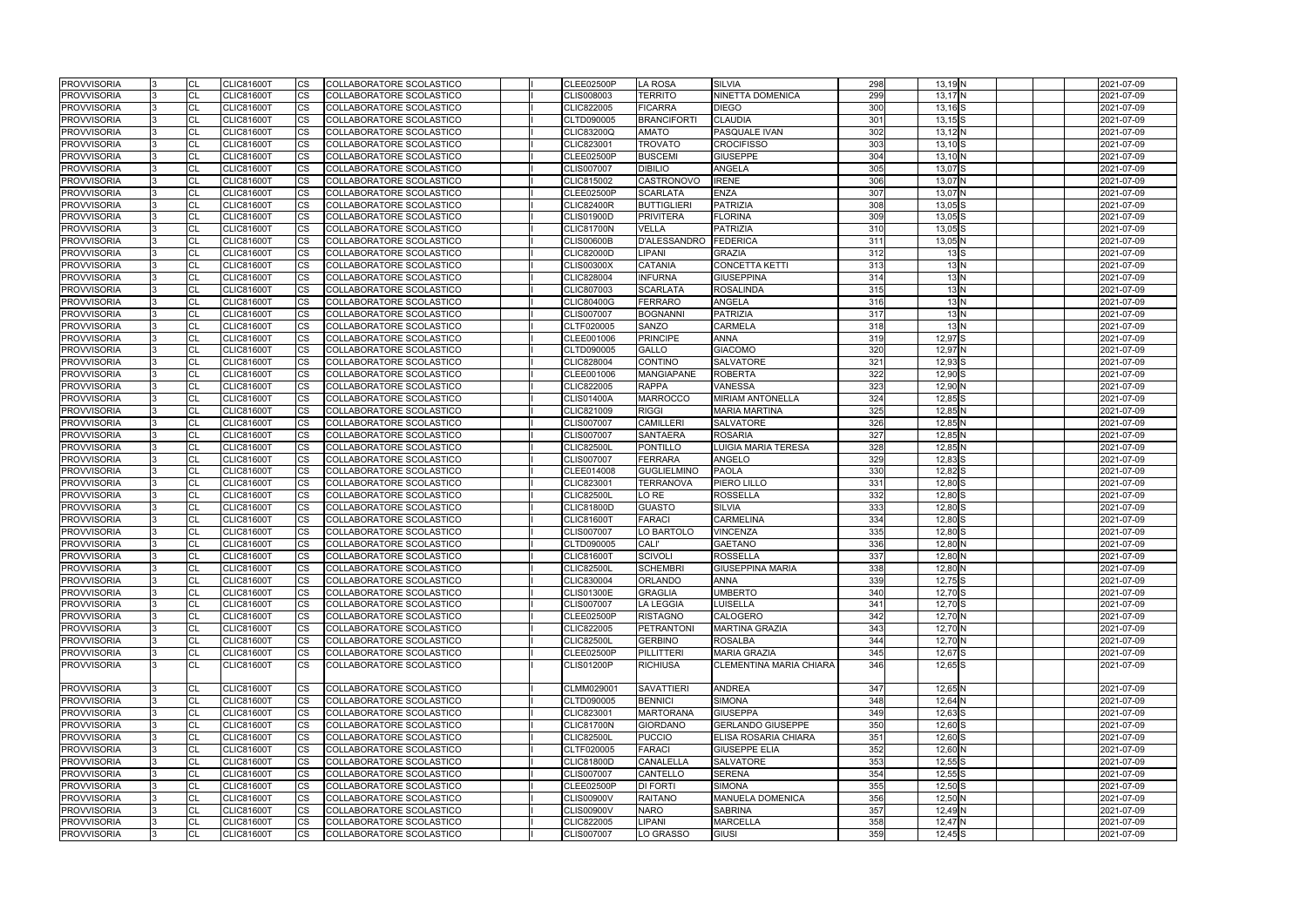| <b>PROVVISORIA</b> | 13  | <b>CL</b> | <b>CLIC81600T</b> | CS        | COLLABORATORE SCOLASTICO        |  | CLTF020005        | MARAZZOTTA                | <b>SALVATORE</b>         | 360 | $12,45$ S          | 2021-07-09 |
|--------------------|-----|-----------|-------------------|-----------|---------------------------------|--|-------------------|---------------------------|--------------------------|-----|--------------------|------------|
| <b>PROVVISORIA</b> |     | <b>CL</b> | <b>CLIC81600T</b> | <b>CS</b> | COLLABORATORE SCOLASTICO        |  | <b>CLIC819009</b> | <b>CARRUBA</b>            | PAOLINO FRANCESCO        | 361 | $12,45$ N          | 2021-07-09 |
| <b>PROVVISORIA</b> |     | <b>CL</b> | <b>CLIC81600T</b> | CS        | COLLABORATORE SCOLASTICO        |  | <b>CLIC81600T</b> | <b>DITTA</b>              | <b>DARIO</b>             | 362 | $12,42$ $S$        | 2021-07-09 |
| <b>PROVVISORIA</b> |     | <b>CL</b> | <b>CLIC81600T</b> | CS        | COLLABORATORE SCOLASTICO        |  | <b>CLRI01000N</b> | <b>ALAIMO</b>             | <b>BRIGIDA</b>           | 363 | $12,40$ S          | 2021-07-09 |
| <b>PROVVISORIA</b> |     | <b>CL</b> | <b>CLIC81600T</b> | СS        | COLLABORATORE SCOLASTICO        |  | <b>CLIS01800N</b> | <b>FONTANELLA</b>         | MILENA                   | 364 | 12,40 N            | 2021-07-09 |
| <b>PROVVISORIA</b> |     | <b>CL</b> | CLIC81600T        | CS        | COLLABORATORE SCOLASTICO        |  | CLTD090005        | <b>CASTELLANO</b>         | <b>SIMONA</b>            | 365 | 12,37 N            | 2021-07-09 |
| PROVVISORIA        |     | <b>CL</b> | <b>CLIC81600T</b> | CS        | COLLABORATORE SCOLASTICO        |  | <b>CLEE02500P</b> | <b>CONTINO</b>            | VALENTINA FLORINDA       | 366 | $12,35$ S          | 2021-07-09 |
| <b>PROVVISORIA</b> |     | <b>CL</b> | <b>CLIC81600T</b> | CS        | COLLABORATORE SCOLASTICO        |  | CLMM029001        | <b>FRISCHETTO</b>         | <b>LUCIA</b>             | 367 | $12,35$ S          | 2021-07-09 |
| <b>PROVVISORIA</b> |     | <b>CL</b> | <b>CLIC81600T</b> | CS        | COLLABORATORE SCOLASTICO        |  | CLIC830004        | LANA                      | <b>ANDREA</b>            | 368 | $12,35$ N          | 2021-07-09 |
| <b>PROVVISORIA</b> |     | <b>CL</b> | <b>CLIC81600T</b> | CS        | COLLABORATORE SCOLASTICO        |  | CLIC821009        | <b>LACAGNINA</b>          | <b>ANTONIO</b>           | 369 | 12,33N             | 2021-07-09 |
| <b>PROVVISORIA</b> |     | <b>CL</b> | <b>CLIC81600T</b> | СS        | COLLABORATORE SCOLASTICO        |  | CLEE02100B        | <b>SERGI</b>              | <b>PALMIRA</b>           | 370 | $12,30$ S          | 2021-07-09 |
| <b>PROVVISORIA</b> |     | <b>CL</b> | <b>CLIC81600T</b> | CS        | COLLABORATORE SCOLASTICO        |  | <b>CLIS01800N</b> | <b>ALE</b>                | ELENA ANGELA CARMELA     | 371 | $12,30$ S          | 2021-07-09 |
| <b>PROVVISORIA</b> |     | <b>CL</b> | <b>CLIC81600T</b> | CS        | COLLABORATORE SCOLASTICO        |  | <b>CLIC83200Q</b> | <b>PUCI</b>               | LUCREZIA                 | 372 | 12,30 N            | 2021-07-09 |
| PROVVISORIA        |     | <b>CL</b> | <b>CLIC81600T</b> | CS        | COLLABORATORE SCOLASTICO        |  | <b>CLIS01800N</b> | <b>SCIMÉ</b>              | NUNZIA ANTONELLA         | 373 | $12,29$ S          | 2021-07-09 |
| <b>PROVVISORIA</b> | 3   | <b>CL</b> | <b>CLIC81600T</b> | <b>CS</b> | COLLABORATORE SCOLASTICO        |  | CLTD090005        | <b>MOCCIARO</b>           | <b>FABIO</b>             | 374 | $12,25$ S          | 2021-07-09 |
| <b>PROVVISORIA</b> | l3. | <b>CL</b> | <b>CLIC81600T</b> | <b>CS</b> | COLLABORATORE SCOLASTICO        |  | CLTD090005        | MONTESARCHIO GIOVANNA     |                          | 375 | 12,25 S            | 2021-07-09 |
| <b>PROVVISORIA</b> |     | <b>CL</b> | <b>CLIC81600T</b> | <b>CS</b> | COLLABORATORE SCOLASTICO        |  | <b>CLIS007007</b> | <b>RIESI</b>              | CONCETTA                 | 376 | $12,25$ S          | 2021-07-09 |
| <b>PROVVISORIA</b> |     | <b>CL</b> | CLIC81600T        | <b>CS</b> | COLLABORATORE SCOLASTICO        |  | CLIC807003        | <b>ROVELLI</b>            | <b>SILVANA</b>           | 377 | 12,25 N            | 2021-07-09 |
| <b>PROVVISORIA</b> |     | <b>CL</b> | <b>CLIC81600T</b> | CS        | COLLABORATORE SCOLASTICO        |  | CLIC823001        | <b>ARONICA</b>            | LILIANA                  | 378 | 12,23 N            | 2021-07-09 |
| <b>PROVVISORIA</b> |     | <b>CL</b> | <b>CLIC81600T</b> | <b>CS</b> | COLLABORATORE SCOLASTICO        |  | CLIS016002        | <b>GENUARDI</b>           | <b>MICHELINA</b>         | 379 | $12,18$ S          | 2021-07-09 |
| PROVVISORIA        |     | <b>CL</b> | <b>CLIC81600T</b> | <b>CS</b> | COLLABORATORE SCOLASTICO        |  | CLIC821009        | <b>VITE</b>               | <b>TANIA</b>             | 380 | 12,18 N            | 2021-07-09 |
| <b>PROVVISORIA</b> |     | <b>CL</b> | <b>CLIC81600T</b> | СS        | COLLABORATORE SCOLASTICO        |  | <b>CLIS007007</b> | <b>UBRIACO</b>            | <b>VINCENZO</b>          | 381 | $12,15$ S          | 2021-07-09 |
| <b>PROVVISORIA</b> |     | <b>CL</b> | <b>CLIC81600T</b> | CS        | COLLABORATORE SCOLASTICO        |  | <b>CLIC83100X</b> | <b>D'APARO</b>            | <b>ERIKA</b>             | 382 | $12,14$ S          | 2021-07-09 |
| <b>PROVVISORIA</b> |     | <b>CL</b> | <b>CLIC81600T</b> | CS.       | COLLABORATORE SCOLASTICO        |  | CLIS008003        | LANZALACO                 | <b>MARIA</b>             | 383 | $12,13$ S          | 2021-07-09 |
| <b>PROVVISORIA</b> |     | <b>CL</b> | <b>CLIC81600T</b> | CS        | COLLABORATORE SCOLASTICO        |  | <b>CLIS01900D</b> | <b>MIRISOLA</b>           | <b>FABRIZIO VITTORIO</b> | 384 | $12,13$ N          | 2021-07-09 |
| <b>PROVVISORIA</b> | l3. | <b>CL</b> | <b>CLIC81600T</b> | <b>CS</b> | COLLABORATORE SCOLASTICO        |  | CLMM029001        | MASTROSIMONE MARIA GRAZIA |                          | 385 | $12,12$ N          | 2021-07-09 |
|                    |     |           |                   |           |                                 |  |                   |                           |                          |     |                    | 2021-07-09 |
| <b>PROVVISORIA</b> |     | <b>CL</b> | <b>CLIC81600T</b> | CS        | COLLABORATORE SCOLASTICO        |  | <b>CLIS01400A</b> | <b>GIANNONE</b>           | CARMELO MIRKO            | 386 | $12,10$ S          |            |
| <b>PROVVISORIA</b> |     | <b>CL</b> | <b>CLIC81600T</b> | CS        | COLLABORATORE SCOLASTICO        |  | <b>CLIC828004</b> | <b>LA ROSA</b>            | <b>GIUSEPPINA</b>        | 387 | $12,10$ S          | 2021-07-09 |
| <b>PROVVISORIA</b> |     | <b>CL</b> | <b>CLIC81600T</b> | CS        | COLLABORATORE SCOLASTICO        |  | <b>CLIS007007</b> | <b>D'ANTONA</b>           | <b>ANGELA</b>            | 388 | $12,10$ S          | 2021-07-09 |
| PROVVISORIA        |     | <b>CL</b> | <b>CLIC81600T</b> | <b>CS</b> | COLLABORATORE SCOLASTICO        |  | <b>CLIS00600B</b> | <b>SPINA</b>              | <b>ALESSANDRO</b>        | 389 | $12,10$ N          | 2021-07-09 |
| <b>PROVVISORIA</b> | 13. | <b>CL</b> | <b>CLIC81600T</b> | CS        | COLLABORATORE SCOLASTICO        |  | CLEE014008        | <b>NICASTRO</b>           | <b>VALERIA</b>           | 390 | $12,10$ N          | 2021-07-09 |
| <b>PROVVISORIA</b> |     | <b>CL</b> | <b>CLIC81600T</b> | CS.       | <b>COLLABORATORE SCOLASTICO</b> |  | <b>CLIC81700N</b> | PORROVECCHIO ILENIA       |                          | 391 | $12,05$ S          | 2021-07-09 |
| <b>PROVVISORIA</b> |     | <b>CL</b> | <b>CLIC81600T</b> | <b>CS</b> | COLLABORATORE SCOLASTICO        |  | <b>CLIS00900V</b> | <b>ALU</b>                | ANGELO DOMENICO          | 392 | 12,05 N            | 2021-07-09 |
| <b>PROVVISORIA</b> |     | <b>CL</b> | <b>CLIC81600T</b> | CS        | <b>COLLABORATORE SCOLASTICO</b> |  | <b>CLPS03000N</b> | <b>CORINTO</b>            | LUIGI                    | 393 | $12,05$ N          | 2021-07-09 |
| <b>PROVVISORIA</b> |     | <b>CL</b> | <b>CLIC81600T</b> | <b>CS</b> | COLLABORATORE SCOLASTICO        |  | <b>CLIC82500L</b> | <b>ALONGI</b>             | CONCETTA                 | 394 | $12,03$ S          | 2021-07-09 |
| <b>PROVVISORIA</b> |     | <b>CL</b> | <b>CLIC81600T</b> | CS        | COLLABORATORE SCOLASTICO        |  | <b>CLIS01900D</b> | CANI                      | SAVIO                    | 395 | 12,02 S            | 2021-07-09 |
| <b>PROVVISORIA</b> |     | <b>CL</b> | <b>CLIC81600T</b> | CS.       | COLLABORATORE SCOLASTICO        |  | <b>CLIC81700N</b> | <b>CUTAIA</b>             | <b>GIANLUCA</b>          | 396 | 12S                | 2021-07-09 |
| <b>PROVVISORIA</b> |     | CL        | <b>CLIC81600T</b> | <b>CS</b> | COLLABORATORE SCOLASTICO        |  | CLIS008003        | <b>ZIMBARDO</b>           | <b>MARIO</b>             | 397 | $12$ $\text{S}$    | 2021-07-09 |
| <b>PROVVISORIA</b> |     | <b>CL</b> | <b>CLIC81600T</b> | CS        | COLLABORATORE SCOLASTICO        |  | <b>CLRI01000N</b> | <b>RIZZO</b>              | <b>MARIANGELA</b>        | 398 | 12S                | 2021-07-09 |
| <b>PROVVISORIA</b> |     | <b>CL</b> | <b>CLIC81600T</b> | CS        | COLLABORATORE SCOLASTICO        |  | <b>CLIC81100P</b> | <b>CAMMALLERI</b>         | AURELIA                  | 399 | 12S                | 2021-07-09 |
| <b>PROVVISORIA</b> |     | <b>CL</b> | <b>CLIC81600T</b> | CS        | COLLABORATORE SCOLASTICO        |  | CLIC807003        | <b>DI GANGI</b>           | <b>ELENA</b>             | 400 | 12N                | 2021-07-09 |
| <b>PROVVISORIA</b> |     | <b>CL</b> | <b>CLIC81600T</b> | CS        | COLLABORATORE SCOLASTICO        |  | <b>CLIS00900V</b> | LA VECCHIA                | <b>ROSARIO MARIA</b>     | 401 | 11,97 S            | 2021-07-09 |
| <b>PROVVISORIA</b> |     | <b>CL</b> | <b>CLIC81600T</b> | CS        | COLLABORATORE SCOLASTICO        |  | <b>CLIC822005</b> | <b>ADAMO</b>              | <b>GIUSEPPE</b>          | 402 | 11,97 N            | 2021-07-09 |
| PROVVISORIA        |     | <b>CL</b> | <b>CLIC81600T</b> | CS        | COLLABORATORE SCOLASTICO        |  | <b>CLIS01300E</b> | <b>APRILE</b>             | <b>STEFANIA</b>          | 403 | 11,95 N            | 2021-07-09 |
| <b>PROVVISORIA</b> |     | <b>CL</b> | <b>CLIC81600T</b> | CS        | COLLABORATORE SCOLASTICO        |  | <b>CLMM04200B</b> | <b>MALANDRINO</b>         | LUIGINA                  | 404 | 11,92 S            | 2021-07-09 |
| <b>PROVVISORIA</b> |     | <b>CL</b> | <b>CLIC81600T</b> | CS        | COLLABORATORE SCOLASTICO        |  | <b>CLIS01300E</b> | <b>GIGANTI</b>            | <b>VALENTINA GRAZIA</b>  | 405 | 11,90 S            | 2021-07-09 |
| <b>PROVVISORIA</b> |     | CL        | <b>CLIC81600T</b> | CS        | COLLABORATORE SCOLASTICO        |  | <b>CLIS00600B</b> | PINAZZO                   | ERICH                    | 406 | 11,90 S            | 2021-07-09 |
| <b>PROVVISORIA</b> |     | CL        | <b>CLIC81600T</b> | CS        | COLLABORATORE SCOLASTICO        |  | CLIS016002        | MONTAGNINO                | <b>ADRIANA</b>           | 407 | 11,90 N            | 2021-07-09 |
| <b>PROVVISORIA</b> |     | <b>CL</b> | <b>CLIC81600T</b> | <b>CS</b> | COLLABORATORE SCOLASTICO        |  | <b>CLIC82400R</b> | CALA'                     | <b>MARIA ANTONIETTA</b>  | 408 | $11,85$ S          | 2021-07-09 |
| <b>PROVVISORIA</b> |     | <b>CL</b> | <b>CLIC81600T</b> | CS        | COLLABORATORE SCOLASTICO        |  | CLEE001006        | <b>CRISPINO</b>           | PAOLA                    | 409 | 11,85 <sup>S</sup> | 2021-07-09 |
| <b>PROVVISORIA</b> |     | <b>CL</b> | <b>CLIC81600T</b> | CS        | COLLABORATORE SCOLASTICO        |  | <b>CLIS01400A</b> | <b>BOMBELLO</b>           | SAMANDA                  | 410 | 11,83 N            | 2021-07-09 |
| <b>PROVVISORIA</b> |     | <b>CL</b> | <b>CLIC81600T</b> | CS        | COLLABORATORE SCOLASTICO        |  | <b>CLPC02000X</b> | <b>FERRERI</b>            | LUIGI                    | 411 | 11,80 S            | 2021-07-09 |
| <b>PROVVISORIA</b> |     | <b>CL</b> | <b>CLIC81600T</b> | CS        | COLLABORATORE SCOLASTICO        |  | <b>CLIC822005</b> | <b>LOMBARDO</b>           | <b>ANNALISA</b>          | 412 | 11,80 S            | 2021-07-09 |
| <b>PROVVISORIA</b> |     | <b>CL</b> | <b>CLIC81600T</b> | CS        | COLLABORATORE SCOLASTICO        |  | <b>CLIC81600T</b> | <b>STIVALA</b>            | MARTA                    | 413 | 11,80 N            | 2021-07-09 |
| PROVVISORIA        |     | <b>CL</b> | <b>CLIC81600T</b> | <b>CS</b> | COLLABORATORE SCOLASTICO        |  | <b>CLIS007007</b> | <b>PISTONE</b>            | LETIZIA                  | 414 | 11,80 N            | 2021-07-09 |
| <b>PROVVISORIA</b> |     | <b>CL</b> | <b>CLIC81600T</b> | CS        | COLLABORATORE SCOLASTICO        |  | CLIC821009        | <b>ORIFICI</b>            | FRANCESCO                | 415 | 11,80 N            | 2021-07-09 |
| <b>PROVVISORIA</b> |     | <b>CL</b> | <b>CLIC81600T</b> | СS        | COLLABORATORE SCOLASTICO        |  | CLTF020005        | <b>FERRIGNO</b>           | ALESSANDRA               | 416 | 11,78 N            | 2021-07-09 |
| <b>PROVVISORIA</b> |     | <b>CL</b> | <b>CLIC81600T</b> | CS        | COLLABORATORE SCOLASTICO        |  | <b>CLIC828004</b> | <b>BELLA</b>              | DANIELA                  | 417 | 11,76 N            | 2021-07-09 |
| <b>PROVVISORIA</b> |     | <b>CL</b> | <b>CLIC81600T</b> | CS        | COLLABORATORE SCOLASTICO        |  | <b>CLIC827008</b> | LO VETRO                  | <b>LUCIA</b>             | 418 | 11,75 S            | 2021-07-09 |
| <b>PROVVISORIA</b> |     | <b>CL</b> | <b>CLIC81600T</b> | CS        | COLLABORATORE SCOLASTICO        |  | <b>CLIS007007</b> | <b>BASCETTA</b>           | ENZA DANIELA             | 419 | 11,75 S            | 2021-07-09 |
|                    |     |           |                   |           |                                 |  |                   |                           |                          |     |                    |            |

|  |  | 2021-07-09               |
|--|--|--------------------------|
|  |  | 2021-07-09               |
|  |  | 2021-07-09               |
|  |  | 2021-07-09               |
|  |  | 2021-07-09               |
|  |  | 2021-07-09               |
|  |  | 2021-07-09               |
|  |  | 2021-07-09               |
|  |  | 2021-07-09               |
|  |  | 2021-07-09               |
|  |  | 2021-07-09               |
|  |  | 2021-07-09               |
|  |  | 2021-07-09               |
|  |  | 2021-07-09               |
|  |  | 2021-07-09               |
|  |  | 2021-07-09               |
|  |  |                          |
|  |  | 2021-07-09               |
|  |  | 2021-07-09               |
|  |  | 2021-07-09               |
|  |  | 2021-07-09               |
|  |  |                          |
|  |  | 2021-07-09<br>2021-07-09 |
|  |  |                          |
|  |  | 2021-07-09               |
|  |  | 2021-07-09               |
|  |  | 2021-07-09               |
|  |  | 2021-07-09               |
|  |  | 2021-07-09               |
|  |  |                          |
|  |  | 2021-07-09               |
|  |  | 2021-07-09               |
|  |  | 2021-07-09               |
|  |  | 2021-07-09<br>2021-07-09 |
|  |  |                          |
|  |  |                          |
|  |  | 2021-07-09<br>2021-07-09 |
|  |  | 2021-07-09               |
|  |  | 2021-07-09               |
|  |  | 2021-07-09               |
|  |  | 2021-07-09               |
|  |  | 2021-07-09               |
|  |  | 2021-07-09               |
|  |  |                          |
|  |  | 2021-07-09               |
|  |  | 2021-07-09<br>2021-07-09 |
|  |  | 2021-07-09               |
|  |  | 2021-07-09               |
|  |  | 2021-07-09               |
|  |  |                          |
|  |  | 2021-07-09<br>2021-07-09 |
|  |  |                          |
|  |  | 2021-07-09               |
|  |  | 2021-07-09               |
|  |  | 2021-07-09               |
|  |  | 2021-07-09               |
|  |  | 2021-07-09               |
|  |  | 2021-07-09               |
|  |  | 2021-07-09               |
|  |  | 2021-07-09               |
|  |  | 2021-07-09               |
|  |  | 2021-07-09               |
|  |  | 2021-07-09               |
|  |  | 2021-07-09               |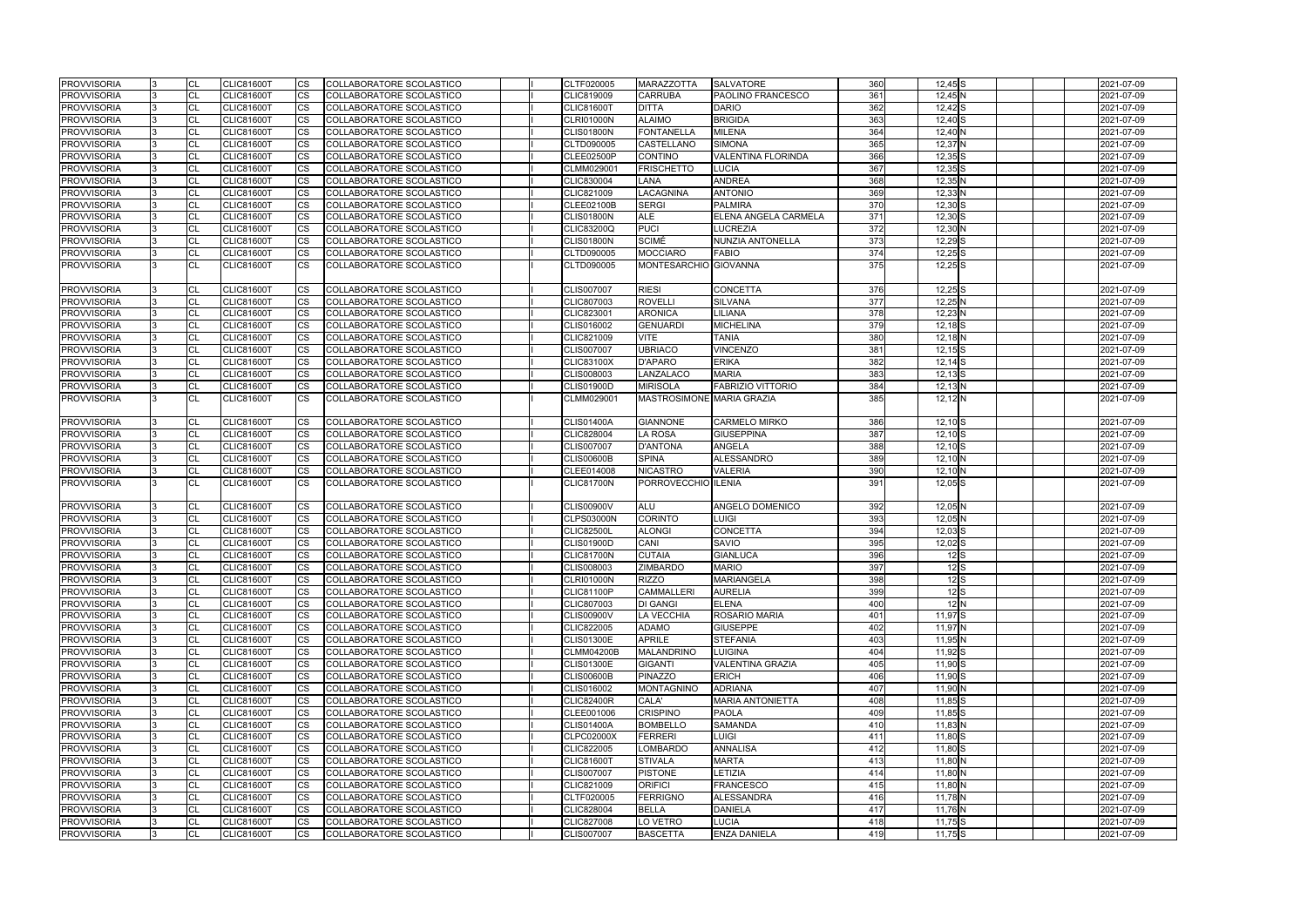| <b>PROVVISORIA</b> | CL        | <b>CLIC81600T</b> | <b>CS</b>              | COLLABORATORE SCOLASTICO        |  | <b>CLIS007007</b> | <b>CARMISCIANO</b>      | LUIGI                    | 420 | 11,75 N            | 2021-07-09       |
|--------------------|-----------|-------------------|------------------------|---------------------------------|--|-------------------|-------------------------|--------------------------|-----|--------------------|------------------|
| <b>PROVVISORIA</b> | CL        | <b>CLIC81600T</b> | <b>CS</b>              | COLLABORATORE SCOLASTICO        |  | <b>CLIS00900V</b> | <b>FERRO</b>            | <b>LUIGIA</b>            | 421 | $11,71$ N          | 2021-07-09       |
| <b>PROVVISORIA</b> | <b>CL</b> | <b>CLIC81600T</b> | <b>CS</b>              | <b>COLLABORATORE SCOLASTICO</b> |  | <b>CLRI01000N</b> | <b>SALERNO</b>          | ALESSANDRA MARIA         | 422 | 11,70 S            | 2021-07-09       |
| <b>PROVVISORIA</b> | CL        | <b>CLIC81600T</b> | CS                     | COLLABORATORE SCOLASTICO        |  | <b>CLIC83100X</b> | <b>SICA</b>             | <b>FRANCESCA</b>         | 423 | 11,70 S            | 2021-07-09       |
| <b>PROVVISORIA</b> | CL        | <b>CLIC81600T</b> | CS                     | COLLABORATORE SCOLASTICO        |  | CLIC821009        | <b>PATERNO</b>          | <b>ALICE</b>             | 424 | 11,70 N            | 2021-07-09       |
| <b>PROVVISORIA</b> | CL        | <b>CLIC81600T</b> | <b>CS</b>              | COLLABORATORE SCOLASTICO        |  | CLIC821009        | LOPIANO                 | <b>FRANCESCA</b>         | 425 | 11,69 N            | 2021-07-09       |
| <b>PROVVISORIA</b> | CL        | <b>CLIC81600T</b> | <b>CS</b>              | COLLABORATORE SCOLASTICO        |  | CLIC830004        | <b>GALLO</b>            | <b>IGNAZIO</b>           | 426 | 11,67 <sup>S</sup> | 2021-07-09       |
| <b>PROVVISORIA</b> | CL        | <b>CLIC81600T</b> | <b>CS</b>              | COLLABORATORE SCOLASTICO        |  | CLEE001006        | <b>GIANNINO</b>         | <b>CARMELO</b>           | 427 | 11,65 <sup>S</sup> | 2021-07-09       |
| <b>PROVVISORIA</b> | CL        | <b>CLIC81600T</b> | <b>CS</b>              | COLLABORATORE SCOLASTICO        |  | <b>CLIC81800D</b> | CANALELLA               | SALVATORE GIOACCHINO     | 428 | 11,63 N            | 2021-07-09       |
| <b>PROVVISORIA</b> | CL        | <b>CLIC81600T</b> | CS                     | COLLABORATORE SCOLASTICO        |  | <b>CLIS007007</b> | <b>PISTONE</b>          | <b>MARIA CATENA</b>      | 429 | 11,62 S            | 2021-07-09       |
| <b>PROVVISORIA</b> | CL        | CLIC81600T        | CS                     | COLLABORATORE SCOLASTICO        |  | <b>CLIS01900D</b> | <b>MATINA</b>           | <b>DINA</b>              | 430 | 11,60 S            | 2021-07-09       |
| <b>PROVVISORIA</b> | <b>CL</b> | <b>CLIC81600T</b> | <b>CS</b>              | COLLABORATORE SCOLASTICO        |  | <b>CLIS00900V</b> | <b>NICOLOSI</b>         | <b>FILIPPO</b>           | 431 | 11,60 S            | 2021-07-09       |
| <b>PROVVISORIA</b> | CL        | <b>CLIC81600T</b> | <b>CS</b>              | COLLABORATORE SCOLASTICO        |  | CLTF020005        | <b>PASSARO</b>          | <b>LUIGI</b>             | 432 | 11,60 S            | 2021-07-09       |
| <b>PROVVISORIA</b> | CL        | <b>CLIC81600T</b> | <b>CS</b>              | COLLABORATORE SCOLASTICO        |  | CLEE001006        | <b>BERTOLONE</b>        | <b>ANTONIO</b>           | 433 | 11,60 S            | 2021-07-09       |
| <b>PROVVISORIA</b> | CL        | <b>CLIC81600T</b> | <b>CS</b>              | COLLABORATORE SCOLASTICO        |  | <b>CLIS007007</b> | <b>MAIDA</b>            | <b>LORETTA</b>           | 434 | $11,60$ N          | 2021-07-09       |
| <b>PROVVISORIA</b> | CL        | <b>CLIC81600T</b> | CS                     | COLLABORATORE SCOLASTICO        |  | <b>CLIS007007</b> | <b>CRAVANA</b>          | <b>ILARIA</b>            | 435 | 11,60 N            | 2021-07-09       |
| <b>PROVVISORIA</b> | <b>CL</b> | <b>CLIC81600T</b> | CS                     | COLLABORATORE SCOLASTICO        |  | CLIC830004        | <b>VASAPOLLI</b>        | VALENTINA                | 436 | 11,60 N            | 2021-07-09       |
| <b>PROVVISORIA</b> | CL        | <b>CLIC81600T</b> | <b>CS</b>              | COLLABORATORE SCOLASTICO        |  | CLEE001006        | <b>RIGGIO</b>           | <b>MARIA</b>             | 437 | 11,58 N            | 2021-07-09       |
| <b>PROVVISORIA</b> | CL        | <b>CLIC81600T</b> | <b>CS</b>              | COLLABORATORE SCOLASTICO        |  | CLIC821009        | ALU'                    | <b>LORELLA MARIA</b>     | 438 | 11,57 <sup>S</sup> | $2021 - 07 - 09$ |
| <b>PROVVISORIA</b> | <b>CL</b> | <b>CLIC81600T</b> | <b>CS</b>              | COLLABORATORE SCOLASTICO        |  | <b>CLIC827008</b> | ARDIGO'                 | <b>STEFANIA</b>          | 439 | 11,55 N            | 2021-07-09       |
| <b>PROVVISORIA</b> | CL        | <b>CLIC81600T</b> | <b>CS</b>              | COLLABORATORE SCOLASTICO        |  | CLEE02500P        | <b>NARDILLO</b>         | <b>LUCIANA</b>           | 440 | $11,53$ S          | 2021-07-09       |
| <b>PROVVISORIA</b> | <b>CL</b> | <b>CLIC81600T</b> | CS                     | COLLABORATORE SCOLASTICO        |  | <b>CLIS00900V</b> | <b>LA MARCA</b>         | <b>CESARE</b>            | 441 | 11,52 N            | 2021-07-09       |
| <b>PROVVISORIA</b> | <b>CL</b> | <b>CLIC81600T</b> | CS                     | COLLABORATORE SCOLASTICO        |  | <b>CLIS007007</b> | <b>INCARBONE</b>        | <b>CHIARA</b>            | 442 | $11,50$ S          | 2021-07-09       |
| <b>PROVVISORIA</b> | CL        | <b>CLIC81600T</b> | <b>CS</b>              | COLLABORATORE SCOLASTICO        |  | <b>CLEE02100B</b> | <b>ACCARDO</b>          | <b>ALESSANDRA</b>        | 443 | $11,50$ N          | 2021-07-09       |
| <b>PROVVISORIA</b> | CL        | <b>CLIC81600T</b> | CS                     | COLLABORATORE SCOLASTICO        |  | CLIC807003        | LO PORTO                | <b>FRANCESCO</b>         | 444 | 11,50 N            | 2021-07-09       |
| <b>PROVVISORIA</b> | <b>CL</b> | <b>CLIC81600T</b> | $\overline{\text{cs}}$ | COLLABORATORE SCOLASTICO        |  | <b>CLIS01800N</b> | <b>DI MATTIA</b>        | <b>GABRIELE LUIGI</b>    | 445 | 11,50 N            | 2021-07-09       |
| <b>PROVVISORIA</b> | CL        | <b>CLIC81600T</b> | <b>CS</b>              | COLLABORATORE SCOLASTICO        |  | <b>CLPS03000N</b> | <b>CREMONE</b>          | <b>ELENA</b>             | 446 | 11,50 N            | 2021-07-09       |
| <b>PROVVISORIA</b> | CL        | <b>CLIC81600T</b> | <b>CS</b>              | COLLABORATORE SCOLASTICO        |  | <b>CLIS007007</b> | LO BARTOLO              | <b>GAETANO</b>           | 447 | $11,47$ S          | 2021-07-09       |
| <b>PROVVISORIA</b> | <b>CL</b> | <b>CLIC81600T</b> | CS                     | COLLABORATORE SCOLASTICO        |  | <b>CLIS00300X</b> | <b>LA LEGGIA</b>        | <b>GIUSEPPE</b>          | 448 | $11,47$ N          | 2021-07-09       |
| <b>PROVVISORIA</b> | CL        | CLIC81600T        | CS                     | COLLABORATORE SCOLASTICO        |  | <b>CLIS007007</b> | <b>FICARRA</b>          | <b>ROSALINDA</b>         | 449 | $11,45$ S          | 2021-07-09       |
| <b>PROVVISORIA</b> | CL        | <b>CLIC81600T</b> | <b>CS</b>              | COLLABORATORE SCOLASTICO        |  | CLEE031002        | <b>TINNIRELLO</b>       | <b>LUCIA</b>             | 450 | $11,45$ S          | 2021-07-09       |
| <b>PROVVISORIA</b> | CL        | <b>CLIC81600T</b> | <b>CS</b>              | COLLABORATORE SCOLASTICO        |  | CLMM029001        | <b>MIRISOLA</b>         | <b>LUIGI</b>             | 451 | 11,42 N            | 2021-07-09       |
| <b>PROVVISORIA</b> | CL        | <b>CLIC81600T</b> | <b>CS</b>              | COLLABORATORE SCOLASTICO        |  | <b>CLIC82400R</b> | <b>LO GRASSO</b>        | <b>ROSALBA</b>           | 452 | 11,42 N            | 2021-07-09       |
| <b>PROVVISORIA</b> | CL        | <b>CLIC81600T</b> | <b>CS</b>              | COLLABORATORE SCOLASTICO        |  | <b>CLIC81700N</b> | <b>MARAZZOTTA</b>       | <b>DOMENICO</b>          | 453 | $11,41$ N          | 2021-07-09       |
| <b>PROVVISORIA</b> | CL        | <b>CLIC81600T</b> | CS                     | COLLABORATORE SCOLASTICO        |  | <b>CLIC81700N</b> | <b>OLIVERI</b>          | <b>VANESSA</b>           | 454 | 11,40 S            | 2021-07-09       |
| <b>PROVVISORIA</b> | CL        | <b>CLIC81600T</b> | <b>CS</b>              | COLLABORATORE SCOLASTICO        |  | CLMM029001        | <b>FERRARA</b>          | <b>STEFANIA</b>          | 455 | 11,40 S            | 2021-07-09       |
| <b>PROVVISORIA</b> | CL        | <b>CLIC81600T</b> | <b>CS</b>              | COLLABORATORE SCOLASTICO        |  | <b>CLIC81700N</b> | <b>GERACI</b>           | ANGELO                   | 456 | $11,40$ S          | 2021-07-09       |
| <b>PROVVISORIA</b> | CL        | <b>CLIC81600T</b> | <b>CS</b>              | COLLABORATORE SCOLASTICO        |  | <b>CLIS01400A</b> | <b>COSTA</b>            | <b>SALVATORE</b>         | 457 | 11,40 N            | 2021-07-09       |
| <b>PROVVISORIA</b> | CL        | <b>CLIC81600T</b> | <b>CS</b>              | COLLABORATORE SCOLASTICO        |  | <b>CLIC81700N</b> | <b>NAPOLITANO</b>       | <b>FRANCESCO</b>         | 458 | 11,37 N            | 2021-07-09       |
| <b>PROVVISORIA</b> | <b>CL</b> | <b>CLIC81600T</b> | <b>CS</b>              | COLLABORATORE SCOLASTICO        |  | <b>CLIC81700N</b> | <b>ACCARDI</b>          | <b>BARBARA MARIA</b>     | 459 | $11,35$ S          | 2021-07-09       |
| <b>PROVVISORIA</b> | <b>CL</b> | <b>CLIC81600T</b> | <b>CS</b>              | COLLABORATORE SCOLASTICO        |  | CLIC823001        | <b>TRAINITO</b>         | <b>ROSARIA</b>           | 460 | $11.35$ N          | 2021-07-09       |
| <b>PROVVISORIA</b> | <b>CL</b> | <b>CLIC81600T</b> | <b>CS</b>              | COLLABORATORE SCOLASTICO        |  | CLEE02500P        | <b>GIUNTA</b>           | <b>DENISE IMMACOLATA</b> | 461 | 11,35 N            | 2021-07-09       |
| <b>PROVVISORIA</b> | <b>CL</b> | <b>CLIC81600T</b> | <b>CS</b>              | COLLABORATORE SCOLASTICO        |  | <b>CLIC81700N</b> | <b>CAVALERI</b>         | <b>LUCIA</b>             | 462 | $11,32$ S          | 2021-07-09       |
| <b>PROVVISORIA</b> | CL        | <b>CLIC81600T</b> | CS                     | COLLABORATORE SCOLASTICO        |  | <b>CLEE02400V</b> | <b>SICILIANO</b>        | <b>ROSA</b>              | 463 | $11,30$ S          | 2021-07-09       |
| <b>PROVVISORIA</b> | <b>CL</b> | <b>CLIC81600T</b> | <b>CS</b>              | COLLABORATORE SCOLASTICO        |  | <b>CLIS00300X</b> | <b>SAPIO</b>            | <b>GIUSEPPE</b>          | 464 | $11,30$ S          | 2021-07-09       |
| <b>PROVVISORIA</b> | CL        | <b>CLIC81600T</b> | <b>CS</b>              | COLLABORATORE SCOLASTICO        |  | <b>CLEE02500P</b> | <b>GUTTADAURIA</b>      | <b>DANIELA CARMELA</b>   | 465 | $11,30$ S          | 2021-07-09       |
| <b>PROVVISORIA</b> | <b>CL</b> | <b>CLIC81600T</b> | <b>CS</b>              | COLLABORATORE SCOLASTICO        |  | CLIC828004        | <b>TURTURICI</b>        | <b>DANIELA ORIELLA</b>   | 466 | $11,30$ S          | 2021-07-09       |
| <b>PROVVISORIA</b> | <b>CL</b> | <b>CLIC81600T</b> | <b>CS</b>              | COLLABORATORE SCOLASTICO        |  | <b>CLIS007007</b> | <b>D'ASARO</b>          | SALVATORE                | 467 | 11,30 N            | 2021-07-09       |
| <b>PROVVISORIA</b> | <b>CL</b> | <b>CLIC81600T</b> | <b>CS</b>              | COLLABORATORE SCOLASTICO        |  | <b>CLPS03000N</b> | <b>PATERMO</b>          | <b>LIDIA DEBORA</b>      | 468 | 11,30 N            | 2021-07-09       |
| <b>PROVVISORIA</b> | <b>CL</b> | <b>CLIC81600T</b> | <b>CS</b>              | COLLABORATORE SCOLASTICO        |  | <b>CLIC82400R</b> | <b>CELESTRI</b>         | <b>MARIA AZZURRA</b>     | 469 | 11,30 N            | 2021-07-09       |
| <b>PROVVISORIA</b> | <b>CL</b> | <b>CLIC81600T</b> | <b>CS</b>              | COLLABORATORE SCOLASTICO        |  | <b>CLIS01800N</b> | <b>DI STEFANO</b>       | <b>GIUSEPPE</b>          | 470 | 11,30 N            | 2021-07-09       |
| <b>PROVVISORIA</b> | <b>CL</b> | <b>CLIC81600T</b> | <b>CS</b>              | COLLABORATORE SCOLASTICO        |  | <b>CLIC81700N</b> | <b>CATARINOLO</b>       | <b>MARIA CATENA</b>      | 471 | 11,28 <sup>S</sup> | 2021-07-09       |
| <b>PROVVISORIA</b> | CL        | <b>CLIC81600T</b> | <b>CS</b>              | COLLABORATORE SCOLASTICO        |  | <b>CLIS007007</b> | <b>GIULIANA</b>         | <b>CONCETTA</b>          | 472 | $11,25$ S          | 2021-07-09       |
| <b>PROVVISORIA</b> | CL        | <b>CLIC81600T</b> | <b>CS</b>              | COLLABORATORE SCOLASTICO        |  | <b>CLIC828004</b> | PITRUZZELLA             | NUNZIATINA LETIZIA       | 473 | $11,25$ S          | 2021-07-09       |
| <b>PROVVISORIA</b> | <b>CL</b> | <b>CLIC81600T</b> | <b>CS</b>              | COLLABORATORE SCOLASTICO        |  | CLTD090005        | ROMANO                  | <b>PAOLO</b>             | 474 | $11,25$ S          | 2021-07-09       |
| <b>PROVVISORIA</b> | <b>CL</b> | <b>CLIC81600T</b> | <b>CS</b>              | COLLABORATORE SCOLASTICO        |  | <b>CLIS01800N</b> | <b>RIGGIO</b>           | CRISTINA                 | 475 | $11,25$ N          | 2021-07-09       |
| <b>PROVVISORIA</b> | <b>CL</b> | <b>CLIC81600T</b> | <b>CS</b>              | COLLABORATORE SCOLASTICO        |  | CLTD090005        | <b>NICOLETTI</b>        | <b>GIUSEPPE</b>          | 476 | $11,23$ S          | 2021-07-09       |
| <b>PROVVISORIA</b> | CL        | <b>CLIC81600T</b> | CS.                    | COLLABORATORE SCOLASTICO        |  | <b>CLIS01400A</b> | GRUTTADAURIA ALESSANDRO |                          | 477 | $11,23$ S          | 2021-07-09       |
|                    |           |                   |                        |                                 |  |                   |                         |                          |     |                    |                  |
| <b>PROVVISORIA</b> | CL        | <b>CLIC81600T</b> | CS                     | COLLABORATORE SCOLASTICO        |  | <b>CLIS01400A</b> | <b>VICARI</b>           | <b>JESSICA</b>           | 478 | 11,20 S            | 2021-07-09       |
| <b>PROVVISORIA</b> | <b>CL</b> | <b>CLIC81600T</b> | <b>CS</b>              | COLLABORATORE SCOLASTICO        |  | <b>CLIS007007</b> | LO MONACO               | LUCIA                    | 479 | $11,20$ S          | 2021-07-09       |
| <b>PROVVISORIA</b> | <b>CL</b> | <b>CLIC81600T</b> | <b>CS</b>              | COLLABORATORE SCOLASTICO        |  | <b>CLIS007007</b> | <b>CAPOBIANCO</b>       | <b>MARIA TERESA</b>      | 480 | 11,20 N            | 2021-07-09       |
| <b>PROVVISORIA</b> | <b>CL</b> | <b>CLIC81600T</b> | <b>CS</b>              | COLLABORATORE SCOLASTICO        |  | <b>CLIS007007</b> | <b>FARDELLA</b>         | LAURA                    | 481 | $11,19$ S          | 2021-07-09       |

|  |  | 2021-07-09               |
|--|--|--------------------------|
|  |  | 2021-07-09               |
|  |  | 2021-07-09               |
|  |  | 2021-07-09               |
|  |  | 2021-07-09               |
|  |  | 2021-07-09               |
|  |  | 2021-07-09               |
|  |  | 2021-07-09               |
|  |  | 2021-07-09               |
|  |  | 2021-07-09               |
|  |  | 2021-07-09               |
|  |  | 2021-07-09               |
|  |  | 2021-07-09               |
|  |  | 2021-07-09               |
|  |  | 2021-07-09               |
|  |  | 2021-07-09               |
|  |  | 2021-07-09               |
|  |  | 2021-07-09               |
|  |  | 2021-07-09               |
|  |  | 2021-07-09               |
|  |  | 2021-07-09               |
|  |  | 2021-07-09               |
|  |  | 2021-07-09               |
|  |  | 2021-07-09               |
|  |  | 2021-07-09               |
|  |  | 2021-07-09               |
|  |  | 2021-07-09               |
|  |  | 2021-07-09               |
|  |  | 2021-07-09               |
|  |  | 2021-07-09               |
|  |  | 2021-07-09               |
|  |  | 2021-07-09               |
|  |  | 2021-07-09               |
|  |  | 2021-07-09               |
|  |  | 2021-07-09               |
|  |  | 2021-07-09               |
|  |  | 2021-07-09               |
|  |  | 2021-07-09               |
|  |  | 2021-07-09<br>2021-07-09 |
|  |  | 2021-07-09               |
|  |  | 2021-07-09               |
|  |  | 2021-07-09               |
|  |  | 2021-07-09               |
|  |  | 2021-07-09               |
|  |  | 2021-07-09               |
|  |  | 2021-07-09               |
|  |  | 2021-07-09               |
|  |  | 2021-07-09               |
|  |  | 2021-07-09               |
|  |  | 2021-07-09               |
|  |  | 2021-07-09               |
|  |  | 2021-07-09               |
|  |  | 2021-07-09               |
|  |  | 2021-07-09               |
|  |  | 2021-07-09               |
|  |  | 2021-07-09               |
|  |  | 2021-07-09               |
|  |  |                          |
|  |  | 2021-07-09               |
|  |  | 2021-07-09               |
|  |  | 2021-07-09               |
|  |  | 2021-07-09               |
|  |  |                          |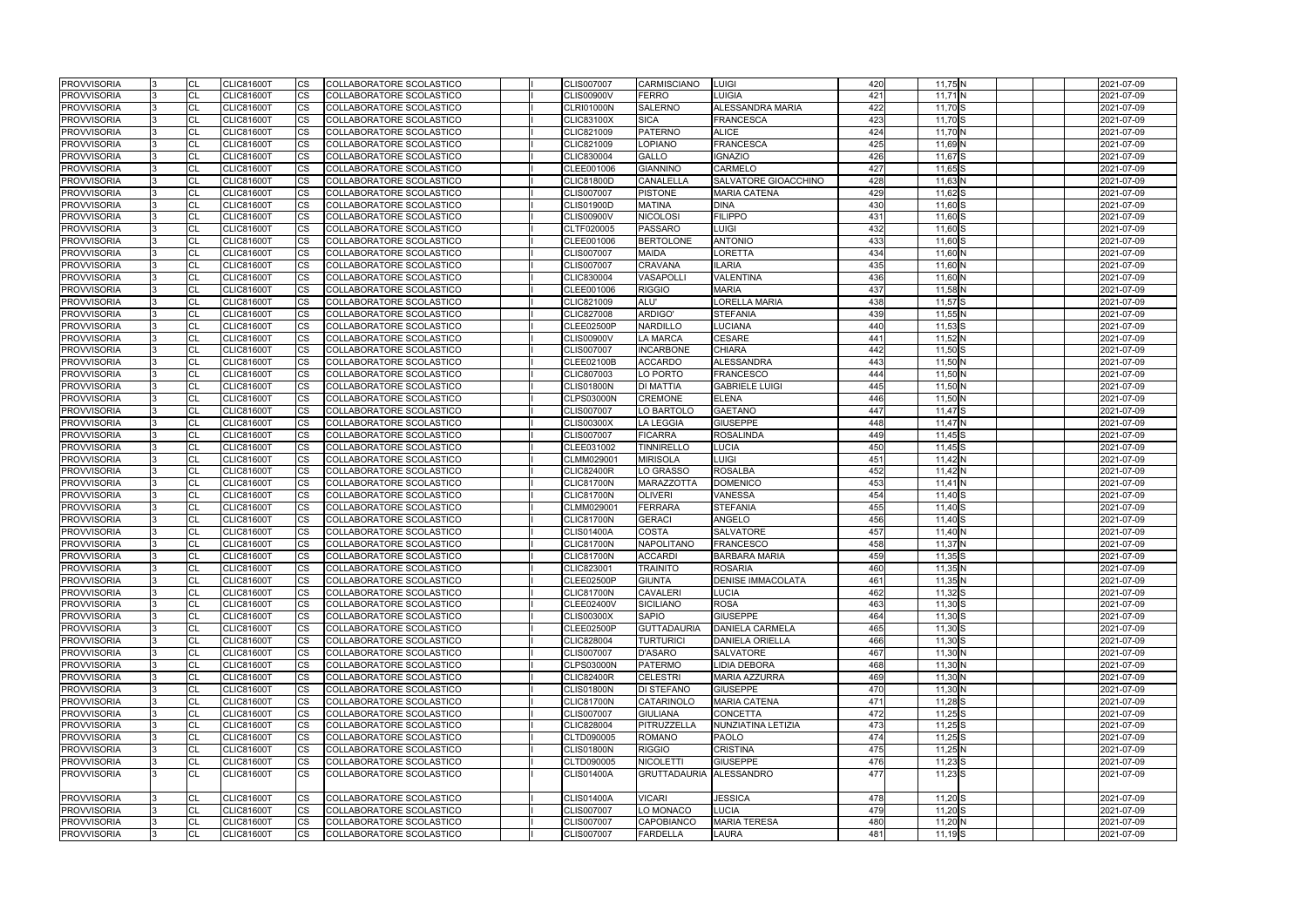| <b>PROVVISORIA</b> |     | <b>CL</b> | <b>CLIC81600T</b> | CS.       | COLLABORATORE SCOLASTICO        |  | <b>CLIC81000V</b> | MULE'                  | <b>MARIA TINA</b>         | 482 | 11,17 <sup>S</sup> | 2021-07-09 |
|--------------------|-----|-----------|-------------------|-----------|---------------------------------|--|-------------------|------------------------|---------------------------|-----|--------------------|------------|
| <b>PROVVISORIA</b> |     | <b>CL</b> | <b>CLIC81600T</b> | <b>CS</b> | COLLABORATORE SCOLASTICO        |  | CLIS002004        | <b>GIULIANA</b>        | <b>GAETANO MARIA</b>      | 483 | $11,15$ S          | 2021-07-09 |
| <b>PROVVISORIA</b> |     | <b>CL</b> | <b>CLIC81600T</b> | <b>CS</b> | COLLABORATORE SCOLASTICO        |  | <b>CLIS01200P</b> | <b>CAVALERI</b>        | <b>INNOCENZO</b>          | 484 | $11,15$ N          | 2021-07-09 |
| <b>PROVVISORIA</b> |     | <b>CL</b> | <b>CLIC81600T</b> | CS        | COLLABORATORE SCOLASTICO        |  | CLIC823001        | D'ALU'                 | <b>MARIANO GIANLUCA</b>   | 485 | $11,15$ N          | 2021-07-09 |
| <b>PROVVISORIA</b> |     | <b>CL</b> | <b>CLIC81600T</b> | CS        | COLLABORATORE SCOLASTICO        |  | CLEE014008        | DI SIMONE              | ERIKA                     | 486 | $11,13$ S          | 2021-07-09 |
| <b>PROVVISORIA</b> |     | <b>CL</b> | <b>CLIC81600T</b> | CS        | COLLABORATORE SCOLASTICO        |  | CLIS008003        | <b>MANETTA</b>         | <b>MICHELANGELO</b>       | 487 | 11,10 S            | 2021-07-09 |
| <b>PROVVISORIA</b> |     | <b>CL</b> | <b>CLIC81600T</b> | <b>CS</b> | COLLABORATORE SCOLASTICO        |  | <b>CLIS01200P</b> | CAPILLO                | <b>RITA ANTONELLA</b>     | 488 | $11,10$ S          | 2021-07-09 |
| <b>PROVVISORIA</b> |     | CL        | <b>CLIC81600T</b> | <b>CS</b> | COLLABORATORE SCOLASTICO        |  | <b>CLIC82000D</b> | <b>SANFILIPPO</b>      | <b>ANNA</b>               | 489 | $11,10$ S          | 2021-07-09 |
| <b>PROVVISORIA</b> |     | <b>CL</b> | <b>CLIC81600T</b> | CS        | COLLABORATORE SCOLASTICO        |  | <b>CLIS007007</b> | <b>GIULIANA</b>        | <b>ELIANA</b>             | 490 | $11,10$ N          | 2021-07-09 |
| <b>PROVVISORIA</b> |     | <b>CL</b> | <b>CLIC81600T</b> | CS        | COLLABORATORE SCOLASTICO        |  | <b>CLIS01300E</b> | MANGIAVILLANO FLORIANA |                           | 491 | 11,10 N            | 2021-07-09 |
|                    |     |           |                   |           |                                 |  |                   |                        |                           |     |                    |            |
| <b>PROVVISORIA</b> |     | <b>CL</b> | <b>CLIC81600T</b> | CS        | COLLABORATORE SCOLASTICO        |  | <b>CLIC82500L</b> | <b>CHIOLO</b>          | <b>CARLA</b>              | 492 | $11,05$ S          | 2021-07-09 |
| <b>PROVVISORIA</b> |     | <b>CL</b> | <b>CLIC81600T</b> | <b>CS</b> | <b>COLLABORATORE SCOLASTICO</b> |  | CLEE001006        | <b>CONIGLIO</b>        | <b>SALVATORE</b>          | 493 | $11,05$ S          | 2021-07-09 |
| <b>PROVVISORIA</b> |     | <b>CL</b> | <b>CLIC81600T</b> | <b>CS</b> | COLLABORATORE SCOLASTICO        |  | <b>CLIC81100P</b> | <b>ZAGARRI'</b>        | <b>SABRINA</b>            | 494 | 11,05 S            | 2021-07-09 |
| <b>PROVVISORIA</b> |     | <b>CL</b> | <b>CLIC81600T</b> | <b>CS</b> | COLLABORATORE SCOLASTICO        |  | <b>CLIC83200Q</b> | <b>FIORINO</b>         | <b>GIUSEPPE</b>           | 495 | 11,05 N            | 2021-07-09 |
| <b>PROVVISORIA</b> |     | <b>CL</b> | <b>CLIC81600T</b> | CS        | COLLABORATORE SCOLASTICO        |  | <b>CLIS01800N</b> | <b>TILARO</b>          | <b>DENISE</b>             | 496 | 11,05 N            | 2021-07-09 |
| <b>PROVVISORIA</b> |     | CL        | <b>CLIC81600T</b> | CS        | COLLABORATORE SCOLASTICO        |  | <b>CLIC81700N</b> | <b>MONELLI</b>         | <b>JENNIFER</b>           | 497 | 11,02 S            | 2021-07-09 |
| <b>PROVVISORIA</b> |     | <b>CL</b> | <b>CLIC81600T</b> | CS        | COLLABORATORE SCOLASTICO        |  | <b>CLIS01900D</b> | <b>CATINELLA</b>       | <b>IRENE DEBORA</b>       | 498 | 11,02 N            | 2021-07-09 |
| <b>PROVVISORIA</b> |     | <b>CL</b> | <b>CLIC81600T</b> | CS        | COLLABORATORE SCOLASTICO        |  | <b>CLEE02400V</b> | <b>FALDUZZA</b>        | <b>MARIA RITA</b>         | 499 | 11S                | 2021-07-09 |
| <b>PROVVISORIA</b> |     | <b>CL</b> | <b>CLIC81600T</b> | <b>CS</b> | COLLABORATORE SCOLASTICO        |  | <b>CLIS00900V</b> | MASTRANDREA            | <b>SONIA</b>              | 500 | 11S                | 2021-07-09 |
| <b>PROVVISORIA</b> |     | <b>CL</b> | <b>CLIC81600T</b> | <b>CS</b> | COLLABORATORE SCOLASTICO        |  | CLIC830004        | <b>DI PRIMA</b>        | <b>CONCETTA</b>           | 501 | 11S                | 2021-07-09 |
| <b>PROVVISORIA</b> |     | <b>CL</b> | <b>CLIC81600T</b> | CS        | COLLABORATORE SCOLASTICO        |  | <b>CLEE02500P</b> | <b>LAURIA</b>          | FRANCESCO CALOGERO        | 502 | 11S                | 2021-07-09 |
| <b>PROVVISORIA</b> |     | <b>CL</b> | <b>CLIC81600T</b> | CS        | COLLABORATORE SCOLASTICO        |  | CLEE001006        | <b>SALAMONE</b>        | <b>GIOVANNA</b>           | 503 | 11S                | 2021-07-09 |
| <b>PROVVISORIA</b> |     | <b>CL</b> | <b>CLIC81600T</b> | CS        | COLLABORATORE SCOLASTICO        |  | CLTD090005        | <b>SCIMONELLI</b>      | <b>FRANCESCA</b>          | 504 | $11$ N             | 2021-07-09 |
| <b>PROVVISORIA</b> |     | CL        | <b>CLIC81600T</b> | CS        | COLLABORATORE SCOLASTICO        |  | <b>CLIS01300E</b> | <b>SCARANTINO</b>      | <b>GAETANO FABIO</b>      | 505 | $11$ N             | 2021-07-09 |
| <b>PROVVISORIA</b> |     | <b>CL</b> | <b>CLIC81600T</b> | <b>CS</b> | COLLABORATORE SCOLASTICO        |  | <b>CLIS01400A</b> | <b>CORBO</b>           | LAVINIA                   | 506 | 11N                | 2021-07-09 |
| <b>PROVVISORIA</b> |     | <b>CL</b> | <b>CLIC81600T</b> | CS        | COLLABORATORE SCOLASTICO        |  | CLEE001006        | <b>GALLINA</b>         | <b>IVANO COSTANTINO</b>   | 507 | $11$ N             | 2021-07-09 |
| <b>PROVVISORIA</b> |     | <b>CL</b> | <b>CLIC81600T</b> | CS.       | COLLABORATORE SCOLASTICO        |  | CLEE014008        | <b>RAMBO</b>           | <b>MARIA TERESA</b>       | 508 | $11$ N             | 2021-07-09 |
| <b>PROVVISORIA</b> |     | <b>CL</b> | <b>CLIC81600T</b> | CS        | COLLABORATORE SCOLASTICO        |  | <b>CLIS007007</b> | <b>RAMPULLA</b>        | <b>FRANCESCA</b>          | 509 | $11$ <sub>N</sub>  | 2021-07-09 |
| <b>PROVVISORIA</b> |     | <b>CL</b> | <b>CLIC81600T</b> | CS        | COLLABORATORE SCOLASTICO        |  | <b>CLIC81000V</b> | <b>CARBONE</b>         | <b>GIOVANNI</b>           | 510 | 11N                | 2021-07-09 |
| <b>PROVVISORIA</b> |     | <b>CL</b> | <b>CLIC81600T</b> | CS        | COLLABORATORE SCOLASTICO        |  | <b>CLIS01400A</b> | <b>GIANNONE</b>        | ELISA ROSITA              | 511 | 10,95 S            | 2021-07-09 |
| <b>PROVVISORIA</b> |     | CL        | <b>CLIC81600T</b> | <b>CS</b> | COLLABORATORE SCOLASTICO        |  | CLMM029001        | <b>LINGUA</b>          | <b>FEDERICA</b>           | 512 | 10,95 <sup>S</sup> | 2021-07-09 |
| <b>PROVVISORIA</b> |     | <b>CL</b> | <b>CLIC81600T</b> | <b>CS</b> | COLLABORATORE SCOLASTICO        |  | CLMM029001        | <b>VENTICINQUE</b>     | <b>CARLA</b>              | 513 | 10,95 N            | 2021-07-09 |
| <b>PROVVISORIA</b> |     | <b>CL</b> | <b>CLIC81600T</b> | <b>CS</b> | COLLABORATORE SCOLASTICO        |  | <b>CLIS01400A</b> | <b>STELLA</b>          | <b>MARIA IVANA</b>        | 514 | $10,95$ N          | 2021-07-09 |
| <b>PROVVISORIA</b> |     | <b>CL</b> | <b>CLIC81600T</b> | CS        | COLLABORATORE SCOLASTICO        |  | CLEE001006        | <b>GAGLIANO</b>        | <b>GIUSEPPINA</b>         | 515 | 10,95 N            | 2021-07-09 |
| <b>PROVVISORIA</b> |     | CL        | <b>CLIC81600T</b> | CS        | COLLABORATORE SCOLASTICO        |  | <b>CLIS007007</b> | LO GUZZO               | ROCCO                     | 516 | 10,90 S            | 2021-07-09 |
| <b>PROVVISORIA</b> |     | <b>CL</b> | <b>CLIC81600T</b> | CS        | COLLABORATORE SCOLASTICO        |  | <b>CLIC82500L</b> | <b>ANTONACI</b>        | <b>CRISTINA VALENTINA</b> | 517 | 10,90 S            | 2021-07-09 |
| <b>PROVVISORIA</b> |     | CL        | <b>CLIC81600T</b> | CS        | COLLABORATORE SCOLASTICO        |  | CLIS016002        | <b>NOTO</b>            | <b>RITA</b>               | 518 | 10,90 S            | 2021-07-09 |
| <b>PROVVISORIA</b> |     | <b>CL</b> | <b>CLIC81600T</b> | <b>CS</b> | COLLABORATORE SCOLASTICO        |  | CLEE001006        | <b>BONANNO</b>         | <b>ANDREA</b>             | 519 | 10,90 S            | 2021-07-09 |
| <b>PROVVISORIA</b> | I3. | <b>CL</b> | <b>CLIC81600T</b> | CS        | COLLABORATORE SCOLASTICO        |  | <b>CLIS01900D</b> | <b>LICATA</b>          | <b>MARIALISA</b>          | 520 | 10,90 N            | 2021-07-09 |
|                    |     |           |                   |           |                                 |  |                   | <b>RICOTTONE</b>       |                           |     |                    |            |
| <b>PROVVISORIA</b> |     | <b>CL</b> | <b>CLIC81600T</b> | CS        | COLLABORATORE SCOLASTICO        |  | <b>CLIS007007</b> | <b>BONAFFINI</b>       | <b>MARIA</b>              | 521 | 10,90 N            | 2021-07-09 |
| <b>PROVVISORIA</b> |     | CL        | <b>CLIC81600T</b> | <b>CS</b> | COLLABORATORE SCOLASTICO        |  | <b>CLIC822005</b> | <b>LACAGNINA</b>       | <b>GIUSEPPE</b>           | 522 | 10,90N             | 2021-07-09 |
| <b>PROVVISORIA</b> |     | <b>CL</b> | <b>CLIC81600T</b> | <b>CS</b> | <b>COLLABORATORE SCOLASTICO</b> |  | CLEE001006        | <b>DIBILIO</b>         | <b>CALOGERO</b>           | 523 | 10,90 N            | 2021-07-09 |
| <b>PROVVISORIA</b> |     | CL        | <b>CLIC81600T</b> | <b>CS</b> | COLLABORATORE SCOLASTICO        |  | CLEE02400V        | <b>VICARI</b>          | <b>AGATA LAURA</b>        | 524 | 10,90 N            | 2021-07-09 |
| <b>PROVVISORIA</b> |     | <b>CL</b> | <b>CLIC81600T</b> | CS.       | COLLABORATORE SCOLASTICO        |  | CLIC830004        | <b>SAIA</b>            | <b>ORIANA</b>             | 525 | 10,90N             | 2021-07-09 |
| <b>PROVVISORIA</b> |     | <b>CL</b> | <b>CLIC81600T</b> | CS        | COLLABORATORE SCOLASTICO        |  | <b>CLIS01900D</b> | <b>VILLANO</b>         | <b>ELISA</b>              | 526 | 10,90N             | 2021-07-09 |
| <b>PROVVISORIA</b> |     | CL        | <b>CLIC81600T</b> | CS        | COLLABORATORE SCOLASTICO        |  | <b>CLIS01200P</b> | <b>VICARI</b>          | ADRIANA MARIA             | 527 | 10,88 S            | 2021-07-09 |
| <b>PROVVISORIA</b> |     | <b>CL</b> | <b>CLIC81600T</b> | CS        | COLLABORATORE SCOLASTICO        |  | <b>CLIC81700N</b> | <b>PISTONE</b>         | ANNA                      | 528 | $10,85$ S          | 2021-07-09 |
| <b>PROVVISORIA</b> |     | <b>CL</b> | <b>CLIC81600T</b> | CS        | COLLABORATORE SCOLASTICO        |  | <b>CLIS00900V</b> | <b>DOMINA</b>          | <b>SIMONA</b>             | 529 | 10,85 N            | 2021-07-09 |
| <b>PROVVISORIA</b> |     | CL        | <b>CLIC81600T</b> | <b>CS</b> | COLLABORATORE SCOLASTICO        |  | <b>CLIS007007</b> | <b>CASABONA</b>        | <b>AURORA</b>             | 530 | 10,85 N            | 2021-07-09 |
| <b>PROVVISORIA</b> |     | <b>CL</b> | <b>CLIC81600T</b> | CS.       | COLLABORATORE SCOLASTICO        |  | <b>CLIC81100P</b> | <b>MALACASA</b>        | <b>INGRID VIVIANA</b>     | 531 | 10,85 N            | 2021-07-09 |
| <b>PROVVISORIA</b> |     | CL        | <b>CLIC81600T</b> | CS.       | COLLABORATORE SCOLASTICO        |  | CLEE01100R        | <b>ZABBARA</b>         | <b>FRANCESCO</b>          | 532 | 10,85 N            | 2021-07-09 |
| <b>PROVVISORIA</b> |     | <b>CL</b> | <b>CLIC81600T</b> | CS        | COLLABORATORE SCOLASTICO        |  | CLTF020005        | <b>ATTARDI</b>         | LOREDANA                  | 533 | $10,82$ S          | 2021-07-09 |
| <b>PROVVISORIA</b> |     | <b>CL</b> | <b>CLIC81600T</b> | CS        | COLLABORATORE SCOLASTICO        |  | <b>CLIC81800D</b> | <b>MANTIO</b>          | <b>MARIA ANTONELLA</b>    | 534 | 10,80 S            | 2021-07-09 |
| <b>PROVVISORIA</b> |     | CL        | <b>CLIC81600T</b> | <b>CS</b> | COLLABORATORE SCOLASTICO        |  | CLIC821009        | <b>CONTRINO</b>        | <b>MARIA TERESA</b>       | 535 | 10,80 N            | 2021-07-09 |
| <b>PROVVISORIA</b> |     | <b>CL</b> | <b>CLIC81600T</b> | <b>CS</b> | COLLABORATORE SCOLASTICO        |  | <b>CLIC82000D</b> | <b>VELLA</b>           | <b>ILARIA</b>             | 536 | 10,80 N            | 2021-07-09 |
| <b>PROVVISORIA</b> |     | CL        | <b>CLIC81600T</b> | <b>CS</b> | COLLABORATORE SCOLASTICO        |  | <b>CLIS00300X</b> | <b>GUZZO</b>           | <b>SERENA</b>             | 537 | $10,80$ N          | 2021-07-09 |
| <b>PROVVISORIA</b> |     | <b>CL</b> | <b>CLIC81600T</b> | <b>CS</b> | COLLABORATORE SCOLASTICO        |  | <b>CLIS00300X</b> | <b>ITALIANO</b>        | <b>ALESSANDRA</b>         | 538 | 10,80 N            | 2021-07-09 |
| <b>PROVVISORIA</b> |     | <b>CL</b> | <b>CLIC81600T</b> | CS        | COLLABORATORE SCOLASTICO        |  | <b>CLIC81700N</b> | <b>MARAZZOTTA</b>      | <b>PIERO</b>              | 539 | 10,75 N            | 2021-07-09 |
| <b>PROVVISORIA</b> |     | <b>CL</b> | <b>CLIC81600T</b> | CS        | COLLABORATORE SCOLASTICO        |  | CLIC807003        | <b>MORANDO</b>         | ANGELICA DOMENICA         | 540 | 10,75 N            | 2021-07-09 |
| <b>PROVVISORIA</b> |     | <b>CL</b> | <b>CLIC81600T</b> | <b>CS</b> | COLLABORATORE SCOLASTICO        |  | <b>CLIC81100P</b> | <b>GOLISANO</b>        | <b>FELICE</b>             | 541 | $10,73$ S          | 2021-07-09 |
| <b>PROVVISORIA</b> |     | <b>CL</b> | <b>CLIC81600T</b> | <b>CS</b> | COLLABORATORE SCOLASTICO        |  | CLEE01100R        | <b>BUONGIORNO</b>      | <b>VALENTINA</b>          | 542 | 10,72 S            | 2021-07-09 |
|                    |     |           |                   |           |                                 |  |                   |                        |                           |     |                    |            |

|  |  | 2021-07-09               |
|--|--|--------------------------|
|  |  | 2021-07-09               |
|  |  | 2021-07-09               |
|  |  | 2021-07-09               |
|  |  |                          |
|  |  | 2021-07-09               |
|  |  | 2021-07-09               |
|  |  | 2021-07-09               |
|  |  | 2021-07-09               |
|  |  | 2021-07-09               |
|  |  | 2021-07-09               |
|  |  |                          |
|  |  | 2021-07-09               |
|  |  | 2021-07-09               |
|  |  | 2021-07-09               |
|  |  | 2021-07-09               |
|  |  | 2021-07-09               |
|  |  | 2021-07-09               |
|  |  | 2021-07-09               |
|  |  | 2021-07-09               |
|  |  | 2021-07-09               |
|  |  | 2021-07-09               |
|  |  |                          |
|  |  | 2021-07-09<br>2021-07-09 |
|  |  |                          |
|  |  | 2021-07-09               |
|  |  | 2021-07-09               |
|  |  | 2021-07-09               |
|  |  | 2021-07-09               |
|  |  | 2021-07-09               |
|  |  | 2021-07-09               |
|  |  | 2021-07-09               |
|  |  | 2021-07-09               |
|  |  | 2021-07-09               |
|  |  | 2021-07-09               |
|  |  | 2021-07-09               |
|  |  | 2021-07-09               |
|  |  | 2021-07-09               |
|  |  | 2021-07-09               |
|  |  | 2021-07-09               |
|  |  | 2021-07-09               |
|  |  | 2021-07-09               |
|  |  |                          |
|  |  | 2021-07-09               |
|  |  | 2021-07-09               |
|  |  | 2021-07-09               |
|  |  | 2021-07-09               |
|  |  | 2021-07-09               |
|  |  | 2021-07-09               |
|  |  |                          |
|  |  | 2021-07-09               |
|  |  | 2021-07-09               |
|  |  | 2021-07-09               |
|  |  | 2021-07-09               |
|  |  | 2021-07-09               |
|  |  | 2021-07-09               |
|  |  | 2021-07-09               |
|  |  | 2021-07-09               |
|  |  | 2021-07-09               |
|  |  | 2021-07-09               |
|  |  | 2021-07-09               |
|  |  | 2021-07-09               |
|  |  | 2021-07-09               |
|  |  | 2021-07-09               |
|  |  | 2021-07-09               |
|  |  | 2021-07-09               |
|  |  |                          |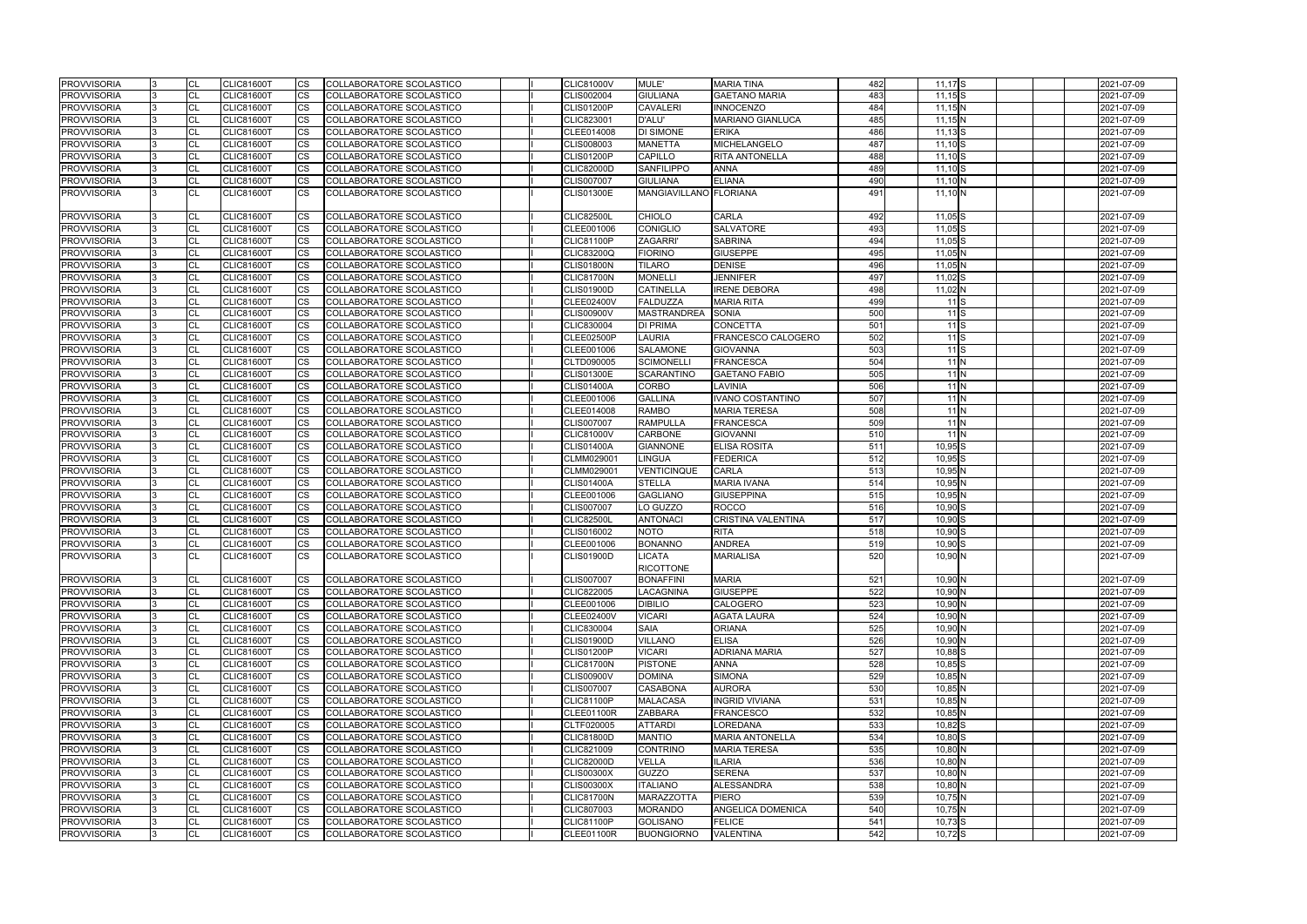| <b>PROVVISORIA</b>                       |              | <b>CL</b>       | <b>CLIC81600T</b>                      | <b>CS</b>              | COLLABORATORE SCOLASTICO                             | CLIC823001               | <b>FERRIGNO</b>                   | <b>NUCCIA</b>                      | 543        | 10,71 S                | 2021-07-09               |
|------------------------------------------|--------------|-----------------|----------------------------------------|------------------------|------------------------------------------------------|--------------------------|-----------------------------------|------------------------------------|------------|------------------------|--------------------------|
| <b>PROVVISORIA</b>                       |              | <b>CL</b>       | <b>CLIC81600T</b>                      | <b>CS</b>              | COLLABORATORE SCOLASTICO                             | CLIS01300E               | CIMO'                             | <b>ELENA</b>                       | 544        | 10,70 S                | 2021-07-09               |
| <b>PROVVISORIA</b>                       |              | <b>CL</b>       | <b>CLIC81600T</b>                      | <b>CS</b>              | COLLABORATORE SCOLASTICO                             | CLIC81600T               | <b>CHIOLO</b>                     | <b>FILIPPO</b>                     | 545        | 10,70 S                | 2021-07-09               |
| <b>PROVVISORIA</b>                       |              | <b>CL</b>       | <b>CLIC81600T</b>                      | CS                     | COLLABORATORE SCOLASTICO                             | <b>CLIC82500L</b>        | <b>TRIPOLI</b>                    | <b>MASSIMILIANO</b>                | 546        | $10,70$ S              | 2021-07-09               |
| <b>PROVVISORIA</b>                       |              | <b>CL</b>       | CLIC81600T                             | <b>CS</b>              | COLLABORATORE SCOLASTICO                             | CLPC02000X               | <b>BERTIN</b>                     | <b>SIMONA</b>                      | 547        | 10,70 N                | 2021-07-09               |
| <b>PROVVISORIA</b>                       |              | <b>CL</b>       | CLIC81600T                             | CS                     | COLLABORATORE SCOLASTICO                             | <b>CLIS00900V</b>        | <b>SCHIERA</b>                    | <b>SIMONA</b>                      | 548        | 10,70 N                | 2021-07-09               |
| <b>PROVVISORIA</b>                       |              | <b>CL</b>       | <b>CLIC81600T</b>                      | <b>CS</b>              | COLLABORATORE SCOLASTICO                             | <b>CLIS007007</b>        | <b>MELONI</b>                     | <b>RICCARDO</b>                    | 549        | 10,70 N                | 2021-07-09               |
| <b>PROVVISORIA</b>                       |              | <b>CL</b>       | <b>CLIC81600T</b>                      | <b>CS</b>              | COLLABORATORE SCOLASTICO                             | CLIC807003               | DI MARTINO                        | <b>GIUSEPPE</b>                    | 550        | 10,67 N                | 2021-07-09               |
| <b>PROVVISORIA</b>                       |              | <b>CL</b>       | <b>CLIC81600T</b>                      | <b>CS</b>              | COLLABORATORE SCOLASTICO                             | <b>CLEE02500P</b>        | <b>NICOSIA</b>                    | <b>RITA IVANA</b>                  | 551        | $10,67$ N              | 2021-07-09               |
| <b>PROVVISORIA</b>                       |              | <b>CL</b>       | <b>CLIC81600T</b>                      | <b>CS</b>              | COLLABORATORE SCOLASTICO                             | <b>CLIC81700N</b>        | <b>FARRUGGIA</b>                  | <b>SERENA CONCETTA</b>             | 552        | 10,64 S                | 2021-07-09               |
| <b>PROVVISORIA</b>                       |              | <b>CL</b>       | <b>CLIC81600T</b>                      | <b>CS</b>              | COLLABORATORE SCOLASTICO                             | CLIS007007               | CALAFATO                          | ROLANDO ALIOSCIA                   | 553        | 10,63 S                | 2021-07-09               |
|                                          |              |                 |                                        |                        |                                                      |                          |                                   | <b>GORDON</b>                      |            |                        |                          |
| <b>PROVVISORIA</b>                       |              | <b>CL</b>       | <b>CLIC81600T</b>                      | <b>CS</b>              | COLLABORATORE SCOLASTICO                             | CLIS007007               | <b>PUGLISI</b>                    | ANGELO IVAN                        | 554        | $10,63$ S              | 2021-07-09               |
| <b>PROVVISORIA</b>                       |              | <b>CL</b>       | <b>CLIC81600T</b>                      | <b>CS</b>              | COLLABORATORE SCOLASTICO                             | CLIS008003               | <b>LA MATTINA</b>                 | <b>MARIA RITA</b>                  | 555        | 10,63 N                | 2021-07-09               |
| <b>PROVVISORIA</b>                       |              | <b>CL</b>       | <b>CLIC81600T</b>                      | <b>CS</b>              | COLLABORATORE SCOLASTICO                             | CLIS00300X               | <b>SCERRA</b>                     | <b>VALENTINE LINA</b>              | 556        | 10,60 S                | 2021-07-09               |
| <b>PROVVISORIA</b>                       |              | <b>CL</b>       | <b>CLIC81600T</b>                      | <b>CS</b>              | COLLABORATORE SCOLASTICO                             | CLIC819009               | <b>SCIBETTA</b>                   | <b>RITA</b>                        | 557        | 10,60 S                | 2021-07-09               |
| <b>PROVVISORIA</b>                       |              | <b>CL</b>       | <b>CLIC81600T</b>                      | <b>CS</b>              | COLLABORATORE SCOLASTICO                             | CLIC81800D               | <b>PICONE</b>                     | <b>ROSSELLA</b>                    | 558        | $10,60$ S              | 2021-07-09               |
| <b>PROVVISORIA</b>                       |              | <b>CL</b>       | <b>CLIC81600T</b>                      | $\overline{\text{cs}}$ | COLLABORATORE SCOLASTICO                             | CLEE02100B               | <b>MIGLIORE</b>                   | <b>FEDERICA IGNAZIA</b>            | 559        | $10,60$ S              | 2021-07-09               |
| <b>PROVVISORIA</b>                       |              | <b>CL</b>       | <b>CLIC81600T</b>                      | <b>CS</b>              | COLLABORATORE SCOLASTICO                             | <b>CLEE02500P</b>        | <b>FAZZOTTA</b>                   | <b>FEDERICA</b>                    | 560        | 10,60 N                | 2021-07-09               |
| <b>PROVVISORIA</b>                       |              | <b>CL</b>       | <b>CLIC81600T</b>                      | $\overline{\text{cs}}$ | COLLABORATORE SCOLASTICO                             | <b>CLIC81700N</b>        | <b>CASTRONOVO</b>                 | <b>SARA ADRIANA</b>                | 561        | 10,60 N                | 2021-07-09               |
| <b>PROVVISORIA</b>                       |              | <b>CL</b>       | <b>CLIC81600T</b>                      | $\overline{\text{cs}}$ | COLLABORATORE SCOLASTICO                             | <b>CLPC02000X</b>        | <b>GATTUSO</b>                    | <b>ROSA ELIDE</b>                  | 562        | $10,60$ N              | 2021-07-09               |
| <b>PROVVISORIA</b>                       |              | <b>CL</b>       | <b>CLIC81600T</b>                      | <b>CS</b>              | COLLABORATORE SCOLASTICO                             | <b>CLIS01400A</b>        | <b>BARBA</b>                      | ANTONELLA LUDOVICA                 | 563        | 10,60 N                | 2021-07-09               |
| <b>PROVVISORIA</b>                       |              | <b>CL</b>       | <b>CLIC81600T</b>                      | CS                     | COLLABORATORE SCOLASTICO                             | CLEE02100B               | <b>ARDORE</b>                     | <b>EMANUELA PRISCILLA</b>          | 564        | $10,60$ N              | 2021-07-09               |
| <b>PROVVISORIA</b>                       |              | <b>CL</b>       | <b>CLIC81600T</b>                      | $\overline{\text{cs}}$ | COLLABORATORE SCOLASTICO                             | CLEE001006               | <b>RISTAGNO</b>                   | <b>FILIPPO</b>                     | 565        | 10,60 N                | 2021-07-09               |
| <b>PROVVISORIA</b>                       |              | <b>CL</b>       | <b>CLIC81600T</b>                      | <b>CS</b>              | COLLABORATORE SCOLASTICO                             | CLIS00300X               | <b>PARANINFO</b>                  | <b>GIROLAMO</b>                    | 566        | 10,57 N                | 2021-07-09               |
| <b>PROVVISORIA</b>                       |              | <b>CL</b>       | <b>CLIC81600T</b>                      | CS                     | COLLABORATORE SCOLASTICO                             | <b>CLIC83100X</b>        | <b>LEOPARDI</b>                   | <b>SONIA</b>                       | 567        | 10,55N                 | 2021-07-09               |
| <b>PROVVISORIA</b>                       |              | <b>CL</b>       | <b>CLIC81600T</b>                      | <b>CS</b>              | COLLABORATORE SCOLASTICO                             | <b>CLIS00900V</b>        | <b>RIGGIO</b>                     | <b>GIOVANNI</b>                    | 568        | $10,55$ N              | 2021-07-09               |
| <b>PROVVISORIA</b>                       |              | <b>CL</b>       | <b>CLIC81600T</b>                      | <b>CS</b>              | COLLABORATORE SCOLASTICO                             | <b>CLIC82900X</b>        | <b>CANTARO</b>                    | <b>DEVID</b>                       | 569        | 10,55 N                | 2021-07-09               |
| <b>PROVVISORIA</b>                       |              | <b>CL</b>       | <b>CLIC81600T</b>                      | CS                     | COLLABORATORE SCOLASTICO                             | CLEE001006               | <b>PRINCIPATO</b>                 | <b>LORENA</b>                      | 570        | 10,55N                 | 2021-07-09               |
| <b>PROVVISORIA</b>                       |              | <b>CL</b>       | <b>CLIC81600T</b>                      | CS                     | COLLABORATORE SCOLASTICO                             | CLIS01400A               | <b>CIRNECO</b>                    | <b>DOMENICA ROSALIA</b>            | 571        | $10,55$ N              | 2021-07-09               |
| <b>PROVVISORIA</b>                       |              | <b>CL</b>       | CLIC81600T                             | <b>CS</b>              | COLLABORATORE SCOLASTICO                             | CLIC821009               | <b>SAIEVA</b>                     | <b>ROSA</b>                        | 572<br>573 | $10,52$ S              | 2021-07-09               |
| <b>PROVVISORIA</b>                       |              | <b>CL</b>       | <b>CLIC81600T</b>                      | $\overline{\text{cs}}$ | COLLABORATORE SCOLASTICO                             | CLIC827008               | CURVA'                            | <b>STEFANIA</b>                    |            | $10,51$ N              | 2021-07-09               |
| <b>PROVVISORIA</b>                       |              | <b>CL</b><br>CL | <b>CLIC81600T</b>                      | <b>CS</b><br><b>CS</b> | COLLABORATORE SCOLASTICO                             | <b>CLIS00600B</b>        | <b>RUSSELLO</b><br><b>TERMINE</b> | <b>FRANCESCO</b><br><b>MARTINA</b> | 574<br>575 | 10,50 S                | 2021-07-09               |
| <b>PROVVISORIA</b><br><b>PROVVISORIA</b> |              | <b>CL</b>       | <b>CLIC81600T</b><br><b>CLIC81600T</b> | <b>CS</b>              | COLLABORATORE SCOLASTICO                             | CLIS007007               | <b>MISURACA</b>                   | <b>ROSSELLA</b>                    | 576        | $10,50$ S<br>$10,50$ S | 2021-07-09<br>2021-07-09 |
| <b>PROVVISORIA</b>                       |              | <b>CL</b>       | <b>CLIC81600T</b>                      | <b>CS</b>              | COLLABORATORE SCOLASTICO<br>COLLABORATORE SCOLASTICO | CLIS008003<br>CLTD090005 | DI GIOVANNI                       | <b>CALOGERO</b>                    | 577        | $10,50$ S              | 2021-07-09               |
| <b>PROVVISORIA</b>                       |              | <b>CL</b>       | <b>CLIC81600T</b>                      | <b>CS</b>              | COLLABORATORE SCOLASTICO                             | CLIS01200P               | <b>AMICO</b>                      | <b>ELIO</b>                        | 578        | $10,50$ S              | 2021-07-09               |
| <b>PROVVISORIA</b>                       |              | <b>CL</b>       | <b>CLIC81600T</b>                      | $\overline{\text{cs}}$ | COLLABORATORE SCOLASTICO                             | <b>CLPC02000X</b>        | <b>RUSSO</b>                      | <b>IRENE MARIA AUSILIA</b>         | 579        | $10,50$ S              | 2021-07-09               |
| <b>PROVVISORIA</b>                       |              | <b>CL</b>       | <b>CLIC81600T</b>                      | <b>CS</b>              | COLLABORATORE SCOLASTICO                             | CLIS007007               | <b>CARMISCIANO</b>                | <b>NANCY</b>                       | 580        | $10,50$ N              | 2021-07-09               |
| <b>PROVVISORIA</b>                       |              | <b>CL</b>       | <b>CLIC81600T</b>                      | <b>CS</b>              | COLLABORATORE SCOLASTICO                             | CLIC815002               | ZUCCALA'                          | <b>ERIKA</b>                       | 581        | 10,50 N                | 2021-07-09               |
| <b>PROVVISORIA</b>                       | $\mathbf{R}$ | CI.             | <b>CLIC81600T</b>                      | <b>CS</b>              | COLLABORATORE SCOLASTICO                             | CLIC815002               | PROVENZANO                        | <b>VANESSA</b>                     | 582        | 10,50 N                | 2021-07-09               |
| <b>PROVVISORIA</b>                       |              | <b>CL</b>       | <b>CLIC81600T</b>                      | <b>CS</b>              | COLLABORATORE SCOLASTICO                             | CLEE031002               | <b>GIARRATANA</b>                 | <b>SEFORA</b>                      | 583        | 10,50 N                | 2021-07-09               |
| <b>PROVVISORIA</b>                       |              | <b>CL</b>       | <b>CLIC81600T</b>                      | CS                     | COLLABORATORE SCOLASTICO                             | CLEE02400V               | CHITE'                            | <b>GIOVANNA SELENA LINDA</b>       | 584        | 10,50 N                | 2021-07-09               |
| <b>PROVVISORIA</b>                       |              | <b>CL</b>       | <b>CLIC81600T</b>                      | <b>CS</b>              | COLLABORATORE SCOLASTICO                             | CLIC828004               | <b>RUSSOTTO</b>                   | <b>KATIUSCIA</b>                   | 585        | 10,50 N                | 2021-07-09               |
| <b>PROVVISORIA</b>                       |              | <b>CL</b>       | <b>CLIC81600T</b>                      | <b>CS</b>              | COLLABORATORE SCOLASTICO                             | CLEE001006               | <b>SCARANTINO</b>                 | <b>ANTONIETTA</b>                  | 586        | 10,50 N                | 2021-07-09               |
| <b>PROVVISORIA</b>                       |              | <b>CL</b>       | <b>CLIC81600T</b>                      | $\overline{\text{cs}}$ | COLLABORATORE SCOLASTICO                             | CLPS03000N               | <b>TOMASI</b>                     | <b>SANTA</b>                       | 587        | $10,50$ N              | 2021-07-09               |
| <b>PROVVISORIA</b>                       |              | <b>CL</b>       | <b>CLIC81600T</b>                      | <b>CS</b>              | COLLABORATORE SCOLASTICO                             | <b>CLIS01900D</b>        | <b>PINTO</b>                      | CALOGERA ALESSANDRA                | 588        | $10,45$ S              | 2021-07-09               |
| <b>PROVVISORIA</b>                       |              | <b>CL</b>       | <b>CLIC81600T</b>                      | CS                     | COLLABORATORE SCOLASTICO                             | <b>CLIC81700N</b>        | <b>GALANTI</b>                    | <b>MARIA CONCETTA</b>              | 589        | $10,45$ S              | 2021-07-09               |
| <b>PROVVISORIA</b>                       |              | <b>CL</b>       | <b>CLIC81600T</b>                      | CS                     | COLLABORATORE SCOLASTICO                             | CLMM029001               | <b>MANDARINO</b>                  | <b>CARMELA</b>                     | 590        | $10,45$ S              | 2021-07-09               |
| <b>PROVVISORIA</b>                       |              | <b>CL</b>       | <b>CLIC81600T</b>                      | CS                     | COLLABORATORE SCOLASTICO                             | <b>CLIS007007</b>        | LANZARONE                         | <b>CARMELO</b>                     | 591        | $10,45$ S              | 2021-07-09               |
| <b>PROVVISORIA</b>                       |              | <b>CL</b>       | <b>CLIC81600T</b>                      | <b>CS</b>              | COLLABORATORE SCOLASTICO                             | <b>CLIS01200P</b>        | <b>FACCIPONTE</b>                 | <b>GIOVANNA</b>                    | 592        | $10,45$ S              | 2021-07-09               |
| <b>PROVVISORIA</b>                       |              | <b>CL</b>       | <b>CLIC81600T</b>                      | <b>CS</b>              | COLLABORATORE SCOLASTICO                             | CLIC821009               | <b>ALAIMO</b>                     | <b>MARIA</b>                       | 593        | $10,45$ S              | 2021-07-09               |
| <b>PROVVISORIA</b>                       |              | <b>CL</b>       | <b>CLIC81600T</b>                      | <b>CS</b>              | COLLABORATORE SCOLASTICO                             | <b>CLIC82400R</b>        | <b>PALMERI</b>                    | ADELE                              | 594        | $10,45$ S              | 2021-07-09               |
| <b>PROVVISORIA</b>                       |              | <b>CL</b>       | <b>CLIC81600T</b>                      | $\overline{\text{cs}}$ | COLLABORATORE SCOLASTICO                             | CLIC819009               | <b>FAVATA</b>                     | <b>NINFA</b>                       | 595        | $10,45$ N              | 2021-07-09               |
| <b>PROVVISORIA</b>                       |              | <b>CL</b>       | <b>CLIC81600T</b>                      | CS                     | COLLABORATORE SCOLASTICO                             | <b>CLIC82500L</b>        | CASTRONOVO                        | <b>GIUSEPPINA KATIUSCIA</b>        | 596        | $10,43$ S              | 2021-07-09               |
| <b>PROVVISORIA</b>                       |              | <b>CL</b>       | <b>CLIC81600T</b>                      | CS                     | COLLABORATORE SCOLASTICO                             | <b>CLIC81600T</b>        | <b>PUMA</b>                       | <b>FLAVIA</b>                      | 597        | 10,43 N                | 2021-07-09               |
| <b>PROVVISORIA</b>                       |              | <b>CL</b>       | <b>CLIC81600T</b>                      | <b>CS</b>              | COLLABORATORE SCOLASTICO                             | <b>CLEE01100R</b>        | <b>INCORVAIA</b>                  | LUISA                              | 598        | $10,42$ S              | 2021-07-09               |
| <b>PROVVISORIA</b>                       | I3.          | <b>CL</b>       | <b>CLIC81600T</b>                      | <b>CS</b>              | COLLABORATORE SCOLASTICO                             | <b>CLIC81000V</b>        | <b>SMECCA</b>                     | <b>MARIA CONCETTA</b>              | 599        | $10,40$ S              | 2021-07-09               |
|                                          |              |                 |                                        |                        |                                                      |                          |                                   | <b>GIUSEPPA</b>                    |            |                        |                          |
| <b>PROVVISORIA</b>                       |              | <b>CL</b>       | <b>CLIC81600T</b>                      | <b>CS</b>              | COLLABORATORE SCOLASTICO                             | CLIS008003               | PETRUZZELLA                       | <b>SALVATORE</b>                   | 600        | $10,40$ S              | 2021-07-09               |
| <b>PROVVISORIA</b>                       |              | <b>CL</b>       | <b>CLIC81600T</b>                      | <b>CS</b>              | COLLABORATORE SCOLASTICO                             | CLEE031002               | <b>PIAZZA</b>                     | <b>ILENIA MARIA</b>                | 601        | 10,40 N                | 2021-07-09               |
| <b>PROVVISORIA</b>                       |              | <b>CL</b>       | <b>CLIC81600T</b>                      | CS                     | COLLABORATORE SCOLASTICO                             | CLIC815002               | SANFILIPPO                        | <b>STEFANIA MARIA</b>              | 602        | 10,40 N                | 2021-07-09               |
| <b>PROVVISORIA</b>                       |              | <b>CL</b>       | <b>CLIC81600T</b>                      | <b>CS</b>              | COLLABORATORE SCOLASTICO                             | CLIC827008               | <b>TROMBETTA</b>                  | <b>LIBORIO</b>                     | 603        | 10,40 N                | 2021-07-09               |
|                                          |              |                 |                                        |                        |                                                      |                          |                                   |                                    |            |                        |                          |

| 543              | $10,71$ S   |   |  | 2021-07-09               |
|------------------|-------------|---|--|--------------------------|
| 544              | $10,70$ S   |   |  | 2021-07-09               |
| 545              | 10,70 S     |   |  | 2021-07-09               |
| 546              | 10,70 S     |   |  | 2021-07-09               |
| 547              | 10,70 N     |   |  | 2021-07-09               |
| 548              | 10,70 N     |   |  | 2021-07-09               |
| 549              | 10,70 N     |   |  |                          |
|                  |             |   |  | 2021-07-09               |
| 550              | $10,67$ N   |   |  | 2021-07-09               |
| 551              | 10,67 N     |   |  | 2021-07-09               |
| 552              | 10,64 S     |   |  | 2021-07-09               |
| 553              | $10,63$ $S$ |   |  | 2021-07-09               |
|                  |             |   |  |                          |
| 554              | $10,63$ $S$ |   |  | 2021-07-09               |
| 555              | $10,63$ N   |   |  | 2021-07-09               |
| 556              | 10,60 S     |   |  | 2021-07-09               |
| 557              | 10,60 S     |   |  | 2021-07-09               |
| 558              | 10,60 S     |   |  | 2021-07-09               |
| 559              | 10,60 S     |   |  | 2021-07-09               |
| 560              | 10,60 N     |   |  | 2021-07-09               |
| 561              | 10,60 N     |   |  | 2021-07-09               |
| 562              | 10,60 N     |   |  | 2021-07-09               |
| 563              | 10,60 N     |   |  | 2021-07-09               |
| 564              | 10,60 N     | S |  | 2021-07-09               |
| 565              | 10,60 N     |   |  | 2021-07-09               |
| 566              | 10,57 N     |   |  | 2021-07-09               |
| 567              | 10,55 N     |   |  | 2021-07-09               |
| 568              | 10,55 N     |   |  | 2021-07-09               |
| 569              | 10,55 N     |   |  | 2021-07-09               |
|                  | 10,55 N     |   |  |                          |
| 570              |             |   |  | 2021-07-09               |
| 571              | 10,55 N     |   |  | 2021-07-09               |
| 572              | $10,52$ $S$ |   |  | 2021-07-09               |
| 573              | 10,51 N     |   |  | 2021-07-09               |
| 574              | $10,50$ S   |   |  | 2021-07-09               |
| 575              | $10,50$ S   |   |  | 2021-07-09               |
| 576              | $10,50$ S   |   |  | 2021-07-09               |
| 577              | 10,50 S     |   |  | 2021-07-09               |
| 578              | $10,50$ S   |   |  | 2021-07-09               |
| 579              | 10,50 S     |   |  | 2021-07-09               |
| 580              | $10,50$ N   |   |  | 2021-07-09               |
| 581              | 10,50 N     |   |  | 2021-07-09               |
| 582              | $10,50$ N   |   |  | 2021-07-09               |
| 583              | 10,50 N     |   |  | 2021-07-09               |
| 584              | 10,50 N     |   |  | 2021-07-09               |
| 585              | 10,50 N     |   |  | 2021-07-09               |
| 586              | 10,50 N     |   |  | 2021-07-09               |
| 587              | 10,50 N     |   |  | 2021-07-09               |
| 588              | $10,45$ S   |   |  | 2021-07-09               |
| 589              | $10,45$ $S$ |   |  | 2021-07-09               |
| 590              | $10,45$ $S$ |   |  | 2021-07-09               |
| 591              | $10,45$ $S$ |   |  | 2021-07-09               |
| 592              | $10,45$ $S$ |   |  | 2021-07-09               |
| 593              | $10,45$ S   |   |  | 2021-07-09               |
| 594              | 10,45 S     |   |  |                          |
| 595              | 10,45 N     |   |  | 2021-07-09<br>2021-07-09 |
|                  |             |   |  |                          |
| 596              | $10,43$ $S$ |   |  | 2021-07-09               |
| 597              | 10,43 N     |   |  | 2021-07-09               |
| 598              | $10,42$ $S$ |   |  | 2021-07-09               |
| 599              | $10,40$ S   |   |  | 2021-07-09               |
|                  |             |   |  |                          |
| 600              | 10,40 S     |   |  | 2021-07-09               |
| 601              | 10,40 N     |   |  | 2021-07-09               |
| 602              | 10,40 N     |   |  | 2021-07-09               |
| $\overline{6}03$ | 10,40 N     |   |  | 2021-07-09               |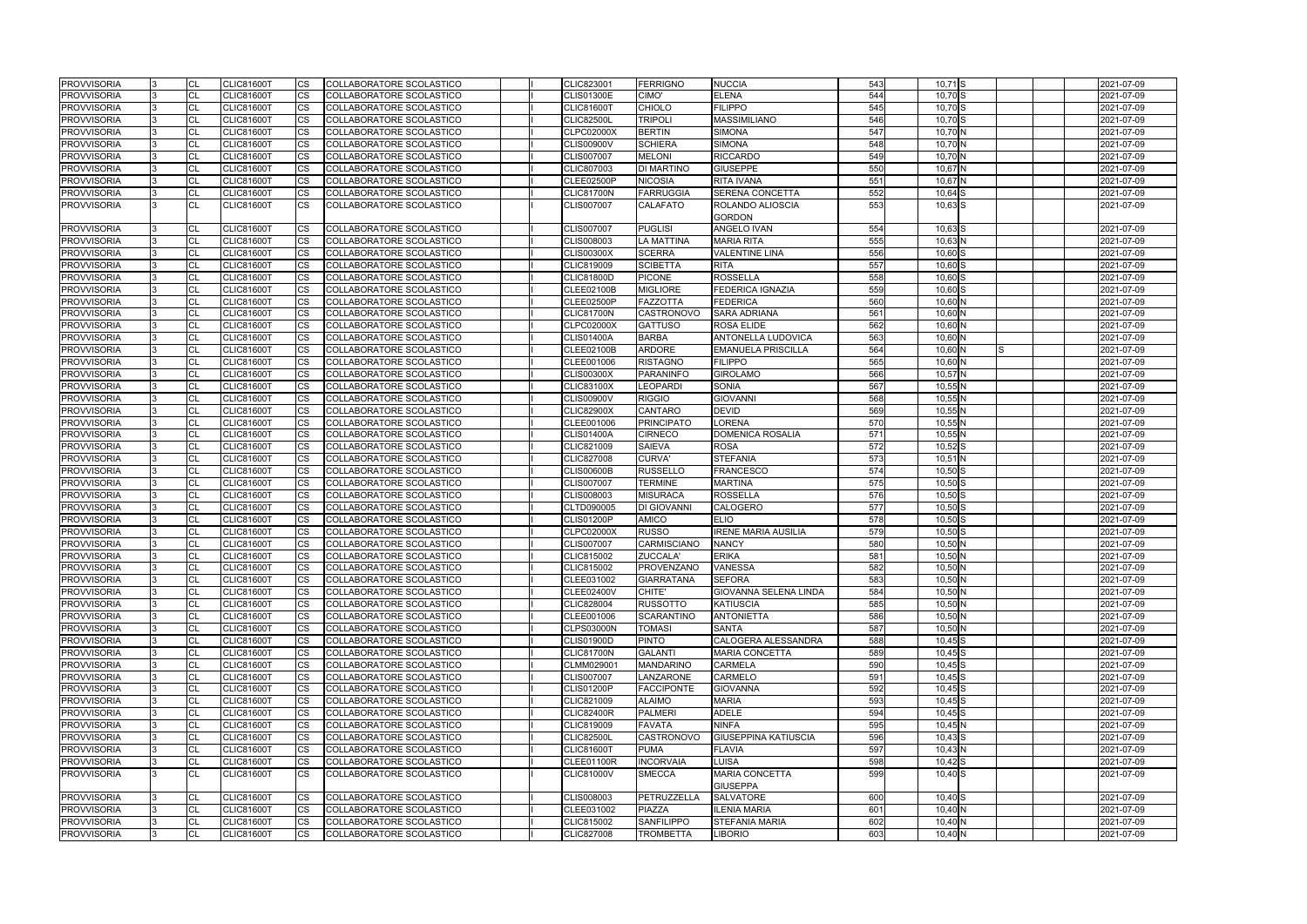| <b>PROVVISORIA</b> | CL        | <b>CLIC81600T</b>                      | <b>CS</b>              | COLLABORATORE SCOLASTICO        |  | <b>CLIS01300E</b>                      | <b>ZACCARIA</b>                  | <b>SALVATORE GIUSEPPE</b>                        | 604        | 10,38 S            | 2021-07-09               |
|--------------------|-----------|----------------------------------------|------------------------|---------------------------------|--|----------------------------------------|----------------------------------|--------------------------------------------------|------------|--------------------|--------------------------|
| <b>PROVVISORIA</b> | CL        | <b>CLIC81600T</b>                      | <b>CS</b>              | COLLABORATORE SCOLASTICO        |  | <b>CLIC81700N</b>                      | ANELLO                           | <b>SALVATORE</b>                                 | 605        | $10,38$ $S$        | 2021-07-09               |
| <b>PROVVISORIA</b> | <b>CL</b> | <b>CLIC81600T</b>                      | <b>CS</b>              | <b>COLLABORATORE SCOLASTICO</b> |  | <b>CLIS007007</b>                      | <b>PUGLISI</b>                   | <b>ROBERTO</b>                                   | 606        | $10,37$ S          | 2021-07-09               |
| <b>PROVVISORIA</b> | CL        | <b>CLIC81600T</b>                      | CS                     | COLLABORATORE SCOLASTICO        |  | CLIC815002                             | <b>GIORDANO</b>                  | <b>ELIANA MARIA</b>                              | 607        | $10,37$ N          | 2021-07-09               |
| <b>PROVVISORIA</b> | CL        | <b>CLIC81600T</b>                      | <b>CS</b>              | COLLABORATORE SCOLASTICO        |  | CLTD090005                             | <b>SALEMI</b>                    | <b>MARCO</b>                                     | 608        | $10,35$ S          | 2021-07-09               |
| <b>PROVVISORIA</b> | CL        | <b>CLIC81600T</b>                      | <b>CS</b>              | COLLABORATORE SCOLASTICO        |  | CLEE001006                             | <b>STELLINO</b>                  | <b>ERALD</b>                                     | 609        | 10,35 N            | 2021-07-09               |
| <b>PROVVISORIA</b> | CL        | <b>CLIC81600T</b>                      | <b>CS</b>              | COLLABORATORE SCOLASTICO        |  | CLTD090005                             | <b>IACOPELLI</b>                 | <b>SONIA IRENE</b>                               | 610        | 10,35 N            | 2021-07-09               |
| <b>PROVVISORIA</b> | CL        | <b>CLIC81600T</b>                      | <b>CS</b>              | COLLABORATORE SCOLASTICO        |  | <b>CLIS007007</b>                      | <b>BUCCERI</b>                   | <b>GIUSEPPE</b>                                  | 611        | $10,33$ S          | 2021-07-09               |
| <b>PROVVISORIA</b> | CL        | <b>CLIC81600T</b>                      | <b>CS</b>              | COLLABORATORE SCOLASTICO        |  | <b>CLIC828004</b>                      | <b>GIORGIO</b>                   | <b>GIUSEPPINA</b>                                | 612        | 10,31 N            | 2021-07-09               |
| <b>PROVVISORIA</b> | CL        | <b>CLIC81600T</b>                      | CS                     | COLLABORATORE SCOLASTICO        |  | <b>CLIS007007</b>                      | <b>TUSA</b>                      | <b>GAETANO</b>                                   | 613        | $10,30$ S          | 2021-07-09               |
| <b>PROVVISORIA</b> | CL        | <b>CLIC81600T</b>                      | CS                     | COLLABORATORE SCOLASTICO        |  | <b>CLIS007007</b>                      | <b>BOGNANNI</b>                  | TIZIANA                                          | 614        | $10,30$ S          | 2021-07-09               |
| <b>PROVVISORIA</b> | <b>CL</b> | <b>CLIC81600T</b>                      | <b>CS</b>              | COLLABORATORE SCOLASTICO        |  | <b>CLIS01900D</b>                      | <b>LATTUCA</b>                   | <b>MIRIAM</b>                                    | 615        | $10,30$ S          | 2021-07-09               |
| <b>PROVVISORIA</b> | CL        | <b>CLIC81600T</b>                      | <b>CS</b>              | COLLABORATORE SCOLASTICO        |  | <b>CLIC81000V</b>                      | <b>GIUMMARRA</b>                 | <b>ALESSANDRA</b>                                | 616        | $10,30$ S          | 2021-07-09               |
| <b>PROVVISORIA</b> | CL        | <b>CLIC81600T</b>                      | <b>CS</b>              | COLLABORATORE SCOLASTICO        |  | <b>CLIC82500L</b>                      | <b>CASTIGLIONE</b>               | <b>VITO</b>                                      | 617        | $10,30$ S          | 2021-07-09               |
| <b>PROVVISORIA</b> | CL        | <b>CLIC81600T</b>                      | <b>CS</b>              | COLLABORATORE SCOLASTICO        |  | <b>CLIS007007</b>                      | <b>SORTINO</b>                   | <b>VIVIANA</b>                                   | 618        | $10,30$ S          | 2021-07-09               |
| <b>PROVVISORIA</b> | CL        | <b>CLIC81600T</b>                      | <b>CS</b>              | COLLABORATORE SCOLASTICO        |  | <b>CLIC81000V</b>                      | <b>MORELLO</b>                   | <b>MARICA</b>                                    | 619        | $10,30$ S          | 2021-07-09               |
| <b>PROVVISORIA</b> | <b>CL</b> | <b>CLIC81600T</b>                      | <b>CS</b>              | COLLABORATORE SCOLASTICO        |  | <b>CLIC827008</b>                      | <b>ROSSI</b>                     | <b>GRAZIA</b>                                    | 620        | $10,30$ S          | 2021-07-09               |
| <b>PROVVISORIA</b> | CL        | <b>CLIC81600T</b>                      | <b>CS</b>              | COLLABORATORE SCOLASTICO        |  | <b>CLIS007007</b>                      | LA BELLA                         | <b>LUIGI</b>                                     | 621        | $10,30$ S          | 2021-07-09               |
| <b>PROVVISORIA</b> | CL        | <b>CLIC81600T</b>                      | <b>CS</b>              | COLLABORATORE SCOLASTICO        |  | <b>CLIS00600B</b>                      | <b>CASABENE</b>                  | ROBERTO GRAZIO                                   | 622        | $10,30$ S          | $2021 - 07 - 09$         |
| <b>PROVVISORIA</b> | <b>CL</b> | <b>CLIC81600T</b>                      | <b>CS</b>              | COLLABORATORE SCOLASTICO        |  | <b>CLIS00600B</b>                      | <b>PISANO</b>                    | <b>AURORA</b>                                    | 623        | $10,30$ S          | 2021-07-09               |
| <b>PROVVISORIA</b> | CL        | <b>CLIC81600T</b>                      | <b>CS</b>              | COLLABORATORE SCOLASTICO        |  | CLTD090005                             | <b>BALSAMO</b>                   | <b>VALENTINA GIUSEPPINA</b>                      | 624        | $10,30$ S          | 2021-07-09               |
| <b>PROVVISORIA</b> | <b>CL</b> | <b>CLIC81600T</b>                      | CS                     | COLLABORATORE SCOLASTICO        |  | <b>CLIC82900X</b>                      | <b>PIRILLO</b>                   | <b>DANIELA</b>                                   | 625        | $10,30$ S          | 2021-07-09               |
| <b>PROVVISORIA</b> | <b>CL</b> | <b>CLIC81600T</b>                      | CS                     | COLLABORATORE SCOLASTICO        |  | <b>CLIS01300E</b>                      | <b>BARBELLO</b>                  | <b>MARIA ELENA</b>                               | 626        | $10,30$ S          | 2021-07-09               |
| <b>PROVVISORIA</b> | CL        | <b>CLIC81600T</b>                      | <b>CS</b>              | COLLABORATORE SCOLASTICO        |  | <b>CLIS00300X</b>                      | <b>TABBI</b>                     | <b>TERESA GRAZIA</b>                             | 627        | $10,30$ S          | 2021-07-09               |
| <b>PROVVISORIA</b> | CL        | <b>CLIC81600T</b>                      | CS                     | COLLABORATORE SCOLASTICO        |  | <b>CLIS00300X</b>                      | <b>ROMANO</b>                    | <b>NORINA</b>                                    | 628        | 10,30 S            | 2021-07-09               |
| <b>PROVVISORIA</b> | <b>CL</b> | <b>CLIC81600T</b>                      | $\overline{\text{cs}}$ | COLLABORATORE SCOLASTICO        |  | CLIS016002                             | <b>NOTO</b>                      | <b>CARMELINA</b>                                 | 629        | $10,30$ S          | 2021-07-09               |
| <b>PROVVISORIA</b> | CL        | <b>CLIC81600T</b>                      | <b>CS</b>              | COLLABORATORE SCOLASTICO        |  | <b>CLIS01200P</b>                      | <b>LA PLACA</b>                  | <b>SALVATORE</b>                                 | 630        | 10,30 N            | 2021-07-09               |
| <b>PROVVISORIA</b> | CL        | <b>CLIC81600T</b>                      | <b>CS</b>              | COLLABORATORE SCOLASTICO        |  | <b>CLIS01300E</b>                      | <b>DELL'UTRI</b>                 | <b>JESSICA</b>                                   | 631        | 10,30 N            | 2021-07-09               |
| <b>PROVVISORIA</b> | <b>CL</b> | <b>CLIC81600T</b>                      | CS                     | COLLABORATORE SCOLASTICO        |  | <b>CLIC82400R</b>                      | <b>DESIMONE</b>                  | <b>EMILY MARIA</b>                               | 632        | 10,30 N            | 2021-07-09               |
| <b>PROVVISORIA</b> | CL        |                                        |                        |                                 |  |                                        |                                  | <b>ELISABETTA</b>                                | 633        | 10,30 N            | 2021-07-09               |
|                    | CL        | CLIC81600T                             | CS<br><b>CS</b>        | COLLABORATORE SCOLASTICO        |  | <b>CLIC81800D</b>                      | <b>BULLARO</b><br><b>COFFARO</b> | <b>SARA</b>                                      | 634        |                    |                          |
| <b>PROVVISORIA</b> |           | <b>CLIC81600T</b><br><b>CLIC81600T</b> | <b>CS</b>              | COLLABORATORE SCOLASTICO        |  | <b>CLIC81800D</b><br><b>CLRI01000N</b> |                                  | <b>MICHELA</b>                                   | 635        | 10,30 N<br>10,30 N | 2021-07-09               |
| <b>PROVVISORIA</b> | CL        | <b>CLIC81600T</b>                      |                        | COLLABORATORE SCOLASTICO        |  |                                        | <b>VIOLA</b><br><b>STIVALA</b>   | <b>NOEMI</b>                                     | 636        | $10,30$ N          | 2021-07-09<br>2021-07-09 |
| <b>PROVVISORIA</b> | CL        |                                        | <b>CS</b>              | COLLABORATORE SCOLASTICO        |  | <b>CLIC81600T</b>                      |                                  |                                                  |            |                    |                          |
| <b>PROVVISORIA</b> | CL        | <b>CLIC81600T</b>                      | <b>CS</b>              | COLLABORATORE SCOLASTICO        |  | <b>CLIS007007</b>                      | <b>DI VARA</b>                   | <b>ELENA MARIA</b><br><b>FRANCESCA MARIA PIA</b> | 637        | 10,30 N            | 2021-07-09               |
| <b>PROVVISORIA</b> | CL        | <b>CLIC81600T</b>                      | <b>CS</b>              | COLLABORATORE SCOLASTICO        |  | CLEE001006                             | <b>FERRARA</b>                   |                                                  | 638        | 10,30 N            | 2021-07-09               |
| <b>PROVVISORIA</b> | CL        | <b>CLIC81600T</b>                      | <b>CS</b>              | COLLABORATORE SCOLASTICO        |  | <b>CLEE02100B</b>                      | <b>FERRERA</b>                   | <b>CLAUDIA</b>                                   | 639<br>640 | 10,30 N            | 2021-07-09               |
| <b>PROVVISORIA</b> | CL        | <b>CLIC81600T</b>                      | <b>CS</b>              | COLLABORATORE SCOLASTICO        |  | <b>CLIS00300X</b>                      | <b>TIRALONGO</b>                 | <b>CHANTAL</b>                                   |            | 10,30 N            | 2021-07-09               |
| <b>PROVVISORIA</b> | CL        | <b>CLIC81600T</b>                      | <b>CS</b>              | COLLABORATORE SCOLASTICO        |  | CLIS008003                             | <b>SPOTO</b>                     | <b>ELISA RITA</b>                                | 641        | 10,30 N            | 2021-07-09               |
| <b>PROVVISORIA</b> | CL        | <b>CLIC81600T</b>                      | <b>ICS</b>             | COLLABORATORE SCOLASTICO        |  | <b>CLIS00900V</b>                      | <b>LAMENDOLA</b>                 | <b>MARIKA</b>                                    | 642        | $10,30$ N          | 2021-07-09               |
| <b>PROVVISORIA</b> | <b>CL</b> | <b>CLIC81600T</b>                      | <b>CS</b>              | COLLABORATORE SCOLASTICO        |  | <b>CLIC81600T</b>                      | <b>CHIOLO</b>                    | <b>YLENIA</b>                                    | 643        | 10,30 N            | 2021-07-09               |
| <b>PROVVISORIA</b> | <b>CL</b> | <b>CLIC81600T</b>                      | <b>CS</b>              | COLLABORATORE SCOLASTICO        |  | CLIC83200Q                             | <b>GORGONE</b>                   | <b>SALVATORE</b>                                 | 644        | $10.30$ N          | 2021-07-09               |
| <b>PROVVISORIA</b> | <b>CL</b> | <b>CLIC81600T</b>                      | <b>CS</b>              | COLLABORATORE SCOLASTICO        |  | <b>CLIC819009</b>                      | <b>SALAMONE</b>                  | <b>SERENA</b>                                    | 645        | 10,30 N            | 2021-07-09               |
| <b>PROVVISORIA</b> | <b>CL</b> | <b>CLIC81600T</b>                      | CS                     | COLLABORATORE SCOLASTICO        |  | <b>CLIS01300E</b>                      | <b>RAIMONDO</b>                  | <b>LUCREZIA</b>                                  | 646        | 10,30 N            | 2021-07-09               |
| <b>PROVVISORIA</b> | CL        | <b>CLIC81600T</b>                      | CS                     | COLLABORATORE SCOLASTICO        |  | <b>CLIS00600B</b>                      | <b>FERRACANE</b>                 | <b>BIAGIO</b>                                    | 647        | 10,30 N            | 2021-07-09               |
| <b>PROVVISORIA</b> | <b>CL</b> | <b>CLIC81600T</b>                      | <b>CS</b>              | COLLABORATORE SCOLASTICO        |  | CLTD090005                             | <b>DIGLORIA</b>                  | <b>ANDREA</b>                                    | 648        | 10,30 N            | 2021-07-09               |
| <b>PROVVISORIA</b> | CL        | <b>CLIC81600T</b>                      | CS                     | COLLABORATORE SCOLASTICO        |  | <b>CLEE01100R</b>                      | <b>VOLPE</b>                     | <b>LORENA</b>                                    | 649        | $10,30$ N          | 2021-07-09               |
| <b>PROVVISORIA</b> | <b>CL</b> | <b>CLIC81600T</b>                      | CS                     | COLLABORATORE SCOLASTICO        |  | CLIC819009                             | <b>SALAMONE</b>                  | <b>MARIA ILENIA</b>                              | 650        | 10,30 N            | 2021-07-09               |
| <b>PROVVISORIA</b> | <b>CL</b> | <b>CLIC81600T</b>                      | <b>CS</b>              | COLLABORATORE SCOLASTICO        |  | CLIC830004                             | <b>BANCHERI</b>                  | <b>IGOR</b>                                      | 651        | 10,30 N            | 2021-07-09               |
| <b>PROVVISORIA</b> | <b>CL</b> | <b>CLIC81600T</b>                      | <b>CS</b>              | COLLABORATORE SCOLASTICO        |  | CLEE001006                             | PATERNO'                         | <b>MARIA</b>                                     | 652        | 10,30 N            | 2021-07-09               |
| <b>PROVVISORIA</b> | <b>CL</b> | <b>CLIC81600T</b>                      | CS                     | COLLABORATORE SCOLASTICO        |  | <b>CLPC02000X</b>                      | <b>GERALDI</b>                   | <b>CLAUDIA</b>                                   | 653        | $10,30$ N          | 2021-07-09               |
| <b>PROVVISORIA</b> | <b>CL</b> | <b>CLIC81600T</b>                      | CS                     | COLLABORATORE SCOLASTICO        |  | <b>CLIS007007</b>                      | DI VARA                          | <b>FEDERICA</b>                                  | 654        | 10,30 N            | 2021-07-09               |
| <b>PROVVISORIA</b> | <b>CL</b> | <b>CLIC81600T</b>                      | <b>CS</b>              | COLLABORATORE SCOLASTICO        |  | <b>CLEE01100R</b>                      | <b>CORSENTINO</b>                | <b>FRANCESCA</b>                                 | 655        | $10,30$ N          | 2021-07-09               |
| <b>PROVVISORIA</b> | CL        | <b>CLIC81600T</b>                      | <b>CS</b>              | COLLABORATORE SCOLASTICO        |  | CLIC830004                             | <b>CALLARI</b>                   | VINCENZA ALESSANDRA                              | 656        | 10,30 N            | 2021-07-09               |
| <b>PROVVISORIA</b> | CL        | <b>CLIC81600T</b>                      | <b>CS</b>              | COLLABORATORE SCOLASTICO        |  | <b>CLPC02000X</b>                      | <b>LEONE</b>                     | <b>SABRINA MARIA</b>                             | 657        | 10,30 N            | 2021-07-09               |
| <b>PROVVISORIA</b> | <b>CL</b> | <b>CLIC81600T</b>                      | <b>CS</b>              | COLLABORATORE SCOLASTICO        |  | <b>CLEE02400V</b>                      | <b>SCHILIRO</b>                  | VALENTINA                                        | 658        | 10,30 N            | 2021-07-09               |
| <b>PROVVISORIA</b> | <b>CL</b> | <b>CLIC81600T</b>                      | CS                     | COLLABORATORE SCOLASTICO        |  | <b>CLIS01200P</b>                      | <b>SORBETTO</b>                  | <b>ALESSIA</b>                                   | 659        | $10,30$ N          | 2021-07-09               |
| <b>PROVVISORIA</b> | <b>CL</b> | <b>CLIC81600T</b>                      | <b>CS</b>              | COLLABORATORE SCOLASTICO        |  | <b>CLIS007007</b>                      | <b>SANFILIPPO</b>                | ANGELA                                           | 660        | 10,30 N            | 2021-07-09               |
| <b>PROVVISORIA</b> | <b>CL</b> | <b>CLIC81600T</b>                      | <b>CS</b>              | COLLABORATORE SCOLASTICO        |  | <b>CLIS007007</b>                      | <b>GUERRERI</b>                  | <b>MASSIMILIANO PIERPAOLO</b>                    | 661        | $10,30$ N          | 2021-07-09               |
| <b>PROVVISORIA</b> | CL        | <b>CLIC81600T</b>                      | <b>CS</b>              | COLLABORATORE SCOLASTICO        |  | CLIS008003                             | <b>FALZONE</b>                   | <b>DANIELA GRAZIELLA</b>                         | 662        | $10,30$ N          | 2021-07-09               |
| <b>PROVVISORIA</b> | <b>CL</b> | <b>CLIC81600T</b>                      | <b>CS</b>              | COLLABORATORE SCOLASTICO        |  | CLEE001006                             | <b>DI PIAZZA</b>                 | <b>FILIPPA</b>                                   | 663        | 10,30 N            | 2021-07-09               |
| <b>PROVVISORIA</b> | <b>CL</b> | <b>CLIC81600T</b>                      | <b>CS</b>              | COLLABORATORE SCOLASTICO        |  | <b>CLIS007007</b>                      | <b>PALERMO</b>                   | <b>MARIA TINA</b>                                | 664        | $10,28$ S          | 2021-07-09               |
| <b>PROVVISORIA</b> | <b>CL</b> | <b>CLIC81600T</b>                      | CS                     | COLLABORATORE SCOLASTICO        |  | CLIC821009                             | <b>VIZZINI</b>                   | <b>GIUSY</b>                                     | 665        | $10,27$ S          | 2021-07-09               |
| <b>PROVVISORIA</b> | <b>CL</b> | <b>CLIC81600T</b>                      | <b>CS</b>              | COLLABORATORE SCOLASTICO        |  | <b>CLIS00300X</b>                      | <b>IAGLIETTI</b>                 | <b>DIEGO</b>                                     | 666        | 10,27 S            | 2021-07-09               |
|                    |           |                                        |                        |                                 |  |                                        |                                  |                                                  |            |                    |                          |

|  |  | 2021-07-09               |
|--|--|--------------------------|
|  |  | 2021-07-09               |
|  |  | 2021-07-09               |
|  |  | 2021-07-09               |
|  |  | 2021-07-09               |
|  |  | 2021-07-09               |
|  |  | 2021-07-09               |
|  |  | 2021-07-09               |
|  |  | 2021-07-09               |
|  |  | 2021-07-09               |
|  |  | 2021-07-09               |
|  |  | 2021-07-09               |
|  |  | 2021-07-09               |
|  |  | 2021-07-09               |
|  |  | 2021-07-09               |
|  |  | 2021-07-09               |
|  |  | 2021-07-09               |
|  |  | 2021-07-09               |
|  |  | 2021-07-09               |
|  |  | 2021-07-09               |
|  |  | 2021-07-09               |
|  |  | 2021-07-09               |
|  |  | 2021-07-09               |
|  |  | 2021-07-09               |
|  |  | 2021-07-09               |
|  |  | 2021-07-09               |
|  |  | 2021-07-09               |
|  |  | 2021-07-09               |
|  |  | 2021-07-09               |
|  |  | 2021-07-09               |
|  |  | 2021-07-09               |
|  |  | 2021-07-09<br>2021-07-09 |
|  |  | 2021-07-09               |
|  |  | 2021-07-09               |
|  |  | 2021-07-09               |
|  |  | 2021-07-09               |
|  |  | 2021-07-09               |
|  |  | 2021-07-09               |
|  |  | 2021-07-09               |
|  |  | 2021-07-09               |
|  |  | 2021-07-09               |
|  |  | 2021-07-09               |
|  |  | 2021-07-09               |
|  |  | 2021-07-09               |
|  |  | 2021-07-09               |
|  |  | 2021-07-09               |
|  |  | 2021-07-09               |
|  |  | 2021-07-09               |
|  |  | 2021-07-09               |
|  |  | 2021-07-09               |
|  |  | 2021-07-09               |
|  |  | 2021-07-09               |
|  |  | 2021-07-09               |
|  |  | 2021-07-09               |
|  |  | 2021-07-09               |
|  |  | 2021-07-09               |
|  |  | 2021-07-09               |
|  |  | 2021-07-09               |
|  |  | 2021-07-09               |
|  |  | 2021-07-09               |
|  |  | 2021-07-09               |
|  |  | 2021-07-09               |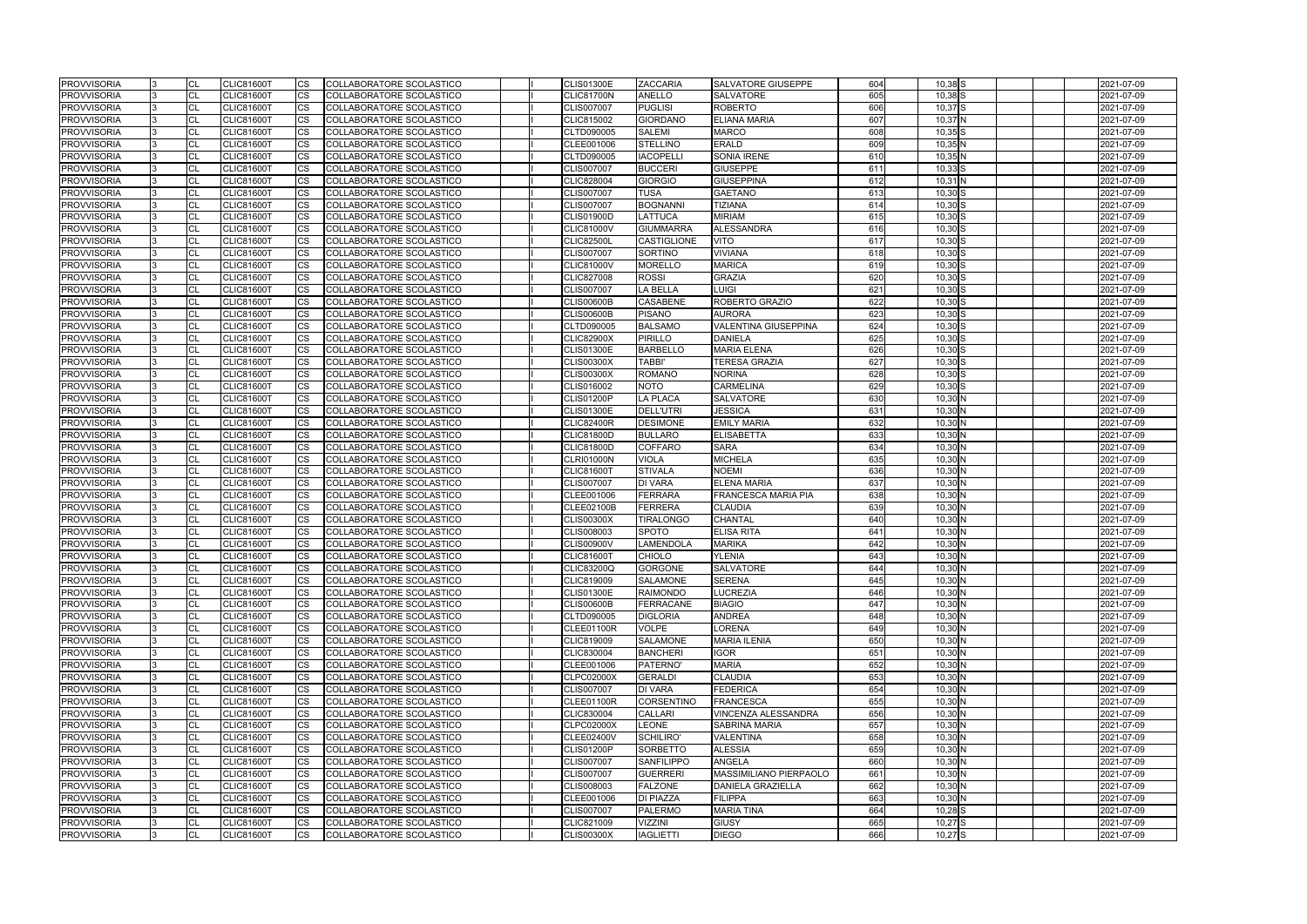| <b>PROVVISORIA</b> | <b>CL</b>      | <b>CLIC81600T</b> | <b>CS</b> | COLLABORATORE SCOLASTICO        |  | CLTD090005        | <b>RIGGI</b>       | <b>MARIA ELISA</b>       | 667 | $10,25$ S          |    | 2021-07-09 |
|--------------------|----------------|-------------------|-----------|---------------------------------|--|-------------------|--------------------|--------------------------|-----|--------------------|----|------------|
| <b>PROVVISORIA</b> | <b>CL</b>      | <b>CLIC81600T</b> | <b>CS</b> | COLLABORATORE SCOLASTICO        |  | CLTF020005        | <b>BIUNDO</b>      | <b>FRANCESCO</b>         | 668 | $10,25$ S          |    | 2021-07-09 |
| <b>PROVVISORIA</b> | CL             | <b>CLIC81600T</b> | CS        | COLLABORATORE SCOLASTICO        |  | CLIC815002        | <b>LA IACONA</b>   | MIRIANA                  | 669 | $10,25$ S          |    | 2021-07-09 |
| <b>PROVVISORIA</b> | <b>CL</b>      | <b>CLIC81600T</b> | CS        | COLLABORATORE SCOLASTICO        |  | <b>CLIS01900D</b> | <b>ANDOLINA</b>    | <b>MARINELLA</b>         | 670 | $10,25$ S          |    | 2021-07-09 |
| <b>PROVVISORIA</b> | <b>CL</b>      | <b>CLIC81600T</b> | CS        | COLLABORATORE SCOLASTICO        |  | <b>CLIC82500L</b> | <b>BUTERA</b>      | DEBORA SIMONA            | 671 | $10,25$ S          |    | 2021-07-09 |
| <b>PROVVISORIA</b> | CL             | <b>CLIC81600T</b> | CS        | COLLABORATORE SCOLASTICO        |  | <b>CLIS01200P</b> | <b>MESSINA</b>     | <b>BIAGIO</b>            | 672 | 10,25 N            |    | 2021-07-09 |
| <b>PROVVISORIA</b> | <b>CL</b>      | <b>CLIC81600T</b> | CS        | COLLABORATORE SCOLASTICO        |  | CLEE001006        | <b>FORTE</b>       | <b>MARIA CONCETTA</b>    | 673 | 10,25 N            |    | 2021-07-09 |
| <b>PROVVISORIA</b> | CL             | <b>CLIC81600T</b> | CS        | COLLABORATORE SCOLASTICO        |  | <b>CLEE02400V</b> | <b>DI MARCO</b>    | <b>MARTINA GIADA</b>     | 674 | 10,25N             |    | 2021-07-09 |
| <b>PROVVISORIA</b> | CL             | <b>CLIC81600T</b> | CS        | COLLABORATORE SCOLASTICO        |  | CLTD090005        | <b>RICHIUSA</b>    | ORIANA CLAUDIA RITA      | 675 | 10,25 N            |    | 2021-07-09 |
| <b>PROVVISORIA</b> | <b>CL</b>      | <b>CLIC81600T</b> | CS        | COLLABORATORE SCOLASTICO        |  | CLIS008003        | <b>MISTRETTA</b>   | <b>NANCY</b>             | 676 | 10,25 N            |    | 2021-07-09 |
| <b>PROVVISORIA</b> | CL             | <b>CLIC81600T</b> | CS        | COLLABORATORE SCOLASTICO        |  | <b>CLIS01900D</b> | <b>ALESSI</b>      | MELINDA                  | 677 | 10,25N             |    | 2021-07-09 |
| <b>PROVVISORIA</b> | <b>CL</b>      | <b>CLIC81600T</b> | CS        | COLLABORATORE SCOLASTICO        |  | <b>CLIS01300E</b> | <b>MARSALA</b>     | ASSUNTA MARIA GRAZIA     | 678 | 10,25N             |    | 2021-07-09 |
| <b>PROVVISORIA</b> | <b>CL</b>      | <b>CLIC81600T</b> | <b>CS</b> | COLLABORATORE SCOLASTICO        |  | CLIC821009        | <b>MAIRA</b>       | <b>TIZIANA</b>           | 679 | 10,25 N            |    | 2021-07-09 |
| <b>PROVVISORIA</b> | <b>CL</b>      | <b>CLIC81600T</b> | <b>CS</b> | COLLABORATORE SCOLASTICO        |  | <b>CLIS01200P</b> | <b>FRAGALA</b>     | <b>NADIA</b>             | 680 | $10,25$ N          |    | 2021-07-09 |
| <b>PROVVISORIA</b> | <b>CL</b>      | <b>CLIC81600T</b> | CS        | COLLABORATORE SCOLASTICO        |  | <b>CLEE02500P</b> | <b>MODENESE</b>    | <b>SHARON</b>            | 681 | 10,25N             |    | 2021-07-09 |
| <b>PROVVISORIA</b> | <b>CL</b>      | <b>CLIC81600T</b> | CS        | COLLABORATORE SCOLASTICO        |  | CLIC823001        | <b>CASCINO</b>     | <b>ANGELA</b>            | 682 | 10,25 N            |    | 2021-07-09 |
| <b>PROVVISORIA</b> | CL             | <b>CLIC81600T</b> | CS        | COLLABORATORE SCOLASTICO        |  | CLEE001006        | <b>MELI</b>        | LUCREZIA                 | 683 | $10,25$ N          |    | 2021-07-09 |
| <b>PROVVISORIA</b> | <b>CL</b>      | <b>CLIC81600T</b> | CS        | COLLABORATORE SCOLASTICO        |  | <b>CLIC82900X</b> | <b>SUSINO</b>      | VALENTINA                | 684 | 10,25 N            |    | 2021-07-09 |
| <b>PROVVISORIA</b> | <b>CL</b>      | <b>CLIC81600T</b> | CS        | COLLABORATORE SCOLASTICO        |  | <b>CLIS007007</b> | <b>BENFANTE</b>    | <b>FABIO</b>             | 685 | 10,25 N            |    | 2021-07-09 |
| <b>PROVVISORIA</b> | CL             | <b>CLIC81600T</b> | <b>CS</b> | COLLABORATORE SCOLASTICO        |  | <b>CLIS01800N</b> | <b>GIARDINA</b>    | FILIPPO ANTONIO          | 686 | $10,23$ N          |    | 2021-07-09 |
| <b>PROVVISORIA</b> | <b>CL</b>      | <b>CLIC81600T</b> | CS        | COLLABORATORE SCOLASTICO        |  | <b>CLIS00900V</b> | <b>CIGNA</b>       | <b>CALOGERO</b>          | 687 | 10,23 N            |    | 2021-07-09 |
| <b>PROVVISORIA</b> | CL             | <b>CLIC81600T</b> | CS        | COLLABORATORE SCOLASTICO        |  | <b>CLIS01200P</b> | <b>PENNICA</b>     | CALOGERO ANTONIO         | 688 | $10,21$ S          |    | 2021-07-09 |
| <b>PROVVISORIA</b> | <b>CL</b>      | <b>CLIC81600T</b> | CS        | COLLABORATORE SCOLASTICO        |  | <b>CLIC81600T</b> | <b>PULIZZI</b>     | <b>SILVANA</b>           | 689 | $10,20$ S          |    | 2021-07-09 |
| <b>PROVVISORIA</b> | CL             | <b>CLIC81600T</b> | CS        | COLLABORATORE SCOLASTICO        |  | <b>CLEE02500P</b> | <b>POMPILIO</b>    | <b>ILENIA</b>            | 690 | $10,20$ S          |    | 2021-07-09 |
| <b>PROVVISORIA</b> | CL             | <b>CLIC81600T</b> | СS        | COLLABORATORE SCOLASTICO        |  | CLIC815002        | <b>GALIFI</b>      | LEONARDA                 | 691 | 10,20 S            |    | 2021-07-09 |
| <b>PROVVISORIA</b> | <b>CL</b>      | <b>CLIC81600T</b> | <b>CS</b> | COLLABORATORE SCOLASTICO        |  | CLMM029001        | VALENZA            | ORNELLA ENZA LUCIA       | 692 | $10,20$ S          |    | 2021-07-09 |
| <b>PROVVISORIA</b> | <b>CL</b>      | <b>CLIC81600T</b> | CS        | COLLABORATORE SCOLASTICO        |  | CLIC815002        | <b>PRESTI</b>      | <b>ANTONINA</b>          | 693 | $10,20$ S          |    | 2021-07-09 |
| <b>PROVVISORIA</b> | <b>CL</b>      | <b>CLIC81600T</b> | CS        | COLLABORATORE SCOLASTICO        |  | <b>CLIC82500L</b> | <b>DI GLORIA</b>   | <b>MARIA</b>             | 694 | $10,20$ S          |    | 2021-07-09 |
| <b>PROVVISORIA</b> | <b>CL</b>      | <b>CLIC81600T</b> | CS        | COLLABORATORE SCOLASTICO        |  | <b>CLIC82000D</b> | <b>MAIDA</b>       | <b>LORELLA PIA</b>       | 695 | $10,20$ S          |    | 2021-07-09 |
| <b>PROVVISORIA</b> | <b>CL</b>      | <b>CLIC81600T</b> | CS        | COLLABORATORE SCOLASTICO        |  | <b>CLIS01200P</b> | LO MONACO          | LAURA VALERIA            | 696 | $10,20$ S          |    | 2021-07-09 |
| <b>PROVVISORIA</b> | CL             | <b>CLIC81600T</b> | CS        | COLLABORATORE SCOLASTICO        |  | <b>CLIS007007</b> | <b>MALACASA</b>    | ROSA MARIA RITA          | 697 | $10,20$ S          |    | 2021-07-09 |
| <b>PROVVISORIA</b> | CL             | <b>CLIC81600T</b> | <b>CS</b> | COLLABORATORE SCOLASTICO        |  | <b>CLIS007007</b> | <b>LA MONACA</b>   | FABIOLA ROBERTA MARIA    | 698 | $10,20$ N          |    | 2021-07-09 |
| <b>PROVVISORIA</b> | CL             | <b>CLIC81600T</b> | <b>CS</b> | COLLABORATORE SCOLASTICO        |  | <b>CLIS007007</b> | <b>MARGIOTTA</b>   | <b>ALESSIA</b>           | 699 | $10,20$ N          |    | 2021-07-09 |
| <b>PROVVISORIA</b> | CL             | <b>CLIC81600T</b> | CS        | COLLABORATORE SCOLASTICO        |  | CLIS008003        | <b>GENCO</b>       | <b>CALOGERO</b>          | 700 | 10,20 N            |    | 2021-07-09 |
| <b>PROVVISORIA</b> | <b>CL</b>      | <b>CLIC81600T</b> | CS        | COLLABORATORE SCOLASTICO        |  | <b>CLRI01000N</b> | <b>MERLINO</b>     | <b>MARIO</b>             | 701 | 10,20 N            |    | 2021-07-09 |
| <b>PROVVISORIA</b> | <b>CL</b>      | <b>CLIC81600T</b> | CS        | COLLABORATORE SCOLASTICO        |  | <b>CLIS01900D</b> | <b>ZAGARELLA</b>   | <b>MORENA ANTONELLA</b>  | 702 | 10,20 N            |    | 2021-07-09 |
| <b>PROVVISORIA</b> | <b>CL</b>      | <b>CLIC81600T</b> | CS        | COLLABORATORE SCOLASTICO        |  | <b>CLIC81100P</b> | <b>GENOVESE</b>    | <b>GRAZIA LUSI</b>       | 703 | 10,20 N            |    | 2021-07-09 |
| <b>PROVVISORIA</b> | <b>CL</b>      | <b>CLIC81600T</b> | CS        | COLLABORATORE SCOLASTICO        |  | CLEE001006        | <b>CARDILLO</b>    | LUIGI                    | 704 | 10,19 <sub>N</sub> |    | 2021-07-09 |
| <b>PROVVISORIA</b> | CL             | <b>CLIC81600T</b> | <b>CS</b> | COLLABORATORE SCOLASTICO        |  | CLEE001006        | <b>RUSSO</b>       | MICHELE CALOGERO         | 705 | $10,18$ S          |    | 2021-07-09 |
| <b>PROVVISORIA</b> | <b>CL</b>      | CLIC81600T        | CS        | COLLABORATORE SCOLASTICO        |  | CLIC815002        | <b>CHINNICI</b>    | <b>RITA</b>              | 706 | $10,18$ S          |    | 2021-07-09 |
| <b>PROVVISORIA</b> | $\overline{C}$ | <b>CLIC81600T</b> | <b>CS</b> | COLLABORATORE SCOLASTICO        |  | <b>CLIS007007</b> | <b>ALESSI</b>      | <b>FILIPPO</b>           | 707 | 10.17 <sup>S</sup> |    | 2021-07-09 |
| <b>PROVVISORIA</b> | <b>CL</b>      | <b>CLIC81600T</b> | CS        | <b>COLLABORATORE SCOLASTICO</b> |  | <b>CLIC82400R</b> | <b>BARRESI</b>     | <b>SABRINA</b>           | 708 | $10,15$ N          |    | 2021-07-09 |
| <b>PROVVISORIA</b> | <b>CL</b>      | CLIC81600T        | <b>CS</b> | COLLABORATORE SCOLASTICO        |  | <b>CLIC819009</b> | <b>CUSUMANO</b>    | <b>MARIA GIUSEPPA</b>    | 709 | $10,13$ N          |    | 2021-07-09 |
| <b>PROVVISORIA</b> | <b>CL</b>      | <b>CLIC81600T</b> | <b>CS</b> | <b>COLLABORATORE SCOLASTICO</b> |  | <b>CLIS01400A</b> | <b>GIANNONE</b>    | ANDREA ALDO              | 710 | $10, 10$ S         |    | 2021-07-09 |
| <b>PROVVISORIA</b> | <b>CL</b>      | <b>CLIC81600T</b> | <b>CS</b> | COLLABORATORE SCOLASTICO        |  | <b>CLIS007007</b> | <b>CINARDO</b>     | VINCENZO RICCARDO        | 711 | $10, 10$ S         |    | 2021-07-09 |
| <b>PROVVISORIA</b> | <b>CL</b>      | <b>CLIC81600T</b> | CS.       | COLLABORATORE SCOLASTICO        |  | <b>CLIS00900V</b> | LI CALZI           | <b>SANTO</b>             | 712 | $10, 10$ S         | 'S | 2021-07-09 |
| <b>PROVVISORIA</b> | <b>CL</b>      | <b>CLIC81600T</b> | CS        | COLLABORATORE SCOLASTICO        |  | <b>CLIC82500L</b> | <b>INGRASSIA</b>   | VALENTINA                | 713 | $10, 10$ S         |    | 2021-07-09 |
| <b>PROVVISORIA</b> | <b>CL</b>      | <b>CLIC81600T</b> | CS        | COLLABORATORE SCOLASTICO        |  | CLIS008003        | SOLAZZO            | LORENA                   | 714 | $10, 10$ S         |    | 2021-07-09 |
| <b>PROVVISORIA</b> | <b>CL</b>      | <b>CLIC81600T</b> | CS        | COLLABORATORE SCOLASTICO        |  | <b>CLIS00300X</b> | <b>GUZZO</b>       | <b>GLENDA</b>            | 715 | $10,10$ N          |    | 2021-07-09 |
| <b>PROVVISORIA</b> | CL             | <b>CLIC81600T</b> | CS        | COLLABORATORE SCOLASTICO        |  | <b>CLIC82500L</b> | <b>CASTIGLIONE</b> | <b>GRAZIANA</b>          | 716 | 10,10 N            |    | 2021-07-09 |
| <b>PROVVISORIA</b> | CL             | <b>CLIC81600T</b> | <b>CS</b> | COLLABORATORE SCOLASTICO        |  | CLIS016002        | LANZA              | <b>ERINA</b>             | 717 | 10,10 N            |    | 2021-07-09 |
| <b>PROVVISORIA</b> | <b>CL</b>      | <b>CLIC81600T</b> | <b>CS</b> | COLLABORATORE SCOLASTICO        |  | CLIC823001        | <b>ALFEO</b>       | <b>ROBERTA</b>           | 718 | $10,10$ N          |    | 2021-07-09 |
| <b>PROVVISORIA</b> | CL             | <b>CLIC81600T</b> | CS        | COLLABORATORE SCOLASTICO        |  | <b>CLIC82000D</b> | <b>CORDARO</b>     | ANGELA                   | 719 | $10,10$ N          |    | 2021-07-09 |
| <b>PROVVISORIA</b> | <b>CL</b>      | <b>CLIC81600T</b> | CS        | COLLABORATORE SCOLASTICO        |  | CLTD090005        | <b>BELFIORE</b>    | <b>IVAN MASSIMILIANO</b> | 720 | 10,10 N            |    | 2021-07-09 |
| <b>PROVVISORIA</b> | CL             | <b>CLIC81600T</b> | CS        | COLLABORATORE SCOLASTICO        |  | <b>CLIS00900V</b> | <b>CUSENZA</b>     | CARMELINA                | 721 | $10,05$ S          |    | 2021-07-09 |
| <b>PROVVISORIA</b> | CL             | <b>CLIC81600T</b> | CS        | COLLABORATORE SCOLASTICO        |  | <b>CLIC81600T</b> | <b>SPALLETTA</b>   | <b>ROCCO</b>             | 722 | $10,05$ S          |    | 2021-07-09 |
| <b>PROVVISORIA</b> | CL             | <b>CLIC81600T</b> | <b>CS</b> | COLLABORATORE SCOLASTICO        |  | <b>CLMM02400T</b> | <b>MACALUSO</b>    | <b>VALENTINA</b>         | 723 | 10,05 N            |    | 2021-07-09 |
| <b>PROVVISORIA</b> | CL             | <b>CLIC81600T</b> | CS.       | COLLABORATORE SCOLASTICO        |  | <b>CLIC81600T</b> | <b>DI VARA</b>     | LUIGI                    | 724 | 10,05N             |    | 2021-07-09 |
| <b>PROVVISORIA</b> | <b>CL</b>      | <b>CLIC81600T</b> | <b>CS</b> | COLLABORATORE SCOLASTICO        |  | <b>CLIS00900V</b> | <b>TUMMINELLI</b>  | <b>ALESSIA</b>           | 725 | $10,05$ N          |    | 2021-07-09 |
| <b>PROVVISORIA</b> | <b>CL</b>      | <b>CLIC81600T</b> | CS        | COLLABORATORE SCOLASTICO        |  | <b>CLIC82500L</b> | <b>CONSOLI</b>     | <b>ELENA</b>             | 726 | 10,05 N            |    | 2021-07-09 |
| <b>PROVVISORIA</b> | CL             | CLIC81600T        | CS        | COLLABORATORE SCOLASTICO        |  | <b>CLIC81800D</b> | <b>BONGIORNO</b>   | MARIA LETIZIA            | 727 | 10,05 N            |    | 2021-07-09 |
| <b>PROVVISORIA</b> | <b>CL</b>      | <b>CLIC81600T</b> | <b>CS</b> | COLLABORATORE SCOLASTICO        |  | <b>CLIS01400A</b> | <b>COSENTINI</b>   | <b>IRENE</b>             | 728 | 10,05 N            |    | 2021-07-09 |
| <b>PROVVISORIA</b> | <b>CL</b>      | <b>CLIC81600T</b> | <b>CS</b> | COLLABORATORE SCOLASTICO        |  | <b>CLIC83100X</b> | <b>MARTORANA</b>   | <b>GIUSEPPE</b>          | 729 | 10,05 N            |    | 2021-07-09 |
|                    |                |                   |           |                                 |  |                   |                    |                          |     |                    |    |            |

|   |  | 2021-07-09 |
|---|--|------------|
|   |  | 2021-07-09 |
|   |  | 2021-07-09 |
|   |  | 2021-07-09 |
|   |  | 2021-07-09 |
|   |  | 2021-07-09 |
|   |  |            |
|   |  | 2021-07-09 |
|   |  | 2021-07-09 |
|   |  | 2021-07-09 |
|   |  | 2021-07-09 |
|   |  | 2021-07-09 |
|   |  | 2021-07-09 |
|   |  | 2021-07-09 |
|   |  | 2021-07-09 |
|   |  | 2021-07-09 |
|   |  | 2021-07-09 |
|   |  | 2021-07-09 |
|   |  | 2021-07-09 |
|   |  | 2021-07-09 |
|   |  | 2021-07-09 |
|   |  | 2021-07-09 |
|   |  | 2021-07-09 |
|   |  | 2021-07-09 |
|   |  | 2021-07-09 |
|   |  | 2021-07-09 |
|   |  |            |
|   |  | 2021-07-09 |
|   |  | 2021-07-09 |
|   |  | 2021-07-09 |
|   |  | 2021-07-09 |
|   |  | 2021-07-09 |
|   |  | 2021-07-09 |
|   |  | 2021-07-09 |
|   |  | 2021-07-09 |
|   |  | 2021-07-09 |
|   |  | 2021-07-09 |
|   |  | 2021-07-09 |
|   |  | 2021-07-09 |
|   |  | 2021-07-09 |
|   |  | 2021-07-09 |
|   |  | 2021-07-09 |
|   |  | 2021-07-09 |
|   |  | 2021-07-09 |
|   |  | 2021-07-09 |
|   |  | 2021-07-09 |
|   |  | 2021-07-09 |
| S |  | 2021-07-09 |
|   |  | 2021-07-09 |
|   |  | 2021-07-09 |
|   |  |            |
|   |  | 2021-07-09 |
|   |  | 2021-07-09 |
|   |  | 2021-07-09 |
|   |  | 2021-07-09 |
|   |  | 2021-07-09 |
|   |  | 2021-07-09 |
|   |  | 2021-07-09 |
|   |  | 2021-07-09 |
|   |  | 2021-07-09 |
|   |  | 2021-07-09 |
|   |  | 2021-07-09 |
|   |  | 2021-07-09 |
|   |  | 2021-07-09 |
|   |  | 2021-07-09 |
|   |  | 2021-07-09 |
|   |  |            |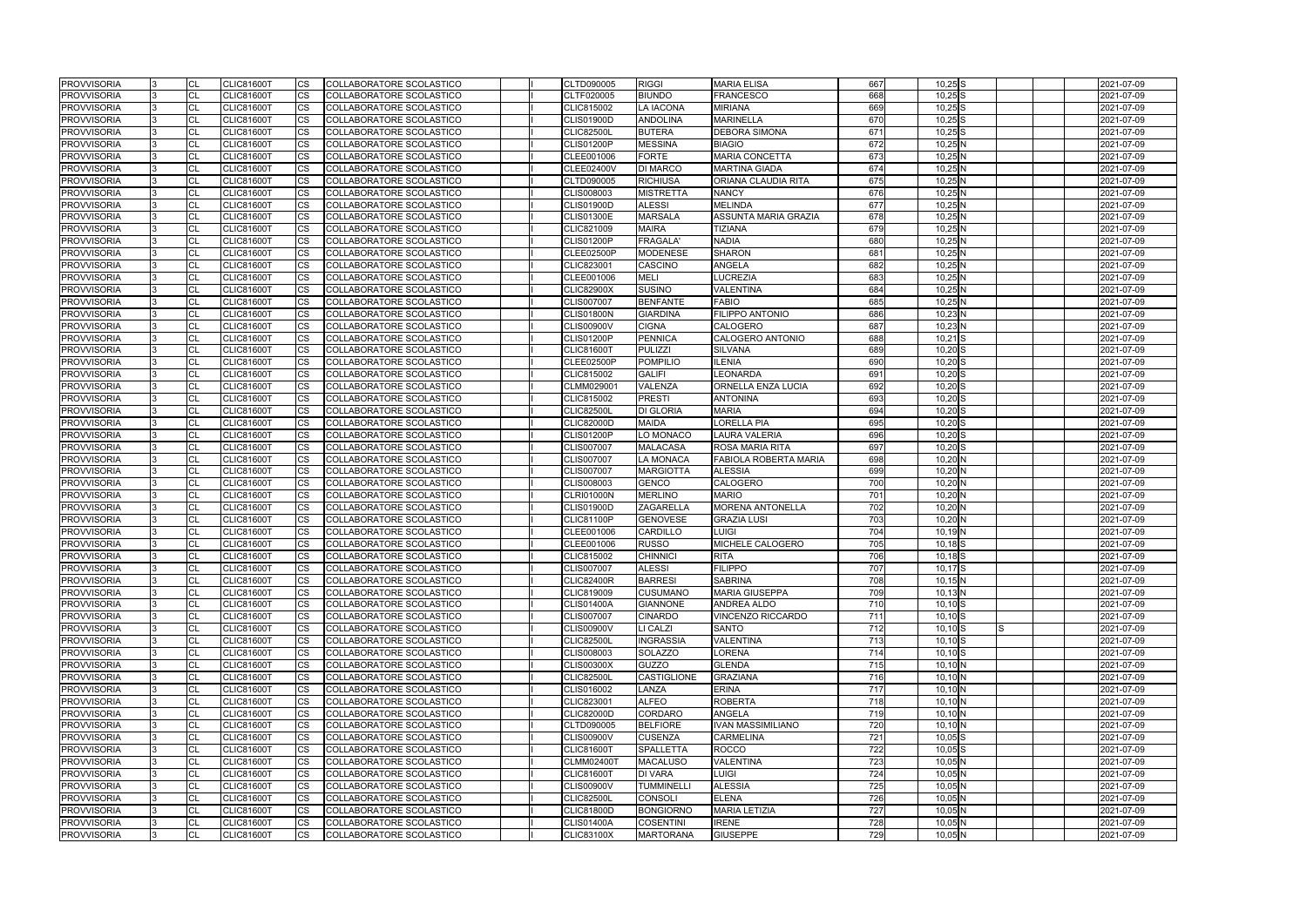| <b>PROVVISORIA</b> | ıз  | <b>CL</b>      | <b>CLIC81600T</b> | CS        | COLLABORATORE SCOLASTICO        |  | <b>CLIC81600T</b> | <b>DI VARA</b>     | <b>FILIPPO</b>          | 730              | 10,02 N          |   | 2021-07-09 |
|--------------------|-----|----------------|-------------------|-----------|---------------------------------|--|-------------------|--------------------|-------------------------|------------------|------------------|---|------------|
| <b>PROVVISORIA</b> |     | <b>CL</b>      | <b>CLIC81600T</b> | <b>CS</b> | COLLABORATORE SCOLASTICO        |  | <b>CLIS01900D</b> | <b>SCIVOLI</b>     | <b>ELISA</b>            | 731              | 10S              |   | 2021-07-09 |
| <b>PROVVISORIA</b> |     | <b>CL</b>      | <b>CLIC81600T</b> | CS        | COLLABORATORE SCOLASTICO        |  | CLEE001006        | <b>DI CHIARA</b>   | <b>MARIA ANGELA</b>     | 732              | 10S              |   | 2021-07-09 |
| <b>PROVVISORIA</b> |     | <b>CL</b>      | <b>CLIC81600T</b> | CS        | COLLABORATORE SCOLASTICO        |  | <b>CLIC81000V</b> | <b>RAPPERINI</b>   | CARMELA                 | 733              | 10S              |   | 2021-07-09 |
| <b>PROVVISORIA</b> |     | <b>CL</b>      | <b>CLIC81600T</b> | СS        | COLLABORATORE SCOLASTICO        |  | CLEE001006        | <b>SPATARO</b>     | CHIARA MARIA            | 734              | 10S              |   | 2021-07-09 |
| <b>PROVVISORIA</b> |     | CL             | CLIC81600T        | CS        | COLLABORATORE SCOLASTICO        |  | CLEE031002        | <b>CONA</b>        | <b>FEDERICA</b>         | 735              | 10S              |   | 2021-07-09 |
| PROVVISORIA        |     | <b>CL</b>      | <b>CLIC81600T</b> | CS        | COLLABORATORE SCOLASTICO        |  | CLIC807003        | <b>MESSINA</b>     | <b>FEDERICA</b>         | 736              | 10S              |   | 2021-07-09 |
| <b>PROVVISORIA</b> |     | <b>CL</b>      | <b>CLIC81600T</b> | CS        | COLLABORATORE SCOLASTICO        |  | CLIC83200Q        | <b>MARSANA</b>     | <b>GIUSEPPINA</b>       | 737              | 10S              |   | 2021-07-09 |
| <b>PROVVISORIA</b> |     | CL             | CLIC81600T        | CS        | COLLABORATORE SCOLASTICO        |  | CLMM029001        | <b>CIAPPA</b>      | VALENTINA               | 738              | 10S              |   | 2021-07-09 |
| <b>PROVVISORIA</b> |     | <b>CL</b>      | <b>CLIC81600T</b> | CS.       | COLLABORATORE SCOLASTICO        |  | <b>CLIC81600T</b> | <b>FARACI</b>      | <b>MORENA VANIA</b>     | 739              | 10S              |   | 2021-07-09 |
| <b>PROVVISORIA</b> |     | <b>CL</b>      | <b>CLIC81600T</b> | СS        | COLLABORATORE SCOLASTICO        |  | <b>CLIC81000V</b> | <b>CATTUTO</b>     | CARMEN                  | 740              | 10S              |   | 2021-07-09 |
| <b>PROVVISORIA</b> |     | <b>CL</b>      | CLIC81600T        | CS        | COLLABORATORE SCOLASTICO        |  | CLEE02500P        | <b>PILATO</b>      | <b>CARMEN</b>           | 741              | 10S              |   | 2021-07-09 |
| <b>PROVVISORIA</b> |     | <b>CL</b>      | <b>CLIC81600T</b> | CS        | COLLABORATORE SCOLASTICO        |  | CLTD090005        | <b>MARROCCO</b>    | <b>ANGELA</b>           | 742              | 10S              | S | 2021-07-09 |
| PROVVISORIA        |     | <b>CL</b>      | <b>CLIC81600T</b> | CS        | COLLABORATORE SCOLASTICO        |  | <b>CLIS00900V</b> | DI DIO             | <b>CATENO</b>           | 743              | 10 <sub>S</sub>  |   | 2021-07-09 |
| <b>PROVVISORIA</b> |     | <b>CL</b>      | <b>CLIC81600T</b> | <b>CS</b> | COLLABORATORE SCOLASTICO        |  | CLEE001006        | <b>MANCUSO</b>     | <b>NADIA ANTONELLA</b>  | 744              | 10S              |   | 2021-07-09 |
| PROVVISORIA        |     | <b>CL</b>      | <b>CLIC81600T</b> | CS.       | COLLABORATORE SCOLASTICO        |  | <b>CLIS01900D</b> | <b>RIZZO</b>       | <b>CHIARA</b>           | 745              | 10S              |   | 2021-07-09 |
| <b>PROVVISORIA</b> |     | <b>CL</b>      | <b>CLIC81600T</b> | СS        | COLLABORATORE SCOLASTICO        |  | <b>CLIS00300X</b> | <b>FAVATA</b>      | <b>CLEMENTE ANTONIO</b> | 746              | 10S              |   | 2021-07-09 |
| <b>PROVVISORIA</b> |     | <b>CL</b>      | <b>CLIC81600T</b> | CS        | COLLABORATORE SCOLASTICO        |  | <b>CLIC822005</b> | <b>PATTI</b>       | <b>MARIAGRAZIA</b>      | 747              | 10S              |   | 2021-07-09 |
| <b>PROVVISORIA</b> |     | <b>CL</b>      | <b>CLIC81600T</b> | CS        | COLLABORATORE SCOLASTICO        |  | CLEE001006        | <b>MINGOIA</b>     | LUCIA                   | 748              | 10S              |   | 2021-07-09 |
| <b>PROVVISORIA</b> |     | <b>CL</b>      | <b>CLIC81600T</b> | CS        | COLLABORATORE SCOLASTICO        |  | <b>CLIS00300X</b> | <b>MENDOLA</b>     | VALENTINA               | 749              | 10S              |   | 2021-07-09 |
| <b>PROVVISORIA</b> |     | <b>CL</b>      | <b>CLIC81600T</b> | CS        | COLLABORATORE SCOLASTICO        |  | <b>CLIS00900V</b> | ALU'               | <b>LAURA</b>            | 750              | 10S              |   | 2021-07-09 |
| <b>PROVVISORIA</b> |     | <b>CL</b>      | <b>CLIC81600T</b> | CS.       | COLLABORATORE SCOLASTICO        |  | <b>CLIC815002</b> | <b>ITALIANO</b>    | <b>SONIA</b>            | 751              | 10S              |   | 2021-07-09 |
| <b>PROVVISORIA</b> |     | <b>CL</b>      | <b>CLIC81600T</b> | CS        | COLLABORATORE SCOLASTICO        |  | <b>CLRI01000N</b> | CASTRONOVO         | <b>GIUSEPPE</b>         | 752              | 10S              |   | 2021-07-09 |
| <b>PROVVISORIA</b> |     | <b>CL</b>      | <b>CLIC81600T</b> | CS        | COLLABORATORE SCOLASTICO        |  | <b>CLIC82500L</b> | <b>AMICO</b>       | VALENTINA GIUSEPPINA    | 753              | 10S              |   | 2021-07-09 |
| <b>PROVVISORIA</b> |     | <b>CL</b>      | <b>CLIC81600T</b> | СS        | COLLABORATORE SCOLASTICO        |  | <b>CLIC82400R</b> | <b>SCIASCIA</b>    | <b>ADELE</b>            | 754              | 10S              |   | 2021-07-09 |
| <b>PROVVISORIA</b> |     | <b>CL</b>      | <b>CLIC81600T</b> | CS        | COLLABORATORE SCOLASTICO        |  | <b>CLIC82000D</b> | <b>SANFILIPPO</b>  | <b>CRISTINA</b>         | 755              | 10 <sub>N</sub>  |   | 2021-07-09 |
| <b>PROVVISORIA</b> |     | <b>CL</b>      | <b>CLIC81600T</b> | CS        | COLLABORATORE SCOLASTICO        |  | <b>CLIC822005</b> | <b>BORDENGA</b>    | <b>MARIA LAURA</b>      | 756              | 10 <sub>N</sub>  |   | 2021-07-09 |
| <b>PROVVISORIA</b> |     | <b>CL</b>      | CLIC81600T        | CS        | COLLABORATORE SCOLASTICO        |  | <b>CLIS00900V</b> | <b>STAGNO</b>      | GIORGIA                 | 757              | 10 <sub>N</sub>  |   | 2021-07-09 |
| <b>PROVVISORIA</b> |     | <b>CL</b>      | <b>CLIC81600T</b> | CS        | COLLABORATORE SCOLASTICO        |  | CLIS008003        | LO RE              | <b>GIUSY</b>            | 758              | 10 <sub>N</sub>  |   | 2021-07-09 |
| <b>PROVVISORIA</b> |     | <b>CL</b>      | <b>CLIC81600T</b> | CS.       | COLLABORATORE SCOLASTICO        |  | CLIS002004        | <b>GRECO</b>       | DALILA TANIA            | 759              | 10 <sub>N</sub>  |   | 2021-07-09 |
| <b>PROVVISORIA</b> |     | <b>CL</b>      | <b>CLIC81600T</b> | CS        | COLLABORATORE SCOLASTICO        |  | <b>CLIC81800D</b> | <b>MANCUSO</b>     | ELISA                   | 760              | 10 <sub>N</sub>  |   | 2021-07-09 |
| <b>PROVVISORIA</b> |     | CL             | <b>CLIC81600T</b> | CS        | COLLABORATORE SCOLASTICO        |  | <b>CLIS00600B</b> | <b>TALLARITA</b>   | <b>GIULIA</b>           | 761              | $10\text{ N}$    |   | 2021-07-09 |
| <b>PROVVISORIA</b> |     | <b>CL</b>      | <b>CLIC81600T</b> | CS        | COLLABORATORE SCOLASTICO        |  | CLIS002004        | <b>DI CORRADO</b>  | <b>DAVIDE</b>           | 762              | 10 <sub>N</sub>  |   | 2021-07-09 |
| <b>PROVVISORIA</b> |     | <b>CL</b>      | <b>CLIC81600T</b> | CS        | COLLABORATORE SCOLASTICO        |  | <b>CLIS00900V</b> | LO CICERO          | <b>GIULIA</b>           | 763              | 10 <sub>N</sub>  |   | 2021-07-09 |
| <b>PROVVISORIA</b> |     | <b>CL</b>      | <b>CLIC81600T</b> | CS        | COLLABORATORE SCOLASTICO        |  | <b>CLIS007007</b> | <b>VITELLO</b>     | <b>CHIARA</b>           | 764              | 10 <sub>N</sub>  |   | 2021-07-09 |
| <b>PROVVISORIA</b> |     | <b>CL</b>      | <b>CLIC81600T</b> | СS        | COLLABORATORE SCOLASTICO        |  | <b>CLIS007007</b> | LA COGNATA         | <b>REBECCA</b>          | 765              | 10 <sub>N</sub>  |   | 2021-07-09 |
| <b>PROVVISORIA</b> |     | <b>CL</b>      | <b>CLIC81600T</b> | CS        | COLLABORATORE SCOLASTICO        |  | CLIS008003        | <b>SCOZZARO</b>    | <b>CLARA</b>            | 766              | 10 <sub>N</sub>  |   | 2021-07-09 |
| <b>PROVVISORIA</b> |     | <b>CL</b>      | <b>CLIC81600T</b> | CS        | COLLABORATORE SCOLASTICO        |  | CLMM029001        | <b>SFERRAZZA</b>   | CHIARA COSTANZA         | 767              | 10 <sub>N</sub>  |   | 2021-07-09 |
| <b>PROVVISORIA</b> |     | CL             | <b>CLIC81600T</b> | CS        | COLLABORATORE SCOLASTICO        |  | CLTD090005        | <b>VACCARO</b>     | <b>GIUSEPPE</b>         | 768              | $10\text{ N}$    |   | 2021-07-09 |
| <b>PROVVISORIA</b> | 13. | <b>CL</b>      | <b>CLIC81600T</b> | <b>CS</b> | COLLABORATORE SCOLASTICO        |  | <b>CLIS007007</b> | <b>BLANDI</b>      | <b>GIUSEPPE</b>         | 769              | 10 <sub>N</sub>  |   | 2021-07-09 |
| <b>PROVVISORIA</b> |     | $\overline{C}$ | CLIC81600T        | <b>CS</b> | <b>COLLABORATORE SCOLASTICO</b> |  | CLIS016002        | <b>COSTANZO</b>    | <b>FEDERICO</b>         | 770              | 10 <sub>IN</sub> |   | 2021-07-09 |
| <b>PROVVISORIA</b> |     | <b>CL</b>      | <b>CLIC81600T</b> | CS        | COLLABORATORE SCOLASTICO        |  | CLIC823001        | <b>DELLARIA</b>    | SARA ELIANA             | 771              | 10 <sub>N</sub>  |   | 2021-07-09 |
| <b>PROVVISORIA</b> |     | <b>CL</b>      | <b>CLIC81600T</b> | CS        | COLLABORATORE SCOLASTICO        |  | <b>CLRI01000N</b> | <b>SABATINO</b>    | <b>MJRIAM</b>           | $\overline{772}$ | 10 <sub>N</sub>  |   | 2021-07-09 |
| <b>PROVVISORIA</b> |     | <b>CL</b>      | <b>CLIC81600T</b> | <b>CS</b> | COLLABORATORE SCOLASTICO        |  | CLMM029001        | <b>MOSCA</b>       | <b>ARIANNA</b>          | 773              | 10 <sub>N</sub>  |   | 2021-07-09 |
| <b>PROVVISORIA</b> |     | <b>CL</b>      | <b>CLIC81600T</b> | CS        | COLLABORATORE SCOLASTICO        |  | <b>CLIC822005</b> | <b>CORINTO</b>     | <b>LAURA</b>            | 774              | 10 <sub>N</sub>  |   | 2021-07-09 |
| <b>PROVVISORIA</b> |     | <b>CL</b>      | <b>CLIC81600T</b> | CS        | COLLABORATORE SCOLASTICO        |  | CLIS008003        | <b>VITELLARO</b>   | <b>GIADA</b>            | 775              | 10 <sub>N</sub>  |   | 2021-07-09 |
| <b>PROVVISORIA</b> |     | <b>CL</b>      | <b>CLIC81600T</b> | CS        | COLLABORATORE SCOLASTICO        |  | CLIC823001        | <b>MARINO</b>      | <b>SIMONE</b>           | 776              | 10 <sub>N</sub>  |   | 2021-07-09 |
| <b>PROVVISORIA</b> |     | <b>CL</b>      | <b>CLIC81600T</b> | CS        | COLLABORATORE SCOLASTICO        |  | CLIS002004        | <b>INCARBONE</b>   | SIMONA                  | 777              | 10 <sub>N</sub>  |   | 2021-07-09 |
| <b>PROVVISORIA</b> |     | <b>CL</b>      | <b>CLIC81600T</b> | CS        | COLLABORATORE SCOLASTICO        |  | <b>CLIS007007</b> | <b>DI STEFANO</b>  | ANGELA                  | 778              | 10 <sub>N</sub>  |   | 2021-07-09 |
| <b>PROVVISORIA</b> |     | <b>CL</b>      | <b>CLIC81600T</b> | CS        | COLLABORATORE SCOLASTICO        |  | <b>CLIC82900X</b> | <b>FERRERA</b>     | <b>ALBERTO</b>          | 779              | 10 <sub>N</sub>  |   | 2021-07-09 |
| <b>PROVVISORIA</b> |     | CL             | <b>CLIC81600T</b> | CS        | COLLABORATORE SCOLASTICO        |  | CLEE02400V        | <b>DILIBERTO</b>   | <b>STEFANIA</b>         | 780              | 10N              |   | 2021-07-09 |
| <b>PROVVISORIA</b> |     | <b>CL</b>      | <b>CLIC81600T</b> | CS        | COLLABORATORE SCOLASTICO        |  | <b>CLIS002004</b> | <b>MINARDI</b>     | <b>ANTONINO</b>         | 781              | 10 <sub>N</sub>  |   | 2021-07-09 |
| <b>PROVVISORIA</b> |     | <b>CL</b>      | <b>CLIC81600T</b> | CS        | COLLABORATORE SCOLASTICO        |  | CLIS008003        | TERRITO            | <b>DAVIDE</b>           | 782              | 10 <sub>N</sub>  |   | 2021-07-09 |
| PROVVISORIA        |     | <b>CL</b>      | <b>CLIC81600T</b> | <b>CS</b> | COLLABORATORE SCOLASTICO        |  | <b>CLIC82500L</b> | <b>CANNULI</b>     | <b>FRANCESCO</b>        | 783              | 10 <sub>N</sub>  |   | 2021-07-09 |
| <b>PROVVISORIA</b> |     | <b>CL</b>      | <b>CLIC81600T</b> | CS        | COLLABORATORE SCOLASTICO        |  | <b>CLIS01800N</b> | <b>AGATI</b>       | EMMANUEL                | 784              | 10 <sub>N</sub>  |   | 2021-07-09 |
| <b>PROVVISORIA</b> |     | <b>CL</b>      | <b>CLIC81600T</b> | CS        | COLLABORATORE SCOLASTICO        |  | <b>CLPC02000X</b> | <b>VITALE</b>      | <b>MICHELE</b>          | 785              | 10 <sub>N</sub>  |   | 2021-07-09 |
| <b>PROVVISORIA</b> |     | CL             | <b>CLIC81600T</b> | CS        | COLLABORATORE SCOLASTICO        |  | CLIS002004        | <b>FERRANTE</b>    | SALVATORE               | 786              | 10N              |   | 2021-07-09 |
| <b>PROVVISORIA</b> |     | CL             | <b>CLIC81600T</b> | CS        | COLLABORATORE SCOLASTICO        |  | CLIS008003        | <b>AIELLO</b>      | <b>MARIACHIARA</b>      | 787              | 10 <sub>N</sub>  |   | 2021-07-09 |
| <b>PROVVISORIA</b> |     | <b>CL</b>      | <b>CLIC81600T</b> | CS        | COLLABORATORE SCOLASTICO        |  | <b>CLIS00900V</b> | <b>BUTTIGLIERI</b> | <b>ANNALISA</b>         | 788              | 10 <sub>N</sub>  |   | 2021-07-09 |
| <b>PROVVISORIA</b> |     | <b>CL</b>      | <b>CLIC81600T</b> | CS        | COLLABORATORE SCOLASTICO        |  | CLIC821009        | LOMBARDI           | SEFORA NAOMI            | 789              | 10 <sub>N</sub>  |   | 2021-07-09 |
| <b>PROVVISORIA</b> |     | <b>CL</b>      | <b>CLIC81600T</b> | CS        | COLLABORATORE SCOLASTICO        |  | <b>CLIS007007</b> | <b>CASABONA</b>    | ALBERTO                 | 790              | 10 <sub>N</sub>  |   | 2021-07-09 |
| <b>PROVVISORIA</b> |     | <b>CL</b>      | <b>CLIC81600T</b> | CS        | COLLABORATORE SCOLASTICO        |  | CLIC815002        | <b>VECCHIO</b>     | <b>MARIANGELA</b>       | 791              | 10 <sub>N</sub>  |   | 2021-07-09 |
| <b>PROVVISORIA</b> |     | <b>CL</b>      | <b>CLIC81600T</b> | CS        | COLLABORATORE SCOLASTICO        |  | <b>CLIS01900D</b> | AMICO              | <b>FRANCESCA MARIA</b>  | 792              | 10 <sub>N</sub>  |   | 2021-07-09 |
|                    |     |                |                   |           |                                 |  |                   |                    |                         |                  |                  |   |            |

|   |  | 2021-07-09               |
|---|--|--------------------------|
|   |  | 2021-07-09               |
|   |  | 2021-07-09               |
|   |  | 2021-07-09               |
|   |  | 2021-07-09               |
|   |  | 2021-07-09               |
|   |  | 2021-07-09               |
|   |  | 2021-07-09               |
|   |  | 2021-07-09               |
|   |  | 2021-07-09               |
|   |  | 2021-07-09               |
|   |  | 2021-07-09               |
| S |  | 2021-07-09               |
|   |  | 2021-07-09               |
|   |  | 2021-07-09               |
|   |  | 2021-07-09               |
|   |  | 2021-07-09               |
|   |  | 2021-07-09               |
|   |  | 2021-07-09               |
|   |  | 2021-07-09               |
|   |  | 2021-07-09               |
|   |  | 2021-07-09               |
|   |  | 2021-07-09               |
|   |  | 2021-07-09               |
|   |  | 2021-07-09               |
|   |  | 2021-07-09               |
|   |  | 2021-07-09               |
|   |  | 2021-07-09               |
|   |  | 2021-07-09               |
|   |  | 2021-07-09               |
|   |  | 2021-07-09               |
|   |  | 2021-07-09               |
|   |  | 2021-07-09               |
|   |  | 2021-07-09               |
|   |  | 2021-07-09               |
|   |  | 2021-07-09               |
|   |  | 2021-07-09               |
|   |  | 2021-07-09               |
|   |  | 2021-07-09               |
|   |  | 2021-07-09               |
|   |  | 2021-07-09               |
|   |  | 2021-07-09               |
|   |  | 2021-07-09               |
|   |  | 2021-07-09               |
|   |  | 2021-07-09               |
|   |  | 2021-07-09               |
|   |  |                          |
|   |  | 2021-07-09<br>2021-07-09 |
|   |  |                          |
|   |  | 2021-07-09               |
|   |  | 2021-07-09               |
|   |  | 2021-07-09               |
|   |  | 2021-07-09               |
|   |  | 2021-07-09               |
|   |  | 2021-07-09               |
|   |  | 2021-07-09               |
|   |  | 2021-07-09               |
|   |  | 2021-07-09               |
|   |  | 2021-07-09               |
|   |  | 2021-07-09               |
|   |  | 2021-07-09               |
|   |  | 2021-07-09               |
|   |  | 2021-07-09               |
|   |  | 2021-07-09               |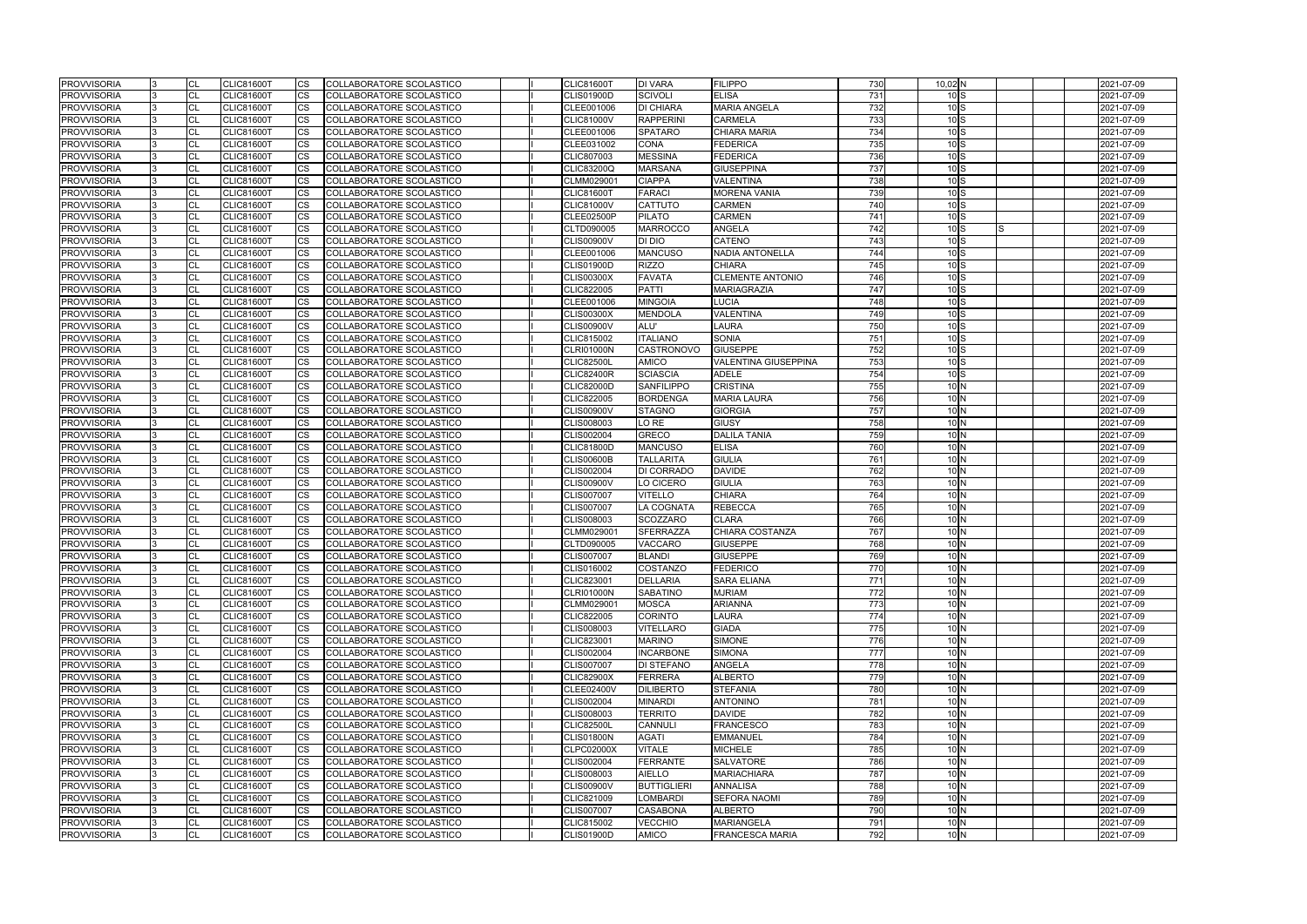| <b>PROVVISORIA</b> | CL        | <b>CLIC81600T</b> | <b>CS</b>              | COLLABORATORE SCOLASTICO        |  | <b>CLIS007007</b> | <b>CATRINI</b>    | <b>SIMONA</b>             | 793 | 10 <sub>N</sub> | 2021-07-09 |
|--------------------|-----------|-------------------|------------------------|---------------------------------|--|-------------------|-------------------|---------------------------|-----|-----------------|------------|
| <b>PROVVISORIA</b> | CL        | <b>CLIC81600T</b> | <b>CS</b>              | COLLABORATORE SCOLASTICO        |  | CLTD090005        | LO BRUTTO         | <b>MARTINA SALVATRICE</b> | 794 | 10 <sub>N</sub> | 2021-07-09 |
| <b>PROVVISORIA</b> | <b>CL</b> | <b>CLIC81600T</b> | <b>CS</b>              | COLLABORATORE SCOLASTICO        |  | CLEE001006        | <b>D'ASARO</b>    | <b>MONIA</b>              | 795 | 10 <sub>N</sub> | 2021-07-09 |
| <b>PROVVISORIA</b> | CL        | <b>CLIC81600T</b> | CS                     | COLLABORATORE SCOLASTICO        |  | CLIS002004        | <b>CRESCIMONE</b> | <b>FABIOLA JENNY</b>      | 796 | 10 <sub>N</sub> | 2021-07-09 |
| <b>PROVVISORIA</b> | CL        | CLIC81600T        | CS                     | COLLABORATORE SCOLASTICO        |  | <b>CLIS01200P</b> | <b>VOLPE</b>      | DOMENICO SAVIO            | 797 | 10 <sub>N</sub> | 2021-07-09 |
| <b>PROVVISORIA</b> | CL        | <b>CLIC81600T</b> | <b>CS</b>              | COLLABORATORE SCOLASTICO        |  | CLEE001006        | <b>ALONGI</b>     | GABRIELE                  | 798 | 10 <sub>N</sub> | 2021-07-09 |
| <b>PROVVISORIA</b> | CL        | <b>CLIC81600T</b> | <b>CS</b>              | COLLABORATORE SCOLASTICO        |  | <b>CLIS007007</b> | <b>FERRERI</b>    | <b>GABRIELE</b>           | 799 | 10 <sub>N</sub> | 2021-07-09 |
| <b>PROVVISORIA</b> | CL        | <b>CLIC81600T</b> | <b>CS</b>              | COLLABORATORE SCOLASTICO        |  | <b>CLIC81600T</b> | <b>BEVILACQUA</b> | <b>GIOVANNA MATILDE</b>   | 800 | 10 <sub>N</sub> | 2021-07-09 |
| <b>PROVVISORIA</b> | CL        | <b>CLIC81600T</b> | <b>CS</b>              | COLLABORATORE SCOLASTICO        |  | <b>CLIC82900X</b> | <b>LEONE</b>      | <b>CRISTINA MARIA</b>     | 801 | 10 <sub>N</sub> | 2021-07-09 |
| <b>PROVVISORIA</b> | CL        | <b>CLIC81600T</b> | CS                     | COLLABORATORE SCOLASTICO        |  | <b>CLIS01900D</b> | <b>AMATO</b>      | <b>VALENTINA</b>          | 802 | 10 <sub>N</sub> | 2021-07-09 |
| <b>PROVVISORIA</b> | CL        | CLIC81600T        | CS                     | COLLABORATORE SCOLASTICO        |  | CLIS016002        | <b>ALESSI</b>     | ELENA                     | 803 | 10 <sub>N</sub> | 2021-07-09 |
| <b>PROVVISORIA</b> | CL        | <b>CLIC81600T</b> | <b>CS</b>              | COLLABORATORE SCOLASTICO        |  | CLIC821009        | <b>MAROTTA</b>    | <b>GIADA MARIA</b>        | 804 | 10 <sub>N</sub> | 2021-07-09 |
| <b>PROVVISORIA</b> | CL        | <b>CLIC81600T</b> | <b>CS</b>              | COLLABORATORE SCOLASTICO        |  | CLEE001006        | <b>MARRANCA</b>   | <b>PIERA</b>              | 805 | 10N             | 2021-07-09 |
| <b>PROVVISORIA</b> | CL        | <b>CLIC81600T</b> | <b>CS</b>              | COLLABORATORE SCOLASTICO        |  | CLIC830004        | <b>SALERNO</b>    | <b>MELISSA</b>            | 806 | 10 <sub>N</sub> | 2021-07-09 |
| <b>PROVVISORIA</b> | CL        | <b>CLIC81600T</b> | <b>CS</b>              | COLLABORATORE SCOLASTICO        |  | <b>CLIC80400G</b> | <b>SAPIENZA</b>   | FRANCESCA                 | 807 | 10 <sub>N</sub> | 2021-07-09 |
| <b>PROVVISORIA</b> | CL        | <b>CLIC81600T</b> | CS                     | COLLABORATORE SCOLASTICO        |  | <b>CLEE02500P</b> | <b>CALI</b>       | <b>IGNAZIO EMANUELE</b>   | 808 | 10 <sub>N</sub> | 2021-07-09 |
| <b>PROVVISORIA</b> | <b>CL</b> | <b>CLIC81600T</b> | CS                     | COLLABORATORE SCOLASTICO        |  | CLIC821009        | <b>BONVENTRE</b>  | <b>OTTAVIA</b>            | 809 | 10 <sub>N</sub> | 2021-07-09 |
| <b>PROVVISORIA</b> | CL        | <b>CLIC81600T</b> | <b>CS</b>              | COLLABORATORE SCOLASTICO        |  | <b>CLRI01000N</b> | LO CICERO         | <b>CALOGERO</b>           | 810 | 10 <sub>N</sub> | 2021-07-09 |
| <b>PROVVISORIA</b> | <b>CL</b> | <b>CLIC81600T</b> | <b>CS</b>              | COLLABORATORE SCOLASTICO        |  | <b>CLPC02000X</b> | <b>MACALUSO</b>   | <b>MORENA CECILIA</b>     | 811 | $10\text{N}$    | 2021-07-09 |
| <b>PROVVISORIA</b> | <b>CL</b> | <b>CLIC81600T</b> | <b>CS</b>              | COLLABORATORE SCOLASTICO        |  | <b>CLIC83100X</b> | <b>MARTORANA</b>  | <b>ERIKA MARIA</b>        | 812 | 10N             | 2021-07-09 |
| <b>PROVVISORIA</b> | CL        | <b>CLIC81600T</b> | <b>CS</b>              | COLLABORATORE SCOLASTICO        |  | <b>CLIS01900D</b> | <b>BEVILACQUA</b> | LUANA CALOGERA MARIA      | 813 | 10 <sub>N</sub> | 2021-07-09 |
| <b>PROVVISORIA</b> | <b>CL</b> | <b>CLIC81600T</b> | CS                     | COLLABORATORE SCOLASTICO        |  | <b>CLEE01100R</b> | <b>SACIOTTI</b>   | <b>GRAZIA</b>             | 814 | 10 <sub>N</sub> | 2021-07-09 |
| <b>PROVVISORIA</b> | <b>CL</b> | <b>CLIC81600T</b> | CS                     | COLLABORATORE SCOLASTICO        |  | <b>CLIC81100P</b> | LO CHIANO         | LETIZIA                   | 815 | 10 <sub>N</sub> | 2021-07-09 |
| <b>PROVVISORIA</b> | CL        | <b>CLIC81600T</b> | <b>CS</b>              | COLLABORATORE SCOLASTICO        |  | <b>CLIC82400R</b> | BUE'              | <b>MARIA ANTONIA</b>      | 816 | 10 <sub>N</sub> | 2021-07-09 |
| <b>PROVVISORIA</b> | CL        | <b>CLIC81600T</b> | CS                     | COLLABORATORE SCOLASTICO        |  | <b>CLEE02100B</b> | <b>CUTRUNEO</b>   | <b>ELISA</b>              | 817 | 10 <sub>N</sub> | 2021-07-09 |
| <b>PROVVISORIA</b> | <b>CL</b> | <b>CLIC81600T</b> | $\overline{\text{cs}}$ | COLLABORATORE SCOLASTICO        |  | <b>CLEE01100R</b> | <b>VALVOLETTI</b> | <b>ANNA</b>               | 818 | 10 <sub>N</sub> | 2021-07-09 |
| <b>PROVVISORIA</b> | CL        | <b>CLIC81600T</b> | <b>CS</b>              | COLLABORATORE SCOLASTICO        |  | <b>CLIS01300E</b> | <b>CRISAFI</b>    | <b>GIOVANNA</b>           | 819 | 10 <sub>N</sub> | 2021-07-09 |
| <b>PROVVISORIA</b> | <b>CL</b> | <b>CLIC81600T</b> | CS                     | COLLABORATORE SCOLASTICO        |  | <b>CLRI01000N</b> | <b>BELLANCA</b>   | <b>ANTONIO</b>            | 820 | 10 <sub>N</sub> | 2021-07-09 |
| <b>PROVVISORIA</b> | <b>CL</b> | <b>CLIC81600T</b> | CS                     | COLLABORATORE SCOLASTICO        |  | CLIC823001        | <b>ALESSI</b>     | <b>GABRIELLA</b>          | 821 | 10 <sub>N</sub> | 2021-07-09 |
| <b>PROVVISORIA</b> | CL        | CLIC81600T        | CS                     | COLLABORATORE SCOLASTICO        |  | CLIS002004        | <b>MALVE</b>      | <b>SEFORA</b>             | 822 | 10 <sub>N</sub> | 2021-07-09 |
| <b>PROVVISORIA</b> | CL        | <b>CLIC81600T</b> | <b>CS</b>              | COLLABORATORE SCOLASTICO        |  | <b>CLEE02100B</b> | <b>SPINELLO</b>   | SANDRA                    | 823 | $10\text{N}$    | 2021-07-09 |
| <b>PROVVISORIA</b> | CL        | <b>CLIC81600T</b> | <b>CS</b>              | COLLABORATORE SCOLASTICO        |  | <b>CLIC827008</b> | <b>CATANIA</b>    | <b>ANNAMARIA</b>          | 824 | 10 <sub>N</sub> | 2021-07-09 |
| <b>PROVVISORIA</b> | CL        | <b>CLIC81600T</b> | <b>CS</b>              | COLLABORATORE SCOLASTICO        |  | <b>CLIC827008</b> | <b>BENNICI</b>    | <b>LUISA SIMONA</b>       | 825 | 10 <sub>N</sub> | 2021-07-09 |
| <b>PROVVISORIA</b> | CL        | <b>CLIC81600T</b> | <b>CS</b>              | COLLABORATORE SCOLASTICO        |  | CLEE001006        | <b>CONIGLIO</b>   | <b>GIUSEPPINA MARIA</b>   | 826 | 10 <sub>N</sub> | 2021-07-09 |
| <b>PROVVISORIA</b> | CL        | <b>CLIC81600T</b> | CS                     | COLLABORATORE SCOLASTICO        |  | CLMM029001        | <b>NARO</b>       | <b>GERLANDO DOMENICO</b>  | 827 | 10 <sub>N</sub> | 2021-07-09 |
| <b>PROVVISORIA</b> | CL        | <b>CLIC81600T</b> | <b>CS</b>              | COLLABORATORE SCOLASTICO        |  | <b>CLIC82000D</b> | <b>DI PIETRA</b>  | <b>ORNELLA</b>            | 828 | 10 <sub>N</sub> | 2021-07-09 |
| <b>PROVVISORIA</b> | CL        | <b>CLIC81600T</b> | <b>CS</b>              | COLLABORATORE SCOLASTICO        |  | <b>CLEE02400V</b> | <b>BONFANTI</b>   | <b>SALVATORE</b>          | 829 | 10 <sub>N</sub> | 2021-07-09 |
| <b>PROVVISORIA</b> | CL        | <b>CLIC81600T</b> | <b>CS</b>              | COLLABORATORE SCOLASTICO        |  | <b>CLIS00300X</b> | <b>TURTURICI</b>  | <b>TIZIANA</b>            | 830 | 10 <sub>N</sub> | 2021-07-09 |
| <b>PROVVISORIA</b> | CL        | <b>CLIC81600T</b> | <b>CS</b>              | COLLABORATORE SCOLASTICO        |  | <b>CLEE02400V</b> | <b>PRIZZI</b>     | <b>STEFANIA RITA</b>      | 831 | $10\text{N}$    | 2021-07-09 |
| <b>PROVVISORIA</b> | CL        | <b>CLIC81600T</b> | <b>CS</b>              | COLLABORATORE SCOLASTICO        |  | CLIC830004        | <b>TOSCANO</b>    | <b>ANNA MARIA AUSILIA</b> | 832 | 10 <sub>N</sub> | 2021-07-09 |
| <b>PROVVISORIA</b> | <b>CL</b> | <b>CLIC81600T</b> | <b>CS</b>              | COLLABORATORE SCOLASTICO        |  | <b>CLEE02500P</b> | CALA'             | <b>ELISA GIUSEPPINA</b>   | 833 | 10 $N$          | 2021-07-09 |
| <b>PROVVISORIA</b> | <b>CL</b> | <b>CLIC81600T</b> | <b>CS</b>              | COLLABORATORE SCOLASTICO        |  | <b>CLIC81800D</b> | <b>VULLO</b>      | <b>MARIA</b>              | 834 | 10 <sub>N</sub> | 2021-07-09 |
| <b>PROVVISORIA</b> | <b>CL</b> | <b>CLIC81600T</b> | CS                     | <b>COLLABORATORE SCOLASTICO</b> |  | <b>CLPC02000X</b> | <b>MANTIONE</b>   | <b>SALVINA</b>            | 835 | 10 <sub>N</sub> | 2021-07-09 |
| <b>PROVVISORIA</b> | CL        | <b>CLIC81600T</b> | <b>CS</b>              | COLLABORATORE SCOLASTICO        |  | <b>CLEE02500P</b> | <b>SAPORITO</b>   | <b>MARIA ASSUNTA</b>      | 836 | 10 <sub>N</sub> | 2021-07-09 |
| <b>PROVVISORIA</b> | <b>CL</b> | <b>CLIC81600T</b> | <b>CS</b>              | COLLABORATORE SCOLASTICO        |  | <b>CLIC82500L</b> | <b>PAPIA</b>      | <b>STEFANIA</b>           | 837 | 10 <sub>N</sub> | 2021-07-09 |
| <b>PROVVISORIA</b> | CL        | <b>CLIC81600T</b> | <b>CS</b>              | COLLABORATORE SCOLASTICO        |  | <b>CLIS00900V</b> | <b>RAIMONDI</b>   | <b>GAETANA DANIELA</b>    | 838 | 10 <sub>N</sub> | 2021-07-09 |
| <b>PROVVISORIA</b> | <b>CL</b> | <b>CLIC81600T</b> | <b>CS</b>              | COLLABORATORE SCOLASTICO        |  | CLMM029001        | <b>CONIGLIO</b>   | <b>GIUSEPPA</b>           | 839 | 10 <sub>N</sub> | 2021-07-09 |
| <b>PROVVISORIA</b> | <b>CL</b> | <b>CLIC81600T</b> | <b>CS</b>              | COLLABORATORE SCOLASTICO        |  | CLEE02400V        | <b>MISTRETTA</b>  | <b>DANIELA CONCETTA</b>   | 840 | $9,98$ S        | 2021-07-09 |
| <b>PROVVISORIA</b> | <b>CL</b> | <b>CLIC81600T</b> | <b>CS</b>              | COLLABORATORE SCOLASTICO        |  | <b>CLIS007007</b> | <b>SORTINO</b>    | <b>DAVIDE</b>             | 841 | 9,97N           | 2021-07-09 |
| <b>PROVVISORIA</b> | <b>CL</b> | <b>CLIC81600T</b> | CS                     | COLLABORATORE SCOLASTICO        |  | CLIC821009        | <b>STAGNO</b>     | ELISA DANIELA             | 842 | $9,97$ N        | 2021-07-09 |
| <b>PROVVISORIA</b> | <b>CL</b> | <b>CLIC81600T</b> | CS                     | COLLABORATORE SCOLASTICO        |  | CLEE001006        | LI CALZI          | <b>LUIGI</b>              | 843 | $9,97$ N        | 2021-07-09 |
| <b>PROVVISORIA</b> | <b>CL</b> | <b>CLIC81600T</b> | <b>CS</b>              | COLLABORATORE SCOLASTICO        |  | CLIC823001        | <b>SCICOLONE</b>  | <b>MASSIMO</b>            | 844 | 9,97N           | 2021-07-09 |
| <b>PROVVISORIA</b> | CL        | <b>CLIC81600T</b> | <b>CS</b>              | COLLABORATORE SCOLASTICO        |  | <b>CLIS00900V</b> | LO BARTOLO        | <b>ANSELMO</b>            | 845 | $9,95$ S        | 2021-07-09 |
| <b>PROVVISORIA</b> | CL        | <b>CLIC81600T</b> | <b>CS</b>              | COLLABORATORE SCOLASTICO        |  | <b>CLIC82400R</b> | <b>CASABONA</b>   | <b>ALBERTO</b>            | 846 | 9,95 N          | 2021-07-09 |
| <b>PROVVISORIA</b> | <b>CL</b> | <b>CLIC81600T</b> | <b>CS</b>              | COLLABORATORE SCOLASTICO        |  | <b>CLIS007007</b> | <b>LA MANNA</b>   | ANGELO                    | 847 | 9,95 N          | 2021-07-09 |
| <b>PROVVISORIA</b> | <b>CL</b> | <b>CLIC81600T</b> | CS                     | COLLABORATORE SCOLASTICO        |  | <b>CLIS007007</b> | <b>FARACI</b>     | <b>MARTINA CONCETTA</b>   | 848 | 9,95 N          | 2021-07-09 |
| <b>PROVVISORIA</b> | <b>CL</b> | <b>CLIC81600T</b> | <b>CS</b>              | COLLABORATORE SCOLASTICO        |  | <b>CLIS007007</b> | <b>RUSSO</b>      | <b>GAETANO RICCARDO</b>   | 849 | 9,95N           | 2021-07-09 |
|                    |           |                   |                        |                                 |  |                   |                   | <b>MASSIMILIANO</b>       |     |                 |            |
| <b>PROVVISORIA</b> | CL        | <b>CLIC81600T</b> | <b>CS</b>              | COLLABORATORE SCOLASTICO        |  | <b>CLIC82000D</b> | <b>MATTINA</b>    | <b>GIOVANNI</b>           | 850 | 9,93 S          | 2021-07-09 |
| <b>PROVVISORIA</b> | <b>CL</b> | <b>CLIC81600T</b> | <b>CS</b>              | COLLABORATORE SCOLASTICO        |  | CLMM029001        | <b>VITALE</b>     | <b>ARIANNA GERALDA</b>    | 851 | 9,92 S          | 2021-07-09 |
| <b>PROVVISORIA</b> | <b>CL</b> | <b>CLIC81600T</b> | CS                     | COLLABORATORE SCOLASTICO        |  | <b>CLIC828004</b> | <b>BRANCATO</b>   | SERAFINA                  | 852 | 9,92N           | 2021-07-09 |
| <b>PROVVISORIA</b> | <b>CL</b> | <b>CLIC81600T</b> | <b>CS</b>              | COLLABORATORE SCOLASTICO        |  | <b>CLIS01900D</b> | <b>ALLEGRO</b>    | LAURA                     | 853 | $9,90$ S        | 2021-07-09 |

| 793               | 10 <sub>N</sub>     |  |  | 2021-07-09 |
|-------------------|---------------------|--|--|------------|
| 794               | 10 <sub>N</sub>     |  |  | 2021-07-09 |
| 795               | 10 <sub>N</sub>     |  |  | 2021-07-09 |
| 796               | 10 <sub>N</sub>     |  |  | 2021-07-09 |
| 797               | 10 <sub>N</sub>     |  |  | 2021-07-09 |
| 798               | 10 N                |  |  | 2021-07-09 |
| 799               | 10 <sub>N</sub>     |  |  | 2021-07-09 |
| 800               | $10\text{N}$        |  |  | 2021-07-09 |
| 801               | 10 <sub>N</sub>     |  |  | 2021-07-09 |
| 802               | $10\text{N}$        |  |  | 2021-07-09 |
| 803               | $10\text{N}$        |  |  | 2021-07-09 |
| 804               | 10 N                |  |  | 2021-07-09 |
| 805               | 10 <sub>N</sub>     |  |  | 2021-07-09 |
| 806               | 10 <sub>N</sub>     |  |  | 2021-07-09 |
| 807               | 10 <sub>N</sub>     |  |  | 2021-07-09 |
| 808               | 10 <sub>N</sub>     |  |  | 2021-07-09 |
| 809               | 10 <sub>N</sub>     |  |  | 2021-07-09 |
| 810               | 10 <sub>N</sub>     |  |  | 2021-07-09 |
| 811               | 10 <sub>N</sub>     |  |  | 2021-07-09 |
| 812               | $10\text{N}$        |  |  | 2021-07-09 |
| 813               | 10 <sub>N</sub>     |  |  | 2021-07-09 |
| 814               | 10 <sub>N</sub>     |  |  | 2021-07-09 |
| $\overline{8}$ 15 | 10 <sub>N</sub>     |  |  | 2021-07-09 |
| 816               | 10 <sub>N</sub>     |  |  | 2021-07-09 |
| 817               | 10 N                |  |  | 2021-07-09 |
| 818               | 10 <sub>IN</sub>    |  |  | 2021-07-09 |
| 819               | 10 <sub>N</sub>     |  |  | 2021-07-09 |
| 820               | 10 <sub>N</sub>     |  |  | 2021-07-09 |
| $\overline{821}$  | $10\text{N}$        |  |  | 2021-07-09 |
| 822               | $10\text{N}$        |  |  | 2021-07-09 |
| 823               | 10 N                |  |  | 2021-07-09 |
| 824               | 10 <sub>N</sub>     |  |  | 2021-07-09 |
| 825               | 10 <sub>N</sub>     |  |  | 2021-07-09 |
| 826               | 10 <sub>N</sub>     |  |  | 2021-07-09 |
| 827               | 10 <sub>N</sub>     |  |  | 2021-07-09 |
| 828               | $10\text{N}$        |  |  | 2021-07-09 |
| 829               | 10 N                |  |  | 2021-07-09 |
| 830               | 10 <sub>N</sub>     |  |  | 2021-07-09 |
| 831               | 10 <sub>N</sub>     |  |  | 2021-07-09 |
| 832               | 10 <sub>N</sub>     |  |  | 2021-07-09 |
| 833               | 10 <sub>N</sub>     |  |  | 2021-07-09 |
| 834               | 10 <sub>N</sub>     |  |  | 2021-07-09 |
| 835               | 10 N                |  |  | 2021-07-09 |
| 836               | 10 <sub>N</sub>     |  |  | 2021-07-09 |
| 837               | 10 <sub>N</sub>     |  |  | 2021-07-09 |
| 838               | 10 <sub>N</sub>     |  |  | 2021-07-09 |
| 839               | 10 <sub>N</sub>     |  |  | 2021-07-09 |
| 840               | 9,98 <sub>S</sub>   |  |  | 2021-07-09 |
| 841               | 9,97 N              |  |  | 2021-07-09 |
| 842               | 9,97 N              |  |  | 2021-07-09 |
| 843               | 9,97 N              |  |  | 2021-07-09 |
| 844               | $9,97$ <sub>N</sub> |  |  | 2021-07-09 |
| 845               | $9,95$ $S$          |  |  | 2021-07-09 |
| 846               | 9,95 N              |  |  | 2021-07-09 |
| 847               | 9,95 N              |  |  | 2021-07-09 |
| 848               | 9,95N               |  |  | 2021-07-09 |
| 849               | 9,95 N              |  |  | 2021-07-09 |
|                   |                     |  |  |            |
| 850               | 9,93 S              |  |  | 2021-07-09 |
| 851               | 9,92 S              |  |  | 2021-07-09 |
| 852               | 9,92 <sup>N</sup>   |  |  | 2021-07-09 |
| 853               | 9,90 S              |  |  | 2021-07-09 |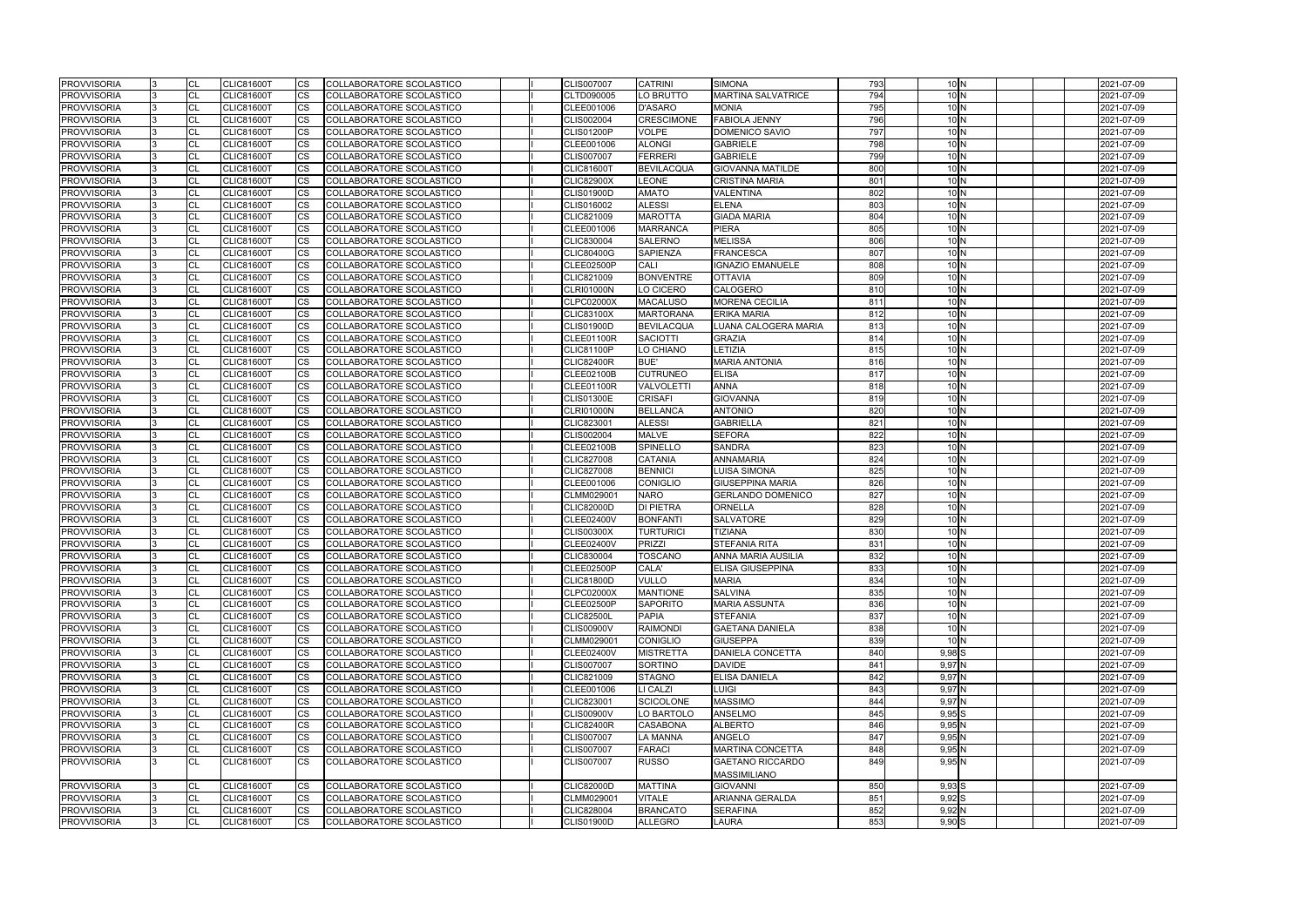| <b>PROVVISORIA</b>                       | ICL                      | CLIC81600T                             | ICS.                   | COLLABORATORE SCOLASTICO                             |  | CLEE02500P                             | MASTROSIMONE SIMONA MARIA  |                                    | 854        | $9,90$ S             | 2021-07-09               |
|------------------------------------------|--------------------------|----------------------------------------|------------------------|------------------------------------------------------|--|----------------------------------------|----------------------------|------------------------------------|------------|----------------------|--------------------------|
| PROVVISORIA                              | <b>CL</b>                | <b>CLIC81600T</b>                      | CS                     | COLLABORATORE SCOLASTICO                             |  | <b>CLIC821009</b>                      | <b>RICOTTA</b>             | <b>SALVINA</b>                     | 855        | $9,90$ S             | 2021-07-09               |
| <b>PROVVISORIA</b>                       | <b>CL</b>                | <b>CLIC81600T</b>                      | <b>CS</b>              | COLLABORATORE SCOLASTICO                             |  | <b>CLIS007007</b>                      | LI VELI                    | <b>ILENIA</b>                      | 856        | $9,90$ S             | 2021-07-09               |
| <b>PROVVISORIA</b>                       | <b>CL</b>                | <b>CLIC81600T</b>                      | $\overline{\text{cs}}$ | COLLABORATORE SCOLASTICO                             |  | <b>CLEE01100R</b>                      | <b>CAFA</b>                | <b>BARBARA</b>                     | 857        | $9,90$ S             | 2021-07-09               |
| <b>PROVVISORIA</b>                       | <b>CL</b>                | <b>CLIC81600T</b>                      | <b>CS</b>              | COLLABORATORE SCOLASTICO                             |  | <b>CLIS007007</b>                      | <b>GARZIANO</b>            | <b>CONCETTA MARIA</b>              | 858        | $9,90$ S             | 2021-07-09               |
| <b>PROVVISORIA</b>                       | <b>CL</b>                | <b>CLIC81600T</b>                      | $\overline{\text{cs}}$ | COLLABORATORE SCOLASTICO                             |  | CLMM029001                             | <b>PIGNATONE</b>           | <b>LEONARDO</b>                    | 859        | $9,90$ S             | 2021-07-09               |
| <b>PROVVISORIA</b>                       | <b>CL</b>                | <b>CLIC81600T</b>                      | $\overline{\text{cs}}$ | COLLABORATORE SCOLASTICO                             |  | <b>CLIS01200P</b>                      | MICCICHE'                  | <b>MAURO</b>                       | 860        | $9,90$ S             | 2021-07-09               |
| <b>PROVVISORIA</b>                       | <b>CL</b>                | <b>CLIC81600T</b>                      | <b>ICS</b>             | COLLABORATORE SCOLASTICO                             |  | CLMM029001                             | <b>RIGGI</b>               | <b>RICCARDO</b>                    | 861        | 9,90N                | 2021-07-09               |
| <b>PROVVISORIA</b>                       | <b>CL</b>                | <b>CLIC81600T</b>                      | <b>CS</b>              | COLLABORATORE SCOLASTICO                             |  | <b>CLIS01300E</b>                      | <b>MARTELLO</b>            | <b>SIMONE</b>                      | 862        | 9,90 N               | 2021-07-09               |
| <b>PROVVISORIA</b>                       | <b>CL</b>                | <b>CLIC81600T</b>                      | <b>CS</b>              | COLLABORATORE SCOLASTICO                             |  | <b>CLIS01900D</b>                      | <b>PORRELLO</b>            | <b>LUCIAPIA</b>                    | 863        | 9,90 N               | 2021-07-09               |
| <b>PROVVISORIA</b>                       | <b>CL</b>                | <b>CLIC81600T</b>                      | <b>CS</b>              | COLLABORATORE SCOLASTICO                             |  | <b>CLPC02000X</b>                      | <b>BENFARI</b>             | <b>GIUSEPPE</b>                    | 864        | $9,90$ N             | 2021-07-09               |
| <b>PROVVISORIA</b>                       | <b>CL</b>                | <b>CLIC81600T</b>                      | <b>CS</b>              | COLLABORATORE SCOLASTICO                             |  | CLIC815002                             | <b>SILVESTRE</b>           | <b>ANTONIO GIUSEPPE</b>            | 865        | 9,90N                | 2021-07-09               |
| <b>PROVVISORIA</b>                       | <b>CL</b>                | <b>CLIC81600T</b>                      | <b>CS</b>              | COLLABORATORE SCOLASTICO                             |  | <b>CLIC81600T</b>                      | <b>BONAFFINI</b>           | <b>DALILA</b>                      | 866        | 9,90N                | 2021-07-09               |
| <b>PROVVISORIA</b>                       | <b>CL</b>                | <b>CLIC81600T</b>                      | <b>CS</b>              | COLLABORATORE SCOLASTICO                             |  | <b>CLIC81600T</b>                      | <b>FERRIGNO</b>            | <b>GABRIELE</b>                    | 867        | 9,90 N               | 2021-07-09               |
| <b>PROVVISORIA</b>                       | <b>CL</b>                | <b>CLIC81600T</b>                      | <b>CS</b>              | COLLABORATORE SCOLASTICO                             |  | <b>CLPC02000X</b>                      | CASSARO                    | <b>VALENTINA</b>                   | 868        | 9,90N                | 2021-07-09               |
| <b>PROVVISORIA</b>                       | <b>CL</b>                | <b>CLIC81600T</b>                      | $\overline{\text{cs}}$ | COLLABORATORE SCOLASTICO                             |  | CLEE001006                             | <b>MARTORANA</b>           | <b>ALFONSO</b>                     | 869        | 9,90N                | 2021-07-09               |
| <b>PROVVISORIA</b>                       | <b>CL</b>                | <b>CLIC81600T</b>                      | <b>CS</b>              | COLLABORATORE SCOLASTICO                             |  | <b>CLIC82500L</b>                      | MAZZARELLA                 | <b>FABIOLA</b>                     | 870        | 9,90 N               | 2021-07-09               |
| <b>PROVVISORIA</b>                       | <b>CL</b>                | <b>CLIC81600T</b>                      | <b>CS</b>              | COLLABORATORE SCOLASTICO                             |  | CLEE001006                             | COLLACCHI                  | <b>LAURA BARBARA</b>               | 871        | 9,90N                | 2021-07-09               |
| <b>PROVVISORIA</b>                       | <b>CL</b>                | <b>CLIC81600T</b>                      | <b>CS</b>              | COLLABORATORE SCOLASTICO                             |  | <b>CLIC828004</b>                      | <b>NERI</b>                | <b>ANNA MARIA ILARIA</b>           | 872        | 9,90 N               | 2021-07-09               |
| <b>PROVVISORIA</b>                       | <b>CL</b>                | <b>CLIC81600T</b>                      | <b>CS</b>              | COLLABORATORE SCOLASTICO                             |  | CLPC02000X                             | <b>ONOLFO</b>              | <b>ROSARIO</b>                     | 873        | 9,90 N               | 2021-07-09               |
| <b>PROVVISORIA</b>                       | <b>CL</b>                | <b>CLIC81600T</b>                      | <b>CS</b>              | COLLABORATORE SCOLASTICO                             |  | <b>CLIS01200P</b>                      | <b>MARTORANA</b>           | <b>SOFIA</b>                       | 874        | $9,88$ $S$           | 2021-07-09               |
| <b>PROVVISORIA</b>                       | <b>CL</b>                | <b>CLIC81600T</b>                      | <b>CS</b>              | COLLABORATORE SCOLASTICO                             |  | CLIS016002                             | <b>SALVAGGIO</b>           | <b>STEFANO</b>                     | 875        | 9,87 S               | 2021-07-09               |
| <b>PROVVISORIA</b>                       | <b>CL</b>                | <b>CLIC81600T</b>                      | <b>CS</b>              | COLLABORATORE SCOLASTICO                             |  | CLIS007007                             | <b>MARGIOTTA</b>           | <b>FABRIZZIO</b>                   | 876        | $9,86$ S             | 2021-07-09               |
| <b>PROVVISORIA</b>                       | <b>CL</b>                | <b>CLIC81600T</b>                      | $\overline{\text{cs}}$ | COLLABORATORE SCOLASTICO                             |  | <b>CLIS01800N</b>                      | <b>FERRERA</b>             | <b>ANTONINO</b>                    | 877        | $9,85$ S             | 2021-07-09               |
| <b>PROVVISORIA</b>                       | <b>CL</b>                | <b>CLIC81600T</b>                      | <b>CS</b>              | COLLABORATORE SCOLASTICO                             |  | CLIC807003                             | <b>PULEO</b>               | <b>MARIANGELA</b>                  | 878        | $9,85$ S             | 2021-07-09               |
| <b>PROVVISORIA</b>                       | <b>CL</b>                | <b>CLIC81600T</b>                      | $\overline{\text{cs}}$ | COLLABORATORE SCOLASTICO                             |  | <b>CLIC81700N</b>                      | <b>BUTERA</b>              | <b>PAOLO</b>                       | 879        | $9,85$ N             | 2021-07-09               |
| <b>PROVVISORIA</b>                       | <b>CL</b>                | <b>CLIC81600T</b>                      | <b>CS</b>              | COLLABORATORE SCOLASTICO                             |  | <b>CLIS01300E</b>                      | <b>GIULIANA</b>            | <b>ALESSANDRO</b>                  | 880        | $9,85$ N             | 2021-07-09               |
| <b>PROVVISORIA</b>                       | <b>CL</b>                | <b>CLIC81600T</b>                      | CS                     | COLLABORATORE SCOLASTICO                             |  | CLTF020005                             | <b>CAPICI</b>              | <b>ISMAELE</b>                     | 881        | $9,85$ N             | 2021-07-09               |
| <b>PROVVISORIA</b>                       | <b>CL</b>                | <b>CLIC81600T</b>                      | $\overline{\text{cs}}$ | COLLABORATORE SCOLASTICO                             |  | CLIC83200Q                             | <b>LAVURI</b>              | DANIELA                            | 882        | $9,85$ N             | 2021-07-09               |
| <b>PROVVISORIA</b>                       | <b>CL</b>                | <b>CLIC81600T</b>                      | <b>CS</b>              | COLLABORATORE SCOLASTICO                             |  | CLIC819009                             | CIMO'                      | <b>MARIANGELA</b>                  | 883        | $9,85$ N             | 2021-07-09               |
| <b>PROVVISORIA</b>                       | <b>CL</b>                | <b>CLIC81600T</b>                      | $\overline{\text{cs}}$ | <b>COLLABORATORE SCOLASTICO</b>                      |  | CLMM029001                             | <b>BONFANTI</b>            | <b>ROBERTA</b>                     | 884        | $9,85$ N             | 2021-07-09               |
| <b>PROVVISORIA</b>                       | <b>CL</b>                | <b>CLIC81600T</b>                      | <b>CS</b>              | COLLABORATORE SCOLASTICO                             |  | <b>CLIS00900V</b>                      | <b>MILAZZO</b>             | <b>SALVATORE</b>                   | 885        | $9,85$ N             | 2021-07-09               |
| <b>PROVVISORIA</b>                       | <b>CL</b>                | <b>CLIC81600T</b>                      | <b>ICS</b>             | COLLABORATORE SCOLASTICO                             |  | <b>CLIC81600T</b>                      | <b>CETRARO</b>             | <b>MARILENA</b>                    | 886        | $9,84$ S             | 2021-07-09               |
| <b>PROVVISORIA</b>                       | <b>CL</b>                | <b>CLIC81600T</b>                      | <b>CS</b>              | COLLABORATORE SCOLASTICO                             |  | CLIC821009                             | FODERA'                    | <b>FABIO</b>                       | 887        | $9,81$ N             | 2021-07-09               |
| <b>PROVVISORIA</b>                       | <b>CL</b>                | <b>CLIC81600T</b>                      | <b>CS</b>              | COLLABORATORE SCOLASTICO                             |  | <b>CLIC82000D</b>                      | <b>ARCADIPANE</b>          | <b>ELSA SONIA</b>                  | 888        | $9,80$ S             | 2021-07-09               |
| <b>PROVVISORIA</b>                       | <b>CL</b>                | <b>CLIC81600T</b>                      | <b>CS</b>              | COLLABORATORE SCOLASTICO                             |  | CLIC830004                             | <b>SARDO</b>               | <b>TERESA ILENIA</b>               | 889        | 9,80 S               | 2021-07-09               |
| <b>PROVVISORIA</b>                       | <b>CL</b>                | <b>CLIC81600T</b>                      | <b>CS</b>              | COLLABORATORE SCOLASTICO                             |  | <b>CLRI01000N</b>                      | <b>FICARRA</b>             | <b>MARIA ROSA</b>                  | 890        | $9,80$ S             | 2021-07-09               |
| <b>PROVVISORIA</b>                       | <b>CL</b>                | <b>CLIC81600T</b>                      | <b>CS</b>              | COLLABORATORE SCOLASTICO                             |  | <b>CLIS01900D</b>                      | CASANO                     | <b>ROSSELLA</b>                    | 891        | $9,80$ S             | 2021-07-09               |
| <b>PROVVISORIA</b>                       | <b>CL</b>                | <b>CLIC81600T</b>                      | <b>CS</b>              | COLLABORATORE SCOLASTICO                             |  | CLIC823001                             | <b>MARTORANA</b>           | <b>ERICA</b>                       | 892        | $9,80$ S             | 2021-07-09               |
| <b>PROVVISORIA</b>                       | <b>ICL</b>               | <b>CLIC81600T</b>                      | <b>ICS</b>             | COLLABORATORE SCOLASTICO                             |  | <b>CLIC827008</b>                      | CANNIZZARO                 | <b>MARIA</b>                       | 893        | $9,80$ S             | 2021-07-09               |
| <b>PROVVISORIA</b>                       | <b>CL</b>                | <b>CLIC81600T</b>                      | <b>CS</b>              | COLLABORATORE SCOLASTICO                             |  | <b>CLIS00600B</b>                      | <b>RUSSELLO</b>            | <b>EMANUELE</b>                    | 894        | $9,80$ S             | 2021-07-09               |
| <b>PROVVISORIA</b>                       | <b>ICL</b>               | <b>CLIC81600T</b>                      | <b>CS</b>              | COLLABORATORE SCOLASTICO                             |  | CLEE001006                             | <b>CURATOLO</b>            | <b>MARTINA</b>                     | 895        | $9,80$ N             | 2021-07-09               |
| <b>PROVVISORIA</b>                       | <b>CL</b>                | <b>CLIC81600T</b>                      | <b>CS</b>              | COLLABORATORE SCOLASTICO                             |  | <b>CLIS01400A</b>                      | <b>CHIAPPARA</b>           | <b>FRANCESCO</b>                   | 896        | 9,80 N               | 2021-07-09               |
| <b>PROVVISORIA</b>                       | <b>ICL</b>               | <b>CLIC81600T</b>                      | <b>CS</b>              | COLLABORATORE SCOLASTICO                             |  | <b>CLIC81600T</b>                      | <b>GALANTI</b>             | <b>ELEONORA</b>                    | 897        | 9,80 N               | 2021-07-09               |
| <b>PROVVISORIA</b>                       | <b>CL</b>                | <b>CLIC81600T</b>                      | <b>CS</b>              | COLLABORATORE SCOLASTICO                             |  | <b>CLIS007007</b>                      | <b>MARTUFFO</b>            | <b>MARCO</b>                       | 898        | 9,80 N               | 2021-07-09               |
| <b>PROVVISORIA</b>                       | <b>CL</b>                | <b>CLIC81600T</b>                      | <b>CS</b>              | COLLABORATORE SCOLASTICO                             |  | <b>CLIS007007</b>                      | <b>BOGNANNI</b>            | <b>GAETANO</b>                     | 899        | $9,80$ N             | 2021-07-09               |
| <b>PROVVISORIA</b>                       | <b>CL</b>                | <b>CLIC81600T</b>                      | <b>CS</b>              | COLLABORATORE SCOLASTICO                             |  | <b>CLIC81700N</b>                      | <b>PUZZO</b>               | <b>DENISE</b>                      | 900        | $9,80$ N             | 2021-07-09               |
| <b>PROVVISORIA</b>                       | <b>CL</b>                | <b>CLIC81600T</b>                      | <b>CS</b>              | COLLABORATORE SCOLASTICO                             |  | <b>CLIC82500L</b>                      | <b>PEDONE</b>              | <b>SIMONE</b>                      | 901        | $9,80$ N             | 2021-07-09               |
| <b>PROVVISORIA</b>                       | <b>ICL</b>               | <b>CLIC81600T</b>                      | $\overline{\text{cs}}$ | COLLABORATORE SCOLASTICO                             |  | CLIS002004                             | <b>VICARI</b>              | <b>MARIA ALESSIA</b>               | 902        | $9,80$ N             | 2021-07-09               |
| <b>PROVVISORIA</b>                       | <b>ICL</b>               | <b>CLIC81600T</b>                      | <b>CS</b>              | COLLABORATORE SCOLASTICO                             |  | <b>CLIC83100X</b>                      | <b>CASCINO</b>             | <b>ROSA AURORA</b>                 | 903        | 9,80 N               | 2021-07-09               |
| <b>PROVVISORIA</b><br><b>PROVVISORIA</b> | <b>CL</b>                | <b>CLIC81600T</b>                      | <b>CS</b>              | COLLABORATORE SCOLASTICO                             |  | <b>CLPS03000N</b>                      | <b>ZAGO</b>                | <b>ROBERTA MARIA</b>               | 904        | $9,80$ N<br>$9,80$ N | 2021-07-09               |
|                                          | <b>CL</b>                | <b>CLIC81600T</b>                      | <b>CS</b>              | COLLABORATORE SCOLASTICO                             |  | <b>CLRI01000N</b>                      | <b>FANZONE</b>             | <b>FILIPPO</b><br><b>ROSALINDA</b> | 905<br>906 | $9,80$ N             | 2021-07-09               |
| <b>PROVVISORIA</b><br><b>PROVVISORIA</b> | <b>CL</b><br><b>ICL</b>  | <b>CLIC81600T</b><br><b>CLIC81600T</b> | <b>CS</b><br><b>CS</b> | COLLABORATORE SCOLASTICO<br>COLLABORATORE SCOLASTICO |  | CLIC815002<br><b>CLIS00300X</b>        | <b>DI MARIA</b><br>DI DIO  | <b>MARIKA</b>                      | 907        | $9,80$ N             | 2021-07-09<br>2021-07-09 |
|                                          |                          |                                        | <b>CS</b>              |                                                      |  |                                        | <b>ROMANO</b>              | ALESSANDRA                         | 908        |                      |                          |
| <b>PROVVISORIA</b><br><b>PROVVISORIA</b> | <b>ICL</b>               | <b>CLIC81600T</b><br><b>CLIC81600T</b> | <b>CS</b>              | COLLABORATORE SCOLASTICO<br>COLLABORATORE SCOLASTICO |  | <b>CLIS01300E</b><br><b>CLIS01200P</b> | <b>CALAFATO</b>            |                                    | 909        | $9,80$ N             | 2021-07-09               |
|                                          | <b>ICL</b>               |                                        |                        |                                                      |  |                                        |                            | STEFANIA ILENIA                    |            | $9,80$ N             | 2021-07-09               |
| <b>PROVVISORIA</b>                       | <b>CL</b>                | <b>CLIC81600T</b>                      | $\overline{\text{cs}}$ | COLLABORATORE SCOLASTICO                             |  | <b>CLIS01300E</b>                      | <b>MESSINA</b>             | <b>SILVIA MICHELA</b>              | 910        | $9,80$ N             | 2021-07-09               |
|                                          |                          |                                        |                        | COLLABORATORE SCOLASTICO                             |  |                                        |                            | <b>GIUSEPPINA</b>                  | 911        |                      |                          |
| <b>PROVVISORIA</b>                       | <b>ICL</b><br><b>ICL</b> | <b>CLIC81600T</b>                      | <b>CS</b><br><b>CS</b> |                                                      |  | CLIS007007                             | TOSCANO<br><b>PALMIERI</b> | <b>DANIELA</b><br><b>ENZA</b>      | 912        | $9,80$ N<br>9,80 N   | 2021-07-09               |
| <b>PROVVISORIA</b><br><b>PROVVISORIA</b> | <b>ICL</b>               | <b>CLIC81600T</b><br><b>CLIC81600T</b> | <b>CS</b>              | COLLABORATORE SCOLASTICO<br>COLLABORATORE SCOLASTICO |  | <b>CLIS00300X</b><br>CLIC815002        | <b>RUGGERI</b>             | <b>VALENTINA</b>                   | 913        | $9,80$ N             | 2021-07-09<br>2021-07-09 |
| <b>PROVVISORIA</b>                       | <b>CL</b>                | <b>CLIC81600T</b>                      | <b>CS</b>              | COLLABORATORE SCOLASTICO                             |  | <b>CLMM02400T</b>                      | <b>PACETTO</b>             | <b>MARCELLO</b>                    | 914        | 9,80 N               | 2021-07-09               |
|                                          |                          |                                        |                        |                                                      |  |                                        |                            |                                    |            |                      |                          |

| 854 | $9,90$ $S$        |  |  | 2021-07-09 |
|-----|-------------------|--|--|------------|
| 855 | $9,90$ S          |  |  | 2021-07-09 |
| 856 | 9,90 S            |  |  | 2021-07-09 |
| 857 | 9,90 S            |  |  | 2021-07-09 |
| 858 | 9,90 S            |  |  | 2021-07-09 |
| 859 | 9,90 S            |  |  | 2021-07-09 |
| 860 | 9,90 S            |  |  | 2021-07-09 |
|     |                   |  |  |            |
| 861 | 9,90 N            |  |  | 2021-07-09 |
| 862 | 9,90 N            |  |  | 2021-07-09 |
| 863 | $9,90$ N          |  |  | 2021-07-09 |
| 864 | 9,90N             |  |  | 2021-07-09 |
| 865 | 9,90N             |  |  | 2021-07-09 |
| 866 | 9,90 N            |  |  | 2021-07-09 |
| 867 | 9,90 N            |  |  | 2021-07-09 |
| 868 | 9,90 N            |  |  | 2021-07-09 |
| 869 | 9,90 N            |  |  | 2021-07-09 |
| 870 | 9,90 N            |  |  | 2021-07-09 |
| 871 | 9,90N             |  |  | 2021-07-09 |
| 872 | $9,90$ N          |  |  | 2021-07-09 |
| 873 | 9,90 N            |  |  | 2021-07-09 |
| 874 | 9,88 S            |  |  | 2021-07-09 |
| 875 | 9,87 <sup>S</sup> |  |  | 2021-07-09 |
| 876 | 9,86 S            |  |  | 2021-07-09 |
| 877 | $9,85$ $S$        |  |  | 2021-07-09 |
| 878 | $9,85$ $S$        |  |  | 2021-07-09 |
| 879 | $9,85$ N          |  |  | 2021-07-09 |
| 880 | 9,85N             |  |  | 2021-07-09 |
| 881 | 9,85 N            |  |  | 2021-07-09 |
| 882 | 9,85 N            |  |  | 2021-07-09 |
| 883 | 9,85N             |  |  | 2021-07-09 |
| 884 | 9,85 N            |  |  | 2021-07-09 |
| 885 | 9,85N             |  |  | 2021-07-09 |
| 886 | 9,84 S            |  |  | 2021-07-09 |
| 887 | 9,81 N            |  |  | 2021-07-09 |
| 888 | 9.80 <sup>S</sup> |  |  | 2021-07-09 |
| 889 | 9,80 S            |  |  | 2021-07-09 |
| 890 | $9,80$ $S$        |  |  | 2021-07-09 |
| 891 | 9,80 S            |  |  | 2021-07-09 |
| 892 | $9,80$ S          |  |  | 2021-07-09 |
| 893 | $9,80$ S          |  |  | 2021-07-09 |
| 894 | 9,80 S            |  |  | 2021-07-09 |
| 895 | 9,80 N            |  |  | 2021-07-09 |
| 896 | 9,80 N            |  |  | 2021-07-09 |
| 897 | 9,80 N            |  |  | 2021-07-09 |
| 898 | $9,80$ N          |  |  | 2021-07-09 |
| 899 | 9,80 N            |  |  | 2021-07-09 |
| 900 | 9,80 N            |  |  | 2021-07-09 |
| 901 | 9,80 N            |  |  | 2021-07-09 |
| 902 | $9,80$ N          |  |  | 2021-07-09 |
| 903 | 9,80 N            |  |  | 2021-07-09 |
| 904 | $9,80$ N          |  |  | 2021-07-09 |
| 905 | 9,80 N            |  |  | 2021-07-09 |
| 906 | 9,80 N            |  |  | 2021-07-09 |
| 907 | 9,80 N            |  |  | 2021-07-09 |
| 908 | 9,80 N            |  |  | 2021-07-09 |
| 909 | 9,80 N            |  |  | 2021-07-09 |
| 910 | $9,80$ N          |  |  | 2021-07-09 |
|     |                   |  |  |            |
| 911 | 9,80 N            |  |  | 2021-07-09 |
| 912 | $9,80$ N          |  |  | 2021-07-09 |
| 913 | $9,80$ N          |  |  | 2021-07-09 |
| 914 | $9,80$ N          |  |  | 2021-07-09 |
|     |                   |  |  |            |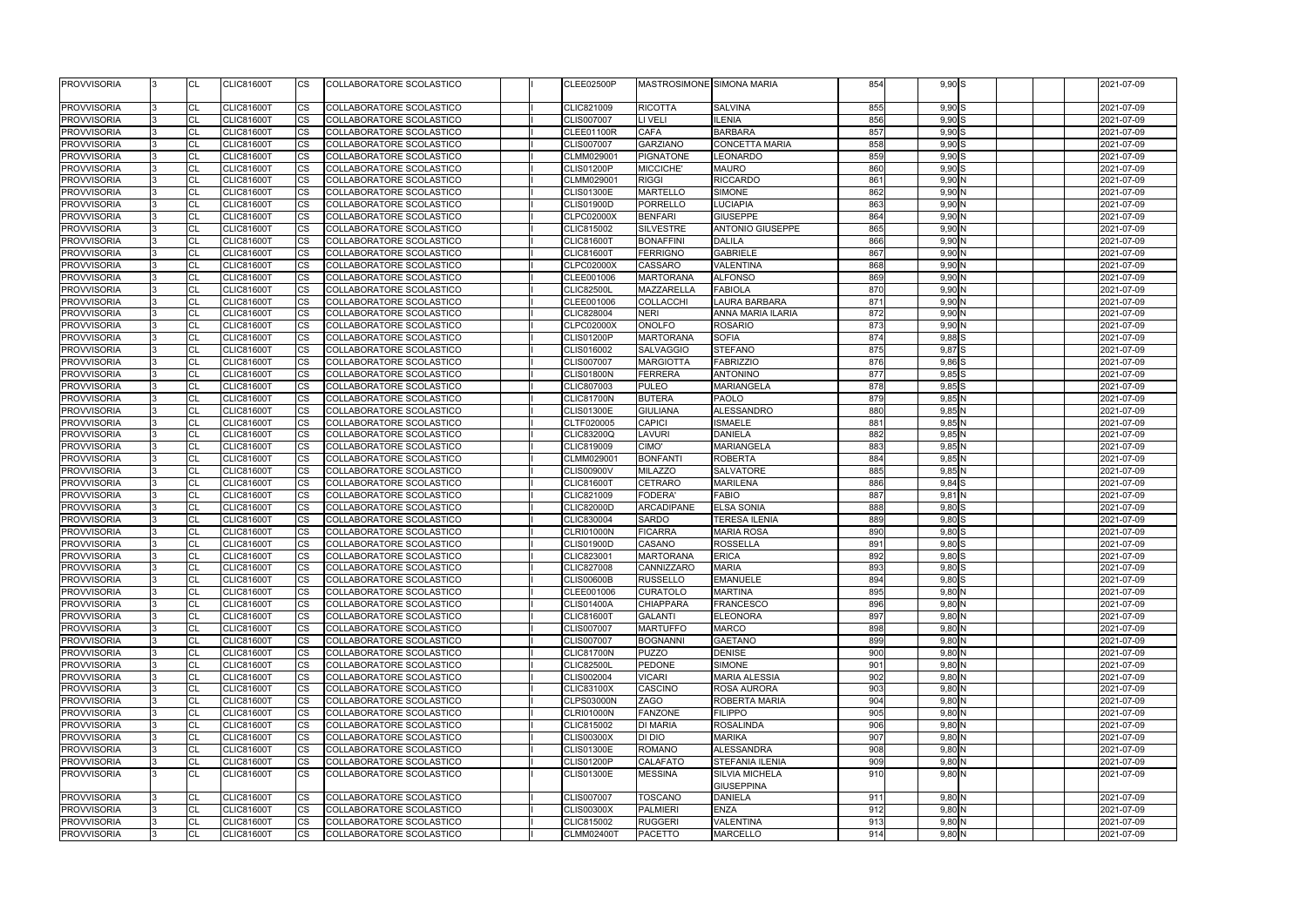| <b>PROVVISORIA</b> | <b>CL</b>      | <b>CLIC81600T</b> | <b>CS</b> | COLLABORATORE SCOLASTICO        |  | CLEE001006        | <b>GERACI</b>       | <b>SALVATRICE</b>            | 915 | $9,80$ N            | 2021-07-09 |
|--------------------|----------------|-------------------|-----------|---------------------------------|--|-------------------|---------------------|------------------------------|-----|---------------------|------------|
| <b>PROVVISORIA</b> | <b>CL</b>      | <b>CLIC81600T</b> | <b>CS</b> | COLLABORATORE SCOLASTICO        |  | <b>CLEE02500P</b> | <b>LOMBARDO</b>     | CATALDO ANTONIO              | 916 | $9,80$ N            | 2021-07-09 |
| <b>PROVVISORIA</b> | CL             | <b>CLIC81600T</b> | CS        | COLLABORATORE SCOLASTICO        |  | <b>CLIC81600T</b> | <b>D'AURIA</b>      | LOREDANA                     | 917 | $9,80$ N            | 2021-07-09 |
| <b>PROVVISORIA</b> | <b>CL</b>      | <b>CLIC81600T</b> | CS        | COLLABORATORE SCOLASTICO        |  | <b>CLIS01800N</b> | <b>DI STEFANO</b>   | <b>FILIPPO</b>               | 918 | $9,78$ N            | 2021-07-09 |
| <b>PROVVISORIA</b> | <b>CL</b>      | <b>CLIC81600T</b> | CS        | COLLABORATORE SCOLASTICO        |  | CLEE001006        | <b>DI PASQUALE</b>  | <b>ANTONIA</b>               | 919 | 9,76 N              | 2021-07-09 |
| <b>PROVVISORIA</b> | CL             | <b>CLIC81600T</b> | CS        | COLLABORATORE SCOLASTICO        |  | <b>CLIC81700N</b> | <b>LO GRASSO</b>    | <b>GIUSEPPA</b>              | 920 | $9,75$ S            | 2021-07-09 |
| <b>PROVVISORIA</b> | <b>CL</b>      | <b>CLIC81600T</b> | CS        | COLLABORATORE SCOLASTICO        |  | <b>CLEE01100R</b> | <b>ARENA</b>        | <b>STEFANIA</b>              | 921 | 9,75 S              | 2021-07-09 |
| <b>PROVVISORIA</b> | CL             | <b>CLIC81600T</b> | CS        | COLLABORATORE SCOLASTICO        |  | <b>CLIS007007</b> | CARNEVALE           | <b>ANGELO</b>                | 922 | $9,75$ S            | 2021-07-09 |
| <b>PROVVISORIA</b> | CL             | <b>CLIC81600T</b> | CS        | COLLABORATORE SCOLASTICO        |  | <b>CLEE02500P</b> | <b>LIPARI</b>       | <b>MARTINA</b>               | 923 | 9,75 N              | 2021-07-09 |
| <b>PROVVISORIA</b> | <b>CL</b>      | <b>CLIC81600T</b> | CS        | COLLABORATORE SCOLASTICO        |  | <b>CLIC82000D</b> | <b>FERLISI</b>      | <b>SALVATORE</b>             | 924 | $9,75$ <sub>N</sub> | 2021-07-09 |
| <b>PROVVISORIA</b> | CL             | <b>CLIC81600T</b> | CS        | COLLABORATORE SCOLASTICO        |  | <b>CLIS00600B</b> | <b>LUCINI</b>       | <b>SALVATORE</b>             | 925 | $9,73$ S            | 2021-07-09 |
| <b>PROVVISORIA</b> | <b>CL</b>      | <b>CLIC81600T</b> | CS        | COLLABORATORE SCOLASTICO        |  | <b>CLIS01900D</b> | <b>VOLPE</b>        | <b>FABRIZIO MARIA</b>        | 926 | 9,72N               | 2021-07-09 |
| <b>PROVVISORIA</b> | <b>CL</b>      | <b>CLIC81600T</b> | <b>CS</b> | COLLABORATORE SCOLASTICO        |  | CLIS016002        | <b>INSALACO</b>     | <b>CRISTINA</b>              | 927 | 9,70 S              | 2021-07-09 |
| <b>PROVVISORIA</b> | <b>CL</b>      | <b>CLIC81600T</b> | <b>CS</b> | COLLABORATORE SCOLASTICO        |  | <b>CLIS01200P</b> | <b>PUZZO</b>        | TIZIANA GIUSEPPA             | 928 | 9,70 S              | 2021-07-09 |
| <b>PROVVISORIA</b> | <b>CL</b>      | <b>CLIC81600T</b> | CS        | COLLABORATORE SCOLASTICO        |  | CLTD090005        | <b>GRECO</b>        | <b>SIMONE</b>                | 929 | $9,70$ S            | 2021-07-09 |
| <b>PROVVISORIA</b> | <b>CL</b>      | <b>CLIC81600T</b> | CS        | COLLABORATORE SCOLASTICO        |  | CLIS016002        | <b>DI MARTINO</b>   | <b>MAURIZIO</b>              | 930 | 9,70 S              | 2021-07-09 |
| <b>PROVVISORIA</b> | CL             | <b>CLIC81600T</b> | CS        | COLLABORATORE SCOLASTICO        |  | CLIC830004        | <b>RIZZO</b>        | CALOGERA EMANUELA            | 931 | $9,70$ S            | 2021-07-09 |
| <b>PROVVISORIA</b> | <b>CL</b>      | <b>CLIC81600T</b> | CS        | COLLABORATORE SCOLASTICO        |  | <b>CLIS01400A</b> | <b>AIERA</b>        | ROSARIO MASSIMILIANO         | 932 | $9,70$ S            | 2021-07-09 |
| <b>PROVVISORIA</b> | <b>CL</b>      | <b>CLIC81600T</b> | CS        | COLLABORATORE SCOLASTICO        |  | <b>CLMM02400T</b> | <b>CARUSO</b>       | <b>NUNZIO</b>                | 933 | 9,70 N              | 2021-07-09 |
| <b>PROVVISORIA</b> | CL             | <b>CLIC81600T</b> | <b>CS</b> | COLLABORATORE SCOLASTICO        |  | CLIS008003        | <b>FAVATA</b>       | <b>CALOGERO</b>              | 934 | 9,70 N              | 2021-07-09 |
| <b>PROVVISORIA</b> | <b>CL</b>      | <b>CLIC81600T</b> | CS        | COLLABORATORE SCOLASTICO        |  | CLMM029001        | <b>CELESTE</b>      | <b>VALERIA</b>               | 935 | 9,70 N              | 2021-07-09 |
| <b>PROVVISORIA</b> | <b>CL</b>      | <b>CLIC81600T</b> | CS        | COLLABORATORE SCOLASTICO        |  | <b>CLIS007007</b> | <b>ARENA</b>        | MIRIANA                      | 936 | $9,70$ N            | 2021-07-09 |
| <b>PROVVISORIA</b> | <b>CL</b>      | <b>CLIC81600T</b> | CS        | COLLABORATORE SCOLASTICO        |  | <b>CLIC81700N</b> | <b>GALLO</b>        | <b>MARIA ANTONIETTA</b>      | 937 | $9,70$ N            | 2021-07-09 |
| <b>PROVVISORIA</b> | CL             | <b>CLIC81600T</b> | CS        | COLLABORATORE SCOLASTICO        |  | <b>CLIS007007</b> | <b>OCCHIPINTI</b>   | <b>MARIANNA</b>              | 938 | $9,70$ N            | 2021-07-09 |
| <b>PROVVISORIA</b> | CL             | <b>CLIC81600T</b> | СS        | COLLABORATORE SCOLASTICO        |  | <b>CLIC83100X</b> | <b>VELLA</b>        | <b>SARA</b>                  | 939 | 9,70 N              | 2021-07-09 |
|                    | <b>CL</b>      | <b>CLIC81600T</b> |           |                                 |  |                   |                     | <b>EMANUEL MARIA</b>         | 940 | $9,70$ N            |            |
| <b>PROVVISORIA</b> |                |                   | <b>CS</b> | COLLABORATORE SCOLASTICO        |  | <b>CLIS01300E</b> | <b>DI VITA</b>      |                              |     |                     | 2021-07-09 |
| <b>PROVVISORIA</b> | <b>CL</b>      | <b>CLIC81600T</b> | CS        | COLLABORATORE SCOLASTICO        |  | <b>CLIS01900D</b> | <b>ARANCIO</b>      | <b>SARA</b>                  | 941 | 9,70 N              | 2021-07-09 |
| <b>PROVVISORIA</b> | <b>CL</b>      | <b>CLIC81600T</b> | CS        | COLLABORATORE SCOLASTICO        |  | <b>CLRI01000N</b> | <b>CATALANO</b>     | <b>MATTIA</b>                | 942 | 9,70N               | 2021-07-09 |
| <b>PROVVISORIA</b> | <b>CL</b>      | <b>CLIC81600T</b> | CS        | COLLABORATORE SCOLASTICO        |  | <b>CLIS00900V</b> | <b>MARTORANA</b>    | <b>DAVIDE</b>                | 943 | 9,70N               | 2021-07-09 |
| <b>PROVVISORIA</b> | <b>CL</b>      | <b>CLIC81600T</b> | CS        | COLLABORATORE SCOLASTICO        |  | <b>CLIC82500L</b> | <b>RANERI</b>       | <b>DENISE</b>                | 944 | 9,70 N              | 2021-07-09 |
| <b>PROVVISORIA</b> | CL             | <b>CLIC81600T</b> | CS        | COLLABORATORE SCOLASTICO        |  | CLIC830004        | <b>ORTOLANO</b>     | <b>GIUSEPPE</b>              | 945 | 9,70 N              | 2021-07-09 |
| <b>PROVVISORIA</b> | CL             | <b>CLIC81600T</b> | <b>CS</b> | COLLABORATORE SCOLASTICO        |  | <b>CLIC82500L</b> | <b>TAGLIALEGAMI</b> | <b>FILIPPO</b>               | 946 | 9,70 N              | 2021-07-09 |
| <b>PROVVISORIA</b> | CL             | <b>CLIC81600T</b> | <b>CS</b> | COLLABORATORE SCOLASTICO        |  | <b>CLIC81000V</b> | <b>COSENZA</b>      | <b>CARMELA JLENIA</b>        | 947 | 9,70 N              | 2021-07-09 |
| <b>PROVVISORIA</b> | CL             | <b>CLIC81600T</b> | CS        | COLLABORATORE SCOLASTICO        |  | CLIC815002        | <b>PUCCIO</b>       | <b>ILARIA</b>                | 948 | 9,70 N              | 2021-07-09 |
| <b>PROVVISORIA</b> | <b>CL</b>      | <b>CLIC81600T</b> | CS        | COLLABORATORE SCOLASTICO        |  | <b>CLIS01300E</b> | CASTRONOVO          | <b>MAURIZIO</b>              | 949 | 9,70 N              | 2021-07-09 |
| <b>PROVVISORIA</b> | <b>CL</b>      | <b>CLIC81600T</b> | CS        | COLLABORATORE SCOLASTICO        |  | CLEE001006        | <b>SOLA</b>         | <b>GIUSY DOMENICA</b>        | 950 | 9,70 N              | 2021-07-09 |
| <b>PROVVISORIA</b> | <b>CL</b>      | <b>CLIC81600T</b> | CS        | COLLABORATORE SCOLASTICO        |  | <b>CLIS00900V</b> | <b>MESSINA</b>      | <b>SALVATORE</b>             | 951 | 9,70N               | 2021-07-09 |
| <b>PROVVISORIA</b> | <b>CL</b>      | <b>CLIC81600T</b> | CS        | COLLABORATORE SCOLASTICO        |  | CLIC807003        | <b>GALLINA</b>      | <b>MARIA LUCIA</b>           | 952 | 9,70 N              | 2021-07-09 |
| <b>PROVVISORIA</b> | CL             | <b>CLIC81600T</b> | <b>CS</b> | COLLABORATORE SCOLASTICO        |  | CLIS016002        | <b>BUTTACI</b>      | <b>CALOGERA</b>              | 953 | 9,70 N              | 2021-07-09 |
| <b>PROVVISORIA</b> | <b>CL</b>      | CLIC81600T        | CS        | COLLABORATORE SCOLASTICO        |  | CLIC821009        | <b>SCALETTA</b>     | <b>AMALIA</b>                | 954 | 9,70 N              | 2021-07-09 |
| <b>PROVVISORIA</b> | $\overline{C}$ | <b>CLIC81600T</b> | <b>CS</b> | COLLABORATORE SCOLASTICO        |  | <b>CLIS01200P</b> | AMICO               | <b>GIULIO</b>                | 955 | 9.70N               | 2021-07-09 |
| <b>PROVVISORIA</b> | <b>CL</b>      | <b>CLIC81600T</b> | CS        | <b>COLLABORATORE SCOLASTICO</b> |  | CLEE001006        | ROCCAZZELLA         | <b>SULEIMA</b>               | 956 | $9,68$ N            | 2021-07-09 |
| <b>PROVVISORIA</b> | <b>CL</b>      | CLIC81600T        | <b>CS</b> | COLLABORATORE SCOLASTICO        |  | <b>CLIC81700N</b> | <b>VOLPE</b>        | <b>SILVANA</b>               | 957 | 9,67S               | 2021-07-09 |
| <b>PROVVISORIA</b> | <b>CL</b>      | <b>CLIC81600T</b> | <b>CS</b> | COLLABORATORE SCOLASTICO        |  | <b>CLIS00900V</b> | <b>TEDESCO</b>      | <b>ALBERTO</b>               | 958 | 9,67S               | 2021-07-09 |
| <b>PROVVISORIA</b> | <b>CL</b>      | <b>CLIC81600T</b> | <b>CS</b> | COLLABORATORE SCOLASTICO        |  | <b>CLIS01800N</b> | <b>MILAZZO</b>      | <b>ALESSANDRA</b>            | 959 | 9,67 S              | 2021-07-09 |
| <b>PROVVISORIA</b> | <b>CL</b>      | <b>CLIC81600T</b> | CS.       | COLLABORATORE SCOLASTICO        |  | <b>CLIS00300X</b> | PASSALACQUA         | <b>FLORINDA CONCETTA</b>     | 960 | $9,67$ S            | 2021-07-09 |
| <b>PROVVISORIA</b> | <b>CL</b>      | <b>CLIC81600T</b> | CS        | COLLABORATORE SCOLASTICO        |  | <b>CLIS01900D</b> | <b>CACCIATORE</b>   | <b>ILENIA ANTONELLA</b>      | 961 | $9,67$ S            | 2021-07-09 |
| <b>PROVVISORIA</b> | <b>CL</b>      | <b>CLIC81600T</b> | CS        | COLLABORATORE SCOLASTICO        |  | CLEE001006        | <b>BARBUTO</b>      | ANNA                         | 962 | 9,67S               | 2021-07-09 |
| <b>PROVVISORIA</b> | <b>CL</b>      | <b>CLIC81600T</b> | CS.       | COLLABORATORE SCOLASTICO        |  | <b>CLIS00600B</b> | CANCARE'            | <b>ALESSANDRA</b>            | 963 | 9,67S               | 2021-07-09 |
| <b>PROVVISORIA</b> | CL             | <b>CLIC81600T</b> | CS        | COLLABORATORE SCOLASTICO        |  | <b>CLIC81700N</b> | <b>DI NATALE</b>    | <b>GIUSEPPINA</b>            | 964 | $9,67$ N            | 2021-07-09 |
| <b>PROVVISORIA</b> | CL             | <b>CLIC81600T</b> | <b>CS</b> | COLLABORATORE SCOLASTICO        |  | CLTD090005        | <b>MUNI</b>         | ROSALINDA                    | 965 | $9,67$ N            | 2021-07-09 |
| <b>PROVVISORIA</b> | <b>CL</b>      | <b>CLIC81600T</b> | CS.       | COLLABORATORE SCOLASTICO        |  | <b>CLIS01400A</b> | <b>SCADUTO</b>      | <b>BORINA MARCELLA</b>       | 966 | 9,67 N              | 2021-07-09 |
| <b>PROVVISORIA</b> | CL             | <b>CLIC81600T</b> | CS        | COLLABORATORE SCOLASTICO        |  | <b>CLIS01200P</b> | <b>VIANI</b>        | <b>MASSIMO DOMENICO</b>      | 967 | $9,67$ N            | 2021-07-09 |
| <b>PROVVISORIA</b> | <b>CL</b>      | <b>CLIC81600T</b> | CS        | COLLABORATORE SCOLASTICO        |  | CLIS008003        | <b>BARONE</b>       | <b>GIUSEPPINA</b>            | 968 | 9,67 N              | 2021-07-09 |
| <b>PROVVISORIA</b> | CL             | <b>CLIC81600T</b> | CS        | COLLABORATORE SCOLASTICO        |  | <b>CLIC827008</b> | <b>SCICOLONE</b>    | <b>DOMENICA</b>              | 969 | 9,67 N              | 2021-07-09 |
| <b>PROVVISORIA</b> | CL             | <b>CLIC81600T</b> | CS        | COLLABORATORE SCOLASTICO        |  | <b>CLIC81000V</b> | <b>SMECCA</b>       | <b>ANTONINO MARIA</b>        | 970 | 9,65 N              | 2021-07-09 |
| <b>PROVVISORIA</b> | CL             | <b>CLIC81600T</b> | <b>CS</b> | COLLABORATORE SCOLASTICO        |  | <b>CLIC81800D</b> | <b>CRITTI</b>       | <b>MIRELLA</b>               | 971 | $9,65$ N            | 2021-07-09 |
| <b>PROVVISORIA</b> | CL             | <b>CLIC81600T</b> | CS.       | COLLABORATORE SCOLASTICO        |  | CLEE001006        | <b>GIBALDI</b>      | <b>GIOVANNI</b>              | 972 | $9,65$ N            | 2021-07-09 |
| <b>PROVVISORIA</b> | <b>CL</b>      | <b>CLIC81600T</b> | CS.       | COLLABORATORE SCOLASTICO        |  | <b>CLIC81100P</b> | <b>DOMICOLI</b>     | <b>GIUSEPPE ENRICO MARIA</b> | 973 | $9,65$ <sub>N</sub> | 2021-07-09 |
| <b>PROVVISORIA</b> | <b>CL</b>      | <b>CLIC81600T</b> | CS        | COLLABORATORE SCOLASTICO        |  | <b>CLIC822005</b> | <b>SPILLA</b>       | <b>FEDERICA MICHELA</b>      | 974 | $9,65$ N            | 2021-07-09 |
| <b>PROVVISORIA</b> | CL             | CLIC81600T        | CS        | COLLABORATORE SCOLASTICO        |  | CLEE001006        | <b>DANTONI</b>      | MARIA LAURA LUCIA            | 975 | $9,65$ N            | 2021-07-09 |
| <b>PROVVISORIA</b> | <b>CL</b>      | <b>CLIC81600T</b> | <b>CS</b> | COLLABORATORE SCOLASTICO        |  | <b>CLEE01100R</b> | <b>GIUGNO</b>       | ALESSANDRA MARIA             | 976 | $9,65$ N            | 2021-07-09 |
| <b>PROVVISORIA</b> | <b>CL</b>      | <b>CLIC81600T</b> | <b>CS</b> | COLLABORATORE SCOLASTICO        |  | <b>CLIC81700N</b> | <b>GOLISANO</b>     | ROSARIA ROSSANA              | 977 | $9,63$ S            | 2021-07-09 |
|                    |                |                   |           |                                 |  |                   |                     |                              |     |                     |            |

|  |  | 2021-07-09 |
|--|--|------------|
|  |  | 2021-07-09 |
|  |  | 2021-07-09 |
|  |  | 2021-07-09 |
|  |  | 2021-07-09 |
|  |  | 2021-07-09 |
|  |  | 2021-07-09 |
|  |  | 2021-07-09 |
|  |  | 2021-07-09 |
|  |  | 2021-07-09 |
|  |  | 2021-07-09 |
|  |  | 2021-07-09 |
|  |  | 2021-07-09 |
|  |  | 2021-07-09 |
|  |  | 2021-07-09 |
|  |  | 2021-07-09 |
|  |  | 2021-07-09 |
|  |  | 2021-07-09 |
|  |  | 2021-07-09 |
|  |  | 2021-07-09 |
|  |  | 2021-07-09 |
|  |  | 2021-07-09 |
|  |  | 2021-07-09 |
|  |  | 2021-07-09 |
|  |  | 2021-07-09 |
|  |  | 2021-07-09 |
|  |  | 2021-07-09 |
|  |  | 2021-07-09 |
|  |  | 2021-07-09 |
|  |  | 2021-07-09 |
|  |  | 2021-07-09 |
|  |  | 2021-07-09 |
|  |  | 2021-07-09 |
|  |  | 2021-07-09 |
|  |  | 2021-07-09 |
|  |  | 2021-07-09 |
|  |  | 2021-07-09 |
|  |  | 2021-07-09 |
|  |  | 2021-07-09 |
|  |  | 2021-07-09 |
|  |  | 2021-07-09 |
|  |  | 2021-07-09 |
|  |  | 2021-07-09 |
|  |  | 2021-07-09 |
|  |  | 2021-07-09 |
|  |  | 2021-07-09 |
|  |  | 2021-07-09 |
|  |  | 2021-07-09 |
|  |  | 2021-07-09 |
|  |  |            |
|  |  | 2021-07-09 |
|  |  | 2021-07-09 |
|  |  | 2021-07-09 |
|  |  | 2021-07-09 |
|  |  | 2021-07-09 |
|  |  | 2021-07-09 |
|  |  | 2021-07-09 |
|  |  | 2021-07-09 |
|  |  | 2021-07-09 |
|  |  | 2021-07-09 |
|  |  | 2021-07-09 |
|  |  | 2021-07-09 |
|  |  | 2021-07-09 |
|  |  | 2021-07-09 |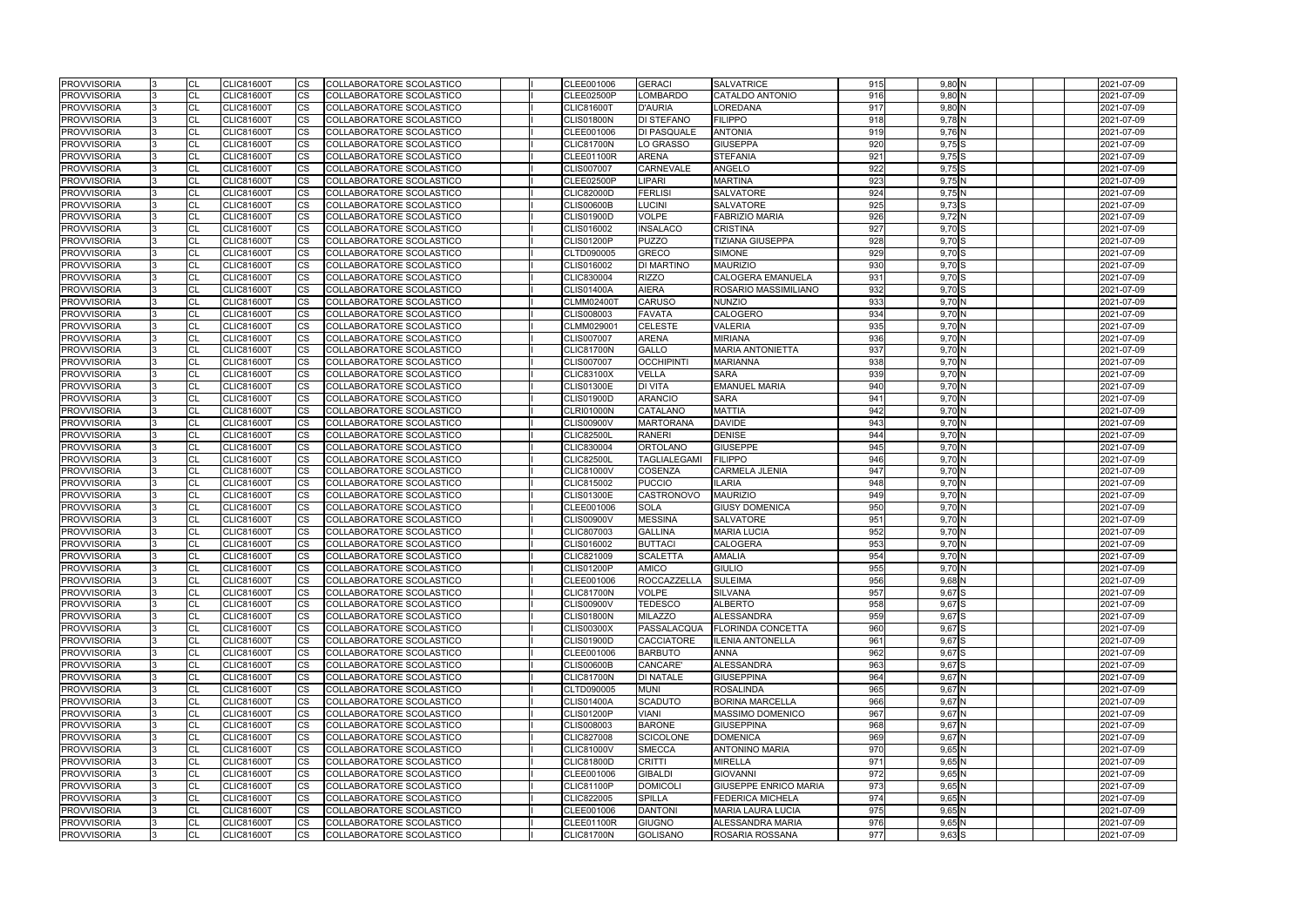| <b>PROVVISORIA</b>                       | CL              | <b>CLIC81600T</b>                      | <b>CS</b>              | COLLABORATORE SCOLASTICO                             |  | <b>CLIC82400R</b>                      | <b>TAIBBI</b>                         | <b>ORAZIO</b>                             | 978          | $9,63$ S           | 2021-07-09               |
|------------------------------------------|-----------------|----------------------------------------|------------------------|------------------------------------------------------|--|----------------------------------------|---------------------------------------|-------------------------------------------|--------------|--------------------|--------------------------|
| <b>PROVVISORIA</b>                       | CL              | <b>CLIC81600T</b>                      | <b>CS</b>              | COLLABORATORE SCOLASTICO                             |  | <b>CLIC81100P</b>                      | <b>CASCIANA</b>                       | <b>ANGELA</b>                             | 979          | $9,63$ S           | 2021-07-09               |
| <b>PROVVISORIA</b>                       | <b>CL</b>       | <b>CLIC81600T</b>                      | <b>CS</b>              | <b>COLLABORATORE SCOLASTICO</b>                      |  | CLIC830004                             | <b>POLIZZI</b>                        | CATALDO                                   | 980          | $9,63$ S           | 2021-07-09               |
| <b>PROVVISORIA</b>                       | CL              | <b>CLIC81600T</b>                      | CS                     | COLLABORATORE SCOLASTICO                             |  | <b>CLIC82000D</b>                      | PROVENZANO                            | <b>SONIA</b>                              | 981          | $9,63$ $S$         | 2021-07-09               |
| <b>PROVVISORIA</b>                       | CL              | <b>CLIC81600T</b>                      | CS                     | COLLABORATORE SCOLASTICO                             |  | <b>CLIC82400R</b>                      | <b>BONADONNA</b>                      | <b>GRAZIA SAMANTHA</b>                    | 982          | $9,63$ $S$         | 2021-07-09               |
| <b>PROVVISORIA</b>                       | CL              | <b>CLIC81600T</b>                      | <b>CS</b>              | COLLABORATORE SCOLASTICO                             |  | <b>CLPC02000X</b>                      | <b>GIANNI</b>                         | <b>GIUSEPPE</b>                           | 983          | 9,63 S             | 2021-07-09               |
| <b>PROVVISORIA</b>                       | CL              | <b>CLIC81600T</b>                      | <b>CS</b>              | COLLABORATORE SCOLASTICO                             |  | <b>CLIS01300E</b>                      | <b>TACITO</b>                         | <b>ANTONINO</b>                           | 984          | $9,63$ $S$         | 2021-07-09               |
| <b>PROVVISORIA</b>                       | CL              | <b>CLIC81600T</b>                      | <b>CS</b>              | COLLABORATORE SCOLASTICO                             |  | <b>CLIS01200P</b>                      | <b>RUSSO</b>                          | <b>ROBERTA</b>                            | 985          | 9,63 N             | 2021-07-09               |
| <b>PROVVISORIA</b>                       | CL              | <b>CLIC81600T</b>                      | <b>CS</b>              | COLLABORATORE SCOLASTICO                             |  | <b>CLIS01300E</b>                      | <b>PATERMO</b>                        | <b>GAETANA</b>                            | 986          | 9,63 N             | 2021-07-09               |
| <b>PROVVISORIA</b>                       | CL              | <b>CLIC81600T</b>                      | CS                     | COLLABORATORE SCOLASTICO                             |  | <b>CLIS007007</b>                      | <b>CARATO</b>                         | <b>MARIA</b>                              | 987          | $9,62$ S           | 2021-07-09               |
| <b>PROVVISORIA</b>                       | <b>CL</b>       | <b>CLIC81600T</b>                      | CS                     | COLLABORATORE SCOLASTICO                             |  | CLEE001006                             | <b>GOMEZ</b>                          | <b>MAURO MARCO</b>                        | 988          | $9.61$ S           | 2021-07-09               |
|                                          |                 |                                        |                        |                                                      |  |                                        | <b>SAVARINO</b>                       |                                           |              |                    |                          |
| <b>PROVVISORIA</b>                       | CL              | <b>CLIC81600T</b>                      | <b>CS</b>              | <b>COLLABORATORE SCOLASTICO</b>                      |  | CLIS016002                             | <b>FAVATA</b>                         | <b>GIOVANNA</b>                           | 989          | 9,61 S             | 2021-07-09               |
| <b>PROVVISORIA</b>                       | CL              | <b>CLIC81600T</b>                      | <b>CS</b>              | COLLABORATORE SCOLASTICO                             |  | <b>CLEE02500P</b>                      | <b>CURATOLO</b>                       | <b>SABRINA</b>                            | 990          | $9,60$ S           | 2021-07-09               |
| <b>PROVVISORIA</b>                       | <b>CL</b>       | <b>CLIC81600T</b>                      | <b>CS</b>              | COLLABORATORE SCOLASTICO                             |  | CLEE001006                             | <b>FERRIGNO</b>                       | SIMONA PASQUA                             | 991          | $9,60$ S           | 2021-07-09               |
| <b>PROVVISORIA</b>                       | CL              | <b>CLIC81600T</b>                      | <b>CS</b>              | COLLABORATORE SCOLASTICO                             |  | <b>CLIS007007</b>                      | LO FORTE                              | <b>LUIGIA ELISA</b>                       | 992          | $9,60$ S           | 2021-07-09               |
| <b>PROVVISORIA</b>                       | CL              | <b>CLIC81600T</b>                      | CS                     | COLLABORATORE SCOLASTICO                             |  | CLIC807003                             | <b>CAMMARATA</b>                      | TANINA                                    | 993          | $9,60$ S           | 2021-07-09               |
| <b>PROVVISORIA</b>                       | <b>CL</b>       | <b>CLIC81600T</b>                      | <b>CS</b>              | COLLABORATORE SCOLASTICO                             |  | <b>CLEE02400V</b>                      | <b>MACALUSO</b>                       | <b>GRAZIELLA</b>                          | 994          | $9,60$ S           | 2021-07-09               |
| <b>PROVVISORIA</b>                       | CL              | <b>CLIC81600T</b>                      | <b>CS</b>              | COLLABORATORE SCOLASTICO                             |  | <b>CLEE02400V</b>                      | <b>SARDO</b>                          | ROSARIA GIOVANNA                          | 995          | $9,60$ S           | 2021-07-09               |
| <b>PROVVISORIA</b>                       | CL              | <b>CLIC81600T</b>                      | <b>CS</b>              | COLLABORATORE SCOLASTICO                             |  | CLIC823001                             | LOMBARDO                              | <b>JESSICA</b>                            | 996          | $9,60$ S           | 2021-07-09               |
| <b>PROVVISORIA</b>                       | CL              | <b>CLIC81600T</b>                      | $\overline{\text{cs}}$ | COLLABORATORE SCOLASTICO                             |  | <b>CLIC82000D</b>                      | CORDARO                               | <b>MELISSA RITA</b>                       | 997          | $9,60$ S           | 2021-07-09               |
| <b>PROVVISORIA</b>                       | <b>CL</b>       | <b>CLIC81600T</b>                      | CS                     | COLLABORATORE SCOLASTICO                             |  | <b>CLIC828004</b>                      | <b>DI MARIA</b>                       | <b>ALBERTO MARIA</b>                      | 998          | 9,60S              | 2021-07-09               |
| <b>PROVVISORIA</b>                       | CL              | <b>CLIC81600T</b>                      | CS                     | COLLABORATORE SCOLASTICO                             |  | CLIC819009                             | LANZALACO                             | <b>GERO</b>                               | 999          | $9,60$ N           | 2021-07-09               |
| <b>PROVVISORIA</b>                       | CL              | <b>CLIC81600T</b>                      | <b>CS</b>              | COLLABORATORE SCOLASTICO                             |  | <b>CLIC82500L</b>                      | SPANO'                                | <b>SERENA</b>                             | 1000         | $9,60$ N           | 2021-07-09               |
| <b>PROVVISORIA</b>                       | CL              | <b>CLIC81600T</b>                      | <b>CS</b>              | COLLABORATORE SCOLASTICO                             |  | CLIS016002                             | <b>BELFIORE</b>                       | SAMUELE CALOGERO                          | 1001         | $9,60$ N           | 2021-07-09               |
| <b>PROVVISORIA</b>                       | CL              | <b>CLIC81600T</b>                      | <b>ICS</b>             | COLLABORATORE SCOLASTICO                             |  | <b>CLIS00900V</b>                      | <b>LODICO</b>                         | <b>SAMUELE</b>                            | 1002         | 9,60 N             | 2021-07-09               |
| <b>PROVVISORIA</b>                       | CL              | <b>CLIC81600T</b>                      | <b>CS</b>              | COLLABORATORE SCOLASTICO                             |  | <b>CLIC81600T</b>                      | <b>MORGANA</b>                        | <b>SIMONE</b>                             | 1003         | $9,60$ N           | 2021-07-09               |
| <b>PROVVISORIA</b>                       | CL              | <b>CLIC81600T</b>                      | CS                     | COLLABORATORE SCOLASTICO                             |  | <b>CLPC02000X</b>                      | <b>GIANFORCARO</b>                    | <b>LUCA</b>                               | 1004         | $9,60$ N           | 2021-07-09               |
| <b>PROVVISORIA</b>                       | CL              | <b>CLIC81600T</b>                      | CS                     | COLLABORATORE SCOLASTICO                             |  | <b>CLIC82000D</b>                      | <b>BORSELLINO</b>                     | <b>MARIA PIA</b>                          | 1005         | $9,60$ N           | 2021-07-09               |
| <b>PROVVISORIA</b>                       | CL              | <b>CLIC81600T</b>                      | <b>CS</b>              | COLLABORATORE SCOLASTICO                             |  | <b>CLIC81600T</b>                      | LO BARTOLO                            | <b>DAILA</b>                              | 1006         | $9,60$ N           | 2021-07-09               |
| <b>PROVVISORIA</b>                       | <b>CL</b>       | <b>CLIC81600T</b>                      | <b>CS</b>              | COLLABORATORE SCOLASTICO                             |  | <b>CLPC02000X</b>                      | <b>BAGLIERI</b>                       | <b>FABIANA</b>                            | 1007         | $9,60$ N           | 2021-07-09               |
| <b>PROVVISORIA</b>                       | CL              | <b>CLIC81600T</b>                      | $\overline{\text{cs}}$ | COLLABORATORE SCOLASTICO                             |  | <b>CLIS00300X</b>                      | <b>ROMANO</b>                         | <b>ALESSIA</b>                            | 1008         | $9,60$ N           | 2021-07-09               |
| <b>PROVVISORIA</b>                       | CL              | <b>CLIC81600T</b>                      | <b>CS</b>              | COLLABORATORE SCOLASTICO                             |  | <b>CLMM02400T</b>                      | <b>CULTRARO</b>                       | <b>MYRHIAM SARA</b>                       | 1009         | $9,60$ N           | 2021-07-09               |
| <b>PROVVISORIA</b>                       | CL              | <b>CLIC81600T</b>                      | <b>CS</b>              | COLLABORATORE SCOLASTICO                             |  | <b>CLIS01300E</b>                      | <b>NAPOLITANO</b>                     | <b>CHIARA</b>                             | 1010         | $9,60$ N           | 2021-07-09               |
| <b>PROVVISORIA</b>                       | CL              | <b>CLIC81600T</b>                      | CS                     | COLLABORATORE SCOLASTICO                             |  | <b>CLIS002004</b>                      | <b>ALLIA</b>                          | <b>FRANCESCO</b>                          | 1011         | 9,60 N             | 2021-07-09               |
| <b>PROVVISORIA</b>                       | CL              | CLIC81600T                             | CS                     | COLLABORATORE SCOLASTICO                             |  | <b>CLPC02000X</b>                      | <b>VITALI</b>                         | CHIARA                                    | 1012         | 9,60 N             | 2021-07-09               |
| <b>PROVVISORIA</b>                       | CL              | <b>CLIC81600T</b>                      | <b>CS</b>              | COLLABORATORE SCOLASTICO                             |  | <b>CLIS00900V</b>                      | <b>VITELLO</b>                        | VANESSA                                   | 1013         | $9,60$ N           | 2021-07-09               |
| <b>PROVVISORIA</b>                       | CL              | <b>CLIC81600T</b>                      | <b>CS</b>              | COLLABORATORE SCOLASTICO                             |  | <b>CLIC83100X</b>                      | <b>RANIOLO</b>                        | <b>GRAZIANA</b>                           | 1014         | 9,60 N             | 2021-07-09               |
| <b>PROVVISORIA</b>                       | CL              | <b>CLIC81600T</b>                      | <b>CS</b>              | COLLABORATORE SCOLASTICO                             |  | <b>CLIS007007</b>                      | <b>STUPPIA</b>                        | <b>MARZIA MARIA</b>                       | 1015         | 9,60 N             | 2021-07-09               |
| <b>PROVVISORIA</b>                       | CL              | <b>CLIC81600T</b>                      | <b>CS</b>              | COLLABORATORE SCOLASTICO                             |  | <b>CLEE02400V</b>                      | PITRUZZELLA                           | <b>GIOVANNI</b>                           | 1016         | $9,60$ N           | 2021-07-09               |
| <b>PROVVISORIA</b>                       | <b>CI</b>       | <b>CLIC81600T</b>                      | <b>CS</b>              | COLLABORATORE SCOLASTICO                             |  | CLIC815002                             | <b>CIANCI</b>                         | <b>VITTORIA</b>                           | 1017         | 9.60N              | 2021-07-09               |
| <b>PROVVISORIA</b>                       | <b>CL</b>       | <b>CLIC81600T</b>                      | <b>CS</b>              | COLLABORATORE SCOLASTICO                             |  | CLIC815002                             | <b>FALLETTA</b>                       | <b>SALVATORE</b>                          | 1018         | 9,60 N             | 2021-07-09               |
| <b>PROVVISORIA</b>                       | <b>CL</b>       | <b>CLIC81600T</b>                      | CS                     | COLLABORATORE SCOLASTICO                             |  | CLEE031002                             | <b>FEDERICO</b>                       | SALVATORE                                 | 1019         | $9,60$ N           | 2021-07-09               |
| <b>PROVVISORIA</b>                       | CL              | <b>CLIC81600T</b>                      | <b>CS</b>              | COLLABORATORE SCOLASTICO                             |  | <b>CLIC81000V</b>                      | <b>FRANCO</b>                         | <b>TIZIANA ROSA</b>                       | 1020         | $9,60$ N           | 2021-07-09               |
| <b>PROVVISORIA</b><br><b>PROVVISORIA</b> | <b>CL</b>       | <b>CLIC81600T</b>                      | CS.                    | COLLABORATORE SCOLASTICO<br>COLLABORATORE SCOLASTICO |  | CLTD090005                             | <b>FALZONE</b>                        | <b>GRAZIELLA</b><br><b>VALERIO GRAZIO</b> | 1021<br>1022 | 9,60 N<br>$9,60$ N | 2021-07-09               |
| <b>PROVVISORIA</b>                       | <b>CL</b>       | <b>CLIC81600T</b><br><b>CLIC81600T</b> | CS                     | COLLABORATORE SCOLASTICO                             |  | CLIC83200Q<br>CLEE001006               | <b>SCICOLONE</b><br><b>GUARINO</b>    | <b>SALVATORE</b>                          | 1023         | $9,60$ N           | 2021-07-09<br>2021-07-09 |
| <b>PROVVISORIA</b>                       | CL              | <b>CLIC81600T</b>                      | CS                     | COLLABORATORE SCOLASTICO                             |  |                                        | <b>MICALIZZI</b>                      |                                           |              | $9,58$ $S$         |                          |
|                                          | <b>CL</b>       |                                        | <b>CS</b>              |                                                      |  | <b>CLPS03000N</b>                      |                                       | LAURA FRANCESCA<br><b>GIUSEPPE</b>        | 1024<br>1025 | $9,58$ N           | 2021-07-09               |
| <b>PROVVISORIA</b><br><b>PROVVISORIA</b> | <b>CL</b><br>CL | <b>CLIC81600T</b><br><b>CLIC81600T</b> | CS<br>CS               | COLLABORATORE SCOLASTICO<br>COLLABORATORE SCOLASTICO |  | <b>CLIS01300E</b><br><b>CLIC82000D</b> | <b>CACCIATO</b><br><b>PACE</b>        | <b>ROBERTO SANTO</b>                      | 1026         | $9,57$ N           | 2021-07-09<br>2021-07-09 |
| <b>PROVVISORIA</b>                       |                 |                                        |                        |                                                      |  | CLEE001006                             |                                       | <b>MARCELLA</b>                           |              | $9,57$ N           |                          |
|                                          | <b>CL</b>       | <b>CLIC81600T</b>                      | CS                     | COLLABORATORE SCOLASTICO                             |  |                                        | <b>GATTUSO</b>                        |                                           | 1027         |                    | 2021-07-09               |
| <b>PROVVISORIA</b><br><b>PROVVISORIA</b> | <b>CL</b>       | <b>CLIC81600T</b><br><b>CLIC81600T</b> | CS<br><b>CS</b>        | COLLABORATORE SCOLASTICO<br>COLLABORATORE SCOLASTICO |  | CLEE001006<br><b>CLIS007007</b>        | <b>RICOTTA</b><br><b>CARUSO</b>       | <b>MARIA</b><br><b>GAETANO</b>            | 1028<br>1029 | $9,55$ S           | 2021-07-09<br>2021-07-09 |
| <b>PROVVISORIA</b>                       | CL<br><b>CL</b> | <b>CLIC81600T</b>                      | <b>CS</b>              | COLLABORATORE SCOLASTICO                             |  | CLIC823001                             | <b>D'ARMA</b>                         | <b>ANGELA GRAZIA</b>                      | 1030         | 9,55S<br>9,55S     | 2021-07-09               |
| <b>PROVVISORIA</b>                       | <b>CL</b>       | <b>CLIC81600T</b>                      | <b>CS</b>              | COLLABORATORE SCOLASTICO                             |  | <b>CLPS03000N</b>                      | <b>CINARDO</b>                        | <b>CHIARA QUIRINA</b>                     | 1031         | $9,55$ $S$         | 2021-07-09               |
|                                          | CL              |                                        |                        |                                                      |  |                                        |                                       |                                           | 1032         | 9,55N              |                          |
| <b>PROVVISORIA</b><br><b>PROVVISORIA</b> |                 | <b>CLIC81600T</b>                      | CS                     | COLLABORATORE SCOLASTICO                             |  | <b>CLEE02500P</b>                      | <b>BLANDINO</b><br><b>GUZZO</b>       | <b>CRISTINA</b><br><b>FILIPPO</b>         | 1033         | 9,55N              | 2021-07-09<br>2021-07-09 |
|                                          | <b>CL</b>       | <b>CLIC81600T</b>                      | CS                     | COLLABORATORE SCOLASTICO                             |  | CLIC828004                             |                                       |                                           |              |                    |                          |
| <b>PROVVISORIA</b>                       | <b>CL</b><br>CL | <b>CLIC81600T</b>                      | <b>CS</b>              | COLLABORATORE SCOLASTICO                             |  | <b>CLIS007007</b>                      | <b>ALAGONA</b>                        | <b>EMANUELA</b>                           | 1034         | 9,55N<br>9,55N     | 2021-07-09               |
| <b>PROVVISORIA</b><br><b>PROVVISORIA</b> | CL              | <b>CLIC81600T</b>                      | CS.<br>CS              | COLLABORATORE SCOLASTICO                             |  | <b>CLIS007007</b><br><b>CLIS01200P</b> | <b>VIRNUCCIO</b><br><b>CANCILLERI</b> | <b>ALESSANDRA</b>                         | 1035<br>1036 | 9,55N              | 2021-07-09<br>2021-07-09 |
| <b>PROVVISORIA</b>                       | <b>CL</b>       | <b>CLIC81600T</b><br><b>CLIC81600T</b> | CS                     | COLLABORATORE SCOLASTICO<br>COLLABORATORE SCOLASTICO |  | <b>CLEE01100R</b>                      | <b>INCORVAIA</b>                      | <b>IVANA</b><br><b>ESTER</b>              | 1037         | 9,52N              | 2021-07-09               |
|                                          |                 |                                        | <b>CS</b>              |                                                      |  | CLEE001006                             |                                       | <b>SALVATORE</b>                          |              | $9,52$ N           |                          |
| <b>PROVVISORIA</b>                       | <b>CL</b>       | <b>CLIC81600T</b>                      |                        | COLLABORATORE SCOLASTICO                             |  |                                        | <b>RANDAZZO</b>                       |                                           | 1038         |                    | 2021-07-09               |
| <b>PROVVISORIA</b>                       | <b>CL</b>       | <b>CLIC81600T</b>                      | <b>CS</b>              | COLLABORATORE SCOLASTICO                             |  | <b>CLIC81000V</b>                      | <b>CALAMUSA</b>                       | <b>ANTONINA</b>                           | 1039         | $9,50$ S           | 2021-07-09               |

|  |  | 2021-07-09               |
|--|--|--------------------------|
|  |  | 2021-07-09               |
|  |  | 2021-07-09               |
|  |  | 2021-07-09               |
|  |  | 2021-07-09               |
|  |  | 2021-07-09               |
|  |  | 2021-07-09               |
|  |  | 2021-07-09               |
|  |  | 2021-07-09               |
|  |  | 2021-07-09               |
|  |  | 2021-07-09               |
|  |  |                          |
|  |  | 2021-07-09               |
|  |  | 2021-07-09               |
|  |  | 2021-07-09               |
|  |  | 2021-07-09               |
|  |  | 2021-07-09               |
|  |  | 2021-07-09               |
|  |  | 2021-07-09               |
|  |  | 2021-07-09               |
|  |  | 2021-07-09               |
|  |  | 2021-07-09               |
|  |  | 2021-07-09               |
|  |  | 2021-07-09               |
|  |  | 2021-07-09               |
|  |  | 2021-07-09               |
|  |  | 2021-07-09               |
|  |  | 2021-07-09               |
|  |  | 2021-07-09               |
|  |  | 2021-07-09               |
|  |  | 2021-07-09               |
|  |  | 2021-07-09               |
|  |  | 2021-07-09               |
|  |  | 2021-07-09               |
|  |  | 2021-07-09               |
|  |  | 2021-07-09               |
|  |  | 2021-07-09               |
|  |  | 2021-07-09               |
|  |  | 2021-07-09               |
|  |  | 2021-07-09               |
|  |  | 2021-07-09               |
|  |  | 2021-07-09               |
|  |  | 2021-07-09               |
|  |  | 2021-07-09<br>2021-07-09 |
|  |  | 2021-07-09               |
|  |  | 2021-07-09               |
|  |  | 2021-07-09               |
|  |  | 2021-07-09               |
|  |  | 2021-07-09               |
|  |  | 2021-07-09               |
|  |  | 2021-07-09               |
|  |  | 2021-07-09               |
|  |  | 2021-07-09               |
|  |  | 2021-07-09               |
|  |  | 2021-07-09               |
|  |  | 2021-07-09               |
|  |  | 2021-07-09               |
|  |  | 2021-07-09               |
|  |  | 2021-07-09               |
|  |  | 2021-07-09               |
|  |  | 2021-07-09               |
|  |  | 2021-07-09               |
|  |  |                          |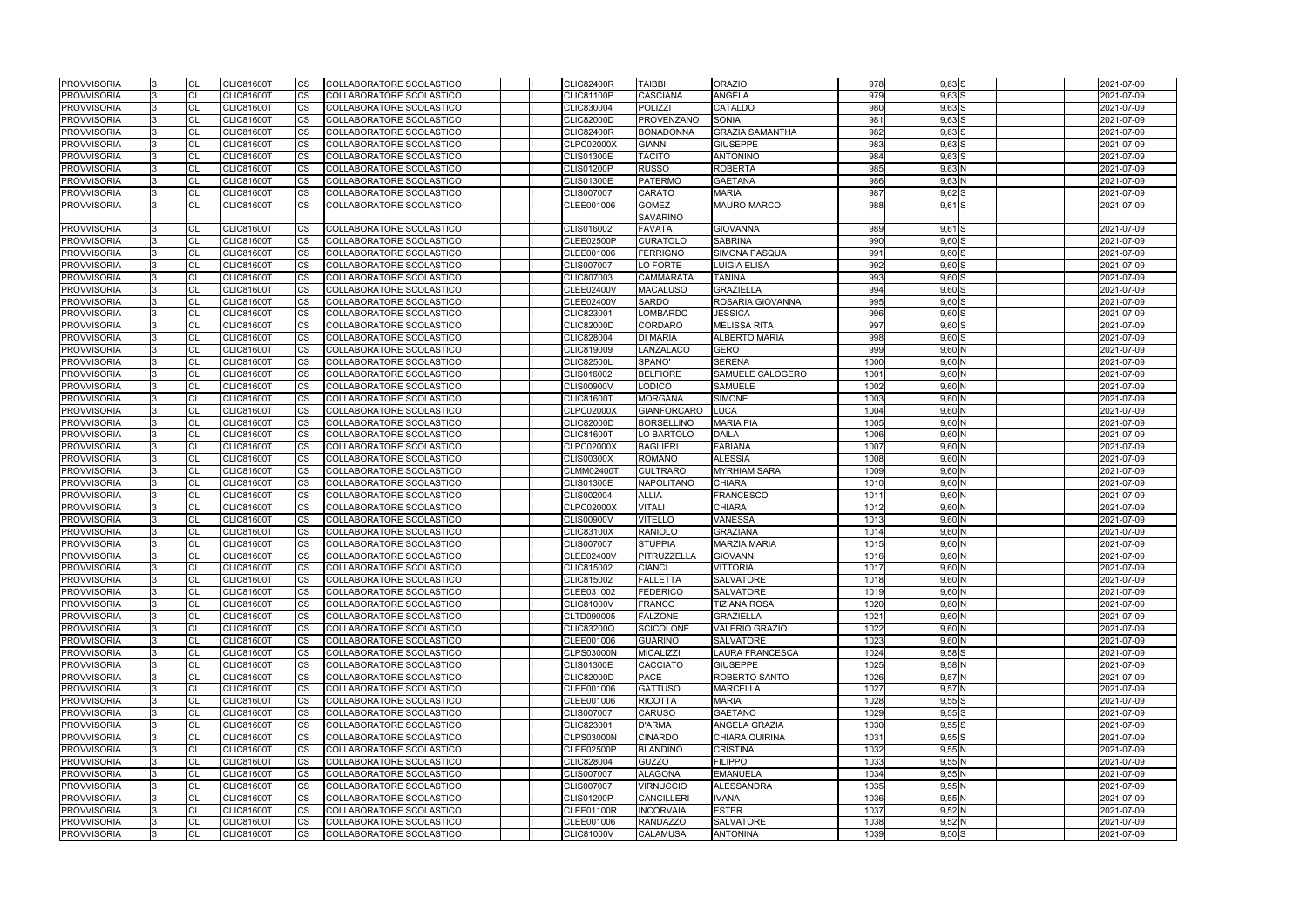| <b>PROVVISORIA</b> | CL        | <b>CLIC81600T</b> | CS.                    | <b>COLLABORATORE SCOLASTICO</b> |  | <b>CLIS00900V</b> | <b>CIULO</b>       | <b>GIUSEPPA</b>           | 1040 | $9,50$ S | 2021-07-09 |
|--------------------|-----------|-------------------|------------------------|---------------------------------|--|-------------------|--------------------|---------------------------|------|----------|------------|
| <b>PROVVISORIA</b> | CL        | <b>CLIC81600T</b> | <b>CS</b>              | COLLABORATORE SCOLASTICO        |  | <b>CLIC82500L</b> | <b>CURATOLO</b>    | <b>LINA</b>               | 1041 | 9,50S    | 2021-07-09 |
| <b>PROVVISORIA</b> | CL        | <b>CLIC81600T</b> | CS                     | COLLABORATORE SCOLASTICO        |  | CLTD090005        | <b>CELESTRI</b>    | <b>VINCENZA</b>           | 1042 | $9,50$ S | 2021-07-09 |
| <b>PROVVISORIA</b> | CL        | <b>CLIC81600T</b> | <b>CS</b>              | COLLABORATORE SCOLASTICO        |  | <b>CLIS007007</b> | <b>COLLODORO</b>   | <b>ROCCA ROSSELLA</b>     | 1043 | $9,50$ S | 2021-07-09 |
| <b>PROVVISORIA</b> | CL        | <b>CLIC81600T</b> | <b>CS</b>              | COLLABORATORE SCOLASTICO        |  | CLIC815002        | <b>FAZIO</b>       | ALESSANDRA GRAZIA         | 1044 | $9,50$ S | 2021-07-09 |
| <b>PROVVISORIA</b> | CL        | <b>CLIC81600T</b> | <b>CS</b>              | COLLABORATORE SCOLASTICO        |  | CLIC823001        | <b>ALFEO</b>       | <b>ERICA RITA</b>         | 1045 | 9,50S    | 2021-07-09 |
| <b>PROVVISORIA</b> | <b>CL</b> | <b>CLIC81600T</b> | <b>CS</b>              | <b>COLLABORATORE SCOLASTICO</b> |  | <b>CLIC80400G</b> | <b>MUSCO</b>       | <b>DESIREE</b>            | 1046 | $9,50$ S | 2021-07-09 |
| <b>PROVVISORIA</b> | CL        | <b>CLIC81600T</b> | <b>CS</b>              | COLLABORATORE SCOLASTICO        |  | <b>CLIC81600T</b> | <b>DI VARA</b>     | <b>VINCENZO</b>           | 1047 | $9,50$ S | 2021-07-09 |
| <b>PROVVISORIA</b> | CL        | <b>CLIC81600T</b> | CS                     | COLLABORATORE SCOLASTICO        |  | CLIS016002        | <b>VACCARO</b>     | PIETRO PIO                | 1048 | 9,50N    | 2021-07-09 |
| <b>PROVVISORIA</b> | <b>CL</b> | <b>CLIC81600T</b> | CS                     | COLLABORATORE SCOLASTICO        |  | <b>CLIS00300X</b> | <b>DI FEDE</b>     | <b>LIDIA DESY</b>         | 1049 | 9,50N    | 2021-07-09 |
| <b>PROVVISORIA</b> | CL        | <b>CLIC81600T</b> | <b>CS</b>              | COLLABORATORE SCOLASTICO        |  | CLTF020005        | <b>BLASI</b>       | <b>SOFIA</b>              | 1050 | 9,50N    | 2021-07-09 |
| <b>PROVVISORIA</b> | CL        | <b>CLIC81600T</b> | <b>CS</b>              | COLLABORATORE SCOLASTICO        |  | CLIS002004        | <b>BIONDO</b>      | <b>FRANCESCO</b>          | 1051 | 9,50N    | 2021-07-09 |
| <b>PROVVISORIA</b> | <b>CL</b> | <b>CLIC81600T</b> | $\overline{\text{cs}}$ | COLLABORATORE SCOLASTICO        |  | <b>CLIC81700N</b> | <b>PATERNA</b>     | <b>CALOGERO</b>           | 1052 | $9,50$ N | 2021-07-09 |
| <b>PROVVISORIA</b> | CL        | <b>CLIC81600T</b> | <b>CS</b>              | COLLABORATORE SCOLASTICO        |  | <b>CLMM02400T</b> | <b>LA MARCA</b>    | <b>MARTINA DALILA</b>     | 1053 | $9,50$ N | 2021-07-09 |
| <b>PROVVISORIA</b> | CL        | <b>CLIC81600T</b> | $\overline{\text{cs}}$ | COLLABORATORE SCOLASTICO        |  | <b>CLIS01200P</b> | <b>STELLA</b>      | <b>MARCO</b>              | 1054 | 9,50N    | 2021-07-09 |
| <b>PROVVISORIA</b> | CL        | <b>CLIC81600T</b> | CS                     | COLLABORATORE SCOLASTICO        |  | <b>CLIC822005</b> | <b>CASSETTI</b>    | <b>MARTA EMANUELA</b>     | 1055 | 9,50 N   | 2021-07-09 |
| <b>PROVVISORIA</b> | CL        | CLIC81600T        | CS                     | COLLABORATORE SCOLASTICO        |  | <b>CLIC827008</b> | <b>TROMBETTA</b>   | <b>GAETANO</b>            | 1056 | 9,50 N   | 2021-07-09 |
| <b>PROVVISORIA</b> | <b>CL</b> | <b>CLIC81600T</b> | CS                     | COLLABORATORE SCOLASTICO        |  | CLEE02500P        | <b>FALZONE</b>     | <b>ERICA LUCIA</b>        | 1057 | 9,50 N   | 2021-07-09 |
| <b>PROVVISORIA</b> | CL        | <b>CLIC81600T</b> | <b>CS</b>              | COLLABORATORE SCOLASTICO        |  | <b>CLIS007007</b> | <b>LA BELLA</b>    | <b>ROBERTO</b>            | 1058 | $9,50$ N | 2021-07-09 |
| <b>PROVVISORIA</b> | CL        | <b>CLIC81600T</b> | <b>CS</b>              | COLLABORATORE SCOLASTICO        |  | CLEE001006        | <b>GIARDINA</b>    | <b>ARIANNA</b>            | 1059 | $9,50$ N | 2021-07-09 |
| <b>PROVVISORIA</b> | CL        | <b>CLIC81600T</b> | $\overline{\text{cs}}$ | COLLABORATORE SCOLASTICO        |  | <b>CLIS01300E</b> | <b>MANGIONE</b>    | <b>MARCO</b>              | 1060 | 9,50N    | 2021-07-09 |
| <b>PROVVISORIA</b> | CL        | <b>CLIC81600T</b> | <b>CS</b>              | COLLABORATORE SCOLASTICO        |  | <b>CLIC83100X</b> | <b>CATALANO</b>    | <b>CONCETTA</b>           | 1061 | 9,50N    | 2021-07-09 |
| <b>PROVVISORIA</b> | CL        | <b>CLIC81600T</b> | CS                     | COLLABORATORE SCOLASTICO        |  | CLIC830004        | <b>SPARTANO</b>    | <b>MARIA CRISTINA</b>     | 1062 | 9,50N    | 2021-07-09 |
| <b>PROVVISORIA</b> | CL        | <b>CLIC81600T</b> | $\overline{\text{cs}}$ | COLLABORATORE SCOLASTICO        |  | <b>CLEE02400V</b> | <b>RANDAZZO</b>    | <b>ORIANA CATALDA</b>     | 1063 | 9,50N    | 2021-07-09 |
| <b>PROVVISORIA</b> | CL        | <b>CLIC81600T</b> | <b>CS</b>              | COLLABORATORE SCOLASTICO        |  | <b>CLIC82500L</b> | <b>MUSARRA</b>     | <b>CARMELA</b>            | 1064 | 9,50N    | 2021-07-09 |
| <b>PROVVISORIA</b> | CL        | <b>CLIC81600T</b> | <b>CS</b>              | COLLABORATORE SCOLASTICO        |  | <b>CLIS00600B</b> | <b>PARRINELLO</b>  | <b>VITO ALESSANDRO</b>    | 1065 | $9,50$ N | 2021-07-09 |
| <b>PROVVISORIA</b> | CL        | <b>CLIC81600T</b> | <b>CS</b>              | COLLABORATORE SCOLASTICO        |  | CLMM029001        | <b>NICOSIA</b>     | PAOLA CLAUDIA             | 1066 | 9,50N    | 2021-07-09 |
| <b>PROVVISORIA</b> | CL        | <b>CLIC81600T</b> | CS                     | COLLABORATORE SCOLASTICO        |  | <b>CLIC83100X</b> | <b>DECORATO</b>    | <b>GRAZIA</b>             | 1067 | 9,50 N   | 2021-07-09 |
| <b>PROVVISORIA</b> | CL        | <b>CLIC81600T</b> | <b>CS</b>              | COLLABORATORE SCOLASTICO        |  | <b>CLEE02400V</b> | ANZALONE           | <b>GIORGIA MARIA</b>      | 1068 | 9,50N    | 2021-07-09 |
| <b>PROVVISORIA</b> | CL        | <b>CLIC81600T</b> | <b>CS</b>              | COLLABORATORE SCOLASTICO        |  | <b>CLIS007007</b> | <b>GESUALDO</b>    | <b>PAOLA</b>              | 1069 | 9,50N    | 2021-07-09 |
| <b>PROVVISORIA</b> | CL        | <b>CLIC81600T</b> | <b>CS</b>              | COLLABORATORE SCOLASTICO        |  | <b>CLEE02100B</b> | <b>GENTILE</b>     | <b>VANESSA</b>            | 1070 | 9,50N    | 2021-07-09 |
| <b>PROVVISORIA</b> | CL        | <b>CLIC81600T</b> | $\overline{\text{cs}}$ | COLLABORATORE SCOLASTICO        |  | <b>CLIS00600B</b> | <b>DAL PIVA</b>    | <b>DINO</b>               | 1071 | 9,50N    | 2021-07-09 |
| <b>PROVVISORIA</b> | CL        | <b>CLIC81600T</b> | <b>CS</b>              | COLLABORATORE SCOLASTICO        |  | <b>CLIS01900D</b> | <b>MANGANARO</b>   | <b>CLELIA ANNA</b>        | 1072 | 9,50N    | 2021-07-09 |
| <b>PROVVISORIA</b> | CL        | <b>CLIC81600T</b> | CS                     | COLLABORATORE SCOLASTICO        |  | <b>CLEE01100R</b> | <b>AGATI</b>       | LETIZIA                   | 1073 | 9,50 N   | 2021-07-09 |
| <b>PROVVISORIA</b> | <b>CL</b> | <b>CLIC81600T</b> | CS                     | COLLABORATORE SCOLASTICO        |  | <b>CLIS007007</b> | <b>BARRESI</b>     | <b>FRANCESCO</b>          | 1074 | 9,50N    | 2021-07-09 |
| <b>PROVVISORIA</b> | CL        | CLIC81600T        | <b>CS</b>              | COLLABORATORE SCOLASTICO        |  | <b>CLIC81700N</b> | <b>TRUPIA</b>      | <b>CLIO</b>               | 1075 | 9,50 N   | 2021-07-09 |
| <b>PROVVISORIA</b> | CL        | <b>CLIC81600T</b> | <b>CS</b>              | COLLABORATORE SCOLASTICO        |  | CLEE014008        | <b>NIGITO</b>      | <b>MARIA CONCETTA</b>     | 1076 | 9,50N    | 2021-07-09 |
| <b>PROVVISORIA</b> | CL        | <b>CLIC81600T</b> | <b>CS</b>              | COLLABORATORE SCOLASTICO        |  | <b>CLIC82500L</b> | <b>GIACCHETTO</b>  | <b>ELISA ANTONIA</b>      | 1077 | 9,50 N   | 2021-07-09 |
| <b>PROVVISORIA</b> | CL        | <b>CLIC81600T</b> | <b>CS</b>              | COLLABORATORE SCOLASTICO        |  | <b>CLIC815002</b> | <b>CURCIO</b>      | <b>PAOLO</b>              | 1078 | 9,50N    | 2021-07-09 |
| <b>PROVVISORIA</b> | <b>CL</b> | <b>CLIC81600T</b> | <b>CS</b>              | COLLABORATORE SCOLASTICO        |  | <b>CLIC81700N</b> | <b>GIURDANELLA</b> | <b>ROSETTA</b>            | 1079 | 9,50N    | 2021-07-09 |
| <b>PROVVISORIA</b> | <b>CI</b> | <b>CLIC81600T</b> | <b>CS</b>              | COLLABORATORE SCOLASTICO        |  | <b>CLIS007007</b> | <b>RUSSO</b>       | <b>FABIOLA</b>            | 1080 | $9,50$ N | 2021-07-09 |
| <b>PROVVISORIA</b> | <b>CL</b> | <b>CLIC81600T</b> | CS                     | COLLABORATORE SCOLASTICO        |  | <b>CLEE02500P</b> | <b>FALZONE</b>     | <b>SALVATORE</b>          | 1081 | 9,50 N   | 2021-07-09 |
| <b>PROVVISORIA</b> | <b>CL</b> | <b>CLIC81600T</b> | CS                     | COLLABORATORE SCOLASTICO        |  | <b>CLMM04200B</b> | <b>ARCURI</b>      | <b>MELISSA RITA</b>       | 1082 | $9,48$ N | 2021-07-09 |
| <b>PROVVISORIA</b> | <b>CL</b> | <b>CLIC81600T</b> | <b>CS</b>              | COLLABORATORE SCOLASTICO        |  | CLIC828004        | <b>MARTORANA</b>   | <b>CONCETTA</b>           | 1083 | 9,47 S   | 2021-07-09 |
| <b>PROVVISORIA</b> | CL        | <b>CLIC81600T</b> | <b>CS</b>              | COLLABORATORE SCOLASTICO        |  | <b>CLIC82000D</b> | PACE               | PIERANGELA                | 1084 | 9,47 S   | 2021-07-09 |
| <b>PROVVISORIA</b> | <b>CL</b> | <b>CLIC81600T</b> | CS                     | COLLABORATORE SCOLASTICO        |  | <b>CLIS01800N</b> | <b>VENTURA</b>     | <b>PATRIZIA</b>           | 1085 | 9,47S    | 2021-07-09 |
| <b>PROVVISORIA</b> | CL        | <b>CLIC81600T</b> | <b>CS</b>              | COLLABORATORE SCOLASTICO        |  | <b>CLIS007007</b> | <b>BOGNANNI</b>    | <b>GIUSEPPE</b>           | 1086 | $9,45$ S | 2021-07-09 |
| <b>PROVVISORIA</b> | <b>CL</b> | <b>CLIC81600T</b> | <b>CS</b>              | COLLABORATORE SCOLASTICO        |  | <b>CLIS00900V</b> | TAMBE'             | <b>LAURA BENEDETTA</b>    | 1087 | $9,45$ S | 2021-07-09 |
| <b>PROVVISORIA</b> | <b>CL</b> | <b>CLIC81600T</b> | CS                     | COLLABORATORE SCOLASTICO        |  | <b>CLIS01400A</b> | <b>VELLA</b>       | <b>EVELINA</b>            | 1088 | $9,45$ N | 2021-07-09 |
| <b>PROVVISORIA</b> | CL        | <b>CLIC81600T</b> | <b>CS</b>              | COLLABORATORE SCOLASTICO        |  | <b>CLIC82000D</b> | <b>GALATIOTO</b>   | <b>ENRICO</b>             | 1089 | 9.45N    | 2021-07-09 |
| <b>PROVVISORIA</b> | <b>CL</b> | <b>CLIC81600T</b> | <b>CS</b>              | COLLABORATORE SCOLASTICO        |  | <b>CLRI01000N</b> | <b>LOPIANO</b>     | <b>SALVATORE</b>          | 1090 | 9,45N    | 2021-07-09 |
| <b>PROVVISORIA</b> | <b>CL</b> | <b>CLIC81600T</b> | CS                     | COLLABORATORE SCOLASTICO        |  | <b>CLIS01900D</b> | <b>PANE</b>        | <b>SANTO</b>              | 1091 | 9,45N    | 2021-07-09 |
| <b>PROVVISORIA</b> | CL        | <b>CLIC81600T</b> | <b>CS</b>              | COLLABORATORE SCOLASTICO        |  | <b>CLIC82500L</b> | <b>DURANTE</b>     | PIETRO                    | 1092 | 9,43 S   | 2021-07-09 |
| <b>PROVVISORIA</b> | <b>CL</b> | <b>CLIC81600T</b> | <b>CS</b>              | COLLABORATORE SCOLASTICO        |  | <b>CLIC82400R</b> | <b>BULONE</b>      | <b>EMANUELA ANTONELLA</b> | 1093 | $9,42$ S | 2021-07-09 |
| <b>PROVVISORIA</b> | <b>CL</b> | <b>CLIC81600T</b> | CS                     | COLLABORATORE SCOLASTICO        |  | <b>CLIS007007</b> | <b>FICARRA</b>     | <b>GIUSEPPE</b>           | 1094 | $9,42$ S | 2021-07-09 |
| <b>PROVVISORIA</b> | CL        | <b>CLIC81600T</b> | <b>CS</b>              | COLLABORATORE SCOLASTICO        |  | <b>CLIS007007</b> | <b>LA CAGNINA</b>  | <b>ANDREA</b>             | 1095 | $9,42$ N | 2021-07-09 |
| <b>PROVVISORIA</b> | CL        | <b>CLIC81600T</b> | <b>CS</b>              | COLLABORATORE SCOLASTICO        |  | CLIC821009        | LAUDANI            | <b>ANNA MARIA</b>         | 1096 | $9,42$ N | 2021-07-09 |
| <b>PROVVISORIA</b> | CL        | <b>CLIC81600T</b> | <b>CS</b>              | COLLABORATORE SCOLASTICO        |  | <b>CLIC81600T</b> | <b>BOGNANNI</b>    | <b>ANTONIA</b>            | 1097 | $9,40$ S | 2021-07-09 |
| <b>PROVVISORIA</b> | CL        | <b>CLIC81600T</b> | CS.                    | COLLABORATORE SCOLASTICO        |  | CLIC822005        | <b>PESCE</b>       | <b>MADELEINE</b>          | 1098 | $9,40$ S | 2021-07-09 |
| <b>PROVVISORIA</b> | <b>CL</b> | <b>CLIC81600T</b> | <b>CS</b>              | COLLABORATORE SCOLASTICO        |  | <b>CLIS01400A</b> | <b>VICARI</b>      | <b>ELEONORA</b>           | 1099 | $9,40$ S | 2021-07-09 |
| <b>PROVVISORIA</b> | <b>CL</b> | <b>CLIC81600T</b> | CS                     | COLLABORATORE SCOLASTICO        |  | <b>CLIC80400G</b> | <b>MARTINA</b>     | <b>CARMELA</b>            | 1100 | $9,40$ S | 2021-07-09 |
| <b>PROVVISORIA</b> | <b>CL</b> | <b>CLIC81600T</b> | CS                     | COLLABORATORE SCOLASTICO        |  | <b>CLIS007007</b> | <b>ALESSI</b>      | STEFANIA VIVIANA          | 1101 | 9,40 S   | 2021-07-09 |
| <b>PROVVISORIA</b> | <b>CL</b> | <b>CLIC81600T</b> | <b>CS</b>              | COLLABORATORE SCOLASTICO        |  | <b>CLIS01900D</b> | <b>RIGGI</b>       | <b>MARINA</b>             | 1102 | 9,40 N   | 2021-07-09 |
|                    |           |                   |                        |                                 |  |                   |                    |                           |      |          |            |

|  |  | 2021-07-09               |
|--|--|--------------------------|
|  |  | 2021-07-09               |
|  |  | 2021-07-09               |
|  |  | 2021-07-09               |
|  |  | 2021-07-09               |
|  |  | 2021-07-09               |
|  |  | 2021-07-09               |
|  |  | 2021-07-09               |
|  |  | 2021-07-09               |
|  |  | 2021-07-09               |
|  |  | 2021-07-09               |
|  |  | 2021-07-09               |
|  |  | 2021-07-09               |
|  |  | 2021-07-09               |
|  |  | 2021-07-09               |
|  |  | 2021-07-09               |
|  |  | 2021-07-09               |
|  |  | 2021-07-09               |
|  |  | 2021-07-09               |
|  |  | 2021-07-09               |
|  |  | 2021-07-09               |
|  |  | 2021-07-09               |
|  |  | 2021-07-09               |
|  |  | 2021-07-09               |
|  |  | 2021-07-09               |
|  |  | 2021-07-09               |
|  |  | 2021-07-09               |
|  |  | 2021-07-09               |
|  |  | 2021-07-09               |
|  |  | 2021-07-09               |
|  |  | 2021-07-09               |
|  |  | 2021-07-09               |
|  |  | 2021-07-09               |
|  |  | 2021-07-09               |
|  |  | 2021-07-09               |
|  |  | 2021-07-09               |
|  |  | 2021-07-09               |
|  |  | 2021-07-09               |
|  |  | 2021-07-09               |
|  |  | 2021-07-09               |
|  |  | 2021-07-09               |
|  |  | 2021-07-09               |
|  |  | 2021-07-09               |
|  |  | 2021-07-09               |
|  |  | 2021-07-09               |
|  |  | 2021-07-09               |
|  |  | 2021-07-09               |
|  |  | 2021-07-09               |
|  |  | 2021-07-09               |
|  |  |                          |
|  |  | 2021-07-09<br>2021-07-09 |
|  |  |                          |
|  |  | 2021-07-09               |
|  |  | 2021-07-09               |
|  |  | 2021-07-09               |
|  |  | 2021-07-09               |
|  |  | 2021-07-09               |
|  |  | 2021-07-09               |
|  |  | 2021-07-09               |
|  |  | 2021-07-09               |
|  |  | 2021-07-09               |
|  |  | 2021-07-09               |
|  |  | 2021-07-09               |
|  |  | 2021-07-09               |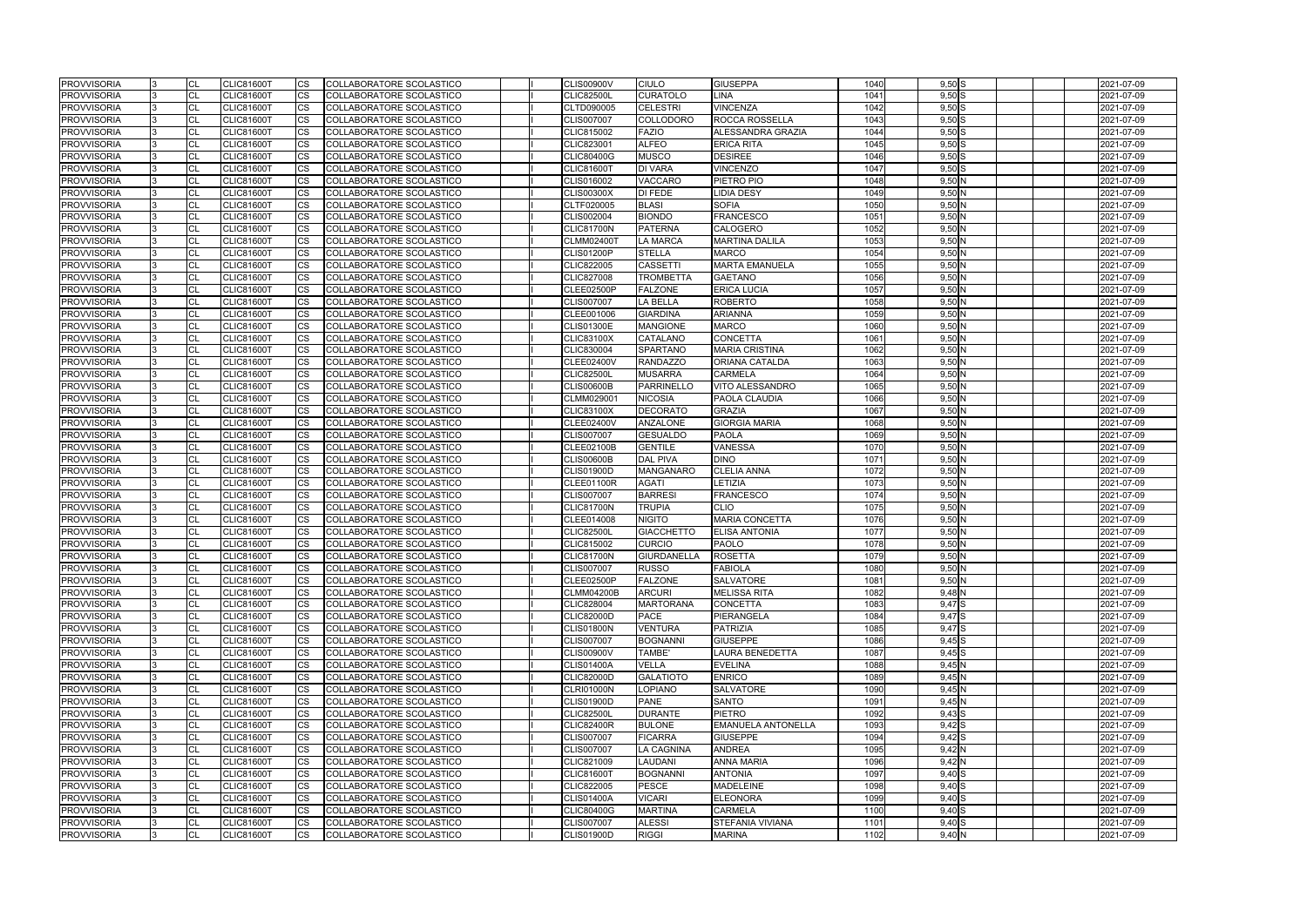| <b>PROVVISORIA</b> |     | <b>CL</b> | <b>CLIC81600T</b> | CS        | COLLABORATORE SCOLASTICO        |  | <b>CLEE02500P</b> | <b>PINTO</b>       | <b>GIORGIA</b>              | 1103 | 9,40 N            | 2021-07-09 |
|--------------------|-----|-----------|-------------------|-----------|---------------------------------|--|-------------------|--------------------|-----------------------------|------|-------------------|------------|
| <b>PROVVISORIA</b> |     | <b>CL</b> | <b>CLIC81600T</b> | CS        | COLLABORATORE SCOLASTICO        |  | <b>CLIS007007</b> | <b>CAPIZZI</b>     | <b>GIUSEPPE</b>             | 1104 | 9,40 N            | 2021-07-09 |
| <b>PROVVISORIA</b> |     | <b>CL</b> | <b>CLIC81600T</b> | <b>CS</b> | COLLABORATORE SCOLASTICO        |  | <b>CLIC81700N</b> | <b>MILAZZO</b>     | <b>KARHOLA</b>              | 1105 | $9,40$ N          | 2021-07-09 |
| <b>PROVVISORIA</b> |     | <b>CL</b> | <b>CLIC81600T</b> | CS        | COLLABORATORE SCOLASTICO        |  | <b>CLIC82400R</b> | <b>CIULLA</b>      | <b>ANGELA</b>               | 1106 | 9,40 N            | 2021-07-09 |
| PROVVISORIA        |     | <b>CL</b> | <b>CLIC81600T</b> | СS        | COLLABORATORE SCOLASTICO        |  | <b>CLIS01300E</b> | <b>PICONE</b>      | <b>IRENE</b>                | 1107 | 9,40 N            | 2021-07-09 |
| <b>PROVVISORIA</b> |     | <b>CL</b> | <b>CLIC81600T</b> | CS        | COLLABORATORE SCOLASTICO        |  | <b>CLIS01400A</b> | <b>CELESTE</b>     | <b>CRISTINA</b>             | 1108 | $9,40$ N          | 2021-07-09 |
| <b>PROVVISORIA</b> |     | <b>CL</b> | <b>CLIC81600T</b> | CS        | COLLABORATORE SCOLASTICO        |  | CLTD090005        | <b>GINEVRA</b>     | ALESSANDRA MARIA            | 1109 | 9,40 <sub>N</sub> | 2021-07-09 |
| <b>PROVVISORIA</b> |     | <b>CL</b> | <b>CLIC81600T</b> | CS        | COLLABORATORE SCOLASTICO        |  | <b>CLIS00900V</b> | <b>PERA</b>        | LETIZIA                     | 1110 | $9,40$ N          | 2021-07-09 |
| <b>PROVVISORIA</b> |     | <b>CL</b> | <b>CLIC81600T</b> | CS        | COLLABORATORE SCOLASTICO        |  | CLIC823001        | <b>MENDOLA</b>     | <b>FRANCESCO</b>            | 1111 | $9,40$ N          | 2021-07-09 |
| <b>PROVVISORIA</b> |     | <b>CL</b> | <b>CLIC81600T</b> | CS.       | COLLABORATORE SCOLASTICO        |  | <b>CLIS007007</b> | LI GAMBI           | <b>GIUSEPPE</b>             | 1112 | 9,40 N            | 2021-07-09 |
| <b>PROVVISORIA</b> |     | <b>CL</b> | <b>CLIC81600T</b> | СS        | COLLABORATORE SCOLASTICO        |  | <b>CLIC81800D</b> | <b>CHIAPPISI</b>   | <b>ANTONINO</b>             | 1113 | $9,40$ N          | 2021-07-09 |
| <b>PROVVISORIA</b> |     | <b>CL</b> | <b>CLIC81600T</b> | СS        | COLLABORATORE SCOLASTICO        |  | <b>CLIC81800D</b> | <b>FALLETTA</b>    | CALOGERA ILENIA             | 1114 | $9,40$ N          | 2021-07-09 |
| <b>PROVVISORIA</b> |     | <b>CL</b> | <b>CLIC81600T</b> | CS        | COLLABORATORE SCOLASTICO        |  | CLIS01200P        | <b>FERRARA</b>     | ERICA                       | 1115 | 9,40 N            | 2021-07-09 |
| PROVVISORIA        |     | <b>CL</b> | <b>CLIC81600T</b> | CS        | COLLABORATORE SCOLASTICO        |  | CLIC815002        | <b>CASTELLANA</b>  | <b>ROSSELLA</b>             | 1116 | 9,40N             | 2021-07-09 |
| <b>PROVVISORIA</b> |     | <b>CL</b> | <b>CLIC81600T</b> | CS        | COLLABORATORE SCOLASTICO        |  | <b>CLEE01100R</b> | <b>MINISTERI</b>   | <b>GIUSI ILARIA</b>         | 1117 | $9,40$ N          | 2021-07-09 |
| <b>PROVVISORIA</b> |     | <b>CL</b> | <b>CLIC81600T</b> | CS        | COLLABORATORE SCOLASTICO        |  | <b>CLIC81600T</b> | LANZARONE          | <b>IGNAZIO</b>              | 1118 | 9,40 N            | 2021-07-09 |
| <b>PROVVISORIA</b> | l3. | <b>CL</b> | <b>CLIC81600T</b> | CS        | COLLABORATORE SCOLASTICO        |  | <b>CLIC82500L</b> |                    | MASTROSIMONE ROBERTA DALILA | 1119 | $9,40$ N          | 2021-07-09 |
|                    |     |           |                   |           |                                 |  |                   |                    |                             |      |                   |            |
| <b>PROVVISORIA</b> |     | CL        | <b>CLIC81600T</b> | CS        | COLLABORATORE SCOLASTICO        |  | <b>CLIS007007</b> | <b>CINARDO</b>     | CARMELA                     | 1120 | 9,40 N            | 2021-07-09 |
| <b>PROVVISORIA</b> |     | <b>CL</b> | CLIC81600T        | <b>CS</b> | COLLABORATORE SCOLASTICO        |  | <b>CLIC83100X</b> | <b>VIRNUCCIO</b>   | <b>CONCETTA ELENA</b>       | 1121 | $9,40$ N          | 2021-07-09 |
| <b>PROVVISORIA</b> |     | <b>CL</b> | <b>CLIC81600T</b> | CS        | COLLABORATORE SCOLASTICO        |  | <b>CLIS01800N</b> | <b>D'ARMA</b>      | <b>ROSA</b>                 | 1122 | $9,39$ S          | 2021-07-09 |
| PROVVISORIA        |     | <b>CL</b> | <b>CLIC81600T</b> | CS.       | COLLABORATORE SCOLASTICO        |  | <b>CLIC82400R</b> | DI DIO             | DARIO ANTONIO               | 1123 | 9,38 S            | 2021-07-09 |
| <b>PROVVISORIA</b> |     | <b>CL</b> | <b>CLIC81600T</b> | CS        | COLLABORATORE SCOLASTICO        |  | CLIC821009        | <b>MIRISOLA</b>    | <b>ROCCO</b>                | 1124 | $9,38$ N          | 2021-07-09 |
| PROVVISORIA        |     | <b>CL</b> | <b>CLIC81600T</b> | СS        | COLLABORATORE SCOLASTICO        |  | <b>CLIC83100X</b> | <b>RIVECCHIO</b>   | <b>ENZA ILENIA</b>          | 1125 | $9,37$ S          | 2021-07-09 |
| <b>PROVVISORIA</b> |     | <b>CL</b> | <b>CLIC81600T</b> | CS        | COLLABORATORE SCOLASTICO        |  | <b>CLIS007007</b> | <b>LO GRASSO</b>   | ANTONINO                    | 1126 | $9,35$ $S$        | 2021-07-09 |
| <b>PROVVISORIA</b> |     | <b>CL</b> | <b>CLIC81600T</b> | <b>CS</b> | COLLABORATORE SCOLASTICO        |  | <b>CLIS00900V</b> | <b>MOSCARELLI</b>  | <b>ANTONINA</b>             | 1127 | $9,35$ $S$        | 2021-07-09 |
| <b>PROVVISORIA</b> |     | <b>CL</b> | <b>CLIC81600T</b> | CS        | COLLABORATORE SCOLASTICO        |  | CLTD090005        | <b>MASARACCHIO</b> | <b>GIANFRANCO</b>           | 1128 | $9,35$ S          | 2021-07-09 |
| <b>PROVVISORIA</b> |     | <b>CL</b> | <b>CLIC81600T</b> | CS        | COLLABORATORE SCOLASTICO        |  | <b>CLRI01000N</b> | <b>LODATO</b>      | GIOVANNI                    | 1129 | 9,35N             | 2021-07-09 |
| <b>PROVVISORIA</b> |     | <b>CL</b> | <b>CLIC81600T</b> | CS        | COLLABORATORE SCOLASTICO        |  | <b>CLIS007007</b> | <b>BASCETTA</b>    | <b>SONIA</b>                | 1130 | 9,35 N            | 2021-07-09 |
| <b>PROVVISORIA</b> |     | <b>CL</b> | <b>CLIC81600T</b> | СS        | COLLABORATORE SCOLASTICO        |  | CLIC830004        | <b>BAGLIERI</b>    | <b>GIOVANNI</b>             | 1131 | $9,35$ N          | 2021-07-09 |
| <b>PROVVISORIA</b> | 13. | <b>CL</b> | <b>CLIC81600T</b> | CS        | COLLABORATORE SCOLASTICO        |  | <b>CLIC819009</b> | <b>TERRITO</b>     | <b>VINCENZO</b>             | 1132 | 9,35 N            | 2021-07-09 |
| <b>PROVVISORIA</b> |     | <b>CL</b> | <b>CLIC81600T</b> | <b>CS</b> | COLLABORATORE SCOLASTICO        |  | CLIC821009        | <b>MIRABELLA</b>   | <b>BARBARA MARIA</b>        | 1133 | 9,33 S            | 2021-07-09 |
|                    |     |           |                   |           |                                 |  |                   |                    | <b>SALVATRICE</b>           |      |                   |            |
| <b>PROVVISORIA</b> |     | <b>CL</b> | <b>CLIC81600T</b> | CS        | COLLABORATORE SCOLASTICO        |  | <b>CLIC81000V</b> | <b>MAUGERI</b>     | CROCIFISSA LAURA            | 1134 | $9,33$ $S$        | 2021-07-09 |
| <b>PROVVISORIA</b> |     | <b>CL</b> | <b>CLIC81600T</b> | CS        | COLLABORATORE SCOLASTICO        |  | <b>CLIC81000V</b> | <b>SCIFO</b>       | <b>MARILENA</b>             | 1135 | $9,33$ $S$        | 2021-07-09 |
| <b>PROVVISORIA</b> |     | <b>CL</b> | <b>CLIC81600T</b> | СS        | COLLABORATORE SCOLASTICO        |  | <b>CLIC82500L</b> | <b>LOMBARDO</b>    | LUISA                       | 1136 | $9,33$ $S$        | 2021-07-09 |
| <b>PROVVISORIA</b> |     | <b>CL</b> | <b>CLIC81600T</b> | CS        | COLLABORATORE SCOLASTICO        |  | <b>CLIS007007</b> | <b>RIGANO</b>      | <b>GIUSI RITA</b>           | 1137 | 9,33N             | 2021-07-09 |
| <b>PROVVISORIA</b> |     | <b>CL</b> | <b>CLIC81600T</b> | <b>CS</b> | COLLABORATORE SCOLASTICO        |  | <b>CLIS00900V</b> | PIAZZA             | LOREDANA                    | 1138 | 9,33N             | 2021-07-09 |
| PROVVISORIA        |     | <b>CL</b> | <b>CLIC81600T</b> | CS        | COLLABORATORE SCOLASTICO        |  | <b>CLIC822005</b> | <b>NAPOLITANO</b>  | <b>GIUSEPPE</b>             | 1139 | 9,33N             | 2021-07-09 |
| <b>PROVVISORIA</b> | 13  | <b>CL</b> | <b>CLIC81600T</b> | <b>CS</b> | COLLABORATORE SCOLASTICO        |  | CLMM029001        | <b>FORESTA</b>     | <b>DEBORAH</b>              | 1140 | 9,33N             | 2021-07-09 |
| <b>PROVVISORIA</b> | l3. | CI.       | CLIC81600T        | <b>CS</b> | <b>COLLABORATORE SCOLASTICO</b> |  | <b>CLIS016002</b> | <b>TRAINA</b>      | <b>MARIA</b>                | 1141 | 9.33N             | 2021-07-09 |
| <b>PROVVISORIA</b> |     | <b>CL</b> | <b>CLIC81600T</b> | CS        | COLLABORATORE SCOLASTICO        |  | <b>CLIC82000D</b> | <b>BRANCATO</b>    | ANNA MARIA                  | 1142 | 9,33 N            | 2021-07-09 |
| <b>PROVVISORIA</b> |     | <b>CL</b> | <b>CLIC81600T</b> | CS        | COLLABORATORE SCOLASTICO        |  | CLIC815002        | <b>VIRONE</b>      | CAROLINA GABRIELLA          | 1143 | 9,33N             | 2021-07-09 |
| <b>PROVVISORIA</b> |     | <b>CL</b> | <b>CLIC81600T</b> | CS        | COLLABORATORE SCOLASTICO        |  | <b>CLIS01200P</b> | <b>CANIGLIA LO</b> | GRAZIA LUCIA                | 1144 | $9,33$ N          | 2021-07-09 |
|                    |     |           |                   |           |                                 |  |                   | <b>MONACO</b>      |                             |      |                   |            |
| <b>PROVVISORIA</b> |     | <b>CL</b> | <b>CLIC81600T</b> | CS        | COLLABORATORE SCOLASTICO        |  | CLEE02400V        | <b>SAPIA</b>       | <b>MARIA CARMELA</b>        | 1145 | $9,30$ S          | 2021-07-09 |
| <b>PROVVISORIA</b> |     | <b>CL</b> | <b>CLIC81600T</b> | <b>CS</b> | COLLABORATORE SCOLASTICO        |  | <b>CLIC82500L</b> | LO STIMOLO         | <b>VALENTINA</b>            | 1146 | $9,30$ S          | 2021-07-09 |
| <b>PROVVISORIA</b> |     | <b>CL</b> | <b>CLIC81600T</b> | СS        | COLLABORATORE SCOLASTICO        |  | <b>CLRI01000N</b> | <b>DI CARO</b>     | FRANCESCA                   | 1147 | $9,30$ S          | 2021-07-09 |
| <b>PROVVISORIA</b> |     | <b>CL</b> | <b>CLIC81600T</b> | CS        | COLLABORATORE SCOLASTICO        |  | CLIS008003        | <b>TAGLIARINI</b>  | SABRINA                     | 1148 | $9,30$ S          | 2021-07-09 |
| <b>PROVVISORIA</b> |     | <b>CL</b> | <b>CLIC81600T</b> | CS        | COLLABORATORE SCOLASTICO        |  | <b>CLPS03000N</b> | <b>FERRERA</b>     | <b>ERSILIA</b>              | 1149 | $9,30$ S          | 2021-07-09 |
| <b>PROVVISORIA</b> |     | <b>CL</b> | <b>CLIC81600T</b> | CS        | COLLABORATORE SCOLASTICO        |  | <b>CLIC822005</b> | TARALLO            | GIOVANNI                    | 1150 | $9,30$ S          | 2021-07-09 |
| <b>PROVVISORIA</b> |     | <b>CL</b> | <b>CLIC81600T</b> | CS        | COLLABORATORE SCOLASTICO        |  | CLEE001006        | <b>BANDINELLI</b>  | CARMELO                     | 1151 | 9,30S             | 2021-07-09 |
| <b>PROVVISORIA</b> |     | <b>CL</b> | CLIC81600T        | CS        | COLLABORATORE SCOLASTICO        |  | <b>CLIS00600B</b> | <b>BARTOLUCCIO</b> | <b>GIUSEPPA</b>             | 1152 | $9,30$ S          | 2021-07-09 |
| <b>PROVVISORIA</b> |     | <b>CL</b> | <b>CLIC81600T</b> | CS        | COLLABORATORE SCOLASTICO        |  | CLIC823001        | <b>MORELLO</b>     | VALENTINA LEONARDA          | 1153 | $9,30$ S          | 2021-07-09 |
| <b>PROVVISORIA</b> |     | <b>CL</b> | <b>CLIC81600T</b> | CS        | COLLABORATORE SCOLASTICO        |  | <b>CLIS007007</b> | <b>VIRNUCCIO</b>   | GIUSEPPE                    | 1154 | $9,30$ S          | 2021-07-09 |
| <b>PROVVISORIA</b> |     | <b>CL</b> | <b>CLIC81600T</b> | CS        | COLLABORATORE SCOLASTICO        |  | <b>CLIS01400A</b> | <b>SALVAGGIO</b>   | ANNA                        | 1155 | $9,30$ S          | 2021-07-09 |
| <b>PROVVISORIA</b> |     | <b>CL</b> | <b>CLIC81600T</b> | CS        | COLLABORATORE SCOLASTICO        |  | <b>CLEE02400V</b> | <b>NUGARA</b>      | <b>CARMEN</b>               | 1156 | 9,30S             | 2021-07-09 |
| <b>PROVVISORIA</b> |     | <b>CL</b> | <b>CLIC81600T</b> | CS        | COLLABORATORE SCOLASTICO        |  | <b>CLIC83200Q</b> | <b>LICATA</b>      | GIULIANA                    | 1157 | $9,30$ S          | 2021-07-09 |
| <b>PROVVISORIA</b> |     | <b>CL</b> | <b>CLIC81600T</b> | CS        | COLLABORATORE SCOLASTICO        |  | <b>CLIS01400A</b> | <b>CHIAPPARA</b>   | ANDREA                      | 1158 | $9,30$ S          | 2021-07-09 |
| <b>PROVVISORIA</b> |     | <b>CL</b> | <b>CLIC81600T</b> | CS        | COLLABORATORE SCOLASTICO        |  | CLIS008003        | <b>CONTI</b>       | <b>DEBORA MARIA</b>         | 1159 | $9,30$ N          | 2021-07-09 |
| <b>PROVVISORIA</b> |     | <b>CL</b> | <b>CLIC81600T</b> | CS        | COLLABORATORE SCOLASTICO        |  | <b>CLPS03000N</b> | <b>VELLA</b>       | ROCCO DAVIDE                | 1160 | 9,30 N            | 2021-07-09 |
| <b>PROVVISORIA</b> |     | <b>CL</b> | <b>CLIC81600T</b> | CS        | COLLABORATORE SCOLASTICO        |  | <b>CLEE02400V</b> | <b>MARCHESE</b>    | DANIELE                     | 1161 | 9,30 N            | 2021-07-09 |
| <b>PROVVISORIA</b> |     | <b>CL</b> | <b>CLIC81600T</b> | CS        | COLLABORATORE SCOLASTICO        |  | <b>CLIS01300E</b> | <b>ITALIANO</b>    | <b>DEBORAH</b>              | 1162 | $9,30$ N          | 2021-07-09 |
|                    |     |           |                   |           |                                 |  |                   |                    |                             |      |                   |            |

| 1103                      | 9,40N                       |   |  | 2021-07-09 |
|---------------------------|-----------------------------|---|--|------------|
| 1104                      | 9,40 N                      |   |  | 2021-07-09 |
| 1105                      | 9,40 N                      |   |  | 2021-07-09 |
| 1106                      | 9,40 <sub>N</sub>           |   |  | 2021-07-09 |
| 1107                      | 9,40 N                      |   |  | 2021-07-09 |
| 1108                      | $9,40$ N                    |   |  | 2021-07-09 |
| 1109                      | 9,40 N                      |   |  | 2021-07-09 |
| 1110                      | 9,40 N                      |   |  | 2021-07-09 |
| 1111                      | 9,40 <sub>N</sub>           |   |  | 2021-07-09 |
| 1112                      | $9,40\overline{\mathsf{N}}$ |   |  | 2021-07-09 |
| 1113                      | 9,40 N                      |   |  | 2021-07-09 |
| $\overline{1}$ 114        | 9,40 N                      |   |  | 2021-07-09 |
| 1115                      | 9,40 N                      |   |  | 2021-07-09 |
| $\overline{1}$ 116        | 9,40 N                      |   |  | 2021-07-09 |
| 1117                      | 9,40 N                      |   |  | 2021-07-09 |
| 1118                      | 9,40 N                      |   |  | 2021-07-09 |
| 1119                      | 9,40 N                      |   |  | 2021-07-09 |
|                           |                             |   |  |            |
| 1120                      | 9,40 N                      |   |  | 2021-07-09 |
|                           |                             |   |  |            |
| $\overline{11}21$<br>1122 | 9,40 <sub>N</sub>           |   |  | 2021-07-09 |
| 1123                      | 9,39 <sub>S</sub>           |   |  | 2021-07-09 |
| 1124                      | $9,38$ $S$<br>9.38 N        |   |  | 2021-07-09 |
|                           |                             |   |  | 2021-07-09 |
| 1125                      | 9,37 S                      |   |  | 2021-07-09 |
| 1126                      | 9,35                        | S |  | 2021-07-09 |
| 1127                      | $9.35$ $S$                  |   |  | 2021-07-09 |
| 1128                      | 9,35                        | S |  | 2021-07-09 |
| 1129                      | 9,35 N                      |   |  | 2021-07-09 |
| 1130                      | $9,35$ N                    |   |  | 2021-07-09 |
| 1131                      | 9,35 N                      |   |  | 2021-07-09 |
| 1132                      | 9,35N                       |   |  | 2021-07-09 |
| 1133                      | $9,33$ $S$                  |   |  | 2021-07-09 |
|                           |                             |   |  |            |
| 1134                      | 9,33 S                      |   |  | 2021-07-09 |
| 1135                      | $9.33$ $S$                  |   |  | 2021-07-09 |
| 1136                      | 9,33 S                      |   |  | 2021-07-09 |
| 1137                      | 9,33 N                      |   |  | 2021-07-09 |
| $\overline{1138}$         | 9,33 N                      |   |  | 2021-07-09 |
| 1139                      | 9,33 N                      |   |  | 2021-07-09 |
| 1140                      | 9,33 N                      |   |  | 2021-07-09 |
| 1141                      | $9,33$ N                    |   |  | 2021-07-09 |
| 1142                      | 9,33 N                      |   |  | 2021-07-09 |
| 1143                      | 9,33 N                      |   |  | 2021-07-09 |
| 1144                      | $9,33$ N                    |   |  | 2021-07-09 |
|                           |                             |   |  |            |
| 1145                      | $9,30$ S                    |   |  | 2021-07-09 |
| $\overline{1}$ 146        | 9,30 S                      |   |  | 2021-07-09 |
| 1147                      | 9,30 S                      |   |  | 2021-07-09 |
| 1148                      | 9,30 S                      |   |  | 2021-07-09 |
| 1149                      | 9,30 S                      |   |  | 2021-07-09 |
| 1150                      | 9,30 S                      |   |  | 2021-07-09 |
| $\overline{1}$ 151        | $9,30$ S                    |   |  | 2021-07-09 |
| 1152                      | $9,30$ S                    |   |  | 2021-07-09 |
| 1153                      | 9,30 S                      |   |  | 2021-07-09 |
| 1154                      | 9,30 S                      |   |  | 2021-07-09 |
| 1155                      | $9,30$ S                    |   |  | 2021-07-09 |
| 1156                      | 9,30 S                      |   |  | 2021-07-09 |
| 1157                      | 9,30 S                      |   |  | 2021-07-09 |
| $\overline{1}$ 158        | $9,30$ S                    |   |  | 2021-07-09 |
| 1159                      | 9,30 N                      |   |  | 2021-07-09 |
| 1160                      | 9,30 <sub>N</sub>           |   |  | 2021-07-09 |
| 1161                      | 9,30 N                      |   |  | 2021-07-09 |
| $\frac{1}{1162}$          | $\overline{9}$ , 30 N       |   |  |            |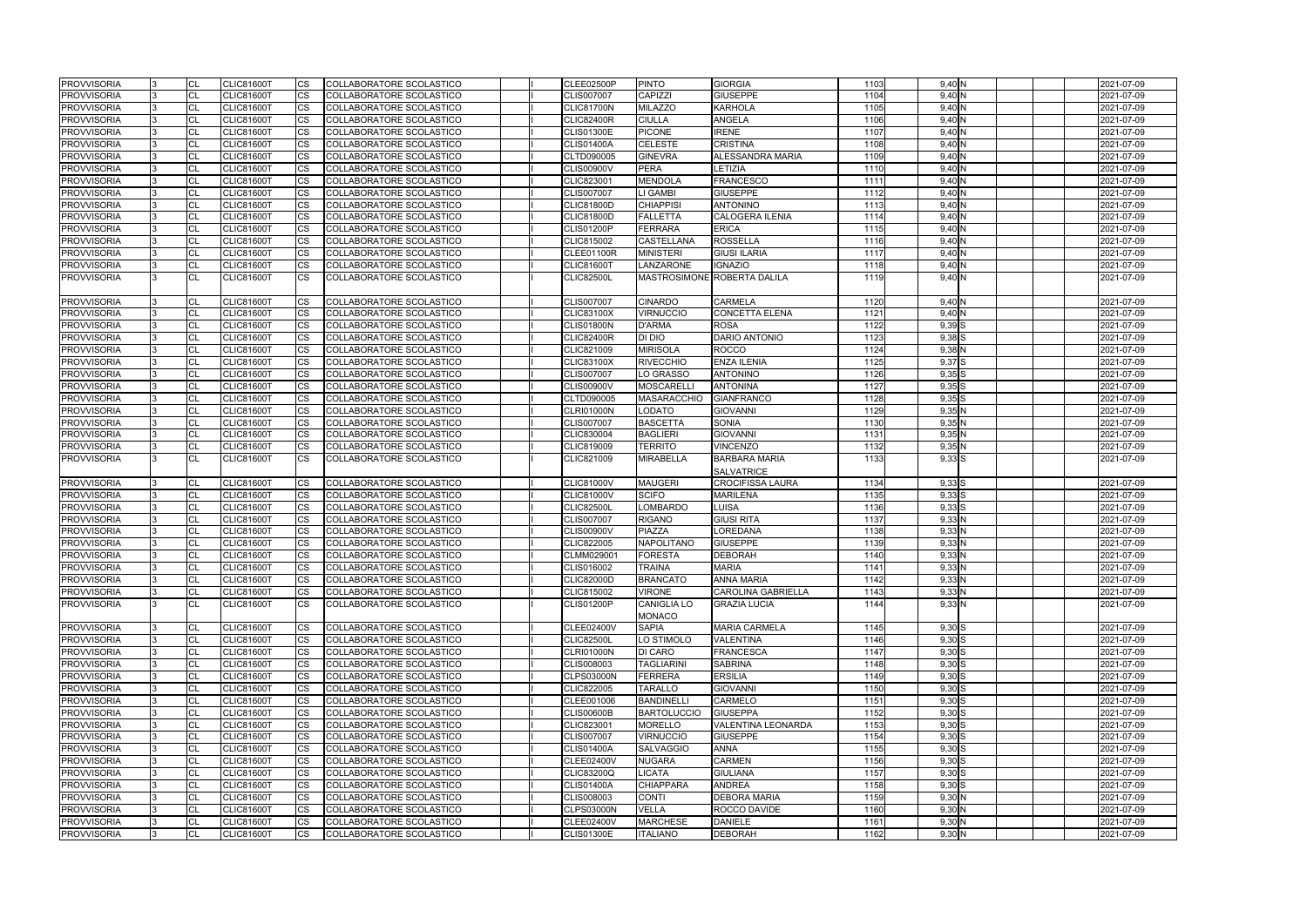| <b>PROVVISORIA</b> | CL        | <b>CLIC81600T</b> | CS                     | COLLABORATORE SCOLASTICO        |  | <b>CLIC80400G</b> | <b>VULLO</b>        | <b>MARIA MARTINA</b>     | 1163 | 9,30 N   |  | 2021-07-09 |
|--------------------|-----------|-------------------|------------------------|---------------------------------|--|-------------------|---------------------|--------------------------|------|----------|--|------------|
| <b>PROVVISORIA</b> | CL        | <b>CLIC81600T</b> | <b>CS</b>              | <b>COLLABORATORE SCOLASTICO</b> |  | CLTD090005        | <b>LA MENDOLA</b>   | <b>ANNA</b>              | 1164 | 9,30 N   |  | 2021-07-09 |
| <b>PROVVISORIA</b> | <b>CL</b> | <b>CLIC81600T</b> | <b>CS</b>              | COLLABORATORE SCOLASTICO        |  | CLIC830004        | <b>GUAGENTI</b>     | <b>ROBERTA</b>           | 1165 | $9,30$ N |  | 2021-07-09 |
| <b>PROVVISORIA</b> | CL        | <b>CLIC81600T</b> | CS                     | COLLABORATORE SCOLASTICO        |  | <b>CLIS007007</b> | <b>ALABISO</b>      | <b>ILENIA</b>            | 1166 | 9,30 N   |  | 2021-07-09 |
| <b>PROVVISORIA</b> | CL        | CLIC81600T        | CS                     | COLLABORATORE SCOLASTICO        |  | CLTD090005        | <b>PALERMO</b>      | LUANA                    | 1167 | $9,30$ N |  | 2021-07-09 |
| <b>PROVVISORIA</b> | CL        | <b>CLIC81600T</b> | $\overline{\text{cs}}$ | COLLABORATORE SCOLASTICO        |  | <b>CLIS01400A</b> | <b>RIGGI</b>        | <b>SILVIA</b>            | 1168 | $9,30$ N |  | 2021-07-09 |
| <b>PROVVISORIA</b> | CL        | <b>CLIC81600T</b> | <b>CS</b>              | <b>COLLABORATORE SCOLASTICO</b> |  | <b>CLIS01800N</b> | SPANALATTE          | <b>FEDERICA</b>          | 1169 | 9,30 N   |  | 2021-07-09 |
| <b>PROVVISORIA</b> | CL        | <b>CLIC81600T</b> | <b>CS</b>              | COLLABORATORE SCOLASTICO        |  | CLEE014008        | <b>SAVONE</b>       | <b>ARIANNA</b>           | 1170 | 9,30 N   |  | 2021-07-09 |
| <b>PROVVISORIA</b> | CL        | <b>CLIC81600T</b> | $\overline{\text{cs}}$ | COLLABORATORE SCOLASTICO        |  | <b>CLIS01300E</b> | <b>MILAZZO</b>      | CALOGERO                 | 1171 | $9,30$ N |  | 2021-07-09 |
| <b>PROVVISORIA</b> | CL        | <b>CLIC81600T</b> | CS                     | COLLABORATORE SCOLASTICO        |  | CLMM029001        | <b>CARLETTA</b>     | LETIZIA                  | 1172 | 9,30 N   |  | 2021-07-09 |
| <b>PROVVISORIA</b> | CL        | <b>CLIC81600T</b> | <b>CS</b>              | COLLABORATORE SCOLASTICO        |  | <b>CLIS007007</b> | <b>BOGNANNI</b>     | <b>FLORIANA</b>          | 1173 | $9,30$ N |  | 2021-07-09 |
| <b>PROVVISORIA</b> | CL        | <b>CLIC81600T</b> | <b>CS</b>              | COLLABORATORE SCOLASTICO        |  | CLEE001006        | AGRÒ                | <b>STEFANIA MARIA</b>    | 1174 | $9,30$ N |  | 2021-07-09 |
| <b>PROVVISORIA</b> | CL        | <b>CLIC81600T</b> | <b>CS</b>              | COLLABORATORE SCOLASTICO        |  | CLIS007007        | <b>SELVAGGIO</b>    | <b>GIOVANNI</b>          | 1175 | 9,30N    |  | 2021-07-09 |
| <b>PROVVISORIA</b> | <b>CL</b> | <b>CLIC81600T</b> | <b>CS</b>              | COLLABORATORE SCOLASTICO        |  | CLIC830004        | <b>TABBI</b>        | <b>DAVIDE ANTONIO</b>    | 1176 | 9,30 N   |  | 2021-07-09 |
| <b>PROVVISORIA</b> | CL        | <b>CLIC81600T</b> | <b>CS</b>              | COLLABORATORE SCOLASTICO        |  | CLIC815002        | <b>VOLPE</b>        | <b>ANNA MARIA</b>        | 1177 | $9,30$ N |  | 2021-07-09 |
| <b>PROVVISORIA</b> | CL        | <b>CLIC81600T</b> | <b>CS</b>              | COLLABORATORE SCOLASTICO        |  | CLEE001006        | <b>SORCE</b>        | <b>ANGELA</b>            | 1178 | 9,30 N   |  | 2021-07-09 |
| <b>PROVVISORIA</b> | CL        | <b>CLIC81600T</b> | CS                     | COLLABORATORE SCOLASTICO        |  | <b>CLIC81800D</b> | <b>NOCERA</b>       | <b>ANTONELLA LUISA</b>   | 1179 | $9,30$ N |  | 2021-07-09 |
| <b>PROVVISORIA</b> | CL        | <b>CLIC81600T</b> | <b>CS</b>              | COLLABORATORE SCOLASTICO        |  | <b>CLIS01200P</b> | <b>COSENTINI</b>    | <b>DAVIDE</b>            | 1180 | 9,30 N   |  | 2021-07-09 |
| <b>PROVVISORIA</b> | CL        | <b>CLIC81600T</b> | <b>CS</b>              | COLLABORATORE SCOLASTICO        |  | CLMM029001        | <b>LIPANI</b>       | <b>FABIO</b>             | 1181 | 9,30 N   |  | 2021-07-09 |
| <b>PROVVISORIA</b> | CL        | <b>CLIC81600T</b> | $\overline{\text{cs}}$ | COLLABORATORE SCOLASTICO        |  | <b>CLIS002004</b> | <b>PARISI</b>       | <b>ROSALINDA</b>         | 1182 | 9,30 N   |  | 2021-07-09 |
| <b>PROVVISORIA</b> | CL        | <b>CLIC81600T</b> | <b>CS</b>              | COLLABORATORE SCOLASTICO        |  | <b>CLIS01400A</b> | <b>RIGGI</b>        | <b>RITA</b>              | 1183 | $9,30$ N |  | 2021-07-09 |
| <b>PROVVISORIA</b> | CL        | <b>CLIC81600T</b> | $\overline{\text{cs}}$ | COLLABORATORE SCOLASTICO        |  | CLIC830004        | <b>GANGI</b>        | <b>MARIA</b>             | 1184 | 9,30 N   |  | 2021-07-09 |
| <b>PROVVISORIA</b> | CL        | <b>CLIC81600T</b> | CS                     | COLLABORATORE SCOLASTICO        |  | <b>CLIC82500L</b> | <b>SCHIFANO</b>     | <b>FIFETTA</b>           | 1185 | $9,30$ N |  | 2021-07-09 |
| <b>PROVVISORIA</b> | CL        | <b>CLIC81600T</b> | CS                     | COLLABORATORE SCOLASTICO        |  | CLIC828004        | <b>NARO</b>         | <b>SABRINA</b>           | 1186 | 9,30 N   |  | 2021-07-09 |
| <b>PROVVISORIA</b> | <b>CL</b> | <b>CLIC81600T</b> | <b>CS</b>              | COLLABORATORE SCOLASTICO        |  | CLIS002004        | <b>DI FRANCO</b>    | <b>ANTONELLA</b>         | 1187 | 9,30 N   |  | 2021-07-09 |
| <b>PROVVISORIA</b> | <b>CL</b> | <b>CLIC81600T</b> | <b>CS</b>              | COLLABORATORE SCOLASTICO        |  | <b>CLIC81100P</b> | <b>FESTANTE</b>     | <b>GIUSEPPA</b>          | 1188 | $9,30$ N |  | 2021-07-09 |
| <b>PROVVISORIA</b> | CL        | <b>CLIC81600T</b> | <b>CS</b>              | COLLABORATORE SCOLASTICO        |  | CLMM029001        | <b>EPAMINONDA</b>   | <b>CLAUDIA MARIA</b>     | 1189 | $9,30$ N |  | 2021-07-09 |
| <b>PROVVISORIA</b> | CL        | <b>CLIC81600T</b> | $\overline{\text{cs}}$ | COLLABORATORE SCOLASTICO        |  | CLIC830004        | <b>BONGIOVANN</b>   | <b>MARCO</b>             | 1190 | $9,30$ N |  | 2021-07-09 |
| <b>PROVVISORIA</b> | CL        | <b>CLIC81600T</b> | <b>CS</b>              | COLLABORATORE SCOLASTICO        |  | CLTD090005        | LO GIUDICE          | <b>VALENTINA</b>         | 1191 | 9,30 N   |  | 2021-07-09 |
| <b>PROVVISORIA</b> | CL        | <b>CLIC81600T</b> | CS                     | COLLABORATORE SCOLASTICO        |  | <b>CLIS007007</b> | <b>CARBONI</b>      | <b>GIORGIA</b>           | 1192 | $9,30$ N |  | 2021-07-09 |
| <b>PROVVISORIA</b> | <b>CL</b> | <b>CLIC81600T</b> | $\overline{\text{cs}}$ | COLLABORATORE SCOLASTICO        |  | <b>CLIS007007</b> | <b>CATRINI</b>      | <b>GAETANA</b>           | 1193 | $9,30$ N |  | 2021-07-09 |
| <b>PROVVISORIA</b> | CL        | <b>CLIC81600T</b> | CS                     | COLLABORATORE SCOLASTICO        |  | CLIC828004        | <b>VASAPOLLI</b>    | ANGELO                   | 1194 | 9,30 N   |  | 2021-07-09 |
| <b>PROVVISORIA</b> | CL        | <b>CLIC81600T</b> | <b>CS</b>              | COLLABORATORE SCOLASTICO        |  | <b>CLIC82400R</b> | <b>CORFU'</b>       | <b>GRAZIELLA</b>         | 1195 | 9,30 N   |  | 2021-07-09 |
| <b>PROVVISORIA</b> | CL        | <b>CLIC81600T</b> | <b>CS</b>              | COLLABORATORE SCOLASTICO        |  | CLEE001006        | <b>DI PASQUALI</b>  | <b>MICHELE</b>           | 1196 | $9,30$ N |  | 2021-07-09 |
| <b>PROVVISORIA</b> | CL        | <b>CLIC81600T</b> | CS                     | COLLABORATORE SCOLASTICO        |  | CLIC830004        | <b>RUSSO</b>        | <b>CINZIA MARIA</b>      | 1197 | 9,30 N   |  | 2021-07-09 |
| <b>PROVVISORIA</b> | CL        | <b>CLIC81600T</b> | CS                     | COLLABORATORE SCOLASTICO        |  | <b>CLIS01200P</b> | <b>DAINOTTO</b>     | <b>DANIELA CARMELA</b>   | 1198 | $9,28$ S |  | 2021-07-09 |
| <b>PROVVISORIA</b> | CL        | <b>CLIC81600T</b> | <b>CS</b>              | COLLABORATORE SCOLASTICO        |  | <b>CLIS00900V</b> | <b>DI VARA</b>      | <b>GIUSEPPE</b>          | 1199 | 9,27S    |  | 2021-07-09 |
| <b>PROVVISORIA</b> | CL        | <b>CLIC81600T</b> | <b>CS</b>              | COLLABORATORE SCOLASTICO        |  | <b>CLIC83200Q</b> | <b>BUGGEA</b>       | GIUSEPPE ALESSANDRO      | 1200 | $9,25$ S |  | 2021-07-09 |
| <b>PROVVISORIA</b> | CL        | <b>CLIC81600T</b> | <b>CS</b>              | <b>COLLABORATORE SCOLASTICO</b> |  | CLMM029001        | <b>BELLANCA</b>     | <b>ANITA GRAZIA</b>      | 1201 | $9,25$ S |  | 2021-07-09 |
| <b>PROVVISORIA</b> | CL        | <b>CLIC81600T</b> | <b>CS</b>              | COLLABORATORE SCOLASTICO        |  | <b>CLIS01300E</b> | <b>BRUCCOLERI</b>   | <b>VALENTINA</b>         | 1202 | $9,25$ S |  | 2021-07-09 |
| <b>PROVVISORIA</b> | <b>CL</b> | <b>CLIC81600T</b> | CS.                    | COLLABORATORE SCOLASTICO        |  | <b>CLIS007007</b> | <b>DESIMONE</b>     | <b>LUIGI</b>             | 1203 | $9,25$ S |  | 2021-07-09 |
| <b>PROVVISORIA</b> | <b>CL</b> | <b>CLIC81600T</b> | <b>CS</b>              | COLLABORATORE SCOLASTICO        |  | CLIC815002        | <b>TRICOLI</b>      | <b>DEBORAH FRANCESCA</b> | 1204 | $9,25$ S |  | 2021-07-09 |
| <b>PROVVISORIA</b> | <b>CL</b> | <b>CLIC81600T</b> | <b>CS</b>              | COLLABORATORE SCOLASTICO        |  | <b>CLIC83200Q</b> | TIRANNO             | IGNAZIO                  | 1205 | $9,25$ S |  | 2021-07-09 |
| <b>PROVVISORIA</b> | CL        | <b>CLIC81600T</b> | CS                     | COLLABORATORE SCOLASTICO        |  | CLIC821009        | <b>MUNNIA</b>       | <b>FRANCESCA</b>         | 1206 | $9,25$ N |  | 2021-07-09 |
| <b>PROVVISORIA</b> | CL        | <b>CLIC81600T</b> | CS                     | COLLABORATORE SCOLASTICO        |  | CLEE001006        | <b>GERACI</b>       | <b>MELANIA</b>           | 1207 | 9,25N    |  | 2021-07-09 |
| <b>PROVVISORIA</b> | CL        | <b>CLIC81600T</b> | <b>CS</b>              | COLLABORATORE SCOLASTICO        |  | CLIS002004        | <b>INTERNULLO</b>   | <b>MARTA</b>             | 1208 | 9,25N    |  | 2021-07-09 |
| <b>PROVVISORIA</b> | <b>CL</b> | <b>CLIC81600T</b> | CS                     | COLLABORATORE SCOLASTICO        |  | <b>CLIC81100P</b> | <b>CASTIGLIONE</b>  | <b>GIOVANNI</b>          | 1209 | $9,23$ S |  | 2021-07-09 |
| <b>PROVVISORIA</b> | CL        | <b>CLIC81600T</b> | <b>CS</b>              | COLLABORATORE SCOLASTICO        |  | CLIS008003        | <b>GAROFALO</b>     | <b>ENZO</b>              | 1210 | $9,23$ S |  | 2021-07-09 |
| <b>PROVVISORIA</b> | <b>CL</b> | <b>CLIC81600T</b> | CS                     | COLLABORATORE SCOLASTICO        |  | <b>CLPS03000N</b> | <b>VITALE</b>       | <b>VINCENZO</b>          | 1211 | 9,22S    |  | 2021-07-09 |
| <b>PROVVISORIA</b> | <b>CL</b> | <b>CLIC81600T</b> | CS                     | COLLABORATORE SCOLASTICO        |  | <b>CLEE01100R</b> | LAURIA              | <b>ISABELLA</b>          | 1212 | $9,21$ S |  | 2021-07-09 |
| <b>PROVVISORIA</b> | <b>CL</b> | <b>CLIC81600T</b> | <b>CS</b>              | COLLABORATORE SCOLASTICO        |  | CLEE001006        | <b>TUMMINO</b>      | <b>GIUSEPPE</b>          | 1213 | $9,20$ S |  | 2021-07-09 |
| <b>PROVVISORIA</b> | <b>CL</b> | <b>CLIC81600T</b> | <b>CS</b>              | COLLABORATORE SCOLASTICO        |  | CLIS008003        | LANZA               | <b>DANIELA</b>           | 1214 | $9,20$ S |  | 2021-07-09 |
| <b>PROVVISORIA</b> | <b>CL</b> | <b>CLIC81600T</b> | CS                     | COLLABORATORE SCOLASTICO        |  | <b>CLIC83200Q</b> | <b>MIRISOLA</b>     | <b>ROSA</b>              | 1215 | $9,20$ S |  | 2021-07-09 |
| <b>PROVVISORIA</b> | CL        | <b>CLIC81600T</b> | <b>CS</b>              | COLLABORATORE SCOLASTICO        |  | CLTD090005        | <b>DILIBERTO</b>    | <b>ANDREA</b>            | 1216 | $9,20$ S |  | 2021-07-09 |
| <b>PROVVISORIA</b> | <b>CL</b> | <b>CLIC81600T</b> | <b>CS</b>              | COLLABORATORE SCOLASTICO        |  | <b>CLIS00900V</b> | <b>SCIACCHITANO</b> | <b>GIUSEPPINA</b>        | 1217 | $9,20$ S |  | 2021-07-09 |
| <b>PROVVISORIA</b> | CL        | <b>CLIC81600T</b> | CS                     | COLLABORATORE SCOLASTICO        |  | <b>CLIS01200P</b> | PETITTO             | <b>GIUSEPPE GIOVANNI</b> | 1218 | $9,20$ S |  | 2021-07-09 |
| <b>PROVVISORIA</b> | CL        | <b>CLIC81600T</b> | <b>CS</b>              | COLLABORATORE SCOLASTICO        |  | <b>CLIC82000D</b> | <b>TRUPIA</b>       | <b>GESSICA</b>           | 1219 | $9,20$ S |  | 2021-07-09 |
| <b>PROVVISORIA</b> | <b>CL</b> | <b>CLIC81600T</b> | CS.                    | COLLABORATORE SCOLASTICO        |  | <b>CLIC82000D</b> | <b>CIMINO</b>       | <b>ROSALBA</b>           | 1220 | $9,20$ N |  | 2021-07-09 |
| <b>PROVVISORIA</b> | <b>CL</b> | <b>CLIC81600T</b> | CS                     | COLLABORATORE SCOLASTICO        |  | CLMM029001        | <b>PIGNATONE</b>    | <b>MONICA</b>            | 1221 | $9,20$ N |  | 2021-07-09 |
| <b>PROVVISORIA</b> | CL        | <b>CLIC81600T</b> | CS                     | COLLABORATORE SCOLASTICO        |  | <b>CLIS01200P</b> | <b>ALEO</b>         | <b>ILENIA</b>            | 1222 | $9,20$ N |  | 2021-07-09 |
| <b>PROVVISORIA</b> | <b>CL</b> | <b>CLIC81600T</b> | <b>CS</b>              | COLLABORATORE SCOLASTICO        |  | <b>CLEE02400V</b> | <b>IMERA</b>        | FABIANA                  | 1223 | $9,20$ N |  | 2021-07-09 |
| <b>PROVVISORIA</b> | <b>CL</b> | <b>CLIC81600T</b> | CS                     | COLLABORATORE SCOLASTICO        |  | CLIC821009        | <b>CHIARELLI</b>    | SALVATORE                | 1224 | $9,20$ N |  | 2021-07-09 |
| <b>PROVVISORIA</b> | <b>CL</b> | <b>CLIC81600T</b> | CS.                    | COLLABORATORE SCOLASTICO        |  | <b>CLIS01400A</b> | <b>TORINO</b>       | <b>VIVIANA MARIA</b>     | 1225 | $9,20$ N |  |            |
|                    |           |                   |                        |                                 |  |                   |                     |                          |      |          |  | 2021-07-09 |

|  |  | 2021-07-09               |
|--|--|--------------------------|
|  |  | 2021-07-09               |
|  |  | 2021-07-09               |
|  |  | 2021-07-09               |
|  |  | 2021-07-09               |
|  |  | 2021-07-09               |
|  |  | 2021-07-09               |
|  |  | 2021-07-09               |
|  |  | 2021-07-09               |
|  |  | 2021-07-09               |
|  |  | 2021-07-09               |
|  |  | 2021-07-09               |
|  |  | 2021-07-09               |
|  |  | 2021-07-09               |
|  |  | 2021-07-09               |
|  |  | 2021-07-09               |
|  |  | 2021-07-09               |
|  |  | 2021-07-09               |
|  |  | 2021-07-09               |
|  |  | 2021-07-09               |
|  |  | 2021-07-09               |
|  |  | 2021-07-09               |
|  |  | 2021-07-09               |
|  |  | 2021-07-09               |
|  |  | 2021-07-09               |
|  |  | 2021-07-09               |
|  |  | 2021-07-09<br>2021-07-09 |
|  |  | 2021-07-09               |
|  |  | 2021-07-09               |
|  |  | 2021-07-09               |
|  |  | 2021-07-09               |
|  |  | 2021-07-09               |
|  |  | 2021-07-09               |
|  |  | 2021-07-09               |
|  |  | 2021-07-09               |
|  |  | 2021-07-09               |
|  |  | 2021-07-09               |
|  |  | 2021-07-09               |
|  |  | 2021-07-09               |
|  |  | 2021-07-09               |
|  |  | 2021-07-09               |
|  |  | 2021-07-09               |
|  |  | 2021-07-09               |
|  |  | 2021-07-09               |
|  |  | 2021-07-09               |
|  |  | 2021-07-09               |
|  |  | 2021-07-09               |
|  |  | 2021-07-09               |
|  |  | 2021-07-09               |
|  |  | 2021-07-09               |
|  |  | 2021-07-09               |
|  |  | 2021-07-09               |
|  |  | 2021-07-09               |
|  |  | 2021-07-09               |
|  |  | 2021-07-09               |
|  |  | 2021-07-09               |
|  |  | 2021-07-09<br>2021-07-09 |
|  |  | 2021-07-09               |
|  |  | 2021-07-09               |
|  |  | 2021-07-09               |
|  |  | 2021-07-09               |
|  |  |                          |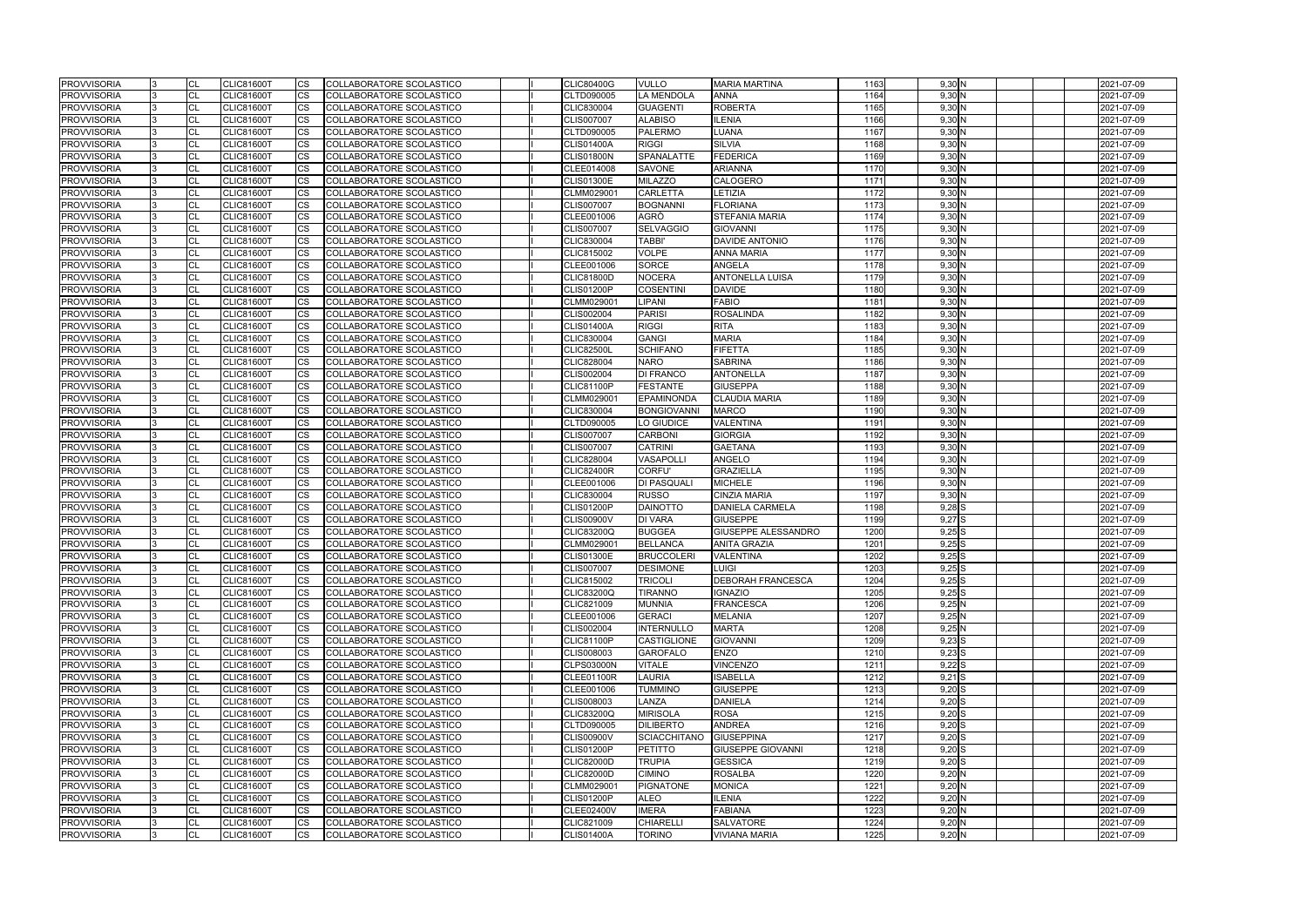| <b>PROVVISORIA</b> |              | <b>CL</b> | <b>CLIC81600T</b> | ICS.       | COLLABORATORE SCOLASTICO |  | CLIS01200P        | <b>GIARRATANO</b> | <b>VINCENZO SALVATORE</b>  | 1226 | 9,20N      | 2021-07-09 |
|--------------------|--------------|-----------|-------------------|------------|--------------------------|--|-------------------|-------------------|----------------------------|------|------------|------------|
| <b>PROVVISORIA</b> |              | <b>CL</b> | <b>CLIC81600T</b> | <b>ICS</b> | COLLABORATORE SCOLASTICO |  | CLIC830004        | <b>PISA</b>       | ALESSANDRO ROSARIO         | 1227 | $9,20$ N   | 2021-07-09 |
| <b>PROVVISORIA</b> |              | CL        | <b>CLIC81600T</b> | <b>CS</b>  | COLLABORATORE SCOLASTICO |  | <b>CLIS01200P</b> | <b>GALVANO</b>    | GIADA                      | 1228 | $9,20$ N   | 2021-07-09 |
| <b>PROVVISORIA</b> |              | CL        | <b>CLIC81600T</b> | <b>CS</b>  | COLLABORATORE SCOLASTICO |  | CLEE001006        | <b>CASTELLI</b>   | <b>DENISE MARIA</b>        | 1229 | $9,20$ N   | 2021-07-09 |
| <b>PROVVISORIA</b> |              | <b>CL</b> | <b>CLIC81600T</b> | <b>CS</b>  | COLLABORATORE SCOLASTICO |  | CLTD090005        | <b>FERRARA</b>    | ALESSIA                    | 1230 | $9,20$ N   | 2021-07-09 |
| <b>PROVVISORIA</b> |              | <b>CL</b> | <b>CLIC81600T</b> | <b>CS</b>  | COLLABORATORE SCOLASTICO |  | CLIC822005        | TURTURICI         | ARMANDO ALESSANDRO         | 1231 | $9,20$ N   | 2021-07-09 |
| <b>PROVVISORIA</b> |              | <b>CL</b> | <b>CLIC81600T</b> | <b>CS</b>  | COLLABORATORE SCOLASTICO |  | <b>CLIC81600T</b> | <b>BALSAMO</b>    | <b>EMANUELA</b>            | 1232 | $9,20$ N   | 2021-07-09 |
| <b>PROVVISORIA</b> |              | <b>CL</b> | <b>CLIC81600T</b> | <b>ICS</b> | COLLABORATORE SCOLASTICO |  | CLIC815002        | <b>BONSIGNORE</b> | <b>ELEONORA</b>            | 1233 | $9,20$ N   | 2021-07-09 |
| <b>PROVVISORIA</b> |              | <b>CL</b> | <b>CLIC81600T</b> | <b>CS</b>  | COLLABORATORE SCOLASTICO |  | CLIC819009        | LO MANTO          | <b>VINCENZO</b>            | 1234 | $9,20$ N   | 2021-07-09 |
| <b>PROVVISORIA</b> |              | CL        | <b>CLIC81600T</b> | <b>CS</b>  | COLLABORATORE SCOLASTICO |  | CLIC815002        | <b>MAIRA</b>      | <b>ALISIA MARIANA</b>      | 1235 | $9,20$ N   | 2021-07-09 |
| <b>PROVVISORIA</b> |              | <b>CL</b> | <b>CLIC81600T</b> | <b>CS</b>  | COLLABORATORE SCOLASTICO |  | CLIC822005        | <b>PETRANTONI</b> | SIMONA MARIA               | 1236 | $9,20$ N   | 2021-07-09 |
| <b>PROVVISORIA</b> |              | <b>CL</b> | <b>CLIC81600T</b> | <b>CS</b>  | COLLABORATORE SCOLASTICO |  | CLTD090005        | <b>CIANCI</b>     | <b>FILIPPO</b>             | 1237 | $9,20$ N   | 2021-07-09 |
| <b>PROVVISORIA</b> |              | CL        | <b>CLIC81600T</b> | <b>ICS</b> | COLLABORATORE SCOLASTICO |  | CLEE031002        | <b>SENTINA</b>    | <b>ROMINA</b>              | 1238 | $9,20$ N   | 2021-07-09 |
| <b>PROVVISORIA</b> |              | <b>CL</b> | <b>CLIC81600T</b> | <b>ICS</b> | COLLABORATORE SCOLASTICO |  | <b>CLIS00600B</b> | <b>CUSENTINO</b>  | LUISA                      | 1239 | $9,20$ N   | 2021-07-09 |
| <b>PROVVISORIA</b> |              | <b>CL</b> | <b>CLIC81600T</b> | <b>ICS</b> | COLLABORATORE SCOLASTICO |  | <b>CLIS007007</b> | <b>GUTTADAURO</b> | <b>FRANCESCA LETIZIA</b>   | 1240 | $9,20$ N   | 2021-07-09 |
| <b>PROVVISORIA</b> |              | CL        | <b>CLIC81600T</b> | <b>CS</b>  | COLLABORATORE SCOLASTICO |  | <b>CLIS00300X</b> | <b>GALATIOTO</b>  | SILVIO                     | 1241 | 9,20 N     | 2021-07-09 |
| <b>PROVVISORIA</b> |              | <b>CL</b> | <b>CLIC81600T</b> | <b>CS</b>  | COLLABORATORE SCOLASTICO |  | CLEE001006        | <b>RIZZO</b>      | GIOVANNI                   | 1242 | $9,20$ N   | 2021-07-09 |
| <b>PROVVISORIA</b> |              | <b>CL</b> | <b>CLIC81600T</b> | <b>ICS</b> | COLLABORATORE SCOLASTICO |  | CLIS008003        | <b>DI MARIA</b>   | ANTONELLA DOMENICA         | 1243 | 9,17S      | 2021-07-09 |
| <b>PROVVISORIA</b> |              | <b>CL</b> | <b>CLIC81600T</b> | <b>CS</b>  | COLLABORATORE SCOLASTICO |  | <b>CLIS01900D</b> | <b>BONO</b>       | <b>GAETANO</b>             | 1244 | 9,17S      | 2021-07-09 |
| <b>PROVVISORIA</b> |              | <b>CL</b> | CLIC81600T        | <b>ICS</b> | COLLABORATORE SCOLASTICO |  | <b>CLPS03000N</b> | PANEBIANCO        | <b>ALBINA</b>              | 1245 | 9,17S      | 2021-07-09 |
| <b>PROVVISORIA</b> | l 3          | <b>CL</b> | <b>CLIC81600T</b> | <b>ICS</b> | COLLABORATORE SCOLASTICO |  | <b>CLIC82500L</b> | <b>SALEMI</b>     | ANGELO MARTINO ANDREA      | 1246 | $9.17$ S   | 2021-07-09 |
|                    |              |           |                   |            |                          |  |                   |                   |                            |      |            |            |
| <b>PROVVISORIA</b> |              | <b>CL</b> | <b>CLIC81600T</b> | <b>CS</b>  | COLLABORATORE SCOLASTICO |  | CLIC819009        | <b>NOLA</b>       | <b>PATRIZIA</b>            | 1247 | 9,17 N     | 2021-07-09 |
| <b>PROVVISORIA</b> |              | CL        | <b>CLIC81600T</b> | <b>CS</b>  | COLLABORATORE SCOLASTICO |  | CLTD090005        | LI VECCHI         | Maria                      | 1248 | 9,17N      | 2021-07-09 |
| <b>PROVVISORIA</b> |              | <b>CL</b> | <b>CLIC81600T</b> | <b>CS</b>  | COLLABORATORE SCOLASTICO |  | CLTD090005        | PIAZZA            | <b>PIO</b>                 | 1249 | $9,16$ N   | 2021-07-09 |
| <b>PROVVISORIA</b> |              | <b>CL</b> | <b>CLIC81600T</b> | <b>CS</b>  | COLLABORATORE SCOLASTICO |  | <b>CLIC81000V</b> | LIBERTA'          | <b>IVANA</b>               | 1250 | $9,15$ S   | 2021-07-09 |
| <b>PROVVISORIA</b> |              | <b>CL</b> | <b>CLIC81600T</b> | <b>ICS</b> | COLLABORATORE SCOLASTICO |  | CLIS007007        | <b>SCIAGURA</b>   | <b>ANGELICA</b>            | 1251 | $9,15$ S   | 2021-07-09 |
| <b>PROVVISORIA</b> |              | CL        | <b>CLIC81600T</b> | <b>CS</b>  | COLLABORATORE SCOLASTICO |  | <b>CLIC82000D</b> | <b>VOLO</b>       | <b>VALERIA</b>             | 1252 | $9,15$ $S$ | 2021-07-09 |
| <b>PROVVISORIA</b> |              | <b>CL</b> | <b>CLIC81600T</b> | <b>CS</b>  | COLLABORATORE SCOLASTICO |  | CLIC819009        | <b>BONOMO</b>     | <b>MARIA</b>               | 1253 | $9,15$ S   | 2021-07-09 |
| <b>PROVVISORIA</b> |              | CL        | <b>CLIC81600T</b> | <b>CS</b>  | COLLABORATORE SCOLASTICO |  | CLIS007007        | <b>SANTAGATI</b>  | LORENA                     | 1254 | $9,15$ S   | 2021-07-09 |
| <b>PROVVISORIA</b> |              | <b>CL</b> | <b>CLIC81600T</b> | <b>CS</b>  | COLLABORATORE SCOLASTICO |  | CLIC828004        | <b>GAGLIANO</b>   | <b>ROSSELLA</b>            | 1255 | $9,15$ S   | 2021-07-09 |
| <b>PROVVISORIA</b> |              | <b>CL</b> | <b>CLIC81600T</b> | <b>CS</b>  | COLLABORATORE SCOLASTICO |  | <b>CLRI01000N</b> | <b>COLOMBO</b>    | <b>ALESSANDRO</b>          | 1256 | $9,15$ N   | 2021-07-09 |
| <b>PROVVISORIA</b> |              | <b>CL</b> | <b>CLIC81600T</b> | <b>ICS</b> | COLLABORATORE SCOLASTICO |  | CLTD090005        | VANGELISTA        | <b>MARIANGELA DYANA</b>    | 1257 | $9,15$ N   | 2021-07-09 |
| <b>PROVVISORIA</b> |              | CL        | <b>CLIC81600T</b> | <b>CS</b>  | COLLABORATORE SCOLASTICO |  | <b>CLIS00600B</b> | <b>PELLITTERI</b> | NADIA                      | 1258 | 9,15N      | 2021-07-09 |
| <b>PROVVISORIA</b> |              | <b>CL</b> | <b>CLIC81600T</b> | <b>CS</b>  | COLLABORATORE SCOLASTICO |  | <b>CLIS01800N</b> | ZAGO              | <b>ANTONINO EMANUELE</b>   | 1259 | $9,15$ N   | 2021-07-09 |
| <b>PROVVISORIA</b> |              | CL        | <b>CLIC81600T</b> | <b>CS</b>  | COLLABORATORE SCOLASTICO |  | <b>CLEE02500P</b> | <b>VANCHERI</b>   | CHIARA                     | 1260 | $9,15$ N   | 2021-07-09 |
| <b>PROVVISORIA</b> |              | <b>CL</b> | <b>CLIC81600T</b> | <b>CS</b>  | COLLABORATORE SCOLASTICO |  | <b>CLIC82500L</b> | <b>VIRONE</b>     | <b>ANTONIETTA</b>          | 1261 | 9,15N      | 2021-07-09 |
| <b>PROVVISORIA</b> |              | <b>CL</b> | <b>CLIC81600T</b> | <b>ICS</b> | COLLABORATORE SCOLASTICO |  | <b>CLIC82000D</b> | <b>DI FEDE</b>    | <b>GIUSEPPINA</b>          | 1262 | $9,13$ S   | 2021-07-09 |
| <b>PROVVISORIA</b> |              | <b>CL</b> | <b>CLIC81600T</b> | <b>ICS</b> | COLLABORATORE SCOLASTICO |  | CLIS016002        | <b>LA PIANA</b>   | <b>ALESSIA</b>             | 1263 | $9,13$ S   | 2021-07-09 |
| <b>PROVVISORIA</b> | l 3          | <b>CL</b> | <b>CLIC81600T</b> | <b>ICS</b> | COLLABORATORE SCOLASTICO |  | CLIS007007        | <b>D'AMELLA</b>   | LOREDANA                   | 1264 | $9,12$ S   | 2021-07-09 |
| <b>PROVVISORIA</b> | <sup>3</sup> | <b>CL</b> | <b>CLIC81600T</b> | <b>CS</b>  | COLLABORATORE SCOLASTICO |  | <b>CLEE02400V</b> | <b>TORINO</b>     | <b>CRISTINA RAIMONDA</b>   | 1265 | $9.10$ S   | 2021-07-09 |
| <b>PROVVISORIA</b> |              | <b>CL</b> | <b>CLIC81600T</b> | <b>CS</b>  | COLLABORATORE SCOLASTICO |  | <b>CLIS007007</b> | <b>TUSA</b>       | <b>ILARIA</b>              | 1266 | $9,10$ S   | 2021-07-09 |
| <b>PROVVISORIA</b> |              | CL        | <b>CLIC81600T</b> | <b>CS</b>  | COLLABORATORE SCOLASTICO |  | <b>CLIS00600B</b> | <b>MARINETTI</b>  | <b>DAVIDE SALVATORE</b>    | 1267 | 9,10S      | 2021-07-09 |
| <b>PROVVISORIA</b> |              | <b>CL</b> | <b>CLIC81600T</b> | <b>ICS</b> | COLLABORATORE SCOLASTICO |  | <b>CLIS01200P</b> | <b>VALENZA</b>    | <b>ANDREA</b>              | 1268 | $9,10$ S   | 2021-07-09 |
| <b>PROVVISORIA</b> |              | <b>CL</b> | <b>CLIC81600T</b> | <b>CS</b>  | COLLABORATORE SCOLASTICO |  | CLIC823001        | <b>DE BILIO</b>   | <b>ROSALVA</b>             | 1269 | $9,10$ S   | 2021-07-09 |
| <b>PROVVISORIA</b> |              | CL        | <b>CLIC81600T</b> | <b>CS</b>  | COLLABORATORE SCOLASTICO |  | CLEE001006        | <b>GIARDINA</b>   | <b>DAVIDE</b>              | 1270 | $9,10$ S   | 2021-07-09 |
| <b>PROVVISORIA</b> |              | <b>CL</b> | <b>CLIC81600T</b> | <b>CS</b>  | COLLABORATORE SCOLASTICO |  | <b>CLEE01100R</b> | <b>FAMA</b>       | <b>ILENIA DOMENICA</b>     | 1271 | $9,10$ S   | 2021-07-09 |
| <b>PROVVISORIA</b> |              | <b>CL</b> | <b>CLIC81600T</b> | <b>CS</b>  | COLLABORATORE SCOLASTICO |  | CLIC815002        | <b>CACCIATO</b>   | <b>DENISE MARIA RITA</b>   | 1272 | $9,10$ S   | 2021-07-09 |
| <b>PROVVISORIA</b> |              | CL        | <b>CLIC81600T</b> | CS.        | COLLABORATORE SCOLASTICO |  | <b>CLIC82000D</b> | <b>PALERMO</b>    | MARIA RITA                 | 1273 | $9,10$ S   | 2021-07-09 |
| <b>PROVVISORIA</b> |              | <b>CL</b> | CLIC81600T        | <b>CS</b>  | COLLABORATORE SCOLASTICO |  | CLIC823001        | <b>MELI</b>       | <b>SONIA</b>               | 1274 | $9,10$ S   | 2021-07-09 |
| <b>PROVVISORIA</b> |              | CL        | <b>CLIC81600T</b> | <b>CS</b>  | COLLABORATORE SCOLASTICO |  | <b>CLIC80400G</b> | <b>IZZO</b>       | <b>ROSINA</b>              | 1275 | $9,10$ S   | 2021-07-09 |
| <b>PROVVISORIA</b> |              | CL        | <b>CLIC81600T</b> | ICS.       | COLLABORATORE SCOLASTICO |  | <b>CLIC81600T</b> | <b>GESUALDO</b>   | <b>VIVIANA</b>             | 1276 | $9,10$ S   | 2021-07-09 |
| <b>PROVVISORIA</b> |              | CL        | <b>CLIC81600T</b> | <b>ICS</b> | COLLABORATORE SCOLASTICO |  | <b>CLIS01200P</b> | <b>VELLA</b>      | <b>GIUSEPPE</b>            | 1277 | $9,10$ S   | 2021-07-09 |
| <b>PROVVISORIA</b> |              | <b>CL</b> | <b>CLIC81600T</b> | <b>CS</b>  | COLLABORATORE SCOLASTICO |  | CLMM029001        | <b>BUSCEMI</b>    | <b>CONCETTA</b>            | 1278 | $9,10$ S   | 2021-07-09 |
| <b>PROVVISORIA</b> |              | <b>CL</b> | <b>CLIC81600T</b> | ICS.       | COLLABORATORE SCOLASTICO |  | CLMM029001        | <b>TESTA</b>      | <b>SARA</b>                | 1279 | $9,10$ S   | 2021-07-09 |
| <b>PROVVISORIA</b> |              | CL        | <b>CLIC81600T</b> | <b>CS</b>  | COLLABORATORE SCOLASTICO |  | <b>CLIS01300E</b> | <b>RIGGIO</b>     | <b>GIUSEPPE</b>            | 1280 | 9,10S      | 2021-07-09 |
| <b>PROVVISORIA</b> |              | <b>CL</b> | <b>CLIC81600T</b> | <b>CS</b>  | COLLABORATORE SCOLASTICO |  | CLIC823001        | <b>MAGANUCO</b>   | <b>MARIANGELA</b>          | 1281 | $9,10$ S   | 2021-07-09 |
| <b>PROVVISORIA</b> |              | <b>CL</b> | <b>CLIC81600T</b> | ICS.       | COLLABORATORE SCOLASTICO |  | CLEE001006        | <b>GIANNINO</b>   | <b>VERONICA</b>            | 1282 | $9,10$ S   | 2021-07-09 |
| <b>PROVVISORIA</b> |              | <b>CL</b> | <b>CLIC81600T</b> | <b>CS</b>  | COLLABORATORE SCOLASTICO |  | <b>CLIS007007</b> | <b>CINARDO</b>    | <b>GAETANO DANILO LUCA</b> | 1283 | $9,10$ S   | 2021-07-09 |
| <b>PROVVISORIA</b> |              | <b>CL</b> | <b>CLIC81600T</b> | <b>ICS</b> | COLLABORATORE SCOLASTICO |  | CLMM029001        | LA COLA           | ANGELO                     | 1284 | $9,10$ S   | 2021-07-09 |
| <b>PROVVISORIA</b> |              | CL        | <b>CLIC81600T</b> | <b>CS</b>  | COLLABORATORE SCOLASTICO |  | CLIC821009        | <b>MORREALE</b>   | <b>GIUSEPPE</b>            | 1285 | $9,10$ S   | 2021-07-09 |
| <b>PROVVISORIA</b> |              | <b>CL</b> | <b>CLIC81600T</b> | <b>CS</b>  | COLLABORATORE SCOLASTICO |  | <b>CLIC81100P</b> | <b>CASULA</b>     | CARMELO                    | 1286 | 9,10S      | 2021-07-09 |
| <b>PROVVISORIA</b> |              | <b>CL</b> | <b>CLIC81600T</b> | ICS.       | COLLABORATORE SCOLASTICO |  | <b>CLIS01900D</b> | <b>FORMICA</b>    | <b>BRENDA</b>              | 1287 | 9,10 N     | 2021-07-09 |
|                    |              |           |                   |            |                          |  |                   |                   |                            |      |            |            |

|  |  | 2021-07-09 |
|--|--|------------|
|  |  | 2021-07-09 |
|  |  | 2021-07-09 |
|  |  | 2021-07-09 |
|  |  | 2021-07-09 |
|  |  | 2021-07-09 |
|  |  | 2021-07-09 |
|  |  | 2021-07-09 |
|  |  | 2021-07-09 |
|  |  | 2021-07-09 |
|  |  | 2021-07-09 |
|  |  |            |
|  |  | 2021-07-09 |
|  |  | 2021-07-09 |
|  |  | 2021-07-09 |
|  |  | 2021-07-09 |
|  |  | 2021-07-09 |
|  |  | 2021-07-09 |
|  |  | 2021-07-09 |
|  |  | 2021-07-09 |
|  |  | 2021-07-09 |
|  |  | 2021-07-09 |
|  |  |            |
|  |  | 2021-07-09 |
|  |  | 2021-07-09 |
|  |  | 2021-07-09 |
|  |  | 2021-07-09 |
|  |  | 2021-07-09 |
|  |  | 2021-07-09 |
|  |  | 2021-07-09 |
|  |  | 2021-07-09 |
|  |  | 2021-07-09 |
|  |  | 2021-07-09 |
|  |  | 2021-07-09 |
|  |  | 2021-07-09 |
|  |  | 2021-07-09 |
|  |  | 2021-07-09 |
|  |  | 2021-07-09 |
|  |  | 2021-07-09 |
|  |  | 2021-07-09 |
|  |  | 2021-07-09 |
|  |  | 2021-07-09 |
|  |  | 2021-07-09 |
|  |  | 2021-07-09 |
|  |  | 2021-07-09 |
|  |  | 2021-07-09 |
|  |  | 2021-07-09 |
|  |  | 2021-07-09 |
|  |  | 2021-07-09 |
|  |  | 2021-07-09 |
|  |  | 2021-07-09 |
|  |  | 2021-07-09 |
|  |  | 2021-07-09 |
|  |  | 2021-07-09 |
|  |  | 2021-07-09 |
|  |  | 2021-07-09 |
|  |  |            |
|  |  | 2021-07-09 |
|  |  | 2021-07-09 |
|  |  | 2021-07-09 |
|  |  | 2021-07-09 |
|  |  | 2021-07-09 |
|  |  | 2021-07-09 |
|  |  | 2021-07-09 |
|  |  | 2021-07-09 |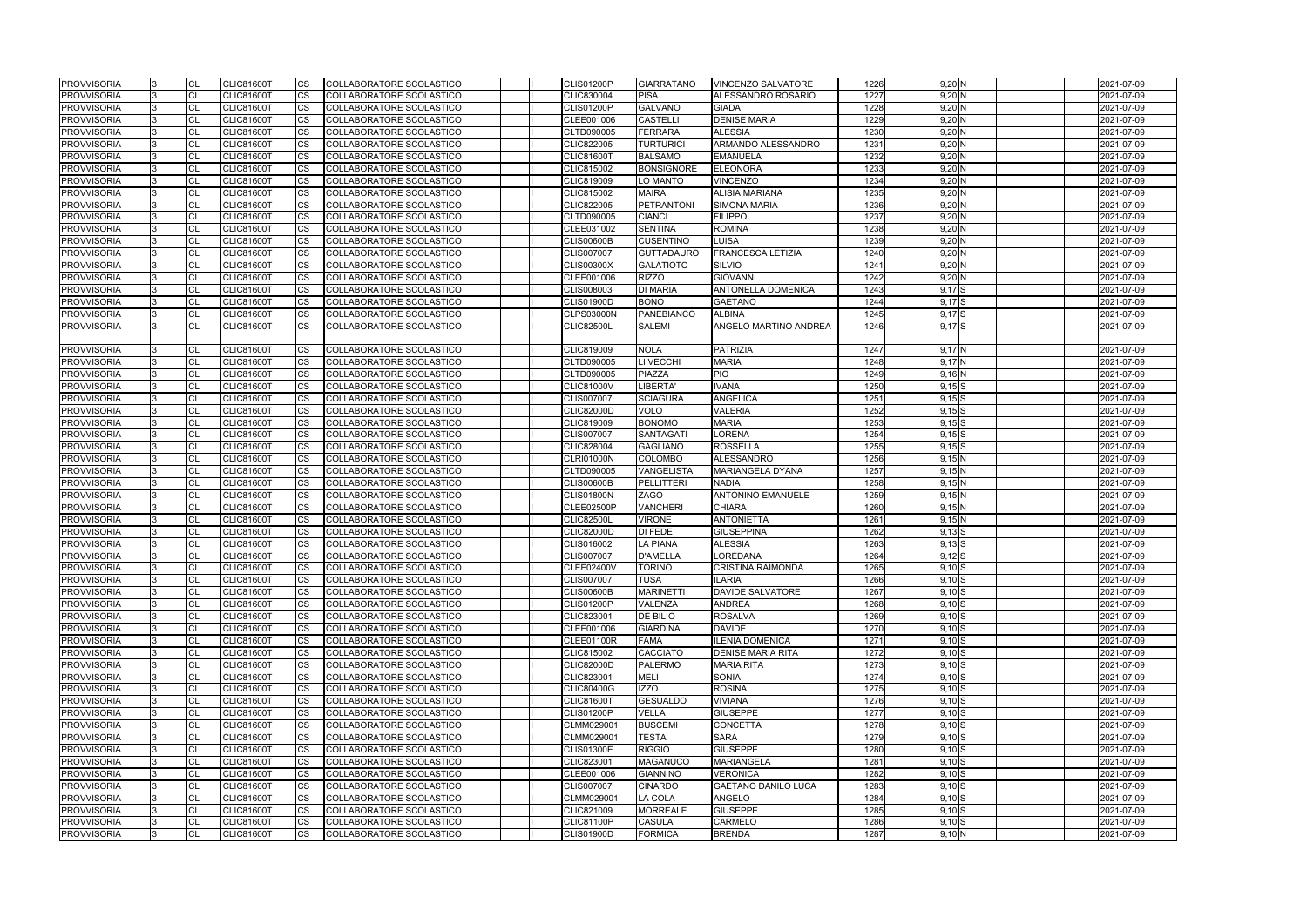| <b>PROVVISORIA</b> | CL        | <b>CLIC81600T</b> | CS.                    | <b>COLLABORATORE SCOLASTICO</b> |  | <b>CLEE02400V</b> | <b>CARAMANNA</b>  | <b>IMARIA AGNESE</b>         | 1288 | 9,10 N            | 2021-07-09 |
|--------------------|-----------|-------------------|------------------------|---------------------------------|--|-------------------|-------------------|------------------------------|------|-------------------|------------|
| <b>PROVVISORIA</b> | CL        | <b>CLIC81600T</b> | <b>CS</b>              | COLLABORATORE SCOLASTICO        |  | <b>CLIS00900V</b> | <b>FALZONE</b>    | <b>PATRIZIA</b>              | 1289 | $9,10$ N          | 2021-07-09 |
| <b>PROVVISORIA</b> | CL        | <b>CLIC81600T</b> | CS                     | COLLABORATORE SCOLASTICO        |  | <b>CLIC82500L</b> | CARO'             | <b>MIRIANA</b>               | 1290 | $9,10$ N          | 2021-07-09 |
| <b>PROVVISORIA</b> | CL        | <b>CLIC81600T</b> | <b>CS</b>              | COLLABORATORE SCOLASTICO        |  | <b>CLIS01300E</b> | <b>CURTO</b>      | <b>MARZIA</b>                | 1291 | $9,10$ N          | 2021-07-09 |
| <b>PROVVISORIA</b> | CL        | <b>CLIC81600T</b> | <b>CS</b>              | COLLABORATORE SCOLASTICO        |  | <b>CLRI01000N</b> | <b>BRUNO</b>      | CAROL                        | 1292 | 9,10 N            | 2021-07-09 |
| <b>PROVVISORIA</b> | CL        | <b>CLIC81600T</b> | <b>CS</b>              | COLLABORATORE SCOLASTICO        |  | CLIC830004        | <b>PISTONE</b>    | <b>CLAUDIA</b>               | 1293 | $9,10$ N          | 2021-07-09 |
| <b>PROVVISORIA</b> | <b>CL</b> | <b>CLIC81600T</b> | <b>CS</b>              | <b>COLLABORATORE SCOLASTICO</b> |  | <b>CLPC02000X</b> | <b>GALLEA</b>     | <b>GABRIELE</b>              | 1294 | 9,10 N            | 2021-07-09 |
| <b>PROVVISORIA</b> | CL        | <b>CLIC81600T</b> | <b>CS</b>              | COLLABORATORE SCOLASTICO        |  | <b>CLIS00900V</b> | <b>NESCHISI</b>   | <b>ROSARIO</b>               | 1295 | $9,10$ N          | 2021-07-09 |
| <b>PROVVISORIA</b> | CL        | <b>CLIC81600T</b> | CS                     | COLLABORATORE SCOLASTICO        |  | <b>CLIC82400R</b> | <b>GIARRATANO</b> | <b>SOFIA</b>                 | 1296 | 9,10N             | 2021-07-09 |
| <b>PROVVISORIA</b> | <b>CL</b> | <b>CLIC81600T</b> | CS                     | COLLABORATORE SCOLASTICO        |  | CLTD090005        | <b>CAMILLERI</b>  | <b>ANDREA GIUSEPPE</b>       | 1297 | 9,10 N            | 2021-07-09 |
| <b>PROVVISORIA</b> | CL        | <b>CLIC81600T</b> | <b>CS</b>              | COLLABORATORE SCOLASTICO        |  | <b>CLIS01400A</b> | <b>FALSONE</b>    | <b>GIOVANNA CHIARA</b>       | 1298 | $9,10$ N          | 2021-07-09 |
| <b>PROVVISORIA</b> | CL        | <b>CLIC81600T</b> | <b>CS</b>              | COLLABORATORE SCOLASTICO        |  | <b>CLIC83100X</b> | <b>PAGANO</b>     | <b>GIADA</b>                 | 1299 | 9,10 N            | 2021-07-09 |
| <b>PROVVISORIA</b> | <b>CL</b> | <b>CLIC81600T</b> | <b>CS</b>              | COLLABORATORE SCOLASTICO        |  | <b>CLIS007007</b> | <b>SICILIANO</b>  | <b>MARTINA</b>               | 1300 | 9,10 N            | 2021-07-09 |
| <b>PROVVISORIA</b> | CL        | <b>CLIC81600T</b> | <b>CS</b>              | COLLABORATORE SCOLASTICO        |  | <b>CLIC82400R</b> | <b>LA BELLA</b>   | <b>ROCCA SILVIA</b>          | 1301 | 9,10 N            | 2021-07-09 |
| <b>PROVVISORIA</b> | CL        | <b>CLIC81600T</b> | <b>CS</b>              | COLLABORATORE SCOLASTICO        |  | <b>CLIS007007</b> | <b>BALDO</b>      | <b>OLGA</b>                  | 1302 | 9,10 N            | 2021-07-09 |
| <b>PROVVISORIA</b> | CL        | <b>CLIC81600T</b> | CS                     | COLLABORATORE SCOLASTICO        |  | <b>CLIC81100P</b> | <b>CUSIMANO</b>   | <b>ERIKA</b>                 | 1303 | 9,10 <sub>N</sub> | 2021-07-09 |
| <b>PROVVISORIA</b> | CL        | CLIC81600T        | CS                     | COLLABORATORE SCOLASTICO        |  | CLMM029001        | <b>CIAPPA</b>     | <b>MICHELE</b>               | 1304 | 9,10 N            | 2021-07-09 |
| <b>PROVVISORIA</b> | <b>CL</b> | <b>CLIC81600T</b> | CS                     | COLLABORATORE SCOLASTICO        |  | <b>CLIS01400A</b> | <b>ORZA</b>       | <b>MARIA ROSARIA</b>         | 1305 | 9,10 N            | 2021-07-09 |
| <b>PROVVISORIA</b> | <b>CL</b> | <b>CLIC81600T</b> | <b>CS</b>              | COLLABORATORE SCOLASTICO        |  | CLIS016002        | <b>CALLARI</b>    | <b>MARIA LORENA</b>          | 1306 | 9,10 N            | 2021-07-09 |
| <b>PROVVISORIA</b> | CL        | <b>CLIC81600T</b> | <b>CS</b>              | COLLABORATORE SCOLASTICO        |  | <b>CLIS00900V</b> | <b>SALUTE</b>     | <b>DENISE</b>                | 1307 | $9,10$ N          | 2021-07-09 |
| <b>PROVVISORIA</b> | CL        | <b>CLIC81600T</b> | $\overline{\text{cs}}$ | COLLABORATORE SCOLASTICO        |  | <b>CLIS01300E</b> | <b>D'AMICO</b>    | <b>VALERIA</b>               | 1308 | 9,10 N            | 2021-07-09 |
| <b>PROVVISORIA</b> | CL        | <b>CLIC81600T</b> | <b>CS</b>              | COLLABORATORE SCOLASTICO        |  | <b>CLIS00600B</b> | <b>CAPIZZELLO</b> | <b>VANESSA</b>               | 1309 | 9,10 N            | 2021-07-09 |
| <b>PROVVISORIA</b> | CL        | <b>CLIC81600T</b> | CS                     | COLLABORATORE SCOLASTICO        |  | CLEE001006        | LO CHIANO         | <b>SALVATORE</b>             | 1310 | 9,10 N            | 2021-07-09 |
| <b>PROVVISORIA</b> | <b>CL</b> | <b>CLIC81600T</b> | <b>CS</b>              | COLLABORATORE SCOLASTICO        |  | <b>CLIC81800D</b> | <b>CATANIA</b>    | <b>FLORINDA</b>              | 1311 | 9,10 N            | 2021-07-09 |
|                    |           |                   | <b>CS</b>              |                                 |  | CLIC822005        | <b>SCARANTINO</b> | <b>VALENTINA</b>             | 1312 | 9,10 N            |            |
| <b>PROVVISORIA</b> | CL        | <b>CLIC81600T</b> |                        | <b>COLLABORATORE SCOLASTICO</b> |  |                   |                   |                              |      |                   | 2021-07-09 |
| <b>PROVVISORIA</b> | CL        | <b>CLIC81600T</b> | <b>CS</b>              | COLLABORATORE SCOLASTICO        |  | CLIC823001        | <b>CATANIA</b>    | <b>FLORIANA</b>              | 1313 | 9,10 N            | 2021-07-09 |
| <b>PROVVISORIA</b> | CL        | <b>CLIC81600T</b> | <b>CS</b>              | COLLABORATORE SCOLASTICO        |  | CLIC821009        | <b>PIGNATARO</b>  | <b>MARIATERESA</b>           | 1314 | 9,10 N            | 2021-07-09 |
| <b>PROVVISORIA</b> | CL        | <b>CLIC81600T</b> | CS                     | COLLABORATORE SCOLASTICO        |  | <b>CLIC828004</b> | <b>GIARRATANA</b> | <b>ASSUNTA</b>               | 1315 | $9,10$ N          | 2021-07-09 |
| <b>PROVVISORIA</b> | CL        | <b>CLIC81600T</b> | <b>CS</b>              | COLLABORATORE SCOLASTICO        |  | <b>CLIC81100P</b> | <b>PIZZO</b>      | SERENA                       | 1316 | $9,10$ N          | 2021-07-09 |
| <b>PROVVISORIA</b> | CL        | <b>CLIC81600T</b> | <b>CS</b>              | COLLABORATORE SCOLASTICO        |  | <b>CLIC82000D</b> | <b>SCHIFANO</b>   | <b>GIUSEPPE RAIMONDO</b>     | 1317 | $9,10$ N          | 2021-07-09 |
| <b>PROVVISORIA</b> | CL        | <b>CLIC81600T</b> | <b>CS</b>              | COLLABORATORE SCOLASTICO        |  | CLIC822005        | <b>TRAMONTANA</b> | DOMENICA ANNA MARIA          | 1318 | 9,10 N            | 2021-07-09 |
| <b>PROVVISORIA</b> | CL        | <b>CLIC81600T</b> | $\overline{\text{cs}}$ | COLLABORATORE SCOLASTICO        |  | CLIC815002        | <b>OTTAVIANO</b>  | <b>GRAZIA</b>                | 1319 | 9,10 N            | 2021-07-09 |
| <b>PROVVISORIA</b> | CL        | <b>CLIC81600T</b> | <b>CS</b>              | COLLABORATORE SCOLASTICO        |  | <b>CLIS01300E</b> | CANNIZZARO        | <b>STEFANIA</b>              | 1320 | $9,10$ N          | 2021-07-09 |
| <b>PROVVISORIA</b> | CL        | <b>CLIC81600T</b> | CS                     | COLLABORATORE SCOLASTICO        |  | <b>CLRI01000N</b> | <b>FIRRONE</b>    | <b>GIUSEPPE MARIA FAUSTO</b> | 1321 | 9,10 N            | 2021-07-09 |
| <b>PROVVISORIA</b> | <b>CL</b> | <b>CLIC81600T</b> | CS                     | COLLABORATORE SCOLASTICO        |  | <b>CLPC02000X</b> | <b>AMICO</b>      | <b>ANTONELLO GIOVANNI</b>    | 1322 | 9,09N             | 2021-07-09 |
| <b>PROVVISORIA</b> | CL        | CLIC81600T        | <b>CS</b>              | COLLABORATORE SCOLASTICO        |  | <b>CLIC81600T</b> | <b>STRAZZERI</b>  | <b>ELIANA CARMEN</b>         | 1323 | $9,08$ $S$        | 2021-07-09 |
| <b>PROVVISORIA</b> | <b>CL</b> | <b>CLIC81600T</b> | <b>CS</b>              | COLLABORATORE SCOLASTICO        |  | CLMM029001        | <b>MORRIONE</b>   | <b>MARIA SUSANNA</b>         | 1324 | $9,07$ N          | 2021-07-09 |
| <b>PROVVISORIA</b> | CL        | <b>CLIC81600T</b> | <b>CS</b>              | COLLABORATORE SCOLASTICO        |  | <b>CLIS007007</b> | <b>COLLODORO</b>  | <b>SEYLA GYUSI</b>           | 1325 | $9,05$ S          | 2021-07-09 |
| <b>PROVVISORIA</b> | CL        | <b>CLIC81600T</b> | <b>CS</b>              | COLLABORATORE SCOLASTICO        |  | CLMM029001        | <b>BATTELLO</b>   | LAURA                        | 1326 | $9,05$ S          | 2021-07-09 |
| <b>PROVVISORIA</b> | <b>CL</b> | <b>CLIC81600T</b> | <b>CS</b>              | COLLABORATORE SCOLASTICO        |  | <b>CLIC82400R</b> | <b>GAGLIANO</b>   | <b>SIMONA</b>                | 1327 | $9,05$ S          | 2021-07-09 |
| <b>PROVVISORIA</b> | <b>CI</b> | <b>CLIC81600T</b> | <b>CS</b>              | COLLABORATORE SCOLASTICO        |  | <b>CLIS007007</b> | <b>SANTAGATI</b>  | <b>CARMELO</b>               | 1328 | $9,05$ S          | 2021-07-09 |
| <b>PROVVISORIA</b> | <b>CL</b> | <b>CLIC81600T</b> | <b>CS</b>              | COLLABORATORE SCOLASTICO        |  | <b>CLMM02400T</b> | <b>SALATINO</b>   | <b>DANIELA</b>               | 1329 | $9,05$ S          | 2021-07-09 |
| <b>PROVVISORIA</b> | <b>CL</b> | <b>CLIC81600T</b> | CS                     | COLLABORATORE SCOLASTICO        |  | <b>CLIS01900D</b> | <b>CAGNINA</b>    | <b>MARTINA</b>               | 1330 | 9,05N             | 2021-07-09 |
| <b>PROVVISORIA</b> | <b>CL</b> | <b>CLIC81600T</b> | <b>CS</b>              | COLLABORATORE SCOLASTICO        |  | CLIS002004        | <b>RIZZO</b>      | <b>MANUEL</b>                | 1331 | 9,05N             | 2021-07-09 |
| <b>PROVVISORIA</b> | CL        | <b>CLIC81600T</b> | <b>CS</b>              | COLLABORATORE SCOLASTICO        |  | <b>CLIC81600T</b> | <b>PUMA</b>       | <b>VINCENZO</b>              | 1332 | 9,05N             | 2021-07-09 |
| <b>PROVVISORIA</b> | <b>CL</b> | <b>CLIC81600T</b> | CS                     | COLLABORATORE SCOLASTICO        |  | <b>CLIS00300X</b> | <b>MAGANUCO</b>   | <b>ELEONORA</b>              | 1333 | 9,05N             | 2021-07-09 |
| <b>PROVVISORIA</b> | CL        | <b>CLIC81600T</b> | <b>CS</b>              | COLLABORATORE SCOLASTICO        |  | <b>CLIC82000D</b> | <b>FERLISI</b>    | <b>EMANUELA MARIA</b>        | 1334 | 9,05N             | 2021-07-09 |
| <b>PROVVISORIA</b> | <b>CL</b> | <b>CLIC81600T</b> | <b>CS</b>              | COLLABORATORE SCOLASTICO        |  | <b>CLIC827008</b> | <b>PAPPALARDO</b> | <b>VINCENZO</b>              | 1335 | 9,05N             | 2021-07-09 |
| <b>PROVVISORIA</b> | <b>CL</b> | <b>CLIC81600T</b> | CS                     | COLLABORATORE SCOLASTICO        |  | <b>CLIC81600T</b> | <b>ARDITI</b>     | <b>FLAVIO</b>                | 1336 | 9,05N             | 2021-07-09 |
| <b>PROVVISORIA</b> | CL        | <b>CLIC81600T</b> | <b>CS</b>              | COLLABORATORE SCOLASTICO        |  | CLIC821009        | <b>SALEMI</b>     | <b>MARIA ALESSANDRA</b>      | 1337 | $9.02$ $S$        | 2021-07-09 |
| <b>PROVVISORIA</b> | CL        | <b>CLIC81600T</b> | CS                     | COLLABORATORE SCOLASTICO        |  | CLEE001006        | <b>BIFARELLA</b>  | <b>EMANUELE LUIGI</b>        | 1338 | $9,02$ N          | 2021-07-09 |
|                    |           |                   |                        |                                 |  |                   |                   | <b>FRANCESCO</b>             |      |                   |            |
| <b>PROVVISORIA</b> | CL        | <b>CLIC81600T</b> | <b>CS</b>              | COLLABORATORE SCOLASTICO        |  | <b>CLIC830004</b> | <b>MANIGLIA</b>   | <b>KATYA</b>                 | 1339 | $9,02$ N          | 2021-07-09 |
| <b>PROVVISORIA</b> | <b>CL</b> | <b>CLIC81600T</b> | <b>CS</b>              | COLLABORATORE SCOLASTICO        |  | <b>CLIC83100X</b> | <b>VENTURA</b>    | <b>PATRIZIA</b>              | 1340 | $9,02$ N          | 2021-07-09 |
| <b>PROVVISORIA</b> | <b>CL</b> | <b>CLIC81600T</b> | CS                     | COLLABORATORE SCOLASTICO        |  | <b>CLIS01400A</b> | <b>SILLITTI</b>   | <b>MAURO</b>                 | 1341 | $9,01$ N          | 2021-07-09 |
| <b>PROVVISORIA</b> | CL        | <b>CLIC81600T</b> | <b>CS</b>              | COLLABORATORE SCOLASTICO        |  | <b>CLIC82000D</b> | <b>MARCHESE</b>   | <b>TERESA</b>                | 1342 | 9S                | 2021-07-09 |
|                    |           |                   |                        |                                 |  |                   | <b>RAGONA</b>     |                              |      |                   |            |
| <b>PROVVISORIA</b> | <b>CL</b> | <b>CLIC81600T</b> | CS                     | COLLABORATORE SCOLASTICO        |  | <b>CLIS007007</b> | <b>PALUMBO</b>    | PAOLO SAMUELE                | 1343 | 9S                | 2021-07-09 |
| <b>PROVVISORIA</b> | CL        | <b>CLIC81600T</b> | <b>CS</b>              | COLLABORATORE SCOLASTICO        |  | <b>CLIC81600T</b> | <b>LA LEGGIA</b>  | <b>LUISA</b>                 | 1344 | 9S                | 2021-07-09 |
| <b>PROVVISORIA</b> | <b>CL</b> | <b>CLIC81600T</b> | <b>CS</b>              | COLLABORATORE SCOLASTICO        |  | <b>CLIC82000D</b> | <b>MAIORANA</b>   | <b>GIOVANNI MATTEO</b>       | 1345 | 9S                | 2021-07-09 |
| <b>PROVVISORIA</b> | <b>CL</b> | <b>CLIC81600T</b> | CS                     | COLLABORATORE SCOLASTICO        |  | <b>CLIS00600B</b> | <b>BOLOGNA</b>    | <b>DAVIDE</b>                | 1346 | 9S                | 2021-07-09 |
| <b>PROVVISORIA</b> | CL        | <b>CLIC81600T</b> | <b>CS</b>              | COLLABORATORE SCOLASTICO        |  | <b>CLIC80400G</b> | <b>PARADISO</b>   | <b>SABRINA</b>               | 1347 | 9S                | 2021-07-09 |
| <b>PROVVISORIA</b> | <b>CL</b> | <b>CLIC81600T</b> | CS.                    | COLLABORATORE SCOLASTICO        |  | <b>CLIC82500L</b> | <b>CUVA</b>       | <b>DANIELE</b>               | 1348 | 9S                | 2021-07-09 |
|                    |           |                   |                        |                                 |  |                   |                   |                              |      |                   |            |

| 1288              | 9,10 <sub>N</sub>         |                |  | 2021-07-09 |
|-------------------|---------------------------|----------------|--|------------|
| 1289              | $9,10\overline{\text{N}}$ |                |  | 2021-07-09 |
| 1290              | $9,10$ N                  |                |  | 2021-07-09 |
| 1291              | $9,10$ N                  |                |  | 2021-07-09 |
| 1292              | 9,10 <sub>N</sub>         |                |  | 2021-07-09 |
| 1293              | 9,10 N                    |                |  | 2021-07-09 |
| $\overline{1}294$ | 9,10 <sub>N</sub>         |                |  | 2021-07-09 |
|                   |                           |                |  |            |
| 1295              | $9,10\overline{\text{N}}$ |                |  | 2021-07-09 |
| 1296              | 9,10 <sub>N</sub>         |                |  | 2021-07-09 |
| 1297              | $9,10$ <sub>N</sub>       |                |  | 2021-07-09 |
| 1298              | $9,10\overline{\text{N}}$ |                |  | 2021-07-09 |
| 1299              | 9,10 <sub>N</sub>         |                |  | 2021-07-09 |
| 1300              | 9,10 <sub>N</sub>         |                |  | 2021-07-09 |
| 1301              | 9,10 <sub>N</sub>         |                |  | 2021-07-09 |
| 1302              | 9,10 <sub>N</sub>         |                |  | 2021-07-09 |
| 1303              | $9,10$ N                  |                |  | 2021-07-09 |
| 1304              | $9,10$ N                  |                |  | 2021-07-09 |
| 1305              | 9,10 <sub>N</sub>         |                |  | 2021-07-09 |
| 1306              | 9,10 <sub>N</sub>         |                |  | 2021-07-09 |
| $\overline{1307}$ | $9,10$ <sub>N</sub>       |                |  | 2021-07-09 |
| 1308              | $9,10\overline{\text{N}}$ |                |  | 2021-07-09 |
|                   | $9,10\overline{\text{N}}$ |                |  |            |
| 1309              |                           |                |  | 2021-07-09 |
| 1310              | $9,10\overline{\text{N}}$ |                |  | 2021-07-09 |
| 1311              | 9,10 <sub>N</sub>         |                |  | 2021-07-09 |
| 1312              | 9,10 <sub>N</sub>         |                |  | 2021-07-09 |
| $\overline{13}13$ | $9,10\overline{\text{N}}$ |                |  | 2021-07-09 |
| 1314              | $9,10$ N                  |                |  | 2021-07-09 |
| 1315              | 9,10 <sub>N</sub>         |                |  | 2021-07-09 |
| 1316              | $9,10\overline{\text{N}}$ |                |  | 2021-07-09 |
| 1317              | 9,10 <sub>N</sub>         |                |  | 2021-07-09 |
| 1318              | 9,10 N                    |                |  | 2021-07-09 |
| 1319              | 9,10 <sub>N</sub>         |                |  | 2021-07-09 |
| 1320              | $9,10\overline{\text{N}}$ |                |  | 2021-07-09 |
| 1321              | 9,10 <sub>N</sub>         |                |  | 2021-07-09 |
| 1322              | $9,09$ N                  |                |  | 2021-07-09 |
| 1323              | $9,08$ $S$                |                |  |            |
|                   |                           |                |  | 2021-07-09 |
| 1324              | 9,07N                     |                |  | 2021-07-09 |
| 1325              | 9,05                      | S              |  | 2021-07-09 |
| $\overline{1326}$ | 9,05                      | lS             |  | 2021-07-09 |
| 1327              | $9,05$ $S$                |                |  | 2021-07-09 |
| 1328              | $9,05$ S                  |                |  | 2021-07-09 |
| 1329              | $9,05$ $S$                |                |  | 2021-07-09 |
| 1330              | 9,05N                     |                |  | 2021-07-09 |
| 1331              | 9,05N                     |                |  | 2021-07-09 |
| 1332              | 9,05 N                    |                |  | 2021-07-09 |
| 1333              | $9,05$ <sub>N</sub>       |                |  | 2021-07-09 |
| 1334              | 9,05 N                    |                |  | 2021-07-09 |
| 1335              | $9,05$ N                  |                |  | 2021-07-09 |
| 1336              | 9,05N                     |                |  | 2021-07-09 |
| 1337              | $9,02$ $S$                |                |  | 2021-07-09 |
|                   |                           |                |  |            |
| $\overline{1338}$ | 9,02 N                    |                |  | 2021-07-09 |
|                   |                           |                |  |            |
| 1339              | $9,02$ <sub>N</sub>       |                |  | 2021-07-09 |
| $\overline{1340}$ | $9,02$ N                  |                |  | 2021-07-09 |
| 1341              | 9,01 N                    |                |  | 2021-07-09 |
| 1342              | 9                         | S              |  | 2021-07-09 |
|                   |                           |                |  |            |
| 1343              | 9                         | S              |  | 2021-07-09 |
| 1344              | 9                         | S              |  | 2021-07-09 |
| $\overline{13}45$ | 9                         | S              |  | 2021-07-09 |
| 1346              | 9                         | $\overline{S}$ |  | 2021-07-09 |
| 1347              | 9                         | S              |  | 2021-07-09 |
| $\overline{13}48$ | 9                         | $\overline{s}$ |  | 2021-07-09 |
|                   |                           |                |  |            |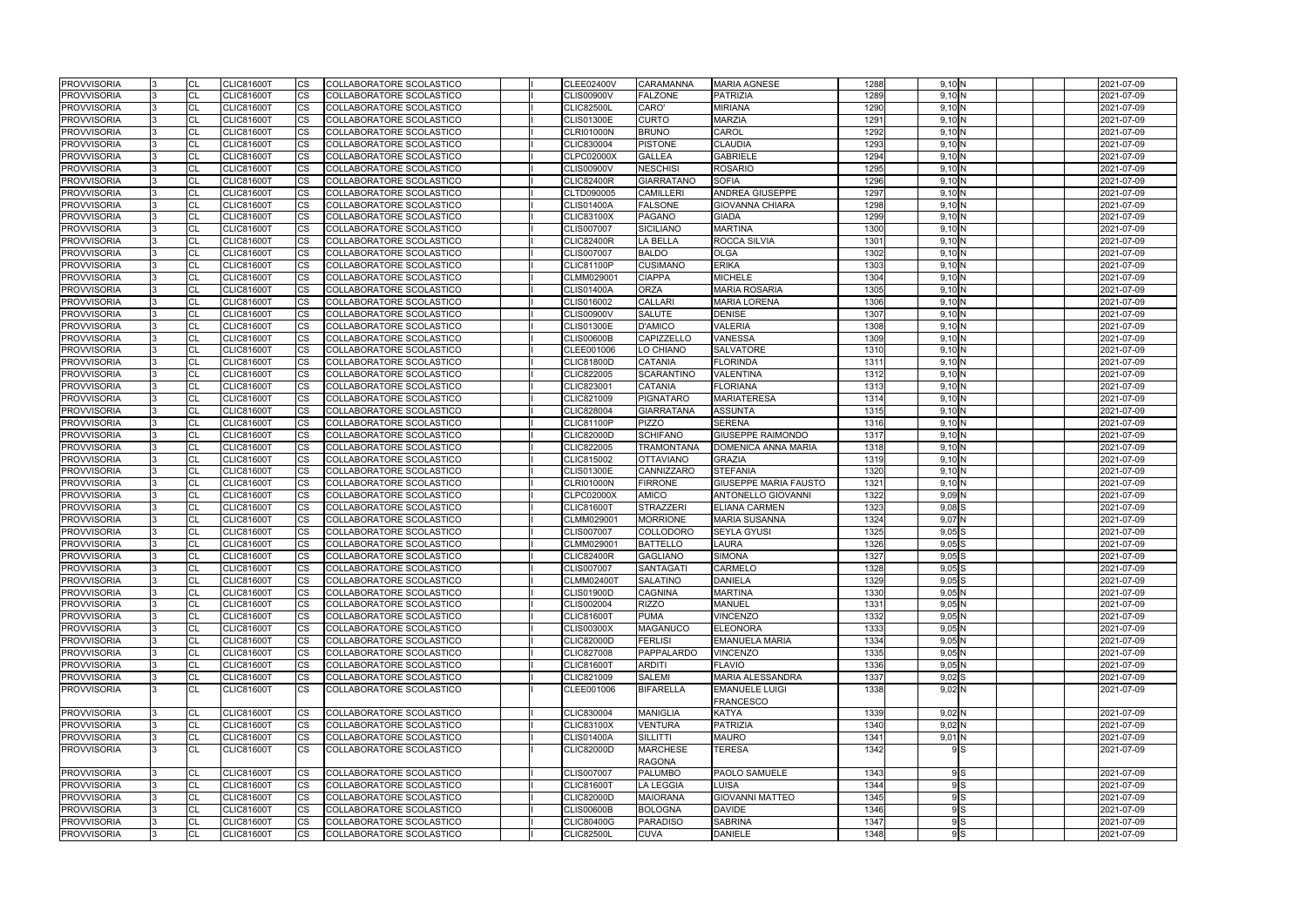| <b>PROVVISORIA</b> | ICL       | <b>CLIC81600T</b> | ICS.      | COLLABORATORE SCOLASTICO        |  | <b>CLPS03000N</b> | CAFA'              | <b>SABRINA</b>             | 1349 | 9S             | 2021-07-09 |
|--------------------|-----------|-------------------|-----------|---------------------------------|--|-------------------|--------------------|----------------------------|------|----------------|------------|
| <b>PROVVISORIA</b> | CL        | <b>CLIC81600T</b> | CS        | <b>COLLABORATORE SCOLASTICO</b> |  | <b>CLRI01000N</b> | <b>SANFILIPPO</b>  | <b>GIUSEPPE</b>            | 1350 | 9S             | 2021-07-09 |
| <b>PROVVISORIA</b> | CL        | <b>CLIC81600T</b> | CS        | <b>COLLABORATORE SCOLASTICO</b> |  | <b>CLIS007007</b> | <b>FICARRA</b>     | <b>MARIA NUNZIA</b>        | 1351 | 9S             | 2021-07-09 |
| <b>PROVVISORIA</b> | CL        | <b>CLIC81600T</b> | CS        | COLLABORATORE SCOLASTICO        |  | <b>CLEE02400V</b> | <b>LA MARCA</b>    | MARIA AUSILIA              | 1352 | 9S             | 2021-07-09 |
| <b>PROVVISORIA</b> | CL        | <b>CLIC81600T</b> | CS        | COLLABORATORE SCOLASTICO        |  | <b>CLIS007007</b> | <b>FAILLA</b>      | GIOVANNA                   | 1353 | 9S             | 2021-07-09 |
| <b>PROVVISORIA</b> | CL        | <b>CLIC81600T</b> | CS        | COLLABORATORE SCOLASTICO        |  | CLTD090005        | PERNACI            | <b>GIUSEPPE</b>            | 1354 | 9S             | 2021-07-09 |
| <b>PROVVISORIA</b> | <b>CL</b> | <b>CLIC81600T</b> | <b>CS</b> | COLLABORATORE SCOLASTICO        |  | CLIS008003        | <b>MAZZARA</b>     | <b>ALICE FLAVIA</b>        | 1355 | 9S             | 2021-07-09 |
| <b>PROVVISORIA</b> | <b>CL</b> | <b>CLIC81600T</b> | CS        | COLLABORATORE SCOLASTICO        |  | CLTD090005        | <b>GIANNONE</b>    | <b>ROSALIA</b>             | 1356 | 9 <sub>S</sub> | 2021-07-09 |
| <b>PROVVISORIA</b> | <b>CL</b> | <b>CLIC81600T</b> | CS        | COLLABORATORE SCOLASTICO        |  | CLIS016002        | PIAZZA             | <b>VIVIANA</b>             | 1357 | 9 <sub>S</sub> | 2021-07-09 |
| <b>PROVVISORIA</b> | <b>CL</b> | <b>CLIC81600T</b> | CS        | COLLABORATORE SCOLASTICO        |  | CLEE001006        | <b>VETRO</b>       | <b>CONCETTA</b>            | 1358 | 9S             | 2021-07-09 |
| <b>PROVVISORIA</b> | CL        | <b>CLIC81600T</b> | CS        | COLLABORATORE SCOLASTICO        |  | <b>CLIC82500L</b> | <b>LA MATTINA</b>  | <b>FILIPPO</b>             | 1359 | 9S             | 2021-07-09 |
| <b>PROVVISORIA</b> | CL        | <b>CLIC81600T</b> | CS        | COLLABORATORE SCOLASTICO        |  | <b>CLPC02000X</b> | <b>D'URSO</b>      | LETTERIO CLAUDIO           | 1360 | 9S             | 2021-07-09 |
| <b>PROVVISORIA</b> | <b>CL</b> | <b>CLIC81600T</b> | <b>CS</b> | COLLABORATORE SCOLASTICO        |  | CLEE02100B        | <b>BENNICI</b>     | <b>MARIA VERONICA</b>      | 1361 | 9S             | 2021-07-09 |
| <b>PROVVISORIA</b> | <b>CL</b> | <b>CLIC81600T</b> | CS        | <b>COLLABORATORE SCOLASTICO</b> |  | <b>CLIS01900D</b> | <b>CACCIATORE</b>  | <b>ISABELLA</b>            | 1362 | 9 <sub>N</sub> | 2021-07-09 |
| <b>PROVVISORIA</b> | CL        | <b>CLIC81600T</b> | CS        | COLLABORATORE SCOLASTICO        |  | CLIC815002        | <b>AVARELLO</b>    | <b>CALOGERA ROSITA</b>     | 1363 | 9 N            | 2021-07-09 |
| <b>PROVVISORIA</b> | <b>CL</b> | <b>CLIC81600T</b> | CS        | COLLABORATORE SCOLASTICO        |  | <b>CLIS007007</b> | <b>DI VARA</b>     | <b>RACHELE RITA</b>        | 1364 | 9 N            | 2021-07-09 |
| <b>PROVVISORIA</b> | CL        | <b>CLIC81600T</b> | CS        | COLLABORATORE SCOLASTICO        |  | <b>CLIC82500L</b> | <b>BELSEGNO</b>    | ADRIANA                    | 1365 | 9 <sub>N</sub> | 2021-07-09 |
| <b>PROVVISORIA</b> | <b>CL</b> | <b>CLIC81600T</b> | CS        | COLLABORATORE SCOLASTICO        |  | CLEE001006        | <b>ADDAMO</b>      | <b>FILIPPA</b>             | 1366 | 9N             | 2021-07-09 |
| <b>PROVVISORIA</b> | CL        | <b>CLIC81600T</b> | <b>CS</b> | <b>COLLABORATORE SCOLASTICO</b> |  | <b>CLIS007007</b> | <b>DI NATALE</b>   | <b>GIUSEPPE</b>            | 1367 | 9 N            | 2021-07-09 |
| <b>PROVVISORIA</b> | <b>CL</b> | <b>CLIC81600T</b> | CS.       | COLLABORATORE SCOLASTICO        |  | <b>CLIS01400A</b> | <b>MANNELLA</b>    | <b>ANGELICA MARIA</b>      | 1368 | 9 <sub>N</sub> | 2021-07-09 |
| <b>PROVVISORIA</b> | <b>CL</b> | <b>CLIC81600T</b> | CS        | COLLABORATORE SCOLASTICO        |  | <b>CLIS007007</b> | <b>CARMISCIANO</b> | <b>GRETA</b>               | 1369 | 9N             | 2021-07-09 |
| <b>PROVVISORIA</b> | <b>CL</b> | <b>CLIC81600T</b> | CS        | <b>COLLABORATORE SCOLASTICO</b> |  | CLIS008003        | <b>LUPO</b>        | <b>NAZARENO</b>            | 1370 | 9 N            | 2021-07-09 |
| <b>PROVVISORIA</b> | CL        | <b>CLIC81600T</b> | CS        | COLLABORATORE SCOLASTICO        |  | <b>CLIS01300E</b> | <b>MISTRETTA</b>   | <b>SALVATORE</b>           | 1371 | 9 <sub>N</sub> | 2021-07-09 |
| <b>PROVVISORIA</b> | <b>CL</b> | <b>CLIC81600T</b> | CS        | COLLABORATORE SCOLASTICO        |  | <b>CLPS03000N</b> | <b>OCCHIPINTI</b>  | MANUEL                     | 1372 | 9N             | 2021-07-09 |
| <b>PROVVISORIA</b> | <b>CL</b> | <b>CLIC81600T</b> | CS        | COLLABORATORE SCOLASTICO        |  | CLTD090005        | <b>DELL'UOMINI</b> | <b>BARBARA MARIA PIA</b>   | 1373 | 9 N            | 2021-07-09 |
| <b>PROVVISORIA</b> | CL        | <b>CLIC81600T</b> | <b>CS</b> | COLLABORATORE SCOLASTICO        |  | <b>CLIC81700N</b> | <b>MIRISOLA</b>    | VALENTINA                  | 1374 | 9N             | 2021-07-09 |
| <b>PROVVISORIA</b> | <b>CL</b> | <b>CLIC81600T</b> | CS        | COLLABORATORE SCOLASTICO        |  | <b>CLMM02400T</b> | <b>MANGIAPANE</b>  | <b>LUIGI</b>               | 1375 | 9 <sub>N</sub> | 2021-07-09 |
| <b>PROVVISORIA</b> | <b>CL</b> | <b>CLIC81600T</b> | CS        | COLLABORATORE SCOLASTICO        |  | CLTD090005        | <b>GUAGENTI</b>    | <b>SIMONA</b>              | 1376 | 9 N            | 2021-07-09 |
| <b>PROVVISORIA</b> | CL        | <b>CLIC81600T</b> | CS.       | COLLABORATORE SCOLASTICO        |  | CLIC828004        | <b>LIPANI</b>      | <b>GIORGIA</b>             | 1377 | 9 <sub>N</sub> | 2021-07-09 |
| <b>PROVVISORIA</b> | CL        | <b>CLIC81600T</b> | CS        | COLLABORATORE SCOLASTICO        |  | <b>CLIC82000D</b> | LOMBARDO           | <b>GIUSEPPE</b>            | 1378 | 9N             | 2021-07-09 |
| <b>PROVVISORIA</b> | CL        | <b>CLIC81600T</b> | CS        | COLLABORATORE SCOLASTICO        |  | CLIC823001        | <b>FONTANA</b>     | ANGYE                      | 1379 | 9 N            | 2021-07-09 |
| <b>PROVVISORIA</b> | <b>CL</b> | <b>CLIC81600T</b> | <b>CS</b> | COLLABORATORE SCOLASTICO        |  | <b>CLIC81100P</b> | CARAMAZZA          | <b>CRISTAL SOFIA</b>       | 1380 | 9N             | 2021-07-09 |
| <b>PROVVISORIA</b> | <b>CL</b> | <b>CLIC81600T</b> | CS.       | COLLABORATORE SCOLASTICO        |  | <b>CLIC819009</b> | <b>SALAMONE</b>    | <b>ALESSANDRO</b>          | 1381 | 9 <sub>N</sub> | 2021-07-09 |
| <b>PROVVISORIA</b> | <b>CL</b> | <b>CLIC81600T</b> | CS        | COLLABORATORE SCOLASTICO        |  | <b>CLIS01900D</b> | <b>BARBIERI</b>    | <b>CHIARA</b>              | 1382 | 9N             | 2021-07-09 |
| <b>PROVVISORIA</b> | <b>CL</b> | <b>CLIC81600T</b> | CS        | COLLABORATORE SCOLASTICO        |  | <b>CLPC02000X</b> | <b>MENDOLIA</b>    | <b>ROSSANA</b>             | 1383 | 9N             | 2021-07-09 |
| <b>PROVVISORIA</b> | CL        | <b>CLIC81600T</b> | CS        | COLLABORATORE SCOLASTICO        |  | <b>CLIS01300E</b> | <b>GIARDINA</b>    | MICHELE EMANUELE           | 1384 | 9 <sub>N</sub> | 2021-07-09 |
| <b>PROVVISORIA</b> | СL        | <b>CLIC81600T</b> | CS        | COLLABORATORE SCOLASTICO        |  | <b>CLIS007007</b> | <b>PETROLITO</b>   | <b>GIUSEPPE</b>            | 1385 | 9 N            | 2021-07-09 |
| <b>PROVVISORIA</b> | <b>CL</b> | <b>CLIC81600T</b> | <b>CS</b> | COLLABORATORE SCOLASTICO        |  | CLIC821009        | <b>PISCITELLI</b>  | <b>MAGDA</b>               | 1386 | 9N             | 2021-07-09 |
| <b>PROVVISORIA</b> | <b>CL</b> | <b>CLIC81600T</b> | CS.       | <b>COLLABORATORE SCOLASTICO</b> |  | <b>CLIC82000D</b> | <b>LOMBARDO</b>    | <b>MICHELE MARIA</b>       | 1387 | 9 <sub>N</sub> | 2021-07-09 |
| <b>PROVVISORIA</b> | CL        | <b>CLIC81600T</b> | CS        | COLLABORATORE SCOLASTICO        |  | CLIC83200Q        | D'ALESSANDRO       | <b>IELISABETH CONCETTA</b> | 1388 | 9 N            | 2021-07-09 |
| <b>PROVVISORIA</b> | <b>CI</b> | <b>CLIC81600T</b> | <b>CS</b> | COLLABORATORE SCOLASTICO        |  | <b>CLIC82500L</b> | <b>ARGENTO</b>     | <b>FRANCESCO</b>           | 1389 | 9 N            | 2021-07-09 |
| <b>PROVVISORIA</b> | <b>CL</b> | <b>CLIC81600T</b> | CS        | COLLABORATORE SCOLASTICO        |  | CLMM029001        | <b>GIUFFRE'</b>    | <b>RITA ROSA MARIA</b>     | 1390 | 9N             | 2021-07-09 |
| <b>PROVVISORIA</b> | CL        | <b>CLIC81600T</b> | <b>CS</b> | COLLABORATORE SCOLASTICO        |  | <b>CLIS01300E</b> | <b>NICITRA</b>     | MATTIA                     | 1391 | 9 N            | 2021-07-09 |
| <b>PROVVISORIA</b> | CL        | <b>CLIC81600T</b> | <b>CS</b> | COLLABORATORE SCOLASTICO        |  | <b>CLIS00600B</b> | <b>FLORIDIA</b>    | <b>GIORGIO</b>             | 1392 | 9 N            | 2021-07-09 |
| <b>PROVVISORIA</b> | <b>CL</b> | <b>CLIC81600T</b> | <b>CS</b> | COLLABORATORE SCOLASTICO        |  | CLEE001006        | <b>PATTI</b>       | <b>MARCELLO</b>            | 1393 | 9N             | 2021-07-09 |
| <b>PROVVISORIA</b> | <b>CL</b> | <b>CLIC81600T</b> | <b>CS</b> | COLLABORATORE SCOLASTICO        |  | CLIC815002        | <b>TRICOLI</b>     | <b>KRIZIA</b>              | 1394 | 9N             | 2021-07-09 |
| <b>PROVVISORIA</b> | <b>CL</b> | <b>CLIC81600T</b> | CS        | COLLABORATORE SCOLASTICO        |  | CLIS016002        | <b>TATANO</b>      | <b>RITA</b>                | 1395 | 9N             | 2021-07-09 |
| <b>PROVVISORIA</b> | CL        | <b>CLIC81600T</b> | CS        | COLLABORATORE SCOLASTICO        |  | <b>CLIS00600B</b> | AMARU'             | <b>SALVATORE</b>           | 1396 | 9N             | 2021-07-09 |
| <b>PROVVISORIA</b> | <b>CL</b> | <b>CLIC81600T</b> | CS        | COLLABORATORE SCOLASTICO        |  | <b>CLIS01200P</b> | <b>CORTICCHIA</b>  | <b>GIULIA</b>              | 1397 | 9N             | 2021-07-09 |
| <b>PROVVISORIA</b> | <b>CL</b> | <b>CLIC81600T</b> | CS        | COLLABORATORE SCOLASTICO        |  | <b>CLIS01200P</b> | <b>FASCIANELLA</b> | <b>MARTINA ANTONIETTA</b>  | 1398 | 9 N            | 2021-07-09 |
| <b>PROVVISORIA</b> | CL        | <b>CLIC81600T</b> | <b>CS</b> | <b>COLLABORATORE SCOLASTICO</b> |  | CLMM029001        | <b>RAIMONDI</b>    | <b>GENNYFER VINCENZA</b>   | 1399 | 9N             | 2021-07-09 |
| <b>PROVVISORIA</b> | <b>CL</b> | <b>CLIC81600T</b> | CS.       | COLLABORATORE SCOLASTICO        |  | <b>CLIS007007</b> | <b>BRUNO</b>       | <b>FEDERICA</b>            | 1400 | 9 N            | 2021-07-09 |
| <b>PROVVISORIA</b> | <b>CL</b> | <b>CLIC81600T</b> | CS        | COLLABORATORE SCOLASTICO        |  | <b>CLPS03000N</b> | <b>LIONTI</b>      | VALERIA                    | 1401 | 9 N            | 2021-07-09 |
| <b>PROVVISORIA</b> | <b>CL</b> | <b>CLIC81600T</b> | CS        | COLLABORATORE SCOLASTICO        |  | <b>CLIC81800D</b> | <b>GENCO</b>       | <b>SALVATORE</b>           | 1402 | 9N             | 2021-07-09 |
| <b>PROVVISORIA</b> | CL        | <b>CLIC81600T</b> | CS        | COLLABORATORE SCOLASTICO        |  | <b>CLIC81000V</b> | GIORRANNELLO MARIA |                            | 1403 | 9N             | 2021-07-09 |
| <b>PROVVISORIA</b> | CL        | <b>CLIC81600T</b> | CS        | COLLABORATORE SCOLASTICO        |  | <b>CLIC81800D</b> | PIAZZA             | <b>GERA</b>                | 1404 | 9 N            | 2021-07-09 |
| <b>PROVVISORIA</b> | <b>CL</b> | <b>CLIC81600T</b> | <b>CS</b> | COLLABORATORE SCOLASTICO        |  | <b>CLIS01900D</b> | <b>SCARANTINO</b>  | <b>MONIA</b>               | 1405 | 9N             | 2021-07-09 |
| <b>PROVVISORIA</b> | <b>CL</b> | <b>CLIC81600T</b> | CS.       | COLLABORATORE SCOLASTICO        |  | CLEE001006        | <b>FLOTTA</b>      | <b>FRANCESCA</b>           | 1406 | 9N             | 2021-07-09 |
| <b>PROVVISORIA</b> | <b>CL</b> | <b>CLIC81600T</b> | CS        | COLLABORATORE SCOLASTICO        |  | <b>CLIS01400A</b> | <b>LAROCCA</b>     | <b>SIMONA</b>              | 1407 | 9 N            | 2021-07-09 |
| <b>PROVVISORIA</b> | <b>CL</b> | <b>CLIC81600T</b> | CS        | COLLABORATORE SCOLASTICO        |  | <b>CLPS03000N</b> | LO BARTOLO         | <b>MICHELE</b>             | 1408 | 9N             | 2021-07-09 |
| <b>PROVVISORIA</b> | <b>CL</b> | <b>CLIC81600T</b> | CS        | COLLABORATORE SCOLASTICO        |  | <b>CLIS01200P</b> | <b>DI PIETRA</b>   | <b>SALVATORE</b>           | 1409 | 9 N            | 2021-07-09 |
| <b>PROVVISORIA</b> | СL        | <b>CLIC81600T</b> | <b>CS</b> | COLLABORATORE SCOLASTICO        |  | CLEE001006        | LO FIEGO           | <b>GIORGIA</b>             | 1410 | 9 N            | 2021-07-09 |
|                    |           |                   |           |                                 |  |                   |                    |                            |      |                |            |
| <b>PROVVISORIA</b> | <b>CL</b> | <b>CLIC81600T</b> | <b>CS</b> | COLLABORATORE SCOLASTICO        |  | CLIC815002        | <b>SAGGIOMO</b>    | SALVATORE                  | 1411 | 9N             | 2021-07-09 |

|  |  | 2021-07-09               |
|--|--|--------------------------|
|  |  | 2021-07-09               |
|  |  | 2021-07-09               |
|  |  | 2021-07-09               |
|  |  | 2021-07-09               |
|  |  | 2021-07-09               |
|  |  | 2021-07-09               |
|  |  | 2021-07-09               |
|  |  | 2021-07-09               |
|  |  | 2021-07-09               |
|  |  | 2021-07-09               |
|  |  | 2021-07-09               |
|  |  | 2021-07-09               |
|  |  | 2021-07-09               |
|  |  | 2021-07-09               |
|  |  | 2021-07-09               |
|  |  | 2021-07-09               |
|  |  | 2021-07-09               |
|  |  | 2021-07-09               |
|  |  | 2021-07-09               |
|  |  | 2021-07-09               |
|  |  | 2021-07-09               |
|  |  | 2021-07-09               |
|  |  | 2021-07-09               |
|  |  | 2021-07-09               |
|  |  | 2021-07-09               |
|  |  | 2021-07-09               |
|  |  | 2021-07-09               |
|  |  | 2021-07-09               |
|  |  | 2021-07-09               |
|  |  | 2021-07-09               |
|  |  | 2021-07-09               |
|  |  | 2021-07-09               |
|  |  | 2021-07-09               |
|  |  | 2021-07-09               |
|  |  | 2021-07-09               |
|  |  | 2021-07-09               |
|  |  | 2021-07-09               |
|  |  | 2021-07-09               |
|  |  | 2021-07-09               |
|  |  | 2021-07-09               |
|  |  | 2021-07-09               |
|  |  | 2021-07-09               |
|  |  | 2021-07-09               |
|  |  | 2021-07-09               |
|  |  | 2021-07-09               |
|  |  | 2021-07-09               |
|  |  | 2021-07-09               |
|  |  | 2021-07-09               |
|  |  | 2021-07-09               |
|  |  | 2021-07-09               |
|  |  | 2021-07-09               |
|  |  | 2021-07-09               |
|  |  |                          |
|  |  | 2021-07-09<br>2021-07-09 |
|  |  |                          |
|  |  | 2021-07-09               |
|  |  | 2021-07-09               |
|  |  | 2021-07-09               |
|  |  | 2021-07-09               |
|  |  | 2021-07-09               |
|  |  | 2021-07-09               |
|  |  | 2021-07-09               |
|  |  | 2021-07-09               |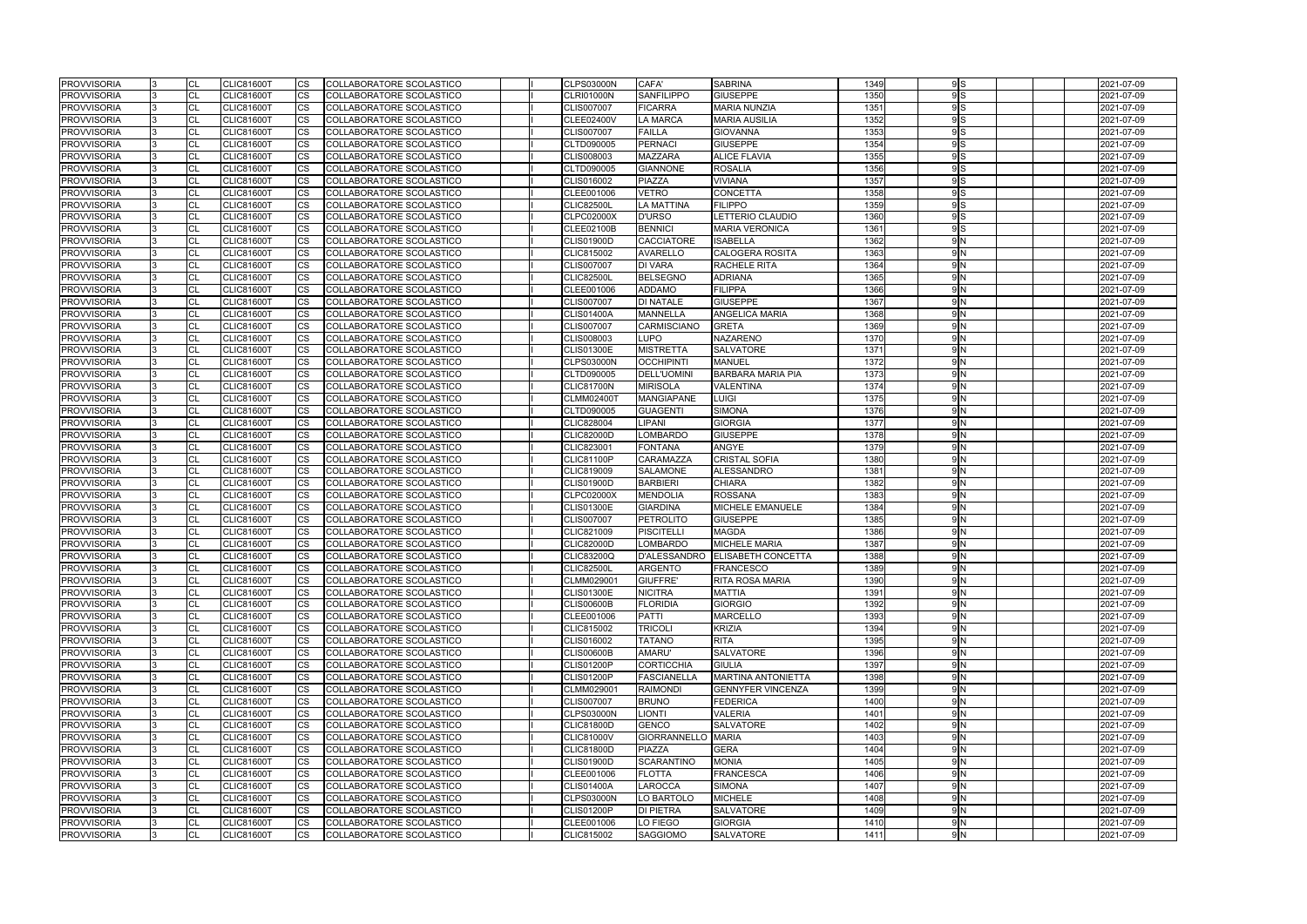| <b>PROVVISORIA</b> | <b>CL</b>       | <b>CLIC81600T</b>                      | <b>CS</b> | COLLABORATORE SCOLASTICO                                    |  | <b>CLIS01800N</b> | <b>SMECCA</b>                   | ERIKA MARIA GRAZIA             | 1412         | 9 N               | 2021-07-09               |
|--------------------|-----------------|----------------------------------------|-----------|-------------------------------------------------------------|--|-------------------|---------------------------------|--------------------------------|--------------|-------------------|--------------------------|
| <b>PROVVISORIA</b> | <b>CL</b>       | <b>CLIC81600T</b>                      | <b>CS</b> | <b>COLLABORATORE SCOLASTICO</b>                             |  | <b>CLIC81100P</b> | <b>RUSSO</b>                    | <b>DANIELA</b>                 | 1413         | 9N                | 2021-07-09               |
| <b>PROVVISORIA</b> | <b>CL</b>       | <b>CLIC81600T</b>                      | CS        | COLLABORATORE SCOLASTICO                                    |  | CLIC821009        | <b>SPATAFORA</b>                | <b>GIOVANNI</b>                | 1414         | 9 <sub>N</sub>    | 2021-07-09               |
| <b>PROVVISORIA</b> | <b>CL</b>       | <b>CLIC81600T</b>                      | CS        | COLLABORATORE SCOLASTICO                                    |  | <b>CLEE02100B</b> | <b>TRAMONTANA</b>               | <b>VALERIA</b>                 | 1415         | 9 <sub>N</sub>    | 2021-07-09               |
| <b>PROVVISORIA</b> | <b>CL</b>       | <b>CLIC81600T</b>                      | CS        | COLLABORATORE SCOLASTICO                                    |  | CLIC830004        | DI GRAZIO                       | ANGELA                         | 1416         | 9 <sub>N</sub>    | 2021-07-09               |
| <b>PROVVISORIA</b> | CL              | <b>CLIC81600T</b>                      | CS        | <b>COLLABORATORE SCOLASTICO</b>                             |  | <b>CLEE01100R</b> | <b>MOCA</b>                     | <b>DONATELLA</b>               | 1417         | 9 N               | 2021-07-09               |
| <b>PROVVISORIA</b> | <b>CL</b>       | <b>CLIC81600T</b>                      | CS        | COLLABORATORE SCOLASTICO                                    |  | <b>CLIC83200Q</b> | <b>MARCHISCIANA</b>             | <b>SILVIA GAETANA</b>          | 1418         | 9N                | 2021-07-09               |
| <b>PROVVISORIA</b> | CL              | <b>CLIC81600T</b>                      | CS        | COLLABORATORE SCOLASTICO                                    |  | <b>CLMM02400T</b> | SPINELLO                        | LAURA                          | 1419         | 9N                | 2021-07-09               |
| <b>PROVVISORIA</b> | CL              | <b>CLIC81600T</b>                      | CS        | COLLABORATORE SCOLASTICO                                    |  | CLIC823001        | <b>SCICOLONE</b>                | <b>LOREDANA</b>                | 1420         | 9N                | 2021-07-09               |
| <b>PROVVISORIA</b> | <b>CL</b>       | <b>CLIC81600T</b>                      | CS        | COLLABORATORE SCOLASTICO                                    |  | <b>CLIC83200Q</b> | <b>MOSCATO</b>                  | LOREDANA                       | 1421         | 9N                | 2021-07-09               |
| <b>PROVVISORIA</b> | CL              | <b>CLIC81600T</b>                      | CS        | COLLABORATORE SCOLASTICO                                    |  | CLIC830004        | <b>VULLO</b>                    | <b>CATENA MARIA</b>            | 1422         | 9N                | 2021-07-09               |
| <b>PROVVISORIA</b> | <b>CL</b>       | <b>CLIC81600T</b>                      | CS        | COLLABORATORE SCOLASTICO                                    |  | CLMM029001        | <b>AMICO</b>                    | <b>ROSARIA</b>                 | 1423         | 9N                | 2021-07-09               |
| <b>PROVVISORIA</b> | <b>CL</b>       | <b>CLIC81600T</b>                      | <b>CS</b> | COLLABORATORE SCOLASTICO                                    |  | <b>CLIS01300E</b> | <b>MACALUSO</b>                 | <b>GIUSEPPINA FATIMA</b>       | 1424         | 8,97 S            | 2021-07-09               |
| <b>PROVVISORIA</b> | <b>CL</b>       | <b>CLIC81600T</b>                      | <b>CS</b> | COLLABORATORE SCOLASTICO                                    |  | CLIC807003        | <b>DAIDONE</b>                  | <b>SIMONA</b>                  | 1425         | 8,97 S            | 2021-07-09               |
| <b>PROVVISORIA</b> | <b>CL</b>       | <b>CLIC81600T</b>                      | CS        | COLLABORATORE SCOLASTICO                                    |  | <b>CLIC822005</b> | <b>ROCCARO</b>                  | <b>MARIA LUCIA MARGHERITA</b>  | 1426         | 8,97 <sub>S</sub> | 2021-07-09               |
| <b>PROVVISORIA</b> | <b>CL</b>       | <b>CLIC81600T</b>                      | CS        | COLLABORATORE SCOLASTICO                                    |  | <b>CLIS007007</b> | LO BARTOLO                      | <b>FRANCESCA</b>               | 1427         | 8,97 S            | 2021-07-09               |
| <b>PROVVISORIA</b> | CL              | <b>CLIC81600T</b>                      | CS        | COLLABORATORE SCOLASTICO                                    |  | <b>CLIS007007</b> | <b>FARACI</b>                   | LOREDANA                       | 1428         | 8,97 <sub>S</sub> | 2021-07-09               |
| <b>PROVVISORIA</b> | <b>CL</b>       | <b>CLIC81600T</b>                      | CS        | COLLABORATORE SCOLASTICO                                    |  | <b>CLIC81100P</b> | <b>SALERNO</b>                  | SONIA                          | 1429         | 8,97 <sub>S</sub> | 2021-07-09               |
| <b>PROVVISORIA</b> | <b>CL</b>       | <b>CLIC81600T</b>                      | CS        | COLLABORATORE SCOLASTICO                                    |  | <b>CLIC82500L</b> | <b>MILI</b>                     | <b>TIZIANA</b>                 | 1430         | 8,97 N            | 2021-07-09               |
| <b>PROVVISORIA</b> | CL              | <b>CLIC81600T</b>                      | <b>CS</b> | COLLABORATORE SCOLASTICO                                    |  | CLMM029001        | <b>FALZONE</b>                  | VALENTINA                      | 1431         | 8,95 <sub>S</sub> | 2021-07-09               |
| <b>PROVVISORIA</b> | <b>CL</b>       | <b>CLIC81600T</b>                      | CS        | COLLABORATORE SCOLASTICO                                    |  | <b>CLRI01000N</b> | <b>RUSSO</b>                    | <b>GIUSEPPE</b>                | 1432         | 8,95 <sub>S</sub> | 2021-07-09               |
| <b>PROVVISORIA</b> | <b>CL</b>       | <b>CLIC81600T</b>                      | CS        | COLLABORATORE SCOLASTICO                                    |  | <b>CLIC81600T</b> | <b>MARINO</b>                   | <b>ROCCO</b>                   | 1433         | 8,95 S            | 2021-07-09               |
| <b>PROVVISORIA</b> | <b>CL</b>       | <b>CLIC81600T</b>                      | CS        | COLLABORATORE SCOLASTICO                                    |  | <b>CLIC81800D</b> | <b>CIMINO</b>                   | <b>IGNAZIO AURELIO</b>         | 1434         | 8,95 N            | 2021-07-09               |
| <b>PROVVISORIA</b> | <b>CL</b>       | <b>CLIC81600T</b>                      | CS        | COLLABORATORE SCOLASTICO                                    |  | <b>CLIC82500L</b> | <b>MARIA</b>                    | VERONICA                       | 1435         | $8,95$ N          | 2021-07-09               |
| <b>PROVVISORIA</b> | CL              | <b>CLIC81600T</b>                      | СS        | COLLABORATORE SCOLASTICO                                    |  | CLIC815002        | DI NOTO                         | <b>ANTONIA</b>                 | 1436         | 8,95 N            | 2021-07-09               |
| <b>PROVVISORIA</b> | <b>CL</b>       | <b>CLIC81600T</b>                      | <b>CS</b> | COLLABORATORE SCOLASTICO                                    |  | CLEE001006        | <b>BONSIGNORE</b>               | <b>MASSIMO CALOGERO</b>        | 1437         | 8,93 S            | 2021-07-09               |
| <b>PROVVISORIA</b> | <b>CL</b>       | <b>CLIC81600T</b>                      | CS        | <b>COLLABORATORE SCOLASTICO</b>                             |  | CLTD090005        | <b>GENTILE</b>                  | <b>ANTONIO</b>                 | 1438         | 8,93 N            | 2021-07-09               |
| <b>PROVVISORIA</b> | <b>CL</b>       | <b>CLIC81600T</b>                      | CS        | COLLABORATORE SCOLASTICO                                    |  | CLIS016002        | <b>SCHIFANO</b>                 | LAURA                          | 1439         | 8,93 N            | 2021-07-09               |
| <b>PROVVISORIA</b> | <b>CL</b>       | <b>CLIC81600T</b>                      | CS        | COLLABORATORE SCOLASTICO                                    |  | <b>CLIC82500L</b> | <b>DI VARA</b>                  | <b>LUIGI</b>                   | 1440         | 8,93 N            | 2021-07-09               |
|                    | <b>CL</b>       |                                        | CS        |                                                             |  |                   | <b>GERACI</b>                   |                                | 1441         | 8,93 N            | 2021-07-09               |
| <b>PROVVISORIA</b> | CL              | <b>CLIC81600T</b>                      | CS        | COLLABORATORE SCOLASTICO                                    |  | CLIC828004        |                                 | CLAUDIO                        | 1442         | 8,92 S            |                          |
| <b>PROVVISORIA</b> | <b>CL</b>       | <b>CLIC81600T</b><br><b>CLIC81600T</b> | <b>CS</b> | COLLABORATORE SCOLASTICO                                    |  | <b>CLEE02400V</b> | <b>PINTO</b><br><b>BENINATI</b> | PROVVIDENZA ANTONIA            | 1443         | 8,92 N            | 2021-07-09               |
| <b>PROVVISORIA</b> |                 | <b>CLIC81600T</b>                      |           | COLLABORATORE SCOLASTICO<br><b>COLLABORATORE SCOLASTICO</b> |  | <b>CLIC82000D</b> | <b>SCERRA</b>                   | LAURA SIMONA<br><b>GAETANA</b> | 1444         | 8,92N             | 2021-07-09               |
| <b>PROVVISORIA</b> | CL              |                                        | <b>CS</b> |                                                             |  | <b>CLIS01800N</b> |                                 |                                |              |                   | 2021-07-09               |
| <b>PROVVISORIA</b> | CL<br><b>CL</b> | <b>CLIC81600T</b><br><b>CLIC81600T</b> | CS        | COLLABORATORE SCOLASTICO                                    |  | <b>CLIS007007</b> | FERRERI<br><b>FARRUGGIA</b>     | <b>LUIGI</b><br><b>MARISA</b>  | 1445<br>1446 | 8,92 N            | 2021-07-09               |
| <b>PROVVISORIA</b> |                 |                                        | CS        | COLLABORATORE SCOLASTICO                                    |  | <b>CLIC828004</b> |                                 |                                |              | 8,90 S            | 2021-07-09<br>2021-07-09 |
| <b>PROVVISORIA</b> | <b>CL</b>       | <b>CLIC81600T</b><br><b>CLIC81600T</b> | CS        | COLLABORATORE SCOLASTICO                                    |  | <b>CLIC81000V</b> | <b>SALSETTA</b>                 | MELANIA                        | 1447<br>1448 | $8,90$ S<br>8,90S |                          |
| <b>PROVVISORIA</b> | <b>CL</b>       |                                        | CS        | COLLABORATORE SCOLASTICO                                    |  | <b>CLIS00900V</b> | <b>ROMANO</b>                   | <b>SIMONA</b>                  |              |                   | 2021-07-09               |
| <b>PROVVISORIA</b> | <b>CL</b>       | <b>CLIC81600T</b>                      | CS        | <b>COLLABORATORE SCOLASTICO</b>                             |  | <b>CLIC82000D</b> | <b>CAPITANO</b>                 | LUCIA                          | 1449         | 8,90 S            | 2021-07-09               |
| <b>PROVVISORIA</b> | CL              | <b>CLIC81600T</b>                      | <b>CS</b> | COLLABORATORE SCOLASTICO                                    |  | <b>CLIS01200P</b> | <b>MESSANA</b>                  | SANDRA                         | 1450         | 8,90 S            | 2021-07-09               |
| <b>PROVVISORIA</b> | <b>CL</b>       | <b>CLIC81600T</b>                      | CS        | COLLABORATORE SCOLASTICO                                    |  | <b>CLIC81600T</b> | <b>TOSCANO</b>                  | TIZIANA                        | 1451         | 8,90 S            | 2021-07-09               |
| <b>PROVVISORIA</b> | $\overline{C}$  | <b>CLIC81600T</b>                      | <b>CS</b> | COLLABORATORE SCOLASTICO                                    |  | CLEE001006        | <b>SAVOJA</b>                   | <b>FLORINDA GRAZIELLA</b>      | 1452         | 8.90 S            | 2021-07-09               |
| <b>PROVVISORIA</b> | <b>CL</b>       | <b>CLIC81600T</b>                      | CS        | <b>COLLABORATORE SCOLASTICO</b>                             |  | <b>CLEE02500P</b> | LAURIA                          | <b>GIUSEPPE</b>                | 1453         | 8,90 S            | 2021-07-09               |
| <b>PROVVISORIA</b> | CL              | CLIC81600T                             | <b>CS</b> | COLLABORATORE SCOLASTICO                                    |  | <b>CLIS007007</b> | <b>BONAFFINI</b>                | <b>MARIA CONCETTA</b>          | 1454         | 8,90 S            | 2021-07-09               |
| <b>PROVVISORIA</b> | <b>CL</b>       | <b>CLIC81600T</b>                      | <b>CS</b> | COLLABORATORE SCOLASTICO                                    |  | CLEE001006        | <b>MORREALE</b>                 | <b>DANILA</b>                  | 1455         | $8,90$ S          | 2021-07-09               |
| <b>PROVVISORIA</b> | <b>CL</b>       | <b>CLIC81600T</b>                      | <b>CS</b> | COLLABORATORE SCOLASTICO                                    |  | CLEE001006        | <b>DI BENEDETTO</b>             | CINZIA CAROLINA                | 1456         | 8,90 S            | 2021-07-09               |
| <b>PROVVISORIA</b> | <b>CL</b>       | <b>CLIC81600T</b>                      | CS.       | COLLABORATORE SCOLASTICO                                    |  | <b>CLPS03000N</b> | <b>DE MARCO</b>                 | <b>ARIANNA</b>                 | 1457         | $8,90$ S          | 2021-07-09               |
| <b>PROVVISORIA</b> | <b>CL</b>       | <b>CLIC81600T</b>                      | CS        | COLLABORATORE SCOLASTICO                                    |  | <b>CLIS00900V</b> | <b>COSTA</b>                    | LUCA RAIMONDO                  | 1458         | 8,90 S            | 2021-07-09               |
| <b>PROVVISORIA</b> | CL              | <b>CLIC81600T</b>                      | CS        | COLLABORATORE SCOLASTICO                                    |  | CLIS008003        | <b>COMPARETTO</b>               | <b>CLARISSA</b>                | 1459         | 8,90 N            | 2021-07-09               |
| <b>PROVVISORIA</b> | <b>CL</b>       | <b>CLIC81600T</b>                      | CS        | COLLABORATORE SCOLASTICO                                    |  | <b>CLIS00900V</b> | <b>MILLACI</b>                  | CONCETTA ALESSIA               | 1460         | 8,90 N            | 2021-07-09               |
| <b>PROVVISORIA</b> | CL              | <b>CLIC81600T</b>                      | CS        | COLLABORATORE SCOLASTICO                                    |  | <b>CLPC02000X</b> | <b>ALONGE</b>                   | MIRIANA CONCETTA               | 1461         | 8,90 N            | 2021-07-09               |
| <b>PROVVISORIA</b> | CL              | <b>CLIC81600T</b>                      | <b>CS</b> | COLLABORATORE SCOLASTICO                                    |  | CLMM029001        | LEONARDI                        | <b>EMANUELA</b>                | 1462         | 8,90 N            | 2021-07-09               |
| <b>PROVVISORIA</b> | <b>CL</b>       | <b>CLIC81600T</b>                      | CS.       | COLLABORATORE SCOLASTICO                                    |  | <b>CLIS007007</b> | <b>BONGIOVANNI</b>              | <b>ANTONIO</b>                 | 1463         | 8,90 N            | 2021-07-09               |
| <b>PROVVISORIA</b> | CL              | <b>CLIC81600T</b>                      | CS        | COLLABORATORE SCOLASTICO                                    |  | CLIS016002        | <b>NOBILE</b>                   | SILVIO                         | 1464         | 8,90 N            | 2021-07-09               |
| <b>PROVVISORIA</b> | <b>CL</b>       | <b>CLIC81600T</b>                      | CS        | COLLABORATORE SCOLASTICO                                    |  | <b>CLIS007007</b> | <b>INCARBONE</b>                | <b>MARIANNA</b>                | 1465         | 8,90 N            | 2021-07-09               |
| <b>PROVVISORIA</b> | CL              | <b>CLIC81600T</b>                      | CS        | COLLABORATORE SCOLASTICO                                    |  | CLTD090005        | <b>MANNINO</b>                  | ALESSANDRA MICHELA             | 1466         | 8,90 N            | 2021-07-09               |
| <b>PROVVISORIA</b> | CL              | <b>CLIC81600T</b>                      | CS        | COLLABORATORE SCOLASTICO                                    |  | <b>CLIS00300X</b> | <b>COLLOTTA</b>                 | <b>GIULIO</b>                  | 1467         | 8,90 N            | 2021-07-09               |
| <b>PROVVISORIA</b> | CL              | <b>CLIC81600T</b>                      | <b>CS</b> | COLLABORATORE SCOLASTICO                                    |  | CLTD090005        | <b>GANGI</b>                    | <b>MORENA</b>                  | 1468         | 8,90 N            | 2021-07-09               |
| <b>PROVVISORIA</b> | CL              | <b>CLIC81600T</b>                      | CS.       | COLLABORATORE SCOLASTICO                                    |  | CLIC815002        | <b>MESSINA</b>                  | <b>RAIMONDO</b>                | 1469         | 8,90 N            | 2021-07-09               |
| <b>PROVVISORIA</b> | <b>CL</b>       | <b>CLIC81600T</b>                      | <b>CS</b> | COLLABORATORE SCOLASTICO                                    |  | <b>CLIS01400A</b> | <b>FALCI</b>                    | <b>FLORIANA</b>                | 1470         | 8,90 N            | 2021-07-09               |
| <b>PROVVISORIA</b> | <b>CL</b>       | <b>CLIC81600T</b>                      | CS        | COLLABORATORE SCOLASTICO                                    |  | CLIC819009        | LANZALACO                       | <b>GIUSY DOMENICA</b>          | 1471         | 8,90 N            | 2021-07-09               |
| <b>PROVVISORIA</b> | CL              | CLIC81600T                             | CS        | COLLABORATORE SCOLASTICO                                    |  | CLIS008003        | <b>VITELLARO</b>                | CHIARA                         | 1472         | 8,90 N            | 2021-07-09               |
| <b>PROVVISORIA</b> | <b>CL</b>       | <b>CLIC81600T</b>                      | <b>CS</b> | COLLABORATORE SCOLASTICO                                    |  | <b>CLIC82000D</b> | <b>MUNISTERI</b>                | CALOGERO                       | 1473         | $8,90$ N          | 2021-07-09               |
| <b>PROVVISORIA</b> | <b>CL</b>       | <b>CLIC81600T</b>                      | <b>CS</b> | COLLABORATORE SCOLASTICO                                    |  | <b>CLIS00900V</b> | <b>MAIRA</b>                    | <b>SERGIO</b>                  | 1474         | 8,90 N            | 2021-07-09               |
|                    |                 |                                        |           |                                                             |  |                   |                                 |                                |              |                   |                          |

|  |  | 2021-07-09 |
|--|--|------------|
|  |  | 2021-07-09 |
|  |  | 2021-07-09 |
|  |  | 2021-07-09 |
|  |  | 2021-07-09 |
|  |  | 2021-07-09 |
|  |  | 2021-07-09 |
|  |  | 2021-07-09 |
|  |  | 2021-07-09 |
|  |  | 2021-07-09 |
|  |  | 2021-07-09 |
|  |  | 2021-07-09 |
|  |  | 2021-07-09 |
|  |  | 2021-07-09 |
|  |  | 2021-07-09 |
|  |  | 2021-07-09 |
|  |  | 2021-07-09 |
|  |  | 2021-07-09 |
|  |  | 2021-07-09 |
|  |  | 2021-07-09 |
|  |  | 2021-07-09 |
|  |  | 2021-07-09 |
|  |  | 2021-07-09 |
|  |  | 2021-07-09 |
|  |  | 2021-07-09 |
|  |  | 2021-07-09 |
|  |  | 2021-07-09 |
|  |  | 2021-07-09 |
|  |  | 2021-07-09 |
|  |  | 2021-07-09 |
|  |  | 2021-07-09 |
|  |  | 2021-07-09 |
|  |  | 2021-07-09 |
|  |  | 2021-07-09 |
|  |  | 2021-07-09 |
|  |  | 2021-07-09 |
|  |  | 2021-07-09 |
|  |  | 2021-07-09 |
|  |  | 2021-07-09 |
|  |  | 2021-07-09 |
|  |  | 2021-07-09 |
|  |  | 2021-07-09 |
|  |  | 2021-07-09 |
|  |  | 2021-07-09 |
|  |  | 2021-07-09 |
|  |  | 2021-07-09 |
|  |  | 2021-07-09 |
|  |  | 2021-07-09 |
|  |  | 2021-07-09 |
|  |  |            |
|  |  | 2021-07-09 |
|  |  | 2021-07-09 |
|  |  | 2021-07-09 |
|  |  | 2021-07-09 |
|  |  | 2021-07-09 |
|  |  | 2021-07-09 |
|  |  | 2021-07-09 |
|  |  | 2021-07-09 |
|  |  | 2021-07-09 |
|  |  | 2021-07-09 |
|  |  | 2021-07-09 |
|  |  | 2021-07-09 |
|  |  | 2021-07-09 |
|  |  | 2021-07-09 |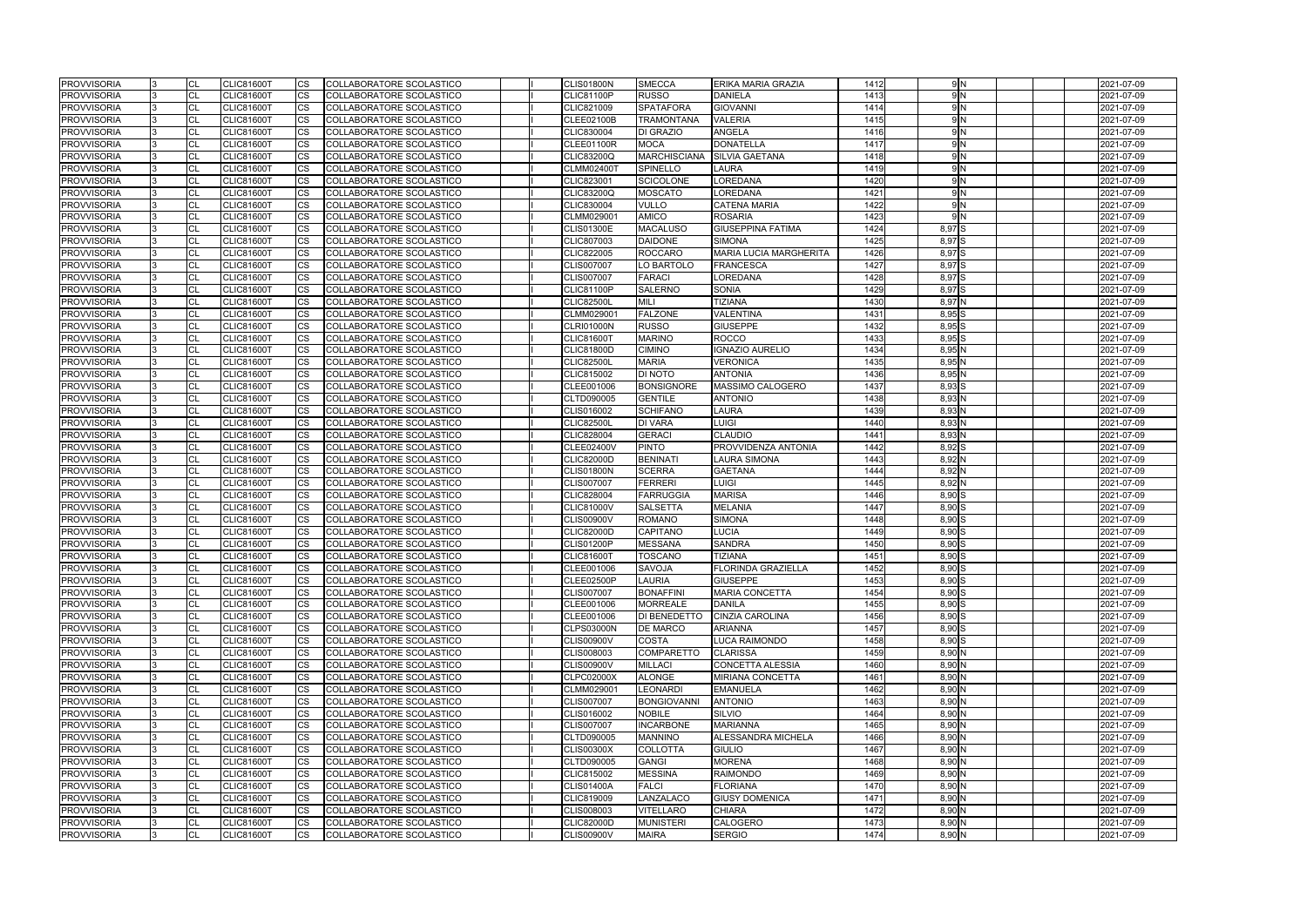| <b>PROVVISORIA</b> | CL        | <b>CLIC81600T</b> | <b>CS</b>              | COLLABORATORE SCOLASTICO |  | CLEE031002        | <b>ARCERITO</b>         | <b>CLELIA</b>           | 1475 | 8,90 N     |  | 2021-07-09 |
|--------------------|-----------|-------------------|------------------------|--------------------------|--|-------------------|-------------------------|-------------------------|------|------------|--|------------|
| <b>PROVVISORIA</b> | CL        | <b>CLIC81600T</b> | <b>CS</b>              | COLLABORATORE SCOLASTICO |  | <b>CLPC02000X</b> | <b>ANELLO</b>           | <b>LINA</b>             | 1476 | 8,90 N     |  | 2021-07-09 |
| <b>PROVVISORIA</b> | CL        | <b>CLIC81600T</b> | <b>CS</b>              | COLLABORATORE SCOLASTICO |  | <b>CLIS01400A</b> | <b>RICOTTA</b>          | <b>ANDREA</b>           | 1477 | 8,90 N     |  | 2021-07-09 |
| <b>PROVVISORIA</b> | CL        | <b>CLIC81600T</b> | CS                     | COLLABORATORE SCOLASTICO |  | CLIC821009        | <b>CHIARAMONTE</b>      | <b>FRANCESCO ROCCO</b>  | 1478 | 8,90 N     |  | 2021-07-09 |
| <b>PROVVISORIA</b> | CL        | <b>CLIC81600T</b> | CS                     | COLLABORATORE SCOLASTICO |  | CLIC821009        | <b>CANTARO</b>          | <b>ELEONORA</b>         | 1479 | 8,90 N     |  | 2021-07-09 |
| <b>PROVVISORIA</b> | CL        | <b>CLIC81600T</b> | <b>CS</b>              | COLLABORATORE SCOLASTICO |  | <b>CLEE02100B</b> | <b>DI TRAPANI</b>       | <b>GIUSEPPE</b>         | 1480 | 8,90 N     |  | 2021-07-09 |
| <b>PROVVISORIA</b> | <b>CL</b> | <b>CLIC81600T</b> | <b>CS</b>              | COLLABORATORE SCOLASTICO |  | <b>CLIC81700N</b> | PORROVECCHIO ALESSANDRA |                         | 1481 | 8,90 N     |  | 2021-07-09 |
| <b>PROVVISORIA</b> | CL        | <b>CLIC81600T</b> | CS                     | COLLABORATORE SCOLASTICO |  | <b>CLIC81800D</b> | <b>MANCUSO</b>          | <b>GIUSEPPE</b>         | 1482 | 8,90 N     |  | 2021-07-09 |
| <b>PROVVISORIA</b> | <b>CL</b> | <b>CLIC81600T</b> | <b>CS</b>              | COLLABORATORE SCOLASTICO |  | <b>CLIC82500L</b> | <b>SANTORO</b>          | <b>ERSILIA PAMELA</b>   | 1483 | 8,90 N     |  | 2021-07-09 |
| <b>PROVVISORIA</b> | CL        | <b>CLIC81600T</b> | <b>CS</b>              | COLLABORATORE SCOLASTICO |  | <b>CLIC81600T</b> | <b>BOGNANNI</b>         | <b>MARIA</b>            | 1484 | 8,90 N     |  | 2021-07-09 |
| <b>PROVVISORIA</b> | <b>CL</b> | <b>CLIC81600T</b> | <b>CS</b>              | COLLABORATORE SCOLASTICO |  | <b>CLEE02400V</b> | <b>FERRARA</b>          | <b>ELISA</b>            | 1485 | 8,90 N     |  | 2021-07-09 |
| <b>PROVVISORIA</b> | CL        | <b>CLIC81600T</b> | <b>CS</b>              | COLLABORATORE SCOLASTICO |  | CLIC821009        | <b>VICARI</b>           | <b>MARCO</b>            | 1486 | 8,90 N     |  | 2021-07-09 |
| <b>PROVVISORIA</b> | CL        | <b>CLIC81600T</b> | <b>CS</b>              | COLLABORATORE SCOLASTICO |  | <b>CLIS00300X</b> | LUMIA                   | <b>MARIA GRAZIA</b>     | 1487 | 8,88 S     |  | 2021-07-09 |
| <b>PROVVISORIA</b> | <b>CL</b> | <b>CLIC81600T</b> | <b>CS</b>              | COLLABORATORE SCOLASTICO |  | <b>CLIC82500L</b> | <b>CATARINOLO</b>       | <b>CALOGERO</b>         | 1488 | 8,88 S     |  | 2021-07-09 |
| <b>PROVVISORIA</b> | CL        | <b>CLIC81600T</b> | <b>CS</b>              | COLLABORATORE SCOLASTICO |  | CLEE001006        | <b>MARTORANA</b>        | <b>CATALDO</b>          | 1489 | 8,88 N     |  | 2021-07-09 |
| <b>PROVVISORIA</b> | CL        | <b>CLIC81600T</b> | CS                     | COLLABORATORE SCOLASTICO |  | <b>CLIC83200Q</b> | <b>BONADONNA</b>        | <b>ANGELA ADELAIDE</b>  | 1490 | $8,85$ S   |  | 2021-07-09 |
| <b>PROVVISORIA</b> | <b>CL</b> | <b>CLIC81600T</b> | <b>CS</b>              | COLLABORATORE SCOLASTICO |  | <b>CLIC81700N</b> | <b>MASSIMINO</b>        | <b>GAETANO</b>          | 1491 | 8,85 S     |  | 2021-07-09 |
| <b>PROVVISORIA</b> | CL        | <b>CLIC81600T</b> | <b>CS</b>              | COLLABORATORE SCOLASTICO |  | CLTF020005        | <b>SCOLARO</b>          | <b>ERSILIA</b>          | 1492 | 8,85 S     |  | 2021-07-09 |
| <b>PROVVISORIA</b> | CL        | <b>CLIC81600T</b> | <b>CS</b>              | COLLABORATORE SCOLASTICO |  | <b>CLIS01400A</b> | <b>PILATO</b>           | <b>CLAUDIA</b>          | 1493 | 8,85 S     |  | 2021-07-09 |
| <b>PROVVISORIA</b> | CL        | <b>CLIC81600T</b> | $\overline{\text{cs}}$ | COLLABORATORE SCOLASTICO |  | <b>CLIC82500L</b> | <b>MAGRO</b>            | <b>ANNA ELISA</b>       | 1494 | $8,85$ N   |  | 2021-07-09 |
| <b>PROVVISORIA</b> | CL        | <b>CLIC81600T</b> | CS                     | COLLABORATORE SCOLASTICO |  | <b>CLIS007007</b> | <b>DESIMONE</b>         | <b>MARA</b>             | 1495 | 8,85 N     |  | 2021-07-09 |
| <b>PROVVISORIA</b> | CL        | <b>CLIC81600T</b> | CS                     | COLLABORATORE SCOLASTICO |  | CLIC822005        | <b>FAUZIA</b>           | <b>ALESSANDRA</b>       | 1496 | $8,85$ N   |  | 2021-07-09 |
| <b>PROVVISORIA</b> | CL        | <b>CLIC81600T</b> | <b>CS</b>              | COLLABORATORE SCOLASTICO |  | CLIC827008        | LO PORTO                | <b>VALENTINA</b>        | 1497 | 8,85 N     |  | 2021-07-09 |
| <b>PROVVISORIA</b> | CL        | <b>CLIC81600T</b> | <b>CS</b>              | COLLABORATORE SCOLASTICO |  | <b>CLPS03000N</b> | <b>CIDONELLI</b>        | <b>GIANLUCA</b>         | 1498 | $8,85$ N   |  | 2021-07-09 |
| <b>PROVVISORIA</b> | <b>CL</b> | <b>CLIC81600T</b> | <b>ICS</b>             | COLLABORATORE SCOLASTICO |  | <b>CLIC822005</b> | <b>SIMONE</b>           | <b>STEFANIA</b>         | 1499 | $8,85$ N   |  | 2021-07-09 |
| <b>PROVVISORIA</b> | CL        | <b>CLIC81600T</b> | <b>CS</b>              | COLLABORATORE SCOLASTICO |  | <b>CLPC02000X</b> | <b>CUTAIA</b>           | <b>ROSSELLA</b>         | 1500 | $8,85$ N   |  | 2021-07-09 |
| <b>PROVVISORIA</b> | CL        | <b>CLIC81600T</b> | CS                     | COLLABORATORE SCOLASTICO |  | <b>CLIS00600B</b> | <b>BIONDI</b>           | <b>FABIO GIUSEPPE</b>   | 1501 | 8,85 N     |  | 2021-07-09 |
| <b>PROVVISORIA</b> | CL        | <b>CLIC81600T</b> | CS                     | COLLABORATORE SCOLASTICO |  | CLIC815002        | <b>SBERGIO</b>          | <b>MARIA CONCETTA</b>   | 1502 | $8,83$ $S$ |  | 2021-07-09 |
| <b>PROVVISORIA</b> | CL        | <b>CLIC81600T</b> | <b>CS</b>              | COLLABORATORE SCOLASTICO |  | CLIS016002        | <b>VULLO</b>            | <b>MARIA SILVANA</b>    | 1503 | 8,83 S     |  | 2021-07-09 |
| <b>PROVVISORIA</b> | CL        | <b>CLIC81600T</b> | <b>CS</b>              | COLLABORATORE SCOLASTICO |  | CLIC819009        | <b>INDELICATO</b>       | <b>ANTONIO</b>          | 1504 | 8,82 S     |  | 2021-07-09 |
| <b>PROVVISORIA</b> | CL        | <b>CLIC81600T</b> | $\overline{\text{cs}}$ | COLLABORATORE SCOLASTICO |  | <b>CLIS01900D</b> | <b>CRAVOTTA</b>         | <b>FEDERICA</b>         | 1505 | 8,81 S     |  | 2021-07-09 |
| <b>PROVVISORIA</b> | CL        | <b>CLIC81600T</b> | <b>CS</b>              | COLLABORATORE SCOLASTICO |  | CLIC819009        | <b>VELLA</b>            | <b>LUCA DANIELE</b>     | 1506 | 8,80 S     |  | 2021-07-09 |
| <b>PROVVISORIA</b> | CL        | <b>CLIC81600T</b> | <b>CS</b>              | COLLABORATORE SCOLASTICO |  | <b>CLIC83100X</b> | <b>INSALACA</b>         | <b>MARIANGELA</b>       | 1507 | 8,80 S     |  | 2021-07-09 |
| <b>PROVVISORIA</b> | CL        | <b>CLIC81600T</b> | CS                     | COLLABORATORE SCOLASTICO |  | <b>CLIC82500L</b> | <b>TERRAMAGRA</b>       | <b>STELLA</b>           | 1508 | $8,80$ $S$ |  | 2021-07-09 |
| <b>PROVVISORIA</b> | CL        | <b>CLIC81600T</b> | CS                     | COLLABORATORE SCOLASTICO |  | <b>CLMM02400T</b> | PIZZARDI                | <b>MELANIA</b>          | 1509 | 8,80 S     |  | 2021-07-09 |
| <b>PROVVISORIA</b> | CL        | <b>CLIC81600T</b> | <b>CS</b>              | COLLABORATORE SCOLASTICO |  | CLEE001006        | <b>TARARA'</b>          | <b>GIUSEPPE</b>         | 1510 | 8,80 S     |  | 2021-07-09 |
| <b>PROVVISORIA</b> | <b>CL</b> | <b>CLIC81600T</b> | <b>CS</b>              | COLLABORATORE SCOLASTICO |  | <b>CLIS007007</b> | <b>D'ALESSANDRA</b>     | <b>MARICA</b>           | 1511 | 8,80 S     |  | 2021-07-09 |
| <b>PROVVISORIA</b> | CL        | <b>CLIC81600T</b> | <b>CS</b>              | COLLABORATORE SCOLASTICO |  | <b>CLIC823001</b> | LOMBARDO                | <b>SAMANTA MARIA</b>    | 1512 | 8,80 S     |  | 2021-07-09 |
| <b>PROVVISORIA</b> | CL        | <b>CLIC81600T</b> | <b>CS</b>              | COLLABORATORE SCOLASTICO |  | <b>CLIC83100X</b> | <b>SAITTA</b>           | <b>ILENIA</b>           | 1513 | 8,80 S     |  | 2021-07-09 |
| <b>PROVVISORIA</b> | <b>CI</b> | <b>CLIC81600T</b> | <b>CS</b>              | COLLABORATORE SCOLASTICO |  | CLTF020005        | <b>ALBINI</b>           | <b>VIVIANA</b>          | 1514 | 8,80 S     |  | 2021-07-09 |
| <b>PROVVISORIA</b> | <b>CL</b> | <b>CLIC81600T</b> | <b>CS</b>              | COLLABORATORE SCOLASTICO |  | <b>CLIC82000D</b> | <b>GIAMBRA</b>          | <b>GIUSEPPE</b>         | 1515 | 8,80 S     |  | 2021-07-09 |
| <b>PROVVISORIA</b> | <b>CL</b> | <b>CLIC81600T</b> | CS                     | COLLABORATORE SCOLASTICO |  | <b>CLMM02400T</b> | <b>GIARRIZZO</b>        | <b>VALENTINA</b>        | 1516 | $8,80$ S   |  | 2021-07-09 |
| <b>PROVVISORIA</b> | CL        | <b>CLIC81600T</b> | <b>CS</b>              | COLLABORATORE SCOLASTICO |  | CLIS008003        | <b>CAPOZZA</b>          | <b>VINCENZO</b>         | 1517 | 8,80 S     |  | 2021-07-09 |
| <b>PROVVISORIA</b> | <b>CL</b> | <b>CLIC81600T</b> | <b>CS</b>              | COLLABORATORE SCOLASTICO |  | CLIC807003        | <b>MIGLIAZZO</b>        | <b>ALDO</b>             | 1518 | 8,80 S     |  | 2021-07-09 |
| <b>PROVVISORIA</b> | <b>CL</b> | <b>CLIC81600T</b> | CS                     | COLLABORATORE SCOLASTICO |  | <b>CLEE02400V</b> | <b>EMMA</b>             | <b>CLAUDIA</b>          | 1519 | 8,80 S     |  | 2021-07-09 |
| <b>PROVVISORIA</b> | CL        | <b>CLIC81600T</b> | CS                     | COLLABORATORE SCOLASTICO |  | <b>CLIC822005</b> | <b>VANGELISTA</b>       | <b>AGATHA AGNESE</b>    | 1520 | 8,80 S     |  | 2021-07-09 |
| <b>PROVVISORIA</b> | <b>CL</b> | <b>CLIC81600T</b> | <b>CS</b>              | COLLABORATORE SCOLASTICO |  | CLEE001006        | <b>RAPISARDI</b>        | <b>VINCENZO</b>         | 1521 | 8,80 S     |  | 2021-07-09 |
| <b>PROVVISORIA</b> | <b>CL</b> | <b>CLIC81600T</b> | <b>CS</b>              | COLLABORATORE SCOLASTICO |  | <b>CLIS007007</b> | <b>PASSARO</b>          | <b>GIUSEPPINA</b>       | 1522 | 8,80 S     |  | 2021-07-09 |
| <b>PROVVISORIA</b> | CL        | <b>CLIC81600T</b> | CS                     | COLLABORATORE SCOLASTICO |  | CLMM029001        | <b>CERAOLO</b>          | <b>GABRIELE GAETANO</b> | 1523 | 8,80 S     |  | 2021-07-09 |
| <b>PROVVISORIA</b> | <b>CL</b> | <b>CLIC81600T</b> | <b>CS</b>              | COLLABORATORE SCOLASTICO |  | <b>CLIC82500L</b> | <b>PEDONE</b>           | <b>GIUSEPPE</b>         | 1524 | 8,80 S     |  | 2021-07-09 |
| <b>PROVVISORIA</b> | <b>CL</b> | <b>CLIC81600T</b> | CS                     | COLLABORATORE SCOLASTICO |  | CLIC830004        | <b>GIORDANO</b>         | <b>JENNUARY</b>         | 1525 | 8,80 N     |  | 2021-07-09 |
| <b>PROVVISORIA</b> | CL        | <b>CLIC81600T</b> | <b>CS</b>              | COLLABORATORE SCOLASTICO |  | <b>CLIS01200P</b> | <b>TAVORMINA</b>        | <b>CARMELA</b>          | 1526 | 8,80 N     |  | 2021-07-09 |
| <b>PROVVISORIA</b> | <b>CL</b> | <b>CLIC81600T</b> | <b>CS</b>              | COLLABORATORE SCOLASTICO |  | <b>CLIS007007</b> | <b>FERRERO</b>          | <b>GAETANO</b>          | 1527 | $8,80$ N   |  | 2021-07-09 |
| <b>PROVVISORIA</b> | <b>CL</b> | <b>CLIC81600T</b> | <b>CS</b>              | COLLABORATORE SCOLASTICO |  | <b>CLIC81600T</b> | <b>SERRALUNGA</b>       | <b>MARTINA</b>          | 1528 | 8,80 N     |  | 2021-07-09 |
| <b>PROVVISORIA</b> | <b>CL</b> | <b>CLIC81600T</b> | <b>CS</b>              | COLLABORATORE SCOLASTICO |  | CLIS002004        | <b>BARONE</b>           | <b>DAVIDE</b>           | 1529 | $8,80$ N   |  | 2021-07-09 |
| <b>PROVVISORIA</b> | <b>CL</b> | <b>CLIC81600T</b> | <b>CS</b>              | COLLABORATORE SCOLASTICO |  | CLEE001006        | <b>ALAIMO</b>           | <b>TOMMASO</b>          | 1530 | $8,80$ N   |  | 2021-07-09 |
| <b>PROVVISORIA</b> | <b>CL</b> | CLIC81600T        | CS.                    | COLLABORATORE SCOLASTICO |  | <b>CLIS01300E</b> | <b>FONTI</b>            | FRANCESCO PIO ARMANDO   | 1531 | 8,80 N     |  | 2021-07-09 |
| <b>PROVVISORIA</b> | <b>CL</b> | <b>CLIC81600T</b> | <b>CS</b>              | COLLABORATORE SCOLASTICO |  | <b>CLIC81800D</b> | <b>MISTRETTA</b>        | <b>MANSUETO</b>         | 1532 | $8,80$ N   |  | 2021-07-09 |
| <b>PROVVISORIA</b> | <b>CL</b> | <b>CLIC81600T</b> | <b>CS</b>              | COLLABORATORE SCOLASTICO |  | CLEE001006        | <b>FERRANTE</b>         | SIMONE                  | 1533 | 8,80 N     |  | 2021-07-09 |
|                    |           |                   |                        |                          |  |                   | <b>BANNERA</b>          |                         |      |            |  |            |
| <b>PROVVISORIA</b> | <b>CL</b> | <b>CLIC81600T</b> | <b>CS</b>              | COLLABORATORE SCOLASTICO |  | <b>CLIC83200Q</b> | <b>FARAONE</b>          | <b>VINCENZO</b>         | 1534 | $8,80$ N   |  | 2021-07-09 |
|                    |           |                   |                        |                          |  |                   |                         |                         |      |            |  |            |

|   |  | 2021-07-09 |
|---|--|------------|
|   |  | 2021-07-09 |
|   |  | 2021-07-09 |
|   |  | 2021-07-09 |
|   |  | 2021-07-09 |
|   |  |            |
|   |  | 2021-07-09 |
|   |  | 2021-07-09 |
|   |  | 2021-07-09 |
|   |  | 2021-07-09 |
|   |  | 2021-07-09 |
|   |  | 2021-07-09 |
|   |  | 2021-07-09 |
|   |  | 2021-07-09 |
|   |  |            |
|   |  | 2021-07-09 |
|   |  | 2021-07-09 |
|   |  | 2021-07-09 |
|   |  | 2021-07-09 |
|   |  | 2021-07-09 |
|   |  | 2021-07-09 |
|   |  | 2021-07-09 |
|   |  | 2021-07-09 |
|   |  | 2021-07-09 |
|   |  | 2021-07-09 |
|   |  | 2021-07-09 |
|   |  | 2021-07-09 |
|   |  | 2021-07-09 |
|   |  |            |
|   |  | 2021-07-09 |
|   |  | 2021-07-09 |
|   |  | 2021-07-09 |
|   |  | 2021-07-09 |
|   |  | 2021-07-09 |
|   |  | 2021-07-09 |
|   |  | 2021-07-09 |
|   |  | 2021-07-09 |
|   |  | 2021-07-09 |
|   |  | 2021-07-09 |
|   |  | 2021-07-09 |
|   |  | 2021-07-09 |
|   |  | 2021-07-09 |
|   |  | 2021-07-09 |
| S |  | 2021-07-09 |
|   |  | 2021-07-09 |
|   |  | 2021-07-09 |
|   |  | 2021-07-09 |
|   |  | 2021-07-09 |
|   |  | 2021-07-09 |
|   |  |            |
|   |  | 2021-07-09 |
|   |  | 2021-07-09 |
|   |  | 2021-07-09 |
|   |  | 2021-07-09 |
|   |  | 2021-07-09 |
|   |  | 2021-07-09 |
|   |  | 2021-07-09 |
|   |  | 2021-07-09 |
|   |  | 2021-07-09 |
|   |  | 2021-07-09 |
|   |  | 2021-07-09 |
|   |  |            |
|   |  | 2021-07-09 |
|   |  | 2021-07-09 |
|   |  |            |
|   |  |            |
|   |  | 2021-07-09 |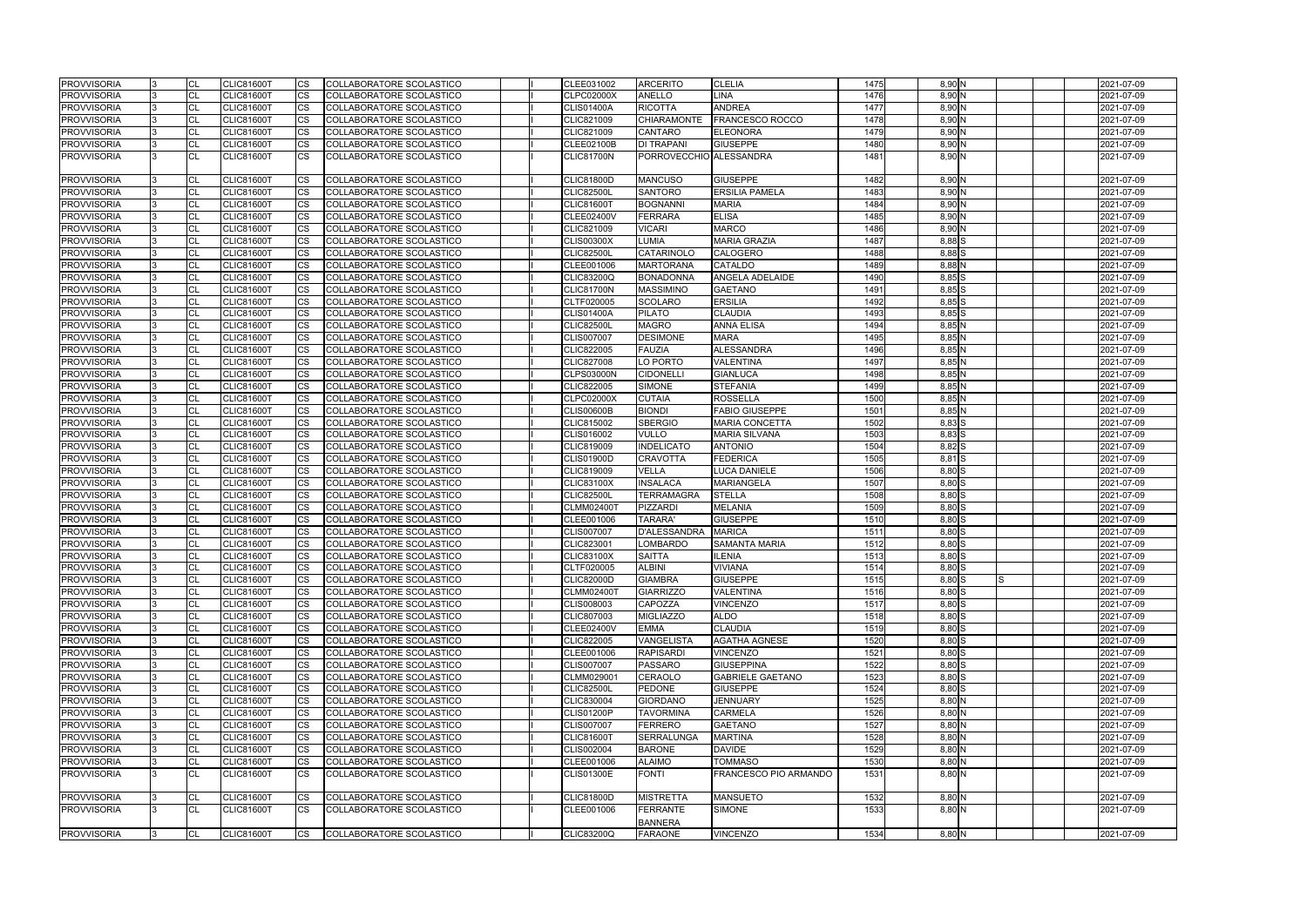| 1535              | 8,80 N              |    |  | 2021-07-09 |
|-------------------|---------------------|----|--|------------|
| 1536              | 8,80 N              |    |  | 2021-07-09 |
| 1537              | 8,80 N              |    |  | 2021-07-09 |
| 1538              | 8,80 N              |    |  | 2021-07-09 |
| 1539              | 8,80 N              |    |  | 2021-07-09 |
| 1540              | 8,80N               |    |  | 2021-07-09 |
| 1541              | 8,80 N              |    |  | 2021-07-09 |
| 1542              | $8,80$ N            |    |  | 2021-07-09 |
| 1543              | 8,80N               |    |  | 2021-07-09 |
| $\overline{1}544$ | $8,80$ <sub>N</sub> |    |  | 2021-07-09 |
| 1545              | 8,80 N              |    |  | 2021-07-09 |
| 1546              | 8,80N               |    |  | 2021-07-09 |
| 1547              | 8,80 N              |    |  | 2021-07-09 |
| -<br>1548         | 8,80 N              |    |  | 2021-07-09 |
| 1549              | 8,80 N              |    |  | 2021-07-09 |
|                   |                     |    |  |            |
| 1550              | 8,80 N              |    |  | 2021-07-09 |
| 1551              | $8,80\,N$           |    |  | 2021-07-09 |
| 1552              | 8,80 N              |    |  | 2021-07-09 |
| 1553              | $8,80\,N$           |    |  | 2021-07-09 |
| 1554              | 8,80 N              |    |  | 2021-07-09 |
| 1555              | $8,80$ N            |    |  | 2021-07-09 |
| 1556              | $8,80$ N            |    |  | 2021-07-09 |
| 1557              | 8,80 N              |    |  | 2021-07-09 |
| 1558              | 8,80 N              |    |  | 2021-07-09 |
| 1559              | 8,80N               |    |  | 2021-07-09 |
| 1560              | 8,80 N              |    |  | 2021-07-09 |
|                   |                     |    |  |            |
| 1561              | $8,80$ <sub>N</sub> |    |  | 2021-07-09 |
| 1562              | $8,80$ N            |    |  | 2021-07-09 |
| 1563              | 8,80 N              |    |  | 2021-07-09 |
| 1564              | 8,80 N              |    |  | 2021-07-09 |
| 1565              | 8,80 N              |    |  | 2021-07-09 |
| 1566              | 8,80 N              |    |  | 2021-07-09 |
| 1567              | 8,80N               |    |  | 2021-07-09 |
| 1568              | 8,80 N              |    |  | 2021-07-09 |
| 1569              | 8,78 S              |    |  | 2021-07-09 |
| 1570              | 8,78 N              |    |  | 2021-07-09 |
| 1571              | 8,77                | lS |  | 2021-07-09 |
| 1572              | 8,77                | N  |  | 2021-07-09 |
| 1573              | 8,75 S              |    |  | 2021-07-09 |
| 1574              | $8,75$ S            |    |  | 2021-07-09 |
| 1575              | 8,75 S              |    |  | 2021-07-09 |
| 1576              | 8,75 S              |    |  | 2021-07-09 |
| 1577              | 8,75 S              |    |  | 2021-07-09 |
| $\overline{1578}$ | 8,75 S              |    |  | 2021-07-09 |
| 1579              | 8,75 S              |    |  | 2021-07-09 |
| 1580              | 8,75S               |    |  | 2021-07-09 |
| 1581              | 8,75 N              |    |  | 2021-07-09 |
| 1582              | 8,75 N              |    |  | 2021-07-09 |
| 1583              | 8,75 N              |    |  | 2021-07-09 |
| _<br>1584         | 8,75 N              |    |  | 2021-07-09 |
| 1585              | 8,75 N              |    |  | 2021-07-09 |
| 1586              | 8,75 N              |    |  | 2021-07-09 |
| 1587              | 8,75 N              |    |  | 2021-07-09 |
| 1588              | 8,73 S              |    |  | 2021-07-09 |
| 1589              | 8,70 S              |    |  | 2021-07-09 |
| 1590              | $8,70$ S            |    |  | 2021-07-09 |
| 1591              | 8,70 S              |    |  | 2021-07-09 |
| 1592              | 8,70 S              |    |  | 2021-07-09 |
| 1593              | 8,70 S              |    |  | 2021-07-09 |
| 1594              |                     |    |  |            |
|                   | 8,70 S              |    |  | 2021-07-09 |
| 1595              | 8,70 S              |    |  | 2021-07-09 |
| 1596              | 8,70                | S  |  | 2021-07-09 |

| <b>PROVVISORIA</b> | <b>CL</b> | <b>CLIC81600T</b> | <b>CS</b> | COLLABORATORE SCOLASTICO        |  | CLIS01200P        | <b>FERRO</b>       | <b>VALERIO</b>         | 1535 | 8,80 N   | 2021-07-09 |
|--------------------|-----------|-------------------|-----------|---------------------------------|--|-------------------|--------------------|------------------------|------|----------|------------|
| <b>PROVVISORIA</b> | <b>CL</b> | <b>CLIC81600T</b> | <b>CS</b> | <b>COLLABORATORE SCOLASTICO</b> |  | <b>CLIS01200P</b> | <b>VULLO</b>       | <b>MARIA ROSARIA</b>   | 1536 | 8,80 N   | 2021-07-09 |
| <b>PROVVISORIA</b> | CL        | <b>CLIC81600T</b> | CS.       | COLLABORATORE SCOLASTICO        |  | <b>CLIC82400R</b> | <b>LA BELLA</b>    | <b>EMANUELE</b>        | 1537 | 8,80 N   | 2021-07-09 |
| <b>PROVVISORIA</b> | <b>CL</b> | <b>CLIC81600T</b> | CS        | COLLABORATORE SCOLASTICO        |  | <b>CLIS01300E</b> | <b>PUZZO</b>       | LUCIA ILENIA           | 1538 | 8,80 N   | 2021-07-09 |
| <b>PROVVISORIA</b> | <b>CL</b> | <b>CLIC81600T</b> | CS        | COLLABORATORE SCOLASTICO        |  | <b>CLIS007007</b> | <b>DI VARA</b>     | NOELIA                 | 1539 | 8,80 N   | 2021-07-09 |
| <b>PROVVISORIA</b> | CL        | <b>CLIC81600T</b> | CS        | COLLABORATORE SCOLASTICO        |  | <b>CLIC80400G</b> | <b>LA DUCA</b>     | LORENA                 | 1540 | 8,80 N   | 2021-07-09 |
| <b>PROVVISORIA</b> | <b>CL</b> | <b>CLIC81600T</b> | CS        | <b>COLLABORATORE SCOLASTICO</b> |  | <b>CLIS01900D</b> | <b>GENNUSO</b>     | <b>MICHELE</b>         | 1541 | 8,80 N   | 2021-07-09 |
| <b>PROVVISORIA</b> | CL        | <b>CLIC81600T</b> | CS        | COLLABORATORE SCOLASTICO        |  | CLIS008003        | <b>INSALACO</b>    | <b>GLORIA</b>          | 1542 | 8,80 N   | 2021-07-09 |
| <b>PROVVISORIA</b> | CL        | <b>CLIC81600T</b> | CS.       | COLLABORATORE SCOLASTICO        |  | <b>CLIC83100X</b> | <b>SCIASCIA</b>    | <b>FRANCESCA</b>       | 1543 | 8,80 N   | 2021-07-09 |
| <b>PROVVISORIA</b> | <b>CL</b> | <b>CLIC81600T</b> | CS        | COLLABORATORE SCOLASTICO        |  | CLIC815002        | <b>GULIZIA</b>     | ANGELO                 | 1544 | 8,80 N   | 2021-07-09 |
| <b>PROVVISORIA</b> | CL        | <b>CLIC81600T</b> | CS        | COLLABORATORE SCOLASTICO        |  | <b>CLIC81800D</b> | <b>PUNTRELLO</b>   | ANGELO                 | 1545 | 8,80 N   | 2021-07-09 |
| <b>PROVVISORIA</b> | <b>CL</b> | <b>CLIC81600T</b> | CS        | COLLABORATORE SCOLASTICO        |  | <b>CLIC82500L</b> | <b>CHIODO</b>      | <b>VALERIA RITA</b>    | 1546 | $8,80$ N | 2021-07-09 |
| <b>PROVVISORIA</b> | <b>CL</b> | <b>CLIC81600T</b> | <b>CS</b> | COLLABORATORE SCOLASTICO        |  | <b>CLIS01200P</b> | <b>PADALINO</b>    | <b>VINCENZO</b>        | 1547 | 8,80 N   | 2021-07-09 |
| <b>PROVVISORIA</b> | <b>CL</b> | <b>CLIC81600T</b> | <b>CS</b> | COLLABORATORE SCOLASTICO        |  | <b>CLPC02000X</b> | COSTANZO           | <b>MARCO</b>           | 1548 | 8,80 N   | 2021-07-09 |
| <b>PROVVISORIA</b> | <b>CL</b> | <b>CLIC81600T</b> | CS        | COLLABORATORE SCOLASTICO        |  | <b>CLIC828004</b> | <b>RAINERI</b>     | <b>SUSANNA</b>         | 1549 | 8,80 N   | 2021-07-09 |
| <b>PROVVISORIA</b> | <b>CL</b> | <b>CLIC81600T</b> | CS        | COLLABORATORE SCOLASTICO        |  | CLMM029001        | <b>RAIMONDI</b>    | <b>VALERIA</b>         | 1550 | 8,80 N   | 2021-07-09 |
| <b>PROVVISORIA</b> | CL        | <b>CLIC81600T</b> | CS        | COLLABORATORE SCOLASTICO        |  | <b>CLIS007007</b> | <b>LAURINO</b>     | <b>MARIA</b>           | 1551 | 8,80 N   | 2021-07-09 |
| <b>PROVVISORIA</b> | <b>CL</b> | <b>CLIC81600T</b> | CS        | COLLABORATORE SCOLASTICO        |  | CLIC815002        | <b>GIORDANO</b>    | <b>CONCETTA</b>        | 1552 | 8,80 N   | 2021-07-09 |
| <b>PROVVISORIA</b> | <b>CL</b> | <b>CLIC81600T</b> | CS        | COLLABORATORE SCOLASTICO        |  | <b>CLIC815002</b> | <b>VARDARO</b>     | <b>GIOVANNI</b>        | 1553 | 8,80 N   | 2021-07-09 |
| <b>PROVVISORIA</b> | CL        | <b>CLIC81600T</b> | <b>CS</b> | COLLABORATORE SCOLASTICO        |  | <b>CLIC82500L</b> | <b>PROVENZANO</b>  | <b>ALESSANDRA</b>      | 1554 | 8,80 N   | 2021-07-09 |
| <b>PROVVISORIA</b> | <b>CL</b> | <b>CLIC81600T</b> | CS        | COLLABORATORE SCOLASTICO        |  | CLIC830004        | <b>LA IACONA</b>   | MICHELA ASSUNTA        | 1555 | 8,80 N   | 2021-07-09 |
| <b>PROVVISORIA</b> | <b>CL</b> | <b>CLIC81600T</b> | CS        | COLLABORATORE SCOLASTICO        |  | CLIC823001        | <b>D'APARO</b>     | <b>STEFANIA</b>        | 1556 | 8,80 N   | 2021-07-09 |
| <b>PROVVISORIA</b> | <b>CL</b> | <b>CLIC81600T</b> | CS        | COLLABORATORE SCOLASTICO        |  | <b>CLRI01000N</b> | <b>FAZIO</b>       | <b>SALVATORE MARIA</b> | 1557 | 8,80 N   | 2021-07-09 |
| <b>PROVVISORIA</b> | <b>CL</b> | <b>CLIC81600T</b> | CS        | COLLABORATORE SCOLASTICO        |  | <b>CLRI01000N</b> | <b>ZARELLI</b>     | PIETRO PAOLO           | 1558 | 8,80 N   | 2021-07-09 |
| <b>PROVVISORIA</b> | CL        | <b>CLIC81600T</b> | CS        | COLLABORATORE SCOLASTICO        |  | <b>CLIS01300E</b> | <b>ROMITO</b>      | CINZIA                 | 1559 | 8,80 N   | 2021-07-09 |
| <b>PROVVISORIA</b> | <b>CL</b> | <b>CLIC81600T</b> | <b>CS</b> | <b>COLLABORATORE SCOLASTICO</b> |  | <b>CLPC02000X</b> | FAZIO              | LUANA MARIA DOMENICA   | 1560 | 8,80 N   | 2021-07-09 |
|                    |           |                   |           |                                 |  |                   |                    | <b>GIOACCHINA</b>      |      |          |            |
| <b>PROVVISORIA</b> | CL        | <b>CLIC81600T</b> | CS        | COLLABORATORE SCOLASTICO        |  | <b>CLIS01300E</b> | <b>LENA</b>        | ELGA MARIA             | 1561 | 8,80 N   | 2021-07-09 |
| <b>PROVVISORIA</b> | <b>CL</b> | <b>CLIC81600T</b> | CS        | COLLABORATORE SCOLASTICO        |  | <b>CLIC81800D</b> | <b>DI VITA</b>     | <b>GIUSEPPE</b>        | 1562 | 8,80 N   | 2021-07-09 |
| <b>PROVVISORIA</b> | CL        | <b>CLIC81600T</b> | CS        | COLLABORATORE SCOLASTICO        |  | <b>CLIC82500L</b> | ZACCARIELLO        | <b>FRANCESCA</b>       | 1563 | 8,80 N   | 2021-07-09 |
| <b>PROVVISORIA</b> | <b>CL</b> | <b>CLIC81600T</b> | CS        | COLLABORATORE SCOLASTICO        |  | <b>CLIC82500L</b> | <b>MARTORANA</b>   | MICHELE                | 1564 | 8,80 N   | 2021-07-09 |
| <b>PROVVISORIA</b> | <b>CL</b> | <b>CLIC81600T</b> | <b>CS</b> | COLLABORATORE SCOLASTICO        |  | CLIC807003        | <b>FIANDACA</b>    | <b>MAURIZIO</b>        | 1565 | 8,80 N   | 2021-07-09 |
| <b>PROVVISORIA</b> | <b>CL</b> | <b>CLIC81600T</b> | CS        | COLLABORATORE SCOLASTICO        |  | <b>CLIC81100P</b> | <b>PALUMBO</b>     | <b>GIOVANNI</b>        | 1566 | 8,80 N   | 2021-07-09 |
| <b>PROVVISORIA</b> | CL        | <b>CLIC81600T</b> | CS.       | COLLABORATORE SCOLASTICO        |  | CLMM029001        | CALA'              | <b>MASSIMO CARMELO</b> | 1567 | 8,80 N   | 2021-07-09 |
| <b>PROVVISORIA</b> | <b>CL</b> | <b>CLIC81600T</b> | CS        | COLLABORATORE SCOLASTICO        |  | <b>CLIS007007</b> | <b>GARZIANO</b>    | LUIGIA                 | 1568 | 8,80 N   | 2021-07-09 |
| <b>PROVVISORIA</b> | CL        | <b>CLIC81600T</b> | CS        | COLLABORATORE SCOLASTICO        |  | <b>CLIC83200Q</b> | <b>CASSISI</b>     | <b>MARGHERITA</b>      | 1569 | 8,78 S   | 2021-07-09 |
| <b>PROVVISORIA</b> | CL        | <b>CLIC81600T</b> | CS        | COLLABORATORE SCOLASTICO        |  | <b>CLIC828004</b> | <b>MORGANA</b>     | <b>NATALINA</b>        | 1570 | 8,78 N   | 2021-07-09 |
| <b>PROVVISORIA</b> | <b>CL</b> | <b>CLIC81600T</b> | <b>CS</b> | COLLABORATORE SCOLASTICO        |  | <b>CLIC81700N</b> | <b>ANZALDI</b>     | <b>GIUSEPPE</b>        | 1571 | 8,77 S   | 2021-07-09 |
| <b>PROVVISORIA</b> | <b>CL</b> | <b>CLIC81600T</b> | CS.       | COLLABORATORE SCOLASTICO        |  | CLIC821009        | <b>FIORINO</b>     | <b>ORNELLA</b>         | 1572 | 8,77 N   | 2021-07-09 |
| <b>PROVVISORIA</b> | CL        | <b>CLIC81600T</b> | <b>CS</b> | COLLABORATORE SCOLASTICO        |  | <b>CLIC81700N</b> | <b>TERRANOVA</b>   | <b>GIUSEPPE</b>        | 1573 | 8,75 S   | 2021-07-09 |
| <b>PROVVISORIA</b> | <b>CI</b> | <b>CLIC81600T</b> | <b>CS</b> | <b>COLLABORATORE SCOLASTICO</b> |  | <b>CLIC82400R</b> | PASSANITI          | LUIGI                  | 1574 | 8,75 S   | 2021-07-09 |
| <b>PROVVISORIA</b> | <b>CL</b> | <b>CLIC81600T</b> | CS        | COLLABORATORE SCOLASTICO        |  | <b>CLIC81100P</b> | <b>TURCO</b>       | <b>CLAUDIA</b>         | 1575 | 8,75 S   | 2021-07-09 |
| <b>PROVVISORIA</b> | CL        | <b>CLIC81600T</b> | <b>CS</b> | COLLABORATORE SCOLASTICO        |  | <b>CLIS007007</b> | <b>CARDAMONE</b>   | <b>ZAIRA</b>           | 1576 | $8,75$ S | 2021-07-09 |
| <b>PROVVISORIA</b> | <b>CL</b> | <b>CLIC81600T</b> | <b>CS</b> | COLLABORATORE SCOLASTICO        |  | CLEE001006        | <b>FASCIANA</b>    | <b>MARCO</b>           | 1577 | 8,75 S   | 2021-07-09 |
| <b>PROVVISORIA</b> | CL        | <b>CLIC81600T</b> | <b>CS</b> | COLLABORATORE SCOLASTICO        |  | CLEE001006        | <b>SCALIA</b>      | <b>LUCA</b>            | 1578 | 8,75 S   | 2021-07-09 |
| <b>PROVVISORIA</b> | <b>CL</b> | <b>CLIC81600T</b> | <b>CS</b> | COLLABORATORE SCOLASTICO        |  | <b>CLRI01000N</b> | <b>NIGLIA</b>      | <b>DONATO</b>          | 1579 | 8,75 S   | 2021-07-09 |
| <b>PROVVISORIA</b> | <b>CL</b> | <b>CLIC81600T</b> | CS        | COLLABORATORE SCOLASTICO        |  | <b>CLIC81600T</b> | <b>CIANCIO</b>     | CHANTALLE              | 1580 | $8,75$ S | 2021-07-09 |
| <b>PROVVISORIA</b> | CL        | <b>CLIC81600T</b> | CS        | COLLABORATORE SCOLASTICO        |  | CLEE02500P        | <b>PALERMO</b>     | CHIARA                 | 1581 | 8,75N    | 2021-07-09 |
| <b>PROVVISORIA</b> | <b>CL</b> | <b>CLIC81600T</b> | CS.       | COLLABORATORE SCOLASTICO        |  | <b>CLIS007007</b> | <b>VIRNUCCIO</b>   | LUIGI                  | 1582 | 8,75N    | 2021-07-09 |
| <b>PROVVISORIA</b> | <b>CL</b> | <b>CLIC81600T</b> | CS        | COLLABORATORE SCOLASTICO        |  | <b>CLIS01400A</b> | <b>CINO</b>        | ANDREA SALVATORE       | 1583 | $8,75$ N | 2021-07-09 |
| <b>PROVVISORIA</b> | <b>CL</b> | <b>CLIC81600T</b> | <b>CS</b> | COLLABORATORE SCOLASTICO        |  | CLIC830004        | <b>FALZONE</b>     | RAMONA ROSAMARIA       | 1584 | $8,75$ N | 2021-07-09 |
| <b>PROVVISORIA</b> | <b>CL</b> | <b>CLIC81600T</b> | <b>CS</b> | COLLABORATORE SCOLASTICO        |  | CLIC821009        | <b>LUCCHESI</b>    | <b>ANTONIO</b>         | 1585 | 8,75N    | 2021-07-09 |
| <b>PROVVISORIA</b> | <b>CL</b> | <b>CLIC81600T</b> | CS        | COLLABORATORE SCOLASTICO        |  | <b>CLIS007007</b> | <b>SICILIANO</b>   | <b>MARIACONCETTA</b>   | 1586 | 8,75 N   | 2021-07-09 |
| <b>PROVVISORIA</b> | <b>CL</b> | <b>CLIC81600T</b> | CS        | COLLABORATORE SCOLASTICO        |  | <b>CLIS01900D</b> | <b>CIARAMITARO</b> | <b>DOMENICO</b>        | 1587 | 8,75N    | 2021-07-09 |
| <b>PROVVISORIA</b> | CL        | <b>CLIC81600T</b> | CS        | COLLABORATORE SCOLASTICO        |  | CLIC830004        | <b>GIGLIO</b>      | <b>MARIA ASSUNTA</b>   | 1588 | 8,73 S   | 2021-07-09 |
| <b>PROVVISORIA</b> | CL        | CLIC81600T        | CS        | COLLABORATORE SCOLASTICO        |  | CLIS002004        | <b>REINA</b>       | CARMELA MELANIE        | 1589 | 8,70 S   | 2021-07-09 |
| <b>PROVVISORIA</b> | <b>CL</b> | <b>CLIC81600T</b> | <b>CS</b> | COLLABORATORE SCOLASTICO        |  | <b>CLIS00600B</b> | <b>RUNZA</b>       | <b>ELENIA FEDERICA</b> | 1590 | 8,70 S   | 2021-07-09 |
| <b>PROVVISORIA</b> | CL        | <b>CLIC81600T</b> | CS.       | COLLABORATORE SCOLASTICO        |  | <b>CLMM02400T</b> | <b>SALATINO</b>    | <b>AGATA MARTINA</b>   | 1591 | 8,70 S   | 2021-07-09 |
| <b>PROVVISORIA</b> | CL        | <b>CLIC81600T</b> | CS        | COLLABORATORE SCOLASTICO        |  | <b>CLIC80400G</b> | <b>VARA</b>        | MARCELLA               | 1592 | 8,70 S   | 2021-07-09 |
| <b>PROVVISORIA</b> | <b>CL</b> | <b>CLIC81600T</b> | CS        | COLLABORATORE SCOLASTICO        |  | CLTF020005        | <b>CAPOSTAGNO</b>  | <b>GAETANO FILIPPO</b> | 1593 | 8,70 S   | 2021-07-09 |
| <b>PROVVISORIA</b> | CL        | <b>CLIC81600T</b> | CS        | COLLABORATORE SCOLASTICO        |  | CLEE01100R        | <b>OCCHIPINTI</b>  | SUEELLEN               | 1594 | 8,70 S   | 2021-07-09 |
| <b>PROVVISORIA</b> | <b>CL</b> | <b>CLIC81600T</b> | <b>CS</b> | COLLABORATORE SCOLASTICO        |  | <b>CLIS007007</b> | <b>PARLA</b>       | <b>ELISABETTA</b>      | 1595 | 8,70 S   | 2021-07-09 |
| <b>PROVVISORIA</b> | <b>CL</b> | <b>CLIC81600T</b> | <b>CS</b> | COLLABORATORE SCOLASTICO        |  | CLIC830004        | <b>BRUNCO</b>      | <b>CARMELINA</b>       | 1596 | 8,70 S   | 2021-07-09 |
|                    |           |                   |           |                                 |  |                   |                    |                        |      |          |            |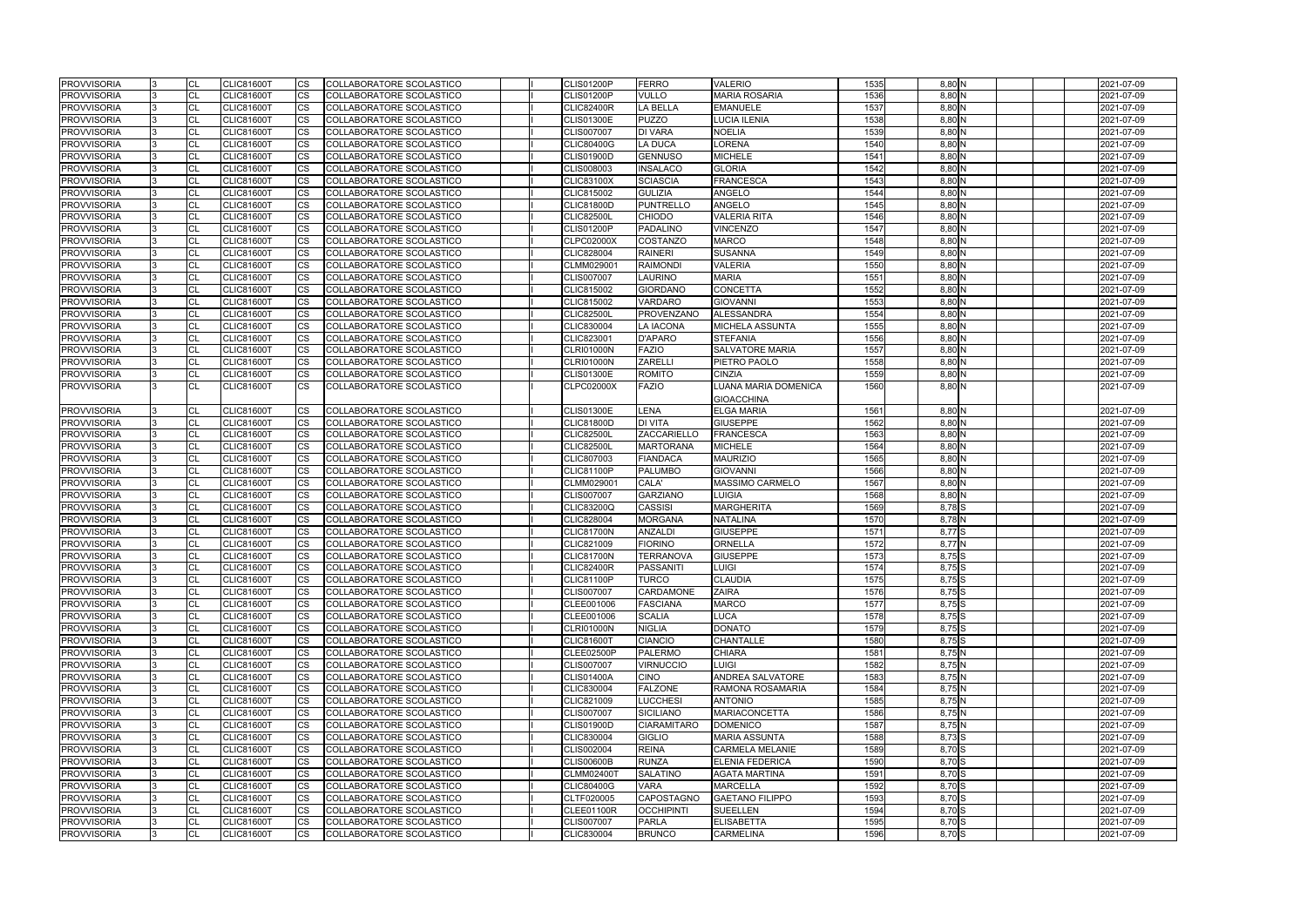| <b>PROVVISORIA</b> | CL        | CLIC81600T        | CS                     | COLLABORATORE SCOLASTICO        |  | <b>CLIS01200P</b>               | <b>FARRUGGIA</b>                  | <b>LEANDRA</b>                             | 1597 | 8,70 S   | 2021-07-09 |
|--------------------|-----------|-------------------|------------------------|---------------------------------|--|---------------------------------|-----------------------------------|--------------------------------------------|------|----------|------------|
| <b>PROVVISORIA</b> | CL        | <b>CLIC81600T</b> | <b>CS</b>              | <b>COLLABORATORE SCOLASTICO</b> |  | <b>CLIC83100X</b>               | LO GRASSO                         | <b>VANESSA</b>                             | 1598 | 8,70 N   | 2021-07-09 |
| <b>PROVVISORIA</b> | CL        | <b>CLIC81600T</b> | <b>CS</b>              | COLLABORATORE SCOLASTICO        |  | <b>CLIC82500L</b>               | <b>FERRIGNO</b>                   | <b>EMANUELA PIA</b>                        | 1599 | 8,70 N   | 2021-07-09 |
| <b>PROVVISORIA</b> | CL        | CLIC81600T        | CS                     | COLLABORATORE SCOLASTICO        |  | CLEE001006                      | DI NATALI                         | <b>ANNAMARIA</b>                           | 1600 | 8,70 N   | 2021-07-09 |
| <b>PROVVISORIA</b> | CL        | <b>CLIC81600T</b> | <b>CS</b>              | COLLABORATORE SCOLASTICO        |  | <b>CLIC80400G</b>               | <b>GAETA</b>                      | <b>GIUSEPPE</b>                            | 1601 | 8,70 N   | 2021-07-09 |
| <b>PROVVISORIA</b> | <b>CL</b> | <b>CLIC81600T</b> | <b>CS</b>              | COLLABORATORE SCOLASTICO        |  | <b>CLEE02100B</b>               | <b>PARDO</b>                      | <b>PRISCILLA</b>                           | 1602 | 8,70 N   | 2021-07-09 |
| <b>PROVVISORIA</b> | CL        | <b>CLIC81600T</b> | <b>CS</b>              | COLLABORATORE SCOLASTICO        |  | CLIS008003                      | LANZALACO                         | <b>GIORGIA</b>                             | 1603 | 8,70 N   | 2021-07-09 |
| <b>PROVVISORIA</b> | CL        | <b>CLIC81600T</b> | <b>CS</b>              | COLLABORATORE SCOLASTICO        |  | <b>CLIS007007</b>               | <b>SAVARINO</b>                   | <b>VINCENZO</b>                            | 1604 | 8,70 N   | 2021-07-09 |
| <b>PROVVISORIA</b> | CL        | <b>CLIC81600T</b> | <b>CS</b>              | COLLABORATORE SCOLASTICO        |  | <b>CLIS002004</b>               | <b>MUSCIA</b>                     | <b>ROSARIO</b>                             | 1605 | 8,70 N   | 2021-07-09 |
| <b>PROVVISORIA</b> | <b>CL</b> | <b>CLIC81600T</b> | CS                     | COLLABORATORE SCOLASTICO        |  | <b>CLMM02400T</b>               | <b>CENTORBI</b>                   | <b>MARINA</b>                              | 1606 | 8,70 N   | 2021-07-09 |
| <b>PROVVISORIA</b> | <b>CL</b> | <b>CLIC81600T</b> | $\overline{\text{cs}}$ | COLLABORATORE SCOLASTICO        |  | <b>CLIS00900V</b>               | <b>FIORENZA</b>                   | <b>MARZIA</b>                              | 1607 | 8,70N    | 2021-07-09 |
| <b>PROVVISORIA</b> | CL        | <b>CLIC81600T</b> | <b>CS</b>              | <b>COLLABORATORE SCOLASTICO</b> |  | CLIS002004                      | <b>MELI</b>                       | <b>GIULIANA BENEDETTA</b>                  | 1608 | 8,70 N   | 2021-07-09 |
| <b>PROVVISORIA</b> | CL        | <b>CLIC81600T</b> | <b>CS</b>              | COLLABORATORE SCOLASTICO        |  | <b>CLIC82000D</b>               | <b>VELLA</b>                      | <b>ALESSIA</b>                             | 1609 | 8,70 N   | 2021-07-09 |
| <b>PROVVISORIA</b> | CL        | <b>CLIC81600T</b> | <b>CS</b>              | COLLABORATORE SCOLASTICO        |  | <b>CLIC81600T</b>               | <b>MANGIONE</b>                   | <b>IRIS</b>                                | 1610 | 8,70 N   | 2021-07-09 |
| <b>PROVVISORIA</b> | CL        | <b>CLIC81600T</b> | CS                     | COLLABORATORE SCOLASTICO        |  | <b>CLIS007007</b>               | <b>ARENA</b>                      | <b>CHIARA</b>                              | 1611 | 8,70 N   | 2021-07-09 |
| <b>PROVVISORIA</b> | <b>CL</b> | <b>CLIC81600T</b> | CS                     | COLLABORATORE SCOLASTICO        |  | <b>CLIS00900V</b>               | <b>TUMMINELLI</b>                 | <b>SIMONE</b>                              | 1612 | 8,70 N   | 2021-07-09 |
| <b>PROVVISORIA</b> | CL        | <b>CLIC81600T</b> | <b>CS</b>              | COLLABORATORE SCOLASTICO        |  | <b>CLPC02000X</b>               | <b>RAIMONDI</b>                   | <b>ANNA</b>                                | 1613 | 8,70 N   | 2021-07-09 |
| <b>PROVVISORIA</b> | CL        | <b>CLIC81600T</b> | <b>CS</b>              | COLLABORATORE SCOLASTICO        |  | CLEE001006                      | <b>GESUALDO</b>                   | <b>ERICA MARIA</b>                         | 1614 | 8,70 N   | 2021-07-09 |
| <b>PROVVISORIA</b> | CL        | <b>CLIC81600T</b> | $\overline{\text{cs}}$ | COLLABORATORE SCOLASTICO        |  | <b>CLIS00300X</b>               | <b>FERRIGNO</b>                   | <b>EUREKA SCIRLY</b>                       | 1615 | 8,70 N   | 2021-07-09 |
| <b>PROVVISORIA</b> | CL        | <b>CLIC81600T</b> | <b>CS</b>              | COLLABORATORE SCOLASTICO        |  | <b>CLIS00900V</b>               | <b>CARTA</b>                      | <b>FEDERICA</b>                            | 1616 | 8,70 N   | 2021-07-09 |
| <b>PROVVISORIA</b> | <b>CL</b> | <b>CLIC81600T</b> | <b>CS</b>              | COLLABORATORE SCOLASTICO        |  | <b>CLIS00900V</b>               | VASSALLO                          | <b>ALESSANDRA</b>                          | 1617 | 8,70 N   | 2021-07-09 |
| <b>PROVVISORIA</b> | CL        | <b>CLIC81600T</b> | CS                     | COLLABORATORE SCOLASTICO        |  | <b>CLIC81700N</b>               | <b>VIRGOLINI</b>                  | <b>ALESSIA</b>                             | 1618 | 8,70 N   | 2021-07-09 |
| <b>PROVVISORIA</b> | CL        | CLIC81600T        | CS                     | COLLABORATORE SCOLASTICO        |  | CLIC823001                      | <b>BONGIORNO</b>                  | <b>DAVIDE</b>                              | 1619 | 8,70 N   | 2021-07-09 |
| <b>PROVVISORIA</b> | CL        | <b>CLIC81600T</b> | <b>CS</b>              | COLLABORATORE SCOLASTICO        |  | <b>CLIC81600T</b>               | <b>GOTADORO</b>                   | CONCETTA DALIA                             | 1620 | 8,70 N   | 2021-07-09 |
| <b>PROVVISORIA</b> | CL        | <b>CLIC81600T</b> | <b>CS</b>              | COLLABORATORE SCOLASTICO        |  | <b>CLEE02100B</b>               | <b>SALEMI</b>                     | <b>MARIA TAMARA</b>                        | 1621 | 8,70 N   | 2021-07-09 |
| <b>PROVVISORIA</b> | CL        | <b>CLIC81600T</b> | <b>CS</b>              | COLLABORATORE SCOLASTICO        |  | <b>CLIC82500L</b>               | <b>CIOTTA</b>                     | <b>MARIA LUANA</b>                         | 1622 | 8,70 N   | 2021-07-09 |
| <b>PROVVISORIA</b> | CL        | <b>CLIC81600T</b> | <b>CS</b>              | COLLABORATORE SCOLASTICO        |  | <b>CLEE02500P</b>               | <b>MACALUSO</b>                   | <b>ROBERTA</b>                             | 1623 | 8,70 N   | 2021-07-09 |
| <b>PROVVISORIA</b> | CL        | <b>CLIC81600T</b> | <b>CS</b>              | COLLABORATORE SCOLASTICO        |  | <b>CLIS01400A</b>               | <b>POLITO</b>                     | <b>ROSSELLA</b>                            | 1624 | 8,70 N   | 2021-07-09 |
| <b>PROVVISORIA</b> | CL        | CLIC81600T        | CS                     | COLLABORATORE SCOLASTICO        |  | <b>CLPC02000X</b>               | <b>PROIETTO</b>                   | <b>STEFANIA</b>                            | 1625 | 8,70 N   | 2021-07-09 |
| <b>PROVVISORIA</b> | <b>CL</b> | <b>CLIC81600T</b> | <b>CS</b>              | COLLABORATORE SCOLASTICO        |  | <b>CLIC82500L</b>               | CHIARELLI                         | <b>DOMENICO</b>                            | 1626 | 8,70 N   | 2021-07-09 |
| <b>PROVVISORIA</b> | CL        | <b>CLIC81600T</b> | <b>CS</b>              | COLLABORATORE SCOLASTICO        |  | CLEE001006                      | <b>TURCO</b>                      | <b>VALENTINA</b>                           | 1627 | 8,70 N   | 2021-07-09 |
| <b>PROVVISORIA</b> | CL        | <b>CLIC81600T</b> | <b>CS</b>              | COLLABORATORE SCOLASTICO        |  | <b>CLIC81700N</b>               | <b>TERRANOVA</b>                  | <b>VALENTINA MARIA</b>                     | 1628 | 8,70 N   | 2021-07-09 |
| <b>PROVVISORIA</b> | CL        | <b>CLIC81600T</b> | <b>CS</b>              | COLLABORATORE SCOLASTICO        |  | CLEE001006                      | <b>MAGGIORE</b>                   | <b>GIOVANNI</b>                            | 1629 | 8,70 N   | 2021-07-09 |
| <b>PROVVISORIA</b> | CL        | <b>CLIC81600T</b> | CS                     | COLLABORATORE SCOLASTICO        |  | CLEE001006                      | <b>TRAMELLINO</b>                 | <b>ELEONORA</b>                            | 1630 | 8,70 N   | 2021-07-09 |
| <b>PROVVISORIA</b> | <b>CL</b> | <b>CLIC81600T</b> | CS                     | COLLABORATORE SCOLASTICO        |  | CLIC823001                      | <b>BARBAGALLO</b>                 | <b>ROSSELLA</b>                            | 1631 | 8,70 N   | 2021-07-09 |
| <b>PROVVISORIA</b> | CL        | <b>CLIC81600T</b> | <b>CS</b>              | COLLABORATORE SCOLASTICO        |  | <b>CLIS00900V</b>               | <b>CULTRARO</b>                   | <b>VINCENZO</b>                            | 1632 | 8,70 N   | 2021-07-09 |
| <b>PROVVISORIA</b> | CL        | <b>CLIC81600T</b> | <b>CS</b>              | COLLABORATORE SCOLASTICO        |  | CLEE001006                      | <b>SCRIBANI</b>                   | <b>FRANCESCA</b>                           | 1633 | 8,70 N   | 2021-07-09 |
| <b>PROVVISORIA</b> | <b>CL</b> | <b>CLIC81600T</b> | <b>CS</b>              | COLLABORATORE SCOLASTICO        |  | <b>CLIS00300X</b>               | <b>FERRACANE</b>                  | <b>EMANUELA</b>                            | 1634 | 8,70 N   | 2021-07-09 |
| <b>PROVVISORIA</b> | CL        | <b>CLIC81600T</b> | <b>CS</b>              | COLLABORATORE SCOLASTICO        |  | <b>CLIS007007</b>               | <b>RAMPANTI</b>                   | <b>MARIA ELENA</b>                         | 1635 | 8,70 N   | 2021-07-09 |
| <b>PROVVISORIA</b> | <b>CL</b> | <b>CLIC81600T</b> | CS.                    | COLLABORATORE SCOLASTICO        |  | <b>CLIS01200P</b>               | <b>SOLLAMI</b>                    | <b>GIUSEPPE</b>                            | 1636 | 8,70 N   | 2021-07-09 |
| <b>PROVVISORIA</b> | <b>CL</b> | <b>CLIC81600T</b> | $\overline{\text{cs}}$ | COLLABORATORE SCOLASTICO        |  | CLIC830004                      | <b>RUSSO</b>                      | <b>CHIARA</b>                              | 1637 | 8.70 N   | 2021-07-09 |
| <b>PROVVISORIA</b> | <b>CL</b> | <b>CLIC81600T</b> | <b>CS</b>              | COLLABORATORE SCOLASTICO        |  | <b>CLIS00300X</b>               | <b>SCHEMBRI</b>                   | <b>MARIA LORIANA</b>                       | 1638 | 8,70 N   | 2021-07-09 |
| <b>PROVVISORIA</b> | CL        | <b>CLIC81600T</b> | <b>CS</b>              | COLLABORATORE SCOLASTICO        |  | <b>CLIC82500L</b>               | <b>VOLANTI</b>                    | <b>GIUSEPPINA</b>                          | 1639 | 8,70 N   | 2021-07-09 |
| <b>PROVVISORIA</b> | <b>CL</b> | <b>CLIC81600T</b> | $\overline{\text{cs}}$ | COLLABORATORE SCOLASTICO        |  | CLIC815002                      | <b>DI NATALI</b>                  | <b>FRANCESCA</b>                           | 1640 | 8,70N    | 2021-07-09 |
| <b>PROVVISORIA</b> | <b>CL</b> | <b>CLIC81600T</b> | <b>CS</b>              | COLLABORATORE SCOLASTICO        |  |                                 | <b>PORCASI</b>                    |                                            | 1641 | 8,70 N   |            |
| <b>PROVVISORIA</b> | CL        |                   | <b>CS</b>              | COLLABORATORE SCOLASTICO        |  | CLIC828004<br><b>CLIC82900X</b> | <b>ZAFARANA</b>                   | <b>DANIELA</b><br><b>RICCARDO GIUSEPPE</b> | 1642 | 8,70 N   | 2021-07-09 |
|                    |           | <b>CLIC81600T</b> |                        |                                 |  |                                 |                                   |                                            |      | 8,68 N   | 2021-07-09 |
| <b>PROVVISORIA</b> | <b>CL</b> | <b>CLIC81600T</b> | <b>CS</b>              | COLLABORATORE SCOLASTICO        |  | CLIC819009                      | <b>PLUMERI</b><br><b>SPINELLO</b> | <b>DANIELA</b>                             | 1643 |          | 2021-07-09 |
| <b>PROVVISORIA</b> | <b>CL</b> | <b>CLIC81600T</b> | <b>CS</b>              | COLLABORATORE SCOLASTICO        |  | <b>CLMM02400T</b>               |                                   | <b>FLORA</b>                               | 1644 | 8,67 S   | 2021-07-09 |
| <b>PROVVISORIA</b> | <b>CL</b> | <b>CLIC81600T</b> | <b>CS</b>              | COLLABORATORE SCOLASTICO        |  | <b>CLIS01200P</b>               | <b>CICCARELLO</b>                 | ANGELA                                     | 1645 | 8,67 S   | 2021-07-09 |
| <b>PROVVISORIA</b> | <b>CL</b> | <b>CLIC81600T</b> | <b>CS</b>              | COLLABORATORE SCOLASTICO        |  | CLIC815002                      | <b>ALEMANNO</b>                   | <b>CINZIA LAURA</b>                        | 1646 | 8,67 S   | 2021-07-09 |
| <b>PROVVISORIA</b> | <b>CL</b> | <b>CLIC81600T</b> | <b>CS</b>              | COLLABORATORE SCOLASTICO        |  | CLIC828004                      | <b>GOLISANO</b>                   | <b>ROSA MARIA GRAZIA</b>                   | 1647 | 8,67 S   | 2021-07-09 |
| <b>PROVVISORIA</b> | CL        | <b>CLIC81600T</b> | CS                     | COLLABORATORE SCOLASTICO        |  | <b>CLIC81000V</b>               | <b>CAMMARANA</b>                  | <b>GIUSEPPA LAURA</b>                      | 1648 | $8,67$ N | 2021-07-09 |
| <b>PROVVISORIA</b> | <b>CL</b> | <b>CLIC81600T</b> | <b>CS</b>              | COLLABORATORE SCOLASTICO        |  | CLIC828004                      | MASTROSIMONE MARCO                |                                            | 1649 | $8,67$ N | 2021-07-09 |
| <b>PROVVISORIA</b> | <b>CL</b> | <b>CLIC81600T</b> | <b>CS</b>              | COLLABORATORE SCOLASTICO        |  | <b>CLIS01200P</b>               | CALDARELLA                        | EUGENIO ALESSIO                            | 1650 | $8,67$ N | 2021-07-09 |
| <b>PROVVISORIA</b> | <b>CL</b> | <b>CLIC81600T</b> | <b>CS</b>              | COLLABORATORE SCOLASTICO        |  | <b>CLIS00900V</b>               | <b>AGNELLO</b>                    | <b>MARIA</b>                               | 1651 | $8,67$ N | 2021-07-09 |
| <b>PROVVISORIA</b> | <b>CL</b> | <b>CLIC81600T</b> | CS                     | COLLABORATORE SCOLASTICO        |  | <b>CLIC81700N</b>               | <b>SICILIANO</b>                  | <b>FRANCESCO</b>                           | 1652 | 8,67 N   | 2021-07-09 |
| <b>PROVVISORIA</b> | <b>CL</b> | <b>CLIC81600T</b> | CS                     | COLLABORATORE SCOLASTICO        |  | <b>CLPC02000X</b>               | CANNIZZARO                        | <b>ANGELA</b>                              | 1653 | 8,67 N   | 2021-07-09 |
| <b>PROVVISORIA</b> | CL        | <b>CLIC81600T</b> | <b>CS</b>              | COLLABORATORE SCOLASTICO        |  | CLTD090005                      | <b>BRILLI</b>                     | <b>DANIELA</b>                             | 1654 | 8,67 N   | 2021-07-09 |
| <b>PROVVISORIA</b> | <b>CL</b> | <b>CLIC81600T</b> | CS                     | COLLABORATORE SCOLASTICO        |  | <b>CLIC82000D</b>               | LOMBARDO                          | <b>ALESSANDRO</b>                          | 1655 | 8,67 N   | 2021-07-09 |
| <b>PROVVISORIA</b> | CL        | <b>CLIC81600T</b> | <b>CS</b>              | COLLABORATORE SCOLASTICO        |  | CLIC830004                      | <b>BARTOLI</b>                    | BETTINA MARIA VALENTINA                    | 1656 | 8,66 N   | 2021-07-09 |
| <b>PROVVISORIA</b> | <b>CL</b> | <b>CLIC81600T</b> | <b>CS</b>              | COLLABORATORE SCOLASTICO        |  | <b>CLIS007007</b>               | <b>COSENTINO</b>                  | <b>ILARIA</b>                              | 1657 | $8,65$ S | 2021-07-09 |
|                    |           |                   |                        |                                 |  |                                 |                                   |                                            |      |          |            |

|  |  | 2021-07-09 |
|--|--|------------|
|  |  |            |
|  |  | 2021-07-09 |
|  |  | 2021-07-09 |
|  |  | 2021-07-09 |
|  |  | 2021-07-09 |
|  |  | 2021-07-09 |
|  |  | 2021-07-09 |
|  |  |            |
|  |  | 2021-07-09 |
|  |  | 2021-07-09 |
|  |  | 2021-07-09 |
|  |  | 2021-07-09 |
|  |  | 2021-07-09 |
|  |  | 2021-07-09 |
|  |  | 2021-07-09 |
|  |  |            |
|  |  | 2021-07-09 |
|  |  | 2021-07-09 |
|  |  | 2021-07-09 |
|  |  | 2021-07-09 |
|  |  | 2021-07-09 |
|  |  | 2021-07-09 |
|  |  | 2021-07-09 |
|  |  | 2021-07-09 |
|  |  |            |
|  |  | 2021-07-09 |
|  |  | 2021-07-09 |
|  |  | 2021-07-09 |
|  |  | 2021-07-09 |
|  |  | 2021-07-09 |
|  |  | 2021-07-09 |
|  |  | 2021-07-09 |
|  |  |            |
|  |  | 2021-07-09 |
|  |  | 2021-07-09 |
|  |  | 2021-07-09 |
|  |  | 2021-07-09 |
|  |  | 2021-07-09 |
|  |  | 2021-07-09 |
|  |  | 2021-07-09 |
|  |  | 2021-07-09 |
|  |  |            |
|  |  | 2021-07-09 |
|  |  | 2021-07-09 |
|  |  | 2021-07-09 |
|  |  | 2021-07-09 |
|  |  | 2021-07-09 |
|  |  | 2021-07-09 |
|  |  | 2021-07-09 |
|  |  | 2021-07-09 |
|  |  |            |
|  |  | 2021-07-09 |
|  |  | 2021-07-09 |
|  |  | 2021-07-09 |
|  |  | 2021-07-09 |
|  |  | 2021-07-09 |
|  |  | 2021-07-09 |
|  |  | 2021-07-09 |
|  |  | 2021-07-09 |
|  |  |            |
|  |  |            |
|  |  | 2021-07-09 |
|  |  | 2021-07-09 |
|  |  | 2021-07-09 |
|  |  | 2021-07-09 |
|  |  | 2021-07-09 |
|  |  | 2021-07-09 |
|  |  | 2021-07-09 |
|  |  |            |
|  |  |            |
|  |  | 2021-07-09 |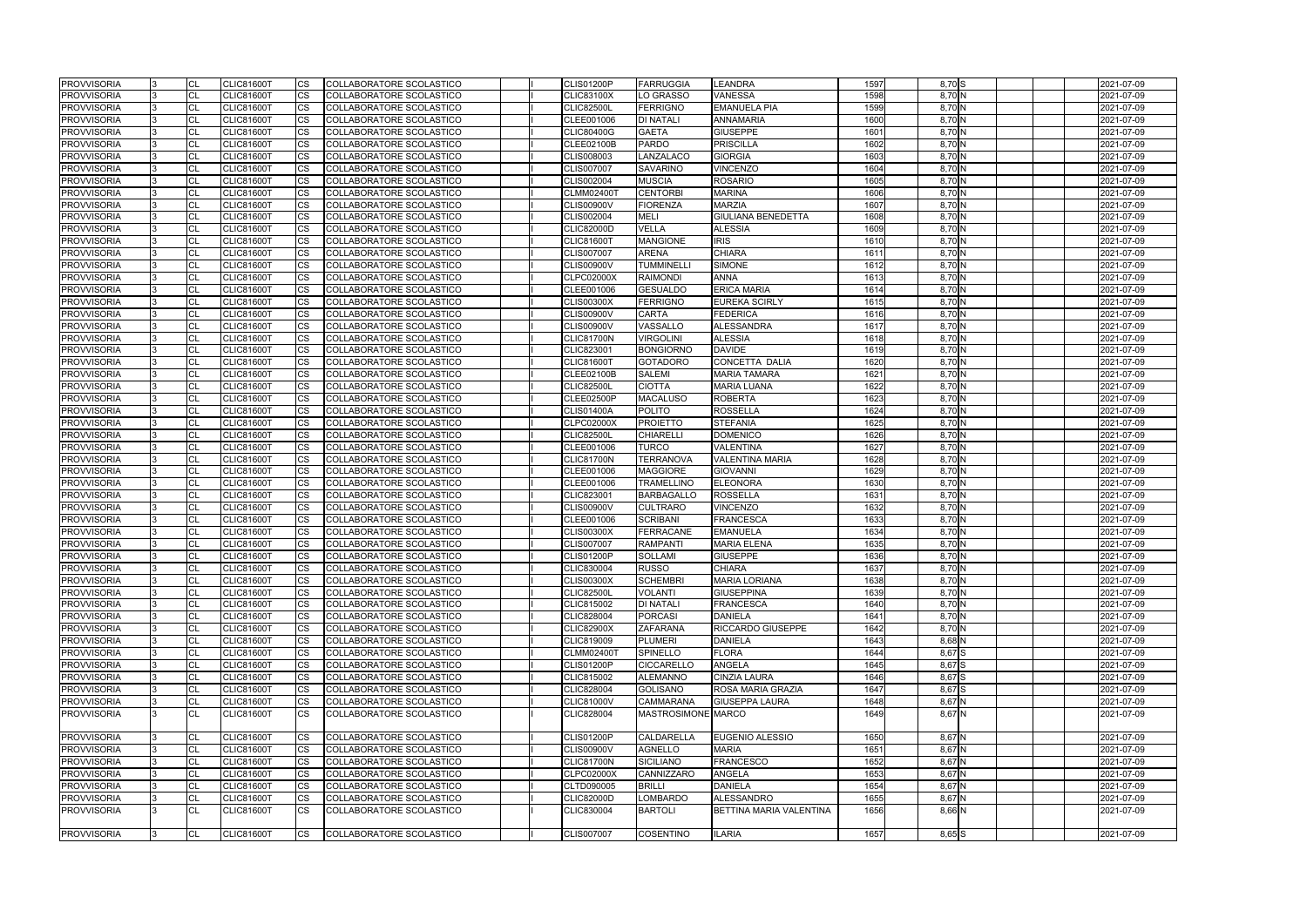| <b>PROVVISORIA</b> |     | <b>CL</b> | <b>CLIC81600T</b> | <b>CS</b> | COLLABORATORE SCOLASTICO |  | <b>CLMM02400T</b> | <b>CANNATA</b>     | <b>ANTONIO</b>                 | 1658 | 8,65 N     | 2021-07-09 |
|--------------------|-----|-----------|-------------------|-----------|--------------------------|--|-------------------|--------------------|--------------------------------|------|------------|------------|
| <b>PROVVISORIA</b> |     | <b>CL</b> | <b>CLIC81600T</b> | <b>CS</b> | COLLABORATORE SCOLASTICO |  | <b>CLIC82400R</b> | <b>MARTUFFO</b>    | <b>CRISTOFER</b>               | 1659 | $8,65$ N   | 2021-07-09 |
| <b>PROVVISORIA</b> |     | <b>CL</b> | <b>CLIC81600T</b> | CS        | COLLABORATORE SCOLASTICO |  | CLMM029001        | <b>GIORDANO</b>    | CHIARA CONCETTA                | 1660 | $8,65$ N   | 2021-07-09 |
| <b>PROVVISORIA</b> |     | <b>CL</b> | <b>CLIC81600T</b> | CS        | COLLABORATORE SCOLASTICO |  | <b>CLIC81000V</b> | <b>BUCCHIERI</b>   | <b>GIADA GRAZIA</b>            | 1661 | $8,65$ N   | 2021-07-09 |
| <b>PROVVISORIA</b> |     | <b>CL</b> | <b>CLIC81600T</b> | CS        | COLLABORATORE SCOLASTICO |  | <b>CLIS01400A</b> | <b>PILATO</b>      | <b>GIORGIO</b>                 | 1662 | 8,65 N     | 2021-07-09 |
| <b>PROVVISORIA</b> |     | CL        | <b>CLIC81600T</b> | CS        | COLLABORATORE SCOLASTICO |  | <b>CLIC82500L</b> | <b>SGUALI</b>      | <b>GIUSEPPINA</b>              | 1663 | 8,65 N     | 2021-07-09 |
| <b>PROVVISORIA</b> |     | <b>CL</b> | <b>CLIC81600T</b> | CS        | COLLABORATORE SCOLASTICO |  | <b>CLIS00300X</b> | <b>STAMILLA</b>    | <b>VINCENZO</b>                | 1664 | 8,63 S     | 2021-07-09 |
| <b>PROVVISORIA</b> |     | CL        | <b>CLIC81600T</b> | <b>CS</b> | COLLABORATORE SCOLASTICO |  | <b>CLIS01300E</b> | <b>SICILIA</b>     | <b>ANTONELLA RITA</b>          | 1665 | 8,63 S     | 2021-07-09 |
| <b>PROVVISORIA</b> |     | CL        | <b>CLIC81600T</b> | CS        | COLLABORATORE SCOLASTICO |  | CLEE001006        | <b>COTTONE</b>     | <b>DONATA</b>                  | 1666 | $8,63$ S   | 2021-07-09 |
| <b>PROVVISORIA</b> |     | <b>CL</b> | <b>CLIC81600T</b> | CS        | COLLABORATORE SCOLASTICO |  | CLIC821009        | <b>COSTA</b>       | <b>MARCO LUCA</b>              | 1667 | $8,63$ S   | 2021-07-09 |
| <b>PROVVISORIA</b> |     | CL        | <b>CLIC81600T</b> | CS        | COLLABORATORE SCOLASTICO |  | CLEE001006        | <b>STIVALA</b>     | Maria                          | 1668 | $8,63$ S   | 2021-07-09 |
| <b>PROVVISORIA</b> |     | <b>CL</b> | <b>CLIC81600T</b> | CS        | COLLABORATORE SCOLASTICO |  | CLEE001006        | <b>CARELLI</b>     | <b>ADRIANA RITA</b>            | 1669 | $8,63$ S   | 2021-07-09 |
| <b>PROVVISORIA</b> |     | <b>CL</b> | <b>CLIC81600T</b> | <b>CS</b> | COLLABORATORE SCOLASTICO |  | CLTF020005        | <b>BONTÀ</b>       | <b>CARMELO</b>                 | 1670 | 8,63 N     | 2021-07-09 |
| <b>PROVVISORIA</b> |     | <b>CL</b> | <b>CLIC81600T</b> | <b>CS</b> | COLLABORATORE SCOLASTICO |  | <b>CLIC82500L</b> | <b>BARBA</b>       | <b>SERENA</b>                  | 1671 | 8,63N      | 2021-07-09 |
| <b>PROVVISORIA</b> |     | <b>CL</b> | <b>CLIC81600T</b> | <b>CS</b> | COLLABORATORE SCOLASTICO |  | <b>CLIS01200P</b> | <b>AGNELLO</b>     | <b>FABIO</b>                   | 1672 | 8,63N      | 2021-07-09 |
| <b>PROVVISORIA</b> |     | <b>CL</b> | <b>CLIC81600T</b> | CS        | COLLABORATORE SCOLASTICO |  | <b>CLIS00600B</b> | <b>DI VITA</b>     | <b>ROCCO</b>                   | 1673 | 8,63 N     | 2021-07-09 |
| <b>PROVVISORIA</b> |     | CL        | <b>CLIC81600T</b> | CS        | COLLABORATORE SCOLASTICO |  | <b>CLIC82000D</b> | <b>NARESE</b>      | <b>SALVATORE</b>               | 1674 | $8,62$ S   | 2021-07-09 |
| <b>PROVVISORIA</b> |     | <b>CL</b> | <b>CLIC81600T</b> | CS        | COLLABORATORE SCOLASTICO |  | CLEE001006        | <b>SQUADRITO</b>   | <b>LEOPOLDO</b>                | 1675 | $8,61$ N   | 2021-07-09 |
| <b>PROVVISORIA</b> |     | <b>CL</b> | <b>CLIC81600T</b> | CS        | COLLABORATORE SCOLASTICO |  | <b>CLIC81600T</b> | <b>GUELI</b>       | <b>ROSA</b>                    | 1676 | 8,60 S     | 2021-07-09 |
| <b>PROVVISORIA</b> |     | CL        | <b>CLIC81600T</b> | <b>CS</b> | COLLABORATORE SCOLASTICO |  | <b>CLIC83100X</b> | <b>RINDONE</b>     | <b>GIOVANNI EMANUELE</b>       | 1677 | 8,60 S     | 2021-07-09 |
| <b>PROVVISORIA</b> |     | <b>CL</b> | <b>CLIC81600T</b> | CS        | COLLABORATORE SCOLASTICO |  | CLIS016002        | LO IACONO          | <b>MARIA</b>                   | 1678 | 8,60 S     | 2021-07-09 |
| <b>PROVVISORIA</b> |     | <b>CL</b> | <b>CLIC81600T</b> | CS        | COLLABORATORE SCOLASTICO |  | <b>CLIS01400A</b> | <b>TRUPIA</b>      | <b>MARIA STELLA</b>            | 1679 | 8,60 S     | 2021-07-09 |
| <b>PROVVISORIA</b> |     | <b>CL</b> | <b>CLIC81600T</b> | CS        | COLLABORATORE SCOLASTICO |  | CLEE02400V        | <b>MARTORANA</b>   | <b>MIRIANA</b>                 | 1680 | 8,60 S     | 2021-07-09 |
| <b>PROVVISORIA</b> |     | <b>CL</b> | <b>CLIC81600T</b> | CS        | COLLABORATORE SCOLASTICO |  | CLEE014008        | <b>POLARA</b>      | <b>CHIARA</b>                  | 1681 | $8,60$ S   | 2021-07-09 |
| <b>PROVVISORIA</b> |     | <b>CL</b> | <b>CLIC81600T</b> | CS        | COLLABORATORE SCOLASTICO |  | <b>CLIS007007</b> | <b>CANTARO</b>     | <b>MANUELA SALVATRICE RITA</b> | 1682 | 8,60 S     | 2021-07-09 |
|                    |     |           |                   |           |                          |  |                   |                    |                                |      |            |            |
| <b>PROVVISORIA</b> |     | <b>CL</b> | <b>CLIC81600T</b> | CS        | COLLABORATORE SCOLASTICO |  | <b>CLIC81800D</b> | <b>REINA</b>       | <b>FABIO</b>                   | 1683 | 8,60 S     | 2021-07-09 |
| <b>PROVVISORIA</b> |     | <b>CL</b> | <b>CLIC81600T</b> | CS        | COLLABORATORE SCOLASTICO |  | <b>CLPS03000N</b> | LANZAROTTA         | <b>MARIA CATENA</b>            | 1684 | $8,60$ S   | 2021-07-09 |
| <b>PROVVISORIA</b> |     | <b>CL</b> | <b>CLIC81600T</b> | CS        | COLLABORATORE SCOLASTICO |  | <b>CLIS007007</b> | <b>VIRNUCCIO</b>   | <b>MARIANGELA</b>              | 1685 | $8,60$ $S$ | 2021-07-09 |
| <b>PROVVISORIA</b> |     | <b>CL</b> | <b>CLIC81600T</b> | CS        | COLLABORATORE SCOLASTICO |  | <b>CLIS00300X</b> | <b>PALMERI</b>     | <b>VALERIA FRANCESCA</b>       | 1686 | $8,60$ S   | 2021-07-09 |
| <b>PROVVISORIA</b> |     | <b>CL</b> | <b>CLIC81600T</b> | CS        | COLLABORATORE SCOLASTICO |  | CLIC830004        | <b>CURATOLO</b>    | <b>NADIA</b>                   | 1687 | 8,60 S     | 2021-07-09 |
| <b>PROVVISORIA</b> |     | <b>CL</b> | <b>CLIC81600T</b> | <b>CS</b> | COLLABORATORE SCOLASTICO |  | <b>CLRI01000N</b> | <b>SOLLAMI</b>     | <b>VIVIANA PIA</b>             | 1688 | $8,60$ S   | 2021-07-09 |
| <b>PROVVISORIA</b> |     | <b>CL</b> | <b>CLIC81600T</b> | CS        | COLLABORATORE SCOLASTICO |  | CLTD090005        | <b>GUARINO</b>     | <b>NOEMI</b>                   | 1689 | 8,60 S     | 2021-07-09 |
| <b>PROVVISORIA</b> |     | CL        | <b>CLIC81600T</b> | CS        | COLLABORATORE SCOLASTICO |  | <b>CLRI01000N</b> | <b>RUVOLO</b>      | <b>FABIANA MARIA</b>           | 1690 | $8,60$ S   | 2021-07-09 |
| <b>PROVVISORIA</b> |     | <b>CL</b> | <b>CLIC81600T</b> | CS        | COLLABORATORE SCOLASTICO |  | <b>CLRI01000N</b> | <b>DUMINUCO</b>    | <b>GIUSEPPE</b>                | 1691 | $8,60$ S   | 2021-07-09 |
| <b>PROVVISORIA</b> |     | CL        | <b>CLIC81600T</b> | CS        | COLLABORATORE SCOLASTICO |  | <b>CLIS007007</b> | <b>SERRALUNGA</b>  | SOFIA                          | 1692 | 8,60 S     | 2021-07-09 |
| <b>PROVVISORIA</b> |     | CL        | <b>CLIC81600T</b> | <b>CS</b> | COLLABORATORE SCOLASTICO |  | <b>CLIS007007</b> | LO TITOLO          | <b>VALENTINA</b>               | 1693 | $8,60$ S   | 2021-07-09 |
| <b>PROVVISORIA</b> |     | <b>CL</b> | <b>CLIC81600T</b> | <b>CS</b> | COLLABORATORE SCOLASTICO |  | <b>CLRI01000N</b> | <b>ROMANINO</b>    | <b>MARCO</b>                   | 1694 | $8,60$ S   | 2021-07-09 |
| <b>PROVVISORIA</b> |     | <b>CL</b> | <b>CLIC81600T</b> | CS        | COLLABORATORE SCOLASTICO |  | CLTD090005        | <b>GALIANO</b>     | <b>MARCO</b>                   | 1695 | 8,60 S     | 2021-07-09 |
| <b>PROVVISORIA</b> | l 3 | <b>CL</b> | <b>CLIC81600T</b> | CS        | COLLABORATORE SCOLASTICO |  | CLEE001006        | <b>MARINO</b>      | <b>GIUSEPPINA ROSARIA</b>      | 1696 | 8,60 S     | 2021-07-09 |
|                    |     |           |                   |           |                          |  |                   |                    | <b>IVANA</b>                   |      |            |            |
| <b>PROVVISORIA</b> |     | <b>CL</b> | <b>CLIC81600T</b> | CS        | COLLABORATORE SCOLASTICO |  | <b>CLPC02000X</b> | <b>BARBA</b>       | <b>ROBERTA</b>                 | 1697 | 8,60 S     | 2021-07-09 |
| <b>PROVVISORIA</b> |     | CL        | <b>CLIC81600T</b> | <b>CS</b> | COLLABORATORE SCOLASTICO |  | <b>CLEE02100B</b> | CANTARO            | CESARE                         | 1698 | $8,60$ S   | 2021-07-09 |
| <b>PROVVISORIA</b> |     | CL        | <b>CLIC81600T</b> | <b>CS</b> | COLLABORATORE SCOLASTICO |  | <b>CLIC82400R</b> | <b>LOMBARDO</b>    | <b>ANGELO</b>                  | 1699 | 8,60 S     | 2021-07-09 |
| <b>PROVVISORIA</b> |     | CL        | <b>CLIC81600T</b> | CS.       | COLLABORATORE SCOLASTICO |  | CLTF020005        | <b>FANNELLA</b>    | <b>GIACOMO</b>                 | 1700 | 8,60 S     | 2021-07-09 |
| <b>PROVVISORIA</b> |     | <b>CL</b> | <b>CLIC81600T</b> | <b>CS</b> | COLLABORATORE SCOLASTICO |  | <b>CLPC02000X</b> | <b>VENDRA</b>      | <b>FILIPPO</b>                 | 1701 | 8,60 N     | 2021-07-09 |
| <b>PROVVISORIA</b> |     | <b>CL</b> | <b>CLIC81600T</b> | CS        | COLLABORATORE SCOLASTICO |  | CLEE001006        | <b>DI CARO</b>     | <b>DIEGO</b>                   | 1702 | 8,60 N     | 2021-07-09 |
| <b>PROVVISORIA</b> |     | <b>CL</b> | <b>CLIC81600T</b> | CS        | COLLABORATORE SCOLASTICO |  | CLIC815002        | <b>LA PORTA</b>    | <b>MELANIA COLETTE</b>         | 1703 | 8,60 N     | 2021-07-09 |
| <b>PROVVISORIA</b> |     | <b>CL</b> | <b>CLIC81600T</b> | CS        | COLLABORATORE SCOLASTICO |  | CLMM029001        |                    | TORREGROSSA MARIA AURORA       | 1704 | $8,60$ N   | 2021-07-09 |
| <b>PROVVISORIA</b> |     | <b>CL</b> | <b>CLIC81600T</b> | <b>CS</b> | COLLABORATORE SCOLASTICO |  | <b>CLPC02000X</b> | <b>CUDA</b>        | <b>LUIGI MASSIMILIANO</b>      | 1705 | 8,60 N     | 2021-07-09 |
| <b>PROVVISORIA</b> |     | CL        | <b>CLIC81600T</b> | <b>CS</b> | COLLABORATORE SCOLASTICO |  | CLEE001006        | <b>TERRITO</b>     | <b>DALILA</b>                  | 1706 | 8,60 N     | 2021-07-09 |
| <b>PROVVISORIA</b> |     | <b>CL</b> | <b>CLIC81600T</b> | <b>CS</b> | COLLABORATORE SCOLASTICO |  | <b>CLIC83100X</b> | <b>CAPUTO</b>      | <b>AURORA</b>                  | 1707 | 8,60 N     | 2021-07-09 |
| <b>PROVVISORIA</b> |     | <b>CL</b> | CLIC81600T        | CS        | COLLABORATORE SCOLASTICO |  | <b>CLIC81600T</b> | <b>BONAFFINI</b>   | <b>IRENE</b>                   | 1708 | $8,60$ N   | 2021-07-09 |
| <b>PROVVISORIA</b> |     | CL        | <b>CLIC81600T</b> | CS.       | COLLABORATORE SCOLASTICO |  | CLIC819009        | MULE'              | <b>LUCA SALVATORE</b>          | 1709 | 8,60 N     | 2021-07-09 |
| <b>PROVVISORIA</b> |     | CL        | <b>CLIC81600T</b> | CS        | COLLABORATORE SCOLASTICO |  | CLTD090005        | <b>NOTARO</b>      | SIMONA MARIA RITA              | 1710 | $8,60$ N   | 2021-07-09 |
| <b>PROVVISORIA</b> |     | CL        | <b>CLIC81600T</b> | <b>CS</b> | COLLABORATORE SCOLASTICO |  | CLIC821009        | <b>D'ANCA</b>      | <b>NOEMI</b>                   | 1711 | $8,60$ N   | 2021-07-09 |
| <b>PROVVISORIA</b> |     | <b>CL</b> | <b>CLIC81600T</b> | <b>CS</b> | COLLABORATORE SCOLASTICO |  | CLIC830004        | <b>BONINCONTRO</b> | <b>EVELYN</b>                  | 1712 | $8,60$ N   | 2021-07-09 |
| <b>PROVVISORIA</b> |     | <b>CL</b> | <b>CLIC81600T</b> | CS.       | COLLABORATORE SCOLASTICO |  | <b>CLIC82400R</b> | <b>GUELI</b>       | <b>MIRIAM</b>                  | 1713 | $8,60$ N   | 2021-07-09 |
| <b>PROVVISORIA</b> |     | <b>CL</b> | <b>CLIC81600T</b> | CS        | COLLABORATORE SCOLASTICO |  | <b>CLIS007007</b> | <b>FARACI</b>      | <b>TERESA</b>                  | 1714 | 8,60 N     | 2021-07-09 |
| <b>PROVVISORIA</b> |     | <b>CL</b> | <b>CLIC81600T</b> | CS        | COLLABORATORE SCOLASTICO |  | CLEE001006        | <b>GERACI</b>      | LUIGI                          | 1715 | $8,60$ N   | 2021-07-09 |
| <b>PROVVISORIA</b> |     | <b>CL</b> | <b>CLIC81600T</b> | CS        | COLLABORATORE SCOLASTICO |  | <b>CLIS007007</b> | <b>RISTAGNO</b>    | PAOLA                          | 1716 | 8,60 N     | 2021-07-09 |
| <b>PROVVISORIA</b> |     | СL        | <b>CLIC81600T</b> | <b>CS</b> | COLLABORATORE SCOLASTICO |  | <b>CLIC82900X</b> | <b>CHIOLO</b>      | <b>MARIKA</b>                  | 1717 | 8,60 N     | 2021-07-09 |
| <b>PROVVISORIA</b> |     | <b>CL</b> | <b>CLIC81600T</b> | <b>CS</b> | COLLABORATORE SCOLASTICO |  | <b>CLIS01900D</b> | <b>MARTORANA</b>   | <b>FEDERICA</b>                | 1718 | 8,60 N     | 2021-07-09 |
|                    |     |           |                   |           |                          |  |                   |                    |                                |      |            |            |

| 1658              | 8,65 N              |     |  | 2021-07-09 |
|-------------------|---------------------|-----|--|------------|
| 1659              | 8,65 N              |     |  | 2021-07-09 |
| 1660              | $8,65$ <sub>N</sub> |     |  | 2021-07-09 |
| 1661              | $8,65$ N            |     |  | 2021-07-09 |
| 1662              | $8,65$ N            |     |  | 2021-07-09 |
| 1663              | $8,65$ N            |     |  | 2021-07-09 |
| 1664              | 8,63                | lS  |  | 2021-07-09 |
| 1665              | 8,63                | S   |  | 2021-07-09 |
| 1666              | $8,63$ $S$          |     |  | 2021-07-09 |
| 1667              | 8,63 S              |     |  | 2021-07-09 |
| 1668              | 8,63                | S   |  | 2021-07-09 |
| 1669              | 8,63                | lS  |  | 2021-07-09 |
| 1670              | 8,63 N              |     |  | 2021-07-09 |
| 1671              | 8,63N               |     |  | 2021-07-09 |
| 1672              | $8,63$ N            |     |  | 2021-07-09 |
| 1673              | 8,63 N              |     |  | 2021-07-09 |
| 1674              | $8,62$ $S$          |     |  | 2021-07-09 |
| 1675              | $8,61$ N            |     |  | 2021-07-09 |
| 1676              | 8,60                | lS  |  | 2021-07-09 |
| 1677              | 8,60                | S   |  | 2021-07-09 |
| 1678              | 8,60                | S   |  | 2021-07-09 |
| 1679              | 8,60                | ls  |  | 2021-07-09 |
| 1680              | 8.60 S              |     |  | 2021-07-09 |
| 1681              | 8,60                | S   |  | 2021-07-09 |
| 1682              | 8,60                | S   |  | 2021-07-09 |
|                   |                     |     |  |            |
| 1683              | 8,60                | S   |  | 2021-07-09 |
| 1684              | 8,60 S              |     |  | 2021-07-09 |
| 1685              | 8,60 S              |     |  | 2021-07-09 |
| 1686              | 8,60 S              |     |  | 2021-07-09 |
| 1687              | 8,60                | S   |  | 2021-07-09 |
| 1688              | 8,60                | lS  |  | 2021-07-09 |
| 1689              | 8,60                | S   |  | 2021-07-09 |
| 1690              | 8,60                | S   |  | 2021-07-09 |
| 1691              | 8,60                | lS  |  | 2021-07-09 |
| 1692              | 8,60                | S   |  | 2021-07-09 |
| 1693              | 8,60                | lS  |  | 2021-07-09 |
| 1694              | 8,60                | lS  |  | 2021-07-09 |
| 1695              | 8,60                | S   |  | 2021-07-09 |
| 1696              | 8,60                | lS. |  | 2021-07-09 |
|                   |                     |     |  |            |
| 1697              | 8,60 S              |     |  | 2021-07-09 |
| 1698              | 8,60 S              |     |  | 2021-07-09 |
| 1699              | 8,60 S              |     |  | 2021-07-09 |
| $\overline{1700}$ | 8,60 S              |     |  | 2021-07-09 |
| 1701              | $8,60$ <sub>N</sub> |     |  | 2021-07-09 |
| 1702              | 8,60 N              |     |  | 2021-07-09 |
| 1703              | 8,60 N              |     |  | 2021-07-09 |
| 1704              | $8,60$ N            |     |  | 2021-07-09 |
| 1705              | 8,60 N              |     |  | 2021-07-09 |
| $\overline{1706}$ | $8,60$ N            |     |  | 2021-07-09 |
| 1707              | 8,60 N              |     |  | 2021-07-09 |
| 1708              | $8,60$ <sub>N</sub> |     |  | 2021-07-09 |
| 1709              | $8,60$ N            |     |  | 2021-07-09 |
| 1710              | 8,60 N              |     |  | 2021-07-09 |
| 1711              | 8,60 N              |     |  | 2021-07-09 |
| 1712              | 8,60 N              |     |  | 2021-07-09 |
| 1713              | 8,60 N              |     |  | 2021-07-09 |
| 1714              | 8,60 N              |     |  | 2021-07-09 |
| 1715              | $8,60$ N            |     |  | 2021-07-09 |
| 1716              | 8,60 N              |     |  | 2021-07-09 |
| 1717              | 8,60 N              |     |  | 2021-07-09 |
| $\overline{1718}$ | 8,60                | N   |  | 2021-07-09 |
|                   |                     |     |  |            |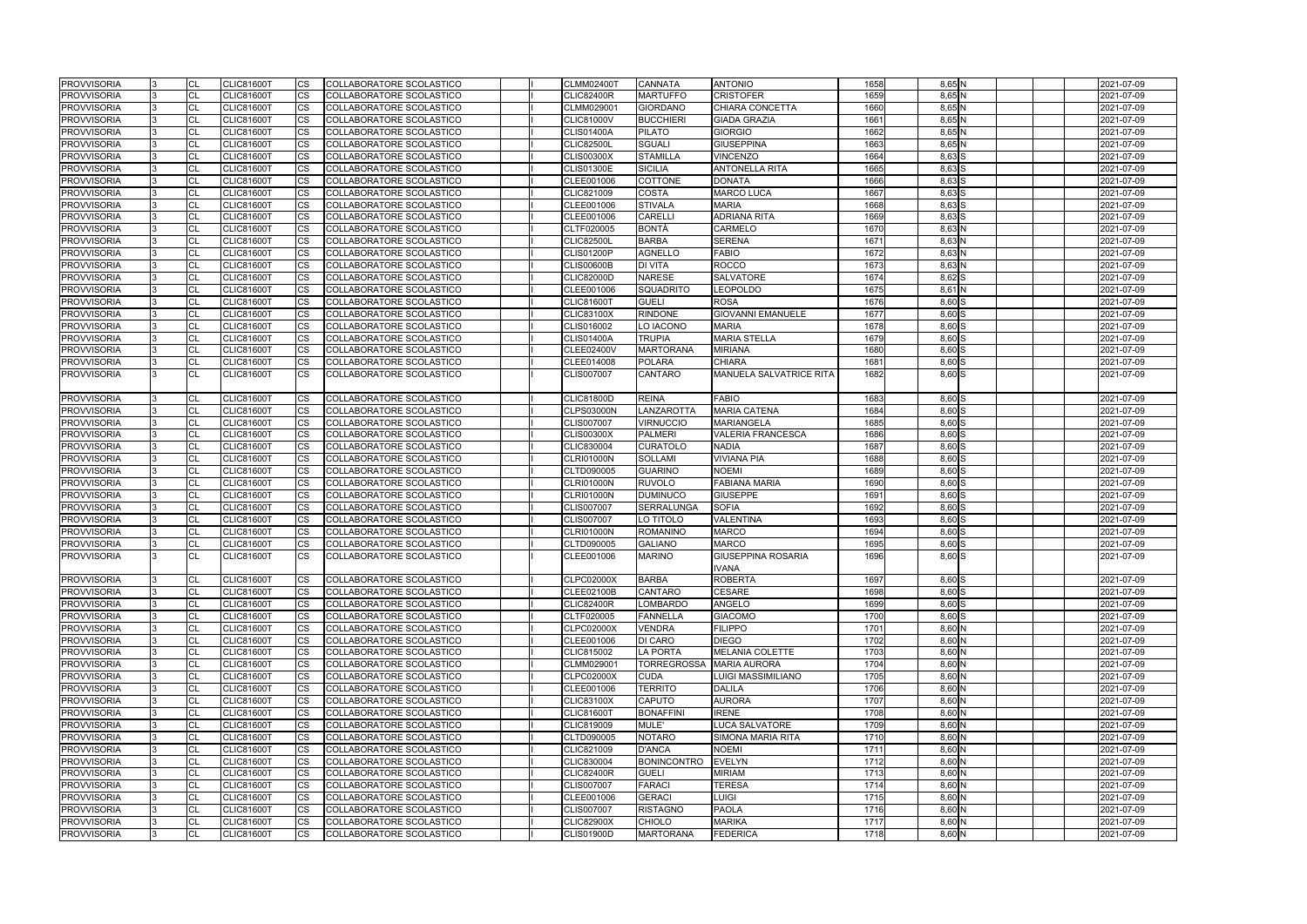| <b>PROVVISORIA</b> | <b>CL</b>      | <b>CLIC81600T</b> | <b>CS</b>              | COLLABORATORE SCOLASTICO        | <b>CLIS01900D</b> | <b>MURATORE</b>    | <b>FEDERICA</b>            | 1719 | 8,60 N   | 2021-07-09 |
|--------------------|----------------|-------------------|------------------------|---------------------------------|-------------------|--------------------|----------------------------|------|----------|------------|
| <b>PROVVISORIA</b> | <b>CL</b>      | <b>CLIC81600T</b> | <b>CS</b>              | COLLABORATORE SCOLASTICO        | CLIS01300E        | <b>GIARRATANO</b>  | <b>IRENE ASSUNTA</b>       | 1720 | $8,60$ N | 2021-07-09 |
| <b>PROVVISORIA</b> | <b>CL</b>      | <b>CLIC81600T</b> | <b>CS</b>              | COLLABORATORE SCOLASTICO        | CLIC830004        | <b>ARCARISI</b>    | <b>CLAUDIA</b>             | 1721 | $8,60$ N | 2021-07-09 |
| <b>PROVVISORIA</b> | <b>CL</b>      | <b>CLIC81600T</b> | CS                     | COLLABORATORE SCOLASTICO        | CLIS016002        | <b>NOBILE</b>      | ROSALIA DOMENICA           | 1722 | $8,60$ N | 2021-07-09 |
| <b>PROVVISORIA</b> | <b>CL</b>      | CLIC81600T        | <b>CS</b>              | COLLABORATORE SCOLASTICO        | CLIS007007        | LO FORTE           | <b>GIUSI ILENIA</b>        | 1723 | 8,60 N   | 2021-07-09 |
| <b>PROVVISORIA</b> | CL             | CLIC81600T        | CS                     | COLLABORATORE SCOLASTICO        | CLEE001006        | LAURICELLA         | <b>CARLA SHARON</b>        | 1724 | 8,60 N   | 2021-07-09 |
| <b>PROVVISORIA</b> | <b>CL</b>      | <b>CLIC81600T</b> | <b>CS</b>              | COLLABORATORE SCOLASTICO        | <b>CLIS01200P</b> | <b>PUZZO</b>       | <b>LUCREZIA</b>            | 1725 | 8,60 N   | 2021-07-09 |
| <b>PROVVISORIA</b> | <b>CL</b>      | <b>CLIC81600T</b> | <b>CS</b>              | COLLABORATORE SCOLASTICO        | CLMM029001        | <b>MANGIONE</b>    | <b>SIMONETTA MARIA</b>     | 1726 | 8,60 N   | 2021-07-09 |
| <b>PROVVISORIA</b> | <b>CL</b>      | <b>CLIC81600T</b> | <b>CS</b>              | COLLABORATORE SCOLASTICO        | CLIC828004        | <b>BIANCHERI</b>   | <b>ORIANA</b>              | 1727 | $8,60$ N | 2021-07-09 |
| <b>PROVVISORIA</b> | <b>CL</b>      | <b>CLIC81600T</b> | <b>CS</b>              | COLLABORATORE SCOLASTICO        | CLEE02100B        | <b>NATIVO</b>      | <b>VALENTINA</b>           | 1728 | $8,60$ N | 2021-07-09 |
| <b>PROVVISORIA</b> | <b>CL</b>      | <b>CLIC81600T</b> | CS                     | COLLABORATORE SCOLASTICO        | CLMM029001        | <b>BIO</b>         | <b>GIULIA</b>              | 1729 | $8,60$ N | 2021-07-09 |
| <b>PROVVISORIA</b> | <b>CL</b>      | <b>CLIC81600T</b> | <b>CS</b>              | COLLABORATORE SCOLASTICO        | <b>CLIS01200P</b> | <b>LAURIA</b>      | <b>SALVATORE</b>           | 1730 | $8,60$ N | 2021-07-09 |
| <b>PROVVISORIA</b> | <b>CL</b>      | <b>CLIC81600T</b> | <b>CS</b>              | COLLABORATORE SCOLASTICO        | CLIC830004        | <b>OCCHIPINTI</b>  | <b>VERONICA MARIA</b>      | 1731 | 8,60 N   | 2021-07-09 |
| <b>PROVVISORIA</b> | <b>CL</b>      | <b>CLIC81600T</b> | <b>CS</b>              | COLLABORATORE SCOLASTICO        | CLIC823001        | <b>TROVATO</b>     | <b>SIMONA</b>              | 1732 | 8,60 N   | 2021-07-09 |
| <b>PROVVISORIA</b> | <b>CL</b>      | <b>CLIC81600T</b> | <b>CS</b>              | COLLABORATORE SCOLASTICO        | CLEE02100B        | <b>RINAUDO</b>     | <b>MARIO</b>               | 1733 | $8,60$ N | 2021-07-09 |
| <b>PROVVISORIA</b> | <b>CL</b>      | <b>CLIC81600T</b> | <b>CS</b>              | COLLABORATORE SCOLASTICO        | CLEE02400V        | <b>AMICO</b>       | <b>ANGELA MARIA</b>        | 1734 | 8,60 N   | 2021-07-09 |
| <b>PROVVISORIA</b> | <b>CL</b>      | <b>CLIC81600T</b> | <b>CS</b>              | COLLABORATORE SCOLASTICO        | CLTD090005        | <b>INGLESE</b>     | <b>GIUSEPPE</b>            | 1735 | $8,60$ N | 2021-07-09 |
| <b>PROVVISORIA</b> | <b>CL</b>      | <b>CLIC81600T</b> | <b>CS</b>              | COLLABORATORE SCOLASTICO        | CLIS002004        | <b>GAGLIANO</b>    | <b>CONCETTA</b>            | 1736 | 8,60 N   | 2021-07-09 |
| <b>PROVVISORIA</b> | <b>CL</b>      | <b>CLIC81600T</b> | <b>CS</b>              | COLLABORATORE SCOLASTICO        | CLIS016002        | AMICO              | <b>SABRINA</b>             | 1737 | 8,60 N   | 2021-07-09 |
| <b>PROVVISORIA</b> | <b>CL</b>      | <b>CLIC81600T</b> | CS                     | COLLABORATORE SCOLASTICO        | CLEE02400V        | <b>FALZONE</b>     | <b>CARMELA LAURA</b>       | 1738 | 8,60 N   | 2021-07-09 |
| <b>PROVVISORIA</b> | <b>CL</b>      | <b>CLIC81600T</b> | <b>CS</b>              | COLLABORATORE SCOLASTICO        | CLIS016002        | <b>PINTAVALLE</b>  | <b>MARCO</b>               | 1739 | $8,60$ N | 2021-07-09 |
| <b>PROVVISORIA</b> | <b>CL</b>      | <b>CLIC81600T</b> | <b>CS</b>              | COLLABORATORE SCOLASTICO        | CLEE001006        | RISUSCITAZION LUCA |                            | 1740 | $8,60$ N | 2021-07-09 |
| <b>PROVVISORIA</b> | <b>CL</b>      | <b>CLIC81600T</b> | <b>CS</b>              | COLLABORATORE SCOLASTICO        | <b>CLIC81100P</b> | <b>PIRRERA</b>     | <b>MARIA CALOGERA</b>      | 1741 | 8,60 N   | 2021-07-09 |
| <b>PROVVISORIA</b> | <b>CL</b>      | <b>CLIC81600T</b> | <b>CS</b>              | COLLABORATORE SCOLASTICO        | CLMM029001        | <b>FALZONE</b>     | <b>MARIA ROSA</b>          | 1742 | $8,60$ N | 2021-07-09 |
| <b>PROVVISORIA</b> | <b>CL</b>      | <b>CLIC81600T</b> | <b>CS</b>              | COLLABORATORE SCOLASTICO        | CLIC828004        | <b>CUTTITTA</b>    | <b>CRISTOPHER</b>          | 1743 | 8,60 N   | 2021-07-09 |
| <b>PROVVISORIA</b> | <b>CL</b>      | <b>CLIC81600T</b> | <b>CS</b>              | COLLABORATORE SCOLASTICO        | <b>CLIS01400A</b> | <b>MISERANDINO</b> | ANTONELLA GIOACCHINA       | 1744 | $8,60$ N | 2021-07-09 |
| <b>PROVVISORIA</b> | <b>CL</b>      | <b>CLIC81600T</b> | <b>CS</b>              | COLLABORATORE SCOLASTICO        | CLIS00900V        | <b>PUMO</b>        | <b>SANTO</b>               | 1745 | $8,60$ N | 2021-07-09 |
| <b>PROVVISORIA</b> | <b>CL</b>      | <b>CLIC81600T</b> | CS                     | COLLABORATORE SCOLASTICO        | CLIS002004        | <b>AZZOLINA</b>    | <b>LUCREZIA</b>            | 1746 | $8,60$ N | 2021-07-09 |
| <b>PROVVISORIA</b> | <b>CL</b>      | <b>CLIC81600T</b> | CS                     | COLLABORATORE SCOLASTICO        | <b>CLIC81700N</b> | LO BARTOLO         | <b>ROSSELLA</b>            | 1747 | $8,60$ N | 2021-07-09 |
| <b>PROVVISORIA</b> | <b>CL</b>      | CLIC81600T        | <b>CS</b>              | COLLABORATORE SCOLASTICO        | <b>CLIS01200P</b> | <b>SCIMONE</b>     | <b>MARIA ROSSANA</b>       | 1748 | 8,60 N   | 2021-07-09 |
| <b>PROVVISORIA</b> | <b>CL</b>      | <b>CLIC81600T</b> | $\overline{\text{cs}}$ | COLLABORATORE SCOLASTICO        | <b>CLPC02000X</b> | <b>GATTO</b>       | <b>CARMEN</b>              | 1749 | $8,60$ N | 2021-07-09 |
| <b>PROVVISORIA</b> | <b>CL</b>      | <b>CLIC81600T</b> | <b>CS</b>              | COLLABORATORE SCOLASTICO        | <b>CLIS01400A</b> | <b>NOCERA</b>      | <b>JESSICA</b>             | 1750 | 8,60 N   | 2021-07-09 |
| <b>PROVVISORIA</b> | CL             | <b>CLIC81600T</b> | <b>CS</b>              | COLLABORATORE SCOLASTICO        | CLIC82500L        | <b>ARCADIPANE</b>  | <b>IGNAZIO</b>             | 1751 | $8,60$ N | 2021-07-09 |
| <b>PROVVISORIA</b> | <b>CL</b>      | <b>CLIC81600T</b> | <b>CS</b>              | COLLABORATORE SCOLASTICO        | CLEE001006        | LI GAMBI           | <b>LARA</b>                | 1752 | 8,60 N   | 2021-07-09 |
| <b>PROVVISORIA</b> | <b>CL</b>      | <b>CLIC81600T</b> | <b>CS</b>              | COLLABORATORE SCOLASTICO        | <b>CLIS01300E</b> | <b>MARAZZOTTA</b>  | <b>GAETANO</b>             | 1753 | $8,60$ N | 2021-07-09 |
| <b>PROVVISORIA</b> | <b>CL</b>      | <b>CLIC81600T</b> | <b>CS</b>              | COLLABORATORE SCOLASTICO        | CLIS007007        | <b>GARZIANO</b>    | <b>MARIANGELA</b>          | 1754 | $8,60$ N | 2021-07-09 |
| <b>PROVVISORIA</b> | <b>CL</b>      | <b>CLIC81600T</b> | <b>CS</b>              | COLLABORATORE SCOLASTICO        | <b>CLIC81600T</b> | <b>DI VARA</b>     | <b>MORENA</b>              | 1755 | 8,58 S   | 2021-07-09 |
| <b>PROVVISORIA</b> | <b>CL</b>      | <b>CLIC81600T</b> | <b>CS</b>              | COLLABORATORE SCOLASTICO        | <b>CLIS01200P</b> | <b>FAZIO</b>       | <b>LILIANA</b>             | 1756 | 8,58 S   | 2021-07-09 |
| <b>PROVVISORIA</b> | <b>CL</b>      | <b>CLIC81600T</b> | <b>CS</b>              | COLLABORATORE SCOLASTICO        | CLTD090005        | <b>GALLO</b>       | <b>ELENA</b>               | 1757 | 8,58 N   | 2021-07-09 |
| <b>PROVVISORIA</b> | $\overline{C}$ | <b>CLIC81600T</b> | <b>CS</b>              | COLLABORATORE SCOLASTICO        | <b>CLIC81800D</b> | <b>MISTRETTA</b>   | <b>SILVIA DOMENICA</b>     | 1758 | 8,57 S   | 2021-07-09 |
| <b>PROVVISORIA</b> | <b>CL</b>      | <b>CLIC81600T</b> | <b>CS</b>              | <b>COLLABORATORE SCOLASTICO</b> | CLMM029001        | <b>VERRI</b>       | <b>GIOVANNI</b>            | 1759 | 8,57 N   | 2021-07-09 |
| <b>PROVVISORIA</b> | <b>CL</b>      | <b>CLIC81600T</b> | CS                     | COLLABORATORE SCOLASTICO        | CLIS007007        | <b>BOGNANNI</b>    | <b>VINCENZO</b>            | 1760 | $8,55$ S | 2021-07-09 |
| <b>PROVVISORIA</b> | <b>CL</b>      | <b>CLIC81600T</b> | <b>CS</b>              | COLLABORATORE SCOLASTICO        | CLIC83200Q        | <b>ALIOTTA</b>     | <b>CARMELINDA</b>          | 1761 | 8,55 S   | 2021-07-09 |
| <b>PROVVISORIA</b> | <b>CL</b>      | <b>CLIC81600T</b> | <b>CS</b>              | COLLABORATORE SCOLASTICO        | CLIS016002        | <b>CORRADENGO</b>  | <b>MARIA</b>               | 1762 | $8,55$ S | 2021-07-09 |
| <b>PROVVISORIA</b> | <b>CL</b>      | <b>CLIC81600T</b> | $\overline{\text{cs}}$ | COLLABORATORE SCOLASTICO        | <b>CLIC82400R</b> | LAVORE             | <b>GIADA INES</b>          | 1763 | 8,55S    | 2021-07-09 |
| <b>PROVVISORIA</b> | <b>CL</b>      | <b>CLIC81600T</b> | <b>CS</b>              | COLLABORATORE SCOLASTICO        | <b>CLIC81100P</b> | <b>OLIVERI</b>     | <b>LIBORIO GIUSEPPE</b>    | 1764 | 8,55S    | 2021-07-09 |
| <b>PROVVISORIA</b> | <b>CL</b>      | <b>CLIC81600T</b> | CS                     | COLLABORATORE SCOLASTICO        | <b>CLIS01900D</b> | <b>COSTA</b>       | <b>LUIGI</b>               | 1765 | 8,55S    | 2021-07-09 |
| <b>PROVVISORIA</b> | <b>CL</b>      | <b>CLIC81600T</b> | CS                     | COLLABORATORE SCOLASTICO        | <b>CLIS01900D</b> | <b>ALAIMO</b>      | <b>EMANUELA</b>            | 1766 | $8,55$ S | 2021-07-09 |
| <b>PROVVISORIA</b> | <b>CL</b>      | <b>CLIC81600T</b> | CS                     | COLLABORATORE SCOLASTICO        | <b>CLIS007007</b> | <b>STIVALA</b>     | <b>NADIA</b>               | 1767 | 8,55N    | 2021-07-09 |
| <b>PROVVISORIA</b> | <b>CL</b>      | <b>CLIC81600T</b> | <b>CS</b>              | COLLABORATORE SCOLASTICO        | CLIC830004        | <b>PRIOLO</b>      | <b>SALVATORE</b>           | 1768 | 8,55N    | 2021-07-09 |
| <b>PROVVISORIA</b> | <b>CL</b>      | <b>CLIC81600T</b> | CS                     | COLLABORATORE SCOLASTICO        | CLIS007007        | <b>D'ASARO</b>     | <b>NUNZIO</b>              | 1769 | 8,52N    | 2021-07-09 |
| <b>PROVVISORIA</b> | <b>CL</b>      | <b>CLIC81600T</b> | <b>CS</b>              | COLLABORATORE SCOLASTICO        | CLIS007007        | <b>TRAPANI</b>     | <b>ELISABETTA</b>          | 1770 | 8,51 S   | 2021-07-09 |
| <b>PROVVISORIA</b> | <b>CL</b>      | <b>CLIC81600T</b> | $\overline{\text{cs}}$ | COLLABORATORE SCOLASTICO        | <b>CLIC82500L</b> | <b>CUTRONA</b>     | <b>FRANCESCO</b>           | 1771 | $8,50$ S | 2021-07-09 |
| <b>PROVVISORIA</b> | <b>CL</b>      | <b>CLIC81600T</b> | CS                     | COLLABORATORE SCOLASTICO        | <b>CLIC82400R</b> | <b>TINNIRELLO</b>  | <b>GRAZIELLA</b>           | 1772 | $8,50$ S | 2021-07-09 |
| <b>PROVVISORIA</b> | <b>CL</b>      | <b>CLIC81600T</b> | CS                     | COLLABORATORE SCOLASTICO        | CLIC819009        | NOBILE             | <b>SALVUCCIO</b>           | 1773 | $8,50$ S | 2021-07-09 |
| <b>PROVVISORIA</b> | <b>CL</b>      | <b>CLIC81600T</b> | CS                     | COLLABORATORE SCOLASTICO        | <b>CLIC81100P</b> | <b>ARGETTA</b>     | <b>ROSARIA</b>             | 1774 | $8,50$ S | 2021-07-09 |
| <b>PROVVISORIA</b> | <b>CL</b>      | <b>CLIC81600T</b> | <b>CS</b>              | COLLABORATORE SCOLASTICO        | CLEE02400V        | <b>BLANDINO</b>    | <b>EVELINE ANTONELLA</b>   | 1775 | 8,50 S   | 2021-07-09 |
| <b>PROVVISORIA</b> | <b>CL</b>      | <b>CLIC81600T</b> | <b>CS</b>              | COLLABORATORE SCOLASTICO        | <b>CLIS00900V</b> | <b>MESSINA</b>     | <b>LUCIO</b>               | 1776 | 8,50 S   | 2021-07-09 |
| <b>PROVVISORIA</b> | <b>CL</b>      | <b>CLIC81600T</b> | <b>CS</b>              | COLLABORATORE SCOLASTICO        | CLIC821009        | <b>VILLA</b>       | <b>NOEMI MARIA FILIPPA</b> | 1777 | 8,50 S   | 2021-07-09 |
| <b>PROVVISORIA</b> | <b>CL</b>      | CLIC81600T        | <b>CS</b>              | COLLABORATORE SCOLASTICO        | <b>CLIC82900X</b> | <b>RAGUSA</b>      | ROSSELLA MARIATERESA       | 1778 | 8,50 S   | 2021-07-09 |
|                    |                |                   |                        |                                 |                   |                    | <b>CARMEN</b>              |      |          |            |
| <b>PROVVISORIA</b> | <b>CL</b>      | <b>CLIC81600T</b> | <b>CS</b>              | COLLABORATORE SCOLASTICO        | CLIS008003        | <b>CARUSO</b>      | <b>ENZA</b>                | 1779 | 8,50S    | 2021-07-09 |
|                    |                |                   |                        |                                 |                   |                    |                            |      |          |            |

| 1719               | 8,60 N                    |    |  | 2021-07-09 |
|--------------------|---------------------------|----|--|------------|
| 1720               | $8,60$ N                  |    |  | 2021-07-09 |
| 1721               | 8,60 N                    |    |  | 2021-07-09 |
| 1722               | $8,60$ N                  |    |  | 2021-07-09 |
| 1723               | 8,60 N                    |    |  | 2021-07-09 |
| 1724               | 8,60 N                    |    |  | 2021-07-09 |
|                    |                           |    |  |            |
| 1725               | 8,60 N                    |    |  | 2021-07-09 |
| 1726               | $8,60$ N                  |    |  | 2021-07-09 |
| 1727               | 8,60 N                    |    |  | 2021-07-09 |
| $\overline{1728}$  | $8,60$ <sub>N</sub>       |    |  | 2021-07-09 |
| 1729               | $8,60$ N                  |    |  | 2021-07-09 |
| 1730               | 8,60 N                    |    |  | 2021-07-09 |
| 1731               | 8,60 N                    |    |  | 2021-07-09 |
| 1732               | 8,60 N                    |    |  | 2021-07-09 |
| 1733               | 8,60 N                    |    |  | 2021-07-09 |
| 1734               | 8,60 N                    |    |  | 2021-07-09 |
| 1735               | 8,60 N                    |    |  | 2021-07-09 |
| 1736               | 8,60 N                    |    |  | 2021-07-09 |
|                    | 8,60 N                    |    |  |            |
| 1737               |                           |    |  | 2021-07-09 |
| 1738               | 8,60 N                    |    |  | 2021-07-09 |
| 1739               | 8,60 N                    |    |  | 2021-07-09 |
| 1740               | $8,60$ <sub>N</sub>       |    |  | 2021-07-09 |
|                    |                           |    |  |            |
| 1741               | 8,60 N                    |    |  | 2021-07-09 |
| 1742               | $8,60$ N                  |    |  | 2021-07-09 |
| $\overline{17}$ 43 | 8,60 N                    |    |  | 2021-07-09 |
| 1744               | $8,60$ N                  |    |  | 2021-07-09 |
| 1745               | $8,60$ N                  |    |  | 2021-07-09 |
| $\frac{1}{1746}$   | 8,60 N                    |    |  | 2021-07-09 |
| 1747               | 8,60 N                    |    |  | 2021-07-09 |
| 1748               | 8,60 N                    |    |  | 2021-07-09 |
| 1749               |                           |    |  |            |
|                    | 8,60 N                    |    |  | 2021-07-09 |
| 1750               | 8,60 N                    |    |  | 2021-07-09 |
| 1751               | 8,60 N                    |    |  | 2021-07-09 |
| 1752               | 8,60 N                    |    |  | 2021-07-09 |
| $\overline{1}753$  | 8,60 N                    |    |  | 2021-07-09 |
| 1754               | $8,60$ N                  |    |  | 2021-07-09 |
| 1755               | 8,58 <sub>S</sub>         |    |  | 2021-07-09 |
| 1756               | 8,58                      | ls |  | 2021-07-09 |
| 1757               | 8,58 N                    |    |  | 2021-07-09 |
| 1758               | $8,57$ S                  |    |  | 2021-07-09 |
| —<br>1759          | 8,57 N                    |    |  | 2021-07-09 |
| 1760               | 8,55 S                    |    |  | 2021-07-09 |
| 1761               | $8,55$ $S$                |    |  | 2021-07-09 |
| 1762               | 8,55 S                    |    |  | 2021-07-09 |
|                    | $8,55\overline{\text{S}}$ |    |  |            |
| 1763               |                           |    |  | 2021-07-09 |
| $\overline{1764}$  | $8,55$ S                  |    |  | 2021-07-09 |
| 1765               | 8,55 S                    |    |  | 2021-07-09 |
| 1766               | 8,55 S                    |    |  | 2021-07-09 |
| 1767               | 8,55 N                    |    |  | 2021-07-09 |
| -<br>1768          | 8,55 N                    |    |  | 2021-07-09 |
| 1769               | 8,52 N                    |    |  | 2021-07-09 |
| 1770               | 8,51 S                    |    |  | 2021-07-09 |
| $\frac{1}{1771}$   | $8,50$ S                  |    |  | 2021-07-09 |
| 1772               | $8,50$ $S$                |    |  | 2021-07-09 |
| 1773               | 8,50 S                    |    |  | 2021-07-09 |
| 1774               | $8,50$ S                  |    |  | 2021-07-09 |
|                    |                           |    |  |            |
| $\overline{1775}$  | 8,50 S                    |    |  | 2021-07-09 |
| 1776               | $8,50$ $S$                |    |  | 2021-07-09 |
| 1777               | 8,50 S                    |    |  | 2021-07-09 |
| $\overline{1778}$  | 8,50 S                    |    |  | 2021-07-09 |
|                    |                           |    |  |            |
| $\frac{1}{1779}$   | 8,50                      | S  |  | 2021-07-09 |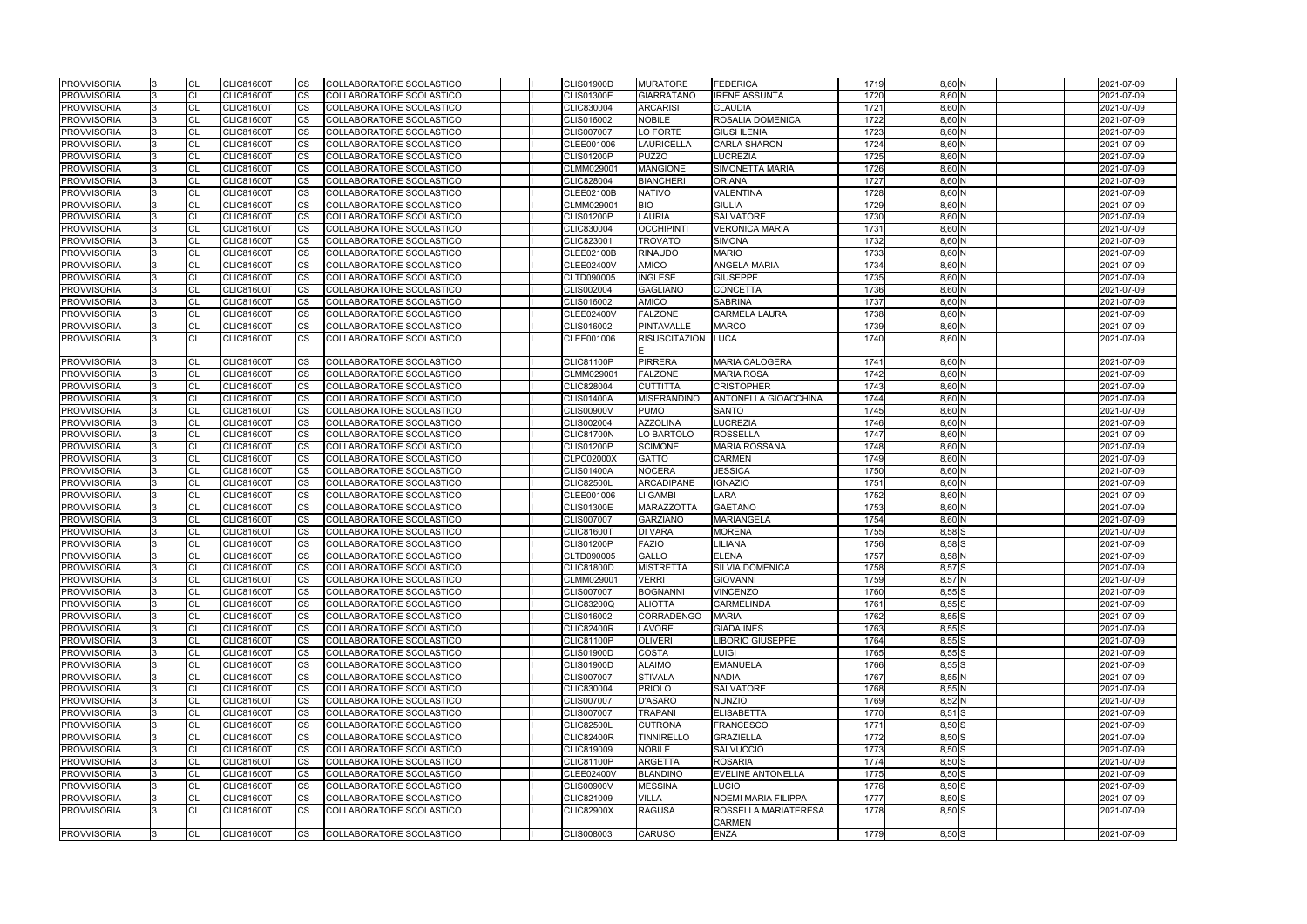| <b>PROVVISORIA</b> | <b>CL</b> | <b>CLIC81600T</b> | ICS.      | COLLABORATORE SCOLASTICO        |  | <b>CLIC81000V</b>        | <b>BARBUSCIA</b>              | <b>IFILIPPA FIORENZA</b>       | 1780         | 8,50 S   | 2021-07-09               |
|--------------------|-----------|-------------------|-----------|---------------------------------|--|--------------------------|-------------------------------|--------------------------------|--------------|----------|--------------------------|
| <b>PROVVISORIA</b> | CL        | <b>CLIC81600T</b> | CS        | <b>COLLABORATORE SCOLASTICO</b> |  | <b>CLIS01200P</b>        | <b>CIMINO</b>                 | <b>MARIA ANGELA</b>            | 1781         | 8,50S    | 2021-07-09               |
| <b>PROVVISORIA</b> | <b>CL</b> | <b>CLIC81600T</b> | CS        | COLLABORATORE SCOLASTICO        |  | <b>CLIS007007</b>        | <b>SANFILIPPO</b>             | <b>GIOVANNI</b>                | 1782         | $8,50$ S | 2021-07-09               |
| <b>PROVVISORIA</b> | CL        | <b>CLIC81600T</b> | CS        | COLLABORATORE SCOLASTICO        |  | <b>CLIS01200P</b>        | <b>MESSINA</b>                | <b>GIUSEPPE IVAN</b>           | 1783         | 8,50 S   | 2021-07-09               |
| <b>PROVVISORIA</b> | <b>CL</b> | <b>CLIC81600T</b> | CS        | COLLABORATORE SCOLASTICO        |  | CLIC830004               | <b>DOMINA</b>                 | <b>MARIA</b>                   | 1784         | $8,50$ S | 2021-07-09               |
| <b>PROVVISORIA</b> | <b>CL</b> | <b>CLIC81600T</b> | CS        | COLLABORATORE SCOLASTICO        |  | CLMM029001               | <b>PUNTURELLO</b>             | <b>DESIRE'</b>                 | 1785         | 8,50 S   | 2021-07-09               |
| <b>PROVVISORIA</b> | <b>CL</b> | <b>CLIC81600T</b> | <b>CS</b> | COLLABORATORE SCOLASTICO        |  | <b>CLIC822005</b>        | LO CELSO                      | LUCIA                          | 1786         | $8,50$ S | 2021-07-09               |
| <b>PROVVISORIA</b> | <b>CL</b> | <b>CLIC81600T</b> | CS        | COLLABORATORE SCOLASTICO        |  | CLIC830004               | <b>BATTELLO</b>               | <b>ALESSIA MARIA</b>           | 1787         | 8,50 S   | 2021-07-09               |
| <b>PROVVISORIA</b> | <b>CL</b> | <b>CLIC81600T</b> | CS        | COLLABORATORE SCOLASTICO        |  | CLTD090005               | <b>ADORNETTO</b>              | PAOLO FABIO                    | 1788         | $8,50$ S | 2021-07-09               |
| <b>PROVVISORIA</b> | <b>CL</b> | <b>CLIC81600T</b> | CS        | COLLABORATORE SCOLASTICO        |  | <b>CLIC82000D</b>        | ZAFFUTO                       | ENZA                           | 1789         | $8,50$ S | 2021-07-09               |
| <b>PROVVISORIA</b> | <b>CL</b> | <b>CLIC81600T</b> | CS        | COLLABORATORE SCOLASTICO        |  | <b>CLIS01300E</b>        | <b>URRUSO</b>                 | <b>MARIA ANGELA</b>            | 1790         | $8,50$ S | 2021-07-09               |
| <b>PROVVISORIA</b> | CL        | <b>CLIC81600T</b> | CS        | COLLABORATORE SCOLASTICO        |  | <b>CLIS007007</b>        | <b>PARISI</b>                 | <b>SALVATRICE</b>              | 1791         | 8,50N    | 2021-07-09               |
| <b>PROVVISORIA</b> | <b>CL</b> | <b>CLIC81600T</b> | <b>CS</b> | COLLABORATORE SCOLASTICO        |  | <b>CLIC82500L</b>        | <b>CARUANA</b>                | SERENA LUCIA                   | 1792         | 8,50 N   | 2021-07-09               |
| <b>PROVVISORIA</b> | <b>CL</b> | <b>CLIC81600T</b> | <b>CS</b> | COLLABORATORE SCOLASTICO        |  | CLIC815002               | <b>NICOSIA</b>                | <b>MARTINA</b>                 | 1793         | 8,50 N   | 2021-07-09               |
| <b>PROVVISORIA</b> | CL        | <b>CLIC81600T</b> | CS        | COLLABORATORE SCOLASTICO        |  | CLMM029001               | <b>CAMMARATA</b>              | <b>GIULIA</b>                  | 1794         | 8,50 N   | 2021-07-09               |
| <b>PROVVISORIA</b> | <b>CL</b> | <b>CLIC81600T</b> | CS        | COLLABORATORE SCOLASTICO        |  | <b>CLIC81000V</b>        | <b>SCIACCHITANO</b>           | <b>CARLA</b>                   | 1795         | 8,50 N   | 2021-07-09               |
| <b>PROVVISORIA</b> | <b>CL</b> | <b>CLIC81600T</b> | CS        | COLLABORATORE SCOLASTICO        |  | CLTD090005               | <b>DI MODICA</b>              | <b>CHRISTIAN MARIA</b>         | 1796         | 8,50 N   | 2021-07-09               |
| <b>PROVVISORIA</b> | <b>CL</b> | <b>CLIC81600T</b> | CS        | COLLABORATORE SCOLASTICO        |  | <b>CLIC80400G</b>        | <b>ORTOLANO</b>               | <b>GIOVANNI</b>                | 1797         | 8,50 N   | 2021-07-09               |
| <b>PROVVISORIA</b> | <b>CL</b> | <b>CLIC81600T</b> | <b>CS</b> | COLLABORATORE SCOLASTICO        |  | <b>CLIC81600T</b>        | <b>RECCO</b>                  | <b>GIADA</b>                   | 1798         | 8,50N    | 2021-07-09               |
| <b>PROVVISORIA</b> | <b>CL</b> | <b>CLIC81600T</b> | CS        | COLLABORATORE SCOLASTICO        |  | CLIC819009               | SANSONE                       | <b>GIANLUCA</b>                | 1799         | 8,50 N   | 2021-07-09               |
| <b>PROVVISORIA</b> | <b>CL</b> | <b>CLIC81600T</b> | CS        | COLLABORATORE SCOLASTICO        |  | <b>CLIS002004</b>        | <b>CANCILLERI</b>             | <b>GAETANO</b>                 | 1800         | $8,50$ N | 2021-07-09               |
| <b>PROVVISORIA</b> | <b>CL</b> | <b>CLIC81600T</b> | CS        | COLLABORATORE SCOLASTICO        |  | <b>CLIC81700N</b>        | <b>ZAMMITTO</b>               | LUCIA                          | 1801         | $8,50$ N | 2021-07-09               |
| <b>PROVVISORIA</b> | CL        | <b>CLIC81600T</b> | CS        | COLLABORATORE SCOLASTICO        |  | <b>CLEE02400V</b>        | <b>D'AMICO</b>                | <b>FEDERICA</b>                | 1802         | 8,50 N   | 2021-07-09               |
| <b>PROVVISORIA</b> | <b>CL</b> | <b>CLIC81600T</b> | CS        | COLLABORATORE SCOLASTICO        |  | CLEE014008               | PASQUALETTO                   | <b>DOMENICA</b>                | 1803         | $8,50$ N | 2021-07-09               |
| <b>PROVVISORIA</b> | <b>CL</b> | <b>CLIC81600T</b> | <b>CS</b> | <b>COLLABORATORE SCOLASTICO</b> |  | <b>CLIS007007</b>        | <b>LA ROCCA</b>               | <b>DEBORA</b>                  | 1804         | 8,50 N   | 2021-07-09               |
| <b>PROVVISORIA</b> | CL        | <b>CLIC81600T</b> | <b>CS</b> | COLLABORATORE SCOLASTICO        |  | CLIC821009               | <b>GIARRUSSO</b>              | <b>MARCELLO</b>                | 1805         | 8,50 N   | 2021-07-09               |
| <b>PROVVISORIA</b> | <b>CL</b> | <b>CLIC81600T</b> | CS        | COLLABORATORE SCOLASTICO        |  | <b>CLIC81800D</b>        | <b>MANCUSO</b>                | <b>ALESSIA</b>                 | 1806         | 8,50 N   | 2021-07-09               |
| <b>PROVVISORIA</b> | <b>CL</b> | <b>CLIC81600T</b> | CS        | COLLABORATORE SCOLASTICO        |  | <b>CLIS01200P</b>        | <b>MONTI</b>                  | <b>MASSIMO</b>                 | 1807         | 8,50 N   | 2021-07-09               |
| <b>PROVVISORIA</b> | CL        | <b>CLIC81600T</b> | CS.       | COLLABORATORE SCOLASTICO        |  | CLIC830004               | <b>OCCHIPINTI</b>             | VALENTINA                      | 1808         | 8,50 N   | 2021-07-09               |
| <b>PROVVISORIA</b> | <b>CL</b> | <b>CLIC81600T</b> | CS        | COLLABORATORE SCOLASTICO        |  | <b>CLIC82500L</b>        | <b>BORDONARO</b>              | <b>MARIACONCETTA</b>           | 1809         | 8,50 N   | 2021-07-09               |
| <b>PROVVISORIA</b> | <b>CL</b> | <b>CLIC81600T</b> | CS        | COLLABORATORE SCOLASTICO        |  | <b>CLIC82000D</b>        | <b>GIARDINA</b>               | <b>EMANUELA</b>                | 1810         | 8,50N    | 2021-07-09               |
| <b>PROVVISORIA</b> | <b>CL</b> | <b>CLIC81600T</b> | <b>CS</b> | COLLABORATORE SCOLASTICO        |  | <b>CLIS00900V</b>        | <b>LA TONA</b>                | <b>GIUSEPPE</b>                | 1811         | 8,50 N   | 2021-07-09               |
| <b>PROVVISORIA</b> | <b>CL</b> | <b>CLIC81600T</b> | CS        | COLLABORATORE SCOLASTICO        |  | <b>CLIC82500L</b>        | <b>SICILIANO</b>              | <b>SALVUCCIO</b>               | 1812         | 8,50 N   | 2021-07-09               |
| <b>PROVVISORIA</b> | <b>CL</b> | <b>CLIC81600T</b> | CS        | COLLABORATORE SCOLASTICO        |  | CLIC830004               | COCO                          | <b>EMANUELE</b>                | 1813         | 8,50 N   | 2021-07-09               |
| <b>PROVVISORIA</b> | <b>CL</b> | <b>CLIC81600T</b> | CS        | COLLABORATORE SCOLASTICO        |  | <b>CLIS01200P</b>        | CANNAVO'                      | <b>BRUNA</b>                   | 1814         | 8,50 N   | 2021-07-09               |
| <b>PROVVISORIA</b> | <b>CL</b> | <b>CLIC81600T</b> | CS        | COLLABORATORE SCOLASTICO        |  | <b>CLIC81700N</b>        | <b>GIABBARRASI</b>            | <b>GIADA</b>                   | 1815         | 8,50 N   | 2021-07-09               |
| <b>PROVVISORIA</b> | CL        | <b>CLIC81600T</b> | CS        | COLLABORATORE SCOLASTICO        |  | <b>CLIC81800D</b>        | <b>BUTTACI</b>                | <b>CARMELO</b>                 | 1816         | 8,50N    | 2021-07-09               |
| <b>PROVVISORIA</b> | <b>CL</b> | <b>CLIC81600T</b> | <b>CS</b> | COLLABORATORE SCOLASTICO        |  | <b>CLRI01000N</b>        | <b>DI NOLFO</b>               | <b>FRANCESCO</b>               | 1817         | 8,50 N   | 2021-07-09               |
| <b>PROVVISORIA</b> | <b>CL</b> | <b>CLIC81600T</b> | CS        | <b>COLLABORATORE SCOLASTICO</b> |  | <b>CLIS00900V</b>        | <b>SCIBETTA</b>               | <b>GIUSEPPE</b>                | 1818         | 8,50 N   | 2021-07-09               |
| <b>PROVVISORIA</b> | CL        | CLIC81600T        | CS        | COLLABORATORE SCOLASTICO        |  | CLEE001006               | <b>COLLODORO</b>              | <b>CRISTINA</b>                | 1819         | 8,50N    | 2021-07-09               |
| <b>PROVVISORIA</b> | lCL.      | <b>CLIC81600T</b> | <b>CS</b> | COLLABORATORE SCOLASTICO        |  | <b>CLIS007007</b>        | INGRASCIOTTA MARIA            |                                | 1820         | 8,50 N   | 2021-07-09               |
| <b>PROVVISORIA</b> | <b>CL</b> | <b>CLIC81600T</b> | CS        | COLLABORATORE SCOLASTICO        |  | CLIC81700N               | <b>SESSA</b>                  | <b>FELICE</b>                  | 1821         | 8,50 N   | 2021-07-09               |
| <b>PROVVISORIA</b> | CL        | <b>CLIC81600T</b> | <b>CS</b> | COLLABORATORE SCOLASTICO        |  | CLTD090005               | <b>GIACONIA</b>               | <b>DIEGO</b>                   | 1822         | 8,50 N   | 2021-07-09               |
| <b>PROVVISORIA</b> | <b>CL</b> | <b>CLIC81600T</b> | <b>CS</b> | COLLABORATORE SCOLASTICO        |  | <b>CLIS01300E</b>        | <b>CERRUTI</b>                | <b>GIADA</b>                   | 1823         | $8,50$ N | 2021-07-09               |
| <b>PROVVISORIA</b> | <b>CL</b> | <b>CLIC81600T</b> | <b>CS</b> | COLLABORATORE SCOLASTICO        |  | <b>CLIS007007</b>        | <b>VITALE</b>                 | <b>MARIANNA</b>                | 1824         | 8,50 N   | 2021-07-09               |
| <b>PROVVISORIA</b> | <b>CL</b> | <b>CLIC81600T</b> | <b>CS</b> | COLLABORATORE SCOLASTICO        |  | <b>CLIC819009</b>        | <b>MISTRETTA</b>              | <b>DOMENICA</b>                | 1825         | 8,50N    | 2021-07-09               |
| <b>PROVVISORIA</b> | <b>CL</b> | <b>CLIC81600T</b> | CS        | COLLABORATORE SCOLASTICO        |  | <b>CLIC827008</b>        | <b>BRANCATO</b>               | <b>EVELINA MARIA FRANCESCA</b> | 1826         | $8,50$ N | 2021-07-09               |
| <b>PROVVISORIA</b> | <b>CL</b> | <b>CLIC81600T</b> | <b>CS</b> | COLLABORATORE SCOLASTICO        |  | <b>CLIS01400A</b>        | <b>VICARI</b>                 | <b>VALENTINA</b>               | 1827         | 8,50 N   | 2021-07-09               |
| <b>PROVVISORIA</b> | <b>CL</b> | <b>CLIC81600T</b> | <b>CS</b> | COLLABORATORE SCOLASTICO        |  | CLIC83200Q               | <b>NICOSIA</b>                | <b>VENERA AGATA</b>            | 1828         | 8,50N    | 2021-07-09               |
| <b>PROVVISORIA</b> | CL        | <b>CLIC81600T</b> | <b>CS</b> | COLLABORATORE SCOLASTICO        |  | CLIC815002               | <b>CIULLA</b>                 | <b>PATRIZIA</b>                | 1829         | 8,50 N   | 2021-07-09               |
| <b>PROVVISORIA</b> | <b>CL</b> | <b>CLIC81600T</b> | <b>CS</b> | COLLABORATORE SCOLASTICO        |  | <b>CLIS01400A</b>        | <b>FORTE</b>                  | <b>VERONICA</b>                | 1830         | 8,50 N   | 2021-07-09               |
| <b>PROVVISORIA</b> | <b>CL</b> | <b>CLIC81600T</b> | CS        | COLLABORATORE SCOLASTICO        |  | <b>CLIC81000V</b>        | CANNI'                        | <b>ELVIRA</b>                  | 1831         | 8,50 N   | 2021-07-09               |
| <b>PROVVISORIA</b> | CL        | CLIC81600T        | CS        | COLLABORATORE SCOLASTICO        |  | <b>CLIC81100P</b>        | <b>REPOLLINO</b>              | CARMELO                        | 1832         | 8,50N    | 2021-07-09               |
| <b>PROVVISORIA</b> | CL        | <b>CLIC81600T</b> | <b>CS</b> | COLLABORATORE SCOLASTICO        |  | CLEE001006               | <b>MILAZZO</b>                | <b>GIUSEPPINA</b>              | 1833         | 8,50N    | 2021-07-09               |
| <b>PROVVISORIA</b> | CL        | <b>CLIC81600T</b> | CS        | COLLABORATORE SCOLASTICO        |  | CLEE001006               | <b>CHIARELLI</b>              | STEFANIA MARIA ANGELA          | 1834         | 8,50N    | 2021-07-09               |
| <b>PROVVISORIA</b> | <b>CL</b> | <b>CLIC81600T</b> | <b>CS</b> | COLLABORATORE SCOLASTICO        |  | <b>CLEE02500P</b>        | <b>LA MARCA</b>               | <b>GAETANO SALVATORE</b>       | 1835         | 8,50 N   | 2021-07-09               |
| <b>PROVVISORIA</b> | <b>CL</b> | <b>CLIC81600T</b> | <b>CS</b> | COLLABORATORE SCOLASTICO        |  |                          | <b>SCAGLIONE</b>              | <b>MARIA</b>                   | 1836         | 8,50N    |                          |
| <b>PROVVISORIA</b> | <b>CL</b> | <b>CLIC81600T</b> | CS        | <b>COLLABORATORE SCOLASTICO</b> |  | CLEE001006<br>CLIC807003 | <b>ABATE</b>                  | <b>AGNESE</b>                  | 1837         | $8,50$ N | 2021-07-09<br>2021-07-09 |
|                    |           | <b>CLIC81600T</b> |           |                                 |  |                          |                               | <b>GIAMPIERO</b>               |              | 8,50 N   | 2021-07-09               |
| <b>PROVVISORIA</b> | <b>CL</b> |                   | CS        | COLLABORATORE SCOLASTICO        |  | <b>CLIC81700N</b>        | <b>IACONA</b><br><b>LENEA</b> | <b>SEBASTIANO</b>              | 1838<br>1839 | 8,50N    | 2021-07-09               |
| <b>PROVVISORIA</b> | <b>CL</b> | <b>CLIC81600T</b> | CS.       | COLLABORATORE SCOLASTICO        |  | <b>CLIC82500L</b>        |                               |                                |              |          |                          |
| <b>PROVVISORIA</b> | <b>CL</b> | <b>CLIC81600T</b> | CS        | COLLABORATORE SCOLASTICO        |  | <b>CLIS007007</b>        | <b>GIANNINO</b>               | <b>ROSARIA</b>                 | 1840         | 8,50 N   | 2021-07-09               |
| <b>PROVVISORIA</b> | <b>CL</b> | <b>CLIC81600T</b> | CS.       | COLLABORATORE SCOLASTICO        |  | CLIS008003               | ANTINORO                      | <b>MARIO GERO</b>              | 1841         | 8,50 N   | 2021-07-09               |

|  |  | 2021-07-09               |
|--|--|--------------------------|
|  |  | 2021-07-09               |
|  |  | 2021-07-09               |
|  |  | 2021-07-09               |
|  |  | 2021-07-09               |
|  |  | 2021-07-09               |
|  |  | 2021-07-09               |
|  |  | 2021-07-09               |
|  |  | 2021-07-09               |
|  |  | 2021-07-09               |
|  |  | 2021-07-09               |
|  |  | 2021-07-09               |
|  |  | 2021-07-09               |
|  |  | 2021-07-09               |
|  |  | 2021-07-09               |
|  |  | 2021-07-09               |
|  |  | 2021-07-09               |
|  |  | 2021-07-09               |
|  |  | 2021-07-09               |
|  |  | 2021-07-09               |
|  |  | 2021-07-09               |
|  |  | 2021-07-09               |
|  |  | 2021-07-09               |
|  |  | 2021-07-09               |
|  |  | 2021-07-09               |
|  |  | 2021-07-09               |
|  |  | 2021-07-09               |
|  |  | 2021-07-09<br>2021-07-09 |
|  |  |                          |
|  |  | 2021-07-09<br>2021-07-09 |
|  |  | 2021-07-09               |
|  |  | 2021-07-09               |
|  |  | 2021-07-09               |
|  |  | 2021-07-09               |
|  |  | 2021-07-09               |
|  |  | 2021-07-09               |
|  |  | 2021-07-09               |
|  |  | 2021-07-09               |
|  |  | 2021-07-09               |
|  |  | 2021-07-09               |
|  |  | 2021-07-09               |
|  |  | 2021-07-09               |
|  |  | 2021-07-09               |
|  |  | 2021-07-09               |
|  |  | 2021-07-09               |
|  |  | 2021-07-09               |
|  |  |                          |
|  |  | 2021-07-09               |
|  |  | 2021-07-09               |
|  |  | 2021-07-09               |
|  |  | 2021-07-09               |
|  |  | 2021-07-09               |
|  |  | 2021-07-09               |
|  |  | 2021-07-09               |
|  |  | 2021-07-09               |
|  |  | 2021-07-09               |
|  |  | 2021-07-09               |
|  |  | 2021-07-09               |
|  |  | 2021-07-09               |
|  |  | 2021-07-09               |
|  |  | 2021-07-09               |
|  |  | 2021-07-09               |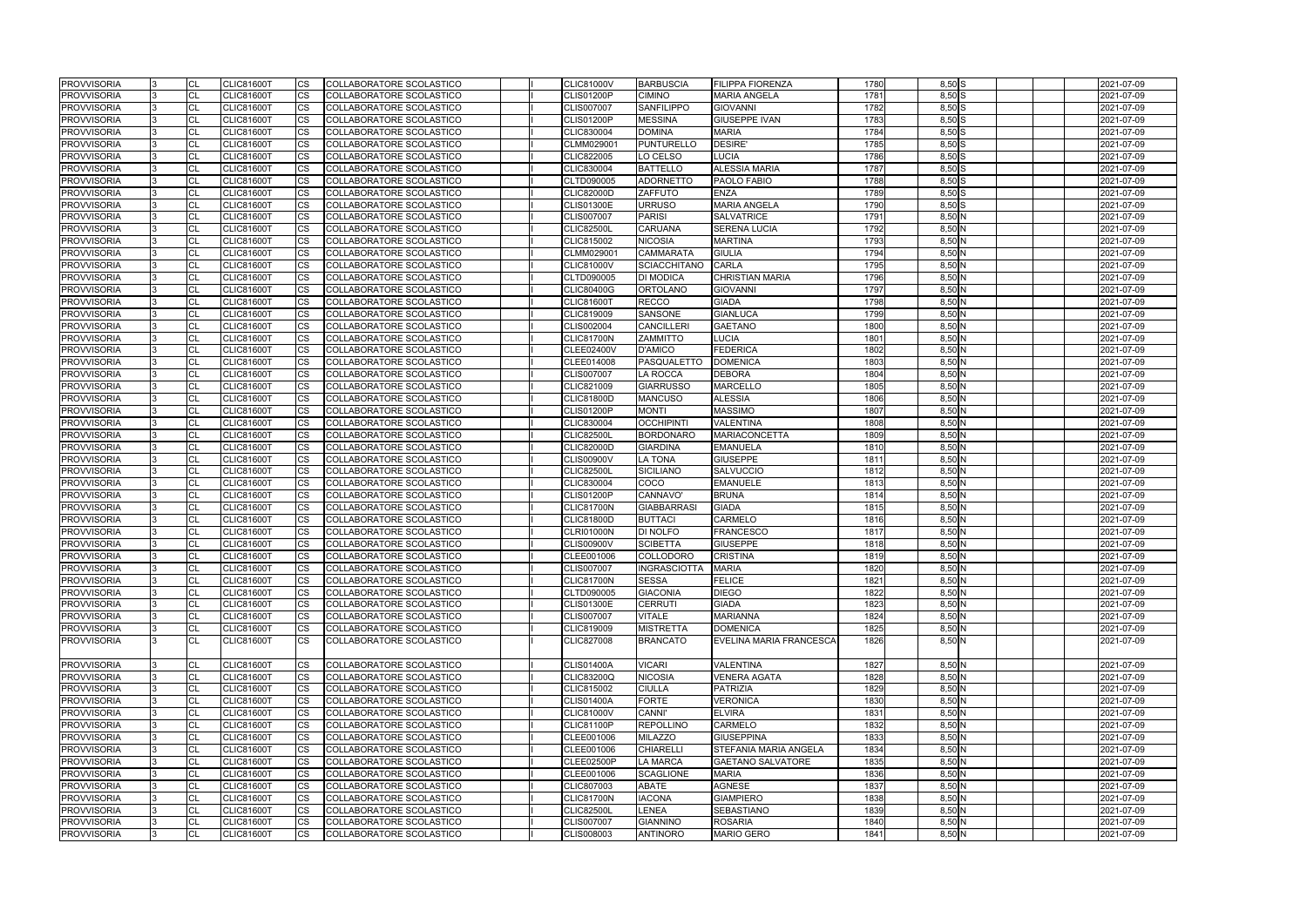| <b>PROVVISORIA</b> | CL        | <b>CLIC81600T</b> | <b>CS</b> | COLLABORATORE SCOLASTICO         |  | <b>CLEE01100R</b> | <b>RECCA</b>       | <b>MARIA RITA</b>             | 1842 | 8,50 N   | 2021-07-09 |
|--------------------|-----------|-------------------|-----------|----------------------------------|--|-------------------|--------------------|-------------------------------|------|----------|------------|
| <b>PROVVISORIA</b> | CL        | <b>CLIC81600T</b> | <b>CS</b> | COLLABORATORE SCOLASTICO         |  | CLEE001006        | <b>CIOTTA</b>      | <b>DANIELA</b>                | 1843 | 8,50 N   | 2021-07-09 |
| <b>PROVVISORIA</b> | <b>CL</b> | <b>CLIC81600T</b> | <b>CS</b> | <b>COLLABORATORE SCOLASTICO</b>  |  | CLIC815002        | <b>PALUMBO</b>     | <b>ROSSELLA MARIA AUSILIA</b> | 1844 | 8,50N    | 2021-07-09 |
| <b>PROVVISORIA</b> | CL        | <b>CLIC81600T</b> | CS        | COLLABORATORE SCOLASTICO         |  | <b>CLIC81700N</b> | <b>ANNALORO</b>    | <b>MARIA ELENA</b>            | 1845 | 8,50 N   | 2021-07-09 |
| <b>PROVVISORIA</b> | CL        | <b>CLIC81600T</b> | <b>CS</b> | COLLABORATORE SCOLASTICO         |  | <b>CLIC81700N</b> | <b>IANNI</b>       | <b>MARIA TERESA</b>           | 1846 | 8,50 N   | 2021-07-09 |
| <b>PROVVISORIA</b> | CL        | <b>CLIC81600T</b> | <b>CS</b> | COLLABORATORE SCOLASTICO         |  | <b>CLIS01200P</b> | <b>MACALUSO</b>    | <b>SALVATORE</b>              | 1847 | 8,50N    | 2021-07-09 |
| <b>PROVVISORIA</b> | CL        | <b>CLIC81600T</b> | <b>CS</b> | COLLABORATORE SCOLASTICO         |  | <b>CLEE02500P</b> | <b>BELLANCA</b>    | <b>FLORIANA CARMEN</b>        | 1848 | 8,50 N   | 2021-07-09 |
| <b>PROVVISORIA</b> | CL        | <b>CLIC81600T</b> | <b>CS</b> | COLLABORATORE SCOLASTICO         |  | CLIC821009        | <b>RICCOBENE</b>   | <b>LUISA MARIA PIA</b>        | 1849 | 8,50 N   | 2021-07-09 |
| <b>PROVVISORIA</b> | CL        | <b>CLIC81600T</b> | <b>CS</b> | COLLABORATORE SCOLASTICO         |  | <b>CLIC81000V</b> | <b>TILARO</b>      | <b>ANTONELLA</b>              | 1850 | 8,50 N   | 2021-07-09 |
| <b>PROVVISORIA</b> | CL        | <b>CLIC81600T</b> | CS        | COLLABORATORE SCOLASTICO         |  | <b>CLPC02000X</b> | <b>FARACI</b>      | <b>MICHELE</b>                | 1851 | 8,50 N   | 2021-07-09 |
| <b>PROVVISORIA</b> | CL        | CLIC81600T        | CS        | COLLABORATORE SCOLASTICO         |  | <b>CLIC82400R</b> | <b>CAVALLO</b>     | <b>CONCETTA</b>               | 1852 | 8,50 N   | 2021-07-09 |
| <b>PROVVISORIA</b> | <b>CL</b> | <b>CLIC81600T</b> | <b>CS</b> | COLLABORATORE SCOLASTICO         |  | <b>CLIS007007</b> | <b>GOTADORO</b>    | <b>MARIA TERESA</b>           | 1853 | 8,50N    | 2021-07-09 |
| <b>PROVVISORIA</b> | <b>CL</b> | <b>CLIC81600T</b> | <b>CS</b> | COLLABORATORE SCOLASTICO         |  | <b>CLIS01400A</b> | <b>SCARANTINO</b>  | <b>GIUSEPPE UBALDO</b>        | 1854 | 8,49 S   | 2021-07-09 |
| <b>PROVVISORIA</b> | CL        | <b>CLIC81600T</b> | <b>CS</b> | COLLABORATORE SCOLASTICO         |  | <b>CLIS01900D</b> | <b>PACI</b>        | <b>VINCENZO</b>               | 1855 | 8,48 S   | 2021-07-09 |
| <b>PROVVISORIA</b> | CL        | <b>CLIC81600T</b> | <b>CS</b> | COLLABORATORE SCOLASTICO         |  | CLEE001006        | <b>CASSARINO</b>   | <b>ROSARIA STEFANIA</b>       | 1856 | 8,48 S   | 2021-07-09 |
| <b>PROVVISORIA</b> | CL        | <b>CLIC81600T</b> | <b>CS</b> | COLLABORATORE SCOLASTICO         |  | <b>CLIS01400A</b> | <b>LABRONE</b>     | <b>IVANA MARIA</b>            | 1857 | 8,48 S   | 2021-07-09 |
| <b>PROVVISORIA</b> | <b>CL</b> | <b>CLIC81600T</b> | CS        | COLLABORATORE SCOLASTICO         |  | <b>CLIS007007</b> | <b>PACI</b>        | ELGA DELIZIA CONCETTA         | 1858 | 8,48 S   | 2021-07-09 |
| <b>PROVVISORIA</b> | CL        | <b>CLIC81600T</b> | <b>CS</b> | COLLABORATORE SCOLASTICO         |  | <b>CLIC82500L</b> | <b>PALMA</b>       | <b>ZAIRA</b>                  | 1859 | 8,48 N   | 2021-07-09 |
| <b>PROVVISORIA</b> | CL        | <b>CLIC81600T</b> | <b>CS</b> | COLLABORATORE SCOLASTICO         |  | <b>CLIC82500L</b> | <b>RUGGIERO</b>    | <b>ALFONSINA</b>              | 1860 | 8,48 N   | 2021-07-09 |
| <b>PROVVISORIA</b> | <b>CL</b> | <b>CLIC81600T</b> | <b>CS</b> | COLLABORATORE SCOLASTICO         |  | <b>CLPC02000X</b> | <b>MARTORANA</b>   | <b>TIZIANA</b>                | 1861 | 8,48 N   | 2021-07-09 |
| <b>PROVVISORIA</b> | CL        | <b>CLIC81600T</b> | <b>CS</b> | COLLABORATORE SCOLASTICO         |  | CLEE001006        | <b>BELLANCA</b>    | <b>MARIA RITA</b>             | 1862 | 8,47 S   | 2021-07-09 |
| <b>PROVVISORIA</b> | <b>CL</b> | <b>CLIC81600T</b> | CS        | COLLABORATORE SCOLASTICO         |  | CLTD090005        | <b>PUGLISI</b>     | <b>ALESSANDRA</b>             | 1863 | 8,47 S   | 2021-07-09 |
| <b>PROVVISORIA</b> | <b>CL</b> | <b>CLIC81600T</b> | CS        | COLLABORATORE SCOLASTICO         |  | CLEE014008        | <b>LEONE</b>       | <b>NICOLA</b>                 | 1864 | 8,47 S   | 2021-07-09 |
| <b>PROVVISORIA</b> | CL        | <b>CLIC81600T</b> | <b>CS</b> | COLLABORATORE SCOLASTICO         |  | <b>CLIS007007</b> | <b>TERRANOVA</b>   | <b>CONSOLATA</b>              | 1865 | 8,47 N   | 2021-07-09 |
| <b>PROVVISORIA</b> | CL        | <b>CLIC81600T</b> | CS        | COLLABORATORE SCOLASTICO         |  | <b>CLEE02400V</b> | CALI'              | <b>MARIA GIUSEPPINA</b>       | 1866 | 8,46 N   | 2021-07-09 |
| <b>PROVVISORIA</b> | <b>CL</b> | <b>CLIC81600T</b> | <b>CS</b> | COLLABORATORE SCOLASTICO         |  | <b>CLIS007007</b> | <b>BENTIVEGNA</b>  | <b>GIOVANNI</b>               | 1867 | 8,45 S   | 2021-07-09 |
| <b>PROVVISORIA</b> | CL        | <b>CLIC81600T</b> | <b>CS</b> | COLLABORATORE SCOLASTICO         |  | <b>CLIC82500L</b> | <b>VELLA</b>       | <b>FRANCESCA</b>              | 1868 | 8,45 S   | 2021-07-09 |
| <b>PROVVISORIA</b> | CL        | <b>CLIC81600T</b> | <b>CS</b> | COLLABORATORE SCOLASTICO         |  | <b>CLIS01900D</b> | <b>CAGNINA</b>     | <b>LUCIA</b>                  | 1869 | 8,45 S   | 2021-07-09 |
| <b>PROVVISORIA</b> | <b>CL</b> | <b>CLIC81600T</b> | CS        | COLLABORATORE SCOLASTICO         |  | <b>CLIC81700N</b> | <b>MIGNEMI</b>     | <b>ROSANNA</b>                | 1870 | 8,45S    | 2021-07-09 |
|                    |           |                   |           |                                  |  |                   | <b>GIARRATANA</b>  | <b>FABIO CALOGERO</b>         | 1871 | 8,45 S   |            |
| <b>PROVVISORIA</b> | CL        | CLIC81600T        | CS        | COLLABORATORE SCOLASTICO         |  | CLIS002004        |                    |                               |      |          | 2021-07-09 |
| <b>PROVVISORIA</b> | <b>CL</b> | <b>CLIC81600T</b> | <b>CS</b> | COLLABORATORE SCOLASTICO         |  | CLEE001006        | <b>GUELI</b>       | <b>GIOVANNI</b>               | 1872 | 8,45 S   | 2021-07-09 |
| <b>PROVVISORIA</b> | CL        | <b>CLIC81600T</b> | <b>CS</b> | COLLABORATORE SCOLASTICO         |  | <b>CLIS007007</b> | <b>VACCARELLA</b>  | <b>SEBASTIANO MARCO</b>       | 1873 | 8,45 S   | 2021-07-09 |
| <b>PROVVISORIA</b> | CL        | <b>CLIC81600T</b> | <b>CS</b> | COLLABORATORE SCOLASTICO         |  | <b>CLIC827008</b> | <b>ROMANO</b>      | <b>ILENIA</b>                 | 1874 | 8,45 S   | 2021-07-09 |
| <b>PROVVISORIA</b> | CL        | <b>CLIC81600T</b> | <b>CS</b> | COLLABORATORE SCOLASTICO         |  | <b>CLIS00900V</b> | <b>FICICCHIA</b>   | <b>GIUSEPPA</b>               | 1875 | 8,45 S   | 2021-07-09 |
| <b>PROVVISORIA</b> | CL        | <b>CLIC81600T</b> | <b>CS</b> | COLLABORATORE SCOLASTICO         |  | CLTD090005        | <b>SANGIORGIO</b>  | <b>SALVATORE</b>              | 1876 | 8,45 S   | 2021-07-09 |
| <b>PROVVISORIA</b> | CL        | <b>CLIC81600T</b> | <b>CS</b> | COLLABORATORE SCOLASTICO         |  | CLIS016002        | <b>CASSENTI</b>    | <b>GIUSEPPE</b>               | 1877 | 8,45 N   | 2021-07-09 |
| <b>PROVVISORIA</b> | CL        | <b>CLIC81600T</b> | <b>CS</b> | COLLABORATORE SCOLASTICO         |  | <b>CLIC80400G</b> | <b>AIELLO</b>      | <b>SONIA</b>                  | 1878 | $8,45$ N | 2021-07-09 |
| <b>PROVVISORIA</b> | CL        | <b>CLIC81600T</b> | <b>CS</b> | COLLABORATORE SCOLASTICO         |  | CLMM029001        | <b>MATTELIANO</b>  | <b>VINCENZO</b>               | 1879 | 8,45 N   | 2021-07-09 |
| <b>PROVVISORIA</b> | CL        | <b>CLIC81600T</b> | <b>CS</b> | <b>ICOLLABORATORE SCOLASTICO</b> |  | CLIC821009        | <b>MELI</b>        | <b>DEBORA</b>                 | 1880 | 8,45 N   | 2021-07-09 |
| <b>PROVVISORIA</b> | <b>CL</b> | <b>CLIC81600T</b> | CS.       | <b>COLLABORATORE SCOLASTICO</b>  |  | <b>CLIC81700N</b> | <b>HAROUNI</b>     | <b>SAMRA YVONNE MARIA</b>     | 1881 | 8,45 N   | 2021-07-09 |
|                    |           |                   |           |                                  |  |                   |                    | LUISA                         |      |          |            |
| <b>PROVVISORIA</b> | <b>CL</b> | <b>CLIC81600T</b> | <b>CS</b> | COLLABORATORE SCOLASTICO         |  | <b>CLIS007007</b> | <b>CORINTO</b>     | <b>ANTONELLA SIMONA</b>       | 1882 | 8,45 N   | 2021-07-09 |
| <b>PROVVISORIA</b> | <b>CL</b> | <b>CLIC81600T</b> | CS        | COLLABORATORE SCOLASTICO         |  | <b>CLIS01900D</b> | <b>ROSSELLI</b>    | <b>MICHELE</b>                | 1883 | $8,45$ N | 2021-07-09 |
| <b>PROVVISORIA</b> | CL        | <b>CLIC81600T</b> | <b>CS</b> | COLLABORATORE SCOLASTICO         |  | <b>CLIC82400R</b> | <b>BUTTIGLIERI</b> | <b>GIUSEPPE ALBERTO</b>       | 1884 | $8,45$ N | 2021-07-09 |
| <b>PROVVISORIA</b> | <b>CL</b> | <b>CLIC81600T</b> | <b>CS</b> | COLLABORATORE SCOLASTICO         |  | <b>CLEE02500P</b> | <b>NARO</b>        | <b>ALBA LUCIA</b>             | 1885 | 8,43 S   | 2021-07-09 |
| <b>PROVVISORIA</b> | <b>CL</b> | <b>CLIC81600T</b> | CS        | COLLABORATORE SCOLASTICO         |  | <b>CLIC81800D</b> | CALA'              | LUIGI VINCENZO SERGIO         | 1886 | 8,42 S   | 2021-07-09 |
| <b>PROVVISORIA</b> | CL        | <b>CLIC81600T</b> | <b>CS</b> | COLLABORATORE SCOLASTICO         |  | <b>CLIS00900V</b> | <b>LOPIANO</b>     | <b>FRANCESCA</b>              | 1887 | $8,42$ N | 2021-07-09 |
| <b>PROVVISORIA</b> | <b>CL</b> | <b>CLIC81600T</b> | <b>CS</b> | COLLABORATORE SCOLASTICO         |  | CLIC823001        | <b>FONTANA</b>     | <b>SARA</b>                   | 1888 | 8,40 S   | 2021-07-09 |
| <b>PROVVISORIA</b> | <b>CL</b> | <b>CLIC81600T</b> | CS        | COLLABORATORE SCOLASTICO         |  | CLIS008003        | SOLE               | <b>DOMENICA</b>               | 1889 | 8,40 S   | 2021-07-09 |
| <b>PROVVISORIA</b> | CL        | <b>CLIC81600T</b> | <b>CS</b> | COLLABORATORE SCOLASTICO         |  | <b>CLIC828004</b> | <b>CARDINALE</b>   | <b>GIOACCHINO FRANCESCO</b>   | 1890 | 8,40 S   | 2021-07-09 |
|                    |           |                   |           |                                  |  |                   |                    | <b>GIOVANNI</b>               |      |          |            |
| <b>PROVVISORIA</b> | <b>CL</b> | <b>CLIC81600T</b> | <b>CS</b> | COLLABORATORE SCOLASTICO         |  | CLTD090005        | <b>MISERANDINO</b> | <b>LUCA EMANUELE</b>          | 1891 | 8,40 S   | 2021-07-09 |
| <b>PROVVISORIA</b> | <b>CL</b> | <b>CLIC81600T</b> | <b>CS</b> | COLLABORATORE SCOLASTICO         |  | CLEE001006        | <b>CEFALU'</b>     | <b>MARIA ANTONELLA BORINA</b> | 1892 | 8,40 S   | 2021-07-09 |
|                    |           |                   |           |                                  |  |                   |                    |                               |      |          |            |
| <b>PROVVISORIA</b> | <b>CL</b> | <b>CLIC81600T</b> | <b>CS</b> | COLLABORATORE SCOLASTICO         |  | <b>CLIS007007</b> | <b>SANFILIPPO</b>  | <b>DEIANIRA MARIA</b>         | 1893 | 8,40 S   | 2021-07-09 |
| <b>PROVVISORIA</b> | <b>CL</b> | <b>CLIC81600T</b> | <b>CS</b> | COLLABORATORE SCOLASTICO         |  | CLIS008003        | <b>VULLO</b>       | <b>FEDERICA SALVINA</b>       | 1894 | 8,40 S   | 2021-07-09 |
| <b>PROVVISORIA</b> | <b>CL</b> | <b>CLIC81600T</b> | <b>CS</b> | COLLABORATORE SCOLASTICO         |  | CLIS002004        | <b>CANNIA</b>      | <b>FRANCESCO</b>              | 1895 | 8,40 S   | 2021-07-09 |
| <b>PROVVISORIA</b> | CL        | <b>CLIC81600T</b> | <b>CS</b> | COLLABORATORE SCOLASTICO         |  | <b>CLEE01100R</b> | <b>NOGARA</b>      | <b>MELANIA</b>                | 1896 | 8,40 S   | 2021-07-09 |
| <b>PROVVISORIA</b> | CL        | <b>CLIC81600T</b> | <b>CS</b> | COLLABORATORE SCOLASTICO         |  | <b>CLIS00600B</b> | <b>BEVELACQUA</b>  | <b>DAVIDE</b>                 | 1897 | 8,40 S   | 2021-07-09 |
| <b>PROVVISORIA</b> | <b>CL</b> | <b>CLIC81600T</b> | <b>CS</b> | COLLABORATORE SCOLASTICO         |  | CLMM029001        | <b>LEONE</b>       | <b>ELVIRA CARMEN</b>          | 1898 | 8,40 S   | 2021-07-09 |
| <b>PROVVISORIA</b> | <b>CL</b> | <b>CLIC81600T</b> | CS        | COLLABORATORE SCOLASTICO         |  | CLIC830004        | <b>RIZZO</b>       | <b>IRENE</b>                  | 1899 | 8,40 S   | 2021-07-09 |
| <b>PROVVISORIA</b> | <b>CL</b> | <b>CLIC81600T</b> | <b>CS</b> | COLLABORATORE SCOLASTICO         |  | <b>CLIS01200P</b> | <b>RECALBUTO</b>   | <b>FRANCESCA</b>              | 1900 | 8,40 S   | 2021-07-09 |
| <b>PROVVISORIA</b> | <b>CL</b> | <b>CLIC81600T</b> | <b>CS</b> | COLLABORATORE SCOLASTICO         |  | <b>CLIC81100P</b> | <b>GRANITO</b>     | <b>EVA</b>                    | 1901 | 8,40 S   | 2021-07-09 |
|                    |           |                   |           |                                  |  |                   |                    |                               |      |          |            |

| 1842                      | $8,50$ <sub>N</sub>                 |    |  | 2021-07-09               |
|---------------------------|-------------------------------------|----|--|--------------------------|
| 1843                      | $8,50$ N                            |    |  | 2021-07-09               |
| 1844                      | 8,50 N                              |    |  | 2021-07-09               |
| 1845                      | 8,50 N                              |    |  | 2021-07-09               |
| 1846                      | 8,50 N                              |    |  | 2021-07-09               |
| 1847                      | 8,50N                               |    |  | 2021-07-09               |
| 1848                      | 8,50 N                              |    |  | 2021-07-09               |
| 1849                      | 8,50                                | N  |  | 2021-07-09               |
| 1850                      | 8,50 N                              |    |  | 2021-07-09               |
| 1851                      | $8,50$ <sub>N</sub>                 |    |  | 2021-07-09               |
| 1852                      | $8,50$ N                            |    |  | 2021-07-09               |
| 1853                      | 8,50 N                              |    |  | 2021-07-09               |
| 1854                      | 8,49                                | lS |  | 2021-07-09               |
| ,<br>1855                 | 8,48 <sup>S</sup>                   |    |  | 2021-07-09               |
| 1856                      | 8,48 S                              |    |  | 2021-07-09               |
| 1857                      | 8,48 S                              |    |  | 2021-07-09               |
| 1858                      | 8,48 S                              |    |  | 2021-07-09               |
| 1859                      | 8,48 N                              |    |  | 2021-07-09               |
|                           | 8,48 N                              |    |  |                          |
| 1860<br>$\overline{1861}$ | 8,48 N                              |    |  | 2021-07-09<br>2021-07-09 |
|                           |                                     |    |  |                          |
| 1862                      | 8,47                                | S  |  | 2021-07-09               |
| 1863                      | $8,47\overline{\text{S}}$           |    |  | 2021-07-09               |
| 1864                      | $8,47$ S                            |    |  | 2021-07-09               |
| 1865                      | 8.47 <sub>N</sub>                   |    |  | 2021-07-09               |
| 1866                      | 8,46 N                              |    |  | 2021-07-09               |
| 1867                      | 8,45                                | lS |  | 2021-07-09               |
| 1868                      | 8,45                                | S  |  | 2021-07-09               |
| 1869                      | $8,45\overline{\text{S}}$           |    |  | 2021-07-09               |
| 1870                      | $8,45\overline{\text{S}}$           |    |  | 2021-07-09               |
| 1871                      | 8,45                                | ls |  | 2021-07-09               |
| 1872                      | 8,45                                | lS |  | 2021-07-09               |
| 1873                      | 8,45                                | lS |  | 2021-07-09               |
| 1874                      | 8,45                                | S  |  | 2021-07-09               |
| 1875                      | 8,45                                | S  |  | 2021-07-09               |
| 1876                      | $8,45\overline{\smash{\mathrm{S}}}$ |    |  | 2021-07-09               |
| 1877                      | 8,45 N                              |    |  | 2021-07-09               |
| 1878                      | 8,45N                               |    |  | 2021-07-09               |
| 1879                      | 8,45 N                              |    |  | 2021-07-09               |
| 1880                      | 8,45 N                              |    |  | 2021-07-09               |
| 1881                      | $8,45$ N                            |    |  | 2021-07-09               |
| 1882                      | 8,45 N                              |    |  | 2021-07-09               |
| 1883                      | 8,45 N                              |    |  | 2021-07-09               |
| 1884                      | 8,45 N                              |    |  | 2021-07-09               |
| 1885                      | 8.43 S                              |    |  | 2021-07-09               |
| 1886                      | 8,42 S                              |    |  | 2021-07-09               |
| 1887                      | $8,42 \overline{N}$                 |    |  | 2021-07-09               |
| 1888                      | 8,40 S                              |    |  | 2021-07-09               |
| 1889                      | 8,40                                | S  |  | 2021-07-09               |
| 1890                      | 8,40                                | S  |  | 2021-07-09               |
|                           |                                     |    |  |                          |
| 1891                      | 8,40                                | S  |  | 2021-07-09               |
| 1892                      | $8,40\overline{S}$                  |    |  | 2021-07-09               |
|                           |                                     |    |  |                          |
| 1893                      | 8,40                                | S  |  | 2021-07-09               |
| 1894                      | 8,40 S                              |    |  | 2021-07-09               |
| 1895                      | 8,40 S                              |    |  | 2021-07-09               |
| 1896                      | 8,40 S                              |    |  | 2021-07-09               |
| 1897                      | $8,40$ S                            |    |  | 2021-07-09               |
| 1898                      | 8,40 S                              |    |  | 2021-07-09               |
| 1899                      | 8,40 S                              |    |  | 2021-07-09               |
| 1900                      | 8,40                                | lS |  | 2021-07-09               |
| 1901                      | 8,40                                | lS |  | 2021-07-09               |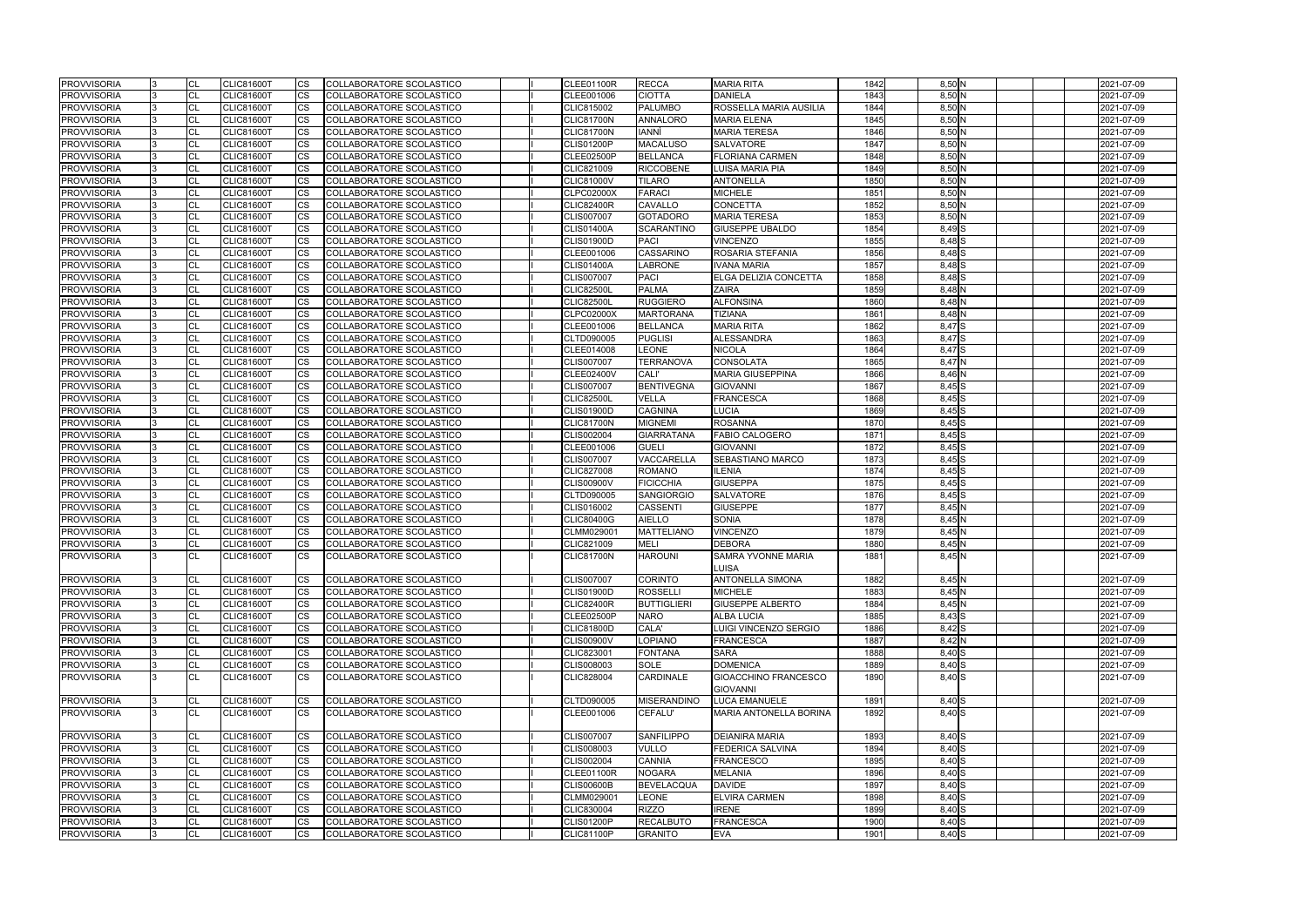| <b>PROVVISORIA</b> | <b>CL</b> | <b>CLIC81600T</b> | <b>CS</b> | COLLABORATORE SCOLASTICO        |  | <b>CLIC822005</b> | <b>VICARI</b>      | VALENTINA                   | 1902 | 8,40 S     | 2021-07-09 |
|--------------------|-----------|-------------------|-----------|---------------------------------|--|-------------------|--------------------|-----------------------------|------|------------|------------|
| <b>PROVVISORIA</b> | <b>CL</b> | <b>CLIC81600T</b> | <b>CS</b> | COLLABORATORE SCOLASTICO        |  | <b>CLIS007007</b> | <b>BLANDI</b>      | <b>CHIARA</b>               | 1903 | 8,40 S     | 2021-07-09 |
| <b>PROVVISORIA</b> | <b>CL</b> | <b>CLIC81600T</b> | CS        | COLLABORATORE SCOLASTICO        |  | <b>CLRI01000N</b> | <b>MORREALE</b>    | <b>CALOGERO</b>             | 1904 | 8,40 S     | 2021-07-09 |
| <b>PROVVISORIA</b> | <b>CL</b> | <b>CLIC81600T</b> | CS        | COLLABORATORE SCOLASTICO        |  | <b>CLPC02000X</b> | <b>GERACI</b>      | <b>FINA</b>                 | 1905 | 8,40 S     | 2021-07-09 |
| <b>PROVVISORIA</b> | <b>CL</b> | <b>CLIC81600T</b> | CS        | COLLABORATORE SCOLASTICO        |  | <b>CLIS01900D</b> | <b>VALENTI</b>     | <b>AGATA</b>                | 1906 | $8,40$ S   | 2021-07-09 |
| <b>PROVVISORIA</b> | CL        | <b>CLIC81600T</b> | CS        | COLLABORATORE SCOLASTICO        |  | CLIS016002        | <b>DI MARTINO</b>  | <b>GIUSEPPE</b>             | 1907 | 8,40 S     | 2021-07-09 |
| <b>PROVVISORIA</b> | <b>CL</b> | <b>CLIC81600T</b> | CS        | COLLABORATORE SCOLASTICO        |  | CLIC815002        | <b>GIARRANA</b>    | <b>SALVATORE</b>            | 1908 | 8,40 S     | 2021-07-09 |
| <b>PROVVISORIA</b> | CL        | <b>CLIC81600T</b> | CS        | COLLABORATORE SCOLASTICO        |  | <b>CLIS007007</b> | PARLAGRECO         | <b>IVAN</b>                 | 1909 | 8,40 S     | 2021-07-09 |
| <b>PROVVISORIA</b> | CL        | <b>CLIC81600T</b> | CS        | COLLABORATORE SCOLASTICO        |  | <b>CLIS00300X</b> | <b>MARINETTI</b>   | <b>JESSICA GRAZIA</b>       | 1910 | 8,40 S     | 2021-07-09 |
| <b>PROVVISORIA</b> | <b>CL</b> | <b>CLIC81600T</b> | CS        | COLLABORATORE SCOLASTICO        |  | <b>CLRI01000N</b> | <b>GRIZZANTI</b>   | <b>VINCENZO</b>             | 1911 | 8,40 S     | 2021-07-09 |
| <b>PROVVISORIA</b> | CL        | <b>CLIC81600T</b> | CS        | COLLABORATORE SCOLASTICO        |  | <b>CLIS00600B</b> | <b>CALLERI</b>     | <b>MICHELE</b>              | 1912 | 8,40 N     | 2021-07-09 |
| <b>PROVVISORIA</b> | <b>CL</b> | <b>CLIC81600T</b> | CS        | COLLABORATORE SCOLASTICO        |  | CLIC830004        | <b>VITALE</b>      | <b>VINCENZO</b>             | 1913 | 8,40 N     | 2021-07-09 |
| <b>PROVVISORIA</b> | <b>CL</b> | <b>CLIC81600T</b> | <b>CS</b> | COLLABORATORE SCOLASTICO        |  | <b>CLIS002004</b> | <b>ALMA</b>        | <b>ALFREDO</b>              | 1914 | 8,40 N     | 2021-07-09 |
| <b>PROVVISORIA</b> | <b>CL</b> | <b>CLIC81600T</b> | <b>CS</b> | COLLABORATORE SCOLASTICO        |  | <b>CLIS007007</b> | <b>FAUSCIANA</b>   | <b>SALVATORE</b>            | 1915 | 8,40 N     | 2021-07-09 |
| <b>PROVVISORIA</b> | <b>CL</b> | <b>CLIC81600T</b> | CS        | COLLABORATORE SCOLASTICO        |  | <b>CLIC81000V</b> | <b>GIOCOLANO</b>   | <b>ARCANGELO</b>            | 1916 | 8,40 N     | 2021-07-09 |
| <b>PROVVISORIA</b> | <b>CL</b> | <b>CLIC81600T</b> | CS        | COLLABORATORE SCOLASTICO        |  | CLIC815002        | <b>CHIARAMONTE</b> | <b>MARTINO SIMONE</b>       | 1917 | 8,40 N     | 2021-07-09 |
| <b>PROVVISORIA</b> | CL        | <b>CLIC81600T</b> | CS        | COLLABORATORE SCOLASTICO        |  | <b>CLEE02500P</b> | <b>NARDILLO</b>    | <b>GIUSEPPE</b>             | 1918 | 8,40 N     | 2021-07-09 |
| <b>PROVVISORIA</b> | <b>CL</b> | <b>CLIC81600T</b> | CS        | COLLABORATORE SCOLASTICO        |  | CLIS002004        | <b>DI CORRADO</b>  | <b>ALESSANDRO</b>           | 1919 | 8,40 N     | 2021-07-09 |
| <b>PROVVISORIA</b> | <b>CL</b> | <b>CLIC81600T</b> | CS        | COLLABORATORE SCOLASTICO        |  | CLIC830004        | <b>GUELI</b>       | <b>JESSICA</b>              | 1920 | 8,40 N     | 2021-07-09 |
| <b>PROVVISORIA</b> | CL        | <b>CLIC81600T</b> | <b>CS</b> | COLLABORATORE SCOLASTICO        |  | <b>CLIS01200P</b> | <b>ALONGE</b>      | LUIGI                       | 1921 | 8,40 N     | 2021-07-09 |
| <b>PROVVISORIA</b> | <b>CL</b> | <b>CLIC81600T</b> | CS        | COLLABORATORE SCOLASTICO        |  | <b>CLIC827008</b> | <b>TROMBETTA</b>   | <b>GIULIANA</b>             | 1922 | 8,40 N     | 2021-07-09 |
| <b>PROVVISORIA</b> | <b>CL</b> | <b>CLIC81600T</b> | CS        | COLLABORATORE SCOLASTICO        |  | <b>CLRI01000N</b> | <b>INSALACO</b>    | <b>LIBORIO RAIMONDO</b>     | 1923 | 8,40 N     | 2021-07-09 |
| <b>PROVVISORIA</b> | <b>CL</b> | <b>CLIC81600T</b> | CS        | COLLABORATORE SCOLASTICO        |  | <b>CLIC82500L</b> | ZACCONE            | <b>GIOVANNA</b>             | 1924 | 8,40 N     | 2021-07-09 |
| <b>PROVVISORIA</b> | <b>CL</b> | <b>CLIC81600T</b> | CS        | COLLABORATORE SCOLASTICO        |  | <b>CLIC81700N</b> | <b>ALTOVINO</b>    | <b>GESSICA</b>              | 1925 | 8,40 N     | 2021-07-09 |
| <b>PROVVISORIA</b> | СL        | <b>CLIC81600T</b> | СS        | COLLABORATORE SCOLASTICO        |  | <b>CLIC81000V</b> | PIZZARDI           | <b>BRENDA</b>               | 1926 | 8,40 N     | 2021-07-09 |
| <b>PROVVISORIA</b> | <b>CL</b> | <b>CLIC81600T</b> | <b>CS</b> | COLLABORATORE SCOLASTICO        |  | CLIS008003        | <b>SCHIFANO</b>    | <b>MELISSA</b>              | 1927 | 8,40 N     | 2021-07-09 |
| <b>PROVVISORIA</b> | <b>CL</b> | <b>CLIC81600T</b> | CS        | COLLABORATORE SCOLASTICO        |  | CLEE001006        | LO CUNSOLO         | <b>GIOVANNI</b>             | 1928 | 8,40 N     | 2021-07-09 |
| <b>PROVVISORIA</b> | <b>CL</b> | <b>CLIC81600T</b> | CS        | COLLABORATORE SCOLASTICO        |  | CLMM029001        | <b>MIRAGLIA</b>    | TERESA ELVIRA STEFANIA      | 1929 | 8,40 N     | 2021-07-09 |
| <b>PROVVISORIA</b> | <b>CL</b> | <b>CLIC81600T</b> | CS        | COLLABORATORE SCOLASTICO        |  | <b>CLIS01300E</b> | <b>OMINI</b>       | <b>SALVINA</b>              | 1930 | 8,40 N     | 2021-07-09 |
| <b>PROVVISORIA</b> | <b>CL</b> | <b>CLIC81600T</b> | CS        | COLLABORATORE SCOLASTICO        |  | CLEE001006        | <b>MALLIA</b>      | <b>ILENIA</b>               | 1931 | 8,40 N     | 2021-07-09 |
| <b>PROVVISORIA</b> | CL        | <b>CLIC81600T</b> | CS        | COLLABORATORE SCOLASTICO        |  | CLTF020005        | <b>VELLA</b>       | <b>DAVIDE</b>               | 1932 | 8,40 N     | 2021-07-09 |
| <b>PROVVISORIA</b> | <b>CL</b> | <b>CLIC81600T</b> | CS        | COLLABORATORE SCOLASTICO        |  | <b>CLEE02400V</b> | <b>CARUSO</b>      | <b>GRAZIELLA DOMENICA</b>   | 1933 | 8,40 N     | 2021-07-09 |
|                    |           |                   |           |                                 |  |                   |                    | <b>ROSARIA</b>              |      |            |            |
| <b>PROVVISORIA</b> | СL        | <b>CLIC81600T</b> | CS        | COLLABORATORE SCOLASTICO        |  | <b>CLPC02000X</b> | <b>DROGO</b>       | <b>MARIA CATENA</b>         | 1934 | 8,40 N     | 2021-07-09 |
| <b>PROVVISORIA</b> | <b>CL</b> | <b>CLIC81600T</b> | CS        | COLLABORATORE SCOLASTICO        |  | <b>CLEE02500P</b> | <b>CRAVOTTA</b>    | <b>ILDE RAIMONDA</b>        | 1935 | 8,40 N     | 2021-07-09 |
| <b>PROVVISORIA</b> | CL        | <b>CLIC81600T</b> | CS        | COLLABORATORE SCOLASTICO        |  | CLIC821009        | <b>MELI</b>        | ANGELO                      | 1936 | 8,40 N     | 2021-07-09 |
| <b>PROVVISORIA</b> | CL        | <b>CLIC81600T</b> | CS        | COLLABORATORE SCOLASTICO        |  | <b>CLEE02500P</b> | <b>AMICO</b>       | <b>MARIA TERESA</b>         | 1937 | 8,40 N     | 2021-07-09 |
| <b>PROVVISORIA</b> | <b>CL</b> | <b>CLIC81600T</b> | <b>CS</b> | COLLABORATORE SCOLASTICO        |  | <b>CLIS00900V</b> | <b>INSALACO</b>    | MARCO GIUSEPPE              | 1938 | 8,40 N     | 2021-07-09 |
| <b>PROVVISORIA</b> | <b>CL</b> | <b>CLIC81600T</b> | CS.       | COLLABORATORE SCOLASTICO        |  | <b>CLEE02100B</b> | <b>SILVA</b>       | <b>GIUSEPPE</b>             | 1939 | 8,40 N     | 2021-07-09 |
| <b>PROVVISORIA</b> | <b>CL</b> | <b>CLIC81600T</b> | <b>CS</b> | COLLABORATORE SCOLASTICO        |  | <b>CLIC82400R</b> | LA FICO GUZZO      | <b>AGNESE</b>               | 1940 | 8,40 N     | 2021-07-09 |
| <b>PROVVISORIA</b> | lCL.      | <b>CLIC81600T</b> | <b>CS</b> | COLLABORATORE SCOLASTICO        |  | <b>CLIS007007</b> | <b>CANTARO</b>     | <b>MARIA CATENA ANTONIA</b> | 1941 | 8,40 N     | 2021-07-09 |
| <b>PROVVISORIA</b> | <b>CL</b> | <b>CLIC81600T</b> | CS        | COLLABORATORE SCOLASTICO        |  | <b>CLPC02000X</b> | <b>CONA</b>        | CARLA                       | 1942 | 8,40 N     | 2021-07-09 |
| <b>PROVVISORIA</b> | CL        | <b>CLIC81600T</b> | <b>CS</b> | COLLABORATORE SCOLASTICO        |  | CLIS002004        | <b>BENENATI</b>    | ELISA ORNELLA               | 1943 | $8,40$ N   | 2021-07-09 |
| <b>PROVVISORIA</b> | <b>CL</b> | <b>CLIC81600T</b> | <b>CS</b> | <b>COLLABORATORE SCOLASTICO</b> |  | <b>CLIS00900V</b> | <b>BURGIO</b>      | LEONARDO                    | 1944 | 8,40 N     | 2021-07-09 |
| <b>PROVVISORIA</b> | CL        | <b>CLIC81600T</b> | <b>CS</b> | COLLABORATORE SCOLASTICO        |  | <b>CLIC82400R</b> | <b>CAFA</b>        | <b>GIUSEPPINA</b>           | 1945 | 8,40 N     | 2021-07-09 |
| <b>PROVVISORIA</b> | <b>CL</b> | <b>CLIC81600T</b> | CS.       | COLLABORATORE SCOLASTICO        |  | <b>CLIC82500L</b> | <b>VIRNUCCIO</b>   | <b>MARIA ANTONIETTA</b>     | 1946 | 8,40 N     | 2021-07-09 |
| <b>PROVVISORIA</b> | <b>CL</b> | <b>CLIC81600T</b> | CS        | COLLABORATORE SCOLASTICO        |  | <b>CLIC81600T</b> | <b>GUELI</b>       | ANNAMARIA FEDERICA          | 1947 | $8,35$ $S$ | 2021-07-09 |
| <b>PROVVISORIA</b> | <b>CL</b> | <b>CLIC81600T</b> | CS        | COLLABORATORE SCOLASTICO        |  | CLTF020005        | <b>DI NISI</b>     | GIOVANNI GREGORIO           | 1948 | 8,35 S     | 2021-07-09 |
|                    |           |                   |           |                                 |  |                   |                    | <b>GIUSEPPE</b>             |      |            |            |
| <b>PROVVISORIA</b> | <b>CL</b> | <b>CLIC81600T</b> | <b>CS</b> | COLLABORATORE SCOLASTICO        |  | <b>CLIS01900D</b> | LO PORTO           | <b>ELIDE</b>                | 1949 | $8,35$ S   | 2021-07-09 |
| <b>PROVVISORIA</b> | <b>CL</b> | <b>CLIC81600T</b> | <b>CS</b> | COLLABORATORE SCOLASTICO        |  | <b>CLIS007007</b> | <b>QUATTROCCHI</b> | <b>CLAUDIA</b>              | 1950 | $8,35$ $S$ | 2021-07-09 |
| <b>PROVVISORIA</b> | <b>CL</b> | <b>CLIC81600T</b> | <b>CS</b> | COLLABORATORE SCOLASTICO        |  | CLIS016002        | <b>AMICO</b>       | <b>MARIA ENZA</b>           | 1951 | 8,35 N     | 2021-07-09 |
| <b>PROVVISORIA</b> | <b>CL</b> | <b>CLIC81600T</b> | CS        | COLLABORATORE SCOLASTICO        |  | CLEE001006        | <b>CAVALLARO</b>   | ROBERTA LUNA                | 1952 | 8,35N      | 2021-07-09 |
| <b>PROVVISORIA</b> | CL        | <b>CLIC81600T</b> | CS.       | COLLABORATORE SCOLASTICO        |  | <b>CLIS01900D</b> | PAPPALARDO         | <b>GIUSEPPE GUGLIELMO</b>   | 1953 | 8,35 N     | 2021-07-09 |
| <b>PROVVISORIA</b> | CL        | <b>CLIC81600T</b> | CS        | COLLABORATORE SCOLASTICO        |  | CLIS002004        | <b>PLACENTI</b>    | PILAR ANDREA                | 1954 | 8,35N      | 2021-07-09 |
| <b>PROVVISORIA</b> | CL        | <b>CLIC81600T</b> | <b>CS</b> | COLLABORATORE SCOLASTICO        |  | CLIC815002        | <b>DE CASTRO</b>   | <b>ENRICO</b>               | 1955 | 8,35N      | 2021-07-09 |
| <b>PROVVISORIA</b> | <b>CL</b> | <b>CLIC81600T</b> | <b>CS</b> | COLLABORATORE SCOLASTICO        |  | <b>CLIS007007</b> | <b>FURETTO</b>     | <b>GIUSEPPINA</b>           | 1956 | 8,33 S     | 2021-07-09 |
| <b>PROVVISORIA</b> | <b>CL</b> | <b>CLIC81600T</b> | CS.       | COLLABORATORE SCOLASTICO        |  | CLTD090005        | <b>DESTRO</b>      | <b>SALVATORE</b>            | 1957 | $8,33$ S   | 2021-07-09 |
| <b>PROVVISORIA</b> | <b>CL</b> | <b>CLIC81600T</b> | CS        | COLLABORATORE SCOLASTICO        |  | <b>CLIS00900V</b> | <b>VULLO</b>       | SAVIO FRANCESCO             | 1958 | 8,33 S     | 2021-07-09 |
| <b>PROVVISORIA</b> | <b>CL</b> | <b>CLIC81600T</b> | CS        | COLLABORATORE SCOLASTICO        |  | CLTD090005        | <b>GIARRATANO</b>  | <b>LORENA</b>               | 1959 | $8,33$ $S$ | 2021-07-09 |
| <b>PROVVISORIA</b> | <b>CL</b> | <b>CLIC81600T</b> | CS        | COLLABORATORE SCOLASTICO        |  | <b>CLIS007007</b> | <b>CELESTRI</b>    | <b>ROBERTA</b>              | 1960 | 8,33 S     | 2021-07-09 |
| <b>PROVVISORIA</b> | ICL       | <b>CLIC81600T</b> | <b>CS</b> | COLLABORATORE SCOLASTICO        |  | CLEE001006        | <b>GIUGNO</b>      | <b>MARINELLA</b>            | 1961 | 8,33 S     | 2021-07-09 |
|                    |           |                   |           |                                 |  |                   |                    |                             |      |            |            |
| <b>PROVVISORIA</b> | <b>CL</b> | <b>CLIC81600T</b> | <b>CS</b> | COLLABORATORE SCOLASTICO        |  | <b>CLIS007007</b> | <b>CREMONE</b>     | <b>CARMELINA</b>            | 1962 | 8,33S      | 2021-07-09 |

| 1902                      | 8,40 S                                  |    |  | 2021-07-09 |
|---------------------------|-----------------------------------------|----|--|------------|
| 1903                      | 8,40 S                                  |    |  | 2021-07-09 |
| 1904                      | 8,40 S                                  |    |  | 2021-07-09 |
| 1905                      | $8,40\overline{\text{S}}$               |    |  | 2021-07-09 |
| 1906                      | 8,40 S                                  |    |  | 2021-07-09 |
| 1907                      | 8,40 S                                  |    |  | 2021-07-09 |
| 1908                      | 8,40 S                                  |    |  | 2021-07-09 |
| 1909                      | 8,40                                    | ls |  | 2021-07-09 |
| 1910                      | 8,40 S                                  |    |  | 2021-07-09 |
| 1911                      | $8,40\overline{\text{S}}$               |    |  | 2021-07-09 |
| 1912                      | 8,40 N                                  |    |  | 2021-07-09 |
| 1913                      | 8,40 N                                  |    |  | 2021-07-09 |
| 1914                      | 8,40 N                                  |    |  | 2021-07-09 |
| 1915                      | 8,40 N                                  |    |  | 2021-07-09 |
| 1916                      | 8,40 N                                  |    |  | 2021-07-09 |
| 1917                      | 8,40 N                                  |    |  | 2021-07-09 |
| 1918                      | $8,40$ N                                |    |  | 2021-07-09 |
| 1919                      | 8,40 N                                  |    |  | 2021-07-09 |
|                           | 8,40 N                                  |    |  | 2021-07-09 |
| 1920<br>$\overline{1921}$ | 8,40 N                                  |    |  | 2021-07-09 |
|                           |                                         |    |  | 2021-07-09 |
| 1922                      | $8,40$ N<br>$8,40\overline{\mathsf{N}}$ |    |  |            |
| 1923                      |                                         |    |  | 2021-07-09 |
| 1924                      | $8,40\overline{\mathsf{N}}$             |    |  | 2021-07-09 |
| 1925                      | $8,40$ N                                |    |  | 2021-07-09 |
| 1926                      | 8,40 N                                  |    |  | 2021-07-09 |
| 1927                      | 8,40 N                                  |    |  | 2021-07-09 |
| 1928                      | 8,40 N                                  |    |  | 2021-07-09 |
| 1929                      | 8,40 N                                  |    |  | 2021-07-09 |
| 1930                      | $8,40\overline{\mathsf{N}}$             |    |  | 2021-07-09 |
| 1931                      | $8,40\overline{\mathsf{N}}$             |    |  | 2021-07-09 |
| 1932                      | 8,40 N                                  |    |  | 2021-07-09 |
| 1933                      | 8,40 N                                  |    |  | 2021-07-09 |
|                           |                                         |    |  |            |
| 1934                      | 8,40 N                                  |    |  | 2021-07-09 |
| 1935                      | 8,40 N                                  |    |  | 2021-07-09 |
| 1936                      | 8,40 N                                  |    |  | 2021-07-09 |
| 1937                      | 8,40 N                                  |    |  | 2021-07-09 |
| 1938                      | 8,40 N                                  |    |  | 2021-07-09 |
| 1939                      | 8,40 N                                  |    |  | 2021-07-09 |
| 1940                      | 8,40 N                                  |    |  | 2021-07-09 |
| 1941                      | $8,40$ <sub>N</sub>                     |    |  | 2021-07-09 |
| 1942                      | 8,40 N                                  |    |  | 2021-07-09 |
| 1943                      | 8,40 N                                  |    |  | 2021-07-09 |
| 1944                      | 8,40 N                                  |    |  | 2021-07-09 |
| 1945                      | 8,40 N                                  |    |  | 2021-07-09 |
| 1946                      | 8,40 N                                  |    |  | 2021-07-09 |
| 1947                      | 8,35S                                   |    |  | 2021-07-09 |
| 1948                      | 8,35 S                                  |    |  | 2021-07-09 |
|                           |                                         |    |  |            |
| 1949                      | 8,35 S                                  |    |  | 2021-07-09 |
| 1950                      | 8,35 S                                  |    |  | 2021-07-09 |
| 1951                      | 8,35 N                                  |    |  | 2021-07-09 |
| 1952                      | $8,35$ <sub>N</sub>                     |    |  | 2021-07-09 |
| 1953                      | 8,35 N                                  |    |  | 2021-07-09 |
| 1954                      | 8,35 N                                  |    |  | 2021-07-09 |
| 1955                      | 8,35 N                                  |    |  | 2021-07-09 |
| 1956                      | 8,33 S                                  |    |  | 2021-07-09 |
| 1957                      | 8,33 S                                  |    |  | 2021-07-09 |
| 1958                      | $8,33$ $S$                              |    |  | 2021-07-09 |
| 1959                      | 8,33 S                                  |    |  | 2021-07-09 |
| 1960                      | 8,33 S                                  |    |  | 2021-07-09 |
| 1961                      | 8,33 S                                  |    |  | 2021-07-09 |
| 1962                      | 8,33 S                                  |    |  | 2021-07-09 |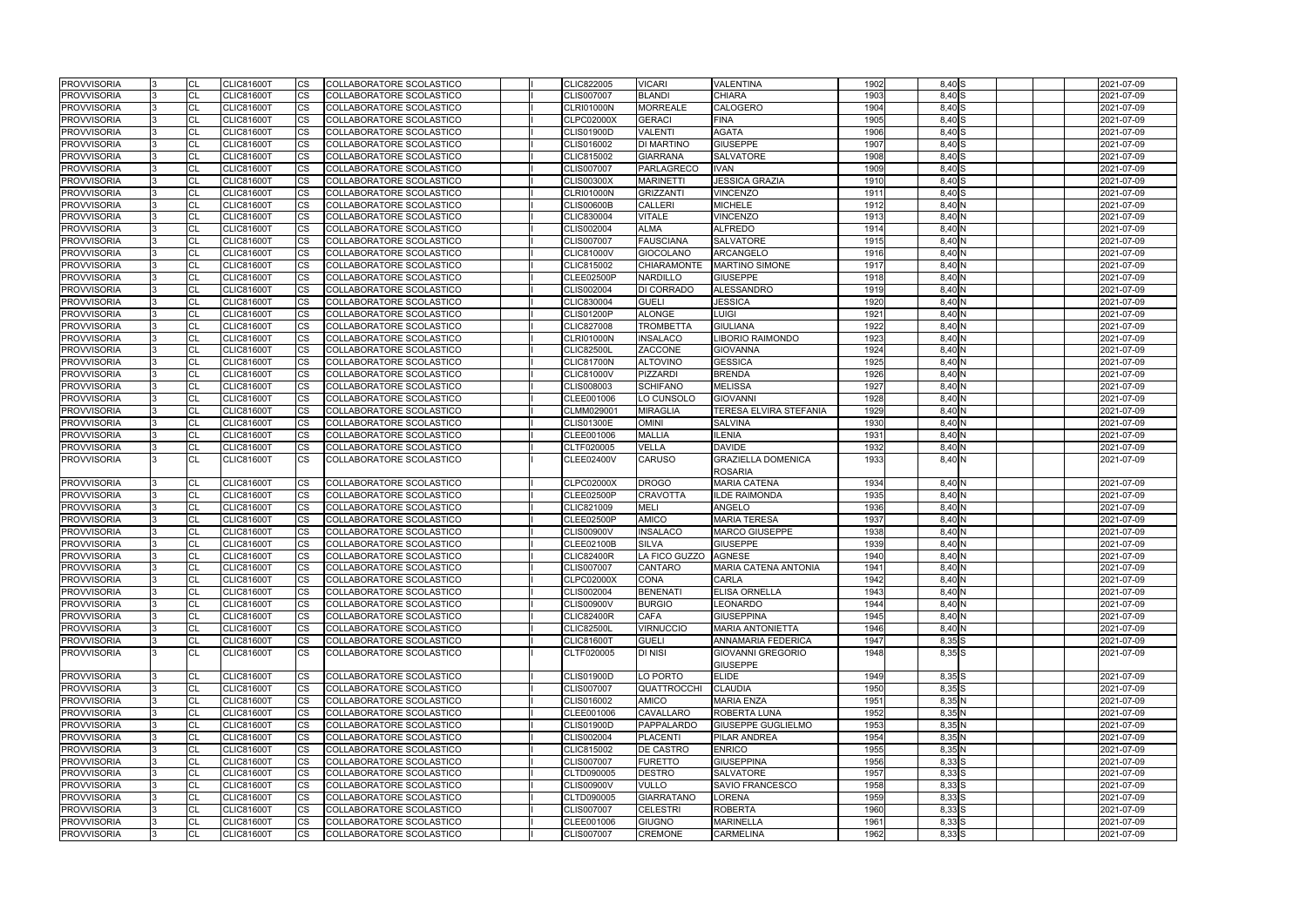| <b>PROVVISORIA</b> | CL             | <b>CLIC81600T</b> | CS.       | COLLABORATORE SCOLASTICO |  | CLEE001006        | <b>MARCHICA</b>     | <b>TERESA</b>            | 1963 | 8,33 S     | 2021-07-09 |
|--------------------|----------------|-------------------|-----------|--------------------------|--|-------------------|---------------------|--------------------------|------|------------|------------|
| <b>PROVVISORIA</b> | <b>CL</b>      | <b>CLIC81600T</b> | <b>CS</b> | COLLABORATORE SCOLASTICO |  | <b>CLPS03000N</b> | <b>RICCOBENE</b>    | <b>FRANCESCA MARIA</b>   | 1964 | $8,33$ $S$ | 2021-07-09 |
| <b>PROVVISORIA</b> | <b>CL</b>      | <b>CLIC81600T</b> | <b>CS</b> | COLLABORATORE SCOLASTICO |  | <b>CLPS03000N</b> | <b>BLANCO</b>       | <b>CONCETTA MARIA</b>    | 1965 | $8,33$ $S$ | 2021-07-09 |
| <b>PROVVISORIA</b> | <b>CL</b>      | <b>CLIC81600T</b> | CS        | COLLABORATORE SCOLASTICO |  | <b>CLIS01400A</b> | <b>PALERMO</b>      | <b>ROSALINDA</b>         | 1966 | 8,33 S     | 2021-07-09 |
| <b>PROVVISORIA</b> | <b>CL</b>      | <b>CLIC81600T</b> | CS        | COLLABORATORE SCOLASTICO |  | <b>CLIC81100P</b> | <b>BALBO</b>        | ENZA                     | 1967 | $8,33$ $S$ | 2021-07-09 |
| <b>PROVVISORIA</b> | <b>CL</b>      | <b>CLIC81600T</b> | CS        | COLLABORATORE SCOLASTICO |  | CLIC821009        | <b>SAPORITO</b>     | <b>MARIA SANTA</b>       | 1968 | $8,33$ S   | 2021-07-09 |
| <b>PROVVISORIA</b> | <b>CL</b>      | <b>CLIC81600T</b> | CS        | COLLABORATORE SCOLASTICO |  | CLEE001006        | <b>FAMULARO</b>     | <b>SALVATORE</b>         | 1969 | 8,33 S     | 2021-07-09 |
| <b>PROVVISORIA</b> | CL             | <b>CLIC81600T</b> | <b>CS</b> | COLLABORATORE SCOLASTICO |  | CLIC815002        | <b>LA MATTINA</b>   | <b>DOMENICA RITA</b>     | 1970 | 8,33 N     | 2021-07-09 |
| <b>PROVVISORIA</b> | <b>CL</b>      | <b>CLIC81600T</b> | CS        | COLLABORATORE SCOLASTICO |  | <b>CLIC83200Q</b> | <b>ANFUSO</b>       | <b>LOANA ROSARIA</b>     | 1971 | 8,33N      | 2021-07-09 |
| <b>PROVVISORIA</b> | <b>CL</b>      | <b>CLIC81600T</b> | CS        | COLLABORATORE SCOLASTICO |  | CLIC821009        | <b>LICATA</b>       | <b>DEBORA</b>            | 1972 | 8,33 N     | 2021-07-09 |
| <b>PROVVISORIA</b> | CL             | <b>CLIC81600T</b> | CS.       | COLLABORATORE SCOLASTICO |  | <b>CLIC81800D</b> | <b>RICOTTA</b>      | <b>MARIA RITA</b>        | 1973 | 8,33 N     | 2021-07-09 |
| <b>PROVVISORIA</b> | CL             | <b>CLIC81600T</b> | CS        | COLLABORATORE SCOLASTICO |  | <b>CLIC822005</b> | <b>COLEANDRO</b>    | <b>MARIANNA</b>          | 1974 | 8,33 N     | 2021-07-09 |
| <b>PROVVISORIA</b> | <b>CL</b>      | <b>CLIC81600T</b> | CS        | COLLABORATORE SCOLASTICO |  | CLEE001006        | <b>RUSSO</b>        | <b>MARIA</b>             | 1975 | 8,33 N     | 2021-07-09 |
| <b>PROVVISORIA</b> | <b>CL</b>      | <b>CLIC81600T</b> | <b>CS</b> | COLLABORATORE SCOLASTICO |  | <b>CLIS01400A</b> | <b>CASALE</b>       | <b>GIUSEPPINA</b>        | 1976 | 8,33 N     | 2021-07-09 |
| <b>PROVVISORIA</b> | <b>CL</b>      | <b>CLIC81600T</b> | <b>CS</b> | COLLABORATORE SCOLASTICO |  | CLEE014008        | <b>BONINI</b>       | SERAFINA SERENA          | 1977 | 8,33 N     | 2021-07-09 |
| <b>PROVVISORIA</b> | <b>CL</b>      | <b>CLIC81600T</b> | CS        | COLLABORATORE SCOLASTICO |  | CLIC821009        | LANZA               | ANGELA                   | 1978 | 8,33 N     | 2021-07-09 |
|                    |                |                   |           |                          |  |                   | <b>CARICCIO</b>     |                          |      |            |            |
| <b>PROVVISORIA</b> | CL             | <b>CLIC81600T</b> | CS        | COLLABORATORE SCOLASTICO |  | CLIC823001        | <b>IUDICE</b>       | <b>SABINA</b>            | 1979 | 8,33 N     | 2021-07-09 |
| <b>PROVVISORIA</b> | <b>CL</b>      | <b>CLIC81600T</b> | CS        | COLLABORATORE SCOLASTICO |  | CLIC830004        | <b>ALAIMO</b>       | <b>PATRIZIA</b>          | 1980 | 8,33N      | 2021-07-09 |
| <b>PROVVISORIA</b> | <b>CL</b>      | <b>CLIC81600T</b> | <b>CS</b> | COLLABORATORE SCOLASTICO |  | <b>CLIS01200P</b> | <b>CASTIGLIONE</b>  | <b>FRANCESCO</b>         | 1981 | 8,33 N     | 2021-07-09 |
| <b>PROVVISORIA</b> | <b>CL</b>      | <b>CLIC81600T</b> | CS        | COLLABORATORE SCOLASTICO |  | <b>CLIS01200P</b> | <b>CANICATTI'</b>   | <b>GIANLUCA</b>          | 1982 | 8,33 N     | 2021-07-09 |
| <b>PROVVISORIA</b> | CL             | <b>CLIC81600T</b> | CS        | COLLABORATORE SCOLASTICO |  | <b>CLIS01200P</b> | <b>ALESSI</b>       | <b>ANITA</b>             | 1983 | 8,33 N     | 2021-07-09 |
| <b>PROVVISORIA</b> | <b>CL</b>      | <b>CLIC81600T</b> | CS        | COLLABORATORE SCOLASTICO |  | CLMM029001        | LACAGNINA           | LUISA                    | 1984 | 8,33 N     | 2021-07-09 |
| <b>PROVVISORIA</b> | <b>CL</b>      | <b>CLIC81600T</b> | CS        | COLLABORATORE SCOLASTICO |  | CLIC823001        | <b>IZZIA</b>        | <b>ROSETTA</b>           | 1985 | 8,33 N     | 2021-07-09 |
| <b>PROVVISORIA</b> | CL             | <b>CLIC81600T</b> | CS        | COLLABORATORE SCOLASTICO |  | CLIC807003        | <b>DI MARIA</b>     | MARIO                    | 1986 | 8,33 N     | 2021-07-09 |
| <b>PROVVISORIA</b> | <b>CL</b>      | <b>CLIC81600T</b> | <b>CS</b> | COLLABORATORE SCOLASTICO |  | CLIC815002        | LANA                | LAURA SONYA              | 1987 | 8,33N      | 2021-07-09 |
| <b>PROVVISORIA</b> | <b>CL</b>      | <b>CLIC81600T</b> | CS        | COLLABORATORE SCOLASTICO |  | <b>CLIC80400G</b> | <b>SAIA</b>         | <b>FILIPPO</b>           | 1988 | 8,33 N     | 2021-07-09 |
| <b>PROVVISORIA</b> | <b>CL</b>      | <b>CLIC81600T</b> | CS        | COLLABORATORE SCOLASTICO |  | <b>CLIS007007</b> | <b>PAGANO</b>       | LOREDANA                 | 1989 | 8,33 N     | 2021-07-09 |
| <b>PROVVISORIA</b> | <b>CL</b>      | <b>CLIC81600T</b> | CS        | COLLABORATORE SCOLASTICO |  | <b>CLIC82500L</b> | <b>TIRRITO</b>      | MARIA ASSUNTA TIZIANA    | 1990 | 8,33 N     | 2021-07-09 |
| <b>PROVVISORIA</b> | <b>CL</b>      | <b>CLIC81600T</b> | CS        | COLLABORATORE SCOLASTICO |  | <b>CLPS03000N</b> | <b>RUSSELLO</b>     | <b>GIUSEPPA</b>          | 1991 | 8,33 N     | 2021-07-09 |
| <b>PROVVISORIA</b> | <b>CL</b>      | <b>CLIC81600T</b> | CS        | COLLABORATORE SCOLASTICO |  | CLEE014008        | <b>CARFI'</b>       | CONCETTA LUCIANA         | 1992 | 8,33 N     | 2021-07-09 |
| <b>PROVVISORIA</b> | <b>CL</b>      | <b>CLIC81600T</b> | <b>CS</b> | COLLABORATORE SCOLASTICO |  | <b>CLIC81100P</b> | <b>BELLAVIA</b>     | <b>VINCENZO</b>          | 1993 | 8,32 S     | 2021-07-09 |
| <b>PROVVISORIA</b> | <b>CL</b>      | <b>CLIC81600T</b> | <b>CS</b> | COLLABORATORE SCOLASTICO |  | <b>CLIS00900V</b> | PIAZZA              | <b>ANTONIO</b>           | 1994 | $8,32$ S   | 2021-07-09 |
| <b>PROVVISORIA</b> | <b>CL</b>      | <b>CLIC81600T</b> | CS        | COLLABORATORE SCOLASTICO |  | <b>CLIS007007</b> | <b>CIULLA</b>       | <b>ERNESTO</b>           | 1995 | $8,30$ S   | 2021-07-09 |
| <b>PROVVISORIA</b> | <b>CL</b>      | <b>CLIC81600T</b> | CS        | COLLABORATORE SCOLASTICO |  | <b>CLIS01200P</b> | <b>SABELLA</b>      | IVANA                    | 1996 | 8,30 S     | 2021-07-09 |
| <b>PROVVISORIA</b> | CL             | <b>CLIC81600T</b> | CS        | COLLABORATORE SCOLASTICO |  | CLEE001006        | <b>TRIPOLI</b>      | <b>GIUSEPPE</b>          | 1997 | 8,30 S     | 2021-07-09 |
| <b>PROVVISORIA</b> | <b>CL</b>      | <b>CLIC81600T</b> | CS        | COLLABORATORE SCOLASTICO |  | <b>CLIC81000V</b> | CASSARA'            | MIRIAM ALESSANDRA        | 1998 | $8,30$ S   | 2021-07-09 |
| <b>PROVVISORIA</b> | CL             | <b>CLIC81600T</b> | CS        | COLLABORATORE SCOLASTICO |  | CLTD090005        | <b>MEDICO</b>       | <b>SERGIO</b>            | 1999 | $8,30$ S   | 2021-07-09 |
| <b>PROVVISORIA</b> | CL             | <b>CLIC81600T</b> | <b>CS</b> | COLLABORATORE SCOLASTICO |  | <b>CLIS007007</b> | CATARINOLO          | <b>SABRINA GIUSI</b>     | 2000 | 8,30 S     | 2021-07-09 |
| <b>PROVVISORIA</b> | <b>CL</b>      | <b>CLIC81600T</b> | <b>CS</b> | COLLABORATORE SCOLASTICO |  | <b>CLIC80400G</b> | <b>ZAFONTE</b>      | <b>MICHELE</b>           | 2001 | 8,30 S     | 2021-07-09 |
| <b>PROVVISORIA</b> | $\overline{C}$ | <b>CLIC81600T</b> | <b>CS</b> | COLLABORATORE SCOLASTICO |  | CLMM029001        | <b>BIANCHERI</b>    | <b>NADIA</b>             | 2002 | 8.30 S     | 2021-07-09 |
| <b>PROVVISORIA</b> | <b>CL</b>      | <b>CLIC81600T</b> | CS        | COLLABORATORE SCOLASTICO |  | <b>CLPC02000X</b> | <b>DIMARTINO</b>    | <b>ALESSIA</b>           | 2003 | 8,30 S     | 2021-07-09 |
| <b>PROVVISORIA</b> | CL             | <b>CLIC81600T</b> | CS        | COLLABORATORE SCOLASTICO |  | CLEE031002        | <b>RUNZA</b>        | MARIANGELA               | 2004 | $8,30$ S   | 2021-07-09 |
| <b>PROVVISORIA</b> | <b>CL</b>      | <b>CLIC81600T</b> | CS        | COLLABORATORE SCOLASTICO |  | <b>CLIC822005</b> | CRAPANZANO          | ELISA                    | 2005 | 8,30 S     | 2021-07-09 |
| <b>PROVVISORIA</b> | <b>CL</b>      | <b>CLIC81600T</b> | <b>CS</b> | COLLABORATORE SCOLASTICO |  | <b>CLIC81700N</b> | <b>MILLITARI</b>    | PIERANGELO               | 2006 | $8,30$ S   | 2021-07-09 |
| <b>PROVVISORIA</b> | <b>CL</b>      | <b>CLIC81600T</b> | CS.       | COLLABORATORE SCOLASTICO |  | <b>CLIC82000D</b> | <b>BUFALINO</b>     | <b>BARBARA</b>           | 2007 | 8,30S      | 2021-07-09 |
|                    |                |                   |           |                          |  |                   | <b>MARANELLA</b>    |                          |      |            |            |
| <b>PROVVISORIA</b> | CL             | <b>CLIC81600T</b> | CS        | COLLABORATORE SCOLASTICO |  | <b>CLRI01000N</b> | <b>IPPOLITO</b>     | SANDRO                   | 2008 | 8,30 S     | 2021-07-09 |
| <b>PROVVISORIA</b> | <b>CL</b>      | <b>CLIC81600T</b> | CS        | COLLABORATORE SCOLASTICO |  | <b>CLIC81000V</b> | LAURIA              | <b>EMILIA</b>            | 2009 | $8,30$ S   | 2021-07-09 |
| <b>PROVVISORIA</b> | <b>CL</b>      | <b>CLIC81600T</b> | CS        | COLLABORATORE SCOLASTICO |  | <b>CLEE02500P</b> | <b>MIGLIORE</b>     | <b>VENUSIA MARIA</b>     | 2010 | 8,30 S     | 2021-07-09 |
| <b>PROVVISORIA</b> | <b>CL</b>      | <b>CLIC81600T</b> | <b>CS</b> | COLLABORATORE SCOLASTICO |  | <b>CLIS00300X</b> | <b>MINARDI</b>      | <b>GESSI</b>             | 2011 | $8,30$ S   | 2021-07-09 |
| <b>PROVVISORIA</b> | <b>CL</b>      | <b>CLIC81600T</b> | CS.       | COLLABORATORE SCOLASTICO |  | CLTD090005        | <b>MACALUSO</b>     | <b>MIRIAM VANESSA</b>    | 2012 | 8,30 S     | 2021-07-09 |
| <b>PROVVISORIA</b> | CL             | <b>CLIC81600T</b> | CS        | COLLABORATORE SCOLASTICO |  | CLEE02500P        | <b>TRICOLI</b>      | <b>FRANCESCA</b>         | 2013 | $8,30$ S   | 2021-07-09 |
| <b>PROVVISORIA</b> | <b>CL</b>      | <b>CLIC81600T</b> | CS        | COLLABORATORE SCOLASTICO |  | <b>CLIC82500L</b> | <b>GIGLIO</b>       | <b>MARIA CRISTINA</b>    | 2014 | $8,30$ S   | 2021-07-09 |
| <b>PROVVISORIA</b> | <b>CL</b>      | <b>CLIC81600T</b> | CS        | COLLABORATORE SCOLASTICO |  | <b>CLIS007007</b> | <b>INGRASCIOTTA</b> | <b>FRANCESCA</b>         | 2015 | $8,30$ S   | 2021-07-09 |
| <b>PROVVISORIA</b> | CL             | <b>CLIC81600T</b> | <b>CS</b> | COLLABORATORE SCOLASTICO |  | <b>CLIS01200P</b> | <b>MANISCALCO</b>   | IVAN                     | 2016 | 8,30 S     | 2021-07-09 |
| <b>PROVVISORIA</b> | <b>CL</b>      | <b>CLIC81600T</b> | <b>CS</b> | COLLABORATORE SCOLASTICO |  | <b>CLIC82000D</b> | <b>AMICO</b>        | <b>GIOVANNA</b>          | 2017 | 8,30 S     | 2021-07-09 |
| <b>PROVVISORIA</b> | CL             | <b>CLIC81600T</b> | <b>CS</b> | COLLABORATORE SCOLASTICO |  | <b>CLIC81600T</b> | <b>STUPPIA</b>      | <b>GAETANO</b>           | 2018 | 8,30 S     | 2021-07-09 |
| <b>PROVVISORIA</b> | <b>CL</b>      | <b>CLIC81600T</b> | <b>CS</b> | COLLABORATORE SCOLASTICO |  | <b>CLIC81600T</b> | <b>INGRASCIOTTA</b> | <b>NATHALIE</b>          | 2019 | 8,30 S     | 2021-07-09 |
| <b>PROVVISORIA</b> | <b>CL</b>      | <b>CLIC81600T</b> | CS        | COLLABORATORE SCOLASTICO |  | <b>CLIS01300E</b> | <b>ORLANDO</b>      | <b>CLAUDIA</b>           | 2020 | $8,30$ S   | 2021-07-09 |
| <b>PROVVISORIA</b> | <b>CL</b>      | <b>CLIC81600T</b> | CS        | COLLABORATORE SCOLASTICO |  | CLIC823001        | MULÈ                | JESSICA VITA             | 2021 | 8,30 S     | 2021-07-09 |
| <b>PROVVISORIA</b> | <b>CL</b>      | <b>CLIC81600T</b> | <b>CS</b> | COLLABORATORE SCOLASTICO |  | <b>CLIS00300X</b> | <b>CAMPAILLA</b>    | <b>EMANUELE GIUSEPPE</b> | 2022 | 8,30S      | 2021-07-09 |
| <b>PROVVISORIA</b> | <b>CL</b>      | <b>CLIC81600T</b> | <b>CS</b> | COLLABORATORE SCOLASTICO |  | <b>CLIS01300E</b> | CAFA'               | <b>LAURA</b>             | 2023 | 8,30 S     | 2021-07-09 |
|                    |                |                   |           |                          |  |                   |                     |                          |      |            |            |

|  |  | 2021-07-09 |
|--|--|------------|
|  |  | 2021-07-09 |
|  |  | 2021-07-09 |
|  |  | 2021-07-09 |
|  |  | 2021-07-09 |
|  |  | 2021-07-09 |
|  |  | 2021-07-09 |
|  |  | 2021-07-09 |
|  |  | 2021-07-09 |
|  |  | 2021-07-09 |
|  |  | 2021-07-09 |
|  |  | 2021-07-09 |
|  |  | 2021-07-09 |
|  |  | 2021-07-09 |
|  |  | 2021-07-09 |
|  |  | 2021-07-09 |
|  |  |            |
|  |  |            |
|  |  | 2021-07-09 |
|  |  | 2021-07-09 |
|  |  | 2021-07-09 |
|  |  | 2021-07-09 |
|  |  | 2021-07-09 |
|  |  | 2021-07-09 |
|  |  | 2021-07-09 |
|  |  | 2021-07-09 |
|  |  | 2021-07-09 |
|  |  | 2021-07-09 |
|  |  | 2021-07-09 |
|  |  | 2021-07-09 |
|  |  | 2021-07-09 |
|  |  | 2021-07-09 |
|  |  | 2021-07-09 |
|  |  | 2021-07-09 |
|  |  | 2021-07-09 |
|  |  | 2021-07-09 |
|  |  | 2021-07-09 |
|  |  | 2021-07-09 |
|  |  | 2021-07-09 |
|  |  | 2021-07-09 |
|  |  | 2021-07-09 |
|  |  | 2021-07-09 |
|  |  | 2021-07-09 |
|  |  | 2021-07-09 |
|  |  | 2021-07-09 |
|  |  | 2021-07-09 |
|  |  | 2021-07-09 |
|  |  |            |
|  |  | 2021-07-09 |
|  |  | 2021-07-09 |
|  |  | 2021-07-09 |
|  |  | 2021-07-09 |
|  |  | 2021-07-09 |
|  |  | 2021-07-09 |
|  |  | 2021-07-09 |
|  |  | 2021-07-09 |
|  |  | 2021-07-09 |
|  |  | 2021-07-09 |
|  |  | 2021-07-09 |
|  |  | 2021-07-09 |
|  |  | 2021-07-09 |
|  |  | 2021-07-09 |
|  |  | 2021-07-09 |
|  |  | 2021-07-09 |
|  |  |            |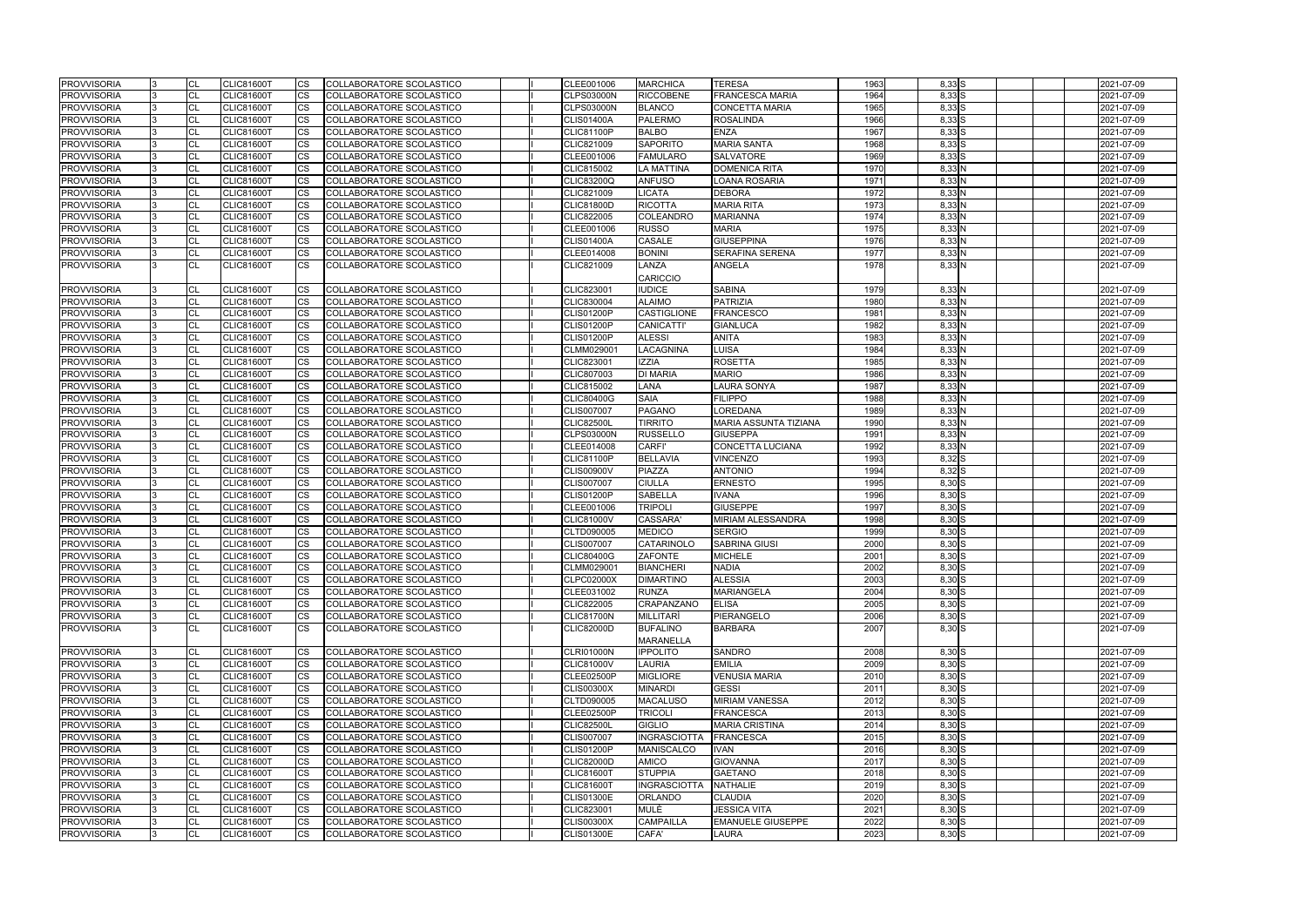| <b>PROVVISORIA</b> | CL        | <b>CLIC81600T</b> | <b>CS</b> | COLLABORATORE SCOLASTICO        |  | CLTD090005        | <b>LA MENDOLA</b>  | <b>ESTER</b>                  | 2024 | 8,30 S   | 2021-07-09 |
|--------------------|-----------|-------------------|-----------|---------------------------------|--|-------------------|--------------------|-------------------------------|------|----------|------------|
| <b>PROVVISORIA</b> | CL        | <b>CLIC81600T</b> | <b>CS</b> | COLLABORATORE SCOLASTICO        |  | <b>CLIS00900V</b> | <b>BERTUCCI</b>    | <b>MONICA</b>                 | 2025 | 8,30 S   | 2021-07-09 |
| <b>PROVVISORIA</b> | CL        | <b>CLIC81600T</b> | <b>CS</b> | <b>COLLABORATORE SCOLASTICO</b> |  | CLIC819009        | <b>MANTIO</b>      | <b>SILVANA</b>                | 2026 | 8,30 S   | 2021-07-09 |
| <b>PROVVISORIA</b> | CL        | <b>CLIC81600T</b> | CS        | COLLABORATORE SCOLASTICO        |  | CLIC821009        | <b>GENOVESE</b>    | <b>VALENTINA</b>              | 2027 | 8,30 S   | 2021-07-09 |
| <b>PROVVISORIA</b> | CL        | <b>CLIC81600T</b> | CS        | COLLABORATORE SCOLASTICO        |  | CLEE001006        | CALI'              | <b>NATASCIA</b>               | 2028 | $8,30$ S | 2021-07-09 |
| <b>PROVVISORIA</b> | CL        | <b>CLIC81600T</b> | <b>CS</b> | COLLABORATORE SCOLASTICO        |  | CLIS007007        | VIRGA              | <b>FRANCESCO</b>              | 2029 | 8,30 S   | 2021-07-09 |
| <b>PROVVISORIA</b> | CL        | <b>CLIC81600T</b> | <b>CS</b> | COLLABORATORE SCOLASTICO        |  | <b>CLIC830004</b> | <b>BRUCATO</b>     | <b>EMMANUELE</b>              | 2030 | $8,30$ S | 2021-07-09 |
| <b>PROVVISORIA</b> | CL        | <b>CLIC81600T</b> | <b>CS</b> | COLLABORATORE SCOLASTICO        |  | <b>CLIC82500L</b> | <b>PERNO</b>       | <b>ROSARIA</b>                | 2031 | 8,30 S   | 2021-07-09 |
| <b>PROVVISORIA</b> | CL        | <b>CLIC81600T</b> | <b>CS</b> | COLLABORATORE SCOLASTICO        |  | CLIC828004        | <b>TURTURICI</b>   | <b>VALERIO</b>                | 2032 | 8,30 S   | 2021-07-09 |
| <b>PROVVISORIA</b> | CL        | <b>CLIC81600T</b> | CS        | COLLABORATORE SCOLASTICO        |  | CLIC819009        | <b>GIOVINO</b>     | <b>GIUSEPPE</b>               | 2033 | 8,30 S   | 2021-07-09 |
| <b>PROVVISORIA</b> | CL        | CLIC81600T        | CS        | COLLABORATORE SCOLASTICO        |  | CLEE02400V        | <b>FALZONE</b>     | MIRIANA MARIA                 | 2034 | 8,30 N   | 2021-07-09 |
| <b>PROVVISORIA</b> | <b>CL</b> | <b>CLIC81600T</b> | <b>CS</b> | COLLABORATORE SCOLASTICO        |  | CLIC822005        | <b>FALDUZZA</b>    | <b>ILEANA ANDREA</b>          | 2035 | $8,30$ N | 2021-07-09 |
| <b>PROVVISORIA</b> | CL        | <b>CLIC81600T</b> | <b>CS</b> | COLLABORATORE SCOLASTICO        |  | <b>CLEE02400V</b> | <b>VINCIGUERRA</b> | <b>ANDREA</b>                 | 2036 | 8,30 N   | 2021-07-09 |
| <b>PROVVISORIA</b> | CL        | <b>CLIC81600T</b> | <b>CS</b> | COLLABORATORE SCOLASTICO        |  | CLIC822005        | <b>GRUTTADAURA</b> | <b>ALDO</b>                   | 2037 | 8,30 N   | 2021-07-09 |
| <b>PROVVISORIA</b> | CL        | <b>CLIC81600T</b> | <b>CS</b> | COLLABORATORE SCOLASTICO        |  | <b>CLPC02000X</b> | <b>LA SPISA</b>    | <b>FRANCESCA</b>              | 2038 | 8,30 N   | 2021-07-09 |
| <b>PROVVISORIA</b> | CL        | <b>CLIC81600T</b> | CS        | COLLABORATORE SCOLASTICO        |  | CLIC821009        | <b>GAROFALO</b>    | <b>RITA</b>                   | 2039 | 8,30 N   | 2021-07-09 |
| <b>PROVVISORIA</b> | <b>CL</b> | <b>CLIC81600T</b> | CS        | COLLABORATORE SCOLASTICO        |  | CLMM029001        | <b>BARONE</b>      | <b>ERICA</b>                  | 2040 | 8,30 N   | 2021-07-09 |
| <b>PROVVISORIA</b> | CL        | <b>CLIC81600T</b> | <b>CS</b> | COLLABORATORE SCOLASTICO        |  | CLIS008003        | LANZALACO          | <b>EVELYN</b>                 | 2041 | 8,30 N   | 2021-07-09 |
| <b>PROVVISORIA</b> | CL        | <b>CLIC81600T</b> | <b>CS</b> | COLLABORATORE SCOLASTICO        |  | CLEE001006        | <b>MILAZZO</b>     | <b>MARTINA</b>                | 2042 | 8,30 N   | 2021-07-09 |
| <b>PROVVISORIA</b> | <b>CL</b> | <b>CLIC81600T</b> | <b>CS</b> | COLLABORATORE SCOLASTICO        |  | CLIC821009        | <b>CARACAPPA</b>   | <b>ALICE</b>                  | 2043 | 8,30 N   | 2021-07-09 |
| <b>PROVVISORIA</b> | CL        | <b>CLIC81600T</b> | <b>CS</b> | COLLABORATORE SCOLASTICO        |  | <b>CLIS01800N</b> | <b>MONDO</b>       | <b>ERICA</b>                  | 2044 | 8,30 N   | 2021-07-09 |
| <b>PROVVISORIA</b> | CL        | <b>CLIC81600T</b> | CS        | COLLABORATORE SCOLASTICO        |  | CLTD090005        | <b>VALENTI</b>     | <b>CARLA</b>                  | 2045 | 8,30 N   | 2021-07-09 |
| <b>PROVVISORIA</b> | <b>CL</b> | <b>CLIC81600T</b> | CS        | COLLABORATORE SCOLASTICO        |  | CLEE001006        | <b>ROSI</b>        | <b>ALDO</b>                   | 2046 | 8,30 N   | 2021-07-09 |
| <b>PROVVISORIA</b> | CL        | <b>CLIC81600T</b> | <b>CS</b> | COLLABORATORE SCOLASTICO        |  | CLIS016002        | <b>SORCE</b>       | <b>LUCIANA</b>                | 2047 | 8,30 N   | 2021-07-09 |
| <b>PROVVISORIA</b> | CL        | <b>CLIC81600T</b> | CS        | COLLABORATORE SCOLASTICO        |  | <b>CLIS01300E</b> | <b>IACOLINO</b>    | CALOGERO                      | 2048 | 8,30 N   | 2021-07-09 |
| <b>PROVVISORIA</b> | <b>CL</b> | <b>CLIC81600T</b> | <b>CS</b> | COLLABORATORE SCOLASTICO        |  | CLIC815002        | <b>DI CARO</b>     | MICHELLE ASIA                 | 2049 | 8,30 N   | 2021-07-09 |
| <b>PROVVISORIA</b> | CL        | <b>CLIC81600T</b> | <b>CS</b> | COLLABORATORE SCOLASTICO        |  | <b>CLIS00600B</b> | <b>LISI</b>        | <b>MARCO</b>                  | 2050 | 8,30 N   | 2021-07-09 |
| <b>PROVVISORIA</b> | CL        | <b>CLIC81600T</b> | <b>CS</b> | <b>COLLABORATORE SCOLASTICO</b> |  | <b>CLIS00900V</b> | <b>SALAMONE</b>    | <b>WALTER</b>                 | 2051 | 8,30 N   | 2021-07-09 |
| <b>PROVVISORIA</b> | <b>CL</b> | <b>CLIC81600T</b> | CS        | COLLABORATORE SCOLASTICO        |  | <b>CLIS01800N</b> | <b>TARABBI</b>     | <b>PAOLA</b>                  | 2052 | 8,30 N   | 2021-07-09 |
| <b>PROVVISORIA</b> | CL        | CLIC81600T        | CS        | COLLABORATORE SCOLASTICO        |  | <b>CLIC81600T</b> | <b>CHIOLO</b>      | <b>FILIPPO</b>                | 2053 | 8,30 N   | 2021-07-09 |
| <b>PROVVISORIA</b> | CL        | <b>CLIC81600T</b> | <b>CS</b> | COLLABORATORE SCOLASTICO        |  | <b>CLIC82500L</b> | <b>VULLO</b>       | <b>GABRIELE</b>               | 2054 | 8,30 N   | 2021-07-09 |
| <b>PROVVISORIA</b> | CL        | <b>CLIC81600T</b> | <b>CS</b> | COLLABORATORE SCOLASTICO        |  | <b>CLIS00900V</b> | <b>SIRAGUSA</b>    | <b>GIUSEPPE</b>               | 2055 | 8,30 N   | 2021-07-09 |
| <b>PROVVISORIA</b> | CL        | <b>CLIC81600T</b> | <b>CS</b> | COLLABORATORE SCOLASTICO        |  | <b>CLMM02400T</b> | DI GIOVANNI        | <b>IGNAZIO ANDREA</b>         | 2056 | 8,30 N   | 2021-07-09 |
| <b>PROVVISORIA</b> | CL        | <b>CLIC81600T</b> | <b>CS</b> | COLLABORATORE SCOLASTICO        |  | <b>CLIS01200P</b> | <b>GANGI</b>       | <b>CRISTINA</b>               | 2057 | 8,30 N   | 2021-07-09 |
| <b>PROVVISORIA</b> | CL        | <b>CLIC81600T</b> | CS        | COLLABORATORE SCOLASTICO        |  | <b>CLIS01400A</b> | <b>STAGNO</b>      | <b>GIUSEPPE EMANUEL</b>       | 2058 | 8,30 N   | 2021-07-09 |
| <b>PROVVISORIA</b> | CL        | <b>CLIC81600T</b> | <b>CS</b> | COLLABORATORE SCOLASTICO        |  | <b>CLIS01200P</b> | <b>MIRISOLA</b>    | SABRINA SOFIA                 | 2059 | 8,30 N   | 2021-07-09 |
| <b>PROVVISORIA</b> | CL        | <b>CLIC81600T</b> | <b>CS</b> | COLLABORATORE SCOLASTICO        |  | <b>CLIS01800N</b> | <b>FERRARO</b>     | <b>ANTONIO</b>                | 2060 | 8,30 N   | 2021-07-09 |
| <b>PROVVISORIA</b> | CL        | <b>CLIC81600T</b> | <b>CS</b> | COLLABORATORE SCOLASTICO        |  | <b>CLMM02400T</b> | <b>FRAZZETTO</b>   | <b>MARINA</b>                 | 2061 | 8,30 N   | 2021-07-09 |
| <b>PROVVISORIA</b> | ICL       | CLIC81600T        | ICS.      | <b>COLLABORATORE SCOLASTICO</b> |  | <b>CLEE02500P</b> | <b>SCARANTINO</b>  | <b>LORELLA MARIA DOMENICA</b> | 2062 | 8,30 N   | 2021-07-09 |
| <b>PROVVISORIA</b> | <b>CL</b> | <b>CLIC81600T</b> | <b>CS</b> | COLLABORATORE SCOLASTICO        |  | CLTD090005        | <b>BONCORE</b>     | <b>CARMELO</b>                | 2063 | 8,30 N   | 2021-07-09 |
| <b>PROVVISORIA</b> | <b>CL</b> | <b>CLIC81600T</b> | <b>CS</b> | COLLABORATORE SCOLASTICO        |  | <b>CLPS03000N</b> | <b>VOLPE</b>       | <b>GIUSEPPE</b>               | 2064 | 8,30 N   | 2021-07-09 |
| <b>PROVVISORIA</b> | <b>CL</b> | <b>CLIC81600T</b> | CS        | COLLABORATORE SCOLASTICO        |  | <b>CLIS00900V</b> | <b>RIGGI</b>       | ALBA                          | 2065 | $8,30$ N | 2021-07-09 |
| <b>PROVVISORIA</b> | CL        | <b>CLIC81600T</b> | <b>CS</b> | COLLABORATORE SCOLASTICO        |  | CLTD090005        | <b>NICOTRA</b>     | <b>MARTINA MARIA VITTORIA</b> | 2066 | 8,30 N   | 2021-07-09 |
| <b>PROVVISORIA</b> | <b>CL</b> | <b>CLIC81600T</b> | <b>CS</b> | COLLABORATORE SCOLASTICO        |  | <b>CLRI01000N</b> | <b>CALAFATO</b>    | <b>MARIA RITA</b>             | 2067 | 8,30 N   | 2021-07-09 |
| <b>PROVVISORIA</b> | <b>CL</b> | <b>CLIC81600T</b> | CS        | COLLABORATORE SCOLASTICO        |  | <b>CLIS00300X</b> | <b>CARUSO</b>      | <b>MARIANGELA</b>             | 2068 | 8,30 N   | 2021-07-09 |
| <b>PROVVISORIA</b> | CL        | <b>CLIC81600T</b> | CS        | COLLABORATORE SCOLASTICO        |  | <b>CLIC828004</b> | <b>BUNONE</b>      | <b>VIVIANA</b>                | 2069 | 8,30 N   | 2021-07-09 |
| <b>PROVVISORIA</b> | <b>CL</b> | <b>CLIC81600T</b> | <b>CS</b> | COLLABORATORE SCOLASTICO        |  | <b>CLIS01900D</b> | <b>ALBA</b>        | <b>ANTONIO</b>                | 2070 | 8,30 N   | 2021-07-09 |
| <b>PROVVISORIA</b> | <b>CL</b> | <b>CLIC81600T</b> | <b>CS</b> | COLLABORATORE SCOLASTICO        |  | <b>CLIC822005</b> | <b>CALAFATO</b>    | <b>VINCENZA</b>               | 2071 | 8,30 N   | 2021-07-09 |
| <b>PROVVISORIA</b> | CL        | <b>CLIC81600T</b> | CS        | COLLABORATORE SCOLASTICO        |  | <b>CLEE02100B</b> | <b>MARINO</b>      | SARA MELANIA                  | 2072 | $8,30$ N | 2021-07-09 |
| <b>PROVVISORIA</b> | <b>CL</b> | <b>CLIC81600T</b> | CS        | COLLABORATORE SCOLASTICO        |  | <b>CLPC02000X</b> | LA TORRE           | <b>MARCO</b>                  | 2073 | 8,30 N   | 2021-07-09 |
| <b>PROVVISORIA</b> | <b>CL</b> | <b>CLIC81600T</b> | <b>CS</b> | COLLABORATORE SCOLASTICO        |  | CLEE001006        | <b>D'AMICO</b>     | <b>MARIA</b>                  | 2074 | 8,30 N   | 2021-07-09 |
| <b>PROVVISORIA</b> | CL        | <b>CLIC81600T</b> | <b>CS</b> | COLLABORATORE SCOLASTICO        |  | <b>CLIS00300X</b> | <b>DI STEFANO</b>  | <b>MARIA VALENTINA</b>        | 2075 | 8,30 N   | 2021-07-09 |
| <b>PROVVISORIA</b> | <b>CL</b> | <b>CLIC81600T</b> | <b>CS</b> | COLLABORATORE SCOLASTICO        |  | <b>CLIS007007</b> | <b>COLOMBO</b>     | <b>MARIA GIOVANNA</b>         | 2076 | $8,30$ N | 2021-07-09 |
| <b>PROVVISORIA</b> | <b>CL</b> | <b>CLIC81600T</b> | <b>CS</b> | COLLABORATORE SCOLASTICO        |  | CLIC828004        | <b>ORLANDO</b>     | <b>MARIAGRAZIA</b>            | 2077 | 8,30 N   | 2021-07-09 |
| <b>PROVVISORIA</b> | CL        | <b>CLIC81600T</b> | <b>CS</b> | COLLABORATORE SCOLASTICO        |  | <b>CLIC82500L</b> | <b>BELSEGNO</b>    | LAURA                         | 2078 | 8,30 N   | 2021-07-09 |
| <b>PROVVISORIA</b> | <b>CL</b> | <b>CLIC81600T</b> | <b>CS</b> | COLLABORATORE SCOLASTICO        |  | <b>CLIS01200P</b> | <b>SPENA</b>       | <b>GIUSEPPE GABRIELE</b>      | 2079 | 8,30N    | 2021-07-09 |
| <b>PROVVISORIA</b> | <b>CL</b> | <b>CLIC81600T</b> | <b>CS</b> | COLLABORATORE SCOLASTICO        |  | <b>CLPS03000N</b> | <b>MESSINA</b>     | VALERIA                       | 2080 | $8,30$ N | 2021-07-09 |
| <b>PROVVISORIA</b> | CL        | <b>CLIC81600T</b> | CS.       | COLLABORATORE SCOLASTICO        |  | CLIC821009        | <b>SCIMONE</b>     | <b>EMILIA</b>                 | 2081 | 8,30 N   | 2021-07-09 |
| <b>PROVVISORIA</b> | CL        | <b>CLIC81600T</b> | CS        | COLLABORATORE SCOLASTICO        |  | <b>CLIC81700N</b> | MULÈ               | <b>ROSALINDA</b>              | 2082 | 8,30 N   | 2021-07-09 |
| <b>PROVVISORIA</b> | <b>CL</b> | <b>CLIC81600T</b> | CS        | COLLABORATORE SCOLASTICO        |  | CLIC821009        | <b>GANGI</b>       | <b>GIUSEPPE</b>               | 2083 | 8,30 N   | 2021-07-09 |
| <b>PROVVISORIA</b> | <b>CL</b> | <b>CLIC81600T</b> | <b>CS</b> | COLLABORATORE SCOLASTICO        |  | <b>CLEE02500P</b> | <b>PALERMO</b>     | <b>SABRINA</b>                | 2084 | 8,30 N   | 2021-07-09 |
| <b>PROVVISORIA</b> | <b>CL</b> | <b>CLIC81600T</b> | <b>CS</b> | COLLABORATORE SCOLASTICO        |  | CLIC830004        | <b>BUCCOLERI</b>   | <b>GAETANO MICHELE</b>        | 2085 | 8,30 N   | 2021-07-09 |
|                    |           |                   |           |                                 |  |                   |                    |                               |      |          |            |

|  |  | 2021-07-09 |
|--|--|------------|
|  |  | 2021-07-09 |
|  |  | 2021-07-09 |
|  |  | 2021-07-09 |
|  |  | 2021-07-09 |
|  |  | 2021-07-09 |
|  |  | 2021-07-09 |
|  |  | 2021-07-09 |
|  |  | 2021-07-09 |
|  |  |            |
|  |  | 2021-07-09 |
|  |  | 2021-07-09 |
|  |  | 2021-07-09 |
|  |  | 2021-07-09 |
|  |  | 2021-07-09 |
|  |  | 2021-07-09 |
|  |  | 2021-07-09 |
|  |  | 2021-07-09 |
|  |  | 2021-07-09 |
|  |  | 2021-07-09 |
|  |  | 2021-07-09 |
|  |  | 2021-07-09 |
|  |  | 2021-07-09 |
|  |  | 2021-07-09 |
|  |  | 2021-07-09 |
|  |  | 2021-07-09 |
|  |  | 2021-07-09 |
|  |  | 2021-07-09 |
|  |  | 2021-07-09 |
|  |  | 2021-07-09 |
|  |  | 2021-07-09 |
|  |  | 2021-07-09 |
|  |  | 2021-07-09 |
|  |  | 2021-07-09 |
|  |  | 2021-07-09 |
|  |  | 2021-07-09 |
|  |  | 2021-07-09 |
|  |  | 2021-07-09 |
|  |  | 2021-07-09 |
|  |  | 2021-07-09 |
|  |  |            |
|  |  | 2021-07-09 |
|  |  | 2021-07-09 |
|  |  | 2021-07-09 |
|  |  | 2021-07-09 |
|  |  | 2021-07-09 |
|  |  | 2021-07-09 |
|  |  | 2021-07-09 |
|  |  | 2021-07-09 |
|  |  |            |
|  |  | 2021-07-09 |
|  |  | 2021-07-09 |
|  |  | 2021-07-09 |
|  |  | 2021-07-09 |
|  |  | 2021-07-09 |
|  |  | 2021-07-09 |
|  |  | 2021-07-09 |
|  |  | 2021-07-09 |
|  |  | 2021-07-09 |
|  |  | 2021-07-09 |
|  |  | 2021-07-09 |
|  |  | 2021-07-09 |
|  |  | 2021-07-09 |
|  |  | 2021-07-09 |
|  |  | 2021-07-09 |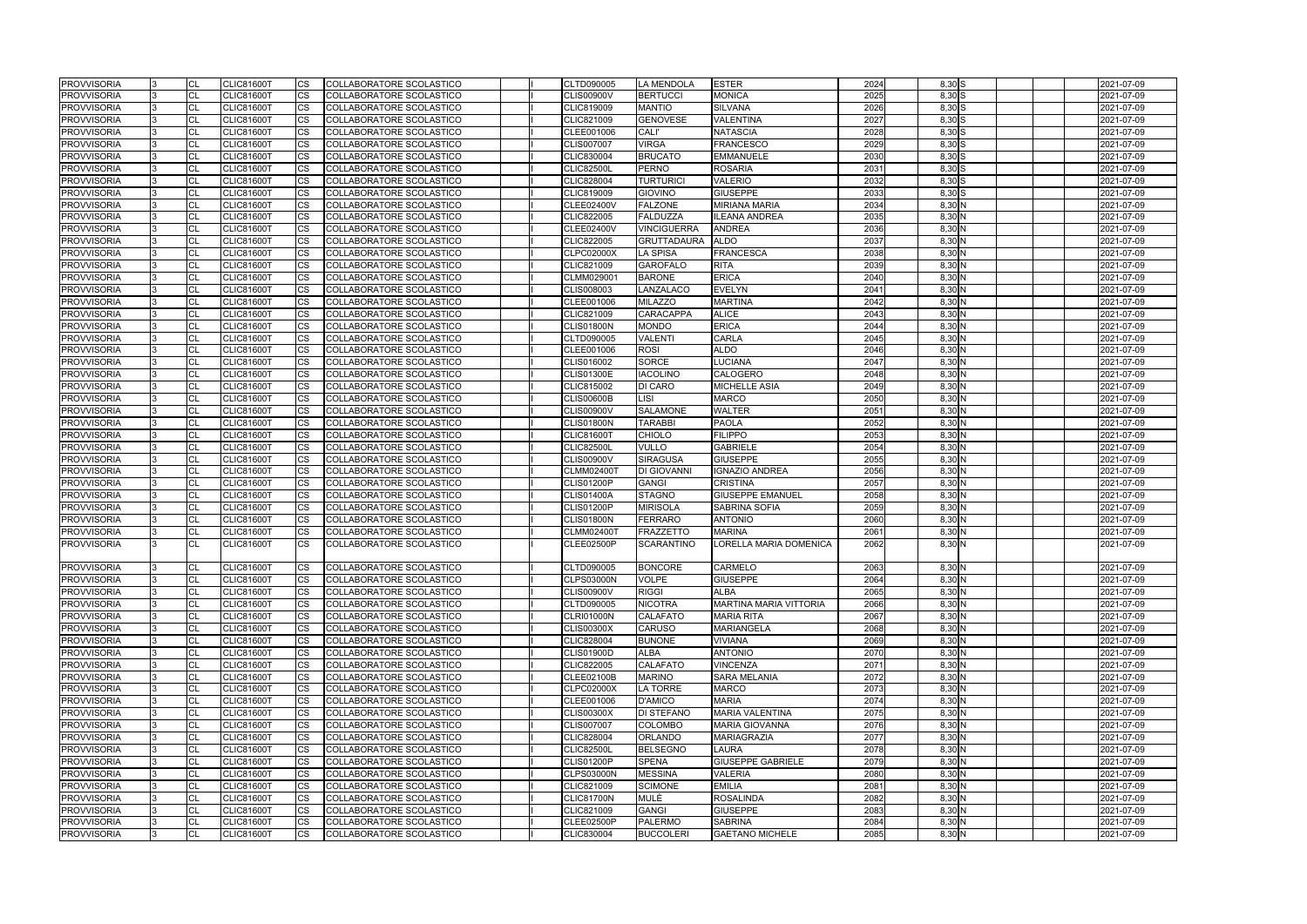| <b>PROVVISORIA</b> |     | <b>CL</b> | <b>CLIC81600T</b> | CS        | COLLABORATORE SCOLASTICO        |  | CLRI01000N        | <b>ASSENNATO</b>     | <b>ENIA</b>                    | 2086 | 8,30 N   | 2021-07-09 |
|--------------------|-----|-----------|-------------------|-----------|---------------------------------|--|-------------------|----------------------|--------------------------------|------|----------|------------|
| <b>PROVVISORIA</b> |     | <b>CL</b> | <b>CLIC81600T</b> | CS        | COLLABORATORE SCOLASTICO        |  | CLIC823001        | <b>COCCHIARA</b>     | <b>LIBORIA</b>                 | 2087 | 8,30 N   | 2021-07-09 |
| <b>PROVVISORIA</b> |     | <b>CL</b> | <b>CLIC81600T</b> | <b>CS</b> | COLLABORATORE SCOLASTICO        |  | <b>CLIS00300X</b> | <b>ROMANO</b>        | <b>VANESSA</b>                 | 2088 | 8,30 N   | 2021-07-09 |
| <b>PROVVISORIA</b> |     | <b>CL</b> | <b>CLIC81600T</b> | CS        | COLLABORATORE SCOLASTICO        |  | <b>CLIS01300E</b> | <b>PAOLILLO</b>      | ANDREA FRANCESCO               | 2089 | 8,30 N   | 2021-07-09 |
| PROVVISORIA        |     | <b>CL</b> | <b>CLIC81600T</b> | СS        | COLLABORATORE SCOLASTICO        |  | <b>CLIS01200P</b> | <b>GIANNAVOLA</b>    | VALERIA                        | 2090 | 8,30 N   | 2021-07-09 |
| <b>PROVVISORIA</b> |     | <b>CL</b> | <b>CLIC81600T</b> | CS        | COLLABORATORE SCOLASTICO        |  | <b>CLIC81000V</b> | FERRACANE            | CARMELA                        | 2091 | $8,30$ N | 2021-07-09 |
| <b>PROVVISORIA</b> |     | <b>CL</b> | <b>CLIC81600T</b> | CS        | COLLABORATORE SCOLASTICO        |  | <b>CLPC02000X</b> | <b>VECCHIO</b>       | <b>MARIA</b>                   | 2092 | 8,30 N   | 2021-07-09 |
| <b>PROVVISORIA</b> |     | <b>CL</b> | <b>CLIC81600T</b> | CS        | COLLABORATORE SCOLASTICO        |  | <b>CLIS01200P</b> | <b>SCIALABBA</b>     | <b>NICOLA</b>                  | 2093 | 8,30 N   | 2021-07-09 |
| <b>PROVVISORIA</b> |     | <b>CL</b> | <b>CLIC81600T</b> | CS        | COLLABORATORE SCOLASTICO        |  | <b>CLIC81100P</b> | <b>CHIANTELLO</b>    | <b>ANTONELLA RITA</b>          | 2094 | $8,30$ N | 2021-07-09 |
| <b>PROVVISORIA</b> |     | <b>CL</b> | <b>CLIC81600T</b> | CS.       | <b>COLLABORATORE SCOLASTICO</b> |  | <b>CLIC83200Q</b> | <b>AMATO</b>         | <b>FRANCESCO</b>               | 2095 | 8,30 N   | 2021-07-09 |
| <b>PROVVISORIA</b> |     | <b>CL</b> | <b>CLIC81600T</b> | СS        | COLLABORATORE SCOLASTICO        |  | CLIS01200P        | <b>DAINOTTA</b>      | <b>VINCENZO</b>                | 2096 | 8,30 N   | 2021-07-09 |
| <b>PROVVISORIA</b> |     | <b>CL</b> | <b>CLIC81600T</b> | СS        | COLLABORATORE SCOLASTICO        |  | <b>CLIC828004</b> | <b>ALAIMO</b>        | <b>GIOVANNA</b>                | 2097 | 8,30 N   | 2021-07-09 |
| <b>PROVVISORIA</b> |     | <b>CL</b> | <b>CLIC81600T</b> | CS        | COLLABORATORE SCOLASTICO        |  | <b>CLPC02000X</b> | <b>SANSONE</b>       | MARIANNA                       | 2098 | 8,30 N   | 2021-07-09 |
| PROVVISORIA        |     | <b>CL</b> | <b>CLIC81600T</b> | CS        | COLLABORATORE SCOLASTICO        |  | CLTD090005        | <b>MARTORANA</b>     | <b>IVAN</b>                    | 2099 | 8,28 N   | 2021-07-09 |
| <b>PROVVISORIA</b> |     | <b>CL</b> | <b>CLIC81600T</b> | CS        | COLLABORATORE SCOLASTICO        |  | <b>CLIS01200P</b> | <b>CAPITANO</b>      | SALVATORE                      | 2100 | $8,28$ N | 2021-07-09 |
| <b>PROVVISORIA</b> |     | <b>CL</b> | <b>CLIC81600T</b> | CS        | COLLABORATORE SCOLASTICO        |  | CLIC821009        | CEFALU'              | <b>VALENTINA</b>               | 2101 | 8,27 S   | 2021-07-09 |
| <b>PROVVISORIA</b> | l3. | <b>CL</b> | <b>CLIC81600T</b> | CS        | COLLABORATORE SCOLASTICO        |  | CLMM029001        | <b>GIUMENTO</b>      | STEFANIA MARIA VERONICA        | 2102 | 8,27 S   | 2021-07-09 |
|                    |     |           |                   |           |                                 |  |                   |                      |                                |      |          |            |
| <b>PROVVISORIA</b> | R.  | <b>CL</b> | <b>CLIC81600T</b> | CS        | COLLABORATORE SCOLASTICO        |  | CLIC821009        | <b>DI DIO</b>        | MARIA CRISTINA EMANUELA        | 2103 | $8,27$ N | 2021-07-09 |
| PROVVISORIA        |     | <b>CL</b> | <b>CLIC81600T</b> | <b>CS</b> | COLLABORATORE SCOLASTICO        |  | <b>CLIS007007</b> | <b>LA BELLA</b>      | <b>MARIA AUSILIA</b>           | 2104 | 8,27 N   | 2021-07-09 |
| <b>PROVVISORIA</b> |     | <b>CL</b> | <b>CLIC81600T</b> | CS        | COLLABORATORE SCOLASTICO        |  | CLMM029001        | <b>BONANNO</b>       | <b>OMAR VALERIO</b>            | 2105 | $8,25$ S | 2021-07-09 |
| <b>PROVVISORIA</b> |     | <b>CL</b> | <b>CLIC81600T</b> | СS        | COLLABORATORE SCOLASTICO        |  | <b>CLIC828004</b> | <b>FALZONE</b>       | ROSSANA                        | 2106 | $8,25$ S | 2021-07-09 |
| <b>PROVVISORIA</b> |     | <b>CL</b> | <b>CLIC81600T</b> | CS        | COLLABORATORE SCOLASTICO        |  | CLMM029001        | <b>CILANO</b>        | RAIMONDA                       | 2107 | $8,25$ S | 2021-07-09 |
| <b>PROVVISORIA</b> |     | <b>CL</b> | <b>CLIC81600T</b> | CS.       | COLLABORATORE SCOLASTICO        |  | <b>CLIS01900D</b> | LA CAGNINA           | WALTER SALVATORE               | 2108 | $8,25$ S | 2021-07-09 |
| <b>PROVVISORIA</b> |     | <b>CL</b> | CLIC81600T        | CS        | COLLABORATORE SCOLASTICO        |  | <b>CLIC81700N</b> | LO GRASSO            | <b>VALERIA</b>                 | 2109 | $8,25$ S | 2021-07-09 |
| <b>PROVVISORIA</b> |     | <b>CL</b> | <b>CLIC81600T</b> | CS        | COLLABORATORE SCOLASTICO        |  | <b>CLIS007007</b> | <b>PASSARO</b>       | PIERA SABRINA                  | 2110 | $8,25$ S | 2021-07-09 |
| <b>PROVVISORIA</b> |     | <b>CL</b> | <b>CLIC81600T</b> | CS.       | COLLABORATORE SCOLASTICO        |  | <b>CLIS00300X</b> | <b>VOLASINI</b>      | <b>DOROTEA LUANA</b>           | 2111 | $8,25$ S | 2021-07-09 |
| <b>PROVVISORIA</b> |     | <b>CL</b> | <b>CLIC81600T</b> | CS        | COLLABORATORE SCOLASTICO        |  | <b>CLIC828004</b> | <b>GIANNOTTA</b>     | <b>ROSANNA</b>                 | 2112 | $8,25$ S | 2021-07-09 |
| <b>PROVVISORIA</b> |     | <b>CL</b> | <b>CLIC81600T</b> | СS        | COLLABORATORE SCOLASTICO        |  | <b>CLIS01300E</b> | <b>SAVOJA</b>        | DANILA MARIA PAOLA             | 2113 | $8,25$ S | 2021-07-09 |
| <b>PROVVISORIA</b> | 13  | <b>CL</b> | <b>CLIC81600T</b> | CS        | COLLABORATORE SCOLASTICO        |  | <b>CLIC827008</b> | <b>SCICHILONE</b>    | <b>GIUSEPPE MARIA EPIFANIO</b> | 2114 | $8,25$ S | 2021-07-09 |
| PROVVISORIA        | l3. | <b>CL</b> | <b>CLIC81600T</b> | CS        | COLLABORATORE SCOLASTICO        |  | CLEE001006        |                      | GUARDAVASCIO DOMENICO SAVIO    | 2115 | 8,25 S   | 2021-07-09 |
| <b>PROVVISORIA</b> |     | CL        | <b>CLIC81600T</b> | CS        | COLLABORATORE SCOLASTICO        |  | CLIC830004        | <b>MATRAXIA</b>      | <b>GERMANA</b>                 | 2116 | $8,25$ S | 2021-07-09 |
| <b>PROVVISORIA</b> |     | <b>CL</b> | <b>CLIC81600T</b> | CS        | COLLABORATORE SCOLASTICO        |  | <b>CLIS01300E</b> | <b>GRANIERI</b>      | LUCIA                          | 2117 | $8,25$ S | 2021-07-09 |
| <b>PROVVISORIA</b> |     | <b>CL</b> | <b>CLIC81600T</b> | СS        | COLLABORATORE SCOLASTICO        |  | <b>CLIS007007</b> | <b>CANNAROZZO</b>    | <b>RITA</b>                    | 2118 | $8,25$ S | 2021-07-09 |
| <b>PROVVISORIA</b> |     | <b>CL</b> | <b>CLIC81600T</b> | CS        | COLLABORATORE SCOLASTICO        |  | <b>CLRI01000N</b> | <b>VARSALONA</b>     | FABIO                          | 2119 | 8,25N    | 2021-07-09 |
| <b>PROVVISORIA</b> |     | <b>CL</b> | <b>CLIC81600T</b> | CS        | COLLABORATORE SCOLASTICO        |  | <b>CLRI01000N</b> | <b>TERRITO</b>       | <b>ALFONSO</b>                 | 2120 | 8,25 N   | 2021-07-09 |
| <b>PROVVISORIA</b> |     | <b>CL</b> | <b>CLIC81600T</b> | CS        | COLLABORATORE SCOLASTICO        |  | <b>CLIS007007</b> | <b>PADELLARO</b>     | <b>ANGELA</b>                  | 2121 | $8,25$ N | 2021-07-09 |
| <b>PROVVISORIA</b> | 13  | <b>CL</b> | <b>CLIC81600T</b> | CS        | COLLABORATORE SCOLASTICO        |  | CLIS002004        | <b>CANNATA</b>       | KATIA                          | 2122 | 8,25N    | 2021-07-09 |
| <b>PROVVISORIA</b> | l3. | <b>CI</b> | <b>CLIC81600T</b> | <b>CS</b> | <b>COLLABORATORE SCOLASTICO</b> |  | <b>CLIS01300E</b> | TORREGROSSA GIORGIO  |                                | 2123 | 8,25 N   | 2021-07-09 |
| <b>PROVVISORIA</b> |     | <b>CL</b> | CLIC81600T        | СS        | COLLABORATORE SCOLASTICO        |  | CLTD090005        | <b>FRATINI</b>       | <b>DENIS</b>                   | 2124 | 8,25 N   | 2021-07-09 |
| <b>PROVVISORIA</b> |     | <b>CL</b> | <b>CLIC81600T</b> | CS        | COLLABORATORE SCOLASTICO        |  | <b>CLIC81700N</b> | <b>GIARDINA</b>      | ROSARIA DALILA                 | 2125 | $8,25$ N | 2021-07-09 |
| <b>PROVVISORIA</b> |     | <b>CL</b> | <b>CLIC81600T</b> | <b>CS</b> | COLLABORATORE SCOLASTICO        |  | CLIC830004        | <b>GIAMMUSSO</b>     | <b>SARA</b>                    | 2126 | 8,25 N   | 2021-07-09 |
| <b>PROVVISORIA</b> |     | <b>CL</b> | CLIC81600T        | CS        | COLLABORATORE SCOLASTICO        |  | CLEE02500P        | <b>TUMMINELLI</b>    | <b>ADRIANA SAVIA</b>           | 2127 | 8,25 N   | 2021-07-09 |
| <b>PROVVISORIA</b> |     | <b>CL</b> | <b>CLIC81600T</b> | CS        | COLLABORATORE SCOLASTICO        |  | <b>CLIC81100P</b> | <b>PERNICE</b>       | <b>ALESSIO</b>                 | 2128 | $8,25$ N | 2021-07-09 |
| <b>PROVVISORIA</b> |     | <b>CL</b> | <b>CLIC81600T</b> | CS        | COLLABORATORE SCOLASTICO        |  | CLEE014008        | <b>PATTI</b>         | VERONICA                       | 2129 | 8,25 N   | 2021-07-09 |
| <b>PROVVISORIA</b> |     | <b>CL</b> | <b>CLIC81600T</b> | СS        | COLLABORATORE SCOLASTICO        |  | <b>CLIC81100P</b> | <b>GURRIERI</b>      | MARIA                          | 2130 | 8,25N    | 2021-07-09 |
| <b>PROVVISORIA</b> |     | <b>CL</b> | <b>CLIC81600T</b> | CS        | COLLABORATORE SCOLASTICO        |  | CLTD090005        | <b>TUTTOBENE</b>     | <b>GAETANO AGATINO</b>         | 2131 | 8,25 N   | 2021-07-09 |
| <b>PROVVISORIA</b> |     | <b>CL</b> | <b>CLIC81600T</b> | CS        | COLLABORATORE SCOLASTICO        |  | CLEE001006        | <b>MORREALE</b>      | ANTONIO                        | 2132 | 8,25 N   | 2021-07-09 |
| <b>PROVVISORIA</b> |     | <b>CL</b> | <b>CLIC81600T</b> | CS        | COLLABORATORE SCOLASTICO        |  | CLTD090005        | <b>SPENA</b>         | PIER LUIGI                     | 2133 | 8,25 N   | 2021-07-09 |
| <b>PROVVISORIA</b> |     | <b>CL</b> | <b>CLIC81600T</b> | CS        | COLLABORATORE SCOLASTICO        |  | CLIC821009        | <b>LAMONICA</b>      | <b>GIOVANNA</b>                | 2134 | 8,25N    | 2021-07-09 |
| <b>PROVVISORIA</b> |     | <b>CL</b> | <b>CLIC81600T</b> | CS.       | COLLABORATORE SCOLASTICO        |  | <b>CLPC02000X</b> | <b>DI GLORIA</b>     | RITA DOMENICA                  | 2135 | 8,25N    | 2021-07-09 |
| <b>PROVVISORIA</b> |     | <b>CL</b> | <b>CLIC81600T</b> | CS        | COLLABORATORE SCOLASTICO        |  | CLIS002004        | <b>PARISI</b>        | NATALA                         | 2136 | 8,25 N   | 2021-07-09 |
| <b>PROVVISORIA</b> |     | <b>CL</b> | <b>CLIC81600T</b> | CS        | COLLABORATORE SCOLASTICO        |  | <b>CLIS007007</b> | <b>D'ANTONA</b>      | <b>VINCENZA</b>                | 2137 | 8,25N    | 2021-07-09 |
| <b>PROVVISORIA</b> |     | <b>CL</b> | <b>CLIC81600T</b> | CS        | COLLABORATORE SCOLASTICO        |  | <b>CLPC02000X</b> | <b>PRESTIFILIPPO</b> | <b>SALVATORE</b>               | 2138 | 8,23 S   | 2021-07-09 |
| <b>PROVVISORIA</b> |     | <b>CL</b> | <b>CLIC81600T</b> | CS        | COLLABORATORE SCOLASTICO        |  | <b>CLIC81600T</b> | PINAZZO              | CHIARA MARIA ROSA              | 2139 | 8,22N    | 2021-07-09 |
| <b>PROVVISORIA</b> |     | <b>CL</b> | <b>CLIC81600T</b> | CS        | COLLABORATORE SCOLASTICO        |  | CLIC815002        | <b>CASTRONOVO</b>    | <b>GIUSEPPINA</b>              | 2140 | $8,20$ S | 2021-07-09 |
| <b>PROVVISORIA</b> |     | <b>CL</b> | <b>CLIC81600T</b> | CS        | COLLABORATORE SCOLASTICO        |  | CLTD090005        | <b>GAROFALO</b>      | <b>RUBENS</b>                  | 2141 | 8,20 S   | 2021-07-09 |
| <b>PROVVISORIA</b> |     | <b>CL</b> | <b>CLIC81600T</b> | CS        | COLLABORATORE SCOLASTICO        |  | CLEE001006        | <b>DI SANTO</b>      | GIULIA GIADA                   | 2142 | $8,20$ S | 2021-07-09 |
| <b>PROVVISORIA</b> |     | <b>CL</b> | <b>CLIC81600T</b> | СS        | COLLABORATORE SCOLASTICO        |  | <b>CLIS00600B</b> | <b>FEDERICO</b>      | CATENA                         | 2143 | $8,20$ S | 2021-07-09 |
| <b>PROVVISORIA</b> |     | CL        | <b>CLIC81600T</b> | CS        | COLLABORATORE SCOLASTICO        |  | <b>CLIS007007</b> | <b>CAVALERI</b>      | SAMANTHA MARIA CATENA          | 2144 | 8,20 S   | 2021-07-09 |

| 2021-07-09<br>2021-07-09<br>2021-07-09<br>2021-07-09<br>2021-07-09<br>2021-07-09<br>2021-07-09<br>2021-07-09<br>2021-07-09<br>2021-07-09<br>2021-07-09<br>2021-07-09<br>2021-07-09<br>2021-07-09<br>2021-07-09<br>2021-07-09<br>2021-07-09<br>2021-07-09<br>2021-07-09<br>2021-07-09<br>2021-07-09<br>2021-07-09<br>2021-07-09<br>2021-07-09<br>2021-07-09<br>2021-07-09<br>2021-07-09<br>2021-07-09<br>2021-07-09<br>2021-07-09<br>2021-07-09<br>2021-07-09<br>2021-07-09<br>2021-07-09<br>2021-07-09<br>2021-07-09<br>2021-07-09<br>2021-07-09<br>2021-07-09<br>2021-07-09<br>2021-07-09<br>2021-07-09<br>2021-07-09<br>2021-07-09<br>2021-07-09<br>2021-07-09<br>2021-07-09<br>2021-07-09<br>2021-07-09<br>2021-07-09<br>2021-07-09<br>2021-07-09<br>2021-07-09<br>2021-07-09<br>2021-07-09<br>2021-07-09<br>2021-07-09<br>2021-07-09 |  |  | 2021-07-09 |
|------------------------------------------------------------------------------------------------------------------------------------------------------------------------------------------------------------------------------------------------------------------------------------------------------------------------------------------------------------------------------------------------------------------------------------------------------------------------------------------------------------------------------------------------------------------------------------------------------------------------------------------------------------------------------------------------------------------------------------------------------------------------------------------------------------------------------------------|--|--|------------|
|                                                                                                                                                                                                                                                                                                                                                                                                                                                                                                                                                                                                                                                                                                                                                                                                                                          |  |  |            |
|                                                                                                                                                                                                                                                                                                                                                                                                                                                                                                                                                                                                                                                                                                                                                                                                                                          |  |  |            |
|                                                                                                                                                                                                                                                                                                                                                                                                                                                                                                                                                                                                                                                                                                                                                                                                                                          |  |  |            |
|                                                                                                                                                                                                                                                                                                                                                                                                                                                                                                                                                                                                                                                                                                                                                                                                                                          |  |  |            |
|                                                                                                                                                                                                                                                                                                                                                                                                                                                                                                                                                                                                                                                                                                                                                                                                                                          |  |  |            |
|                                                                                                                                                                                                                                                                                                                                                                                                                                                                                                                                                                                                                                                                                                                                                                                                                                          |  |  |            |
|                                                                                                                                                                                                                                                                                                                                                                                                                                                                                                                                                                                                                                                                                                                                                                                                                                          |  |  |            |
|                                                                                                                                                                                                                                                                                                                                                                                                                                                                                                                                                                                                                                                                                                                                                                                                                                          |  |  |            |
|                                                                                                                                                                                                                                                                                                                                                                                                                                                                                                                                                                                                                                                                                                                                                                                                                                          |  |  |            |
|                                                                                                                                                                                                                                                                                                                                                                                                                                                                                                                                                                                                                                                                                                                                                                                                                                          |  |  |            |
|                                                                                                                                                                                                                                                                                                                                                                                                                                                                                                                                                                                                                                                                                                                                                                                                                                          |  |  |            |
|                                                                                                                                                                                                                                                                                                                                                                                                                                                                                                                                                                                                                                                                                                                                                                                                                                          |  |  |            |
|                                                                                                                                                                                                                                                                                                                                                                                                                                                                                                                                                                                                                                                                                                                                                                                                                                          |  |  |            |
|                                                                                                                                                                                                                                                                                                                                                                                                                                                                                                                                                                                                                                                                                                                                                                                                                                          |  |  |            |
|                                                                                                                                                                                                                                                                                                                                                                                                                                                                                                                                                                                                                                                                                                                                                                                                                                          |  |  |            |
|                                                                                                                                                                                                                                                                                                                                                                                                                                                                                                                                                                                                                                                                                                                                                                                                                                          |  |  |            |
|                                                                                                                                                                                                                                                                                                                                                                                                                                                                                                                                                                                                                                                                                                                                                                                                                                          |  |  |            |
|                                                                                                                                                                                                                                                                                                                                                                                                                                                                                                                                                                                                                                                                                                                                                                                                                                          |  |  |            |
|                                                                                                                                                                                                                                                                                                                                                                                                                                                                                                                                                                                                                                                                                                                                                                                                                                          |  |  |            |
|                                                                                                                                                                                                                                                                                                                                                                                                                                                                                                                                                                                                                                                                                                                                                                                                                                          |  |  |            |
|                                                                                                                                                                                                                                                                                                                                                                                                                                                                                                                                                                                                                                                                                                                                                                                                                                          |  |  |            |
|                                                                                                                                                                                                                                                                                                                                                                                                                                                                                                                                                                                                                                                                                                                                                                                                                                          |  |  |            |
|                                                                                                                                                                                                                                                                                                                                                                                                                                                                                                                                                                                                                                                                                                                                                                                                                                          |  |  |            |
|                                                                                                                                                                                                                                                                                                                                                                                                                                                                                                                                                                                                                                                                                                                                                                                                                                          |  |  |            |
|                                                                                                                                                                                                                                                                                                                                                                                                                                                                                                                                                                                                                                                                                                                                                                                                                                          |  |  |            |
|                                                                                                                                                                                                                                                                                                                                                                                                                                                                                                                                                                                                                                                                                                                                                                                                                                          |  |  |            |
|                                                                                                                                                                                                                                                                                                                                                                                                                                                                                                                                                                                                                                                                                                                                                                                                                                          |  |  |            |
|                                                                                                                                                                                                                                                                                                                                                                                                                                                                                                                                                                                                                                                                                                                                                                                                                                          |  |  |            |
|                                                                                                                                                                                                                                                                                                                                                                                                                                                                                                                                                                                                                                                                                                                                                                                                                                          |  |  |            |
|                                                                                                                                                                                                                                                                                                                                                                                                                                                                                                                                                                                                                                                                                                                                                                                                                                          |  |  |            |
|                                                                                                                                                                                                                                                                                                                                                                                                                                                                                                                                                                                                                                                                                                                                                                                                                                          |  |  |            |
|                                                                                                                                                                                                                                                                                                                                                                                                                                                                                                                                                                                                                                                                                                                                                                                                                                          |  |  |            |
|                                                                                                                                                                                                                                                                                                                                                                                                                                                                                                                                                                                                                                                                                                                                                                                                                                          |  |  |            |
|                                                                                                                                                                                                                                                                                                                                                                                                                                                                                                                                                                                                                                                                                                                                                                                                                                          |  |  |            |
|                                                                                                                                                                                                                                                                                                                                                                                                                                                                                                                                                                                                                                                                                                                                                                                                                                          |  |  |            |
|                                                                                                                                                                                                                                                                                                                                                                                                                                                                                                                                                                                                                                                                                                                                                                                                                                          |  |  |            |
|                                                                                                                                                                                                                                                                                                                                                                                                                                                                                                                                                                                                                                                                                                                                                                                                                                          |  |  |            |
|                                                                                                                                                                                                                                                                                                                                                                                                                                                                                                                                                                                                                                                                                                                                                                                                                                          |  |  |            |
|                                                                                                                                                                                                                                                                                                                                                                                                                                                                                                                                                                                                                                                                                                                                                                                                                                          |  |  |            |
|                                                                                                                                                                                                                                                                                                                                                                                                                                                                                                                                                                                                                                                                                                                                                                                                                                          |  |  |            |
|                                                                                                                                                                                                                                                                                                                                                                                                                                                                                                                                                                                                                                                                                                                                                                                                                                          |  |  |            |
|                                                                                                                                                                                                                                                                                                                                                                                                                                                                                                                                                                                                                                                                                                                                                                                                                                          |  |  |            |
|                                                                                                                                                                                                                                                                                                                                                                                                                                                                                                                                                                                                                                                                                                                                                                                                                                          |  |  |            |
|                                                                                                                                                                                                                                                                                                                                                                                                                                                                                                                                                                                                                                                                                                                                                                                                                                          |  |  |            |
|                                                                                                                                                                                                                                                                                                                                                                                                                                                                                                                                                                                                                                                                                                                                                                                                                                          |  |  |            |
|                                                                                                                                                                                                                                                                                                                                                                                                                                                                                                                                                                                                                                                                                                                                                                                                                                          |  |  |            |
|                                                                                                                                                                                                                                                                                                                                                                                                                                                                                                                                                                                                                                                                                                                                                                                                                                          |  |  |            |
|                                                                                                                                                                                                                                                                                                                                                                                                                                                                                                                                                                                                                                                                                                                                                                                                                                          |  |  |            |
|                                                                                                                                                                                                                                                                                                                                                                                                                                                                                                                                                                                                                                                                                                                                                                                                                                          |  |  |            |
|                                                                                                                                                                                                                                                                                                                                                                                                                                                                                                                                                                                                                                                                                                                                                                                                                                          |  |  |            |
|                                                                                                                                                                                                                                                                                                                                                                                                                                                                                                                                                                                                                                                                                                                                                                                                                                          |  |  |            |
|                                                                                                                                                                                                                                                                                                                                                                                                                                                                                                                                                                                                                                                                                                                                                                                                                                          |  |  |            |
|                                                                                                                                                                                                                                                                                                                                                                                                                                                                                                                                                                                                                                                                                                                                                                                                                                          |  |  |            |
|                                                                                                                                                                                                                                                                                                                                                                                                                                                                                                                                                                                                                                                                                                                                                                                                                                          |  |  |            |
|                                                                                                                                                                                                                                                                                                                                                                                                                                                                                                                                                                                                                                                                                                                                                                                                                                          |  |  |            |
|                                                                                                                                                                                                                                                                                                                                                                                                                                                                                                                                                                                                                                                                                                                                                                                                                                          |  |  |            |
|                                                                                                                                                                                                                                                                                                                                                                                                                                                                                                                                                                                                                                                                                                                                                                                                                                          |  |  |            |
|                                                                                                                                                                                                                                                                                                                                                                                                                                                                                                                                                                                                                                                                                                                                                                                                                                          |  |  |            |
|                                                                                                                                                                                                                                                                                                                                                                                                                                                                                                                                                                                                                                                                                                                                                                                                                                          |  |  |            |
|                                                                                                                                                                                                                                                                                                                                                                                                                                                                                                                                                                                                                                                                                                                                                                                                                                          |  |  |            |
|                                                                                                                                                                                                                                                                                                                                                                                                                                                                                                                                                                                                                                                                                                                                                                                                                                          |  |  |            |
|                                                                                                                                                                                                                                                                                                                                                                                                                                                                                                                                                                                                                                                                                                                                                                                                                                          |  |  |            |
|                                                                                                                                                                                                                                                                                                                                                                                                                                                                                                                                                                                                                                                                                                                                                                                                                                          |  |  |            |
|                                                                                                                                                                                                                                                                                                                                                                                                                                                                                                                                                                                                                                                                                                                                                                                                                                          |  |  |            |
|                                                                                                                                                                                                                                                                                                                                                                                                                                                                                                                                                                                                                                                                                                                                                                                                                                          |  |  |            |
|                                                                                                                                                                                                                                                                                                                                                                                                                                                                                                                                                                                                                                                                                                                                                                                                                                          |  |  |            |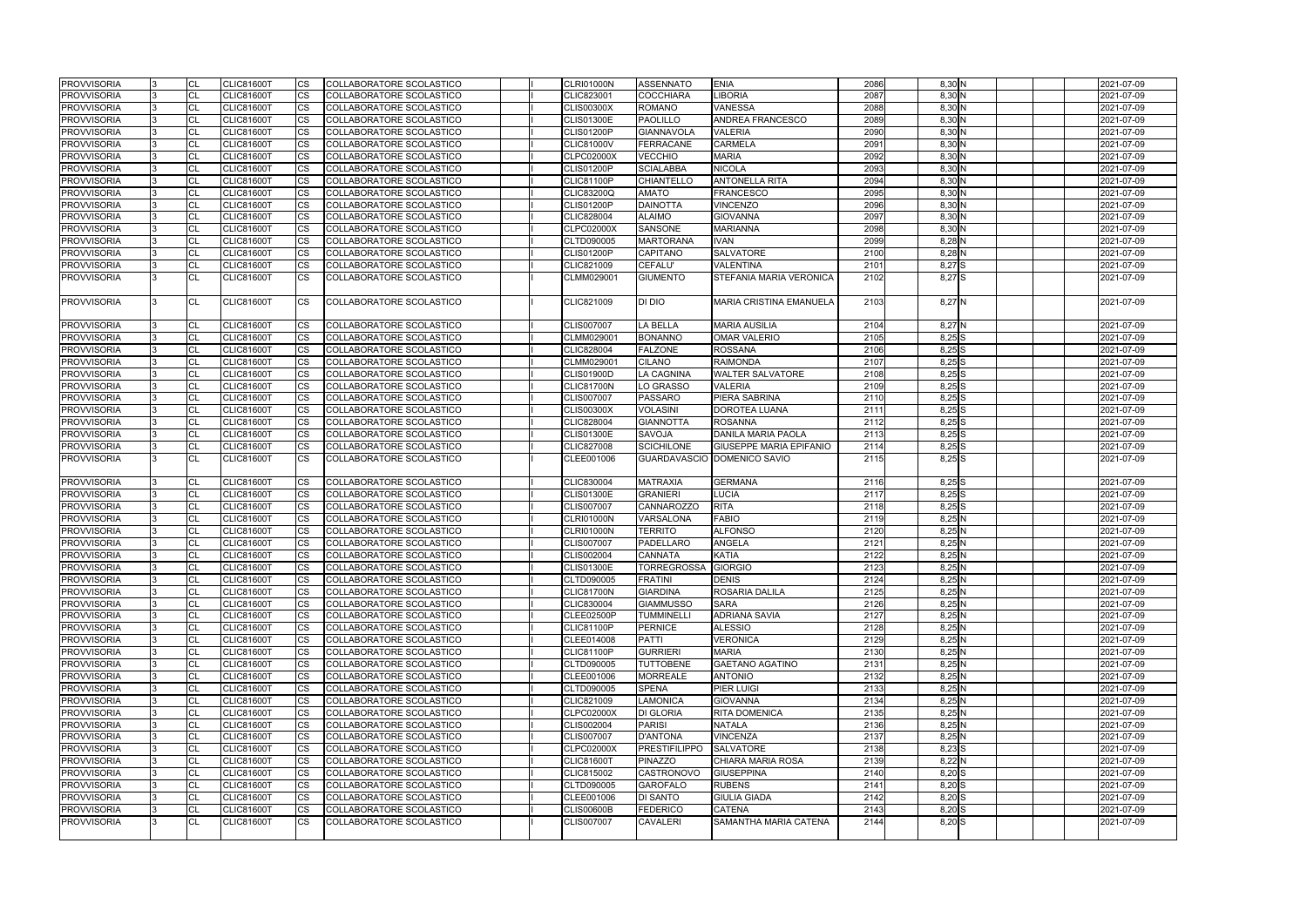| <b>PROVVISORIA</b>                       | CL        | <b>CLIC81600T</b>                      | <b>CS</b>              | COLLABORATORE SCOLASTICO                             |  | <b>CLIC827008</b>        | <b>CAMPAILLA</b>               | <b>MELANIA</b>         | 2145         | 8,20 S             | 2021-07-09               |
|------------------------------------------|-----------|----------------------------------------|------------------------|------------------------------------------------------|--|--------------------------|--------------------------------|------------------------|--------------|--------------------|--------------------------|
| <b>PROVVISORIA</b>                       | CL        | <b>CLIC81600T</b>                      | <b>CS</b>              | <b>COLLABORATORE SCOLASTICO</b>                      |  | <b>CLIC82500L</b>        | <b>RIZZO</b>                   | <b>SAMANTA VANESSA</b> | 2146         | 8,20 S             | 2021-07-09               |
| <b>PROVVISORIA</b>                       | <b>CL</b> | <b>CLIC81600T</b>                      | <b>CS</b>              | COLLABORATORE SCOLASTICO                             |  | CLIC807003               | <b>BRUNO</b>                   | <b>MARIA LAURA</b>     | 2147         | $8,20$ S           | 2021-07-09               |
| <b>PROVVISORIA</b>                       | CL        | <b>CLIC81600T</b>                      | CS                     | COLLABORATORE SCOLASTICO                             |  | CLTD090005               | <b>IPPOLITO</b>                | <b>MARIA ROSARIA</b>   | 2148         | 8,20 S             | 2021-07-09               |
| <b>PROVVISORIA</b>                       | CL        | <b>CLIC81600T</b>                      | CS                     | COLLABORATORE SCOLASTICO                             |  | CLEE001006               | <b>MUSMARRA</b>                | <b>GRAZIA</b>          | 2149         | $8,20$ S           | 2021-07-09               |
| <b>PROVVISORIA</b>                       | CL        | <b>CLIC81600T</b>                      | <b>CS</b>              | COLLABORATORE SCOLASTICO                             |  | <b>CLIC81600T</b>        | <b>LUPO</b>                    | <b>ROSA</b>            | 2150         | 8,20 S             | 2021-07-09               |
| <b>PROVVISORIA</b>                       | CL        | <b>CLIC81600T</b>                      | <b>CS</b>              | COLLABORATORE SCOLASTICO                             |  | <b>CLIS01200P</b>        | <b>PUZZO</b>                   | <b>PIERA</b>           | 2151         | $8,20$ S           | 2021-07-09               |
| <b>PROVVISORIA</b>                       | CL        | <b>CLIC81600T</b>                      | <b>CS</b>              | COLLABORATORE SCOLASTICO                             |  | <b>CLIS007007</b>        | <b>PADELLARO</b>               | PAOLO                  | 2152         | 8,20 S             | 2021-07-09               |
| <b>PROVVISORIA</b>                       | CL        | <b>CLIC81600T</b>                      | <b>CS</b>              | COLLABORATORE SCOLASTICO                             |  | CLEE001006               | <b>MUSCARA'</b>                | <b>FRANCESCO</b>       | 2153         | $8,20$ S           | 2021-07-09               |
| <b>PROVVISORIA</b>                       | CL        | <b>CLIC81600T</b>                      | CS                     | COLLABORATORE SCOLASTICO                             |  | <b>CLIC81100P</b>        | <b>SCERRA</b>                  | <b>CONCETTA</b>        | 2154         | 8,20 S             | 2021-07-09               |
| <b>PROVVISORIA</b>                       | CL        | CLIC81600T                             | CS                     | COLLABORATORE SCOLASTICO                             |  | <b>CLIS01900D</b>        | <b>GERACI</b>                  | <b>GRAZIA GEMMA</b>    | 2155         | 8,20 S             | 2021-07-09               |
| <b>PROVVISORIA</b>                       | CL        | <b>CLIC81600T</b>                      | <b>CS</b>              | COLLABORATORE SCOLASTICO                             |  | CLTD090005               | <b>BAGLIO</b>                  | <b>ROBERTA</b>         | 2156         | 8,20S              | 2021-07-09               |
| <b>PROVVISORIA</b>                       | CL        | <b>CLIC81600T</b>                      | <b>CS</b>              | COLLABORATORE SCOLASTICO                             |  | CLMM029001               | <b>VULLO</b>                   | <b>ELEONORA</b>        | 2157         | $8,20$ S           | 2021-07-09               |
| <b>PROVVISORIA</b>                       | CL        | <b>CLIC81600T</b>                      | <b>CS</b>              | COLLABORATORE SCOLASTICO                             |  | <b>CLIS007007</b>        | <b>BOGNANNI</b>                | <b>SILVIA</b>          | 2158         | $8,20$ S           | 2021-07-09               |
| <b>PROVVISORIA</b>                       | CL        | <b>CLIC81600T</b>                      | <b>CS</b>              | COLLABORATORE SCOLASTICO                             |  | <b>CLRI01000N</b>        | <b>SCIARRINO</b>               | <b>SALVATORE</b>       | 2159         | $8,20$ S           | 2021-07-09               |
| <b>PROVVISORIA</b>                       | CL        | <b>CLIC81600T</b>                      | CS                     | COLLABORATORE SCOLASTICO                             |  | CLTD090005               | <b>CHIOLO</b>                  | <b>MAURIZIO</b>        | 2160         | $8,20$ S           | 2021-07-09               |
| <b>PROVVISORIA</b>                       | <b>CL</b> | <b>CLIC81600T</b>                      | CS                     | COLLABORATORE SCOLASTICO                             |  | <b>CLIC82500L</b>        | ALAGONA                        | <b>VINCENZO</b>        | 2161         | 8,20 S             | 2021-07-09               |
| <b>PROVVISORIA</b>                       | CL        | <b>CLIC81600T</b>                      | <b>CS</b>              | COLLABORATORE SCOLASTICO                             |  | <b>CLIS007007</b>        | <b>APASSOLO</b>                | LIUBA                  | 2162         | 8,20 N             | 2021-07-09               |
| <b>PROVVISORIA</b>                       | CL        | <b>CLIC81600T</b>                      | <b>CS</b>              | COLLABORATORE SCOLASTICO                             |  | <b>CLIS00900V</b>        | <b>CRUCILLA'</b>               | <b>MONICA</b>          | 2163         | 8,20 N             | 2021-07-09               |
| <b>PROVVISORIA</b>                       | <b>CL</b> | <b>CLIC81600T</b>                      | <b>CS</b>              | COLLABORATORE SCOLASTICO                             |  | CLMM029001               | <b>TARANTOLA</b>               | <b>ROSA</b>            | 2164         | 8,20 N             | 2021-07-09               |
| <b>PROVVISORIA</b>                       | CL        | <b>CLIC81600T</b>                      | <b>CS</b>              | COLLABORATORE SCOLASTICO                             |  | CLIC807003               | <b>BIONDO</b>                  | <b>MARTINA PIA</b>     | 2165         | 8,20 N             | 2021-07-09               |
| <b>PROVVISORIA</b>                       | <b>CL</b> | <b>CLIC81600T</b>                      | CS                     | COLLABORATORE SCOLASTICO                             |  | <b>CLIS00300X</b>        | <b>GIANNONE</b>                | <b>FEDERICA</b>        | 2166         | $8,20$ N           | 2021-07-09               |
| <b>PROVVISORIA</b>                       | <b>CL</b> | <b>CLIC81600T</b>                      | CS                     | COLLABORATORE SCOLASTICO                             |  | <b>CLIS00900V</b>        | TAMBE'                         | <b>GIADA FLORIANA</b>  | 2167         | 8,20 N             | 2021-07-09               |
| <b>PROVVISORIA</b>                       | CL        | <b>CLIC81600T</b>                      | <b>CS</b>              | COLLABORATORE SCOLASTICO                             |  | CLIC828004               | <b>SAMBITO</b>                 | <b>ROSY</b>            | 2168         | 8,20 N             | 2021-07-09               |
| <b>PROVVISORIA</b>                       | CL        | <b>CLIC81600T</b>                      | CS                     | COLLABORATORE SCOLASTICO                             |  | CLIC815002               | <b>VILARDO</b>                 | MARIANGELA ROSALIA     | 2169         | 8,20 N             | 2021-07-09               |
| <b>PROVVISORIA</b>                       | <b>CL</b> | <b>CLIC81600T</b>                      | $\overline{\text{cs}}$ | COLLABORATORE SCOLASTICO                             |  | CLEE001006               | <b>GAGLIANO</b>                | <b>MATTIA MICHELE</b>  | 2170         | 8,20 N             | 2021-07-09               |
| <b>PROVVISORIA</b>                       | CL        | <b>CLIC81600T</b>                      | <b>CS</b>              | COLLABORATORE SCOLASTICO                             |  | CLTD090005               | <b>GARZIA</b>                  | <b>LIBORIA</b>         | 2171         | 8,20 N             | 2021-07-09               |
| <b>PROVVISORIA</b>                       | <b>CL</b> | <b>CLIC81600T</b>                      | <b>CS</b>              | COLLABORATORE SCOLASTICO                             |  | <b>CLIS007007</b>        | <b>STIVALA</b>                 | ANGELO                 | 2172         | 8,20 N             | 2021-07-09               |
| <b>PROVVISORIA</b>                       | <b>CL</b> | <b>CLIC81600T</b>                      | CS                     | COLLABORATORE SCOLASTICO                             |  | <b>CLIS007007</b>        | <b>TERRANOVA</b>               | <b>SELENE MARIA</b>    | 2173         | $8,20$ N           | 2021-07-09               |
| <b>PROVVISORIA</b>                       | CL        | CLIC81600T                             | CS                     | COLLABORATORE SCOLASTICO                             |  | CLIC830004               | <b>MONTALTO</b>                | <b>DENISE</b>          | 2174         | 8,20 N             | 2021-07-09               |
| <b>PROVVISORIA</b>                       | CL        | <b>CLIC81600T</b>                      | <b>CS</b>              | COLLABORATORE SCOLASTICO                             |  | CLIS007007               | <b>LIGORI</b>                  | EVELYN                 | 2175         | $8,20$ N           | 2021-07-09               |
| <b>PROVVISORIA</b>                       | CL        | <b>CLIC81600T</b>                      | <b>CS</b>              | COLLABORATORE SCOLASTICO                             |  | <b>CLIS007007</b>        | <b>FERRERI</b>                 | <b>SIMONE</b>          | 2176         | 8,20 N             | 2021-07-09               |
| <b>PROVVISORIA</b>                       | CL        | <b>CLIC81600T</b>                      | <b>CS</b>              | COLLABORATORE SCOLASTICO                             |  | CLIC830004               | <b>TURTURICI</b>               | <b>ARMANDO</b>         | 2177         | 8,20 N             | 2021-07-09               |
| <b>PROVVISORIA</b>                       | CL        | <b>CLIC81600T</b>                      | <b>CS</b>              | COLLABORATORE SCOLASTICO                             |  | <b>CLIC83200Q</b>        | <b>BONINCONTRO</b>             | <b>GIULIA</b>          | 2178         | 8,20 N             | 2021-07-09               |
| <b>PROVVISORIA</b>                       | CL        | <b>CLIC81600T</b>                      | CS                     | COLLABORATORE SCOLASTICO                             |  | CLEE001006               | <b>GIUDICE</b>                 | <b>HILARY</b>          | 2179         | $8,20$ N           | 2021-07-09               |
| <b>PROVVISORIA</b>                       | CL        | <b>CLIC81600T</b>                      |                        |                                                      |  | <b>CLEE01100R</b>        |                                | <b>LAURA GIUSY</b>     | 2180         | 8,20 N             | 2021-07-09               |
|                                          | CL        |                                        | <b>CS</b><br><b>CS</b> | COLLABORATORE SCOLASTICO                             |  | CLEE001006               | <b>LIVOTI</b><br><b>ABATE</b>  | <b>MARTINA MARIA</b>   | 2181         | $8,20$ N           | 2021-07-09               |
| <b>PROVVISORIA</b>                       |           | <b>CLIC81600T</b>                      | <b>CS</b>              | COLLABORATORE SCOLASTICO<br>COLLABORATORE SCOLASTICO |  |                          |                                | <b>GIADA</b>           | 2182         | 8,20 N             | 2021-07-09               |
| <b>PROVVISORIA</b>                       | CL        | <b>CLIC81600T</b>                      | <b>CS</b>              | COLLABORATORE SCOLASTICO                             |  | <b>CLIS01800N</b>        | <b>ROMITO</b><br><b>NOVARA</b> | <b>DARIO</b>           |              |                    |                          |
| <b>PROVVISORIA</b><br><b>PROVVISORIA</b> | CL        | <b>CLIC81600T</b><br><b>CLIC81600T</b> | <b>CS</b>              | COLLABORATORE SCOLASTICO                             |  | CLIC821009<br>CLIC821009 | <b>INSALACO</b>                | ROSANNA MARIA          | 2183<br>2184 | $8,20$ N<br>8,20 N | 2021-07-09<br>2021-07-09 |
|                                          | <b>CL</b> |                                        | <b>CS</b>              |                                                      |  |                          |                                |                        |              |                    |                          |
| <b>PROVVISORIA</b>                       | <b>CL</b> | <b>CLIC81600T</b>                      |                        | COLLABORATORE SCOLASTICO                             |  | CLIC823001               | <b>ESPOSITO</b>                | <b>ANGELA</b>          | 2185         | 8,20 N             | 2021-07-09               |
|                                          |           |                                        |                        |                                                      |  |                          | <b>FERRARA</b>                 |                        |              |                    |                          |
| <b>PROVVISORIA</b>                       | <b>CL</b> | <b>CLIC81600T</b>                      | <b>CS</b>              | COLLABORATORE SCOLASTICO                             |  | <b>CLPS03000N</b>        | <b>MOSCHETTO</b>               | <b>MARIKA</b>          | 2186         | 8,20 N             | 2021-07-09               |
| <b>PROVVISORIA</b>                       | CL        | <b>CLIC81600T</b>                      | <b>CS</b>              | COLLABORATORE SCOLASTICO                             |  | CLIS016002               | <b>TERRITO</b>                 | <b>SONIA</b>           | 2187         | 8,20 N             | 2021-07-09               |
| <b>PROVVISORIA</b>                       | <b>CL</b> | <b>CLIC81600T</b>                      | <b>CS</b>              | COLLABORATORE SCOLASTICO                             |  | <b>CLIC83200Q</b>        | DI FEDE                        | <b>STEFAN</b>          | 2188         | 8,20 N             | 2021-07-09               |
| <b>PROVVISORIA</b>                       | <b>CL</b> | <b>CLIC81600T</b>                      | <b>CS</b>              | COLLABORATORE SCOLASTICO                             |  | CLIC823001               | <b>CACCIATORE</b>              | <b>SANTA</b>           | 2189         | $8,20$ N           | 2021-07-09               |
| <b>PROVVISORIA</b>                       | CL        | <b>CLIC81600T</b>                      | CS                     | COLLABORATORE SCOLASTICO                             |  | CLMM029001               | <b>LUNETTA</b>                 | SIMONA ELISABETTA      | 2190         | $8,20$ N           | 2021-07-09               |
| <b>PROVVISORIA</b>                       | <b>CL</b> | <b>CLIC81600T</b>                      | <b>CS</b>              | COLLABORATORE SCOLASTICO                             |  | CLIC821009               | <b>BELLOMO</b>                 | <b>MANUELA</b>         | 2191         | 8,20 N             | 2021-07-09               |
| <b>PROVVISORIA</b>                       | <b>CL</b> | <b>CLIC81600T</b>                      | <b>CS</b>              | COLLABORATORE SCOLASTICO                             |  | <b>CLIS007007</b>        | <b>NERI</b>                    | <b>VALERIA</b>         | 2192         | $8,20$ N           | 2021-07-09               |
| <b>PROVVISORIA</b>                       | CL        | <b>CLIC81600T</b>                      | <b>CS</b>              | COLLABORATORE SCOLASTICO                             |  | CLMM029001               | <b>GIARRATANA</b>              | <b>GIADA</b>           | 2193         | $8,20$ N           | 2021-07-09               |
| <b>PROVVISORIA</b>                       | <b>CL</b> | <b>CLIC81600T</b>                      | <b>CS</b>              | COLLABORATORE SCOLASTICO                             |  | <b>CLIC83200Q</b>        | <b>LICCO</b>                   | <b>TATIANA</b>         | 2194         | 8,20 N             | 2021-07-09               |
| <b>PROVVISORIA</b>                       | <b>CL</b> | <b>CLIC81600T</b>                      | <b>CS</b>              | COLLABORATORE SCOLASTICO                             |  | CLMM029001               | <b>PIOGGIA</b>                 | <b>SIMONA</b>          | 2195         | $8,20$ N           | 2021-07-09               |
| <b>PROVVISORIA</b>                       | CL        | <b>CLIC81600T</b>                      | <b>CS</b>              | COLLABORATORE SCOLASTICO                             |  | <b>CLPC02000X</b>        | <b>BUNONE</b>                  | <b>SERENA</b>          | 2196         | 8,20 N             | 2021-07-09               |
| <b>PROVVISORIA</b>                       | <b>CL</b> | <b>CLIC81600T</b>                      | <b>CS</b>              | COLLABORATORE SCOLASTICO                             |  | <b>CLIS007007</b>        | <b>BEVILACQUA</b>              | <b>LUIGI</b>           | 2197         | $8,20$ N           | 2021-07-09               |
| <b>PROVVISORIA</b>                       | <b>CL</b> | <b>CLIC81600T</b>                      | <b>CS</b>              | COLLABORATORE SCOLASTICO                             |  | CLIS008003               | <b>CASTIGLIONE</b>             | <b>MARIO</b>           | 2198         | $8,20$ N           | 2021-07-09               |
| <b>PROVVISORIA</b>                       | CL        | <b>CLIC81600T</b>                      | <b>CS</b>              | COLLABORATORE SCOLASTICO                             |  | <b>CLIS007007</b>        | <b>FANZONE</b>                 | <b>MARIA</b>           | 2199         | $8,20$ N           | 2021-07-09               |
| <b>PROVVISORIA</b>                       | <b>CL</b> | <b>CLIC81600T</b>                      | <b>CS</b>              | COLLABORATORE SCOLASTICO                             |  | CLIC821009               | MINI'                          | <b>ISABELLA</b>        | 2200         | $8,20$ N           | 2021-07-09               |
| <b>PROVVISORIA</b>                       | <b>CL</b> | <b>CLIC81600T</b>                      | <b>CS</b>              | COLLABORATORE SCOLASTICO                             |  | <b>CLIC81800D</b>        | <b>MINARDI</b>                 | <b>PIETRO</b>          | 2201         | 8,20 N             | 2021-07-09               |
| <b>PROVVISORIA</b>                       | CL        | <b>CLIC81600T</b>                      | <b>CS</b>              | COLLABORATORE SCOLASTICO                             |  | <b>CLIS01300E</b>        | <b>BAGLIVO</b>                 | <b>NICOLA</b>          | 2202         | $8,20$ N           | 2021-07-09               |
| <b>PROVVISORIA</b>                       | <b>CL</b> | <b>CLIC81600T</b>                      | CS                     | COLLABORATORE SCOLASTICO                             |  | <b>CLIS007007</b>        | <b>PESCE</b>                   | <b>CHIARA</b>          | 2203         | 8,20 N             | 2021-07-09               |
| <b>PROVVISORIA</b>                       | <b>CL</b> | <b>CLIC81600T</b>                      | CS                     | COLLABORATORE SCOLASTICO                             |  | <b>CLIC828004</b>        | <b>PASSARO</b>                 | VANESSA                | 2204         | $8,20$ N           | 2021-07-09               |
| <b>PROVVISORIA</b>                       | <b>CL</b> | <b>CLIC81600T</b>                      | <b>CS</b>              | COLLABORATORE SCOLASTICO                             |  | CLIC830004               | <b>CIGNO</b>                   | <b>FRANCESCO</b>       | 2205         | $8,20$ N           | 2021-07-09               |
| <b>PROVVISORIA</b>                       | <b>CL</b> | <b>CLIC81600T</b>                      | <b>CS</b>              | COLLABORATORE SCOLASTICO                             |  | <b>CLIS01800N</b>        | <b>MARTINES</b>                | <b>EMANUELE</b>        | 2206         | $8,20$ N           | 2021-07-09               |

|  |  | 2021-07-09 |
|--|--|------------|
|  |  | 2021-07-09 |
|  |  | 2021-07-09 |
|  |  | 2021-07-09 |
|  |  | 2021-07-09 |
|  |  | 2021-07-09 |
|  |  | 2021-07-09 |
|  |  | 2021-07-09 |
|  |  | 2021-07-09 |
|  |  | 2021-07-09 |
|  |  | 2021-07-09 |
|  |  | 2021-07-09 |
|  |  | 2021-07-09 |
|  |  | 2021-07-09 |
|  |  | 2021-07-09 |
|  |  | 2021-07-09 |
|  |  | 2021-07-09 |
|  |  | 2021-07-09 |
|  |  | 2021-07-09 |
|  |  | 2021-07-09 |
|  |  | 2021-07-09 |
|  |  | 2021-07-09 |
|  |  | 2021-07-09 |
|  |  | 2021-07-09 |
|  |  | 2021-07-09 |
|  |  | 2021-07-09 |
|  |  | 2021-07-09 |
|  |  | 2021-07-09 |
|  |  | 2021-07-09 |
|  |  | 2021-07-09 |
|  |  | 2021-07-09 |
|  |  | 2021-07-09 |
|  |  | 2021-07-09 |
|  |  | 2021-07-09 |
|  |  | 2021-07-09 |
|  |  | 2021-07-09 |
|  |  | 2021-07-09 |
|  |  | 2021-07-09 |
|  |  | 2021-07-09 |
|  |  | 2021-07-09 |
|  |  | 2021-07-09 |
|  |  |            |
|  |  | 2021-07-09 |
|  |  | 2021-07-09 |
|  |  | 2021-07-09 |
|  |  | 2021-07-09 |
|  |  | 2021-07-09 |
|  |  | 2021-07-09 |
|  |  | 2021-07-09 |
|  |  | 2021-07-09 |
|  |  | 2021-07-09 |
|  |  | 2021-07-09 |
|  |  | 2021-07-09 |
|  |  | 2021-07-09 |
|  |  | 2021-07-09 |
|  |  | 2021-07-09 |
|  |  | 2021-07-09 |
|  |  | 2021-07-09 |
|  |  | 2021-07-09 |
|  |  | 2021-07-09 |
|  |  | 2021-07-09 |
|  |  | 2021-07-09 |
|  |  | 2021-07-09 |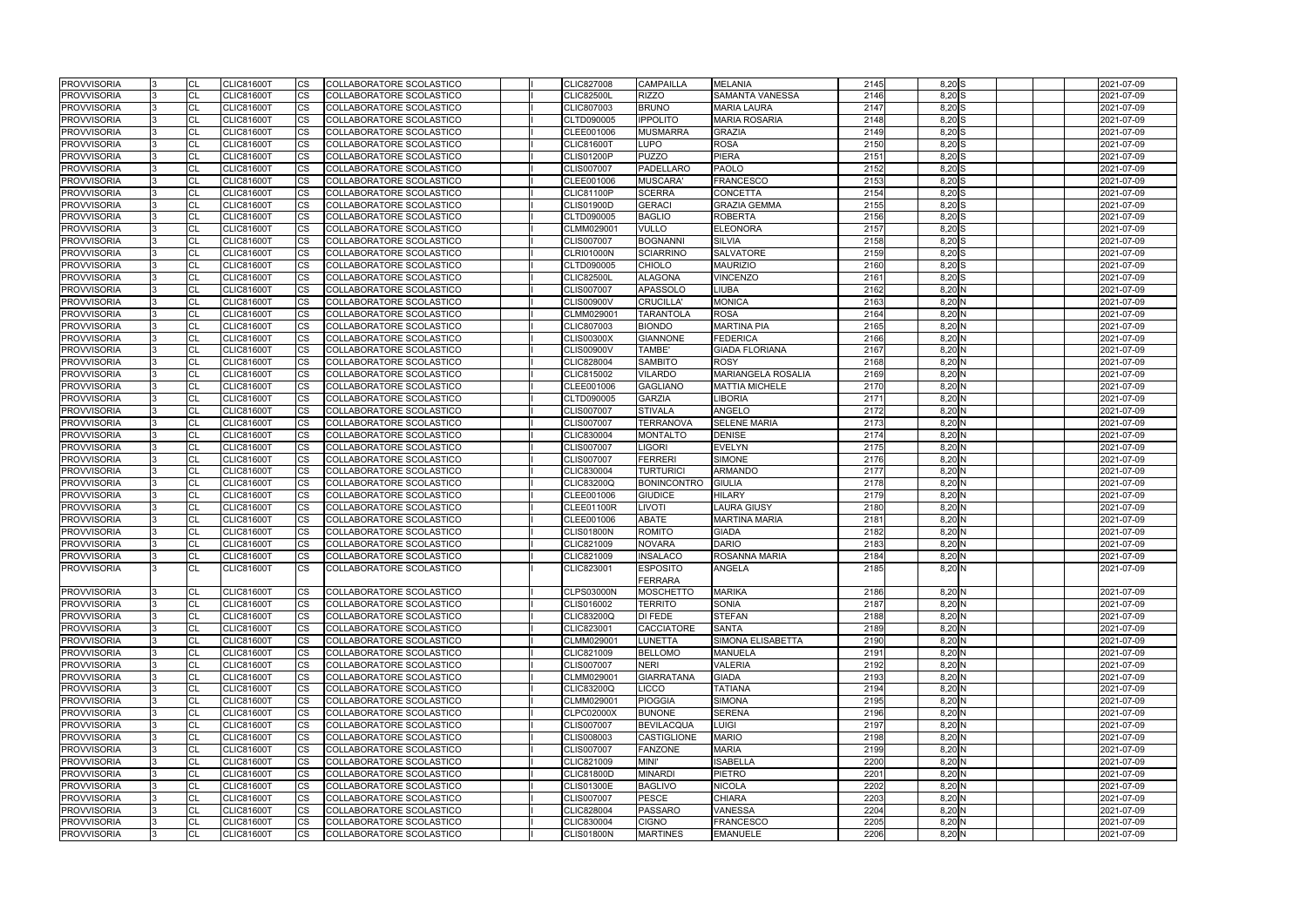| 2207              | $8,20$ <sub>N</sub>       |    |  | 2021-07-09 |
|-------------------|---------------------------|----|--|------------|
| 2208              | 8,20 N                    |    |  | 2021-07-09 |
| 2209              | 8,20 N                    |    |  | 2021-07-09 |
| 2210              | $8,20$ N                  |    |  | 2021-07-09 |
| 2211              | 8,20 N                    |    |  | 2021-07-09 |
| 2212              | 8,20 N                    |    |  | 2021-07-09 |
| 2213              | 8.20 N                    |    |  | 2021-07-09 |
| 2214              | 8,20 N                    |    |  | 2021-07-09 |
| 2215              | 8,19 <sub>S</sub>         |    |  | 2021-07-09 |
| $\overline{2}216$ |                           |    |  | 2021-07-09 |
|                   | 8,19 <sub>N</sub>         |    |  |            |
| $\overline{2}217$ | 8,18 <sub>S</sub>         |    |  | 2021-07-09 |
| 2218              | 8,17 <sup>S</sup>         |    |  | 2021-07-09 |
| 2219              | 8,17                      | Is |  | 2021-07-09 |
| 2220              | 8,17 <sup>S</sup>         |    |  | 2021-07-09 |
| 2221              | 8,17 <sub>N</sub>         |    |  | 2021-07-09 |
| 2222              | 8,17 N                    |    |  | 2021-07-09 |
| 2223              | $8,17$ N                  |    |  | 2021-07-09 |
| 2224              | $8,15$ $S$                |    |  | 2021-07-09 |
| 2225              | 8,15 <sup>S</sup>         |    |  | 2021-07-09 |
| 2226              | 8,15 <sub>N</sub>         |    |  | 2021-07-09 |
| 2227              | 8,15 <sub>N</sub>         |    |  | 2021-07-09 |
| 2228              | 8,15N                     |    |  | 2021-07-09 |
| 2229              | 8.15N                     |    |  | 2021-07-09 |
| 2230              | 8,15 <sub>N</sub>         |    |  | 2021-07-09 |
| 2231              | 8,15N                     |    |  | 2021-07-09 |
| 2232              | $8,15$ N                  |    |  | 2021-07-09 |
|                   |                           |    |  |            |
| 2233              | $8,13$ $S$                |    |  | 2021-07-09 |
| 2234              | $8.13$ $S$                |    |  | 2021-07-09 |
| 2235              | $8,13\overline{\text{N}}$ |    |  | 2021-07-09 |
|                   |                           |    |  |            |
| 2236              | 8,12N                     |    |  | 2021-07-09 |
| 2237              | 8,11 <sub>N</sub>         |    |  | 2021-07-09 |
| 2238              | $8,10$ S                  |    |  | 2021-07-09 |
| 2239              | 8,10 S                    |    |  | 2021-07-09 |
| 2240              | 8,10 S                    |    |  | 2021-07-09 |
| 2241              | 8,10 S                    |    |  | 2021-07-09 |
| 2242              | $8,10$ S                  |    |  | 2021-07-09 |
| 2243              | 8,10 S                    |    |  | 2021-07-09 |
| 2244              | 8.10 <sub>S</sub>         |    |  | 2021-07-09 |
| 2245              | 8,10 S                    |    |  | 2021-07-09 |
| $\overline{2246}$ | $8,10$ S                  |    |  | 2021-07-09 |
| 2247              | 8,10 S                    |    |  | 2021-07-09 |
| 2248              | 8,10 S                    |    |  | 2021-07-09 |
| 2249              | 8,10 S                    |    |  | 2021-07-09 |
| 2250              | 8,10 S                    |    |  | 2021-07-09 |
| 2251              | 8,10 S                    |    |  | 2021-07-09 |
| 2252              | $8,10$ S                  |    |  | 2021-07-09 |
| 2253              | 8,10 S                    |    |  | 2021-07-09 |
| 2254              | 8,10 S                    |    |  | 2021-07-09 |
| 2255              | 8,10S                     |    |  | 2021-07-09 |
| 2256              | 8,10 S                    |    |  | 2021-07-09 |
| 2257              | 8,10 S                    |    |  | 2021-07-09 |
| 2258              | 8,10 S                    |    |  | 2021-07-09 |
| 2259              | $8,10 \overline{N}$       |    |  | 2021-07-09 |
| 2260              | 8,10 N                    |    |  | 2021-07-09 |
|                   | 8,10 N                    |    |  |            |
| 2261              |                           |    |  | 2021-07-09 |
| 2262              | 8,10 N                    |    |  | 2021-07-09 |
| 2263              | $8,10 \overline{N}$       |    |  | 2021-07-09 |
| 2264              | 8,10 <sub>N</sub>         |    |  | 2021-07-09 |
| 2265              | 8,10 N                    |    |  | 2021-07-09 |
| 2266              | 8,10 <sub>N</sub>         |    |  | 2021-07-09 |
| 2267              | 8,10 N                    |    |  | 2021-07-09 |
| 2268              | 8,10 <sub>N</sub>         |    |  | 2021-07-09 |

| <b>PROVVISORIA</b> | <b>CL</b> | <b>CLIC81600T</b> | <b>CS</b> | COLLABORATORE SCOLASTICO        |  | CLEE014008        | <b>MOSCATO</b>      | <b>GIUSEPPA</b>               | 2207 | 8,20 N            | 2021-07-09 |
|--------------------|-----------|-------------------|-----------|---------------------------------|--|-------------------|---------------------|-------------------------------|------|-------------------|------------|
| <b>PROVVISORIA</b> | <b>CL</b> | <b>CLIC81600T</b> | <b>CS</b> | <b>COLLABORATORE SCOLASTICO</b> |  | <b>CLIC81700N</b> | <b>INCARDONE</b>    | <b>GAETANO</b>                | 2208 | $8,20$ N          | 2021-07-09 |
| <b>PROVVISORIA</b> | <b>CL</b> | <b>CLIC81600T</b> | CS        | COLLABORATORE SCOLASTICO        |  | <b>CLIS007007</b> | <b>ANZALDI</b>      | <b>GIULIANA</b>               | 2209 | 8,20 N            | 2021-07-09 |
| <b>PROVVISORIA</b> | <b>CL</b> | <b>CLIC81600T</b> | CS        | COLLABORATORE SCOLASTICO        |  | CLIS008003        | PIAZZA              | <b>GIUSEPPINA</b>             | 2210 | 8,20 N            | 2021-07-09 |
| <b>PROVVISORIA</b> | <b>CL</b> | <b>CLIC81600T</b> | CS        | COLLABORATORE SCOLASTICO        |  | <b>CLIC83100X</b> | <b>CILIA</b>        | <b>GRAZIA</b>                 | 2211 | 8,20 N            | 2021-07-09 |
| <b>PROVVISORIA</b> | CL        | <b>CLIC81600T</b> | CS        | COLLABORATORE SCOLASTICO        |  | CLIS002004        | <b>CATINELLA</b>    | <b>ANTONINO</b>               | 2212 | $8,20$ N          | 2021-07-09 |
| <b>PROVVISORIA</b> | <b>CL</b> | <b>CLIC81600T</b> | CS        | <b>COLLABORATORE SCOLASTICO</b> |  | CLTD090005        | <b>RAIMONDI</b>     | <b>ILARIA</b>                 | 2213 | 8,20 N            | 2021-07-09 |
| <b>PROVVISORIA</b> | CL        | <b>CLIC81600T</b> | <b>CS</b> | COLLABORATORE SCOLASTICO        |  | CLMM029001        | CASSANO             | <b>DANIELE GENNARO</b>        | 2214 | $8,20$ N          | 2021-07-09 |
| <b>PROVVISORIA</b> | CL        | <b>CLIC81600T</b> | CS.       | COLLABORATORE SCOLASTICO        |  | <b>CLIS01800N</b> | <b>BUONGIORNO</b>   | <b>STEFANIA</b>               | 2215 | 8,19 <sub>S</sub> | 2021-07-09 |
| <b>PROVVISORIA</b> | <b>CL</b> | <b>CLIC81600T</b> | CS        | COLLABORATORE SCOLASTICO        |  | <b>CLIS00900V</b> | LANZARONE           | <b>GIUSEPPINA</b>             | 2216 | 8,19 <sub>N</sub> | 2021-07-09 |
| <b>PROVVISORIA</b> | CL        | <b>CLIC81600T</b> | CS        | COLLABORATORE SCOLASTICO        |  | <b>CLIC81600T</b> | <b>CACCIATORE</b>   | <b>ANTONINO LUCA</b>          | 2217 | $8,18$ S          | 2021-07-09 |
| <b>PROVVISORIA</b> | <b>CL</b> | <b>CLIC81600T</b> | CS        | COLLABORATORE SCOLASTICO        |  | <b>CLIS007007</b> | <b>IMPAGLIONE</b>   | <b>FINA</b>                   | 2218 | 8,17 <sub>S</sub> | 2021-07-09 |
| <b>PROVVISORIA</b> | <b>CL</b> | <b>CLIC81600T</b> | <b>CS</b> | COLLABORATORE SCOLASTICO        |  | CLIC830004        | <b>GUCCIARDI</b>    | <b>ISIDORO</b>                | 2219 | 8,17 <sub>S</sub> | 2021-07-09 |
| <b>PROVVISORIA</b> | <b>CL</b> | <b>CLIC81600T</b> | <b>CS</b> | COLLABORATORE SCOLASTICO        |  | <b>CLEE02400V</b> | <b>FERRARA</b>      | <b>ELIANA SONIA</b>           | 2220 | 8,17 <sub>S</sub> | 2021-07-09 |
| <b>PROVVISORIA</b> | <b>CL</b> | <b>CLIC81600T</b> | <b>CS</b> | COLLABORATORE SCOLASTICO        |  | <b>CLIC81800D</b> | <b>RICOTTA</b>      | <b>ELVIRA</b>                 | 2221 | 8,17N             | 2021-07-09 |
| <b>PROVVISORIA</b> | <b>CL</b> | <b>CLIC81600T</b> | CS        | COLLABORATORE SCOLASTICO        |  | <b>CLIC81600T</b> | <b>STRAZZERI</b>    | <b>ROSALBA</b>                | 2222 | $8,17$ N          | 2021-07-09 |
| <b>PROVVISORIA</b> | CL        | <b>CLIC81600T</b> | CS        | COLLABORATORE SCOLASTICO        |  | <b>CLIS01900D</b> | <b>LEGA</b>         | <b>FABIO</b>                  | 2223 | 8,17 N            | 2021-07-09 |
| <b>PROVVISORIA</b> | <b>CL</b> | <b>CLIC81600T</b> | CS        | COLLABORATORE SCOLASTICO        |  | <b>CLIS01800N</b> | <b>MILAZZO</b>      | <b>ROSSELLA</b>               | 2224 | $8,15$ S          | 2021-07-09 |
| <b>PROVVISORIA</b> | <b>CL</b> | <b>CLIC81600T</b> | CS        | COLLABORATORE SCOLASTICO        |  | <b>CLIS007007</b> | <b>TERRANOVA</b>    | <b>CARMELA</b>                | 2225 | $8,15$ S          | 2021-07-09 |
| <b>PROVVISORIA</b> | CL        | <b>CLIC81600T</b> | <b>CS</b> | COLLABORATORE SCOLASTICO        |  | CLIC821009        | <b>REALE</b>        | <b>RICCARDO</b>               | 2226 | 8,15 N            | 2021-07-09 |
| <b>PROVVISORIA</b> | <b>CL</b> | <b>CLIC81600T</b> | CS        | COLLABORATORE SCOLASTICO        |  | <b>CLIS00900V</b> | <b>MANCUSO</b>      | LAURA                         | 2227 | $8,15$ N          | 2021-07-09 |
| <b>PROVVISORIA</b> | <b>CL</b> | <b>CLIC81600T</b> | CS        | COLLABORATORE SCOLASTICO        |  | CLTD090005        | <b>GUAGENTI</b>     | <b>ALESSIA</b>                | 2228 | $8,15$ N          | 2021-07-09 |
| <b>PROVVISORIA</b> | <b>CL</b> | <b>CLIC81600T</b> | CS        | COLLABORATORE SCOLASTICO        |  | CLEE02400V        | ANZALONE            | <b>PAOLA</b>                  | 2229 | $8,15$ N          | 2021-07-09 |
| <b>PROVVISORIA</b> | <b>CL</b> | <b>CLIC81600T</b> | CS        | COLLABORATORE SCOLASTICO        |  | <b>CLIS01200P</b> | <b>LA PIANA</b>     | <b>GIUSEPPINA</b>             | 2230 | 8,15N             | 2021-07-09 |
| <b>PROVVISORIA</b> | <b>CL</b> | <b>CLIC81600T</b> | CS        | <b>COLLABORATORE SCOLASTICO</b> |  | <b>CLIC81600T</b> | <b>PATERMO</b>      | CARMEN                        | 2231 | 8,15 N            | 2021-07-09 |
| <b>PROVVISORIA</b> | <b>CL</b> | <b>CLIC81600T</b> | <b>CS</b> | COLLABORATORE SCOLASTICO        |  | <b>CLIS01900D</b> | <b>OCCHIPINTI</b>   | <b>CRISTINA FRANCESCA</b>     | 2232 | 8,15 N            | 2021-07-09 |
|                    |           |                   |           |                                 |  |                   |                     | <b>ANGELA</b>                 |      |                   |            |
| <b>PROVVISORIA</b> | CL        | <b>CLIC81600T</b> | CS        | COLLABORATORE SCOLASTICO        |  | <b>CLEE02100B</b> | <b>NOVELLO</b>      | <b>FRANCESCO</b>              | 2233 | 8,13 S            | 2021-07-09 |
| <b>PROVVISORIA</b> | <b>CL</b> | <b>CLIC81600T</b> | CS        | COLLABORATORE SCOLASTICO        |  | <b>CLIS007007</b> | <b>BOGNANNI</b>     | <b>ROSARIA</b>                | 2234 | $8,13$ S          | 2021-07-09 |
| <b>PROVVISORIA</b> | CL        | <b>CLIC81600T</b> | CS        | COLLABORATORE SCOLASTICO        |  | <b>CLIS01200P</b> | <b>GALLETTA</b>     | KATIA                         | 2235 | 8,13 N            | 2021-07-09 |
| <b>PROVVISORIA</b> | <b>CL</b> | <b>CLIC81600T</b> | CS        | COLLABORATORE SCOLASTICO        |  | CLIC828004        | <b>CANTELLA</b>     | CONCETTA MARIA ILARIA         | 2236 | 8,12 N            | 2021-07-09 |
| <b>PROVVISORIA</b> | <b>CL</b> | <b>CLIC81600T</b> | <b>CS</b> | COLLABORATORE SCOLASTICO        |  | CLEE014008        | <b>CORFU</b>        | <b>FRANCESCA PAOLA</b>        | 2237 | $8,11$ N          | 2021-07-09 |
| <b>PROVVISORIA</b> | <b>CL</b> | <b>CLIC81600T</b> | CS        | COLLABORATORE SCOLASTICO        |  | <b>CLIC81600T</b> | <b>LIGORI</b>       | <b>ANGELA VANESSA</b>         | 2238 | 8,10 S            | 2021-07-09 |
| <b>PROVVISORIA</b> | CL        | <b>CLIC81600T</b> | CS.       | COLLABORATORE SCOLASTICO        |  | <b>CLIC81800D</b> | <b>TEDESCO</b>      | <b>VINCENZO</b>               | 2239 | 8,10 S            | 2021-07-09 |
| <b>PROVVISORIA</b> | <b>CL</b> | <b>CLIC81600T</b> | CS        | COLLABORATORE SCOLASTICO        |  | <b>CLIC82000D</b> | <b>ALLETTO</b>      | <b>ROSANNA</b>                | 2240 | $8,10$ S          | 2021-07-09 |
| <b>PROVVISORIA</b> | CL        | <b>CLIC81600T</b> | CS        | COLLABORATORE SCOLASTICO        |  | <b>CLIS007007</b> | <b>LA LEGGIA</b>    | FINA STEFANIA                 | 2241 | $8,10$ S          | 2021-07-09 |
| <b>PROVVISORIA</b> | CL        | <b>CLIC81600T</b> | CS        | COLLABORATORE SCOLASTICO        |  | CLTD090005        | <b>GRILLO</b>       | <b>GIOVANNI</b>               | 2242 | 8,10 S            | 2021-07-09 |
| <b>PROVVISORIA</b> | <b>CL</b> | <b>CLIC81600T</b> | <b>CS</b> | COLLABORATORE SCOLASTICO        |  | <b>CLIC81600T</b> | <b>SANFILIPPO</b>   | <b>SONIA FINA</b>             | 2243 | 8,10 S            | 2021-07-09 |
| <b>PROVVISORIA</b> | <b>CL</b> | <b>CLIC81600T</b> | CS.       | COLLABORATORE SCOLASTICO        |  | <b>CLIC81700N</b> | <b>GUARNACCIA</b>   | <b>GIUSEPPE MARCO</b>         | 2244 | $8,10$ S          | 2021-07-09 |
| <b>PROVVISORIA</b> | <b>CL</b> | CLIC81600T        | <b>CS</b> | COLLABORATORE SCOLASTICO        |  | <b>CLIS007007</b> | <b>BOSCAGLIA</b>    | SALVATORE                     | 2245 | 8,10 S            | 2021-07-09 |
| <b>PROVVISORIA</b> | <b>CI</b> | <b>CLIC81600T</b> | <b>CS</b> | COLLABORATORE SCOLASTICO        |  | CLMM029001        | <b>AMICO</b>        | <b>SAVIANO</b>                | 2246 | 8,10 S            | 2021-07-09 |
| <b>PROVVISORIA</b> | <b>CL</b> | <b>CLIC81600T</b> | CS        | COLLABORATORE SCOLASTICO        |  | <b>CLIC82500L</b> | <b>BAIUNCO</b>      | PASQUALE                      | 2247 | $8,10$ S          | 2021-07-09 |
| <b>PROVVISORIA</b> | CL        | <b>CLIC81600T</b> | <b>CS</b> | COLLABORATORE SCOLASTICO        |  | <b>CLEE02500P</b> | <b>AVERNA</b>       | LUIGI                         | 2248 | 8,10 S            | 2021-07-09 |
| <b>PROVVISORIA</b> | <b>CL</b> | <b>CLIC81600T</b> | <b>CS</b> | <b>COLLABORATORE SCOLASTICO</b> |  | CLTD090005        | <b>GIORDANO</b>     | <b>ELISABETTA</b>             | 2249 | 8,10 S            | 2021-07-09 |
| <b>PROVVISORIA</b> | CL        | <b>CLIC81600T</b> | <b>CS</b> | COLLABORATORE SCOLASTICO        |  | <b>CLIS00600B</b> | <b>CAMPAILLA</b>    | <b>ROBERTA</b>                | 2250 | 8,10 S            | 2021-07-09 |
| <b>PROVVISORIA</b> | <b>CL</b> | <b>CLIC81600T</b> | <b>CS</b> | COLLABORATORE SCOLASTICO        |  | <b>CLIC828004</b> | <b>CUSENZA</b>      | <b>FRANCESCO</b>              | 2251 | 8,10 S            | 2021-07-09 |
| <b>PROVVISORIA</b> | <b>CL</b> | <b>CLIC81600T</b> | CS        | COLLABORATORE SCOLASTICO        |  | <b>CLIC83200Q</b> | <b>DI BENEDETTO</b> | <b>GIUSY</b>                  | 2252 | 8,10 S            | 2021-07-09 |
| <b>PROVVISORIA</b> | CL        | CLIC81600T        | CS        | COLLABORATORE SCOLASTICO        |  | <b>CLIS01200P</b> | <b>PIAZZA</b>       | STELLA IRENE                  | 2253 | 8,10 S            | 2021-07-09 |
| <b>PROVVISORIA</b> | <b>CL</b> | <b>CLIC81600T</b> | CS.       | COLLABORATORE SCOLASTICO        |  | <b>CLIS01900D</b> | <b>SALERNO</b>      | MARIA RITA                    | 2254 | 8,10 S            | 2021-07-09 |
| <b>PROVVISORIA</b> | <b>CL</b> | <b>CLIC81600T</b> | CS        | COLLABORATORE SCOLASTICO        |  | CLTD090005        | <b>SCIBETTA</b>     | <b>MARIALUISA</b>             | 2255 | 8,10 S            | 2021-07-09 |
| <b>PROVVISORIA</b> | <b>CL</b> | <b>CLIC81600T</b> | <b>CS</b> | COLLABORATORE SCOLASTICO        |  | CLEE001006        | <b>SAITTA</b>       | SALVATORE                     | 2256 | 8,10 S            | 2021-07-09 |
| <b>PROVVISORIA</b> | <b>CL</b> | <b>CLIC81600T</b> | CS.       | COLLABORATORE SCOLASTICO        |  | <b>CLIS007007</b> | <b>CLAUSI</b>       | <b>FEDERICA</b>               | 2257 | 8,10 S            | 2021-07-09 |
| <b>PROVVISORIA</b> | <b>CL</b> | <b>CLIC81600T</b> | CS        | COLLABORATORE SCOLASTICO        |  | <b>CLIC81600T</b> | <b>DESIMONE</b>     | <b>GAETANO LUIGI</b>          | 2258 | 8,10 S            | 2021-07-09 |
| <b>PROVVISORIA</b> | <b>CL</b> | <b>CLIC81600T</b> | CS        | COLLABORATORE SCOLASTICO        |  | <b>CLIS01900D</b> | <b>CHIANTIA</b>     | <b>GIUSEPPINA</b>             | 2259 | $8,10$ N          | 2021-07-09 |
| <b>PROVVISORIA</b> | CL        | <b>CLIC81600T</b> | CS        | COLLABORATORE SCOLASTICO        |  | CLIS008003        | <b>CICIRELLO</b>    | <b>ALESSIA PIA</b>            | 2260 | 8,10 N            | 2021-07-09 |
| <b>PROVVISORIA</b> | CL        | CLIC81600T        | CS        | COLLABORATORE SCOLASTICO        |  | <b>CLIC81600T</b> | <b>FICARRA</b>      | <b>ANASTASIA</b>              | 2261 | 8,10 N            | 2021-07-09 |
| <b>PROVVISORIA</b> | <b>CL</b> | <b>CLIC81600T</b> | <b>CS</b> | COLLABORATORE SCOLASTICO        |  | <b>CLIC82000D</b> | <b>MANCUSO</b>      | <b>GIUSEPPE</b>               | 2262 | 8,10 N            | 2021-07-09 |
| <b>PROVVISORIA</b> | <b>CL</b> | <b>CLIC81600T</b> | CS        | COLLABORATORE SCOLASTICO        |  | CLIS008003        | <b>CAMMARATA</b>    | <b>ANTONIO</b>                | 2263 | 8,10 N            | 2021-07-09 |
| <b>PROVVISORIA</b> | CL        | <b>CLIC81600T</b> | CS        | COLLABORATORE SCOLASTICO        |  | <b>CLIS00600B</b> | <b>CAUCHI</b>       | KATIA                         | 2264 | 8,10 N            | 2021-07-09 |
| <b>PROVVISORIA</b> | <b>CL</b> | <b>CLIC81600T</b> | CS        | COLLABORATORE SCOLASTICO        |  | CLTD090005        | <b>DI MARCO</b>     | <b>GIULIA</b>                 | 2265 | 8,10 N            | 2021-07-09 |
| <b>PROVVISORIA</b> | CL        | <b>CLIC81600T</b> | CS        | COLLABORATORE SCOLASTICO        |  | <b>CLIS00900V</b> | <b>CRAVOTTA</b>     | <b>GIOVANNI</b>               | 2266 | 8,10 N            | 2021-07-09 |
| <b>PROVVISORIA</b> | <b>CL</b> | <b>CLIC81600T</b> | <b>CS</b> | COLLABORATORE SCOLASTICO        |  | <b>CLIS00300X</b> | <b>GENNARO</b>      | <b>ALESSIA</b>                | 2267 | 8,10 N            | 2021-07-09 |
| <b>PROVVISORIA</b> | <b>CL</b> | <b>CLIC81600T</b> | <b>CS</b> | COLLABORATORE SCOLASTICO        |  | <b>CLIS007007</b> | <b>COLLODORO</b>    | <b>VIVIANA MARIA CONCETTA</b> | 2268 | 8,10 N            | 2021-07-09 |
|                    |           |                   |           |                                 |  |                   |                     |                               |      |                   |            |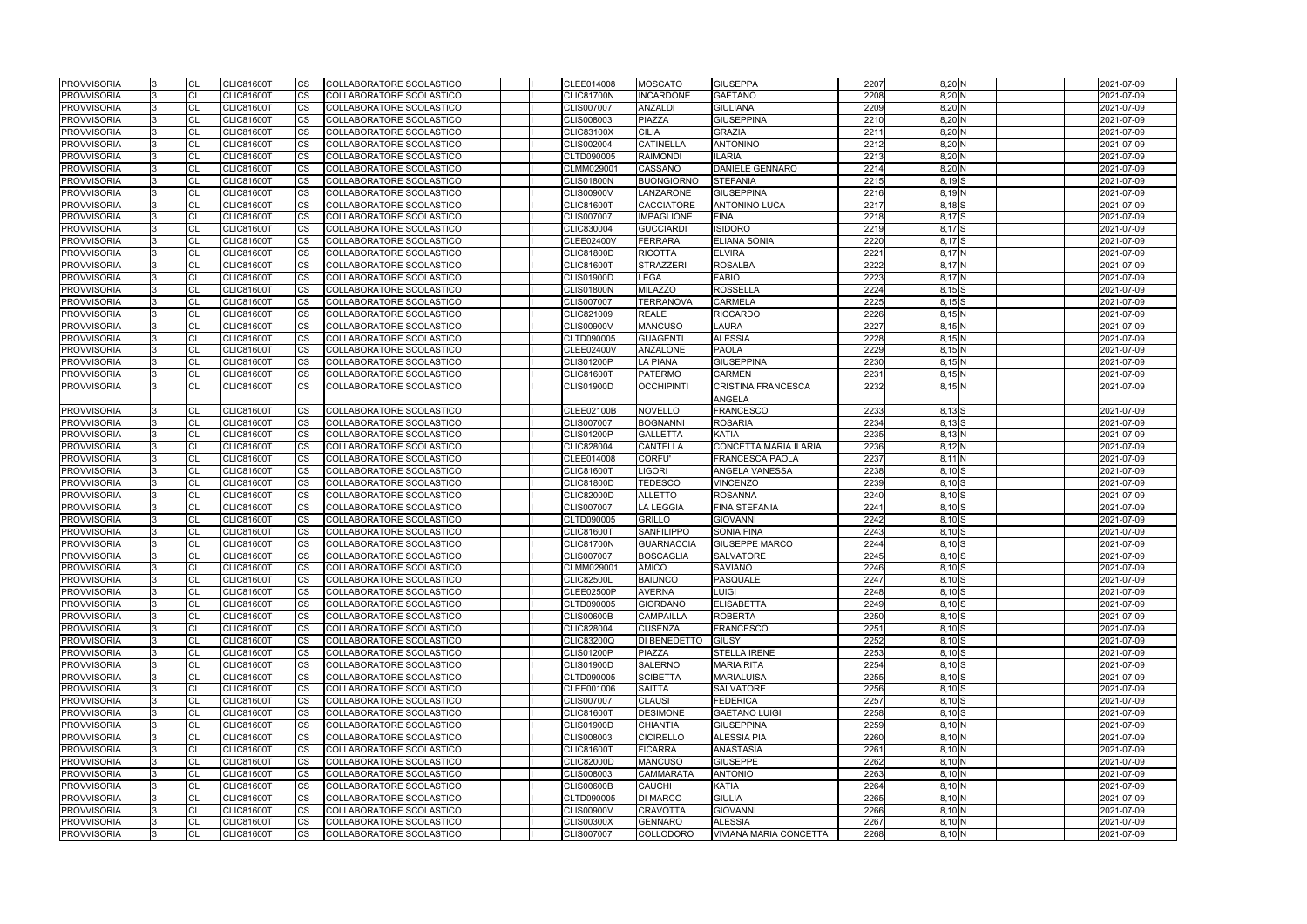| <b>PROVVISORIA</b>                |     | <b>CL</b>       | <b>CLIC81600T</b> | CS        | COLLABORATORE SCOLASTICO                             |  | CLIS01900D               | <b>CAMMARATA</b>               | <b>GIUSEPPE</b>                          | 2269         | 8,10 N                      | 2021-07-09               |
|-----------------------------------|-----|-----------------|-------------------|-----------|------------------------------------------------------|--|--------------------------|--------------------------------|------------------------------------------|--------------|-----------------------------|--------------------------|
| <b>PROVVISORIA</b>                |     | <b>CL</b>       | CLIC81600T        | <b>CS</b> | COLLABORATORE SCOLASTICO                             |  | <b>CLIC82500L</b>        | <b>BENTIVEGNA</b>              | <b>MIRIAM</b>                            | 2270         | 8,10 N                      | 2021-07-09               |
| <b>PROVVISORIA</b>                |     | <b>CL</b>       | <b>CLIC81600T</b> | CS.       | COLLABORATORE SCOLASTICO                             |  | <b>CLIS01900D</b>        | <b>PISTONE</b>                 | ELENA SIMONA MARIA                       | 2271         | 8,10 N                      | 2021-07-09               |
| <b>PROVVISORIA</b>                |     | <b>CL</b>       | <b>CLIC81600T</b> | СS        | COLLABORATORE SCOLASTICO                             |  | <b>CLIS00300X</b>        | <b>INCARDONA</b>               | ENRICA                                   | 2272         | 8,10 <sub>N</sub>           | 2021-07-09               |
| <b>PROVVISORIA</b>                | l3. | <b>CL</b>       | <b>CLIC81600T</b> | CS        | COLLABORATORE SCOLASTICO                             |  | CLIC815002               | MUSARRA PIZZO DANIELE          |                                          | 2273         | 8,10 <sub>N</sub>           | 2021-07-09               |
| <b>PROVVISORIA</b>                |     | ICL             | <b>CLIC81600T</b> | CS        | COLLABORATORE SCOLASTICO                             |  | CLEE001006               | <b>VIZZINI</b>                 | <b>MANOLA MARIA ROSA</b>                 | 2274         | 8,10 <sub>N</sub>           | 2021-07-09               |
| <b>PROVVISORIA</b>                |     | <b>CL</b>       | <b>CLIC81600T</b> | <b>CS</b> | COLLABORATORE SCOLASTICO                             |  | CLIS008003               | <b>NUCERA</b>                  | <b>GIUSEPPINA</b>                        | 2275         | $8,10$ N                    | 2021-07-09               |
| <b>PROVVISORIA</b>                |     | <b>CL</b>       | <b>CLIC81600T</b> | CS        | COLLABORATORE SCOLASTICO                             |  | <b>CLIC822005</b>        | <b>RIZZA</b>                   | <b>RICCARDO</b>                          | 2276         | 8,10N                       | 2021-07-09               |
| <b>PROVVISORIA</b>                |     | <b>CL</b>       | <b>CLIC81600T</b> | СS        | COLLABORATORE SCOLASTICO                             |  | <b>CLIC828004</b>        | <b>MACALUSO</b>                | CLAUDIA                                  | 2277         | 8,10 <sub>N</sub>           | 2021-07-09               |
| <b>PROVVISORIA</b>                |     | <b>CL</b>       | <b>CLIC81600T</b> | CS        | COLLABORATORE SCOLASTICO                             |  | <b>CLIS007007</b>        | <b>PISTONE</b>                 | <b>FABRIZIO</b>                          | 2278         | 8,10 N                      | 2021-07-09               |
| <b>PROVVISORIA</b>                |     | <b>CL</b>       | <b>CLIC81600T</b> | CS        | COLLABORATORE SCOLASTICO                             |  | CLIC821009               | <b>CURRIERI</b>                | <b>CRISTOFORO</b>                        | 2279         | 8,10 N                      | 2021-07-09               |
| <b>PROVVISORIA</b>                |     | <b>CL</b>       | CLIC81600T        | CS        | COLLABORATORE SCOLASTICO                             |  | <b>CLEE01100R</b>        | <b>GRANVILLANO</b>             | <b>ROCCO</b>                             | 2280         | 8,10 N                      | 2021-07-09               |
| <b>PROVVISORIA</b>                |     | <b>CL</b>       | <b>CLIC81600T</b> | <b>CS</b> | COLLABORATORE SCOLASTICO                             |  | CLTD090005               | <b>CUTRONA</b>                 | <b>BIAGIO</b>                            | 2281         | 8,10 <sub>N</sub>           | 2021-07-09               |
| PROVVISORIA                       |     | <b>CL</b>       | <b>CLIC81600T</b> | CS.       | COLLABORATORE SCOLASTICO                             |  | <b>CLPC02000X</b>        | <b>COLLURA</b>                 | <b>CHIARA</b>                            | 2282         | 8,10 N                      | 2021-07-09               |
| <b>PROVVISORIA</b>                |     | <b>CL</b>       | <b>CLIC81600T</b> | CS        | COLLABORATORE SCOLASTICO                             |  | <b>CLIC82500L</b>        | <b>BISCARDI</b>                | <b>PIETRO</b>                            | 2283         | $8,10$ N                    | 2021-07-09               |
| <b>PROVVISORIA</b>                |     | <b>CL</b>       | <b>CLIC81600T</b> | CS        | COLLABORATORE SCOLASTICO                             |  | <b>CLIC82400R</b>        | <b>FERRANTE</b>                | <b>NUNZIO</b>                            | 2284         | 8,10 N                      | 2021-07-09               |
| <b>PROVVISORIA</b>                |     | <b>CL</b>       | <b>CLIC81600T</b> | CS        | COLLABORATORE SCOLASTICO                             |  | CLIC807003               | LO VETERE                      | MARIA CATERINA                           | 2285         | 8,10 N                      | 2021-07-09               |
| <b>PROVVISORIA</b>                |     | <b>CL</b>       | <b>CLIC81600T</b> | <b>CS</b> | COLLABORATORE SCOLASTICO                             |  | CLTD090005               | <b>TROPIA</b>                  | <b>CLAUDIO</b>                           | 2286         | 8,10 N                      | 2021-07-09               |
| <b>PROVVISORIA</b>                |     | <b>CL</b>       | <b>CLIC81600T</b> | CS.       | COLLABORATORE SCOLASTICO                             |  | <b>CLEE02400V</b>        | <b>VECCHIO</b>                 | <b>VERONICA</b>                          | 2287         | 8,10 <sub>N</sub>           | 2021-07-09               |
| <b>PROVVISORIA</b>                |     | <b>CL</b>       | <b>CLIC81600T</b> | CS        | COLLABORATORE SCOLASTICO                             |  | CLIS008003               | <b>PIPARO</b>                  | ANTONIO                                  | 2288         | 8,10 <sub>N</sub>           | 2021-07-09               |
| PROVVISORIA                       |     | <b>CL</b>       | <b>CLIC81600T</b> | CS.       | COLLABORATORE SCOLASTICO                             |  | CLEE001006               | <b>SCRIVANO</b>                | LIDIA                                    | 2289         | 8,10 N                      | 2021-07-09               |
| <b>PROVVISORIA</b>                |     | <b>CL</b>       | <b>CLIC81600T</b> | CS.       | COLLABORATORE SCOLASTICO                             |  | CLIC807003               | <b>LICATA</b>                  | <b>SIMONA</b>                            | 2290         | $8,10$ N                    | 2021-07-09               |
| <b>PROVVISORIA</b>                |     | <b>CL</b>       | <b>CLIC81600T</b> | CS        | COLLABORATORE SCOLASTICO                             |  | <b>CLIC81100P</b>        | <b>COSENTINO</b>               | <b>FRANCESCO</b>                         | 2291         | 8,10 N                      | 2021-07-09               |
| <b>PROVVISORIA</b>                |     | <b>CL</b>       | <b>CLIC81600T</b> | CS        | COLLABORATORE SCOLASTICO                             |  | CLTD090005               | <b>INSALACO</b>                | <b>VALENTINA</b>                         | 2292         | 8,10 N                      | 2021-07-09               |
| <b>PROVVISORIA</b>                |     | CL              | <b>CLIC81600T</b> | CS        | COLLABORATORE SCOLASTICO                             |  | <b>CLIC81700N</b>        | <b>RINDONE</b>                 | <b>TIZIANA</b>                           | 2293         | 8,10 <sub>N</sub>           | 2021-07-09               |
| <b>PROVVISORIA</b>                |     | <b>CL</b>       | <b>CLIC81600T</b> | <b>CS</b> | COLLABORATORE SCOLASTICO                             |  | <b>CLIS00300X</b>        | FERRARA                        | <b>NICOLA</b>                            | 2294         | $8,10$ N                    | 2021-07-09               |
| <b>PROVVISORIA</b>                |     | <b>CL</b>       | <b>CLIC81600T</b> | CS        | COLLABORATORE SCOLASTICO                             |  | <b>CLIS01900D</b>        | <b>PROGNO</b>                  | <b>MARCO</b>                             | 2295         | 8,10 N                      | 2021-07-09               |
| <b>PROVVISORIA</b>                |     | <b>CL</b>       | <b>CLIC81600T</b> |           | COLLABORATORE SCOLASTICO                             |  | <b>CLPS03000N</b>        | <b>TILARO</b>                  | GIOVANNA                                 | 2296         | 8,10 <sub>N</sub>           | 2021-07-09               |
|                                   | 13. | <b>CL</b>       | <b>CLIC81600T</b> | СS<br>CS  |                                                      |  | CLTD090005               | <b>SCARPINATI</b>              | <b>ERINA PATRIZIA</b>                    | 2297         | 8,10 N                      | 2021-07-09               |
| <b>PROVVISORIA</b>                |     | <b>CL</b>       | <b>CLIC81600T</b> |           | COLLABORATORE SCOLASTICO                             |  |                          | <b>RIGGI</b>                   | LUANA                                    | 2298         | 8,10 N                      |                          |
| <b>PROVVISORIA</b>                |     |                 | <b>CLIC81600T</b> | CS        | COLLABORATORE SCOLASTICO                             |  | <b>CLIS01400A</b>        |                                |                                          |              |                             | 2021-07-09               |
| <b>PROVVISORIA</b><br>PROVVISORIA |     | CL<br><b>CL</b> | <b>CLIC81600T</b> | CS        | COLLABORATORE SCOLASTICO                             |  | <b>CLIC82500L</b>        | <b>VELLA</b><br><b>ANZALDI</b> | ALESSANDRO<br><b>GIUSEPPE</b>            | 2299<br>2300 | 8,10 <sub>N</sub><br>8,10 N | 2021-07-09               |
| <b>PROVVISORIA</b>                |     | <b>CL</b>       | <b>CLIC81600T</b> | CS<br>CS. | COLLABORATORE SCOLASTICO                             |  | <b>CLIC81100P</b>        | <b>BARTOLINI</b>               |                                          | 2301         | 8,10N                       | 2021-07-09<br>2021-07-09 |
|                                   |     |                 | <b>CLIC81600T</b> |           | COLLABORATORE SCOLASTICO                             |  | CLIC830004<br>CLMM029001 | <b>FALDUZZI</b>                | TIZIANA CONCETTA                         | 2302         |                             |                          |
| <b>PROVVISORIA</b>                |     | <b>CL</b>       | <b>CLIC81600T</b> | CS        | COLLABORATORE SCOLASTICO                             |  |                          | <b>SPECIALE</b>                | <b>RITA</b>                              | 2303         | 8,10 N<br>$8,08$ $S$        | 2021-07-09<br>2021-07-09 |
| <b>PROVVISORIA</b>                |     | <b>CL</b>       |                   | CS        | COLLABORATORE SCOLASTICO<br>COLLABORATORE SCOLASTICO |  | <b>CLIC82500L</b>        | <b>LUGARO</b>                  | CONCETTA MARIA<br><b>ALESSIA CARMELA</b> | 2304         | $8,08$ $S$                  |                          |
| <b>PROVVISORIA</b>                |     | <b>CL</b>       | <b>CLIC81600T</b> | CS.       |                                                      |  | CLIC821009               |                                |                                          |              |                             | 2021-07-09               |
| <b>PROVVISORIA</b>                |     | <b>CL</b>       | <b>CLIC81600T</b> | CS        | COLLABORATORE SCOLASTICO                             |  | <b>CLIC827008</b>        | <b>MANISCALCO</b>              | TATIANA VERONICA                         | 2305         | 8,08 N                      | 2021-07-09               |
| <b>PROVVISORIA</b>                |     | <b>CL</b>       | <b>CLIC81600T</b> | CS        | COLLABORATORE SCOLASTICO                             |  | CLEE001006               | <b>GIARRUSSO</b>               | CALOGERO                                 | 2306         | 8,07 S                      | 2021-07-09               |
| PROVVISORIA                       |     | <b>CL</b>       | <b>CLIC81600T</b> | CS.       | COLLABORATORE SCOLASTICO                             |  | CLIC830004               | <b>GALLO</b>                   | <b>GIUSEPPE</b>                          | 2307         | 8,07 N                      | 2021-07-09               |
| <b>PROVVISORIA</b>                | Iз  | <b>CL</b>       | <b>CLIC81600T</b> | CS        | COLLABORATORE SCOLASTICO                             |  | <b>CLIS007007</b>        | <b>ANELLO</b>                  | <b>NUNZIO</b>                            | 2308         | 8,05S                       | 2021-07-09               |
| <b>PROVVISORIA</b>                |     | <b>CL</b>       | <b>CLIC81600T</b> | CS        | COLLABORATORE SCOLASTICO                             |  | <b>CLIC82400R</b>        | <b>FERRARA</b>                 | <b>GIUSEPPE</b>                          | 2309         | $8,05$ $S$                  | 2021-07-09               |
| <b>PROVVISORIA</b>                |     | <b>CL</b>       | <b>CLIC81600T</b> | CS        | COLLABORATORE SCOLASTICO                             |  | <b>CLIC81100P</b>        | <b>PARRINELLO</b>              | DOMENICO LUCA                            | 2310         | 8,05 S                      | 2021-07-09               |
| <b>PROVVISORIA</b>                |     | <b>CL</b>       | <b>CLIC81600T</b> | <b>CS</b> | COLLABORATORE SCOLASTICO                             |  | <b>CLIC81700N</b>        | <b>MARAZZOTTA</b>              | <b>GIUSEPPE</b>                          | 2311         | $8,05$ S                    | 2021-07-09               |
| <b>PROVVISORIA</b>                |     | <b>CL</b>       | <b>CLIC81600T</b> | CS        | COLLABORATORE SCOLASTICO                             |  | <b>CLIC81000V</b>        | <b>VENTURA</b>                 | <b>FABIOLA</b>                           | 2312         | $8,05$ S                    | 2021-07-09               |
| <b>PROVVISORIA</b>                |     | <b>CL</b>       | <b>CLIC81600T</b> | CS        | COLLABORATORE SCOLASTICO                             |  | CLMM029001               | <b>NUOVO</b>                   | MARCELLA                                 | 2313         | 8,05 S                      | 2021-07-09               |
| <b>PROVVISORIA</b>                |     | <b>CL</b>       | <b>CLIC81600T</b> | CS        | COLLABORATORE SCOLASTICO                             |  | CLIS008003               | LO CONTE                       | <b>SALVATORE</b>                         | 2314         | $8,05$ S                    | 2021-07-09               |
| <b>PROVVISORIA</b>                |     | <b>CL</b>       | <b>CLIC81600T</b> | СS        | COLLABORATORE SCOLASTICO                             |  | <b>CLEE02400V</b>        | <b>SCARCIOTTA</b>              | <b>ALESSANDRO</b>                        | 2315         | $8,05$ S                    | 2021-07-09               |
| <b>PROVVISORIA</b>                |     | <b>CL</b>       | <b>CLIC81600T</b> | CS        | COLLABORATORE SCOLASTICO                             |  | <b>CLEE02400V</b>        | <b>LUNETTA</b>                 | <b>MARTINA</b>                           | 2316         | $8,05$ S                    | 2021-07-09               |
| <b>PROVVISORIA</b>                |     | CL              | <b>CLIC81600T</b> | CS        | COLLABORATORE SCOLASTICO                             |  | <b>CLMM02400T</b>        | <b>BONAFFINI</b>               | <b>ROSALINDA</b>                         | 2317         | $8,05$ S                    | 2021-07-09               |
| <b>PROVVISORIA</b>                |     | <b>CL</b>       | <b>CLIC81600T</b> | CS        | COLLABORATORE SCOLASTICO                             |  | CLIS01200P               | <b>ANDOLINA</b>                | <b>ANTONINO</b>                          | 2318         | 8,05 N                      | 2021-07-09               |
| <b>PROVVISORIA</b>                |     | <b>CL</b>       | CLIC81600T        | <b>CS</b> | COLLABORATORE SCOLASTICO                             |  | CLIS008003               | <b>ALESSI</b>                  | ELISA                                    | 2319         | 8,05N                       | 2021-07-09               |
| <b>PROVVISORIA</b>                |     | <b>CL</b>       | <b>CLIC81600T</b> | CS        | COLLABORATORE SCOLASTICO                             |  | <b>CLIC827008</b>        | MARAZZOTTA                     | <b>GIUSEPPE</b>                          | 2320         | 8,05 N                      | 2021-07-09               |
| <b>PROVVISORIA</b>                |     | <b>CL</b>       | <b>CLIC81600T</b> | СS        | COLLABORATORE SCOLASTICO                             |  | <b>CLIC82500L</b>        | LO VERME                       | MARIA DANIELA                            | 2321         | 8,05 N                      | 2021-07-09               |
| <b>PROVVISORIA</b>                |     | <b>CL</b>       | <b>CLIC81600T</b> | CS        | COLLABORATORE SCOLASTICO                             |  | <b>CLIS007007</b>        | <b>ARCADIPANE</b>              | <b>FILIPPO</b>                           | 2322         | 8,05N                       | 2021-07-09               |
| <b>PROVVISORIA</b>                |     | CL              | <b>CLIC81600T</b> | CS        | COLLABORATORE SCOLASTICO                             |  | <b>CLIC82500L</b>        | <b>MIRAGLIA</b>                | VINCENZA MARIA AUSILIA                   | 2323         | 8,05N                       | 2021-07-09               |
| <b>PROVVISORIA</b>                |     | <b>CL</b>       | <b>CLIC81600T</b> | CS        | COLLABORATORE SCOLASTICO                             |  | <b>CLIS007007</b>        | <b>CASCINO</b>                 | <b>MARIA IRENE</b>                       | 2324         | 8,05 N                      | 2021-07-09               |
| <b>PROVVISORIA</b>                |     | <b>CL</b>       | <b>CLIC81600T</b> | CS        | COLLABORATORE SCOLASTICO                             |  | <b>CLIS01200P</b>        | <b>RIZZO</b>                   | ROSALIA ANNA                             | 2325         | $8,03$ $S$                  | 2021-07-09               |
| <b>PROVVISORIA</b>                |     | <b>CL</b>       | <b>CLIC81600T</b> | CS        | COLLABORATORE SCOLASTICO                             |  | CLIC830004               | <b>GALLETTA</b>                | SANTI                                    | 2326         | 8,03 N                      | 2021-07-09               |
| <b>PROVVISORIA</b>                |     | <b>CL</b>       | <b>CLIC81600T</b> | CS        | COLLABORATORE SCOLASTICO                             |  | <b>CLIS002004</b>        | <b>CASSARA</b>                 | MARTINA SARA                             | 2327         | 8,02 S                      | 2021-07-09               |
| <b>PROVVISORIA</b>                |     | <b>CL</b>       | <b>CLIC81600T</b> | CS        | COLLABORATORE SCOLASTICO                             |  | CLEE001006               | <b>VIZZINI</b>                 | RAMONA CALOGERA                          | 2328         | 8,01 S                      | 2021-07-09               |
| <b>PROVVISORIA</b>                |     | <b>CL</b>       | <b>CLIC81600T</b> | CS        | COLLABORATORE SCOLASTICO                             |  | CLEE001006               | <b>FALZONE</b>                 | ALESSANDRA                               | 2329         | 8,01N                       | 2021-07-09               |
| <b>PROVVISORIA</b>                |     | <b>CL</b>       | <b>CLIC81600T</b> | CS        | COLLABORATORE SCOLASTICO                             |  | CLEE014008               | <b>CAUCHI</b>                  | <b>VERONICA</b>                          | 2330         | 8,01N                       | 2021-07-09               |

|  |  | 2021-07-09 |
|--|--|------------|
|  |  | 2021-07-09 |
|  |  | 2021-07-09 |
|  |  | 2021-07-09 |
|  |  | 2021-07-09 |
|  |  |            |
|  |  | 2021-07-09 |
|  |  | 2021-07-09 |
|  |  | 2021-07-09 |
|  |  | 2021-07-09 |
|  |  | 2021-07-09 |
|  |  | 2021-07-09 |
|  |  | 2021-07-09 |
|  |  | 2021-07-09 |
|  |  | 2021-07-09 |
|  |  | 2021-07-09 |
|  |  | 2021-07-09 |
|  |  | 2021-07-09 |
|  |  | 2021-07-09 |
|  |  | 2021-07-09 |
|  |  | 2021-07-09 |
|  |  | 2021-07-09 |
|  |  | 2021-07-09 |
|  |  | 2021-07-09 |
|  |  | 2021-07-09 |
|  |  | 2021-07-09 |
|  |  | 2021-07-09 |
|  |  | 2021-07-09 |
|  |  | 2021-07-09 |
|  |  | 2021-07-09 |
|  |  | 2021-07-09 |
|  |  | 2021-07-09 |
|  |  | 2021-07-09 |
|  |  | 2021-07-09 |
|  |  | 2021-07-09 |
|  |  | 2021-07-09 |
|  |  | 2021-07-09 |
|  |  | 2021-07-09 |
|  |  | 2021-07-09 |
|  |  | 2021-07-09 |
|  |  | 2021-07-09 |
|  |  | 2021-07-09 |
|  |  | 2021-07-09 |
|  |  | 2021-07-09 |
|  |  | 2021-07-09 |
|  |  | 2021-07-09 |
|  |  | 2021-07-09 |
|  |  | 2021-07-09 |
|  |  | 2021-07-09 |
|  |  | 2021-07-09 |
|  |  | 2021-07-09 |
|  |  | 2021-07-09 |
|  |  | 2021-07-09 |
|  |  | 2021-07-09 |
|  |  | 2021-07-09 |
|  |  | 2021-07-09 |
|  |  | 2021-07-09 |
|  |  | 2021-07-09 |
|  |  | 2021-07-09 |
|  |  | 2021-07-09 |
|  |  | 2021-07-09 |
|  |  | 2021-07-09 |
|  |  | 2021-07-09 |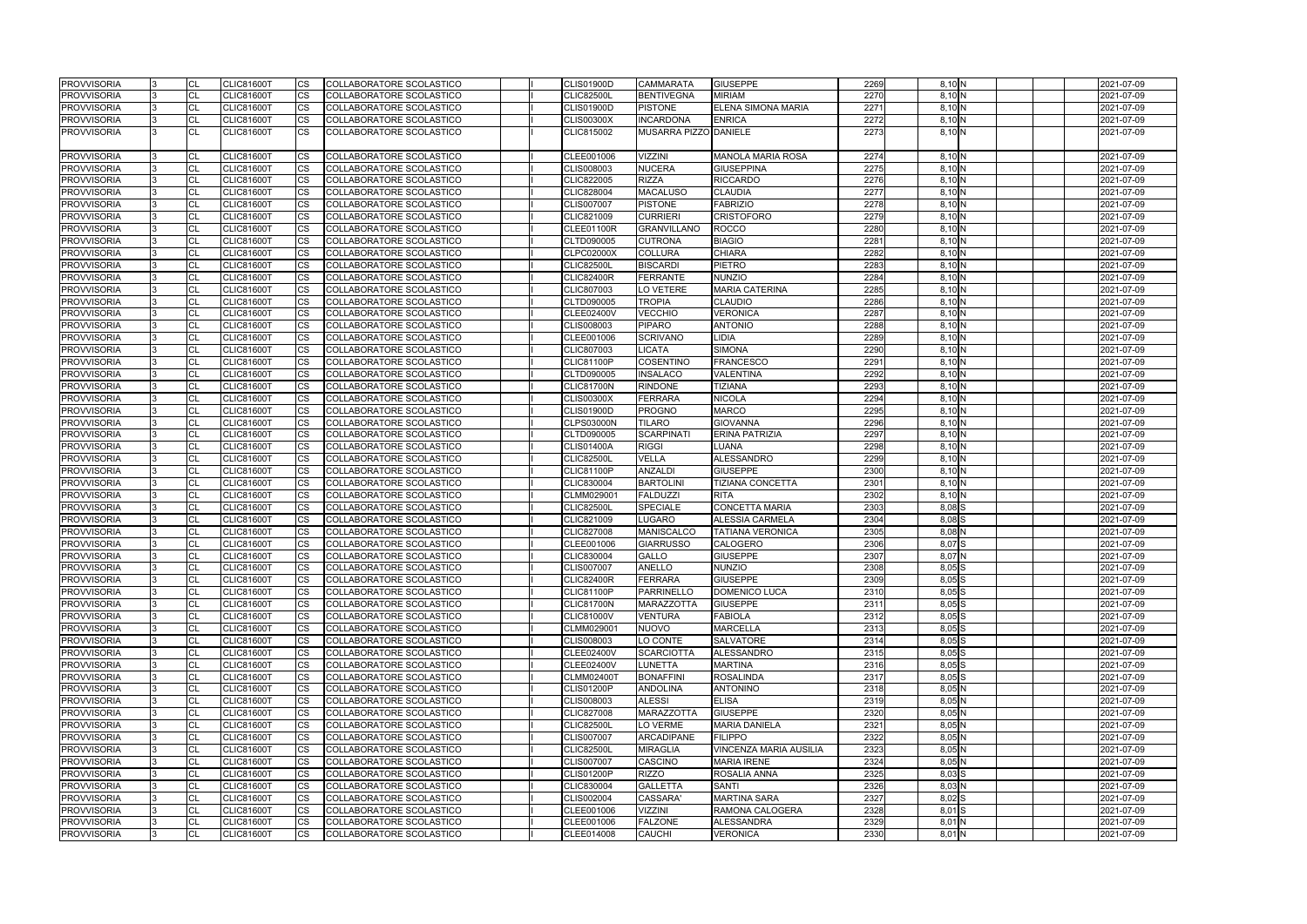| 2331              |                | 8S                      |  | 2021-07-09 |
|-------------------|----------------|-------------------------|--|------------|
| 2332              | 8              | S                       |  | 2021-07-09 |
|                   |                |                         |  |            |
| 2333              |                | $\frac{8}{5}$           |  | 2021-07-09 |
| 2334              | 8              | S                       |  | 2021-07-09 |
| 2335              | 8              | S                       |  | 2021-07-09 |
| 2336              | 8              | S                       |  | 2021-07-09 |
| 2337              | $\overline{8}$ | <sub>S</sub>            |  | 2021-07-09 |
| 2338              | $\overline{8}$ | S                       |  | 2021-07-09 |
| 2339              |                | $\frac{8}{5}$           |  | 2021-07-09 |
| 2340              | 8              | ls                      |  | 2021-07-09 |
| 2341              | 8              | S                       |  |            |
|                   |                |                         |  | 2021-07-09 |
| 2342              | 8              | S                       |  | 2021-07-09 |
| 2343              | 8              | S                       |  | 2021-07-09 |
| 2344              | $\overline{8}$ | S                       |  | 2021-07-09 |
| 2345              | 8              | S)                      |  | 2021-07-09 |
| 2346              | 8              | S                       |  | 2021-07-09 |
| 2347              | 8              | S                       |  | 2021-07-09 |
| 2348              | 8              | S                       |  | 2021-07-09 |
| 2349              | $\overline{8}$ | S                       |  | 2021-07-09 |
|                   |                |                         |  |            |
|                   |                |                         |  |            |
| 2350              | 8              | S                       |  | 2021-07-09 |
| 2351              |                | 8S                      |  | 2021-07-09 |
| 2352              | 8              | <sub>S</sub>            |  | 2021-07-09 |
| 2353              | 8              | S                       |  | 2021-07-09 |
| 2354              | 8              | S                       |  | 2021-07-09 |
| 2355              | 8              | S                       |  | 2021-07-09 |
| 2356              | 8              | $\overline{s}$          |  | 2021-07-09 |
| 2357              | 8              | <sub>S</sub>            |  | 2021-07-09 |
| 2358              | 8              | S                       |  | 2021-07-09 |
|                   |                |                         |  |            |
| 2359              | 8              | $\overline{s}$          |  | 2021-07-09 |
| 2360              | 8              | S                       |  | 2021-07-09 |
| 2361              | 8              | S                       |  | 2021-07-09 |
| 2362              | 8              | $\overline{s}$          |  | 2021-07-09 |
| 2363              | 8              | S                       |  | 2021-07-09 |
| 2364              | 8              | S                       |  | 2021-07-09 |
| 2365              | 8              | S                       |  | 2021-07-09 |
| 2366              | 8              | S                       |  | 2021-07-09 |
| 2367              | 8              | S                       |  | 2021-07-09 |
|                   | $\overline{8}$ | S                       |  |            |
| 2368              |                |                         |  | 2021-07-09 |
| 2369              | 8              | ls                      |  | 2021-07-09 |
| $\overline{2370}$ |                | 8S                      |  | 2021-07-09 |
| 2371              |                | 8S                      |  | 2021-07-09 |
| 2372              | 8              | S                       |  | 2021-07-09 |
| 2373              | 8              | S)                      |  | 2021-07-09 |
| 2374              | 8              | S                       |  | 2021-07-09 |
| 2375              | 8              | S                       |  | 2021-07-09 |
| 2376              | 8              | S                       |  | 2021-07-09 |
| 2377              | 8              | S                       |  | 2021-07-09 |
| 2378              | 8              | S                       |  | 2021-07-09 |
|                   |                |                         |  |            |
| 2379              | 8              | S                       |  | 2021-07-09 |
| 2380              | 8              | S                       |  | 2021-07-09 |
| 2381              | 8              | $\overline{s}$          |  | 2021-07-09 |
| 2382              |                | 8S                      |  | 2021-07-09 |
| 2383              | 8              | S                       |  | 2021-07-09 |
| 2384              | 8              | S                       |  | 2021-07-09 |
| 2385              | 8              | S)                      |  | 2021-07-09 |
| 2386              | 8              | S                       |  | 2021-07-09 |
|                   |                |                         |  |            |
| 2387              | $\overline{8}$ | $\overline{\mathbf{s}}$ |  | 2021-07-09 |
| 2388              | $\bf 8$        | S                       |  | 2021-07-09 |
| 2389              | 8              | S                       |  | 2021-07-09 |
| 2390              | 8              | S                       |  | 2021-07-09 |
| 2391              | 8              | $\mathsf{s}$            |  | 2021-07-09 |
| 2392              | 8              | S                       |  | 2021-07-09 |
|                   |                |                         |  |            |

| <b>PROVVISORIA</b> | 13  | <b>CL</b> | <b>CLIC81600T</b> | CS        | COLLABORATORE SCOLASTICO |  | <b>CLIC81700N</b> | <b>LIMA</b>         | CONCETTA CLAUDIA             | 2331 | 8S              | 2021-07-09 |
|--------------------|-----|-----------|-------------------|-----------|--------------------------|--|-------------------|---------------------|------------------------------|------|-----------------|------------|
| <b>PROVVISORIA</b> |     | <b>CL</b> | <b>CLIC81600T</b> | <b>CS</b> | COLLABORATORE SCOLASTICO |  | <b>CLEE01100R</b> | <b>DAMMAGGIO</b>    | ORNELLA                      | 2332 | 8 <sub>s</sub>  | 2021-07-09 |
| <b>PROVVISORIA</b> |     | <b>CL</b> | <b>CLIC81600T</b> | CS        | COLLABORATORE SCOLASTICO |  | <b>CLIC81800D</b> | <b>NICASTRO</b>     | <b>ROSARIA</b>               | 2333 | 8 <sub>s</sub>  | 2021-07-09 |
| <b>PROVVISORIA</b> |     | <b>CL</b> | <b>CLIC81600T</b> | CS        | COLLABORATORE SCOLASTICO |  | <b>CLIC83100X</b> | <b>RINDONE</b>      | <b>MARIA CHIARA</b>          | 2334 | 8S              | 2021-07-09 |
| <b>PROVVISORIA</b> |     | <b>CL</b> | <b>CLIC81600T</b> | СS        | COLLABORATORE SCOLASTICO |  | CLIC81100P        | <b>CARRUBBA</b>     | CLAUDIA                      | 2335 | 8S              | 2021-07-09 |
| <b>PROVVISORIA</b> |     | <b>CL</b> | CLIC81600T        | CS        | COLLABORATORE SCOLASTICO |  | <b>CLIC81100P</b> | DI NATALE           | <b>GIUSEPPE</b>              | 2336 | 8S              | 2021-07-09 |
| PROVVISORIA        |     | <b>CL</b> | <b>CLIC81600T</b> | CS        | COLLABORATORE SCOLASTICO |  | <b>CLIC83100X</b> | <b>ROBILATTE</b>    | FINELLA MARIA GRAZIA         | 2337 | 8S              | 2021-07-09 |
| <b>PROVVISORIA</b> |     | <b>CL</b> | <b>CLIC81600T</b> | CS        | COLLABORATORE SCOLASTICO |  | <b>CLIS00900V</b> | <b>DEBILIO</b>      | <b>GIUSEPPE</b>              | 2338 | 8 <sub>s</sub>  | 2021-07-09 |
| <b>PROVVISORIA</b> |     | <b>CL</b> | <b>CLIC81600T</b> | CS        | COLLABORATORE SCOLASTICO |  | <b>CLIS01300E</b> | <b>BUSCEMI</b>      | <b>ALFONSA</b>               | 2339 | 8S              | 2021-07-09 |
| <b>PROVVISORIA</b> |     | <b>CL</b> | <b>CLIC81600T</b> | CS        | COLLABORATORE SCOLASTICO |  | CLIS008003        | <b>SCRUDATO</b>     | <b>GIUSEPPE</b>              | 2340 | 8S              | 2021-07-09 |
| <b>PROVVISORIA</b> |     | <b>CL</b> | <b>CLIC81600T</b> | СS        | COLLABORATORE SCOLASTICO |  | <b>CLEE02400V</b> | <b>MARINO</b>       | <b>MARINELLA ASSUNTA</b>     | 2341 | 8S              | 2021-07-09 |
| <b>PROVVISORIA</b> |     | <b>CL</b> | CLIC81600T        | CS        | COLLABORATORE SCOLASTICO |  | CLIC815002        | <b>CARAMANNA</b>    | <b>PALMA</b>                 | 2342 | 8S              | 2021-07-09 |
| <b>PROVVISORIA</b> |     | <b>CL</b> | <b>CLIC81600T</b> | CS        | COLLABORATORE SCOLASTICO |  | <b>CLIS007007</b> | <b>SANTAMARIA</b>   | <b>MARINA LUCIANA</b>        | 2343 | 8S              | 2021-07-09 |
| PROVVISORIA        |     | <b>CL</b> | <b>CLIC81600T</b> | CS        | COLLABORATORE SCOLASTICO |  | <b>CLIC828004</b> | <b>LUNETTA</b>      | <b>ALESSANDRO</b>            | 2344 | 8 <sub>s</sub>  | 2021-07-09 |
| <b>PROVVISORIA</b> | IЗ  | <b>CL</b> | <b>CLIC81600T</b> | <b>CS</b> | COLLABORATORE SCOLASTICO |  | <b>CLIC827008</b> | <b>SCHEMBRI</b>     | <b>FRANCESCA</b>             | 2345 | 8S              | 2021-07-09 |
| PROVVISORIA        |     | <b>CL</b> | <b>CLIC81600T</b> | CS        | COLLABORATORE SCOLASTICO |  | <b>CLIS01400A</b> | <b>ALESSI</b>       | <b>MASSIMO</b>               | 2346 | 8 <sub>s</sub>  | 2021-07-09 |
| <b>PROVVISORIA</b> |     | <b>CL</b> | <b>CLIC81600T</b> | СS        | COLLABORATORE SCOLASTICO |  | <b>CLEE02500P</b> | <b>BATTAGLIA</b>    | DANIELA                      | 2347 | 8S              | 2021-07-09 |
| <b>PROVVISORIA</b> | 13. | <b>CL</b> | <b>CLIC81600T</b> | CS        | COLLABORATORE SCOLASTICO |  | CLEE001006        | LAGANGA             | LUCIA                        | 2348 | 8S              | 2021-07-09 |
| <b>PROVVISORIA</b> |     | <b>CL</b> | <b>CLIC81600T</b> | CS        | COLLABORATORE SCOLASTICO |  | <b>CLIC815002</b> | <b>GAMBINO</b>      | <b>GRAZIELLA VALENTINA</b>   | 2349 | 8S              | 2021-07-09 |
|                    |     |           |                   |           |                          |  |                   |                     | <b>VIVIANA</b>               |      |                 |            |
| <b>PROVVISORIA</b> |     | <b>CL</b> | <b>CLIC81600T</b> | <b>CS</b> | COLLABORATORE SCOLASTICO |  | CLIC823001        | <b>TERLATI</b>      | <b>VALERIA</b>               | 2350 | 8S              | 2021-07-09 |
| <b>PROVVISORIA</b> |     | <b>CL</b> | <b>CLIC81600T</b> | CS        | COLLABORATORE SCOLASTICO |  | <b>CLIS00900V</b> | <b>BRUNO</b>        | <b>MARIA AUSILIA</b>         | 2351 | 8 <sub>s</sub>  | 2021-07-09 |
| <b>PROVVISORIA</b> |     | <b>CL</b> | <b>CLIC81600T</b> | СS        | COLLABORATORE SCOLASTICO |  | <b>CLIC81600T</b> | LO VETRO            | ALESSANDRA ANTONELLA         | 2352 | 8S              | 2021-07-09 |
| <b>PROVVISORIA</b> |     | <b>CL</b> | <b>CLIC81600T</b> | CS        | COLLABORATORE SCOLASTICO |  | CLEE001006        | <b>AMBRA</b>        | SELENIA                      | 2353 | 8S              | 2021-07-09 |
| <b>PROVVISORIA</b> |     | <b>CL</b> | <b>CLIC81600T</b> | CS.       | COLLABORATORE SCOLASTICO |  | <b>CLIS007007</b> | <b>BOSCAGLIA</b>    | VINCENZO FERNANDO            | 2354 | 8S              | 2021-07-09 |
| <b>PROVVISORIA</b> |     | <b>CL</b> | <b>CLIC81600T</b> | CS        | COLLABORATORE SCOLASTICO |  | CLEE014008        | <b>CANERINI</b>     | <b>CROCIFISSA</b>            | 2355 | 8S              | 2021-07-09 |
| <b>PROVVISORIA</b> |     | <b>CL</b> | <b>CLIC81600T</b> | CS        | COLLABORATORE SCOLASTICO |  | CLIS008003        | <b>SALAMONE</b>     | <b>GIUSEPPINA</b>            | 2356 | 8S              | 2021-07-09 |
| <b>PROVVISORIA</b> |     | <b>CL</b> | <b>CLIC81600T</b> | CS.       | COLLABORATORE SCOLASTICO |  | CLIS01900D        | <b>CARRUBBA</b>     | <b>PAOLO</b>                 | 2357 | 8 <sub>IS</sub> | 2021-07-09 |
| <b>PROVVISORIA</b> |     | <b>CL</b> | <b>CLIC81600T</b> | CS        | COLLABORATORE SCOLASTICO |  | <b>CLIC81600T</b> | <b>RUSSO</b>        | <b>TANINA</b>                | 2358 | 8S              | 2021-07-09 |
| <b>PROVVISORIA</b> |     | <b>CL</b> | <b>CLIC81600T</b> | СS        | COLLABORATORE SCOLASTICO |  | <b>CLIC82000D</b> | <b>POLIFEMO</b>     | <b>TIZIANA</b>               | 2359 | 8S              | 2021-07-09 |
| <b>PROVVISORIA</b> |     | <b>CL</b> | <b>CLIC81600T</b> | CS        | COLLABORATORE SCOLASTICO |  | CLEE001006        | <b>SOFIA</b>        | <b>ANDREA</b>                | 2360 | 8S              | 2021-07-09 |
| <b>PROVVISORIA</b> |     | <b>CL</b> | <b>CLIC81600T</b> | <b>CS</b> | COLLABORATORE SCOLASTICO |  | CLTD090005        | PALASCINO           | <b>SAMANDA</b>               | 2361 | 8S              | 2021-07-09 |
| <b>PROVVISORIA</b> |     | <b>CL</b> | <b>CLIC81600T</b> | CS        | COLLABORATORE SCOLASTICO |  | <b>CLIS007007</b> | <b>SANFILIPPO</b>   | ROSA VANESSA                 | 2362 | 8 <sub>s</sub>  | 2021-07-09 |
| <b>PROVVISORIA</b> |     | <b>CL</b> | CLIC81600T        | CS        | COLLABORATORE SCOLASTICO |  | <b>CLIC81600T</b> | <b>DI BENEDETTO</b> | Maria                        | 2363 | 8S              | 2021-07-09 |
| PROVVISORIA        |     | <b>CL</b> | <b>CLIC81600T</b> | CS.       | COLLABORATORE SCOLASTICO |  | CLIS008003        | <b>GIARDINA</b>     | <b>MARIA</b>                 | 2364 | 8S              | 2021-07-09 |
| <b>PROVVISORIA</b> |     | <b>CL</b> | <b>CLIC81600T</b> | СS        | COLLABORATORE SCOLASTICO |  | CLIS016002        | <b>GAROFALO</b>     | <b>ROSALIA</b>               | 2365 | 8S              | 2021-07-09 |
| <b>PROVVISORIA</b> |     | <b>CL</b> | <b>CLIC81600T</b> | CS        | COLLABORATORE SCOLASTICO |  | <b>CLIC82400R</b> | <b>CAGNINA</b>      | <b>GIOVANNA ELISABETTA</b>   | 2366 | 8S              | 2021-07-09 |
| <b>PROVVISORIA</b> |     | <b>CL</b> | <b>CLIC81600T</b> | <b>CS</b> | COLLABORATORE SCOLASTICO |  | CLEE01100R        | <b>BOCCHIERI</b>    | <b>SABINA</b>                | 2367 | 8S              | 2021-07-09 |
| <b>PROVVISORIA</b> |     | <b>CL</b> | <b>CLIC81600T</b> | CS        | COLLABORATORE SCOLASTICO |  | <b>CLIC81000V</b> | <b>SALUCI</b>       | FRANCESCA                    | 2368 | 8S              | 2021-07-09 |
| <b>PROVVISORIA</b> | 13  | <b>CL</b> | CLIC81600T        | <b>CS</b> | COLLABORATORE SCOLASTICO |  | CLIS01200P        | <b>ALEO</b>         | <b>ROSA MARIA</b>            | 2369 | 8S              | 2021-07-09 |
| <b>PROVVISORIA</b> | l3. | <b>CI</b> | <b>CLIC81600T</b> | <b>CS</b> | COLLABORATORE SCOLASTICO |  | <b>CLIS007007</b> | PACI                | <b>GIUSEPPE</b>              | 2370 | 8 <sup>IS</sup> | 2021-07-09 |
| <b>PROVVISORIA</b> |     | <b>CL</b> | <b>CLIC81600T</b> | СS        | COLLABORATORE SCOLASTICO |  | <b>CLIS00300X</b> | <b>CAPICI</b>       | HILLARY                      | 2371 | 8S              | 2021-07-09 |
| <b>PROVVISORIA</b> |     | <b>CL</b> | <b>CLIC81600T</b> | CS        | COLLABORATORE SCOLASTICO |  | <b>CLIS00900V</b> | <b>COLLERONE</b>    | STELLA                       | 2372 | 8S              | 2021-07-09 |
| <b>PROVVISORIA</b> |     | <b>CL</b> | <b>CLIC81600T</b> | <b>CS</b> | COLLABORATORE SCOLASTICO |  | CLIC81700N        | <b>CIANCIO</b>      | <b>MARIA</b>                 | 2373 | 8S              | 2021-07-09 |
| <b>PROVVISORIA</b> |     | <b>CL</b> | <b>CLIC81600T</b> | CS        | COLLABORATORE SCOLASTICO |  | <b>CLIS007007</b> | <b>VARSALONA</b>    | GIANCARLO                    | 2374 | 8S              | 2021-07-09 |
| <b>PROVVISORIA</b> |     | <b>CL</b> | <b>CLIC81600T</b> | CS        | COLLABORATORE SCOLASTICO |  | <b>CLIC83100X</b> | <b>LIARDO</b>       | <b>GIUSEPPE</b>              | 2375 | 8S              | 2021-07-09 |
| <b>PROVVISORIA</b> |     | <b>CL</b> | <b>CLIC81600T</b> | CS        | COLLABORATORE SCOLASTICO |  | <b>CLIS01800N</b> | <b>MAGANUCO</b>     | <b>LUCIA</b>                 | 2376 | 8S              | 2021-07-09 |
| <b>PROVVISORIA</b> |     | <b>CL</b> | <b>CLIC81600T</b> | CS        | COLLABORATORE SCOLASTICO |  | <b>CLIS01200P</b> | <b>VALENTI</b>      | CLAUDIO                      | 2377 | 8S              | 2021-07-09 |
| <b>PROVVISORIA</b> |     | <b>CL</b> | <b>CLIC81600T</b> | CS        | COLLABORATORE SCOLASTICO |  | CLMM029001        | <b>PALERMO</b>      | MASSIMO                      | 2378 | 8S              | 2021-07-09 |
| <b>PROVVISORIA</b> |     | <b>CL</b> | <b>CLIC81600T</b> | CS        | COLLABORATORE SCOLASTICO |  | CLEE01100R        | <b>CORRADO</b>      | <b>GIUSEPPE</b>              | 2379 | 8S              | 2021-07-09 |
| <b>PROVVISORIA</b> |     | <b>CL</b> | <b>CLIC81600T</b> | CS        | COLLABORATORE SCOLASTICO |  | CLIC828004        | <b>SCANDURRA</b>    | <b>GIUSEPPA</b>              | 2380 | 8S              | 2021-07-09 |
| <b>PROVVISORIA</b> |     | <b>CL</b> | <b>CLIC81600T</b> | CS        | COLLABORATORE SCOLASTICO |  | <b>CLIS01400A</b> | <b>CIOTTA</b>       | ANGELA MICHELA               | 2381 | 8S              | 2021-07-09 |
| <b>PROVVISORIA</b> |     | <b>CL</b> | <b>CLIC81600T</b> | CS.       | COLLABORATORE SCOLASTICO |  | <b>CLEE02400V</b> | <b>GRACI</b>        | MICHELE EUGENIO              | 2382 | 8 <sub>s</sub>  | 2021-07-09 |
| <b>PROVVISORIA</b> |     | <b>CL</b> | <b>CLIC81600T</b> | <b>CS</b> | COLLABORATORE SCOLASTICO |  | <b>CLRI01000N</b> | <b>PALMERI</b>      | KATIA                        | 2383 | 8S              | 2021-07-09 |
| <b>PROVVISORIA</b> |     | <b>CL</b> | <b>CLIC81600T</b> | CS        | COLLABORATORE SCOLASTICO |  | <b>CLIS01200P</b> | <b>SPAGNOLO</b>     | <b>ALESSIA MARIA</b>         | 2384 | 8S              | 2021-07-09 |
| <b>PROVVISORIA</b> |     | <b>CL</b> | <b>CLIC81600T</b> | CS        | COLLABORATORE SCOLASTICO |  | <b>CLIS007007</b> | <b>FEBBRAIO</b>     | ORIETTA                      | 2385 | 8S              | 2021-07-09 |
| <b>PROVVISORIA</b> |     | <b>CL</b> | <b>CLIC81600T</b> | CS        | COLLABORATORE SCOLASTICO |  | <b>CLIS01900D</b> | <b>GULIZIA</b>      | <b>CATERINA</b>              | 2386 | 8S              | 2021-07-09 |
| <b>PROVVISORIA</b> |     | <b>CL</b> | <b>CLIC81600T</b> | CS        | COLLABORATORE SCOLASTICO |  | CLIC830004        | <b>MANISCALCO</b>   | <b>MARIA</b>                 | 2387 | 8S              | 2021-07-09 |
| <b>PROVVISORIA</b> |     | <b>CL</b> | <b>CLIC81600T</b> | CS        | COLLABORATORE SCOLASTICO |  | <b>CLIS00600B</b> | <b>BALCONETTI</b>   | <b>CONCETTA</b>              | 2388 | 8S              | 2021-07-09 |
| PROVVISORIA        |     | <b>CL</b> | <b>CLIC81600T</b> | CS        | COLLABORATORE SCOLASTICO |  | <b>CLIS00900V</b> | <b>COTTONE</b>      | <b>BIANCA MARIA PATRIZIA</b> | 2389 | 8S              | 2021-07-09 |
| <b>PROVVISORIA</b> |     | <b>CL</b> | CLIC81600T        | СS        | COLLABORATORE SCOLASTICO |  | <b>CLRI01000N</b> | <b>AMICO</b>        | ENRICO                       | 2390 | 8S              | 2021-07-09 |
| <b>PROVVISORIA</b> |     | <b>CL</b> | <b>CLIC81600T</b> | CS        | COLLABORATORE SCOLASTICO |  | CLEE001006        | <b>VELLA</b>        | ANGELO DOMENICO              | 2391 | 8S              | 2021-07-09 |
| <b>PROVVISORIA</b> |     | <b>CL</b> | <b>CLIC81600T</b> | CS        | COLLABORATORE SCOLASTICO |  | CLTD090005        | LIPANI              | <b>MARCO</b>                 | 2392 | 8S              | 2021-07-09 |
|                    |     |           |                   |           |                          |  |                   |                     |                              |      |                 |            |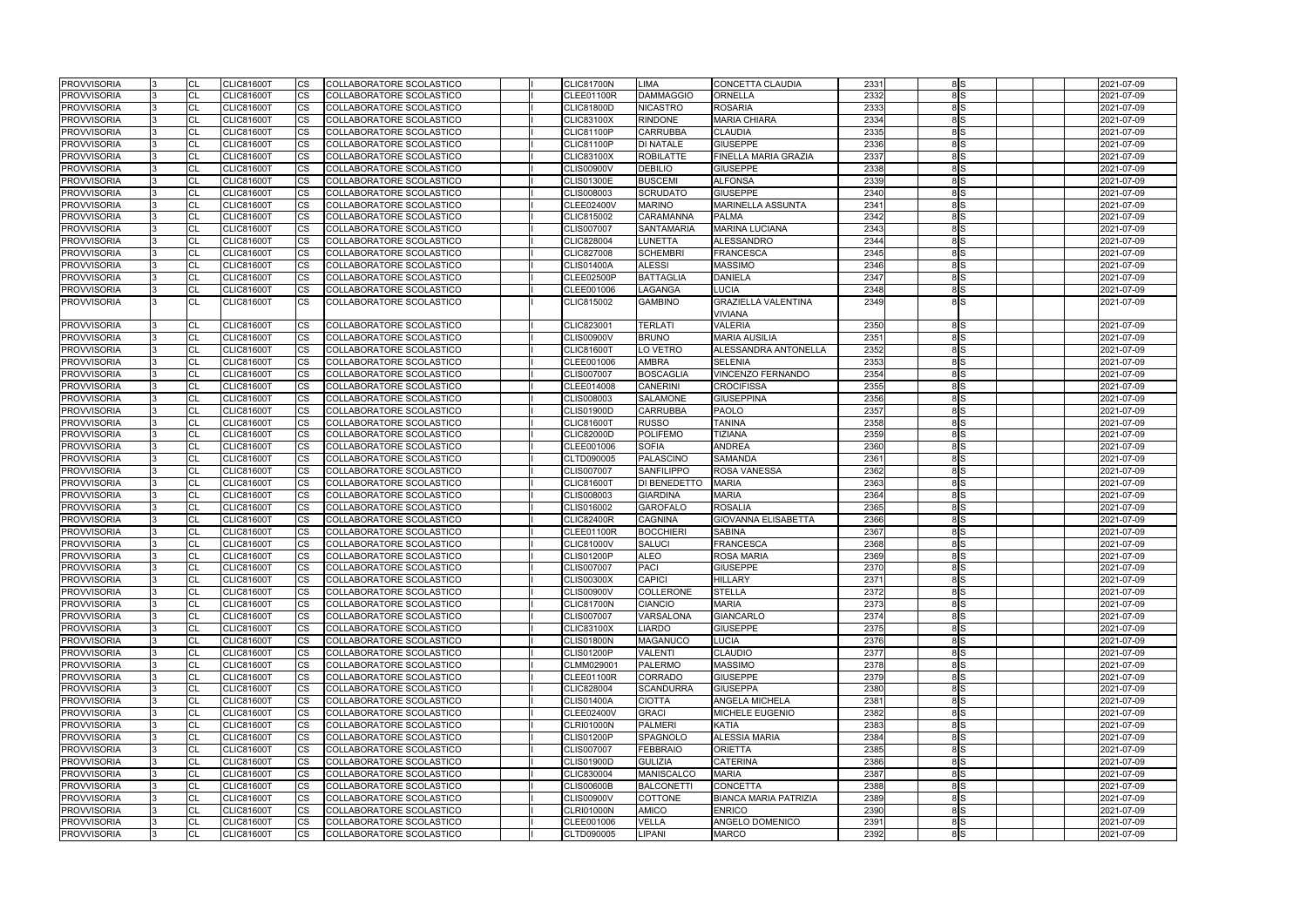| <b>PROVVISORIA</b> | 13  | <b>CL</b>      | <b>CLIC81600T</b> | CS        | COLLABORATORE SCOLASTICO        |  | CLEE01100R        | <b>NORRITO</b>            | <b>ALESSIO</b>          | 2393 | 8S             | 2021-07-09 |
|--------------------|-----|----------------|-------------------|-----------|---------------------------------|--|-------------------|---------------------------|-------------------------|------|----------------|------------|
| <b>PROVVISORIA</b> |     | <b>CL</b>      | <b>CLIC81600T</b> | CS        | COLLABORATORE SCOLASTICO        |  | <b>CLPC02000X</b> | <b>PALERMO</b>            | <b>ANTONELLA</b>        | 2394 | 8 <sub>s</sub> | 2021-07-09 |
| <b>PROVVISORIA</b> |     | <b>CL</b>      | <b>CLIC81600T</b> | CS        | COLLABORATORE SCOLASTICO        |  | CLIC815002        | <b>CAIZZA</b>             | <b>CALOGERO</b>         | 2395 | 8 <sub>s</sub> | 2021-07-09 |
| <b>PROVVISORIA</b> |     | <b>CL</b>      | <b>CLIC81600T</b> | CS        | <b>COLLABORATORE SCOLASTICO</b> |  | <b>CLIC83100X</b> | <b>MINI</b>               | <b>STEFANO</b>          | 2396 | 8 <sub>s</sub> | 2021-07-09 |
| <b>PROVVISORIA</b> |     | <b>CL</b>      | <b>CLIC81600T</b> | СS        | COLLABORATORE SCOLASTICO        |  | <b>CLEE02100B</b> | <b>CONA</b>               | FRANCESCO               | 2397 | 8S             | 2021-07-09 |
| <b>PROVVISORIA</b> |     | CL             | CLIC81600T        | CS        | COLLABORATORE SCOLASTICO        |  | <b>CLIC82000D</b> | <b>INSALACO</b>           | ROSA                    | 2398 | 8S             | 2021-07-09 |
| PROVVISORIA        |     | <b>CL</b>      | <b>CLIC81600T</b> | CS        | COLLABORATORE SCOLASTICO        |  | <b>CLIC81700N</b> | <b>BUTERA</b>             | SALVATORE GIUSEPPE      | 2399 | 8S             | 2021-07-09 |
| <b>PROVVISORIA</b> |     | <b>CL</b>      | <b>CLIC81600T</b> | CS        | COLLABORATORE SCOLASTICO        |  | CLIS002004        | <b>BRUCCOLERI</b>         | ARMANDO ANTONIO         | 2400 | 8 <sub>S</sub> | 2021-07-09 |
| <b>PROVVISORIA</b> |     | CL             | CLIC81600T        | CS        | COLLABORATORE SCOLASTICO        |  | CLIS01900D        | <b>AMICO</b>              | SALVATORE               | 2401 | 8S             | 2021-07-09 |
| <b>PROVVISORIA</b> |     | <b>CL</b>      | <b>CLIC81600T</b> | CS.       | COLLABORATORE SCOLASTICO        |  | <b>CLIC819009</b> | LO BUE                    | <b>ERIKA</b>            | 2402 | 8N             | 2021-07-09 |
| <b>PROVVISORIA</b> |     | <b>CL</b>      | <b>CLIC81600T</b> | СS        | COLLABORATORE SCOLASTICO        |  | <b>CLEE02100B</b> | <b>SPATOLA</b>            | <b>SALVATORE</b>        | 2403 | 8N             | 2021-07-09 |
| <b>PROVVISORIA</b> |     | <b>CL</b>      | CLIC81600T        | CS        | COLLABORATORE SCOLASTICO        |  | CLIS008003        | <b>BUTTACI</b>            | TANINO                  | 2404 | $\frac{8}{N}$  | 2021-07-09 |
| <b>PROVVISORIA</b> |     | <b>CL</b>      | <b>CLIC81600T</b> | CS        | COLLABORATORE SCOLASTICO        |  | <b>CLIC81600T</b> | <b>MARTUFFO</b>           | <b>LUCIAJANET</b>       | 2405 | 8 N            | 2021-07-09 |
| PROVVISORIA        |     | <b>CL</b>      | <b>CLIC81600T</b> | CS        | COLLABORATORE SCOLASTICO        |  | CLIC823001        | <b>SAVARINO</b>           | DANILO RAIMONDO         | 2406 | 8 N            | 2021-07-09 |
| <b>PROVVISORIA</b> |     | <b>CL</b>      | <b>CLIC81600T</b> | <b>CS</b> | COLLABORATORE SCOLASTICO        |  | CLTD090005        | <b>FALCONE</b>            | MONIA                   | 2407 | 8 N            | 2021-07-09 |
| <b>PROVVISORIA</b> |     | <b>CL</b>      | <b>CLIC81600T</b> | CS.       | COLLABORATORE SCOLASTICO        |  | <b>CLIC81800D</b> | <b>SCANNELLA</b>          | SALVATORE PIO           | 2408 | 8 N            | 2021-07-09 |
| <b>PROVVISORIA</b> |     | <b>CL</b>      | <b>CLIC81600T</b> | СS        | COLLABORATORE SCOLASTICO        |  | CLRI01000N        | <b>BLANDINA</b>           | MARTINA MARIA PIA       | 2409 | 8N             | 2021-07-09 |
| <b>PROVVISORIA</b> |     | <b>CL</b>      | <b>CLIC81600T</b> | CS        | COLLABORATORE SCOLASTICO        |  | <b>CLIS01400A</b> | <b>LA MARCA</b>           | ASIA LUCREZIA           | 2410 | 8 N            | 2021-07-09 |
| <b>PROVVISORIA</b> |     | <b>CL</b>      | <b>CLIC81600T</b> | CS        | COLLABORATORE SCOLASTICO        |  | <b>CLIC827008</b> | <b>CANDIANO</b>           | LINA                    | 241' | 8 N            | 2021-07-09 |
| <b>PROVVISORIA</b> |     | <b>CL</b>      | <b>CLIC81600T</b> | CS        | COLLABORATORE SCOLASTICO        |  | <b>CLEE02500P</b> | <b>CAMMARATA</b>          | <b>ALISIA</b>           | 2412 | 8 N            | 2021-07-09 |
| <b>PROVVISORIA</b> |     | <b>CL</b>      | <b>CLIC81600T</b> | CS        | COLLABORATORE SCOLASTICO        |  | CLEE001006        | <b>MELI</b>               | SALVATORE EMANUELE      | 2413 | 8 N            | 2021-07-09 |
| <b>PROVVISORIA</b> |     | <b>CL</b>      | <b>CLIC81600T</b> | CS.       | COLLABORATORE SCOLASTICO        |  | <b>CLRI01000N</b> | <b>CANNELLA</b>           | <b>FRANCESCO</b>        | 2414 | 8 N            | 2021-07-09 |
| <b>PROVVISORIA</b> |     | <b>CL</b>      | <b>CLIC81600T</b> | CS        | COLLABORATORE SCOLASTICO        |  | <b>CLIS01800N</b> | <b>CORFU'</b>             | <b>FEDERICA</b>         | 2415 | 8N             | 2021-07-09 |
| <b>PROVVISORIA</b> |     | <b>CL</b>      | <b>CLIC81600T</b> | CS        | COLLABORATORE SCOLASTICO        |  | CLMM029001        | <b>AMICO</b>              | SAMUELE                 | 2416 | 8N             | 2021-07-09 |
|                    |     |                |                   |           |                                 |  |                   | <b>AQUILINA</b>           | YLENIA PIO MARIA        | 2417 | 8 N            |            |
| <b>PROVVISORIA</b> |     | <b>CL</b>      | <b>CLIC81600T</b> | СS        | COLLABORATORE SCOLASTICO        |  | <b>CLIC82000D</b> |                           |                         |      |                | 2021-07-09 |
| <b>PROVVISORIA</b> |     | <b>CL</b>      | <b>CLIC81600T</b> | CS        | COLLABORATORE SCOLASTICO        |  | <b>CLIS007007</b> | <b>STRAZZERI</b>          | <b>MARIA MARTINA</b>    | 2418 | 8 N            | 2021-07-09 |
| <b>PROVVISORIA</b> |     | <b>CL</b>      | <b>CLIC81600T</b> | CS        | COLLABORATORE SCOLASTICO        |  | <b>CLIS01300E</b> | LANZAFAME                 | <b>ALESSIA</b>          | 2419 | 8 N            | 2021-07-09 |
| <b>PROVVISORIA</b> |     | <b>CL</b>      | CLIC81600T        | CS        | COLLABORATORE SCOLASTICO        |  | CLTD090005        | <b>MARRANCA</b>           | CONCETTA JESSICA        | 2420 | 8 N            | 2021-07-09 |
| <b>PROVVISORIA</b> |     | <b>CL</b>      | <b>CLIC81600T</b> | CS        | COLLABORATORE SCOLASTICO        |  | <b>CLIS01300E</b> | <b>ALEO</b>               | <b>NOEMI</b>            | 2421 | 8 N            | 2021-07-09 |
| <b>PROVVISORIA</b> |     | <b>CL</b>      | <b>CLIC81600T</b> | СS        | COLLABORATORE SCOLASTICO        |  | CLIS008003        | TUZZE'                    | <b>FEDERICO</b>         | 2422 | 8 N            | 2021-07-09 |
| <b>PROVVISORIA</b> |     | <b>CL</b>      | CLIC81600T        | CS        | COLLABORATORE SCOLASTICO        |  | CLIS01200P        | <b>SALATINO</b>           | SALVATORE               | 2423 | 8 N            | 2021-07-09 |
| <b>PROVVISORIA</b> |     | CL             | <b>CLIC81600T</b> | CS        | COLLABORATORE SCOLASTICO        |  | <b>CLIS01900D</b> | <b>SCIVOLETTO</b>         | <b>MARIA</b>            | 2424 | 8 N            | 2021-07-09 |
| <b>PROVVISORIA</b> |     | <b>CL</b>      | <b>CLIC81600T</b> | CS        | COLLABORATORE SCOLASTICO        |  | CLEE001006        | <b>LA PAGLIA</b>          | LAURA                   | 2425 | 8N             | 2021-07-09 |
| <b>PROVVISORIA</b> |     | <b>CL</b>      | <b>CLIC81600T</b> | CS        | COLLABORATORE SCOLASTICO        |  | <b>CLEE02500P</b> | <b>ALESSI</b>             | FRANCESCA PIA           | 2426 | 8 N            | 2021-07-09 |
| <b>PROVVISORIA</b> |     | <b>CL</b>      | <b>CLIC81600T</b> | CS        | COLLABORATORE SCOLASTICO        |  | <b>CLIC81700N</b> | <b>CAPIZZI</b>            | <b>VINCENZO</b>         | 2427 | 8N             | 2021-07-09 |
| <b>PROVVISORIA</b> |     | <b>CL</b>      | <b>CLIC81600T</b> | СS        | COLLABORATORE SCOLASTICO        |  | <b>CLIS007007</b> | <b>D'AMICO</b>            | PIETRO                  | 2428 | 8 N            | 2021-07-09 |
| <b>PROVVISORIA</b> |     | <b>CL</b>      | <b>CLIC81600T</b> | CS        | COLLABORATORE SCOLASTICO        |  | <b>CLIC827008</b> | <b>AZZOLINA</b>           | <b>FRANCESCO</b>        | 2429 | $\frac{8}{N}$  | 2021-07-09 |
| <b>PROVVISORIA</b> |     | <b>CL</b>      | <b>CLIC81600T</b> | CS        | COLLABORATORE SCOLASTICO        |  | CLEE014008        | <b>CASCINO</b>            | ELISEO NUNZIO           | 2430 | 8 N            | 2021-07-09 |
| <b>PROVVISORIA</b> |     | <b>CL</b>      | <b>CLIC81600T</b> | CS        | COLLABORATORE SCOLASTICO        |  | CLRI01000N        | LO BUE                    | <b>SALVATORE SAMUEL</b> | 2431 | 8 N            | 2021-07-09 |
| <b>PROVVISORIA</b> | 13. | <b>CL</b>      | <b>CLIC81600T</b> | CS.       | COLLABORATORE SCOLASTICO        |  | <b>CLIS00900V</b> | <b>BILARDO</b>            | ILENIA                  | 2432 | 8 N            | 2021-07-09 |
| <b>PROVVISORIA</b> |     | $\overline{C}$ | CLIC81600T        | <b>CS</b> | COLLABORATORE SCOLASTICO        |  | CLTD090005        | <b>BELLIA</b>             | <b>SALVATORE</b>        | 2433 | 8 N            | 2021-07-09 |
| <b>PROVVISORIA</b> |     | <b>CL</b>      | <b>CLIC81600T</b> | CS        | COLLABORATORE SCOLASTICO        |  | CLIS008003        | <b>MADONIA</b>            | ROBERTA                 | 2434 | 8 N            | 2021-07-09 |
| <b>PROVVISORIA</b> |     | <b>CL</b>      | <b>CLIC81600T</b> | CS        | COLLABORATORE SCOLASTICO        |  | CLEE001006        | <b>LA PUSATA</b>          | <b>DENISE</b>           | 2435 | 8 N            | 2021-07-09 |
| <b>PROVVISORIA</b> |     | <b>CL</b>      | <b>CLIC81600T</b> | <b>CS</b> | COLLABORATORE SCOLASTICO        |  | CLIS01200P        | <b>CERRUTI</b>            | <b>MASSIMILIANO</b>     | 2436 | 8 N            | 2021-07-09 |
| <b>PROVVISORIA</b> |     | <b>CL</b>      | <b>CLIC81600T</b> | CS        | COLLABORATORE SCOLASTICO        |  | <b>CLIS00300X</b> | COMANDATORE ISABEAU MARIA |                         | 2437 | 8 N            | 2021-07-09 |
| <b>PROVVISORIA</b> |     | <b>CL</b>      | <b>CLIC81600T</b> | CS        | COLLABORATORE SCOLASTICO        |  | CLEE001006        | COSTANZO                  | <b>GLORIA MARIA</b>     | 2438 | 8 N            | 2021-07-09 |
| <b>PROVVISORIA</b> |     | <b>CL</b>      | <b>CLIC81600T</b> | CS        | COLLABORATORE SCOLASTICO        |  | <b>CLIC81100P</b> | <b>BONA</b>               | <b>ANGELO</b>           | 2439 | 8 N            | 2021-07-09 |
| <b>PROVVISORIA</b> |     | <b>CL</b>      | <b>CLIC81600T</b> | CS        | COLLABORATORE SCOLASTICO        |  | <b>CLIS00300X</b> | <b>BONURA</b>             | FULVIO LUCIO            | 2440 | 8 N            | 2021-07-09 |
| <b>PROVVISORIA</b> |     | <b>CL</b>      | <b>CLIC81600T</b> | CS        | COLLABORATORE SCOLASTICO        |  | <b>CLIS00300X</b> | <b>BELPANE</b>            | CHIARA                  | 2441 | 8 N            | 2021-07-09 |
| <b>PROVVISORIA</b> |     | <b>CL</b>      | <b>CLIC81600T</b> | CS        | COLLABORATORE SCOLASTICO        |  | CLTD090005        | <b>CAGNINO</b>            | LUCIA VALERIA           | 2442 | 8 N            | 2021-07-09 |
| <b>PROVVISORIA</b> |     | CL             | <b>CLIC81600T</b> | CS        | COLLABORATORE SCOLASTICO        |  | CLIC807003        | LO RE                     | <b>JESSICA</b>          | 2443 | 8 N            | 2021-07-09 |
| <b>PROVVISORIA</b> |     | <b>CL</b>      | <b>CLIC81600T</b> | CS        | COLLABORATORE SCOLASTICO        |  | <b>CLIS007007</b> | <b>MISTRETTA</b>          | <b>EUGENIA</b>          | 2444 | 8 N            | 2021-07-09 |
| <b>PROVVISORIA</b> |     | <b>CL</b>      | <b>CLIC81600T</b> | CS        | COLLABORATORE SCOLASTICO        |  | <b>CLIS007007</b> | <b>NICASTRO</b>           | VANESSA                 | 2445 | 8 N            | 2021-07-09 |
| PROVVISORIA        |     | <b>CL</b>      | <b>CLIC81600T</b> | <b>CS</b> | COLLABORATORE SCOLASTICO        |  | CLIC815002        | <b>CASTELLINO</b>         | ALESSIA FRANCESCA       | 2446 | 8 N            | 2021-07-09 |
| <b>PROVVISORIA</b> |     | <b>CL</b>      | <b>CLIC81600T</b> | CS        | COLLABORATORE SCOLASTICO        |  | <b>CLIS007007</b> | <b>D'AURIA</b>            | LUIGI                   | 2447 | 8 N            | 2021-07-09 |
| <b>PROVVISORIA</b> |     | <b>CL</b>      | <b>CLIC81600T</b> | CS        | COLLABORATORE SCOLASTICO        |  | <b>CLIS007007</b> | <b>VITALE</b>             | <b>GESSICA</b>          | 2448 | 8 N            | 2021-07-09 |
| <b>PROVVISORIA</b> |     | CL             | <b>CLIC81600T</b> | CS        | COLLABORATORE SCOLASTICO        |  | <b>CLIS01900D</b> | <b>NEGRONE</b>            | <b>BENNY</b>            | 2449 | 8 N            | 2021-07-09 |
| <b>PROVVISORIA</b> |     | CL             | <b>CLIC81600T</b> | CS        | COLLABORATORE SCOLASTICO        |  | <b>CLEE02500P</b> | <b>CARLETTA</b>           | VERDIANA                | 2450 | 8 N            | 2021-07-09 |
| <b>PROVVISORIA</b> |     | <b>CL</b>      | <b>CLIC81600T</b> | CS        | COLLABORATORE SCOLASTICO        |  | <b>CLIS01900D</b> | <b>BORDONARO</b>          | <b>MANLIO</b>           | 2451 | 8N             | 2021-07-09 |
| <b>PROVVISORIA</b> |     | <b>CL</b>      | <b>CLIC81600T</b> | CS        | COLLABORATORE SCOLASTICO        |  | <b>CLIC83100X</b> | MANISCALCO                | <b>NOEMI</b>            | 2452 | 8 N            | 2021-07-09 |
| <b>PROVVISORIA</b> |     | <b>CL</b>      | <b>CLIC81600T</b> | CS        | COLLABORATORE SCOLASTICO        |  | <b>CLIC82000D</b> | PITRUZZELLA               | ALFONSO                 | 2453 | 8 N            | 2021-07-09 |
| <b>PROVVISORIA</b> |     | <b>CL</b>      | <b>CLIC81600T</b> | CS        | COLLABORATORE SCOLASTICO        |  | CLIC821009        | <b>GESUALDO</b>           | <b>LUCA</b>             | 2454 | $\frac{8}{2}$  | 2021-07-09 |
| <b>PROVVISORIA</b> |     | <b>CL</b>      | <b>CLIC81600T</b> | CS        | COLLABORATORE SCOLASTICO        |  | <b>CLEE02500P</b> | <b>BANNO'</b>             | TIZIANA                 | 2455 | 8 N            | 2021-07-09 |
|                    |     |                |                   |           |                                 |  |                   |                           |                         |      |                |            |

|  |  | 2021-07-09               |
|--|--|--------------------------|
|  |  | 2021-07-09               |
|  |  | 2021-07-09               |
|  |  | 2021-07-09               |
|  |  | 2021-07-09               |
|  |  | 2021-07-09               |
|  |  | 2021-07-09               |
|  |  | 2021-07-09               |
|  |  | 2021-07-09               |
|  |  | 2021-07-09               |
|  |  | 2021-07-09               |
|  |  | 2021-07-09               |
|  |  | 2021-07-09               |
|  |  | 2021-07-09               |
|  |  | 2021-07-09               |
|  |  | 2021-07-09               |
|  |  | 2021-07-09               |
|  |  | 2021-07-09               |
|  |  | 2021-07-09               |
|  |  | 2021-07-09               |
|  |  | 2021-07-09               |
|  |  | 2021-07-09               |
|  |  | 2021-07-09               |
|  |  | 2021-07-09               |
|  |  | 2021-07-09               |
|  |  | 2021-07-09               |
|  |  | 2021-07-09               |
|  |  | 2021-07-09               |
|  |  | 2021-07-09               |
|  |  | 2021-07-09               |
|  |  | 2021-07-09               |
|  |  | 2021-07-09               |
|  |  | 2021-07-09               |
|  |  | 2021-07-09               |
|  |  | 2021-07-09               |
|  |  | 2021-07-09               |
|  |  | 2021-07-09               |
|  |  | 2021-07-09               |
|  |  | 2021-07-09               |
|  |  | 2021-07-09               |
|  |  | 2021-07-09               |
|  |  | 2021-07-09               |
|  |  | 2021-07-09               |
|  |  | 2021-07-09               |
|  |  | 2021-07-09               |
|  |  | 2021-07-09<br>2021-07-09 |
|  |  | 2021-07-09               |
|  |  | 2021-07-09               |
|  |  | 2021-07-09               |
|  |  | 2021-07-09               |
|  |  | 2021-07-09               |
|  |  | 2021-07-09               |
|  |  | 2021-07-09               |
|  |  | 2021-07-09               |
|  |  | 2021-07-09               |
|  |  | 2021-07-09               |
|  |  | 2021-07-09               |
|  |  | 2021-07-09               |
|  |  | 2021-07-09               |
|  |  | 2021-07-09               |
|  |  | 2021-07-09               |
|  |  | 2021-07-09               |
|  |  |                          |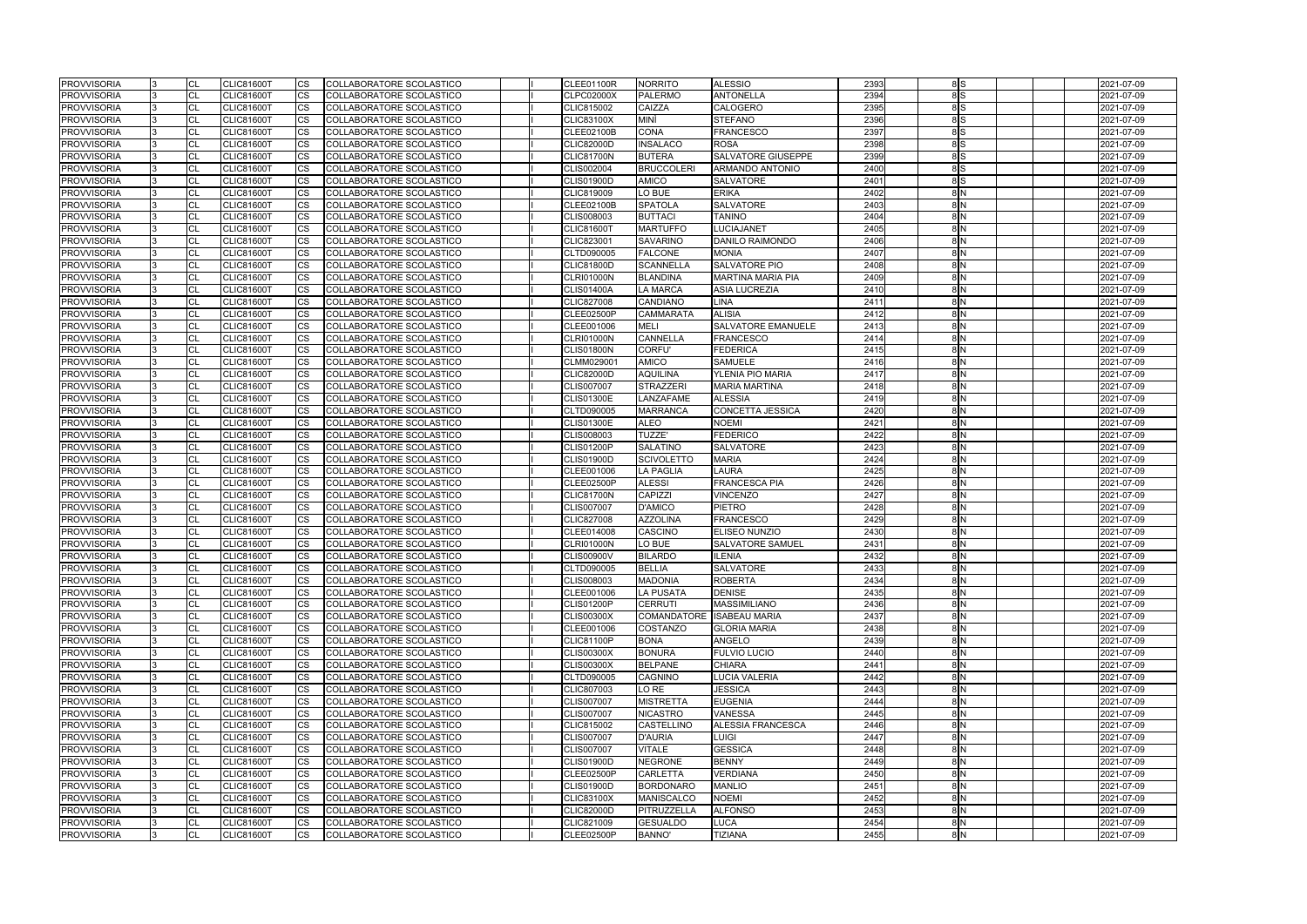| <b>PROVVISORIA</b> | <b>CL</b>      | <b>CLIC81600T</b>                      | <b>CS</b> | COLLABORATORE SCOLASTICO        |  | CLMM029001        | <b>GENTILE</b>              | <b>ERIKA</b>               | 2456         | 8 N        | 2021-07-09 |
|--------------------|----------------|----------------------------------------|-----------|---------------------------------|--|-------------------|-----------------------------|----------------------------|--------------|------------|------------|
| <b>PROVVISORIA</b> | <b>CL</b>      | <b>CLIC81600T</b>                      | CS.       | COLLABORATORE SCOLASTICO        |  | CLIC830004        | <b>MELILLI</b>              | <b>MARISA</b>              | 2457         | 8 N        | 2021-07-09 |
| <b>PROVVISORIA</b> | CL             | <b>CLIC81600T</b>                      | CS.       | COLLABORATORE SCOLASTICO        |  | CLMM029001        | <b>GALLETTI</b>             | <b>VINCENZO</b>            | 2458         | 8 N        | 2021-07-09 |
| <b>PROVVISORIA</b> | <b>CL</b>      | <b>CLIC81600T</b>                      | CS        | COLLABORATORE SCOLASTICO        |  | <b>CLIS007007</b> | <b>GUTTADAURO</b>           | <b>FERNANDA</b>            | 2459         | 8 N        | 2021-07-09 |
| <b>PROVVISORIA</b> | <b>CL</b>      | <b>CLIC81600T</b>                      | CS        | COLLABORATORE SCOLASTICO        |  | <b>CLIC80400G</b> | <b>LUMIA</b>                | <b>ROSANNA</b>             | 2460         | 8 N        | 2021-07-09 |
| <b>PROVVISORIA</b> | CL             | <b>CLIC81600T</b>                      | CS        | COLLABORATORE SCOLASTICO        |  | CLMM029001        | <b>GRACI</b>                | EMANUELA                   | 2461         | 8 N        | 2021-07-09 |
| <b>PROVVISORIA</b> | <b>CL</b>      | <b>CLIC81600T</b>                      | CS        | COLLABORATORE SCOLASTICO        |  | <b>CLIC81800D</b> | <b>MISTRETTA</b>            | <b>ENZO</b>                | 2462         | 8 N        | 2021-07-09 |
| <b>PROVVISORIA</b> | CL             | <b>CLIC81600T</b>                      | CS        | COLLABORATORE SCOLASTICO        |  | <b>CLEE02400V</b> | <b>SALOMONE</b>             | <b>ANNA GIUSI</b>          | 2463         | 8 N        | 2021-07-09 |
| <b>PROVVISORIA</b> | CL             | <b>CLIC81600T</b>                      | CS.       | COLLABORATORE SCOLASTICO        |  | <b>CLIC81700N</b> | <b>ACCETTA</b>              | TANIA                      | 2464         | 8 N        | 2021-07-09 |
| <b>PROVVISORIA</b> | <b>CL</b>      | <b>CLIC81600T</b>                      | CS        | COLLABORATORE SCOLASTICO        |  | CLIS016002        | <b>GUARINO</b>              | <b>MARIA VALERIA</b>       | 2465         | 8 N        | 2021-07-09 |
| <b>PROVVISORIA</b> | CL             | <b>CLIC81600T</b>                      | CS        | COLLABORATORE SCOLASTICO        |  | <b>CLIS00900V</b> | CANNIZZARO                  | <b>GIUSEPPE</b>            | 2466         | 8 N        | 2021-07-09 |
| <b>PROVVISORIA</b> | <b>CL</b>      | <b>CLIC81600T</b>                      | CS        | COLLABORATORE SCOLASTICO        |  | <b>CLIC81800D</b> | <b>INSALACO</b>             | RICCARDO ENZO              | 2467         | 8 N        | 2021-07-09 |
| <b>PROVVISORIA</b> | CL             | <b>CLIC81600T</b>                      | <b>CS</b> | COLLABORATORE SCOLASTICO        |  | <b>CLIC81100P</b> | <b>ANGELICO</b>             | <b>AURELIA</b>             | 2468         | 8 N        | 2021-07-09 |
| <b>PROVVISORIA</b> | <b>CL</b>      | <b>CLIC81600T</b>                      | <b>CS</b> | COLLABORATORE SCOLASTICO        |  | <b>CLIC82000D</b> | <b>ARONICA</b>              | FABRIZIO CALOGERO          | 2469         | 8 N        | 2021-07-09 |
| <b>PROVVISORIA</b> | <b>CL</b>      | <b>CLIC81600T</b>                      | CS        | COLLABORATORE SCOLASTICO        |  | CLIC815002        | <b>MANTEGNA</b>             | <b>STEFANIA</b>            | 2470         | 8 N        | 2021-07-09 |
| <b>PROVVISORIA</b> | <b>CL</b>      | <b>CLIC81600T</b>                      | CS        | COLLABORATORE SCOLASTICO        |  | <b>CLRI01000N</b> | <b>MIRAGLIA</b>             | <b>DANIELE ANTONIO</b>     | 2471         | 8 N        | 2021-07-09 |
| <b>PROVVISORIA</b> | CL             | <b>CLIC81600T</b>                      | CS        | COLLABORATORE SCOLASTICO        |  | CLIC807003        | <b>DI CARA</b>              | CARMELINA MELANIA          | 2472         | 8 N        | 2021-07-09 |
| <b>PROVVISORIA</b> | <b>CL</b>      | <b>CLIC81600T</b>                      | CS        | COLLABORATORE SCOLASTICO        |  | CLIC821009        | <b>BARTOLI</b>              | <b>FRANCESCO</b>           | 2473         | 8 N        | 2021-07-09 |
| <b>PROVVISORIA</b> | <b>CL</b>      | <b>CLIC81600T</b>                      | CS        | COLLABORATORE SCOLASTICO        |  | <b>CLIS01200P</b> | <b>MONTANA</b>              | <b>CINZIA</b>              | 2474         | 8 N        | 2021-07-09 |
| <b>PROVVISORIA</b> | CL             | <b>CLIC81600T</b>                      | <b>CS</b> | COLLABORATORE SCOLASTICO        |  | <b>CLIS007007</b> | <b>CAPIZZI</b>              | <b>GIOVANNI LUCA</b>       | 2475         | 8 N        | 2021-07-09 |
| <b>PROVVISORIA</b> | <b>CL</b>      | <b>CLIC81600T</b>                      | CS        | COLLABORATORE SCOLASTICO        |  | <b>CLMM02400T</b> | <b>CUTRONA</b>              | <b>MARIA ELENA</b>         | 2476         | 8 N        | 2021-07-09 |
| <b>PROVVISORIA</b> | <b>CL</b>      | <b>CLIC81600T</b>                      | CS        | <b>COLLABORATORE SCOLASTICO</b> |  | <b>CLIS00300X</b> | <b>LIARDO</b>               | VALENTINA                  | 2477         | 8 N        | 2021-07-09 |
| <b>PROVVISORIA</b> | CL             | <b>CLIC81600T</b>                      | CS        | COLLABORATORE SCOLASTICO        |  | CLIC807003        | LO VETERE                   | <b>MARIA CARMELA</b>       | 2478         | 8 N        | 2021-07-09 |
| <b>PROVVISORIA</b> | CL             | <b>CLIC81600T</b>                      | CS        | COLLABORATORE SCOLASTICO        |  | CLEE001006        | <b>AGATI</b>                | VERONICA                   | 2479         | 8 N        | 2021-07-09 |
| <b>PROVVISORIA</b> | CL             | <b>CLIC81600T</b>                      | СS        | COLLABORATORE SCOLASTICO        |  | <b>CLMM029001</b> | ANZALONE                    | <b>ROBERTA</b>             | 2480         | 8 N        | 2021-07-09 |
| <b>PROVVISORIA</b> | <b>CL</b>      | <b>CLIC81600T</b>                      | <b>CS</b> | COLLABORATORE SCOLASTICO        |  | CLIS008003        | <b>GINEX</b>                | <b>GIUSEPPE</b>            | 2481         | 8 N        | 2021-07-09 |
| <b>PROVVISORIA</b> | <b>CL</b>      | <b>CLIC81600T</b>                      | CS        | COLLABORATORE SCOLASTICO        |  | CLMM029001        | <b>ANASTASI</b>             | <b>MARIA LUISA</b>         | 2482         | 8 N        | 2021-07-09 |
| <b>PROVVISORIA</b> | <b>CL</b>      | <b>CLIC81600T</b>                      | CS.       | COLLABORATORE SCOLASTICO        |  | CLTF020005        | <b>CASTELLANO</b>           | <b>EMANUELE</b>            | 2483         | 8 N        | 2021-07-09 |
| <b>PROVVISORIA</b> | <b>CL</b>      | <b>CLIC81600T</b>                      | CS        | COLLABORATORE SCOLASTICO        |  | CLIC830004        | CASTELLANO                  | <b>CALOGERA</b>            | 2484         | 8N         | 2021-07-09 |
|                    | <b>CL</b>      |                                        | CS        |                                 |  |                   | <b>PELLEGRINO</b>           | <b>ALESSANDRA</b>          | 2485         | 8 N        |            |
| <b>PROVVISORIA</b> |                | <b>CLIC81600T</b>                      |           | COLLABORATORE SCOLASTICO        |  | <b>CLIS01800N</b> | <b>IENTILE</b>              |                            | 2486         | 8 N        | 2021-07-09 |
| <b>PROVVISORIA</b> | CL             | <b>CLIC81600T</b>                      | CS        | COLLABORATORE SCOLASTICO        |  | CLIC821009        |                             | MARIA FLAVIA               |              |            | 2021-07-09 |
| <b>PROVVISORIA</b> | CL             | <b>CLIC81600T</b><br><b>CLIC81600T</b> | <b>CS</b> | COLLABORATORE SCOLASTICO        |  | <b>CLIC82900X</b> | LO MONACO<br><b>PALMERI</b> | LOREDANA<br><b>DENISIA</b> | 2487<br>2488 | 8 N<br>8 N | 2021-07-09 |
| <b>PROVVISORIA</b> | CL             |                                        | <b>CS</b> | COLLABORATORE SCOLASTICO        |  | <b>CLMM02400T</b> |                             |                            |              |            | 2021-07-09 |
| <b>PROVVISORIA</b> | CL             | <b>CLIC81600T</b>                      | CS        | COLLABORATORE SCOLASTICO        |  | <b>CLIC822005</b> | <b>SCARPELLO</b>            | LUCIA ALESSANDRA           | 2489         | 8 N        | 2021-07-09 |
| <b>PROVVISORIA</b> | <b>CL</b>      | <b>CLIC81600T</b>                      | CS        | COLLABORATORE SCOLASTICO        |  | CLIC815002        | <b>ERBA</b>                 | LOREDANA                   | 2490         | 8 N        | 2021-07-09 |
| <b>PROVVISORIA</b> | CL             | <b>CLIC81600T</b><br><b>CLIC81600T</b> | CS        | COLLABORATORE SCOLASTICO        |  | CLIC828004        | <b>DI MARTINO</b>           | <b>GIUSEPPE</b>            | 2491         | 8 N        | 2021-07-09 |
| <b>PROVVISORIA</b> | <b>CL</b>      |                                        | CS        | COLLABORATORE SCOLASTICO        |  | CLIC815002        | <b>DROGO</b>                | <b>MARIANNA</b>            | 2492         | 8 N        | 2021-07-09 |
| <b>PROVVISORIA</b> | <b>CL</b>      | <b>CLIC81600T</b>                      | CS        | COLLABORATORE SCOLASTICO        |  | <b>CLIC81700N</b> | <b>PAPPALARDO</b>           | <b>ANDREA</b>              | 2493         | 8 N        | 2021-07-09 |
| <b>PROVVISORIA</b> | CL             | <b>CLIC81600T</b>                      | <b>CS</b> | COLLABORATORE SCOLASTICO        |  | <b>CLPC02000X</b> | <b>FELTRIN</b>              | <b>DANIELE</b>             | 2494         | 8 N        | 2021-07-09 |
| <b>PROVVISORIA</b> | <b>CL</b>      | <b>CLIC81600T</b>                      | CS        | COLLABORATORE SCOLASTICO        |  | <b>CLIS01900D</b> | <b>POLIZZI</b>              | <b>MARIA LISA</b>          | 2495         | 8 N        | 2021-07-09 |
| <b>PROVVISORIA</b> | $\overline{C}$ | <b>CLIC81600T</b>                      | <b>CS</b> | COLLABORATORE SCOLASTICO        |  | CLPS03000N        | <b>ROCCHELLI</b>            | <b>CONCETTA KETI</b>       | 2496         | 8 N        | 2021-07-09 |
| <b>PROVVISORIA</b> | <b>CL</b>      | <b>CLIC81600T</b>                      | CS        | <b>COLLABORATORE SCOLASTICO</b> |  | <b>CLIC82000D</b> | <b>IPPOLITO</b>             | VINCENZO                   | 2497         | 8 N        | 2021-07-09 |
| <b>PROVVISORIA</b> | CL             | CLIC81600T                             | <b>CS</b> | COLLABORATORE SCOLASTICO        |  | CLTD090005        | <b>SAVATTERI</b>            | <b>GAETANO RICCARDO</b>    | 2498         | 8 N        | 2021-07-09 |
| <b>PROVVISORIA</b> | <b>CL</b>      | <b>CLIC81600T</b>                      | <b>CS</b> | COLLABORATORE SCOLASTICO        |  | <b>CLIS007007</b> | <b>ALESSI</b>               | <b>GIUSEPPE</b>            | 2499         | 8 N        | 2021-07-09 |
| <b>PROVVISORIA</b> | <b>CL</b>      | <b>CLIC81600T</b>                      | <b>CS</b> | COLLABORATORE SCOLASTICO        |  | CLIC823001        | <b>SMECCA</b>               | <b>ORAZIO</b>              | 2500         | 8 N        | 2021-07-09 |
| <b>PROVVISORIA</b> | <b>CL</b>      | <b>CLIC81600T</b>                      | CS.       | COLLABORATORE SCOLASTICO        |  | CLTD090005        | <b>RICOTTONE</b>            | <b>GASPARE DARIO</b>       | 2501         | 8 N        | 2021-07-09 |
| <b>PROVVISORIA</b> | <b>CL</b>      | <b>CLIC81600T</b>                      | CS        | COLLABORATORE SCOLASTICO        |  | CLEE001006        | <b>BORDONARO</b>            | <b>CARMELO</b>             | 2502         | 8 N        | 2021-07-09 |
| <b>PROVVISORIA</b> | <b>CL</b>      | <b>CLIC81600T</b>                      | CS        | COLLABORATORE SCOLASTICO        |  | CLTD090005        | <b>CELESTRI</b>             | MARIANNA                   | 2503         | 8 N        | 2021-07-09 |
| <b>PROVVISORIA</b> | <b>CL</b>      | <b>CLIC81600T</b>                      | CS.       | COLLABORATORE SCOLASTICO        |  | <b>CLIC81100P</b> | <b>ALARIO</b>               | SERENA                     | 2504         | 8 N        | 2021-07-09 |
| <b>PROVVISORIA</b> | CL             | <b>CLIC81600T</b>                      | CS        | COLLABORATORE SCOLASTICO        |  | <b>CLIS01900D</b> | <b>MISTRETTA</b>            | VALERIA CARMELA            | 2505         | 8 N        | 2021-07-09 |
| <b>PROVVISORIA</b> | CL             | <b>CLIC81600T</b>                      | <b>CS</b> | COLLABORATORE SCOLASTICO        |  | CLTD090005        | <b>SOLLAMI</b>              | PROVVIDENZA LAURA          | 2506         | 8 N        | 2021-07-09 |
| <b>PROVVISORIA</b> | <b>CL</b>      | <b>CLIC81600T</b>                      | CS.       | COLLABORATORE SCOLASTICO        |  | <b>CLIC828004</b> | <b>ARMONE</b>               | STEFANIA                   | 2507         | 8 N        | 2021-07-09 |
| <b>PROVVISORIA</b> | CL             | <b>CLIC81600T</b>                      | CS        | COLLABORATORE SCOLASTICO        |  | <b>CLIS007007</b> | D'AURIA                     | <b>IRENE CONCETTA</b>      | 2508         | 8 N        | 2021-07-09 |
| <b>PROVVISORIA</b> | <b>CL</b>      | <b>CLIC81600T</b>                      | CS        | COLLABORATORE SCOLASTICO        |  | CLMM029001        | <b>VOLO</b>                 | LORENA ANTONELLA           | 2509         | 8 N        | 2021-07-09 |
| <b>PROVVISORIA</b> | CL             | CLIC81600T                             | CS        | COLLABORATORE SCOLASTICO        |  | <b>CLIS00900V</b> | <b>PERNACE</b>              | VIVIANA ERICA              | 2510         | 8 N        | 2021-07-09 |
| <b>PROVVISORIA</b> | <b>CL</b>      | <b>CLIC81600T</b>                      | <b>CS</b> | COLLABORATORE SCOLASTICO        |  | CLEE001006        | TAGLIALAVORE   PIO GIUSEPPE |                            | 2511         | 8 N        | 2021-07-09 |
|                    |                |                                        |           |                                 |  |                   |                             |                            |              |            |            |
| <b>PROVVISORIA</b> | <b>CL</b>      | <b>CLIC81600T</b>                      | <b>CS</b> | COLLABORATORE SCOLASTICO        |  | CLEE031002        | <b>GIARRATANA</b>           | <b>CINZIA</b>              | 2512         | 8 N        | 2021-07-09 |
| <b>PROVVISORIA</b> | <b>CL</b>      | <b>CLIC81600T</b>                      | CS.       | COLLABORATORE SCOLASTICO        |  | CLIS002004        | <b>BLANCO</b>               | ELIANA CONCETTA            | 2513         | 8 N        | 2021-07-09 |
| <b>PROVVISORIA</b> | <b>CL</b>      | <b>CLIC81600T</b>                      | CS        | COLLABORATORE SCOLASTICO        |  | <b>CLIS01900D</b> | <b>PANTALEONE</b>           | <b>MARIA GRAZIA</b>        | 2514         | 8 N        | 2021-07-09 |
| <b>PROVVISORIA</b> | <b>CL</b>      | <b>CLIC81600T</b>                      | CS        | COLLABORATORE SCOLASTICO        |  | CLIC821009        | <b>DIBENEDETTO</b>          | FRANCESCO                  | 2515         | 8 N        | 2021-07-09 |
| <b>PROVVISORIA</b> | <b>CL</b>      | <b>CLIC81600T</b>                      | <b>CS</b> | COLLABORATORE SCOLASTICO        |  | <b>CLIS01200P</b> | <b>BONSIGNORE</b>           | ANGELA                     | 2516         | 8 N        | 2021-07-09 |
| <b>PROVVISORIA</b> | <b>CL</b>      | <b>CLIC81600T</b>                      | <b>CS</b> | COLLABORATORE SCOLASTICO        |  | <b>CLIC81600T</b> | FERRIGNO                    | ENZA                       | 2517         | 8 N        | 2021-07-09 |
|                    |                |                                        |           |                                 |  |                   |                             |                            |              |            |            |

|  |  | 2021-07-09               |
|--|--|--------------------------|
|  |  | 2021-07-09               |
|  |  | 2021-07-09               |
|  |  | 2021-07-09               |
|  |  | 2021-07-09               |
|  |  | 2021-07-09               |
|  |  | 2021-07-09               |
|  |  | 2021-07-09               |
|  |  | 2021-07-09               |
|  |  | 2021-07-09               |
|  |  | 2021-07-09               |
|  |  | 2021-07-09               |
|  |  | 2021-07-09               |
|  |  | 2021-07-09               |
|  |  | 2021-07-09               |
|  |  | 2021-07-09               |
|  |  | 2021-07-09               |
|  |  | 2021-07-09               |
|  |  | 2021-07-09               |
|  |  | 2021-07-09               |
|  |  | 2021-07-09               |
|  |  | 2021-07-09               |
|  |  | 2021-07-09               |
|  |  | 2021-07-09               |
|  |  | 2021-07-09               |
|  |  | 2021-07-09               |
|  |  | 2021-07-09               |
|  |  | 2021-07-09               |
|  |  | 2021-07-09               |
|  |  | 2021-07-09               |
|  |  | 2021-07-09               |
|  |  | 2021-07-09               |
|  |  | 2021-07-09               |
|  |  | 2021-07-09               |
|  |  | 2021-07-09               |
|  |  | 2021-07-09               |
|  |  | 2021-07-09               |
|  |  | 2021-07-09               |
|  |  | 2021-07-09               |
|  |  | 2021-07-09               |
|  |  | 2021-07-09               |
|  |  | 2021-07-09               |
|  |  | 2021-07-09               |
|  |  | 2021-07-09               |
|  |  | 2021-07-09               |
|  |  | 2021-07-09               |
|  |  | 2021-07-09               |
|  |  | 2021-07-09               |
|  |  | 2021-07-09               |
|  |  | 2021-07-09               |
|  |  | 2021-07-09               |
|  |  | 2021-07-09               |
|  |  | 2021-07-09               |
|  |  | 2021-07-09               |
|  |  | 2021-07-09               |
|  |  | 2021-07-09               |
|  |  |                          |
|  |  |                          |
|  |  | 2021-07-09<br>2021-07-09 |
|  |  |                          |
|  |  | 2021-07-09               |
|  |  | 2021-07-09               |
|  |  | 2021-07-09               |
|  |  | 2021-07-09               |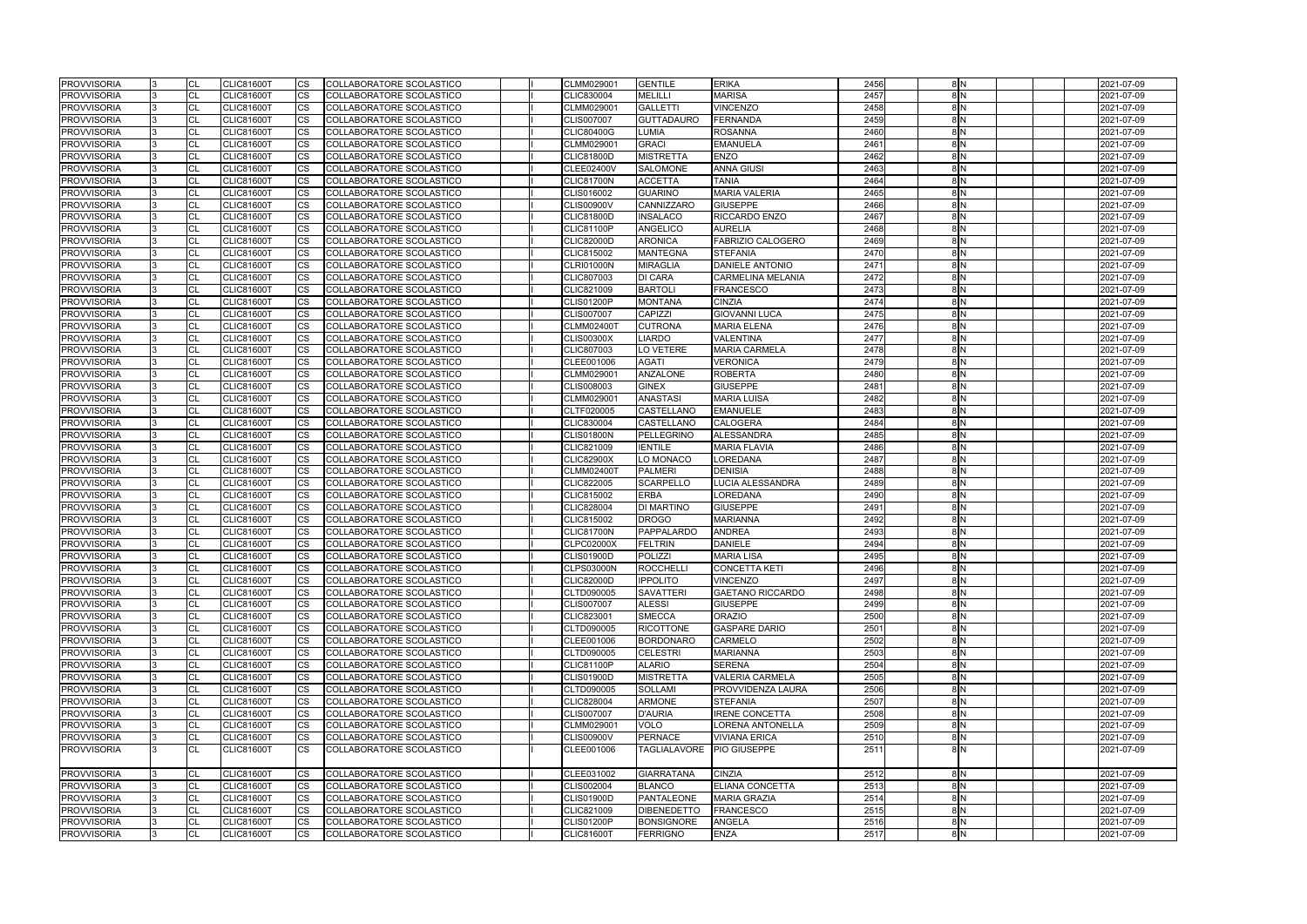| <b>PROVVISORIA</b> | CL        | <b>CLIC81600T</b> | <b>CS</b>              | COLLABORATORE SCOLASTICO        |  | <b>CLIC82000D</b> | <b>CALAMERA</b>     | <b>MICHELE</b>               | 2518 | 8 N               |  | 2021-07-09 |
|--------------------|-----------|-------------------|------------------------|---------------------------------|--|-------------------|---------------------|------------------------------|------|-------------------|--|------------|
| <b>PROVVISORIA</b> | CL        | <b>CLIC81600T</b> | <b>CS</b>              | <b>COLLABORATORE SCOLASTICO</b> |  | <b>CLEE02100B</b> | <b>SAMMARTINO</b>   | <b>FRANCESCO</b>             | 2519 | 8N                |  | 2021-07-09 |
| <b>PROVVISORIA</b> | <b>CL</b> | <b>CLIC81600T</b> | <b>CS</b>              | COLLABORATORE SCOLASTICO        |  | CLEE001006        | <b>CUCCHIARELLI</b> | <b>EMANUELA</b>              | 2520 | 8 N               |  | 2021-07-09 |
| <b>PROVVISORIA</b> | CL        | <b>CLIC81600T</b> | CS                     | COLLABORATORE SCOLASTICO        |  | <b>CLIC83200Q</b> | <b>IACONA</b>       | LUISIANA                     | 2521 | 8N                |  | 2021-07-09 |
| <b>PROVVISORIA</b> | CL        | <b>CLIC81600T</b> | CS                     | COLLABORATORE SCOLASTICO        |  | <b>CLIC81800D</b> | <b>PARDI</b>        | <b>MONIA CETTINA</b>         | 2522 | 8N                |  | 2021-07-09 |
| <b>PROVVISORIA</b> | CL        | <b>CLIC81600T</b> | <b>CS</b>              | COLLABORATORE SCOLASTICO        |  | CLEE031002        | <b>RAGONA</b>       | <b>MARINELLA</b>             | 2523 | 8 N               |  | 2021-07-09 |
| <b>PROVVISORIA</b> | CL        | <b>CLIC81600T</b> | <b>CS</b>              | COLLABORATORE SCOLASTICO        |  | CLTD090005        | <b>BELLOMO</b>      | <b>LILIANA MICHELA</b>       | 2524 | 8 N               |  | 2021-07-09 |
| <b>PROVVISORIA</b> | CL        | <b>CLIC81600T</b> | <b>CS</b>              | COLLABORATORE SCOLASTICO        |  | <b>CLIS01400A</b> | <b>NANFARA</b>      | <b>GIUSEPPINA</b>            | 2525 | 8 N               |  | 2021-07-09 |
| <b>PROVVISORIA</b> | CL        | <b>CLIC81600T</b> | <b>CS</b>              | COLLABORATORE SCOLASTICO        |  | <b>CLIC81800D</b> | <b>FAVATA</b>       | <b>MARIA</b>                 | 2526 | 8 N               |  | 2021-07-09 |
| <b>PROVVISORIA</b> | CL        | <b>CLIC81600T</b> | CS                     | COLLABORATORE SCOLASTICO        |  | <b>CLPS03000N</b> | <b>VENTURA</b>      | <b>ANTONIO</b>               | 2527 | 8 N               |  | 2021-07-09 |
| <b>PROVVISORIA</b> | CL        | CLIC81600T        | CS                     | COLLABORATORE SCOLASTICO        |  | <b>CLIS00300X</b> | <b>PARDO</b>        | <b>GIUSEPPA ROSA</b>         | 2528 | 8 N               |  | 2021-07-09 |
| <b>PROVVISORIA</b> | CL        | <b>CLIC81600T</b> | <b>CS</b>              | COLLABORATORE SCOLASTICO        |  | <b>CLIC83100X</b> | <b>BONGIORNO</b>    | <b>LIBORIO</b>               | 2529 | 8N                |  | 2021-07-09 |
| <b>PROVVISORIA</b> | CL        | <b>CLIC81600T</b> | <b>CS</b>              | COLLABORATORE SCOLASTICO        |  | CLIC807003        | <b>NICOLETTI</b>    | <b>ANGELA</b>                | 2530 | 8 N               |  | 2021-07-09 |
| <b>PROVVISORIA</b> | CL        | <b>CLIC81600T</b> | <b>CS</b>              | COLLABORATORE SCOLASTICO        |  | <b>CLIS00900V</b> | <b>NASO</b>         | <b>MARGHERITA</b>            | 2531 | 8 N               |  | 2021-07-09 |
| <b>PROVVISORIA</b> | CL        | <b>CLIC81600T</b> | <b>CS</b>              | COLLABORATORE SCOLASTICO        |  | <b>CLIS007007</b> | CANTELLO            | <b>CROCIFISSA</b>            | 2532 | 8 N               |  | 2021-07-09 |
| <b>PROVVISORIA</b> | CL        | <b>CLIC81600T</b> | CS                     | COLLABORATORE SCOLASTICO        |  | <b>CLIS007007</b> | <b>INFANTINO</b>    | <b>IGNAZIO</b>               | 2533 | 8 N               |  | 2021-07-09 |
| <b>PROVVISORIA</b> | <b>CL</b> | <b>CLIC81600T</b> | CS                     | COLLABORATORE SCOLASTICO        |  | <b>CLIC828004</b> | <b>SPINELLI</b>     | <b>GIOVANNA</b>              | 2534 | 8 N               |  | 2021-07-09 |
| <b>PROVVISORIA</b> | CL        | <b>CLIC81600T</b> | <b>CS</b>              | COLLABORATORE SCOLASTICO        |  | CLEE001006        | <b>CASTRONOVO</b>   | <b>MICHELINA</b>             | 2535 | 8 N               |  | 2021-07-09 |
| <b>PROVVISORIA</b> | CL        | <b>CLIC81600T</b> | <b>CS</b>              | COLLABORATORE SCOLASTICO        |  | <b>CLIS01900D</b> | <b>DI CRISTINA</b>  | PATRIZIA CROCIFISSA          | 2536 | 8 N               |  | 2021-07-09 |
| <b>PROVVISORIA</b> | <b>CL</b> | <b>CLIC81600T</b> | <b>CS</b>              | COLLABORATORE SCOLASTICO        |  | <b>CLIC83200Q</b> | <b>RUSSO</b>        | <b>MARIA</b>                 | 2537 | 8 N               |  | 2021-07-09 |
| <b>PROVVISORIA</b> | CL        | <b>CLIC81600T</b> | <b>CS</b>              | COLLABORATORE SCOLASTICO        |  | CLIC830004        | <b>DI PASQUALE</b>  | <b>LORETA</b>                | 2538 | 8 N               |  | 2021-07-09 |
| <b>PROVVISORIA</b> | <b>CL</b> | <b>CLIC81600T</b> | CS                     | COLLABORATORE SCOLASTICO        |  | CLTD090005        | <b>CONTRAFATTO</b>  | <b>MARINA</b>                | 2539 | 8 N               |  | 2021-07-09 |
| <b>PROVVISORIA</b> | <b>CL</b> | <b>CLIC81600T</b> | CS                     | COLLABORATORE SCOLASTICO        |  | <b>CLIC81000V</b> | <b>RAUDINO</b>      | <b>GRAZIA MARIA</b>          | 2540 | 8 N               |  | 2021-07-09 |
| <b>PROVVISORIA</b> | CL        | <b>CLIC81600T</b> | <b>CS</b>              | COLLABORATORE SCOLASTICO        |  | CLIC830004        | <b>CUPANI</b>       | <b>GIOVANNA</b>              | 2541 | 8 N               |  | 2021-07-09 |
| <b>PROVVISORIA</b> | CL        | <b>CLIC81600T</b> | CS                     | COLLABORATORE SCOLASTICO        |  | CLIC827008        | <b>LAURICELLA</b>   | SABRINA PATRIZIA MARIA       | 2542 | 8 N               |  | 2021-07-09 |
| <b>PROVVISORIA</b> | <b>CL</b> | <b>CLIC81600T</b> | $\overline{\text{cs}}$ | COLLABORATORE SCOLASTICO        |  | <b>CLIS007007</b> | <b>GENOVESE</b>     | <b>AGNESE</b>                | 2543 | 8N                |  | 2021-07-09 |
| <b>PROVVISORIA</b> | CL        | <b>CLIC81600T</b> | <b>CS</b>              | COLLABORATORE SCOLASTICO        |  | <b>CLIC830004</b> | <b>CRISCIONE</b>    | <b>DOMENICA MARIA</b>        | 2544 | 8N                |  | 2021-07-09 |
| <b>PROVVISORIA</b> | <b>CL</b> | <b>CLIC81600T</b> | CS                     | COLLABORATORE SCOLASTICO        |  | <b>CLIS00300X</b> | <b>MAGANUCO</b>     | <b>NUNZIATA</b>              | 2545 | 8 N               |  | 2021-07-09 |
| <b>PROVVISORIA</b> | <b>CL</b> | <b>CLIC81600T</b> | CS                     | COLLABORATORE SCOLASTICO        |  | <b>CLIS00300X</b> | <b>BRIGHINA</b>     | <b>GIOVANNA MARIA LUCIA</b>  | 2546 | 8N                |  | 2021-07-09 |
| <b>PROVVISORIA</b> | CL        | CLIC81600T        | CS                     | COLLABORATORE SCOLASTICO        |  | CLEE02400V        | <b>PILATO</b>       | <b>SILVIO SALVATORE</b>      | 2547 | 8 N               |  | 2021-07-09 |
| <b>PROVVISORIA</b> | CL        | <b>CLIC81600T</b> | <b>CS</b>              | COLLABORATORE SCOLASTICO        |  | CLEE02400V        | <b>TIRRITO</b>      | <b>GRAZIELLA</b>             | 2548 | 8 N               |  | 2021-07-09 |
| <b>PROVVISORIA</b> | CL        | <b>CLIC81600T</b> | <b>CS</b>              | COLLABORATORE SCOLASTICO        |  | CLEE001006        | <b>ARENA</b>        | <b>LUIGI</b>                 | 2549 | 7,98 N            |  | 2021-07-09 |
| <b>PROVVISORIA</b> | CL        | <b>CLIC81600T</b> | <b>CS</b>              | COLLABORATORE SCOLASTICO        |  | CLTF020005        | <b>MICALI</b>       | <b>GABRIELLA</b>             | 2550 | 7,97 S            |  | 2021-07-09 |
| <b>PROVVISORIA</b> | CL        | <b>CLIC81600T</b> | CS                     | COLLABORATORE SCOLASTICO        |  | <b>CLIC82500L</b> | <b>GALIANO</b>      | <b>LAURA</b>                 | 2551 | 7,97 S            |  | 2021-07-09 |
| <b>PROVVISORIA</b> | CL        | CLIC81600T        | CS                     | COLLABORATORE SCOLASTICO        |  | <b>CLIS01200P</b> | <b>LACHINA</b>      | <b>PAOLA</b>                 | 2552 | 7,97 S            |  | 2021-07-09 |
| <b>PROVVISORIA</b> | CL        | <b>CLIC81600T</b> | <b>CS</b>              | COLLABORATORE SCOLASTICO        |  | <b>CLIS007007</b> | <b>LA LEGNAME</b>   | <b>ANNA ELISA</b>            | 2553 | 7,97 S            |  | 2021-07-09 |
| <b>PROVVISORIA</b> | CL        | <b>CLIC81600T</b> | <b>CS</b>              | COLLABORATORE SCOLASTICO        |  | <b>CLIS00300X</b> | PATERNO'            | ANGELO                       | 2554 | 7,97N             |  | 2021-07-09 |
| <b>PROVVISORIA</b> | CL        | <b>CLIC81600T</b> | <b>CS</b>              | COLLABORATORE SCOLASTICO        |  | CLIC830004        | <b>MESSINA</b>      | <b>VINCENZO</b>              | 2555 | 7,97 N            |  | 2021-07-09 |
| <b>PROVVISORIA</b> | CL        | <b>CLIC81600T</b> | <b>CS</b>              | COLLABORATORE SCOLASTICO        |  | <b>CLIS00900V</b> | <b>RIZZO</b>        | <b>ALESSANDRO</b>            | 2556 | 7,97 N            |  | 2021-07-09 |
| <b>PROVVISORIA</b> | CL        | <b>CLIC81600T</b> | <b>CS</b>              | COLLABORATORE SCOLASTICO        |  | CLIS008003        | <b>NOTO</b>         | <b>CARMELINA SILVANA</b>     | 2557 | 7,97 N            |  | 2021-07-09 |
| <b>PROVVISORIA</b> | <b>CL</b> | <b>CLIC81600T</b> | <b>CS</b>              | COLLABORATORE SCOLASTICO        |  | <b>CLEE01100R</b> | <b>DI FEDE</b>      | <b>ADELINA</b>               | 2558 | 7.97 <sup>N</sup> |  | 2021-07-09 |
| <b>PROVVISORIA</b> | <b>CL</b> | <b>CLIC81600T</b> | <b>CS</b>              | COLLABORATORE SCOLASTICO        |  | CLEE001006        | TRAVAGLIANTI        | <b>SANTI MASSIMO</b>         | 2559 | 7,97 N            |  | 2021-07-09 |
| <b>PROVVISORIA</b> | <b>CL</b> | <b>CLIC81600T</b> | <b>CS</b>              | <b>COLLABORATORE SCOLASTICO</b> |  | <b>CLIC82500L</b> | <b>RUSSI</b>        | <b>NUNZIA</b>                | 2560 | 7,97 N            |  | 2021-07-09 |
| <b>PROVVISORIA</b> | CL        | <b>CLIC81600T</b> | <b>CS</b>              | COLLABORATORE SCOLASTICO        |  | <b>CLIC82500L</b> | <b>LA GRISTINA</b>  | <b>GRAZIELLA RITA</b>        | 2561 | $7,97$ N          |  | 2021-07-09 |
| <b>PROVVISORIA</b> | <b>CL</b> | <b>CLIC81600T</b> | <b>CS</b>              | COLLABORATORE SCOLASTICO        |  | CLTF020005        | <b>BUCCOLERI</b>    | <b>GIUSEPPE</b>              | 2562 | 7,97 N            |  | 2021-07-09 |
| <b>PROVVISORIA</b> | CL        | <b>CLIC81600T</b> | <b>CS</b>              | COLLABORATORE SCOLASTICO        |  | CLIS008003        | <b>ZIMBARDO</b>     | <b>GIUSEPPE</b>              | 2563 | $7,96$ S          |  | 2021-07-09 |
| <b>PROVVISORIA</b> | <b>CL</b> | <b>CLIC81600T</b> | <b>CS</b>              | COLLABORATORE SCOLASTICO        |  | <b>CLIC81700N</b> | <b>CARATO</b>       | <b>LUIGI</b>                 | 2564 | 7,95 S            |  | 2021-07-09 |
| <b>PROVVISORIA</b> | <b>CL</b> | <b>CLIC81600T</b> | <b>CS</b>              | COLLABORATORE SCOLASTICO        |  | <b>CLIC82400R</b> | <b>PASSAFIUME</b>   | <b>CARMELA VANESSA</b>       | 2565 | $7,95$ S          |  | 2021-07-09 |
| <b>PROVVISORIA</b> | <b>CL</b> | <b>CLIC81600T</b> | <b>CS</b>              | COLLABORATORE SCOLASTICO        |  | <b>CLIC82000D</b> | <b>LA ROSA</b>      | VALERIO                      | 2566 | $7,95$ S          |  | 2021-07-09 |
| <b>PROVVISORIA</b> | <b>CL</b> | <b>CLIC81600T</b> | <b>CS</b>              | COLLABORATORE SCOLASTICO        |  | CLEE001006        | <b>LA PORTA</b>     | <b>ELIANA</b>                | 2567 | $7,95$ S          |  | 2021-07-09 |
| <b>PROVVISORIA</b> | <b>CL</b> | <b>CLIC81600T</b> | <b>CS</b>              | COLLABORATORE SCOLASTICO        |  | <b>CLIS007007</b> | <b>PRIVITELLO</b>   | <b>TANIA</b>                 | 2568 | $7,95$ S          |  | 2021-07-09 |
| <b>PROVVISORIA</b> | <b>CL</b> | <b>CLIC81600T</b> | <b>CS</b>              | COLLABORATORE SCOLASTICO        |  | <b>CLRI01000N</b> | <b>BONGIOVANNI</b>  | <b>MARCO</b>                 | 2569 | $7,95$ S          |  | 2021-07-09 |
| <b>PROVVISORIA</b> | CL        | <b>CLIC81600T</b> | <b>CS</b>              | COLLABORATORE SCOLASTICO        |  | <b>CLIS007007</b> | <b>LA LEGGIA</b>    | <b>VINCENZO</b>              | 2570 | $7,95$ N          |  | 2021-07-09 |
| <b>PROVVISORIA</b> | <b>CL</b> | <b>CLIC81600T</b> | <b>CS</b>              | COLLABORATORE SCOLASTICO        |  | CLEE001006        | <b>SCHIFANO</b>     | <b>RINO SALVATORE DAVIDE</b> | 2571 | 7,93 N            |  | 2021-07-09 |
| <b>PROVVISORIA</b> | <b>CL</b> | <b>CLIC81600T</b> | <b>CS</b>              | COLLABORATORE SCOLASTICO        |  | <b>CLIS01200P</b> | <b>DORATO</b>       | ADRIANA GIUSEPPA LETIZIA     | 2572 | 7,92 S            |  | 2021-07-09 |
| <b>PROVVISORIA</b> | <b>CL</b> | <b>CLIC81600T</b> | <b>CS</b>              | COLLABORATORE SCOLASTICO        |  | CLEE001006        | <b>FORMENTI</b>     | <b>FRANCESCO</b>             | 2573 | 7,92N             |  | 2021-07-09 |
| <b>PROVVISORIA</b> | <b>CL</b> | <b>CLIC81600T</b> | <b>CS</b>              | COLLABORATORE SCOLASTICO        |  | <b>CLIC81000V</b> | <b>MARTINES</b>     | <b>CONCETTA VITA ANNA</b>    | 2574 | $7,90$ S          |  | 2021-07-09 |
| <b>PROVVISORIA</b> | CL        | <b>CLIC81600T</b> | CS.                    | COLLABORATORE SCOLASTICO        |  | <b>CLIC823001</b> | <b>FERRETTI</b>     | <b>PIETRO</b>                | 2575 | 7,90 S            |  | 2021-07-09 |
| <b>PROVVISORIA</b> | <b>CL</b> | <b>CLIC81600T</b> | <b>CS</b>              | COLLABORATORE SCOLASTICO        |  | <b>CLIC81800D</b> | <b>ANTINORO</b>     | <b>GIUSI</b>                 | 2576 | 7,90 S            |  | 2021-07-09 |
| <b>PROVVISORIA</b> | <b>CL</b> | <b>CLIC81600T</b> | <b>CS</b>              | COLLABORATORE SCOLASTICO        |  | <b>CLIS00600B</b> | <b>IANNI'</b>       | SANTINA                      | 2577 | $7,90$ S          |  | 2021-07-09 |
| <b>PROVVISORIA</b> | <b>CL</b> | <b>CLIC81600T</b> | <b>CS</b>              | COLLABORATORE SCOLASTICO        |  | <b>CLIC822005</b> | <b>BOSCO</b>        | <b>MANUELA</b>               | 2578 | 7,90 S            |  | 2021-07-09 |
| <b>PROVVISORIA</b> | <b>CL</b> | <b>CLIC81600T</b> | <b>CS</b>              | COLLABORATORE SCOLASTICO        |  | <b>CLIS007007</b> | LI VELI             | <b>SILVIA</b>                | 2579 | 7,90 S            |  | 2021-07-09 |
|                    |           |                   |                        |                                 |  |                   |                     |                              |      |                   |  |            |

|   |  | 2021-07-09               |
|---|--|--------------------------|
| S |  | 2021-07-09               |
|   |  | 2021-07-09               |
|   |  | 2021-07-09               |
|   |  | 2021-07-09               |
|   |  | 2021-07-09               |
|   |  | 2021-07-09               |
|   |  | 2021-07-09               |
|   |  | 2021-07-09               |
|   |  | 2021-07-09               |
|   |  | 2021-07-09               |
|   |  | 2021-07-09               |
|   |  | 2021-07-09               |
|   |  | 2021-07-09               |
|   |  | 2021-07-09               |
|   |  | 2021-07-09               |
|   |  | 2021-07-09               |
|   |  | 2021-07-09               |
|   |  | 2021-07-09<br>2021-07-09 |
|   |  | 2021-07-09               |
|   |  | 2021-07-09               |
|   |  | 2021-07-09               |
|   |  | 2021-07-09               |
|   |  | 2021-07-09               |
|   |  | 2021-07-09               |
|   |  | 2021-07-09               |
|   |  | 2021-07-09               |
|   |  | 2021-07-09               |
|   |  | 2021-07-09               |
|   |  | 2021-07-09               |
|   |  | 2021-07-09               |
|   |  | 2021-07-09               |
|   |  | 2021-07-09               |
|   |  | 2021-07-09               |
|   |  | 2021-07-09               |
|   |  | 2021-07-09               |
|   |  | 2021-07-09               |
|   |  | 2021-07-09               |
|   |  | 2021-07-09               |
|   |  | 2021-07-09               |
|   |  | 2021-07-09               |
|   |  | 2021-07-09               |
|   |  | 2021-07-09               |
|   |  | 2021-07-09               |
|   |  | 2021-07-09               |
|   |  | 2021-07-09               |
|   |  | 2021-07-09<br>2021-07-09 |
|   |  | 2021-07-09               |
|   |  | 2021-07-09               |
|   |  | 2021-07-09               |
|   |  | 2021-07-09               |
|   |  | 2021-07-09               |
|   |  | 2021-07-09               |
|   |  |                          |
|   |  | 2021-07-09               |
|   |  | 2021-07-09               |
|   |  | 2021-07-09               |
|   |  | 2021-07-09               |
|   |  | 2021-07-09               |
|   |  | 2021-07-09               |
|   |  | 2021-07-09               |
|   |  |                          |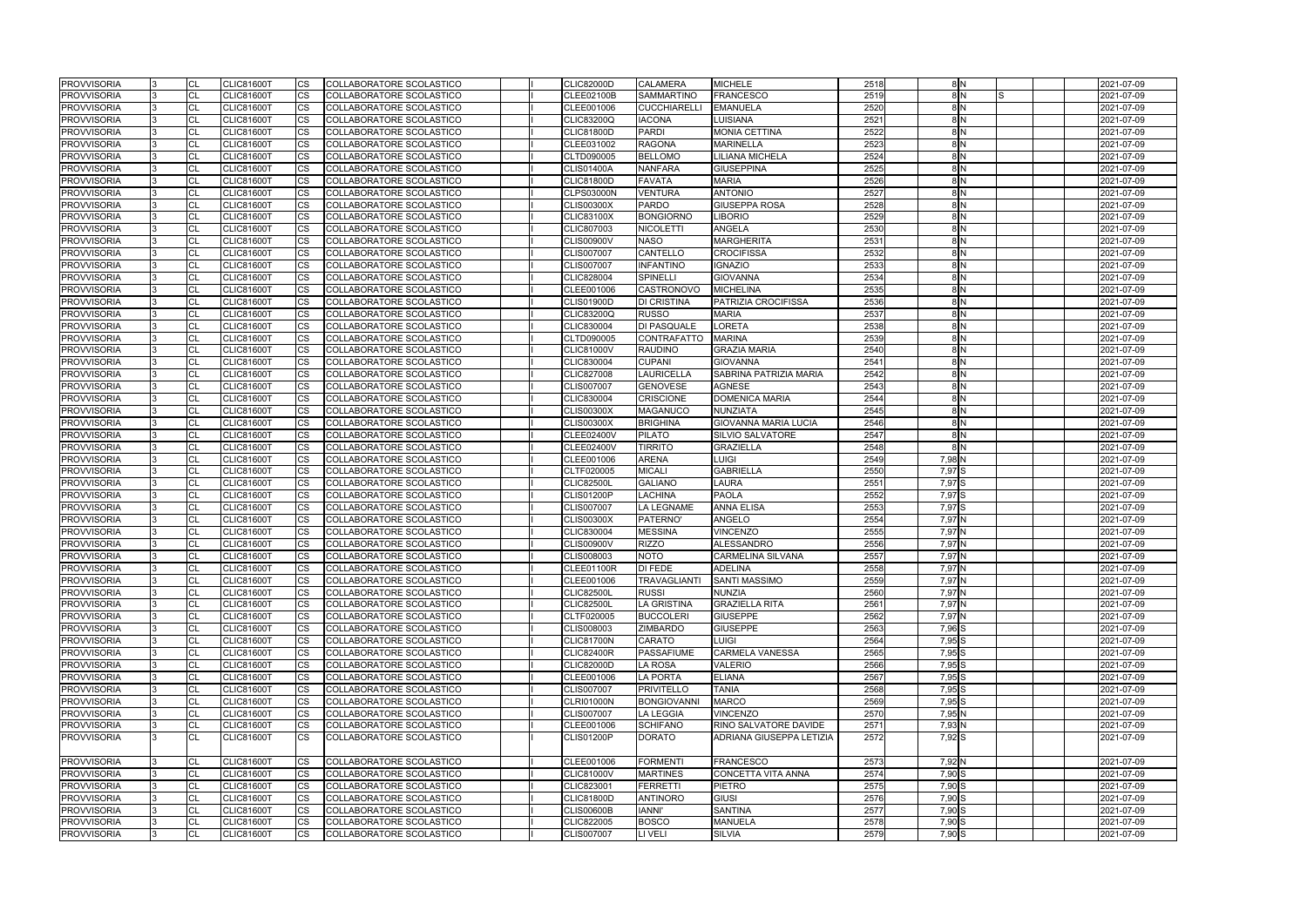| 2580 | 7,90 S              |  |  | 2021-07-09 |
|------|---------------------|--|--|------------|
|      |                     |  |  |            |
| 2581 | 7,90 S              |  |  | 2021-07-09 |
| 2582 | 7,90 S              |  |  | 2021-07-09 |
| 2583 | 7,90 S              |  |  | 2021-07-09 |
| 2584 | 7,90 S              |  |  | 2021-07-09 |
| 2585 | 7,90 S              |  |  | 2021-07-09 |
| 2586 | 7,90 N              |  |  | 2021-07-09 |
| 2587 | 7,90 N              |  |  | 2021-07-09 |
| 2588 | 7,90 N              |  |  | 2021-07-09 |
| 2589 | 7,90 N              |  |  | 2021-07-09 |
| 2590 | 7,90 N              |  |  | 2021-07-09 |
| 2591 | 7,90 N              |  |  | 2021-07-09 |
| 2592 | 7,90 N              |  |  | 2021-07-09 |
| 2593 | 7,90 N              |  |  | 2021-07-09 |
| 2594 | 7,90 N              |  |  | 2021-07-09 |
| 2595 | 7,90 N              |  |  | 2021-07-09 |
| 2596 | 7,90 N              |  |  | 2021-07-09 |
| 2597 | 7,90 N              |  |  | 2021-07-09 |
| 2598 | 7,90 N              |  |  | 2021-07-09 |
| 2599 | 7,90 N              |  |  | 2021-07-09 |
| 2600 | 7,90 N              |  |  | 2021-07-09 |
| 2601 | 7,90 N              |  |  | 2021-07-09 |
| 2602 | 7,90 N              |  |  | 2021-07-09 |
| 2603 | 7,90 N              |  |  | 2021-07-09 |
| 2604 | 7,90 N              |  |  | 2021-07-09 |
|      | $7,90$ N            |  |  |            |
| 2605 |                     |  |  | 2021-07-09 |
| 2606 | 7,90 N              |  |  | 2021-07-09 |
| 2607 | $7,90$ N            |  |  | 2021-07-09 |
| 2608 | 7,90 N              |  |  | 2021-07-09 |
| 2609 | 7,90 N              |  |  | 2021-07-09 |
| 2610 | 7,90 N              |  |  | 2021-07-09 |
| 2611 | 7,90 N              |  |  | 2021-07-09 |
| 2612 | 7,90 N              |  |  | 2021-07-09 |
| 2613 | 7,90 N              |  |  | 2021-07-09 |
| 2614 | 7,90 N              |  |  | 2021-07-09 |
| 2615 | 7,90 N              |  |  | 2021-07-09 |
| 2616 | 7,90 N              |  |  | 2021-07-09 |
| 2617 | 7,90 N              |  |  | 2021-07-09 |
| 2618 | 7,88 S              |  |  | 2021-07-09 |
|      |                     |  |  |            |
| 2619 | 7,87 N              |  |  | 2021-07-09 |
| 2620 | 7,86 N              |  |  | 2021-07-09 |
| 2621 | $7,85$ S            |  |  | 2021-07-09 |
| 2622 | 7,85 S              |  |  | 2021-07-09 |
| 2623 | $7,85$ S            |  |  | 2021-07-09 |
| 2624 | $7,85$ S            |  |  | 2021-07-09 |
| 2625 | 7,85 S              |  |  | 2021-07-09 |
| 2626 | 7,85 S              |  |  | 2021-07-09 |
| 2627 | 7,85 N              |  |  | 2021-07-09 |
| 2628 | 7,85 N              |  |  | 2021-07-09 |
| 2629 | 7,85 N              |  |  | 2021-07-09 |
| 2630 | 7,85 N              |  |  | 2021-07-09 |
| 2631 | 7,85 N              |  |  | 2021-07-09 |
| 2632 | 7,85 N              |  |  | 2021-07-09 |
| 2633 | 7,85 N              |  |  | 2021-07-09 |
| 2634 | 7,85 N              |  |  | 2021-07-09 |
| 2635 | $7,85$ <sub>N</sub> |  |  | 2021-07-09 |
|      | 7,85 N              |  |  | 2021-07-09 |
| 2636 | $7,83$ $S$          |  |  |            |
| 2637 |                     |  |  | 2021-07-09 |
| 2638 | 7,83 S              |  |  | 2021-07-09 |
| 2639 | 7,83 S              |  |  | 2021-07-09 |
| 2640 | 7,83 S              |  |  | 2021-07-09 |

| <b>PROVVISORIA</b>                       | ICL                     | <b>CLIC81600T</b>                      | ICS.                   | COLLABORATORE SCOLASTICO                             |  | <b>CLIC81100P</b>               | <b>MANFRE'</b>                 | CONCETTA MARIA                               | 2580         | 7,90 S             | 2021-07-09               |
|------------------------------------------|-------------------------|----------------------------------------|------------------------|------------------------------------------------------|--|---------------------------------|--------------------------------|----------------------------------------------|--------------|--------------------|--------------------------|
| <b>PROVVISORIA</b>                       |                         | <b>CLIC81600T</b>                      | <b>ICS</b>             | COLLABORATORE SCOLASTICO                             |  | <b>CLEE02500P</b>               | <b>MILANO</b>                  | <b>ANTONELLA</b>                             | 2581         |                    |                          |
|                                          | <b>ICL</b>              |                                        |                        |                                                      |  |                                 |                                | <b>ANNARITA</b>                              |              | 7,90 S             | 2021-07-09               |
| <b>PROVVISORIA</b>                       | <b>CL</b>               | <b>CLIC81600T</b>                      | <b>ICS</b>             | COLLABORATORE SCOLASTICO                             |  | <b>CLIC81100P</b>               | <b>PISANO</b>                  | <b>ENZA NUCCIA</b>                           | 2582<br>2583 | 7,90 S<br>$7,90$ S | 2021-07-09               |
| <b>PROVVISORIA</b>                       | CL                      | <b>CLIC81600T</b><br><b>CLIC81600T</b> | <b>CS</b><br><b>CS</b> | COLLABORATORE SCOLASTICO<br>COLLABORATORE SCOLASTICO |  | <b>CLIS01900D</b><br>CLEE014008 | LOMBARDO<br><b>MECCARIELLO</b> | <b>TIZIANA</b><br><b>SILVIA</b>              | 2584         | 7,90 S             | 2021-07-09               |
| <b>PROVVISORIA</b><br><b>PROVVISORIA</b> | <b>CL</b><br><b>CL</b>  | <b>CLIC81600T</b>                      | <b>CS</b>              | COLLABORATORE SCOLASTICO                             |  | <b>CLIC82500L</b>               | <b>RIZZO</b>                   | <b>SONIA DANIELA</b>                         | 2585         | 7,90 S             | 2021-07-09<br>2021-07-09 |
| <b>PROVVISORIA</b>                       | CL                      | <b>CLIC81600T</b>                      | <b>CS</b>              | COLLABORATORE SCOLASTICO                             |  | <b>CLIC81700N</b>               | <b>MARTORANA</b>               | <b>GIUSEPPINA</b>                            | 2586         | 7,90 N             | 2021-07-09               |
| <b>PROVVISORIA</b>                       |                         | <b>CLIC81600T</b>                      | <b>ICS</b>             |                                                      |  | <b>CLEE02100B</b>               | <b>TINNIRELLO</b>              | <b>ANGELO</b>                                | 2587         |                    | 2021-07-09               |
| <b>PROVVISORIA</b>                       | <b>CL</b><br><b>CL</b>  | CLIC81600T                             | <b>ICS</b>             | COLLABORATORE SCOLASTICO<br>COLLABORATORE SCOLASTICO |  | CLIS007007                      | <b>BONIFACIO</b>               | <b>GIORGIA</b>                               | 2588         | 7,90 N<br>7,90 N   | 2021-07-09               |
| <b>PROVVISORIA</b>                       |                         | <b>CLIC81600T</b>                      | <b>CS</b>              | COLLABORATORE SCOLASTICO                             |  | CLIC83200Q                      | <b>BARONE</b>                  | <b>SOFIA</b>                                 | 2589         | 7,90 N             | 2021-07-09               |
| <b>PROVVISORIA</b>                       | <b>CL</b><br><b>ICL</b> | <b>CLIC81600T</b>                      | <b>CS</b>              | COLLABORATORE SCOLASTICO                             |  | CLIC83200Q                      | <b>D'ANDREA</b>                | <b>SERAFINO</b>                              | 2590         | 7,90 N             | 2021-07-09               |
| <b>PROVVISORIA</b>                       | <b>CL</b>               | <b>CLIC81600T</b>                      | <b>CS</b>              |                                                      |  | <b>CLPC02000X</b>               | <b>MILITELLO</b>               | <b>ALTHEA</b>                                |              | 7,90 N             | 2021-07-09               |
| <b>PROVVISORIA</b>                       | <b>CL</b>               | <b>CLIC81600T</b>                      | <b>CS</b>              | COLLABORATORE SCOLASTICO<br>COLLABORATORE SCOLASTICO |  | <b>CLIS00900V</b>               | <b>PULIZZI</b>                 | <b>ANTONINO</b>                              | 2591<br>2592 | 7,90N              | 2021-07-09               |
| <b>PROVVISORIA</b>                       | <b>CL</b>               | <b>CLIC81600T</b>                      | <b>CS</b>              | COLLABORATORE SCOLASTICO                             |  | CLEE001006                      | <b>DI ROSA</b>                 | <b>MARIA CHIARA</b>                          | 2593         | 7,90 N             | 2021-07-09               |
| <b>PROVVISORIA</b>                       | CL                      | CLIC81600T                             | <b>CS</b>              | COLLABORATORE SCOLASTICO                             |  | <b>CLIC81700N</b>               | <b>SCIARRINO</b>               | <b>ANTONIO</b>                               | 2594         | 7,90N              | 2021-07-09               |
| <b>PROVVISORIA</b>                       | CL                      | <b>CLIC81600T</b>                      | <b>CS</b>              | COLLABORATORE SCOLASTICO                             |  | CLTF020005                      | <b>TURCO</b>                   | <b>MARIO</b>                                 | 2595         | 7,90N              | 2021-07-09               |
| <b>PROVVISORIA</b>                       | <b>ICL</b>              | <b>CLIC81600T</b>                      | <b>CS</b>              | <b>COLLABORATORE SCOLASTICO</b>                      |  | CLIC823001                      | <b>MUCCIARELLA</b>             | <b>GAETANO</b>                               | 2596         | 7,90 N             | 2021-07-09               |
| <b>PROVVISORIA</b>                       | <b>ICL</b>              | <b>CLIC81600T</b>                      | <b>CS</b>              | <b>COLLABORATORE SCOLASTICO</b>                      |  | <b>CLEE01100R</b>               | <b>CORALLO</b>                 | <b>MARIA LETIZIA</b>                         | 2597         | 7,90N              | 2021-07-09               |
| <b>PROVVISORIA</b>                       | <b>CL</b>               | <b>CLIC81600T</b>                      | <b>CS</b>              | COLLABORATORE SCOLASTICO                             |  | CLIC828004                      | <b>SARI</b>                    | <b>JACOPO</b>                                | 2598         | 7,90 N             | 2021-07-09               |
| <b>PROVVISORIA</b>                       | <b>CL</b>               | <b>CLIC81600T</b>                      | <b>CS</b>              | COLLABORATORE SCOLASTICO                             |  | <b>CLEE02100B</b>               | <b>REALE</b>                   | <b>FABIANA</b>                               | 2599         | 7,90 N             | 2021-07-09               |
| <b>PROVVISORIA</b>                       | <b>CL</b>               | <b>CLIC81600T</b>                      | <b>CS</b>              | COLLABORATORE SCOLASTICO                             |  | <b>CLIS007007</b>               | <b>MELI</b>                    | <b>CARMELA VALENTINA</b>                     | 2600         | 7,90 N             | 2021-07-09               |
| <b>PROVVISORIA</b>                       | <b>CL</b>               | <b>CLIC81600T</b>                      | <b>ICS</b>             | COLLABORATORE SCOLASTICO                             |  | CLEE031002                      | <b>PARDO</b>                   | <b>FEDERICA</b>                              | 2601         | 7,90N              | 2021-07-09               |
| <b>PROVVISORIA</b>                       | <b>CL</b>               | <b>CLIC81600T</b>                      | <b>CS</b>              | COLLABORATORE SCOLASTICO                             |  | <b>CLIS01900D</b>               | <b>FIORELLA</b>                | <b>FEDERICA</b>                              | 2602         | 7,90 N             | 2021-07-09               |
| <b>PROVVISORIA</b>                       | <b>ICL</b>              | <b>CLIC81600T</b>                      | <b>CS</b>              | COLLABORATORE SCOLASTICO                             |  | <b>CLIS01800N</b>               | <b>SMECCA</b>                  | <b>DENNY</b>                                 | 2603         | 7,90N              | 2021-07-09               |
| <b>PROVVISORIA</b>                       | <b>CL</b>               | <b>CLIC81600T</b>                      | <b>CS</b>              | COLLABORATORE SCOLASTICO                             |  | CLIC821009                      | <b>NOTO</b>                    | <b>ROCCA</b>                                 | 2604         | 7,90 N             | 2021-07-09               |
|                                          |                         |                                        | <b>CS</b>              |                                                      |  |                                 | <b>SPINELLO</b>                |                                              | 2605         |                    |                          |
| <b>PROVVISORIA</b>                       | CL<br><b>CL</b>         | <b>CLIC81600T</b><br><b>CLIC81600T</b> | <b>ICS</b>             | COLLABORATORE SCOLASTICO                             |  | <b>CLIC82900X</b>               | <b>ANGELONE</b>                | <b>ANGELA</b><br><b>LOETITIA</b>             | 2606         | 7,90 N<br>7,90 N   | 2021-07-09<br>2021-07-09 |
| <b>PROVVISORIA</b><br><b>PROVVISORIA</b> |                         |                                        | <b>ICS</b>             | COLLABORATORE SCOLASTICO                             |  | CLIC83200Q                      | <b>SILVESTRE</b>               |                                              | 2607         | 7,90 N             | 2021-07-09               |
|                                          | <b>CL</b>               | <b>CLIC81600T</b>                      |                        | COLLABORATORE SCOLASTICO                             |  | CLIC815002                      | <b>PILATO</b>                  | <b>MARIANNA GIOACHINA</b>                    | 2608         | 7,90 N             |                          |
| <b>PROVVISORIA</b>                       | <b>CL</b>               | <b>CLIC81600T</b><br><b>CLIC81600T</b> | <b>CS</b><br><b>CS</b> | COLLABORATORE SCOLASTICO                             |  | CLMM029001<br><b>CLIS00300X</b> | <b>ALFIERI</b>                 | FLORINDA VIRGINIA KET<br><b>MARIA TERESA</b> | 2609         | 7,90 N             | 2021-07-09               |
| <b>PROVVISORIA</b><br><b>PROVVISORIA</b> | <b>CL</b><br><b>CL</b>  | <b>CLIC81600T</b>                      | <b>CS</b>              | COLLABORATORE SCOLASTICO<br>COLLABORATORE SCOLASTICO |  | <b>CLEE02500P</b>               | <b>MUGAVERO</b>                | <b>VALENTINA</b>                             | 2610         | 7,90N              | 2021-07-09<br>2021-07-09 |
| <b>PROVVISORIA</b>                       | CL                      | <b>CLIC81600T</b>                      | <b>CS</b>              | COLLABORATORE SCOLASTICO                             |  | <b>CLIC81600T</b>               | <b>STIVALA</b>                 | <b>ROSA</b>                                  | 2611         | 7,90 N             | 2021-07-09               |
| <b>PROVVISORIA</b>                       | CL                      | <b>CLIC81600T</b>                      | <b>ICS</b>             | COLLABORATORE SCOLASTICO                             |  | CLTD090005                      | <b>VERDE</b>                   | <b>PAOLA</b>                                 | 2612         | 7,90 N             | 2021-07-09               |
| <b>PROVVISORIA</b>                       | <b>CL</b>               | <b>CLIC81600T</b>                      | <b>CS</b>              | COLLABORATORE SCOLASTICO                             |  | <b>CLIS01200P</b>               | <b>GALVANO</b>                 | <b>GIULIA</b>                                | 2613         | 7,90 N             | 2021-07-09               |
| <b>PROVVISORIA</b>                       | <b>ICL</b>              | <b>CLIC81600T</b>                      | <b>CS</b>              | COLLABORATORE SCOLASTICO                             |  | <b>CLIS01400A</b>               | <b>MANCUSO</b>                 | <b>PATRIZIA</b>                              | 2614         | 7,90N              | 2021-07-09               |
| <b>PROVVISORIA</b>                       | <b>ICL</b>              | <b>CLIC81600T</b>                      | <b>CS</b>              | COLLABORATORE SCOLASTICO                             |  | <b>CLIS01300E</b>               | <b>LAURIA</b>                  | <b>MARIA CALOGERA</b>                        | 2615         | 7,90 N             | 2021-07-09               |
| <b>PROVVISORIA</b>                       | <b>ICL</b>              | <b>CLIC81600T</b>                      | <b>CS</b>              | COLLABORATORE SCOLASTICO                             |  | <b>CLIS00600B</b>               | <b>PUCI</b>                    | <b>ENRICO</b>                                | 2616         | 7,90 N             | 2021-07-09               |
| <b>PROVVISORIA</b>                       | <b>CL</b>               | <b>CLIC81600T</b>                      | <b>CS</b>              | COLLABORATORE SCOLASTICO                             |  | <b>CLIC81700N</b>               | <b>VITELLO</b>                 | <b>CALOGERO</b>                              | 2617         | 7,90N              | 2021-07-09               |
| <b>PROVVISORIA</b>                       | <b>ICL</b>              | <b>CLIC81600T</b>                      | <b>CS</b>              | COLLABORATORE SCOLASTICO                             |  | <b>CLIS01400A</b>               | MASTROSIMONE GIUSEPPE          |                                              | 2618         | 7,88 S             | 2021-07-09               |
|                                          |                         |                                        |                        |                                                      |  |                                 |                                |                                              |              |                    |                          |
| <b>PROVVISORIA</b>                       | <b>CL</b>               | <b>CLIC81600T</b>                      | <b>CS</b>              | <b>COLLABORATORE SCOLASTICO</b>                      |  | CLEE001006                      | <b>LOMBARDO</b>                | <b>ILONA</b>                                 | 2619         | 7,87N              | 2021-07-09               |
| <b>PROVVISORIA</b>                       | <b>ICL</b>              | <b>CLIC81600T</b>                      | <b>CS</b>              | <b>COLLABORATORE SCOLASTICO</b>                      |  | <b>CLIS007007</b>               | <b>SCEBBA</b>                  | <b>ANNA</b>                                  | 2620         | 7,86 N             | 2021-07-09               |
| <b>PROVVISORIA</b>                       | <b>ICL</b>              | <b>CLIC81600T</b>                      | <b>CS</b>              | COLLABORATORE SCOLASTICO                             |  | <b>CLIC82000D</b>               | <b>AVARELLO</b>                | <b>DIEGO</b>                                 | 2621         | 7,85 S             | 2021-07-09               |
| <b>PROVVISORIA</b>                       | <b>CL</b>               | <b>CLIC81600T</b>                      | <b>CS</b>              | COLLABORATORE SCOLASTICO                             |  | <b>CLEE02500P</b>               | <b>CARUSO</b>                  | <b>GRAZIELLA MARIA</b>                       | 2622         | $7,85$ S           | 2021-07-09               |
| <b>PROVVISORIA</b>                       | <b>CL</b>               | <b>CLIC81600T</b>                      | <b>CS</b>              | COLLABORATORE SCOLASTICO                             |  | <b>CLIS00600B</b>               | <b>CATINELLA</b>               | LILIANA                                      | 2623         | $7,85$ S           | 2021-07-09               |
| <b>PROVVISORIA</b>                       | <b>ICL</b>              | <b>CLIC81600T</b>                      | <b>CS</b>              | COLLABORATORE SCOLASTICO                             |  | <b>CLIS01900D</b>               | <b>DELL'UTRI</b>               | <b>MORENA</b>                                | 2624         | $7,85$ S           | 2021-07-09               |
| <b>PROVVISORIA</b>                       | <b>CL</b>               | <b>CLIC81600T</b>                      | <b>CS</b>              | COLLABORATORE SCOLASTICO                             |  | <b>CLIS00600B</b>               | <b>SMECCA</b>                  | <b>FRANCESCO</b>                             | 2625         | $7,85$ S           | 2021-07-09               |
| <b>PROVVISORIA</b>                       | <b>ICL</b>              | <b>CLIC81600T</b>                      | <b>CS</b>              | COLLABORATORE SCOLASTICO                             |  | CLIC830004                      | <b>ALAIMO</b>                  | <b>GERLANDO</b>                              | 2626         | $7,85$ S           | 2021-07-09               |
| <b>PROVVISORIA</b>                       | <b>ICL</b>              | <b>CLIC81600T</b>                      | <b>CS</b>              | COLLABORATORE SCOLASTICO                             |  | <b>CLIC82500L</b>               | <b>PARENTI</b>                 | <b>MARCO</b>                                 | 2627         | 7,85 N             | 2021-07-09               |
| <b>PROVVISORIA</b>                       | <b>CL</b>               | <b>CLIC81600T</b>                      | <b>CS</b>              | COLLABORATORE SCOLASTICO                             |  | <b>CLIS00900V</b>               | <b>OLIVERI</b>                 | <b>VALERIO</b>                               | 2628         | 7,85N              | 2021-07-09               |
| <b>PROVVISORIA</b>                       | <b>CL</b>               | <b>CLIC81600T</b>                      | <b>CS</b>              | COLLABORATORE SCOLASTICO                             |  | <b>CLIS01800N</b>               | <b>SAPIO</b>                   | ADELE GIORGIA GRAZIA                         | 2629         | 7,85 N             | 2021-07-09               |
| <b>PROVVISORIA</b>                       | <b>CL</b>               | <b>CLIC81600T</b>                      | <b>CS</b>              | COLLABORATORE SCOLASTICO                             |  | <b>CLIC82500L</b>               | <b>SCOLARO</b>                 | <b>ORNELLA</b>                               | 2630         | 7,85N              | 2021-07-09               |
| <b>PROVVISORIA</b>                       | CL                      | <b>CLIC81600T</b>                      | <b>CS</b>              | COLLABORATORE SCOLASTICO                             |  | <b>CLIC80400G</b>               | <b>BARBASSO</b>                | <b>GIOVANNI</b>                              | 2631         | 7,85N              | 2021-07-09               |
| <b>PROVVISORIA</b>                       | <b>ICL</b>              | <b>CLIC81600T</b>                      | <b>CS</b>              | COLLABORATORE SCOLASTICO                             |  | <b>CLIC82500L</b>               | <b>TRIPISCIANO</b>             | <b>FABIOLA</b>                               | 2632         | 7,85 N             | 2021-07-09               |
| <b>PROVVISORIA</b>                       | <b>ICL</b>              | <b>CLIC81600T</b>                      | <b>CS</b>              | COLLABORATORE SCOLASTICO                             |  | <b>CLIC82500L</b>               | <b>PIRRONE</b>                 | <b>ANTONIO</b>                               | 2633         | 7,85 N             | 2021-07-09               |
| <b>PROVVISORIA</b>                       | <b>ICL</b>              | <b>CLIC81600T</b>                      | <b>CS</b>              | COLLABORATORE SCOLASTICO                             |  | CLEE001006                      | <b>TAIBBI</b>                  | <b>LUCA</b>                                  | 2634         | 7,85 N             | 2021-07-09               |
| <b>PROVVISORIA</b>                       | <b>CL</b>               | <b>CLIC81600T</b>                      | <b>CS</b>              | COLLABORATORE SCOLASTICO                             |  | CLMM029001                      | LIPANI                         | <b>CARMELO</b>                               | 2635         | 7,85 N             | 2021-07-09               |
| <b>PROVVISORIA</b>                       | <b>CL</b>               | <b>CLIC81600T</b>                      | <b>CS</b>              | COLLABORATORE SCOLASTICO                             |  | CLEE001006                      | <b>MORGANA</b>                 | <b>LUCIANO</b>                               | 2636         | 7,85 N             | 2021-07-09               |
| <b>PROVVISORIA</b>                       | <b>CL</b>               | <b>CLIC81600T</b>                      | CS.                    | COLLABORATORE SCOLASTICO                             |  | CLEE02400V                      | <b>BLANDINO</b>                | MARIA GIUSEPPA CATENA                        | 2637         | $7,83$ S           | 2021-07-09               |
| <b>PROVVISORIA</b>                       | <b>ICL</b>              | <b>CLIC81600T</b>                      | <b>CS</b>              | COLLABORATORE SCOLASTICO                             |  | <b>CLIC82500L</b>               | <b>MAGNI</b>                   | <b>EVELINA</b>                               | 2638         | 7,83 S             | 2021-07-09               |
| <b>PROVVISORIA</b>                       | <b>ICL</b>              | <b>CLIC81600T</b>                      | <b>CS</b>              | COLLABORATORE SCOLASTICO                             |  | <b>CLRI01000N</b>               | <b>BUTERA</b>                  | LUIGI PIETRO PAOLO                           | 2639         | 7,83 S             | 2021-07-09               |
| <b>PROVVISORIA</b>                       | <b>ICL</b>              | <b>CLIC81600T</b>                      | <b>CS</b>              | COLLABORATORE SCOLASTICO                             |  | <b>CLIS01300E</b>               | ANZALONE                       | <b>RITA</b>                                  | 2640         | 7,83 S             | 2021-07-09               |
|                                          |                         |                                        |                        |                                                      |  |                                 |                                |                                              |              |                    |                          |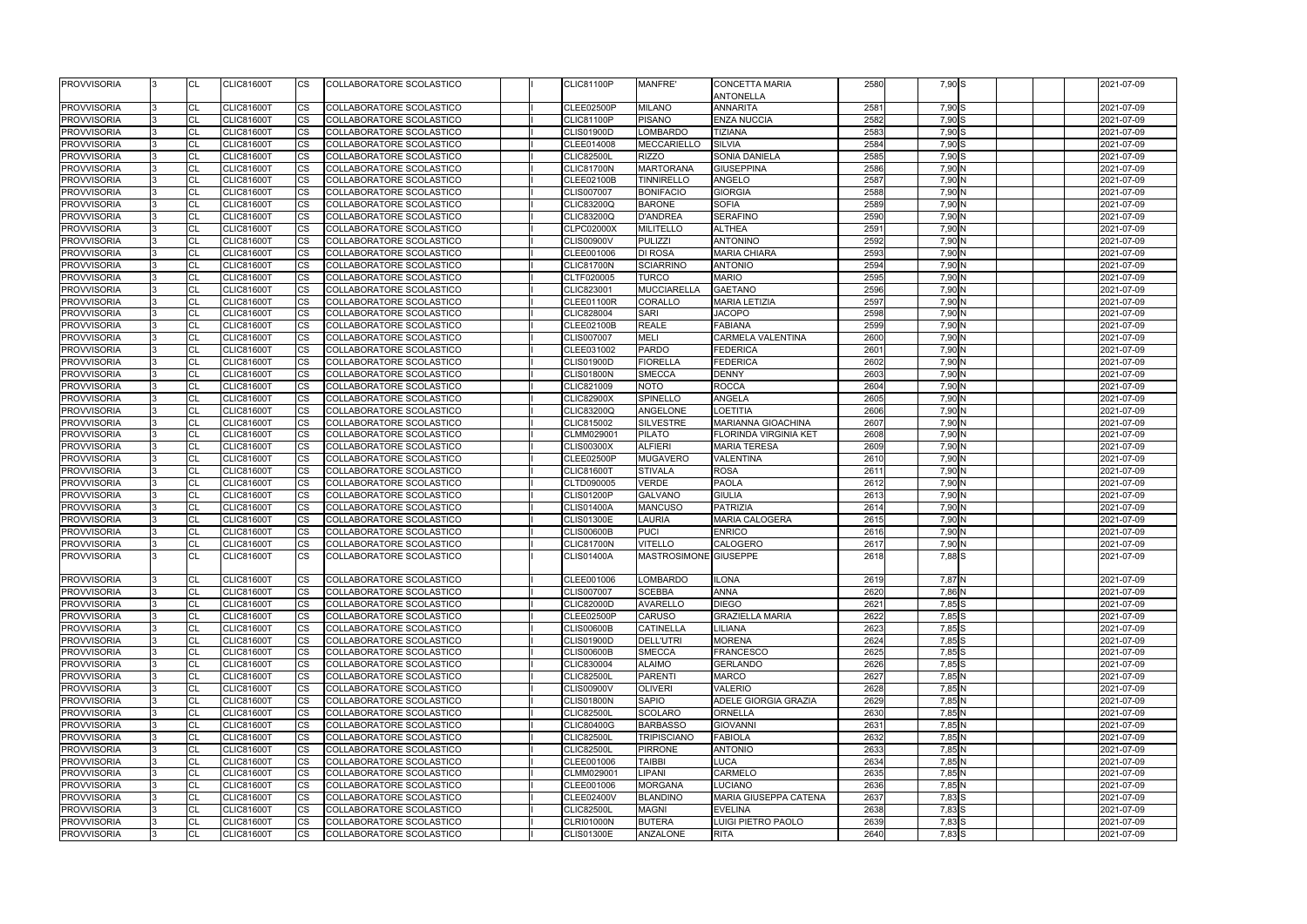| <b>PROVVISORIA</b> | <b>CL</b> | <b>CLIC81600T</b> | CS.                    | COLLABORATORE SCOLASTICO        |  | CLEE01100R        | <b>ISPAGNOLO</b>      | <b>GIUSEPPINA</b>         | 2641 | 7,83 N   | 2021-07-09 |
|--------------------|-----------|-------------------|------------------------|---------------------------------|--|-------------------|-----------------------|---------------------------|------|----------|------------|
| <b>PROVVISORIA</b> | CL        | <b>CLIC81600T</b> | <b>CS</b>              | <b>COLLABORATORE SCOLASTICO</b> |  | <b>CLIC81100P</b> | <b>INDOVINO</b>       | <b>SEVERINA</b>           | 2642 | 7,83N    | 2021-07-09 |
| <b>PROVVISORIA</b> | CL        | <b>CLIC81600T</b> | CS                     | COLLABORATORE SCOLASTICO        |  | CLEE001006        | <b>BONFIRRARO</b>     | <b>GIUSEPPA</b>           | 2643 | 7,83 N   | 2021-07-09 |
| <b>PROVVISORIA</b> | CL        | <b>CLIC81600T</b> | <b>CS</b>              | COLLABORATORE SCOLASTICO        |  | CLIC828004        | <b>GALIFI</b>         | TIZIANA                   | 2644 | 7,83 N   | 2021-07-09 |
| <b>PROVVISORIA</b> | CL        | <b>CLIC81600T</b> | <b>CS</b>              | COLLABORATORE SCOLASTICO        |  | <b>CLIC81600T</b> | <b>D'AURIA</b>        | LAURA                     | 2645 | 7,83 N   | 2021-07-09 |
| <b>PROVVISORIA</b> | CL        | <b>CLIC81600T</b> | <b>CS</b>              | COLLABORATORE SCOLASTICO        |  | CLIC815002        | <b>SCALIA</b>         | <b>ROSETTA</b>            | 2646 | 7,83 N   | 2021-07-09 |
| <b>PROVVISORIA</b> | <b>CL</b> | <b>CLIC81600T</b> | <b>CS</b>              | COLLABORATORE SCOLASTICO        |  | <b>CLEE02500P</b> | <b>CARAMANNA</b>      | CATALDA DONATELLA         | 2647 | 7,83 N   | 2021-07-09 |
| <b>PROVVISORIA</b> | CL        | <b>CLIC81600T</b> | <b>CS</b>              | COLLABORATORE SCOLASTICO        |  | CLIC821009        | <b>MUGAVERO</b>       | <b>ANNA MARIA</b>         | 2648 | $7,83$ N | 2021-07-09 |
| <b>PROVVISORIA</b> | CL        | <b>CLIC81600T</b> | CS                     | COLLABORATORE SCOLASTICO        |  | <b>CLIS01200P</b> | <b>FEDERICO</b>       | <b>ROCCO</b>              | 2649 | 7,82 S   | 2021-07-09 |
| <b>PROVVISORIA</b> | <b>CL</b> | <b>CLIC81600T</b> | CS                     | COLLABORATORE SCOLASTICO        |  | <b>CLIS007007</b> | <b>LO GRASSO</b>      | <b>MAURIZIO</b>           | 2650 | 7,82S    | 2021-07-09 |
| <b>PROVVISORIA</b> | CL        | <b>CLIC81600T</b> | <b>CS</b>              | COLLABORATORE SCOLASTICO        |  | CLIC807003        | <b>PULEO</b>          | CALOGERO                  | 2651 | 7,82 S   | 2021-07-09 |
| <b>PROVVISORIA</b> | <b>CL</b> | <b>CLIC81600T</b> | $\overline{\text{cs}}$ | COLLABORATORE SCOLASTICO        |  | <b>CLIS01900D</b> | <b>MARABETI</b>       | <b>BIAGIO</b>             | 2652 | 7,82 N   | 2021-07-09 |
| <b>PROVVISORIA</b> | <b>CL</b> | <b>CLIC81600T</b> | $\overline{\text{cs}}$ | COLLABORATORE SCOLASTICO        |  | <b>CLIC83200Q</b> | <b>ARCARESE</b>       | <b>MANUELA</b>            | 2653 | 7,81N    | 2021-07-09 |
| <b>PROVVISORIA</b> | CL        | <b>CLIC81600T</b> | <b>CS</b>              | COLLABORATORE SCOLASTICO        |  | CLIC821009        | <b>MARCHESE</b>       | <b>DEANDRA</b>            | 2654 | $7,81$ N | 2021-07-09 |
| <b>PROVVISORIA</b> | CL        | <b>CLIC81600T</b> | $\overline{\text{cs}}$ | COLLABORATORE SCOLASTICO        |  | CLTD090005        | <b>TORNABENE</b>      | <b>EDUARDO</b>            | 2655 | $7,80$ S | 2021-07-09 |
| <b>PROVVISORIA</b> | CL        | <b>CLIC81600T</b> | CS                     | COLLABORATORE SCOLASTICO        |  | <b>CLIS007007</b> | <b>CAVALERI</b>       | <b>SOFIA MARIA</b>        | 2656 | 7,80 S   | 2021-07-09 |
| <b>PROVVISORIA</b> | CL        | CLIC81600T        | CS                     | COLLABORATORE SCOLASTICO        |  | <b>CLIC81100P</b> | <b>ALESSI</b>         | ROSARIA MARIA             | 2657 | 7,80 S   | 2021-07-09 |
| <b>PROVVISORIA</b> | <b>CL</b> | <b>CLIC81600T</b> | <b>CS</b>              | COLLABORATORE SCOLASTICO        |  | <b>CLIS01900D</b> | <b>ALESSI</b>         | <b>MICHELA</b>            | 2658 | 7,80 S   | 2021-07-09 |
| <b>PROVVISORIA</b> | <b>CL</b> | <b>CLIC81600T</b> | <b>CS</b>              | COLLABORATORE SCOLASTICO        |  | <b>CLIS01900D</b> | LO PORTO              | <b>ANNA</b>               | 2659 | 7,80 S   | 2021-07-09 |
| <b>PROVVISORIA</b> | CL        | <b>CLIC81600T</b> | <b>CS</b>              | COLLABORATORE SCOLASTICO        |  | <b>CLIC81100P</b> | <b>PRIVITERA</b>      | <b>NOEMI</b>              | 2660 | 7,80 S   | 2021-07-09 |
| <b>PROVVISORIA</b> | CL        | <b>CLIC81600T</b> | $\overline{\text{cs}}$ | <b>COLLABORATORE SCOLASTICO</b> |  | CLEE014008        | <b>ABERIA</b>         | <b>ORIANA FRANCESCA</b>   | 2661 | $7,80$ S | 2021-07-09 |
| <b>PROVVISORIA</b> | CL        | <b>CLIC81600T</b> | <b>CS</b>              | COLLABORATORE SCOLASTICO        |  | <b>CLIC80400G</b> | LI CITRA              | <b>GIUSEPPINA</b>         | 2662 | 7,80 S   | 2021-07-09 |
| <b>PROVVISORIA</b> | CL        | <b>CLIC81600T</b> | CS                     | COLLABORATORE SCOLASTICO        |  | <b>CLIS01200P</b> | <b>DI VITA</b>        | <b>SERGIO GIUSEPPE</b>    | 2663 | 7,80 S   | 2021-07-09 |
| <b>PROVVISORIA</b> | <b>CL</b> | <b>CLIC81600T</b> | $\overline{\text{cs}}$ | COLLABORATORE SCOLASTICO        |  | <b>CLEE02500P</b> | <b>IMERA</b>          | MARCO ROSARIO             | 2664 | $7,80$ S | 2021-07-09 |
| <b>PROVVISORIA</b> | CL        | <b>CLIC81600T</b> | <b>CS</b>              | COLLABORATORE SCOLASTICO        |  | <b>CLEE02500P</b> | <b>GAROFALO</b>       | <b>MICHELE</b>            | 2665 | 7,80 S   | 2021-07-09 |
| <b>PROVVISORIA</b> | <b>CL</b> | <b>CLIC81600T</b> | <b>CS</b>              | COLLABORATORE SCOLASTICO        |  | <b>CLIS007007</b> | <b>DI MARTINO</b>     | <b>ILIANA</b>             | 2666 | 7,80 S   | 2021-07-09 |
| <b>PROVVISORIA</b> | CL        | <b>CLIC81600T</b> | <b>CS</b>              | <b>COLLABORATORE SCOLASTICO</b> |  | <b>CLIC83100X</b> | <b>TRAINITO</b>       | <b>NUNZIA</b>             | 2667 | 7,80 S   | 2021-07-09 |
| <b>PROVVISORIA</b> | CL        | <b>CLIC81600T</b> | CS                     | COLLABORATORE SCOLASTICO        |  | <b>CLIC81700N</b> | <b>GIANNONE</b>       | <b>GRAZIA MARIA</b>       | 2668 | 7,80 S   | 2021-07-09 |
| <b>PROVVISORIA</b> | <b>CL</b> | <b>CLIC81600T</b> | CS.                    | COLLABORATORE SCOLASTICO        |  | <b>CLEE02500P</b> | MASTROSIMONE CRISTINA |                           | 2669 | 7,80 S   | 2021-07-09 |
| <b>PROVVISORIA</b> | CL        | <b>CLIC81600T</b> | <b>CS</b>              | COLLABORATORE SCOLASTICO        |  | <b>CLIC82000D</b> | <b>ERRIU</b>          | <b>ALESSANDRO</b>         | 2670 | 7,80 S   | 2021-07-09 |
| <b>PROVVISORIA</b> | <b>CL</b> | <b>CLIC81600T</b> | <b>CS</b>              | COLLABORATORE SCOLASTICO        |  | CLEE001006        | <b>LI CAUSI</b>       | <b>VITALBA</b>            | 2671 | 7,80 S   | 2021-07-09 |
| <b>PROVVISORIA</b> | CL        | <b>CLIC81600T</b> | <b>CS</b>              | COLLABORATORE SCOLASTICO        |  | CLIC830004        | CAVALLOTTO            | <b>GRAZIA ALESSANDRA</b>  | 2672 | 7,80 S   | 2021-07-09 |
| <b>PROVVISORIA</b> | CL        | <b>CLIC81600T</b> | CS                     | COLLABORATORE SCOLASTICO        |  | <b>CLIS00900V</b> | <b>PERITORE</b>       | <b>ANGELA PIA</b>         | 2673 | 7,80 S   | 2021-07-09 |
| <b>PROVVISORIA</b> | <b>CL</b> | <b>CLIC81600T</b> | CS                     | COLLABORATORE SCOLASTICO        |  | <b>CLIS007007</b> | <b>DAGOSTINO</b>      | <b>CARMELO</b>            | 2674 | 7,80 S   | 2021-07-09 |
| <b>PROVVISORIA</b> | CL        | <b>CLIC81600T</b> | <b>CS</b>              | COLLABORATORE SCOLASTICO        |  | <b>CLIS01300E</b> | <b>CUMIA</b>          | <b>GIUSEPPE</b>           | 2675 | $7,80$ S | 2021-07-09 |
| <b>PROVVISORIA</b> | CL        | <b>CLIC81600T</b> | CS                     | COLLABORATORE SCOLASTICO        |  | <b>CLIS00300X</b> | <b>COSENTINO</b>      | <b>ELISA</b>              | 2676 | 7,80 S   | 2021-07-09 |
| <b>PROVVISORIA</b> | <b>CL</b> | <b>CLIC81600T</b> | <b>CS</b>              | COLLABORATORE SCOLASTICO        |  | <b>CLIC83100X</b> | LO GRASSO             | <b>DEBORAH</b>            | 2677 | 7,80 S   | 2021-07-09 |
| <b>PROVVISORIA</b> | CL        | <b>CLIC81600T</b> | <b>CS</b>              | COLLABORATORE SCOLASTICO        |  | CLMM029001        | <b>BOGNANNI</b>       | <b>MARIA FABIOLA</b>      | 2678 | 7,80 S   | 2021-07-09 |
| <b>PROVVISORIA</b> | CL        | <b>CLIC81600T</b> | CS                     | COLLABORATORE SCOLASTICO        |  | <b>CLIS00300X</b> | <b>ANTONUZZO</b>      | <b>SALVATRICE MARIA</b>   | 2679 | 7,80 S   | 2021-07-09 |
| <b>PROVVISORIA</b> | <b>CL</b> | <b>CLIC81600T</b> | $\overline{\text{cs}}$ | COLLABORATORE SCOLASTICO        |  | <b>CLRI01000N</b> | CALISI                | FRANCO                    | 2680 | $7,80$ S | 2021-07-09 |
| <b>PROVVISORIA</b> | <b>CL</b> | <b>CLIC81600T</b> | <b>CS</b>              | COLLABORATORE SCOLASTICO        |  | <b>CLEE02100B</b> | <b>MUSCIA</b>         | <b>FRANCESCO</b>          | 2681 | 7,80 S   | 2021-07-09 |
| <b>PROVVISORIA</b> | <b>CL</b> | <b>CLIC81600T</b> | <b>CS</b>              | <b>COLLABORATORE SCOLASTICO</b> |  | <b>CLIS00900V</b> | <b>BOCCADORO</b>      | VANESSA                   | 2682 | $7,80$ S | 2021-07-09 |
| <b>PROVVISORIA</b> | <b>CL</b> | <b>CLIC81600T</b> | <b>CS</b>              | COLLABORATORE SCOLASTICO        |  | <b>CLIC82400R</b> | <b>LA VIGNA</b>       | <b>SERAFINO DAVIDE</b>    | 2683 | 7,80 S   | 2021-07-09 |
| <b>PROVVISORIA</b> | <b>CL</b> | <b>CLIC81600T</b> | <b>CS</b>              | COLLABORATORE SCOLASTICO        |  | CLIC828004        | <b>GIORDANO</b>       | <b>MICHELE</b>            | 2684 | 7,80 S   | 2021-07-09 |
| <b>PROVVISORIA</b> | <b>CL</b> | <b>CLIC81600T</b> | <b>CS</b>              | COLLABORATORE SCOLASTICO        |  | <b>CLIS007007</b> | <b>NICASTRO</b>       | LOUIS                     | 2685 | $7,80$ S | 2021-07-09 |
| <b>PROVVISORIA</b> | <b>CL</b> | <b>CLIC81600T</b> | <b>CS</b>              | COLLABORATORE SCOLASTICO        |  | <b>CLEE02500P</b> | <b>MANGIONE</b>       | <b>MARIA</b>              | 2686 | $7,80$ S | 2021-07-09 |
| <b>PROVVISORIA</b> | <b>CL</b> | <b>CLIC81600T</b> | <b>CS</b>              | COLLABORATORE SCOLASTICO        |  | CLIC828004        | <b>CORBO</b>          | <b>RAFFAELE</b>           | 2687 | 7,80 S   | 2021-07-09 |
| <b>PROVVISORIA</b> | <b>CL</b> | <b>CLIC81600T</b> | <b>CS</b>              | COLLABORATORE SCOLASTICO        |  | CLEE001006        | <b>VASILE</b>         | <b>TERESA</b>             | 2688 | $7,80$ N | 2021-07-09 |
| <b>PROVVISORIA</b> | CL        | <b>CLIC81600T</b> | <b>CS</b>              | COLLABORATORE SCOLASTICO        |  | <b>CLIC81800D</b> | <b>VALENZA</b>        | <b>ANTONELLA FEDERICA</b> | 2689 | 7,80 N   | 2021-07-09 |
| <b>PROVVISORIA</b> | <b>CL</b> | <b>CLIC81600T</b> | <b>CS</b>              | COLLABORATORE SCOLASTICO        |  | <b>CLIC82400R</b> | <b>LISSIO</b>         | <b>CROCIFISSA</b>         | 2690 | 7,80 N   | 2021-07-09 |
| <b>PROVVISORIA</b> | CL        | <b>CLIC81600T</b> | <b>CS</b>              | COLLABORATORE SCOLASTICO        |  | <b>CLIS00300X</b> | <b>LETO</b>           | <b>SALVATORE</b>          | 2691 | $7,80$ N | 2021-07-09 |
| <b>PROVVISORIA</b> | CL        | <b>CLIC81600T</b> | <b>CS</b>              | COLLABORATORE SCOLASTICO        |  | <b>CLIC83200Q</b> | <b>PALMERI</b>        | <b>AGOSTINO</b>           | 2692 | 7,80 N   | 2021-07-09 |
| <b>PROVVISORIA</b> | <b>CL</b> | <b>CLIC81600T</b> | <b>CS</b>              | COLLABORATORE SCOLASTICO        |  | CLTD090005        | <b>TALLUTO</b>        | <b>ANTONIO</b>            | 2693 | 7,80 N   | 2021-07-09 |
| <b>PROVVISORIA</b> | <b>CL</b> | <b>CLIC81600T</b> | <b>CS</b>              | COLLABORATORE SCOLASTICO        |  | CLIC821009        | <b>CERVELLIONE</b>    | <b>MIRIAM</b>             | 2694 | $7,80$ N | 2021-07-09 |
| <b>PROVVISORIA</b> | CL        | <b>CLIC81600T</b> | <b>CS</b>              | COLLABORATORE SCOLASTICO        |  | <b>CLIS007007</b> | <b>FARACI</b>         | <b>FLAVIA</b>             | 2695 | 7,80N    | 2021-07-09 |
| <b>PROVVISORIA</b> | <b>CL</b> | <b>CLIC81600T</b> | <b>CS</b>              | COLLABORATORE SCOLASTICO        |  | <b>CLIC82000D</b> | <b>CAMMARATA</b>      | <b>SARA DESIREE'</b>      | 2696 | 7,80 N   | 2021-07-09 |
| <b>PROVVISORIA</b> | <b>CL</b> | <b>CLIC81600T</b> | <b>CS</b>              | COLLABORATORE SCOLASTICO        |  | <b>CLIS007007</b> | <b>CHIANTIA</b>       | <b>ALESSIA LUCIA</b>      | 2697 | 7,80 N   | 2021-07-09 |
| <b>PROVVISORIA</b> | <b>CL</b> | <b>CLIC81600T</b> | <b>CS</b>              | COLLABORATORE SCOLASTICO        |  | <b>CLIS007007</b> | <b>CAMILLERI</b>      | <b>GIUSEPPE MARTINO</b>   | 2698 | $7,80$ N | 2021-07-09 |
|                    |           |                   |                        |                                 |  |                   |                       | <b>CRISTIAN</b>           |      |          |            |
| <b>PROVVISORIA</b> | <b>CL</b> | <b>CLIC81600T</b> | <b>CS</b>              | COLLABORATORE SCOLASTICO        |  | <b>CLIS007007</b> | <b>LA IACONA</b>      | <b>FABIANA</b>            | 2699 | 7,80 N   | 2021-07-09 |
| <b>PROVVISORIA</b> | CL        | <b>CLIC81600T</b> | <b>CS</b>              | COLLABORATORE SCOLASTICO        |  | <b>CLEE01100R</b> | <b>DAL PIVA</b>       | <b>GINEVRA MARIA</b>      | 2700 | 7,80N    | 2021-07-09 |
| <b>PROVVISORIA</b> | <b>CL</b> | <b>CLIC81600T</b> | CS.                    | COLLABORATORE SCOLASTICO        |  | CLIC823001        | <b>INCARDONA</b>      | <b>NOEMI</b>              | 2701 | 7,80 N   | 2021-07-09 |
|                    |           |                   |                        |                                 |  |                   |                       |                           |      |          |            |

| 2641 | $7,83$ <sub>N</sub> |    |  | 2021-07-09 |
|------|---------------------|----|--|------------|
| 2642 | 7,83 N              |    |  | 2021-07-09 |
| 2643 | 7,83 N              |    |  | 2021-07-09 |
| 2644 | 7,83 N              |    |  | 2021-07-09 |
| 2645 | 7,83 N              |    |  | 2021-07-09 |
| 2646 | 7,83 N              |    |  | 2021-07-09 |
| 2647 | 7,83 N              |    |  | 2021-07-09 |
| 2648 | 7,83 N              |    |  | 2021-07-09 |
| 2649 | 7,82 S              |    |  | 2021-07-09 |
|      |                     |    |  |            |
| 2650 | 7,82 S              |    |  | 2021-07-09 |
| 2651 | 7,82 S              |    |  | 2021-07-09 |
| 2652 | 7,82 N              |    |  | 2021-07-09 |
| 2653 | 7,81 N              |    |  | 2021-07-09 |
| 2654 | 7,81 N              |    |  | 2021-07-09 |
| 2655 | 7,80 S              |    |  | 2021-07-09 |
| 2656 | 7,80 S              |    |  | 2021-07-09 |
| 2657 | 7,80 S              |    |  | 2021-07-09 |
| 2658 | 7,80 S              |    |  | 2021-07-09 |
| 2659 | 7,80 S              |    |  | 2021-07-09 |
| 2660 | 7,80 S              |    |  | 2021-07-09 |
| 2661 | 7,80                | ls |  | 2021-07-09 |
| 2662 | 7,80S               |    |  | 2021-07-09 |
| 2663 | 7,80 S              |    |  | 2021-07-09 |
| 2664 | 7,80 S              |    |  | 2021-07-09 |
| 2665 | 7,80 S              |    |  | 2021-07-09 |
| 2666 | 7,80 S              |    |  | 2021-07-09 |
| 2667 | 7,80 S              |    |  | 2021-07-09 |
| 2668 | 7,80 S              |    |  | 2021-07-09 |
| 2669 | 7,80S               |    |  | 2021-07-09 |
|      |                     |    |  |            |
| 2670 |                     |    |  |            |
|      | 7,80 S<br>7,80 S    |    |  | 2021-07-09 |
| 2671 |                     |    |  | 2021-07-09 |
| 2672 | 7,80 S              |    |  | 2021-07-09 |
| 2673 | 7,80 S              |    |  | 2021-07-09 |
| 2674 | 7,80 S              |    |  | 2021-07-09 |
| 2675 | 7,80 S              |    |  | 2021-07-09 |
| 2676 | 7,80 S              |    |  | 2021-07-09 |
| 2677 | 7,80 S              |    |  | 2021-07-09 |
| 2678 | 7,80                | ls |  | 2021-07-09 |
| 2679 | 7,80 S              |    |  | 2021-07-09 |
| 2680 | $7,80$ S            |    |  | 2021-07-09 |
| 2681 | 7,80 S              |    |  | 2021-07-09 |
| 2682 | 7,80 S              |    |  | 2021-07-09 |
| 2683 | 7,80 S              |    |  | 2021-07-09 |
| 2684 | 7,80 S              |    |  | 2021-07-09 |
| 2685 | 7,80 S              |    |  | 2021-07-09 |
| 2686 | $7,80$ S            |    |  | 2021-07-09 |
| 2687 | 7,80 S              |    |  | 2021-07-09 |
| 2688 | 7,80 N              |    |  | 2021-07-09 |
| 2689 | 7,80 N              |    |  | 2021-07-09 |
| 2690 | 7,80 N              |    |  | 2021-07-09 |
| 2691 | 7,80 N              |    |  | 2021-07-09 |
| 2692 | 7,80 N              |    |  | 2021-07-09 |
| 2693 | 7,80 N              |    |  | 2021-07-09 |
| 2694 | 7,80 N              |    |  | 2021-07-09 |
|      |                     |    |  |            |
| 2695 | 7,80 N<br>7,80 N    |    |  | 2021-07-09 |
| 2696 |                     |    |  | 2021-07-09 |
| 2697 | $7,80$ N            |    |  | 2021-07-09 |
| 2698 | 7,80 N              |    |  | 2021-07-09 |
|      |                     |    |  |            |
| 2699 | 7,80 N              |    |  | 2021-07-09 |
| 2700 | 7,80 N              |    |  | 2021-07-09 |
| 2701 | 7,80 N              |    |  | 2021-07-09 |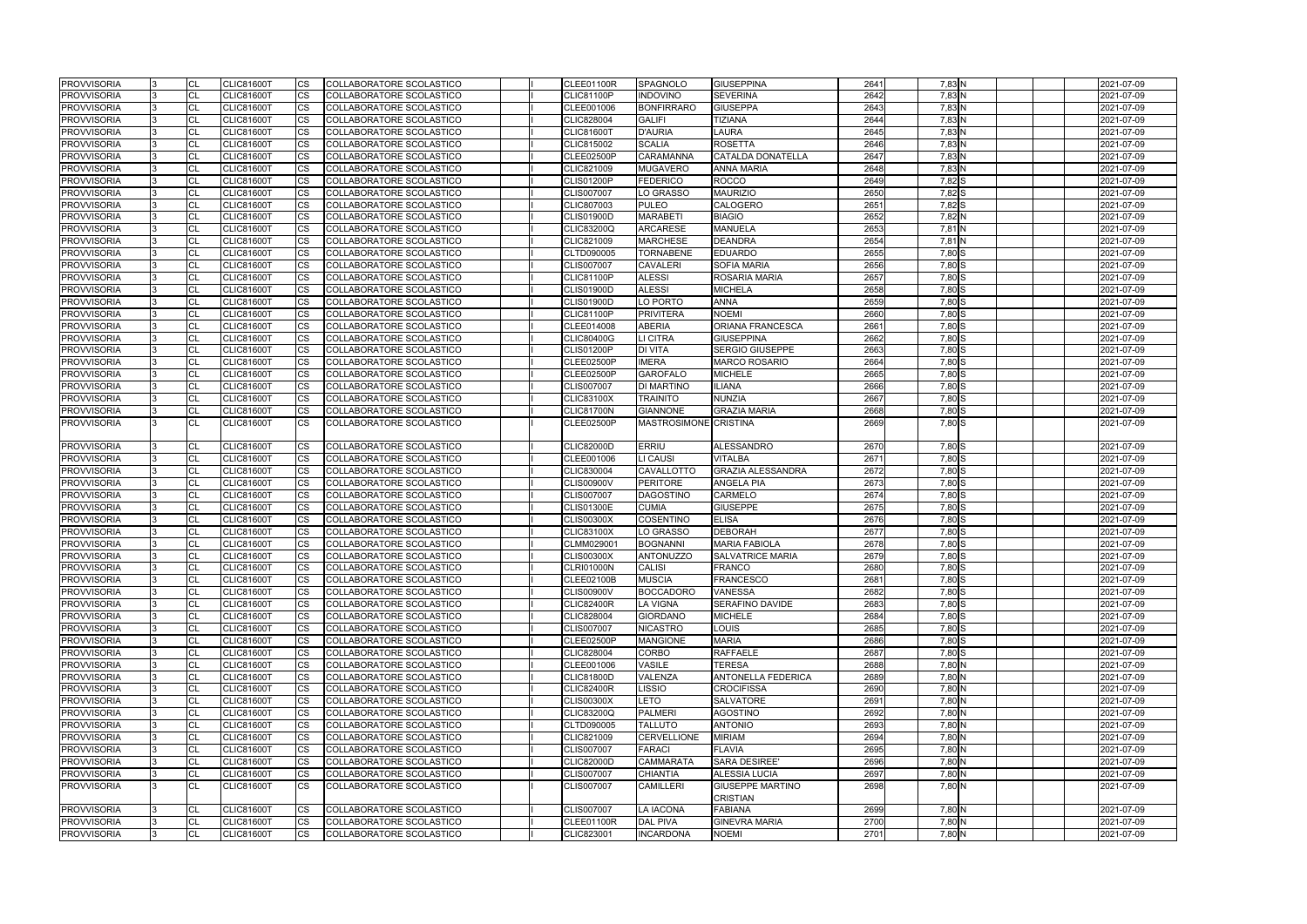| <b>PROVVISORIA</b>                       | <b>CL</b>              | <b>CLIC81600T</b> | <b>CS</b>                           | COLLABORATORE SCOLASTICO                                    |  | CLEE001006                             | <b>FICARRA</b>                | <b>CALOGERO</b>                           | 2702         | $7,80$ N | 2021-07-09               |
|------------------------------------------|------------------------|-------------------|-------------------------------------|-------------------------------------------------------------|--|----------------------------------------|-------------------------------|-------------------------------------------|--------------|----------|--------------------------|
| <b>PROVVISORIA</b>                       | <b>CL</b>              | <b>CLIC81600T</b> | <b>CS</b>                           | COLLABORATORE SCOLASTICO                                    |  | <b>CLIC82500L</b>                      | CARO'                         | <b>SIMONA</b>                             | 2703         | 7,80 N   | 2021-07-09               |
| <b>PROVVISORIA</b>                       | <b>CL</b>              | <b>CLIC81600T</b> | CS                                  | COLLABORATORE SCOLASTICO                                    |  | CLIC815002                             | <b>VIVACQUA</b>               | MICHELA                                   | 2704         | 7,80 N   | 2021-07-09               |
| <b>PROVVISORIA</b>                       | <b>CL</b>              | <b>CLIC81600T</b> | CS                                  | COLLABORATORE SCOLASTICO                                    |  | <b>CLIS01200P</b>                      | CRAPANZANO                    | <b>FEDERICA ANGELA</b>                    | 2705         | 7,80 N   | 2021-07-09               |
| <b>PROVVISORIA</b>                       | <b>CL</b>              | <b>CLIC81600T</b> | CS                                  | COLLABORATORE SCOLASTICO                                    |  | <b>CLIC828004</b>                      | VENTURA                       | CLAUDIA                                   | 2706         | 7,80 N   | 2021-07-09               |
| <b>PROVVISORIA</b>                       | CL                     | <b>CLIC81600T</b> | CS                                  | COLLABORATORE SCOLASTICO                                    |  | <b>CLPS03000N</b>                      | <b>FAILLA</b>                 | MARIA AURORA                              | 2707         | 7,80 N   | 2021-07-09               |
| <b>PROVVISORIA</b>                       | <b>CL</b>              | <b>CLIC81600T</b> | CS                                  | COLLABORATORE SCOLASTICO                                    |  | CLEE001006                             | <b>PALUMBO</b>                | CALOGERO                                  | 2708         | 7,80 N   | 2021-07-09               |
| <b>PROVVISORIA</b>                       | CL                     | <b>CLIC81600T</b> | CS                                  | COLLABORATORE SCOLASTICO                                    |  | <b>CLIS01800N</b>                      | <b>BARBUSCIA</b>              | <b>SOFIA ALICE</b>                        | 2709         | 7,80 N   | 2021-07-09               |
| <b>PROVVISORIA</b>                       | CL                     | <b>CLIC81600T</b> | CS                                  | COLLABORATORE SCOLASTICO                                    |  | <b>CLIC82500L</b>                      | <b>PARISI</b>                 | <b>FABIANA</b>                            | 2710         | 7,80 N   | 2021-07-09               |
| <b>PROVVISORIA</b>                       | <b>CL</b>              | <b>CLIC81600T</b> | CS                                  | COLLABORATORE SCOLASTICO                                    |  | <b>CLIS00900V</b>                      | <b>COSTA</b>                  | <b>ROSSANA</b>                            | 2711         | 7,80 N   | 2021-07-09               |
| <b>PROVVISORIA</b>                       | CL                     | <b>CLIC81600T</b> | CS                                  | COLLABORATORE SCOLASTICO                                    |  | <b>CLIS00600B</b>                      | <b>ARENA</b>                  | <b>GIUSEPPE</b>                           | 2712         | 7,80 N   | 2021-07-09               |
| <b>PROVVISORIA</b>                       | <b>CL</b>              | <b>CLIC81600T</b> | CS                                  | COLLABORATORE SCOLASTICO                                    |  | <b>CLEE02500P</b>                      | <b>RUSSO</b>                  | <b>AGATA MARIA</b>                        | 2713         | $7,80$ N | 2021-07-09               |
| <b>PROVVISORIA</b>                       | <b>CL</b>              | <b>CLIC81600T</b> | <b>CS</b>                           | COLLABORATORE SCOLASTICO                                    |  | CLIS008003                             | <b>GENCO</b>                  | CALOGERO                                  | 2714         | 7,80 N   | 2021-07-09               |
| <b>PROVVISORIA</b>                       | <b>CL</b>              | <b>CLIC81600T</b> | <b>CS</b>                           | COLLABORATORE SCOLASTICO                                    |  | CLIC815002                             | <b>RUMEO</b>                  | <b>ROBERTA</b>                            | 2715         | 7,80 N   | 2021-07-09               |
| <b>PROVVISORIA</b>                       | <b>CL</b>              | <b>CLIC81600T</b> | CS                                  | COLLABORATORE SCOLASTICO                                    |  | <b>CLIC81700N</b>                      | <b>VELLA</b>                  | <b>DAFNE SHARON</b>                       | 2716         | $7,80$ N | 2021-07-09               |
| <b>PROVVISORIA</b>                       | <b>CL</b>              | <b>CLIC81600T</b> | CS                                  | COLLABORATORE SCOLASTICO                                    |  | <b>CLEE02500P</b>                      | LO GRECO                      | <b>ANDREA</b>                             | 2717         | 7,80 N   | 2021-07-09               |
| <b>PROVVISORIA</b>                       | CL                     | <b>CLIC81600T</b> | CS                                  | COLLABORATORE SCOLASTICO                                    |  | CLTD090005                             | <b>DI MAJO</b>                | LORIANA MARTA                             | 2718         | 7,80 N   | 2021-07-09               |
| <b>PROVVISORIA</b>                       | <b>CL</b>              | <b>CLIC81600T</b> | CS                                  | COLLABORATORE SCOLASTICO                                    |  | CLMM029001                             | <b>INTRAVAIA</b>              | <b>DEBORA</b>                             | 2719         | 7,80 N   | 2021-07-09               |
| <b>PROVVISORIA</b>                       | <b>CL</b>              | <b>CLIC81600T</b> | CS                                  | COLLABORATORE SCOLASTICO                                    |  | <b>CLIC81700N</b>                      | <b>MARTORANA</b>              | <b>LUCREZIA</b>                           | 2720         | 7,80 N   | 2021-07-09               |
| <b>PROVVISORIA</b>                       | CL                     | <b>CLIC81600T</b> | <b>CS</b>                           | COLLABORATORE SCOLASTICO                                    |  | CLTD090005                             | <b>LIPARI</b>                 | <b>CALOGERO</b>                           | 2721         | 7,80 N   | 2021-07-09               |
| <b>PROVVISORIA</b>                       | <b>CL</b>              | <b>CLIC81600T</b> | CS                                  | COLLABORATORE SCOLASTICO                                    |  | <b>CLEE02400V</b>                      | <b>CRAVOTTA</b>               | <b>MARIA LUISA</b>                        | 2722         | 7,80 N   | 2021-07-09               |
| <b>PROVVISORIA</b>                       | <b>CL</b>              | <b>CLIC81600T</b> | CS                                  | COLLABORATORE SCOLASTICO                                    |  | <b>CLIS01900D</b>                      | PAPPALARDO                    | <b>OLIVER RUGGERO</b>                     | 2723         | 7,80 N   | 2021-07-09               |
| <b>PROVVISORIA</b>                       | <b>CL</b>              | <b>CLIC81600T</b> | CS                                  | COLLABORATORE SCOLASTICO                                    |  | CLEE001006                             | <b>PRIVITELLI</b>             | <b>GAETANO</b>                            | 2724         | 7,80 N   | 2021-07-09               |
| <b>PROVVISORIA</b>                       | <b>CL</b>              | <b>CLIC81600T</b> | CS                                  | COLLABORATORE SCOLASTICO                                    |  | CLTD090005                             | <b>BENNARDO</b>               | <b>FLAVIA FATIMA</b>                      | 2725         | 7,80 N   | 2021-07-09               |
| <b>PROVVISORIA</b>                       | CL                     | <b>CLIC81600T</b> | СS                                  | COLLABORATORE SCOLASTICO                                    |  | CLMM029001                             | LOMBARDO                      | <b>STEFANIA</b>                           | 2726         | 7,80 N   | 2021-07-09               |
| <b>PROVVISORIA</b>                       | <b>CL</b>              | <b>CLIC81600T</b> | <b>CS</b>                           | COLLABORATORE SCOLASTICO                                    |  | <b>CLPC02000X</b>                      | <b>PISA</b>                   | LUDOVICA ERIKA                            | 2727         | 7,80 N   | 2021-07-09               |
| <b>PROVVISORIA</b>                       | <b>CL</b>              | <b>CLIC81600T</b> | CS                                  | COLLABORATORE SCOLASTICO                                    |  | <b>CLIS01900D</b>                      | COCUZZA                       | <b>GIOVANNI</b>                           | 2728         | 7,80 N   | 2021-07-09               |
| <b>PROVVISORIA</b>                       | <b>CL</b>              | <b>CLIC81600T</b> | CS                                  | COLLABORATORE SCOLASTICO                                    |  | <b>CLIS01800N</b>                      | <b>SMECCA</b>                 | <b>GRETA</b>                              | 2729         | 7,80 N   | 2021-07-09               |
| <b>PROVVISORIA</b>                       | <b>CL</b>              | <b>CLIC81600T</b> | CS                                  | COLLABORATORE SCOLASTICO                                    |  | <b>CLIC82000D</b>                      | <b>TONA</b>                   | WALTER                                    | 2730         | 7,80 N   | 2021-07-09               |
| <b>PROVVISORIA</b>                       | <b>CL</b>              | <b>CLIC81600T</b> | CS                                  | COLLABORATORE SCOLASTICO                                    |  | CLIS002004                             | <b>MARGANI</b>                | <b>ALESSIO</b>                            | 2731         | 7,80 N   | 2021-07-09               |
| <b>PROVVISORIA</b>                       | CL                     | <b>CLIC81600T</b> | CS                                  | COLLABORATORE SCOLASTICO                                    |  | CLEE001006                             | <b>CANNATA</b>                | MORENO                                    | 2732         | $7,80$ N | 2021-07-09               |
| <b>PROVVISORIA</b>                       | <b>CL</b>              | <b>CLIC81600T</b> | <b>CS</b>                           | COLLABORATORE SCOLASTICO                                    |  | <b>CLIC81100P</b>                      | <b>TURCO</b>                  | <b>NICOLE</b>                             | 2733         | 7,80 N   | 2021-07-09               |
| <b>PROVVISORIA</b>                       | CL                     | <b>CLIC81600T</b> | <b>CS</b>                           | COLLABORATORE SCOLASTICO                                    |  | <b>CLIS00900V</b>                      | <b>RAITANO</b>                | <b>MATTEO</b>                             | 2734         | 7,80 N   | 2021-07-09               |
| <b>PROVVISORIA</b>                       | CL                     | <b>CLIC81600T</b> | CS                                  | COLLABORATORE SCOLASTICO                                    |  | CLIC830004                             | <b>LA MATINA</b>              | <b>GIUSY</b>                              | 2735         | 7,80 N   | 2021-07-09               |
| <b>PROVVISORIA</b>                       | <b>CL</b>              | <b>CLIC81600T</b> | CS                                  | COLLABORATORE SCOLASTICO                                    |  | CLIC815002                             | <b>CALABRO'</b>               | <b>FILIPPO</b>                            | 2736         | 7,80 N   | 2021-07-09               |
| <b>PROVVISORIA</b>                       | <b>CL</b>              | <b>CLIC81600T</b> | CS                                  | COLLABORATORE SCOLASTICO                                    |  | <b>CLIS007007</b>                      | <b>CARNEVALE</b>              | <b>ROCCO</b>                              | 2737         | 7,80 N   | 2021-07-09               |
| <b>PROVVISORIA</b>                       | <b>CL</b>              | <b>CLIC81600T</b> | CS                                  | COLLABORATORE SCOLASTICO                                    |  | CLIC823001                             | <b>MUCCIARELLA</b>            | <b>SERENA</b>                             | 2738         | $7,80$ N | 2021-07-09               |
| <b>PROVVISORIA</b>                       | <b>CL</b>              | <b>CLIC81600T</b> | CS                                  | COLLABORATORE SCOLASTICO                                    |  | <b>CLMM02400T</b>                      | <b>CARMISCIANO</b>            | <b>GIADA</b>                              | 2739         | 7,80 N   | 2021-07-09               |
| <b>PROVVISORIA</b>                       | CL                     | <b>CLIC81600T</b> | <b>CS</b>                           | COLLABORATORE SCOLASTICO                                    |  | CLIS002004                             | <b>NATIVO</b>                 | <b>MARIA</b>                              | 2740         | 7,80 N   | 2021-07-09               |
| <b>PROVVISORIA</b>                       | <b>CL</b>              | <b>CLIC81600T</b> | CS                                  | COLLABORATORE SCOLASTICO                                    |  | CLIS016002                             | <b>SCHIFANELLA</b>            | <b>SALVATORE</b>                          | 2741         | 7,80 N   | 2021-07-09               |
| <b>PROVVISORIA</b>                       | $\overline{C}$         | <b>CLIC81600T</b> | <b>CS</b>                           | COLLABORATORE SCOLASTICO                                    |  | CLPS03000N                             | <b>COLTELLO</b>               | <b>DAVIDE</b>                             | 2742         | 7.80 N   | 2021-07-09               |
|                                          |                        |                   |                                     | <b>COLLABORATORE SCOLASTICO</b>                             |  |                                        |                               | <b>SALVATORE</b>                          | 2743         | 7,80 N   | 2021-07-09               |
| <b>PROVVISORIA</b>                       | <b>CL</b>              | <b>CLIC81600T</b> | CS                                  |                                                             |  | <b>CLIS007007</b>                      | PASQUALINO                    |                                           |              | $7,80$ N |                          |
| <b>PROVVISORIA</b><br><b>PROVVISORIA</b> | <b>CL</b><br><b>CL</b> | <b>CLIC81600T</b> | <b>CS</b><br>$\overline{\text{cs}}$ | COLLABORATORE SCOLASTICO<br><b>COLLABORATORE SCOLASTICO</b> |  | <b>CLIS00900V</b><br><b>CLEE02500P</b> | <b>RUVOLO</b><br><b>MARIA</b> | <b>MARCO SALVATORE</b><br><b>CRISTINA</b> | 2744<br>2745 | $7,80$ N | 2021-07-09<br>2021-07-09 |
|                                          |                        | <b>CLIC81600T</b> |                                     |                                                             |  |                                        |                               |                                           |              |          |                          |
| <b>PROVVISORIA</b>                       | <b>CL</b>              | <b>CLIC81600T</b> | <b>CS</b>                           | COLLABORATORE SCOLASTICO                                    |  | <b>CLIS00900V</b>                      | <b>MAZZA</b>                  | <b>EDUARDO</b>                            | 2746         | 7,80 N   | 2021-07-09               |
| <b>PROVVISORIA</b>                       | <b>CL</b>              | <b>CLIC81600T</b> | <b>CS</b>                           | COLLABORATORE SCOLASTICO                                    |  | CLEE001006                             | PASQUALINO                    | <b>GIUSY</b>                              | 2747         | 7,80 N   | 2021-07-09               |
| <b>PROVVISORIA</b>                       | <b>CL</b>              | <b>CLIC81600T</b> | CS                                  | COLLABORATORE SCOLASTICO                                    |  | <b>CLIC81000V</b>                      | DI DIO                        | <b>FRANCESCA</b>                          | 2748         | 7,80 N   | 2021-07-09               |
|                                          |                        |                   |                                     |                                                             |  |                                        | PAOLELLO                      |                                           |              |          |                          |
| <b>PROVVISORIA</b>                       | <b>CL</b>              | <b>CLIC81600T</b> | CS                                  | COLLABORATORE SCOLASTICO                                    |  | <b>CLIS00300X</b>                      | <b>RUTA</b>                   | <b>CLAUDIA</b>                            | 2749         | 7,80 N   | 2021-07-09               |
| <b>PROVVISORIA</b>                       | <b>CL</b>              | <b>CLIC81600T</b> | <b>CS</b>                           | COLLABORATORE SCOLASTICO                                    |  | <b>CLIC81600T</b>                      | <b>LA PLACA</b>               | <b>GAETANO</b>                            | 2750         | 7,80 N   | 2021-07-09               |
| <b>PROVVISORIA</b>                       | <b>CL</b>              | <b>CLIC81600T</b> | <b>CS</b>                           | COLLABORATORE SCOLASTICO                                    |  | CLEE014008                             | CASA'                         | DAVIDE GIUSEPPE                           | 2751         | 7,80 N   | 2021-07-09               |
| <b>PROVVISORIA</b>                       | <b>CL</b>              | <b>CLIC81600T</b> | <b>CS</b>                           | COLLABORATORE SCOLASTICO                                    |  | <b>CLIC81600T</b>                      | <b>GIUNTA</b>                 | <b>GIUSEPPE</b>                           | 2752         | 7,80 N   | 2021-07-09               |
| <b>PROVVISORIA</b>                       | <b>CL</b>              | <b>CLIC81600T</b> | CS                                  | COLLABORATORE SCOLASTICO                                    |  | CLEE001006                             | <b>IMBRO'</b>                 | <b>ROSARIA</b>                            | 2753         | 7,80 N   | 2021-07-09               |
| <b>PROVVISORIA</b>                       | <b>CL</b>              | <b>CLIC81600T</b> | <b>CS</b>                           | COLLABORATORE SCOLASTICO                                    |  | <b>CLIC82500L</b>                      | <b>FIOCCO</b>                 | <b>GIOVANNA ANNARITA</b>                  | 2754         | $7,80$ N | 2021-07-09               |
| <b>PROVVISORIA</b>                       | CL                     | <b>CLIC81600T</b> | CS                                  | COLLABORATORE SCOLASTICO                                    |  | <b>CLIS01900D</b>                      | <b>DI MARIA</b>               | FABIOLA                                   | 2755         | 7,80 N   | 2021-07-09               |
| <b>PROVVISORIA</b>                       | <b>CL</b>              | <b>CLIC81600T</b> | <b>CS</b>                           | COLLABORATORE SCOLASTICO                                    |  | CLTD090005                             | <b>LONOBILE</b>               | ASSUNTA MARIA                             | 2756         | 7,80 N   | 2021-07-09               |
| <b>PROVVISORIA</b>                       | <b>CL</b>              | <b>CLIC81600T</b> | <b>CS</b>                           | COLLABORATORE SCOLASTICO                                    |  | CLIS002004                             | CANNIZZO                      | <b>ANTONINA</b>                           | 2757         | 7,80 N   | 2021-07-09               |
| <b>PROVVISORIA</b>                       | <b>CL</b>              | <b>CLIC81600T</b> | <b>CS</b>                           | COLLABORATORE SCOLASTICO                                    |  | <b>CLEE01100R</b>                      | <b>MANISCALCO</b>             | <b>LUISA</b>                              | 2758         | 7,80 N   | 2021-07-09               |
| <b>PROVVISORIA</b>                       | <b>CL</b>              | <b>CLIC81600T</b> | CS.                                 | COLLABORATORE SCOLASTICO                                    |  | CLMM029001                             | <b>NOTO</b>                   | SONIA                                     | 2759         | 7,80 N   | 2021-07-09               |
| <b>PROVVISORIA</b>                       | <b>CL</b>              | <b>CLIC81600T</b> | CS                                  | COLLABORATORE SCOLASTICO                                    |  | CLIS002004                             | <b>SCROFANI</b>               | <b>GIUSEPPE</b>                           | 2760         | 7,80 N   | 2021-07-09               |
| <b>PROVVISORIA</b>                       | <b>CL</b>              | <b>CLIC81600T</b> | CS                                  | COLLABORATORE SCOLASTICO                                    |  | <b>CLIC81000V</b>                      | <b>DI ROSA</b>                | MARIA                                     | 2761         | 7,80 N   | 2021-07-09               |
| <b>PROVVISORIA</b>                       | <b>CL</b>              | <b>CLIC81600T</b> | <b>CS</b>                           | COLLABORATORE SCOLASTICO                                    |  | CLEE001006                             | <b>PRINCIPATO</b>             | ADELE                                     | 2762         | 7,80 N   | 2021-07-09               |
| <b>PROVVISORIA</b>                       | <b>CL</b>              | <b>CLIC81600T</b> | <b>CS</b>                           | COLLABORATORE SCOLASTICO                                    |  | CLIC823001                             | <b>CAMMARATA</b>              | <b>AGNESE</b>                             | 2763         | 7,80 N   | 2021-07-09               |

|   |  | 2021-07-09 |
|---|--|------------|
|   |  | 2021-07-09 |
|   |  | 2021-07-09 |
|   |  | 2021-07-09 |
|   |  | 2021-07-09 |
|   |  | 2021-07-09 |
|   |  | 2021-07-09 |
|   |  | 2021-07-09 |
|   |  | 2021-07-09 |
|   |  | 2021-07-09 |
|   |  | 2021-07-09 |
|   |  | 2021-07-09 |
|   |  |            |
|   |  | 2021-07-09 |
|   |  | 2021-07-09 |
|   |  | 2021-07-09 |
|   |  | 2021-07-09 |
|   |  | 2021-07-09 |
|   |  | 2021-07-09 |
|   |  | 2021-07-09 |
|   |  | 2021-07-09 |
|   |  | 2021-07-09 |
|   |  | 2021-07-09 |
|   |  | 2021-07-09 |
|   |  | 2021-07-09 |
| S |  | 2021-07-09 |
|   |  | 2021-07-09 |
|   |  | 2021-07-09 |
|   |  | 2021-07-09 |
|   |  | 2021-07-09 |
|   |  | 2021-07-09 |
|   |  | 2021-07-09 |
|   |  | 2021-07-09 |
|   |  | 2021-07-09 |
|   |  | 2021-07-09 |
|   |  | 2021-07-09 |
|   |  | 2021-07-09 |
|   |  | 2021-07-09 |
|   |  | 2021-07-09 |
|   |  | 2021-07-09 |
|   |  | 2021-07-09 |
|   |  | 2021-07-09 |
|   |  | 2021-07-09 |
|   |  | 2021-07-09 |
|   |  | 2021-07-09 |
|   |  | 2021-07-09 |
|   |  | 2021-07-09 |
|   |  | 2021-07-09 |
|   |  |            |
|   |  | 2021-07-09 |
|   |  | 2021-07-09 |
|   |  | 2021-07-09 |
|   |  | 2021-07-09 |
|   |  | 2021-07-09 |
|   |  | 2021-07-09 |
|   |  |            |
|   |  | 2021-07-09 |
|   |  | 2021-07-09 |
|   |  | 2021-07-09 |
|   |  | 2021-07-09 |
|   |  | 2021-07-09 |
|   |  | 2021-07-09 |
|   |  | 2021-07-09 |
|   |  | 2021-07-09 |
|   |  | 2021-07-09 |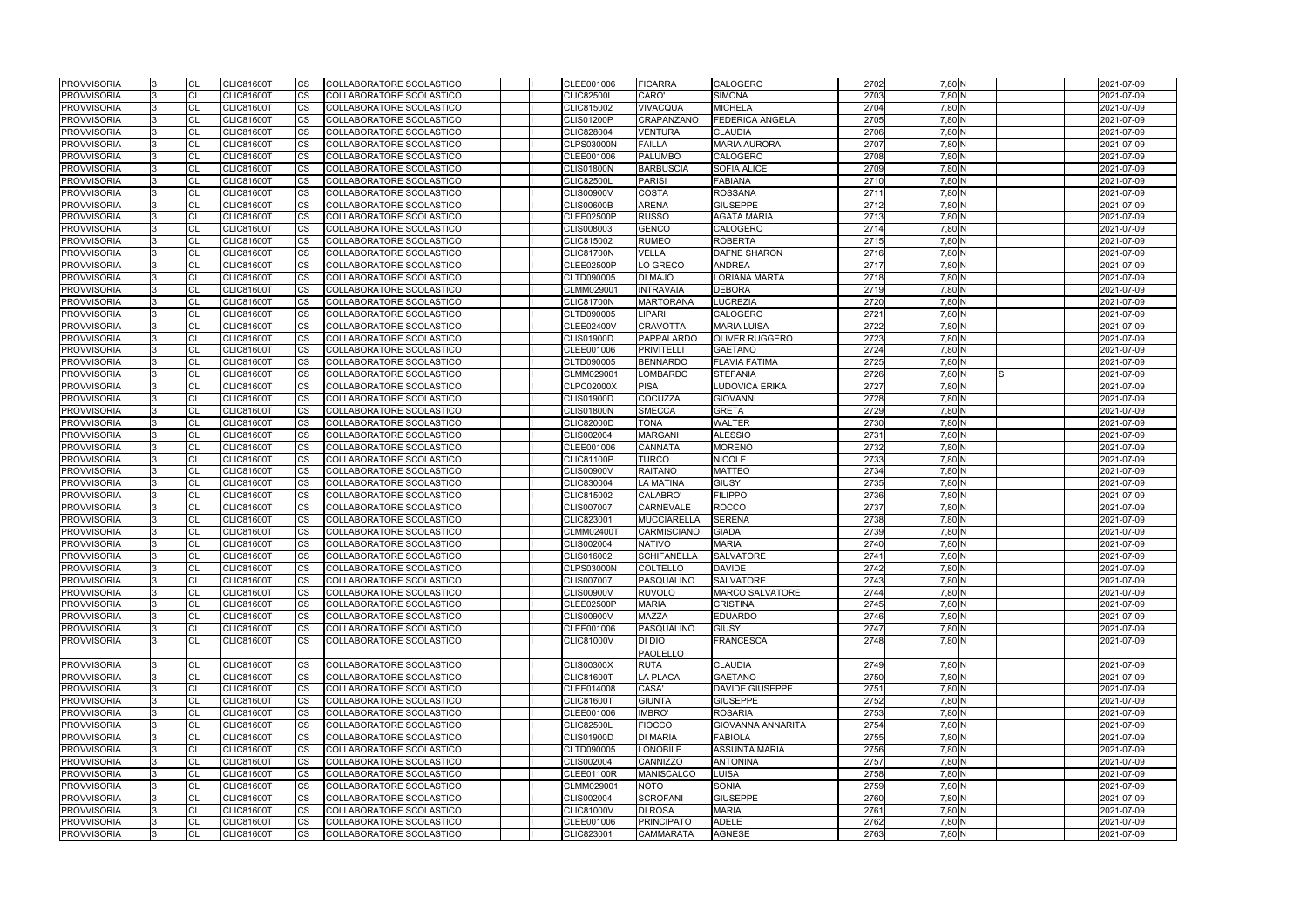| <b>PROVVISORIA</b> | CL        | <b>CLIC81600T</b> | CS                     | COLLABORATORE SCOLASTICO        |  | <b>CLEE01100R</b> | <b>TABONE</b>       | <b>DALILA</b>                 | 2764 | 7,80 N            |  | 2021-07-09 |
|--------------------|-----------|-------------------|------------------------|---------------------------------|--|-------------------|---------------------|-------------------------------|------|-------------------|--|------------|
| <b>PROVVISORIA</b> | <b>CL</b> | <b>CLIC81600T</b> | <b>CS</b>              | COLLABORATORE SCOLASTICO        |  | CLIC821009        | <b>MANISCALCO</b>   | <b>ENRICO SALVATORE</b>       | 2765 | 7,80N             |  | 2021-07-09 |
| <b>PROVVISORIA</b> | CL        | <b>CLIC81600T</b> | <b>CS</b>              | <b>COLLABORATORE SCOLASTICO</b> |  | <b>CLIS01200P</b> | <b>CANNAROZZO</b>   | <b>LIBORIO FABIO</b>          | 2766 | $7,80$ N          |  | 2021-07-09 |
| <b>PROVVISORIA</b> | CL        | <b>CLIC81600T</b> | CS                     | COLLABORATORE SCOLASTICO        |  | <b>CLIS002004</b> | <b>DI TRAPANI</b>   | <b>CLAUDIA CONCETTA</b>       | 2767 | 7,80 N            |  | 2021-07-09 |
| <b>PROVVISORIA</b> | CL        | CLIC81600T        | CS                     | COLLABORATORE SCOLASTICO        |  | CLIC828004        | <b>TOMASELLA</b>    | <b>ALESSANDRO</b>             | 2768 | 7,80 N            |  | 2021-07-09 |
| <b>PROVVISORIA</b> | CL        | <b>CLIC81600T</b> | $\overline{\text{cs}}$ | COLLABORATORE SCOLASTICO        |  | <b>CLIS01400A</b> | <b>KOSZLA</b>       | <b>EWA RENATA</b>             | 2769 | $7,80$ N          |  | 2021-07-09 |
| <b>PROVVISORIA</b> | CL        | <b>CLIC81600T</b> | <b>CS</b>              | <b>COLLABORATORE SCOLASTICO</b> |  | <b>CLIC81100P</b> | <b>LIVOTI</b>       | <b>FRANCESCA</b>              | 2770 | 7,80 N            |  | 2021-07-09 |
| <b>PROVVISORIA</b> | CL        | <b>CLIC81600T</b> | <b>CS</b>              | COLLABORATORE SCOLASTICO        |  | CLEE001006        | <b>SIRAGUSA</b>     | <b>DEBORA</b>                 | 2771 | 7,80 N            |  | 2021-07-09 |
| <b>PROVVISORIA</b> | CL        | <b>CLIC81600T</b> | $\overline{\text{cs}}$ | COLLABORATORE SCOLASTICO        |  | CLIS008003        | <b>CARDUCCIO</b>    | <b>GERO MICHELE</b>           | 2772 | 7,80N             |  | 2021-07-09 |
| <b>PROVVISORIA</b> | CL        | <b>CLIC81600T</b> | CS                     | COLLABORATORE SCOLASTICO        |  | <b>CLIC82400R</b> | <b>D'ALEO</b>       | <b>CARMELO ANTONIO</b>        | 2773 | 7,80 N            |  | 2021-07-09 |
| <b>PROVVISORIA</b> | CL        | <b>CLIC81600T</b> | <b>CS</b>              | COLLABORATORE SCOLASTICO        |  | <b>CLIS007007</b> | <b>PAGANO</b>       | <b>MIRIAM</b>                 | 2774 | 7,80 N            |  | 2021-07-09 |
| <b>PROVVISORIA</b> | CL        | <b>CLIC81600T</b> | <b>CS</b>              | COLLABORATORE SCOLASTICO        |  | <b>CLIC83100X</b> | <b>GAMBINO</b>      | LAURA                         | 2775 | 7,80N             |  | 2021-07-09 |
| <b>PROVVISORIA</b> | CL        | <b>CLIC81600T</b> | <b>CS</b>              | COLLABORATORE SCOLASTICO        |  | <b>CLIC82400R</b> | <b>GIGLIO</b>       | <b>CINZIA</b>                 | 2776 | 7,80 N            |  | 2021-07-09 |
| <b>PROVVISORIA</b> | <b>CL</b> | <b>CLIC81600T</b> | <b>CS</b>              | COLLABORATORE SCOLASTICO        |  | <b>CLEE01100R</b> | <b>CELESTRI</b>     | <b>TIZIANA</b>                | 2777 | 7,80 N            |  | 2021-07-09 |
| <b>PROVVISORIA</b> | CL        | <b>CLIC81600T</b> | <b>CS</b>              | COLLABORATORE SCOLASTICO        |  | CLTF020005        | <b>MURVANA</b>      | <b>GIUSEPPE</b>               | 2778 | 7,80N             |  | 2021-07-09 |
| <b>PROVVISORIA</b> | CL        | <b>CLIC81600T</b> | <b>CS</b>              | COLLABORATORE SCOLASTICO        |  | <b>CLIS01800N</b> | <b>CRISTAUDO</b>    | <b>GIOVANNI</b>               | 2779 | 7,78 S            |  | 2021-07-09 |
| <b>PROVVISORIA</b> | CL        | <b>CLIC81600T</b> | CS                     | COLLABORATORE SCOLASTICO        |  | <b>CLIC81000V</b> | <b>IUDICI</b>       | SALVATORE                     | 2780 | 7,78 N            |  | 2021-07-09 |
| <b>PROVVISORIA</b> | CL        | <b>CLIC81600T</b> | <b>CS</b>              | COLLABORATORE SCOLASTICO        |  | <b>CLIC81600T</b> | <b>CAMILLERI</b>    | <b>LOREDANA FILIPPA</b>       | 2781 | 7,77 S            |  | 2021-07-09 |
| <b>PROVVISORIA</b> | CL        | <b>CLIC81600T</b> | <b>CS</b>              | COLLABORATORE SCOLASTICO        |  | <b>CLIS01800N</b> | CARDIZZONE          | <b>SANTO</b>                  | 2782 | 7,77 S            |  | 2021-07-09 |
| <b>PROVVISORIA</b> | CL        | <b>CLIC81600T</b> | <b>CS</b>              | COLLABORATORE SCOLASTICO        |  | <b>CLIS01300E</b> | <b>GRAVAGNA</b>     | EGIDIO MARIA DOMENICO         | 2783 | 7,77 <sup>S</sup> |  | 2021-07-09 |
| <b>PROVVISORIA</b> | CL        | <b>CLIC81600T</b> | <b>CS</b>              | COLLABORATORE SCOLASTICO        |  | CLEE001006        | <b>SCLAFANI</b>     | <b>GIUSEPPE</b>               | 2784 | 7,77N             |  | 2021-07-09 |
| <b>PROVVISORIA</b> | CL        | <b>CLIC81600T</b> | $\overline{\text{cs}}$ | COLLABORATORE SCOLASTICO        |  | <b>CLEE02500P</b> | <b>GIARRATANA</b>   | <b>CALOGERO</b>               | 2785 | $7,77$ N          |  | 2021-07-09 |
| <b>PROVVISORIA</b> | CL        | <b>CLIC81600T</b> | CS                     | <b>COLLABORATORE SCOLASTICO</b> |  | <b>CLIS01200P</b> | <b>CAMPO</b>        | <b>ELISABETTA</b>             | 2786 | $7,77$ N          |  | 2021-07-09 |
| <b>PROVVISORIA</b> | CL        | CLIC81600T        | CS                     | COLLABORATORE SCOLASTICO        |  | CLTF020005        | <b>SAMMARTINO</b>   | <b>ORAZIO</b>                 | 2787 | $7,75$ S          |  | 2021-07-09 |
|                    |           |                   |                        |                                 |  |                   |                     |                               |      |                   |  |            |
| <b>PROVVISORIA</b> | <b>CL</b> | <b>CLIC81600T</b> | <b>CS</b>              | COLLABORATORE SCOLASTICO        |  | CLIC828004        | <b>BARBERA</b>      | <b>FRANCESCA</b>              | 2788 | 7,75 S            |  | 2021-07-09 |
| <b>PROVVISORIA</b> | CL        | <b>CLIC81600T</b> | <b>CS</b>              | COLLABORATORE SCOLASTICO        |  | <b>CLIC83100X</b> | <b>MANFRE'</b>      | <b>GIOVANNI</b>               | 2789 | $7,75$ S          |  | 2021-07-09 |
| <b>PROVVISORIA</b> | CL        | <b>CLIC81600T</b> | <b>CS</b>              | COLLABORATORE SCOLASTICO        |  | CLIS016002        | <b>MENDOLA</b>      | PIETRO SALVATORE              | 2790 | 7,75 S            |  | 2021-07-09 |
| <b>PROVVISORIA</b> | CL        | <b>CLIC81600T</b> | $\overline{\text{cs}}$ | COLLABORATORE SCOLASTICO        |  | <b>CLIS01200P</b> | CANNAVO'            | <b>MICHELE</b>                | 2791 | 7,75 S            |  | 2021-07-09 |
| <b>PROVVISORIA</b> | CL        | <b>CLIC81600T</b> | <b>CS</b>              | COLLABORATORE SCOLASTICO        |  | <b>CLIS007007</b> | <b>SCIACCHITANO</b> | <b>RICCARDO</b>               | 2792 | 7,75 S            |  | 2021-07-09 |
| <b>PROVVISORIA</b> | CL        | <b>CLIC81600T</b> | CS                     | COLLABORATORE SCOLASTICO        |  | <b>CLIS007007</b> | LO BARTOLO          | <b>GIUSEPPE</b>               | 2793 | 7,75N             |  | 2021-07-09 |
| <b>PROVVISORIA</b> | <b>CL</b> | <b>CLIC81600T</b> | $\overline{\text{cs}}$ | COLLABORATORE SCOLASTICO        |  | <b>CLIS00900V</b> | <b>GIAMBLANCO</b>   | <b>BRIGITTE AMBRA</b>         | 2794 | 7,75N             |  | 2021-07-09 |
| <b>PROVVISORIA</b> | CL        | <b>CLIC81600T</b> | CS                     | COLLABORATORE SCOLASTICO        |  | <b>CLIS007007</b> | <b>GALATI</b>       | <b>ANTONINO</b>               | 2795 | 7,75N             |  | 2021-07-09 |
| <b>PROVVISORIA</b> | CL        | <b>CLIC81600T</b> | <b>CS</b>              | COLLABORATORE SCOLASTICO        |  | <b>CLIS007007</b> | <b>DI VARA</b>      | <b>ALESSANDRO</b>             | 2796 | 7,75 N            |  | 2021-07-09 |
| <b>PROVVISORIA</b> | CL        | <b>CLIC81600T</b> | <b>CS</b>              | COLLABORATORE SCOLASTICO        |  | <b>CLIS01300E</b> | <b>NAPOLI</b>       | <b>MARIKA</b>                 | 2797 | 7,75N             |  | 2021-07-09 |
| <b>PROVVISORIA</b> | CL        | <b>CLIC81600T</b> | CS                     | COLLABORATORE SCOLASTICO        |  | <b>CLIS01200P</b> | <b>AMICO</b>        | <b>MARIA RITA</b>             | 2798 | 7,75 N            |  | 2021-07-09 |
| <b>PROVVISORIA</b> | CL        | <b>CLIC81600T</b> | CS                     | COLLABORATORE SCOLASTICO        |  | CLEE001006        | <b>DANTONI</b>      | MICHELE ANTONIO               | 2799 | 7,75 N            |  | 2021-07-09 |
| <b>PROVVISORIA</b> | CL        | <b>CLIC81600T</b> | <b>CS</b>              | COLLABORATORE SCOLASTICO        |  | <b>CLIS007007</b> | <b>ARENA</b>        | <b>VINCENZO</b>               | 2800 | 7,75N             |  | 2021-07-09 |
| <b>PROVVISORIA</b> | CL        | <b>CLIC81600T</b> | <b>CS</b>              | COLLABORATORE SCOLASTICO        |  | <b>CLIC82500L</b> | LO GIUDICE          | <b>ROSANNA</b>                | 2801 | 7,75 N            |  | 2021-07-09 |
| <b>PROVVISORIA</b> | CL        | <b>CLIC81600T</b> | <b>CS</b>              | <b>COLLABORATORE SCOLASTICO</b> |  | <b>CLIC830004</b> | <b>BARBERA</b>      | <b>DANIELA</b>                | 2802 | 7,75N             |  | 2021-07-09 |
| <b>PROVVISORIA</b> | CL        | <b>CLIC81600T</b> | <b>CS</b>              | COLLABORATORE SCOLASTICO        |  | <b>CLIC83200Q</b> | <b>VENTURA</b>      | <b>GIUSEPPE GAETANO</b>       | 2803 | 7,75N             |  | 2021-07-09 |
| <b>PROVVISORIA</b> | <b>CL</b> | <b>CLIC81600T</b> | CS.                    | COLLABORATORE SCOLASTICO        |  | CLIC815002        | <b>MESSINA</b>      | <b>ANTONIETTA</b>             | 2804 | 7,75N             |  | 2021-07-09 |
| <b>PROVVISORIA</b> | <b>CL</b> | <b>CLIC81600T</b> | <b>CS</b>              | COLLABORATORE SCOLASTICO        |  | <b>CLIS007007</b> | <b>CALANDRA</b>     | <b>CARMELA</b>                | 2805 | 7,75N             |  | 2021-07-09 |
| <b>PROVVISORIA</b> | <b>CL</b> | <b>CLIC81600T</b> | <b>CS</b>              | COLLABORATORE SCOLASTICO        |  | CLIC807003        | <b>SPECIALE</b>     | TIZIANA                       | 2806 | 7,75 N            |  | 2021-07-09 |
| <b>PROVVISORIA</b> | CL        | <b>CLIC81600T</b> | <b>CS</b>              | COLLABORATORE SCOLASTICO        |  | <b>CLIC82000D</b> | <b>RICOTTA</b>      | ANGELA                        | 2807 | $7,75$ N          |  | 2021-07-09 |
| <b>PROVVISORIA</b> | CL        | <b>CLIC81600T</b> | <b>CS</b>              | COLLABORATORE SCOLASTICO        |  | <b>CLIS007007</b> | <b>BOGNANNI</b>     | <b>GIOVANNI</b>               | 2808 | 7,75N             |  | 2021-07-09 |
| <b>PROVVISORIA</b> | <b>CL</b> | <b>CLIC81600T</b> | <b>CS</b>              | COLLABORATORE SCOLASTICO        |  | <b>CLIS01300E</b> | <b>GIGLIO</b>       | <b>ROSARIO</b>                | 2809 | 7,73 S            |  | 2021-07-09 |
| <b>PROVVISORIA</b> | <b>CL</b> | <b>CLIC81600T</b> | <b>CS</b>              | COLLABORATORE SCOLASTICO        |  | CLMM029001        | <b>DI PRIMA</b>     | <b>GIUSEPPINA</b>             | 2810 | 7,72 S            |  | 2021-07-09 |
| <b>PROVVISORIA</b> | CL        | <b>CLIC81600T</b> | <b>CS</b>              | COLLABORATORE SCOLASTICO        |  | CLIC821009        | <b>SAVARINO</b>     | <b>IVANA</b>                  | 2811 | 7,72N             |  | 2021-07-09 |
| <b>PROVVISORIA</b> | <b>CL</b> | <b>CLIC81600T</b> | <b>CS</b>              | COLLABORATORE SCOLASTICO        |  | <b>CLIS007007</b> | <b>GRASSO</b>       | <b>ANTONIO CARMELO</b>        | 2812 | 7,72N             |  | 2021-07-09 |
| <b>PROVVISORIA</b> | <b>CL</b> | <b>CLIC81600T</b> | CS                     | COLLABORATORE SCOLASTICO        |  | <b>CLIS007007</b> | <b>ALFIERI</b>      | LUIGI                         | 2813 | 7,70S             |  | 2021-07-09 |
| <b>PROVVISORIA</b> | <b>CL</b> | <b>CLIC81600T</b> | <b>CS</b>              | COLLABORATORE SCOLASTICO        |  | <b>CLIC81600T</b> | <b>GAMBINO</b>      | <b>MARUSKA</b>                | 2814 | 7,70 S            |  | 2021-07-09 |
| <b>PROVVISORIA</b> | <b>CL</b> | <b>CLIC81600T</b> | <b>CS</b>              | COLLABORATORE SCOLASTICO        |  | <b>CLIC81700N</b> | <b>DI TERMINI</b>   | <b>TANIA</b>                  | 2815 | 7,70 S            |  | 2021-07-09 |
| <b>PROVVISORIA</b> | <b>CL</b> | <b>CLIC81600T</b> | CS                     | COLLABORATORE SCOLASTICO        |  | <b>CLIS00300X</b> | <b>STIMOLO</b>      | <b>CLAUDIA</b>                | 2816 | 7,70 S            |  | 2021-07-09 |
| <b>PROVVISORIA</b> | <b>CL</b> | <b>CLIC81600T</b> | <b>CS</b>              | COLLABORATORE SCOLASTICO        |  | <b>CLEE02500P</b> |                     | D'ALESSANDRIA KATIUSCIA MARIA | 2817 | 7,70 S            |  | 2021-07-09 |
|                    |           |                   |                        |                                 |  |                   |                     |                               |      |                   |  |            |
| <b>PROVVISORIA</b> | <b>CL</b> | <b>CLIC81600T</b> | <b>CS</b>              | COLLABORATORE SCOLASTICO        |  | <b>CLIC828004</b> | CATANIA CERRO ANNA  |                               | 2818 | 7,70 S            |  | 2021-07-09 |
| <b>PROVVISORIA</b> | <b>CL</b> | <b>CLIC81600T</b> | CS                     | COLLABORATORE SCOLASTICO        |  | <b>CLIC81700N</b> | <b>ALTOVINO</b>     | <b>GIUSEPPE</b>               | 2819 | 7,70 S            |  | 2021-07-09 |
| <b>PROVVISORIA</b> | <b>CL</b> | <b>CLIC81600T</b> | <b>CS</b>              | COLLABORATORE SCOLASTICO        |  | CLIS016002        | <b>FRANGIAMORE</b>  | <b>ALESSIA</b>                | 2820 | 7,70 S            |  | 2021-07-09 |
| <b>PROVVISORIA</b> | <b>CL</b> | <b>CLIC81600T</b> | <b>CS</b>              | COLLABORATORE SCOLASTICO        |  | CLEE001006        | <b>ALLERUZZO</b>    | <b>SANTA SANDRA</b>           | 2821 | 7,70 S            |  | 2021-07-09 |
| <b>PROVVISORIA</b> | CL        | <b>CLIC81600T</b> | <b>CS</b>              | COLLABORATORE SCOLASTICO        |  | <b>CLIC82000D</b> | LIPANI              | <b>DONATELLA</b>              | 2822 | 7,70 S            |  | 2021-07-09 |
|                    |           |                   |                        |                                 |  | <b>CLIS01300E</b> |                     | <b>VERONICA</b>               | 2823 | 7,70S             |  |            |
| <b>PROVVISORIA</b> | <b>CL</b> | <b>CLIC81600T</b> | CS                     | COLLABORATORE SCOLASTICO        |  |                   | <b>BUSCEMI</b>      |                               |      |                   |  | 2021-07-09 |
| <b>PROVVISORIA</b> | <b>CL</b> | <b>CLIC81600T</b> | <b>CS</b>              | COLLABORATORE SCOLASTICO        |  | <b>CLIC81600T</b> | LO BARTOLO          | <b>CARMELA</b>                | 2824 | 7,70 S            |  | 2021-07-09 |

|  |  | 2021-07-09 |
|--|--|------------|
|  |  | 2021-07-09 |
|  |  | 2021-07-09 |
|  |  | 2021-07-09 |
|  |  | 2021-07-09 |
|  |  | 2021-07-09 |
|  |  | 2021-07-09 |
|  |  | 2021-07-09 |
|  |  | 2021-07-09 |
|  |  | 2021-07-09 |
|  |  | 2021-07-09 |
|  |  | 2021-07-09 |
|  |  | 2021-07-09 |
|  |  | 2021-07-09 |
|  |  | 2021-07-09 |
|  |  | 2021-07-09 |
|  |  | 2021-07-09 |
|  |  | 2021-07-09 |
|  |  | 2021-07-09 |
|  |  | 2021-07-09 |
|  |  | 2021-07-09 |
|  |  | 2021-07-09 |
|  |  | 2021-07-09 |
|  |  | 2021-07-09 |
|  |  | 2021-07-09 |
|  |  | 2021-07-09 |
|  |  | 2021-07-09 |
|  |  | 2021-07-09 |
|  |  | 2021-07-09 |
|  |  | 2021-07-09 |
|  |  | 2021-07-09 |
|  |  | 2021-07-09 |
|  |  | 2021-07-09 |
|  |  | 2021-07-09 |
|  |  | 2021-07-09 |
|  |  | 2021-07-09 |
|  |  | 2021-07-09 |
|  |  | 2021-07-09 |
|  |  | 2021-07-09 |
|  |  | 2021-07-09 |
|  |  | 2021-07-09 |
|  |  | 2021-07-09 |
|  |  | 2021-07-09 |
|  |  | 2021-07-09 |
|  |  | 2021-07-09 |
|  |  | 2021-07-09 |
|  |  | 2021-07-09 |
|  |  | 2021-07-09 |
|  |  | 2021-07-09 |
|  |  | 2021-07-09 |
|  |  | 2021-07-09 |
|  |  | 2021-07-09 |
|  |  | 2021-07-09 |
|  |  | 2021-07-09 |
|  |  |            |
|  |  | 2021-07-09 |
|  |  |            |
|  |  | 2021-07-09 |
|  |  | 2021-07-09 |
|  |  | 2021-07-09 |
|  |  | 2021-07-09 |
|  |  | 2021-07-09 |
|  |  | 2021-07-09 |
|  |  |            |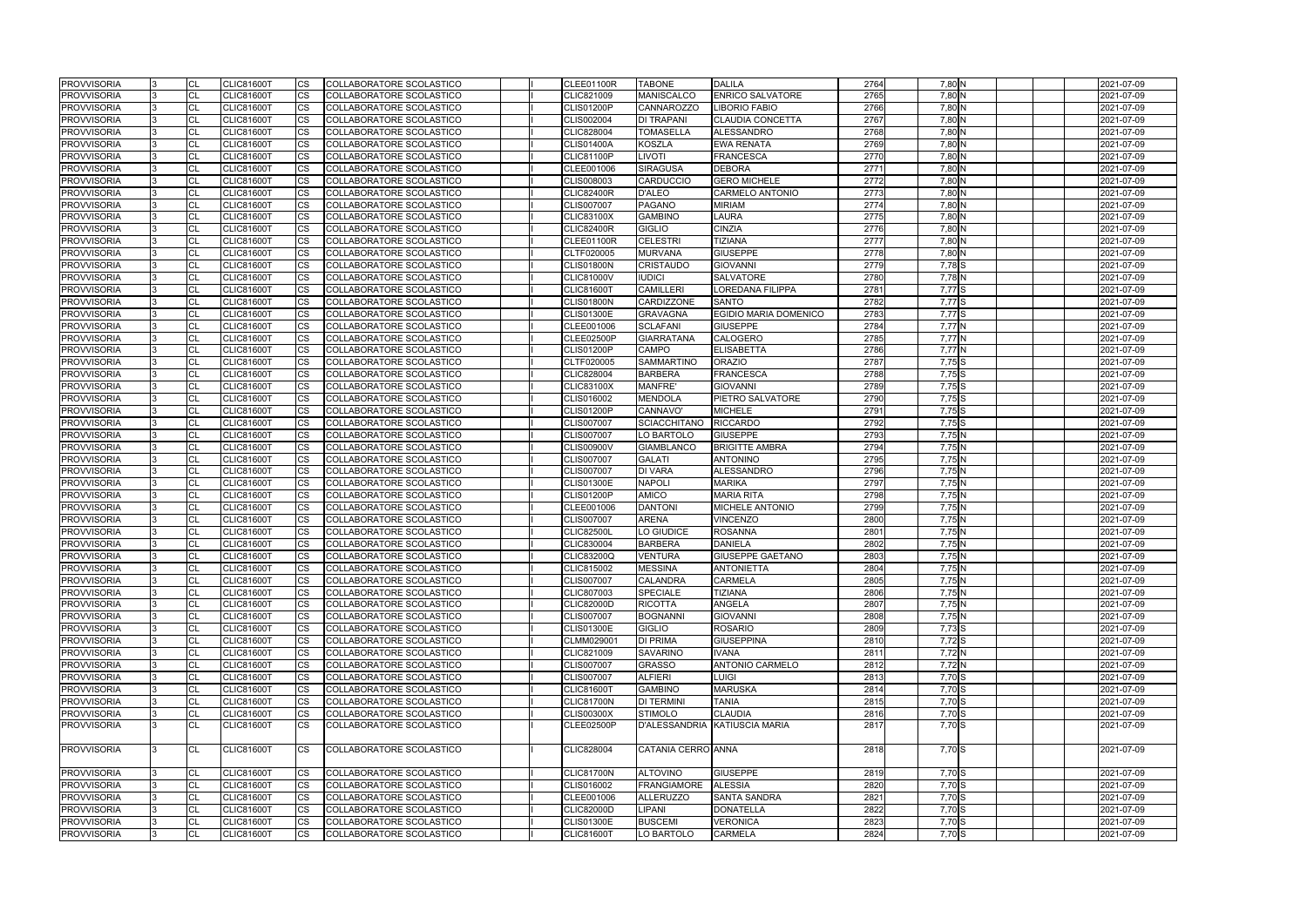| 2825 | $7,70$ S            |  |  | 2021-07-09 |
|------|---------------------|--|--|------------|
| 2826 | 7,70 S              |  |  | 2021-07-09 |
|      |                     |  |  |            |
| 2827 | 7,70 S              |  |  | 2021-07-09 |
| 2828 | $7,70$ S            |  |  | 2021-07-09 |
| 2829 | 7,70 S              |  |  | 2021-07-09 |
| 2830 | 7,70 S              |  |  | 2021-07-09 |
| 2831 | 7,70 S              |  |  | 2021-07-09 |
|      |                     |  |  |            |
| 2832 | $7,70$ S            |  |  | 2021-07-09 |
| 2833 | 7,70 S              |  |  | 2021-07-09 |
| 2834 | $7,70$ S            |  |  | 2021-07-09 |
| 2835 | $7,70$ S            |  |  | 2021-07-09 |
| 2836 | 7,70 S              |  |  | 2021-07-09 |
|      |                     |  |  |            |
| 2837 | $7,70$ S            |  |  | 2021-07-09 |
| 2838 | 7,70 S              |  |  | 2021-07-09 |
| 2839 | 7,70 S              |  |  | 2021-07-09 |
|      |                     |  |  |            |
| 2840 | 7,70 S              |  |  | 2021-07-09 |
|      |                     |  |  |            |
| 2841 | 7,70 N              |  |  | 2021-07-09 |
| 2842 | 7,70 N              |  |  | 2021-07-09 |
| 2843 | 7,70 N              |  |  | 2021-07-09 |
| 2844 | 7,70 N              |  |  | 2021-07-09 |
| 2845 | 7,70 N              |  |  | 2021-07-09 |
|      |                     |  |  | 2021-07-09 |
| 2846 | 7,70 N              |  |  |            |
| 2847 | 7,70 N              |  |  | 2021-07-09 |
| 2848 | 7,70 N              |  |  | 2021-07-09 |
| 2849 | 7,70 N              |  |  | 2021-07-09 |
| 2850 | 7,70 N              |  |  | 2021-07-09 |
|      | 7,70 N              |  |  | 2021-07-09 |
| 2851 |                     |  |  |            |
| 2852 | 7,70 N              |  |  | 2021-07-09 |
| 2853 | 7,70 N              |  |  | 2021-07-09 |
| 2854 | 7,70 N              |  |  | 2021-07-09 |
| 2855 | 7,70 N              |  |  | 2021-07-09 |
| 2856 | 7,70 N              |  |  | 2021-07-09 |
|      |                     |  |  |            |
| 2857 | 7,70 N              |  |  | 2021-07-09 |
| 2858 | 7,70 N              |  |  | 2021-07-09 |
| 2859 | 7,70 N              |  |  | 2021-07-09 |
| 2860 | 7,70 N              |  |  | 2021-07-09 |
| 2861 | $7,70$ $N$          |  |  | 2021-07-09 |
|      |                     |  |  |            |
| 2862 | 7,70 N              |  |  | 2021-07-09 |
| 2863 | 7,70 N              |  |  | 2021-07-09 |
| 2864 | 7,70N               |  |  | 2021-07-09 |
| 2865 | 7,70 N              |  |  | 2021-07-09 |
| 2866 | 7,70 N              |  |  | 2021-07-09 |
|      |                     |  |  |            |
| 2867 | 7,70 N              |  |  | 2021-07-09 |
| 2868 | 7,70 N              |  |  | 2021-07-09 |
| 2869 | 7,70 N              |  |  | 2021-07-09 |
| 2870 | $7,70$ <sub>N</sub> |  |  | 2021-07-09 |
| 2871 | 7,70 N              |  |  | 2021-07-09 |
| 2872 | 7,70 N              |  |  | 2021-07-09 |
|      |                     |  |  |            |
| 2873 | 7,70 N              |  |  | 2021-07-09 |
| 2874 | 7,70 N              |  |  | 2021-07-09 |
| 2875 | 7,70 N              |  |  | 2021-07-09 |
| 2876 | 7,70 N              |  |  | 2021-07-09 |
| 2877 | 7,70 N              |  |  | 2021-07-09 |
|      |                     |  |  |            |
| 2878 | 7,70 N              |  |  | 2021-07-09 |
| 2879 | 7,70 N              |  |  | 2021-07-09 |
| 2880 | 7,70 N              |  |  | 2021-07-09 |
| 2881 | $7,70$ N            |  |  | 2021-07-09 |
| 2882 | 7,70 N              |  |  | 2021-07-09 |
| 2883 | 7,70 N              |  |  | 2021-07-09 |
|      |                     |  |  |            |
| 2884 | 7,70 N              |  |  | 2021-07-09 |
| 2885 | 7,70 N              |  |  | 2021-07-09 |
| 2886 | 7,70 N              |  |  | 2021-07-09 |
|      |                     |  |  |            |

| <b>PROVVISORIA</b> | 13  | <b>CL</b> | <b>CLIC81600T</b> | CS        | COLLABORATORE SCOLASTICO |  | <b>CLIC83100X</b> | <b>BALBI</b>                        | <b>JOLANDA</b>         | 2825 | 7,70 S   | 2021-07-09 |
|--------------------|-----|-----------|-------------------|-----------|--------------------------|--|-------------------|-------------------------------------|------------------------|------|----------|------------|
| <b>PROVVISORIA</b> |     | <b>CL</b> | <b>CLIC81600T</b> | <b>CS</b> | COLLABORATORE SCOLASTICO |  | <b>CLIC828004</b> | <b>TIRANNO</b>                      | <b>EMANUELA RITA</b>   | 2826 | $7,70$ S | 2021-07-09 |
| <b>PROVVISORIA</b> |     | <b>CL</b> | <b>CLIC81600T</b> | CS        | COLLABORATORE SCOLASTICO |  | <b>CLEE02500P</b> | <b>NINFA</b>                        | MARIA SONIA            | 2827 | 7,70 S   | 2021-07-09 |
| <b>PROVVISORIA</b> |     | <b>CL</b> | <b>CLIC81600T</b> | CS        | COLLABORATORE SCOLASTICO |  | <b>CLEE02100B</b> | <b>PEPI</b>                         | <b>ANNA CLARA</b>      | 2828 | $7,70$ S | 2021-07-09 |
| <b>PROVVISORIA</b> |     | <b>CL</b> | <b>CLIC81600T</b> | СS        | COLLABORATORE SCOLASTICO |  | <b>CLIS007007</b> | <b>INGRASCIOTTA</b>                 | <b>SHARON</b>          | 2829 | 7,70 S   | 2021-07-09 |
| <b>PROVVISORIA</b> |     | <b>CL</b> | CLIC81600T        | CS        | COLLABORATORE SCOLASTICO |  | <b>CLIC82500L</b> | <b>SCIUTO</b>                       | <b>ROSSELLA</b>        | 2830 | 7,70 S   | 2021-07-09 |
| PROVVISORIA        |     | <b>CL</b> | <b>CLIC81600T</b> | CS        | COLLABORATORE SCOLASTICO |  | <b>CLIC82400R</b> | <b>NOTO</b>                         | <b>ENRICO</b>          | 2831 | 7,70 S   | 2021-07-09 |
| <b>PROVVISORIA</b> |     | <b>CL</b> | <b>CLIC81600T</b> | CS        | COLLABORATORE SCOLASTICO |  | <b>CLIS007007</b> | <b>ALFIERI</b>                      | SALVATORE              | 2832 | 7,70 S   | 2021-07-09 |
| <b>PROVVISORIA</b> |     | <b>CL</b> | <b>CLIC81600T</b> | CS        | COLLABORATORE SCOLASTICO |  | <b>CLIC82500L</b> | PARDI                               | <b>ROBERTA</b>         | 2833 | 7,70 S   | 2021-07-09 |
| <b>PROVVISORIA</b> |     | <b>CL</b> | <b>CLIC81600T</b> | CS.       | COLLABORATORE SCOLASTICO |  | CLIC821009        | <b>PATINELLA</b>                    | <b>DOMENICO</b>        | 2834 | 7,70 S   | 2021-07-09 |
| <b>PROVVISORIA</b> |     | <b>CL</b> | <b>CLIC81600T</b> | СS        | COLLABORATORE SCOLASTICO |  | <b>CLPS03000N</b> | <b>ANFUSO</b>                       | <b>MARIA ELISON</b>    | 2835 | $7,70$ S | 2021-07-09 |
| <b>PROVVISORIA</b> |     | <b>CL</b> | <b>CLIC81600T</b> | CS        | COLLABORATORE SCOLASTICO |  | <b>CLPC02000X</b> | <b>URSO</b>                         | <b>GIORGIO</b>         | 2836 | $7,70$ S | 2021-07-09 |
| <b>PROVVISORIA</b> |     | <b>CL</b> | <b>CLIC81600T</b> | CS        | COLLABORATORE SCOLASTICO |  | <b>CLRI01000N</b> | <b>VETRIOLO</b>                     | SAMANTHA KATIA         | 2837 | 7,70 S   | 2021-07-09 |
| <b>PROVVISORIA</b> |     | <b>CL</b> | <b>CLIC81600T</b> | CS        | COLLABORATORE SCOLASTICO |  | <b>CLMM02400T</b> | <b>DI CORRADO</b>                   | <b>IRENE</b>           | 2838 | 7,70 S   | 2021-07-09 |
| <b>PROVVISORIA</b> | Iз  | <b>CL</b> | <b>CLIC81600T</b> | <b>CS</b> | COLLABORATORE SCOLASTICO |  | <b>CLIS01300E</b> | CALA'                               | LUCREZIA BENEDETTA     | 2839 | 7,70S    | 2021-07-09 |
|                    |     |           |                   |           |                          |  |                   |                                     | DOMENICA               |      |          |            |
| <b>PROVVISORIA</b> |     | <b>CL</b> | <b>CLIC81600T</b> | СS        | COLLABORATORE SCOLASTICO |  | CLIS008003        | <b>ADAMO</b>                        | MARIA LUISA CALOGERA   | 2840 | 7,70 S   | 2021-07-09 |
| <b>PROVVISORIA</b> |     | <b>CL</b> | <b>CLIC81600T</b> | <b>CS</b> | COLLABORATORE SCOLASTICO |  | <b>CLIS00600B</b> | <b>ARDORE</b>                       | IVAN                   | 2841 | 7,70N    | 2021-07-09 |
| <b>PROVVISORIA</b> |     | <b>CL</b> | <b>CLIC81600T</b> | <b>CS</b> | COLLABORATORE SCOLASTICO |  | <b>CLIS007007</b> | <b>CAMILLERI</b>                    | GIUSI                  | 2842 | 7,70 N   | 2021-07-09 |
| PROVVISORIA        |     | <b>CL</b> | <b>CLIC81600T</b> | CS        | COLLABORATORE SCOLASTICO |  | <b>CLMM02400T</b> | <b>BUCCHERI</b>                     | GRETA                  | 2843 | 7,70 N   | 2021-07-09 |
| <b>PROVVISORIA</b> |     | <b>CL</b> | <b>CLIC81600T</b> | CS        | COLLABORATORE SCOLASTICO |  | CLIS016002        | <b>MORREALE</b>                     | <b>SEBASTIANO</b>      | 2844 | 7,70N    | 2021-07-09 |
| <b>PROVVISORIA</b> |     | <b>CL</b> | <b>CLIC81600T</b> | <b>CS</b> | COLLABORATORE SCOLASTICO |  | CLEE02100B        | <b>CARUSO</b>                       | <b>SAVERIO</b>         | 2845 | 7,70 N   | 2021-07-09 |
| <b>PROVVISORIA</b> |     | <b>CL</b> | <b>CLIC81600T</b> | СS        | COLLABORATORE SCOLASTICO |  | CLEE001006        | <b>COSTA</b>                        | MARTINA                | 2846 | 7,70 N   | 2021-07-09 |
| <b>PROVVISORIA</b> |     | <b>CL</b> | <b>CLIC81600T</b> | CS        | COLLABORATORE SCOLASTICO |  | <b>CLIC81000V</b> | MICCICHE'                           | <b>NOEMI</b>           | 2847 | 7,70 N   | 2021-07-09 |
| <b>PROVVISORIA</b> |     | <b>CL</b> | <b>CLIC81600T</b> | CS.       | COLLABORATORE SCOLASTICO |  | <b>CLRI01000N</b> | <b>GANGI</b>                        | <b>SALVATORE</b>       | 2848 | 7,70 N   | 2021-07-09 |
| <b>PROVVISORIA</b> |     | <b>CL</b> | <b>CLIC81600T</b> | CS        | COLLABORATORE SCOLASTICO |  | CLIC815002        | <b>PRESTI</b>                       | MARTA                  | 2849 | 7,70 N   | 2021-07-09 |
| <b>PROVVISORIA</b> |     | <b>CL</b> | <b>CLIC81600T</b> | CS        | COLLABORATORE SCOLASTICO |  | <b>CLIS00900V</b> | <b>MUSARRA</b>                      | <b>AGOSTINO</b>        | 2850 | 7,70 N   | 2021-07-09 |
| <b>PROVVISORIA</b> |     | <b>CL</b> | <b>CLIC81600T</b> | CS.       | COLLABORATORE SCOLASTICO |  | <b>CLIC82500L</b> | <b>ACCIAIO</b>                      | <b>FRANCESCA MARIA</b> | 2851 | 7,70 N   | 2021-07-09 |
| <b>PROVVISORIA</b> |     | <b>CL</b> | <b>CLIC81600T</b> | CS        | COLLABORATORE SCOLASTICO |  | CLIS016002        | <b>ALESSI</b>                       | <b>FABIOLA</b>         | 2852 | 7,70N    | 2021-07-09 |
| <b>PROVVISORIA</b> |     | <b>CL</b> | <b>CLIC81600T</b> | СS        | COLLABORATORE SCOLASTICO |  | <b>CLIS00900V</b> | <b>GIARDINA</b>                     | <b>GIUSEPPE</b>        | 2853 | 7,70N    | 2021-07-09 |
| <b>PROVVISORIA</b> |     | <b>CL</b> | <b>CLIC81600T</b> | CS.       | COLLABORATORE SCOLASTICO |  | CLIS007007        | <b>VITALE</b>                       | MARIARITA              | 2854 | 7,70 N   | 2021-07-09 |
| <b>PROVVISORIA</b> |     | <b>CL</b> | <b>CLIC81600T</b> | <b>CS</b> | COLLABORATORE SCOLASTICO |  | <b>CLIS01300E</b> | <b>BELLONE</b>                      | LAURA                  | 2855 | 7,70 N   | 2021-07-09 |
| <b>PROVVISORIA</b> |     | <b>CL</b> | <b>CLIC81600T</b> | CS        | COLLABORATORE SCOLASTICO |  | <b>CLIC828004</b> | MICCICHE'                           | <b>ALESSIA</b>         | 2856 | 7,70 N   | 2021-07-09 |
| <b>PROVVISORIA</b> |     | <b>CL</b> | CLIC81600T        | CS        | COLLABORATORE SCOLASTICO |  | <b>CLIS01300E</b> | <b>ROMANO</b>                       | CHIARA MARIA RITA      | 2857 | 7,70 N   | 2021-07-09 |
| PROVVISORIA        |     | <b>CL</b> | <b>CLIC81600T</b> | CS.       | COLLABORATORE SCOLASTICO |  | CLIS008003        | <b>CALTAGIRONE</b>                  | <b>ALESSANDRO</b>      | 2858 | 7,70 N   | 2021-07-09 |
| <b>PROVVISORIA</b> |     | <b>CL</b> | <b>CLIC81600T</b> | СS        | COLLABORATORE SCOLASTICO |  | CLIS008003        | <b>CONIGLIO</b>                     | <b>FEDERICA</b>        | 2859 | 7,70N    | 2021-07-09 |
| <b>PROVVISORIA</b> |     | <b>CL</b> | <b>CLIC81600T</b> | CS        | COLLABORATORE SCOLASTICO |  | <b>CLIC828004</b> | <b>SAIA</b>                         | <b>GIORGIA</b>         | 2860 | 7,70 N   | 2021-07-09 |
| <b>PROVVISORIA</b> |     | <b>CL</b> | <b>CLIC81600T</b> | CS        | COLLABORATORE SCOLASTICO |  | CLTD090005        | <b>CATRINI</b>                      | LUCIA                  | 2861 | 7,70 N   | 2021-07-09 |
| <b>PROVVISORIA</b> |     | <b>CL</b> | <b>CLIC81600T</b> | CS        | COLLABORATORE SCOLASTICO |  | <b>CLIC82500L</b> | <b>LEVA</b>                         | <b>ANGELA</b>          | 2862 | 7,70 N   | 2021-07-09 |
| <b>PROVVISORIA</b> | 13  | <b>CL</b> | CLIC81600T        | <b>CS</b> | COLLABORATORE SCOLASTICO |  | <b>CLIC82000D</b> | <b>MATTINA</b>                      | <b>SALVATORE</b>       | 2863 | 7,70 N   | 2021-07-09 |
| <b>PROVVISORIA</b> | l3. | <b>CI</b> | <b>CLIC81600T</b> | <b>CS</b> | COLLABORATORE SCOLASTICO |  | <b>CLIS01800N</b> | <b>SALEMI</b>                       | ANGELO                 | 2864 | 7,70 N   | 2021-07-09 |
| <b>PROVVISORIA</b> |     | <b>CL</b> | <b>CLIC81600T</b> | СS        | COLLABORATORE SCOLASTICO |  | <b>CLIS007007</b> | <b>MAZZAPICA</b>                    | CALOGERO               | 2865 | 7,70 N   | 2021-07-09 |
| <b>PROVVISORIA</b> |     | <b>CL</b> | <b>CLIC81600T</b> | CS        | COLLABORATORE SCOLASTICO |  | <b>CLIS007007</b> | <b>BRANCATO</b>                     | <b>CRISTINA</b>        | 2866 | 7,70 N   | 2021-07-09 |
| <b>PROVVISORIA</b> |     | <b>CL</b> | <b>CLIC81600T</b> | <b>CS</b> | COLLABORATORE SCOLASTICO |  | <b>CLIS002004</b> | <b>GIACONIA</b>                     | <b>ANTONINO</b>        | 2867 | 7,70 N   | 2021-07-09 |
| <b>PROVVISORIA</b> |     | <b>CL</b> | <b>CLIC81600T</b> | CS        | COLLABORATORE SCOLASTICO |  | <b>CLIC83100X</b> | <b>MARCHISCIANA</b>                 | <b>CHIARA</b>          | 2868 | 7,70 N   | 2021-07-09 |
| <b>PROVVISORIA</b> |     | <b>CL</b> | <b>CLIC81600T</b> | CS        | COLLABORATORE SCOLASTICO |  | <b>CLIS007007</b> | <b>D'ALESSANDRA</b>                 | <b>MARIA SELENIA</b>   | 2869 | 7,70N    | 2021-07-09 |
| <b>PROVVISORIA</b> |     | <b>CL</b> | <b>CLIC81600T</b> | CS        | COLLABORATORE SCOLASTICO |  | <b>CLIC82900X</b> | <b>LAUTORISI</b>                    | <b>ANDREA</b>          | 2870 | 7,70 N   | 2021-07-09 |
| <b>PROVVISORIA</b> |     | <b>CL</b> | <b>CLIC81600T</b> | CS        | COLLABORATORE SCOLASTICO |  | <b>CLIS00900V</b> | <b>DI GLORIA</b>                    | <b>MICHELE</b>         | 2871 | 7,70 N   | 2021-07-09 |
| <b>PROVVISORIA</b> |     | <b>CL</b> | <b>CLIC81600T</b> | CS        | COLLABORATORE SCOLASTICO |  | <b>CLIS01200P</b> | <b>FERRERI</b>                      | CALOGERO               | 2872 | 7,70 N   | 2021-07-09 |
| <b>PROVVISORIA</b> |     | <b>CL</b> | <b>CLIC81600T</b> | CS        | COLLABORATORE SCOLASTICO |  | CLIS002004        | <b>MARINO</b>                       | <b>DENISE</b>          | 2873 | 7,70 N   | 2021-07-09 |
| <b>PROVVISORIA</b> |     | <b>CL</b> | <b>CLIC81600T</b> | CS        | COLLABORATORE SCOLASTICO |  | <b>CLIC827008</b> | <b>RIZZO</b>                        | <b>VIVIANA</b>         | 2874 | 7,70 N   | 2021-07-09 |
| <b>PROVVISORIA</b> |     | <b>CL</b> | <b>CLIC81600T</b> | CS        | COLLABORATORE SCOLASTICO |  | <b>CLEE02500P</b> | <b>FERLISI</b>                      | NICOLO' DOMENICO       | 2875 | 7,70 N   | 2021-07-09 |
| <b>PROVVISORIA</b> |     | <b>CL</b> | <b>CLIC81600T</b> | CS.       |                          |  | <b>CLIC81600T</b> |                                     | <b>GIOVANNI</b>        | 2876 | 7,70 N   | 2021-07-09 |
| <b>PROVVISORIA</b> |     |           |                   |           | COLLABORATORE SCOLASTICO |  |                   | <b>GIUMMARA</b><br><b>BONFIGLIO</b> | <b>MARIA LAURA</b>     | 2877 | 7,70N    |            |
|                    |     | <b>CL</b> | <b>CLIC81600T</b> | <b>CS</b> | COLLABORATORE SCOLASTICO |  | <b>CLIS01900D</b> |                                     | ANGELA MARIA           | 2878 | 7,70 N   | 2021-07-09 |
| <b>PROVVISORIA</b> |     | <b>CL</b> | <b>CLIC81600T</b> | CS        | COLLABORATORE SCOLASTICO |  | <b>CLIC827008</b> | <b>ROMANO</b>                       |                        |      |          | 2021-07-09 |
| <b>PROVVISORIA</b> |     | <b>CL</b> | <b>CLIC81600T</b> | CS        | COLLABORATORE SCOLASTICO |  | CLIC821009        | <b>MARCA</b>                        | ANGELA                 | 2879 | 7,70 N   | 2021-07-09 |
| <b>PROVVISORIA</b> |     | <b>CL</b> | <b>CLIC81600T</b> | CS        | COLLABORATORE SCOLASTICO |  | CLIS002004        | <b>IMPELLIZZERI</b>                 | <b>ELISA</b>           | 2880 | 7,70 N   | 2021-07-09 |
| <b>PROVVISORIA</b> |     | <b>CL</b> | <b>CLIC81600T</b> | CS        | COLLABORATORE SCOLASTICO |  | CLTF020005        | DI DIO                              | <b>ANGELO</b>          | 2881 | 7,70 N   | 2021-07-09 |
| <b>PROVVISORIA</b> |     | <b>CL</b> | <b>CLIC81600T</b> | CS        | COLLABORATORE SCOLASTICO |  | <b>CLIC82500L</b> | <b>BRANCATO</b>                     | EVELINA CLAUDIA        | 2882 | 7,70 N   | 2021-07-09 |
| PROVVISORIA        |     | <b>CL</b> | <b>CLIC81600T</b> | CS        | COLLABORATORE SCOLASTICO |  | CLMM029001        | <b>CIPRO</b>                        | <b>CLARA</b>           | 2883 | 7,70 N   | 2021-07-09 |
| <b>PROVVISORIA</b> |     | <b>CL</b> | CLIC81600T        | СS        | COLLABORATORE SCOLASTICO |  | CLMM029001        | TORREGROSSA                         | <b>ALESSANDRA</b>      | 2884 | 7,70 N   | 2021-07-09 |
| <b>PROVVISORIA</b> |     | <b>CL</b> | <b>CLIC81600T</b> | CS        | COLLABORATORE SCOLASTICO |  | CLEE001006        | <b>BOSCAGLIA</b>                    | FABIANA                | 2885 | 7,70 N   | 2021-07-09 |
| <b>PROVVISORIA</b> |     | <b>CL</b> | <b>CLIC81600T</b> | CS        | COLLABORATORE SCOLASTICO |  | CLTD090005        | <b>DRAGO</b>                        | GASPARE                | 2886 | 7,70 N   | 2021-07-09 |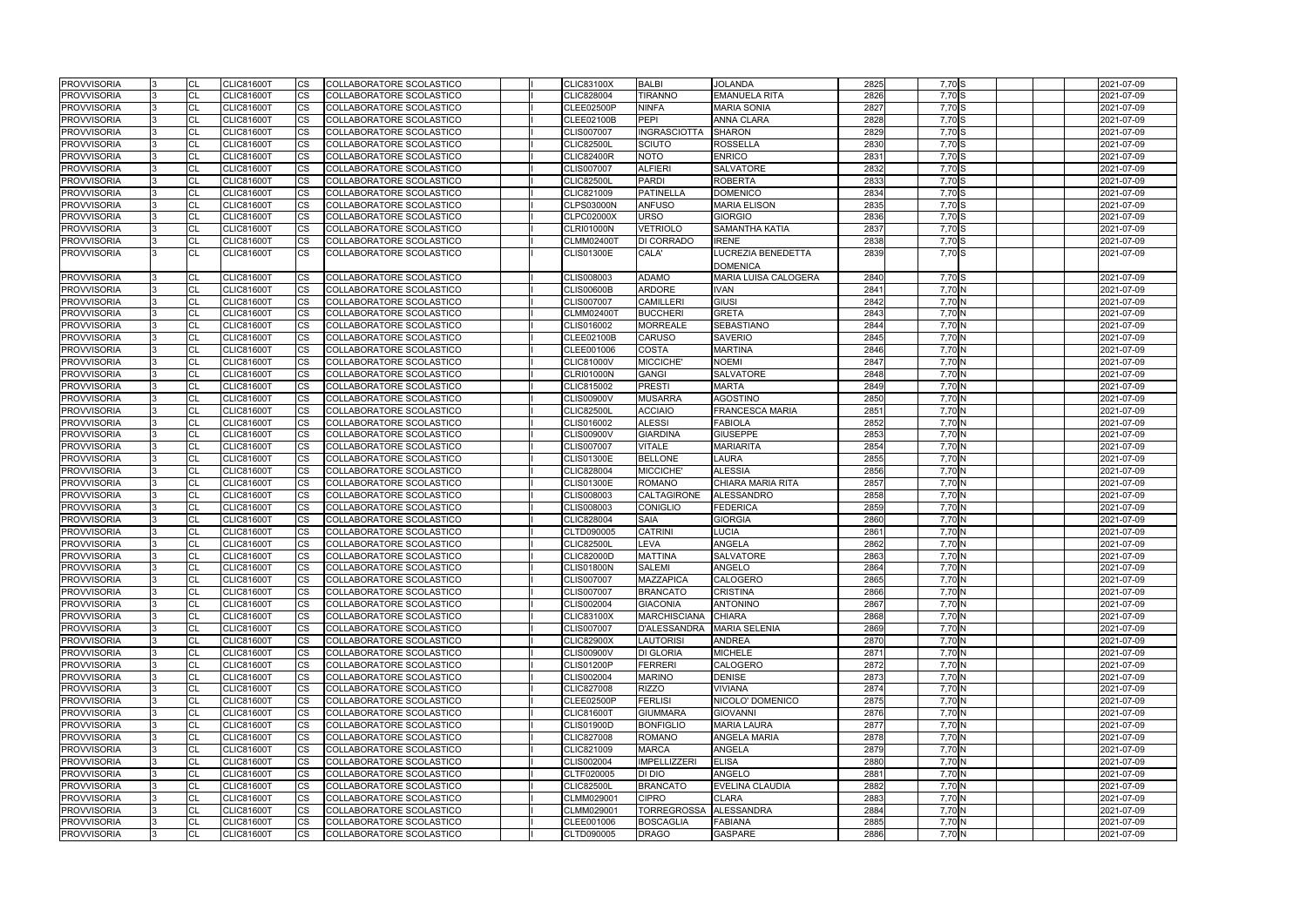| 2888<br>7,70N<br><b>PROVVISORIA</b><br>CL<br><b>CLIC81600T</b><br><b>CS</b><br>COLLABORATORE SCOLASTICO<br><b>CLIC815002</b><br><b>RUGGERI</b><br><b>DAVIDE</b><br>7,70N<br><b>PROVVISORIA</b><br><b>CS</b><br><b>VITALI</b><br><b>ISABELLA</b><br>2889<br><b>CL</b><br><b>CLIC81600T</b><br>COLLABORATORE SCOLASTICO<br><b>CLIC82500L</b><br><b>PROVVISORIA</b><br>CL<br><b>CLIC81600T</b><br>CS<br>COLLABORATORE SCOLASTICO<br>CLIC819009<br><b>MANTIO</b><br><b>MARIARITA</b><br>2890<br>7,70 N<br>7,70 N<br>CL<br><b>PROVVISORIA</b><br><b>CLIC81600T</b><br>CS<br><b>ARMONE</b><br>2891<br>COLLABORATORE SCOLASTICO<br><b>CLIS01400A</b><br>MANUELA<br>2892<br>7,70N<br>$\overline{\text{cs}}$<br><b>PROVVISORIA</b><br><b>CL</b><br><b>CLIC81600T</b><br>COLLABORATORE SCOLASTICO<br>CLEE001006<br><b>NOTO</b><br><b>CATERINA GRAZIELLA</b><br><b>CS</b><br>2893<br>7,70 N<br><b>PROVVISORIA</b><br>CL<br>CLIC828004<br>LO GIUDICE<br><b>MASSIMO</b><br><b>CLIC81600T</b><br><b>COLLABORATORE SCOLASTICO</b><br><b>PROVVISORIA</b><br><b>CLIC81600T</b><br><b>CS</b><br>COLLABORATORE SCOLASTICO<br>CLMM029001<br><b>DISTEFANO</b><br><b>ANGELA</b><br>2894<br>7,70 N<br>CL<br>2895<br>7,70N<br><b>PROVVISORIA</b><br><b>CS</b><br><b>GIAMBRA</b><br><b>MICHELE</b><br>CL<br><b>CLIC81600T</b><br>COLLABORATORE SCOLASTICO<br><b>CLIS01200P</b><br>2021-07-09<br>7,69 S<br><b>PROVVISORIA</b><br>CL<br><b>CLIC81600T</b><br>CS<br>COLLABORATORE SCOLASTICO<br><b>SANZO</b><br><b>ANNA MARTA</b><br>2896<br><b>CLIS01200P</b><br>2021-07-09<br><b>PROVVISORIA</b><br>CL<br><b>CS</b><br>2897<br>7,69 S<br><b>CLIC81600T</b><br>COLLABORATORE SCOLASTICO<br>CLEE01100R<br><b>DIACONU</b><br>CRISTINA FLORINA<br>$7,69$ N<br>2898<br><b>PROVVISORIA</b><br>CL<br><b>CS</b><br>COLLABORATORE SCOLASTICO<br><b>FAILLA</b><br><b>CLIC81600T</b><br><b>CLRI01000N</b><br><b>GIOACCHINO</b><br>2021-07-09<br><b>CS</b><br>2899<br>7,68 N<br><b>PROVVISORIA</b><br>CL<br><b>BENNICI</b><br><b>CLIC81600T</b><br>COLLABORATORE SCOLASTICO<br>CLTD090005<br><b>GIUSEPPE</b><br>2021-07-09<br>7,67 S<br><b>PROVVISORIA</b><br><b>CL</b><br><b>CLIC81600T</b><br><b>CS</b><br>COLLABORATORE SCOLASTICO<br><b>CLIC83100X</b><br><b>TAIBBI</b><br><b>LAURA CROCIFISSA</b><br>2900<br>2021-07-09<br><b>PROVVISORIA</b><br><b>AMICO</b><br>7,67 S<br>CL<br><b>CLIC81600T</b><br><b>CS</b><br>COLLABORATORE SCOLASTICO<br>CLEE001006<br><b>ROBERTA</b><br>2901<br>2021-07-09<br>7,67 S<br>CL<br><b>CS</b><br>2902<br><b>PROVVISORIA</b><br>COLLABORATORE SCOLASTICO<br><b>CLIC815002</b><br><b>FERRIGNO</b><br><b>SONIA</b><br><b>CLIC81600T</b><br>2021-07-09<br><b>PROVVISORIA</b><br>2903<br>7,67 S<br>CL<br><b>CLIC81600T</b><br>CS<br>COLLABORATORE SCOLASTICO<br><b>CLIS00900V</b><br><b>BONIFACIO</b><br><b>FRANCA</b><br>2021-07-09<br>7,67 S<br><b>PROVVISORIA</b><br>CL<br><b>CS</b><br><b>VELLA</b><br><b>DANIELA</b><br>2904<br><b>CLIC81600T</b><br>COLLABORATORE SCOLASTICO<br><b>CLIC81100P</b><br>2021-07-09<br>7,67 S<br>CL<br><b>CS</b><br><b>ARMONE</b><br>2905<br><b>PROVVISORIA</b><br><b>CLIC81600T</b><br>COLLABORATORE SCOLASTICO<br><b>CLIS01400A</b><br><b>MONIA</b><br>2021-07-09<br>2906<br>7,67 S<br><b>PROVVISORIA</b><br><b>CL</b><br><b>CLIC81600T</b><br><b>CS</b><br>COLLABORATORE SCOLASTICO<br>CLIC823001<br><b>LICATA</b><br><b>ROSARIA</b><br>2021-07-09<br><b>PROVVISORIA</b><br>7,67 S<br>CL<br><b>CLIC81600T</b><br><b>CS</b><br>COLLABORATORE SCOLASTICO<br><b>CLIS007007</b><br>LO BARTOLO<br>2907<br><b>MARIA</b><br>2021-07-09<br>CS<br>7,67 S<br><b>PROVVISORIA</b><br><b>CL</b><br><b>SALAMONE</b><br><b>VIVIANA MARIA FRANCESCA</b><br>2908<br><b>CLIC81600T</b><br>COLLABORATORE SCOLASTICO<br><b>CLIC81100P</b><br>2021-07-09<br>LICATA<br>7,67 S<br><b>PROVVISORIA</b><br>CL<br><b>CLIC81600T</b><br><b>CS</b><br>COLLABORATORE SCOLASTICO<br><b>CLIS00300X</b><br><b>CONCETTA</b><br>2909<br>2021-07-09<br>7,67 S<br><b>CS</b><br>2910<br><b>PROVVISORIA</b><br>CL<br><b>CLIC81600T</b><br>COLLABORATORE SCOLASTICO<br><b>CLIS01400A</b><br><b>CALAMERA</b><br><b>GISELLA CALOGERA</b><br>2021-07-09<br>$7,67$ S<br>$\overline{\text{cs}}$<br><b>CARFI</b><br>2911<br><b>PROVVISORIA</b><br><b>CL</b><br><b>CLIC81600T</b><br>COLLABORATORE SCOLASTICO<br>CLTF020005<br><b>LUIGI</b><br>2021-07-09<br><b>PROVVISORIA</b><br>PERI<br>7,67 S<br>CL<br><b>CLIC81600T</b><br><b>CS</b><br>COLLABORATORE SCOLASTICO<br><b>CLIS00900V</b><br><b>ANNA MARIA</b><br>2912<br>2021-07-09<br>7,67 S<br><b>PROVVISORIA</b><br>CL<br><b>CS</b><br><b>VELLA</b><br>2913<br><b>CLIC81600T</b><br>COLLABORATORE SCOLASTICO<br><b>CLIC827008</b><br><b>SAVERIA</b><br>2021-07-09<br><b>PROVVISORIA</b><br>7,67 S<br>CL<br><b>CLIC81600T</b><br>CS<br>COLLABORATORE SCOLASTICO<br><b>CLIC827008</b><br><b>IOZZIA</b><br><b>MARIA</b><br>2914<br>2021-07-09<br>7,67 S<br><b>PROVVISORIA</b><br>CL<br>CS<br><b>CLIC82000D</b><br><b>CONTE</b><br><b>MARIA RITA FANIA</b><br>2915<br>CLIC81600T<br>COLLABORATORE SCOLASTICO<br>2021-07-09<br>7,67 N<br><b>CL</b><br>CS<br><b>EUFRATE</b><br>2916<br><b>PROVVISORIA</b><br><b>CLIC81600T</b><br>COLLABORATORE SCOLASTICO<br>CLMM029001<br><b>MARIA ROSARIA</b><br>2021-07-09<br>7,67 N<br><b>PROVVISORIA</b><br>CL<br><b>CLIC81600T</b><br><b>CS</b><br>COLLABORATORE SCOLASTICO<br><b>CLIC81100P</b><br><b>DALIA</b><br>2917<br>ANGELA MARIA<br>2021-07-09<br>7,67 N<br><b>PROVVISORIA</b><br><b>CL</b><br><b>CLIC81600T</b><br><b>CS</b><br>COLLABORATORE SCOLASTICO<br><b>CLIS007007</b><br><b>CINARDO</b><br>LUDOVICO LUCA ANTONIO<br>2918<br>2021-07-09<br>$7,67$ N<br><b>PROVVISORIA</b><br><b>CS</b><br><b>NICOSIA</b><br>2919<br>CL<br><b>CLIC81600T</b><br>COLLABORATORE SCOLASTICO<br>CLMM029001<br><b>SIMONA</b><br>2021-07-09<br>CS<br>7,67 N<br><b>PROVVISORIA</b><br>CL<br><b>CLIC81600T</b><br>COLLABORATORE SCOLASTICO<br><b>CLEE02500P</b><br><b>RISTAGNO</b><br><b>MARIA CRISTINA</b><br>2920<br>7,67 N<br><b>PROVVISORIA</b><br>2921<br>CL<br><b>CLIC81600T</b><br>CS<br>COLLABORATORE SCOLASTICO<br><b>CLIC81700N</b><br>LO CUNSOLO<br><b>MARIA TINA</b><br>2922<br>$7,67$ N<br><b>PROVVISORIA</b><br><b>CL</b><br><b>CLIC81600T</b><br>CS<br>COLLABORATORE SCOLASTICO<br>CLIC830004<br><b>MORELLI</b><br><b>ROBERTA</b><br>2021-07-09<br>2923<br>7,67 N<br><b>PROVVISORIA</b><br>CL<br><b>CLIC81600T</b><br><b>CS</b><br><b>COLLABORATORE SCOLASTICO</b><br>CLMM029001<br><b>AMICO</b><br><b>GIANCARLO</b><br><b>PROVVISORIA</b><br><b>CS</b><br><b>TORNAMBE'</b><br>2924<br>7,67 N<br>CL<br><b>CLIC81600T</b><br>COLLABORATORE SCOLASTICO<br>CLIC830004<br><b>NATALIA</b><br>7,67 N<br><b>PROVVISORIA</b><br><b>CS</b><br><b>AMATO</b><br><b>GRAZIANA ANGELA</b><br>2925<br>CL<br><b>CLIC81600T</b><br>COLLABORATORE SCOLASTICO<br><b>CLEE01100R</b><br>2021-07-09<br>2926<br><b>CL</b><br><b>CLIC81600T</b><br><b>CS</b><br>COLLABORATORE SCOLASTICO<br>CLIS016002<br><b>SPOTO</b><br><b>GIUSEPPINA</b><br>7.67 N<br>7,67 N<br><b>PROVVISORIA</b><br><b>CL</b><br><b>CLIC81600T</b><br><b>CS</b><br>COLLABORATORE SCOLASTICO<br><b>CLIS01800N</b><br>CASTROGIOVAN OLGA GIUSEPPA<br>2927<br><b>PROVVISORIA</b><br><b>IUDICE</b><br>7,67 N<br>CL<br><b>CLIC81600T</b><br><b>CS</b><br>COLLABORATORE SCOLASTICO<br>CLIC823001<br><b>CONCETTA</b><br>2928<br><b>PROVVISORIA</b><br><b>CL</b><br><b>CLIC81600T</b><br><b>CS</b><br>COLLABORATORE SCOLASTICO<br>CLTD090005<br><b>BUCCOLERI</b><br><b>DANIELA</b><br>2929<br>7,67 N<br>7,67N<br><b>PROVVISORIA</b><br>2930<br><b>CL</b><br><b>CLIC81600T</b><br><b>CS</b><br>COLLABORATORE SCOLASTICO<br><b>CLMM04200B</b><br><b>LETO</b><br><b>BERNARDINA</b><br><b>PROVVISORIA</b><br>2931<br>$7,67$ N<br>CL<br><b>CLIC81600T</b><br><b>CS</b><br>COLLABORATORE SCOLASTICO<br><b>CLIS01200P</b><br><b>VOLTURO</b><br><b>SALVATORE</b><br><b>CL</b><br>7,67 N<br><b>PROVVISORIA</b><br><b>CLIC81600T</b><br>CS<br>CLTD090005<br><b>FALZONE</b><br><b>MARIA GRAZIA</b><br>2932<br>COLLABORATORE SCOLASTICO<br>2933<br>$7,67$ N<br><b>PROVVISORIA</b><br><b>CL</b><br><b>CLIC81600T</b><br>CS<br><b>CLIS007007</b><br>COLLABORATORE SCOLASTICO<br><b>BOGNANNI</b><br><b>CONCETTA</b><br>$7,67$ N<br><b>CL</b><br><b>PROVVISORIA</b><br><b>CLIC81600T</b><br><b>CS</b><br><b>BURGIO</b><br><b>FILOMENA ROSA LOREDANA</b><br>2934<br>COLLABORATORE SCOLASTICO<br><b>CLEE02400V</b><br><b>PROVVISORIA</b><br>2935<br>7,67 N<br><b>CLIC81600T</b><br>CS<br>COLLABORATORE SCOLASTICO<br>CLIC815002<br><b>RINALLO</b><br><b>ANTONIETTA</b><br><b>CL</b><br>7,67 N<br><b>PROVVISORIA</b><br>CL<br><b>CLIC81600T</b><br><b>CS</b><br>COLLABORATORE SCOLASTICO<br><b>BRILLI</b><br><b>MARIA GRAZIA</b><br>2936<br>CLTD090005<br><b>PROVVISORIA</b><br>2937<br>7,67 N<br><b>CL</b><br><b>CLIC81600T</b><br>CS<br>CLIS008003<br><b>ADAMO</b><br><b>CALOGERO</b><br>2021-07-09<br>COLLABORATORE SCOLASTICO<br>7,67N<br>2938<br><b>PROVVISORIA</b><br><b>CL</b><br><b>CLIC81600T</b><br>CS<br>COLLABORATORE SCOLASTICO<br>CLTD090005<br><b>AIERA</b><br>ANGELINA NELLA<br>2021-07-09<br>$7,67$ N<br>CL<br><b>CS</b><br>2939<br><b>CLIC81600T</b><br><b>RANIOLO</b><br><b>ANTONIETTA</b><br><b>PROVVISORIA</b><br>COLLABORATORE SCOLASTICO<br>CLEE01100R<br>2021-07-09<br>$7,67$ N<br>2940<br><b>PROVVISORIA</b><br><b>CL</b><br><b>CLIC81600T</b><br><b>CS</b><br>COLLABORATORE SCOLASTICO<br>CLEE001006<br><b>DI GANGI</b><br><b>GAETANA SANTA</b><br>2021-07-09<br>$7,65$ S<br><b>PROVVISORIA</b><br><b>CL</b><br><b>CLIC81600T</b><br><b>CS</b><br>COLLABORATORE SCOLASTICO<br><b>CLIC822005</b><br><b>FIORDALISO</b><br>2941<br><b>GIUSY</b><br>2021-07-09<br>$7,65$ S<br><b>PROVVISORIA</b><br>CL<br><b>CLIC81600T</b><br><b>CS</b><br><b>CLIC81600T</b><br>2942<br>COLLABORATORE SCOLASTICO<br><b>LA ROCCA</b><br><b>IFINA</b><br>2021-07-09<br><b>PROVVISORIA</b><br>ORNELLA ALDA PIA<br>2943<br>$7,65$ N<br><b>CL</b><br><b>CLIC81600T</b><br><b>CS</b><br>COLLABORATORE SCOLASTICO<br>CLMM029001<br><b>CALLARI</b><br>2021-07-09<br>7,65N<br><b>PROVVISORIA</b><br><b>CL</b><br><b>CLIC81600T</b><br>CS<br><b>VENTIMIGLIA</b><br>2944<br>2021-07-09<br>COLLABORATORE SCOLASTICO<br><b>CLIS01200P</b><br><b>CLAUDIA</b><br>CS.<br>2945<br>7,65 N<br><b>PROVVISORIA</b><br><b>CL</b><br><b>CLIC81600T</b><br>COLLABORATORE SCOLASTICO<br>CLTF020005<br><b>MIRIAM CARMEN</b><br>2021-07-09<br>IDI.<br><b>GIALLORENZO</b> | <b>PROVVISORIA</b> | CL | <b>CLIC81600T</b> | CS | COLLABORATORE SCOLASTICO |  | <b>CLIS007007</b> | <b>FARACI</b> | <b>EMANUELE</b> | 2887 | 7,70 N |  | 2021-07-09 |
|----------------------------------------------------------------------------------------------------------------------------------------------------------------------------------------------------------------------------------------------------------------------------------------------------------------------------------------------------------------------------------------------------------------------------------------------------------------------------------------------------------------------------------------------------------------------------------------------------------------------------------------------------------------------------------------------------------------------------------------------------------------------------------------------------------------------------------------------------------------------------------------------------------------------------------------------------------------------------------------------------------------------------------------------------------------------------------------------------------------------------------------------------------------------------------------------------------------------------------------------------------------------------------------------------------------------------------------------------------------------------------------------------------------------------------------------------------------------------------------------------------------------------------------------------------------------------------------------------------------------------------------------------------------------------------------------------------------------------------------------------------------------------------------------------------------------------------------------------------------------------------------------------------------------------------------------------------------------------------------------------------------------------------------------------------------------------------------------------------------------------------------------------------------------------------------------------------------------------------------------------------------------------------------------------------------------------------------------------------------------------------------------------------------------------------------------------------------------------------------------------------------------------------------------------------------------------------------------------------------------------------------------------------------------------------------------------------------------------------------------------------------------------------------------------------------------------------------------------------------------------------------------------------------------------------------------------------------------------------------------------------------------------------------------------------------------------------------------------------------------------------------------------------------------------------------------------------------------------------------------------------------------------------------------------------------------------------------------------------------------------------------------------------------------------------------------------------------------------------------------------------------------------------------------------------------------------------------------------------------------------------------------------------------------------------------------------------------------------------------------------------------------------------------------------------------------------------------------------------------------------------------------------------------------------------------------------------------------------------------------------------------------------------------------------------------------------------------------------------------------------------------------------------------------------------------------------------------------------------------------------------------------------------------------------------------------------------------------------------------------------------------------------------------------------------------------------------------------------------------------------------------------------------------------------------------------------------------------------------------------------------------------------------------------------------------------------------------------------------------------------------------------------------------------------------------------------------------------------------------------------------------------------------------------------------------------------------------------------------------------------------------------------------------------------------------------------------------------------------------------------------------------------------------------------------------------------------------------------------------------------------------------------------------------------------------------------------------------------------------------------------------------------------------------------------------------------------------------------------------------------------------------------------------------------------------------------------------------------------------------------------------------------------------------------------------------------------------------------------------------------------------------------------------------------------------------------------------------------------------------------------------------------------------------------------------------------------------------------------------------------------------------------------------------------------------------------------------------------------------------------------------------------------------------------------------------------------------------------------------------------------------------------------------------------------------------------------------------------------------------------------------------------------------------------------------------------------------------------------------------------------------------------------------------------------------------------------------------------------------------------------------------------------------------------------------------------------------------------------------------------------------------------------------------------------------------------------------------------------------------------------------------------------------------------------------------------------------------------------------------------------------------------------------------------------------------------------------------------------------------------------------------------------------------------------------------------------------------------------------------------------------------------------------------------------------------------------------------------------------------------------------------------------------------------------------------------------------------------------------------------------------------------------------------------------------------------------------------------------------------------------------------------------------------------------------------------------------------------------------------------------------------------------------------------------------------------------------------------------------------------------------------------------------------------------------------------------------------------------------------------------------------------------------------------------------------------------------------------------------------------------------------------------------------------------------------------------------------------------------------------------------------------------------------------------------------------------------------------------------------------------------------------------------------------------------------------------------------------------------------------------------------------------------------------------------------------------------------------------------------------------------------------------------------------------------------------------------------------------------------------------------------------------------------------------------------------------------------------------------------------------------------------------------------------------------------------------------------------------------------------------------------------------------------------------------------------------------------------------------------------------------------------------------------------------------------------------------------------------------------------------------------------------------------------------------------------------------------------------------------------------------------------------------------------------------------------------------------------------------------------------------------------------------------------------------------------------------------------------------------------------------------------------------------------------------------------------------------------------------------------------------------------------------------------------------------------------------------------------------------------------------------------------------------------------------------------------------------------------------------------------------------------------------------------------------------------------------------------------------------------------------------------------------------------------------------------------------------------------------------------------------------------------------------------------------------------------------------------------------------------------------------------------------------------------------------------|--------------------|----|-------------------|----|--------------------------|--|-------------------|---------------|-----------------|------|--------|--|------------|
|                                                                                                                                                                                                                                                                                                                                                                                                                                                                                                                                                                                                                                                                                                                                                                                                                                                                                                                                                                                                                                                                                                                                                                                                                                                                                                                                                                                                                                                                                                                                                                                                                                                                                                                                                                                                                                                                                                                                                                                                                                                                                                                                                                                                                                                                                                                                                                                                                                                                                                                                                                                                                                                                                                                                                                                                                                                                                                                                                                                                                                                                                                                                                                                                                                                                                                                                                                                                                                                                                                                                                                                                                                                                                                                                                                                                                                                                                                                                                                                                                                                                                                                                                                                                                                                                                                                                                                                                                                                                                                                                                                                                                                                                                                                                                                                                                                                                                                                                                                                                                                                                                                                                                                                                                                                                                                                                                                                                                                                                                                                                                                                                                                                                                                                                                                                                                                                                                                                                                                                                                                                                                                                                                                                                                                                                                                                                                                                                                                                                                                                                                                                                                                                                                                                                                                                                                                                                                                                                                                                                                                                                                                                                                                                                                                                                                                                                                                                                                                                                                                                                                                                                                                                                                                                                                                                                                                                                                                                                                                                                                                                                                                                                                                                                                                                                                                                                                                                                                                                                                                                                                                                                                                                                                                                                                                                                                                                                                                                                                                                                                                                                                                                                                                                                                                                                                                                                                                                                                                                                                                                                                                                                                                                                                                                                                                                                                                                                                                                                                                                                                                                                                                                                                                                                                                                                                                                                                                                                                                                    |                    |    |                   |    |                          |  |                   |               |                 |      |        |  | 2021-07-09 |
|                                                                                                                                                                                                                                                                                                                                                                                                                                                                                                                                                                                                                                                                                                                                                                                                                                                                                                                                                                                                                                                                                                                                                                                                                                                                                                                                                                                                                                                                                                                                                                                                                                                                                                                                                                                                                                                                                                                                                                                                                                                                                                                                                                                                                                                                                                                                                                                                                                                                                                                                                                                                                                                                                                                                                                                                                                                                                                                                                                                                                                                                                                                                                                                                                                                                                                                                                                                                                                                                                                                                                                                                                                                                                                                                                                                                                                                                                                                                                                                                                                                                                                                                                                                                                                                                                                                                                                                                                                                                                                                                                                                                                                                                                                                                                                                                                                                                                                                                                                                                                                                                                                                                                                                                                                                                                                                                                                                                                                                                                                                                                                                                                                                                                                                                                                                                                                                                                                                                                                                                                                                                                                                                                                                                                                                                                                                                                                                                                                                                                                                                                                                                                                                                                                                                                                                                                                                                                                                                                                                                                                                                                                                                                                                                                                                                                                                                                                                                                                                                                                                                                                                                                                                                                                                                                                                                                                                                                                                                                                                                                                                                                                                                                                                                                                                                                                                                                                                                                                                                                                                                                                                                                                                                                                                                                                                                                                                                                                                                                                                                                                                                                                                                                                                                                                                                                                                                                                                                                                                                                                                                                                                                                                                                                                                                                                                                                                                                                                                                                                                                                                                                                                                                                                                                                                                                                                                                                                                                                                                    |                    |    |                   |    |                          |  |                   |               |                 |      |        |  | 2021-07-09 |
|                                                                                                                                                                                                                                                                                                                                                                                                                                                                                                                                                                                                                                                                                                                                                                                                                                                                                                                                                                                                                                                                                                                                                                                                                                                                                                                                                                                                                                                                                                                                                                                                                                                                                                                                                                                                                                                                                                                                                                                                                                                                                                                                                                                                                                                                                                                                                                                                                                                                                                                                                                                                                                                                                                                                                                                                                                                                                                                                                                                                                                                                                                                                                                                                                                                                                                                                                                                                                                                                                                                                                                                                                                                                                                                                                                                                                                                                                                                                                                                                                                                                                                                                                                                                                                                                                                                                                                                                                                                                                                                                                                                                                                                                                                                                                                                                                                                                                                                                                                                                                                                                                                                                                                                                                                                                                                                                                                                                                                                                                                                                                                                                                                                                                                                                                                                                                                                                                                                                                                                                                                                                                                                                                                                                                                                                                                                                                                                                                                                                                                                                                                                                                                                                                                                                                                                                                                                                                                                                                                                                                                                                                                                                                                                                                                                                                                                                                                                                                                                                                                                                                                                                                                                                                                                                                                                                                                                                                                                                                                                                                                                                                                                                                                                                                                                                                                                                                                                                                                                                                                                                                                                                                                                                                                                                                                                                                                                                                                                                                                                                                                                                                                                                                                                                                                                                                                                                                                                                                                                                                                                                                                                                                                                                                                                                                                                                                                                                                                                                                                                                                                                                                                                                                                                                                                                                                                                                                                                                                                                    |                    |    |                   |    |                          |  |                   |               |                 |      |        |  | 2021-07-09 |
|                                                                                                                                                                                                                                                                                                                                                                                                                                                                                                                                                                                                                                                                                                                                                                                                                                                                                                                                                                                                                                                                                                                                                                                                                                                                                                                                                                                                                                                                                                                                                                                                                                                                                                                                                                                                                                                                                                                                                                                                                                                                                                                                                                                                                                                                                                                                                                                                                                                                                                                                                                                                                                                                                                                                                                                                                                                                                                                                                                                                                                                                                                                                                                                                                                                                                                                                                                                                                                                                                                                                                                                                                                                                                                                                                                                                                                                                                                                                                                                                                                                                                                                                                                                                                                                                                                                                                                                                                                                                                                                                                                                                                                                                                                                                                                                                                                                                                                                                                                                                                                                                                                                                                                                                                                                                                                                                                                                                                                                                                                                                                                                                                                                                                                                                                                                                                                                                                                                                                                                                                                                                                                                                                                                                                                                                                                                                                                                                                                                                                                                                                                                                                                                                                                                                                                                                                                                                                                                                                                                                                                                                                                                                                                                                                                                                                                                                                                                                                                                                                                                                                                                                                                                                                                                                                                                                                                                                                                                                                                                                                                                                                                                                                                                                                                                                                                                                                                                                                                                                                                                                                                                                                                                                                                                                                                                                                                                                                                                                                                                                                                                                                                                                                                                                                                                                                                                                                                                                                                                                                                                                                                                                                                                                                                                                                                                                                                                                                                                                                                                                                                                                                                                                                                                                                                                                                                                                                                                                                                                    |                    |    |                   |    |                          |  |                   |               |                 |      |        |  | 2021-07-09 |
|                                                                                                                                                                                                                                                                                                                                                                                                                                                                                                                                                                                                                                                                                                                                                                                                                                                                                                                                                                                                                                                                                                                                                                                                                                                                                                                                                                                                                                                                                                                                                                                                                                                                                                                                                                                                                                                                                                                                                                                                                                                                                                                                                                                                                                                                                                                                                                                                                                                                                                                                                                                                                                                                                                                                                                                                                                                                                                                                                                                                                                                                                                                                                                                                                                                                                                                                                                                                                                                                                                                                                                                                                                                                                                                                                                                                                                                                                                                                                                                                                                                                                                                                                                                                                                                                                                                                                                                                                                                                                                                                                                                                                                                                                                                                                                                                                                                                                                                                                                                                                                                                                                                                                                                                                                                                                                                                                                                                                                                                                                                                                                                                                                                                                                                                                                                                                                                                                                                                                                                                                                                                                                                                                                                                                                                                                                                                                                                                                                                                                                                                                                                                                                                                                                                                                                                                                                                                                                                                                                                                                                                                                                                                                                                                                                                                                                                                                                                                                                                                                                                                                                                                                                                                                                                                                                                                                                                                                                                                                                                                                                                                                                                                                                                                                                                                                                                                                                                                                                                                                                                                                                                                                                                                                                                                                                                                                                                                                                                                                                                                                                                                                                                                                                                                                                                                                                                                                                                                                                                                                                                                                                                                                                                                                                                                                                                                                                                                                                                                                                                                                                                                                                                                                                                                                                                                                                                                                                                                                                                    |                    |    |                   |    |                          |  |                   |               |                 |      |        |  | 2021-07-09 |
|                                                                                                                                                                                                                                                                                                                                                                                                                                                                                                                                                                                                                                                                                                                                                                                                                                                                                                                                                                                                                                                                                                                                                                                                                                                                                                                                                                                                                                                                                                                                                                                                                                                                                                                                                                                                                                                                                                                                                                                                                                                                                                                                                                                                                                                                                                                                                                                                                                                                                                                                                                                                                                                                                                                                                                                                                                                                                                                                                                                                                                                                                                                                                                                                                                                                                                                                                                                                                                                                                                                                                                                                                                                                                                                                                                                                                                                                                                                                                                                                                                                                                                                                                                                                                                                                                                                                                                                                                                                                                                                                                                                                                                                                                                                                                                                                                                                                                                                                                                                                                                                                                                                                                                                                                                                                                                                                                                                                                                                                                                                                                                                                                                                                                                                                                                                                                                                                                                                                                                                                                                                                                                                                                                                                                                                                                                                                                                                                                                                                                                                                                                                                                                                                                                                                                                                                                                                                                                                                                                                                                                                                                                                                                                                                                                                                                                                                                                                                                                                                                                                                                                                                                                                                                                                                                                                                                                                                                                                                                                                                                                                                                                                                                                                                                                                                                                                                                                                                                                                                                                                                                                                                                                                                                                                                                                                                                                                                                                                                                                                                                                                                                                                                                                                                                                                                                                                                                                                                                                                                                                                                                                                                                                                                                                                                                                                                                                                                                                                                                                                                                                                                                                                                                                                                                                                                                                                                                                                                                                                    |                    |    |                   |    |                          |  |                   |               |                 |      |        |  | 2021-07-09 |
|                                                                                                                                                                                                                                                                                                                                                                                                                                                                                                                                                                                                                                                                                                                                                                                                                                                                                                                                                                                                                                                                                                                                                                                                                                                                                                                                                                                                                                                                                                                                                                                                                                                                                                                                                                                                                                                                                                                                                                                                                                                                                                                                                                                                                                                                                                                                                                                                                                                                                                                                                                                                                                                                                                                                                                                                                                                                                                                                                                                                                                                                                                                                                                                                                                                                                                                                                                                                                                                                                                                                                                                                                                                                                                                                                                                                                                                                                                                                                                                                                                                                                                                                                                                                                                                                                                                                                                                                                                                                                                                                                                                                                                                                                                                                                                                                                                                                                                                                                                                                                                                                                                                                                                                                                                                                                                                                                                                                                                                                                                                                                                                                                                                                                                                                                                                                                                                                                                                                                                                                                                                                                                                                                                                                                                                                                                                                                                                                                                                                                                                                                                                                                                                                                                                                                                                                                                                                                                                                                                                                                                                                                                                                                                                                                                                                                                                                                                                                                                                                                                                                                                                                                                                                                                                                                                                                                                                                                                                                                                                                                                                                                                                                                                                                                                                                                                                                                                                                                                                                                                                                                                                                                                                                                                                                                                                                                                                                                                                                                                                                                                                                                                                                                                                                                                                                                                                                                                                                                                                                                                                                                                                                                                                                                                                                                                                                                                                                                                                                                                                                                                                                                                                                                                                                                                                                                                                                                                                                                                                    |                    |    |                   |    |                          |  |                   |               |                 |      |        |  | 2021-07-09 |
|                                                                                                                                                                                                                                                                                                                                                                                                                                                                                                                                                                                                                                                                                                                                                                                                                                                                                                                                                                                                                                                                                                                                                                                                                                                                                                                                                                                                                                                                                                                                                                                                                                                                                                                                                                                                                                                                                                                                                                                                                                                                                                                                                                                                                                                                                                                                                                                                                                                                                                                                                                                                                                                                                                                                                                                                                                                                                                                                                                                                                                                                                                                                                                                                                                                                                                                                                                                                                                                                                                                                                                                                                                                                                                                                                                                                                                                                                                                                                                                                                                                                                                                                                                                                                                                                                                                                                                                                                                                                                                                                                                                                                                                                                                                                                                                                                                                                                                                                                                                                                                                                                                                                                                                                                                                                                                                                                                                                                                                                                                                                                                                                                                                                                                                                                                                                                                                                                                                                                                                                                                                                                                                                                                                                                                                                                                                                                                                                                                                                                                                                                                                                                                                                                                                                                                                                                                                                                                                                                                                                                                                                                                                                                                                                                                                                                                                                                                                                                                                                                                                                                                                                                                                                                                                                                                                                                                                                                                                                                                                                                                                                                                                                                                                                                                                                                                                                                                                                                                                                                                                                                                                                                                                                                                                                                                                                                                                                                                                                                                                                                                                                                                                                                                                                                                                                                                                                                                                                                                                                                                                                                                                                                                                                                                                                                                                                                                                                                                                                                                                                                                                                                                                                                                                                                                                                                                                                                                                                                                                    |                    |    |                   |    |                          |  |                   |               |                 |      |        |  |            |
|                                                                                                                                                                                                                                                                                                                                                                                                                                                                                                                                                                                                                                                                                                                                                                                                                                                                                                                                                                                                                                                                                                                                                                                                                                                                                                                                                                                                                                                                                                                                                                                                                                                                                                                                                                                                                                                                                                                                                                                                                                                                                                                                                                                                                                                                                                                                                                                                                                                                                                                                                                                                                                                                                                                                                                                                                                                                                                                                                                                                                                                                                                                                                                                                                                                                                                                                                                                                                                                                                                                                                                                                                                                                                                                                                                                                                                                                                                                                                                                                                                                                                                                                                                                                                                                                                                                                                                                                                                                                                                                                                                                                                                                                                                                                                                                                                                                                                                                                                                                                                                                                                                                                                                                                                                                                                                                                                                                                                                                                                                                                                                                                                                                                                                                                                                                                                                                                                                                                                                                                                                                                                                                                                                                                                                                                                                                                                                                                                                                                                                                                                                                                                                                                                                                                                                                                                                                                                                                                                                                                                                                                                                                                                                                                                                                                                                                                                                                                                                                                                                                                                                                                                                                                                                                                                                                                                                                                                                                                                                                                                                                                                                                                                                                                                                                                                                                                                                                                                                                                                                                                                                                                                                                                                                                                                                                                                                                                                                                                                                                                                                                                                                                                                                                                                                                                                                                                                                                                                                                                                                                                                                                                                                                                                                                                                                                                                                                                                                                                                                                                                                                                                                                                                                                                                                                                                                                                                                                                                                                    |                    |    |                   |    |                          |  |                   |               |                 |      |        |  |            |
|                                                                                                                                                                                                                                                                                                                                                                                                                                                                                                                                                                                                                                                                                                                                                                                                                                                                                                                                                                                                                                                                                                                                                                                                                                                                                                                                                                                                                                                                                                                                                                                                                                                                                                                                                                                                                                                                                                                                                                                                                                                                                                                                                                                                                                                                                                                                                                                                                                                                                                                                                                                                                                                                                                                                                                                                                                                                                                                                                                                                                                                                                                                                                                                                                                                                                                                                                                                                                                                                                                                                                                                                                                                                                                                                                                                                                                                                                                                                                                                                                                                                                                                                                                                                                                                                                                                                                                                                                                                                                                                                                                                                                                                                                                                                                                                                                                                                                                                                                                                                                                                                                                                                                                                                                                                                                                                                                                                                                                                                                                                                                                                                                                                                                                                                                                                                                                                                                                                                                                                                                                                                                                                                                                                                                                                                                                                                                                                                                                                                                                                                                                                                                                                                                                                                                                                                                                                                                                                                                                                                                                                                                                                                                                                                                                                                                                                                                                                                                                                                                                                                                                                                                                                                                                                                                                                                                                                                                                                                                                                                                                                                                                                                                                                                                                                                                                                                                                                                                                                                                                                                                                                                                                                                                                                                                                                                                                                                                                                                                                                                                                                                                                                                                                                                                                                                                                                                                                                                                                                                                                                                                                                                                                                                                                                                                                                                                                                                                                                                                                                                                                                                                                                                                                                                                                                                                                                                                                                                                                                    |                    |    |                   |    |                          |  |                   |               |                 |      |        |  | 2021-07-09 |
|                                                                                                                                                                                                                                                                                                                                                                                                                                                                                                                                                                                                                                                                                                                                                                                                                                                                                                                                                                                                                                                                                                                                                                                                                                                                                                                                                                                                                                                                                                                                                                                                                                                                                                                                                                                                                                                                                                                                                                                                                                                                                                                                                                                                                                                                                                                                                                                                                                                                                                                                                                                                                                                                                                                                                                                                                                                                                                                                                                                                                                                                                                                                                                                                                                                                                                                                                                                                                                                                                                                                                                                                                                                                                                                                                                                                                                                                                                                                                                                                                                                                                                                                                                                                                                                                                                                                                                                                                                                                                                                                                                                                                                                                                                                                                                                                                                                                                                                                                                                                                                                                                                                                                                                                                                                                                                                                                                                                                                                                                                                                                                                                                                                                                                                                                                                                                                                                                                                                                                                                                                                                                                                                                                                                                                                                                                                                                                                                                                                                                                                                                                                                                                                                                                                                                                                                                                                                                                                                                                                                                                                                                                                                                                                                                                                                                                                                                                                                                                                                                                                                                                                                                                                                                                                                                                                                                                                                                                                                                                                                                                                                                                                                                                                                                                                                                                                                                                                                                                                                                                                                                                                                                                                                                                                                                                                                                                                                                                                                                                                                                                                                                                                                                                                                                                                                                                                                                                                                                                                                                                                                                                                                                                                                                                                                                                                                                                                                                                                                                                                                                                                                                                                                                                                                                                                                                                                                                                                                                                                    |                    |    |                   |    |                          |  |                   |               |                 |      |        |  |            |
|                                                                                                                                                                                                                                                                                                                                                                                                                                                                                                                                                                                                                                                                                                                                                                                                                                                                                                                                                                                                                                                                                                                                                                                                                                                                                                                                                                                                                                                                                                                                                                                                                                                                                                                                                                                                                                                                                                                                                                                                                                                                                                                                                                                                                                                                                                                                                                                                                                                                                                                                                                                                                                                                                                                                                                                                                                                                                                                                                                                                                                                                                                                                                                                                                                                                                                                                                                                                                                                                                                                                                                                                                                                                                                                                                                                                                                                                                                                                                                                                                                                                                                                                                                                                                                                                                                                                                                                                                                                                                                                                                                                                                                                                                                                                                                                                                                                                                                                                                                                                                                                                                                                                                                                                                                                                                                                                                                                                                                                                                                                                                                                                                                                                                                                                                                                                                                                                                                                                                                                                                                                                                                                                                                                                                                                                                                                                                                                                                                                                                                                                                                                                                                                                                                                                                                                                                                                                                                                                                                                                                                                                                                                                                                                                                                                                                                                                                                                                                                                                                                                                                                                                                                                                                                                                                                                                                                                                                                                                                                                                                                                                                                                                                                                                                                                                                                                                                                                                                                                                                                                                                                                                                                                                                                                                                                                                                                                                                                                                                                                                                                                                                                                                                                                                                                                                                                                                                                                                                                                                                                                                                                                                                                                                                                                                                                                                                                                                                                                                                                                                                                                                                                                                                                                                                                                                                                                                                                                                                                                    |                    |    |                   |    |                          |  |                   |               |                 |      |        |  |            |
|                                                                                                                                                                                                                                                                                                                                                                                                                                                                                                                                                                                                                                                                                                                                                                                                                                                                                                                                                                                                                                                                                                                                                                                                                                                                                                                                                                                                                                                                                                                                                                                                                                                                                                                                                                                                                                                                                                                                                                                                                                                                                                                                                                                                                                                                                                                                                                                                                                                                                                                                                                                                                                                                                                                                                                                                                                                                                                                                                                                                                                                                                                                                                                                                                                                                                                                                                                                                                                                                                                                                                                                                                                                                                                                                                                                                                                                                                                                                                                                                                                                                                                                                                                                                                                                                                                                                                                                                                                                                                                                                                                                                                                                                                                                                                                                                                                                                                                                                                                                                                                                                                                                                                                                                                                                                                                                                                                                                                                                                                                                                                                                                                                                                                                                                                                                                                                                                                                                                                                                                                                                                                                                                                                                                                                                                                                                                                                                                                                                                                                                                                                                                                                                                                                                                                                                                                                                                                                                                                                                                                                                                                                                                                                                                                                                                                                                                                                                                                                                                                                                                                                                                                                                                                                                                                                                                                                                                                                                                                                                                                                                                                                                                                                                                                                                                                                                                                                                                                                                                                                                                                                                                                                                                                                                                                                                                                                                                                                                                                                                                                                                                                                                                                                                                                                                                                                                                                                                                                                                                                                                                                                                                                                                                                                                                                                                                                                                                                                                                                                                                                                                                                                                                                                                                                                                                                                                                                                                                                                                    |                    |    |                   |    |                          |  |                   |               |                 |      |        |  |            |
|                                                                                                                                                                                                                                                                                                                                                                                                                                                                                                                                                                                                                                                                                                                                                                                                                                                                                                                                                                                                                                                                                                                                                                                                                                                                                                                                                                                                                                                                                                                                                                                                                                                                                                                                                                                                                                                                                                                                                                                                                                                                                                                                                                                                                                                                                                                                                                                                                                                                                                                                                                                                                                                                                                                                                                                                                                                                                                                                                                                                                                                                                                                                                                                                                                                                                                                                                                                                                                                                                                                                                                                                                                                                                                                                                                                                                                                                                                                                                                                                                                                                                                                                                                                                                                                                                                                                                                                                                                                                                                                                                                                                                                                                                                                                                                                                                                                                                                                                                                                                                                                                                                                                                                                                                                                                                                                                                                                                                                                                                                                                                                                                                                                                                                                                                                                                                                                                                                                                                                                                                                                                                                                                                                                                                                                                                                                                                                                                                                                                                                                                                                                                                                                                                                                                                                                                                                                                                                                                                                                                                                                                                                                                                                                                                                                                                                                                                                                                                                                                                                                                                                                                                                                                                                                                                                                                                                                                                                                                                                                                                                                                                                                                                                                                                                                                                                                                                                                                                                                                                                                                                                                                                                                                                                                                                                                                                                                                                                                                                                                                                                                                                                                                                                                                                                                                                                                                                                                                                                                                                                                                                                                                                                                                                                                                                                                                                                                                                                                                                                                                                                                                                                                                                                                                                                                                                                                                                                                                                                                    |                    |    |                   |    |                          |  |                   |               |                 |      |        |  |            |
|                                                                                                                                                                                                                                                                                                                                                                                                                                                                                                                                                                                                                                                                                                                                                                                                                                                                                                                                                                                                                                                                                                                                                                                                                                                                                                                                                                                                                                                                                                                                                                                                                                                                                                                                                                                                                                                                                                                                                                                                                                                                                                                                                                                                                                                                                                                                                                                                                                                                                                                                                                                                                                                                                                                                                                                                                                                                                                                                                                                                                                                                                                                                                                                                                                                                                                                                                                                                                                                                                                                                                                                                                                                                                                                                                                                                                                                                                                                                                                                                                                                                                                                                                                                                                                                                                                                                                                                                                                                                                                                                                                                                                                                                                                                                                                                                                                                                                                                                                                                                                                                                                                                                                                                                                                                                                                                                                                                                                                                                                                                                                                                                                                                                                                                                                                                                                                                                                                                                                                                                                                                                                                                                                                                                                                                                                                                                                                                                                                                                                                                                                                                                                                                                                                                                                                                                                                                                                                                                                                                                                                                                                                                                                                                                                                                                                                                                                                                                                                                                                                                                                                                                                                                                                                                                                                                                                                                                                                                                                                                                                                                                                                                                                                                                                                                                                                                                                                                                                                                                                                                                                                                                                                                                                                                                                                                                                                                                                                                                                                                                                                                                                                                                                                                                                                                                                                                                                                                                                                                                                                                                                                                                                                                                                                                                                                                                                                                                                                                                                                                                                                                                                                                                                                                                                                                                                                                                                                                                                                                    |                    |    |                   |    |                          |  |                   |               |                 |      |        |  |            |
|                                                                                                                                                                                                                                                                                                                                                                                                                                                                                                                                                                                                                                                                                                                                                                                                                                                                                                                                                                                                                                                                                                                                                                                                                                                                                                                                                                                                                                                                                                                                                                                                                                                                                                                                                                                                                                                                                                                                                                                                                                                                                                                                                                                                                                                                                                                                                                                                                                                                                                                                                                                                                                                                                                                                                                                                                                                                                                                                                                                                                                                                                                                                                                                                                                                                                                                                                                                                                                                                                                                                                                                                                                                                                                                                                                                                                                                                                                                                                                                                                                                                                                                                                                                                                                                                                                                                                                                                                                                                                                                                                                                                                                                                                                                                                                                                                                                                                                                                                                                                                                                                                                                                                                                                                                                                                                                                                                                                                                                                                                                                                                                                                                                                                                                                                                                                                                                                                                                                                                                                                                                                                                                                                                                                                                                                                                                                                                                                                                                                                                                                                                                                                                                                                                                                                                                                                                                                                                                                                                                                                                                                                                                                                                                                                                                                                                                                                                                                                                                                                                                                                                                                                                                                                                                                                                                                                                                                                                                                                                                                                                                                                                                                                                                                                                                                                                                                                                                                                                                                                                                                                                                                                                                                                                                                                                                                                                                                                                                                                                                                                                                                                                                                                                                                                                                                                                                                                                                                                                                                                                                                                                                                                                                                                                                                                                                                                                                                                                                                                                                                                                                                                                                                                                                                                                                                                                                                                                                                                                                    |                    |    |                   |    |                          |  |                   |               |                 |      |        |  |            |
|                                                                                                                                                                                                                                                                                                                                                                                                                                                                                                                                                                                                                                                                                                                                                                                                                                                                                                                                                                                                                                                                                                                                                                                                                                                                                                                                                                                                                                                                                                                                                                                                                                                                                                                                                                                                                                                                                                                                                                                                                                                                                                                                                                                                                                                                                                                                                                                                                                                                                                                                                                                                                                                                                                                                                                                                                                                                                                                                                                                                                                                                                                                                                                                                                                                                                                                                                                                                                                                                                                                                                                                                                                                                                                                                                                                                                                                                                                                                                                                                                                                                                                                                                                                                                                                                                                                                                                                                                                                                                                                                                                                                                                                                                                                                                                                                                                                                                                                                                                                                                                                                                                                                                                                                                                                                                                                                                                                                                                                                                                                                                                                                                                                                                                                                                                                                                                                                                                                                                                                                                                                                                                                                                                                                                                                                                                                                                                                                                                                                                                                                                                                                                                                                                                                                                                                                                                                                                                                                                                                                                                                                                                                                                                                                                                                                                                                                                                                                                                                                                                                                                                                                                                                                                                                                                                                                                                                                                                                                                                                                                                                                                                                                                                                                                                                                                                                                                                                                                                                                                                                                                                                                                                                                                                                                                                                                                                                                                                                                                                                                                                                                                                                                                                                                                                                                                                                                                                                                                                                                                                                                                                                                                                                                                                                                                                                                                                                                                                                                                                                                                                                                                                                                                                                                                                                                                                                                                                                                                                                    |                    |    |                   |    |                          |  |                   |               |                 |      |        |  |            |
|                                                                                                                                                                                                                                                                                                                                                                                                                                                                                                                                                                                                                                                                                                                                                                                                                                                                                                                                                                                                                                                                                                                                                                                                                                                                                                                                                                                                                                                                                                                                                                                                                                                                                                                                                                                                                                                                                                                                                                                                                                                                                                                                                                                                                                                                                                                                                                                                                                                                                                                                                                                                                                                                                                                                                                                                                                                                                                                                                                                                                                                                                                                                                                                                                                                                                                                                                                                                                                                                                                                                                                                                                                                                                                                                                                                                                                                                                                                                                                                                                                                                                                                                                                                                                                                                                                                                                                                                                                                                                                                                                                                                                                                                                                                                                                                                                                                                                                                                                                                                                                                                                                                                                                                                                                                                                                                                                                                                                                                                                                                                                                                                                                                                                                                                                                                                                                                                                                                                                                                                                                                                                                                                                                                                                                                                                                                                                                                                                                                                                                                                                                                                                                                                                                                                                                                                                                                                                                                                                                                                                                                                                                                                                                                                                                                                                                                                                                                                                                                                                                                                                                                                                                                                                                                                                                                                                                                                                                                                                                                                                                                                                                                                                                                                                                                                                                                                                                                                                                                                                                                                                                                                                                                                                                                                                                                                                                                                                                                                                                                                                                                                                                                                                                                                                                                                                                                                                                                                                                                                                                                                                                                                                                                                                                                                                                                                                                                                                                                                                                                                                                                                                                                                                                                                                                                                                                                                                                                                                                                    |                    |    |                   |    |                          |  |                   |               |                 |      |        |  |            |
|                                                                                                                                                                                                                                                                                                                                                                                                                                                                                                                                                                                                                                                                                                                                                                                                                                                                                                                                                                                                                                                                                                                                                                                                                                                                                                                                                                                                                                                                                                                                                                                                                                                                                                                                                                                                                                                                                                                                                                                                                                                                                                                                                                                                                                                                                                                                                                                                                                                                                                                                                                                                                                                                                                                                                                                                                                                                                                                                                                                                                                                                                                                                                                                                                                                                                                                                                                                                                                                                                                                                                                                                                                                                                                                                                                                                                                                                                                                                                                                                                                                                                                                                                                                                                                                                                                                                                                                                                                                                                                                                                                                                                                                                                                                                                                                                                                                                                                                                                                                                                                                                                                                                                                                                                                                                                                                                                                                                                                                                                                                                                                                                                                                                                                                                                                                                                                                                                                                                                                                                                                                                                                                                                                                                                                                                                                                                                                                                                                                                                                                                                                                                                                                                                                                                                                                                                                                                                                                                                                                                                                                                                                                                                                                                                                                                                                                                                                                                                                                                                                                                                                                                                                                                                                                                                                                                                                                                                                                                                                                                                                                                                                                                                                                                                                                                                                                                                                                                                                                                                                                                                                                                                                                                                                                                                                                                                                                                                                                                                                                                                                                                                                                                                                                                                                                                                                                                                                                                                                                                                                                                                                                                                                                                                                                                                                                                                                                                                                                                                                                                                                                                                                                                                                                                                                                                                                                                                                                                                                                    |                    |    |                   |    |                          |  |                   |               |                 |      |        |  |            |
|                                                                                                                                                                                                                                                                                                                                                                                                                                                                                                                                                                                                                                                                                                                                                                                                                                                                                                                                                                                                                                                                                                                                                                                                                                                                                                                                                                                                                                                                                                                                                                                                                                                                                                                                                                                                                                                                                                                                                                                                                                                                                                                                                                                                                                                                                                                                                                                                                                                                                                                                                                                                                                                                                                                                                                                                                                                                                                                                                                                                                                                                                                                                                                                                                                                                                                                                                                                                                                                                                                                                                                                                                                                                                                                                                                                                                                                                                                                                                                                                                                                                                                                                                                                                                                                                                                                                                                                                                                                                                                                                                                                                                                                                                                                                                                                                                                                                                                                                                                                                                                                                                                                                                                                                                                                                                                                                                                                                                                                                                                                                                                                                                                                                                                                                                                                                                                                                                                                                                                                                                                                                                                                                                                                                                                                                                                                                                                                                                                                                                                                                                                                                                                                                                                                                                                                                                                                                                                                                                                                                                                                                                                                                                                                                                                                                                                                                                                                                                                                                                                                                                                                                                                                                                                                                                                                                                                                                                                                                                                                                                                                                                                                                                                                                                                                                                                                                                                                                                                                                                                                                                                                                                                                                                                                                                                                                                                                                                                                                                                                                                                                                                                                                                                                                                                                                                                                                                                                                                                                                                                                                                                                                                                                                                                                                                                                                                                                                                                                                                                                                                                                                                                                                                                                                                                                                                                                                                                                                                                                    |                    |    |                   |    |                          |  |                   |               |                 |      |        |  |            |
|                                                                                                                                                                                                                                                                                                                                                                                                                                                                                                                                                                                                                                                                                                                                                                                                                                                                                                                                                                                                                                                                                                                                                                                                                                                                                                                                                                                                                                                                                                                                                                                                                                                                                                                                                                                                                                                                                                                                                                                                                                                                                                                                                                                                                                                                                                                                                                                                                                                                                                                                                                                                                                                                                                                                                                                                                                                                                                                                                                                                                                                                                                                                                                                                                                                                                                                                                                                                                                                                                                                                                                                                                                                                                                                                                                                                                                                                                                                                                                                                                                                                                                                                                                                                                                                                                                                                                                                                                                                                                                                                                                                                                                                                                                                                                                                                                                                                                                                                                                                                                                                                                                                                                                                                                                                                                                                                                                                                                                                                                                                                                                                                                                                                                                                                                                                                                                                                                                                                                                                                                                                                                                                                                                                                                                                                                                                                                                                                                                                                                                                                                                                                                                                                                                                                                                                                                                                                                                                                                                                                                                                                                                                                                                                                                                                                                                                                                                                                                                                                                                                                                                                                                                                                                                                                                                                                                                                                                                                                                                                                                                                                                                                                                                                                                                                                                                                                                                                                                                                                                                                                                                                                                                                                                                                                                                                                                                                                                                                                                                                                                                                                                                                                                                                                                                                                                                                                                                                                                                                                                                                                                                                                                                                                                                                                                                                                                                                                                                                                                                                                                                                                                                                                                                                                                                                                                                                                                                                                                                                    |                    |    |                   |    |                          |  |                   |               |                 |      |        |  |            |
|                                                                                                                                                                                                                                                                                                                                                                                                                                                                                                                                                                                                                                                                                                                                                                                                                                                                                                                                                                                                                                                                                                                                                                                                                                                                                                                                                                                                                                                                                                                                                                                                                                                                                                                                                                                                                                                                                                                                                                                                                                                                                                                                                                                                                                                                                                                                                                                                                                                                                                                                                                                                                                                                                                                                                                                                                                                                                                                                                                                                                                                                                                                                                                                                                                                                                                                                                                                                                                                                                                                                                                                                                                                                                                                                                                                                                                                                                                                                                                                                                                                                                                                                                                                                                                                                                                                                                                                                                                                                                                                                                                                                                                                                                                                                                                                                                                                                                                                                                                                                                                                                                                                                                                                                                                                                                                                                                                                                                                                                                                                                                                                                                                                                                                                                                                                                                                                                                                                                                                                                                                                                                                                                                                                                                                                                                                                                                                                                                                                                                                                                                                                                                                                                                                                                                                                                                                                                                                                                                                                                                                                                                                                                                                                                                                                                                                                                                                                                                                                                                                                                                                                                                                                                                                                                                                                                                                                                                                                                                                                                                                                                                                                                                                                                                                                                                                                                                                                                                                                                                                                                                                                                                                                                                                                                                                                                                                                                                                                                                                                                                                                                                                                                                                                                                                                                                                                                                                                                                                                                                                                                                                                                                                                                                                                                                                                                                                                                                                                                                                                                                                                                                                                                                                                                                                                                                                                                                                                                                                                    |                    |    |                   |    |                          |  |                   |               |                 |      |        |  |            |
|                                                                                                                                                                                                                                                                                                                                                                                                                                                                                                                                                                                                                                                                                                                                                                                                                                                                                                                                                                                                                                                                                                                                                                                                                                                                                                                                                                                                                                                                                                                                                                                                                                                                                                                                                                                                                                                                                                                                                                                                                                                                                                                                                                                                                                                                                                                                                                                                                                                                                                                                                                                                                                                                                                                                                                                                                                                                                                                                                                                                                                                                                                                                                                                                                                                                                                                                                                                                                                                                                                                                                                                                                                                                                                                                                                                                                                                                                                                                                                                                                                                                                                                                                                                                                                                                                                                                                                                                                                                                                                                                                                                                                                                                                                                                                                                                                                                                                                                                                                                                                                                                                                                                                                                                                                                                                                                                                                                                                                                                                                                                                                                                                                                                                                                                                                                                                                                                                                                                                                                                                                                                                                                                                                                                                                                                                                                                                                                                                                                                                                                                                                                                                                                                                                                                                                                                                                                                                                                                                                                                                                                                                                                                                                                                                                                                                                                                                                                                                                                                                                                                                                                                                                                                                                                                                                                                                                                                                                                                                                                                                                                                                                                                                                                                                                                                                                                                                                                                                                                                                                                                                                                                                                                                                                                                                                                                                                                                                                                                                                                                                                                                                                                                                                                                                                                                                                                                                                                                                                                                                                                                                                                                                                                                                                                                                                                                                                                                                                                                                                                                                                                                                                                                                                                                                                                                                                                                                                                                                                                    |                    |    |                   |    |                          |  |                   |               |                 |      |        |  |            |
|                                                                                                                                                                                                                                                                                                                                                                                                                                                                                                                                                                                                                                                                                                                                                                                                                                                                                                                                                                                                                                                                                                                                                                                                                                                                                                                                                                                                                                                                                                                                                                                                                                                                                                                                                                                                                                                                                                                                                                                                                                                                                                                                                                                                                                                                                                                                                                                                                                                                                                                                                                                                                                                                                                                                                                                                                                                                                                                                                                                                                                                                                                                                                                                                                                                                                                                                                                                                                                                                                                                                                                                                                                                                                                                                                                                                                                                                                                                                                                                                                                                                                                                                                                                                                                                                                                                                                                                                                                                                                                                                                                                                                                                                                                                                                                                                                                                                                                                                                                                                                                                                                                                                                                                                                                                                                                                                                                                                                                                                                                                                                                                                                                                                                                                                                                                                                                                                                                                                                                                                                                                                                                                                                                                                                                                                                                                                                                                                                                                                                                                                                                                                                                                                                                                                                                                                                                                                                                                                                                                                                                                                                                                                                                                                                                                                                                                                                                                                                                                                                                                                                                                                                                                                                                                                                                                                                                                                                                                                                                                                                                                                                                                                                                                                                                                                                                                                                                                                                                                                                                                                                                                                                                                                                                                                                                                                                                                                                                                                                                                                                                                                                                                                                                                                                                                                                                                                                                                                                                                                                                                                                                                                                                                                                                                                                                                                                                                                                                                                                                                                                                                                                                                                                                                                                                                                                                                                                                                                                                                    |                    |    |                   |    |                          |  |                   |               |                 |      |        |  |            |
|                                                                                                                                                                                                                                                                                                                                                                                                                                                                                                                                                                                                                                                                                                                                                                                                                                                                                                                                                                                                                                                                                                                                                                                                                                                                                                                                                                                                                                                                                                                                                                                                                                                                                                                                                                                                                                                                                                                                                                                                                                                                                                                                                                                                                                                                                                                                                                                                                                                                                                                                                                                                                                                                                                                                                                                                                                                                                                                                                                                                                                                                                                                                                                                                                                                                                                                                                                                                                                                                                                                                                                                                                                                                                                                                                                                                                                                                                                                                                                                                                                                                                                                                                                                                                                                                                                                                                                                                                                                                                                                                                                                                                                                                                                                                                                                                                                                                                                                                                                                                                                                                                                                                                                                                                                                                                                                                                                                                                                                                                                                                                                                                                                                                                                                                                                                                                                                                                                                                                                                                                                                                                                                                                                                                                                                                                                                                                                                                                                                                                                                                                                                                                                                                                                                                                                                                                                                                                                                                                                                                                                                                                                                                                                                                                                                                                                                                                                                                                                                                                                                                                                                                                                                                                                                                                                                                                                                                                                                                                                                                                                                                                                                                                                                                                                                                                                                                                                                                                                                                                                                                                                                                                                                                                                                                                                                                                                                                                                                                                                                                                                                                                                                                                                                                                                                                                                                                                                                                                                                                                                                                                                                                                                                                                                                                                                                                                                                                                                                                                                                                                                                                                                                                                                                                                                                                                                                                                                                                                                                    |                    |    |                   |    |                          |  |                   |               |                 |      |        |  |            |
|                                                                                                                                                                                                                                                                                                                                                                                                                                                                                                                                                                                                                                                                                                                                                                                                                                                                                                                                                                                                                                                                                                                                                                                                                                                                                                                                                                                                                                                                                                                                                                                                                                                                                                                                                                                                                                                                                                                                                                                                                                                                                                                                                                                                                                                                                                                                                                                                                                                                                                                                                                                                                                                                                                                                                                                                                                                                                                                                                                                                                                                                                                                                                                                                                                                                                                                                                                                                                                                                                                                                                                                                                                                                                                                                                                                                                                                                                                                                                                                                                                                                                                                                                                                                                                                                                                                                                                                                                                                                                                                                                                                                                                                                                                                                                                                                                                                                                                                                                                                                                                                                                                                                                                                                                                                                                                                                                                                                                                                                                                                                                                                                                                                                                                                                                                                                                                                                                                                                                                                                                                                                                                                                                                                                                                                                                                                                                                                                                                                                                                                                                                                                                                                                                                                                                                                                                                                                                                                                                                                                                                                                                                                                                                                                                                                                                                                                                                                                                                                                                                                                                                                                                                                                                                                                                                                                                                                                                                                                                                                                                                                                                                                                                                                                                                                                                                                                                                                                                                                                                                                                                                                                                                                                                                                                                                                                                                                                                                                                                                                                                                                                                                                                                                                                                                                                                                                                                                                                                                                                                                                                                                                                                                                                                                                                                                                                                                                                                                                                                                                                                                                                                                                                                                                                                                                                                                                                                                                                                                                    |                    |    |                   |    |                          |  |                   |               |                 |      |        |  |            |
|                                                                                                                                                                                                                                                                                                                                                                                                                                                                                                                                                                                                                                                                                                                                                                                                                                                                                                                                                                                                                                                                                                                                                                                                                                                                                                                                                                                                                                                                                                                                                                                                                                                                                                                                                                                                                                                                                                                                                                                                                                                                                                                                                                                                                                                                                                                                                                                                                                                                                                                                                                                                                                                                                                                                                                                                                                                                                                                                                                                                                                                                                                                                                                                                                                                                                                                                                                                                                                                                                                                                                                                                                                                                                                                                                                                                                                                                                                                                                                                                                                                                                                                                                                                                                                                                                                                                                                                                                                                                                                                                                                                                                                                                                                                                                                                                                                                                                                                                                                                                                                                                                                                                                                                                                                                                                                                                                                                                                                                                                                                                                                                                                                                                                                                                                                                                                                                                                                                                                                                                                                                                                                                                                                                                                                                                                                                                                                                                                                                                                                                                                                                                                                                                                                                                                                                                                                                                                                                                                                                                                                                                                                                                                                                                                                                                                                                                                                                                                                                                                                                                                                                                                                                                                                                                                                                                                                                                                                                                                                                                                                                                                                                                                                                                                                                                                                                                                                                                                                                                                                                                                                                                                                                                                                                                                                                                                                                                                                                                                                                                                                                                                                                                                                                                                                                                                                                                                                                                                                                                                                                                                                                                                                                                                                                                                                                                                                                                                                                                                                                                                                                                                                                                                                                                                                                                                                                                                                                                                                                    |                    |    |                   |    |                          |  |                   |               |                 |      |        |  |            |
|                                                                                                                                                                                                                                                                                                                                                                                                                                                                                                                                                                                                                                                                                                                                                                                                                                                                                                                                                                                                                                                                                                                                                                                                                                                                                                                                                                                                                                                                                                                                                                                                                                                                                                                                                                                                                                                                                                                                                                                                                                                                                                                                                                                                                                                                                                                                                                                                                                                                                                                                                                                                                                                                                                                                                                                                                                                                                                                                                                                                                                                                                                                                                                                                                                                                                                                                                                                                                                                                                                                                                                                                                                                                                                                                                                                                                                                                                                                                                                                                                                                                                                                                                                                                                                                                                                                                                                                                                                                                                                                                                                                                                                                                                                                                                                                                                                                                                                                                                                                                                                                                                                                                                                                                                                                                                                                                                                                                                                                                                                                                                                                                                                                                                                                                                                                                                                                                                                                                                                                                                                                                                                                                                                                                                                                                                                                                                                                                                                                                                                                                                                                                                                                                                                                                                                                                                                                                                                                                                                                                                                                                                                                                                                                                                                                                                                                                                                                                                                                                                                                                                                                                                                                                                                                                                                                                                                                                                                                                                                                                                                                                                                                                                                                                                                                                                                                                                                                                                                                                                                                                                                                                                                                                                                                                                                                                                                                                                                                                                                                                                                                                                                                                                                                                                                                                                                                                                                                                                                                                                                                                                                                                                                                                                                                                                                                                                                                                                                                                                                                                                                                                                                                                                                                                                                                                                                                                                                                                                                                    |                    |    |                   |    |                          |  |                   |               |                 |      |        |  |            |
|                                                                                                                                                                                                                                                                                                                                                                                                                                                                                                                                                                                                                                                                                                                                                                                                                                                                                                                                                                                                                                                                                                                                                                                                                                                                                                                                                                                                                                                                                                                                                                                                                                                                                                                                                                                                                                                                                                                                                                                                                                                                                                                                                                                                                                                                                                                                                                                                                                                                                                                                                                                                                                                                                                                                                                                                                                                                                                                                                                                                                                                                                                                                                                                                                                                                                                                                                                                                                                                                                                                                                                                                                                                                                                                                                                                                                                                                                                                                                                                                                                                                                                                                                                                                                                                                                                                                                                                                                                                                                                                                                                                                                                                                                                                                                                                                                                                                                                                                                                                                                                                                                                                                                                                                                                                                                                                                                                                                                                                                                                                                                                                                                                                                                                                                                                                                                                                                                                                                                                                                                                                                                                                                                                                                                                                                                                                                                                                                                                                                                                                                                                                                                                                                                                                                                                                                                                                                                                                                                                                                                                                                                                                                                                                                                                                                                                                                                                                                                                                                                                                                                                                                                                                                                                                                                                                                                                                                                                                                                                                                                                                                                                                                                                                                                                                                                                                                                                                                                                                                                                                                                                                                                                                                                                                                                                                                                                                                                                                                                                                                                                                                                                                                                                                                                                                                                                                                                                                                                                                                                                                                                                                                                                                                                                                                                                                                                                                                                                                                                                                                                                                                                                                                                                                                                                                                                                                                                                                                                                                    |                    |    |                   |    |                          |  |                   |               |                 |      |        |  |            |
|                                                                                                                                                                                                                                                                                                                                                                                                                                                                                                                                                                                                                                                                                                                                                                                                                                                                                                                                                                                                                                                                                                                                                                                                                                                                                                                                                                                                                                                                                                                                                                                                                                                                                                                                                                                                                                                                                                                                                                                                                                                                                                                                                                                                                                                                                                                                                                                                                                                                                                                                                                                                                                                                                                                                                                                                                                                                                                                                                                                                                                                                                                                                                                                                                                                                                                                                                                                                                                                                                                                                                                                                                                                                                                                                                                                                                                                                                                                                                                                                                                                                                                                                                                                                                                                                                                                                                                                                                                                                                                                                                                                                                                                                                                                                                                                                                                                                                                                                                                                                                                                                                                                                                                                                                                                                                                                                                                                                                                                                                                                                                                                                                                                                                                                                                                                                                                                                                                                                                                                                                                                                                                                                                                                                                                                                                                                                                                                                                                                                                                                                                                                                                                                                                                                                                                                                                                                                                                                                                                                                                                                                                                                                                                                                                                                                                                                                                                                                                                                                                                                                                                                                                                                                                                                                                                                                                                                                                                                                                                                                                                                                                                                                                                                                                                                                                                                                                                                                                                                                                                                                                                                                                                                                                                                                                                                                                                                                                                                                                                                                                                                                                                                                                                                                                                                                                                                                                                                                                                                                                                                                                                                                                                                                                                                                                                                                                                                                                                                                                                                                                                                                                                                                                                                                                                                                                                                                                                                                                                                    |                    |    |                   |    |                          |  |                   |               |                 |      |        |  |            |
|                                                                                                                                                                                                                                                                                                                                                                                                                                                                                                                                                                                                                                                                                                                                                                                                                                                                                                                                                                                                                                                                                                                                                                                                                                                                                                                                                                                                                                                                                                                                                                                                                                                                                                                                                                                                                                                                                                                                                                                                                                                                                                                                                                                                                                                                                                                                                                                                                                                                                                                                                                                                                                                                                                                                                                                                                                                                                                                                                                                                                                                                                                                                                                                                                                                                                                                                                                                                                                                                                                                                                                                                                                                                                                                                                                                                                                                                                                                                                                                                                                                                                                                                                                                                                                                                                                                                                                                                                                                                                                                                                                                                                                                                                                                                                                                                                                                                                                                                                                                                                                                                                                                                                                                                                                                                                                                                                                                                                                                                                                                                                                                                                                                                                                                                                                                                                                                                                                                                                                                                                                                                                                                                                                                                                                                                                                                                                                                                                                                                                                                                                                                                                                                                                                                                                                                                                                                                                                                                                                                                                                                                                                                                                                                                                                                                                                                                                                                                                                                                                                                                                                                                                                                                                                                                                                                                                                                                                                                                                                                                                                                                                                                                                                                                                                                                                                                                                                                                                                                                                                                                                                                                                                                                                                                                                                                                                                                                                                                                                                                                                                                                                                                                                                                                                                                                                                                                                                                                                                                                                                                                                                                                                                                                                                                                                                                                                                                                                                                                                                                                                                                                                                                                                                                                                                                                                                                                                                                                                                                    |                    |    |                   |    |                          |  |                   |               |                 |      |        |  |            |
|                                                                                                                                                                                                                                                                                                                                                                                                                                                                                                                                                                                                                                                                                                                                                                                                                                                                                                                                                                                                                                                                                                                                                                                                                                                                                                                                                                                                                                                                                                                                                                                                                                                                                                                                                                                                                                                                                                                                                                                                                                                                                                                                                                                                                                                                                                                                                                                                                                                                                                                                                                                                                                                                                                                                                                                                                                                                                                                                                                                                                                                                                                                                                                                                                                                                                                                                                                                                                                                                                                                                                                                                                                                                                                                                                                                                                                                                                                                                                                                                                                                                                                                                                                                                                                                                                                                                                                                                                                                                                                                                                                                                                                                                                                                                                                                                                                                                                                                                                                                                                                                                                                                                                                                                                                                                                                                                                                                                                                                                                                                                                                                                                                                                                                                                                                                                                                                                                                                                                                                                                                                                                                                                                                                                                                                                                                                                                                                                                                                                                                                                                                                                                                                                                                                                                                                                                                                                                                                                                                                                                                                                                                                                                                                                                                                                                                                                                                                                                                                                                                                                                                                                                                                                                                                                                                                                                                                                                                                                                                                                                                                                                                                                                                                                                                                                                                                                                                                                                                                                                                                                                                                                                                                                                                                                                                                                                                                                                                                                                                                                                                                                                                                                                                                                                                                                                                                                                                                                                                                                                                                                                                                                                                                                                                                                                                                                                                                                                                                                                                                                                                                                                                                                                                                                                                                                                                                                                                                                                                                    |                    |    |                   |    |                          |  |                   |               |                 |      |        |  |            |
|                                                                                                                                                                                                                                                                                                                                                                                                                                                                                                                                                                                                                                                                                                                                                                                                                                                                                                                                                                                                                                                                                                                                                                                                                                                                                                                                                                                                                                                                                                                                                                                                                                                                                                                                                                                                                                                                                                                                                                                                                                                                                                                                                                                                                                                                                                                                                                                                                                                                                                                                                                                                                                                                                                                                                                                                                                                                                                                                                                                                                                                                                                                                                                                                                                                                                                                                                                                                                                                                                                                                                                                                                                                                                                                                                                                                                                                                                                                                                                                                                                                                                                                                                                                                                                                                                                                                                                                                                                                                                                                                                                                                                                                                                                                                                                                                                                                                                                                                                                                                                                                                                                                                                                                                                                                                                                                                                                                                                                                                                                                                                                                                                                                                                                                                                                                                                                                                                                                                                                                                                                                                                                                                                                                                                                                                                                                                                                                                                                                                                                                                                                                                                                                                                                                                                                                                                                                                                                                                                                                                                                                                                                                                                                                                                                                                                                                                                                                                                                                                                                                                                                                                                                                                                                                                                                                                                                                                                                                                                                                                                                                                                                                                                                                                                                                                                                                                                                                                                                                                                                                                                                                                                                                                                                                                                                                                                                                                                                                                                                                                                                                                                                                                                                                                                                                                                                                                                                                                                                                                                                                                                                                                                                                                                                                                                                                                                                                                                                                                                                                                                                                                                                                                                                                                                                                                                                                                                                                                                                                    |                    |    |                   |    |                          |  |                   |               |                 |      |        |  |            |
|                                                                                                                                                                                                                                                                                                                                                                                                                                                                                                                                                                                                                                                                                                                                                                                                                                                                                                                                                                                                                                                                                                                                                                                                                                                                                                                                                                                                                                                                                                                                                                                                                                                                                                                                                                                                                                                                                                                                                                                                                                                                                                                                                                                                                                                                                                                                                                                                                                                                                                                                                                                                                                                                                                                                                                                                                                                                                                                                                                                                                                                                                                                                                                                                                                                                                                                                                                                                                                                                                                                                                                                                                                                                                                                                                                                                                                                                                                                                                                                                                                                                                                                                                                                                                                                                                                                                                                                                                                                                                                                                                                                                                                                                                                                                                                                                                                                                                                                                                                                                                                                                                                                                                                                                                                                                                                                                                                                                                                                                                                                                                                                                                                                                                                                                                                                                                                                                                                                                                                                                                                                                                                                                                                                                                                                                                                                                                                                                                                                                                                                                                                                                                                                                                                                                                                                                                                                                                                                                                                                                                                                                                                                                                                                                                                                                                                                                                                                                                                                                                                                                                                                                                                                                                                                                                                                                                                                                                                                                                                                                                                                                                                                                                                                                                                                                                                                                                                                                                                                                                                                                                                                                                                                                                                                                                                                                                                                                                                                                                                                                                                                                                                                                                                                                                                                                                                                                                                                                                                                                                                                                                                                                                                                                                                                                                                                                                                                                                                                                                                                                                                                                                                                                                                                                                                                                                                                                                                                                                                                    |                    |    |                   |    |                          |  |                   |               |                 |      |        |  |            |
|                                                                                                                                                                                                                                                                                                                                                                                                                                                                                                                                                                                                                                                                                                                                                                                                                                                                                                                                                                                                                                                                                                                                                                                                                                                                                                                                                                                                                                                                                                                                                                                                                                                                                                                                                                                                                                                                                                                                                                                                                                                                                                                                                                                                                                                                                                                                                                                                                                                                                                                                                                                                                                                                                                                                                                                                                                                                                                                                                                                                                                                                                                                                                                                                                                                                                                                                                                                                                                                                                                                                                                                                                                                                                                                                                                                                                                                                                                                                                                                                                                                                                                                                                                                                                                                                                                                                                                                                                                                                                                                                                                                                                                                                                                                                                                                                                                                                                                                                                                                                                                                                                                                                                                                                                                                                                                                                                                                                                                                                                                                                                                                                                                                                                                                                                                                                                                                                                                                                                                                                                                                                                                                                                                                                                                                                                                                                                                                                                                                                                                                                                                                                                                                                                                                                                                                                                                                                                                                                                                                                                                                                                                                                                                                                                                                                                                                                                                                                                                                                                                                                                                                                                                                                                                                                                                                                                                                                                                                                                                                                                                                                                                                                                                                                                                                                                                                                                                                                                                                                                                                                                                                                                                                                                                                                                                                                                                                                                                                                                                                                                                                                                                                                                                                                                                                                                                                                                                                                                                                                                                                                                                                                                                                                                                                                                                                                                                                                                                                                                                                                                                                                                                                                                                                                                                                                                                                                                                                                                                                    |                    |    |                   |    |                          |  |                   |               |                 |      |        |  | 2021-07-09 |
|                                                                                                                                                                                                                                                                                                                                                                                                                                                                                                                                                                                                                                                                                                                                                                                                                                                                                                                                                                                                                                                                                                                                                                                                                                                                                                                                                                                                                                                                                                                                                                                                                                                                                                                                                                                                                                                                                                                                                                                                                                                                                                                                                                                                                                                                                                                                                                                                                                                                                                                                                                                                                                                                                                                                                                                                                                                                                                                                                                                                                                                                                                                                                                                                                                                                                                                                                                                                                                                                                                                                                                                                                                                                                                                                                                                                                                                                                                                                                                                                                                                                                                                                                                                                                                                                                                                                                                                                                                                                                                                                                                                                                                                                                                                                                                                                                                                                                                                                                                                                                                                                                                                                                                                                                                                                                                                                                                                                                                                                                                                                                                                                                                                                                                                                                                                                                                                                                                                                                                                                                                                                                                                                                                                                                                                                                                                                                                                                                                                                                                                                                                                                                                                                                                                                                                                                                                                                                                                                                                                                                                                                                                                                                                                                                                                                                                                                                                                                                                                                                                                                                                                                                                                                                                                                                                                                                                                                                                                                                                                                                                                                                                                                                                                                                                                                                                                                                                                                                                                                                                                                                                                                                                                                                                                                                                                                                                                                                                                                                                                                                                                                                                                                                                                                                                                                                                                                                                                                                                                                                                                                                                                                                                                                                                                                                                                                                                                                                                                                                                                                                                                                                                                                                                                                                                                                                                                                                                                                                                                    |                    |    |                   |    |                          |  |                   |               |                 |      |        |  | 2021-07-09 |
|                                                                                                                                                                                                                                                                                                                                                                                                                                                                                                                                                                                                                                                                                                                                                                                                                                                                                                                                                                                                                                                                                                                                                                                                                                                                                                                                                                                                                                                                                                                                                                                                                                                                                                                                                                                                                                                                                                                                                                                                                                                                                                                                                                                                                                                                                                                                                                                                                                                                                                                                                                                                                                                                                                                                                                                                                                                                                                                                                                                                                                                                                                                                                                                                                                                                                                                                                                                                                                                                                                                                                                                                                                                                                                                                                                                                                                                                                                                                                                                                                                                                                                                                                                                                                                                                                                                                                                                                                                                                                                                                                                                                                                                                                                                                                                                                                                                                                                                                                                                                                                                                                                                                                                                                                                                                                                                                                                                                                                                                                                                                                                                                                                                                                                                                                                                                                                                                                                                                                                                                                                                                                                                                                                                                                                                                                                                                                                                                                                                                                                                                                                                                                                                                                                                                                                                                                                                                                                                                                                                                                                                                                                                                                                                                                                                                                                                                                                                                                                                                                                                                                                                                                                                                                                                                                                                                                                                                                                                                                                                                                                                                                                                                                                                                                                                                                                                                                                                                                                                                                                                                                                                                                                                                                                                                                                                                                                                                                                                                                                                                                                                                                                                                                                                                                                                                                                                                                                                                                                                                                                                                                                                                                                                                                                                                                                                                                                                                                                                                                                                                                                                                                                                                                                                                                                                                                                                                                                                                                                                    |                    |    |                   |    |                          |  |                   |               |                 |      |        |  |            |
|                                                                                                                                                                                                                                                                                                                                                                                                                                                                                                                                                                                                                                                                                                                                                                                                                                                                                                                                                                                                                                                                                                                                                                                                                                                                                                                                                                                                                                                                                                                                                                                                                                                                                                                                                                                                                                                                                                                                                                                                                                                                                                                                                                                                                                                                                                                                                                                                                                                                                                                                                                                                                                                                                                                                                                                                                                                                                                                                                                                                                                                                                                                                                                                                                                                                                                                                                                                                                                                                                                                                                                                                                                                                                                                                                                                                                                                                                                                                                                                                                                                                                                                                                                                                                                                                                                                                                                                                                                                                                                                                                                                                                                                                                                                                                                                                                                                                                                                                                                                                                                                                                                                                                                                                                                                                                                                                                                                                                                                                                                                                                                                                                                                                                                                                                                                                                                                                                                                                                                                                                                                                                                                                                                                                                                                                                                                                                                                                                                                                                                                                                                                                                                                                                                                                                                                                                                                                                                                                                                                                                                                                                                                                                                                                                                                                                                                                                                                                                                                                                                                                                                                                                                                                                                                                                                                                                                                                                                                                                                                                                                                                                                                                                                                                                                                                                                                                                                                                                                                                                                                                                                                                                                                                                                                                                                                                                                                                                                                                                                                                                                                                                                                                                                                                                                                                                                                                                                                                                                                                                                                                                                                                                                                                                                                                                                                                                                                                                                                                                                                                                                                                                                                                                                                                                                                                                                                                                                                                                                                    |                    |    |                   |    |                          |  |                   |               |                 |      |        |  | 2021-07-09 |
|                                                                                                                                                                                                                                                                                                                                                                                                                                                                                                                                                                                                                                                                                                                                                                                                                                                                                                                                                                                                                                                                                                                                                                                                                                                                                                                                                                                                                                                                                                                                                                                                                                                                                                                                                                                                                                                                                                                                                                                                                                                                                                                                                                                                                                                                                                                                                                                                                                                                                                                                                                                                                                                                                                                                                                                                                                                                                                                                                                                                                                                                                                                                                                                                                                                                                                                                                                                                                                                                                                                                                                                                                                                                                                                                                                                                                                                                                                                                                                                                                                                                                                                                                                                                                                                                                                                                                                                                                                                                                                                                                                                                                                                                                                                                                                                                                                                                                                                                                                                                                                                                                                                                                                                                                                                                                                                                                                                                                                                                                                                                                                                                                                                                                                                                                                                                                                                                                                                                                                                                                                                                                                                                                                                                                                                                                                                                                                                                                                                                                                                                                                                                                                                                                                                                                                                                                                                                                                                                                                                                                                                                                                                                                                                                                                                                                                                                                                                                                                                                                                                                                                                                                                                                                                                                                                                                                                                                                                                                                                                                                                                                                                                                                                                                                                                                                                                                                                                                                                                                                                                                                                                                                                                                                                                                                                                                                                                                                                                                                                                                                                                                                                                                                                                                                                                                                                                                                                                                                                                                                                                                                                                                                                                                                                                                                                                                                                                                                                                                                                                                                                                                                                                                                                                                                                                                                                                                                                                                                                                    |                    |    |                   |    |                          |  |                   |               |                 |      |        |  | 2021-07-09 |
|                                                                                                                                                                                                                                                                                                                                                                                                                                                                                                                                                                                                                                                                                                                                                                                                                                                                                                                                                                                                                                                                                                                                                                                                                                                                                                                                                                                                                                                                                                                                                                                                                                                                                                                                                                                                                                                                                                                                                                                                                                                                                                                                                                                                                                                                                                                                                                                                                                                                                                                                                                                                                                                                                                                                                                                                                                                                                                                                                                                                                                                                                                                                                                                                                                                                                                                                                                                                                                                                                                                                                                                                                                                                                                                                                                                                                                                                                                                                                                                                                                                                                                                                                                                                                                                                                                                                                                                                                                                                                                                                                                                                                                                                                                                                                                                                                                                                                                                                                                                                                                                                                                                                                                                                                                                                                                                                                                                                                                                                                                                                                                                                                                                                                                                                                                                                                                                                                                                                                                                                                                                                                                                                                                                                                                                                                                                                                                                                                                                                                                                                                                                                                                                                                                                                                                                                                                                                                                                                                                                                                                                                                                                                                                                                                                                                                                                                                                                                                                                                                                                                                                                                                                                                                                                                                                                                                                                                                                                                                                                                                                                                                                                                                                                                                                                                                                                                                                                                                                                                                                                                                                                                                                                                                                                                                                                                                                                                                                                                                                                                                                                                                                                                                                                                                                                                                                                                                                                                                                                                                                                                                                                                                                                                                                                                                                                                                                                                                                                                                                                                                                                                                                                                                                                                                                                                                                                                                                                                                                                    |                    |    |                   |    |                          |  |                   |               |                 |      |        |  |            |
|                                                                                                                                                                                                                                                                                                                                                                                                                                                                                                                                                                                                                                                                                                                                                                                                                                                                                                                                                                                                                                                                                                                                                                                                                                                                                                                                                                                                                                                                                                                                                                                                                                                                                                                                                                                                                                                                                                                                                                                                                                                                                                                                                                                                                                                                                                                                                                                                                                                                                                                                                                                                                                                                                                                                                                                                                                                                                                                                                                                                                                                                                                                                                                                                                                                                                                                                                                                                                                                                                                                                                                                                                                                                                                                                                                                                                                                                                                                                                                                                                                                                                                                                                                                                                                                                                                                                                                                                                                                                                                                                                                                                                                                                                                                                                                                                                                                                                                                                                                                                                                                                                                                                                                                                                                                                                                                                                                                                                                                                                                                                                                                                                                                                                                                                                                                                                                                                                                                                                                                                                                                                                                                                                                                                                                                                                                                                                                                                                                                                                                                                                                                                                                                                                                                                                                                                                                                                                                                                                                                                                                                                                                                                                                                                                                                                                                                                                                                                                                                                                                                                                                                                                                                                                                                                                                                                                                                                                                                                                                                                                                                                                                                                                                                                                                                                                                                                                                                                                                                                                                                                                                                                                                                                                                                                                                                                                                                                                                                                                                                                                                                                                                                                                                                                                                                                                                                                                                                                                                                                                                                                                                                                                                                                                                                                                                                                                                                                                                                                                                                                                                                                                                                                                                                                                                                                                                                                                                                                                                                    | <b>PROVVISORIA</b> |    |                   |    |                          |  |                   |               |                 |      |        |  | 2021-07-09 |
|                                                                                                                                                                                                                                                                                                                                                                                                                                                                                                                                                                                                                                                                                                                                                                                                                                                                                                                                                                                                                                                                                                                                                                                                                                                                                                                                                                                                                                                                                                                                                                                                                                                                                                                                                                                                                                                                                                                                                                                                                                                                                                                                                                                                                                                                                                                                                                                                                                                                                                                                                                                                                                                                                                                                                                                                                                                                                                                                                                                                                                                                                                                                                                                                                                                                                                                                                                                                                                                                                                                                                                                                                                                                                                                                                                                                                                                                                                                                                                                                                                                                                                                                                                                                                                                                                                                                                                                                                                                                                                                                                                                                                                                                                                                                                                                                                                                                                                                                                                                                                                                                                                                                                                                                                                                                                                                                                                                                                                                                                                                                                                                                                                                                                                                                                                                                                                                                                                                                                                                                                                                                                                                                                                                                                                                                                                                                                                                                                                                                                                                                                                                                                                                                                                                                                                                                                                                                                                                                                                                                                                                                                                                                                                                                                                                                                                                                                                                                                                                                                                                                                                                                                                                                                                                                                                                                                                                                                                                                                                                                                                                                                                                                                                                                                                                                                                                                                                                                                                                                                                                                                                                                                                                                                                                                                                                                                                                                                                                                                                                                                                                                                                                                                                                                                                                                                                                                                                                                                                                                                                                                                                                                                                                                                                                                                                                                                                                                                                                                                                                                                                                                                                                                                                                                                                                                                                                                                                                                                                                    |                    |    |                   |    |                          |  |                   |               |                 |      |        |  | 2021-07-09 |
|                                                                                                                                                                                                                                                                                                                                                                                                                                                                                                                                                                                                                                                                                                                                                                                                                                                                                                                                                                                                                                                                                                                                                                                                                                                                                                                                                                                                                                                                                                                                                                                                                                                                                                                                                                                                                                                                                                                                                                                                                                                                                                                                                                                                                                                                                                                                                                                                                                                                                                                                                                                                                                                                                                                                                                                                                                                                                                                                                                                                                                                                                                                                                                                                                                                                                                                                                                                                                                                                                                                                                                                                                                                                                                                                                                                                                                                                                                                                                                                                                                                                                                                                                                                                                                                                                                                                                                                                                                                                                                                                                                                                                                                                                                                                                                                                                                                                                                                                                                                                                                                                                                                                                                                                                                                                                                                                                                                                                                                                                                                                                                                                                                                                                                                                                                                                                                                                                                                                                                                                                                                                                                                                                                                                                                                                                                                                                                                                                                                                                                                                                                                                                                                                                                                                                                                                                                                                                                                                                                                                                                                                                                                                                                                                                                                                                                                                                                                                                                                                                                                                                                                                                                                                                                                                                                                                                                                                                                                                                                                                                                                                                                                                                                                                                                                                                                                                                                                                                                                                                                                                                                                                                                                                                                                                                                                                                                                                                                                                                                                                                                                                                                                                                                                                                                                                                                                                                                                                                                                                                                                                                                                                                                                                                                                                                                                                                                                                                                                                                                                                                                                                                                                                                                                                                                                                                                                                                                                                                                                    |                    |    |                   |    |                          |  |                   |               |                 |      |        |  |            |
|                                                                                                                                                                                                                                                                                                                                                                                                                                                                                                                                                                                                                                                                                                                                                                                                                                                                                                                                                                                                                                                                                                                                                                                                                                                                                                                                                                                                                                                                                                                                                                                                                                                                                                                                                                                                                                                                                                                                                                                                                                                                                                                                                                                                                                                                                                                                                                                                                                                                                                                                                                                                                                                                                                                                                                                                                                                                                                                                                                                                                                                                                                                                                                                                                                                                                                                                                                                                                                                                                                                                                                                                                                                                                                                                                                                                                                                                                                                                                                                                                                                                                                                                                                                                                                                                                                                                                                                                                                                                                                                                                                                                                                                                                                                                                                                                                                                                                                                                                                                                                                                                                                                                                                                                                                                                                                                                                                                                                                                                                                                                                                                                                                                                                                                                                                                                                                                                                                                                                                                                                                                                                                                                                                                                                                                                                                                                                                                                                                                                                                                                                                                                                                                                                                                                                                                                                                                                                                                                                                                                                                                                                                                                                                                                                                                                                                                                                                                                                                                                                                                                                                                                                                                                                                                                                                                                                                                                                                                                                                                                                                                                                                                                                                                                                                                                                                                                                                                                                                                                                                                                                                                                                                                                                                                                                                                                                                                                                                                                                                                                                                                                                                                                                                                                                                                                                                                                                                                                                                                                                                                                                                                                                                                                                                                                                                                                                                                                                                                                                                                                                                                                                                                                                                                                                                                                                                                                                                                                                                                    |                    |    |                   |    |                          |  |                   |               |                 |      |        |  | 2021-07-09 |
|                                                                                                                                                                                                                                                                                                                                                                                                                                                                                                                                                                                                                                                                                                                                                                                                                                                                                                                                                                                                                                                                                                                                                                                                                                                                                                                                                                                                                                                                                                                                                                                                                                                                                                                                                                                                                                                                                                                                                                                                                                                                                                                                                                                                                                                                                                                                                                                                                                                                                                                                                                                                                                                                                                                                                                                                                                                                                                                                                                                                                                                                                                                                                                                                                                                                                                                                                                                                                                                                                                                                                                                                                                                                                                                                                                                                                                                                                                                                                                                                                                                                                                                                                                                                                                                                                                                                                                                                                                                                                                                                                                                                                                                                                                                                                                                                                                                                                                                                                                                                                                                                                                                                                                                                                                                                                                                                                                                                                                                                                                                                                                                                                                                                                                                                                                                                                                                                                                                                                                                                                                                                                                                                                                                                                                                                                                                                                                                                                                                                                                                                                                                                                                                                                                                                                                                                                                                                                                                                                                                                                                                                                                                                                                                                                                                                                                                                                                                                                                                                                                                                                                                                                                                                                                                                                                                                                                                                                                                                                                                                                                                                                                                                                                                                                                                                                                                                                                                                                                                                                                                                                                                                                                                                                                                                                                                                                                                                                                                                                                                                                                                                                                                                                                                                                                                                                                                                                                                                                                                                                                                                                                                                                                                                                                                                                                                                                                                                                                                                                                                                                                                                                                                                                                                                                                                                                                                                                                                                                                                    |                    |    |                   |    |                          |  |                   |               |                 |      |        |  | 2021-07-09 |
|                                                                                                                                                                                                                                                                                                                                                                                                                                                                                                                                                                                                                                                                                                                                                                                                                                                                                                                                                                                                                                                                                                                                                                                                                                                                                                                                                                                                                                                                                                                                                                                                                                                                                                                                                                                                                                                                                                                                                                                                                                                                                                                                                                                                                                                                                                                                                                                                                                                                                                                                                                                                                                                                                                                                                                                                                                                                                                                                                                                                                                                                                                                                                                                                                                                                                                                                                                                                                                                                                                                                                                                                                                                                                                                                                                                                                                                                                                                                                                                                                                                                                                                                                                                                                                                                                                                                                                                                                                                                                                                                                                                                                                                                                                                                                                                                                                                                                                                                                                                                                                                                                                                                                                                                                                                                                                                                                                                                                                                                                                                                                                                                                                                                                                                                                                                                                                                                                                                                                                                                                                                                                                                                                                                                                                                                                                                                                                                                                                                                                                                                                                                                                                                                                                                                                                                                                                                                                                                                                                                                                                                                                                                                                                                                                                                                                                                                                                                                                                                                                                                                                                                                                                                                                                                                                                                                                                                                                                                                                                                                                                                                                                                                                                                                                                                                                                                                                                                                                                                                                                                                                                                                                                                                                                                                                                                                                                                                                                                                                                                                                                                                                                                                                                                                                                                                                                                                                                                                                                                                                                                                                                                                                                                                                                                                                                                                                                                                                                                                                                                                                                                                                                                                                                                                                                                                                                                                                                                                                                                    |                    |    |                   |    |                          |  |                   |               |                 |      |        |  | 2021-07-09 |
|                                                                                                                                                                                                                                                                                                                                                                                                                                                                                                                                                                                                                                                                                                                                                                                                                                                                                                                                                                                                                                                                                                                                                                                                                                                                                                                                                                                                                                                                                                                                                                                                                                                                                                                                                                                                                                                                                                                                                                                                                                                                                                                                                                                                                                                                                                                                                                                                                                                                                                                                                                                                                                                                                                                                                                                                                                                                                                                                                                                                                                                                                                                                                                                                                                                                                                                                                                                                                                                                                                                                                                                                                                                                                                                                                                                                                                                                                                                                                                                                                                                                                                                                                                                                                                                                                                                                                                                                                                                                                                                                                                                                                                                                                                                                                                                                                                                                                                                                                                                                                                                                                                                                                                                                                                                                                                                                                                                                                                                                                                                                                                                                                                                                                                                                                                                                                                                                                                                                                                                                                                                                                                                                                                                                                                                                                                                                                                                                                                                                                                                                                                                                                                                                                                                                                                                                                                                                                                                                                                                                                                                                                                                                                                                                                                                                                                                                                                                                                                                                                                                                                                                                                                                                                                                                                                                                                                                                                                                                                                                                                                                                                                                                                                                                                                                                                                                                                                                                                                                                                                                                                                                                                                                                                                                                                                                                                                                                                                                                                                                                                                                                                                                                                                                                                                                                                                                                                                                                                                                                                                                                                                                                                                                                                                                                                                                                                                                                                                                                                                                                                                                                                                                                                                                                                                                                                                                                                                                                                                                    |                    |    |                   |    |                          |  |                   |               |                 |      |        |  | 2021-07-09 |
|                                                                                                                                                                                                                                                                                                                                                                                                                                                                                                                                                                                                                                                                                                                                                                                                                                                                                                                                                                                                                                                                                                                                                                                                                                                                                                                                                                                                                                                                                                                                                                                                                                                                                                                                                                                                                                                                                                                                                                                                                                                                                                                                                                                                                                                                                                                                                                                                                                                                                                                                                                                                                                                                                                                                                                                                                                                                                                                                                                                                                                                                                                                                                                                                                                                                                                                                                                                                                                                                                                                                                                                                                                                                                                                                                                                                                                                                                                                                                                                                                                                                                                                                                                                                                                                                                                                                                                                                                                                                                                                                                                                                                                                                                                                                                                                                                                                                                                                                                                                                                                                                                                                                                                                                                                                                                                                                                                                                                                                                                                                                                                                                                                                                                                                                                                                                                                                                                                                                                                                                                                                                                                                                                                                                                                                                                                                                                                                                                                                                                                                                                                                                                                                                                                                                                                                                                                                                                                                                                                                                                                                                                                                                                                                                                                                                                                                                                                                                                                                                                                                                                                                                                                                                                                                                                                                                                                                                                                                                                                                                                                                                                                                                                                                                                                                                                                                                                                                                                                                                                                                                                                                                                                                                                                                                                                                                                                                                                                                                                                                                                                                                                                                                                                                                                                                                                                                                                                                                                                                                                                                                                                                                                                                                                                                                                                                                                                                                                                                                                                                                                                                                                                                                                                                                                                                                                                                                                                                                                                                    |                    |    |                   |    |                          |  |                   |               |                 |      |        |  | 2021-07-09 |
|                                                                                                                                                                                                                                                                                                                                                                                                                                                                                                                                                                                                                                                                                                                                                                                                                                                                                                                                                                                                                                                                                                                                                                                                                                                                                                                                                                                                                                                                                                                                                                                                                                                                                                                                                                                                                                                                                                                                                                                                                                                                                                                                                                                                                                                                                                                                                                                                                                                                                                                                                                                                                                                                                                                                                                                                                                                                                                                                                                                                                                                                                                                                                                                                                                                                                                                                                                                                                                                                                                                                                                                                                                                                                                                                                                                                                                                                                                                                                                                                                                                                                                                                                                                                                                                                                                                                                                                                                                                                                                                                                                                                                                                                                                                                                                                                                                                                                                                                                                                                                                                                                                                                                                                                                                                                                                                                                                                                                                                                                                                                                                                                                                                                                                                                                                                                                                                                                                                                                                                                                                                                                                                                                                                                                                                                                                                                                                                                                                                                                                                                                                                                                                                                                                                                                                                                                                                                                                                                                                                                                                                                                                                                                                                                                                                                                                                                                                                                                                                                                                                                                                                                                                                                                                                                                                                                                                                                                                                                                                                                                                                                                                                                                                                                                                                                                                                                                                                                                                                                                                                                                                                                                                                                                                                                                                                                                                                                                                                                                                                                                                                                                                                                                                                                                                                                                                                                                                                                                                                                                                                                                                                                                                                                                                                                                                                                                                                                                                                                                                                                                                                                                                                                                                                                                                                                                                                                                                                                                                                    |                    |    |                   |    |                          |  |                   |               |                 |      |        |  | 2021-07-09 |
|                                                                                                                                                                                                                                                                                                                                                                                                                                                                                                                                                                                                                                                                                                                                                                                                                                                                                                                                                                                                                                                                                                                                                                                                                                                                                                                                                                                                                                                                                                                                                                                                                                                                                                                                                                                                                                                                                                                                                                                                                                                                                                                                                                                                                                                                                                                                                                                                                                                                                                                                                                                                                                                                                                                                                                                                                                                                                                                                                                                                                                                                                                                                                                                                                                                                                                                                                                                                                                                                                                                                                                                                                                                                                                                                                                                                                                                                                                                                                                                                                                                                                                                                                                                                                                                                                                                                                                                                                                                                                                                                                                                                                                                                                                                                                                                                                                                                                                                                                                                                                                                                                                                                                                                                                                                                                                                                                                                                                                                                                                                                                                                                                                                                                                                                                                                                                                                                                                                                                                                                                                                                                                                                                                                                                                                                                                                                                                                                                                                                                                                                                                                                                                                                                                                                                                                                                                                                                                                                                                                                                                                                                                                                                                                                                                                                                                                                                                                                                                                                                                                                                                                                                                                                                                                                                                                                                                                                                                                                                                                                                                                                                                                                                                                                                                                                                                                                                                                                                                                                                                                                                                                                                                                                                                                                                                                                                                                                                                                                                                                                                                                                                                                                                                                                                                                                                                                                                                                                                                                                                                                                                                                                                                                                                                                                                                                                                                                                                                                                                                                                                                                                                                                                                                                                                                                                                                                                                                                                                                                    |                    |    |                   |    |                          |  |                   |               |                 |      |        |  | 2021-07-09 |
|                                                                                                                                                                                                                                                                                                                                                                                                                                                                                                                                                                                                                                                                                                                                                                                                                                                                                                                                                                                                                                                                                                                                                                                                                                                                                                                                                                                                                                                                                                                                                                                                                                                                                                                                                                                                                                                                                                                                                                                                                                                                                                                                                                                                                                                                                                                                                                                                                                                                                                                                                                                                                                                                                                                                                                                                                                                                                                                                                                                                                                                                                                                                                                                                                                                                                                                                                                                                                                                                                                                                                                                                                                                                                                                                                                                                                                                                                                                                                                                                                                                                                                                                                                                                                                                                                                                                                                                                                                                                                                                                                                                                                                                                                                                                                                                                                                                                                                                                                                                                                                                                                                                                                                                                                                                                                                                                                                                                                                                                                                                                                                                                                                                                                                                                                                                                                                                                                                                                                                                                                                                                                                                                                                                                                                                                                                                                                                                                                                                                                                                                                                                                                                                                                                                                                                                                                                                                                                                                                                                                                                                                                                                                                                                                                                                                                                                                                                                                                                                                                                                                                                                                                                                                                                                                                                                                                                                                                                                                                                                                                                                                                                                                                                                                                                                                                                                                                                                                                                                                                                                                                                                                                                                                                                                                                                                                                                                                                                                                                                                                                                                                                                                                                                                                                                                                                                                                                                                                                                                                                                                                                                                                                                                                                                                                                                                                                                                                                                                                                                                                                                                                                                                                                                                                                                                                                                                                                                                                                                                    |                    |    |                   |    |                          |  |                   |               |                 |      |        |  | 2021-07-09 |
|                                                                                                                                                                                                                                                                                                                                                                                                                                                                                                                                                                                                                                                                                                                                                                                                                                                                                                                                                                                                                                                                                                                                                                                                                                                                                                                                                                                                                                                                                                                                                                                                                                                                                                                                                                                                                                                                                                                                                                                                                                                                                                                                                                                                                                                                                                                                                                                                                                                                                                                                                                                                                                                                                                                                                                                                                                                                                                                                                                                                                                                                                                                                                                                                                                                                                                                                                                                                                                                                                                                                                                                                                                                                                                                                                                                                                                                                                                                                                                                                                                                                                                                                                                                                                                                                                                                                                                                                                                                                                                                                                                                                                                                                                                                                                                                                                                                                                                                                                                                                                                                                                                                                                                                                                                                                                                                                                                                                                                                                                                                                                                                                                                                                                                                                                                                                                                                                                                                                                                                                                                                                                                                                                                                                                                                                                                                                                                                                                                                                                                                                                                                                                                                                                                                                                                                                                                                                                                                                                                                                                                                                                                                                                                                                                                                                                                                                                                                                                                                                                                                                                                                                                                                                                                                                                                                                                                                                                                                                                                                                                                                                                                                                                                                                                                                                                                                                                                                                                                                                                                                                                                                                                                                                                                                                                                                                                                                                                                                                                                                                                                                                                                                                                                                                                                                                                                                                                                                                                                                                                                                                                                                                                                                                                                                                                                                                                                                                                                                                                                                                                                                                                                                                                                                                                                                                                                                                                                                                                                                    |                    |    |                   |    |                          |  |                   |               |                 |      |        |  | 2021-07-09 |
|                                                                                                                                                                                                                                                                                                                                                                                                                                                                                                                                                                                                                                                                                                                                                                                                                                                                                                                                                                                                                                                                                                                                                                                                                                                                                                                                                                                                                                                                                                                                                                                                                                                                                                                                                                                                                                                                                                                                                                                                                                                                                                                                                                                                                                                                                                                                                                                                                                                                                                                                                                                                                                                                                                                                                                                                                                                                                                                                                                                                                                                                                                                                                                                                                                                                                                                                                                                                                                                                                                                                                                                                                                                                                                                                                                                                                                                                                                                                                                                                                                                                                                                                                                                                                                                                                                                                                                                                                                                                                                                                                                                                                                                                                                                                                                                                                                                                                                                                                                                                                                                                                                                                                                                                                                                                                                                                                                                                                                                                                                                                                                                                                                                                                                                                                                                                                                                                                                                                                                                                                                                                                                                                                                                                                                                                                                                                                                                                                                                                                                                                                                                                                                                                                                                                                                                                                                                                                                                                                                                                                                                                                                                                                                                                                                                                                                                                                                                                                                                                                                                                                                                                                                                                                                                                                                                                                                                                                                                                                                                                                                                                                                                                                                                                                                                                                                                                                                                                                                                                                                                                                                                                                                                                                                                                                                                                                                                                                                                                                                                                                                                                                                                                                                                                                                                                                                                                                                                                                                                                                                                                                                                                                                                                                                                                                                                                                                                                                                                                                                                                                                                                                                                                                                                                                                                                                                                                                                                                                                                    |                    |    |                   |    |                          |  |                   |               |                 |      |        |  |            |
|                                                                                                                                                                                                                                                                                                                                                                                                                                                                                                                                                                                                                                                                                                                                                                                                                                                                                                                                                                                                                                                                                                                                                                                                                                                                                                                                                                                                                                                                                                                                                                                                                                                                                                                                                                                                                                                                                                                                                                                                                                                                                                                                                                                                                                                                                                                                                                                                                                                                                                                                                                                                                                                                                                                                                                                                                                                                                                                                                                                                                                                                                                                                                                                                                                                                                                                                                                                                                                                                                                                                                                                                                                                                                                                                                                                                                                                                                                                                                                                                                                                                                                                                                                                                                                                                                                                                                                                                                                                                                                                                                                                                                                                                                                                                                                                                                                                                                                                                                                                                                                                                                                                                                                                                                                                                                                                                                                                                                                                                                                                                                                                                                                                                                                                                                                                                                                                                                                                                                                                                                                                                                                                                                                                                                                                                                                                                                                                                                                                                                                                                                                                                                                                                                                                                                                                                                                                                                                                                                                                                                                                                                                                                                                                                                                                                                                                                                                                                                                                                                                                                                                                                                                                                                                                                                                                                                                                                                                                                                                                                                                                                                                                                                                                                                                                                                                                                                                                                                                                                                                                                                                                                                                                                                                                                                                                                                                                                                                                                                                                                                                                                                                                                                                                                                                                                                                                                                                                                                                                                                                                                                                                                                                                                                                                                                                                                                                                                                                                                                                                                                                                                                                                                                                                                                                                                                                                                                                                                                                                    |                    |    |                   |    |                          |  |                   |               |                 |      |        |  |            |
|                                                                                                                                                                                                                                                                                                                                                                                                                                                                                                                                                                                                                                                                                                                                                                                                                                                                                                                                                                                                                                                                                                                                                                                                                                                                                                                                                                                                                                                                                                                                                                                                                                                                                                                                                                                                                                                                                                                                                                                                                                                                                                                                                                                                                                                                                                                                                                                                                                                                                                                                                                                                                                                                                                                                                                                                                                                                                                                                                                                                                                                                                                                                                                                                                                                                                                                                                                                                                                                                                                                                                                                                                                                                                                                                                                                                                                                                                                                                                                                                                                                                                                                                                                                                                                                                                                                                                                                                                                                                                                                                                                                                                                                                                                                                                                                                                                                                                                                                                                                                                                                                                                                                                                                                                                                                                                                                                                                                                                                                                                                                                                                                                                                                                                                                                                                                                                                                                                                                                                                                                                                                                                                                                                                                                                                                                                                                                                                                                                                                                                                                                                                                                                                                                                                                                                                                                                                                                                                                                                                                                                                                                                                                                                                                                                                                                                                                                                                                                                                                                                                                                                                                                                                                                                                                                                                                                                                                                                                                                                                                                                                                                                                                                                                                                                                                                                                                                                                                                                                                                                                                                                                                                                                                                                                                                                                                                                                                                                                                                                                                                                                                                                                                                                                                                                                                                                                                                                                                                                                                                                                                                                                                                                                                                                                                                                                                                                                                                                                                                                                                                                                                                                                                                                                                                                                                                                                                                                                                                                                    |                    |    |                   |    |                          |  |                   |               |                 |      |        |  |            |
|                                                                                                                                                                                                                                                                                                                                                                                                                                                                                                                                                                                                                                                                                                                                                                                                                                                                                                                                                                                                                                                                                                                                                                                                                                                                                                                                                                                                                                                                                                                                                                                                                                                                                                                                                                                                                                                                                                                                                                                                                                                                                                                                                                                                                                                                                                                                                                                                                                                                                                                                                                                                                                                                                                                                                                                                                                                                                                                                                                                                                                                                                                                                                                                                                                                                                                                                                                                                                                                                                                                                                                                                                                                                                                                                                                                                                                                                                                                                                                                                                                                                                                                                                                                                                                                                                                                                                                                                                                                                                                                                                                                                                                                                                                                                                                                                                                                                                                                                                                                                                                                                                                                                                                                                                                                                                                                                                                                                                                                                                                                                                                                                                                                                                                                                                                                                                                                                                                                                                                                                                                                                                                                                                                                                                                                                                                                                                                                                                                                                                                                                                                                                                                                                                                                                                                                                                                                                                                                                                                                                                                                                                                                                                                                                                                                                                                                                                                                                                                                                                                                                                                                                                                                                                                                                                                                                                                                                                                                                                                                                                                                                                                                                                                                                                                                                                                                                                                                                                                                                                                                                                                                                                                                                                                                                                                                                                                                                                                                                                                                                                                                                                                                                                                                                                                                                                                                                                                                                                                                                                                                                                                                                                                                                                                                                                                                                                                                                                                                                                                                                                                                                                                                                                                                                                                                                                                                                                                                                                                                    |                    |    |                   |    |                          |  |                   |               |                 |      |        |  |            |
|                                                                                                                                                                                                                                                                                                                                                                                                                                                                                                                                                                                                                                                                                                                                                                                                                                                                                                                                                                                                                                                                                                                                                                                                                                                                                                                                                                                                                                                                                                                                                                                                                                                                                                                                                                                                                                                                                                                                                                                                                                                                                                                                                                                                                                                                                                                                                                                                                                                                                                                                                                                                                                                                                                                                                                                                                                                                                                                                                                                                                                                                                                                                                                                                                                                                                                                                                                                                                                                                                                                                                                                                                                                                                                                                                                                                                                                                                                                                                                                                                                                                                                                                                                                                                                                                                                                                                                                                                                                                                                                                                                                                                                                                                                                                                                                                                                                                                                                                                                                                                                                                                                                                                                                                                                                                                                                                                                                                                                                                                                                                                                                                                                                                                                                                                                                                                                                                                                                                                                                                                                                                                                                                                                                                                                                                                                                                                                                                                                                                                                                                                                                                                                                                                                                                                                                                                                                                                                                                                                                                                                                                                                                                                                                                                                                                                                                                                                                                                                                                                                                                                                                                                                                                                                                                                                                                                                                                                                                                                                                                                                                                                                                                                                                                                                                                                                                                                                                                                                                                                                                                                                                                                                                                                                                                                                                                                                                                                                                                                                                                                                                                                                                                                                                                                                                                                                                                                                                                                                                                                                                                                                                                                                                                                                                                                                                                                                                                                                                                                                                                                                                                                                                                                                                                                                                                                                                                                                                                                                                    |                    |    |                   |    |                          |  |                   |               |                 |      |        |  |            |
|                                                                                                                                                                                                                                                                                                                                                                                                                                                                                                                                                                                                                                                                                                                                                                                                                                                                                                                                                                                                                                                                                                                                                                                                                                                                                                                                                                                                                                                                                                                                                                                                                                                                                                                                                                                                                                                                                                                                                                                                                                                                                                                                                                                                                                                                                                                                                                                                                                                                                                                                                                                                                                                                                                                                                                                                                                                                                                                                                                                                                                                                                                                                                                                                                                                                                                                                                                                                                                                                                                                                                                                                                                                                                                                                                                                                                                                                                                                                                                                                                                                                                                                                                                                                                                                                                                                                                                                                                                                                                                                                                                                                                                                                                                                                                                                                                                                                                                                                                                                                                                                                                                                                                                                                                                                                                                                                                                                                                                                                                                                                                                                                                                                                                                                                                                                                                                                                                                                                                                                                                                                                                                                                                                                                                                                                                                                                                                                                                                                                                                                                                                                                                                                                                                                                                                                                                                                                                                                                                                                                                                                                                                                                                                                                                                                                                                                                                                                                                                                                                                                                                                                                                                                                                                                                                                                                                                                                                                                                                                                                                                                                                                                                                                                                                                                                                                                                                                                                                                                                                                                                                                                                                                                                                                                                                                                                                                                                                                                                                                                                                                                                                                                                                                                                                                                                                                                                                                                                                                                                                                                                                                                                                                                                                                                                                                                                                                                                                                                                                                                                                                                                                                                                                                                                                                                                                                                                                                                                                                                    |                    |    |                   |    |                          |  |                   |               |                 |      |        |  |            |
|                                                                                                                                                                                                                                                                                                                                                                                                                                                                                                                                                                                                                                                                                                                                                                                                                                                                                                                                                                                                                                                                                                                                                                                                                                                                                                                                                                                                                                                                                                                                                                                                                                                                                                                                                                                                                                                                                                                                                                                                                                                                                                                                                                                                                                                                                                                                                                                                                                                                                                                                                                                                                                                                                                                                                                                                                                                                                                                                                                                                                                                                                                                                                                                                                                                                                                                                                                                                                                                                                                                                                                                                                                                                                                                                                                                                                                                                                                                                                                                                                                                                                                                                                                                                                                                                                                                                                                                                                                                                                                                                                                                                                                                                                                                                                                                                                                                                                                                                                                                                                                                                                                                                                                                                                                                                                                                                                                                                                                                                                                                                                                                                                                                                                                                                                                                                                                                                                                                                                                                                                                                                                                                                                                                                                                                                                                                                                                                                                                                                                                                                                                                                                                                                                                                                                                                                                                                                                                                                                                                                                                                                                                                                                                                                                                                                                                                                                                                                                                                                                                                                                                                                                                                                                                                                                                                                                                                                                                                                                                                                                                                                                                                                                                                                                                                                                                                                                                                                                                                                                                                                                                                                                                                                                                                                                                                                                                                                                                                                                                                                                                                                                                                                                                                                                                                                                                                                                                                                                                                                                                                                                                                                                                                                                                                                                                                                                                                                                                                                                                                                                                                                                                                                                                                                                                                                                                                                                                                                                                                    |                    |    |                   |    |                          |  |                   |               |                 |      |        |  |            |
|                                                                                                                                                                                                                                                                                                                                                                                                                                                                                                                                                                                                                                                                                                                                                                                                                                                                                                                                                                                                                                                                                                                                                                                                                                                                                                                                                                                                                                                                                                                                                                                                                                                                                                                                                                                                                                                                                                                                                                                                                                                                                                                                                                                                                                                                                                                                                                                                                                                                                                                                                                                                                                                                                                                                                                                                                                                                                                                                                                                                                                                                                                                                                                                                                                                                                                                                                                                                                                                                                                                                                                                                                                                                                                                                                                                                                                                                                                                                                                                                                                                                                                                                                                                                                                                                                                                                                                                                                                                                                                                                                                                                                                                                                                                                                                                                                                                                                                                                                                                                                                                                                                                                                                                                                                                                                                                                                                                                                                                                                                                                                                                                                                                                                                                                                                                                                                                                                                                                                                                                                                                                                                                                                                                                                                                                                                                                                                                                                                                                                                                                                                                                                                                                                                                                                                                                                                                                                                                                                                                                                                                                                                                                                                                                                                                                                                                                                                                                                                                                                                                                                                                                                                                                                                                                                                                                                                                                                                                                                                                                                                                                                                                                                                                                                                                                                                                                                                                                                                                                                                                                                                                                                                                                                                                                                                                                                                                                                                                                                                                                                                                                                                                                                                                                                                                                                                                                                                                                                                                                                                                                                                                                                                                                                                                                                                                                                                                                                                                                                                                                                                                                                                                                                                                                                                                                                                                                                                                                                                                    |                    |    |                   |    |                          |  |                   |               |                 |      |        |  |            |
|                                                                                                                                                                                                                                                                                                                                                                                                                                                                                                                                                                                                                                                                                                                                                                                                                                                                                                                                                                                                                                                                                                                                                                                                                                                                                                                                                                                                                                                                                                                                                                                                                                                                                                                                                                                                                                                                                                                                                                                                                                                                                                                                                                                                                                                                                                                                                                                                                                                                                                                                                                                                                                                                                                                                                                                                                                                                                                                                                                                                                                                                                                                                                                                                                                                                                                                                                                                                                                                                                                                                                                                                                                                                                                                                                                                                                                                                                                                                                                                                                                                                                                                                                                                                                                                                                                                                                                                                                                                                                                                                                                                                                                                                                                                                                                                                                                                                                                                                                                                                                                                                                                                                                                                                                                                                                                                                                                                                                                                                                                                                                                                                                                                                                                                                                                                                                                                                                                                                                                                                                                                                                                                                                                                                                                                                                                                                                                                                                                                                                                                                                                                                                                                                                                                                                                                                                                                                                                                                                                                                                                                                                                                                                                                                                                                                                                                                                                                                                                                                                                                                                                                                                                                                                                                                                                                                                                                                                                                                                                                                                                                                                                                                                                                                                                                                                                                                                                                                                                                                                                                                                                                                                                                                                                                                                                                                                                                                                                                                                                                                                                                                                                                                                                                                                                                                                                                                                                                                                                                                                                                                                                                                                                                                                                                                                                                                                                                                                                                                                                                                                                                                                                                                                                                                                                                                                                                                                                                                                                                    |                    |    |                   |    |                          |  |                   |               |                 |      |        |  |            |
|                                                                                                                                                                                                                                                                                                                                                                                                                                                                                                                                                                                                                                                                                                                                                                                                                                                                                                                                                                                                                                                                                                                                                                                                                                                                                                                                                                                                                                                                                                                                                                                                                                                                                                                                                                                                                                                                                                                                                                                                                                                                                                                                                                                                                                                                                                                                                                                                                                                                                                                                                                                                                                                                                                                                                                                                                                                                                                                                                                                                                                                                                                                                                                                                                                                                                                                                                                                                                                                                                                                                                                                                                                                                                                                                                                                                                                                                                                                                                                                                                                                                                                                                                                                                                                                                                                                                                                                                                                                                                                                                                                                                                                                                                                                                                                                                                                                                                                                                                                                                                                                                                                                                                                                                                                                                                                                                                                                                                                                                                                                                                                                                                                                                                                                                                                                                                                                                                                                                                                                                                                                                                                                                                                                                                                                                                                                                                                                                                                                                                                                                                                                                                                                                                                                                                                                                                                                                                                                                                                                                                                                                                                                                                                                                                                                                                                                                                                                                                                                                                                                                                                                                                                                                                                                                                                                                                                                                                                                                                                                                                                                                                                                                                                                                                                                                                                                                                                                                                                                                                                                                                                                                                                                                                                                                                                                                                                                                                                                                                                                                                                                                                                                                                                                                                                                                                                                                                                                                                                                                                                                                                                                                                                                                                                                                                                                                                                                                                                                                                                                                                                                                                                                                                                                                                                                                                                                                                                                                                                                    |                    |    |                   |    |                          |  |                   |               |                 |      |        |  |            |

|  |  | 2021-07-09 |
|--|--|------------|
|  |  | 2021-07-09 |
|  |  | 2021-07-09 |
|  |  | 2021-07-09 |
|  |  | 2021-07-09 |
|  |  | 2021-07-09 |
|  |  | 2021-07-09 |
|  |  |            |
|  |  | 2021-07-09 |
|  |  | 2021-07-09 |
|  |  | 2021-07-09 |
|  |  | 2021-07-09 |
|  |  | 2021-07-09 |
|  |  | 2021-07-09 |
|  |  | 2021-07-09 |
|  |  | 2021-07-09 |
|  |  | 2021-07-09 |
|  |  | 2021-07-09 |
|  |  | 2021-07-09 |
|  |  | 2021-07-09 |
|  |  | 2021-07-09 |
|  |  | 2021-07-09 |
|  |  | 2021-07-09 |
|  |  |            |
|  |  | 2021-07-09 |
|  |  | 2021-07-09 |
|  |  | 2021-07-09 |
|  |  | 2021-07-09 |
|  |  | 2021-07-09 |
|  |  | 2021-07-09 |
|  |  | 2021-07-09 |
|  |  |            |
|  |  | 2021-07-09 |
|  |  | 2021-07-09 |
|  |  | 2021-07-09 |
|  |  | 2021-07-09 |
|  |  | 2021-07-09 |
|  |  | 2021-07-09 |
|  |  | 2021-07-09 |
|  |  | 2021-07-09 |
|  |  | 2021-07-09 |
|  |  | 2021-07-09 |
|  |  | 2021-07-09 |
|  |  | 2021-07-09 |
|  |  |            |
|  |  | 2021-07-09 |
|  |  | 2021-07-09 |
|  |  | 2021-07-09 |
|  |  | 2021-07-09 |
|  |  | 2021-07-09 |
|  |  | 2021-07-09 |
|  |  | 2021-07-09 |
|  |  |            |
|  |  | 2021-07-09 |
|  |  | 2021-07-09 |
|  |  | 2021-07-09 |
|  |  | 2021-07-09 |
|  |  | 2021-07-09 |
|  |  | 2021-07-09 |
|  |  | 2021-07-09 |
|  |  |            |
|  |  | 2021-07-09 |
|  |  | 2021-07-09 |
|  |  | 2021-07-09 |
|  |  | 2021-07-09 |
|  |  |            |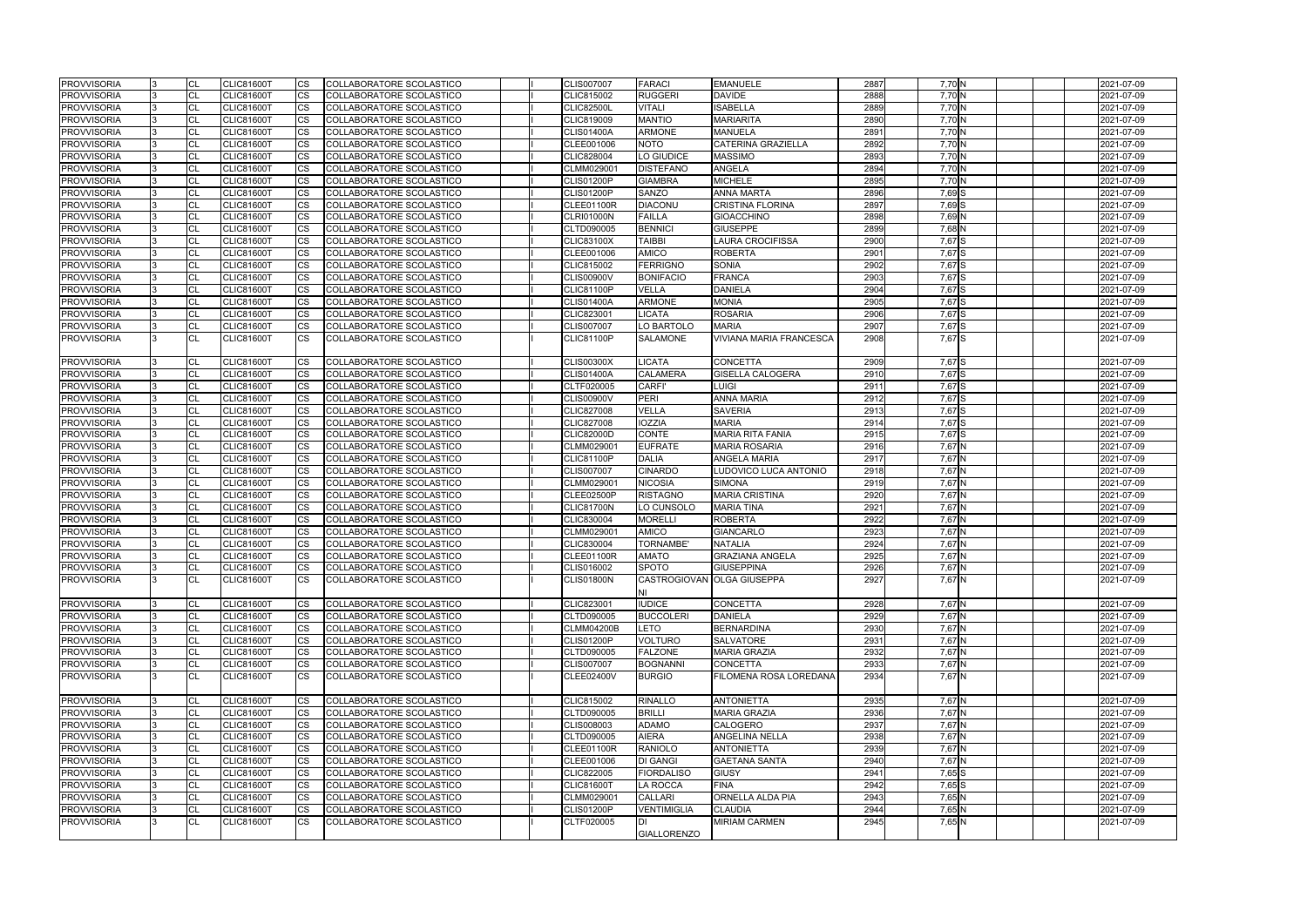| <b>PROVVISORIA</b> | ıз  | <b>CL</b>              | <b>CLIC81600T</b> | CS        | COLLABORATORE SCOLASTICO                             |  | <b>CLIS00300X</b>                      | <b>MEULA</b>        | <b>ENRICA</b>             | 2946 | 7,65 N     | 2021-07-09               |
|--------------------|-----|------------------------|-------------------|-----------|------------------------------------------------------|--|----------------------------------------|---------------------|---------------------------|------|------------|--------------------------|
| <b>PROVVISORIA</b> |     | <b>CL</b>              | <b>CLIC81600T</b> | <b>CS</b> | COLLABORATORE SCOLASTICO                             |  | CLIS008003                             | <b>NOCERA</b>       | SALVATORE                 | 2947 | $7,65$ N   | 2021-07-09               |
| <b>PROVVISORIA</b> |     | <b>CL</b>              | <b>CLIC81600T</b> | CS        | COLLABORATORE SCOLASTICO                             |  | CLIS008003                             | <b>AMICO</b>        | ASSUNTINA                 | 2948 | $7,65$ N   | 2021-07-09               |
| <b>PROVVISORIA</b> |     | <b>CL</b>              | <b>CLIC81600T</b> | CS        | COLLABORATORE SCOLASTICO                             |  | CLIC830004                             | <b>GIORDANO</b>     | <b>MICHELE</b>            | 2949 | $7,65$ N   | 2021-07-09               |
| <b>PROVVISORIA</b> |     | <b>CL</b>              | <b>CLIC81600T</b> | СS        | COLLABORATORE SCOLASTICO                             |  | CLMM029001                             | <b>LA MARCA</b>     | FABIO                     | 2950 | 7,65 N     | 2021-07-09               |
| <b>PROVVISORIA</b> |     | CL                     | CLIC81600T        | CS        | COLLABORATORE SCOLASTICO                             |  | <b>CLIS007007</b>                      | <b>FEBBRAIO</b>     | ROSALIA                   | 2951 | 7,65N      | 2021-07-09               |
| PROVVISORIA        |     | <b>CL</b>              | <b>CLIC81600T</b> | CS        | COLLABORATORE SCOLASTICO                             |  | CLEE001006                             | <b>DI GRADO</b>     | <b>PAOLA</b>              | 2952 | 7,65 N     | 2021-07-09               |
| <b>PROVVISORIA</b> |     | <b>CL</b>              | <b>CLIC81600T</b> | СS        | COLLABORATORE SCOLASTICO                             |  | CLEE02400V                             | <b>LA SALA</b>      | <b>ANNA RITA</b>          | 2953 | $7,63$ S   | 2021-07-09               |
| <b>PROVVISORIA</b> |     | <b>CL</b>              | CLIC81600T        | СS        | COLLABORATORE SCOLASTICO                             |  | <b>CLIC82400R</b>                      | <b>GAGLIANO</b>     | CRISTIAN                  | 2954 | $7,63$ S   | 2021-07-09               |
| <b>PROVVISORIA</b> |     | <b>CL</b>              | CLIC81600T        | CS.       | COLLABORATORE SCOLASTICO                             |  | CLEE001006                             | <b>DI VITA</b>      | <b>ERNESTA ROSA</b>       | 2955 | $7,63$ S   | 2021-07-09               |
| <b>PROVVISORIA</b> |     | <b>CL</b>              | <b>CLIC81600T</b> | СS        | COLLABORATORE SCOLASTICO                             |  | CLEE001006                             | <b>SCEBBA</b>       | MARIA ROSARIA             | 2956 | $7,63$ S   | 2021-07-09               |
| <b>PROVVISORIA</b> | 13  | <b>CL</b>              | <b>CLIC81600T</b> | CS        | COLLABORATORE SCOLASTICO                             |  | <b>CLIC82500L</b>                      | <b>SCIANNA</b>      | GIORGIO                   | 2957 | $7,63$ S   | 2021-07-09               |
| <b>PROVVISORIA</b> |     | <b>CL</b>              | <b>CLIC81600T</b> | <b>CS</b> | COLLABORATORE SCOLASTICO                             |  | CLIC822005                             | GRUTTADAURIA SABINA |                           | 2958 | $7,63$ $S$ | 2021-07-09               |
| <b>PROVVISORIA</b> |     | <b>CL</b>              | <b>CLIC81600T</b> | CS        | COLLABORATORE SCOLASTICO                             |  | <b>CLIS01800N</b>                      | <b>ALESCI</b>       | <b>GIUSEPPE</b>           | 2959 | $7,63$ S   | 2021-07-09               |
| <b>PROVVISORIA</b> |     | <b>CL</b>              | <b>CLIC81600T</b> | CS        | COLLABORATORE SCOLASTICO                             |  | <b>CLIC822005</b>                      | <b>GIARDINA</b>     | MARINA                    | 2960 | 7,63 S     | 2021-07-09               |
| <b>PROVVISORIA</b> |     | <b>CL</b>              | <b>CLIC81600T</b> | СS        | COLLABORATORE SCOLASTICO                             |  | CLIS016002                             | <b>DI PASQUALE</b>  | SANTINA DOMENICA          | 2961 | $7,63$ N   | 2021-07-09               |
| <b>PROVVISORIA</b> |     | <b>CL</b>              | <b>CLIC81600T</b> | CS        | COLLABORATORE SCOLASTICO                             |  | <b>CLIC81000V</b>                      | <b>MORINELLO</b>    | <b>CONCETTA IDA</b>       | 2962 | $7,63$ N   | 2021-07-09               |
| <b>PROVVISORIA</b> |     | <b>CL</b>              | <b>CLIC81600T</b> | <b>CS</b> | COLLABORATORE SCOLASTICO                             |  | <b>CLIC83200Q</b>                      | <b>GAVRILA</b>      | <b>LENUTA</b>             | 2963 | 7,62 S     | 2021-07-09               |
| PROVVISORIA        |     | CL                     | <b>CLIC81600T</b> | СS        | COLLABORATORE SCOLASTICO                             |  | <b>CLIC81800D</b>                      | <b>BALDI</b>        | <b>GIUSEPPINA</b>         | 2964 | $7,61$ N   | 2021-07-09               |
| <b>PROVVISORIA</b> |     | <b>CL</b>              | <b>CLIC81600T</b> | CS        | COLLABORATORE SCOLASTICO                             |  | CLIC815002                             | ORLANDO             | <b>CONCETTINA</b>         | 2965 | $7,60$ S   | 2021-07-09               |
| <b>PROVVISORIA</b> |     | <b>CL</b>              | <b>CLIC81600T</b> | <b>CS</b> | COLLABORATORE SCOLASTICO                             |  | <b>CLIS01400A</b>                      | <b>DELL'UTRI</b>    | <b>ALESSANDRA</b>         | 2966 | 7,60 S     | 2021-07-09               |
| <b>PROVVISORIA</b> |     | <b>CL</b>              | <b>CLIC81600T</b> | СS        | COLLABORATORE SCOLASTICO                             |  | <b>CLIC82900X</b>                      | <b>MIGLIORE</b>     | <b>ROSSANA</b>            | 2967 | 7,60 S     | 2021-07-09               |
| <b>PROVVISORIA</b> |     | <b>CL</b>              | <b>CLIC81600T</b> | CS.       | COLLABORATORE SCOLASTICO                             |  | <b>CLIS01400A</b>                      | <b>MANNELLA</b>     | GLORIA                    | 2968 | $7,60$ S   | 2021-07-09               |
| <b>PROVVISORIA</b> |     | <b>CL</b>              | <b>CLIC81600T</b> | CS.       | <b>COLLABORATORE SCOLASTICO</b>                      |  | <b>CLIC81700N</b>                      | <b>DI MATTEO</b>    | <b>ILARIA</b>             | 2969 | $7,60$ S   | 2021-07-09               |
| <b>PROVVISORIA</b> |     | <b>CL</b>              | <b>CLIC81600T</b> | CS        | COLLABORATORE SCOLASTICO                             |  | <b>CLIC82500L</b>                      | <b>DIFORTI</b>      | KATYA                     | 2970 | $7,60$ S   | 2021-07-09               |
| <b>PROVVISORIA</b> |     | <b>CL</b>              | <b>CLIC81600T</b> | CS        | COLLABORATORE SCOLASTICO                             |  | <b>CLIC82000D</b>                      | <b>FRANGIAMONE</b>  | LAURA LUCIA GIOACHINA     | 2971 | $7,60$ S   | 2021-07-09               |
| <b>PROVVISORIA</b> |     | <b>CL</b>              | <b>CLIC81600T</b> | CS.       | COLLABORATORE SCOLASTICO                             |  | CLRI01000N                             | <b>FERRARA</b>      | <b>DANIELA MARIA</b>      | 2972 | $7,60$ S   | 2021-07-09               |
| <b>PROVVISORIA</b> |     | <b>CL</b>              | <b>CLIC81600T</b> | CS        | COLLABORATORE SCOLASTICO                             |  | CLEE001006                             | <b>AMORMINO</b>     | <b>FRANCESCA</b>          | 2973 | $7,60$ S   | 2021-07-09               |
| <b>PROVVISORIA</b> |     | <b>CL</b>              | <b>CLIC81600T</b> | СS        | COLLABORATORE SCOLASTICO                             |  | <b>CLIS00900V</b>                      | <b>MAIRA</b>        | DIEGO MARCO MARIA         | 2974 | $7,60$ S   | 2021-07-09               |
| <b>PROVVISORIA</b> |     | <b>CL</b>              | <b>CLIC81600T</b> | CS.       | COLLABORATORE SCOLASTICO                             |  | <b>CLIS01200P</b>                      | <b>GIAMBARRESI</b>  | VIVIANA                   | 2975 | 7,60 S     | 2021-07-09               |
| <b>PROVVISORIA</b> |     | <b>CL</b>              | <b>CLIC81600T</b> | <b>CS</b> | COLLABORATORE SCOLASTICO                             |  | <b>CLIC83200Q</b>                      | <b>INCORVAIA</b>    | <b>ROSARIA</b>            | 2976 | $7,60$ S   | 2021-07-09               |
| <b>PROVVISORIA</b> |     | <b>CL</b>              | <b>CLIC81600T</b> | СS        | COLLABORATORE SCOLASTICO                             |  | <b>CLIC81100P</b>                      | <b>NACCARATO</b>    | <b>MARIA</b>              | 2977 | 7,60 S     | 2021-07-09               |
| <b>PROVVISORIA</b> |     | <b>CL</b>              | <b>CLIC81600T</b> | CS        | COLLABORATORE SCOLASTICO                             |  | <b>CLIS007007</b>                      | <b>CARNEVALE</b>    | <b>CARMELA</b>            | 2978 | $7,60$ S   | 2021-07-09               |
| PROVVISORIA        |     | <b>CL</b>              | <b>CLIC81600T</b> | CS.       | COLLABORATORE SCOLASTICO                             |  | <b>CLPC02000X</b>                      | <b>SCICHILONE</b>   | <b>SERGIO GIUSEPPE</b>    | 2979 | $7,60$ S   | 2021-07-09               |
| <b>PROVVISORIA</b> |     | <b>CL</b>              | <b>CLIC81600T</b> | СS        | COLLABORATORE SCOLASTICO                             |  | CLIC823001                             | <b>CONDELLO</b>     | SALVATORE                 | 2980 | 7,60 S     | 2021-07-09               |
| <b>PROVVISORIA</b> |     | <b>CL</b>              | <b>CLIC81600T</b> | CS        | COLLABORATORE SCOLASTICO                             |  | <b>CLEE01100R</b>                      | <b>CASCIANA</b>     | VINCENZO                  | 2981 | $7,60$ S   | 2021-07-09               |
| <b>PROVVISORIA</b> |     | <b>CL</b>              | <b>CLIC81600T</b> | CS        | COLLABORATORE SCOLASTICO                             |  | CLEE001006                             | <b>PATTI</b>        | CARMELO GIOACHINO         | 2982 | $7,60$ S   | 2021-07-09               |
| <b>PROVVISORIA</b> |     | <b>CL</b>              | <b>CLIC81600T</b> | CS        | COLLABORATORE SCOLASTICO                             |  | CLMM029001                             | <b>CIRASA</b>       | <b>DEBORAH CHANTAL</b>    | 2983 | $7,60$ S   | 2021-07-09               |
| <b>PROVVISORIA</b> | 13  | <b>CL</b>              | <b>CLIC81600T</b> | <b>CS</b> | COLLABORATORE SCOLASTICO                             |  | <b>CLIC82500L</b>                      | <b>GIRGENTI</b>     | <b>EMANUELA FRANCESCA</b> | 2984 | 7,60 S     | 2021-07-09               |
| <b>PROVVISORIA</b> | l3. | <b>CI</b>              | <b>CLIC81600T</b> | <b>CS</b> | <b>COLLABORATORE SCOLASTICO</b>                      |  | <b>CLIC83200Q</b>                      | <b>FORBICE</b>      | <b>GIACOMO</b>            | 2985 | 7,60 S     | 2021-07-09               |
| <b>PROVVISORIA</b> |     | <b>CL</b>              | <b>CLIC81600T</b> | СS        | <b>COLLABORATORE SCOLASTICO</b>                      |  | <b>CLIC81700N</b>                      | <b>CAPIZZI</b>      | SIMONA                    | 2986 | 7,60 S     | 2021-07-09               |
| <b>PROVVISORIA</b> |     | <b>CL</b>              | <b>CLIC81600T</b> | CS        | COLLABORATORE SCOLASTICO                             |  | <b>CLIS01900D</b>                      | <b>IANNI'</b>       | DOROTEA MARIA             | 2987 | $7,60$ S   | 2021-07-09               |
| <b>PROVVISORIA</b> |     | <b>CL</b>              | <b>CLIC81600T</b> | <b>CS</b> | COLLABORATORE SCOLASTICO                             |  | CLEE01100R                             | <b>MARINO</b>       | <b>DESIRE' MARICA</b>     | 2988 | 7,60 S     | 2021-07-09               |
| <b>PROVVISORIA</b> |     | <b>CL</b>              | <b>CLIC81600T</b> | СS        | COLLABORATORE SCOLASTICO                             |  | CLIC823001                             | CESAROTTI           | ALESSANDRA                | 2989 | $7,60$ S   | 2021-07-09               |
| <b>PROVVISORIA</b> |     | <b>CL</b>              | <b>CLIC81600T</b> | CS        | COLLABORATORE SCOLASTICO                             |  | CLEE001006                             | <b>SCIBETTA</b>     | <b>MARIA RITA FABIOLA</b> | 2990 | $7,60$ S   | 2021-07-09               |
| <b>PROVVISORIA</b> |     | <b>CL</b>              | <b>CLIC81600T</b> | CS        | COLLABORATORE SCOLASTICO                             |  | CLEE001006                             | <b>NOLASCO</b>      | <b>ALESSIO</b>            | 2991 | $7,60$ S   | 2021-07-09               |
| <b>PROVVISORIA</b> |     | <b>CL</b>              | <b>CLIC81600T</b> | CS        | COLLABORATORE SCOLASTICO                             |  | <b>CLIC83100X</b>                      | <b>ROMANO</b>       | ANTONINO                  | 2992 | $7,60$ S   | 2021-07-09               |
| <b>PROVVISORIA</b> |     | <b>CL</b>              | <b>CLIC81600T</b> | CS        | COLLABORATORE SCOLASTICO                             |  | <b>CLIS00300X</b>                      | <b>IACONO</b>       | RITA                      | 2993 | $7,60$ S   | 2021-07-09               |
| <b>PROVVISORIA</b> |     | <b>CL</b>              | <b>CLIC81600T</b> | CS        | COLLABORATORE SCOLASTICO                             |  | CLIS01200P                             | <b>COLORE</b>       | <b>DARIO MICHELE</b>      | 2994 | $7,60$ S   | 2021-07-09               |
| <b>PROVVISORIA</b> |     | <b>CL</b>              | <b>CLIC81600T</b> | CS        | COLLABORATORE SCOLASTICO                             |  | CLIS002004                             | <b>BENNICI</b>      | ALBERTO SIMONE            | 2995 | 7,60 N     | 2021-07-09               |
| <b>PROVVISORIA</b> |     | <b>CL</b>              | <b>CLIC81600T</b> | CS        | COLLABORATORE SCOLASTICO                             |  | <b>CLIS007007</b>                      | <b>LA BELLA</b>     | <b>VINCENZO</b>           | 2996 | 7,60 N     | 2021-07-09               |
| <b>PROVVISORIA</b> |     | <b>CL</b>              | <b>CLIC81600T</b> | CS.       | COLLABORATORE SCOLASTICO                             |  | <b>CLIC81000V</b>                      | <b>CAPIZZELLO</b>   | LICIA                     | 2997 | 7,60 N     | 2021-07-09               |
| <b>PROVVISORIA</b> |     | <b>CL</b>              | <b>CLIC81600T</b> | CS        | COLLABORATORE SCOLASTICO                             |  | CLIS002004                             | <b>ALMA</b>         | <b>LUCIA</b>              | 2998 | 7,60 N     | 2021-07-09               |
| <b>PROVVISORIA</b> |     | <b>CL</b>              | <b>CLIC81600T</b> | CS        | COLLABORATORE SCOLASTICO                             |  | <b>CLEE02500P</b>                      | <b>NOCERA</b>       | CALCEDONIO MARCO PIO      | 2999 | 7,60 N     | 2021-07-09               |
| <b>PROVVISORIA</b> |     | <b>CL</b>              | <b>CLIC81600T</b> | CS        | COLLABORATORE SCOLASTICO                             |  | <b>CLIS01300E</b>                      | <b>SALVAGGIO</b>    | LUCIA                     | 3000 | $7,60$ N   | 2021-07-09               |
| <b>PROVVISORIA</b> |     | <b>CL</b>              | <b>CLIC81600T</b> | CS        | COLLABORATORE SCOLASTICO                             |  | <b>CLIC80400G</b>                      | <b>FERRARA</b>      | MARIA GIUSEPPINA          | 3001 | $7,60$ N   | 2021-07-09               |
| <b>PROVVISORIA</b> |     |                        | <b>CLIC81600T</b> |           |                                                      |  |                                        | <b>IUDICE</b>       | CORRADO                   | 3002 | 7,60 N     |                          |
| <b>PROVVISORIA</b> |     | <b>CL</b><br><b>CL</b> | <b>CLIC81600T</b> | CS<br>CS  | COLLABORATORE SCOLASTICO<br>COLLABORATORE SCOLASTICO |  | <b>CLEE01100R</b><br><b>CLIS007007</b> | <b>CARMISCIANO</b>  | <b>DARIO</b>              | 3003 | $7,60$ N   | 2021-07-09<br>2021-07-09 |
| PROVVISORIA        |     | <b>CL</b>              | <b>CLIC81600T</b> | CS        | COLLABORATORE SCOLASTICO                             |  | <b>CLIC83200Q</b>                      | <b>AMATO</b>        | SARAH                     | 3004 | 7,60 N     | 2021-07-09               |
| <b>PROVVISORIA</b> |     |                        | <b>CLIC81600T</b> |           | COLLABORATORE SCOLASTICO                             |  | CLEE001006                             | <b>SPAMPINATO</b>   | ALESSIA                   | 3005 | 7,60 N     | 2021-07-09               |
|                    |     | <b>CL</b>              |                   | СS        |                                                      |  |                                        |                     |                           |      |            |                          |
| <b>PROVVISORIA</b> |     | <b>CL</b>              | <b>CLIC81600T</b> | CS        | COLLABORATORE SCOLASTICO                             |  | <b>CLIS007007</b>                      | <b>GIABBARRASI</b>  | CALOGERO                  | 3006 | 7,60 N     | 2021-07-09               |
| <b>PROVVISORIA</b> |     | <b>CL</b>              | <b>CLIC81600T</b> | CS        | COLLABORATORE SCOLASTICO                             |  | CLIC815002                             | <b>RICCOBENE</b>    | <b>ALESSIA</b>            | 3007 | 7,60 N     | 2021-07-09               |

|  |  | 2021-07-09               |
|--|--|--------------------------|
|  |  | 2021-07-09               |
|  |  | 2021-07-09               |
|  |  | 2021-07-09               |
|  |  | 2021-07-09               |
|  |  | 2021-07-09               |
|  |  | 2021-07-09               |
|  |  | 2021-07-09               |
|  |  | 2021-07-09               |
|  |  | 2021-07-09               |
|  |  | 2021-07-09               |
|  |  | 2021-07-09               |
|  |  | 2021-07-09               |
|  |  |                          |
|  |  | 2021-07-09               |
|  |  | 2021-07-09               |
|  |  | 2021-07-09               |
|  |  | 2021-07-09               |
|  |  | 2021-07-09               |
|  |  | 2021-07-09               |
|  |  | 2021-07-09               |
|  |  | 2021-07-09               |
|  |  | 2021-07-09               |
|  |  | 2021-07-09               |
|  |  | 2021-07-09               |
|  |  | 2021-07-09               |
|  |  | 2021-07-09               |
|  |  | 2021-07-09               |
|  |  | 2021-07-09               |
|  |  |                          |
|  |  | 2021-07-09               |
|  |  | 2021-07-09               |
|  |  | 2021-07-09               |
|  |  | 2021-07-09<br>2021-07-09 |
|  |  |                          |
|  |  | 2021-07-09<br>2021-07-09 |
|  |  |                          |
|  |  | 2021-07-09               |
|  |  | 2021-07-09<br>2021-07-09 |
|  |  | 2021-07-09               |
|  |  | 2021-07-09               |
|  |  | 2021-07-09               |
|  |  | 2021-07-09               |
|  |  |                          |
|  |  | 2021-07-09               |
|  |  | 2021-07-09               |
|  |  | 2021-07-09               |
|  |  | 2021-07-09<br>2021-07-09 |
|  |  |                          |
|  |  | 2021-07-09               |
|  |  | 2021-07-09               |
|  |  | 2021-07-09               |
|  |  | 2021-07-09               |
|  |  | 2021-07-09               |
|  |  | 2021-07-09               |
|  |  | 2021-07-09               |
|  |  | 2021-07-09               |
|  |  | 2021-07-09               |
|  |  | 2021-07-09               |
|  |  | 2021-07-09               |
|  |  | 2021-07-09               |
|  |  | 2021-07-09               |
|  |  | 2021-07-09               |
|  |  | 2021-07-09               |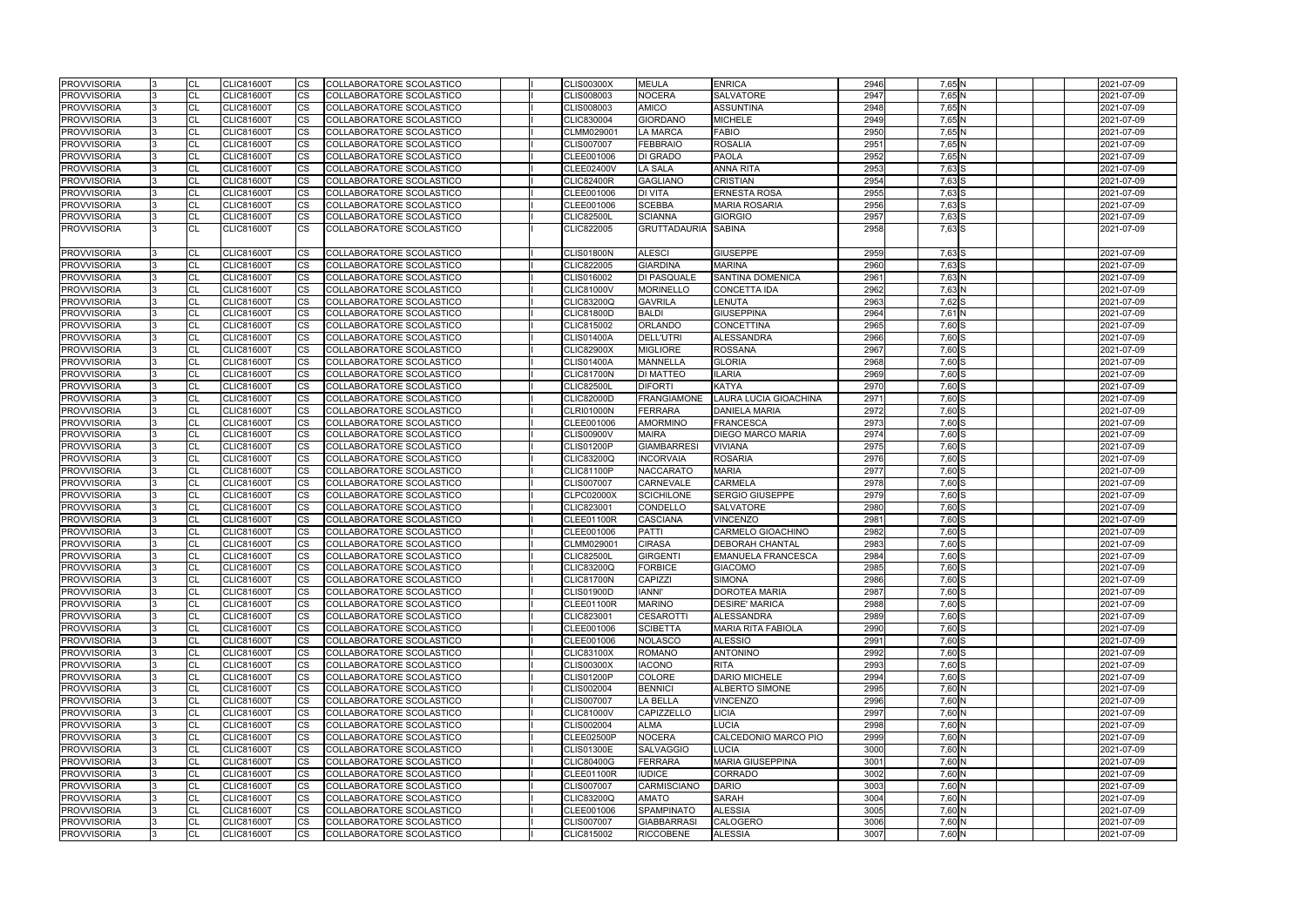| <b>PROVVISORIA</b> | CL             | <b>CLIC81600T</b> | CS.       | COLLABORATORE SCOLASTICO        |  | <b>CLIS01300E</b> | <b>LA PAGLIA</b>   | <b>ESTER</b>              | 3008 | 7,60 N            | 2021-07-09 |
|--------------------|----------------|-------------------|-----------|---------------------------------|--|-------------------|--------------------|---------------------------|------|-------------------|------------|
| <b>PROVVISORIA</b> | <b>CL</b>      | <b>CLIC81600T</b> | CS        | COLLABORATORE SCOLASTICO        |  | <b>CLIC822005</b> | <b>GALATI</b>      | <b>GIADA GRAZIELLA</b>    | 3009 | 7,60 N            | 2021-07-09 |
| <b>PROVVISORIA</b> | <b>CL</b>      | <b>CLIC81600T</b> | <b>CS</b> | <b>COLLABORATORE SCOLASTICO</b> |  | CLIC821009        | <b>BENNICI</b>     | <b>GIUSEPPE</b>           | 3010 | $7,60$ N          | 2021-07-09 |
| <b>PROVVISORIA</b> | <b>CL</b>      | <b>CLIC81600T</b> | CS        | COLLABORATORE SCOLASTICO        |  | <b>CLIS01400A</b> | <b>SCALZO</b>      | CHIARA                    | 3011 | 7,60 N            | 2021-07-09 |
| <b>PROVVISORIA</b> | <b>CL</b>      | <b>CLIC81600T</b> | CS        | COLLABORATORE SCOLASTICO        |  | <b>CLIS007007</b> | <b>DESIMONE</b>    | LORENZO                   | 3012 | 7,60 N            | 2021-07-09 |
| <b>PROVVISORIA</b> | <b>CL</b>      | <b>CLIC81600T</b> | CS        | COLLABORATORE SCOLASTICO        |  | <b>CLIC819009</b> | CIMO'              | <b>SEFORA</b>             | 3013 | $7,60$ N          | 2021-07-09 |
| <b>PROVVISORIA</b> | <b>CL</b>      | <b>CLIC81600T</b> | CS        | COLLABORATORE SCOLASTICO        |  | CLIC823001        | <b>SCRIVANO</b>    | <b>BARTOLO</b>            | 3014 | 7,60 N            | 2021-07-09 |
| <b>PROVVISORIA</b> | CL             | <b>CLIC81600T</b> | <b>CS</b> | COLLABORATORE SCOLASTICO        |  | <b>CLIS00300X</b> | CANNIZZO           | <b>SARA MARIA DESIREE</b> | 3015 | 7,60 N            | 2021-07-09 |
| <b>PROVVISORIA</b> | <b>CL</b>      | <b>CLIC81600T</b> | CS        | COLLABORATORE SCOLASTICO        |  | <b>CLPC02000X</b> | <b>MIGLIORINI</b>  | <b>ELEONORA</b>           | 3016 | $7,60$ N          | 2021-07-09 |
| <b>PROVVISORIA</b> | <b>CL</b>      | <b>CLIC81600T</b> | CS        | <b>COLLABORATORE SCOLASTICO</b> |  | <b>CLIS00600B</b> | <b>MIGLIORE</b>    | <b>ANDREA PASQUALE</b>    | 3017 | 7,60 N            | 2021-07-09 |
| <b>PROVVISORIA</b> | CL             | <b>CLIC81600T</b> | CS.       | COLLABORATORE SCOLASTICO        |  | <b>CLIS007007</b> | <b>CAFA</b>        | SALVATORE                 | 3018 | 7,60 N            | 2021-07-09 |
| <b>PROVVISORIA</b> | CL             | <b>CLIC81600T</b> | CS        | COLLABORATORE SCOLASTICO        |  | CLIS008003        | <b>CASTIGLIONE</b> | <b>VINCENZO</b>           | 3019 | 7,60 N            | 2021-07-09 |
| <b>PROVVISORIA</b> | <b>CL</b>      | <b>CLIC81600T</b> | CS        | COLLABORATORE SCOLASTICO        |  | <b>CLIC819009</b> | <b>MANCUSO</b>     | VALENTINA                 | 3020 | $7,60$ N          | 2021-07-09 |
| <b>PROVVISORIA</b> | <b>CL</b>      | <b>CLIC81600T</b> | <b>CS</b> | COLLABORATORE SCOLASTICO        |  | CLIS002004        | <b>RAVALLI</b>     | <b>DAMIANO</b>            | 3021 | 7,60 N            | 2021-07-09 |
| <b>PROVVISORIA</b> | <b>CL</b>      | <b>CLIC81600T</b> | CS        | COLLABORATORE SCOLASTICO        |  | <b>CLIS01400A</b> | <b>BALLISTRERI</b> | <b>GAIA</b>               | 3022 | 7,60 N            | 2021-07-09 |
| <b>PROVVISORIA</b> | <b>CL</b>      | <b>CLIC81600T</b> | CS        | COLLABORATORE SCOLASTICO        |  | <b>CLIC83200Q</b> | <b>ALTOVINO</b>    | <b>MARIA PIA</b>          | 3023 | 7,60 N            | 2021-07-09 |
| <b>PROVVISORIA</b> | <b>CL</b>      | <b>CLIC81600T</b> | CS        | COLLABORATORE SCOLASTICO        |  | <b>CLEE02100B</b> | <b>MELI</b>        | <b>CONCETTA</b>           | 3024 | 7,60 N            | 2021-07-09 |
| <b>PROVVISORIA</b> | <b>CL</b>      | <b>CLIC81600T</b> | CS        | COLLABORATORE SCOLASTICO        |  | CLIC830004        | <b>CIMINO</b>      | <b>MARIO FRANCESCO</b>    | 3025 | 7,60 N            | 2021-07-09 |
| <b>PROVVISORIA</b> | CL             | <b>CLIC81600T</b> | CS        | COLLABORATORE SCOLASTICO        |  | CLTD090005        | <b>SANTONOCITO</b> | <b>SILVIA</b>             | 3026 | $7,60$ N          | 2021-07-09 |
| <b>PROVVISORIA</b> | <b>CL</b>      | <b>CLIC81600T</b> | <b>CS</b> | COLLABORATORE SCOLASTICO        |  | CLIC807003        | <b>MANFRE'</b>     | <b>DANIELA</b>            | 3027 | 7,60 N            | 2021-07-09 |
| <b>PROVVISORIA</b> | <b>CL</b>      | <b>CLIC81600T</b> | CS        | COLLABORATORE SCOLASTICO        |  | <b>CLIS00600B</b> | <b>D'ANGELI</b>    | <b>EMANUELE</b>           | 3028 | 7,60 N            | 2021-07-09 |
| <b>PROVVISORIA</b> | CL             | <b>CLIC81600T</b> | CS        | COLLABORATORE SCOLASTICO        |  | <b>CLIS01800N</b> | SCOZZARINI         | <b>BIANCA</b>             | 3029 | 7,60 N            | 2021-07-09 |
| <b>PROVVISORIA</b> | <b>CL</b>      | <b>CLIC81600T</b> | CS        | COLLABORATORE SCOLASTICO        |  | <b>CLIS01200P</b> | <b>D'ANGELO</b>    | <b>ALBERTO</b>            | 3030 | 7,60 N            | 2021-07-09 |
| <b>PROVVISORIA</b> | <b>CL</b>      | <b>CLIC81600T</b> | CS        | COLLABORATORE SCOLASTICO        |  | <b>CLIC828004</b> | <b>GARLISI</b>     | <b>CRISTINA</b>           | 3031 | 7,60 N            | 2021-07-09 |
| <b>PROVVISORIA</b> | CL             | <b>CLIC81600T</b> | CS        | COLLABORATORE SCOLASTICO        |  | <b>CLIS01900D</b> | <b>PISTONE</b>     | <b>GIUSEPPE EUGENIO</b>   | 3032 | 7,60 N            | 2021-07-09 |
| <b>PROVVISORIA</b> | <b>CL</b>      | <b>CLIC81600T</b> | <b>CS</b> | COLLABORATORE SCOLASTICO        |  | CLIS016002        | <b>CONSIGLIO</b>   | <b>MARIELLA ALFONSA</b>   | 3033 | $7,60$ N          | 2021-07-09 |
| <b>PROVVISORIA</b> | <b>CL</b>      | <b>CLIC81600T</b> | CS        | COLLABORATORE SCOLASTICO        |  | <b>CLIC81800D</b> | <b>MISTRETTA</b>   | <b>SERENA</b>             | 3034 | 7,60 N            | 2021-07-09 |
| <b>PROVVISORIA</b> | <b>CL</b>      | <b>CLIC81600T</b> | CS        | COLLABORATORE SCOLASTICO        |  | CLEE001006        | <b>ROMANO</b>      | <b>STEFANIA</b>           | 3035 | 7,60 N            | 2021-07-09 |
| <b>PROVVISORIA</b> | <b>CL</b>      | <b>CLIC81600T</b> | CS        | COLLABORATORE SCOLASTICO        |  | CLIC807003        | LO DUCA            | <b>VITTORIO</b>           | 3036 | 7,60 N            | 2021-07-09 |
| <b>PROVVISORIA</b> | CL             | <b>CLIC81600T</b> | CS        | COLLABORATORE SCOLASTICO        |  | CLEE01100R        | <b>ARDORE</b>      | <b>JESSICA</b>            | 3037 | 7,60 N            | 2021-07-09 |
| <b>PROVVISORIA</b> | CL             | <b>CLIC81600T</b> | CS        | COLLABORATORE SCOLASTICO        |  | <b>CLIC828004</b> | CASTRONOVO         | SERENA LUCIA              | 3038 | $7,60$ N          | 2021-07-09 |
| <b>PROVVISORIA</b> | <b>CL</b>      | <b>CLIC81600T</b> | CS        | COLLABORATORE SCOLASTICO        |  | <b>CLIS00900V</b> | <b>BOGNANNI</b>    | <b>LUIGI ANTONIO</b>      | 3039 | 7,60 N            | 2021-07-09 |
| <b>PROVVISORIA</b> | CL             | <b>CLIC81600T</b> | <b>CS</b> | COLLABORATORE SCOLASTICO        |  | <b>CLIS007007</b> | <b>GESUALDO</b>    | <b>GIUSEPPE</b>           | 3040 | 7,60 N            | 2021-07-09 |
| <b>PROVVISORIA</b> | <b>CL</b>      | <b>CLIC81600T</b> | CS        | COLLABORATORE SCOLASTICO        |  | <b>CLIC82500L</b> | <b>RAGONA</b>      | STEFANIA CATENA           | 3041 | 7,60 N            | 2021-07-09 |
| <b>PROVVISORIA</b> | <b>CL</b>      | <b>CLIC81600T</b> | CS        | COLLABORATORE SCOLASTICO        |  | CLIS016002        | PIAZZA             | <b>CHIARA</b>             | 3042 | 7,60 N            | 2021-07-09 |
| <b>PROVVISORIA</b> | <b>CL</b>      | <b>CLIC81600T</b> | CS        | COLLABORATORE SCOLASTICO        |  | CLIC823001        | <b>MICCICHÈ</b>    | <b>STEFANIA</b>           | 3043 | 7,60 N            | 2021-07-09 |
| <b>PROVVISORIA</b> | CL             | <b>CLIC81600T</b> | CS        | COLLABORATORE SCOLASTICO        |  | CLIS008003        | <b>CASCIANA</b>    | <b>TANIA BEATRICE</b>     | 3044 | 7,60 N            | 2021-07-09 |
| <b>PROVVISORIA</b> | <b>CL</b>      | <b>CLIC81600T</b> | CS        | COLLABORATORE SCOLASTICO        |  | CLIC815002        | <b>ROMANINO</b>    | MARCO                     | 3045 | 7,60 N            | 2021-07-09 |
| <b>PROVVISORIA</b> | <b>CL</b>      | <b>CLIC81600T</b> | <b>CS</b> | COLLABORATORE SCOLASTICO        |  | <b>CLIC83200Q</b> | <b>GRANVILLANO</b> | ROSSELLA SAMANDA          | 3046 | 7,60 N            | 2021-07-09 |
| <b>PROVVISORIA</b> | <b>CL</b>      | <b>CLIC81600T</b> | CS        | COLLABORATORE SCOLASTICO        |  | CLIC815002        | <b>DI CRISTINA</b> | <b>ORIANA</b>             | 3047 | 7,60 N            | 2021-07-09 |
| <b>PROVVISORIA</b> | $\overline{C}$ | <b>CLIC81600T</b> | <b>CS</b> | COLLABORATORE SCOLASTICO        |  | CLEE001006        | <b>CERAMI</b>      | <b>SILVIA</b>             | 3048 | 7,60 N            | 2021-07-09 |
| <b>PROVVISORIA</b> | <b>CL</b>      | <b>CLIC81600T</b> | CS        | COLLABORATORE SCOLASTICO        |  | <b>CLIC81100P</b> | QUINTILIANO        | <b>ROSARIA SIRE</b>       | 3049 | 7,60 N            | 2021-07-09 |
| <b>PROVVISORIA</b> | CL             | CLIC81600T        | CS        | COLLABORATORE SCOLASTICO        |  | <b>CLIC82500L</b> | <b>COMPARETTO</b>  | <b>GIUSEPPE</b>           | 3050 | 7,60 N            | 2021-07-09 |
| <b>PROVVISORIA</b> | СL             | <b>CLIC81600T</b> | <b>CS</b> | COLLABORATORE SCOLASTICO        |  | <b>CLIS007007</b> | <b>GIAQUINTA</b>   | <b>SALVATORE</b>          | 3051 | 7,60N             | 2021-07-09 |
| <b>PROVVISORIA</b> | <b>CL</b>      | <b>CLIC81600T</b> | <b>CS</b> | COLLABORATORE SCOLASTICO        |  | <b>CLIS01400A</b> | <b>MESSINA</b>     | <b>IVANA</b>              | 3052 | 7,60 N            | 2021-07-09 |
| <b>PROVVISORIA</b> | CL             | <b>CLIC81600T</b> | <b>CS</b> | COLLABORATORE SCOLASTICO        |  | <b>CLIC81800D</b> | <b>MISTRETTA</b>   | <b>SALVATORE</b>          | 3053 | $7,60$ N          | 2021-07-09 |
| <b>PROVVISORIA</b> | <b>CL</b>      | <b>CLIC81600T</b> | CS.       | COLLABORATORE SCOLASTICO        |  | <b>CLIC81000V</b> | PASQUALINO         | <b>GRAZIANO SALVATORE</b> | 3054 | 7,60 N            | 2021-07-09 |
| <b>PROVVISORIA</b> | <b>CL</b>      | <b>CLIC81600T</b> | CS        | COLLABORATORE SCOLASTICO        |  | CLIC815002        | <b>MESSINA</b>     | <b>MARIA GRAZIA</b>       | 3055 | 7,60 N            | 2021-07-09 |
| <b>PROVVISORIA</b> | CL             | <b>CLIC81600T</b> | CS        | COLLABORATORE SCOLASTICO        |  | <b>CLIC828004</b> | LO CELSO           | MANUELA                   | 3056 | 7,60 N            | 2021-07-09 |
| <b>PROVVISORIA</b> | CL             | <b>CLIC81600T</b> | CS        | COLLABORATORE SCOLASTICO        |  | CLIC830004        | <b>BUA</b>         | <b>STEFANIA</b>           | 3057 | $7,60$ N          | 2021-07-09 |
| <b>PROVVISORIA</b> | <b>CL</b>      | <b>CLIC81600T</b> | <b>CS</b> | COLLABORATORE SCOLASTICO        |  | <b>CLIS00300X</b> | <b>FARACI</b>      | <b>CONCETTA</b>           | 3058 | 7,60 N            | 2021-07-09 |
| <b>PROVVISORIA</b> | CL             | <b>CLIC81600T</b> | <b>CS</b> | COLLABORATORE SCOLASTICO        |  | <b>CLIS00900V</b> | <b>LICCIARDI</b>   | MIRELLA                   | 3059 | 7,60 N            | 2021-07-09 |
| <b>PROVVISORIA</b> | <b>CL</b>      | <b>CLIC81600T</b> | <b>CS</b> | COLLABORATORE SCOLASTICO        |  | CLEE001006        | <b>CIULLA</b>      | LUIGI                     | 3060 | 7,60N             | 2021-07-09 |
| <b>PROVVISORIA</b> | <b>CL</b>      | <b>CLIC81600T</b> | CS        | COLLABORATORE SCOLASTICO        |  | CLEE001006        | <b>MIRISOLA</b>    | <b>ELENA</b>              | 3061 | 7,60 N            | 2021-07-09 |
| <b>PROVVISORIA</b> | CL             | <b>CLIC81600T</b> | CS        | COLLABORATORE SCOLASTICO        |  | <b>CLIS00300X</b> | FERRIGNO           | SERGIO DAVIDE             | 3062 | 7,60 N            | 2021-07-09 |
| <b>PROVVISORIA</b> | <b>CL</b>      | <b>CLIC81600T</b> | CS        | COLLABORATORE SCOLASTICO        |  | <b>CLIS01200P</b> | <b>VICARI</b>      | LORENZO                   | 3063 | 7,60 N            | 2021-07-09 |
| <b>PROVVISORIA</b> | <b>CL</b>      | <b>CLIC81600T</b> | <b>CS</b> | COLLABORATORE SCOLASTICO        |  | CLEE014008        | <b>CAUCHI</b>      | <b>CONCETTA MAILA</b>     | 3064 | 7,58 S            | 2021-07-09 |
| <b>PROVVISORIA</b> | CL             | <b>CLIC81600T</b> | <b>CS</b> | COLLABORATORE SCOLASTICO        |  | CLIC821009        | <b>PATRI'</b>      | LUCIA LAURA               | 3065 | 7,58 <sup>S</sup> | 2021-07-09 |
| <b>PROVVISORIA</b> | <b>CL</b>      | <b>CLIC81600T</b> | CS.       | COLLABORATORE SCOLASTICO        |  | CLIS008003        | <b>PALUMBO</b>     | <b>FILOMENA</b>           | 3066 | 7,58 <sub>S</sub> | 2021-07-09 |
| <b>PROVVISORIA</b> | <b>CL</b>      | <b>CLIC81600T</b> | CS        | COLLABORATORE SCOLASTICO        |  | CLTD090005        | <b>VASAPOLLI</b>   | <b>NICOLETTA</b>          | 3067 | 7,58 N            | 2021-07-09 |
| <b>PROVVISORIA</b> | <b>CL</b>      | <b>CLIC81600T</b> | CS        | COLLABORATORE SCOLASTICO        |  | <b>CLIS007007</b> | <b>TISA</b>        | <b>MARIA GRAZIA</b>       | 3068 | 7,58 N            | 2021-07-09 |
| <b>PROVVISORIA</b> | <b>CL</b>      | <b>CLIC81600T</b> | CS        | COLLABORATORE SCOLASTICO        |  | <b>CLIS007007</b> | <b>SESSA</b>       | <b>MARIA CATENA</b>       | 3069 | $7,58$ N          | 2021-07-09 |
| <b>PROVVISORIA</b> | <b>CL</b>      | CLIC81600T        | CS        | COLLABORATORE SCOLASTICO        |  | CLEE014008        | <b>INCARBONE</b>   | <b>ROSARIO</b>            | 3070 | 7,57 N            | 2021-07-09 |
|                    |                |                   |           |                                 |  |                   |                    |                           |      |                   |            |

|  |  | 2021-07-09               |
|--|--|--------------------------|
|  |  | 2021-07-09               |
|  |  | 2021-07-09               |
|  |  | 2021-07-09               |
|  |  | 2021-07-09               |
|  |  | 2021-07-09               |
|  |  | 2021-07-09               |
|  |  | 2021-07-09               |
|  |  | 2021-07-09               |
|  |  | 2021-07-09               |
|  |  | 2021-07-09               |
|  |  | 2021-07-09               |
|  |  | 2021-07-09               |
|  |  | 2021-07-09               |
|  |  | 2021-07-09               |
|  |  | 2021-07-09               |
|  |  | 2021-07-09               |
|  |  | 2021-07-09               |
|  |  | 2021-07-09               |
|  |  | 2021-07-09               |
|  |  | 2021-07-09               |
|  |  | 2021-07-09               |
|  |  | 2021-07-09               |
|  |  | 2021-07-09               |
|  |  | 2021-07-09               |
|  |  | 2021-07-09               |
|  |  | 2021-07-09               |
|  |  | 2021-07-09               |
|  |  | 2021-07-09               |
|  |  | 2021-07-09               |
|  |  | 2021-07-09               |
|  |  | 2021-07-09               |
|  |  | 2021-07-09               |
|  |  | 2021-07-09               |
|  |  | 2021-07-09               |
|  |  | 2021-07-09               |
|  |  | 2021-07-09<br>2021-07-09 |
|  |  | 2021-07-09               |
|  |  | 2021-07-09               |
|  |  | 2021-07-09               |
|  |  | 2021-07-09               |
|  |  | 2021-07-09               |
|  |  | 2021-07-09               |
|  |  | 2021-07-09               |
|  |  | 2021-07-09               |
|  |  | 2021-07-09               |
|  |  | 2021-07-09               |
|  |  | 2021-07-09               |
|  |  | 2021-07-09               |
|  |  | 2021-07-09               |
|  |  | 2021-07-09               |
|  |  | 2021-07-09               |
|  |  | 2021-07-09               |
|  |  | 2021-07-09               |
|  |  | 2021-07-09               |
|  |  | 2021-07-09               |
|  |  | 2021-07-09               |
|  |  | 2021-07-09               |
|  |  | 2021-07-09               |
|  |  | 2021-07-09               |
|  |  | 2021-07-09               |
|  |  | 2021-07-09               |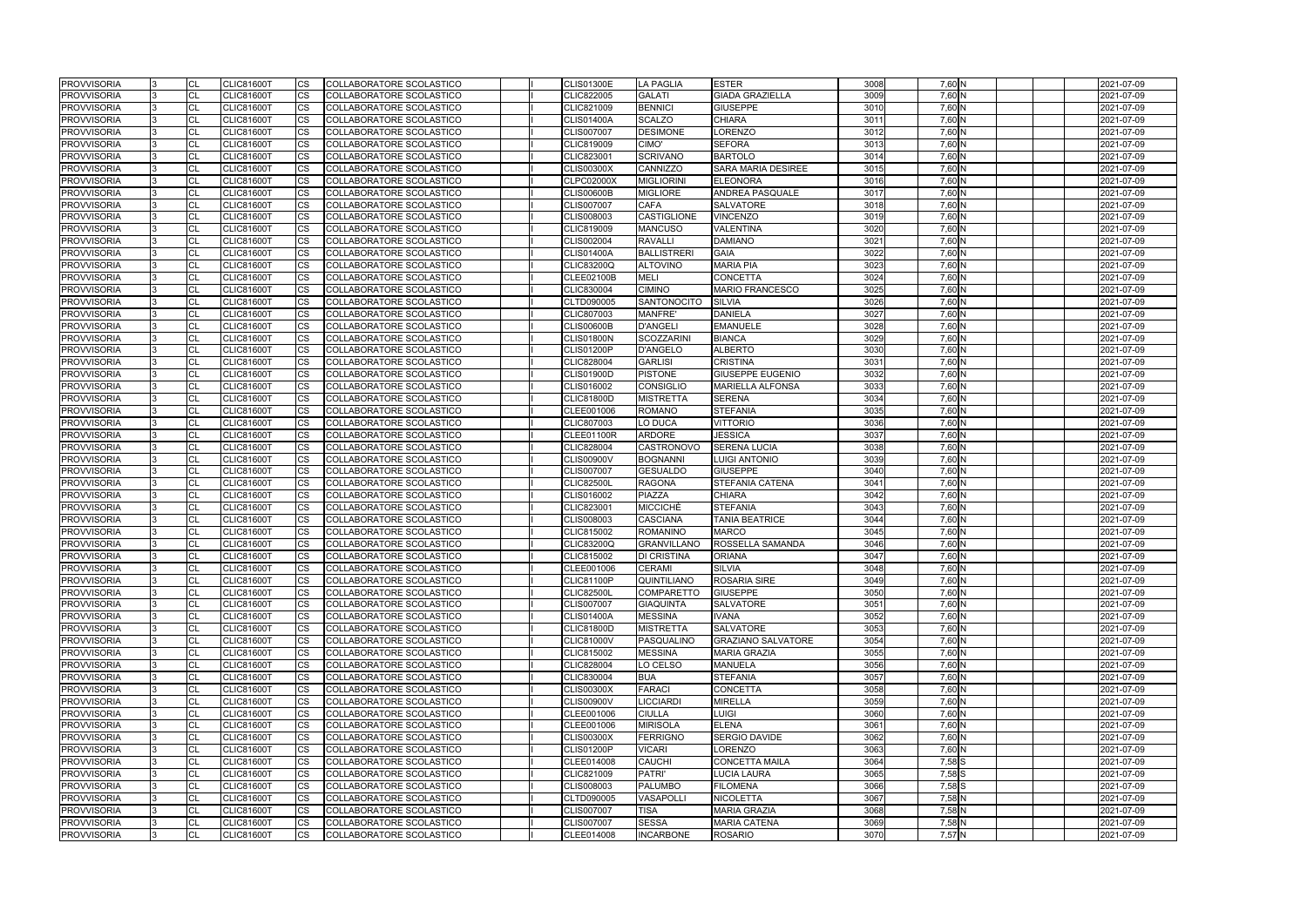| <b>PROVVISORIA</b> | ıз  | <b>CL</b> | <b>CLIC81600T</b>                      | CS        | COLLABORATORE SCOLASTICO                             |  | <b>CLIS01300E</b>                      | PATERNO'                           | SALVATORE                | 3071 | 7,55 S     | 2021-07-09               |
|--------------------|-----|-----------|----------------------------------------|-----------|------------------------------------------------------|--|----------------------------------------|------------------------------------|--------------------------|------|------------|--------------------------|
| <b>PROVVISORIA</b> |     | <b>CL</b> | <b>CLIC81600T</b>                      | <b>CS</b> | COLLABORATORE SCOLASTICO                             |  | CLIC815002                             | <b>BONSANGUE</b>                   | <b>SALVATORE</b>         | 3072 | 7,55S      | 2021-07-09               |
| <b>PROVVISORIA</b> |     | <b>CL</b> | <b>CLIC81600T</b>                      | CS        | COLLABORATORE SCOLASTICO                             |  | <b>CLIS007007</b>                      | <b>GIORDANO</b>                    | ALESSIO GAETANO          | 3073 | 7,55N      | 2021-07-09               |
| <b>PROVVISORIA</b> |     | <b>CL</b> | <b>CLIC81600T</b>                      | CS        | COLLABORATORE SCOLASTICO                             |  | CLIS016002                             | <b>SCHIFANO</b>                    | SALVATORE                | 3074 | 7,55N      | 2021-07-09               |
| <b>PROVVISORIA</b> |     | <b>CL</b> | <b>CLIC81600T</b>                      | СS        | COLLABORATORE SCOLASTICO                             |  | <b>CLIC81600T</b>                      | <b>MARINO</b>                      | SALVATORE                | 3075 | 7,55N      | 2021-07-09               |
| <b>PROVVISORIA</b> |     | CL        | <b>CLIC81600T</b>                      | CS        | COLLABORATORE SCOLASTICO                             |  | CLRI01000N                             | <b>DI BELLA</b>                    | CARMELO                  | 3076 | 7,55N      | 2021-07-09               |
| PROVVISORIA        |     | <b>CL</b> | <b>CLIC81600T</b>                      | CS        | COLLABORATORE SCOLASTICO                             |  | CLIC830004                             | <b>ADAMO</b>                       | CALOGERA IMMACOLATA      | 3077 | 7,55 N     | 2021-07-09               |
| <b>PROVVISORIA</b> |     | <b>CL</b> | <b>CLIC81600T</b>                      | CS        | COLLABORATORE SCOLASTICO                             |  | <b>CLIS01300E</b>                      | <b>SANFILIPPO</b>                  | TIZIANA                  | 3078 | 7,55N      | 2021-07-09               |
| <b>PROVVISORIA</b> |     | <b>CL</b> | <b>CLIC81600T</b>                      | CS        | COLLABORATORE SCOLASTICO                             |  | CLIC815002                             | <b>SAMMARCO</b>                    | <b>ALESSANDRA</b>        | 3079 | 7,55 N     | 2021-07-09               |
| <b>PROVVISORIA</b> |     | <b>CL</b> | <b>CLIC81600T</b>                      | CS.       | COLLABORATORE SCOLASTICO                             |  | CLIS01800N                             | <b>TUZZETTI</b>                    | <b>BIAGIO</b>            | 3080 | $7,52$ $S$ | 2021-07-09               |
| <b>PROVVISORIA</b> |     | <b>CL</b> | <b>CLIC81600T</b>                      | СS        | COLLABORATORE SCOLASTICO                             |  | <b>CLIC827008</b>                      | DI DIO                             | <b>EMANUELA</b>          | 3081 | $7,52$ S   | 2021-07-09               |
| <b>PROVVISORIA</b> |     | <b>CL</b> | CLIC81600T                             | CS        | COLLABORATORE SCOLASTICO                             |  | <b>CLIC828004</b>                      | <b>TOSCANO</b>                     | <b>ELISA MARIA</b>       | 3082 | $7,50$ S   | 2021-07-09               |
| <b>PROVVISORIA</b> |     | <b>CL</b> | <b>CLIC81600T</b>                      | CS        | COLLABORATORE SCOLASTICO                             |  | <b>CLIC822005</b>                      | <b>PETRALITO</b>                   | <b>GIUSEPPE</b>          | 3083 | $7,50$ S   | 2021-07-09               |
| PROVVISORIA        |     | <b>CL</b> | <b>CLIC81600T</b>                      | CS        | COLLABORATORE SCOLASTICO                             |  | <b>CLIC82500L</b>                      | <b>BALDI</b>                       | <b>CLAUDIA ELISON</b>    | 3084 | $7,50$ S   | 2021-07-09               |
| <b>PROVVISORIA</b> | IЗ  | <b>CL</b> | <b>CLIC81600T</b>                      | CS        | COLLABORATORE SCOLASTICO                             |  | <b>CLIC827008</b>                      | <b>MARTINES</b>                    | VALENTINA                | 3085 | 7,50S      | 2021-07-09               |
| PROVVISORIA        |     | <b>CL</b> | <b>CLIC81600T</b>                      | CS.       | COLLABORATORE SCOLASTICO                             |  | <b>CLIS007007</b>                      | <b>LA BELLA</b>                    | <b>MASSIMO</b>           | 3086 | $7,50$ S   | 2021-07-09               |
| <b>PROVVISORIA</b> |     | <b>CL</b> | <b>CLIC81600T</b>                      | СS        | COLLABORATORE SCOLASTICO                             |  | CLIC830004                             | <b>PARLA</b>                       | FLAVIA MARIA LUCIA       | 3087 | $7,50$ S   | 2021-07-09               |
| <b>PROVVISORIA</b> |     | <b>CL</b> | <b>CLIC81600T</b>                      | CS        | COLLABORATORE SCOLASTICO                             |  | <b>CLIC81100P</b>                      | <b>CASISI</b>                      | ROCCA MELANIA            | 3088 | $7,50$ S   | 2021-07-09               |
| <b>PROVVISORIA</b> |     | <b>CL</b> | <b>CLIC81600T</b>                      | CS        | COLLABORATORE SCOLASTICO                             |  | <b>CLIS007007</b>                      | <b>IMPAGLIONE</b>                  | VALENTINA                | 3089 | $7,50$ S   | 2021-07-09               |
| <b>PROVVISORIA</b> |     | <b>CL</b> | <b>CLIC81600T</b>                      | CS        | COLLABORATORE SCOLASTICO                             |  | CLEE001006                             | <b>GIUNTA</b>                      | STELLA                   | 3090 | $7,50$ S   | 2021-07-09               |
| <b>PROVVISORIA</b> |     | <b>CL</b> | <b>CLIC81600T</b>                      | CS        | COLLABORATORE SCOLASTICO                             |  | <b>CLIC82500L</b>                      | <b>LA ROCCA</b>                    | <b>ROSARIA</b>           | 3091 | $7,50$ S   | 2021-07-09               |
| <b>PROVVISORIA</b> |     | <b>CL</b> | <b>CLIC81600T</b>                      | CS.       | COLLABORATORE SCOLASTICO                             |  | <b>CLIS007007</b>                      | <b>AMODEO</b>                      | <b>PIETRO</b>            | 3092 | $7,50$ S   | 2021-07-09               |
| <b>PROVVISORIA</b> |     | <b>CL</b> | <b>CLIC81600T</b>                      | CS        | COLLABORATORE SCOLASTICO                             |  | <b>CLIC80400G</b>                      | <b>NOVARA</b>                      | LAURA                    | 3093 | $7,50$ S   | 2021-07-09               |
| <b>PROVVISORIA</b> |     | <b>CL</b> | <b>CLIC81600T</b>                      | CS        | COLLABORATORE SCOLASTICO                             |  | CLIC821009                             | <b>PALMITERI</b>                   | ALESSIA MARIA CONCETTA   | 3094 | $7,50$ S   | 2021-07-09               |
| <b>PROVVISORIA</b> |     | <b>CL</b> | <b>CLIC81600T</b>                      | CS        | COLLABORATORE SCOLASTICO                             |  | CLEE014008                             | <b>DI SILVESTRE</b>                | MELINDA                  | 3095 | 7,50S      | 2021-07-09               |
| <b>PROVVISORIA</b> |     | <b>CL</b> | <b>CLIC81600T</b>                      | CS        | COLLABORATORE SCOLASTICO                             |  | CLIC815002                             | <b>SILVESTRI</b>                   | FRANCESCO GAETANO        | 3096 | $7,50$ S   | 2021-07-09               |
| <b>PROVVISORIA</b> |     | <b>CL</b> | <b>CLIC81600T</b>                      | CS.       | COLLABORATORE SCOLASTICO                             |  | CLTD090005                             | <b>CARLINO</b>                     | FABIO                    | 3097 | $7,50$ S   | 2021-07-09               |
| <b>PROVVISORIA</b> |     | <b>CL</b> | <b>CLIC81600T</b>                      | CS        | COLLABORATORE SCOLASTICO                             |  | CLEE001006                             | <b>IULIANO</b>                     | LUIGI                    | 3098 | $7,50$ S   | 2021-07-09               |
| <b>PROVVISORIA</b> |     | <b>CL</b> | <b>CLIC81600T</b>                      | СS        | COLLABORATORE SCOLASTICO                             |  | <b>CLIC81100P</b>                      | <b>CIARAMELLA</b>                  | <b>EMANUELA LUCREZIA</b> | 3099 | 7,50S      | 2021-07-09               |
| <b>PROVVISORIA</b> |     | <b>CL</b> | <b>CLIC81600T</b>                      | CS.       | COLLABORATORE SCOLASTICO                             |  | CLIS008003                             | <b>AVENIA</b>                      | SALVATORE                | 3100 | $7,50$ S   | 2021-07-09               |
| <b>PROVVISORIA</b> |     | <b>CL</b> | <b>CLIC81600T</b>                      | <b>CS</b> | COLLABORATORE SCOLASTICO                             |  | <b>CLIS01900D</b>                      | <b>DI SALVO</b>                    | <b>MARIA ASSUNTA</b>     | 3101 | $7,50$ S   | 2021-07-09               |
| <b>PROVVISORIA</b> |     | <b>CL</b> | <b>CLIC81600T</b>                      | CS        | COLLABORATORE SCOLASTICO                             |  | CLTD090005                             | <b>BARONE</b>                      | GIOVANNI                 | 3102 | $7,50$ S   | 2021-07-09               |
| <b>PROVVISORIA</b> |     | <b>CL</b> | CLIC81600T                             | CS        | COLLABORATORE SCOLASTICO                             |  | <b>CLIS007007</b>                      | <b>SCEBBA</b>                      | VINCENZO                 | 3103 | $7,50$ S   | 2021-07-09               |
| PROVVISORIA        |     | <b>CL</b> | <b>CLIC81600T</b>                      | CS.       | COLLABORATORE SCOLASTICO                             |  | <b>CLIC81700N</b>                      | <b>CUTAIA</b>                      | <b>MAURIZIO</b>          | 3104 | $7,50$ S   | 2021-07-09               |
| <b>PROVVISORIA</b> |     | <b>CL</b> | <b>CLIC81600T</b>                      | СS        | COLLABORATORE SCOLASTICO                             |  | <b>CLIC83200Q</b>                      | <b>FERRACANE</b>                   | <b>ROBERTA</b>           | 3105 | $7,50$ S   | 2021-07-09               |
| <b>PROVVISORIA</b> |     | <b>CL</b> | <b>CLIC81600T</b>                      | CS        | COLLABORATORE SCOLASTICO                             |  | <b>CLEE02500P</b>                      | <b>RUSSO</b>                       | <b>DALILA GIUSMERY</b>   | 3106 | 7,50S      | 2021-07-09               |
| <b>PROVVISORIA</b> |     | <b>CL</b> | <b>CLIC81600T</b>                      | CS        | COLLABORATORE SCOLASTICO                             |  | CLEE001006                             | <b>ROMANO</b>                      | SALVATORE                | 3107 | $7,50$ S   | 2021-07-09               |
| <b>PROVVISORIA</b> |     | <b>CL</b> | <b>CLIC81600T</b>                      | CS        | COLLABORATORE SCOLASTICO                             |  | CLTF020005                             | LO BELLO                           | <b>ANITA</b>             | 3108 | $7,50$ S   | 2021-07-09               |
| <b>PROVVISORIA</b> | 13  | <b>CL</b> | <b>CLIC81600T</b>                      | <b>CS</b> | COLLABORATORE SCOLASTICO                             |  | <b>CLIS007007</b>                      | <b>MARGIOTTA</b>                   | <b>ROSARIA</b>           | 3109 | $7,50$ S   | 2021-07-09               |
| <b>PROVVISORIA</b> | l3. | <b>CI</b> | <b>CLIC81600T</b>                      | <b>CS</b> | COLLABORATORE SCOLASTICO                             |  | <b>CLIC83100X</b>                      | <b>GERBINO</b>                     | <b>NUCCIA</b>            | 3110 | 7,50 S     | 2021-07-09               |
| <b>PROVVISORIA</b> |     | <b>CL</b> | <b>CLIC81600T</b>                      | CS        | COLLABORATORE SCOLASTICO                             |  | <b>CLIC82500L</b>                      | <b>SARCUTO</b>                     | KATIUSCIA PIA            | 3111 | $7,50$ S   | 2021-07-09               |
| <b>PROVVISORIA</b> |     | <b>CL</b> | <b>CLIC81600T</b>                      | CS        | COLLABORATORE SCOLASTICO                             |  | <b>CLIC81600T</b>                      | <b>PALERMO</b>                     | ANNALISA                 | 3112 | $7,50$ S   | 2021-07-09               |
| <b>PROVVISORIA</b> |     | <b>CL</b> | <b>CLIC81600T</b>                      | <b>CS</b> | COLLABORATORE SCOLASTICO                             |  | <b>CLIC81000V</b>                      | <b>ITALIANO</b>                    | <b>NUNZIO</b>            | 3113 | $7,50$ S   | 2021-07-09               |
| <b>PROVVISORIA</b> |     | <b>CL</b> | <b>CLIC81600T</b>                      | СS        | COLLABORATORE SCOLASTICO                             |  | CLIC815002                             | <b>GALIFI</b>                      | LEONARDA                 | 3114 | 7,50S      | 2021-07-09               |
| <b>PROVVISORIA</b> |     | <b>CL</b> | <b>CLIC81600T</b>                      | CS        | COLLABORATORE SCOLASTICO                             |  | <b>CLRI01000N</b>                      | <b>BONADONNA</b>                   | ROCCO SALVATORE          | 3115 | 7,50S      | 2021-07-09               |
| <b>PROVVISORIA</b> |     | <b>CL</b> | <b>CLIC81600T</b>                      | CS        | COLLABORATORE SCOLASTICO                             |  | <b>CLIC80400G</b>                      | <b>IMMORDINO</b>                   | CALOGERO                 | 3116 | $7,50$ S   | 2021-07-09               |
| <b>PROVVISORIA</b> |     | <b>CL</b> | <b>CLIC81600T</b>                      | CS        | COLLABORATORE SCOLASTICO                             |  | <b>CLIC81800D</b>                      | <b>DI CARLO</b>                    | CALOGERO                 | 3117 | 7,50S      | 2021-07-09               |
| <b>PROVVISORIA</b> |     | <b>CL</b> | <b>CLIC81600T</b>                      | CS        | COLLABORATORE SCOLASTICO                             |  | <b>CLIS00900V</b>                      | <b>FONTI</b>                       | <b>GIUSEPPE MICHELE</b>  | 3118 | $7,50$ S   | 2021-07-09               |
| <b>PROVVISORIA</b> |     | <b>CL</b> | <b>CLIC81600T</b>                      | CS        | COLLABORATORE SCOLASTICO                             |  | CLTF020005                             | <b>TERRASI</b>                     | ANTONY                   | 3119 | 7,50N      | 2021-07-09               |
| <b>PROVVISORIA</b> |     | <b>CL</b> | <b>CLIC81600T</b>                      | CS        | COLLABORATORE SCOLASTICO                             |  | <b>CLIS007007</b>                      | <b>FICARRA</b>                     | VALERIO ANGELO           | 3120 | 7,50 N     | 2021-07-09               |
| <b>PROVVISORIA</b> |     | <b>CL</b> | <b>CLIC81600T</b>                      | CS        | COLLABORATORE SCOLASTICO                             |  | <b>CLPC02000X</b>                      | <b>RIZZA</b>                       | SALVATORE                | 3121 | 7,50 N     | 2021-07-09               |
| <b>PROVVISORIA</b> |     | <b>CL</b> | <b>CLIC81600T</b>                      | CS.       | COLLABORATORE SCOLASTICO                             |  | <b>CLEE02400V</b>                      | <b>SARDO</b>                       | <b>ALESSANDRO</b>        | 3122 | 7,50 N     | 2021-07-09               |
| <b>PROVVISORIA</b> |     | <b>CL</b> |                                        |           |                                                      |  |                                        |                                    | <b>CATENO LEANDRO</b>    | 3123 | 7,50N      |                          |
| <b>PROVVISORIA</b> |     | <b>CL</b> | <b>CLIC81600T</b><br><b>CLIC81600T</b> | CS        | COLLABORATORE SCOLASTICO<br>COLLABORATORE SCOLASTICO |  | <b>CLRI01000N</b><br><b>CLIS00900V</b> | <b>PUZZO</b><br><b>MOSCA</b>       | VALERIA CONCETTA         | 3124 | 7,50N      | 2021-07-09<br>2021-07-09 |
|                    |     |           |                                        | CS        |                                                      |  | <b>CLIS00900V</b>                      |                                    |                          | 3125 |            |                          |
| <b>PROVVISORIA</b> |     | <b>CL</b> | <b>CLIC81600T</b><br><b>CLIC81600T</b> | CS        | COLLABORATORE SCOLASTICO                             |  |                                        | <b>GUARNERI</b><br><b>RANDAZZO</b> | FRANCESCO<br>LUIGI       | 3126 | 7,50N      | 2021-07-09               |
| <b>PROVVISORIA</b> |     | <b>CL</b> |                                        | CS        | COLLABORATORE SCOLASTICO                             |  | <b>CLIS01400A</b>                      |                                    |                          |      | $7,50$ N   | 2021-07-09               |
| <b>PROVVISORIA</b> |     | <b>CL</b> | <b>CLIC81600T</b>                      | CS        | COLLABORATORE SCOLASTICO                             |  | <b>CLIS01300E</b>                      | <b>PROGNO</b>                      | <b>MANUELA MARIA</b>     | 3127 | 7,50N      | 2021-07-09               |
| <b>PROVVISORIA</b> |     | <b>CL</b> | <b>CLIC81600T</b>                      | CS        | COLLABORATORE SCOLASTICO                             |  | <b>CLIC81100P</b>                      | <b>MARGIOTTA</b>                   | FRANCESCA                | 3128 | 7,50 N     | 2021-07-09               |
| PROVVISORIA        |     | <b>CL</b> | <b>CLIC81600T</b>                      | CS        | COLLABORATORE SCOLASTICO                             |  | <b>CLRI01000N</b>                      | <b>GERACI</b>                      | <b>ANDREA</b>            | 3129 | 7,50 N     | 2021-07-09               |
| <b>PROVVISORIA</b> |     | <b>CL</b> | CLIC81600T                             | СS        | COLLABORATORE SCOLASTICO                             |  | <b>CLIS007007</b>                      | <b>FARACI</b>                      | <b>EDERICA</b>           | 3130 | 7,50N      | 2021-07-09               |
| <b>PROVVISORIA</b> |     | <b>CL</b> | <b>CLIC81600T</b>                      | CS        | COLLABORATORE SCOLASTICO                             |  | CLEE001006                             | <b>BISIGNANI</b>                   | <b>PIERA</b>             | 3131 | 7,50 N     | 2021-07-09               |
| <b>PROVVISORIA</b> |     | <b>CL</b> | <b>CLIC81600T</b>                      | CS        | COLLABORATORE SCOLASTICO                             |  | <b>CLIS01300E</b>                      | <b>MARTELLO</b>                    | <b>STEFANO</b>           | 3132 | $7,50$ N   | 2021-07-09               |

|  |  | 2021-07-09 |
|--|--|------------|
|  |  | 2021-07-09 |
|  |  | 2021-07-09 |
|  |  | 2021-07-09 |
|  |  |            |
|  |  | 2021-07-09 |
|  |  | 2021-07-09 |
|  |  | 2021-07-09 |
|  |  | 2021-07-09 |
|  |  | 2021-07-09 |
|  |  | 2021-07-09 |
|  |  | 2021-07-09 |
|  |  | 2021-07-09 |
|  |  | 2021-07-09 |
|  |  | 2021-07-09 |
|  |  | 2021-07-09 |
|  |  | 2021-07-09 |
|  |  | 2021-07-09 |
|  |  | 2021-07-09 |
|  |  | 2021-07-09 |
|  |  | 2021-07-09 |
|  |  | 2021-07-09 |
|  |  | 2021-07-09 |
|  |  |            |
|  |  | 2021-07-09 |
|  |  | 2021-07-09 |
|  |  |            |
|  |  | 2021-07-09 |
|  |  | 2021-07-09 |
|  |  | 2021-07-09 |
|  |  | 2021-07-09 |
|  |  | 2021-07-09 |
|  |  | 2021-07-09 |
|  |  | 2021-07-09 |
|  |  | 2021-07-09 |
|  |  | 2021-07-09 |
|  |  | 2021-07-09 |
|  |  | 2021-07-09 |
|  |  | 2021-07-09 |
|  |  | 2021-07-09 |
|  |  | 2021-07-09 |
|  |  | 2021-07-09 |
|  |  | 2021-07-09 |
|  |  | 2021-07-09 |
|  |  |            |
|  |  | 2021-07-09 |
|  |  | 2021-07-09 |
|  |  | 2021-07-09 |
|  |  | 2021-07-09 |
|  |  | 2021-07-09 |
|  |  | 2021-07-09 |
|  |  | 2021-07-09 |
|  |  | 2021-07-09 |
|  |  | 2021-07-09 |
|  |  | 2021-07-09 |
|  |  | 2021-07-09 |
|  |  | 2021-07-09 |
|  |  | 2021-07-09 |
|  |  | 2021-07-09 |
|  |  | 2021-07-09 |
|  |  | 2021-07-09 |
|  |  | 2021-07-09 |
|  |  | 2021-07-09 |
|  |  | 2021-07-09 |
|  |  | 2021-07-09 |
|  |  | 2021-07-09 |
|  |  |            |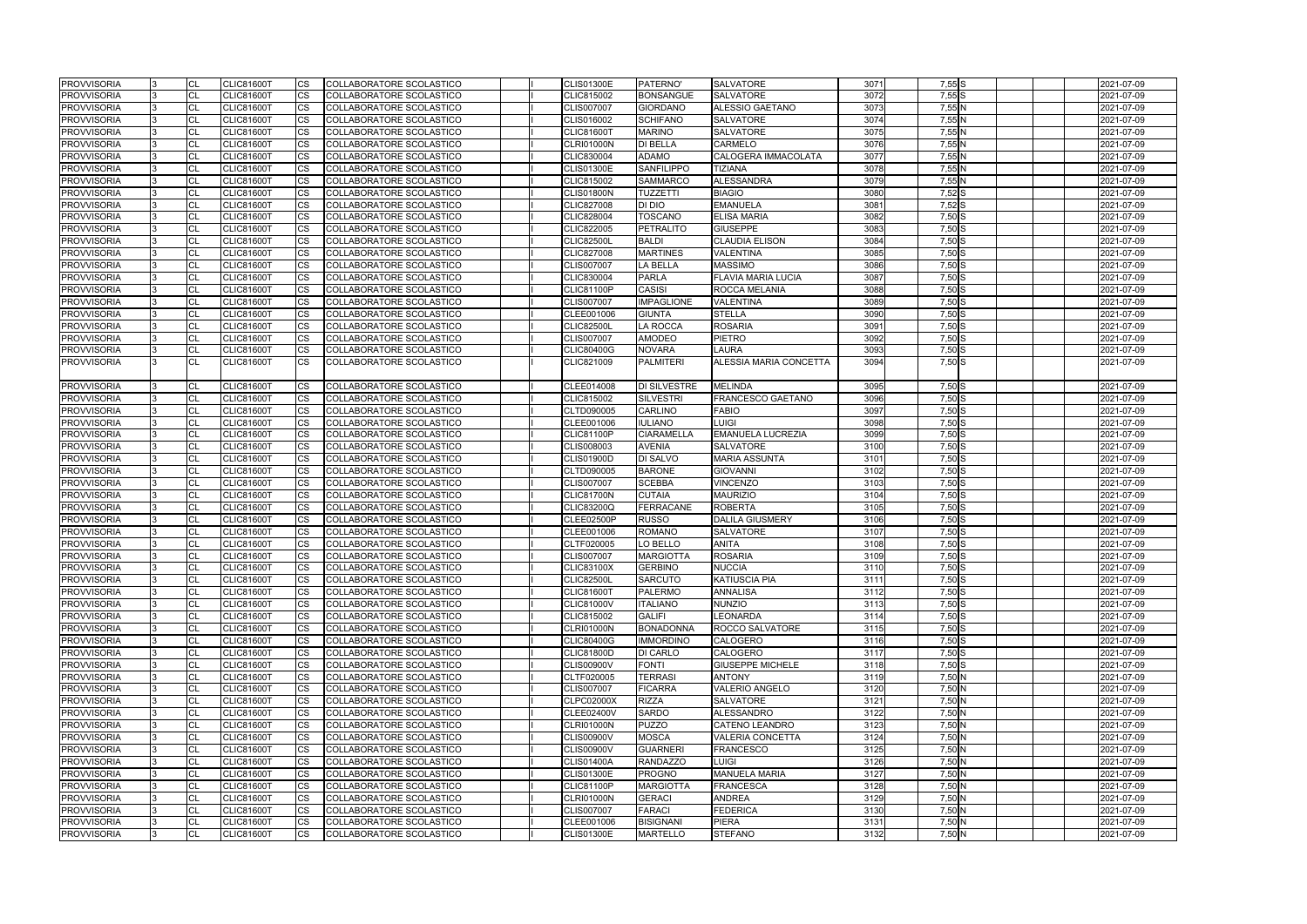| <b>PROVVISORIA</b>                       |    | CL        | <b>CLIC81600T</b> | CS                     | COLLABORATORE SCOLASTICO                             |  | <b>CLIS007007</b>               | <b>D'ASARO</b>                    | <b>GIOVANNI</b>               | 3133         | 7,50 N         |  | 2021-07-09               |
|------------------------------------------|----|-----------|-------------------|------------------------|------------------------------------------------------|--|---------------------------------|-----------------------------------|-------------------------------|--------------|----------------|--|--------------------------|
| <b>PROVVISORIA</b>                       |    | CL        | <b>CLIC81600T</b> | <b>CS</b>              | COLLABORATORE SCOLASTICO                             |  | CLEE001006                      | <b>SCUTO</b>                      | <b>MARTA</b>                  | 3134         | 7,50 N         |  | 2021-07-09               |
| <b>PROVVISORIA</b>                       |    | CL        | <b>CLIC81600T</b> | $\overline{\text{cs}}$ | COLLABORATORE SCOLASTICO                             |  | <b>CLIS01300E</b>               | <b>SCARANTINO</b>                 | <b>MANUEL PIO</b>             | 3135         | 7,50N          |  | 2021-07-09               |
| <b>PROVVISORIA</b>                       |    | CL        | <b>CLIC81600T</b> | CS                     | <b>COLLABORATORE SCOLASTICO</b>                      |  | <b>CLIS007007</b>               | <b>AZZOLINA</b>                   | LAURA                         | 3136         | 7,50N          |  | 2021-07-09               |
| <b>PROVVISORIA</b>                       |    | CL        | CLIC81600T        | CS                     | COLLABORATORE SCOLASTICO                             |  | <b>CLIS007007</b>               | <b>ARENA</b>                      | <b>CHERAN MICHAEL</b>         | 3137         | 7,50 N         |  | 2021-07-09               |
| <b>PROVVISORIA</b>                       |    | CL        | <b>CLIC81600T</b> | $\overline{\text{cs}}$ | COLLABORATORE SCOLASTICO                             |  | <b>CLPC02000X</b>               | <b>COLOMBO</b>                    | SALVATORE                     | 3138         | 7,50N          |  | 2021-07-09               |
| <b>PROVVISORIA</b>                       |    | CL        | <b>CLIC81600T</b> | <b>CS</b>              | <b>COLLABORATORE SCOLASTICO</b>                      |  | <b>CLIS01800N</b>               | <b>CASERTA</b>                    | <b>PETER</b>                  | 3139         | 7,50 N         |  | 2021-07-09               |
| <b>PROVVISORIA</b>                       |    | CL        | <b>CLIC81600T</b> | <b>CS</b>              | COLLABORATORE SCOLASTICO                             |  | CLIS008003                      | <b>FRANGIAMORE</b>                | DOMENICO PIO                  | 3140         | 7,50N          |  | 2021-07-09               |
| <b>PROVVISORIA</b>                       |    | CL        | <b>CLIC81600T</b> | $\overline{\text{cs}}$ | COLLABORATORE SCOLASTICO                             |  | <b>CLIC828004</b>               | <b>PASSARO</b>                    | <b>JESSICA</b>                | 3141         | 7,50N          |  | 2021-07-09               |
| <b>PROVVISORIA</b>                       |    | CL        | <b>CLIC81600T</b> | CS                     | COLLABORATORE SCOLASTICO                             |  | CLIS008003                      | <b>CARRUBA</b>                    | <b>GIUSEPPE</b>               | 3142         | 7,50N          |  | 2021-07-09               |
| <b>PROVVISORIA</b>                       |    | CL        | <b>CLIC81600T</b> | <b>CS</b>              | COLLABORATORE SCOLASTICO                             |  | CLIC828004                      | LETIZIA                           | CARLA                         | 3143         | 7,50N          |  | 2021-07-09               |
| <b>PROVVISORIA</b>                       |    | CL        | <b>CLIC81600T</b> | <b>CS</b>              | COLLABORATORE SCOLASTICO                             |  | CLMM029001                      | <b>MESSINA</b>                    | <b>ALEXIA</b>                 | 3144         | 7,50N          |  | 2021-07-09               |
| <b>PROVVISORIA</b>                       |    | CL        | <b>CLIC81600T</b> | <b>CS</b>              | COLLABORATORE SCOLASTICO                             |  | <b>CLIS00600B</b>               | <b>FLORIDIA</b>                   | <b>DAVIDE</b>                 | 3145         | 7,50N          |  | 2021-07-09               |
| <b>PROVVISORIA</b>                       |    | <b>CL</b> | <b>CLIC81600T</b> | <b>CS</b>              | COLLABORATORE SCOLASTICO                             |  | CLIS016002                      | <b>COSTANZO</b>                   | <b>YLENIA</b>                 | 3146         | 7,50 N         |  | 2021-07-09               |
| <b>PROVVISORIA</b>                       |    | CL        | <b>CLIC81600T</b> | <b>CS</b>              | COLLABORATORE SCOLASTICO                             |  | <b>CLMM04200B</b>               | <b>SALVAGGIO</b>                  | <b>MICHELE</b>                | 3147         | 7,50N          |  | 2021-07-09               |
| <b>PROVVISORIA</b>                       |    | CL        | <b>CLIC81600T</b> | <b>CS</b>              | COLLABORATORE SCOLASTICO                             |  | <b>CLRI01000N</b>               | <b>LOPIANO</b>                    | <b>ANGELO</b>                 | 3148         | 7,50 N         |  | 2021-07-09               |
| <b>PROVVISORIA</b>                       |    | CL        | <b>CLIC81600T</b> | CS                     | COLLABORATORE SCOLASTICO                             |  | <b>CLIS01900D</b>               | <b>BONASERA</b>                   | <b>FEDERICO</b>               | 3149         | 7,50 N         |  | 2021-07-09               |
| <b>PROVVISORIA</b>                       |    | CL        | <b>CLIC81600T</b> | <b>CS</b>              | COLLABORATORE SCOLASTICO                             |  | <b>CLIS01200P</b>               | LEONE                             | <b>EMANUELE</b>               | 3150         | 7,50 N         |  | 2021-07-09               |
| <b>PROVVISORIA</b>                       |    | CL        | <b>CLIC81600T</b> | <b>CS</b>              | COLLABORATORE SCOLASTICO                             |  | CLIS002004                      | DI DIO CIANTIA                    | <b>GIUSEPPE</b>               | 3151         | 7,50 N         |  | 2021-07-09               |
| <b>PROVVISORIA</b>                       |    | CL        | <b>CLIC81600T</b> | $\overline{\text{cs}}$ | COLLABORATORE SCOLASTICO                             |  | <b>CLRI01000N</b>               | <b>CAPICI</b>                     | <b>ROSITA</b>                 | 3152         | 7,50N          |  | 2021-07-09               |
| <b>PROVVISORIA</b>                       |    | CL        | <b>CLIC81600T</b> | <b>CS</b>              | COLLABORATORE SCOLASTICO                             |  | <b>CLIS01400A</b>               | <b>CARAMANNA</b>                  | <b>FRANCESCA</b>              | 3153         | 7,50N          |  | 2021-07-09               |
| <b>PROVVISORIA</b>                       |    | CL        | <b>CLIC81600T</b> | CS                     | COLLABORATORE SCOLASTICO                             |  | <b>CLIS00900V</b>               | <b>SORCE</b>                      | <b>SALVATORE GREGORIO</b>     | 3154         | 7,50 N         |  | 2021-07-09               |
| <b>PROVVISORIA</b>                       |    | CL        | <b>CLIC81600T</b> | CS                     | COLLABORATORE SCOLASTICO                             |  | <b>CLIC82500L</b>               | <b>MILIOTO</b>                    | <b>GIORGIA</b>                | 3155         | 7,50N          |  | 2021-07-09               |
| <b>PROVVISORIA</b>                       |    | CL        | <b>CLIC81600T</b> | CS                     | COLLABORATORE SCOLASTICO                             |  | <b>CLEE02500P</b>               | <b>SCALZO</b>                     | <b>MARTINA LUANA</b>          | 3156         | 7,50N          |  | 2021-07-09               |
| <b>PROVVISORIA</b>                       |    | <b>CL</b> | <b>CLIC81600T</b> | <b>CS</b>              | COLLABORATORE SCOLASTICO                             |  | CLEE001006                      | <b>CIRASA</b>                     | <b>MANUELA</b>                | 3157         | 7,50 N         |  | 2021-07-09               |
| <b>PROVVISORIA</b>                       |    | CL        | <b>CLIC81600T</b> | <b>CS</b>              | COLLABORATORE SCOLASTICO                             |  | <b>CLIS007007</b>               | <b>VITALE</b>                     | <b>MARTINA</b>                | 3158         | 7,50N          |  | 2021-07-09               |
| <b>PROVVISORIA</b>                       |    | CL        | <b>CLIC81600T</b> | <b>CS</b>              | COLLABORATORE SCOLASTICO                             |  | <b>CLIS007007</b>               | <b>GERACI</b>                     | <b>CARMELO</b>                | 3159         | 7,50 N         |  | 2021-07-09               |
| <b>PROVVISORIA</b>                       |    | CL        | <b>CLIC81600T</b> | $\overline{\text{cs}}$ | COLLABORATORE SCOLASTICO                             |  | <b>CLPS03000N</b>               | <b>GAGLIANO</b>                   | <b>MARTINA</b>                | 3160         | 7,50N          |  | 2021-07-09               |
| <b>PROVVISORIA</b>                       |    | CL        | <b>CLIC81600T</b> | <b>CS</b>              | COLLABORATORE SCOLASTICO                             |  | <b>CLIS01900D</b>               | <b>MONELLI</b>                    | <b>AGNESE</b>                 | 3161         | 7,50N          |  | 2021-07-09               |
| <b>PROVVISORIA</b>                       |    | CL        | <b>CLIC81600T</b> | CS                     | COLLABORATORE SCOLASTICO                             |  | CLTD090005                      | PASQUALETTO                       | <b>GIUSEPPINA GAIA</b>        | 3162         | 7,50 N         |  | 2021-07-09               |
| <b>PROVVISORIA</b>                       |    | <b>CL</b> | <b>CLIC81600T</b> | $\overline{\text{cs}}$ | COLLABORATORE SCOLASTICO                             |  | <b>CLIS00900V</b>               | <b>IPPOLITO</b>                   | SALVATORE                     | 3163         | 7,50N          |  | 2021-07-09               |
| <b>PROVVISORIA</b>                       |    | CL        | <b>CLIC81600T</b> | CS                     | COLLABORATORE SCOLASTICO                             |  | <b>CLIC82000D</b>               | <b>SCHILLACI</b>                  | <b>ANNA LISA</b>              | 3164         | 7,50 N         |  | 2021-07-09               |
| <b>PROVVISORIA</b>                       |    | CL        | <b>CLIC81600T</b> | <b>CS</b>              | COLLABORATORE SCOLASTICO                             |  | <b>CLIS007007</b>               | <b>VINCENTI</b>                   | <b>CHIARA</b>                 | 3165         | 7,50N          |  | 2021-07-09               |
| <b>PROVVISORIA</b>                       |    | CL        | <b>CLIC81600T</b> | <b>CS</b>              | COLLABORATORE SCOLASTICO                             |  | <b>CLIC81700N</b>               | <b>DEBILIO</b>                    | <b>GAETANO VINCENZO</b>       | 3166         | 7,50N          |  | 2021-07-09               |
| <b>PROVVISORIA</b>                       |    | CL        | <b>CLIC81600T</b> | CS                     | COLLABORATORE SCOLASTICO                             |  | CLIC821009                      | <b>FARRUGGIA</b>                  | <b>DAVIDE</b>                 | 3167         | 7,50 N         |  | 2021-07-09               |
| <b>PROVVISORIA</b>                       |    | CL        | <b>CLIC81600T</b> | CS                     | COLLABORATORE SCOLASTICO                             |  | CLEE001006                      | <b>PERNACI</b>                    | RAIMONDO EMANUELE             | 3168         | 7,50 N         |  | 2021-07-09               |
| <b>PROVVISORIA</b>                       |    | CL        | <b>CLIC81600T</b> | <b>CS</b>              | COLLABORATORE SCOLASTICO                             |  | CLMM029001                      | <b>DELL'UOMINI</b>                | <b>ANGELO</b>                 | 3169         | 7,50N          |  | 2021-07-09               |
| <b>PROVVISORIA</b>                       |    | CL        | <b>CLIC81600T</b> | <b>CS</b>              | COLLABORATORE SCOLASTICO                             |  | CLEE001006                      | <b>BEVILACQUA</b>                 | <b>DAIANA</b>                 | 3170         | 7,50 N         |  | 2021-07-09               |
| <b>PROVVISORIA</b>                       |    | CL        | <b>CLIC81600T</b> | <b>CS</b>              | COLLABORATORE SCOLASTICO                             |  | <b>CLIC81000V</b>               | <b>BUGGEA</b>                     | <b>PASQUALE</b>               | 3171         | 7,50N          |  | 2021-07-09               |
|                                          |    | CL        | <b>CLIC81600T</b> | <b>CS</b>              |                                                      |  | <b>CLIS01200P</b>               | <b>ALLETTO</b>                    | <b>BENEDETTO</b>              | 3172         | 7,50N          |  |                          |
| <b>PROVVISORIA</b>                       | l٩ | <b>CL</b> |                   | CS.                    | COLLABORATORE SCOLASTICO                             |  |                                 |                                   |                               |              |                |  | 2021-07-09               |
| <b>PROVVISORIA</b><br><b>PROVVISORIA</b> |    |           | <b>CLIC81600T</b> | <b>CS</b>              | COLLABORATORE SCOLASTICO<br>COLLABORATORE SCOLASTICO |  | <b>CLIS00900V</b><br>CLMM029001 | <b>IPPOLITO</b><br><b>FALZONE</b> | ALESSANDRO<br><b>FLAVIA</b>   | 3173<br>3174 | 7,50N<br>7,50N |  | 2021-07-09<br>2021-07-09 |
|                                          |    | <b>CL</b> | <b>CLIC81600T</b> |                        |                                                      |  |                                 |                                   |                               |              |                |  |                          |
| <b>PROVVISORIA</b>                       |    | <b>CL</b> | <b>CLIC81600T</b> | <b>CS</b>              | <b>COLLABORATORE SCOLASTICO</b>                      |  | CLIC830004                      | <b>FALZONE</b>                    | <b>FEDERICA</b>               | 3175         | 7,50 N         |  | 2021-07-09               |
| <b>PROVVISORIA</b>                       |    | CL        | <b>CLIC81600T</b> | <b>CS</b>              | COLLABORATORE SCOLASTICO                             |  | <b>CLIC82500L</b>               | MANNO                             | <b>ANTONINO</b>               | 3176         | 7,50N          |  | 2021-07-09               |
| <b>PROVVISORIA</b>                       |    | CL        | <b>CLIC81600T</b> | <b>CS</b>              | COLLABORATORE SCOLASTICO                             |  | <b>CLIC82500L</b>               | ANZALONE                          | <b>VITO</b>                   | 3177         | 7,50 N         |  | 2021-07-09               |
| <b>PROVVISORIA</b>                       |    | <b>CL</b> | <b>CLIC81600T</b> | <b>CS</b>              | COLLABORATORE SCOLASTICO                             |  | CLIC815002                      | <b>CASTELLINO</b>                 | <b>VANESSA</b>                | 3178         | 7,50N          |  | 2021-07-09               |
| <b>PROVVISORIA</b>                       |    | <b>CL</b> | <b>CLIC81600T</b> | <b>CS</b>              | COLLABORATORE SCOLASTICO                             |  | <b>CLIS01300E</b>               | <b>SOLLAMI</b>                    | <b>FRANCESCA ANGELA MARIA</b> | 3179         | 7,50 N         |  | 2021-07-09               |
|                                          |    |           |                   |                        |                                                      |  |                                 |                                   |                               |              |                |  |                          |
| <b>PROVVISORIA</b>                       |    | <b>CL</b> | CLIC81600T        | CS                     | COLLABORATORE SCOLASTICO                             |  | <b>CLIS007007</b>               | <b>FEBBRAIO</b>                   | CRISTINA                      | 3180         | 7,50 N         |  | 2021-07-09               |
| <b>PROVVISORIA</b>                       |    | <b>CL</b> | <b>CLIC81600T</b> | <b>CS</b>              | COLLABORATORE SCOLASTICO                             |  | CLEE001006                      | <b>GRASSI</b>                     | <b>SILVANA</b>                | 3181         | $7,50$ N       |  | 2021-07-09               |
| <b>PROVVISORIA</b>                       |    | <b>CL</b> | <b>CLIC81600T</b> | <b>CS</b>              | COLLABORATORE SCOLASTICO                             |  | CLIC830004                      | <b>DI CRISTINA</b>                | <b>SALVATORE</b>              | 3182         | 7,50 N         |  | 2021-07-09               |
| <b>PROVVISORIA</b>                       |    | <b>CL</b> | <b>CLIC81600T</b> | <b>CS</b>              | COLLABORATORE SCOLASTICO                             |  | <b>CLIC83200Q</b>               | <b>MARTINES</b>                   | LEANDRA                       | 3183         | 7,50N          |  | 2021-07-09               |
| <b>PROVVISORIA</b>                       |    | <b>CL</b> | <b>CLIC81600T</b> | <b>CS</b>              | COLLABORATORE SCOLASTICO                             |  | <b>CLIS01800N</b>               | <b>IAGLIETTI</b>                  | <b>ZORAIDA</b>                | 3184         | 7,50 N         |  | 2021-07-09               |
| <b>PROVVISORIA</b>                       |    | CL        | <b>CLIC81600T</b> | <b>CS</b>              | COLLABORATORE SCOLASTICO                             |  | <b>CLIS00900V</b>               | PERNICANO                         | <b>GIUSEPPE EMANUELE</b>      | 3185         | 7,50N          |  | 2021-07-09               |
| <b>PROVVISORIA</b>                       |    | <b>CL</b> | <b>CLIC81600T</b> | <b>CS</b>              | COLLABORATORE SCOLASTICO                             |  | <b>CLIS007007</b>               | <b>FARACI</b>                     | <b>MARCO MARIA VINCENZO</b>   | 3186         | 7,50N          |  | 2021-07-09               |
| <b>PROVVISORIA</b>                       |    | <b>CL</b> | <b>CLIC81600T</b> | <b>CS</b>              | COLLABORATORE SCOLASTICO                             |  | <b>CLIC82500L</b>               | FERRO                             | <b>VALENTINA GIUSY</b>        | 3187         | 7,50N          |  | 2021-07-09               |
| <b>PROVVISORIA</b>                       |    | CL        | <b>CLIC81600T</b> | <b>CS</b>              | COLLABORATORE SCOLASTICO                             |  | CLIC807003                      | <b>CALABRESE</b>                  | <b>JESSICA</b>                | 3188         | 7,50 N         |  | 2021-07-09               |
| <b>PROVVISORIA</b>                       |    | <b>CL</b> | <b>CLIC81600T</b> | <b>CS</b>              | COLLABORATORE SCOLASTICO                             |  | <b>CLRI01000N</b>               | <b>PALERMO</b>                    | <b>ALESSANDRA</b>             | 3189         | 7,50N          |  | 2021-07-09               |
| <b>PROVVISORIA</b>                       |    | CL        | <b>CLIC81600T</b> | <b>CS</b>              | COLLABORATORE SCOLASTICO                             |  | CLMM029001                      | <b>CAMMARATA</b>                  | <b>LUANA</b>                  | 3190         | 7,50N          |  | 2021-07-09               |
| <b>PROVVISORIA</b>                       |    | CL        | <b>CLIC81600T</b> | <b>CS</b>              | COLLABORATORE SCOLASTICO                             |  | <b>CLIC81000V</b>               | <b>CAVALLO</b>                    | <b>SARA SILVANA</b>           | 3191         | 7,50 N         |  | 2021-07-09               |
| <b>PROVVISORIA</b>                       |    | <b>CL</b> | <b>CLIC81600T</b> | <b>CS</b>              | COLLABORATORE SCOLASTICO                             |  | <b>CLIS01200P</b>               | <b>FALLETTA</b>                   | <b>STEFANO</b>                | 3192         | 7,50 N         |  | 2021-07-09               |
| <b>PROVVISORIA</b>                       |    | <b>CL</b> | <b>CLIC81600T</b> | <b>CS</b>              | COLLABORATORE SCOLASTICO                             |  | <b>CLIS00900V</b>               | <b>SALVAGGIO</b>                  | PIETRO DOMENICO               | 3193         | 7,50N          |  | 2021-07-09               |
| <b>PROVVISORIA</b>                       |    | <b>CL</b> | <b>CLIC81600T</b> | <b>CS</b>              | COLLABORATORE SCOLASTICO                             |  | CLMM029001                      | <b>GIORDANO</b>                   | <b>ALICE MARIA</b>            | 3194         | 7,50 N         |  | 2021-07-09               |

|  |  | 2021-07-09               |
|--|--|--------------------------|
|  |  | 2021-07-09               |
|  |  | 2021-07-09               |
|  |  | 2021-07-09               |
|  |  | 2021-07-09               |
|  |  | 2021-07-09               |
|  |  | 2021-07-09               |
|  |  | 2021-07-09               |
|  |  | 2021-07-09               |
|  |  | 2021-07-09               |
|  |  | 2021-07-09               |
|  |  | 2021-07-09               |
|  |  | 2021-07-09               |
|  |  | 2021-07-09               |
|  |  | 2021-07-09               |
|  |  | 2021-07-09               |
|  |  | 2021-07-09               |
|  |  | 2021-07-09               |
|  |  | 2021-07-09               |
|  |  | 2021-07-09               |
|  |  | 2021-07-09               |
|  |  | 2021-07-09               |
|  |  | 2021-07-09               |
|  |  | 2021-07-09               |
|  |  | 2021-07-09               |
|  |  | 2021-07-09               |
|  |  | 2021-07-09               |
|  |  | 2021-07-09<br>2021-07-09 |
|  |  |                          |
|  |  | 2021-07-09<br>2021-07-09 |
|  |  | 2021-07-09               |
|  |  | 2021-07-09               |
|  |  | 2021-07-09               |
|  |  | 2021-07-09               |
|  |  | 2021-07-09               |
|  |  | 2021-07-09               |
|  |  | 2021-07-09               |
|  |  | 2021-07-09               |
|  |  | 2021-07-09               |
|  |  | 2021-07-09               |
|  |  | 2021-07-09               |
|  |  | 2021-07-09               |
|  |  | 2021-07-09               |
|  |  | 2021-07-09               |
|  |  | 2021-07-09               |
|  |  | 2021-07-09               |
|  |  |                          |
|  |  | 2021-07-09               |
|  |  | 2021-07-09               |
|  |  | 2021-07-09               |
|  |  | 2021-07-09               |
|  |  | 2021-07-09               |
|  |  | 2021-07-09               |
|  |  | 2021-07-09               |
|  |  | 2021-07-09               |
|  |  | 2021-07-09               |
|  |  | 2021-07-09               |
|  |  | 2021-07-09               |
|  |  | 2021-07-09               |
|  |  | 2021-07-09               |
|  |  | 2021-07-09               |
|  |  | 2021-07-09               |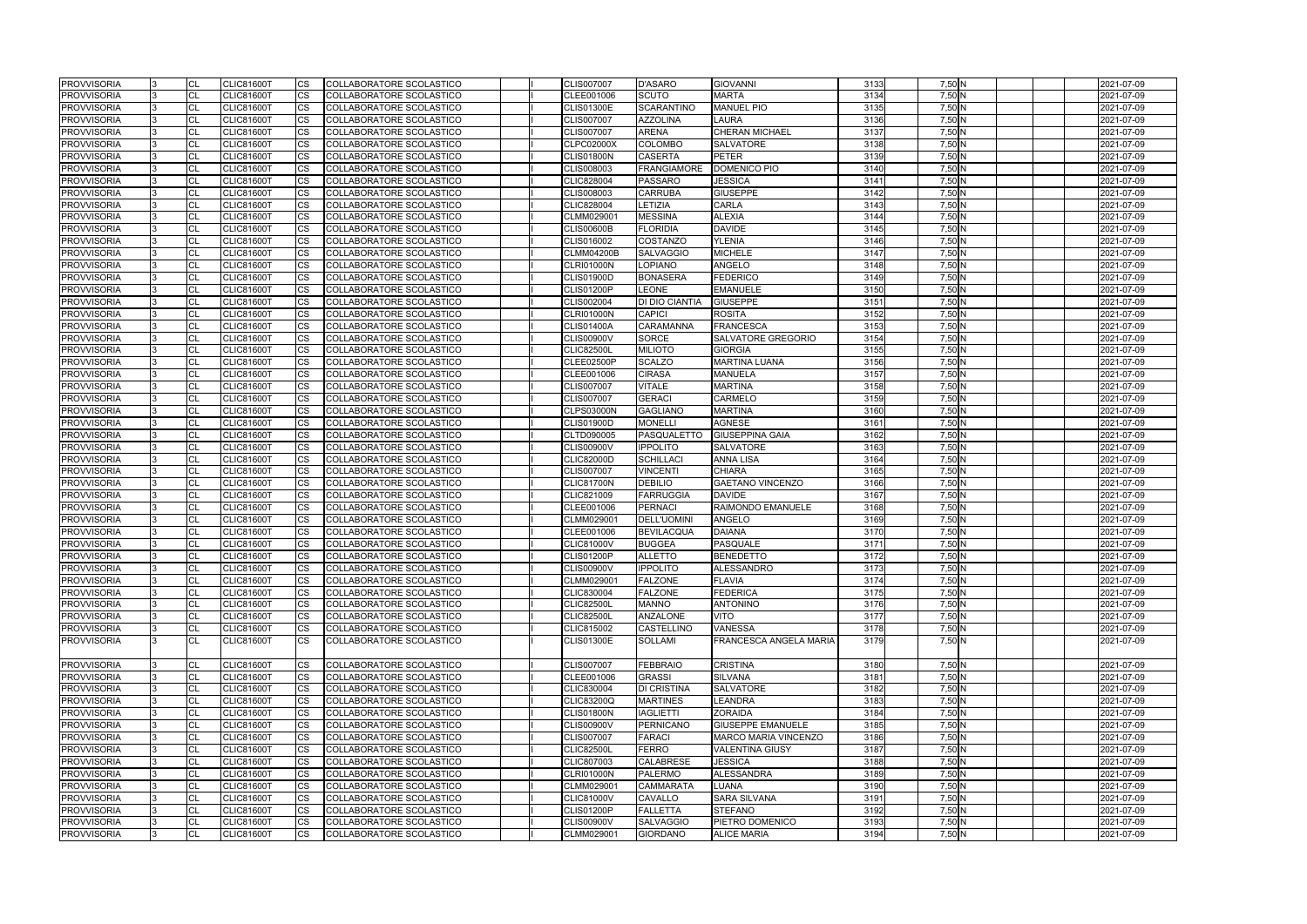| <b>PROVVISORIA</b> | <b>CL</b>      | <b>CLIC81600T</b> | <b>CS</b> | COLLABORATORE SCOLASTICO        |  | <b>CLPS03000N</b> | LANAIA                   | <b>STEPHANIE</b>        | 3195 | $7,50$ N | 2021-07-09 |
|--------------------|----------------|-------------------|-----------|---------------------------------|--|-------------------|--------------------------|-------------------------|------|----------|------------|
| <b>PROVVISORIA</b> | <b>CL</b>      | <b>CLIC81600T</b> | <b>CS</b> | <b>COLLABORATORE SCOLASTICO</b> |  | <b>CLMM04200B</b> | <b>ARGENTO</b>           | <b>TOMMASO</b>          | 3196 | 7,50 N   | 2021-07-09 |
| <b>PROVVISORIA</b> | CL             | <b>CLIC81600T</b> | CS        | COLLABORATORE SCOLASTICO        |  | <b>CLIS007007</b> | <b>FARACI</b>            | <b>FILIPPO</b>          | 3197 | 7,50 N   | 2021-07-09 |
| <b>PROVVISORIA</b> | <b>CL</b>      | <b>CLIC81600T</b> | CS        | COLLABORATORE SCOLASTICO        |  | <b>CLIC81600T</b> | <b>BRANCIFORTI</b>       | <b>ALESSANDRA</b>       | 3198 | 7,50 N   | 2021-07-09 |
| <b>PROVVISORIA</b> | <b>CL</b>      | <b>CLIC81600T</b> | CS        | COLLABORATORE SCOLASTICO        |  | <b>CLEE02400V</b> | <b>BURCHERI</b>          | FABIOLA                 | 3199 | 7,50 N   | 2021-07-09 |
| <b>PROVVISORIA</b> | CL             | <b>CLIC81600T</b> | CS        | COLLABORATORE SCOLASTICO        |  | <b>CLIS007007</b> | INGRASCIOTTA             | LUDOVICO                | 3200 | 7,50 N   | 2021-07-09 |
| <b>PROVVISORIA</b> | <b>CL</b>      | <b>CLIC81600T</b> | CS        | COLLABORATORE SCOLASTICO        |  | <b>CLIS01400A</b> | <b>SCHILLACI</b>         | <b>MARIA RITA</b>       | 3201 | $7,50$ N | 2021-07-09 |
| <b>PROVVISORIA</b> | CL             | <b>CLIC81600T</b> | CS        | COLLABORATORE SCOLASTICO        |  | <b>CLIS00300X</b> | PATERNO'                 | <b>GIUSEPPE</b>         | 3202 | 7,50 N   | 2021-07-09 |
| <b>PROVVISORIA</b> | CL             | <b>CLIC81600T</b> | CS.       | COLLABORATORE SCOLASTICO        |  | CLIS002004        | <b>GIUGNO</b>            | ELVIRA DANIELA          | 3203 | 7,50 N   | 2021-07-09 |
| <b>PROVVISORIA</b> | <b>CL</b>      | <b>CLIC81600T</b> | CS        | COLLABORATORE SCOLASTICO        |  | <b>CLIS00900V</b> | <b>CAPOBIANCO</b>        | <b>EDUARDO VALERIO</b>  | 3204 | 7,50 N   | 2021-07-09 |
| <b>PROVVISORIA</b> | CL             | <b>CLIC81600T</b> | CS        | COLLABORATORE SCOLASTICO        |  | <b>CLIC828004</b> | <b>CAMBIO</b>            | <b>GIULIA</b>           | 3205 | $7,50$ N | 2021-07-09 |
| <b>PROVVISORIA</b> | <b>CL</b>      | <b>CLIC81600T</b> | CS        | COLLABORATORE SCOLASTICO        |  | <b>CLIS01400A</b> | MICCICHE'                | <b>STEFANIA</b>         | 3206 | 7,50N    | 2021-07-09 |
| <b>PROVVISORIA</b> | <b>CL</b>      | <b>CLIC81600T</b> | <b>CS</b> | COLLABORATORE SCOLASTICO        |  | CLTD090005        | <b>SOLLAMI</b>           | <b>BORINA VALENTINA</b> | 3207 | 7,50N    | 2021-07-09 |
| <b>PROVVISORIA</b> | <b>CL</b>      | <b>CLIC81600T</b> | CS        | COLLABORATORE SCOLASTICO        |  | <b>CLIC81100P</b> | <b>GRECO</b>             | LORENZO ORAZIO          | 3208 | 7,50 N   | 2021-07-09 |
| <b>PROVVISORIA</b> | <b>CL</b>      | <b>CLIC81600T</b> | CS        | COLLABORATORE SCOLASTICO        |  | <b>CLIS00300X</b> | <b>AIELLO</b>            | <b>ROSALIA</b>          | 3209 | 7,50 N   | 2021-07-09 |
| <b>PROVVISORIA</b> | <b>CL</b>      | <b>CLIC81600T</b> | CS        | COLLABORATORE SCOLASTICO        |  | <b>CLIC81600T</b> | LANZARONE                | <b>MARIA CRISTINA</b>   | 3210 | 7,50 N   | 2021-07-09 |
| <b>PROVVISORIA</b> | CL             | <b>CLIC81600T</b> | CS        | COLLABORATORE SCOLASTICO        |  | <b>CLIC81800D</b> | <b>BELLANCA</b>          | <b>MARIARITA</b>        | 3211 | 7,50 N   | 2021-07-09 |
| <b>PROVVISORIA</b> | <b>CL</b>      | <b>CLIC81600T</b> | CS        | COLLABORATORE SCOLASTICO        |  | <b>CLIS007007</b> | <b>CHIOLO</b>            | <b>GIUSEPPINA</b>       | 3212 | 7,50 N   | 2021-07-09 |
| <b>PROVVISORIA</b> | <b>CL</b>      | <b>CLIC81600T</b> | CS        | COLLABORATORE SCOLASTICO        |  | CLTD090005        | <b>RIBELLINO</b>         | <b>MASSIMO ANTONIO</b>  | 3213 | 7,50N    | 2021-07-09 |
| <b>PROVVISORIA</b> | CL             | <b>CLIC81600T</b> | <b>CS</b> | COLLABORATORE SCOLASTICO        |  | <b>CLIS01300E</b> | <b>CERAMI</b>            | PAOLA                   | 3214 | 7,50 N   | 2021-07-09 |
| <b>PROVVISORIA</b> | <b>CL</b>      | <b>CLIC81600T</b> | CS        | COLLABORATORE SCOLASTICO        |  | CLIC815002        | <b>GAMBINO</b>           | <b>NADIA BARBARA</b>    | 3215 | 7,50 N   | 2021-07-09 |
| <b>PROVVISORIA</b> | CL             | <b>CLIC81600T</b> | CS        | COLLABORATORE SCOLASTICO        |  | <b>CLIC81000V</b> | <b>BUSCEMI</b>           | <b>ROSALINDA</b>        | 3216 | 7,50 N   | 2021-07-09 |
| <b>PROVVISORIA</b> | <b>CL</b>      | <b>CLIC81600T</b> | CS        | COLLABORATORE SCOLASTICO        |  | CLTD090005        | GIOE'                    | <b>PIETRO</b>           | 3217 | 7,50 N   | 2021-07-09 |
| <b>PROVVISORIA</b> | CL             | <b>CLIC81600T</b> | CS        | COLLABORATORE SCOLASTICO        |  | <b>CLIS01400A</b> | <b>FORTI</b>             | ANGELA LUCREZIA         | 3218 | 7,50N    | 2021-07-09 |
| <b>PROVVISORIA</b> | CL             | <b>CLIC81600T</b> | СS        | COLLABORATORE SCOLASTICO        |  | <b>CLIS00600B</b> | <b>FICICCHIA</b>         | TONI                    | 3219 | 7,50 N   | 2021-07-09 |
| <b>PROVVISORIA</b> | <b>CL</b>      | <b>CLIC81600T</b> | <b>CS</b> | COLLABORATORE SCOLASTICO        |  | <b>CLIC81800D</b> | <b>IAPICONE</b>          | <b>GIOVANNA</b>         | 3220 | 7,50 N   | 2021-07-09 |
| <b>PROVVISORIA</b> | <b>CL</b>      | <b>CLIC81600T</b> | CS        | <b>COLLABORATORE SCOLASTICO</b> |  | <b>CLIS007007</b> | <b>NERI</b>              | <b>ENZA</b>             | 3221 | 7,50 N   | 2021-07-09 |
| <b>PROVVISORIA</b> | <b>CL</b>      | <b>CLIC81600T</b> | CS        | COLLABORATORE SCOLASTICO        |  | <b>CLIS00300X</b> | DI FEDE                  | CONCETTA CATUSCIA       | 3222 | 7,50 N   | 2021-07-09 |
| <b>PROVVISORIA</b> | <b>CL</b>      | <b>CLIC81600T</b> | CS        | COLLABORATORE SCOLASTICO        |  | <b>CLPC02000X</b> | <b>DELLUTRI</b>          | <b>ADRIANO</b>          | 3223 | 7,50N    | 2021-07-09 |
| <b>PROVVISORIA</b> | <b>CL</b>      | <b>CLIC81600T</b> | CS        | COLLABORATORE SCOLASTICO        |  | <b>CLIC81100P</b> | DI FEDE                  | <b>ROSSELLA</b>         | 3224 | 7,50 N   | 2021-07-09 |
| <b>PROVVISORIA</b> | CL             | <b>CLIC81600T</b> | CS        | COLLABORATORE SCOLASTICO        |  | <b>CLIS01400A</b> | <b>GIAMBUSSO</b>         | ANTONIETTA              | 3225 | 7,50N    | 2021-07-09 |
| <b>PROVVISORIA</b> | CL             | <b>CLIC81600T</b> | <b>CS</b> | COLLABORATORE SCOLASTICO        |  | CLTD090005        | <b>ANDALORO</b>          | GIUSEPPE GIOACCHINO     | 3226 | 7,50N    | 2021-07-09 |
| <b>PROVVISORIA</b> | CL             | <b>CLIC81600T</b> | CS        | COLLABORATORE SCOLASTICO        |  | <b>CLIC82400R</b> | <b>CAUCHI</b>            | <b>ANGELA</b>           | 3227 | 7,50 N   | 2021-07-09 |
| <b>PROVVISORIA</b> | CL             | <b>CLIC81600T</b> | CS        | COLLABORATORE SCOLASTICO        |  | <b>CLIS01900D</b> | <b>SPAMPINATO</b>        | <b>STEFANIA</b>         | 3228 | 7,50 N   | 2021-07-09 |
| <b>PROVVISORIA</b> | <b>CL</b>      | <b>CLIC81600T</b> | CS        | COLLABORATORE SCOLASTICO        |  | <b>CLIC828004</b> | <b>ZANGRI'</b>           | <b>ALESSANDRA</b>       | 3229 | 7,50 N   | 2021-07-09 |
| <b>PROVVISORIA</b> | CL             | <b>CLIC81600T</b> | CS        | COLLABORATORE SCOLASTICO        |  | CLIC828004        | <b>TONA</b>              | <b>MARIA DANIELA</b>    | 3230 | 7,50 N   | 2021-07-09 |
| <b>PROVVISORIA</b> | <b>CL</b>      | <b>CLIC81600T</b> | CS        | COLLABORATORE SCOLASTICO        |  | <b>CLIC828004</b> | LO MONACO                | <b>FINA</b>             | 3231 | 7,50N    | 2021-07-09 |
| <b>PROVVISORIA</b> | <b>CL</b>      | <b>CLIC81600T</b> | CS        | COLLABORATORE SCOLASTICO        |  | CLIC830004        | <b>LICITRI</b>           | DOMENICO FABRIZIO       | 3232 | 7,50 N   | 2021-07-09 |
| <b>PROVVISORIA</b> | CL             | <b>CLIC81600T</b> | <b>CS</b> | COLLABORATORE SCOLASTICO        |  | CLEE01100R        | DI FRANCESCO             | <b>AURORA PAOLA</b>     | 3233 | 7,50 N   | 2021-07-09 |
| <b>PROVVISORIA</b> | <b>CL</b>      | <b>CLIC81600T</b> | CS        | COLLABORATORE SCOLASTICO        |  | CLIC815002        | <b>CULMONE</b>           | <b>CROCETTA</b>         | 3234 | 7,50 N   | 2021-07-09 |
| <b>PROVVISORIA</b> | $\overline{C}$ | <b>CLIC81600T</b> | <b>CS</b> | COLLABORATORE SCOLASTICO        |  | CLEE001006        | SCANCARELLO MARIA CATENA |                         | 3235 | 7.50 N   | 2021-07-09 |
| <b>PROVVISORIA</b> | <b>CL</b>      | <b>CLIC81600T</b> | CS        | <b>COLLABORATORE SCOLASTICO</b> |  | CLIS002004        | <b>CHIANTIA</b>          | ANSELMO                 | 3236 | 7,50 N   | 2021-07-09 |
| <b>PROVVISORIA</b> | CL             | CLIC81600T        | <b>CS</b> | COLLABORATORE SCOLASTICO        |  | CLIC830004        | <b>VULLO</b>             | ANGELA                  | 3237 | 7,50N    | 2021-07-09 |
| <b>PROVVISORIA</b> | <b>CL</b>      | <b>CLIC81600T</b> | <b>CS</b> | COLLABORATORE SCOLASTICO        |  | <b>CLIC81600T</b> | <b>TITOLO</b>            | <b>MARIA CONCETTA</b>   | 3238 | $7,50$ N | 2021-07-09 |
| <b>PROVVISORIA</b> | <b>CL</b>      | <b>CLIC81600T</b> | <b>CS</b> | COLLABORATORE SCOLASTICO        |  | <b>CLIS01400A</b> | <b>VACCARO</b>           | <b>GIOVANNI</b>         | 3239 | 7,50 N   | 2021-07-09 |
| <b>PROVVISORIA</b> | <b>CL</b>      | <b>CLIC81600T</b> | CS.       | COLLABORATORE SCOLASTICO        |  | CLTF020005        | <b>CANNATA</b>           | <b>FRANCESCO</b>        | 3240 | 7,50 N   | 2021-07-09 |
| <b>PROVVISORIA</b> | <b>CL</b>      | <b>CLIC81600T</b> | CS        | COLLABORATORE SCOLASTICO        |  | <b>CLIC81600T</b> | <b>LA LEGGIA</b>         | <b>ANNA MARIA</b>       | 3241 | 7,48 S   | 2021-07-09 |
| <b>PROVVISORIA</b> | CL             | <b>CLIC81600T</b> | CS        | COLLABORATORE SCOLASTICO        |  | CLEE014008        | <b>BONINI</b>            | NUNZIO FABRIZIO         | 3242 | 7,48 N   | 2021-07-09 |
| <b>PROVVISORIA</b> | <b>CL</b>      | <b>CLIC81600T</b> | CS        | COLLABORATORE SCOLASTICO        |  | <b>CLIS01900D</b> | <b>TAMBE'</b>            | <b>VINCENZO</b>         | 3243 | 7,48 N   | 2021-07-09 |
| <b>PROVVISORIA</b> | CL             | <b>CLIC81600T</b> | CS        | COLLABORATORE SCOLASTICO        |  | <b>CLIS00300X</b> | <b>RAUDINO</b>           | MARINELLA               | 3244 | 7,47 S   | 2021-07-09 |
| <b>PROVVISORIA</b> | CL             | <b>CLIC81600T</b> | <b>CS</b> | COLLABORATORE SCOLASTICO        |  | <b>CLIC828004</b> | <b>PACI</b>              | <b>ALESSIO</b>          | 3245 | 7,47 S   | 2021-07-09 |
| <b>PROVVISORIA</b> | <b>CL</b>      | <b>CLIC81600T</b> | CS        | COLLABORATORE SCOLASTICO        |  | <b>CLIS007007</b> | <b>CREMONE</b>           | <b>SALVATORE</b>        | 3246 | 7,47 S   | 2021-07-09 |
| <b>PROVVISORIA</b> | CL             | <b>CLIC81600T</b> | CS        | COLLABORATORE SCOLASTICO        |  | <b>CLIS01900D</b> | <b>SEGGIO</b>            | PAOLA MANUELA MARIA     | 3247 | 7,47 S   | 2021-07-09 |
| <b>PROVVISORIA</b> | <b>CL</b>      | <b>CLIC81600T</b> | CS        | COLLABORATORE SCOLASTICO        |  | <b>CLIC828004</b> | ALI'                     | <b>ROSARIO</b>          | 3248 | 7,47 N   | 2021-07-09 |
| <b>PROVVISORIA</b> | CL             | <b>CLIC81600T</b> | CS        | COLLABORATORE SCOLASTICO        |  | <b>CLIC82000D</b> | <b>SALEMI</b>            | CARMELA                 | 3249 | 7,47 N   | 2021-07-09 |
| <b>PROVVISORIA</b> | CL             | <b>CLIC81600T</b> | CS        | COLLABORATORE SCOLASTICO        |  | <b>CLIS01900D</b> | <b>ARGENTO</b>           | GIULIANO MARIA GIOVANNI | 3250 | 7,47 N   | 2021-07-09 |
| <b>PROVVISORIA</b> | CL             | <b>CLIC81600T</b> | <b>CS</b> | COLLABORATORE SCOLASTICO        |  | <b>CLMM02400T</b> | <b>ALMA</b>              | <b>MARIA SABRINA</b>    | 3251 | 7,47 N   | 2021-07-09 |
| <b>PROVVISORIA</b> | CL             | <b>CLIC81600T</b> | CS.       | COLLABORATORE SCOLASTICO        |  | <b>CLIS00300X</b> | <b>VIRDIANO</b>          | <b>ROBERTO</b>          | 3252 | 7,47 N   | 2021-07-09 |
| <b>PROVVISORIA</b> | <b>CL</b>      | <b>CLIC81600T</b> | <b>CS</b> | COLLABORATORE SCOLASTICO        |  | <b>CLIS01200P</b> | <b>LODATO</b>            | <b>ANTONIO</b>          | 3253 | 7,47N    | 2021-07-09 |
| <b>PROVVISORIA</b> | <b>CL</b>      | <b>CLIC81600T</b> | CS        | COLLABORATORE SCOLASTICO        |  | <b>CLIC83100X</b> | <b>BALSAMO</b>           | <b>IGNAZIO</b>          | 3254 | 7,47 N   | 2021-07-09 |
| <b>PROVVISORIA</b> | CL             | CLIC81600T        | CS        | COLLABORATORE SCOLASTICO        |  | CLEE01100R        | <b>CATANZARO</b>         | <b>ANNA MARIA FLORA</b> | 3255 | 7,47 N   | 2021-07-09 |
| <b>PROVVISORIA</b> | <b>CL</b>      | <b>CLIC81600T</b> | <b>CS</b> | COLLABORATORE SCOLASTICO        |  | <b>CLPC02000X</b> | <b>VIRONE</b>            | <b>GIOVANNA</b>         | 3256 | $7,45$ S | 2021-07-09 |
|                    |                |                   |           |                                 |  |                   |                          |                         |      |          |            |
| <b>PROVVISORIA</b> | <b>CL</b>      | <b>CLIC81600T</b> | <b>CS</b> | COLLABORATORE SCOLASTICO        |  | <b>CLIS01900D</b> | <b>MICELI</b>            | CALOGERO                | 3257 | 7,45 S   | 2021-07-09 |

|  |  | 2021-07-09               |
|--|--|--------------------------|
|  |  | 2021-07-09               |
|  |  | 2021-07-09               |
|  |  | 2021-07-09               |
|  |  | 2021-07-09               |
|  |  | 2021-07-09               |
|  |  | 2021-07-09               |
|  |  | 2021-07-09               |
|  |  | 2021-07-09               |
|  |  | 2021-07-09               |
|  |  | 2021-07-09               |
|  |  | 2021-07-09               |
|  |  | 2021-07-09               |
|  |  | 2021-07-09               |
|  |  | 2021-07-09               |
|  |  | 2021-07-09               |
|  |  | 2021-07-09               |
|  |  | 2021-07-09               |
|  |  | 2021-07-09               |
|  |  | 2021-07-09               |
|  |  | 2021-07-09               |
|  |  | 2021-07-09               |
|  |  | 2021-07-09               |
|  |  | 2021-07-09<br>2021-07-09 |
|  |  | 2021-07-09               |
|  |  | 2021-07-09               |
|  |  | 2021-07-09               |
|  |  | 2021-07-09               |
|  |  | 2021-07-09               |
|  |  | 2021-07-09               |
|  |  | 2021-07-09               |
|  |  | 2021-07-09               |
|  |  | 2021-07-09               |
|  |  | 2021-07-09               |
|  |  | 2021-07-09               |
|  |  | 2021-07-09               |
|  |  | 2021-07-09               |
|  |  | 2021-07-09               |
|  |  | 2021-07-09               |
|  |  | 2021-07-09               |
|  |  | 2021-07-09               |
|  |  | 2021-07-09               |
|  |  | 2021-07-09               |
|  |  | 2021-07-09               |
|  |  | 2021-07-09               |
|  |  | 2021-07-09               |
|  |  | 2021-07-09               |
|  |  | 2021-07-09               |
|  |  | 2021-07-09               |
|  |  | 2021-07-09               |
|  |  | 2021-07-09               |
|  |  | 2021-07-09               |
|  |  | 2021-07-09               |
|  |  | 2021-07-09               |
|  |  | 2021-07-09               |
|  |  | 2021-07-09<br>2021-07-09 |
|  |  | 2021-07-09               |
|  |  | 2021-07-09               |
|  |  | 2021-07-09               |
|  |  | 2021-07-09               |
|  |  | 2021-07-09               |
|  |  |                          |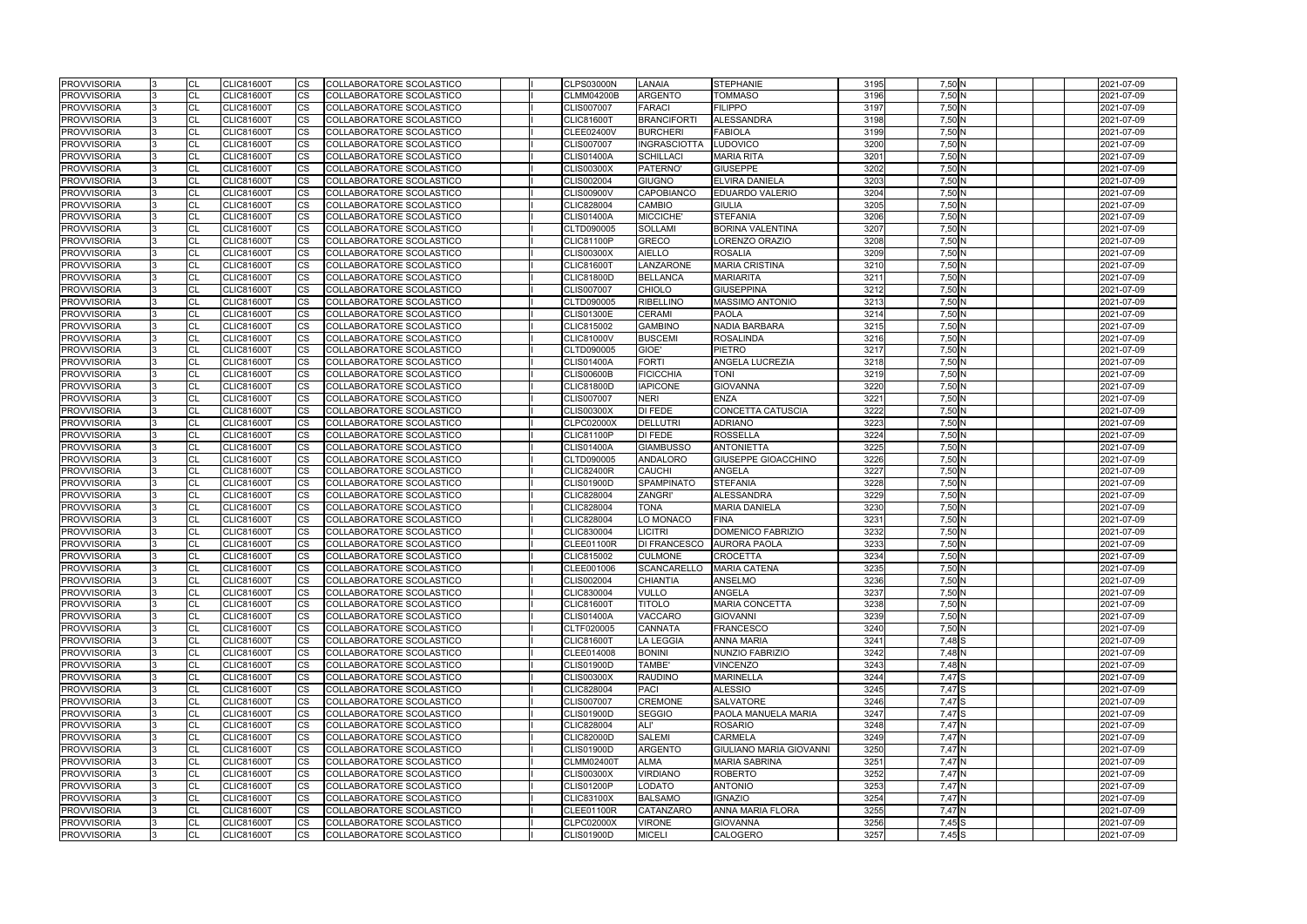| <b>PROVVISORIA</b> |    | <b>CL</b> | <b>CLIC81600T</b> | <b>CS</b> | COLLABORATORE SCOLASTICO        |  | <b>CLIC81700N</b> | <b>CHIOLO</b>      | <b>SANDRO</b>                | 3258 | 7,45 S   | 2021-07-09 |
|--------------------|----|-----------|-------------------|-----------|---------------------------------|--|-------------------|--------------------|------------------------------|------|----------|------------|
| <b>PROVVISORIA</b> |    | <b>CL</b> | <b>CLIC81600T</b> | <b>CS</b> | <b>COLLABORATORE SCOLASTICO</b> |  | <b>CLIC82000D</b> | <b>PALMERI</b>     | <b>ROBERTO</b>               | 3259 | $7,45$ S | 2021-07-09 |
| <b>PROVVISORIA</b> |    | CL        | <b>CLIC81600T</b> | CS        | COLLABORATORE SCOLASTICO        |  | <b>CLIS01300E</b> | <b>FALCONE</b>     | <b>ROSSELLA</b>              | 3260 | 7,45 N   | 2021-07-09 |
| <b>PROVVISORIA</b> |    | <b>CL</b> | <b>CLIC81600T</b> | CS        | COLLABORATORE SCOLASTICO        |  | CLIS002004        | <b>PARISI</b>      | <b>ALFONSO</b>               | 3261 | $7,45$ N | 2021-07-09 |
| <b>PROVVISORIA</b> |    | <b>CL</b> | <b>CLIC81600T</b> | CS        | COLLABORATORE SCOLASTICO        |  | CLIC823001        | <b>CUTAIA</b>      | VINCENZO                     | 3262 | 7,45 N   | 2021-07-09 |
| <b>PROVVISORIA</b> |    | CL        | <b>CLIC81600T</b> | CS        | COLLABORATORE SCOLASTICO        |  | <b>CLIS01300E</b> | <b>POLINO</b>      | MARIA VALENTINA              | 3263 | 7,45 N   | 2021-07-09 |
| <b>PROVVISORIA</b> |    | <b>CL</b> | <b>CLIC81600T</b> | CS        | COLLABORATORE SCOLASTICO        |  | <b>CLIC81700N</b> | <b>DI VINCI</b>    | ALESSIA VALENTINA            | 3264 | 7,45 N   | 2021-07-09 |
| <b>PROVVISORIA</b> |    | CL        | <b>CLIC81600T</b> | CS        | COLLABORATORE SCOLASTICO        |  | <b>CLIS007007</b> | <b>BOGNANNI</b>    | <b>CONCETTA RITA</b>         | 3265 | $7,45$ N | 2021-07-09 |
| <b>PROVVISORIA</b> |    | CL        | <b>CLIC81600T</b> | CS        | COLLABORATORE SCOLASTICO        |  | CLIC821009        | <b>TRIESTINO</b>   | <b>ANDREA</b>                | 3266 | 7,45 N   | 2021-07-09 |
| <b>PROVVISORIA</b> |    | <b>CL</b> | <b>CLIC81600T</b> | CS        | COLLABORATORE SCOLASTICO        |  | <b>CLIS00300X</b> | <b>ARANCIO</b>     | <b>PATRIZIA</b>              | 3267 | 7,45 N   | 2021-07-09 |
| <b>PROVVISORIA</b> | Β. | CL        | <b>CLIC81600T</b> | CS        | COLLABORATORE SCOLASTICO        |  | <b>CLIS01900D</b> | <b>NUCCIO</b>      | UMBERTO MARIA GIOVANNI       | 3268 | 7,43 S   | 2021-07-09 |
| <b>PROVVISORIA</b> |    | <b>CL</b> | <b>CLIC81600T</b> | <b>CS</b> | COLLABORATORE SCOLASTICO        |  | <b>CLIC82400R</b> | <b>RINZIVILLO</b>  | LUIGI SAVIO                  | 3269 | 7,43 N   | 2021-07-09 |
| <b>PROVVISORIA</b> |    | <b>CL</b> | <b>CLIC81600T</b> | <b>CS</b> | COLLABORATORE SCOLASTICO        |  | <b>CLIC828004</b> | <b>CALABRO</b>     | <b>BARBARA</b>               | 3270 | 7,42 N   | 2021-07-09 |
| <b>PROVVISORIA</b> |    | <b>CL</b> | <b>CLIC81600T</b> | CS        | COLLABORATORE SCOLASTICO        |  | CLEE001006        | <b>CONSIGLIO</b>   | <b>GIULIANA MARIA</b>        | 3271 | 7,41 N   | 2021-07-09 |
| <b>PROVVISORIA</b> |    | <b>CL</b> | <b>CLIC81600T</b> | CS        | <b>COLLABORATORE SCOLASTICO</b> |  | <b>CLIS01900D</b> | <b>GALLINA</b>     | <b>ANTONIO</b>               | 3272 | 7,40 S   | 2021-07-09 |
| <b>PROVVISORIA</b> |    | <b>CL</b> | <b>CLIC81600T</b> | CS        | COLLABORATORE SCOLASTICO        |  | <b>CLIS01300E</b> | <b>BELLAVIA</b>    | <b>ALFONSO</b>               | 3273 | $7,40$ S | 2021-07-09 |
| <b>PROVVISORIA</b> |    | <b>CL</b> | <b>CLIC81600T</b> | CS        | COLLABORATORE SCOLASTICO        |  | <b>CLIC81700N</b> | <b>LIGUORI</b>     | <b>ANTONIO</b>               | 3274 | 7,40 S   | 2021-07-09 |
| <b>PROVVISORIA</b> |    | <b>CL</b> | <b>CLIC81600T</b> | <b>CS</b> | COLLABORATORE SCOLASTICO        |  | CLIC821009        | <b>VELLA</b>       | <b>GIOVANNA</b>              | 3275 | 7,40 S   | 2021-07-09 |
| <b>PROVVISORIA</b> |    | CL        | <b>CLIC81600T</b> | CS        | COLLABORATORE SCOLASTICO        |  | <b>CLIC81000V</b> | <b>RUSSELLO</b>    | <b>ROSSELLA</b>              | 3276 | 7,40 S   | 2021-07-09 |
| <b>PROVVISORIA</b> |    | <b>CL</b> | <b>CLIC81600T</b> | CS        | COLLABORATORE SCOLASTICO        |  | CLEE001006        | <b>BIZZINI</b>     | <b>JADA ROBERTA</b>          | 3277 | $7,40$ S | 2021-07-09 |
| <b>PROVVISORIA</b> |    | <b>CL</b> | <b>CLIC81600T</b> | CS        | <b>COLLABORATORE SCOLASTICO</b> |  | <b>CLEE02100B</b> | <b>RUNZA</b>       | <b>GRAZIELLA</b>             | 3278 | 7,40 S   | 2021-07-09 |
| <b>PROVVISORIA</b> |    | CL        | <b>CLIC81600T</b> | CS        | COLLABORATORE SCOLASTICO        |  | <b>CLIC828004</b> | <b>PECORARO</b>    | <b>CLAUDIA</b>               | 3279 | 7,40 S   | 2021-07-09 |
| <b>PROVVISORIA</b> |    | <b>CL</b> | <b>CLIC81600T</b> | CS        | COLLABORATORE SCOLASTICO        |  | <b>CLPS03000N</b> | <b>VENTURA</b>     | <b>ILENIA CONCETTA RITA</b>  | 3280 | 7,40 S   | 2021-07-09 |
| <b>PROVVISORIA</b> |    | <b>CL</b> | <b>CLIC81600T</b> | CS        | COLLABORATORE SCOLASTICO        |  | <b>CLIC81600T</b> | <b>PRESTI</b>      | <b>GIOVANNI</b>              | 3281 | $7,40$ S | 2021-07-09 |
| <b>PROVVISORIA</b> |    | CL        | <b>CLIC81600T</b> | <b>CS</b> | <b>COLLABORATORE SCOLASTICO</b> |  | <b>CLEE02400V</b> | <b>FERREIRA</b>    | <b>REBECA</b>                | 3282 | 7,40 S   | 2021-07-09 |
| <b>PROVVISORIA</b> |    | <b>CL</b> | <b>CLIC81600T</b> | CS        | COLLABORATORE SCOLASTICO        |  | CLMM029001        | <b>CAMMARATA</b>   | <b>CARMEN VALENTINA</b>      | 3283 | $7,40$ S | 2021-07-09 |
| <b>PROVVISORIA</b> |    | <b>CL</b> | <b>CLIC81600T</b> | CS        | <b>COLLABORATORE SCOLASTICO</b> |  | <b>CLIC82000D</b> | <b>D AQUINO</b>    | <b>MARIA ROSA</b>            | 3284 | 7,40 S   | 2021-07-09 |
| <b>PROVVISORIA</b> |    | <b>CL</b> | <b>CLIC81600T</b> | CS        | COLLABORATORE SCOLASTICO        |  | <b>CLIC81000V</b> | <b>GUASTELLA</b>   | <b>MARIA</b>                 | 3285 | 7,40 S   | 2021-07-09 |
| <b>PROVVISORIA</b> |    | CL        | <b>CLIC81600T</b> | CS        | COLLABORATORE SCOLASTICO        |  | <b>CLIC82500L</b> | <b>RUSSOTTO</b>    | ANDREA MARIA CARMELO         | 3286 | $7,40$ S | 2021-07-09 |
| <b>PROVVISORIA</b> |    | <b>CL</b> | <b>CLIC81600T</b> | CS        | COLLABORATORE SCOLASTICO        |  | <b>CLIS01400A</b> | <b>TERRANA</b>     | <b>DANIELA</b>               | 3287 | 7,40 S   | 2021-07-09 |
| <b>PROVVISORIA</b> |    | <b>CL</b> | <b>CLIC81600T</b> | <b>CS</b> | COLLABORATORE SCOLASTICO        |  | <b>CLIS007007</b> | <b>SANFILIPPO</b>  | <b>CARMELA</b>               | 3288 | 7,40 S   | 2021-07-09 |
| <b>PROVVISORIA</b> |    | <b>CL</b> | <b>CLIC81600T</b> | CS        | COLLABORATORE SCOLASTICO        |  | <b>CLIS002004</b> | <b>BARONE</b>      | <b>MARIA ALICE</b>           | 3289 | 7,40 S   | 2021-07-09 |
| <b>PROVVISORIA</b> |    | CL        | <b>CLIC81600T</b> | CS.       | COLLABORATORE SCOLASTICO        |  | <b>CLIS00900V</b> | <b>MUSARRA</b>     | <b>CATJA</b>                 | 3290 | 7,40 S   | 2021-07-09 |
| <b>PROVVISORIA</b> |    | <b>CL</b> | <b>CLIC81600T</b> | CS        | COLLABORATORE SCOLASTICO        |  | <b>CLIS007007</b> | <b>BARRESI</b>     | <b>DESIREÈ</b>               | 3291 | 7,40 S   | 2021-07-09 |
| <b>PROVVISORIA</b> |    | CL        | <b>CLIC81600T</b> | CS        | COLLABORATORE SCOLASTICO        |  | <b>CLIS00300X</b> | <b>FAUSCIANA</b>   | CONCETTA FIORANGELA          | 3292 | 7,40 S   | 2021-07-09 |
| <b>PROVVISORIA</b> |    | CL        | <b>CLIC81600T</b> | CS        | COLLABORATORE SCOLASTICO        |  | <b>CLIS00900V</b> | <b>SIMILI</b>      | <b>FABIO</b>                 | 3293 | 7,40 N   | 2021-07-09 |
| <b>PROVVISORIA</b> |    | <b>CL</b> | <b>CLIC81600T</b> | <b>CS</b> | COLLABORATORE SCOLASTICO        |  | <b>CLIS00900V</b> | <b>DI PASQUALE</b> | <b>FIORELLA ANTONELLA</b>    | 3294 | 7,40 N   | 2021-07-09 |
| <b>PROVVISORIA</b> |    | <b>CL</b> | <b>CLIC81600T</b> | CS.       | COLLABORATORE SCOLASTICO        |  | <b>CLIS007007</b> | <b>BOGNANNI</b>    | <b>SALVATORE</b>             | 3295 | 7,40 N   | 2021-07-09 |
| <b>PROVVISORIA</b> |    | CL        | <b>CLIC81600T</b> | <b>CS</b> | COLLABORATORE SCOLASTICO        |  | CLIC821009        | <b>LUNETTA</b>     | <b>SARA MARIA</b>            | 3296 | 7,40 N   | 2021-07-09 |
| <b>PROVVISORIA</b> |    | <b>CI</b> | <b>CLIC81600T</b> | <b>CS</b> | COLLABORATORE SCOLASTICO        |  | <b>CLIS01900D</b> | <b>CUCCHIARA</b>   | <b>SALVATORE</b>             | 3297 | 7,40 N   | 2021-07-09 |
| <b>PROVVISORIA</b> |    | <b>CL</b> | <b>CLIC81600T</b> | CS        | COLLABORATORE SCOLASTICO        |  | <b>CLIC828004</b> | <b>LUNETTA</b>     | CARLO                        | 3298 | 7,40 N   | 2021-07-09 |
| <b>PROVVISORIA</b> |    | CL        | <b>CLIC81600T</b> | <b>CS</b> | COLLABORATORE SCOLASTICO        |  | <b>CLIC82500L</b> | <b>SFERRAZZA</b>   | <b>SOFIA</b>                 | 3299 | 7,40 N   | 2021-07-09 |
| <b>PROVVISORIA</b> |    | <b>CL</b> | <b>CLIC81600T</b> | <b>CS</b> | COLLABORATORE SCOLASTICO        |  | CLEE001006        | <b>SERIO</b>       | <b>GIULIA</b>                | 3300 | 7,40 N   | 2021-07-09 |
| <b>PROVVISORIA</b> |    | CL        | <b>CLIC81600T</b> | <b>CS</b> | COLLABORATORE SCOLASTICO        |  | CLIC830004        | <b>DI CRISTINA</b> | ALEANDRO DOMENICO            | 3301 | 7,40 N   | 2021-07-09 |
| <b>PROVVISORIA</b> |    | CL        | <b>CLIC81600T</b> | <b>CS</b> | COLLABORATORE SCOLASTICO        |  | CLIS008003        | <b>NARESE</b>      | <b>MANUEL</b>                | 3302 | 7,40 N   | 2021-07-09 |
| <b>PROVVISORIA</b> |    | <b>CL</b> | <b>CLIC81600T</b> | CS        | COLLABORATORE SCOLASTICO        |  | <b>CLRI01000N</b> | <b>BORDONARO</b>   | <b>DOMENICO</b>              | 3303 | 7,40 N   | 2021-07-09 |
| <b>PROVVISORIA</b> |    | CL        | <b>CLIC81600T</b> | CS        | COLLABORATORE SCOLASTICO        |  | <b>CLIS01200P</b> | <b>BRUCATO</b>     | <b>VINCENZO</b>              | 3304 | 7,40 N   | 2021-07-09 |
| <b>PROVVISORIA</b> |    | <b>CL</b> | <b>CLIC81600T</b> | CS.       | COLLABORATORE SCOLASTICO        |  | <b>CLIC83200Q</b> | <b>DI FORTE</b>    | FELICIA                      | 3305 | 7,40 N   | 2021-07-09 |
| <b>PROVVISORIA</b> |    | <b>CL</b> | <b>CLIC81600T</b> | CS        | COLLABORATORE SCOLASTICO        |  | <b>CLIC82000D</b> | <b>FINA</b>        | LAURA                        | 3306 | 7,40 N   | 2021-07-09 |
| <b>PROVVISORIA</b> |    | <b>CL</b> | <b>CLIC81600T</b> | <b>CS</b> | COLLABORATORE SCOLASTICO        |  | <b>CLIS00900V</b> | <b>FAILLA</b>      | <b>MARTA MIRIAM</b>          | 3307 | 7,40 N   | 2021-07-09 |
| <b>PROVVISORIA</b> |    | <b>CL</b> | <b>CLIC81600T</b> | <b>CS</b> | COLLABORATORE SCOLASTICO        |  | <b>CLIC83200Q</b> | FERRERA            | <b>MARIA CONCETTA</b>        | 3308 | 7,40 N   | 2021-07-09 |
| <b>PROVVISORIA</b> |    | <b>CL</b> | <b>CLIC81600T</b> | CS        | COLLABORATORE SCOLASTICO        |  | <b>CLIS01400A</b> | <b>TULUMELLO</b>   | <b>ESTER MARIA</b>           | 3309 | 7,40 N   | 2021-07-09 |
| <b>PROVVISORIA</b> |    | <b>CL</b> | <b>CLIC81600T</b> | CS        | COLLABORATORE SCOLASTICO        |  | CLEE001006        | <b>FERRARA</b>     | <b>GIORDANO MICHELANGELO</b> | 3310 | 7,40 N   | 2021-07-09 |
| <b>PROVVISORIA</b> |    | CL        | <b>CLIC81600T</b> | CS        | COLLABORATORE SCOLASTICO        |  | <b>CLIC81000V</b> | <b>BALSAMO</b>     | <b>NANCY</b>                 | 3311 | 7,40 N   | 2021-07-09 |
| <b>PROVVISORIA</b> |    | CL        | CLIC81600T        | CS        | COLLABORATORE SCOLASTICO        |  | <b>CLPC02000X</b> | FERRIGNO           | MAIRA                        | 3312 | 7,40 N   | 2021-07-09 |
| <b>PROVVISORIA</b> |    | <b>CL</b> | <b>CLIC81600T</b> | <b>CS</b> | COLLABORATORE SCOLASTICO        |  | <b>CLIS01800N</b> | <b>D'AMARO</b>     | ANGELO SAMUELE               | 3313 | 7,40 N   | 2021-07-09 |
| <b>PROVVISORIA</b> |    | CL        | <b>CLIC81600T</b> | CS        | COLLABORATORE SCOLASTICO        |  | <b>CLIS01800N</b> | <b>FIDONE</b>      | ELISA MARIA                  | 3314 | 7,40 N   | 2021-07-09 |
| <b>PROVVISORIA</b> |    | CL        | <b>CLIC81600T</b> | CS        | COLLABORATORE SCOLASTICO        |  | <b>CLIS01200P</b> | <b>BIONDO</b>      | <b>GIORGIA</b>               | 3315 | 7,40 N   | 2021-07-09 |
| <b>PROVVISORIA</b> |    | <b>CL</b> | <b>CLIC81600T</b> | CS        | COLLABORATORE SCOLASTICO        |  | <b>CLIS01200P</b> | <b>RIZZO</b>       | <b>GIORGIO</b>               | 3316 | 7,40 N   | 2021-07-09 |
| <b>PROVVISORIA</b> |    | CL        | <b>CLIC81600T</b> | CS        | COLLABORATORE SCOLASTICO        |  | CLMM029001        | <b>GRAGLIA</b>     | SHARON                       | 3317 | 7,40 N   | 2021-07-09 |
|                    |    |           |                   | <b>CS</b> |                                 |  |                   | <b>ARENA</b>       | <b>VINCENZO</b>              |      |          |            |
| <b>PROVVISORIA</b> |    | <b>CL</b> | <b>CLIC81600T</b> |           | COLLABORATORE SCOLASTICO        |  | <b>CLIS007007</b> |                    |                              | 3318 | 7,40 N   | 2021-07-09 |
| <b>PROVVISORIA</b> |    | <b>CL</b> | <b>CLIC81600T</b> | <b>CS</b> | COLLABORATORE SCOLASTICO        |  | CLEE001006        | <b>MONTALBANO</b>  | <b>GIOVANNI</b>              | 3319 | 7,40 N   | 2021-07-09 |

|  |  | 2021-07-09               |
|--|--|--------------------------|
|  |  | 2021-07-09               |
|  |  | 2021-07-09               |
|  |  | 2021-07-09               |
|  |  | 2021-07-09               |
|  |  | 2021-07-09               |
|  |  | 2021-07-09               |
|  |  | 2021-07-09               |
|  |  | 2021-07-09               |
|  |  | 2021-07-09               |
|  |  | 2021-07-09               |
|  |  |                          |
|  |  | 2021-07-09               |
|  |  | 2021-07-09               |
|  |  | 2021-07-09               |
|  |  | 2021-07-09               |
|  |  | 2021-07-09               |
|  |  | 2021-07-09               |
|  |  | 2021-07-09               |
|  |  | 2021-07-09               |
|  |  | 2021-07-09               |
|  |  | 2021-07-09               |
|  |  | 2021-07-09               |
|  |  | 2021-07-09               |
|  |  | 2021-07-09               |
|  |  | 2021-07-09               |
|  |  | 2021-07-09               |
|  |  | 2021-07-09               |
|  |  | 2021-07-09               |
|  |  | 2021-07-09               |
|  |  | 2021-07-09               |
|  |  | 2021-07-09               |
|  |  | 2021-07-09               |
|  |  | 2021-07-09               |
|  |  | 2021-07-09               |
|  |  | 2021-07-09               |
|  |  | 2021-07-09               |
|  |  | 2021-07-09               |
|  |  | 2021-07-09               |
|  |  | 2021-07-09               |
|  |  | 2021-07-09               |
|  |  | 2021-07-09               |
|  |  | 2021-07-09               |
|  |  | 2021-07-09<br>2021-07-09 |
|  |  | 2021-07-09               |
|  |  | 2021-07-09               |
|  |  | 2021-07-09               |
|  |  | 2021-07-09               |
|  |  | 2021-07-09               |
|  |  | 2021-07-09               |
|  |  | 2021-07-09               |
|  |  | 2021-07-09               |
|  |  | 2021-07-09               |
|  |  | 2021-07-09               |
|  |  | 2021-07-09               |
|  |  | 2021-07-09               |
|  |  | 2021-07-09               |
|  |  | 2021-07-09               |
|  |  | 2021-07-09               |
|  |  | 2021-07-09               |
|  |  | 2021-07-09               |
|  |  | 2021-07-09               |
|  |  |                          |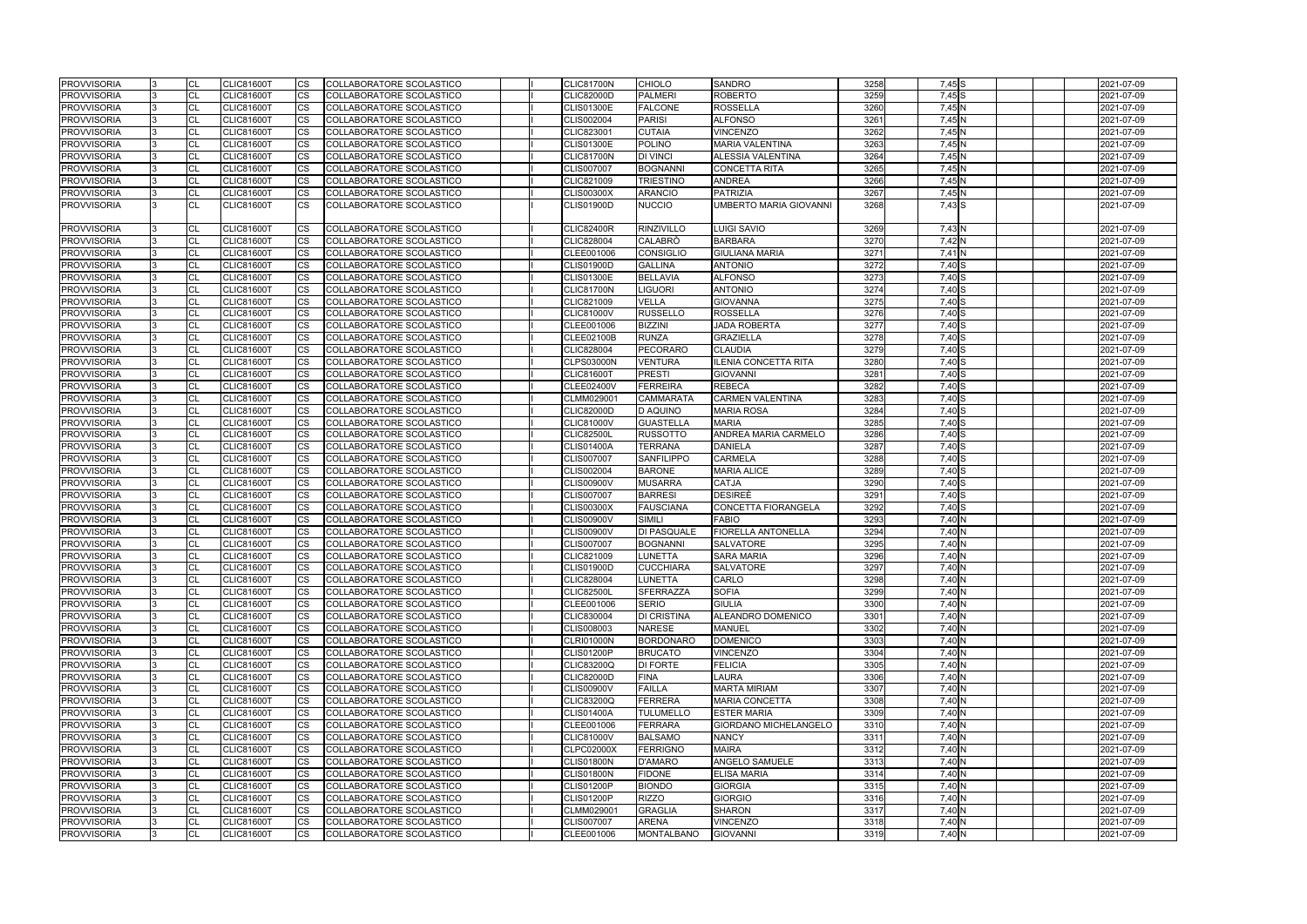| 3320              | 7,40 N               |   |  | 2021-07-09 |
|-------------------|----------------------|---|--|------------|
| 3321              | 7,40 N               |   |  | 2021-07-09 |
| 3322              | 7,40 N               |   |  | 2021-07-09 |
| 3323              | 7,40 N               |   |  | 2021-07-09 |
|                   |                      |   |  |            |
| 3324              | 7,40 N               |   |  | 2021-07-09 |
| 3325              | 7,40 N               |   |  | 2021-07-09 |
| 3326              | 7,40 N               |   |  | 2021-07-09 |
| 3327              | 7,40 N               |   |  | 2021-07-09 |
| 3328              | 7,40 N               | S |  | 2021-07-09 |
| 3329              | 7,40 N               |   |  | 2021-07-09 |
| 3330              | 7,40 N               |   |  | 2021-07-09 |
| 3331              | 7,40 N               |   |  | 2021-07-09 |
| 3332              | 7,40 N               |   |  | 2021-07-09 |
| 3333              | 7,40 N               |   |  | 2021-07-09 |
| 3334              | 7,40 N               |   |  | 2021-07-09 |
| 3335              | 7,40 N               |   |  | 2021-07-09 |
| 3336              | 7,40 N               |   |  | 2021-07-09 |
| 3337              | 7,40 N               |   |  | 2021-07-09 |
| 3338              | 7,40 N               |   |  | 2021-07-09 |
| 3339              | 7,40 N               |   |  | 2021-07-09 |
| 3340              | 7,40 N               |   |  | 2021-07-09 |
| 3341              | 7,40 N               |   |  | 2021-07-09 |
| 3342              | 7,40 N               |   |  | 2021-07-09 |
|                   |                      |   |  |            |
| 3343              | 7,40 N               |   |  | 2021-07-09 |
| 3344              | 7,40 N               |   |  | 2021-07-09 |
| 3345              | 7,40 N               |   |  | 2021-07-09 |
| 3346              | 7,40 N               |   |  | 2021-07-09 |
| 3347              | 7,40 N               |   |  | 2021-07-09 |
| 3348              | 7,40 N               |   |  | 2021-07-09 |
| 3349              | 7,40 N               |   |  | 2021-07-09 |
| 3350              | 7,40 N               |   |  | 2021-07-09 |
| 3351              | 7,40 N               |   |  | 2021-07-09 |
| 3352              | 7,40 N               |   |  | 2021-07-09 |
| 3353              | 7,38 N               |   |  | 2021-07-09 |
| 3354              | 7,35 S               |   |  | 2021-07-09 |
| 3355              | $7,35$ S             |   |  | 2021-07-09 |
| 3356              | $7,35$ S             |   |  | 2021-07-09 |
| 3357              | 7,35 N               |   |  | 2021-07-09 |
| 3358              | 7,35 N               |   |  | 2021-07-09 |
| 3359              | 7,35 N               |   |  | 2021-07-09 |
| 3360              | $7,35$ <sub>N</sub>  |   |  | 2021-07-09 |
| 3361              | 7,35 N               |   |  | 2021-07-09 |
| 3362              | 7,33 S               |   |  | 2021-07-09 |
| 3363              | $7,33$ $S$           |   |  | 2021-07-09 |
| 3364              | 7,33 S               |   |  | 2021-07-09 |
| 3365              | $7,33$ $S$           |   |  | 2021-07-09 |
| 3366              | 7,33 S               |   |  | 2021-07-09 |
| 3367              | 7,33 S               |   |  | 2021-07-09 |
| 3368              | $7,33$ $S$           |   |  | 2021-07-09 |
| 3369              | 7,33 S               |   |  | 2021-07-09 |
| 3370              | 7,33 S               |   |  | 2021-07-09 |
| 3371              | $7,33$ S             |   |  | 2021-07-09 |
| 3372              | 7,33 S               |   |  | 2021-07-09 |
| 3373              | $7,33$ $S$           |   |  | 2021-07-09 |
| 3374              | $7,33$ $S$           |   |  | 2021-07-09 |
| $\overline{3}375$ | 7,33 S               |   |  | 2021-07-09 |
| 3376              | 7,33 S               |   |  | 2021-07-09 |
| 3377              | 7,33 S               |   |  | 2021-07-09 |
| $\overline{3}378$ | $\overline{7}$ ,33 N |   |  | 2021-07-09 |

| <b>PROVVISORIA</b>                       |   | <b>CL</b>       | <b>CLIC81600T</b>                      | CS                     | COLLABORATORE SCOLASTICO                                    | <b>CLMM02400T</b>               | DI DIO CAFISO                      | <b>SALVATORE CARLO</b>            | 3320         | 7,40 N   | 2021-07-09 |
|------------------------------------------|---|-----------------|----------------------------------------|------------------------|-------------------------------------------------------------|---------------------------------|------------------------------------|-----------------------------------|--------------|----------|------------|
|                                          |   |                 |                                        |                        |                                                             |                                 |                                    | <b>ALBERTO</b>                    |              |          | 2021-07-09 |
| <b>PROVVISORIA</b>                       |   | CL              | <b>CLIC81600T</b>                      | CS                     | COLLABORATORE SCOLASTICO                                    | <b>CLIC82400R</b>               | LABBATE                            | <b>FRANCESCA</b>                  | 3321         | 7,40 N   |            |
| <b>PROVVISORIA</b><br><b>PROVVISORIA</b> | 3 | CL<br><b>CL</b> | <b>CLIC81600T</b><br><b>CLIC81600T</b> | <b>CS</b><br><b>CS</b> | COLLABORATORE SCOLASTICO<br><b>COLLABORATORE SCOLASTICO</b> | <b>CLIS01300E</b><br>CLEE001006 | <b>ORLANDO</b><br><b>DI NATALE</b> | <b>GLADYS MARIA</b>               | 3322<br>3323 | 7,40 N   | 2021-07-09 |
|                                          |   |                 |                                        |                        |                                                             |                                 |                                    | ANGELA MARIA<br><b>ANTONIETTA</b> |              | 7,40 N   | 2021-07-09 |
| <b>PROVVISORIA</b>                       |   | CL              | <b>CLIC81600T</b>                      | <b>CS</b>              | COLLABORATORE SCOLASTICO                                    | <b>CLIC82500L</b>               | <b>DE NICOLO'</b>                  | <b>VINCENZO LORIS</b>             | 3324         | $7,40$ N | 2021-07-09 |
| <b>PROVVISORIA</b>                       |   | CL              | <b>CLIC81600T</b>                      | <b>CS</b>              | COLLABORATORE SCOLASTICO                                    | <b>CLIS01400A</b>               | <b>CIMINO</b>                      | <b>BERNARDO EMILIANO</b>          | 3325         | 7,40 N   | 2021-07-09 |
| <b>PROVVISORIA</b>                       |   | CL              | <b>CLIC81600T</b>                      | <b>CS</b>              | COLLABORATORE SCOLASTICO                                    | <b>CLIC81100P</b>               | <b>DI BARTOLO</b>                  | <b>MARINA</b>                     | 3326         | 7,40 N   | 2021-07-09 |
| <b>PROVVISORIA</b>                       |   | <b>CL</b>       | <b>CLIC81600T</b>                      | <b>CS</b>              | COLLABORATORE SCOLASTICO                                    | CLMM029001                      | <b>VOLO</b>                        | <b>GIUSEPPE</b>                   | 3327         | 7,40 N   | 2021-07-09 |
| <b>PROVVISORIA</b>                       |   | CL              | <b>CLIC81600T</b>                      | <b>CS</b>              | COLLABORATORE SCOLASTICO                                    | <b>CLIS01200P</b>               | <b>PASSANISI</b>                   | <b>DAVIDE MARIA</b>               | 3328         | 7,40 N   | 2021-07-09 |
| <b>PROVVISORIA</b>                       |   | <b>CL</b>       | <b>CLIC81600T</b>                      | <b>CS</b>              | COLLABORATORE SCOLASTICO                                    | CLIS008003                      | <b>TERRITO</b>                     | <b>SIMONA</b>                     | 3329         | 7,40 N   | 2021-07-09 |
| <b>PROVVISORIA</b>                       |   | CL              | <b>CLIC81600T</b>                      | <b>CS</b>              | COLLABORATORE SCOLASTICO                                    | <b>CLEE02400V</b>               | <b>AMICO</b>                       | <b>FEDERICA</b>                   | 3330         | $7,40$ N | 2021-07-09 |
| <b>PROVVISORIA</b>                       |   | CL              | <b>CLIC81600T</b>                      | <b>CS</b>              | COLLABORATORE SCOLASTICO                                    | <b>CLEE02500P</b>               | <b>MODENESE</b>                    | <b>EVIN</b>                       | 3331         | 7,40 N   | 2021-07-09 |
| <b>PROVVISORIA</b>                       |   | <b>CL</b>       | <b>CLIC81600T</b>                      | $\overline{\text{cs}}$ | COLLABORATORE SCOLASTICO                                    | CLIC807003                      | <b>DAIDONE</b>                     | <b>ANTONIO</b>                    | 3332         | 7,40N    | 2021-07-09 |
| <b>PROVVISORIA</b>                       |   | CL              | <b>CLIC81600T</b>                      | <b>CS</b>              | COLLABORATORE SCOLASTICO                                    | <b>CLEE02400V</b>               | <b>SALERNO</b>                     | <b>FABIO</b>                      | 3333         | $7,40$ N | 2021-07-09 |
| <b>PROVVISORIA</b>                       |   | CL              | <b>CLIC81600T</b>                      | <b>CS</b>              | COLLABORATORE SCOLASTICO                                    | CLIC828004                      | <b>PALERMO</b>                     | <b>SALVATORE</b>                  | 3334         | 7,40 N   | 2021-07-09 |
| <b>PROVVISORIA</b>                       |   | <b>CL</b>       | <b>CLIC81600T</b>                      | <b>CS</b>              | COLLABORATORE SCOLASTICO                                    | <b>CLIC83100X</b>               | <b>DI CRISTINA</b>                 | <b>LORENZO</b>                    | 3335         | 7,40 N   | 2021-07-09 |
| <b>PROVVISORIA</b>                       |   | CL              | <b>CLIC81600T</b>                      | <b>CS</b>              | COLLABORATORE SCOLASTICO                                    | <b>CLIS007007</b>               | <b>ZUCCALA</b>                     | <b>CONCETTA VALENTINA</b>         | 3336         | 7,40 N   | 2021-07-09 |
| <b>PROVVISORIA</b>                       |   | <b>CL</b>       | <b>CLIC81600T</b>                      | $\overline{\text{cs}}$ | COLLABORATORE SCOLASTICO                                    | <b>CLIC82500L</b>               | <b>BELLAVIA</b>                    | <b>VINCENZO</b>                   | 3337         | 7,40 N   | 2021-07-09 |
| <b>PROVVISORIA</b>                       |   | CL              | <b>CLIC81600T</b>                      | <b>CS</b>              | COLLABORATORE SCOLASTICO                                    | <b>CLIS01400A</b>               | <b>FASCIANO</b>                    | <b>SAMUEL</b>                     | 3338         | 7,40 N   | 2021-07-09 |
| <b>PROVVISORIA</b>                       |   | CL              | <b>CLIC81600T</b>                      | CS                     | COLLABORATORE SCOLASTICO                                    | <b>CLEE01100R</b>               | <b>ANTONUCCIO</b>                  | <b>KAROL ELISA</b>                | 3339         | $7,40$ N | 2021-07-09 |
| <b>PROVVISORIA</b>                       |   | <b>CL</b>       | <b>CLIC81600T</b>                      | <b>CS</b>              | COLLABORATORE SCOLASTICO                                    | <b>CLIC80400G</b>               | <b>LA BARBERA</b>                  | ALESSANDRA                        | 3340         | 7,40 N   | 2021-07-09 |
| <b>PROVVISORIA</b>                       |   | <b>CL</b>       | <b>CLIC81600T</b>                      | <b>ICS</b>             | COLLABORATORE SCOLASTICO                                    | CLTD090005                      | <b>AMENTA</b>                      | <b>VEGA</b>                       | 3341         | 7,40 N   | 2021-07-09 |
| <b>PROVVISORIA</b>                       |   | <b>CL</b>       | <b>CLIC81600T</b>                      | <b>CS</b>              | COLLABORATORE SCOLASTICO                                    | CLMM029001                      | <b>MARINO</b>                      | ROSSELLA ANTONELLA                | 3342         | 7,40 N   | 2021-07-09 |
|                                          |   |                 |                                        |                        |                                                             |                                 |                                    | <b>ANNA</b>                       |              |          |            |
| <b>PROVVISORIA</b>                       |   | CL              | <b>CLIC81600T</b>                      | CS                     | COLLABORATORE SCOLASTICO                                    | CLEE001006                      | <b>DELL'AIRA</b>                   | <b>ALESSIA</b>                    | 3343         | 7,40 N   | 2021-07-09 |
| <b>PROVVISORIA</b>                       |   | CL              | <b>CLIC81600T</b>                      | CS                     | COLLABORATORE SCOLASTICO                                    | CLIC819009                      | <b>BARBA</b>                       | <b>MARIA</b>                      | 3344         | 7,40 N   | 2021-07-09 |
| <b>PROVVISORIA</b>                       |   | <b>CL</b>       | <b>CLIC81600T</b>                      | <b>CS</b>              | COLLABORATORE SCOLASTICO                                    | <b>CLIC82500L</b>               | <b>PERRONE</b>                     | <b>ANTONINO</b>                   | 3345         | 7,40 N   | 2021-07-09 |
| <b>PROVVISORIA</b>                       |   | <b>CL</b>       | <b>CLIC81600T</b>                      | <b>CS</b>              | COLLABORATORE SCOLASTICO                                    | CLIS002004                      | <b>GIUGNO</b>                      | <b>SELENE</b>                     | 3346         | 7,40 N   | 2021-07-09 |
| <b>PROVVISORIA</b>                       |   | CL              | <b>CLIC81600T</b>                      | <b>CS</b>              | COLLABORATORE SCOLASTICO                                    | <b>CLIC81700N</b>               | <b>PISTONE</b>                     | <b>GAETANO</b>                    | 3347         | 7,40 N   | 2021-07-09 |
| <b>PROVVISORIA</b>                       |   | CL              | <b>CLIC81600T</b>                      | <b>CS</b>              | COLLABORATORE SCOLASTICO                                    | <b>CLEE01100R</b>               | <b>IUDICE</b>                      | PAOLO EMANUELE MARIO              | 3348         | $7,40$ N | 2021-07-09 |
| <b>PROVVISORIA</b>                       |   | CL              | <b>CLIC81600T</b>                      | <b>CS</b>              | COLLABORATORE SCOLASTICO                                    | <b>CLIS01200P</b>               | GIOE'                              | <b>BIAGIA IVANA</b>               | 3349         | 7,40 N   | 2021-07-09 |
| <b>PROVVISORIA</b>                       |   | CL              | <b>CLIC81600T</b>                      | <b>CS</b>              | COLLABORATORE SCOLASTICO                                    | <b>CLIC828004</b>               | <b>AVOLA</b>                       | LIDIA                             | 3350         | $7,40$ N | 2021-07-09 |
| <b>PROVVISORIA</b>                       |   | <b>CL</b>       | <b>CLIC81600T</b>                      | <b>CS</b>              | COLLABORATORE SCOLASTICO                                    | CLIC815002                      | <b>COSENTINO</b>                   | <b>REDDY</b>                      | 3351         | $7,40$ N | 2021-07-09 |
| <b>PROVVISORIA</b>                       |   | CL              | <b>CLIC81600T</b>                      | <b>CS</b>              | COLLABORATORE SCOLASTICO                                    | <b>CLIC81700N</b>               | <b>CARRUBBA</b>                    | <b>ENRICHETTA</b>                 | 3352         | 7,40 N   | 2021-07-09 |
| <b>PROVVISORIA</b>                       |   | <b>CL</b>       | <b>CLIC81600T</b>                      | <b>CS</b>              | COLLABORATORE SCOLASTICO                                    | CLIC815002                      | <b>DI SIMONE</b>                   | <b>GIUSEPPE</b>                   | 3353         | 7,38 N   | 2021-07-09 |
| <b>PROVVISORIA</b>                       |   | CL              | <b>CLIC81600T</b>                      | <b>CS</b>              | COLLABORATORE SCOLASTICO                                    | <b>CLIC827008</b>               | <b>VESPA</b>                       | <b>LUIGI</b>                      | 3354         | $7,35$ S | 2021-07-09 |
| <b>PROVVISORIA</b>                       |   | <b>CL</b>       | CLIC81600T                             | CS                     | COLLABORATORE SCOLASTICO                                    | <b>CLEE01100R</b>               | <b>ESPOSITO</b>                    | <b>VINCENZA GIUSEPPA</b>          | 3355         | $7,35$ S | 2021-07-09 |
|                                          |   |                 |                                        |                        |                                                             |                                 | <b>FERRARA</b>                     |                                   |              |          |            |
| <b>PROVVISORIA</b>                       |   | CL              | <b>CLIC81600T</b>                      | <b>CS</b>              | COLLABORATORE SCOLASTICO                                    | <b>CLIS01300E</b>               | <b>CATANIA</b>                     | <b>STEFANIA CARMELINA</b>         | 3356         | $7,35$ S | 2021-07-09 |
| <b>PROVVISORIA</b>                       |   | CL              | <b>CLIC81600T</b>                      | CS.                    | <b>ICOLLABORATORE SCOLASTICO</b>                            | CLIC830004                      | <b>BONSIGNORE</b>                  | <b>BARBARA ANTONELLA</b>          | 3357         | 7,35 N   | 2021-07-09 |
| <b>PROVVISORIA</b>                       |   | <b>CL</b>       | <b>CLIC81600T</b>                      | <b>CS</b>              | COLLABORATORE SCOLASTICO                                    | <b>CLIC81100P</b>               | <b>AUGERI</b>                      | <b>ESTER CRISTIANA</b>            | 3358         | 7,35N    | 2021-07-09 |
| <b>PROVVISORIA</b>                       |   | <b>CL</b>       | <b>CLIC81600T</b>                      | <b>CS</b>              | COLLABORATORE SCOLASTICO                                    | CLIS008003                      | <b>MODICA</b>                      | <b>VIVIANA MARIKA</b>             | 3359         | 7,35N    | 2021-07-09 |
| <b>PROVVISORIA</b>                       |   | CL              | <b>CLIC81600T</b>                      | <b>CS</b>              | COLLABORATORE SCOLASTICO                                    | <b>CLEE02500P</b>               | <b>MIRISOLA</b>                    | <b>EMANUELE</b>                   | 3360         | 7,35N    | 2021-07-09 |
| <b>PROVVISORIA</b>                       |   | <b>CL</b>       | <b>CLIC81600T</b>                      | <b>CS</b>              | COLLABORATORE SCOLASTICO                                    | CLIC830004                      | <b>GUTTADAURIA</b>                 | <b>MARIASSUNTA</b>                | 3361         | 7,35 N   | 2021-07-09 |
| <b>PROVVISORIA</b>                       |   | <b>CL</b>       | <b>CLIC81600T</b>                      | <b>CS</b>              | COLLABORATORE SCOLASTICO                                    | CLEE001006                      | <b>POLLARA</b>                     | <b>NATALE</b>                     | 3362         | $7,33$ S | 2021-07-09 |
| <b>PROVVISORIA</b>                       |   | <b>CL</b>       | <b>CLIC81600T</b>                      | <b>CS</b>              | COLLABORATORE SCOLASTICO                                    | <b>CLPS03000N</b>               | <b>SCICOLONE</b>                   | <b>GRAZIO</b>                     | 3363         | $7,33$ S | 2021-07-09 |
| <b>PROVVISORIA</b>                       |   | <b>CL</b>       | <b>CLIC81600T</b>                      | <b>CS</b>              | COLLABORATORE SCOLASTICO                                    | <b>CLIS007007</b>               | <b>FERRIGNO</b>                    | <b>IRENE RITA</b>                 | 3364         | $7,33$ S | 2021-07-09 |
| <b>PROVVISORIA</b>                       |   | <b>CL</b>       | <b>CLIC81600T</b>                      | <b>CS</b>              | COLLABORATORE SCOLASTICO                                    | <b>CLIC82500L</b>               | <b>CORBO</b>                       | <b>GIUSEPPE MICHELE</b>           | 3365         | $7,33$ S | 2021-07-09 |
| <b>PROVVISORIA</b>                       |   | CL              | <b>CLIC81600T</b>                      | <b>CS</b>              | COLLABORATORE SCOLASTICO                                    | <b>CLIS00600B</b>               | SOTTOSANTI                         | <b>MARIA CONCETTA</b>             | 3366         | $7,33$ S | 2021-07-09 |
| <b>PROVVISORIA</b>                       |   | <b>CL</b>       | <b>CLIC81600T</b>                      | <b>CS</b>              | COLLABORATORE SCOLASTICO                                    | CLTD090005                      | <b>CAMMARATA</b>                   | <b>GIUSEPPINA</b>                 | 3367         | $7,33$ S | 2021-07-09 |
| <b>PROVVISORIA</b>                       |   | <b>CL</b>       | <b>CLIC81600T</b>                      | <b>CS</b>              | COLLABORATORE SCOLASTICO                                    | <b>CLIS007007</b>               | <b>DESIMONE</b>                    | <b>CROCIFISSA</b>                 | 3368         | $7,33$ S | 2021-07-09 |
| <b>PROVVISORIA</b>                       |   | <b>CL</b>       | <b>CLIC81600T</b>                      | <b>CS</b>              | COLLABORATORE SCOLASTICO                                    | CLIC815002                      | <b>MANCUSO</b>                     | <b>GIOVANNA</b>                   | 3369         | 7,33S    | 2021-07-09 |
| <b>PROVVISORIA</b>                       |   | <b>CL</b>       | <b>CLIC81600T</b>                      | <b>CS</b>              | COLLABORATORE SCOLASTICO                                    | <b>CLIC827008</b>               | <b>FARACI</b>                      | <b>CONCETTA</b>                   | 3370         | $7,33$ S | 2021-07-09 |
| <b>PROVVISORIA</b>                       |   | <b>CL</b>       | <b>CLIC81600T</b>                      | <b>CS</b>              | COLLABORATORE SCOLASTICO                                    | CLIC823001                      | <b>LOMBARDO</b>                    | <b>ROCCA PAMELA</b>               | 3371         | $7,33$ S | 2021-07-09 |
| <b>PROVVISORIA</b>                       |   | <b>CL</b>       | <b>CLIC81600T</b>                      | CS.                    | COLLABORATORE SCOLASTICO                                    | CLIC830004                      | <b>CANCEMI</b>                     | <b>CHRISTIAN</b>                  | 3372         | $7,33$ S | 2021-07-09 |
| <b>PROVVISORIA</b>                       |   | <b>CL</b>       | <b>CLIC81600T</b>                      | <b>CS</b>              | COLLABORATORE SCOLASTICO                                    | <b>CLIS007007</b>               | <b>GAMBINO</b>                     | <b>GAETANO</b>                    | 3373         | $7,33$ S | 2021-07-09 |
| <b>PROVVISORIA</b>                       |   | <b>CL</b>       | <b>CLIC81600T</b>                      | <b>CS</b>              | COLLABORATORE SCOLASTICO                                    | CLIC823001                      | INZIRILLO                          | <b>ANTONINO</b>                   | 3374         | $7,33$ S | 2021-07-09 |
| <b>PROVVISORIA</b>                       |   | <b>CL</b>       | <b>CLIC81600T</b>                      | <b>CS</b>              | COLLABORATORE SCOLASTICO                                    | CLIC823001                      | <b>GIUDICE</b>                     | <b>VALERIA STELLA</b>             | 3375         | 7,33S    | 2021-07-09 |
| <b>PROVVISORIA</b>                       |   | <b>CL</b>       | <b>CLIC81600T</b>                      | <b>CS</b>              | COLLABORATORE SCOLASTICO                                    | CLIC807003                      | <b>NICOSIA</b>                     | <b>GIUSEPPINA</b>                 | 3376         | $7,33$ S | 2021-07-09 |
| <b>PROVVISORIA</b>                       |   | <b>CL</b>       | <b>CLIC81600T</b>                      | CS.                    | COLLABORATORE SCOLASTICO                                    | <b>CLEE02500P</b>               | <b>NARO</b>                        | ANTONELLA CROCEFISSA              | 3377         | 7,33 S   | 2021-07-09 |
| <b>PROVVISORIA</b>                       |   | <b>CL</b>       | <b>CLIC81600T</b>                      | <b>CS</b>              | <b>COLLABORATORE SCOLASTICO</b>                             | <b>CLIS01200P</b>               | <b>GATTUSO</b>                     | <b>MARIA GRAZIA</b>               | 3378         | 7,33N    | 2021-07-09 |
|                                          |   |                 |                                        |                        |                                                             |                                 |                                    |                                   |              |          |            |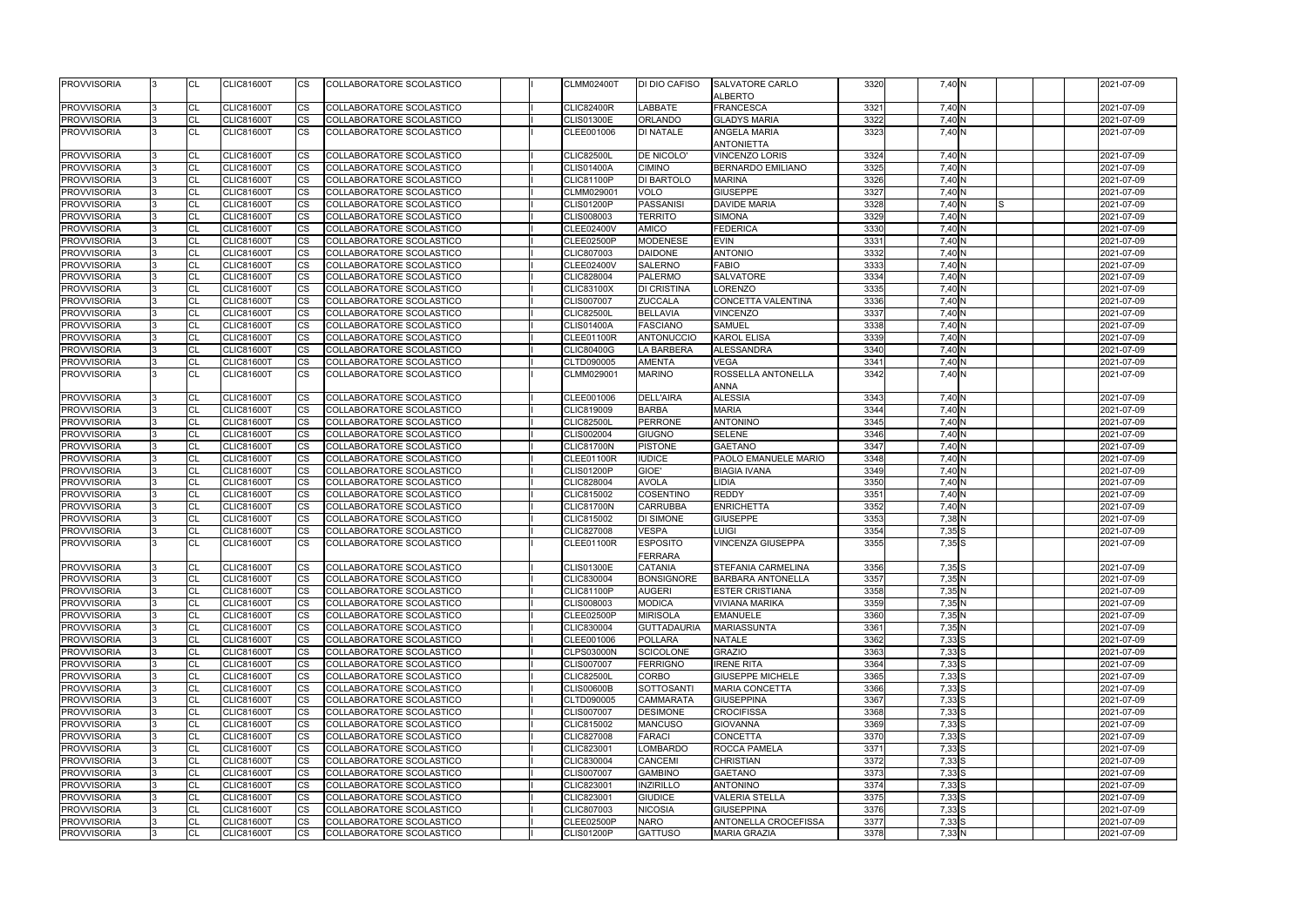| <b>PROVVISORIA</b>                       | <b>CL</b> | <b>CLIC81600T</b>                      | CS.                    | <b>COLLABORATORE SCOLASTICO</b> |  | CLIC821009        | <b>MAIRA</b>                       | PATRIZIA                                 | 3379 | 7,33 N               | 2021-07-09 |
|------------------------------------------|-----------|----------------------------------------|------------------------|---------------------------------|--|-------------------|------------------------------------|------------------------------------------|------|----------------------|------------|
| <b>PROVVISORIA</b>                       | CL        | <b>CLIC81600T</b>                      | <b>CS</b>              | <b>COLLABORATORE SCOLASTICO</b> |  | CLIC822005        | <b>CANCEMI</b>                     | LUCA                                     | 3380 | 7,33N                | 2021-07-09 |
| <b>PROVVISORIA</b>                       | CL        | <b>CLIC81600T</b>                      | CS                     | COLLABORATORE SCOLASTICO        |  | <b>CLIC83100X</b> | <b>BRIVITELLO</b>                  | TIZIANA FATIMA IVANA                     | 3381 | 7,33N                | 2021-07-09 |
| <b>PROVVISORIA</b>                       | CL        | <b>CLIC81600T</b>                      | <b>CS</b>              | COLLABORATORE SCOLASTICO        |  | <b>CLIS01200P</b> | MULE'                              | <b>MANUELA PIA</b>                       | 3382 | 7,33 N               | 2021-07-09 |
| <b>PROVVISORIA</b>                       | CL        | <b>CLIC81600T</b>                      | <b>CS</b>              | COLLABORATORE SCOLASTICO        |  | <b>CLIC82000D</b> | <b>DI MARCO</b>                    | <b>MARIANNA</b>                          | 3383 | 7,33N                | 2021-07-09 |
| <b>PROVVISORIA</b>                       | CL        | CLIC81600T                             | <b>CS</b>              | COLLABORATORE SCOLASTICO        |  | <b>CLIC83100X</b> | <b>DI FEDE</b>                     | <b>IGNAZIA TIZIANA</b>                   | 3384 | 7,33N                | 2021-07-09 |
| <b>PROVVISORIA</b>                       | <b>CL</b> | <b>CLIC81600T</b>                      | <b>CS</b>              | <b>COLLABORATORE SCOLASTICO</b> |  | <b>CLIC81000V</b> | <b>MARU'</b>                       | <b>MARIA STEFANIA</b>                    | 3385 | 7,33 N               | 2021-07-09 |
| <b>PROVVISORIA</b>                       | CL        | <b>CLIC81600T</b>                      | <b>CS</b>              | COLLABORATORE SCOLASTICO        |  | <b>CLIS01300E</b> | <b>CUMBO</b>                       | <b>ANTONINA</b>                          | 3386 | 7,33N                | 2021-07-09 |
| <b>PROVVISORIA</b>                       | CL        | <b>CLIC81600T</b>                      | CS                     | COLLABORATORE SCOLASTICO        |  | CLIC815002        | <b>MONTANA</b>                     | <b>GIUSEPPINA</b>                        | 3387 | 7,33N                | 2021-07-09 |
| <b>PROVVISORIA</b>                       | <b>CL</b> | <b>CLIC81600T</b>                      | CS                     | <b>COLLABORATORE SCOLASTICO</b> |  | CLIC830004        | <b>GIUIUSA</b>                     | <b>MYRIAM CARMEN</b>                     | 3388 | $7,33$ N             | 2021-07-09 |
|                                          |           |                                        |                        |                                 |  |                   |                                    | IMMACOLATA                               |      |                      |            |
| <b>PROVVISORIA</b>                       | CL        | <b>CLIC81600T</b>                      | <b>CS</b>              | COLLABORATORE SCOLASTICO        |  | CLIS016002        | <b>CRUSCHINA</b>                   | <b>ADRIANA</b>                           | 3389 | 7,33N                | 2021-07-09 |
| <b>PROVVISORIA</b>                       | <b>CL</b> | <b>CLIC81600T</b>                      | <b>CS</b>              | COLLABORATORE SCOLASTICO        |  | <b>CLPC02000X</b> | <b>FAZIO</b>                       | <b>CONCETTA</b>                          | 3390 | 7,33 N               | 2021-07-09 |
| <b>PROVVISORIA</b>                       | CL        | <b>CLIC81600T</b>                      | <b>CS</b>              | COLLABORATORE SCOLASTICO        |  | <b>CLIS01400A</b> | <b>AUGELLO</b>                     | <b>ANTONINA</b>                          | 3391 | 7,33N                | 2021-07-09 |
| <b>PROVVISORIA</b>                       | CL        | <b>CLIC81600T</b>                      | CS                     | COLLABORATORE SCOLASTICO        |  | <b>CLIS007007</b> | <b>PAGANO</b>                      | <b>MARIA GIUSEPPINA</b>                  | 3392 | $7,33$ N             | 2021-07-09 |
| <b>PROVVISORIA</b>                       | <b>CL</b> | <b>CLIC81600T</b>                      | $\overline{\text{cs}}$ | COLLABORATORE SCOLASTICO        |  | CLIC823001        | <b>GIANNONE</b>                    | <b>FILIPPO ALDO</b>                      | 3393 | 7,33N                | 2021-07-09 |
| <b>PROVVISORIA</b>                       | CL        | <b>CLIC81600T</b>                      | <b>CS</b>              | COLLABORATORE SCOLASTICO        |  | <b>CLIC82400R</b> | <b>MORELLI</b>                     | <b>SILVANA</b>                           | 3394 | 7,33N                | 2021-07-09 |
| <b>PROVVISORIA</b>                       | CL        | <b>CLIC81600T</b>                      | <b>CS</b>              | COLLABORATORE SCOLASTICO        |  | CLTF020005        | <b>GARZIA</b>                      | <b>ALESSANDRO</b>                        | 3395 | 7,33N                | 2021-07-09 |
| <b>PROVVISORIA</b>                       | <b>CL</b> | <b>CLIC81600T</b>                      | $\overline{\text{cs}}$ | COLLABORATORE SCOLASTICO        |  | <b>CLIS01900D</b> | <b>LEGA</b>                        | MICHELE ALESSANDRO                       | 3396 | 7,33N                | 2021-07-09 |
| <b>PROVVISORIA</b>                       | CL        | <b>CLIC81600T</b>                      | <b>CS</b>              | COLLABORATORE SCOLASTICO        |  | CLIC821009        | <b>D ANGELO</b>                    | <b>ANTONIO SALVATORE</b>                 | 3397 | 7,33N                | 2021-07-09 |
| <b>PROVVISORIA</b>                       | <b>CL</b> | <b>CLIC81600T</b>                      | <b>CS</b>              | COLLABORATORE SCOLASTICO        |  | <b>CLPS03000N</b> | <b>ASCIA</b>                       | <b>CARMELO ANTONIO</b>                   | 3398 | 7,33N                | 2021-07-09 |
| <b>PROVVISORIA</b>                       | CL        | <b>CLIC81600T</b>                      | CS                     | COLLABORATORE SCOLASTICO        |  | CLIC815002        | <b>RIZZA</b>                       | <b>TIZIANO</b>                           | 3399 | 7,32 N               | 2021-07-09 |
| <b>PROVVISORIA</b>                       | CL        | CLIC81600T                             | CS                     | COLLABORATORE SCOLASTICO        |  | CLIC830004        | <b>VIZZINI</b>                     | ANGELO                                   | 3400 | $7,31$ N             | 2021-07-09 |
| <b>PROVVISORIA</b>                       | CL        | <b>CLIC81600T</b>                      | CS                     | COLLABORATORE SCOLASTICO        |  | <b>CLIC83100X</b> | <b>FERRERO</b>                     | <b>MELINA</b>                            | 3401 | $7,30$ S             | 2021-07-09 |
| <b>PROVVISORIA</b>                       | CL        | <b>CLIC81600T</b>                      | <b>CS</b>              | COLLABORATORE SCOLASTICO        |  | CLEE001006        | <b>CONIGLIO</b>                    | <b>LUCIA</b>                             | 3402 | $7,30$ S             | 2021-07-09 |
| <b>PROVVISORIA</b>                       | CL        | <b>CLIC81600T</b>                      | <b>CS</b>              | COLLABORATORE SCOLASTICO        |  | CLIS016002        | DINICOLO'                          | <b>ALESSANDRO</b>                        | 3403 | $7,30$ S             | 2021-07-09 |
| <b>PROVVISORIA</b>                       | CL        | <b>CLIC81600T</b>                      | <b>CS</b>              | COLLABORATORE SCOLASTICO        |  | <b>CLIS00600B</b> | <b>PRIVITERA</b>                   | <b>IVAN</b>                              | 3404 | $7,30$ S             | 2021-07-09 |
| <b>PROVVISORIA</b>                       | CL        | <b>CLIC81600T</b>                      | <b>CS</b>              | COLLABORATORE SCOLASTICO        |  | <b>CLIS00900V</b> | <b>BLASCO</b>                      | <b>GIOVANNI</b>                          | 3405 | $7,30$ S             | 2021-07-09 |
| <b>PROVVISORIA</b>                       | CL        | <b>CLIC81600T</b>                      | <b>CS</b>              | COLLABORATORE SCOLASTICO        |  | CLEE001006        | <b>ALAIMO</b>                      | <b>ROSANNA</b>                           | 3406 | $7,30$ S             | 2021-07-09 |
| <b>PROVVISORIA</b>                       | CL        | <b>CLIC81600T</b>                      | <b>CS</b>              | COLLABORATORE SCOLASTICO        |  | <b>CLIS01800N</b> | <b>OLIVA</b>                       | <b>EMANUELA</b>                          | 3407 | $7,30$ S             | 2021-07-09 |
|                                          |           | <b>CLIC81600T</b>                      | <b>CS</b>              | COLLABORATORE SCOLASTICO        |  |                   | <b>TERRANA</b>                     | <b>GIOVANNA</b>                          | 3408 | $7,30$ S             |            |
| <b>PROVVISORIA</b>                       | CL        |                                        |                        |                                 |  | <b>CLIC82000D</b> | <b>ASARO</b>                       |                                          | 3409 |                      | 2021-07-09 |
| <b>PROVVISORIA</b><br><b>PROVVISORIA</b> | CL        | <b>CLIC81600T</b><br><b>CLIC81600T</b> | <b>CS</b><br><b>CS</b> | COLLABORATORE SCOLASTICO        |  | CLMM029001        | <b>SCADUTO</b>                     | <b>VALERIA ANTONELLA</b><br><b>SONIA</b> | 3410 | $7,30$ S<br>$7,30$ S | 2021-07-09 |
|                                          | CL        |                                        |                        | COLLABORATORE SCOLASTICO        |  | <b>CLIC83100X</b> |                                    |                                          |      |                      | 2021-07-09 |
| <b>PROVVISORIA</b>                       | CL        | <b>CLIC81600T</b>                      | CS                     | COLLABORATORE SCOLASTICO        |  | CLIC821009        | <b>DIPUMA</b>                      | <b>IRENE</b>                             | 3411 | $7,30$ S             | 2021-07-09 |
| <b>PROVVISORIA</b>                       | CL        | <b>CLIC81600T</b>                      | CS                     | COLLABORATORE SCOLASTICO        |  | <b>CLIC81100P</b> | <b>CASCINO</b>                     | <b>TONIA</b>                             | 3412 | 7,30 S               | 2021-07-09 |
| <b>PROVVISORIA</b>                       | CL        | <b>CLIC81600T</b>                      | <b>CS</b>              | COLLABORATORE SCOLASTICO        |  | CLEE001006        | <b>IMPRESCIA</b>                   | SIMONA LUCIA                             | 3413 | $7,30$ S             | 2021-07-09 |
| <b>PROVVISORIA</b>                       | CL        | <b>CLIC81600T</b>                      | CS                     | COLLABORATORE SCOLASTICO        |  | <b>CLIS007007</b> | <b>ANZALDI</b><br><b>MARTORANA</b> | <b>SIMONA</b>                            | 3414 | $7,30$ S             | 2021-07-09 |
| <b>PROVVISORIA</b>                       | <b>CL</b> | <b>CLIC81600T</b>                      | <b>CS</b>              | COLLABORATORE SCOLASTICO        |  | <b>CLIC83100X</b> |                                    | <b>CARMELINDA</b>                        | 3415 | $7,30$ S             | 2021-07-09 |
| <b>PROVVISORIA</b>                       | CL        | <b>CLIC81600T</b>                      | <b>CS</b>              | COLLABORATORE SCOLASTICO        |  | CLIS016002        | <b>TRAINA</b>                      | <b>CARMELO</b>                           | 3416 | $7,30$ S             | 2021-07-09 |
| <b>PROVVISORIA</b>                       | CL        | <b>CLIC81600T</b>                      | CS                     | COLLABORATORE SCOLASTICO        |  | <b>CLIC822005</b> | <b>SCICOLONE</b>                   | GIOSUE'                                  | 3417 | 7,30 S               | 2021-07-09 |
| <b>PROVVISORIA</b>                       | <b>CL</b> | <b>CLIC81600T</b>                      | $\overline{\text{cs}}$ | COLLABORATORE SCOLASTICO        |  | <b>CLIS01200P</b> | <b>ACCARDO</b>                     | VALENTINA                                | 3418 | $7,30$ S             | 2021-07-09 |
| <b>PROVVISORIA</b>                       | <b>CL</b> | <b>CLIC81600T</b>                      | <b>CS</b>              | COLLABORATORE SCOLASTICO        |  | <b>CLIC81100P</b> | <b>ROMANO</b>                      | <b>ERNESTO DENIS</b>                     | 3419 | $7,30$ S             | 2021-07-09 |
| <b>PROVVISORIA</b>                       | <b>CL</b> | <b>CLIC81600T</b>                      | <b>CS</b>              | COLLABORATORE SCOLASTICO        |  | <b>CLIS01400A</b> | <b>CARRUBBA</b>                    | <b>FILIPPO ANTONIO</b>                   | 3420 | $7,30$ S             | 2021-07-09 |
| <b>PROVVISORIA</b>                       | <b>CL</b> | <b>CLIC81600T</b>                      | <b>CS</b>              | COLLABORATORE SCOLASTICO        |  | <b>CLPS03000N</b> | <b>D'ANTONA</b>                    | <b>ALBERTO</b>                           | 3421 | $7,30$ S             | 2021-07-09 |
| <b>PROVVISORIA</b>                       | <b>CL</b> | <b>CLIC81600T</b>                      | <b>CS</b>              | COLLABORATORE SCOLASTICO        |  | CLIC807003        | <b>BUTTAFUOCO</b>                  | <b>MARILENA</b>                          | 3422 | $7,30$ S             | 2021-07-09 |
| <b>PROVVISORIA</b>                       | <b>CL</b> | <b>CLIC81600T</b>                      | CS.                    | COLLABORATORE SCOLASTICO        |  | <b>CLIS007007</b> | <b>MINOLDO</b>                     | LUCIA                                    | 3423 | $7,30$ S             | 2021-07-09 |
| <b>PROVVISORIA</b>                       | <b>CL</b> | <b>CLIC81600T</b>                      | <b>CS</b>              | COLLABORATORE SCOLASTICO        |  | CLIC821009        | <b>ALONGI</b>                      | <b>GIUSEPPA DANIELA</b>                  | 3424 | $7,30$ S             | 2021-07-09 |
| <b>PROVVISORIA</b>                       | <b>CL</b> | <b>CLIC81600T</b>                      | <b>CS</b>              | COLLABORATORE SCOLASTICO        |  | <b>CLIS01900D</b> | <b>CASTELLI</b>                    | <b>ROBERTO</b>                           | 3425 | $7,30$ S             | 2021-07-09 |
| <b>PROVVISORIA</b>                       | <b>CL</b> | <b>CLIC81600T</b>                      | <b>CS</b>              | COLLABORATORE SCOLASTICO        |  | <b>CLRI01000N</b> | <b>BAGLIO</b>                      | <b>MICHELANGELO</b>                      | 3426 | $7,30$ S             | 2021-07-09 |
| <b>PROVVISORIA</b>                       | <b>CL</b> | <b>CLIC81600T</b>                      | <b>CS</b>              | COLLABORATORE SCOLASTICO        |  | <b>CLEE02100B</b> | DI BENEDETTO                       | <b>CAROLINE</b>                          | 3427 | 7,30 S               | 2021-07-09 |
| <b>PROVVISORIA</b>                       | <b>CL</b> | <b>CLIC81600T</b>                      | <b>CS</b>              | COLLABORATORE SCOLASTICO        |  | <b>CLIS007007</b> | <b>SIRACUSA</b>                    | <b>ANTONELLA</b>                         | 3428 | 7,30 S               | 2021-07-09 |
| <b>PROVVISORIA</b>                       | CL        | <b>CLIC81600T</b>                      | <b>CS</b>              | COLLABORATORE SCOLASTICO        |  | <b>CLIC81600T</b> | <b>SCIBETTA</b>                    | <b>FABIANA</b>                           | 3429 | $7,30$ S             | 2021-07-09 |
| <b>PROVVISORIA</b>                       | CL        | <b>CLIC81600T</b>                      | <b>CS</b>              | COLLABORATORE SCOLASTICO        |  | <b>CLPS03000N</b> | MEZZASALMA                         | <b>NUNZIA</b>                            | 3430 | $7,30$ S             | 2021-07-09 |
| <b>PROVVISORIA</b>                       | <b>CL</b> | <b>CLIC81600T</b>                      | <b>CS</b>              | COLLABORATORE SCOLASTICO        |  | <b>CLIS007007</b> | <b>NERI</b>                        | LUIGI                                    | 3431 | $7,30$ S             | 2021-07-09 |
| <b>PROVVISORIA</b>                       | <b>CL</b> | <b>CLIC81600T</b>                      | <b>CS</b>              | COLLABORATORE SCOLASTICO        |  | <b>CLIS01800N</b> | MEZZASALMA                         | <b>DELIA</b>                             | 3432 | 7,30S                | 2021-07-09 |
| <b>PROVVISORIA</b>                       | CL        | <b>CLIC81600T</b>                      | <b>CS</b>              | COLLABORATORE SCOLASTICO        |  | <b>CLPS03000N</b> | <b>REZZI</b>                       | ORAZIO ALESSANDRO<br><b>MARIA</b>        | 3433 | $7,30$ S             | 2021-07-09 |
| <b>PROVVISORIA</b>                       | <b>CL</b> | <b>CLIC81600T</b>                      | <b>CS</b>              | COLLABORATORE SCOLASTICO        |  | CLIS002004        | <b>TINNIRELLO</b>                  | <b>VINCENZO</b>                          | 3434 | $7,30$ S             | 2021-07-09 |
| <b>PROVVISORIA</b>                       | CL        | <b>CLIC81600T</b>                      | <b>CS</b>              | COLLABORATORE SCOLASTICO        |  | CLIS016002        | <b>LADDUCA</b>                     | <b>CARMELO</b>                           | 3435 | $7,30$ S             | 2021-07-09 |
| <b>PROVVISORIA</b>                       | <b>CL</b> | <b>CLIC81600T</b>                      | <b>CS</b>              | COLLABORATORE SCOLASTICO        |  | CLIC823001        | <b>MANIGLIA</b>                    | <b>FRANCESCO</b>                         | 3436 | 7,30 S               | 2021-07-09 |
| <b>PROVVISORIA</b>                       | <b>CL</b> | <b>CLIC81600T</b>                      | <b>CS</b>              | COLLABORATORE SCOLASTICO        |  | <b>CLIC83100X</b> | <b>GUIDA</b>                       | <b>ANNA</b>                              | 3437 | $7,30$ S             | 2021-07-09 |
| <b>PROVVISORIA</b>                       | CL        | <b>CLIC81600T</b>                      | <b>CS</b>              | COLLABORATORE SCOLASTICO        |  | <b>CLIS00300X</b> | <b>GRANVILLANO</b>                 | <b>SALVATORE LUCA</b>                    | 3438 | 7,30N                | 2021-07-09 |
| <b>PROVVISORIA</b>                       | <b>CL</b> | <b>CLIC81600T</b>                      | CS.                    | COLLABORATORE SCOLASTICO        |  | CLIS002004        | <b>FRAZZETTO</b>                   | <b>SERAFINO</b>                          | 3439 | 7,30 N               | 2021-07-09 |
|                                          |           |                                        |                        |                                 |  |                   |                                    |                                          |      |                      |            |

| 3379               | $7,33$ <sub>N</sub>       |  |  | 2021-07-09 |
|--------------------|---------------------------|--|--|------------|
| 3380               | 7,33 N                    |  |  | 2021-07-09 |
| 3381               | 7,33 N                    |  |  | 2021-07-09 |
| 3382               | 7,33 N                    |  |  | 2021-07-09 |
| 3383               | 7,33 N                    |  |  | 2021-07-09 |
| 3384               | 7,33 N                    |  |  | 2021-07-09 |
| 3385               | 7,33 N                    |  |  | 2021-07-09 |
| 3386               | $7,33$ <sub>N</sub>       |  |  | 2021-07-09 |
| 3387               | 7,33 N                    |  |  | 2021-07-09 |
| 3388               | 7,33 N                    |  |  | 2021-07-09 |
|                    |                           |  |  |            |
| 3389               | $7,33$ N                  |  |  | 2021-07-09 |
| 3390               | 7,33 N                    |  |  | 2021-07-09 |
| 3391               | 7,33 N                    |  |  | 2021-07-09 |
| 3392               | 7,33 N                    |  |  | 2021-07-09 |
| 3393               | $7,33\overline{\text{N}}$ |  |  | 2021-07-09 |
| 3394               | 7,33 N                    |  |  | 2021-07-09 |
|                    |                           |  |  | 2021-07-09 |
| 3395               | 7,33 N<br>7,33N           |  |  |            |
| 3396               |                           |  |  | 2021-07-09 |
| 3397               | 7,33 N                    |  |  | 2021-07-09 |
| 3398               | 7,33 N                    |  |  | 2021-07-09 |
| 3399               | 7,32 N                    |  |  | 2021-07-09 |
| 3400               | 7,31 N                    |  |  | 2021-07-09 |
| 3401               | 7,30 S                    |  |  | 2021-07-09 |
| 3402               | $7,30$ $S$                |  |  | 2021-07-09 |
| 3403               | 7,30 S                    |  |  | 2021-07-09 |
| 3404               | $7,30$ S                  |  |  | 2021-07-09 |
| 3405               | $7,30$ $S$                |  |  | 2021-07-09 |
| $\overline{3}$ 406 | 7,30 S                    |  |  | 2021-07-09 |
| 3407               | 7,30 S                    |  |  | 2021-07-09 |
| 3408               | 7,30 S                    |  |  | 2021-07-09 |
| 3409               | 7,30 S                    |  |  | 2021-07-09 |
| 3410               | $7,30$ $S$                |  |  | 2021-07-09 |
| 3411               | 7,30 S                    |  |  | 2021-07-09 |
| 3412               | 7,30 S                    |  |  | 2021-07-09 |
| 3413               | 7,30 S                    |  |  | 2021-07-09 |
| 3414               | 7,30 S                    |  |  | 2021-07-09 |
| 3415               | $7,30$ S                  |  |  | 2021-07-09 |
| 3416               | $7,30$ S                  |  |  | 2021-07-09 |
| 3417               | $7,30$ S                  |  |  | 2021-07-09 |
| 3418               | 7,30S                     |  |  | 2021-07-09 |
| 3419               | $7,30$ $S$                |  |  | 2021-07-09 |
| 3420               | 7,30 S                    |  |  | 2021-07-09 |
| 3421               | $7,30$ S                  |  |  | 2021-07-09 |
| 3422               | 7,30 S                    |  |  | 2021-07-09 |
| 3423               | 7,30 S                    |  |  | 2021-07-09 |
| 3424               | $7,30$ S                  |  |  | 2021-07-09 |
| 3425               | 7,30 S                    |  |  | 2021-07-09 |
| 3426               | 7,30 S                    |  |  | 2021-07-09 |
| 3427               | $7,30$ $S$                |  |  | 2021-07-09 |
| 3428               | 7,30 S                    |  |  | 2021-07-09 |
| 3429               | $7,30$ $S$                |  |  | 2021-07-09 |
| 3430               | 7,30 S                    |  |  | 2021-07-09 |
| $\overline{3}$ 431 | 7,30 S                    |  |  | 2021-07-09 |
| 3432               | 7,30 S                    |  |  | 2021-07-09 |
| 3433               | 7,30 S                    |  |  | 2021-07-09 |
|                    |                           |  |  |            |
| 3434               | 7,30 S                    |  |  | 2021-07-09 |
| 3435               | 7,30 S                    |  |  | 2021-07-09 |
| 3436               | 7,30 S                    |  |  | 2021-07-09 |
| 3437               | 7,30 S                    |  |  | 2021-07-09 |
| 3438               | 7,30 N                    |  |  | 2021-07-09 |
| 3439               | 7,30 N                    |  |  | 2021-07-09 |
|                    |                           |  |  |            |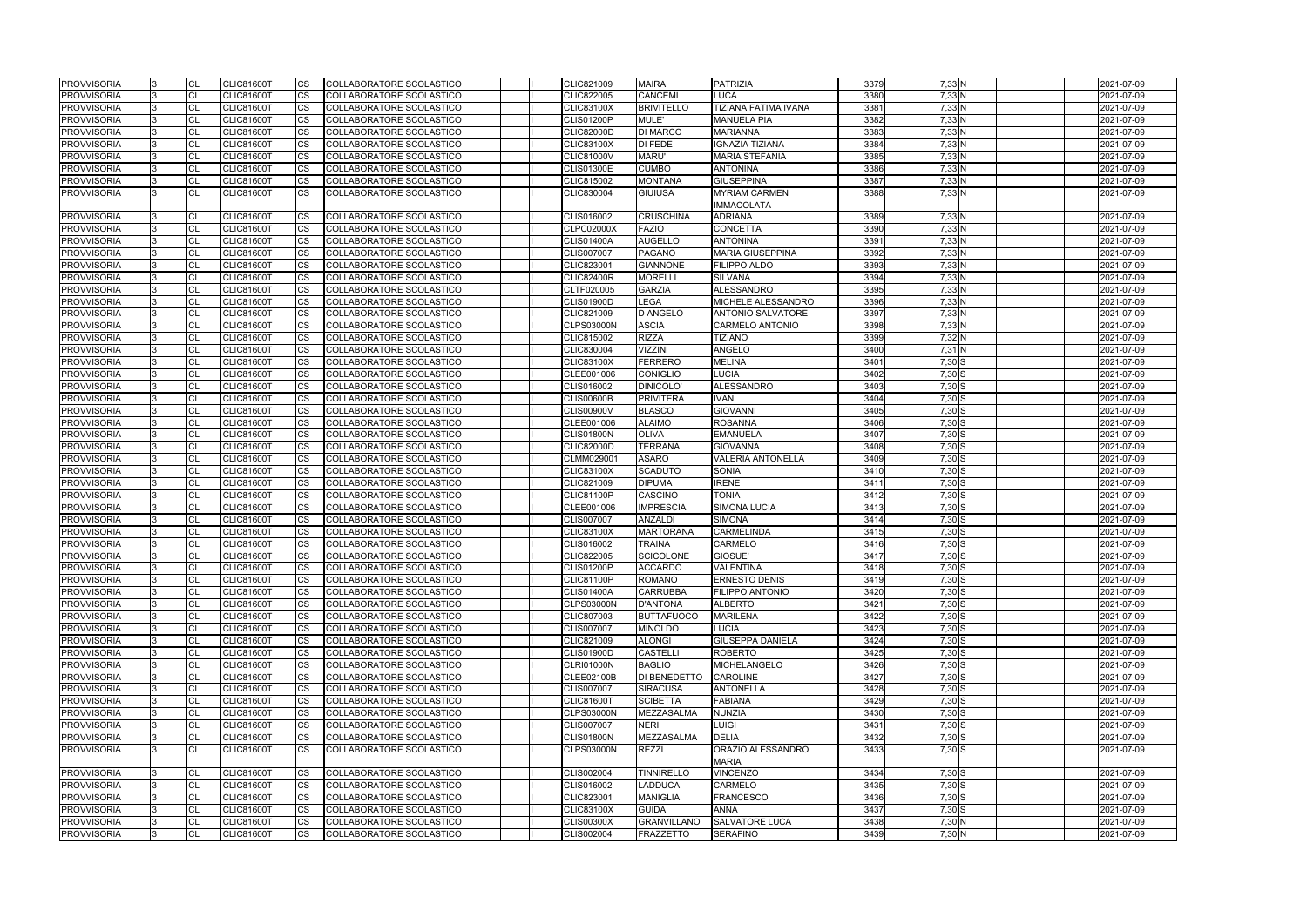| <b>PROVVISORIA</b> |      | <b>CL</b> | <b>CLIC81600T</b> | <b>CS</b>                    | COLLABORATORE SCOLASTICO        |  | <b>CLIS007007</b> | <b>CELESTRI</b>    | <b>EMANUELA</b>                          | 3440 | 7,30 N   | 2021-07-09 |
|--------------------|------|-----------|-------------------|------------------------------|---------------------------------|--|-------------------|--------------------|------------------------------------------|------|----------|------------|
| <b>PROVVISORIA</b> |      | CL        | <b>CLIC81600T</b> | <b>CS</b>                    | COLLABORATORE SCOLASTICO        |  | <b>CLIS01200P</b> | <b>CARUSOTTO</b>   | <b>CHIARA MARIA</b>                      | 3441 | $7,30$ N | 2021-07-09 |
| <b>PROVVISORIA</b> |      | CL        | <b>CLIC81600T</b> | <b>CS</b>                    | <b>COLLABORATORE SCOLASTICO</b> |  | CLTD090005        | <b>GIANNONE</b>    | <b>VALERIO</b>                           | 3442 | 7,30 N   | 2021-07-09 |
| <b>PROVVISORIA</b> |      | CL        | <b>CLIC81600T</b> | CS                           | COLLABORATORE SCOLASTICO        |  | <b>CLIS00900V</b> | <b>CAVALERI</b>    | <b>FRANCESCO PIO</b>                     | 3443 | 7,30N    | 2021-07-09 |
| <b>PROVVISORIA</b> |      | CL        | <b>CLIC81600T</b> | CS                           | COLLABORATORE SCOLASTICO        |  | <b>CLIS00900V</b> | <b>CANNAROZZO</b>  | <b>ANTONINO</b>                          | 3444 | 7,30 N   | 2021-07-09 |
| <b>PROVVISORIA</b> |      | CL        | <b>CLIC81600T</b> | <b>CS</b>                    | COLLABORATORE SCOLASTICO        |  | CLEE02500P        | <b>MAZZARISI</b>   | <b>CALOGERO GABRIEL</b>                  | 3445 | 7,30N    | 2021-07-09 |
| <b>PROVVISORIA</b> |      | CL        | <b>CLIC81600T</b> | <b>CS</b>                    | COLLABORATORE SCOLASTICO        |  | <b>CLIS007007</b> | <b>BONIFACIO</b>   | <b>DOMENICO</b>                          | 3446 | 7,30 N   | 2021-07-09 |
| <b>PROVVISORIA</b> |      | CL        | <b>CLIC81600T</b> | <b>CS</b>                    | COLLABORATORE SCOLASTICO        |  | <b>CLIC81600T</b> | <b>VECCHIO</b>     | ALFREDO GIOVANNI                         | 3447 | $7,30$ N | 2021-07-09 |
| <b>PROVVISORIA</b> |      | CL        | <b>CLIC81600T</b> | <b>CS</b>                    | COLLABORATORE SCOLASTICO        |  | CLIC815002        | <b>DIANA</b>       | <b>CLELIA</b>                            | 3448 | 7,30N    | 2021-07-09 |
| <b>PROVVISORIA</b> |      | CL        | <b>CLIC81600T</b> | CS                           | COLLABORATORE SCOLASTICO        |  | CLEE001006        | <b>POLINO</b>      | <b>SONIA</b>                             | 3449 | $7,30$ N | 2021-07-09 |
| <b>PROVVISORIA</b> |      | CL        | CLIC81600T        | CS                           | COLLABORATORE SCOLASTICO        |  | <b>CLIS01200P</b> | <b>GIAMPORCARO</b> | <b>SALVATORE MARIA</b>                   | 3450 | 7,30 N   | 2021-07-09 |
| <b>PROVVISORIA</b> |      | <b>CL</b> | <b>CLIC81600T</b> | <b>CS</b>                    | COLLABORATORE SCOLASTICO        |  | <b>CLIS007007</b> | <b>ZAFARANA</b>    | <b>ELIANA</b>                            | 3451 | $7,30$ N | 2021-07-09 |
| <b>PROVVISORIA</b> |      | CL        | <b>CLIC81600T</b> | <b>CS</b>                    | COLLABORATORE SCOLASTICO        |  | <b>CLIS01900D</b> | <b>DI MARCA</b>    | <b>LUCIA</b>                             | 3452 | 7,30N    | 2021-07-09 |
| <b>PROVVISORIA</b> |      | CL        | <b>CLIC81600T</b> | <b>CS</b>                    | COLLABORATORE SCOLASTICO        |  | <b>CLRI01000N</b> | <b>ANELLO</b>      | <b>ANTONINO PIO</b>                      | 3453 | 7,30 N   | 2021-07-09 |
| <b>PROVVISORIA</b> |      | CL        | <b>CLIC81600T</b> | <b>CS</b>                    | COLLABORATORE SCOLASTICO        |  | <b>CLMM04200B</b> | <b>CALI'</b>       | <b>GIUSEPPE NICOLA</b>                   | 3454 | 7,30N    | 2021-07-09 |
| <b>PROVVISORIA</b> |      | CL        | <b>CLIC81600T</b> | CS                           | COLLABORATORE SCOLASTICO        |  | <b>CLIS007007</b> | <b>TOSCANO</b>     | ANGELO                                   | 3455 | 7,30 N   | 2021-07-09 |
| <b>PROVVISORIA</b> |      | <b>CL</b> | <b>CLIC81600T</b> | CS                           | COLLABORATORE SCOLASTICO        |  | <b>CLMM04200B</b> | <b>DI PIETRA</b>   | <b>MARCO SALVATORE</b>                   | 3456 | 7,30 N   | 2021-07-09 |
| <b>PROVVISORIA</b> |      | CL        | <b>CLIC81600T</b> | <b>CS</b>                    | COLLABORATORE SCOLASTICO        |  | <b>CLIC83100X</b> | <b>ANTONA</b>      | <b>ALESSIO</b>                           | 3457 | 7,30 N   | 2021-07-09 |
| <b>PROVVISORIA</b> |      | CL        | <b>CLIC81600T</b> | <b>CS</b>                    | COLLABORATORE SCOLASTICO        |  | <b>CLIC83100X</b> | <b>ANTONA</b>      | SALVATORE                                | 3458 | 7,30N    | 2021-07-09 |
| <b>PROVVISORIA</b> |      | <b>CL</b> | <b>CLIC81600T</b> | <b>CS</b>                    | COLLABORATORE SCOLASTICO        |  | CLMM029001        | <b>SCARANTINO</b>  | <b>FRANCESCO PIO MARIA</b>               | 3459 | 7,30 N   | 2021-07-09 |
| <b>PROVVISORIA</b> |      | CL        | <b>CLIC81600T</b> | <b>CS</b>                    | COLLABORATORE SCOLASTICO        |  | <b>CLIS01300E</b> | <b>SCHIFANELLA</b> | <b>VERONICA</b>                          | 3460 | 7,30N    | 2021-07-09 |
| <b>PROVVISORIA</b> |      | CL        | <b>CLIC81600T</b> | CS                           | COLLABORATORE SCOLASTICO        |  | <b>CLIS007007</b> | <b>LA VATTIATA</b> | <b>CLAUDIO LUIGI</b>                     | 3461 | 7,30N    | 2021-07-09 |
| <b>PROVVISORIA</b> |      | <b>CL</b> | <b>CLIC81600T</b> | CS                           | COLLABORATORE SCOLASTICO        |  | <b>CLIS01300E</b> | <b>PATTI</b>       | <b>GIORGIA</b>                           | 3462 | $7,30$ N | 2021-07-09 |
| <b>PROVVISORIA</b> |      | CL        | <b>CLIC81600T</b> | <b>CS</b>                    | COLLABORATORE SCOLASTICO        |  | <b>CLIC83100X</b> | <b>VELLA</b>       | <b>MADISON</b>                           | 3463 | 7,30N    | 2021-07-09 |
|                    |      | CL        |                   |                              |                                 |  |                   | <b>TERRANA</b>     |                                          | 3464 | 7,30 N   |            |
| <b>PROVVISORIA</b> |      |           | <b>CLIC81600T</b> | CS<br>$\overline{\text{cs}}$ | COLLABORATORE SCOLASTICO        |  | CLIC815002        | <b>BORZELLINO</b>  | <b>GIUSEPPINA RITA</b><br><b>CARMELO</b> | 3465 | 7,30N    | 2021-07-09 |
| <b>PROVVISORIA</b> |      | <b>CL</b> | <b>CLIC81600T</b> |                              | COLLABORATORE SCOLASTICO        |  | <b>CLIS00900V</b> |                    |                                          |      |          | 2021-07-09 |
| <b>PROVVISORIA</b> |      | CL        | <b>CLIC81600T</b> | <b>CS</b>                    | COLLABORATORE SCOLASTICO        |  | <b>CLIS01300E</b> | <b>RIGGI</b>       | <b>SALVATORE</b>                         | 3466 | 7,30 N   | 2021-07-09 |
| <b>PROVVISORIA</b> |      | CL        | <b>CLIC81600T</b> | <b>CS</b>                    | COLLABORATORE SCOLASTICO        |  | CLEE001006        | <b>PARISI</b>      | <b>VALERIA MARIA</b>                     | 3467 | 7,30N    | 2021-07-09 |
| <b>PROVVISORIA</b> |      | <b>CL</b> | <b>CLIC81600T</b> | CS                           | COLLABORATORE SCOLASTICO        |  | <b>CLIS01900D</b> | <b>ROMANO</b>      | <b>MANUEL</b>                            | 3468 | 7,30N    | 2021-07-09 |
| <b>PROVVISORIA</b> |      | CL        | CLIC81600T        | CS                           | COLLABORATORE SCOLASTICO        |  | <b>CLIS01300E</b> | <b>MOSSUTO</b>     | <b>ALESSANDRO</b>                        | 3469 | 7,30 N   | 2021-07-09 |
| <b>PROVVISORIA</b> | I3 - | <b>CL</b> | <b>CLIC81600T</b> | CS.                          | COLLABORATORE SCOLASTICO        |  | <b>CLIS01200P</b> | <b>RIZZO</b>       | GIUSEPPE DOMENICO<br><b>ANTONIO</b>      | 3470 | 7,30 N   | 2021-07-09 |
| <b>PROVVISORIA</b> |      | CL        | <b>CLIC81600T</b> | <b>CS</b>                    | COLLABORATORE SCOLASTICO        |  | <b>CLIS01200P</b> | <b>MACCARRONE</b>  | <b>LUCA SALVATORE</b>                    | 3471 | 7,30 N   | 2021-07-09 |
| <b>PROVVISORIA</b> |      | CL        | <b>CLIC81600T</b> | <b>CS</b>                    | <b>COLLABORATORE SCOLASTICO</b> |  | <b>CLIC81000V</b> | <b>BOMBACE</b>     | <b>NOEMI JENIFER</b>                     | 3472 | 7,30N    | 2021-07-09 |
| <b>PROVVISORIA</b> |      | CL        | <b>CLIC81600T</b> | CS                           | COLLABORATORE SCOLASTICO        |  | <b>CLIS01300E</b> | <b>COSTA</b>       | <b>GIUSEPPE IVAN</b>                     | 3473 | 7,30 N   | 2021-07-09 |
| <b>PROVVISORIA</b> |      | CL        | <b>CLIC81600T</b> | CS                           | COLLABORATORE SCOLASTICO        |  | CLIC807003        | <b>MANFRE'</b>     | <b>ROSANNA</b>                           | 3474 | 7,30N    | 2021-07-09 |
| <b>PROVVISORIA</b> |      | CL        | <b>CLIC81600T</b> | <b>CS</b>                    | COLLABORATORE SCOLASTICO        |  | <b>CLIS007007</b> | CARDAMONE          | <b>ALESSANDRO</b>                        | 3475 | 7,30N    | 2021-07-09 |
| <b>PROVVISORIA</b> |      | <b>CL</b> | <b>CLIC81600T</b> | <b>CS</b>                    | COLLABORATORE SCOLASTICO        |  | <b>CLIS01200P</b> | <b>CHIARENZA</b>   | <b>ROBERTA</b>                           | 3476 | 7,30N    | 2021-07-09 |
| <b>PROVVISORIA</b> |      | CL        | <b>CLIC81600T</b> | <b>CS</b>                    | COLLABORATORE SCOLASTICO        |  | <b>CLIS00600B</b> | <b>SCIBETTA</b>    | <b>ROBERTO</b>                           | 3477 | $7,30$ N | 2021-07-09 |
| <b>PROVVISORIA</b> |      | CL        | <b>CLIC81600T</b> | <b>CS</b>                    | COLLABORATORE SCOLASTICO        |  | <b>CLIS00600B</b> | <b>MAUGERI</b>     | <b>FEDERICA</b>                          | 3478 | 7,30 N   | 2021-07-09 |
| <b>PROVVISORIA</b> |      | <b>CI</b> | <b>CLIC81600T</b> | <b>CS</b>                    | COLLABORATORE SCOLASTICO        |  | <b>CLIC80400G</b> | <b>BONASERA</b>    | <b>MONIA</b>                             | 3479 | 7,30 N   | 2021-07-09 |
| <b>PROVVISORIA</b> |      | <b>CL</b> | <b>CLIC81600T</b> | <b>CS</b>                    | COLLABORATORE SCOLASTICO        |  | <b>CLIS00900V</b> | <b>BURGIO</b>      | <b>GIANDOMENICO</b>                      | 3480 | 7,30 N   | 2021-07-09 |
| <b>PROVVISORIA</b> |      | <b>CL</b> | <b>CLIC81600T</b> | <b>CS</b>                    | COLLABORATORE SCOLASTICO        |  | <b>CLIS00900V</b> | <b>SICILIANO</b>   | <b>VINCENZO</b>                          | 3481 | 7,30N    | 2021-07-09 |
| <b>PROVVISORIA</b> |      | CL        | <b>CLIC81600T</b> | <b>CS</b>                    | COLLABORATORE SCOLASTICO        |  | <b>CLIC81100P</b> | <b>CASTANIA</b>    | <b>DALILA MARIA VITTORIA</b>             | 3482 | 7,30 N   | 2021-07-09 |
| <b>PROVVISORIA</b> |      | <b>CL</b> | <b>CLIC81600T</b> | <b>CS</b>                    | COLLABORATORE SCOLASTICO        |  | <b>CLIS01400A</b> | MICCICHE'          | <b>ERMES</b>                             | 3483 | 7,30 N   | 2021-07-09 |
| <b>PROVVISORIA</b> |      | <b>CL</b> | <b>CLIC81600T</b> | <b>CS</b>                    | COLLABORATORE SCOLASTICO        |  | <b>CLIC82400R</b> | <b>MARGIOTTA</b>   | <b>FRANCESCA</b>                         | 3484 | 7,30N    | 2021-07-09 |
| <b>PROVVISORIA</b> |      | CL        | <b>CLIC81600T</b> | CS                           | COLLABORATORE SCOLASTICO        |  | <b>CLIS007007</b> | <b>CAPIZZELLO</b>  | <b>ANTONIO</b>                           | 3485 | 7,30N    | 2021-07-09 |
| <b>PROVVISORIA</b> |      | <b>CL</b> | <b>CLIC81600T</b> | <b>CS</b>                    | COLLABORATORE SCOLASTICO        |  | <b>CLIS00900V</b> | <b>GIUNTA</b>      | <b>FABIO</b>                             | 3486 | 7,30 N   | 2021-07-09 |
| <b>PROVVISORIA</b> |      | <b>CL</b> | <b>CLIC81600T</b> | <b>CS</b>                    | COLLABORATORE SCOLASTICO        |  | <b>CLIC83100X</b> | <b>NAPOLITANO</b>  | <b>ILARIA CLIZIA</b>                     | 3487 | 7,30N    | 2021-07-09 |
| <b>PROVVISORIA</b> |      | CL        | <b>CLIC81600T</b> | <b>CS</b>                    | COLLABORATORE SCOLASTICO        |  | <b>CLIC822005</b> | <b>SCORDATO</b>    | <b>DAMIANO</b>                           | 3488 | 7,30N    | 2021-07-09 |
| <b>PROVVISORIA</b> |      | <b>CL</b> | <b>CLIC81600T</b> | <b>CS</b>                    | COLLABORATORE SCOLASTICO        |  | CLIC815002        | <b>INDORATO</b>    | <b>VINCENZA CINZIA</b>                   | 3489 | 7,30 N   | 2021-07-09 |
| <b>PROVVISORIA</b> |      | <b>CL</b> | <b>CLIC81600T</b> | <b>CS</b>                    | COLLABORATORE SCOLASTICO        |  | <b>CLIC82000D</b> | <b>GALLO</b>       | <b>GIUSEPPE</b>                          | 3490 | 7,30 N   | 2021-07-09 |
| <b>PROVVISORIA</b> |      | <b>CL</b> | <b>CLIC81600T</b> | <b>CS</b>                    | COLLABORATORE SCOLASTICO        |  | <b>CLIS01400A</b> | <b>MAIORANA</b>    | <b>GAIA ANTONIETTA</b>                   | 3491 | 7,30 N   | 2021-07-09 |
|                    |      |           |                   |                              |                                 |  |                   |                    | <b>DOMENICA</b>                          |      |          |            |
| <b>PROVVISORIA</b> |      | <b>CL</b> | <b>CLIC81600T</b> | <b>CS</b>                    | COLLABORATORE SCOLASTICO        |  | CLTD090005        | <b>POTENTE</b>     | <b>NELIDA</b>                            | 3492 | 7,30 N   | 2021-07-09 |
| <b>PROVVISORIA</b> |      | <b>CL</b> | <b>CLIC81600T</b> | <b>CS</b>                    | COLLABORATORE SCOLASTICO        |  | <b>CLPC02000X</b> | <b>DI PERRI</b>    | <b>LUCIA</b>                             | 3493 | 7,30N    | 2021-07-09 |
| <b>PROVVISORIA</b> |      | <b>CL</b> | <b>CLIC81600T</b> | <b>CS</b>                    | COLLABORATORE SCOLASTICO        |  | <b>CLIC81800D</b> | <b>INDELICATO</b>  | <b>STEFANO</b>                           | 3494 | 7,30 N   | 2021-07-09 |
| <b>PROVVISORIA</b> |      | CL        | <b>CLIC81600T</b> | <b>CS</b>                    | COLLABORATORE SCOLASTICO        |  | <b>CLIC81000V</b> | <b>GIARRIZZO</b>   | <b>ROSARIO</b>                           | 3495 | 7,30N    | 2021-07-09 |
| <b>PROVVISORIA</b> |      | CL        | <b>CLIC81600T</b> | <b>CS</b>                    | COLLABORATORE SCOLASTICO        |  | <b>CLIC828004</b> | <b>ABBRUSCATO</b>  | <b>GIUSEPPE</b>                          | 3496 | 7,30 N   | 2021-07-09 |
| <b>PROVVISORIA</b> |      | <b>CL</b> | <b>CLIC81600T</b> | <b>CS</b>                    | COLLABORATORE SCOLASTICO        |  | CLIC828004        | <b>NERI</b>        | <b>MARZIA</b>                            | 3497 | 7,30N    | 2021-07-09 |
| <b>PROVVISORIA</b> |      | <b>CL</b> | CLIC81600T        | <b>CS</b>                    | COLLABORATORE SCOLASTICO        |  | <b>CLIC80400G</b> | <b>CAVARRETTA</b>  | LIANA                                    | 3498 | 7,30 N   | 2021-07-09 |
| <b>PROVVISORIA</b> |      | <b>CL</b> | <b>CLIC81600T</b> | <b>CS</b>                    | COLLABORATORE SCOLASTICO        |  | CLIC822005        | <b>TALLUTO</b>     | <b>TERESA ILLARY</b>                     | 3499 | 7,30 N   | 2021-07-09 |
| <b>PROVVISORIA</b> |      | <b>CL</b> | <b>CLIC81600T</b> | <b>CS</b>                    | COLLABORATORE SCOLASTICO        |  | CLIC830004        | <b>SANFILIPPO</b>  | <b>ROSARIA</b>                           | 3500 | 7,30 N   | 2021-07-09 |
|                    |      |           |                   |                              |                                 |  |                   |                    |                                          |      |          |            |

| 3440               | 7,30 N                      |  |  | 2021-07-09 |
|--------------------|-----------------------------|--|--|------------|
| 3441               | 7,30 N                      |  |  | 2021-07-09 |
| 3442               | 7,30 N                      |  |  | 2021-07-09 |
| 3443               | 7.30 N                      |  |  | 2021-07-09 |
| 3444               | 7,30 N                      |  |  | 2021-07-09 |
| 3445               | 7,30 N                      |  |  | 2021-07-09 |
| 3446               | 7,30 N                      |  |  | 2021-07-09 |
| 3447               | 7,30 N                      |  |  | 2021-07-09 |
| 3448               | 7,30 N                      |  |  | 2021-07-09 |
| 3449               | 7.30 N                      |  |  | 2021-07-09 |
| 3450               | 7,30 N                      |  |  | 2021-07-09 |
| 3451               | 7,30 N                      |  |  | 2021-07-09 |
| 3452               | 7,30 N                      |  |  | 2021-07-09 |
| 3453               | 7,30 N                      |  |  | 2021-07-09 |
| 3454               | 7,30 N                      |  |  | 2021-07-09 |
|                    |                             |  |  |            |
| 3455               | 7,30 N                      |  |  | 2021-07-09 |
| 3456               | 7,30 N                      |  |  | 2021-07-09 |
| 3457               | 7,30 N                      |  |  | 2021-07-09 |
| 3458               | 7,30 N                      |  |  | 2021-07-09 |
| 3459               | $7,30$ N                    |  |  | 2021-07-09 |
| 3460               | $7,30$ <sub>N</sub>         |  |  | 2021-07-09 |
| 3461               | $7,30$ N                    |  |  | 2021-07-09 |
| $\overline{3}$ 462 | 7,30 N                      |  |  | 2021-07-09 |
| 3463               | 7,30 N                      |  |  | 2021-07-09 |
| 3464               | 7,30 N                      |  |  | 2021-07-09 |
| 3465               | $7,30$ N                    |  |  | 2021-07-09 |
| 3466               | 7,30 N                      |  |  | 2021-07-09 |
| 3467               | $7,30$ <sub>N</sub>         |  |  | 2021-07-09 |
| 3468               | 7,30 N                      |  |  | 2021-07-09 |
| 3469               | 7,30 N                      |  |  | 2021-07-09 |
| 3470               | 7,30 N                      |  |  | 2021-07-09 |
|                    |                             |  |  |            |
| 3471               | 7,30 N                      |  |  | 2021-07-09 |
| 3472               | 7,30 N                      |  |  | 2021-07-09 |
| 3473               | 7,30 N                      |  |  | 2021-07-09 |
| 3474               | 7,30 N                      |  |  | 2021-07-09 |
| 3475               | $7,30$ <sub>N</sub>         |  |  | 2021-07-09 |
| $\overline{3}$ 476 | 7,30 N                      |  |  | 2021-07-09 |
| 3477               | $7,30\overline{\mathsf{N}}$ |  |  | 2021-07-09 |
| 3478               | 7,30 N                      |  |  | 2021-07-09 |
| 3479               | $7,30$ N                    |  |  | 2021-07-09 |
|                    |                             |  |  |            |
| 3480               | 7,30 N                      |  |  | 2021-07-09 |
| 3481               | 7,30 N                      |  |  | 2021-07-09 |
| 3482               | 7,30 N                      |  |  | 2021-07-09 |
| 3483               | $7,30$ <sub>N</sub>         |  |  | 2021-07-09 |
| 3484               | 7,30 N                      |  |  | 2021-07-09 |
| 3485               | $7,30\overline{\mathsf{N}}$ |  |  | 2021-07-09 |
| 3486               | 7,30 N                      |  |  | 2021-07-09 |
| 3487               | 7,30 N                      |  |  | 2021-07-09 |
| 3488               | 7,30 N                      |  |  | 2021-07-09 |
| 3489               | 7,30 N                      |  |  | 2021-07-09 |
| 3490               | 7,30 N                      |  |  | 2021-07-09 |
| 3491               | 7,30 N                      |  |  | 2021-07-09 |
|                    |                             |  |  |            |
| 3492               | 7,30 N                      |  |  | 2021-07-09 |
| 3493               | 7,30 N                      |  |  | 2021-07-09 |
| 3494               | 7,30 N                      |  |  | 2021-07-09 |
| 3495               | 7,30 N                      |  |  | 2021-07-09 |
| 3496               | $7,30$ N                    |  |  | 2021-07-09 |
| 3497               | 7,30 N                      |  |  | 2021-07-09 |
| 3498               | 7,30 N                      |  |  | 2021-07-09 |
| 3499               | 7,30 N                      |  |  | 2021-07-09 |
| $\overline{3}500$  | 7,30 N                      |  |  | 2021-07-09 |
|                    |                             |  |  |            |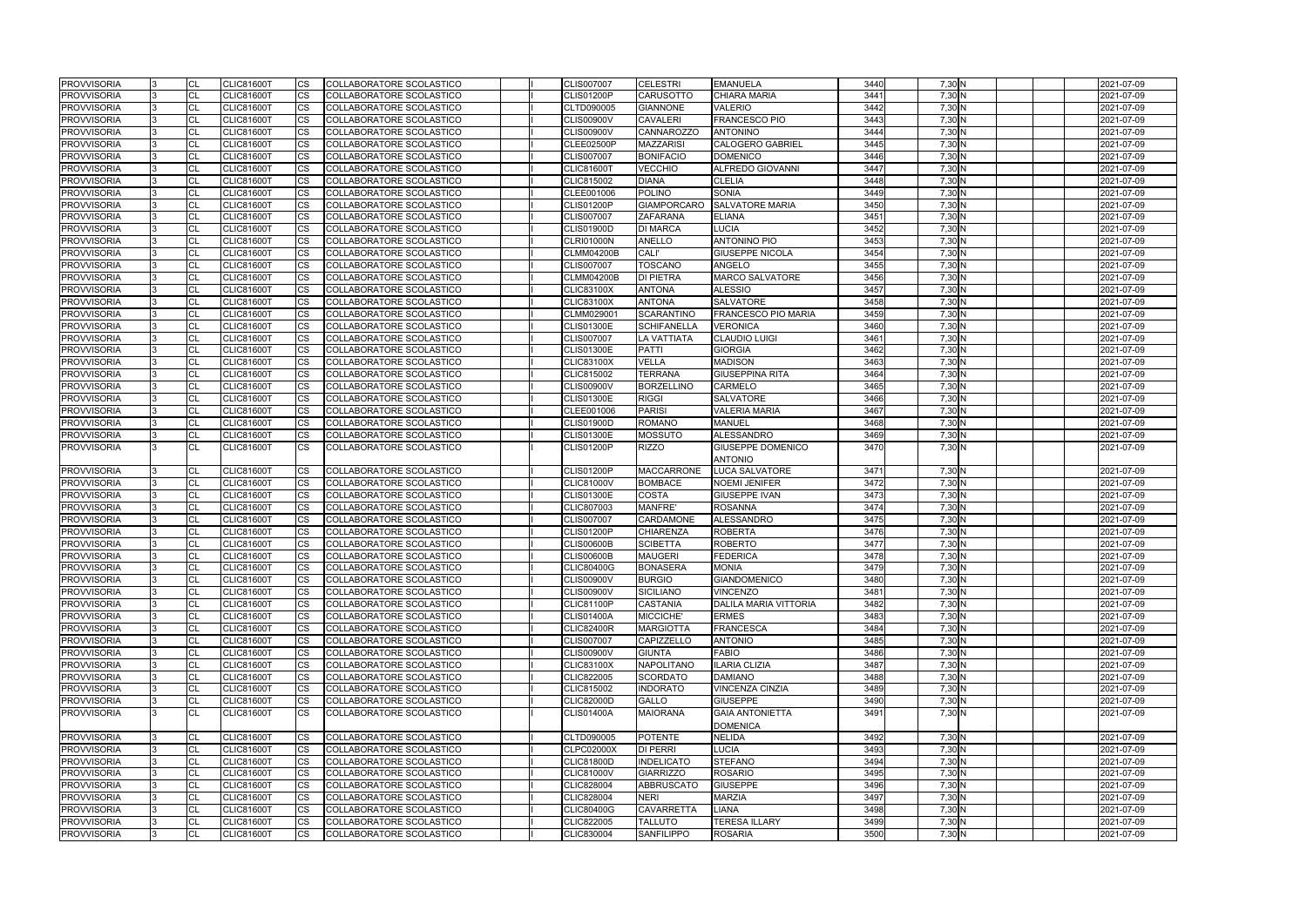| <b>PROVVISORIA</b> |     | CL             | <b>CLIC81600T</b> | CS.       | COLLABORATORE SCOLASTICO        |  | <b>CLIC81600T</b> | <b>SIRACUSA</b>    | <b>GIOVANNI</b>             | 3501 | 7,30 N     | 2021-07-09 |
|--------------------|-----|----------------|-------------------|-----------|---------------------------------|--|-------------------|--------------------|-----------------------------|------|------------|------------|
| <b>PROVVISORIA</b> |     | <b>CL</b>      | <b>CLIC81600T</b> | <b>CS</b> | <b>COLLABORATORE SCOLASTICO</b> |  | <b>CLIC81700N</b> | <b>GIARRATANO</b>  | <b>FABIO</b>                | 3502 | $7,30$ N   | 2021-07-09 |
| <b>PROVVISORIA</b> |     | <b>CL</b>      | <b>CLIC81600T</b> | <b>CS</b> | COLLABORATORE SCOLASTICO        |  | CLIS002004        | <b>SCOLLO</b>      | <b>VIRGINIA CHIARA</b>      | 3503 | $7,30$ N   | 2021-07-09 |
| <b>PROVVISORIA</b> |     | <b>CL</b>      | <b>CLIC81600T</b> | CS        | COLLABORATORE SCOLASTICO        |  | CLEE001006        | <b>CUVA</b>        | <b>GRAZIA</b>               | 3504 | 7,30 N     | 2021-07-09 |
| <b>PROVVISORIA</b> |     | <b>CL</b>      | <b>CLIC81600T</b> | CS        | COLLABORATORE SCOLASTICO        |  | CLIC823001        | <b>LEOPARDI</b>    | <b>FILIPPO</b>              | 3505 | 7,30 N     | 2021-07-09 |
| <b>PROVVISORIA</b> |     | <b>CL</b>      | <b>CLIC81600T</b> | CS        | COLLABORATORE SCOLASTICO        |  | <b>CLIS00900V</b> | <b>SIMONTE</b>     | <b>SONIA</b>                | 3506 | $7,30$ N   | 2021-07-09 |
| <b>PROVVISORIA</b> |     | <b>CL</b>      | <b>CLIC81600T</b> | CS        | COLLABORATORE SCOLASTICO        |  | <b>CLIC82000D</b> | <b>MENEGALDO</b>   | <b>ANTONELLA</b>            | 3507 | 7,30 N     | 2021-07-09 |
| <b>PROVVISORIA</b> |     | CL             | <b>CLIC81600T</b> | <b>CS</b> | COLLABORATORE SCOLASTICO        |  | <b>CLIS00300X</b> | <b>CLAUDE</b>      | SALVATORE GIANCARLO         | 3508 | 7,30 N     | 2021-07-09 |
| <b>PROVVISORIA</b> |     | <b>CL</b>      | <b>CLIC81600T</b> | CS        | COLLABORATORE SCOLASTICO        |  | CLTD090005        | <b>LA MARTINA</b>  | <b>FLORIANA PAOLA MARIA</b> | 3509 | $7,30$ N   | 2021-07-09 |
| <b>PROVVISORIA</b> |     | <b>CL</b>      | <b>CLIC81600T</b> | CS        | <b>COLLABORATORE SCOLASTICO</b> |  | CLIC830004        | <b>TRUDDAIU</b>    | <b>VALENTINA</b>            | 3510 | $7,30$ N   | 2021-07-09 |
| <b>PROVVISORIA</b> |     | CL             | <b>CLIC81600T</b> | CS.       | COLLABORATORE SCOLASTICO        |  | <b>CLEE01100R</b> | <b>BENNICI</b>     | <b>CLAUDIO</b>              | 3511 | 7,30 N     | 2021-07-09 |
| <b>PROVVISORIA</b> |     | CL             | <b>CLIC81600T</b> | CS        | COLLABORATORE SCOLASTICO        |  | <b>CLIS00900V</b> | <b>RANDISI</b>     | <b>FILIPPO</b>              | 3512 | 7,30 N     | 2021-07-09 |
| <b>PROVVISORIA</b> |     | <b>CL</b>      | <b>CLIC81600T</b> | CS        | <b>COLLABORATORE SCOLASTICO</b> |  | <b>CLIS007007</b> | <b>NARDUZZO</b>    | <b>MARLENE</b>              | 3513 | 7,30N      | 2021-07-09 |
| <b>PROVVISORIA</b> |     | <b>CL</b>      | <b>CLIC81600T</b> | <b>CS</b> | COLLABORATORE SCOLASTICO        |  | <b>CLEE02500P</b> | <b>PROVENZANO</b>  | <b>MARIA GIOACCHINA</b>     | 3514 | 7,30 N     | 2021-07-09 |
| <b>PROVVISORIA</b> |     | <b>CL</b>      | <b>CLIC81600T</b> | CS        | COLLABORATORE SCOLASTICO        |  | CLIS002004        | <b>CELLAURO</b>    | <b>GAETANO</b>              | 3515 | 7,30 N     | 2021-07-09 |
| <b>PROVVISORIA</b> |     | <b>CL</b>      | <b>CLIC81600T</b> | CS        | <b>COLLABORATORE SCOLASTICO</b> |  | <b>CLIS007007</b> | <b>LIGORI</b>      | <b>DANIELA</b>              | 3516 | 7,30 N     | 2021-07-09 |
| <b>PROVVISORIA</b> |     | <b>CL</b>      | <b>CLIC81600T</b> | CS        | COLLABORATORE SCOLASTICO        |  | <b>CLIS01900D</b> | <b>CANCELLIERE</b> | RITA MICHELA ANTONELLA      | 3517 | 7,30N      | 2021-07-09 |
| <b>PROVVISORIA</b> | l 3 | <b>CL</b>      | <b>CLIC81600T</b> | CS        | COLLABORATORE SCOLASTICO        |  | <b>CLRI01000N</b> |                    | MASTROSIMONE MONICA ANGELA  | 3518 | 7,30 N     | 2021-07-09 |
| <b>PROVVISORIA</b> |     | CL             | <b>CLIC81600T</b> | <b>CS</b> | COLLABORATORE SCOLASTICO        |  | <b>CLIC81600T</b> | <b>SALVAGGIO</b>   | <b>FRANCESCO</b>            | 3519 | $7,30$ N   | 2021-07-09 |
| <b>PROVVISORIA</b> |     | <b>CL</b>      | <b>CLIC81600T</b> | <b>CS</b> | COLLABORATORE SCOLASTICO        |  | <b>CLIS01900D</b> | <b>ARENA</b>       | <b>NICOLA MARIA AUSILIA</b> | 3520 | 7,30 N     | 2021-07-09 |
| <b>PROVVISORIA</b> |     | <b>CL</b>      | <b>CLIC81600T</b> | CS        | COLLABORATORE SCOLASTICO        |  | <b>CLIC827008</b> | <b>DENTELLO</b>    | <b>GRAZIA</b>               | 3521 | 7,30 N     | 2021-07-09 |
| <b>PROVVISORIA</b> |     | <b>CL</b>      | <b>CLIC81600T</b> | CS        | COLLABORATORE SCOLASTICO        |  | CLEE001006        | <b>SFERRAZZA</b>   | <b>VITINA</b>               | 3522 | $7,30$ N   | 2021-07-09 |
| <b>PROVVISORIA</b> |     | <b>CL</b>      | <b>CLIC81600T</b> | CS        | COLLABORATORE SCOLASTICO        |  | <b>CLIC81800D</b> | <b>BUTTACI</b>     | <b>SALVATORE</b>            | 3523 | 7,30 N     | 2021-07-09 |
| <b>PROVVISORIA</b> |     | CL             | <b>CLIC81600T</b> | CS        | COLLABORATORE SCOLASTICO        |  | <b>CLIS00300X</b> | <b>RAUDINO</b>     | <b>GIUSEPPINA RITA</b>      | 3524 | $7,28$ $S$ | 2021-07-09 |
| <b>PROVVISORIA</b> |     | <b>CL</b>      | <b>CLIC81600T</b> | <b>CS</b> | COLLABORATORE SCOLASTICO        |  | <b>CLPS03000N</b> | <b>D'ARMA</b>      | ROCCO EMILIO ANTONIO        | 3525 | $7,28$ $S$ | 2021-07-09 |
| <b>PROVVISORIA</b> |     | <b>CL</b>      | <b>CLIC81600T</b> | CS        | COLLABORATORE SCOLASTICO        |  | <b>CLIS00900V</b> | <b>GURRERA</b>     | <b>KATIA ANGELA</b>         | 3526 | $7,28$ S   | 2021-07-09 |
| <b>PROVVISORIA</b> |     | <b>CL</b>      | <b>CLIC81600T</b> | CS        | COLLABORATORE SCOLASTICO        |  | CLEE001006        | <b>MELILLI</b>     | ALESSANDRO ALFIO            | 3527 | $7,28$ S   | 2021-07-09 |
| <b>PROVVISORIA</b> |     | <b>CL</b>      | <b>CLIC81600T</b> | CS        | COLLABORATORE SCOLASTICO        |  | CLIC815002        | <b>INGLIMA</b>     | <b>GIORGIA</b>              | 3528 | 7,28 N     | 2021-07-09 |
| <b>PROVVISORIA</b> |     | <b>CL</b>      | <b>CLIC81600T</b> | CS        | COLLABORATORE SCOLASTICO        |  | <b>CLIC82400R</b> | <b>CHIMERA</b>     | <b>ALBERTA MARIA</b>        | 3529 | 7,28 N     | 2021-07-09 |
| <b>PROVVISORIA</b> |     | <b>CL</b>      | <b>CLIC81600T</b> | CS        | COLLABORATORE SCOLASTICO        |  | <b>CLIC81800D</b> | <b>SCANNELLA</b>   | VINCENZA                    | 3530 | 7,28 N     | 2021-07-09 |
| <b>PROVVISORIA</b> |     | <b>CL</b>      | <b>CLIC81600T</b> | <b>CS</b> | COLLABORATORE SCOLASTICO        |  | <b>CLIS01900D</b> | <b>AIELLO</b>      | <b>GAETANO</b>              | 3531 | 7,27S      | 2021-07-09 |
| <b>PROVVISORIA</b> |     | <b>CL</b>      | <b>CLIC81600T</b> | <b>CS</b> | COLLABORATORE SCOLASTICO        |  | <b>CLEE02500P</b> | <b>URRUSO</b>      | <b>PATRIZIA</b>             | 3532 | $7,27$ S   | 2021-07-09 |
| <b>PROVVISORIA</b> |     | <b>CL</b>      | <b>CLIC81600T</b> | CS        | COLLABORATORE SCOLASTICO        |  | CLEE02400V        | <b>MARIA</b>       | <b>FEDELE</b>               | 3533 | $7,27$ S   | 2021-07-09 |
| <b>PROVVISORIA</b> |     | <b>CL</b>      | <b>CLIC81600T</b> | CS        | COLLABORATORE SCOLASTICO        |  | <b>CLIS007007</b> | <b>IANNI'</b>      | SALVATORE                   | 3534 | 7,27 N     | 2021-07-09 |
| <b>PROVVISORIA</b> |     | CL             | <b>CLIC81600T</b> | CS        | COLLABORATORE SCOLASTICO        |  | <b>CLIC81100P</b> | <b>GRASSO</b>      | <b>ROSA</b>                 | 3535 | $7,27$ N   | 2021-07-09 |
| <b>PROVVISORIA</b> |     | <b>CL</b>      | <b>CLIC81600T</b> | CS        | COLLABORATORE SCOLASTICO        |  | CLEE031002        | <b>GUALATO</b>     | <b>MARCO VINCENZO</b>       | 3536 | 7,27N      | 2021-07-09 |
| <b>PROVVISORIA</b> |     | CL             | <b>CLIC81600T</b> | CS        | COLLABORATORE SCOLASTICO        |  | CLTD090005        | <b>BILLONE</b>     | <b>ANTONINO</b>             | 3537 | 7,27N      | 2021-07-09 |
| <b>PROVVISORIA</b> |     | CL             | <b>CLIC81600T</b> | <b>CS</b> | COLLABORATORE SCOLASTICO        |  | CLIC821009        | <b>POLIZZI</b>     | <b>LIBORIO</b>              | 3538 | 7,27 N     | 2021-07-09 |
| <b>PROVVISORIA</b> |     | <b>CL</b>      | <b>CLIC81600T</b> | <b>CS</b> | COLLABORATORE SCOLASTICO        |  | CLIS008003        | <b>NOBILE</b>      | <b>MAURIZIO</b>             | 3539 | 7,27N      | 2021-07-09 |
| <b>PROVVISORIA</b> |     | $\overline{C}$ | CLIC81600T        | <b>CS</b> | COLLABORATORE SCOLASTICO        |  | CLIC821009        | GUERRERI           | <b>ALFONSO</b>              | 3540 | 7,27N      | 2021-07-09 |
| <b>PROVVISORIA</b> |     | <b>CL</b>      | <b>CLIC81600T</b> | CS        | COLLABORATORE SCOLASTICO        |  | <b>CLIS01300E</b> | <b>AMARU'</b>      | <b>GIUSY</b>                | 3541 | $7,25$ S   | 2021-07-09 |
| <b>PROVVISORIA</b> |     | CL             | CLIC81600T        | CS        | COLLABORATORE SCOLASTICO        |  | <b>CLIC82400R</b> | <b>SALVO</b>       | <b>IVAN GIOVANNI</b>        | 3542 | $7,25$ S   | 2021-07-09 |
| <b>PROVVISORIA</b> |     | <b>CL</b>      | <b>CLIC81600T</b> | CS        | COLLABORATORE SCOLASTICO        |  | CLIC821009        | <b>RUSSO</b>       | ROSSELLA ANGELA             | 3543 | $7,25$ S   | 2021-07-09 |
| <b>PROVVISORIA</b> |     | <b>CL</b>      | <b>CLIC81600T</b> | <b>CS</b> | COLLABORATORE SCOLASTICO        |  | CLEE001006        | <b>SANFILIPPO</b>  | <b>MARIA</b>                | 3544 | $7,25$ S   | 2021-07-09 |
| <b>PROVVISORIA</b> |     | <b>CL</b>      | <b>CLIC81600T</b> | CS.       | COLLABORATORE SCOLASTICO        |  | <b>CLPS03000N</b> | <b>CALANDRA</b>    | <b>SALVATORE</b>            | 3545 | 7,25S      | 2021-07-09 |
| <b>PROVVISORIA</b> |     | CL             | <b>CLIC81600T</b> | CS        | COLLABORATORE SCOLASTICO        |  | <b>CLIS01900D</b> | <b>CANCEMI</b>     | <b>NADIA</b>                | 3546 | $7,25$ S   | 2021-07-09 |
| <b>PROVVISORIA</b> |     | CL             | <b>CLIC81600T</b> | CS        | COLLABORATORE SCOLASTICO        |  | CLEE001006        | PERI               | <b>ALESSANDRO</b>           | 3547 | $7,25$ S   | 2021-07-09 |
| <b>PROVVISORIA</b> |     | <b>CL</b>      | <b>CLIC81600T</b> | CS        | COLLABORATORE SCOLASTICO        |  | CLEE014008        | <b>BENTIVEGNA</b>  | MILENA                      | 3548 | $7,25$ S   | 2021-07-09 |
| <b>PROVVISORIA</b> |     | CL             | <b>CLIC81600T</b> | CS        | COLLABORATORE SCOLASTICO        |  | <b>CLIC83100X</b> | DI MENZA           | MARIA                       | 3549 | $7,25$ S   | 2021-07-09 |
| <b>PROVVISORIA</b> |     | <b>CL</b>      | <b>CLIC81600T</b> | CS        | COLLABORATORE SCOLASTICO        |  | CLIS016002        | <b>NOTO</b>        | <b>SALVATORE ANTONIO</b>    | 3550 | $7,25$ S   | 2021-07-09 |
|                    |     |                |                   |           |                                 |  |                   |                    | <b>CALOGERO</b>             |      |            |            |
| <b>PROVVISORIA</b> |     | CL             | <b>CLIC81600T</b> | CS        | COLLABORATORE SCOLASTICO        |  | <b>CLIS01900D</b> | <b>CAGNINA</b>     | <b>CHIARA</b>               | 3551 | 7,25N      | 2021-07-09 |
| <b>PROVVISORIA</b> |     | <b>CL</b>      | <b>CLIC81600T</b> | <b>CS</b> | COLLABORATORE SCOLASTICO        |  | CLEE001006        | <b>DI MAURO</b>    | <b>GIUSEPPE</b>             | 3552 | 7,25N      | 2021-07-09 |
| <b>PROVVISORIA</b> |     | <b>CL</b>      | <b>CLIC81600T</b> | CS        | COLLABORATORE SCOLASTICO        |  | CLEE001006        | PELLEGRINO         | <b>MARTINA</b>              | 3553 | 7,25N      | 2021-07-09 |
| <b>PROVVISORIA</b> |     | CL             | <b>CLIC81600T</b> | <b>CS</b> | COLLABORATORE SCOLASTICO        |  | CLMM029001        | <b>TIRRITO</b>     | <b>ROBERTO</b>              | 3554 | $7,25$ N   | 2021-07-09 |
| <b>PROVVISORIA</b> |     | <b>CL</b>      | <b>CLIC81600T</b> | <b>CS</b> | COLLABORATORE SCOLASTICO        |  | CLTD090005        | <b>VANCHERI</b>    | <b>GIUSEPPE</b>             | 3555 | 7,25N      | 2021-07-09 |
| <b>PROVVISORIA</b> |     | CL             | <b>CLIC81600T</b> | <b>CS</b> | COLLABORATORE SCOLASTICO        |  | CLIC830004        | <b>SCALZO</b>      | SANDRA                      | 3556 | 7,25N      | 2021-07-09 |
| <b>PROVVISORIA</b> |     | <b>CL</b>      | <b>CLIC81600T</b> | <b>CS</b> | COLLABORATORE SCOLASTICO        |  | CLIC830004        | SORBETTO           | <b>SAMANTHA</b>             | 3557 | 7,25N      | 2021-07-09 |
| <b>PROVVISORIA</b> |     | <b>CL</b>      | <b>CLIC81600T</b> | CS        | COLLABORATORE SCOLASTICO        |  | <b>CLRI01000N</b> | <b>TARDANICO</b>   | <b>ROBERTO</b>              | 3558 | 7,25N      | 2021-07-09 |
| <b>PROVVISORIA</b> |     | <b>CL</b>      | <b>CLIC81600T</b> | CS        | COLLABORATORE SCOLASTICO        |  | <b>CLIS01400A</b> | <b>TORRICELLI</b>  | PAOLA                       | 3559 | 7,25 N     | 2021-07-09 |
| <b>PROVVISORIA</b> |     | <b>CL</b>      | <b>CLIC81600T</b> | <b>CS</b> | COLLABORATORE SCOLASTICO        |  | CLIC815002        | <b>MAROTTA</b>     | <b>ANTONIETTA</b>           | 3560 | $7,25$ N   | 2021-07-09 |
| <b>PROVVISORIA</b> |     | <b>CL</b>      | <b>CLIC81600T</b> | <b>CS</b> | COLLABORATORE SCOLASTICO        |  | <b>CLIC82400R</b> | <b>GAGLIANO</b>    | <b>IVAN ROCCO</b>           | 3561 | $7,23$ S   | 2021-07-09 |

| 3501              | $7,30$ <sub>N</sub>         |  |  | 2021-07-09 |
|-------------------|-----------------------------|--|--|------------|
| 3502              | 7,30 N                      |  |  | 2021-07-09 |
|                   |                             |  |  |            |
| 3503              | 7,30 N                      |  |  | 2021-07-09 |
| 3504              | 7,30 N                      |  |  | 2021-07-09 |
| 3505              | 7,30 N                      |  |  | 2021-07-09 |
| 3506              | 7,30 N                      |  |  | 2021-07-09 |
| 3507              | 7,30 N                      |  |  | 2021-07-09 |
| 3508              | $7,30$ <sub>N</sub>         |  |  | 2021-07-09 |
| 3509              | 7,30 N                      |  |  | 2021-07-09 |
| 3510              | $7,30\overline{\mathsf{N}}$ |  |  | 2021-07-09 |
| 3511              | 7,30 N                      |  |  | 2021-07-09 |
|                   |                             |  |  |            |
| 3512              | 7,30 N                      |  |  | 2021-07-09 |
| 3513              | 7,30 N                      |  |  | 2021-07-09 |
| 3514              | 7,30 N                      |  |  | 2021-07-09 |
| 3515              | 7,30 N                      |  |  | 2021-07-09 |
| 3516              | 7,30 N                      |  |  | 2021-07-09 |
| 3517              | 7,30 N                      |  |  | 2021-07-09 |
| 3518              | 7,30 N                      |  |  | 2021-07-09 |
|                   |                             |  |  |            |
| $\overline{3}519$ | 7,30 N                      |  |  | 2021-07-09 |
|                   |                             |  |  |            |
| 3520              | 7,30 N                      |  |  | 2021-07-09 |
| 3521              | 7,30 N                      |  |  | 2021-07-09 |
| 3522              | 7,30 N                      |  |  | 2021-07-09 |
| 3523              | 7,30 N                      |  |  | 2021-07-09 |
| 3524              | $7,28$ $S$                  |  |  | 2021-07-09 |
| 3525              | 7,28 S                      |  |  | 2021-07-09 |
| 3526              | $7,28$ S                    |  |  | 2021-07-09 |
| 3527              | 7,28S                       |  |  | 2021-07-09 |
| 3528              | 7,28 N                      |  |  |            |
|                   |                             |  |  | 2021-07-09 |
| 3529              | $7,28$ N                    |  |  | 2021-07-09 |
| 3530              | 7,28 N                      |  |  | 2021-07-09 |
| 3531              | 7,27 S                      |  |  | 2021-07-09 |
| 3532              | $7,27$ $S$                  |  |  | 2021-07-09 |
| 3533              | 7,27 S                      |  |  | 2021-07-09 |
| 3534              | 7,27 N                      |  |  | 2021-07-09 |
| 3535              | 7,27 N                      |  |  | 2021-07-09 |
| 3536              | $7,27$ <sub>N</sub>         |  |  | 2021-07-09 |
|                   |                             |  |  |            |
| 3537              | 7,27 N                      |  |  | 2021-07-09 |
| 3538              | 7,27 N                      |  |  | 2021-07-09 |
| 3539              | 7,27 N                      |  |  | 2021-07-09 |
| 3540              | $7,27$ N                    |  |  | 2021-07-09 |
| 3541              | $7.25$ S                    |  |  | 2021-07-09 |
| 3542              | 7,25 S                      |  |  | 2021-07-09 |
| 3543              | $7,25$ $S$                  |  |  | 2021-07-09 |
| $\overline{3}544$ | 7,25S                       |  |  | 2021-07-09 |
| 3545              | 7,25 S                      |  |  | 2021-07-09 |
| 3546              | $7,25\overline{\text{S}}$   |  |  | 2021-07-09 |
|                   |                             |  |  |            |
| 3547              | 7,25 S                      |  |  | 2021-07-09 |
| 3548              | 7,25S                       |  |  | 2021-07-09 |
| 3549              | $7,25$ $S$                  |  |  | 2021-07-09 |
| 3550              | $7,25$ $S$                  |  |  | 2021-07-09 |
|                   |                             |  |  |            |
| 3551              | 7,25 N                      |  |  | 2021-07-09 |
| 3552              | 7,25 N                      |  |  | 2021-07-09 |
| 3553              | 7,25 N                      |  |  | 2021-07-09 |
|                   |                             |  |  |            |
| 3554              | 7,25 N                      |  |  | 2021-07-09 |
| 3555              | 7,25 N                      |  |  | 2021-07-09 |
| 3556              | 7,25 N                      |  |  | 2021-07-09 |
| 3557              | 7,25 N                      |  |  | 2021-07-09 |
| 3558              | 7,25 N                      |  |  | 2021-07-09 |
| 3559              | 7,25 N                      |  |  | 2021-07-09 |
| 3560              | 7,25 N                      |  |  | 2021-07-09 |
| 3561              | 7,23 S                      |  |  | 2021-07-09 |
|                   |                             |  |  |            |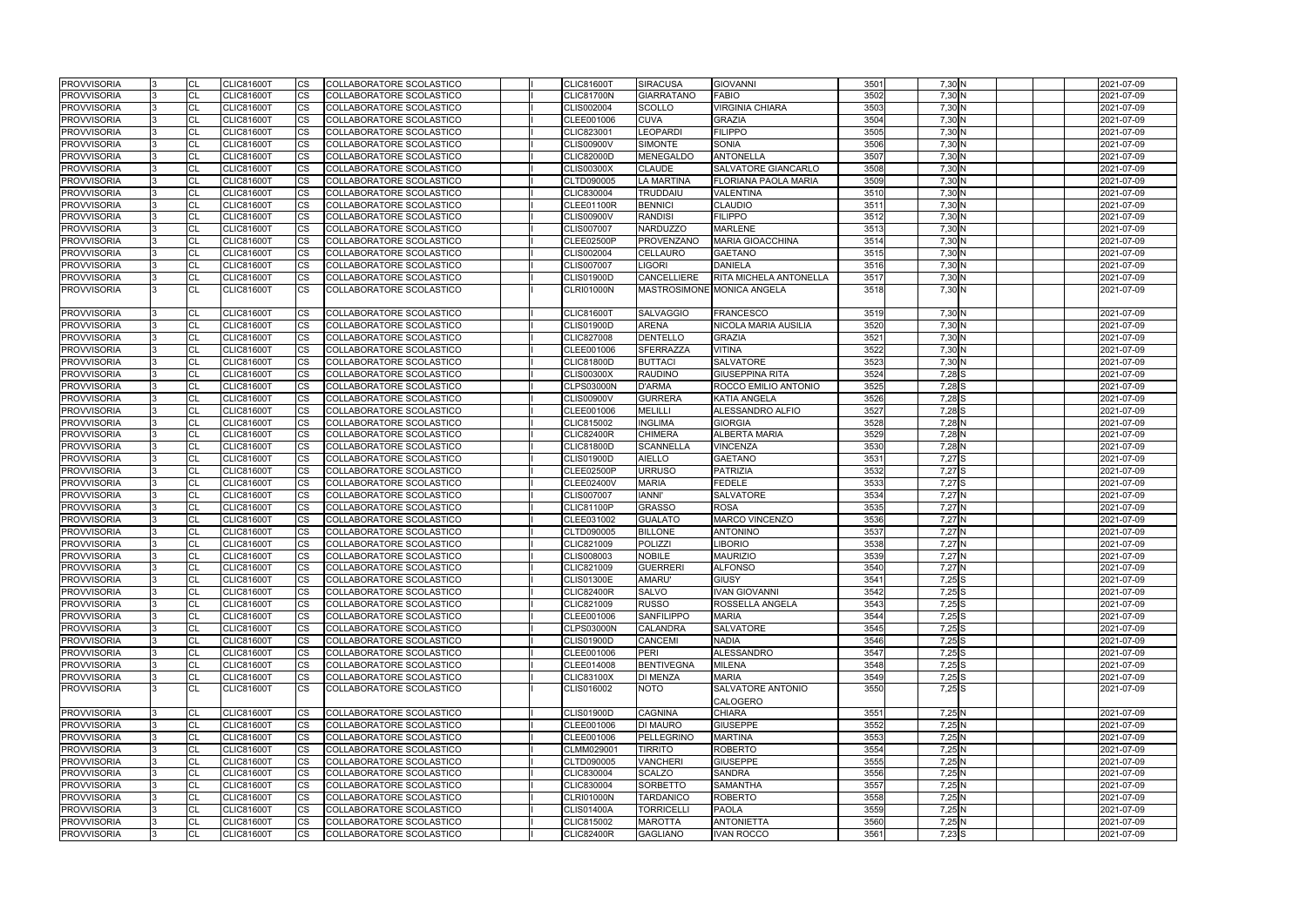| <b>PROVVISORIA</b> | CL        | <b>CLIC81600T</b> | CS.                    | <b>COLLABORATORE SCOLASTICO</b> |  | CLEE001006        | <b>VITTORIOSO</b>   | <b>FABIO ILARIO EGIDIO</b>     | 3562 | $7,23$ S | 2021-07-09 |
|--------------------|-----------|-------------------|------------------------|---------------------------------|--|-------------------|---------------------|--------------------------------|------|----------|------------|
| <b>PROVVISORIA</b> | CL        | <b>CLIC81600T</b> | <b>CS</b>              | COLLABORATORE SCOLASTICO        |  | CLIC830004        | <b>ROMANO</b>       | <b>DINO</b>                    | 3563 | 7,23S    | 2021-07-09 |
| <b>PROVVISORIA</b> | CL        | <b>CLIC81600T</b> | CS                     | COLLABORATORE SCOLASTICO        |  | CLIS016002        | <b>ANNALORO</b>     | <b>ANGELO</b>                  | 3564 | $7,23$ S | 2021-07-09 |
| <b>PROVVISORIA</b> | CL        | <b>CLIC81600T</b> | <b>CS</b>              | COLLABORATORE SCOLASTICO        |  | <b>CLEE01100R</b> | <b>DAL PIVA</b>     | <b>ANGELO CARMELO</b>          | 3565 | 7,23 N   | 2021-07-09 |
| <b>PROVVISORIA</b> | CL        | <b>CLIC81600T</b> | CS                     | COLLABORATORE SCOLASTICO        |  | CLIS002004        | <b>GALESI</b>       | <b>GIACOMO</b>                 | 3566 | $7,22$ S | 2021-07-09 |
| <b>PROVVISORIA</b> | CL        | <b>CLIC81600T</b> | <b>CS</b>              | COLLABORATORE SCOLASTICO        |  | CLEE001006        | <b>ARCADIPANE</b>   | <b>GIUSEPPE</b>                | 3567 | $7,21$ S | 2021-07-09 |
| <b>PROVVISORIA</b> | <b>CL</b> | <b>CLIC81600T</b> | <b>CS</b>              | <b>COLLABORATORE SCOLASTICO</b> |  | CLEE001006        | <b>GRASTA</b>       | <b>CONCETTA</b>                | 3568 | $7,21$ S | 2021-07-09 |
| <b>PROVVISORIA</b> | CL        | <b>CLIC81600T</b> | <b>CS</b>              | COLLABORATORE SCOLASTICO        |  | <b>CLIS01200P</b> | <b>PETIX</b>        | <b>ARTURO ANGELO</b>           | 3569 | $7,21$ N | 2021-07-09 |
| <b>PROVVISORIA</b> | CL        | <b>CLIC81600T</b> | CS                     | COLLABORATORE SCOLASTICO        |  | <b>CLIC827008</b> | <b>VELLA</b>        | <b>NUNZIO</b>                  | 3570 | $7,21$ N | 2021-07-09 |
| <b>PROVVISORIA</b> | <b>CL</b> | <b>CLIC81600T</b> | CS                     | COLLABORATORE SCOLASTICO        |  | <b>CLEE02400V</b> | <b>MISTRETTA</b>    | LOREDANA                       | 3571 | $7,21$ N | 2021-07-09 |
| <b>PROVVISORIA</b> | CL        | <b>CLIC81600T</b> | <b>CS</b>              | COLLABORATORE SCOLASTICO        |  | <b>CLRI01000N</b> | <b>MAROTTA</b>      | <b>VALENTINA IRENE</b>         | 3572 | $7,20$ S | 2021-07-09 |
| <b>PROVVISORIA</b> | CL        | <b>CLIC81600T</b> | <b>CS</b>              | COLLABORATORE SCOLASTICO        |  | <b>CLIC82900X</b> | <b>RIZZO</b>        | LORENA MORENA                  | 3573 | $7,20$ S | 2021-07-09 |
| <b>PROVVISORIA</b> | <b>CL</b> | <b>CLIC81600T</b> | $\overline{\text{cs}}$ | COLLABORATORE SCOLASTICO        |  | <b>CLIS00900V</b> | <b>RIGGI</b>        | FRANCESCA DORINDA              | 3574 | $7,20$ S | 2021-07-09 |
| <b>PROVVISORIA</b> | CL        | <b>CLIC81600T</b> | <b>CS</b>              | COLLABORATORE SCOLASTICO        |  | <b>CLIS00900V</b> | <b>RIZZO</b>        | <b>DARIO</b>                   | 3575 | $7,20$ S | 2021-07-09 |
| <b>PROVVISORIA</b> | CL        | <b>CLIC81600T</b> | CS                     | COLLABORATORE SCOLASTICO        |  | <b>CLIS01400A</b> | <b>PIETRICOLA</b>   | <b>GIUSEPPE</b>                | 3576 | $7,20$ S | 2021-07-09 |
| <b>PROVVISORIA</b> | CL        | <b>CLIC81600T</b> | CS                     | COLLABORATORE SCOLASTICO        |  | CLEE001006        | <b>SALVO</b>        | ANNA MARIA CATENA              | 3577 | $7,20$ S | 2021-07-09 |
| <b>PROVVISORIA</b> | CL        | CLIC81600T        | CS                     | COLLABORATORE SCOLASTICO        |  | <b>CLIS01300E</b> | <b>DELL'UTRI</b>    | <b>JENNIFER</b>                | 3578 | $7,20$ S | 2021-07-09 |
| <b>PROVVISORIA</b> | <b>CL</b> | <b>CLIC81600T</b> | <b>CS</b>              | COLLABORATORE SCOLASTICO        |  | <b>CLIS01400A</b> | <b>MAIRA</b>        | DANIELA BEATE GIUSY            | 3579 | $7,20$ S | 2021-07-09 |
| <b>PROVVISORIA</b> | CL        | <b>CLIC81600T</b> | <b>CS</b>              | COLLABORATORE SCOLASTICO        |  | <b>CLRI01000N</b> | <b>SICILIANO</b>    | <b>OMAR</b>                    | 3580 | $7,20$ S | 2021-07-09 |
| <b>PROVVISORIA</b> | CL        | <b>CLIC81600T</b> | <b>CS</b>              | COLLABORATORE SCOLASTICO        |  | CLEE02500P        | <b>LA FISCA</b>     | <b>LUCIA</b>                   | 3581 | $7,20$ S | 2021-07-09 |
| <b>PROVVISORIA</b> | CL        | <b>CLIC81600T</b> | <b>CS</b>              | COLLABORATORE SCOLASTICO        |  | <b>CLIS007007</b> | LO BARTOLO          | PATRIZIA                       | 3582 | $7,20$ S | 2021-07-09 |
| <b>PROVVISORIA</b> | CL        | <b>CLIC81600T</b> | CS                     | COLLABORATORE SCOLASTICO        |  | <b>CLIS00900V</b> | <b>TOMASELLO</b>    | <b>NUNZIO</b>                  | 3583 | $7,20$ S | 2021-07-09 |
| <b>PROVVISORIA</b> | CL        | <b>CLIC81600T</b> | CS                     | COLLABORATORE SCOLASTICO        |  | <b>CLIC81000V</b> | <b>MELA</b>         | <b>GIUSEPPE</b>                | 3584 | $7,20$ S | 2021-07-09 |
| <b>PROVVISORIA</b> | CL        | <b>CLIC81600T</b> | <b>CS</b>              | COLLABORATORE SCOLASTICO        |  | <b>CLIC82000D</b> | <b>ASARO</b>        | <b>ANNA</b>                    | 3585 | $7,20$ S | 2021-07-09 |
| <b>PROVVISORIA</b> | CL        | <b>CLIC81600T</b> | <b>CS</b>              | COLLABORATORE SCOLASTICO        |  | <b>CLEE02500P</b> | <b>PRANIO</b>       | <b>GIANLUCA</b>                | 3586 | $7,20$ S | 2021-07-09 |
| <b>PROVVISORIA</b> | CL        | <b>CLIC81600T</b> | <b>CS</b>              | COLLABORATORE SCOLASTICO        |  | CLEE001006        | <b>INZIRILLO</b>    | ANGELO                         | 3587 | $7,20$ S | 2021-07-09 |
| <b>PROVVISORIA</b> | CL        | <b>CLIC81600T</b> | <b>CS</b>              | COLLABORATORE SCOLASTICO        |  | <b>CLIC81600T</b> | <b>BILARDO</b>      | <b>VIRGINIA</b>                | 3588 | $7,20$ S | 2021-07-09 |
| <b>PROVVISORIA</b> | CL        | <b>CLIC81600T</b> | CS                     | COLLABORATORE SCOLASTICO        |  | <b>CLIC83200Q</b> | <b>SANFILIPPO</b>   | <b>MARIA ELISA</b>             | 3589 | $7,20$ S | 2021-07-09 |
| <b>PROVVISORIA</b> | CL        | <b>CLIC81600T</b> | <b>CS</b>              | COLLABORATORE SCOLASTICO        |  | <b>CLIS00900V</b> | <b>PIGNATONE</b>    | <b>COSIMO LUCA</b>             | 3590 | $7,20$ S | 2021-07-09 |
| <b>PROVVISORIA</b> | CL        | CLIC81600T        | <b>CS</b>              | COLLABORATORE SCOLASTICO        |  | CLIC827008        | <b>VINCENTI</b>     | <b>DANIELE MARIA</b>           | 3591 | $7,20$ S | 2021-07-09 |
| <b>PROVVISORIA</b> | CL        | <b>CLIC81600T</b> | <b>CS</b>              | COLLABORATORE SCOLASTICO        |  | CLIS008003        | <b>SCANNELLA</b>    | <b>STEFANO SALVATORE</b>       | 3592 | $7,20$ S | 2021-07-09 |
| <b>PROVVISORIA</b> | CL        | <b>CLIC81600T</b> | $\overline{\text{cs}}$ | COLLABORATORE SCOLASTICO        |  | <b>CLIC81800D</b> | <b>BAVADO</b>       | <b>VINCENZO</b>                | 3593 | $7,20$ S | 2021-07-09 |
| <b>PROVVISORIA</b> | CL        | <b>CLIC81600T</b> | <b>CS</b>              | COLLABORATORE SCOLASTICO        |  | <b>CLIC828004</b> | GIOE'               | MICHELE ANDREA                 | 3594 | $7,20$ N | 2021-07-09 |
| <b>PROVVISORIA</b> | CL        | <b>CLIC81600T</b> | CS                     | COLLABORATORE SCOLASTICO        |  | <b>CLIC81600T</b> | <b>BONAFFINI</b>    | <b>GAETANO</b>                 | 3595 | 7,20N    | 2021-07-09 |
| <b>PROVVISORIA</b> | CL        | <b>CLIC81600T</b> | CS                     | COLLABORATORE SCOLASTICO        |  | <b>CLPS03000N</b> | <b>CORALLO</b>      | <b>GIUSEPPE</b>                | 3596 | $7,20$ N | 2021-07-09 |
| <b>PROVVISORIA</b> | CL        | CLIC81600T        | <b>CS</b>              | COLLABORATORE SCOLASTICO        |  | <b>CLIS007007</b> | <b>BASCETTA</b>     | CHIARA PIA                     | 3597 | 7,20 N   | 2021-07-09 |
| <b>PROVVISORIA</b> | CL        | <b>CLIC81600T</b> | <b>CS</b>              | COLLABORATORE SCOLASTICO        |  | <b>CLIC82500L</b> | <b>CARUSO</b>       | <b>MARIO</b>                   | 3598 | $7,20$ N | 2021-07-09 |
| <b>PROVVISORIA</b> | CL        | <b>CLIC81600T</b> | <b>CS</b>              | COLLABORATORE SCOLASTICO        |  | CLEE001006        | <b>SALAMONE</b>     | <b>ILENIA</b>                  | 3599 | 7,20 N   | 2021-07-09 |
| <b>PROVVISORIA</b> | CL        | <b>CLIC81600T</b> | <b>CS</b>              | <b>COLLABORATORE SCOLASTICO</b> |  | <b>CLEE02400V</b> | <b>CASTELLI</b>     | <b>MARIA PIA LUCIA</b>         | 3600 | $7,20$ N | 2021-07-09 |
| <b>PROVVISORIA</b> | CL        | <b>CLIC81600T</b> | <b>CS</b>              | COLLABORATORE SCOLASTICO        |  | <b>CLIC82500L</b> | <b>PARISI</b>       | <b>GIUSEPPE</b>                | 3601 | 7,20 N   | 2021-07-09 |
| <b>PROVVISORIA</b> | <b>CI</b> | <b>CLIC81600T</b> | <b>CS</b>              | COLLABORATORE SCOLASTICO        |  | <b>CLIC82000D</b> | <b>SALEMI</b>       | <b>MELISSA</b>                 | 3602 | 7,20 N   | 2021-07-09 |
| <b>PROVVISORIA</b> | <b>CL</b> | <b>CLIC81600T</b> | <b>CS</b>              | COLLABORATORE SCOLASTICO        |  | CLTD090005        | CANALELLA           | <b>RITA</b>                    | 3603 | $7,20$ N | 2021-07-09 |
| <b>PROVVISORIA</b> | <b>CL</b> | <b>CLIC81600T</b> | <b>CS</b>              | COLLABORATORE SCOLASTICO        |  | <b>CLIS00300X</b> | <b>DI BENEDETTO</b> | <b>GIOVANNI MARCO</b>          | 3604 | 7,20 N   | 2021-07-09 |
| <b>PROVVISORIA</b> | <b>CL</b> | <b>CLIC81600T</b> | <b>CS</b>              | COLLABORATORE SCOLASTICO        |  | <b>CLIC83100X</b> | <b>GERBINO</b>      | <b>DAVIDE</b>                  | 3605 | 7,20 N   | 2021-07-09 |
| <b>PROVVISORIA</b> | CL        | <b>CLIC81600T</b> | <b>CS</b>              | COLLABORATORE SCOLASTICO        |  | <b>CLEE02100B</b> | <b>PARISI</b>       | <b>FILIPPO</b>                 | 3606 | 7,20 N   | 2021-07-09 |
| <b>PROVVISORIA</b> | <b>CL</b> | <b>CLIC81600T</b> | <b>CS</b>              | COLLABORATORE SCOLASTICO        |  | <b>CLEE01100R</b> | <b>BRANCACCI</b>    | <b>GIULIA MARIA</b>            | 3607 | 7,20 N   | 2021-07-09 |
| <b>PROVVISORIA</b> | CL        | <b>CLIC81600T</b> | <b>CS</b>              | COLLABORATORE SCOLASTICO        |  | <b>CLIS01200P</b> | <b>GIORDANO</b>     | <b>FILIPPO</b>                 | 3608 | 7,20 N   | 2021-07-09 |
| <b>PROVVISORIA</b> | <b>CL</b> | <b>CLIC81600T</b> | <b>CS</b>              | COLLABORATORE SCOLASTICO        |  | <b>CLIC82500L</b> | <b>BONTA'</b>       | <b>BEATRICE</b>                | 3609 | $7,20$ N | 2021-07-09 |
| <b>PROVVISORIA</b> | <b>CL</b> | <b>CLIC81600T</b> | <b>CS</b>              | COLLABORATORE SCOLASTICO        |  | <b>CLEE02400V</b> | <b>RANDAZZO</b>     | <b>GIUSEPPE</b>                | 3610 | 7,20N    | 2021-07-09 |
| <b>PROVVISORIA</b> | CL        | <b>CLIC81600T</b> | <b>CS</b>              | COLLABORATORE SCOLASTICO        |  | <b>CLIC82500L</b> | <b>INGRAFFIA</b>    | <b>ANTONELLA</b>               | 3611 | $7,20$ N | 2021-07-09 |
| <b>PROVVISORIA</b> | <b>CL</b> | <b>CLIC81600T</b> | <b>CS</b>              | COLLABORATORE SCOLASTICO        |  | CLEE001006        | ABATE               | <b>MIRIANA</b>                 | 3612 | 7,20 N   | 2021-07-09 |
| <b>PROVVISORIA</b> | <b>CL</b> | <b>CLIC81600T</b> | <b>CS</b>              | COLLABORATORE SCOLASTICO        |  | CLMM029001        | <b>MESSINA</b>      | <b>FEDERICA</b>                | 3613 | 7,20N    | 2021-07-09 |
| <b>PROVVISORIA</b> | CL        | <b>CLIC81600T</b> | <b>CS</b>              | COLLABORATORE SCOLASTICO        |  | <b>CLIS00300X</b> | <b>MEULA</b>        | <b>ROBERTO</b>                 | 3614 | 7,20 N   | 2021-07-09 |
| <b>PROVVISORIA</b> | <b>CL</b> | <b>CLIC81600T</b> | <b>CS</b>              | COLLABORATORE SCOLASTICO        |  | CLMM029001        | <b>MIRISOLA</b>     | <b>OTTAVIA</b>                 | 3615 | 7,20 N   | 2021-07-09 |
| <b>PROVVISORIA</b> | <b>CL</b> | <b>CLIC81600T</b> | <b>CS</b>              | COLLABORATORE SCOLASTICO        |  | CLTD090005        | <b>RIZZO</b>        | <b>FEDERICA MARIA DOMENICA</b> | 3616 | 7,20 N   | 2021-07-09 |
| <b>PROVVISORIA</b> | <b>CL</b> | <b>CLIC81600T</b> | <b>CS</b>              | COLLABORATORE SCOLASTICO        |  | <b>CLRI01000N</b> | <b>FRENDA</b>       | <b>DEBORA</b>                  | 3617 | 7,20 N   | 2021-07-09 |
| <b>PROVVISORIA</b> | <b>CL</b> | <b>CLIC81600T</b> | <b>CS</b>              | COLLABORATORE SCOLASTICO        |  | <b>CLPC02000X</b> | <b>CANTARELLA</b>   | <b>ERICA</b>                   | 3618 | 7,20 N   | 2021-07-09 |
| <b>PROVVISORIA</b> | CL        | <b>CLIC81600T</b> | <b>CS</b>              | COLLABORATORE SCOLASTICO        |  | <b>CLIC80400G</b> | <b>ZINGARELLI</b>   | <b>MANUELA</b>                 | 3619 | $7,20$ N | 2021-07-09 |
| <b>PROVVISORIA</b> | <b>CL</b> | <b>CLIC81600T</b> | <b>CS</b>              | COLLABORATORE SCOLASTICO        |  | <b>CLIC80400G</b> | LO PILATO           | <b>MARIARITA</b>               | 3620 | 7,20 N   | 2021-07-09 |
| <b>PROVVISORIA</b> | <b>CL</b> | <b>CLIC81600T</b> | <b>CS</b>              | COLLABORATORE SCOLASTICO        |  | <b>CLIS01900D</b> | <b>LAURICELLA</b>   | <b>MARTINA</b>                 | 3621 | 7,20N    | 2021-07-09 |
| <b>PROVVISORIA</b> | <b>CL</b> | <b>CLIC81600T</b> | <b>CS</b>              | COLLABORATORE SCOLASTICO        |  | <b>CLIC83200Q</b> | <b>ZISA</b>         | <b>NOEMI</b>                   | 3622 | 7,20 N   | 2021-07-09 |
| <b>PROVVISORIA</b> | <b>CL</b> | <b>CLIC81600T</b> | <b>CS</b>              | COLLABORATORE SCOLASTICO        |  | <b>CLIC827008</b> | VALVOLETTI          | <b>ROSA</b>                    | 3623 | 7,20 N   | 2021-07-09 |
|                    |           |                   |                        |                                 |  |                   |                     |                                |      |          |            |

|  |  | 2021-07-09 |
|--|--|------------|
|  |  | 2021-07-09 |
|  |  | 2021-07-09 |
|  |  | 2021-07-09 |
|  |  | 2021-07-09 |
|  |  | 2021-07-09 |
|  |  | 2021-07-09 |
|  |  | 2021-07-09 |
|  |  |            |
|  |  | 2021-07-09 |
|  |  | 2021-07-09 |
|  |  | 2021-07-09 |
|  |  | 2021-07-09 |
|  |  | 2021-07-09 |
|  |  | 2021-07-09 |
|  |  | 2021-07-09 |
|  |  | 2021-07-09 |
|  |  | 2021-07-09 |
|  |  | 2021-07-09 |
|  |  | 2021-07-09 |
|  |  | 2021-07-09 |
|  |  | 2021-07-09 |
|  |  | 2021-07-09 |
|  |  | 2021-07-09 |
|  |  |            |
|  |  | 2021-07-09 |
|  |  | 2021-07-09 |
|  |  | 2021-07-09 |
|  |  | 2021-07-09 |
|  |  | 2021-07-09 |
|  |  | 2021-07-09 |
|  |  | 2021-07-09 |
|  |  | 2021-07-09 |
|  |  | 2021-07-09 |
|  |  | 2021-07-09 |
|  |  | 2021-07-09 |
|  |  | 2021-07-09 |
|  |  | 2021-07-09 |
|  |  | 2021-07-09 |
|  |  |            |
|  |  | 2021-07-09 |
|  |  | 2021-07-09 |
|  |  | 2021-07-09 |
|  |  | 2021-07-09 |
|  |  | 2021-07-09 |
|  |  | 2021-07-09 |
|  |  | 2021-07-09 |
|  |  | 2021-07-09 |
|  |  | 2021-07-09 |
|  |  | 2021-07-09 |
|  |  | 2021-07-09 |
|  |  | 2021-07-09 |
|  |  | 2021-07-09 |
|  |  | 2021-07-09 |
|  |  | 2021-07-09 |
|  |  |            |
|  |  | 2021-07-09 |
|  |  | 2021-07-09 |
|  |  | 2021-07-09 |
|  |  |            |
|  |  | 2021-07-09 |
|  |  | 2021-07-09 |
|  |  | 2021-07-09 |
|  |  | 2021-07-09 |
|  |  | 2021-07-09 |
|  |  | 2021-07-09 |
|  |  | 2021-07-09 |
|  |  |            |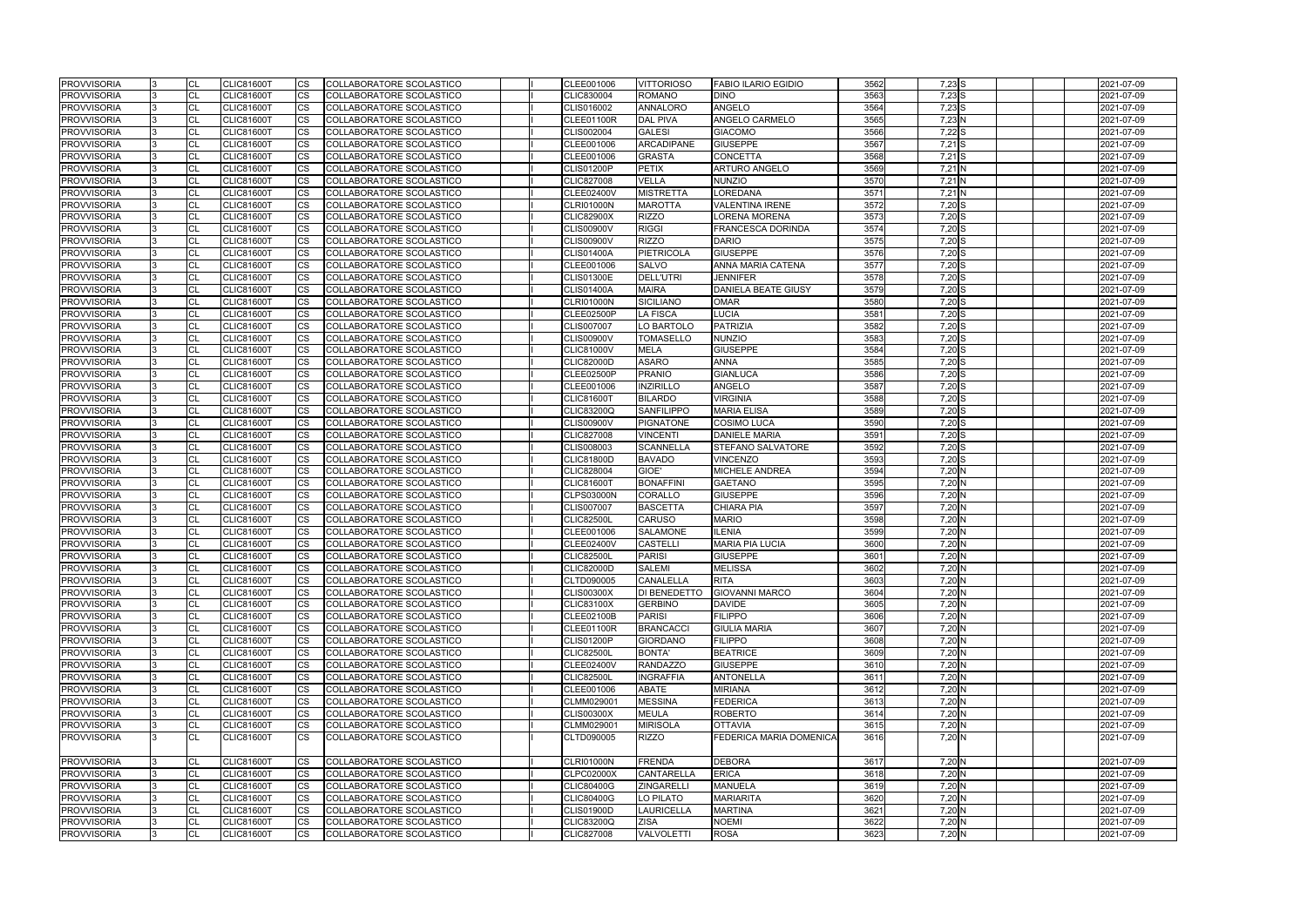| 3624              | $7,20$ <sub>N</sub>         |  |  | 2021-07-09 |
|-------------------|-----------------------------|--|--|------------|
| 3625              | 7,20 N                      |  |  | 2021-07-09 |
| 3626              | 7,20 N                      |  |  | 2021-07-09 |
| $\overline{3627}$ | 7,20 N                      |  |  | 2021-07-09 |
|                   |                             |  |  |            |
| 3628              | 7,20 N                      |  |  | 2021-07-09 |
| 3629              | 7,20 N                      |  |  | 2021-07-09 |
| 3630              | 7,20 N                      |  |  | 2021-07-09 |
| 3631              | $7,20\overline{\mathrm{N}}$ |  |  | 2021-07-09 |
| 3632              | 7,20 N                      |  |  | 2021-07-09 |
| 3633              | 7,20 N                      |  |  | 2021-07-09 |
| 3634              | 7,20 N                      |  |  | 2021-07-09 |
| 3635              | 7,20 N                      |  |  | 2021-07-09 |
| 3636              | 7,20 N                      |  |  | 2021-07-09 |
| 3637              | 7,20 N                      |  |  | 2021-07-09 |
| 3638              | 7,20 N                      |  |  | 2021-07-09 |
|                   | 7,20 N                      |  |  |            |
| 3639              |                             |  |  | 2021-07-09 |
| 3640              | 7,20 N                      |  |  | 2021-07-09 |
| 3641              | 7,20 N                      |  |  | 2021-07-09 |
| 3642              | 7,20 N                      |  |  | 2021-07-09 |
| 3643              | 7,20 N                      |  |  | 2021-07-09 |
| 3644              | $7,20\overline{\mathrm{N}}$ |  |  | 2021-07-09 |
| 3645              | 7,20 N                      |  |  | 2021-07-09 |
| $\overline{3}646$ | 7,20 N                      |  |  | 2021-07-09 |
| 3647              | $7,20\overline{\mathrm{N}}$ |  |  | 2021-07-09 |
| 3648              | 7,20 N                      |  |  | 2021-07-09 |
| 3649              | 7,20 N                      |  |  | 2021-07-09 |
| 3650              | 7,20 N                      |  |  | 2021-07-09 |
|                   | 7,20 N                      |  |  | 2021-07-09 |
| 3651<br>3652      |                             |  |  |            |
|                   | 7,20 N                      |  |  | 2021-07-09 |
| 3653              | 7,20 N                      |  |  | 2021-07-09 |
|                   |                             |  |  |            |
| 3654              | 7,20 N                      |  |  | 2021-07-09 |
| 3655              | 7,20 N                      |  |  | 2021-07-09 |
| 3656              | 7,20 N                      |  |  | 2021-07-09 |
| 3657              | 7,20 N                      |  |  | 2021-07-09 |
| 3658              | 7,20 N                      |  |  | 2021-07-09 |
| 3659              | 7,20 N                      |  |  | 2021-07-09 |
| 3660              | 7,20 N                      |  |  | 2021-07-09 |
| 3661              | 7,20 N                      |  |  | 2021-07-09 |
| 3662              | 7,20 N                      |  |  | 2021-07-09 |
| 3663              | $7,20$ N                    |  |  | 2021-07-09 |
| 3664              | 7.20 N                      |  |  |            |
|                   |                             |  |  | 2021-07-09 |
| 3665              | 7,20 N                      |  |  | 2021-07-09 |
| 3666              | 7,20 N                      |  |  | 2021-07-09 |
|                   |                             |  |  |            |
| 3667              | 7,20 N                      |  |  | 2021-07-09 |
| 3668              | 7,20 N                      |  |  | 2021-07-09 |
| 3669              | 7.20 N                      |  |  | 2021-07-09 |
| 3670              | 7,20 N                      |  |  | 2021-07-09 |
| 3671              | 7,20 N                      |  |  | 2021-07-09 |
| 3672              | $7,18$ <sub>N</sub>         |  |  | 2021-07-09 |
| 3673              | $7,17$ S                    |  |  | 2021-07-09 |
| 3674              | $7,17$ S                    |  |  | 2021-07-09 |
| 3675              | 7,17S                       |  |  | 2021-07-09 |
| 3676              | 7,17S                       |  |  | 2021-07-09 |
|                   | $7,17$ S                    |  |  |            |
| 3677              |                             |  |  | 2021-07-09 |
| 3678              | 7,17 S                      |  |  | 2021-07-09 |
| 3679              | $7,17$ S                    |  |  | 2021-07-09 |
| 3680              | $7,17$ S                    |  |  | 2021-07-09 |
| 3681              | $7,17$ S                    |  |  | 2021-07-09 |
| 3682              | 7,17 N                      |  |  | 2021-07-09 |
| 3683              | 7,17 N                      |  |  | 2021-07-09 |
| 3684              | $7,17$ N                    |  |  | 2021-07-09 |
|                   |                             |  |  |            |

| <b>PROVVISORIA</b> |          | <b>CL</b> | <b>CLIC81600T</b> | <b>CS</b> | COLLABORATORE SCOLASTICO        |  | <b>CLIS01200P</b> | <b>TOMASELLA</b>    | <b>FEDERICA</b>              | 3624 | 7,20 N            | 2021-07-09 |
|--------------------|----------|-----------|-------------------|-----------|---------------------------------|--|-------------------|---------------------|------------------------------|------|-------------------|------------|
| <b>PROVVISORIA</b> |          | <b>CL</b> | <b>CLIC81600T</b> | <b>CS</b> | COLLABORATORE SCOLASTICO        |  | CLTD090005        | <b>SAVARINO</b>     | <b>MICHELE</b>               | 3625 | $7,20$ N          | 2021-07-09 |
| <b>PROVVISORIA</b> |          | <b>CL</b> | <b>CLIC81600T</b> | CS        | COLLABORATORE SCOLASTICO        |  | <b>CLIS00900V</b> | <b>GIGLIO</b>       | <b>MICHELE</b>               | 3626 | $7,20$ N          | 2021-07-09 |
| <b>PROVVISORIA</b> |          | <b>CL</b> | <b>CLIC81600T</b> | CS        | COLLABORATORE SCOLASTICO        |  | <b>CLMM02400T</b> | <b>D'ALESSANDRO</b> | <b>GIUSEPPE</b>              | 3627 | $7,20$ N          | 2021-07-09 |
| <b>PROVVISORIA</b> |          | <b>CL</b> | <b>CLIC81600T</b> | CS        | COLLABORATORE SCOLASTICO        |  | <b>CLIS00900V</b> | <b>MATTINA</b>      | <b>ROBERTA</b>               | 3628 | 7,20 N            | 2021-07-09 |
| <b>PROVVISORIA</b> |          | CL        | <b>CLIC81600T</b> | CS        | COLLABORATORE SCOLASTICO        |  | CLIS002004        | <b>LODATO</b>       | <b>FEDERICA</b>              | 3629 | $7,20$ N          | 2021-07-09 |
| <b>PROVVISORIA</b> |          | <b>CL</b> | <b>CLIC81600T</b> | CS        | COLLABORATORE SCOLASTICO        |  | <b>CLIC81000V</b> | <b>NASTASI</b>      | <b>DANIELA</b>               | 3630 | $7,20$ N          | 2021-07-09 |
| <b>PROVVISORIA</b> |          | CL        | <b>CLIC81600T</b> | CS        | COLLABORATORE SCOLASTICO        |  | CLEE001006        | <b>DI PRIMA</b>     | <b>JESSICA</b>               | 3631 | 7,20N             | 2021-07-09 |
| <b>PROVVISORIA</b> |          | CL        | <b>CLIC81600T</b> | CS        | COLLABORATORE SCOLASTICO        |  | <b>CLIC82500L</b> | <b>DI CARLO</b>     | <b>MARIA CLARA</b>           | 3632 | $7,20$ N          | 2021-07-09 |
| <b>PROVVISORIA</b> |          | <b>CL</b> | <b>CLIC81600T</b> | CS        | COLLABORATORE SCOLASTICO        |  | <b>CLIS00300X</b> | <b>NICOSIA</b>      | <b>ANGELA</b>                | 3633 | $7,20$ N          | 2021-07-09 |
| <b>PROVVISORIA</b> |          | CL        | <b>CLIC81600T</b> | CS        | COLLABORATORE SCOLASTICO        |  | <b>CLIS00900V</b> | <b>RUNFOLA</b>      | CARMELO                      | 3634 | $7,20$ N          | 2021-07-09 |
| <b>PROVVISORIA</b> |          | <b>CL</b> | <b>CLIC81600T</b> | CS        | COLLABORATORE SCOLASTICO        |  | <b>CLIS01200P</b> | <b>AMICO</b>        | ALESSANDRA MARIA             | 3635 | $7,20$ N          | 2021-07-09 |
| <b>PROVVISORIA</b> |          | <b>CL</b> | <b>CLIC81600T</b> | <b>CS</b> | COLLABORATORE SCOLASTICO        |  | <b>CLIS007007</b> | TAMBE'              | GIANLUCA GAETANO             | 3636 | $7,20$ N          | 2021-07-09 |
| <b>PROVVISORIA</b> |          | <b>CL</b> | <b>CLIC81600T</b> | <b>CS</b> | COLLABORATORE SCOLASTICO        |  | <b>CLIS00300X</b> | <b>CARBONE</b>      | <b>SAVERIO</b>               | 3637 | 7,20 N            | 2021-07-09 |
| <b>PROVVISORIA</b> |          | <b>CL</b> | <b>CLIC81600T</b> | CS        | COLLABORATORE SCOLASTICO        |  | CLIC815002        | <b>VINCIGUERRA</b>  | <b>FELICINA STEFANIA</b>     | 3638 | $7,20$ N          | 2021-07-09 |
| <b>PROVVISORIA</b> |          | <b>CL</b> | <b>CLIC81600T</b> | CS        | COLLABORATORE SCOLASTICO        |  | <b>CLIC82500L</b> | <b>GIORDANO</b>     | <b>CALOGERO</b>              | 3639 | 7,20 N            | 2021-07-09 |
| <b>PROVVISORIA</b> |          | CL        | <b>CLIC81600T</b> | CS        | COLLABORATORE SCOLASTICO        |  | CLIS008003        | LANZALACO           | <b>MARIA ELISA</b>           | 3640 | 7,20 N            | 2021-07-09 |
| <b>PROVVISORIA</b> |          | <b>CL</b> | <b>CLIC81600T</b> | CS        | COLLABORATORE SCOLASTICO        |  | <b>CLIC82500L</b> | <b>DI MAIO</b>      | CHIARA MARIA                 | 3641 | 7,20N             | 2021-07-09 |
| <b>PROVVISORIA</b> |          | <b>CL</b> | <b>CLIC81600T</b> | CS        | <b>COLLABORATORE SCOLASTICO</b> |  | <b>CLIS007007</b> | <b>SANTAMARIA</b>   | <b>FLAVIA</b>                | 3642 | 7,20N             | 2021-07-09 |
| <b>PROVVISORIA</b> |          | CL        | <b>CLIC81600T</b> | <b>CS</b> | COLLABORATORE SCOLASTICO        |  | <b>CLPS03000N</b> | LANAIA              | <b>VINCENZO</b>              | 3643 | 7,20 N            | 2021-07-09 |
| <b>PROVVISORIA</b> |          | <b>CL</b> | <b>CLIC81600T</b> | CS        | COLLABORATORE SCOLASTICO        |  | <b>CLIC81100P</b> | <b>NICOSIA</b>      | <b>GIROLAMO</b>              | 3644 | $7,20$ N          | 2021-07-09 |
| <b>PROVVISORIA</b> |          | <b>CL</b> | <b>CLIC81600T</b> | CS        | COLLABORATORE SCOLASTICO        |  | <b>CLEE02100B</b> | <b>CARUSO</b>       | <b>CRISTINA</b>              | 3645 | 7,20N             | 2021-07-09 |
| <b>PROVVISORIA</b> |          | <b>CL</b> | <b>CLIC81600T</b> | CS        | COLLABORATORE SCOLASTICO        |  | <b>CLEE02500P</b> | <b>AVERNA</b>       | <b>MARIA</b>                 | 3646 | $7,20$ N          | 2021-07-09 |
| <b>PROVVISORIA</b> |          | <b>CL</b> | <b>CLIC81600T</b> | CS        | COLLABORATORE SCOLASTICO        |  | <b>CLEE01100R</b> | <b>RUSSOTTI</b>     | <b>SABRINA</b>               | 3647 | 7,20N             | 2021-07-09 |
| <b>PROVVISORIA</b> |          | <b>CL</b> | <b>CLIC81600T</b> | СS        | COLLABORATORE SCOLASTICO        |  | <b>CLIS01900D</b> | <b>DI GANGI</b>     | FRANCESCO ELISEO             | 3648 | 7,20 N            | 2021-07-09 |
| <b>PROVVISORIA</b> |          | <b>CL</b> | <b>CLIC81600T</b> | <b>CS</b> | COLLABORATORE SCOLASTICO        |  | CLEE001006        | <b>RACALBUTO</b>    | <b>GIUSEPPE</b>              | 3649 | 7,20N             | 2021-07-09 |
| <b>PROVVISORIA</b> |          | <b>CL</b> | <b>CLIC81600T</b> | CS        | COLLABORATORE SCOLASTICO        |  | <b>CLIC81800D</b> | ANZALONE            | <b>CHIARA TERESA</b>         | 3650 | 7,20N             | 2021-07-09 |
| <b>PROVVISORIA</b> |          | <b>CL</b> | <b>CLIC81600T</b> | CS        | COLLABORATORE SCOLASTICO        |  | CLEE001006        | <b>EVANGELISTA</b>  | <b>MARIA CRISTINA</b>        | 3651 | $7,20$ N          | 2021-07-09 |
| <b>PROVVISORIA</b> |          | <b>CL</b> | <b>CLIC81600T</b> | CS        | COLLABORATORE SCOLASTICO        |  | <b>CLIS00300X</b> | <b>GIUDICE</b>      | <b>FRANCESCO</b>             | 3652 | $7,20$ N          | 2021-07-09 |
| <b>PROVVISORIA</b> | <u>3</u> | <b>CL</b> | <b>CLIC81600T</b> | CS        | COLLABORATORE SCOLASTICO        |  | <b>CLIS00600B</b> | <b>PARLAGRECO</b>   | <b>MARIA GIUSEPPINA</b>      | 3653 | $7,20$ N          | 2021-07-09 |
|                    |          |           |                   |           |                                 |  |                   |                     | <b>MARTINA</b>               |      |                   |            |
| <b>PROVVISORIA</b> |          | <b>CL</b> | <b>CLIC81600T</b> | <b>CS</b> | <b>COLLABORATORE SCOLASTICO</b> |  | <b>CLIC81100P</b> | CANNIZZO            | FRANCESCA IMMACOLATA         | 3654 | $7,20$ N          | 2021-07-09 |
| <b>PROVVISORIA</b> |          | <b>CL</b> | <b>CLIC81600T</b> | <b>CS</b> | COLLABORATORE SCOLASTICO        |  | CLIC828004        | LOI                 | <b>SARA</b>                  | 3655 | 7,20 N            | 2021-07-09 |
| <b>PROVVISORIA</b> |          | CL        | <b>CLIC81600T</b> | CS.       | COLLABORATORE SCOLASTICO        |  | CLIC807003        | <b>PULEO</b>        | <b>DORIANA</b>               | 3656 | 7,20 N            | 2021-07-09 |
| <b>PROVVISORIA</b> |          | <b>CL</b> | <b>CLIC81600T</b> | CS        | COLLABORATORE SCOLASTICO        |  | <b>CLIC827008</b> | <b>BELLAVIA</b>     | <b>FRANCESCA</b>             | 3657 | $7,20$ N          | 2021-07-09 |
| <b>PROVVISORIA</b> |          | CL        | <b>CLIC81600T</b> | CS        | COLLABORATORE SCOLASTICO        |  | <b>CLIS01300E</b> | <b>MARRANCA</b>     | <b>PIERA</b>                 | 3658 | 7,20N             | 2021-07-09 |
| <b>PROVVISORIA</b> |          | CL        | <b>CLIC81600T</b> | CS        | COLLABORATORE SCOLASTICO        |  | <b>CLEE02500P</b> | <b>CICCONE</b>      | <b>TERESA</b>                | 3659 | 7,20N             | 2021-07-09 |
| <b>PROVVISORIA</b> |          | <b>CL</b> | <b>CLIC81600T</b> | <b>CS</b> | COLLABORATORE SCOLASTICO        |  | <b>CLIC81700N</b> | <b>LA ROSA</b>      | <b>GIUSEPPE DARIO</b>        | 3660 | $7,20$ N          | 2021-07-09 |
| <b>PROVVISORIA</b> |          | <b>CL</b> | <b>CLIC81600T</b> | CS.       | COLLABORATORE SCOLASTICO        |  | <b>CLEE01100R</b> | <b>ARGETTA</b>      | <b>CARMELINA</b>             | 3661 | 7,20N             | 2021-07-09 |
| <b>PROVVISORIA</b> |          | <b>CL</b> | <b>CLIC81600T</b> | <b>CS</b> | COLLABORATORE SCOLASTICO        |  | CLEE01100R        | <b>DI CARO</b>      | <b>FRANCESCA</b>             | 3662 | 7,20 N            | 2021-07-09 |
| <b>PROVVISORIA</b> |          | lCL.      | <b>CLIC81600T</b> | <b>CS</b> | COLLABORATORE SCOLASTICO        |  | CLTD090005        | LAURIA              | <b>UMBERTO</b>               | 3663 | 7,20 N            | 2021-07-09 |
| <b>PROVVISORIA</b> |          | <b>CL</b> | <b>CLIC81600T</b> | CS        | COLLABORATORE SCOLASTICO        |  | <b>CLIC82500L</b> | <b>AVENIA</b>       | CALOGERO                     | 3664 | 7,20 N            | 2021-07-09 |
| <b>PROVVISORIA</b> |          | <b>CL</b> | <b>CLIC81600T</b> | <b>CS</b> | COLLABORATORE SCOLASTICO        |  | <b>CLIC81100P</b> | <b>BONIFACIO</b>    | ARIANNA                      | 3665 | $7,20$ N          | 2021-07-09 |
| <b>PROVVISORIA</b> |          | <b>CL</b> | <b>CLIC81600T</b> | <b>CS</b> | COLLABORATORE SCOLASTICO        |  | CLIC83200Q        | <b>CACCIATORE</b>   | VINCENZINA MARIA DEBORA      | 3666 | 7,20 N            | 2021-07-09 |
|                    |          |           |                   |           |                                 |  |                   |                     |                              |      |                   |            |
| <b>PROVVISORIA</b> |          | <b>CL</b> | <b>CLIC81600T</b> | <b>CS</b> | COLLABORATORE SCOLASTICO        |  | CLEE001006        | <b>CIRANNI</b>      | <b>VINCENZO</b>              | 3667 | 7,20N             | 2021-07-09 |
| <b>PROVVISORIA</b> |          | <b>CL</b> | <b>CLIC81600T</b> | CS        | COLLABORATORE SCOLASTICO        |  | <b>CLIC81000V</b> | <b>GAMBINO</b>      | <b>GIUSEPPE ENRICO</b>       | 3668 | $7,20$ N          | 2021-07-09 |
| <b>PROVVISORIA</b> |          | <b>CL</b> | <b>CLIC81600T</b> | CS        | COLLABORATORE SCOLASTICO        |  | CLIC815002        | <b>CURTO</b>        | MELANIA                      | 3669 | 7,20 N            | 2021-07-09 |
| <b>PROVVISORIA</b> |          | <b>CL</b> | <b>CLIC81600T</b> | CS        | COLLABORATORE SCOLASTICO        |  | CLIC815002        | <b>FONTE</b>        | <b>GRAZIELLA</b>             | 3670 | $7,20$ N          | 2021-07-09 |
| <b>PROVVISORIA</b> |          | <b>CL</b> | <b>CLIC81600T</b> | <b>CS</b> | COLLABORATORE SCOLASTICO        |  | <b>CLIS00600B</b> | <b>NAMIO</b>        | <b>NUNZIA</b>                | 3671 | 7,20 N            | 2021-07-09 |
| <b>PROVVISORIA</b> |          | CL        | <b>CLIC81600T</b> | <b>CS</b> | COLLABORATORE SCOLASTICO        |  | <b>CLIS007007</b> | <b>GOLISANO</b>     | <b>GIUSEPPE ANTONIO</b>      | 3672 | 7,18 N            | 2021-07-09 |
| <b>PROVVISORIA</b> |          | <b>CL</b> | <b>CLIC81600T</b> | <b>CS</b> | COLLABORATORE SCOLASTICO        |  | <b>CLIS01200P</b> | <b>LIMUTI</b>       | MARIASTELLA COSTANZA         | 3673 | 7,17 S            | 2021-07-09 |
| <b>PROVVISORIA</b> |          | <b>CL</b> | <b>CLIC81600T</b> | CS        | COLLABORATORE SCOLASTICO        |  | <b>CLIS01200P</b> | <b>GRAMMILLANO</b>  | <b>SABRINA GIUSEPPA</b>      | 3674 | $7,17$ S          | 2021-07-09 |
| <b>PROVVISORIA</b> |          | CL        | CLIC81600T        | CS.       | COLLABORATORE SCOLASTICO        |  | <b>CLIC828004</b> | <b>GERARDI</b>      | <b>GIUSY ROMINA</b>          | 3675 | 7,17 <sup>S</sup> | 2021-07-09 |
| <b>PROVVISORIA</b> |          | CL        | <b>CLIC81600T</b> | CS        | COLLABORATORE SCOLASTICO        |  | <b>CLIC83200Q</b> | <b>CASCINO</b>      | MARIA                        | 3676 | 7,17S             | 2021-07-09 |
| <b>PROVVISORIA</b> |          | CL        | <b>CLIC81600T</b> | <b>CS</b> | COLLABORATORE SCOLASTICO        |  | <b>CLPC02000X</b> | <b>SALANITRO</b>    | <b>CARMELA</b>               | 3677 | 7,17S             | 2021-07-09 |
| <b>PROVVISORIA</b> |          | <b>CL</b> | <b>CLIC81600T</b> | <b>CS</b> | COLLABORATORE SCOLASTICO        |  | CLEE001006        | <b>LICANDRO</b>     | <b>GIUSEPPINA ALESSANDRA</b> | 3678 | 7,17 S            | 2021-07-09 |
| <b>PROVVISORIA</b> |          | <b>CL</b> | <b>CLIC81600T</b> | CS.       | COLLABORATORE SCOLASTICO        |  | <b>CLIS007007</b> | <b>TRACHE</b>       | <b>GABRIELA</b>              | 3679 | 7,17S             | 2021-07-09 |
| <b>PROVVISORIA</b> |          | <b>CL</b> | <b>CLIC81600T</b> | CS        | COLLABORATORE SCOLASTICO        |  | <b>CLIS01200P</b> | <b>CATALANO</b>     | <b>VANESSA</b>               | 3680 | $7,17$ S          | 2021-07-09 |
| <b>PROVVISORIA</b> |          | <b>CL</b> | <b>CLIC81600T</b> | CS        | COLLABORATORE SCOLASTICO        |  | CLEE001006        | <b>TRUMINO</b>      | <b>ILENIA DILETTA</b>        | 3681 | 7,17S             | 2021-07-09 |
| <b>PROVVISORIA</b> |          | <b>CL</b> | <b>CLIC81600T</b> | CS        | COLLABORATORE SCOLASTICO        |  | <b>CLPS03000N</b> | <b>GUELI</b>        | VERONICA                     | 3682 | 7,17 N            | 2021-07-09 |
| <b>PROVVISORIA</b> |          | СL        | <b>CLIC81600T</b> | CS        | COLLABORATORE SCOLASTICO        |  | <b>CLRI01000N</b> | <b>GALLO</b>        | GIUSEPPINA RAIMONDA          | 3683 | 7,17 N            | 2021-07-09 |
| <b>PROVVISORIA</b> |          | <b>CL</b> | <b>CLIC81600T</b> | <b>CS</b> | COLLABORATORE SCOLASTICO        |  | CLIC815002        | <b>MESSINA</b>      | <b>CALOGERA</b>              | 3684 | 7,17 N            | 2021-07-09 |
|                    |          |           |                   |           |                                 |  |                   |                     |                              |      |                   |            |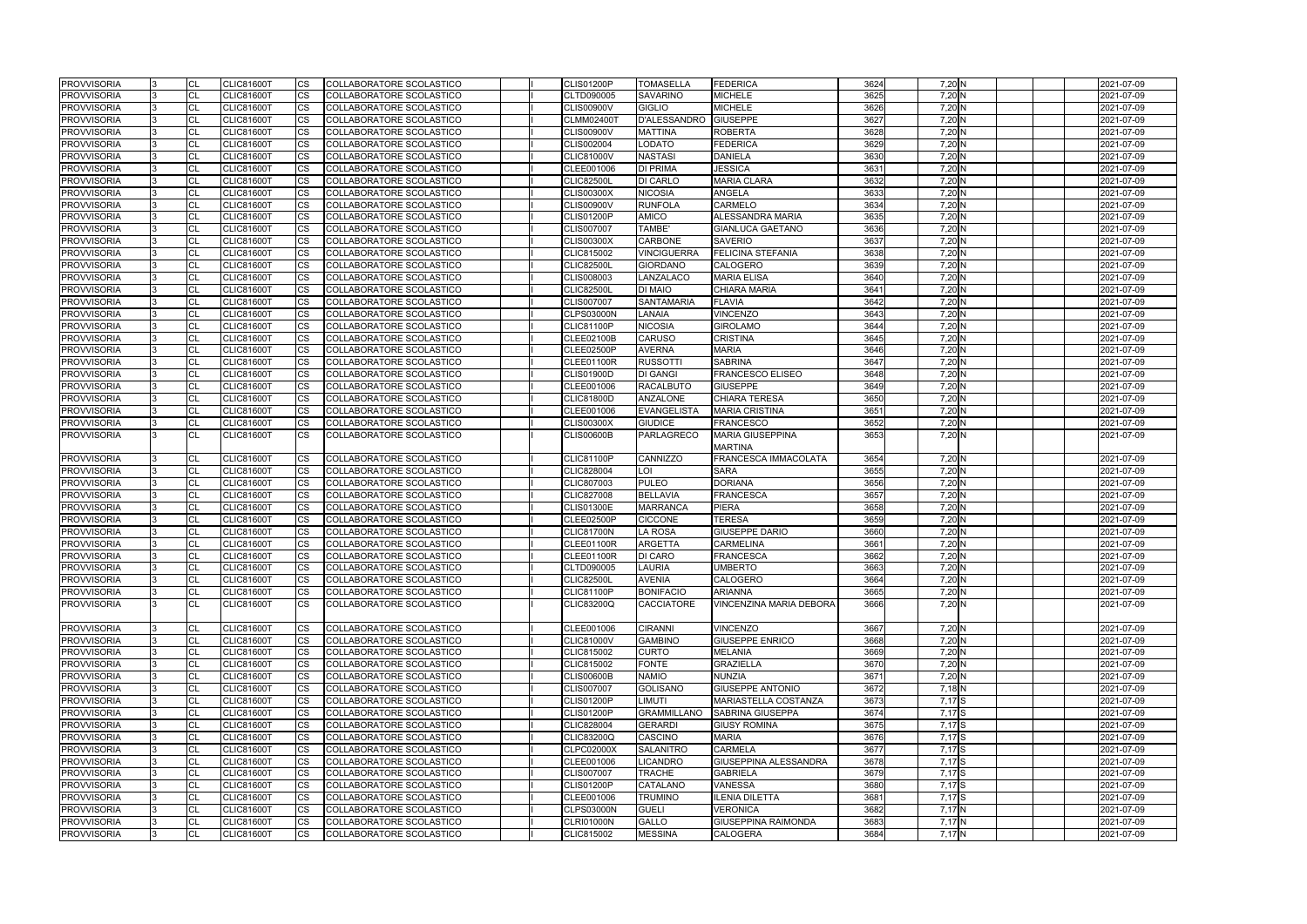| 3685              | $7,17$ N            |  |  | 2021-07-09 |
|-------------------|---------------------|--|--|------------|
| 3686              | 7.17N               |  |  | 2021-07-09 |
| 3687              | $7,15$ $S$          |  |  | 2021-07-09 |
| 3688              | 7,15S               |  |  | 2021-07-09 |
| 3689              | $7,15$ S            |  |  | 2021-07-09 |
| 3690              | 7,15N               |  |  | 2021-07-09 |
| 3691              | 7,12 <sub>N</sub>   |  |  |            |
|                   |                     |  |  | 2021-07-09 |
| 3692              | $7,10$ S            |  |  | 2021-07-09 |
| 3693              | $7,10$ S            |  |  | 2021-07-09 |
| 3694              | 7,10S               |  |  | 2021-07-09 |
| 3695              | $7,10$ S            |  |  | 2021-07-09 |
| 3696              | $7,10$ S            |  |  | 2021-07-09 |
| 3697              | 7,10S               |  |  | 2021-07-09 |
| 3698              | $7,10$ S            |  |  | 2021-07-09 |
| 3699              | $7,10$ S            |  |  | 2021-07-09 |
| 3700              | 7,10S               |  |  | 2021-07-09 |
| 3701              | $7,10$ S            |  |  | 2021-07-09 |
| 3702              | $7,10$ $S$          |  |  | 2021-07-09 |
| 3703              | $7,10$ $S$          |  |  | 2021-07-09 |
| 3704              | $7,10$ S            |  |  | 2021-07-09 |
| 3705              | $7,10$ S            |  |  | 2021-07-09 |
| 3706              | $7,10$ S            |  |  | 2021-07-09 |
| 3707              | 7,10S               |  |  | 2021-07-09 |
| 3708              | 7,10S               |  |  | 2021-07-09 |
| 3709              | $7,10$ <sub>N</sub> |  |  | 2021-07-09 |
| 3710              | 7,10 N              |  |  | 2021-07-09 |
| 3711              | 7,10 N              |  |  | 2021-07-09 |
| $\frac{1}{37}$ 12 | 7,10 N              |  |  | 2021-07-09 |
| 3713              | 7,10 N              |  |  | 2021-07-09 |
| 3714              | 7,10 N              |  |  | 2021-07-09 |
| 3715              | 7,10 N              |  |  | 2021-07-09 |
| 3716              | 7,10 N              |  |  | 2021-07-09 |
| 3717              | 7,10 N              |  |  | 2021-07-09 |
| 3718              | 7,10 N              |  |  | 2021-07-09 |
| 3719              | 7,10 <sub>N</sub>   |  |  | 2021-07-09 |
| 3720              | 7,10 <sub>N</sub>   |  |  | 2021-07-09 |
| 3721              | 7,10 N              |  |  | 2021-07-09 |
| 3722              | 7,10 N              |  |  | 2021-07-09 |
|                   |                     |  |  | 2021-07-09 |
| 3723              | $7,10$ N            |  |  |            |
| 3724              | 7,10N               |  |  | 2021-07-09 |
| 3725              | 7,10 N              |  |  | 2021-07-09 |
| 3726              | 7,10 N              |  |  | 2021-07-09 |
| 3727              | 7,10 N              |  |  | 2021-07-09 |
| 3728              | $7,10$ <sub>N</sub> |  |  | 2021-07-09 |
| 3729              | 7,10 N              |  |  | 2021-07-09 |
| 3730              | $7,10$ <sub>N</sub> |  |  | 2021-07-09 |
| 3731              | 7,10 N              |  |  | 2021-07-09 |
| 3732              | 7,10 N              |  |  | 2021-07-09 |
| 3733              | 7,10 N              |  |  | 2021-07-09 |
| 3734              | 7,10 N              |  |  | 2021-07-09 |
| 3735              | $7,10$ <sub>N</sub> |  |  | 2021-07-09 |
| 3736              | 7,10 N              |  |  | 2021-07-09 |
| 3737              | 7,10 N              |  |  | 2021-07-09 |
| 3738              | 7,10 N              |  |  | 2021-07-09 |
| 3739              | $7,10$ N            |  |  | 2021-07-09 |
| 3740              | 7,10 N              |  |  | 2021-07-09 |
|                   |                     |  |  |            |
| 3741              | 7,10 N              |  |  | 2021-07-09 |
| 3742              | 7,10 N              |  |  | 2021-07-09 |
| 3743              | 7,10 N              |  |  | 2021-07-09 |
|                   |                     |  |  |            |

| <b>PROVVISORIA</b>                       |     | <b>ICL</b>              | <b>CLIC81600T</b>                      | ICS.                   | COLLABORATORE SCOLASTICO                             |  | <b>CLIC82900X</b>                      | <b>GENTILE</b>                   | <b>FIDA</b>                               | 3685         | 7,17 N   | 2021-07-09               |
|------------------------------------------|-----|-------------------------|----------------------------------------|------------------------|------------------------------------------------------|--|----------------------------------------|----------------------------------|-------------------------------------------|--------------|----------|--------------------------|
| <b>PROVVISORIA</b>                       |     | <b>CL</b>               | <b>CLIC81600T</b>                      | <b>CS</b>              | <b>COLLABORATORE SCOLASTICO</b>                      |  | CLMM029001                             | <b>ILARDO</b>                    | THIERRY GIUSEPPE                          | 3686         | 7,17N    | 2021-07-09               |
|                                          |     |                         |                                        |                        |                                                      |  |                                        |                                  | <b>ANTONIO</b>                            |              |          |                          |
| <b>PROVVISORIA</b>                       |     | <b>CL</b>               | <b>CLIC81600T</b>                      | <b>CS</b>              | <b>COLLABORATORE SCOLASTICO</b>                      |  | CLEE001006                             | <b>TOSCANO</b>                   | <b>ANTONINO</b>                           | 3687         | $7,15$ S | 2021-07-09               |
| <b>PROVVISORIA</b>                       |     | <b>CL</b>               | <b>CLIC81600T</b>                      | <b>CS</b>              | COLLABORATORE SCOLASTICO                             |  | CLIC823001                             | <b>ZUPPARDO</b>                  | <b>VINCENZA</b>                           | 3688         | $7,15$ S | 2021-07-09               |
| <b>PROVVISORIA</b>                       |     | <b>CL</b>               | <b>CLIC81600T</b>                      | <b>CS</b>              | <b>COLLABORATORE SCOLASTICO</b>                      |  | <b>CLIS007007</b>                      | <b>TOSCANO</b>                   | <b>NUNZIATINA</b>                         | 3689         | $7,15$ S | 2021-07-09               |
| <b>PROVVISORIA</b>                       |     | <b>ICL</b>              | <b>CLIC81600T</b>                      | <b>CS</b>              | COLLABORATORE SCOLASTICO                             |  | CLIS007007                             | <b>GOLISANO</b>                  | <b>CARMELO</b>                            | 3690         | 7,15 N   | 2021-07-09               |
| <b>PROVVISORIA</b>                       |     | CL                      | <b>CLIC81600T</b>                      | <b>CS</b>              | COLLABORATORE SCOLASTICO                             |  | <b>CLIC81000V</b>                      | DI DIO                           | <b>LUISA ROSALBA</b>                      | 3691         | $7,12$ N | 2021-07-09               |
| <b>PROVVISORIA</b>                       |     | <b>CL</b>               | <b>CLIC81600T</b>                      | <b>ICS</b>             | COLLABORATORE SCOLASTICO                             |  | <b>CLEE02400V</b>                      | <b>LOVETERE</b>                  | <b>CALOGERO</b>                           | 3692         | 7,10S    | 2021-07-09               |
| <b>PROVVISORIA</b>                       |     | <b>CL</b>               | <b>CLIC81600T</b>                      | <b>CS</b>              | COLLABORATORE SCOLASTICO                             |  | <b>CLRI01000N</b>                      | <b>DILIBERTO</b>                 | <b>CARMELO</b>                            | 3693         | 7,10S    | 2021-07-09               |
| <b>PROVVISORIA</b>                       |     | <b>CL</b>               | <b>CLIC81600T</b>                      | <b>CS</b>              | COLLABORATORE SCOLASTICO                             |  | CLIS008003                             | <b>MANTIO</b>                    | <b>TANIA VALENTINA</b>                    | 3694         | $7,10$ S | 2021-07-09               |
| <b>PROVVISORIA</b>                       |     | <b>CL</b>               | <b>CLIC81600T</b>                      | <b>CS</b>              | <b>COLLABORATORE SCOLASTICO</b>                      |  | <b>CLIS007007</b>                      | <b>BRUNO</b>                     | <b>GIADA</b>                              | 3695         | $7,10$ S | 2021-07-09               |
| <b>PROVVISORIA</b>                       |     | <b>CL</b>               | <b>CLIC81600T</b>                      | <b>CS</b>              | COLLABORATORE SCOLASTICO                             |  | CLEE02400V                             | <b>CARLETTA</b>                  | <b>CARMELA</b>                            | 3696         | 7,10S    | 2021-07-09               |
| <b>PROVVISORIA</b>                       |     | <b>CL</b>               | <b>CLIC81600T</b>                      | <b>CS</b>              | COLLABORATORE SCOLASTICO                             |  | <b>CLIS007007</b>                      | <b>QUATTROCCHI</b>               | <b>NADIA</b>                              | 3697         | 7,10S    | 2021-07-09               |
| <b>PROVVISORIA</b>                       |     | CL                      | <b>CLIC81600T</b>                      | <b>CS</b>              | COLLABORATORE SCOLASTICO                             |  | CLEE001006                             | <b>CURATOLO</b>                  | ANGELO                                    | 3698         | $7,10$ S | 2021-07-09               |
| <b>PROVVISORIA</b>                       |     | <b>CL</b>               | <b>CLIC81600T</b>                      | <b>CS</b>              | COLLABORATORE SCOLASTICO                             |  | CLEE02400V                             | <b>FALZONE</b>                   | <b>DIMITRI LUIGI</b>                      | 3699         | $7,10$ S | 2021-07-09               |
| <b>PROVVISORIA</b>                       |     | CL                      | <b>CLIC81600T</b>                      | <b>ICS</b>             | COLLABORATORE SCOLASTICO                             |  | <b>CLIC82500L</b>                      | <b>PIRRONE</b>                   | <b>IGNAZIO</b>                            | 3700         | $7,10$ S | 2021-07-09               |
| <b>PROVVISORIA</b>                       |     | CL                      | <b>CLIC81600T</b>                      | <b>CS</b>              | COLLABORATORE SCOLASTICO                             |  | CLEE001006                             | <b>GENCO</b>                     | <b>ROSA</b>                               | 3701         | $7,10$ S | 2021-07-09               |
| <b>PROVVISORIA</b>                       |     | CL                      | <b>CLIC81600T</b>                      | $\overline{\text{cs}}$ | COLLABORATORE SCOLASTICO                             |  | CLIS002004                             | <b>GAGLIANO</b>                  | <b>ALICE</b>                              | 3702         | $7,10$ S | 2021-07-09               |
| <b>PROVVISORIA</b>                       |     | <b>CL</b>               | <b>CLIC81600T</b>                      | <b>CS</b>              | COLLABORATORE SCOLASTICO                             |  | <b>CLIC81600T</b>                      | VARSALONA                        | <b>PIETRO</b>                             | 3703         | 7,10S    | 2021-07-09               |
| <b>PROVVISORIA</b>                       |     | <b>CL</b>               | <b>CLIC81600T</b>                      | <b>CS</b>              | COLLABORATORE SCOLASTICO                             |  | <b>CLEE02400V</b>                      | <b>DANIELI</b>                   | <b>VALENTINA</b>                          | 3704         | $7,10$ S | 2021-07-09               |
| <b>PROVVISORIA</b>                       |     | CL                      | <b>CLIC81600T</b>                      | <b>CS</b>              | COLLABORATORE SCOLASTICO                             |  | <b>CLIC82500L</b>                      | <b>INDELICATO</b>                | <b>IGNAZIO</b>                            | 3705         | $7,10$ S | 2021-07-09               |
| <b>PROVVISORIA</b>                       |     | <b>CL</b>               | <b>CLIC81600T</b>                      | <b>ICS</b>             | COLLABORATORE SCOLASTICO                             |  | <b>CLIS00600B</b>                      | <b>MESSINA</b>                   | <b>FILIPPO ANTONIO</b>                    | 3706         | $7,10$ S | 2021-07-09               |
| <b>PROVVISORIA</b>                       |     | <b>CL</b>               | <b>CLIC81600T</b>                      | <b>ICS</b>             | COLLABORATORE SCOLASTICO                             |  | <b>CLIS00900V</b>                      | <b>LA LEGNAME</b>                | <b>GIOVANNI</b>                           | 3707         | $7,10$ S | 2021-07-09               |
| <b>PROVVISORIA</b>                       |     | <b>CL</b>               | <b>CLIC81600T</b>                      | <b>CS</b>              | COLLABORATORE SCOLASTICO                             |  | CLIC821009                             | <b>DI FRANCISCA</b>              | <b>CLAUDIO</b>                            | 3708         | $7,10$ S | 2021-07-09               |
| <b>PROVVISORIA</b>                       |     | <b>CL</b>               | <b>CLIC81600T</b>                      | <b>CS</b>              | COLLABORATORE SCOLASTICO                             |  | <b>CLIC82500L</b>                      | <b>PARENTI</b>                   | <b>GIADA</b>                              | 3709         | $7,10$ N | 2021-07-09               |
| <b>PROVVISORIA</b>                       |     | <b>CL</b>               | <b>CLIC81600T</b>                      | <b>CS</b>              | COLLABORATORE SCOLASTICO                             |  | <b>CLIC82500L</b>                      | DI DIO                           | ROCCO PIO                                 | 3710         | 7,10N    | 2021-07-09               |
| <b>PROVVISORIA</b>                       |     | CL                      | <b>CLIC81600T</b>                      | <b>ICS</b>             | COLLABORATORE SCOLASTICO                             |  | CLIS002004                             | <b>AMATO</b>                     | <b>FRANCESCO</b>                          | 3711         | 7,10 N   | 2021-07-09               |
| <b>PROVVISORIA</b>                       |     | <b>CL</b>               | <b>CLIC81600T</b>                      | <b>CS</b>              | COLLABORATORE SCOLASTICO                             |  | <b>CLIS01300E</b>                      | <b>LODATO</b>                    | <b>GIUSEPPE</b>                           | 3712         | $7,10$ N | 2021-07-09               |
| <b>PROVVISORIA</b>                       |     | <b>CL</b>               | <b>CLIC81600T</b>                      | <b>CS</b>              | COLLABORATORE SCOLASTICO                             |  | <b>CLIC82500L</b>                      | <b>MANTELLI</b>                  | <b>IRIS</b>                               | 3713         | 7,10 N   | 2021-07-09               |
| <b>PROVVISORIA</b>                       |     | <b>CL</b>               | <b>CLIC81600T</b>                      | <b>CS</b>              | COLLABORATORE SCOLASTICO                             |  | <b>CLIS01300E</b>                      | <b>D'ANGELO</b>                  | <b>MARIA PIA</b>                          | 3714         | 7,10 N   | 2021-07-09               |
| <b>PROVVISORIA</b>                       |     | <b>ICL</b>              | <b>CLIC81600T</b>                      | <b>CS</b>              | COLLABORATORE SCOLASTICO                             |  | <b>CLIS007007</b>                      | <b>PIRILLO</b>                   | <b>CALOGERO</b>                           | 3715         | 7,10 N   | 2021-07-09               |
| <b>PROVVISORIA</b>                       |     | <b>CL</b>               | <b>CLIC81600T</b>                      | <b>CS</b>              | COLLABORATORE SCOLASTICO                             |  | CLEE001006                             | <b>BONGIOVANNI</b>               | <b>GIUSEPPINA</b>                         | 3716         | 7,10N    | 2021-07-09               |
| <b>PROVVISORIA</b>                       |     | <b>CL</b>               | <b>CLIC81600T</b>                      | <b>ICS</b>             | COLLABORATORE SCOLASTICO                             |  | <b>CLIC82000D</b>                      | <b>CALABRESE</b>                 | LEONARDO DOMENICO PIO                     | 3717         | 7,10 N   | 2021-07-09               |
| <b>PROVVISORIA</b>                       |     | <b>CL</b>               | <b>CLIC81600T</b>                      | <b>CS</b>              | COLLABORATORE SCOLASTICO                             |  | <b>CLIC828004</b>                      | <b>MANGIONE</b>                  | <b>ANDREA BIAGIO</b>                      | 3718         | 7,10 N   | 2021-07-09               |
| <b>PROVVISORIA</b>                       |     | <b>CL</b>               | <b>CLIC81600T</b>                      | <b>ICS</b>             | COLLABORATORE SCOLASTICO                             |  | CLIC819009                             | <b>TRIMARCHI</b>                 | <b>ARIANNA</b>                            | 3719         | 7,10 N   | 2021-07-09               |
| <b>PROVVISORIA</b>                       |     | <b>CL</b>               | <b>CLIC81600T</b>                      | <b>ICS</b>             | COLLABORATORE SCOLASTICO                             |  | <b>CLIC82500L</b>                      | <b>BELLAVIA</b>                  | <b>CHIARA</b>                             | 3720         | 7,10 N   | 2021-07-09               |
| <b>PROVVISORIA</b>                       |     | <b>CL</b>               | <b>CLIC81600T</b>                      | <b>CS</b>              | COLLABORATORE SCOLASTICO                             |  | CLMM029001                             | CALA'                            | <b>ALDO PIO</b>                           | 3721         | 7,10 N   | 2021-07-09               |
| <b>PROVVISORIA</b>                       |     | <b>CL</b>               | <b>CLIC81600T</b>                      | <b>CS</b>              | COLLABORATORE SCOLASTICO                             |  | <b>CLRI01000N</b>                      | <b>LAURICELLA</b>                | <b>FRANCESCO</b>                          | 3722         | 7,10 N   | 2021-07-09               |
| <b>PROVVISORIA</b>                       |     | CL                      | <b>CLIC81600T</b>                      | <b>CS</b>              | COLLABORATORE SCOLASTICO                             |  | CLIS008003                             | <b>IPPOLITO</b>                  | LETIZIA                                   | 3723         | 7,10 N   | 2021-07-09               |
| <b>PROVVISORIA</b>                       | l3. | <b>ICL</b>              | <b>CLIC81600T</b>                      | $\overline{\text{cs}}$ | COLLABORATORE SCOLASTICO                             |  | CLEE001006                             | <b>GRACEFFA</b>                  | <b>SALVATORE</b>                          | 3724         | 7,10N    | 2021-07-09               |
| <b>PROVVISORIA</b>                       |     | <b>CL</b>               | <b>CLIC81600T</b>                      | <b>ICS</b>             | <b>COLLABORATORE SCOLASTICO</b>                      |  | CLIC815002                             | <b>NOTO</b>                      | <b>CAMILLA MILENIA</b>                    | 3725         | 7,10 N   | 2021-07-09               |
| <b>PROVVISORIA</b>                       |     | <b>ICL</b>              | <b>CLIC81600T</b>                      | <b>CS</b>              | COLLABORATORE SCOLASTICO                             |  | <b>CLRI01000N</b>                      | <b>SALEMI</b>                    | <b>SILVIA</b>                             | 3726         | 7,10 N   | 2021-07-09               |
| <b>PROVVISORIA</b>                       |     | <b>ICL</b>              | <b>CLIC81600T</b>                      | <b>CS</b>              | COLLABORATORE SCOLASTICO                             |  | <b>CLIS00900V</b>                      | <b>DE BILIO</b>                  | CALOGERO                                  | 3727         | 7,10 N   | 2021-07-09               |
| <b>PROVVISORIA</b>                       |     | <b>ICL</b>              | <b>CLIC81600T</b>                      | <b>CS</b>              | COLLABORATORE SCOLASTICO                             |  | CLEE001006                             | <b>TOIA</b>                      | <b>RICCARDO</b>                           | 3728         | 7,10 N   | 2021-07-09               |
| <b>PROVVISORIA</b>                       |     | <b>ICL</b>              | <b>CLIC81600T</b>                      | <b>CS</b>              | COLLABORATORE SCOLASTICO                             |  | <b>CLEE02100B</b>                      | <b>CARUSO</b>                    | <b>VANESSA DILETTA</b>                    | 3729         | 7,10 N   | 2021-07-09               |
| <b>PROVVISORIA</b>                       |     | <b>ICL</b>              | <b>CLIC81600T</b>                      | <b>CS</b>              | COLLABORATORE SCOLASTICO                             |  | CLTD090005                             | <b>PILOTTA</b>                   | <b>GIUSEPPE</b>                           | 3730         | 7,10 N   | 2021-07-09               |
|                                          |     |                         |                                        |                        |                                                      |  |                                        |                                  |                                           |              | 7,10 N   | 2021-07-09               |
| <b>PROVVISORIA</b><br><b>PROVVISORIA</b> |     | <b>CL</b><br><b>ICL</b> | <b>CLIC81600T</b><br><b>CLIC81600T</b> | <b>CS</b><br><b>CS</b> | COLLABORATORE SCOLASTICO<br>COLLABORATORE SCOLASTICO |  | CLIC821009<br><b>CLIS00600B</b>        | <b>CURRIERI</b><br>SIGNORELLO    | <b>RAMONA</b><br><b>EMANUELE GIOVANNI</b> | 3731<br>3732 | $7,10$ N | 2021-07-09               |
|                                          |     |                         |                                        |                        |                                                      |  |                                        |                                  |                                           |              |          |                          |
| <b>PROVVISORIA</b>                       |     | <b>ICL</b>              | <b>CLIC81600T</b>                      | <b>CS</b>              | COLLABORATORE SCOLASTICO                             |  | <b>CLIC82500L</b>                      | <b>GAGLIO</b>                    | <b>MARCO</b><br><b>GIUSEPPE</b>           | 3733         | 7,10 N   | 2021-07-09               |
|                                          |     |                         |                                        |                        | <b>COLLABORATORE SCOLASTICO</b>                      |  |                                        |                                  | <b>SALVATORE</b>                          |              |          |                          |
| <b>PROVVISORIA</b><br><b>PROVVISORIA</b> |     | <b>ICL</b>              | <b>CLIC81600T</b>                      | <b>CS</b>              | <b>COLLABORATORE SCOLASTICO</b>                      |  | <b>CLIC82500L</b>                      | SALAMONE                         |                                           | 3734         | 7,10 N   | 2021-07-09               |
|                                          |     | <b>CL</b>               | <b>CLIC81600T</b>                      | <b>CS</b>              |                                                      |  | <b>CLIC82500L</b><br><b>CLIC822005</b> | <b>PRICOCO</b>                   | LETIZIA<br><b>MARIACHIARA</b>             | 3735         | 7,10 N   | 2021-07-09               |
| <b>PROVVISORIA</b>                       |     | <b>CL</b>               | <b>CLIC81600T</b>                      | <b>CS</b><br><b>CS</b> | COLLABORATORE SCOLASTICO<br>COLLABORATORE SCOLASTICO |  |                                        | <b>SAMBITO</b><br><b>VACCARO</b> | <b>FRANCESCO DANIELE</b>                  | 3736         | 7,10 N   | 2021-07-09<br>2021-07-09 |
| <b>PROVVISORIA</b>                       |     | <b>ICL</b>              | <b>CLIC81600T</b>                      |                        |                                                      |  | <b>CLIC80400G</b>                      |                                  | <b>MARIA</b>                              | 3737         | 7,10 N   |                          |
| <b>PROVVISORIA</b>                       |     | <b>ICL</b>              | <b>CLIC81600T</b>                      | <b>CS</b>              | COLLABORATORE SCOLASTICO                             |  | CLEE001006                             | <b>MATTINA</b>                   | <b>DAVIDE</b>                             | 3738         | 7,10 N   | 2021-07-09               |
| <b>PROVVISORIA</b>                       |     | <b>CL</b>               | <b>CLIC81600T</b>                      | <b>CS</b>              | COLLABORATORE SCOLASTICO                             |  | <b>CLIS007007</b>                      | LO TITOLO                        | LUCIA                                     | 3739         | 7,10 N   | 2021-07-09               |
| <b>PROVVISORIA</b>                       |     | <b>ICL</b>              | <b>CLIC81600T</b>                      | <b>CS</b>              | COLLABORATORE SCOLASTICO                             |  | CLIC821009                             | <b>PASSANISI</b>                 | VALENTINA MARIA ANTONIA                   | 3740         | 7,10 N   | 2021-07-09               |
|                                          |     |                         |                                        |                        |                                                      |  |                                        |                                  |                                           |              |          |                          |
| <b>PROVVISORIA</b>                       |     | <b>ICL</b>              | <b>CLIC81600T</b>                      | <b>CS</b>              | COLLABORATORE SCOLASTICO                             |  | <b>CLEE02500P</b>                      | <b>SOLLAMI</b>                   | <b>VINCENZO</b>                           | 3741         | 7,10 N   | 2021-07-09               |
| <b>PROVVISORIA</b>                       |     | <b>ICL</b>              | <b>CLIC81600T</b>                      | <b>CS</b>              | COLLABORATORE SCOLASTICO                             |  | <b>CLIC83100X</b>                      | <b>RUSSO</b>                     | <b>ELISA</b>                              | 3742         | 7,10 N   | 2021-07-09               |
| <b>PROVVISORIA</b>                       |     | <b>CL</b>               | <b>CLIC81600T</b>                      | <b>CS</b>              | COLLABORATORE SCOLASTICO                             |  | <b>CLIS00900V</b>                      | <b>CHIMENTI</b>                  | <b>SALVATORE</b>                          | 3743         | 7,10 N   | 2021-07-09               |
|                                          |     |                         |                                        |                        |                                                      |  |                                        |                                  |                                           |              |          |                          |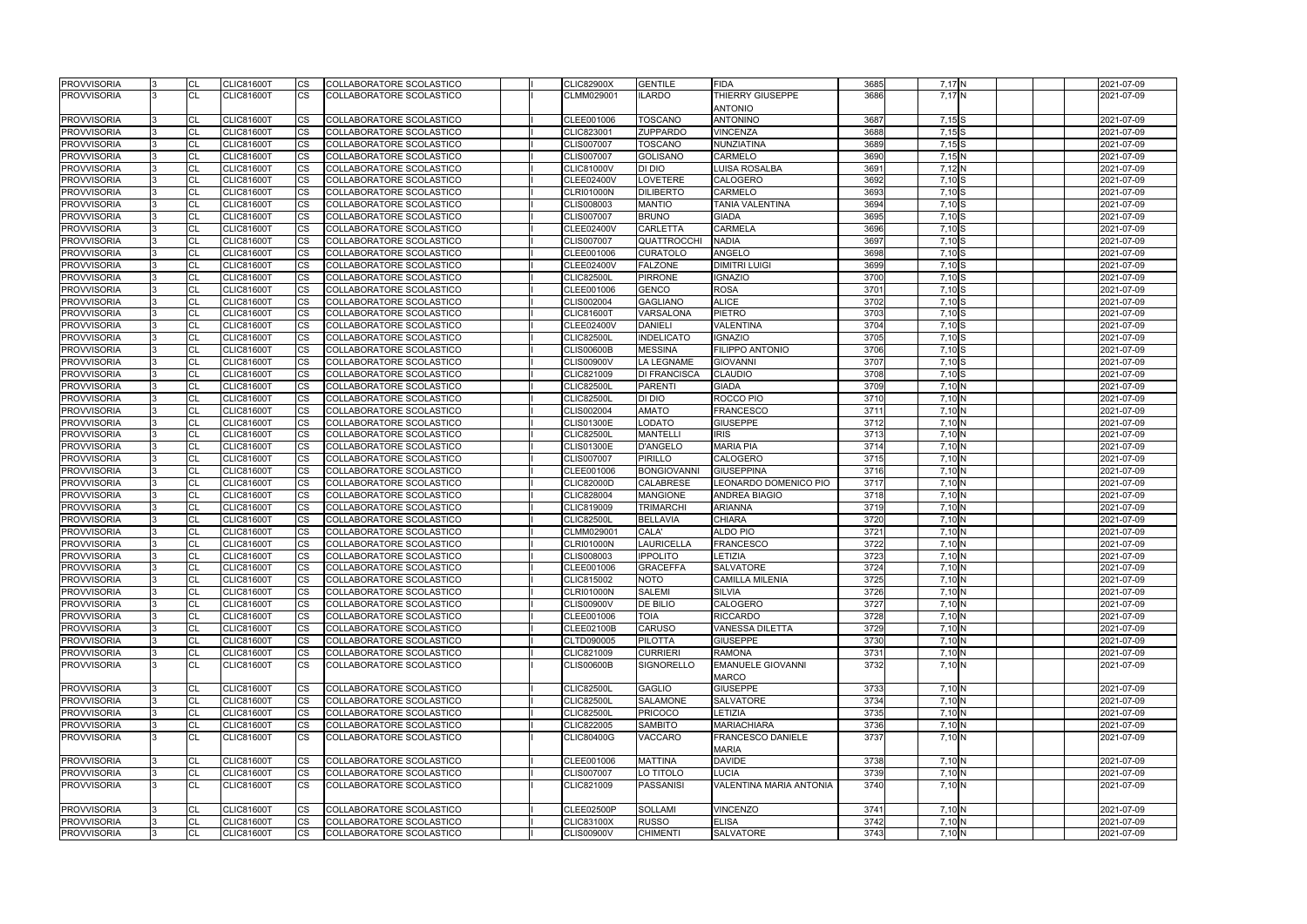| <b>PROVVISORIA</b>                       | CL              | <b>CLIC81600T</b> | CS.       | COLLABORATORE SCOLASTICO                             |  | <b>CLIC81600T</b> | <b>SORCE</b>        | <b>NOEMI</b>            | 3744              | 7,10 N            |  | 2021-07-09               |
|------------------------------------------|-----------------|-------------------|-----------|------------------------------------------------------|--|-------------------|---------------------|-------------------------|-------------------|-------------------|--|--------------------------|
| <b>PROVVISORIA</b>                       | <b>CL</b>       | <b>CLIC81600T</b> | CS        | COLLABORATORE SCOLASTICO                             |  | <b>CLMM04200B</b> | <b>CUSUMANO</b>     | <b>DANIELE</b>          | 3745              | 7,10N             |  | 2021-07-09               |
| <b>PROVVISORIA</b>                       | <b>CL</b>       | <b>CLIC81600T</b> | <b>CS</b> | COLLABORATORE SCOLASTICO                             |  | <b>CLEE02400V</b> | PRIZZI              | <b>ANGELA</b>           | 3746              | 7,10 N            |  | 2021-07-09               |
| <b>PROVVISORIA</b>                       | <b>CL</b>       | <b>CLIC81600T</b> | CS        | COLLABORATORE SCOLASTICO                             |  | <b>CLIS01400A</b> | <b>BONSIGNORE</b>   | <b>GIULIANA</b>         | 3747              | 7,10 N            |  | 2021-07-09               |
| <b>PROVVISORIA</b>                       | <b>CL</b>       | <b>CLIC81600T</b> | CS        | COLLABORATORE SCOLASTICO                             |  | <b>CLIS007007</b> | <b>PAPPALARDO</b>   | <b>SONIA</b>            | 3748              | 7,10 <sub>N</sub> |  | 2021-07-09               |
| <b>PROVVISORIA</b>                       | <b>CL</b>       | <b>CLIC81600T</b> | CS        | COLLABORATORE SCOLASTICO                             |  | <b>CLPC02000X</b> | CASSARO             | CARLA                   | 3749              | 7,10 N            |  | 2021-07-09               |
| <b>PROVVISORIA</b>                       | <b>CL</b>       | <b>CLIC81600T</b> | CS        | COLLABORATORE SCOLASTICO                             |  | <b>CLIC81100P</b> | <b>ROMANO</b>       | <b>STEFANIA</b>         | 3750              | 7,10 N            |  | 2021-07-09               |
| <b>PROVVISORIA</b>                       | CL              | <b>CLIC81600T</b> | <b>CS</b> | COLLABORATORE SCOLASTICO                             |  | <b>CLIS01900D</b> | <b>RIZZO</b>        | RICCARDO ANTONIO        | 3751              | 7,10 N            |  | 2021-07-09               |
| <b>PROVVISORIA</b>                       | <b>CL</b>       | <b>CLIC81600T</b> | CS        | COLLABORATORE SCOLASTICO                             |  | <b>CLIS00300X</b> | <b>D'ALEO</b>       | SARA                    | 3752              | 7,10N             |  | 2021-07-09               |
| <b>PROVVISORIA</b>                       | <b>CL</b>       | <b>CLIC81600T</b> | CS        | <b>COLLABORATORE SCOLASTICO</b>                      |  | <b>CLIC822005</b> | <b>TRAVAGLIANTI</b> | <b>VERONICA</b>         | 3753              | 7,10N             |  | 2021-07-09               |
| <b>PROVVISORIA</b>                       | CL              | <b>CLIC81600T</b> | CS.       | COLLABORATORE SCOLASTICO                             |  | <b>CLIC81100P</b> | <b>SMECCA</b>       | <b>GIUSEPPE ANTONIO</b> | 3754              | 7,10 N            |  | 2021-07-09               |
| <b>PROVVISORIA</b>                       | CL              | <b>CLIC81600T</b> | CS        | COLLABORATORE SCOLASTICO                             |  | <b>CLEE02500P</b> | <b>CAMMARATA</b>    | <b>MONIA</b>            | 3755              | 7,10N             |  | 2021-07-09               |
| <b>PROVVISORIA</b>                       | <b>CL</b>       | <b>CLIC81600T</b> | CS        | COLLABORATORE SCOLASTICO                             |  | <b>CLIC83200Q</b> | <b>MANIGLIA</b>     | NICOLO'                 | 3756              | 7,10N             |  | 2021-07-09               |
| <b>PROVVISORIA</b>                       | <b>CL</b>       | <b>CLIC81600T</b> | <b>CS</b> | COLLABORATORE SCOLASTICO                             |  | <b>CLIS007007</b> | <b>SAVERINO</b>     | <b>CALOGERO</b>         | 3757              | 7,10 N            |  | 2021-07-09               |
| <b>PROVVISORIA</b>                       | <b>CL</b>       | <b>CLIC81600T</b> | CS        | COLLABORATORE SCOLASTICO                             |  | <b>CLRI01000N</b> | <b>BAIAMONTE</b>    | PASQUALE GERLANDO       | 3758              | 7,10 N            |  | 2021-07-09               |
| <b>PROVVISORIA</b>                       | <b>CL</b>       | <b>CLIC81600T</b> | CS        | COLLABORATORE SCOLASTICO                             |  | <b>CLIC82500L</b> | <b>GALLUZZO</b>     | <b>ROSA MARIA</b>       | 3759              | 7,10 <sub>N</sub> |  | 2021-07-09               |
| <b>PROVVISORIA</b>                       | <b>CL</b>       | <b>CLIC81600T</b> | CS        | COLLABORATORE SCOLASTICO                             |  | CLMM029001        | <b>CAPIZZI</b>      | <b>MARIA GRAZIA</b>     | 3760              | $7,08$ S          |  | 2021-07-09               |
| <b>PROVVISORIA</b>                       | <b>CL</b>       | <b>CLIC81600T</b> | CS        | COLLABORATORE SCOLASTICO                             |  | CLIC821009        | <b>MAROTTA</b>      | _IBORIO                 | 3761              | 7,08 S            |  | 2021-07-09               |
| <b>PROVVISORIA</b>                       | CL              | <b>CLIC81600T</b> | CS        | COLLABORATORE SCOLASTICO                             |  | <b>CLIS01200P</b> | <b>BORZI</b>        | <b>GIUSEPPE</b>         | 3762              | $7,08$ N          |  | 2021-07-09               |
| <b>PROVVISORIA</b>                       | <b>CL</b>       | <b>CLIC81600T</b> | <b>CS</b> | COLLABORATORE SCOLASTICO                             |  | <b>CLIC81000V</b> | <b>RINDONE</b>      | <b>GIOVANNI</b>         | 3763              | 7,08 N            |  | 2021-07-09               |
| <b>PROVVISORIA</b>                       | <b>CL</b>       | <b>CLIC81600T</b> | CS        | COLLABORATORE SCOLASTICO                             |  | CLIC823001        | <b>MARCHISCIANA</b> | <b>GIOVANNI</b>         | 3764              | 7,07 S            |  | 2021-07-09               |
| <b>PROVVISORIA</b>                       | CL              | <b>CLIC81600T</b> | CS        | COLLABORATORE SCOLASTICO                             |  | <b>CLIC828004</b> | <b>ALIOTTA</b>      | MARIALUISA              | 3765              | 7,07 S            |  | 2021-07-09               |
| <b>PROVVISORIA</b>                       | <b>CL</b>       | <b>CLIC81600T</b> | CS        | COLLABORATORE SCOLASTICO                             |  | <b>CLIS00900V</b> | <b>MARTINES</b>     | <b>MATTEO ANGELO</b>    | 3766              | $7,05$ S          |  | 2021-07-09               |
| <b>PROVVISORIA</b>                       | <b>CL</b>       | <b>CLIC81600T</b> | CS        | COLLABORATORE SCOLASTICO                             |  | <b>CLIC83100X</b> | <b>ROMANO</b>       | LUIGI ANTONIO           | 3767              | $7,05$ S          |  | 2021-07-09               |
| <b>PROVVISORIA</b>                       | CL              | <b>CLIC81600T</b> | CS        | COLLABORATORE SCOLASTICO                             |  | <b>CLEE01100R</b> | <b>CIULLA</b>       | <b>GIUSEPPE</b>         | 3768              | $7,05$ S          |  | 2021-07-09               |
| <b>PROVVISORIA</b>                       | <b>CL</b>       | <b>CLIC81600T</b> | <b>CS</b> | COLLABORATORE SCOLASTICO                             |  | CLEE001006        | <b>CORBO</b>        | <b>MARIA DANILA</b>     | 3769              | $7,05$ S          |  | 2021-07-09               |
| <b>PROVVISORIA</b>                       | <b>CL</b>       | <b>CLIC81600T</b> | CS        | COLLABORATORE SCOLASTICO                             |  | CLIC823001        | <b>MARTINES</b>     | GIUSEPPA IMMACOLATA     | 3770              | 7,05 N            |  | 2021-07-09               |
| <b>PROVVISORIA</b>                       | <b>CL</b>       | <b>CLIC81600T</b> | CS        | COLLABORATORE SCOLASTICO                             |  | <b>CLIS007007</b> | <b>TERRANOVA</b>    | <b>DAILA NOELIA</b>     | 3771              | 7,05N             |  | 2021-07-09               |
| <b>PROVVISORIA</b>                       | <b>CL</b>       | <b>CLIC81600T</b> | CS        | COLLABORATORE SCOLASTICO                             |  | CLTD090005        | <b>TURIANO</b>      | <b>GIANMARCO ALEX</b>   | 3772              | 7,05 N            |  | 2021-07-09               |
| <b>PROVVISORIA</b>                       | CL              | <b>CLIC81600T</b> | CS        | COLLABORATORE SCOLASTICO                             |  | CLTD090005        | <b>LACAGNINA</b>    | <b>MARTINA</b>          | 3773              | 7,02N             |  | 2021-07-09               |
| <b>PROVVISORIA</b>                       | CL              | <b>CLIC81600T</b> | CS        | COLLABORATORE SCOLASTICO                             |  | CLEE001006        | <b>BONGIORNO</b>    | <b>GAETANA</b>          | 3774              | 7,01S             |  | 2021-07-09               |
| <b>PROVVISORIA</b>                       | <b>CL</b>       | <b>CLIC81600T</b> | CS        | COLLABORATORE SCOLASTICO                             |  | <b>CLIC81600T</b> | <b>AMICO</b>        | <b>MARIA RITA</b>       | 3775              | $7,01$ N          |  | 2021-07-09               |
| <b>PROVVISORIA</b>                       | CL              | <b>CLIC81600T</b> | <b>CS</b> | COLLABORATORE SCOLASTICO                             |  | CLIS008003        | <b>VELLA</b>        | <b>CARMELINA CINZIA</b> | 3776              | 7ls               |  | 2021-07-09               |
| <b>PROVVISORIA</b>                       | <b>CL</b>       | <b>CLIC81600T</b> | CS        | COLLABORATORE SCOLASTICO                             |  | CLEE001006        | LAZZARA             | <b>MARIA</b>            | 3777              | 7ls               |  | 2021-07-09               |
| <b>PROVVISORIA</b>                       | <b>CL</b>       | <b>CLIC81600T</b> | CS        | COLLABORATORE SCOLASTICO                             |  | <b>CLIC827008</b> | <b>REGGIBILE</b>    | <b>TIZIANA</b>          | 3778              | 7ls               |  | 2021-07-09               |
| <b>PROVVISORIA</b>                       | <b>CL</b>       | <b>CLIC81600T</b> | CS        | COLLABORATORE SCOLASTICO                             |  | <b>CLEE02500P</b> | <b>COSTA</b>        | <b>MARIA ELEONORA</b>   | 3779              | $7$ S             |  | 2021-07-09               |
| <b>PROVVISORIA</b>                       | CL              | <b>CLIC81600T</b> | CS        | COLLABORATORE SCOLASTICO                             |  | CLIS008003        | <b>FEDERICO</b>     | <b>MARIO</b>            | 3780              | 7S                |  | 2021-07-09               |
| <b>PROVVISORIA</b>                       | <b>CL</b>       | <b>CLIC81600T</b> | CS        | COLLABORATORE SCOLASTICO                             |  | CLMM029001        | <b>PINZINO</b>      | <b>GIUSEPPE</b>         | 3781              | 7S                |  | 2021-07-09               |
| <b>PROVVISORIA</b>                       | <b>CL</b>       | <b>CLIC81600T</b> | <b>CS</b> | COLLABORATORE SCOLASTICO                             |  | <b>CLIC83100X</b> | <b>GERBINO</b>      | <b>FRANCESCO</b>        | 3782              | 7S                |  | 2021-07-09               |
| <b>PROVVISORIA</b>                       | <b>CL</b>       | <b>CLIC81600T</b> | CS        | COLLABORATORE SCOLASTICO                             |  | <b>CLEE01100R</b> | MALVE'              | <b>SAMANTHA</b>         | 3783              | 7S                |  | 2021-07-09               |
| <b>PROVVISORIA</b>                       | $\overline{C}$  | CLIC81600T        | <b>CS</b> | COLLABORATORE SCOLASTICO                             |  | <b>CLIS01900D</b> | <b>SEMINARA</b>     | <b>ELSA</b>             | 3784              | 7S                |  | 2021-07-09               |
| <b>PROVVISORIA</b>                       | <b>CL</b>       | <b>CLIC81600T</b> | CS        | COLLABORATORE SCOLASTICO                             |  | <b>CLIC81700N</b> | <b>FARRUGGIA</b>    | <b>GIOVANNA</b>         | 3785              | 7S                |  | 2021-07-09               |
| <b>PROVVISORIA</b>                       | CL              | <b>CLIC81600T</b> | CS        | COLLABORATORE SCOLASTICO                             |  | CLTD090005        | <b>COSTA</b>        | <b>MONICA</b>           | 3786              | 7S                |  | 2021-07-09               |
| <b>PROVVISORIA</b>                       | CL              | <b>CLIC81600T</b> | <b>CS</b> | COLLABORATORE SCOLASTICO                             |  | CLEE001006        | <b>D'AMBROGIO</b>   | <b>ALESSANDRO</b>       | 3787              | 7S                |  | 2021-07-09               |
| <b>PROVVISORIA</b>                       | <b>CL</b>       | <b>CLIC81600T</b> | <b>CS</b> | COLLABORATORE SCOLASTICO                             |  | <b>CLIS00900V</b> | <b>LAURICELLA</b>   | <b>FLORIANA</b>         | 3788              | 7S                |  | 2021-07-09               |
| <b>PROVVISORIA</b>                       | CL              | <b>CLIC81600T</b> | CS.       | COLLABORATORE SCOLASTICO                             |  | <b>CLIC81100P</b> | <b>CHOMICZ</b>      | <b>ANETA PATRYCJA</b>   | 3789 <sub>S</sub> | 7S                |  | 2021-07-09               |
|                                          |                 | <b>CLIC81600T</b> |           | COLLABORATORE SCOLASTICO                             |  | <b>CLEE02500P</b> | <b>MANGANARO</b>    | <b>TERESA</b>           | 3790              | 7S                |  |                          |
| <b>PROVVISORIA</b>                       | CL<br><b>CL</b> | <b>CLIC81600T</b> | CS.<br>CS |                                                      |  | <b>CLIS01200P</b> | <b>DI GRIGOLI</b>   | <b>GIUSEPPINA</b>       |                   | 7S                |  | 2021-07-09<br>2021-07-09 |
| <b>PROVVISORIA</b><br><b>PROVVISORIA</b> | CL              | <b>CLIC81600T</b> |           | COLLABORATORE SCOLASTICO<br>COLLABORATORE SCOLASTICO |  | <b>CLIS01300E</b> | <b>CELESTRI</b>     | <b>MASSIMO</b>          | 3791<br>3792      | 7S                |  | 2021-07-09               |
|                                          |                 |                   | CS        |                                                      |  |                   |                     |                         |                   |                   |  |                          |
| <b>PROVVISORIA</b>                       | CL              | <b>CLIC81600T</b> | CS        | COLLABORATORE SCOLASTICO                             |  | CLMM029001        | <b>VASTA</b>        | IVAN                    | 3793              | 7S                |  | 2021-07-09               |
| <b>PROVVISORIA</b>                       | <b>CL</b>       | <b>CLIC81600T</b> | <b>CS</b> | COLLABORATORE SCOLASTICO                             |  | <b>CLIC82000D</b> | <b>CIPOLLA</b>      | <b>ANNA MARIA</b>       | 3794              | 7S                |  | 2021-07-09               |
| <b>PROVVISORIA</b>                       | CL              | <b>CLIC81600T</b> | <b>CS</b> | COLLABORATORE SCOLASTICO                             |  | <b>CLIS007007</b> | ZUCCALA'            | GIUSI                   | 3795              | 7S                |  | 2021-07-09               |
| <b>PROVVISORIA</b>                       | CL              | <b>CLIC81600T</b> | <b>CS</b> | COLLABORATORE SCOLASTICO                             |  | CLIC830004        | <b>COSTA</b>        | <b>ISABELLA CARMELA</b> | 3796              | 7S                |  | 2021-07-09               |
| <b>PROVVISORIA</b>                       | <b>CL</b>       | <b>CLIC81600T</b> | CS        | COLLABORATORE SCOLASTICO                             |  | CLIC815002        | <b>ERBA</b>         | <b>MARIA CHIARA</b>     | 3797              | 7S                |  | 2021-07-09               |
| <b>PROVVISORIA</b>                       | CL              | <b>CLIC81600T</b> | CS        | COLLABORATORE SCOLASTICO                             |  | <b>CLIC81700N</b> | <b>FARRUGGIA</b>    | VIRGINIA                | 3798              | $7$ S             |  | 2021-07-09               |
| <b>PROVVISORIA</b>                       | <b>CL</b>       | <b>CLIC81600T</b> | CS        | COLLABORATORE SCOLASTICO                             |  | <b>CLIS007007</b> | <b>COLLURA</b>      | LORENA                  | 3799              | 7s                |  | 2021-07-09               |
| <b>PROVVISORIA</b>                       | <b>CL</b>       | <b>CLIC81600T</b> | CS        | COLLABORATORE SCOLASTICO                             |  | <b>CLIC81700N</b> | <b>RINDONE</b>      | LORENA MARIA CHIARA     | 3800              | 7S                |  | 2021-07-09               |
| <b>PROVVISORIA</b>                       | CL              | <b>CLIC81600T</b> | <b>CS</b> | COLLABORATORE SCOLASTICO                             |  | <b>CLIS01400A</b> | MARCENO'            | ANGELA                  | 3801              | 7S                |  | 2021-07-09               |
| <b>PROVVISORIA</b>                       | <b>CL</b>       | <b>CLIC81600T</b> | CS.       | COLLABORATORE SCOLASTICO                             |  | <b>CLIS007007</b> | <b>SCEBBA</b>       | <b>ROSARIO</b>          | 3802              | 7S                |  | 2021-07-09               |
| <b>PROVVISORIA</b>                       | <b>CL</b>       | <b>CLIC81600T</b> | CS        | COLLABORATORE SCOLASTICO                             |  | CLEE001006        | <b>INCARBONE</b>    | <b>ROSARIA</b>          | 3803              | 7S                |  | 2021-07-09               |
| <b>PROVVISORIA</b>                       | <b>CL</b>       | <b>CLIC81600T</b> | CS        | COLLABORATORE SCOLASTICO                             |  | CLIC830004        | <b>GIARRATANA</b>   | <b>CLAUDIA</b>          | 3804              | 7S                |  | 2021-07-09               |
| <b>PROVVISORIA</b>                       | <b>CL</b>       | <b>CLIC81600T</b> | CS        | COLLABORATORE SCOLASTICO                             |  | <b>CLRI01000N</b> | <b>DI MARTINO</b>   | <b>ANTONINO</b>         | 3805              | 7S                |  | 2021-07-09               |
| <b>PROVVISORIA</b>                       | <b>CL</b>       | CLIC81600T        | CS        | COLLABORATORE SCOLASTICO                             |  | CLIC815002        | <b>DI FRANCO</b>    | <b>DIEGO GIOACCHINO</b> | 3806              | 7S                |  | 2021-07-09               |

|   |  | 2021-07-09               |
|---|--|--------------------------|
|   |  | 2021-07-09               |
|   |  | 2021-07-09               |
|   |  | 2021-07-09               |
|   |  | 2021-07-09               |
|   |  | 2021-07-09               |
|   |  |                          |
|   |  | 2021-07-09               |
|   |  | 2021-07-09               |
|   |  | 2021-07-09               |
|   |  | 2021-07-09               |
|   |  | 2021-07-09               |
|   |  | 2021-07-09               |
|   |  | 2021-07-09               |
|   |  | 2021-07-09               |
|   |  | 2021-07-09               |
|   |  | 2021-07-09               |
|   |  | 2021-07-09               |
|   |  | 2021-07-09               |
|   |  | 2021-07-09               |
|   |  | 2021-07-09               |
|   |  |                          |
| S |  | 2021-07-09               |
|   |  | 2021-07-09               |
|   |  | 2021-07-09               |
|   |  | 2021-07-09               |
|   |  | 2021-07-09               |
|   |  | 2021-07-09               |
|   |  | 2021-07-09               |
|   |  | 2021-07-09               |
|   |  | 2021-07-09               |
|   |  | 2021-07-09               |
|   |  | 2021-07-09               |
|   |  |                          |
|   |  | 2021-07-09               |
|   |  | 2021-07-09               |
|   |  | 2021-07-09               |
| S |  | 2021-07-09               |
|   |  | 2021-07-09               |
|   |  | 2021-07-09               |
|   |  | 2021-07-09               |
|   |  | 2021-07-09               |
|   |  | 2021-07-09               |
|   |  | 2021-07-09               |
|   |  | 2021-07-09               |
|   |  | 2021-07-09               |
|   |  | 2021-07-09               |
|   |  | 2021-07-09               |
|   |  | 2021-07-09               |
|   |  | 2021-07-09               |
|   |  |                          |
|   |  | 2021-07-09               |
|   |  | 2021-07-09               |
|   |  | 2021-07-09               |
|   |  | 2021-07-09               |
|   |  | 2021-07-09               |
|   |  | 2021-07-09               |
|   |  | 2021-07-09               |
|   |  | 2021-07-09               |
|   |  | 2021-07-09               |
|   |  | 2021-07-09               |
|   |  | 2021-07-09               |
|   |  | 2021-07-09               |
|   |  | 2021-07-09               |
|   |  |                          |
|   |  | 2021-07-09               |
|   |  |                          |
|   |  | 2021-07-09<br>2021-07-09 |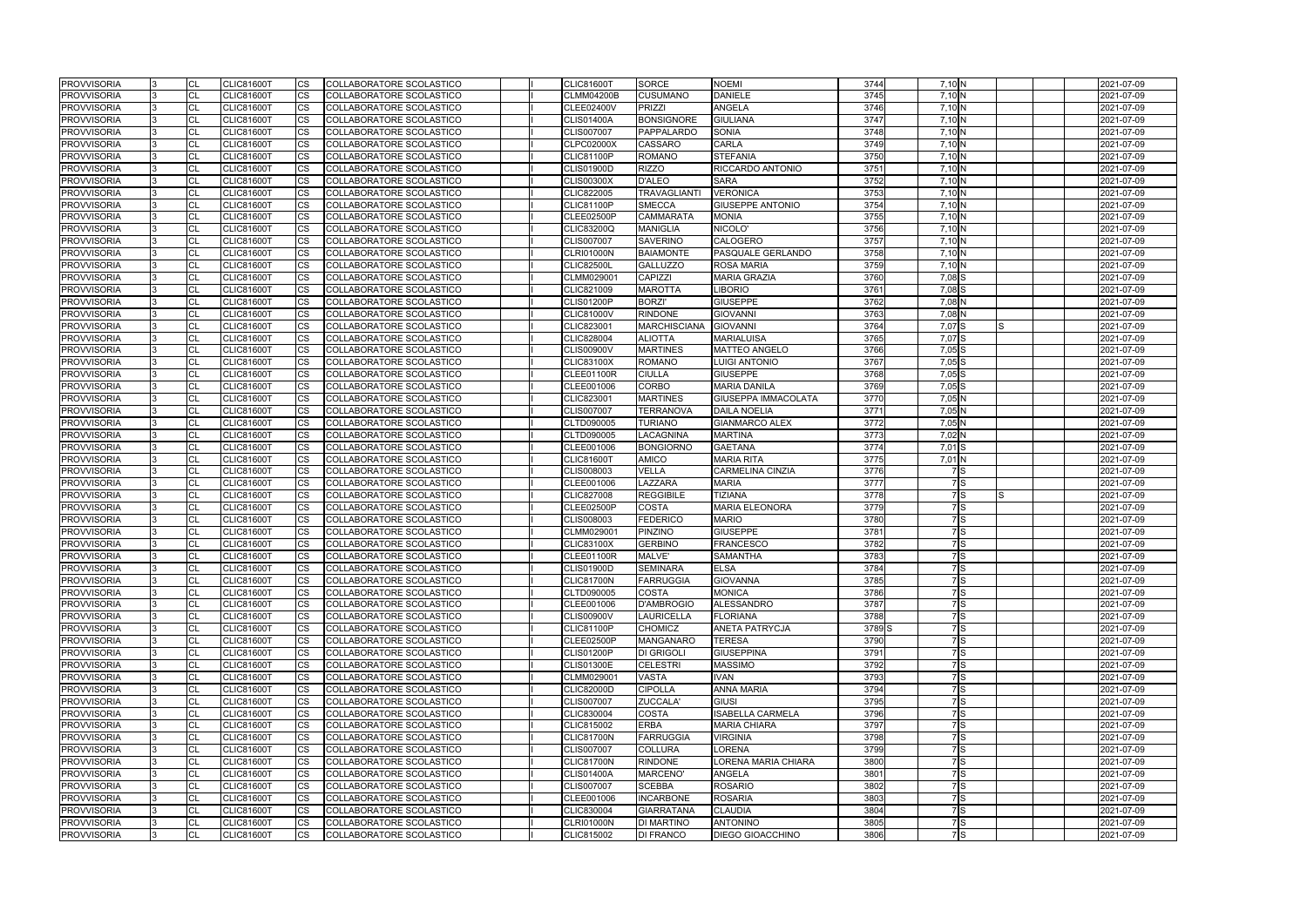| <b>PROVVISORIA</b> | <b>CL</b>      | <b>CLIC81600T</b> | <b>CS</b> | COLLABORATORE SCOLASTICO        |  | <b>CLIS01800N</b> | FERRIGNO           | <b>LOREDANA</b>            | 3807 | 7 S              | 2021-07-09 |
|--------------------|----------------|-------------------|-----------|---------------------------------|--|-------------------|--------------------|----------------------------|------|------------------|------------|
| <b>PROVVISORIA</b> | <b>CL</b>      | <b>CLIC81600T</b> | <b>CS</b> | <b>COLLABORATORE SCOLASTICO</b> |  | <b>CLIS01800N</b> | <b>D'ALEO</b>      | <b>ELIO</b>                | 3808 | 7ls              | 2021-07-09 |
| <b>PROVVISORIA</b> | CL             | <b>CLIC81600T</b> | CS        | COLLABORATORE SCOLASTICO        |  | <b>CLIS01300E</b> | <b>RUSSO</b>       | <b>ROSARIA</b>             | 3809 | 7ls              | 2021-07-09 |
| <b>PROVVISORIA</b> | <b>CL</b>      | <b>CLIC81600T</b> | CS        | COLLABORATORE SCOLASTICO        |  | <b>CLIC83100X</b> | <b>CASCINO</b>     | NADIA                      | 3810 | 7S               | 2021-07-09 |
| <b>PROVVISORIA</b> | <b>CL</b>      | <b>CLIC81600T</b> | CS        | COLLABORATORE SCOLASTICO        |  | <b>CLIC81700N</b> | MULÈ               | <b>MARIA CATENA</b>        | 3811 | 7S               | 2021-07-09 |
| <b>PROVVISORIA</b> | CL             | <b>CLIC81600T</b> | CS        | COLLABORATORE SCOLASTICO        |  | <b>CLIC81100P</b> | <b>CAPOLINO</b>    | ORAZIO                     | 3812 | 7S               | 2021-07-09 |
| <b>PROVVISORIA</b> | <b>CL</b>      | <b>CLIC81600T</b> | CS        | COLLABORATORE SCOLASTICO        |  | <b>CLIC81600T</b> | <b>GUELI</b>       | <b>GIANLUIGI</b>           | 3813 | 7ls              | 2021-07-09 |
| <b>PROVVISORIA</b> | CL             | <b>CLIC81600T</b> | CS.       | COLLABORATORE SCOLASTICO        |  | <b>CLIC828004</b> | <b>SANTAMARIA</b>  | <b>SALVATORE</b>           | 3814 | 7S               | 2021-07-09 |
| <b>PROVVISORIA</b> | CL             | <b>CLIC81600T</b> | CS.       | COLLABORATORE SCOLASTICO        |  | <b>CLIC827008</b> | <b>LA VIGNA</b>    | <b>MARIA ESTER</b>         | 3815 | 7S               | 2021-07-09 |
| <b>PROVVISORIA</b> | <b>CL</b>      | <b>CLIC81600T</b> | CS        | COLLABORATORE SCOLASTICO        |  | CLEE001006        | <b>PALERMO</b>     | <b>ANGELO FABIO</b>        | 3816 | 7ls              | 2021-07-09 |
| <b>PROVVISORIA</b> | СL             | <b>CLIC81600T</b> | CS        | COLLABORATORE SCOLASTICO        |  | <b>CLEE02500P</b> | <b>MAIRA</b>       | ELISABETTA RAIMONDA        | 3817 | $7$ S            | 2021-07-09 |
| <b>PROVVISORIA</b> | <b>CL</b>      | <b>CLIC81600T</b> | CS        | COLLABORATORE SCOLASTICO        |  | CLTD090005        | <b>GENUALDI</b>    | <b>SALVATORE</b>           | 3818 | $\overline{7}$ S | 2021-07-09 |
| <b>PROVVISORIA</b> | CL             | <b>CLIC81600T</b> | <b>CS</b> | COLLABORATORE SCOLASTICO        |  | CLIC830004        | <b>CECCARELLI</b>  | <b>YRENE</b>               | 3819 | 7S               | 2021-07-09 |
| <b>PROVVISORIA</b> | <b>CL</b>      | <b>CLIC81600T</b> | CS        | COLLABORATORE SCOLASTICO        |  | CLIC821009        | LO GIUDICE         | <b>MARIA</b>               | 3820 | 7ls              | 2021-07-09 |
| <b>PROVVISORIA</b> | <b>CL</b>      | <b>CLIC81600T</b> | CS        | COLLABORATORE SCOLASTICO        |  | CLIC821009        | <b>LISACCHI</b>    | <b>FRANCESCO</b>           | 3821 | 7S               | 2021-07-09 |
| <b>PROVVISORIA</b> | <b>CL</b>      | <b>CLIC81600T</b> | CS        | COLLABORATORE SCOLASTICO        |  | <b>CLRI01000N</b> | LO VERME           | <b>ROSARIO</b>             | 3822 | 7S               | 2021-07-09 |
| <b>PROVVISORIA</b> | CL             | <b>CLIC81600T</b> | CS        | COLLABORATORE SCOLASTICO        |  | <b>CLIS01800N</b> | <b>MAGANUCO</b>    | LUANA                      | 3823 | $7$ S            | 2021-07-09 |
| <b>PROVVISORIA</b> | CL             | <b>CLIC81600T</b> | CS        | COLLABORATORE SCOLASTICO        |  | <b>CLMM02400T</b> | <b>BUSCEMI</b>     | <b>GIULIANA MARIA</b>      | 3824 | 7S               | 2021-07-09 |
| <b>PROVVISORIA</b> | <b>CL</b>      | <b>CLIC81600T</b> | CS        | COLLABORATORE SCOLASTICO        |  | CLEE001006        | <b>DICARO</b>      | <b>FABIO</b>               | 3825 | 7S               | 2021-07-09 |
| <b>PROVVISORIA</b> | CL             | <b>CLIC81600T</b> | <b>CS</b> | COLLABORATORE SCOLASTICO        |  | CLIC823001        | <b>LAURETTA</b>    | <b>CINZIA</b>              | 3826 | 7S               | 2021-07-09 |
| <b>PROVVISORIA</b> | <b>CL</b>      | <b>CLIC81600T</b> | CS        | COLLABORATORE SCOLASTICO        |  | <b>CLIC828004</b> | <b>CRISCENTI</b>   | <b>CALOGERO</b>            | 3827 | 7S               | 2021-07-09 |
| <b>PROVVISORIA</b> | CL             | <b>CLIC81600T</b> | CS        | COLLABORATORE SCOLASTICO        |  | <b>CLMM02400T</b> | <b>RAGUSA</b>      | VALERIA                    | 3828 | 7ls              | 2021-07-09 |
| <b>PROVVISORIA</b> | CL             | <b>CLIC81600T</b> | CS        | COLLABORATORE SCOLASTICO        |  | <b>CLIC81000V</b> | <b>VELLA</b>       | <b>ALESSANDRO</b>          | 3829 | 7ls              | 2021-07-09 |
| <b>PROVVISORIA</b> | CL             | <b>CLIC81600T</b> | CS        | COLLABORATORE SCOLASTICO        |  | <b>CLIS01400A</b> | <b>VOLO</b>        | <b>SELENA</b>              | 3830 | 7ls              | 2021-07-09 |
| <b>PROVVISORIA</b> | CL             | <b>CLIC81600T</b> | СS        | COLLABORATORE SCOLASTICO        |  | <b>CLIC81100P</b> | <b>PRIMERANO</b>   | <b>DEBORA</b>              | 3831 | 7S               | 2021-07-09 |
| <b>PROVVISORIA</b> | <b>CL</b>      | <b>CLIC81600T</b> | <b>CS</b> | COLLABORATORE SCOLASTICO        |  | <b>CLIC827008</b> | PASQUALINO         | <b>ERMELINDA</b>           | 3832 | 7S               | 2021-07-09 |
| <b>PROVVISORIA</b> | <b>CL</b>      | <b>CLIC81600T</b> | CS        | COLLABORATORE SCOLASTICO        |  | <b>CLIS01200P</b> | <b>AVOLA</b>       | <b>GIUSEPPE</b>            | 3833 | 7ls              | 2021-07-09 |
| <b>PROVVISORIA</b> | <b>CL</b>      | <b>CLIC81600T</b> | CS        | COLLABORATORE SCOLASTICO        |  | <b>CLIS007007</b> | <b>BOGNANNI</b>    | <b>MARIA</b>               | 3834 | 7ls              | 2021-07-09 |
| <b>PROVVISORIA</b> | <b>CL</b>      | <b>CLIC81600T</b> | CS        | COLLABORATORE SCOLASTICO        |  | CLIC830004        | <b>BARBAROTTO</b>  | <b>CLAUDIA GIUSEPPINA</b>  | 3835 | 7S               | 2021-07-09 |
| <b>PROVVISORIA</b> | <b>CL</b>      | <b>CLIC81600T</b> | CS        | COLLABORATORE SCOLASTICO        |  | <b>CLIS00600B</b> | <b>PUGLISI</b>     | VALENTINA                  | 3836 | 7ls              | 2021-07-09 |
| <b>PROVVISORIA</b> | CL             | <b>CLIC81600T</b> | CS        | COLLABORATORE SCOLASTICO        |  | CLIC830004        | <b>SPAGNOLO</b>    | SALVATORE                  | 3837 | 7S               | 2021-07-09 |
| <b>PROVVISORIA</b> | CL             | <b>CLIC81600T</b> | <b>CS</b> | COLLABORATORE SCOLASTICO        |  | <b>CLIS01300E</b> | <b>BARBERI</b>     | <b>FRANCO</b>              | 3838 | 7ls              | 2021-07-09 |
| <b>PROVVISORIA</b> | CL             | <b>CLIC81600T</b> | CS        | COLLABORATORE SCOLASTICO        |  | <b>CLIS01300E</b> | <b>FALZONE</b>     | <b>MARIA ASSUNTA</b>       | 3839 | 7S               | 2021-07-09 |
| <b>PROVVISORIA</b> | CL             | <b>CLIC81600T</b> | CS        | COLLABORATORE SCOLASTICO        |  | <b>CLIS01900D</b> | <b>PANEPINTO</b>   | <b>ANGELA</b>              | 3840 | 7ls              | 2021-07-09 |
| <b>PROVVISORIA</b> | <b>CL</b>      | <b>CLIC81600T</b> | CS        | COLLABORATORE SCOLASTICO        |  | CLEE001006        | MARAZZOTTA         | <b>GIUSEPPINA</b>          | 3841 | 7ls              | 2021-07-09 |
| <b>PROVVISORIA</b> | CL             | <b>CLIC81600T</b> | CS        | COLLABORATORE SCOLASTICO        |  | <b>CLIC82500L</b> | ZUCCALA'           | JULIE TIZIANA              | 3842 | 7S               | 2021-07-09 |
| <b>PROVVISORIA</b> | <b>CL</b>      | <b>CLIC81600T</b> | CS        | COLLABORATORE SCOLASTICO        |  | <b>CLPC02000X</b> | <b>GIUGNO</b>      | <b>BARBARA ZAIRA MARIA</b> | 3843 | $\overline{7}$ S | 2021-07-09 |
| <b>PROVVISORIA</b> | <b>CL</b>      | <b>CLIC81600T</b> | CS        | COLLABORATORE SCOLASTICO        |  | CLTD090005        | <b>SPINELLA</b>    | <b>GIUSEPPE</b>            | 3844 | 7S               | 2021-07-09 |
| <b>PROVVISORIA</b> | CL             | <b>CLIC81600T</b> | <b>CS</b> | COLLABORATORE SCOLASTICO        |  | CLIS016002        | <b>FAVATA</b>      | <b>SABRINA</b>             | 3845 | 7S               | 2021-07-09 |
| <b>PROVVISORIA</b> | <b>CL</b>      | <b>CLIC81600T</b> | CS        | COLLABORATORE SCOLASTICO        |  | CLIC821009        | <b>FALZONE</b>     | <b>MARIA GABRIELLA</b>     | 3846 | 7S               | 2021-07-09 |
| <b>PROVVISORIA</b> | $\overline{C}$ | <b>CLIC81600T</b> | <b>CS</b> | <b>COLLABORATORE SCOLASTICO</b> |  | CLIC815002        | <b>GALLO</b>       | <b>MARIA RITA</b>          | 3847 | 7ls              | 2021-07-09 |
| <b>PROVVISORIA</b> | <b>CL</b>      | <b>CLIC81600T</b> | CS        | COLLABORATORE SCOLASTICO        |  | CLEE02500P        | <b>CAGNINA</b>     | <b>TERESA MARIA</b>        | 3848 | $7$ S            | 2021-07-09 |
| <b>PROVVISORIA</b> | <b>CL</b>      | <b>CLIC81600T</b> | <b>CS</b> | COLLABORATORE SCOLASTICO        |  | <b>CLIS01800N</b> | <b>CASCIANA</b>    | GAETANO GIUSEPPE           | 3849 | 7S               | 2021-07-09 |
|                    |                |                   |           |                                 |  |                   |                    | <b>CROCIFISSO</b>          |      |                  |            |
| <b>PROVVISORIA</b> | CL             | <b>CLIC81600T</b> | <b>CS</b> | COLLABORATORE SCOLASTICO        |  | CLIC830004        | <b>BLANDINI</b>    | DANIEL FILIPPO SIMON       | 3850 | 7S               | 2021-07-09 |
| <b>PROVVISORIA</b> | <b>CL</b>      | <b>CLIC81600T</b> | <b>CS</b> | COLLABORATORE SCOLASTICO        |  | <b>CLIS01900D</b> | <b>AUGELLO</b>     | LUIGI                      | 3851 | 7S               | 2021-07-09 |
| <b>PROVVISORIA</b> | <b>CL</b>      | <b>CLIC81600T</b> | CS        | COLLABORATORE SCOLASTICO        |  | <b>CLPC02000X</b> | <b>TERRANA</b>     | <b>IRENE</b>               | 3852 | 7S               | 2021-07-09 |
| <b>PROVVISORIA</b> | CL             | CLIC81600T        | CS        | COLLABORATORE SCOLASTICO        |  | CLTD090005        | POLIZZI            | <b>VINCENZO</b>            | 3853 | 7 N              | 2021-07-09 |
| <b>PROVVISORIA</b> | <b>CL</b>      | <b>CLIC81600T</b> | CS.       | COLLABORATORE SCOLASTICO        |  | CLEE02100B        | <b>DE MITRI</b>    | <b>GIANLUCA</b>            | 3854 | 7N               | 2021-07-09 |
| <b>PROVVISORIA</b> | <b>CL</b>      | <b>CLIC81600T</b> | CS        | COLLABORATORE SCOLASTICO        |  | <b>CLRI01000N</b> | LI PUMA            | <b>FABIO</b>               | 3855 | 7 N              | 2021-07-09 |
| <b>PROVVISORIA</b> | <b>CL</b>      | <b>CLIC81600T</b> | <b>CS</b> | COLLABORATORE SCOLASTICO        |  | CLEE001006        | <b>RISTAGNO</b>    | <b>MARIA CHIARA</b>        | 3856 | 7N               | 2021-07-09 |
| <b>PROVVISORIA</b> | <b>CL</b>      | <b>CLIC81600T</b> | CS.       | COLLABORATORE SCOLASTICO        |  | <b>CLIC82400R</b> | <b>PERITORE</b>    | <b>AGOSTINO</b>            | 3857 | 7 N              | 2021-07-09 |
| <b>PROVVISORIA</b> | <b>CL</b>      | <b>CLIC81600T</b> | CS        | COLLABORATORE SCOLASTICO        |  | <b>CLPS03000N</b> | <b>MILI</b>        | <b>MIRIAM</b>              | 3858 | 7 N              | 2021-07-09 |
| <b>PROVVISORIA</b> | <b>CL</b>      | <b>CLIC81600T</b> | CS        | COLLABORATORE SCOLASTICO        |  | <b>CLIC81700N</b> | <b>BELLONE</b>     | <b>SALVATORE</b>           | 3859 | 7 N              | 2021-07-09 |
| <b>PROVVISORIA</b> | CL             | <b>CLIC81600T</b> | CS        | COLLABORATORE SCOLASTICO        |  | <b>CLIS007007</b> | <b>FANZONE</b>     | SIMONE                     | 3860 | 7N               | 2021-07-09 |
| <b>PROVVISORIA</b> | CL             | CLIC81600T        | CS        | COLLABORATORE SCOLASTICO        |  | <b>CLIC81000V</b> | <b>DESIDERIO</b>   | LUIGI                      | 3861 | 7N               | 2021-07-09 |
| <b>PROVVISORIA</b> | <b>CL</b>      | <b>CLIC81600T</b> | <b>CS</b> | COLLABORATORE SCOLASTICO        |  | <b>CLIC822005</b> | <b>PATERNOSTRO</b> | <b>DIEGO</b>               | 3862 | 7N               | 2021-07-09 |
| <b>PROVVISORIA</b> | CL             | <b>CLIC81600T</b> | CS.       | COLLABORATORE SCOLASTICO        |  | <b>CLIC83100X</b> | <b>PERNA</b>       | ROBERTA PAOLA              | 3863 | 7N               | 2021-07-09 |
| <b>PROVVISORIA</b> | CL             | <b>CLIC81600T</b> | CS.       | COLLABORATORE SCOLASTICO        |  | <b>CLIS01400A</b> | <b>DILIBERTO</b>   | <b>SOFIA PIA</b>           | 3864 | 7N               | 2021-07-09 |
| <b>PROVVISORIA</b> | <b>CL</b>      | <b>CLIC81600T</b> | CS        | COLLABORATORE SCOLASTICO        |  | <b>CLIC81100P</b> | <b>MARCIANO</b>    | <b>MARTINA</b>             | 3865 | 7N               | 2021-07-09 |
| <b>PROVVISORIA</b> | CL             | <b>CLIC81600T</b> | CS        | COLLABORATORE SCOLASTICO        |  | CLEE02400V        | <b>SARDO</b>       | LETIZIA                    | 3866 | 7 N              | 2021-07-09 |
|                    |                |                   | <b>CS</b> |                                 |  |                   | <b>GIANNONE</b>    | <b>ANDREA</b>              |      | 7 N              |            |
| <b>PROVVISORIA</b> | <b>CL</b>      | <b>CLIC81600T</b> |           | COLLABORATORE SCOLASTICO        |  | <b>CLIS00900V</b> |                    |                            | 3867 |                  | 2021-07-09 |
| <b>PROVVISORIA</b> | <b>CL</b>      | <b>CLIC81600T</b> | <b>CS</b> | COLLABORATORE SCOLASTICO        |  | <b>CLIS01400A</b> | <b>PERNACI</b>     | <b>ANNALISA</b>            | 3868 | 7 N              | 2021-07-09 |

| 3807              |                | 7S                      |   |  | 2021-07-09 |
|-------------------|----------------|-------------------------|---|--|------------|
| 3808              | 7              | $\overline{\mathsf{s}}$ |   |  | 2021-07-09 |
| 3809              | 7              | ls                      |   |  | 2021-07-09 |
| $\overline{38}10$ | 7              | S                       |   |  | 2021-07-09 |
| 3811              | 7              | S                       |   |  | 2021-07-09 |
| 3812              | 7              | S                       |   |  | 2021-07-09 |
|                   |                |                         |   |  |            |
| 3813              | 7              | S                       |   |  | 2021-07-09 |
| 3814              | 7              | S                       |   |  | 2021-07-09 |
| 3815              | 7              | <sub>S</sub>            |   |  | 2021-07-09 |
| $\overline{3}816$ | 7              | S                       |   |  | 2021-07-09 |
| 3817              | 7              | S                       |   |  | 2021-07-09 |
| 3818              | 7              | $\mathsf{s}$            |   |  | 2021-07-09 |
| 3819              | 7              | S                       |   |  | 2021-07-09 |
| 3820              | 7              | $\overline{s}$          |   |  | 2021-07-09 |
| 3821              | 7              | S                       |   |  | 2021-07-09 |
| 3822              | 7              | S                       |   |  | 2021-07-09 |
| 3823              | 7              | S                       |   |  | 2021-07-09 |
|                   |                |                         |   |  |            |
| 3824              | 7              | S                       |   |  | 2021-07-09 |
| 3825              | 7              | S                       |   |  | 2021-07-09 |
| 3826              | 7              | $\overline{s}$          |   |  | 2021-07-09 |
| 3827              | 7              | $\overline{s}$          |   |  | 2021-07-09 |
| 3828              | $\overline{7}$ | <sub>S</sub>            |   |  | 2021-07-09 |
| 3829              | 7              | S                       |   |  | 2021-07-09 |
| 3830              | 7              | S                       |   |  | 2021-07-09 |
| 3831              | 7              | S                       |   |  | 2021-07-09 |
| 3832              | 7              | S                       |   |  | 2021-07-09 |
| 3833              | 7              | $\overline{s}$          |   |  | 2021-07-09 |
|                   |                |                         |   |  |            |
| 3834              | 7              | S                       |   |  | 2021-07-09 |
| 3835              | 7              | S                       |   |  | 2021-07-09 |
| 3836              | 7              | $\overline{s}$          |   |  | 2021-07-09 |
| 3837              | 7              | S                       |   |  | 2021-07-09 |
| 3838              | 7              | S                       | S |  | 2021-07-09 |
| 3839              | $\overline{7}$ | S                       |   |  | 2021-07-09 |
| 3840              | 7              | S                       |   |  | 2021-07-09 |
| 3841              | 7              | S                       |   |  | 2021-07-09 |
| 3842              | 7              | S                       |   |  | 2021-07-09 |
| 3843              | 7              | S                       |   |  | 2021-07-09 |
| 3844              | 7              | $\mathsf{s}$            |   |  | 2021-07-09 |
| 3845              | 7              | $\overline{s}$          |   |  | 2021-07-09 |
|                   |                |                         |   |  |            |
| 3846              | 7              | S                       |   |  | 2021-07-09 |
| $\overline{3847}$ | 7              | S                       |   |  | 2021-07-09 |
| 3848              | 7              | S                       |   |  | 2021-07-09 |
| 3849              | 7              | S                       |   |  | 2021-07-09 |
|                   |                |                         |   |  |            |
| 3850              | 7              | lS                      |   |  | 2021-07-09 |
| 3851              | 7              | ls                      |   |  | 2021-07-09 |
| 3852              | 7              | ls                      |   |  | 2021-07-09 |
| 3853              | 7              | N                       |   |  | 2021-07-09 |
| 3854              | 7              | N                       |   |  | 2021-07-09 |
| 3855              | 7              | N                       |   |  | 2021-07-09 |
| 3856              | 7              | N                       |   |  |            |
|                   |                | $\mathsf{N}$            |   |  | 2021-07-09 |
| 3857              | 7              |                         |   |  | 2021-07-09 |
| 3858              |                | 7 N                     |   |  | 2021-07-09 |
| 3859              | 7              | N                       |   |  | 2021-07-09 |
| 3860              | 7              | ${\sf N}$               |   |  | 2021-07-09 |
| 3861              | 7              | N                       |   |  | 2021-07-09 |
| 3862              | 7              | N                       |   |  | 2021-07-09 |
| 3863              | 7              | N                       |   |  | 2021-07-09 |
| 3864              | 7              | N                       | S |  | 2021-07-09 |
| 3865              | 7              | N                       |   |  | 2021-07-09 |
| 3866              | 7              | $\mathsf{N}$            |   |  | 2021-07-09 |
| 3867              | 7              | ${\sf N}$               |   |  | 2021-07-09 |
|                   |                |                         |   |  |            |
| 3868              | 7              | $\mathsf{N}$            |   |  | 2021-07-09 |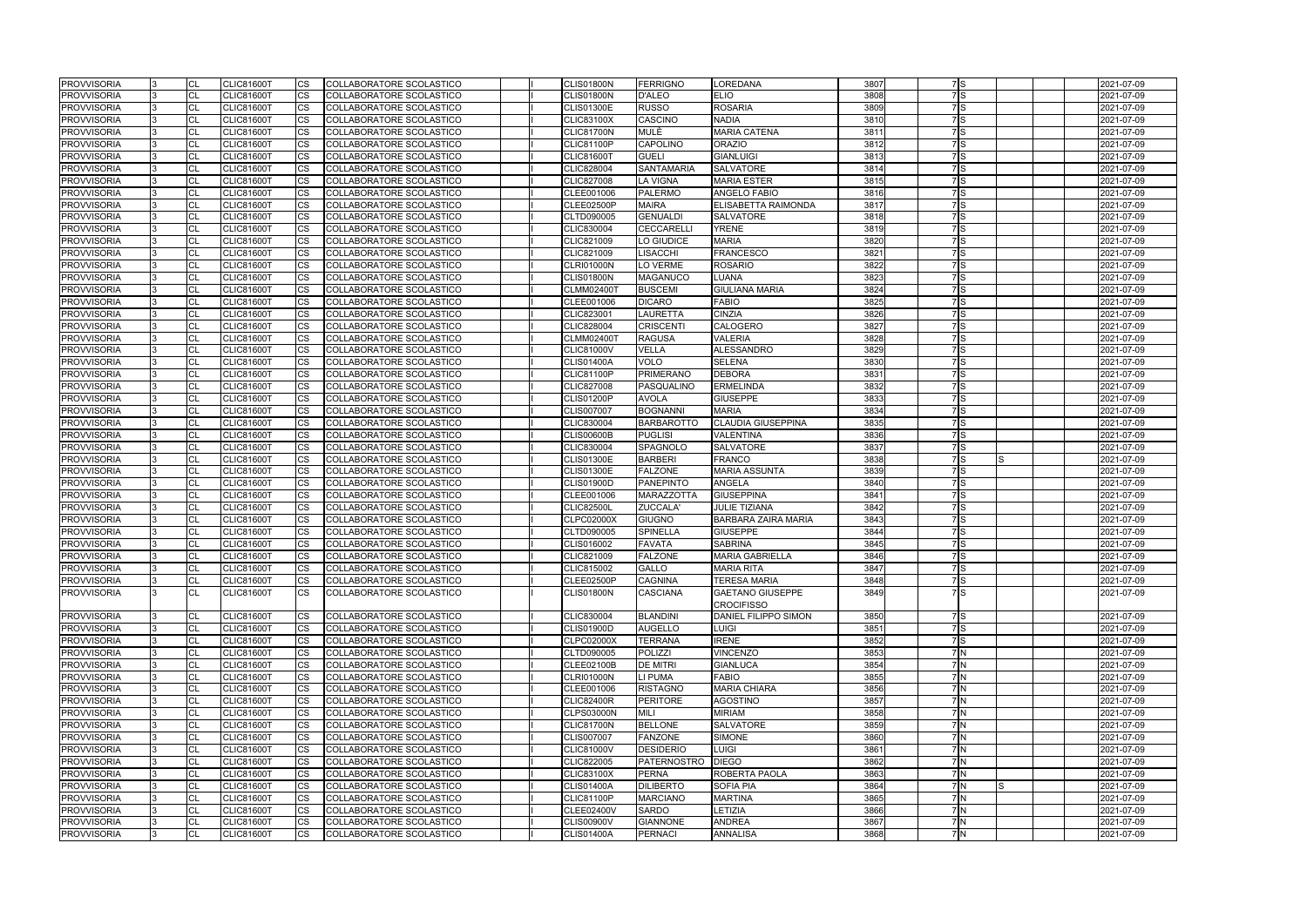| <b>PROVVISORIA</b> | <b>CL</b>      | <b>CLIC81600T</b> | <b>CS</b> | COLLABORATORE SCOLASTICO        |  | CLEE001006        | <b>SCARLATA</b>    | <b>MICHELE LUCA</b>   | 3869 | 7 N              | 2021-07-09 |
|--------------------|----------------|-------------------|-----------|---------------------------------|--|-------------------|--------------------|-----------------------|------|------------------|------------|
| <b>PROVVISORIA</b> | <b>CL</b>      | <b>CLIC81600T</b> | <b>CS</b> | COLLABORATORE SCOLASTICO        |  | <b>CLIS007007</b> | <b>GAMBINO</b>     | <b>FRANCESCA</b>      | 3870 | <b>7N</b>        | 2021-07-09 |
| <b>PROVVISORIA</b> | CL             | <b>CLIC81600T</b> | CS        | COLLABORATORE SCOLASTICO        |  | <b>CLIS01200P</b> | <b>TOMASELLA</b>   | <b>MARCO GIUSEPPE</b> | 3871 | 7N               | 2021-07-09 |
| <b>PROVVISORIA</b> | <b>CL</b>      | <b>CLIC81600T</b> | CS        | COLLABORATORE SCOLASTICO        |  | <b>CLPC02000X</b> | <b>GALLINA</b>     | <b>FLAVIA</b>         | 3872 | 7N               | 2021-07-09 |
| <b>PROVVISORIA</b> | <b>CL</b>      | <b>CLIC81600T</b> | CS        | COLLABORATORE SCOLASTICO        |  | CLIC822005        | <b>SOTTILE</b>     | <b>VALENTINA</b>      | 3873 | <b>7N</b>        | 2021-07-09 |
| <b>PROVVISORIA</b> | CL             | <b>CLIC81600T</b> | CS        | COLLABORATORE SCOLASTICO        |  | CLMM029001        | <b>CIPRO</b>       | <b>ELISEO</b>         | 3874 | 7N               | 2021-07-09 |
| <b>PROVVISORIA</b> | <b>CL</b>      | <b>CLIC81600T</b> | CS        | COLLABORATORE SCOLASTICO        |  | <b>CLIS01300E</b> | PANZARELLA         | <b>MARTINA</b>        | 3875 | 7N               | 2021-07-09 |
| <b>PROVVISORIA</b> | CL             | <b>CLIC81600T</b> | CS        | COLLABORATORE SCOLASTICO        |  | <b>CLIC83200Q</b> | <b>PIRAINO</b>     | <b>GRETA</b>          | 3876 | 7 N              | 2021-07-09 |
| <b>PROVVISORIA</b> | CL             | <b>CLIC81600T</b> | CS        | COLLABORATORE SCOLASTICO        |  | <b>CLIC83100X</b> | <b>DI PASQUALE</b> | <b>CARMELO PIO</b>    | 3877 | 7N               | 2021-07-09 |
| <b>PROVVISORIA</b> | <b>CL</b>      | <b>CLIC81600T</b> | CS        | COLLABORATORE SCOLASTICO        |  | CLIC815002        | <b>PILATO</b>      | <b>RICCARDO</b>       | 3878 | 7M               | 2021-07-09 |
| <b>PROVVISORIA</b> | CL             | <b>CLIC81600T</b> | CS        | COLLABORATORE SCOLASTICO        |  | <b>CLIS007007</b> | <b>ARENA</b>       | <b>LUIGI</b>          | 3879 | 7M               | 2021-07-09 |
| <b>PROVVISORIA</b> | <b>CL</b>      | <b>CLIC81600T</b> | CS        | COLLABORATORE SCOLASTICO        |  | CLTF020005        | <b>STRABONE</b>    | <b>PIETRO</b>         | 3880 | 7N               | 2021-07-09 |
| <b>PROVVISORIA</b> | <b>CL</b>      | <b>CLIC81600T</b> | <b>CS</b> | COLLABORATORE SCOLASTICO        |  | CLMM029001        | <b>RUSSO</b>       | <b>MARIKA</b>         | 3881 | 7 N              | 2021-07-09 |
| <b>PROVVISORIA</b> | <b>CL</b>      | <b>CLIC81600T</b> | <b>CS</b> | COLLABORATORE SCOLASTICO        |  | <b>CLIS007007</b> | <b>MAROTTA</b>     | <b>LUIGI</b>          | 3882 | 7N               | 2021-07-09 |
| <b>PROVVISORIA</b> | <b>CL</b>      | <b>CLIC81600T</b> | CS        | COLLABORATORE SCOLASTICO        |  | <b>CLIC81000V</b> | <b>CASSARINO</b>   | <b>GIADA RITA</b>     | 3883 | 7N               | 2021-07-09 |
| <b>PROVVISORIA</b> | <b>CL</b>      | <b>CLIC81600T</b> | CS        | COLLABORATORE SCOLASTICO        |  | <b>CLIS01800N</b> | <b>MACRI</b>       | <b>ROBERTO</b>        | 3884 | <b>7N</b>        | 2021-07-09 |
| <b>PROVVISORIA</b> | CL             | <b>CLIC81600T</b> | CS        | COLLABORATORE SCOLASTICO        |  | <b>CLIC81600T</b> | <b>SANFILIPPO</b>  | <b>GAETANO</b>        | 3885 | 7M               | 2021-07-09 |
| <b>PROVVISORIA</b> | <b>CL</b>      | <b>CLIC81600T</b> | CS        | COLLABORATORE SCOLASTICO        |  | <b>CLIS00900V</b> | <b>MANISCALCO</b>  | <b>FRANCESCA</b>      | 3886 | 7N               | 2021-07-09 |
| <b>PROVVISORIA</b> | <b>CL</b>      | <b>CLIC81600T</b> | CS        | COLLABORATORE SCOLASTICO        |  | CLEE001006        | <b>D'AURIA</b>     | <b>CHIARA</b>         | 3887 | 7N               | 2021-07-09 |
| <b>PROVVISORIA</b> | CL             | <b>CLIC81600T</b> | <b>CS</b> | COLLABORATORE SCOLASTICO        |  | <b>CLIC81100P</b> | <b>TUCCIO</b>      | <b>PAOLO</b>          | 3888 | 7N               | 2021-07-09 |
| <b>PROVVISORIA</b> | <b>CL</b>      | <b>CLIC81600T</b> | CS        | COLLABORATORE SCOLASTICO        |  | CLEE001006        | <b>GENNA</b>       | <b>NOEMI</b>          | 3889 | <b>7N</b>        | 2021-07-09 |
| <b>PROVVISORIA</b> | <b>CL</b>      | <b>CLIC81600T</b> | CS        | COLLABORATORE SCOLASTICO        |  | <b>CLIS00300X</b> | <b>CARBONE</b>     | <b>FEDERICO</b>       | 3890 | 7N               | 2021-07-09 |
| <b>PROVVISORIA</b> | <b>CL</b>      | <b>CLIC81600T</b> | CS        | COLLABORATORE SCOLASTICO        |  | <b>CLIS007007</b> | <b>LIGORI</b>      | <b>MELANIA</b>        | 3891 | 7N               | 2021-07-09 |
| <b>PROVVISORIA</b> | <b>CL</b>      | <b>CLIC81600T</b> | CS        | COLLABORATORE SCOLASTICO        |  | <b>CLIS007007</b> | <b>DI VARA</b>     | <b>NAOMI</b>          | 3892 | <b>7N</b>        | 2021-07-09 |
| <b>PROVVISORIA</b> | CL             | <b>CLIC81600T</b> | СS        | COLLABORATORE SCOLASTICO        |  | CLIC823001        | <b>FARRUGGIA</b>   | <b>ERICA</b>          | 3893 | 7N               | 2021-07-09 |
|                    | <b>CL</b>      | <b>CLIC81600T</b> |           |                                 |  |                   | <b>GIANFURCARO</b> |                       | 3894 | 7 N              |            |
| <b>PROVVISORIA</b> |                |                   | <b>CS</b> | COLLABORATORE SCOLASTICO        |  | <b>CLIS01900D</b> |                    | <b>MARTINA</b>        |      | <b>7N</b>        | 2021-07-09 |
| <b>PROVVISORIA</b> | <b>CL</b>      | <b>CLIC81600T</b> | CS        | COLLABORATORE SCOLASTICO        |  | CLEE001006        | <b>CRAVANA</b>     | <b>DAVIDE</b>         | 3895 |                  | 2021-07-09 |
| <b>PROVVISORIA</b> | <b>CL</b>      | <b>CLIC81600T</b> | CS        | COLLABORATORE SCOLASTICO        |  | CLIS002004        | <b>CONTRAFATTO</b> | <b>DANIELE</b>        | 3896 | 7N               | 2021-07-09 |
| <b>PROVVISORIA</b> | <b>CL</b>      | <b>CLIC81600T</b> | CS        | COLLABORATORE SCOLASTICO        |  | <b>CLIS00900V</b> | <b>MELILLO</b>     | <b>ILARIA</b>         | 3897 | 7N               | 2021-07-09 |
| <b>PROVVISORIA</b> | <b>CL</b>      | <b>CLIC81600T</b> | CS        | COLLABORATORE SCOLASTICO        |  | <b>CLIC81700N</b> | <b>BARTOLI</b>     | <b>SIMONA MARIA</b>   | 3898 | <b>7N</b>        | 2021-07-09 |
| <b>PROVVISORIA</b> | CL             | <b>CLIC81600T</b> | CS        | COLLABORATORE SCOLASTICO        |  | CLEE01100R        | <b>FAIENZA</b>     | GIULIANO              | 3899 | 7N               | 2021-07-09 |
| <b>PROVVISORIA</b> | CL             | <b>CLIC81600T</b> | <b>CS</b> | COLLABORATORE SCOLASTICO        |  | <b>CLIS007007</b> | <b>FARCHICA</b>    | <b>CHIARA</b>         | 3900 | 7 N              | 2021-07-09 |
| <b>PROVVISORIA</b> | CL             | <b>CLIC81600T</b> | <b>CS</b> | COLLABORATORE SCOLASTICO        |  | CLIC815002        | <b>SCANNELLA</b>   | <b>MARIA ELISA</b>    | 3901 | 7 N              | 2021-07-09 |
| <b>PROVVISORIA</b> | CL             | <b>CLIC81600T</b> | CS        | COLLABORATORE SCOLASTICO        |  | <b>CLIC81800D</b> | <b>VALENZA</b>     | CHIARA MARIA ROSARIA  | 3902 | 7N               | 2021-07-09 |
| <b>PROVVISORIA</b> | <b>CL</b>      | <b>CLIC81600T</b> | CS        | COLLABORATORE SCOLASTICO        |  | <b>CLEE02100B</b> | <b>INCARBONE</b>   | MARIA                 | 3903 | 7M               | 2021-07-09 |
| <b>PROVVISORIA</b> | <b>CL</b>      | <b>CLIC81600T</b> | CS        | COLLABORATORE SCOLASTICO        |  | CLIS008003        | <b>LA PIANA</b>    | <b>SALVATORE</b>      | 3904 | 7N               | 2021-07-09 |
| <b>PROVVISORIA</b> | <b>CL</b>      | <b>CLIC81600T</b> | CS        | COLLABORATORE SCOLASTICO        |  | CLTD090005        | <b>MODAFFARI</b>   | SALVATORE MARIA       | 3905 | $\overline{7}$ N | 2021-07-09 |
| <b>PROVVISORIA</b> | <b>CL</b>      | <b>CLIC81600T</b> | CS        | COLLABORATORE SCOLASTICO        |  | CLEE001006        | <b>VILLA</b>       | <b>ORIANA</b>         | 3906 | 7N               | 2021-07-09 |
| <b>PROVVISORIA</b> | CL             | <b>CLIC81600T</b> | <b>CS</b> | COLLABORATORE SCOLASTICO        |  | CLIC830004        | <b>CALANDRA</b>    | <b>CALOGERO</b>       | 3907 | 7 N              | 2021-07-09 |
| <b>PROVVISORIA</b> | <b>CL</b>      | <b>CLIC81600T</b> | CS        | COLLABORATORE SCOLASTICO        |  | <b>CLIC83100X</b> | <b>VACCARINO</b>   | <b>MARTINA</b>        | 3908 | 7N               | 2021-07-09 |
| <b>PROVVISORIA</b> | $\overline{C}$ | <b>CLIC81600T</b> | <b>CS</b> | <b>COLLABORATORE SCOLASTICO</b> |  | <b>CLIS00900V</b> | LANZAFAME          | <b>STEFANO</b>        | 3909 | 7 N              | 2021-07-09 |
| <b>PROVVISORIA</b> | <b>CL</b>      | <b>CLIC81600T</b> | CS        | <b>COLLABORATORE SCOLASTICO</b> |  | <b>CLIS00900V</b> | <b>AMICO</b>       | <b>GIOVANNI</b>       | 3910 | 7 N              | 2021-07-09 |
| <b>PROVVISORIA</b> | CL             | <b>CLIC81600T</b> | <b>CS</b> | COLLABORATORE SCOLASTICO        |  | <b>CLIS01300E</b> | CHITE'             | ELISA VERONICA        | 3911 | 7 N              | 2021-07-09 |
| <b>PROVVISORIA</b> | <b>CL</b>      | <b>CLIC81600T</b> | <b>CS</b> | COLLABORATORE SCOLASTICO        |  | <b>CLPS03000N</b> | CANZONIERO         | <b>GIULIA</b>         | 3912 | 7 N              | 2021-07-09 |
| <b>PROVVISORIA</b> | <b>CL</b>      | <b>CLIC81600T</b> | <b>CS</b> | COLLABORATORE SCOLASTICO        |  | <b>CLIS00900V</b> | <b>LIPANI</b>      | <b>STEFANIA</b>       | 3913 | 7 N              | 2021-07-09 |
| <b>PROVVISORIA</b> | <b>CL</b>      | <b>CLIC81600T</b> | CS.       | COLLABORATORE SCOLASTICO        |  | <b>CLIS01200P</b> | <b>VENTURA</b>     | <b>MICHELE</b>        | 3914 | <b>7N</b>        | 2021-07-09 |
| <b>PROVVISORIA</b> | <b>CL</b>      | <b>CLIC81600T</b> | CS        | COLLABORATORE SCOLASTICO        |  | <b>CLPS03000N</b> | <b>ZAGO</b>        | <b>MARCELLO</b>       | 3915 | 7N               | 2021-07-09 |
| <b>PROVVISORIA</b> | CL             | <b>CLIC81600T</b> | CS        | COLLABORATORE SCOLASTICO        |  | CLTF020005        | COLLODORO          | <b>MARCO</b>          | 3916 | 7N               | 2021-07-09 |
| <b>PROVVISORIA</b> | <b>CL</b>      | <b>CLIC81600T</b> | CS.       | COLLABORATORE SCOLASTICO        |  | CLEE001006        | <b>LA PUSATA</b>   | <b>CALOGERO</b>       | 3917 | 7 N              | 2021-07-09 |
| <b>PROVVISORIA</b> | CL             | <b>CLIC81600T</b> | CS        | COLLABORATORE SCOLASTICO        |  | <b>CLIS01300E</b> | <b>STIVALA</b>     | SALVATORE             | 3918 | 7 N              | 2021-07-09 |
| <b>PROVVISORIA</b> | CL             | <b>CLIC81600T</b> | <b>CS</b> | COLLABORATORE SCOLASTICO        |  | <b>CLIS01900D</b> | <b>STACCIA</b>     | <b>MARTINA</b>        | 3919 | 7 N              | 2021-07-09 |
| <b>PROVVISORIA</b> | <b>CL</b>      | <b>CLIC81600T</b> | CS.       | COLLABORATORE SCOLASTICO        |  | CLEE02100B        | <b>NATIVO</b>      | <b>ADRIANA</b>        | 3920 | <b>7N</b>        | 2021-07-09 |
| <b>PROVVISORIA</b> | CL             | <b>CLIC81600T</b> | CS        | COLLABORATORE SCOLASTICO        |  | <b>CLIC81700N</b> | <b>DE BILIO</b>    | <b>FABRIZIO</b>       | 3921 | 7 N              | 2021-07-09 |
| <b>PROVVISORIA</b> | <b>CL</b>      | <b>CLIC81600T</b> | CS        | COLLABORATORE SCOLASTICO        |  | CLTD090005        | <b>CASTRIANNI</b>  | ROSARIO CLAUDIO       | 3922 | 7 N              | 2021-07-09 |
| <b>PROVVISORIA</b> | CL             | <b>CLIC81600T</b> | CS        | COLLABORATORE SCOLASTICO        |  | CLTD090005        | COCUZZA            | <b>GIUSEPPE</b>       | 3923 | 7 N              | 2021-07-09 |
| <b>PROVVISORIA</b> | CL             | <b>CLIC81600T</b> | CS        | COLLABORATORE SCOLASTICO        |  | <b>CLIC828004</b> | <b>SPINA</b>       | ANGELO                | 3924 | 7N               | 2021-07-09 |
| <b>PROVVISORIA</b> | CL             | <b>CLIC81600T</b> | <b>CS</b> | COLLABORATORE SCOLASTICO        |  | <b>CLIS00300X</b> | <b>PISCIOTTA</b>   | CATERINA ANTONELLA    | 3925 | 7 N              | 2021-07-09 |
| <b>PROVVISORIA</b> | CL             | <b>CLIC81600T</b> | CS.       | COLLABORATORE SCOLASTICO        |  | CLIC830004        | <b>CADETTO</b>     | CHIARA MARIA DOMENICA | 3926 | 7 N              | 2021-07-09 |
| <b>PROVVISORIA</b> | <b>CL</b>      | <b>CLIC81600T</b> | <b>CS</b> | COLLABORATORE SCOLASTICO        |  | <b>CLIS00900V</b> | <b>GANGITANO</b>   | <b>CARLO</b>          | 3927 | 7N               | 2021-07-09 |
| <b>PROVVISORIA</b> | <b>CL</b>      | <b>CLIC81600T</b> | CS        | COLLABORATORE SCOLASTICO        |  | CLIC821009        | <b>ALESSI</b>      | <b>EMANUELE</b>       | 3928 | 7 N              | 2021-07-09 |
| <b>PROVVISORIA</b> | CL             | CLIC81600T        | CS        | COLLABORATORE SCOLASTICO        |  | <b>CLIC82500L</b> | SACCA'             | SEBASTIANO            | 3929 | 7 N              | 2021-07-09 |
| <b>PROVVISORIA</b> | <b>CL</b>      | <b>CLIC81600T</b> | <b>CS</b> | COLLABORATORE SCOLASTICO        |  | CLMM029001        | <b>RIGGI</b>       | GRAZIA MARIA          | 3930 | 7 N              | 2021-07-09 |
| <b>PROVVISORIA</b> | <b>CL</b>      | <b>CLIC81600T</b> | <b>CS</b> | COLLABORATORE SCOLASTICO        |  | <b>CLIC82400R</b> | <b>SACCO</b>       | MARCO                 | 3931 | 7 N              | 2021-07-09 |
|                    |                |                   |           |                                 |  |                   |                    |                       |      |                  |            |

|  |  | 2021-07-09               |
|--|--|--------------------------|
|  |  | 2021-07-09               |
|  |  | 2021-07-09               |
|  |  | 2021-07-09               |
|  |  | 2021-07-09               |
|  |  | 2021-07-09               |
|  |  | 2021-07-09               |
|  |  | 2021-07-09               |
|  |  | 2021-07-09               |
|  |  | 2021-07-09               |
|  |  | 2021-07-09               |
|  |  | 2021-07-09               |
|  |  | 2021-07-09               |
|  |  | 2021-07-09               |
|  |  | 2021-07-09               |
|  |  | 2021-07-09               |
|  |  | 2021-07-09               |
|  |  | 2021-07-09               |
|  |  | 2021-07-09               |
|  |  | 2021-07-09               |
|  |  | 2021-07-09               |
|  |  | 2021-07-09               |
|  |  | 2021-07-09               |
|  |  | 2021-07-09               |
|  |  | 2021-07-09               |
|  |  | 2021-07-09               |
|  |  | 2021-07-09<br>2021-07-09 |
|  |  | 2021-07-09               |
|  |  | 2021-07-09               |
|  |  | 2021-07-09               |
|  |  | 2021-07-09               |
|  |  | 2021-07-09               |
|  |  | 2021-07-09               |
|  |  | 2021-07-09               |
|  |  | 2021-07-09               |
|  |  | 2021-07-09               |
|  |  | 2021-07-09               |
|  |  | 2021-07-09               |
|  |  | 2021-07-09               |
|  |  | 2021-07-09               |
|  |  | 2021-07-09               |
|  |  | 2021-07-09               |
|  |  | 2021-07-09               |
|  |  | 2021-07-09               |
|  |  | 2021-07-09               |
|  |  | 2021-07-09               |
|  |  | 2021-07-09               |
|  |  | 2021-07-09               |
|  |  | 2021-07-09               |
|  |  | 2021-07-09               |
|  |  | 2021-07-09               |
|  |  | 2021-07-09               |
|  |  | 2021-07-09               |
|  |  | 2021-07-09               |
|  |  | 2021-07-09               |
|  |  | 2021-07-09               |
|  |  | 2021-07-09               |
|  |  | 2021-07-09               |
|  |  | 2021-07-09               |
|  |  | 2021-07-09               |
|  |  | 2021-07-09               |
|  |  | 2021-07-09               |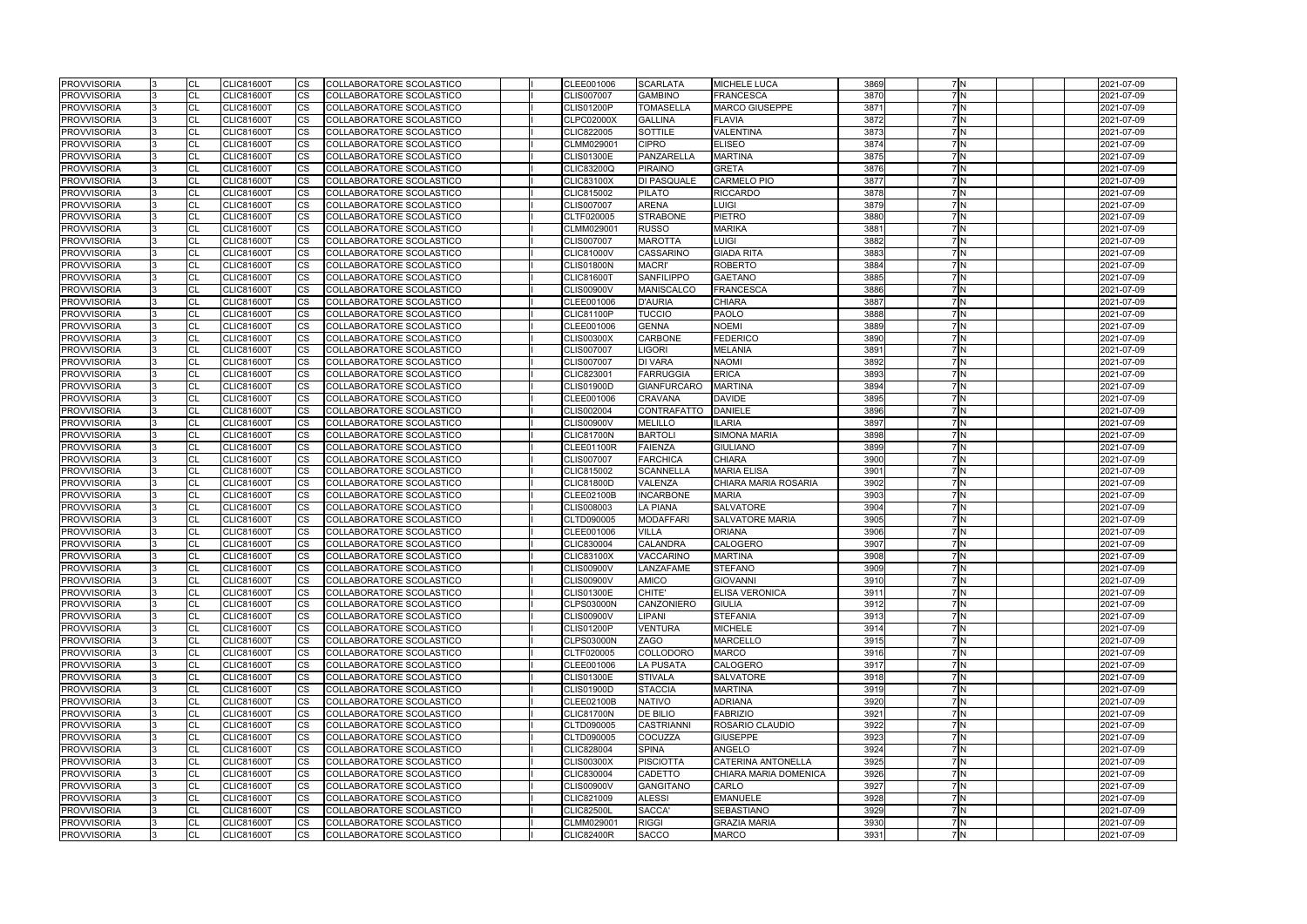| <b>PROVVISORIA</b> |     | <b>CL</b> | <b>CLIC81600T</b> | ICS.        | COLLABORATORE SCOLASTICO        |  | CLIC815002        | <b>D'ANGELO</b>    | <b>GIUSY</b>               | 3932              | 7 N              | 2021-07-09 |
|--------------------|-----|-----------|-------------------|-------------|---------------------------------|--|-------------------|--------------------|----------------------------|-------------------|------------------|------------|
| <b>PROVVISORIA</b> |     | <b>CL</b> | <b>CLIC81600T</b> | <b>CS</b>   | COLLABORATORE SCOLASTICO        |  | <b>CLIS00900V</b> | <b>MARINO</b>      | LORENA                     | 3933              | $\overline{7}$ N | 2021-07-09 |
| <b>PROVVISORIA</b> |     | CL        | <b>CLIC81600T</b> | <b>CS</b>   | COLLABORATORE SCOLASTICO        |  | CLIC830004        | <b>CAGGEGI</b>     | MARINA                     | 3934              | 7ln              | 2021-07-09 |
| <b>PROVVISORIA</b> |     | CL        | <b>CLIC81600T</b> | CS          | COLLABORATORE SCOLASTICO        |  | CLIS007007        | LO GIUDICE         | <b>ALESSANDRO</b>          | 3935              | 7ln              | 2021-07-09 |
| <b>PROVVISORIA</b> |     | <b>CL</b> | <b>CLIC81600T</b> | <b>CS</b>   | COLLABORATORE SCOLASTICO        |  | <b>CLIC81800D</b> | <b>MISURACA</b>    | SERENA                     | 3936              | 7N               | 2021-07-09 |
| <b>PROVVISORIA</b> |     | CL        | <b>CLIC81600T</b> | <b>CS</b>   | COLLABORATORE SCOLASTICO        |  | <b>CLIC81600T</b> | <b>SPALLETTA</b>   | MARTA                      | 3937              | 7N               | 2021-07-09 |
| <b>PROVVISORIA</b> |     | <b>CL</b> | <b>CLIC81600T</b> | <b>CS</b>   | COLLABORATORE SCOLASTICO        |  | CLIC830004        | <b>MELI</b>        | <b>GIANFRANCO</b>          | 3938              | 7N               | 2021-07-09 |
| <b>PROVVISORIA</b> |     | CL        | <b>CLIC81600T</b> | <b>ICS</b>  | COLLABORATORE SCOLASTICO        |  | <b>CLIC81700N</b> | <b>VITELLO</b>     | <b>FRANCESCA SIMONA</b>    | 3939              | 7N               | 2021-07-09 |
| <b>PROVVISORIA</b> |     | CL        | <b>CLIC81600T</b> | <b>CS</b>   | COLLABORATORE SCOLASTICO        |  | <b>CLIS00900V</b> | <b>VIRGONE</b>     | <b>AURELIO</b>             | 3940              | 7N               | 2021-07-09 |
| <b>PROVVISORIA</b> |     | CL        | <b>CLIC81600T</b> | <b>CS</b>   | COLLABORATORE SCOLASTICO        |  | <b>CLIC81100P</b> | <b>TASCONE</b>     | <b>VENERE VERONICA</b>     | 3941              | 7N               | 2021-07-09 |
| <b>PROVVISORIA</b> |     | CL        | <b>CLIC81600T</b> | <b>CS</b>   | COLLABORATORE SCOLASTICO        |  | CLPC02000X        | <b>GIULIANO</b>    | VALERIA                    | 3942              | 7N               | 2021-07-09 |
| <b>PROVVISORIA</b> |     | <b>CL</b> | <b>CLIC81600T</b> | <b>CS</b>   | COLLABORATORE SCOLASTICO        |  | <b>CLIS00900V</b> | <b>CORBO</b>       | <b>GASPARE GIOACCHINO</b>  | 3943              | 7N               | 2021-07-09 |
| <b>PROVVISORIA</b> |     | CL        | <b>CLIC81600T</b> | <b>ICS</b>  | COLLABORATORE SCOLASTICO        |  | <b>CLIS01300E</b> | LIMUTI             | <b>MARZIA ANNA</b>         | 3944              | 7N               | 2021-07-09 |
| <b>PROVVISORIA</b> |     | <b>CL</b> | <b>CLIC81600T</b> | <b>ICS</b>  | COLLABORATORE SCOLASTICO        |  | CLEE001006        | <b>LIOTTA</b>      | <b>SALVATORE</b>           | 3945              | 7N               | 2021-07-09 |
| <b>PROVVISORIA</b> |     | CL        | <b>CLIC81600T</b> | <b>ICS</b>  | COLLABORATORE SCOLASTICO        |  | CLEE014008        | <b>BUSCEMI</b>     | <b>SAMANTHA SONIA</b>      | 3946              | $\overline{7}$ N | 2021-07-09 |
| <b>PROVVISORIA</b> |     | CL        | <b>CLIC81600T</b> | <b>CS</b>   | COLLABORATORE SCOLASTICO        |  | CLIC821009        | TAMBE'             | ANGELA                     | 3947              | 7N               | 2021-07-09 |
| <b>PROVVISORIA</b> |     | CL        | <b>CLIC81600T</b> | <b>CS</b>   | COLLABORATORE SCOLASTICO        |  | <b>CLIC82900X</b> | <b>LEONE</b>       | ALESSANDRO                 | 3948              | 7N               | 2021-07-09 |
| <b>PROVVISORIA</b> |     | <b>CL</b> | <b>CLIC81600T</b> | <b>ICS</b>  | COLLABORATORE SCOLASTICO        |  | CLIC819009        | <b>CARTA</b>       | <b>MICHELE</b>             | 3949              | 7N               | 2021-07-09 |
| <b>PROVVISORIA</b> |     | <b>CL</b> | <b>CLIC81600T</b> | <b>CS</b>   | COLLABORATORE SCOLASTICO        |  | <b>CLIS01300E</b> | <b>CALDARELLA</b>  | <b>FEDERICO</b>            | 3950              | 7N               | 2021-07-09 |
| <b>PROVVISORIA</b> |     | CL        | CLIC81600T        | <b>CS</b>   | COLLABORATORE SCOLASTICO        |  | <b>CLIC82400R</b> | <b>PISTONE</b>     | <b>ROSARIO DYMITRI</b>     | 3951              | 7N               | 2021-07-09 |
| <b>PROVVISORIA</b> |     | CL        | <b>CLIC81600T</b> | <b>CS</b>   | COLLABORATORE SCOLASTICO        |  | <b>CLIC828004</b> | <b>DI MARIA</b>    | <b>GIUSEPPINA CALOGERA</b> | 3952              | 7N               | 2021-07-09 |
| <b>PROVVISORIA</b> |     | <b>CL</b> | <b>CLIC81600T</b> | <b>CS</b>   | COLLABORATORE SCOLASTICO        |  | <b>CLIS00900V</b> | LO GRASSO          | <b>GAETANO</b>             | 3953              | 7ln              | 2021-07-09 |
| <b>PROVVISORIA</b> |     | CL        | <b>CLIC81600T</b> | <b>CS</b>   | COLLABORATORE SCOLASTICO        |  | <b>CLRI01000N</b> | <b>SANFRATELLO</b> | CARMELO                    | 3954              | $\overline{7}$ N | 2021-07-09 |
| <b>PROVVISORIA</b> |     | CL        | <b>CLIC81600T</b> | <b>CS</b>   | COLLABORATORE SCOLASTICO        |  | <b>CLIC82500L</b> | <b>PIRRERA</b>     | <b>ANGELA</b>              | 3955              | 7N               | 2021-07-09 |
| <b>PROVVISORIA</b> |     | <b>CL</b> | <b>CLIC81600T</b> | <b>CS</b>   | COLLABORATORE SCOLASTICO        |  | CLEE014008        | <b>RUSSELLO</b>    | <b>MARIA</b>               | 3956              | 7N               | 2021-07-09 |
| <b>PROVVISORIA</b> |     | <b>CL</b> | <b>CLIC81600T</b> | <b>CS</b>   | COLLABORATORE SCOLASTICO        |  | <b>CLIS00600B</b> | <b>MANISCALCO</b>  | <b>EMANUELE</b>            | 3957              | 7N               | 2021-07-09 |
| <b>PROVVISORIA</b> |     | <b>CL</b> | <b>CLIC81600T</b> | <b>CS</b>   | COLLABORATORE SCOLASTICO        |  | CLIS002004        | <b>GUTTADAURO</b>  | GIUSI                      | 3958              | 7N               | 2021-07-09 |
| <b>PROVVISORIA</b> |     | <b>CL</b> | <b>CLIC81600T</b> | <b>CS</b>   | COLLABORATORE SCOLASTICO        |  | <b>CLRI01000N</b> | <b>ATTARDI</b>     | <b>GERLANDO</b>            | 3959              | 7N               | 2021-07-09 |
| <b>PROVVISORIA</b> |     | CL        | <b>CLIC81600T</b> | <b>CS</b>   | COLLABORATORE SCOLASTICO        |  | CLIC827008        | <b>PESCE</b>       | LUIGI MARIA FILIPPO        | 3960              | 7N               | 2021-07-09 |
| <b>PROVVISORIA</b> |     | CL        | <b>CLIC81600T</b> | <b>CS</b>   | COLLABORATORE SCOLASTICO        |  | <b>CLIC82000D</b> | SPEZIALE           | VALENTINA                  | 3961              | 7N               | 2021-07-09 |
| <b>PROVVISORIA</b> |     | <b>CL</b> | <b>CLIC81600T</b> | <b>CS</b>   | COLLABORATORE SCOLASTICO        |  | CLIS016002        | PIAZZA             | LUCA                       | 3962              | 7N               | 2021-07-09 |
| <b>PROVVISORIA</b> |     | CL        | <b>CLIC81600T</b> | <b>CS</b>   | COLLABORATORE SCOLASTICO        |  | <b>CLIS00900V</b> | <b>NESCHISI</b>    | <b>GRAZIELLA</b>           | 3963              | 7N               | 2021-07-09 |
| <b>PROVVISORIA</b> |     | CL        | <b>CLIC81600T</b> | <b>CS</b>   | COLLABORATORE SCOLASTICO        |  | CLMM029001        | <b>AMORE</b>       | GAIA                       | 3964              | 7N               | 2021-07-09 |
| <b>PROVVISORIA</b> |     | CL        | <b>CLIC81600T</b> | <b>CS</b>   | COLLABORATORE SCOLASTICO        |  | <b>CLPC02000X</b> | <b>RAITANO</b>     | <b>ANNA MARIA</b>          | 3965              | 7N               | 2021-07-09 |
| <b>PROVVISORIA</b> |     | CL        | <b>CLIC81600T</b> | <b>CS</b>   | COLLABORATORE SCOLASTICO        |  | <b>CLRI01000N</b> | GIOE'              | <b>VINCENZO</b>            | 3966              | 7N               | 2021-07-09 |
| <b>PROVVISORIA</b> |     | <b>CL</b> | <b>CLIC81600T</b> | <b>CS</b>   | COLLABORATORE SCOLASTICO        |  | <b>CLIC82400R</b> | <b>FERRACANE</b>   | MARIA                      | 3967              | 7N               | 2021-07-09 |
| <b>PROVVISORIA</b> |     | <b>CL</b> | <b>CLIC81600T</b> | <b>CS</b>   | COLLABORATORE SCOLASTICO        |  | <b>CLIC81700N</b> | <b>MILLITARI</b>   | <b>GIUSEPPINA</b>          | 3968              | $\overline{7}$ N | 2021-07-09 |
| <b>PROVVISORIA</b> |     | <b>CL</b> | <b>CLIC81600T</b> | <b>CS</b>   | COLLABORATORE SCOLASTICO        |  | <b>CLIC82000D</b> | <b>NICOTRA</b>     | <b>ANNA MARIA</b>          | 3969              | 7N               | 2021-07-09 |
| <b>PROVVISORIA</b> |     | CL        | CLIC81600T        | <b>CS</b>   | COLLABORATORE SCOLASTICO        |  | <b>CLIS00600B</b> | <b>SCICOLONE</b>   | LUIGI                      | 3970              | 7N               | 2021-07-09 |
| <b>PROVVISORIA</b> | I3. | CL        | <b>CLIC81600T</b> | <b>CS</b>   | COLLABORATORE SCOLASTICO        |  | <b>CLIC822005</b> | <b>FALZONE</b>     | FRANCESCA ROMANA           | 3971              | $\overline{7}$ N | 2021-07-09 |
| <b>PROVVISORIA</b> |     | <b>CI</b> | <b>CLIC81600T</b> | <b>I</b> CS | COLLABORATORE SCOLASTICO        |  | CLIS008003        | <b>DILENA</b>      | DANIELA                    | 3972              | 7N               | 2021-07-09 |
| <b>PROVVISORIA</b> |     | <b>CL</b> | <b>CLIC81600T</b> | <b>CS</b>   | COLLABORATORE SCOLASTICO        |  | <b>CLIC828004</b> | <b>GINEVRA</b>     | <b>SERGIO</b>              | 3973              | 7 N              | 2021-07-09 |
| <b>PROVVISORIA</b> |     | CL        | <b>CLIC81600T</b> | ICS.        | COLLABORATORE SCOLASTICO        |  | <b>CLIC81100P</b> | <b>REPOLLINO</b>   | <b>PAOLA</b>               | 3974              | 7 N              | 2021-07-09 |
| <b>PROVVISORIA</b> |     | <b>CL</b> | <b>CLIC81600T</b> | <b>ICS</b>  | COLLABORATORE SCOLASTICO        |  | CLTF020005        | <b>TUVE'</b>       | <b>EMANUELE</b>            | 3975              | 7N               | 2021-07-09 |
| <b>PROVVISORIA</b> |     | <b>CL</b> | <b>CLIC81600T</b> | <b>CS</b>   | COLLABORATORE SCOLASTICO        |  | CLEE001006        | <b>VIRRUSO</b>     | <b>ANTONIO</b>             | 3976              | 7N               | 2021-07-09 |
| <b>PROVVISORIA</b> |     | CL        | <b>CLIC81600T</b> | ICS.        | COLLABORATORE SCOLASTICO        |  | <b>CLIS007007</b> | <b>RAMPANTI</b>    | <b>ROSANGELA</b>           | 3977              | 7N               | 2021-07-09 |
| <b>PROVVISORIA</b> |     | <b>CL</b> | <b>CLIC81600T</b> | <b>CS</b>   | COLLABORATORE SCOLASTICO        |  | <b>CLIS01200P</b> | <b>CARRARA</b>     | <b>ROSA</b>                | 3978              | 7N               | 2021-07-09 |
| <b>PROVVISORIA</b> |     | <b>CL</b> | <b>CLIC81600T</b> | <b>CS</b>   | COLLABORATORE SCOLASTICO        |  | CLIC830004        | GIOE'              | <b>LUIGI MARCELLO</b>      | 3979              | 7N               | 2021-07-09 |
| <b>PROVVISORIA</b> |     | <b>CL</b> | <b>CLIC81600T</b> | <b>CS</b>   | COLLABORATORE SCOLASTICO        |  | CLEE031002        | <b>BIONDO</b>      | <b>ROSARIA</b>             | 3980              | 7N               | 2021-07-09 |
| <b>PROVVISORIA</b> |     | <b>CL</b> | <b>CLIC81600T</b> | <b>CS</b>   | COLLABORATORE SCOLASTICO        |  | <b>CLIS01900D</b> | <b>PROVENZANO</b>  | CAROLA                     | 3981              | 7N               | 2021-07-09 |
| <b>PROVVISORIA</b> |     | <b>CL</b> | <b>CLIC81600T</b> | <b>CS</b>   | COLLABORATORE SCOLASTICO        |  | CLEE001006        | <b>NUGARA</b>      | FABIO ONOFRIO LUIGI        | 3982              | 7N               | 2021-07-09 |
| <b>PROVVISORIA</b> |     | CL        | <b>CLIC81600T</b> | CS.         | COLLABORATORE SCOLASTICO        |  | <b>CLIC82900X</b> | <b>PITRELLA</b>    | CARLO                      | 3983              | 7N               | 2021-07-09 |
| <b>PROVVISORIA</b> |     | CL        | <b>CLIC81600T</b> | ICS.        | COLLABORATORE SCOLASTICO        |  | <b>CLEE01100R</b> | <b>KOZINA</b>      | <b>BARBARA ANETA</b>       | 3984 <sub>S</sub> | 7N               | 2021-07-09 |
| <b>PROVVISORIA</b> |     | CL        | <b>CLIC81600T</b> | <b>CS</b>   | COLLABORATORE SCOLASTICO        |  | <b>CLIC82500L</b> | <b>COSTA</b>       | LAURA                      | 3985              | 7N               | 2021-07-09 |
| <b>PROVVISORIA</b> |     | <b>CL</b> | <b>CLIC81600T</b> | <b>CS</b>   | COLLABORATORE SCOLASTICO        |  | <b>CLIC82500L</b> | <b>ROCCA</b>       | <b>CHRISTINA</b>           | 3986              | 7 N              | 2021-07-09 |
| <b>PROVVISORIA</b> |     | <b>CL</b> | <b>CLIC81600T</b> | <b>CS</b>   | COLLABORATORE SCOLASTICO        |  | <b>CLPC02000X</b> | <b>MORREALE</b>    | TIZIANA                    | 3987              | 7N               | 2021-07-09 |
| <b>PROVVISORIA</b> |     | CL        | <b>CLIC81600T</b> | ICS.        | <b>COLLABORATORE SCOLASTICO</b> |  | <b>CLIS01400A</b> | <b>MAURICI</b>     | ANTONIO ROBERTO            | 3988              | 7N               | 2021-07-09 |
| <b>PROVVISORIA</b> |     | CL        | <b>CLIC81600T</b> | ICS.        | COLLABORATORE SCOLASTICO        |  | CLIC821009        | <b>RIVITUSO</b>    | <b>MONIA ERICA</b>         | 3989              | 7N               | 2021-07-09 |
| <b>PROVVISORIA</b> |     | CL        | <b>CLIC81600T</b> | ICS.        | COLLABORATORE SCOLASTICO        |  | CLEE001006        | VANGELISTA         | <b>ENZA MARIA</b>          | 3990              | 7N               | 2021-07-09 |
| <b>PROVVISORIA</b> |     | CL        | <b>CLIC81600T</b> | <b>ICS</b>  | COLLABORATORE SCOLASTICO        |  | <b>CLIC81600T</b> | <b>IANNI'</b>      | RITA ANNINA                | 3991              | 7 N              | 2021-07-09 |
| <b>PROVVISORIA</b> |     | <b>CL</b> | <b>CLIC81600T</b> | ICS.        | COLLABORATORE SCOLASTICO        |  | <b>CLIC81600T</b> | <b>BONIFACIO</b>   | <b>GIUSEPPE</b>            | 3992              | 7 N              | 2021-07-09 |
| <b>PROVVISORIA</b> |     | <b>CL</b> | <b>CLIC81600T</b> | <b>CS</b>   | COLLABORATORE SCOLASTICO        |  | CLIS016002        | <b>MISTRETTA</b>   | <b>FRANCESCO</b>           | 3993              | 7N               | 2021-07-09 |
| <b>PROVVISORIA</b> |     | <b>CL</b> | <b>CLIC81600T</b> | ICS.        | COLLABORATORE SCOLASTICO        |  | <b>CLIC81700N</b> | <b>IACONO</b>      | <b>ANGELA</b>              | 3994              | 7 N              | 2021-07-09 |
|                    |     |           |                   |             |                                 |  |                   |                    |                            |                   |                  |            |

|   |  | 2021-07-09               |
|---|--|--------------------------|
|   |  | 2021-07-09               |
|   |  | 2021-07-09               |
|   |  | 2021-07-09               |
|   |  | 2021-07-09               |
|   |  | 2021-07-09               |
| S |  | 2021-07-09               |
|   |  | 2021-07-09               |
|   |  | 2021-07-09               |
|   |  | 2021-07-09               |
|   |  | 2021-07-09               |
|   |  | 2021-07-09               |
|   |  | 2021-07-09               |
|   |  | 2021-07-09               |
|   |  | 2021-07-09<br>2021-07-09 |
|   |  | 2021-07-09               |
|   |  | 2021-07-09               |
|   |  | 2021-07-09               |
|   |  | 2021-07-09               |
|   |  | 2021-07-09               |
|   |  | 2021-07-09               |
|   |  | 2021-07-09               |
|   |  | 2021-07-09               |
|   |  | 2021-07-09               |
|   |  | 2021-07-09               |
|   |  | 2021-07-09               |
|   |  | 2021-07-09               |
|   |  | 2021-07-09               |
|   |  | 2021-07-09               |
|   |  | 2021-07-09               |
|   |  | 2021-07-09               |
|   |  | 2021-07-09               |
|   |  | 2021-07-09               |
|   |  | 2021-07-09               |
|   |  | 2021-07-09               |
|   |  | 2021-07-09               |
|   |  | 2021-07-09<br>2021-07-09 |
|   |  | 2021-07-09               |
|   |  | 2021-07-09               |
|   |  | 2021-07-09               |
|   |  | 2021-07-09               |
|   |  | 2021-07-09               |
|   |  | 2021-07-09               |
|   |  | 2021-07-09               |
|   |  | 2021-07-09               |
|   |  | 2021-07-09               |
|   |  | 2021-07-09               |
|   |  | 2021-07-09               |
|   |  | 2021-07-09               |
|   |  | 2021-07-09               |
| S |  | 2021-07-09               |
|   |  | 2021-07-09               |
|   |  | 2021-07-09               |
|   |  | 2021-07-09               |
|   |  | 2021-07-09               |
|   |  | 2021-07-09               |
|   |  | 2021-07-09               |
|   |  | 2021-07-09<br>2021-07-09 |
|   |  | 2021-07-09               |
|   |  | 2021-07-09               |
|   |  |                          |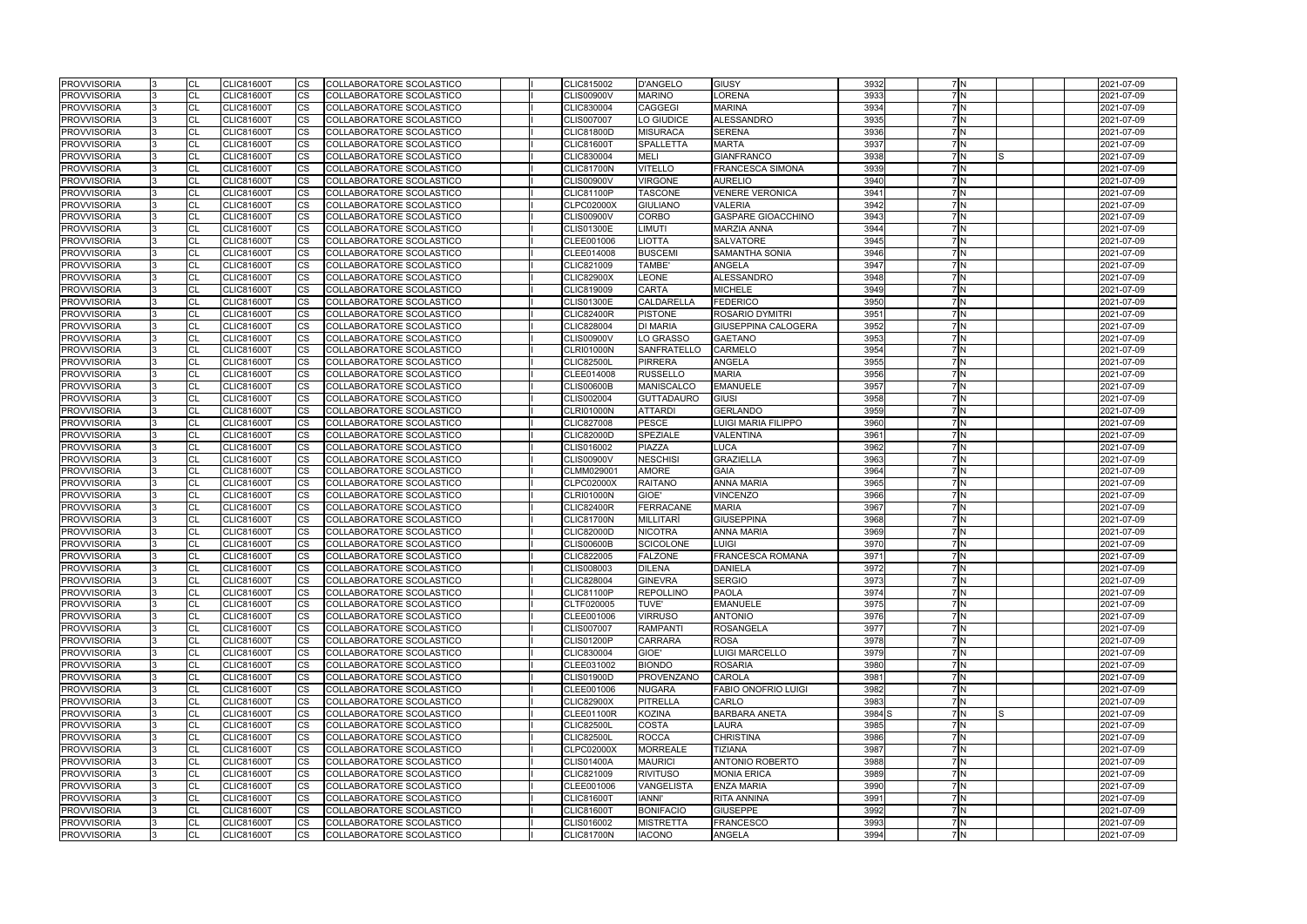| <b>PROVVISORIA</b> | <b>CL</b>      | <b>CLIC81600T</b> | <b>CS</b>              | COLLABORATORE SCOLASTICO        |  | <b>CLIC81000V</b> | <b>BIZZINI</b>     | <b>NICOLETTA</b>            | 3995 | 7 N               |   | 2021-07-09 |
|--------------------|----------------|-------------------|------------------------|---------------------------------|--|-------------------|--------------------|-----------------------------|------|-------------------|---|------------|
| <b>PROVVISORIA</b> | <b>CL</b>      | <b>CLIC81600T</b> | <b>CS</b>              | <b>COLLABORATORE SCOLASTICO</b> |  | CLEE014008        | <b>NARDO</b>       | <b>MARIA CRISTINA</b>       | 3996 | <b>7N</b>         |   | 2021-07-09 |
| <b>PROVVISORIA</b> | CL             | <b>CLIC81600T</b> | CS                     | COLLABORATORE SCOLASTICO        |  | CLEE001006        | <b>FRANGIAMORE</b> | <b>ALESSIA</b>              | 3997 | 7N                |   | 2021-07-09 |
| <b>PROVVISORIA</b> | <b>CL</b>      | <b>CLIC81600T</b> | CS                     | COLLABORATORE SCOLASTICO        |  | CLIC830004        | LO MAGNO           | <b>MARIA GRAZIA</b>         | 3998 | 7N                |   | 2021-07-09 |
| <b>PROVVISORIA</b> | <b>CL</b>      | <b>CLIC81600T</b> | CS                     | COLLABORATORE SCOLASTICO        |  | CLIC815002        | <b>ARCADIPANE</b>  | SILVIA MADDALENA            | 3999 | <b>7N</b>         |   | 2021-07-09 |
| <b>PROVVISORIA</b> | CL             | <b>CLIC81600T</b> | CS                     | COLLABORATORE SCOLASTICO        |  | CLIC830004        | <b>DI MARCO</b>    | TIZIANA                     | 4000 | 7N                |   | 2021-07-09 |
| <b>PROVVISORIA</b> | <b>CL</b>      | <b>CLIC81600T</b> | CS                     | <b>COLLABORATORE SCOLASTICO</b> |  | CLEE001006        | <b>GUAIETTA</b>    | SALVATRICE SONIA            | 4001 | 7N                |   | 2021-07-09 |
| <b>PROVVISORIA</b> | CL             | <b>CLIC81600T</b> | CS                     | COLLABORATORE SCOLASTICO        |  | <b>CLRI01000N</b> | <b>AQUILINO</b>    | <b>AMEDEO</b>               | 4002 | 7 N               |   | 2021-07-09 |
| <b>PROVVISORIA</b> | CL             | <b>CLIC81600T</b> | CS                     | COLLABORATORE SCOLASTICO        |  | <b>CLRI01000N</b> | <b>CORBINO</b>     | <b>GIUSEPPE</b>             | 4003 | 7N                |   | 2021-07-09 |
| <b>PROVVISORIA</b> | <b>CL</b>      | <b>CLIC81600T</b> | CS                     | COLLABORATORE SCOLASTICO        |  | CLEE001006        | <b>PIOMBO</b>      | <b>SALVATORE</b>            | 4004 | 7M                |   | 2021-07-09 |
| <b>PROVVISORIA</b> | CL             | <b>CLIC81600T</b> | CS                     | COLLABORATORE SCOLASTICO        |  | <b>CLEE02100B</b> | <b>VOTADORO</b>    | ADRIANA                     | 4005 | 7 N               |   | 2021-07-09 |
| <b>PROVVISORIA</b> | <b>CL</b>      | <b>CLIC81600T</b> | CS                     | COLLABORATORE SCOLASTICO        |  | CLIS016002        | <b>NIGRELLI</b>    | <b>MARIA RITA</b>           | 4006 | $\overline{7}$ N  |   | 2021-07-09 |
| <b>PROVVISORIA</b> | <b>CL</b>      | <b>CLIC81600T</b> | <b>CS</b>              | COLLABORATORE SCOLASTICO        |  | CLIC830004        | <b>D'AGOSTINO</b>  | ANTONIETTA VALENTINA        | 4007 | 7 N               |   | 2021-07-09 |
| <b>PROVVISORIA</b> | <b>CL</b>      | <b>CLIC81600T</b> | <b>CS</b>              | COLLABORATORE SCOLASTICO        |  | <b>CLIS01400A</b> | <b>VACCARO</b>     | <b>ADELAIDE IRENE</b>       | 4008 | 7N                |   | 2021-07-09 |
| <b>PROVVISORIA</b> | <b>CL</b>      | <b>CLIC81600T</b> | CS                     | COLLABORATORE SCOLASTICO        |  | <b>CLIS01300E</b> | <b>CAPOBIANCO</b>  | <b>MARIA CONCETTA</b>       | 4009 | 7N                |   | 2021-07-09 |
| <b>PROVVISORIA</b> | <b>CL</b>      | <b>CLIC81600T</b> | CS                     | COLLABORATORE SCOLASTICO        |  | <b>CLEE02100B</b> | <b>DI GREGORIO</b> | <b>VINCENZA</b>             | 4010 | <b>7N</b>         |   | 2021-07-09 |
| <b>PROVVISORIA</b> | CL             | <b>CLIC81600T</b> | CS                     | COLLABORATORE SCOLASTICO        |  | <b>CLIC81100P</b> | <b>GIANNONE</b>    | PATRIZIA                    | 4011 | 7M                |   | 2021-07-09 |
| <b>PROVVISORIA</b> | <b>CL</b>      | <b>CLIC81600T</b> | CS                     | COLLABORATORE SCOLASTICO        |  | <b>CLIS00300X</b> | MEZZASALMA         | <b>SONIA</b>                | 4012 | 7N                |   | 2021-07-09 |
| <b>PROVVISORIA</b> | <b>CL</b>      | <b>CLIC81600T</b> | CS                     | COLLABORATORE SCOLASTICO        |  | CLIS016002        | LO CONTE           | <b>CARMELINA</b>            | 4013 | 7N                |   | 2021-07-09 |
| <b>PROVVISORIA</b> | CL             | <b>CLIC81600T</b> | <b>CS</b>              | COLLABORATORE SCOLASTICO        |  | <b>CLIS01200P</b> | LO DATO            | <b>SALVATORE</b>            | 4014 | 7N                |   | 2021-07-09 |
| <b>PROVVISORIA</b> | <b>CL</b>      | <b>CLIC81600T</b> | CS                     | COLLABORATORE SCOLASTICO        |  | <b>CLIC82400R</b> | <b>CANNIA</b>      | <b>SALVATORE</b>            | 4015 | <b>7N</b>         |   | 2021-07-09 |
| <b>PROVVISORIA</b> | <b>CL</b>      | <b>CLIC81600T</b> | CS                     | COLLABORATORE SCOLASTICO        |  | <b>CLIS00300X</b> | <b>CANNAROZZO</b>  | <b>GAETANA</b>              | 4016 | 7N                |   | 2021-07-09 |
| <b>PROVVISORIA</b> | <b>CL</b>      | <b>CLIC81600T</b> | CS                     | COLLABORATORE SCOLASTICO        |  | <b>CLIC828004</b> | <b>MANZO</b>       | <b>ASSUNTA VALERIA</b>      | 4017 | 7N                |   | 2021-07-09 |
| <b>PROVVISORIA</b> | CL             | <b>CLIC81600T</b> | CS                     | COLLABORATORE SCOLASTICO        |  | <b>CLIS007007</b> | <b>SAVARINO</b>    | <b>GAETANA</b>              | 4018 | <b>7N</b>         |   | 2021-07-09 |
|                    | CL             | <b>CLIC81600T</b> |                        | COLLABORATORE SCOLASTICO        |  |                   | <b>DIFAZIO</b>     | <b>EDUARDO</b>              | 4019 | 7N                |   |            |
| <b>PROVVISORIA</b> |                | <b>CLIC81600T</b> | СS                     |                                 |  | <b>CLRI01000N</b> | <b>SAMMARTINO</b>  | <b>CARMELA</b>              | 4020 | 7 N               |   | 2021-07-09 |
| <b>PROVVISORIA</b> | <b>CL</b>      |                   | <b>CS</b>              | COLLABORATORE SCOLASTICO        |  | <b>CLIC81000V</b> |                    | <b>ROBERTO</b>              |      | <b>7N</b>         |   | 2021-07-09 |
| <b>PROVVISORIA</b> | <b>CL</b>      | <b>CLIC81600T</b> | CS                     | <b>COLLABORATORE SCOLASTICO</b> |  | CLIC830004        | <b>GALLO</b>       |                             | 4021 | 7N                |   | 2021-07-09 |
| <b>PROVVISORIA</b> | <b>CL</b>      | <b>CLIC81600T</b> | CS                     | COLLABORATORE SCOLASTICO        |  | CLIC815002        | <b>FERRARO</b>     | <b>SALVATORE MARIA</b>      | 4022 |                   |   | 2021-07-09 |
| <b>PROVVISORIA</b> | <b>CL</b>      | <b>CLIC81600T</b> | CS                     | COLLABORATORE SCOLASTICO        |  | <b>CLIC81700N</b> | <b>BONFIGLIO</b>   | <b>VITA</b>                 | 4023 | 7N                |   | 2021-07-09 |
| <b>PROVVISORIA</b> | <b>CL</b>      | <b>CLIC81600T</b> | CS                     | COLLABORATORE SCOLASTICO        |  | <b>CLIS01900D</b> | <b>CALABRO'</b>    | <b>VITA</b>                 | 4024 | <b>7N</b>         |   | 2021-07-09 |
| <b>PROVVISORIA</b> | CL             | <b>CLIC81600T</b> | CS                     | COLLABORATORE SCOLASTICO        |  | CLIC815002        | <b>MOSA</b>        | CALOGERA                    | 4025 | 7N                |   | 2021-07-09 |
| <b>PROVVISORIA</b> | CL             | <b>CLIC81600T</b> | <b>CS</b>              | COLLABORATORE SCOLASTICO        |  | <b>CLIS007007</b> | <b>TURONE</b>      | <b>MARIA ANGELA</b>         | 4026 | 7 N               |   | 2021-07-09 |
| <b>PROVVISORIA</b> | CL             | <b>CLIC81600T</b> | <b>CS</b>              | COLLABORATORE SCOLASTICO        |  | CLMM029001        | <b>MARTORANA</b>   | <b>ADRIANA</b>              | 4027 | 7 N               |   | 2021-07-09 |
| <b>PROVVISORIA</b> | CL             | <b>CLIC81600T</b> | CS                     | COLLABORATORE SCOLASTICO        |  | CLIC821009        | <b>SCALZO</b>      | <b>GRAZIA</b>               | 4028 | 7N                |   | 2021-07-09 |
| <b>PROVVISORIA</b> | <b>CL</b>      | <b>CLIC81600T</b> | CS                     | COLLABORATORE SCOLASTICO        |  | <b>CLEE02400V</b> | <b>FALZONE</b>     | <b>CALOGERO</b>             | 4029 | 7M                |   | 2021-07-09 |
| <b>PROVVISORIA</b> | <b>CL</b>      | <b>CLIC81600T</b> | CS                     | COLLABORATORE SCOLASTICO        |  | <b>CLIS007007</b> | <b>SALANITRO</b>   | ANGELA                      | 4030 | 7N                |   | 2021-07-09 |
| <b>PROVVISORIA</b> | <b>CL</b>      | <b>CLIC81600T</b> | CS                     | COLLABORATORE SCOLASTICO        |  | <b>CLEE02400V</b> | <b>GIANNONE</b>    | <b>MARIA CATENA ROSARIA</b> | 4031 | $\overline{7}$ N  |   | 2021-07-09 |
| <b>PROVVISORIA</b> | <b>CL</b>      | <b>CLIC81600T</b> | CS                     | COLLABORATORE SCOLASTICO        |  | CLMM029001        | <b>LEONARDI</b>    | <b>ANGELA</b>               | 4032 | 7N                |   | 2021-07-09 |
| <b>PROVVISORIA</b> | CL             | <b>CLIC81600T</b> | <b>CS</b>              | COLLABORATORE SCOLASTICO        |  | <b>CLIS01400A</b> | <b>SALANITRO</b>   | <b>IGNAZIA</b>              | 4033 | 7 N               |   | 2021-07-09 |
| <b>PROVVISORIA</b> | <b>CL</b>      | <b>CLIC81600T</b> | CS                     | COLLABORATORE SCOLASTICO        |  | CLMM029001        | <b>URSO</b>        | <b>TERESA</b>               | 4034 | 7N                |   | 2021-07-09 |
| <b>PROVVISORIA</b> | $\overline{C}$ | <b>CLIC81600T</b> | <b>CS</b>              | COLLABORATORE SCOLASTICO        |  | <b>CLIS01900D</b> | <b>VITALE</b>      | <b>COSTANZA</b>             | 4035 | 7 N               |   | 2021-07-09 |
| <b>PROVVISORIA</b> | <b>CL</b>      | <b>CLIC81600T</b> | CS                     | COLLABORATORE SCOLASTICO        |  | CLEE01100R        | <b>FAUSCIANA</b>   | <b>FRANCESCA MARIA</b>      | 4036 | 7 N               |   | 2021-07-09 |
| <b>PROVVISORIA</b> | <b>CL</b>      | CLIC81600T        | CS                     | COLLABORATORE SCOLASTICO        |  | <b>CLIC81600T</b> | <b>ALAGONA</b>     | <b>VINCENZA</b>             | 4037 | 7 N               | S | 2021-07-09 |
| <b>PROVVISORIA</b> | <b>CL</b>      | <b>CLIC81600T</b> | $\overline{\text{cs}}$ | <b>COLLABORATORE SCOLASTICO</b> |  | <b>CLIC81600T</b> | <b>TERRANOVA</b>   | <b>LIBORIA</b>              | 4038 | 7 N               |   | 2021-07-09 |
| <b>PROVVISORIA</b> | <b>CL</b>      | <b>CLIC81600T</b> | <b>CS</b>              | COLLABORATORE SCOLASTICO        |  | CLMM029001        | <b>ROLLO</b>       | <b>MICHELE</b>              | 4039 | 7N                |   | 2021-07-09 |
| <b>PROVVISORIA</b> | <b>CL</b>      | <b>CLIC81600T</b> | <b>CS</b>              | COLLABORATORE SCOLASTICO        |  | <b>CLIS01400A</b> | <b>ANDALORO</b>    | <b>DARIKA MARIA CHIARA</b>  | 4040 | 6,98N             |   | 2021-07-09 |
| <b>PROVVISORIA</b> | <b>CL</b>      | <b>CLIC81600T</b> | CS                     | COLLABORATORE SCOLASTICO        |  | CLEE001006        | <b>FAVATA</b>      | <b>CONCETTA FIORELLA</b>    | 4041 | $6,97$ S          |   | 2021-07-09 |
| <b>PROVVISORIA</b> | <b>CL</b>      | <b>CLIC81600T</b> | CS                     | COLLABORATORE SCOLASTICO        |  | <b>CLRI01000N</b> | <b>BANNO'</b>      | <b>ROSALIA</b>              | 4042 | 6,97 <sub>S</sub> |   | 2021-07-09 |
| <b>PROVVISORIA</b> | <b>CL</b>      | <b>CLIC81600T</b> | CS                     | COLLABORATORE SCOLASTICO        |  | <b>CLMM02400T</b> | <b>SPINELLO</b>    | KATIA                       | 4043 | 6,97 S            |   | 2021-07-09 |
| <b>PROVVISORIA</b> | CL             | <b>CLIC81600T</b> | CS                     | COLLABORATORE SCOLASTICO        |  | <b>CLIC81700N</b> | <b>D'AMICO</b>     | TONINO                      | 4044 | 6,97 S            |   | 2021-07-09 |
| <b>PROVVISORIA</b> | CL             | <b>CLIC81600T</b> | <b>CS</b>              | COLLABORATORE SCOLASTICO        |  | <b>CLIS007007</b> | <b>FERRERI</b>     | FILIPPA TIZIANA             | 4045 | 6,97 S            |   | 2021-07-09 |
| <b>PROVVISORIA</b> | <b>CL</b>      | <b>CLIC81600T</b> | <b>CS</b>              | COLLABORATORE SCOLASTICO        |  | <b>CLIS00600B</b> | COMANDATORE NUNZIA |                             | 4046 | 6,97 S            |   | 2021-07-09 |
| <b>PROVVISORIA</b> | <b>CL</b>      | <b>CLIC81600T</b> | <b>CS</b>              | COLLABORATORE SCOLASTICO        |  | <b>CLPC02000X</b> | <b>MINEO</b>       | <b>LUCA</b>                 | 4047 | 6,97N             |   | 2021-07-09 |
| <b>PROVVISORIA</b> | <b>CL</b>      | <b>CLIC81600T</b> | CS                     | COLLABORATORE SCOLASTICO        |  | CLIC815002        | <b>BOMBELLO</b>    | <b>MONICA</b>               | 4048 | 6,97 N            |   | 2021-07-09 |
| <b>PROVVISORIA</b> | <b>CL</b>      | <b>CLIC81600T</b> | CS                     | COLLABORATORE SCOLASTICO        |  | <b>CLRI01000N</b> | <b>FIORELLO</b>    | <b>GIUSI ANTONELLA</b>      | 4049 | 6,97N             |   | 2021-07-09 |
| <b>PROVVISORIA</b> | <b>CL</b>      | <b>CLIC81600T</b> | CS                     | COLLABORATORE SCOLASTICO        |  | <b>CLIS007007</b> | <b>LA BELLA</b>    | <b>CRISTOFARO</b>           | 4050 | 6,97 N            |   | 2021-07-09 |
| <b>PROVVISORIA</b> | CL             | <b>CLIC81600T</b> | <b>CS</b>              | COLLABORATORE SCOLASTICO        |  | <b>CLIC83100X</b> | LO CHIANO          | <b>FABIO</b>                | 4051 | 6,97 N            |   | 2021-07-09 |
| <b>PROVVISORIA</b> | CL             | <b>CLIC81600T</b> | <b>CS</b>              | COLLABORATORE SCOLASTICO        |  | CLIC830004        | <b>IPPOLITO</b>    | LAURA                       | 4052 | 6,97 N            |   | 2021-07-09 |
| <b>PROVVISORIA</b> | <b>CL</b>      | <b>CLIC81600T</b> | <b>CS</b>              | COLLABORATORE SCOLASTICO        |  | CLIC823001        | <b>VELLA</b>       | <b>ROSA</b>                 | 4053 | 6,97N             |   | 2021-07-09 |
| <b>PROVVISORIA</b> | <b>CL</b>      | <b>CLIC81600T</b> | CS                     | COLLABORATORE SCOLASTICO        |  | <b>CLIC83100X</b> | <b>MANGIONE</b>    | FRANCESCO PAOLO             | 4054 | 6,97 N            |   | 2021-07-09 |
| <b>PROVVISORIA</b> | <b>CL</b>      | <b>CLIC81600T</b> | <b>CS</b>              | COLLABORATORE SCOLASTICO        |  | CLEE031002        | AMATO              | FAUSTO<br><b>MARIA</b>      | 4055 | 6,97 N            |   | 2021-07-09 |
| <b>PROVVISORIA</b> | <b>CL</b>      | <b>CLIC81600T</b> | <b>CS</b>              | COLLABORATORE SCOLASTICO        |  | <b>CLIS01200P</b> | <b>BRUCATO</b>     | <b>MARTINO</b>              | 4056 | $6,95$ S          |   | 2021-07-09 |
|                    |                |                   |                        |                                 |  |                   |                    |                             |      |                   |   |            |

| 3995 |                     | $7 \overline{N}$ |   |  | 2021-07-09 |
|------|---------------------|------------------|---|--|------------|
| 3996 | 7                   | N                |   |  | 2021-07-09 |
| 3997 |                     | 7 N              |   |  | 2021-07-09 |
| 3998 | 7                   | N                |   |  | 2021-07-09 |
| 3999 | 7                   | $\mathsf{N}$     |   |  | 2021-07-09 |
| 4000 | 7                   | N                |   |  | 2021-07-09 |
|      |                     |                  |   |  |            |
| 4001 | 7                   | $\mathsf{N}$     |   |  | 2021-07-09 |
| 4002 | $\overline{7}$      | N                |   |  | 2021-07-09 |
| 4003 |                     | 7 N              |   |  | 2021-07-09 |
| 4004 | 7                   | N                |   |  | 2021-07-09 |
| 4005 | 7                   | $\mathsf{N}$     |   |  | 2021-07-09 |
| 4006 | 7                   | ${\sf N}$        |   |  | 2021-07-09 |
| 4007 | 7                   | N                |   |  | 2021-07-09 |
| 4008 | 7                   | N                |   |  | 2021-07-09 |
| 4009 | 7                   | N                |   |  | 2021-07-09 |
| 4010 | 7                   | N                |   |  | 2021-07-09 |
| 4011 | 7                   | $\mathsf{N}$     |   |  | 2021-07-09 |
| 4012 | 7                   | N                |   |  | 2021-07-09 |
| 4013 | 7                   | N                |   |  | 2021-07-09 |
|      |                     |                  |   |  |            |
| 4014 | 7                   | N                |   |  | 2021-07-09 |
| 4015 | 7                   | $\mathsf{N}$     |   |  | 2021-07-09 |
| 4016 | 7                   | N                |   |  | 2021-07-09 |
| 4017 | 7                   | $\mathsf{N}$     |   |  | 2021-07-09 |
| 4018 | 7                   | Ν                |   |  | 2021-07-09 |
| 4019 | 7                   | N                |   |  | 2021-07-09 |
| 4020 | 7                   | N                |   |  | 2021-07-09 |
| 4021 | 7                   | $\mathsf{N}$     |   |  | 2021-07-09 |
| 4022 | 7                   | N                |   |  | 2021-07-09 |
| 4023 | 7                   | N                |   |  | 2021-07-09 |
| 4024 | 7                   | N                |   |  | 2021-07-09 |
| 4025 | 7                   | N                |   |  | 2021-07-09 |
|      |                     |                  |   |  |            |
| 4026 | 7<br>$\overline{7}$ | N                |   |  | 2021-07-09 |
| 4027 |                     | $\mathsf{N}$     |   |  | 2021-07-09 |
| 4028 | 7                   | N                |   |  | 2021-07-09 |
| 4029 | 7                   | N                |   |  | 2021-07-09 |
| 4030 | 7                   | N                |   |  | 2021-07-09 |
| 4031 | 7                   | ${\sf N}$        |   |  | 2021-07-09 |
| 4032 | 7                   | N                |   |  | 2021-07-09 |
| 4033 | 7                   | N                |   |  | 2021-07-09 |
| 4034 | 7                   | N                |   |  | 2021-07-09 |
| 4035 |                     | 7 <sub>N</sub>   |   |  | 2021-07-09 |
| 4036 | 7                   | $\mathsf{N}$     |   |  | 2021-07-09 |
| 4037 | 7                   | N                | S |  | 2021-07-09 |
| 4038 |                     | 7 N              |   |  | 2021-07-09 |
| 4039 |                     | 7N               |   |  | 2021-07-09 |
|      |                     |                  |   |  |            |
| 4040 | $6,98$ <sub>N</sub> |                  |   |  | 2021-07-09 |
| 4041 | 6,97 S              |                  |   |  | 2021-07-09 |
| 4042 | $6,97$ S            |                  |   |  | 2021-07-09 |
| 4043 | 6,97 S              |                  |   |  | 2021-07-09 |
| 4044 | 6,97 S              |                  |   |  | 2021-07-09 |
| 4045 | $6,97$ S            |                  |   |  | 2021-07-09 |
| 4046 | 6,97S               |                  |   |  | 2021-07-09 |
| 4047 | 6,97 N              |                  |   |  | 2021-07-09 |
| 4048 | 6,97N               |                  |   |  | 2021-07-09 |
| 4049 | 6,97 N              |                  |   |  | 2021-07-09 |
| 4050 | 6,97 N              |                  |   |  | 2021-07-09 |
|      | 6,97 N              |                  |   |  |            |
| 4051 |                     |                  |   |  | 2021-07-09 |
| 4052 | 6,97 N              |                  |   |  | 2021-07-09 |
| 4053 | $6,97$ <sub>N</sub> |                  |   |  | 2021-07-09 |
| 4054 | 6,97 N              |                  |   |  | 2021-07-09 |
| 4055 | 6,97 N              |                  |   |  | 2021-07-09 |
| 4056 | $6,95$ S            |                  |   |  | 2021-07-09 |
|      |                     |                  |   |  |            |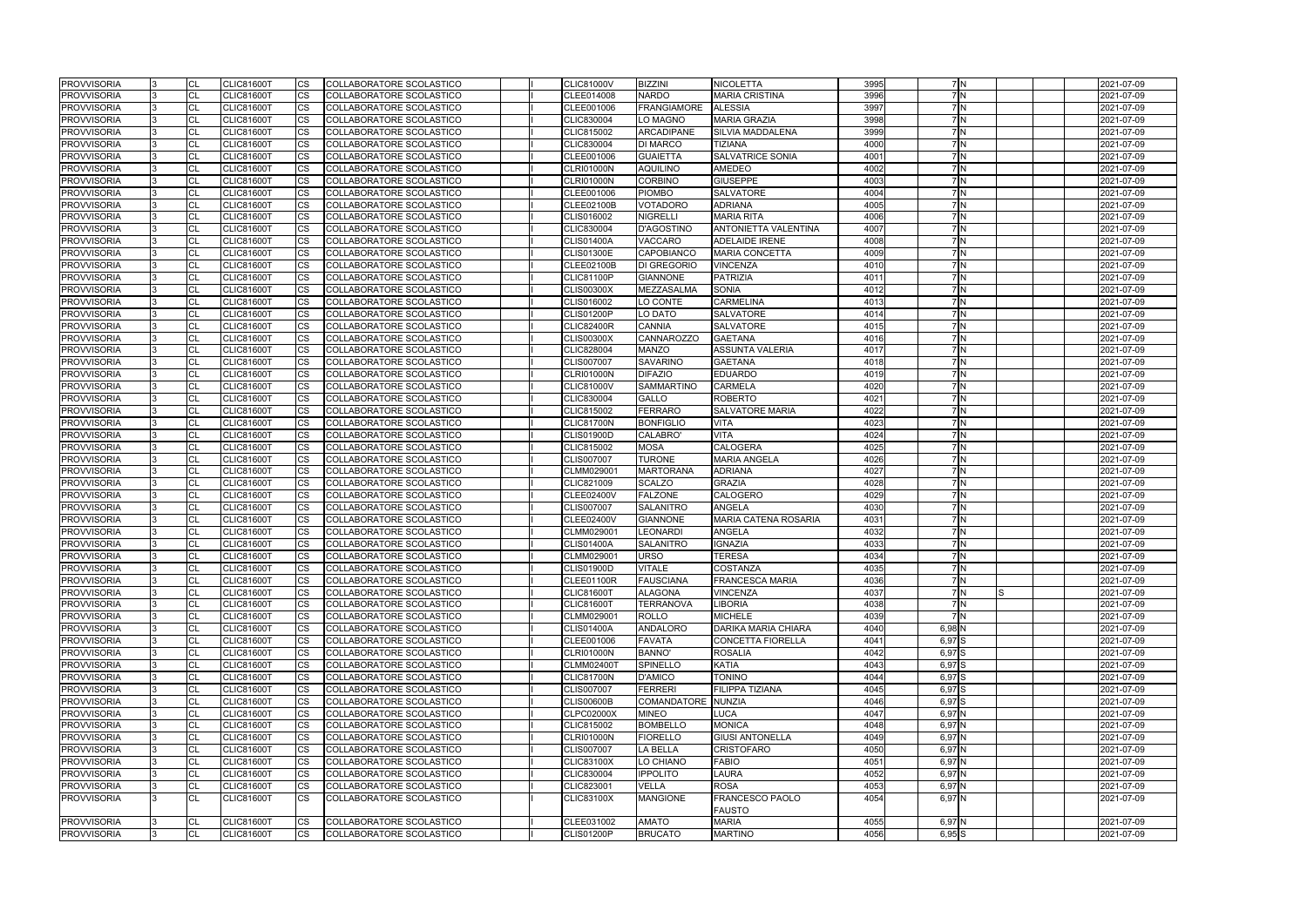| <b>PROVVISORIA</b> | CL              | <b>CLIC81600T</b>                      | CS                     | <b>ICOLLABORATORE SCOLASTICO</b> |  | <b>CLIC81600T</b> | <b>ZITO</b>            | <b>MARIA DAVINA</b>         | 4057 | $6,95$ S            |  | 2021-07-09 |
|--------------------|-----------------|----------------------------------------|------------------------|----------------------------------|--|-------------------|------------------------|-----------------------------|------|---------------------|--|------------|
| <b>PROVVISORIA</b> | <b>CL</b>       | <b>CLIC81600T</b>                      | <b>CS</b>              | <b>COLLABORATORE SCOLASTICO</b>  |  | <b>CLEE02400V</b> | <b>MEDICO</b>          | <b>GIANPIERO</b>            | 4058 | $6,95$ <sub>S</sub> |  | 2021-07-09 |
| <b>PROVVISORIA</b> | CL              | <b>CLIC81600T</b>                      | <b>CS</b>              | COLLABORATORE SCOLASTICO         |  | <b>CLIC82900X</b> | <b>MUSTO</b>           | <b>SERGIO</b>               | 4059 | $6,95$ S            |  | 2021-07-09 |
| <b>PROVVISORIA</b> | CL              | <b>CLIC81600T</b>                      | CS                     | COLLABORATORE SCOLASTICO         |  | <b>CLIC83200Q</b> | <b>LA COGNATA</b>      | <b>NADIA MARTINA</b>        | 4060 | 6,95 N              |  | 2021-07-09 |
| <b>PROVVISORIA</b> | CL              | CLIC81600T                             | CS                     | COLLABORATORE SCOLASTICO         |  | <b>CLIS00900V</b> | <b>GERACI</b>          | <b>FRANCESCO</b>            | 4061 | 6,95 N              |  | 2021-07-09 |
| <b>PROVVISORIA</b> | CL              | <b>CLIC81600T</b>                      | $\overline{\text{cs}}$ | COLLABORATORE SCOLASTICO         |  | <b>CLIS00900V</b> | <b>ROMANO</b>          | <b>ALESSIA GIUSEPPINA</b>   | 4062 | 6,95 N              |  | 2021-07-09 |
| <b>PROVVISORIA</b> | CL              | <b>CLIC81600T</b>                      | <b>CS</b>              | <b>COLLABORATORE SCOLASTICO</b>  |  | CLTF020005        | <b>ROMITO</b>          | <b>VINCENZO</b>             | 4063 | 6,95 <sup>N</sup>   |  | 2021-07-09 |
| <b>PROVVISORIA</b> | CL              | <b>CLIC81600T</b>                      | <b>CS</b>              | COLLABORATORE SCOLASTICO         |  | <b>CLIC83200Q</b> | <b>SANTELLI</b>        | <b>IVANA</b>                | 4064 | 6,95N               |  | 2021-07-09 |
| <b>PROVVISORIA</b> | CL              | <b>CLIC81600T</b>                      | $\overline{\text{cs}}$ | COLLABORATORE SCOLASTICO         |  | <b>CLIS01200P</b> | <b>CURATOLO</b>        | <b>MARCO</b>                | 4065 | $6,93$ S            |  | 2021-07-09 |
| <b>PROVVISORIA</b> | CL              | <b>CLIC81600T</b>                      | CS                     | COLLABORATORE SCOLASTICO         |  | <b>CLEE02400V</b> | <b>CAMMILLERI</b>      | <b>DOMENICO ROBERTO</b>     | 4066 | 6,93 S              |  | 2021-07-09 |
| <b>PROVVISORIA</b> | <b>CL</b>       | <b>CLIC81600T</b>                      | <b>CS</b>              | COLLABORATORE SCOLASTICO         |  | CLIS016002        | PIAZZA                 | <b>ALFONSO</b>              | 4067 | $6,93$ $S$          |  | 2021-07-09 |
| <b>PROVVISORIA</b> | CL              | <b>CLIC81600T</b>                      | <b>CS</b>              | COLLABORATORE SCOLASTICO         |  | <b>CLIS00300X</b> | <b>MESSINA</b>         | <b>GIUSEPPE</b>             | 4068 | 6,93 N              |  | 2021-07-09 |
| <b>PROVVISORIA</b> | CL              | <b>CLIC81600T</b>                      | <b>CS</b>              | COLLABORATORE SCOLASTICO         |  | CLIC828004        | <b>TERRITO</b>         | <b>ILENIA MARIA BIAGIA</b>  | 4069 | 6,93 N              |  | 2021-07-09 |
| <b>PROVVISORIA</b> | <b>CL</b>       | <b>CLIC81600T</b>                      | <b>CS</b>              | COLLABORATORE SCOLASTICO         |  | CLIC819009        | <b>CALLARI</b>         | <b>ENZO</b>                 | 4070 | 6,92 S              |  | 2021-07-09 |
| <b>PROVVISORIA</b> | CL              | <b>CLIC81600T</b>                      | <b>CS</b>              | COLLABORATORE SCOLASTICO         |  | CLIC822005        | <b>CIGNA</b>           | <b>DANIELA MARIA ANGELA</b> | 4071 | 6,92 S              |  | 2021-07-09 |
| <b>PROVVISORIA</b> | CL              | <b>CLIC81600T</b>                      | <b>CS</b>              | COLLABORATORE SCOLASTICO         |  | CLIC830004        | <b>RAIMONDI</b>        | LOREDANA VINCENZA           | 4072 | 6,92 N              |  | 2021-07-09 |
| <b>PROVVISORIA</b> | CL              | <b>CLIC81600T</b>                      | CS                     | COLLABORATORE SCOLASTICO         |  | <b>CLIC828004</b> | <b>MILAZZO</b>         | ANGELO                      | 4073 | 6,91 N              |  | 2021-07-09 |
| <b>PROVVISORIA</b> | CL              | CLIC81600T                             | <b>CS</b>              | COLLABORATORE SCOLASTICO         |  | CLIS007007        | <b>FICARRA</b>         | <b>MAURIZIO</b>             | 4074 | $6,90$ S            |  | 2021-07-09 |
| <b>PROVVISORIA</b> | CL              | <b>CLIC81600T</b>                      | <b>CS</b>              | COLLABORATORE SCOLASTICO         |  | <b>CLEE02500P</b> | <b>NAPOLI</b>          | <b>GIUSEPPE</b>             | 4075 | 6,90 S              |  | 2021-07-09 |
| <b>PROVVISORIA</b> | CL              | <b>CLIC81600T</b>                      | <b>CS</b>              | COLLABORATORE SCOLASTICO         |  | <b>CLIC82400R</b> | <b>LEOPARDI</b>        | <b>LUIGI RICCARDO</b>       | 4076 | $6,90$ S            |  | 2021-07-09 |
| <b>PROVVISORIA</b> | CL              | <b>CLIC81600T</b>                      | <b>CS</b>              | COLLABORATORE SCOLASTICO         |  | <b>CLIC81600T</b> | <b>PRIVITELLO</b>      | <b>ADA</b>                  | 4077 | $6,90$ S            |  | 2021-07-09 |
| <b>PROVVISORIA</b> | CL              | <b>CLIC81600T</b>                      | $\overline{\text{cs}}$ | COLLABORATORE SCOLASTICO         |  | <b>CLIS007007</b> | FRANCO                 | <b>EMANUELA</b>             | 4078 | 6,90 S              |  | 2021-07-09 |
| <b>PROVVISORIA</b> | CL              | <b>CLIC81600T</b>                      | CS                     | COLLABORATORE SCOLASTICO         |  | <b>CLIS01200P</b> | <b>CHIANETTA</b>       | <b>IGNAZIO CALOGERO</b>     | 4079 | $6,90$ S            |  | 2021-07-09 |
| <b>PROVVISORIA</b> | CL              | CLIC81600T                             | CS                     | COLLABORATORE SCOLASTICO         |  | CLIC821009        | <b>DEFRAIA</b>         | <b>GIUSEPPE</b>             | 4080 | $6,90$ S            |  | 2021-07-09 |
| <b>PROVVISORIA</b> | <b>CL</b>       | <b>CLIC81600T</b>                      | <b>CS</b>              | COLLABORATORE SCOLASTICO         |  | <b>CLRI01000N</b> | <b>LA ROCCA</b>        | <b>CARMELO LUCA</b>         | 4081 | 6,90 S              |  | 2021-07-09 |
| <b>PROVVISORIA</b> | CL              | <b>CLIC81600T</b>                      | <b>CS</b>              | COLLABORATORE SCOLASTICO         |  | CLIS008003        | <b>REINA</b>           | <b>ALESSIA</b>              | 4082 | $6,90$ S            |  | 2021-07-09 |
| <b>PROVVISORIA</b> | CL              | <b>CLIC81600T</b>                      | <b>CS</b>              | COLLABORATORE SCOLASTICO         |  | <b>CLIS007007</b> | <b>SALEMI</b>          | <b>ANDREA</b>               | 4083 | $6,90$ S            |  | 2021-07-09 |
| <b>PROVVISORIA</b> | CL              | <b>CLIC81600T</b>                      | <b>CS</b>              | COLLABORATORE SCOLASTICO         |  | <b>CLIS00900V</b> | <b>PRINCIPATO</b>      | <b>LINA GIADA</b>           | 4084 | $6,90$ S            |  | 2021-07-09 |
| <b>PROVVISORIA</b> | CL              | <b>CLIC81600T</b>                      | <b>CS</b>              | COLLABORATORE SCOLASTICO         |  | CLEE001006        | <b>MINOLDO</b>         | <b>FEDERICA MARIA</b>       | 4085 | 6,90 S              |  | 2021-07-09 |
| <b>PROVVISORIA</b> | CL              | <b>CLIC81600T</b>                      | CS                     | COLLABORATORE SCOLASTICO         |  | <b>CLIS00900V</b> | FRANCO                 | <b>DAVIDE</b>               | 4086 | $6,90$ S            |  | 2021-07-09 |
| <b>PROVVISORIA</b> | <b>CL</b>       | <b>CLIC81600T</b>                      | $\overline{\text{cs}}$ | COLLABORATORE SCOLASTICO         |  | <b>CLIC83200Q</b> | <b>BUNETTA</b>         | <b>GAETANO</b>              | 4087 | 6,90S               |  | 2021-07-09 |
| <b>PROVVISORIA</b> | CL              | <b>CLIC81600T</b>                      | CS                     | COLLABORATORE SCOLASTICO         |  | <b>CLEE01100R</b> | <b>BERTONE</b>         | <b>LORENZA</b>              | 4088 | $6,90$ S            |  | 2021-07-09 |
| <b>PROVVISORIA</b> | CL              | <b>CLIC81600T</b>                      | <b>CS</b>              | COLLABORATORE SCOLASTICO         |  | CLEE014008        | <b>AVOLA</b>           | <b>FILIPPO GIM</b>          | 4089 | $6,90$ S            |  | 2021-07-09 |
| <b>PROVVISORIA</b> | CL              | <b>CLIC81600T</b>                      | <b>CS</b>              | COLLABORATORE SCOLASTICO         |  | CLIC828004        | CANNAVO                | STEFANIA ASSUNTA            | 4090 | $6,90$ S            |  | 2021-07-09 |
| <b>PROVVISORIA</b> | CL              | <b>CLIC81600T</b>                      | CS                     | COLLABORATORE SCOLASTICO         |  | <b>CLIS01400A</b> | <b>VACCARO</b>         | <b>ANGELA</b>               | 4091 | $6,90$ S            |  | 2021-07-09 |
| <b>PROVVISORIA</b> | CL              | <b>CLIC81600T</b>                      | CS                     | COLLABORATORE SCOLASTICO         |  | CLIS008003        | <b>COSTACHE</b>        | <b>ADRIANA GABRIELA</b>     | 4092 | $6,90$ S            |  | 2021-07-09 |
| <b>PROVVISORIA</b> | CL              | <b>CLIC81600T</b>                      | <b>CS</b>              | COLLABORATORE SCOLASTICO         |  | <b>CLIS01400A</b> | <b>CURATOLO</b>        | CATIA                       | 4093 | 6,90 S              |  | 2021-07-09 |
| <b>PROVVISORIA</b> | CL              | <b>CLIC81600T</b>                      | <b>CS</b>              | COLLABORATORE SCOLASTICO         |  | CLEE001006        | <b>DI BENEDETTO</b>    | <b>VINCENZO</b>             | 4094 | 6,90 S              |  | 2021-07-09 |
| <b>PROVVISORIA</b> | CL              | <b>CLIC81600T</b>                      | <b>CS</b>              | COLLABORATORE SCOLASTICO         |  | <b>CLIC815002</b> | <b>CRAVOTTA</b>        | <b>GIOVANNI</b>             | 4095 | $6,90$ S            |  | 2021-07-09 |
| <b>PROVVISORIA</b> | CL              | <b>CLIC81600T</b>                      | <b>CS</b>              | COLLABORATORE SCOLASTICO         |  | <b>CLIC828004</b> | <b>LATTUCA</b>         | RAIMONDO GIOVANNI           | 4096 | 6,90 S              |  | 2021-07-09 |
| <b>PROVVISORIA</b> | <b>CL</b>       | <b>CLIC81600T</b>                      | <b>CS</b>              | COLLABORATORE SCOLASTICO         |  | <b>CLIC828004</b> | CAMMARATA              | <b>GIULIO MARIA</b>         | 4097 | 6,90 N              |  | 2021-07-09 |
| <b>PROVVISORIA</b> | <b>CL</b>       | <b>CLIC81600T</b>                      | <b>CS</b>              | COLLABORATORE SCOLASTICO         |  | CLTF020005        | <b>MAGANUCO</b>        | <b>EMANUELE PIETRO</b>      | 4098 | 6,90 N              |  | 2021-07-09 |
| <b>PROVVISORIA</b> | <b>CL</b>       | <b>CLIC81600T</b>                      | <b>CS</b>              | COLLABORATORE SCOLASTICO         |  | <b>CLIC83100X</b> | LO GRASSO              | <b>ALEX</b>                 | 4099 | 6,90 N              |  | 2021-07-09 |
| <b>PROVVISORIA</b> | <b>CL</b>       | <b>CLIC81600T</b>                      | CS                     | COLLABORATORE SCOLASTICO         |  | CLIC830004        | <b>GALIANO</b>         | <b>MARIA</b>                | 4100 | 6,90 N              |  | 2021-07-09 |
| <b>PROVVISORIA</b> | <b>CL</b>       | <b>CLIC81600T</b>                      | <b>CS</b>              | COLLABORATORE SCOLASTICO         |  | <b>CLEE02500P</b> | MASTROSIMONE FRANCESCA |                             | 4101 | 6,90 N              |  | 2021-07-09 |
| <b>PROVVISORIA</b> | <b>CL</b>       | <b>CLIC81600T</b>                      | CS                     | COLLABORATORE SCOLASTICO         |  | <b>CLIC81700N</b> | <b>LO GRASSO</b>       | <b>IMARCO CALOGERO</b>      | 4102 | 6,90 N              |  | 2021-07-09 |
| <b>PROVVISORIA</b> | <b>CL</b>       | <b>CLIC81600T</b>                      | <b>CS</b>              | COLLABORATORE SCOLASTICO         |  | <b>CLEE01100R</b> | <b>CASSISI</b>         | <b>MARTA</b>                | 4103 | 6,90 N              |  | 2021-07-09 |
| <b>PROVVISORIA</b> | <b>CL</b>       | <b>CLIC81600T</b>                      | CS                     | COLLABORATORE SCOLASTICO         |  | <b>CLIC81600T</b> | <b>QUATTROCCHI</b>     | <b>VINCENZO</b>             | 4104 | 6,90 N              |  | 2021-07-09 |
| <b>PROVVISORIA</b> | <b>CL</b>       | <b>CLIC81600T</b>                      | CS                     | COLLABORATORE SCOLASTICO         |  | CLEE001006        | <b>RUSSO</b>           | CHIARA                      | 4105 | 6,90 N              |  | 2021-07-09 |
| <b>PROVVISORIA</b> | <b>CL</b>       | <b>CLIC81600T</b>                      | CS                     | COLLABORATORE SCOLASTICO         |  | <b>CLIS007007</b> | <b>PETTINEO</b>        | <b>DAVIDE</b>               | 4106 | 6,90 N              |  | 2021-07-09 |
| <b>PROVVISORIA</b> | <b>CL</b>       | <b>CLIC81600T</b>                      | <b>CS</b>              | COLLABORATORE SCOLASTICO         |  | <b>CLIC82400R</b> | <b>ARLOTTA</b>         | LUANA MARIA                 | 4107 | 6,90 N              |  | 2021-07-09 |
| <b>PROVVISORIA</b> | <b>CL</b>       | <b>CLIC81600T</b>                      | CS                     | COLLABORATORE SCOLASTICO         |  | <b>CLIC81600T</b> | <b>BONIFACIO</b>       | <b>PASQUALE IVAN</b>        | 4108 | 6,90 N              |  | 2021-07-09 |
| <b>PROVVISORIA</b> | CL              | <b>CLIC81600T</b>                      | <b>CS</b>              | COLLABORATORE SCOLASTICO         |  | <b>CLIS007007</b> | <b>GIUIUSA</b>         | MARTINA MARIA ADRIANA       | 4109 | 6,90 N              |  | 2021-07-09 |
| <b>PROVVISORIA</b> | <b>CL</b>       | <b>CLIC81600T</b>                      | <b>CS</b>              | COLLABORATORE SCOLASTICO         |  | <b>CLIC81100P</b> | <b>PISANO</b>          | <b>ALEX</b>                 | 4110 | 6,90 N              |  | 2021-07-09 |
| <b>PROVVISORIA</b> | <b>CL</b>       | <b>CLIC81600T</b>                      | CS                     | COLLABORATORE SCOLASTICO         |  | <b>CLIC82000D</b> | <b>MANTIONE</b>        | ANGELA                      | 4111 | 6,90N               |  | 2021-07-09 |
| <b>PROVVISORIA</b> | CL              | <b>CLIC81600T</b>                      | <b>CS</b>              | COLLABORATORE SCOLASTICO         |  | <b>CLIC82500L</b> | <b>SALAMONE</b>        | <b>GIUSEPPE</b>             | 4112 | 6,90 N              |  | 2021-07-09 |
| <b>PROVVISORIA</b> |                 |                                        | <b>CS</b>              | COLLABORATORE SCOLASTICO         |  | <b>CLIS002004</b> | <b>REINA</b>           | <b>MARIANGELA</b>           | 4113 | 6,90N               |  | 2021-07-09 |
| <b>PROVVISORIA</b> | <b>CL</b><br>CL | <b>CLIC81600T</b><br><b>CLIC81600T</b> | <b>CS</b>              | COLLABORATORE SCOLASTICO         |  | <b>CLIC81600T</b> | CARDAMONE              | <b>SIMONE</b>               | 4114 | 6,90N               |  | 2021-07-09 |
| <b>PROVVISORIA</b> | CL              | <b>CLIC81600T</b>                      | <b>CS</b>              | COLLABORATORE SCOLASTICO         |  | <b>CLIC81600T</b> | <b>QUATTROCCHI</b>     | <b>FILIPPO</b>              | 4115 | 6,90 N              |  | 2021-07-09 |
| <b>PROVVISORIA</b> |                 |                                        |                        |                                  |  |                   |                        |                             |      |                     |  |            |
|                    | <b>CL</b>       | <b>CLIC81600T</b>                      | <b>CS</b>              | COLLABORATORE SCOLASTICO         |  | <b>CLIC81600T</b> | <b>CUSENZA</b>         | VALENTINA                   | 4116 | 6,90 N              |  | 2021-07-09 |
| <b>PROVVISORIA</b> | <b>CL</b>       | <b>CLIC81600T</b>                      | CS                     | COLLABORATORE SCOLASTICO         |  | CLTD090005        | <b>VULLO</b>           | <b>DENIRA GRAZIA</b>        | 4117 | 6,90 N              |  | 2021-07-09 |
| <b>PROVVISORIA</b> | <b>CL</b>       | <b>CLIC81600T</b>                      | <b>CS</b>              | COLLABORATORE SCOLASTICO         |  | CLIS008003        | <b>VICARI</b>          | <b>GABRIELE</b>             | 4118 | 6,90 N              |  | 2021-07-09 |

|  |  | 2021-07-09               |
|--|--|--------------------------|
|  |  | 2021-07-09               |
|  |  | 2021-07-09               |
|  |  | 2021-07-09               |
|  |  | 2021-07-09               |
|  |  | 2021-07-09               |
|  |  | 2021-07-09               |
|  |  | 2021-07-09               |
|  |  | 2021-07-09               |
|  |  | 2021-07-09               |
|  |  | 2021-07-09               |
|  |  | 2021-07-09               |
|  |  | 2021-07-09               |
|  |  | 2021-07-09               |
|  |  | 2021-07-09               |
|  |  | 2021-07-09               |
|  |  | 2021-07-09               |
|  |  | 2021-07-09               |
|  |  | 2021-07-09               |
|  |  | 2021-07-09               |
|  |  | 2021-07-09               |
|  |  | 2021-07-09               |
|  |  | 2021-07-09               |
|  |  | 2021-07-09               |
|  |  | 2021-07-09               |
|  |  | 2021-07-09               |
|  |  | 2021-07-09<br>2021-07-09 |
|  |  | 2021-07-09               |
|  |  | 2021-07-09               |
|  |  | 2021-07-09               |
|  |  | 2021-07-09               |
|  |  | 2021-07-09               |
|  |  | 2021-07-09               |
|  |  | 2021-07-09               |
|  |  | 2021-07-09               |
|  |  | 2021-07-09               |
|  |  | 2021-07-09               |
|  |  | 2021-07-09               |
|  |  | 2021-07-09               |
|  |  | 2021-07-09               |
|  |  | 2021-07-09               |
|  |  | 2021-07-09               |
|  |  | 2021-07-09               |
|  |  | 2021-07-09               |
|  |  |                          |
|  |  | 2021-07-09               |
|  |  | 2021-07-09               |
|  |  | 2021-07-09               |
|  |  | 2021-07-09               |
|  |  | 2021-07-09               |
|  |  | 2021-07-09               |
|  |  | 2021-07-09               |
|  |  | 2021-07-09               |
|  |  | 2021-07-09               |
|  |  | 2021-07-09               |
|  |  | 2021-07-09               |
|  |  | 2021-07-09<br>2021-07-09 |
|  |  | 2021-07-09               |
|  |  | 2021-07-09               |
|  |  | 2021-07-09               |
|  |  | 2021-07-09               |
|  |  |                          |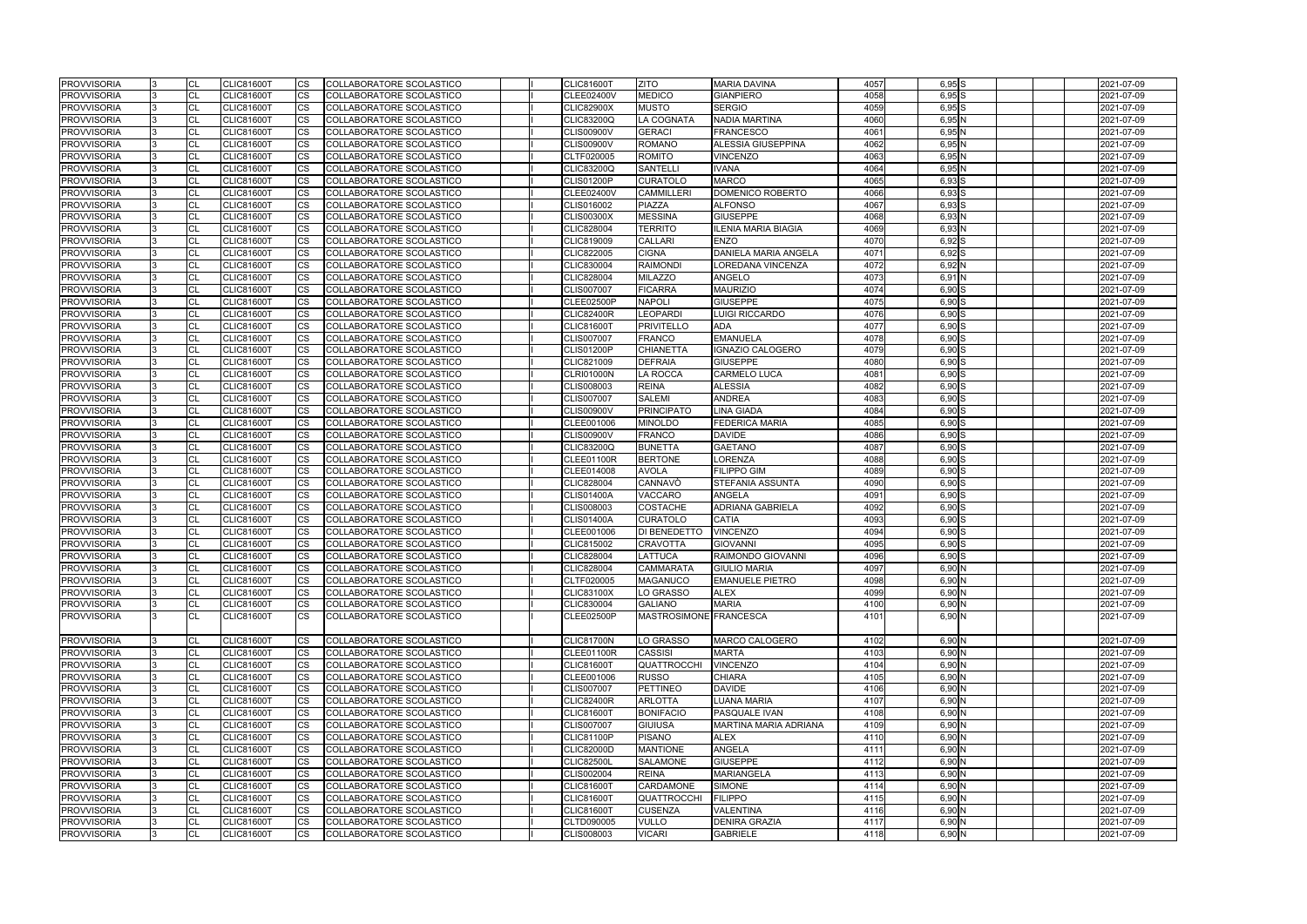| <b>PROVVISORIA</b>                       | 13  | <b>CL</b>              | <b>CLIC81600T</b>                      | CS        | COLLABORATORE SCOLASTICO                             |  | CLEE001006                      | <b>FURMA</b>                 | <b>ADRIANO</b>                | 4119         | 6,90 N             | 2021-07-09               |
|------------------------------------------|-----|------------------------|----------------------------------------|-----------|------------------------------------------------------|--|---------------------------------|------------------------------|-------------------------------|--------------|--------------------|--------------------------|
| <b>PROVVISORIA</b>                       |     | <b>CL</b>              | <b>CLIC81600T</b>                      | <b>CS</b> | COLLABORATORE SCOLASTICO                             |  | <b>CLIS007007</b>               | <b>PRESTI</b>                | <b>GIUSEPPE</b>               | 4120         | $6,90$ N           | 2021-07-09               |
| <b>PROVVISORIA</b>                       |     | <b>CL</b>              | <b>CLIC81600T</b>                      | CS        | COLLABORATORE SCOLASTICO                             |  | <b>CLRI01000N</b>               | <b>LA LIMA</b>               | <b>PALMIRA</b>                | 4121         | 6,90 N             | 2021-07-09               |
| <b>PROVVISORIA</b>                       |     | <b>CL</b>              | <b>CLIC81600T</b>                      | CS        | COLLABORATORE SCOLASTICO                             |  | <b>CLIC81600T</b>               | <b>PERRI</b>                 | <b>CLORINDA</b>               | 4122         | $6,90$ N           | 2021-07-09               |
| <b>PROVVISORIA</b>                       |     | <b>CL</b>              | <b>CLIC81600T</b>                      | СS        | COLLABORATORE SCOLASTICO                             |  | CLMM029001                      | <b>CIPRO</b>                 | <b>ALESSANDRA</b>             | 4123         | 6,90 N             | 2021-07-09               |
| <b>PROVVISORIA</b>                       |     | <b>CL</b>              | CLIC81600T                             | CS        | COLLABORATORE SCOLASTICO                             |  | <b>CLIC81700N</b>               | <b>AMICO</b>                 | ANTONINO                      | 4124         | 6,90 N             | 2021-07-09               |
| PROVVISORIA                              |     | <b>CL</b>              | <b>CLIC81600T</b>                      | CS        | COLLABORATORE SCOLASTICO                             |  | CLIC815002                      | CASTELLANO                   | <b>BARBARA</b>                | 4125         | 6,90 N             | 2021-07-09               |
| <b>PROVVISORIA</b>                       |     | <b>CL</b>              | <b>CLIC81600T</b>                      | CS        | COLLABORATORE SCOLASTICO                             |  | CLEE02400V                      | <b>TERMINIO</b>              | <b>ALESSIA</b>                | 4126         | 6,90 N             | 2021-07-09               |
| <b>PROVVISORIA</b>                       |     | <b>CL</b>              | <b>CLIC81600T</b>                      | CS        | COLLABORATORE SCOLASTICO                             |  | CLIS01200P                      | <b>DI VITALE</b>             | <b>GAETANO</b>                | 4127         | 6,90 N             | 2021-07-09               |
| <b>PROVVISORIA</b>                       |     | <b>CL</b>              | <b>CLIC81600T</b>                      | CS.       | COLLABORATORE SCOLASTICO                             |  | <b>CLIC827008</b>               | <b>ITALIANO</b>              | ANGELO                        | 4128         | 6,90 N             | 2021-07-09               |
| <b>PROVVISORIA</b>                       |     | <b>CL</b>              | <b>CLIC81600T</b>                      | СS        | COLLABORATORE SCOLASTICO                             |  | CLTD090005                      | <b>RAIMONDI</b>              | LUCA ALBERTO                  | 4129         | $6,90$ N           | 2021-07-09               |
| <b>PROVVISORIA</b>                       |     | <b>CL</b>              | <b>CLIC81600T</b>                      | CS        | COLLABORATORE SCOLASTICO                             |  | <b>CLIC83100X</b>               | <b>OTTAVIANO</b>             | <b>MICHELE</b>                | 4130         | 6,90 N             | 2021-07-09               |
| <b>PROVVISORIA</b>                       |     | <b>CL</b>              | <b>CLIC81600T</b>                      | <b>CS</b> | COLLABORATORE SCOLASTICO                             |  | <b>CLIC81700N</b>               | <b>LA BELLA</b>              | <b>CROCIFISSA</b>             | 4131         | 6,90 N             | 2021-07-09               |
| <b>PROVVISORIA</b>                       |     | <b>CL</b>              | <b>CLIC81600T</b>                      | CS        | COLLABORATORE SCOLASTICO                             |  | <b>CLIC81700N</b>               | <b>STUPPIA</b>               | <b>SIMONA</b>                 | 4132         | 6,88 S             | 2021-07-09               |
| <b>PROVVISORIA</b>                       | Iз  | <b>CL</b>              | <b>CLIC81600T</b>                      | <b>CS</b> | COLLABORATORE SCOLASTICO                             |  | <b>CLIS00300X</b>               | <b>GANCI</b>                 | NUNZIO DAVIDE SALVATORE       | 4133         | $6,88$ N           | 2021-07-09               |
| <b>PROVVISORIA</b>                       |     | <b>CL</b>              | <b>CLIC81600T</b>                      | СS        | COLLABORATORE SCOLASTICO                             |  | <b>CLIC82000D</b>               | <b>ARNONE</b>                | ORNELLA                       | 4134         | 6,87 S             | 2021-07-09               |
| <b>PROVVISORIA</b>                       |     | <b>CL</b>              | <b>CLIC81600T</b>                      | <b>CS</b> | COLLABORATORE SCOLASTICO                             |  | <b>CLIS01300E</b>               | <b>GIGLIO</b>                | <b>PAOLO</b>                  | 4135         | $6,85$ $S$         | 2021-07-09               |
| <b>PROVVISORIA</b>                       |     | <b>CL</b>              | <b>CLIC81600T</b>                      | <b>CS</b> | COLLABORATORE SCOLASTICO                             |  | <b>CLIC828004</b>               | <b>CALLARI</b>               | <b>IVAN</b>                   | 4136         | $6,85$ S           | 2021-07-09               |
| <b>PROVVISORIA</b>                       |     | <b>CL</b>              | <b>CLIC81600T</b>                      | CS        | COLLABORATORE SCOLASTICO                             |  | CLIC823001                      | <b>BONGIOVANNI</b>           | <b>MICHELE</b>                | 4137         | $6,85$ S           | 2021-07-09               |
| <b>PROVVISORIA</b>                       |     | <b>CL</b>              | <b>CLIC81600T</b>                      | CS        | COLLABORATORE SCOLASTICO                             |  | <b>CLRI01000N</b>               | <b>GERACI</b>                | <b>FILIPPO</b>                | 4138         | $6,85$ $S$         | 2021-07-09               |
| <b>PROVVISORIA</b>                       |     | <b>CL</b>              | <b>CLIC81600T</b>                      | <b>CS</b> | COLLABORATORE SCOLASTICO                             |  | CLTD090005                      | <b>NICOLETTI</b>             | <b>MARIA CONCETTA</b>         | 4139         | $6,85$ S           | 2021-07-09               |
| <b>PROVVISORIA</b>                       |     | <b>CL</b>              | <b>CLIC81600T</b>                      | СS        | COLLABORATORE SCOLASTICO                             |  | <b>CLIC828004</b>               | <b>SCIVOLI</b>               | ANDREA                        | 4140         | $6,85$ S           | 2021-07-09               |
| <b>PROVVISORIA</b>                       |     | <b>CL</b>              | <b>CLIC81600T</b>                      | CS        | COLLABORATORE SCOLASTICO                             |  | <b>CLIS00900V</b>               | <b>ALESSO</b>                | LORENA                        | 4141         | $6,85$ S           | 2021-07-09               |
| <b>PROVVISORIA</b>                       |     | <b>CL</b>              | <b>CLIC81600T</b>                      | CS.       | COLLABORATORE SCOLASTICO                             |  | <b>CLIS00300X</b>               | <b>TRICOLI</b>               | CALOGERO                      | 4142         | $6,85$ S           | 2021-07-09               |
| <b>PROVVISORIA</b>                       |     | <b>CL</b>              | <b>CLIC81600T</b>                      | CS        | COLLABORATORE SCOLASTICO                             |  | CLEE001006                      | <b>SMIRAGLIA</b>             | CLAUDIA                       | 4143         | $6,85$ S           | 2021-07-09               |
| <b>PROVVISORIA</b>                       |     | <b>CL</b>              | <b>CLIC81600T</b>                      | CS        | COLLABORATORE SCOLASTICO                             |  | CLIS002004                      | <b>INCARBONE</b>             | <b>MARIA GRAZIA</b>           | 4144         | $6,85$ $S$         | 2021-07-09               |
| <b>PROVVISORIA</b>                       |     | <b>CL</b>              | <b>CLIC81600T</b>                      | CS.       | COLLABORATORE SCOLASTICO                             |  | CLIS016002                      | <b>LOMONACO</b>              | <b>GIUSEPPE</b>               | 4145         | 6,85 N             | 2021-07-09               |
| <b>PROVVISORIA</b>                       |     | <b>CL</b>              | <b>CLIC81600T</b>                      | CS        | COLLABORATORE SCOLASTICO                             |  | <b>CLIC81100P</b>               | <b>LICATA</b>                | LUIGIA                        | 4146         | $6,85$ N           | 2021-07-09               |
| <b>PROVVISORIA</b>                       |     | <b>CL</b>              | <b>CLIC81600T</b>                      | СS        | COLLABORATORE SCOLASTICO                             |  | CLMM029001                      | <b>RESTUCCIA</b>             | <b>ELENA</b>                  | 4147         | $6,85$ N           | 2021-07-09               |
| <b>PROVVISORIA</b>                       |     | <b>CL</b>              | <b>CLIC81600T</b>                      | CS.       | COLLABORATORE SCOLASTICO                             |  | CLIC830004                      | <b>LACAGNINA</b>             | <b>GIUSEPPE</b>               | 4148         | 6,85 N             | 2021-07-09               |
| <b>PROVVISORIA</b>                       |     | <b>CL</b>              | <b>CLIC81600T</b>                      | <b>CS</b> | COLLABORATORE SCOLASTICO                             |  | <b>CLEE02400V</b>               | CATANZARO                    | <b>ROSALIA</b>                | 4149         | 6,85N              | 2021-07-09               |
| <b>PROVVISORIA</b>                       |     | <b>CL</b>              | <b>CLIC81600T</b>                      | CS        | COLLABORATORE SCOLASTICO                             |  | <b>CLIS01900D</b>               | <b>RIZZO</b>                 | DAVIDE ALESSANDRO             | 4150         | 6,85 N             | 2021-07-09               |
| <b>PROVVISORIA</b>                       |     | <b>CL</b>              | CLIC81600T                             | CS        | COLLABORATORE SCOLASTICO                             |  | <b>CLIS01900D</b>               | <b>ALFIERI</b>               | <b>GIUSEPPE</b>               | 4151         | 6,85 N             | 2021-07-09               |
| PROVVISORIA                              |     | <b>CL</b>              | <b>CLIC81600T</b>                      | CS.       | COLLABORATORE SCOLASTICO                             |  | CLEE001006                      | <b>RISTAGNO</b>              | <b>SALVATORE</b>              | 4152         | $6,85$ N           | 2021-07-09               |
| <b>PROVVISORIA</b>                       |     | <b>CL</b>              | <b>CLIC81600T</b>                      | СS        | COLLABORATORE SCOLASTICO                             |  | <b>CLIS007007</b>               | <b>VITELLO</b>               | PAOLO                         | 4153         | $6,85$ N           | 2021-07-09               |
| <b>PROVVISORIA</b>                       |     | <b>CL</b>              | <b>CLIC81600T</b>                      | CS        | COLLABORATORE SCOLASTICO                             |  | <b>CLIC83200Q</b>               | <b>MANISCALCO</b>            | <b>MARCO ANTONIO</b>          | 4154         | 6,83 S             | 2021-07-09               |
| <b>PROVVISORIA</b>                       |     | <b>CL</b>              | <b>CLIC81600T</b>                      | <b>CS</b> | COLLABORATORE SCOLASTICO                             |  | <b>CLIC82400R</b>               | <b>DAMMAGGIO</b>             | <b>NUNZIATINA</b>             | 4155         | $6,83$ $S$         | 2021-07-09               |
| <b>PROVVISORIA</b>                       |     | <b>CL</b>              | <b>CLIC81600T</b>                      | CS        | COLLABORATORE SCOLASTICO                             |  | <b>CLRI01000N</b>               | <b>FANARA</b>                | <b>MAURIZIO</b>               | 4156         | 6,83 S             | 2021-07-09               |
| <b>PROVVISORIA</b>                       | 13  | <b>CL</b>              | CLIC81600T                             | <b>CS</b> | COLLABORATORE SCOLASTICO                             |  | <b>CLIC82000D</b>               | <b>LICALSI</b>               | CONCETTA                      | 4157         | 6,83 S             | 2021-07-09               |
| <b>PROVVISORIA</b>                       | l3. | <b>CI</b>              | <b>CLIC81600T</b>                      | <b>CS</b> | COLLABORATORE SCOLASTICO                             |  | CLIC815002                      | <b>GIAFFREDA</b>             | <b>DONATO</b>                 | 4158         | 6,83 N             | 2021-07-09               |
| <b>PROVVISORIA</b>                       |     | <b>CL</b>              | <b>CLIC81600T</b>                      | CS        | COLLABORATORE SCOLASTICO                             |  | <b>CLIC81100P</b>               | <b>MORELLO</b>               | VALENTINA MARIA GIADA         | 4159         | 6,83 N             | 2021-07-09               |
| <b>PROVVISORIA</b>                       |     | <b>CL</b>              | <b>CLIC81600T</b>                      | CS        | COLLABORATORE SCOLASTICO                             |  | CLTD090005                      | LO GIUDICE                   | VIVIANA                       | 4160         | $6,83$ N           | 2021-07-09               |
| <b>PROVVISORIA</b>                       |     | <b>CL</b>              | <b>CLIC81600T</b>                      | <b>CS</b> | COLLABORATORE SCOLASTICO                             |  | <b>CLIC81600T</b>               | <b>FANZONE</b>               | <b>SALVATORE</b>              | 4161         | $6,83$ N           | 2021-07-09               |
| <b>PROVVISORIA</b>                       |     | <b>CL</b>              | <b>CLIC81600T</b>                      | CS        | COLLABORATORE SCOLASTICO                             |  | <b>CLIC83200Q</b>               | <b>GARBENI</b>               | DANIELA                       | 4162         | 6,83 N             | 2021-07-09               |
| <b>PROVVISORIA</b>                       |     | <b>CL</b>              | <b>CLIC81600T</b>                      | CS        | COLLABORATORE SCOLASTICO                             |  | CLEE001006                      | <b>GIACCHI</b>               | ANGELO                        | 4163         | 6,83N              | 2021-07-09               |
| <b>PROVVISORIA</b>                       |     | <b>CL</b>              | <b>CLIC81600T</b>                      | CS        | COLLABORATORE SCOLASTICO                             |  | CLTD090005                      | PASTORELLO                   | MICHELA ARCANGELA             | 4164         | $6,83$ N           | 2021-07-09               |
| <b>PROVVISORIA</b>                       |     | <b>CL</b>              | <b>CLIC81600T</b>                      | CS        | COLLABORATORE SCOLASTICO                             |  | <b>CLEE01100R</b>               | <b>SCAGLIONE</b>             | PAOLO                         | 4165         | 6,82 S             | 2021-07-09               |
| <b>PROVVISORIA</b>                       |     | <b>CL</b>              | <b>CLIC81600T</b>                      | CS        | COLLABORATORE SCOLASTICO                             |  | <b>CLRI01000N</b>               | <b>INGALLINA</b>             | <b>MASSIMILIANO</b>           | 4166         | $6,82$ $S$         | 2021-07-09               |
| <b>PROVVISORIA</b>                       |     | <b>CL</b>              | <b>CLIC81600T</b>                      | CS        | COLLABORATORE SCOLASTICO                             |  | <b>CLPS03000N</b>               | <b>VIRGA</b>                 | <b>GIUSEPPA</b>               | 4167         | $6,82$ $S$         | 2021-07-09               |
| <b>PROVVISORIA</b>                       |     | <b>CL</b>              | <b>CLIC81600T</b>                      | CS        | COLLABORATORE SCOLASTICO                             |  | <b>CLIC81700N</b>               | <b>AZZOLINA</b>              | <b>MARIALUISA</b>             | 4168         | 6,82 N             | 2021-07-09               |
| <b>PROVVISORIA</b>                       |     | <b>CL</b>              | <b>CLIC81600T</b>                      | CS        | COLLABORATORE SCOLASTICO                             |  | <b>CLIC819009</b>               | LAMATTINA                    | <b>GIOVANNA MARIA</b>         | 4169         | 6,82 N             | 2021-07-09               |
| <b>PROVVISORIA</b>                       |     | <b>CL</b>              | <b>CLIC81600T</b>                      | CS.       | COLLABORATORE SCOLASTICO                             |  | CLIS01800N                      | <b>GRILLANI</b>              | CARMELA                       | 4170         | 6,81 S             | 2021-07-09               |
| <b>PROVVISORIA</b>                       |     | <b>CL</b>              | <b>CLIC81600T</b>                      | <b>CS</b> | COLLABORATORE SCOLASTICO                             |  | <b>CLRI01000N</b>               | <b>PALERMO</b>               | PAOLO ALBERTO                 | 4171         | 6,80S              | 2021-07-09               |
| <b>PROVVISORIA</b>                       |     | <b>CL</b>              | <b>CLIC81600T</b>                      | CS        | COLLABORATORE SCOLASTICO                             |  | CLMM029001                      | <b>MARIA</b>                 | ANTONINO                      | 4172         | $6,80$ S           | 2021-07-09               |
|                                          |     |                        |                                        |           |                                                      |  |                                 |                              |                               | 4173         |                    |                          |
| <b>PROVVISORIA</b><br><b>PROVVISORIA</b> |     | <b>CL</b><br><b>CL</b> | <b>CLIC81600T</b><br><b>CLIC81600T</b> | CS<br>CS  | COLLABORATORE SCOLASTICO<br>COLLABORATORE SCOLASTICO |  | <b>CLIC81700N</b><br>CLEE001006 | <b>FIANDACA</b><br>MICCICHE' | GIUSEPPE<br>MARIA ANDREA RITA | 4174         | 6,80 S<br>$6,80$ S | 2021-07-09<br>2021-07-09 |
| <b>PROVVISORIA</b>                       |     | <b>CL</b>              | <b>CLIC81600T</b>                      |           |                                                      |  |                                 | <b>AIESI</b>                 | <b>SALVATORE</b>              | 4175         | 6,80 S             |                          |
|                                          |     | <b>CL</b>              |                                        | CS        | COLLABORATORE SCOLASTICO                             |  | <b>CLIS007007</b>               |                              |                               |              |                    | 2021-07-09               |
| <b>PROVVISORIA</b><br>PROVVISORIA        |     |                        | <b>CLIC81600T</b>                      | CS        | COLLABORATORE SCOLASTICO                             |  | <b>CLIC827008</b>               | <b>SICILIANO</b>             | LUIGI<br>LUIGI                | 4176<br>4177 | 6,80 S<br>6,80 S   | 2021-07-09               |
| <b>PROVVISORIA</b>                       |     | <b>CL</b>              | <b>CLIC81600T</b>                      | CS        | COLLABORATORE SCOLASTICO                             |  | <b>CLIS007007</b>               | <b>GIULIANA</b>              | <b>ROSARIO</b>                | 4178         | $6,80$ S           | 2021-07-09               |
|                                          |     | <b>CL</b>              | CLIC81600T                             | CS        | COLLABORATORE SCOLASTICO                             |  | CLEE001006                      | <b>CONTINO</b>               |                               |              |                    | 2021-07-09               |
| <b>PROVVISORIA</b>                       |     | <b>CL</b>              | <b>CLIC81600T</b>                      | CS        | COLLABORATORE SCOLASTICO                             |  | <b>CLRI01000N</b>               | PECORARO                     | GIOVANNI                      | 4179         | 6,80 S             | 2021-07-09               |
| <b>PROVVISORIA</b>                       |     | <b>CL</b>              | <b>CLIC81600T</b>                      | CS        | COLLABORATORE SCOLASTICO                             |  | CLIS016002                      | <b>BRIGUGLIO</b>             | <b>ATTILIO</b>                | 4180         | 6,80 S             | 2021-07-09               |

|  |  | 2021-07-09 |
|--|--|------------|
|  |  |            |
|  |  | 2021-07-09 |
|  |  | 2021-07-09 |
|  |  | 2021-07-09 |
|  |  | 2021-07-09 |
|  |  |            |
|  |  | 2021-07-09 |
|  |  | 2021-07-09 |
|  |  | 2021-07-09 |
|  |  | 2021-07-09 |
|  |  | 2021-07-09 |
|  |  |            |
|  |  | 2021-07-09 |
|  |  | 2021-07-09 |
|  |  | 2021-07-09 |
|  |  | 2021-07-09 |
|  |  | 2021-07-09 |
|  |  |            |
|  |  |            |
|  |  | 2021-07-09 |
|  |  | 2021-07-09 |
|  |  | 2021-07-09 |
|  |  | 2021-07-09 |
|  |  |            |
|  |  | 2021-07-09 |
|  |  | 2021-07-09 |
|  |  | 2021-07-09 |
|  |  | 2021-07-09 |
|  |  | 2021-07-09 |
|  |  |            |
|  |  | 2021-07-09 |
|  |  | 2021-07-09 |
|  |  | 2021-07-09 |
|  |  | 2021-07-09 |
|  |  | 2021-07-09 |
|  |  |            |
|  |  | 2021-07-09 |
|  |  | 2021-07-09 |
|  |  | 2021-07-09 |
|  |  | 2021-07-09 |
|  |  | 2021-07-09 |
|  |  |            |
|  |  | 2021-07-09 |
|  |  | 2021-07-09 |
|  |  | 2021-07-09 |
|  |  | 2021-07-09 |
|  |  | 2021-07-09 |
|  |  |            |
|  |  | 2021-07-09 |
|  |  | 2021-07-09 |
|  |  | 2021-07-09 |
|  |  | 2021-07-09 |
|  |  | 2021-07-09 |
|  |  |            |
|  |  | 2021-07-09 |
|  |  | 2021-07-09 |
|  |  | 2021-07-09 |
|  |  | 2021-07-09 |
|  |  | 2021-07-09 |
|  |  | 2021-07-09 |
|  |  |            |
|  |  | 2021-07-09 |
|  |  | 2021-07-09 |
|  |  | 2021-07-09 |
|  |  | 2021-07-09 |
|  |  | 2021-07-09 |
|  |  |            |
|  |  | 2021-07-09 |
|  |  | 2021-07-09 |
|  |  | 2021-07-09 |
|  |  | 2021-07-09 |
|  |  | 2021-07-09 |
|  |  |            |
|  |  | 2021-07-09 |
|  |  | 2021-07-09 |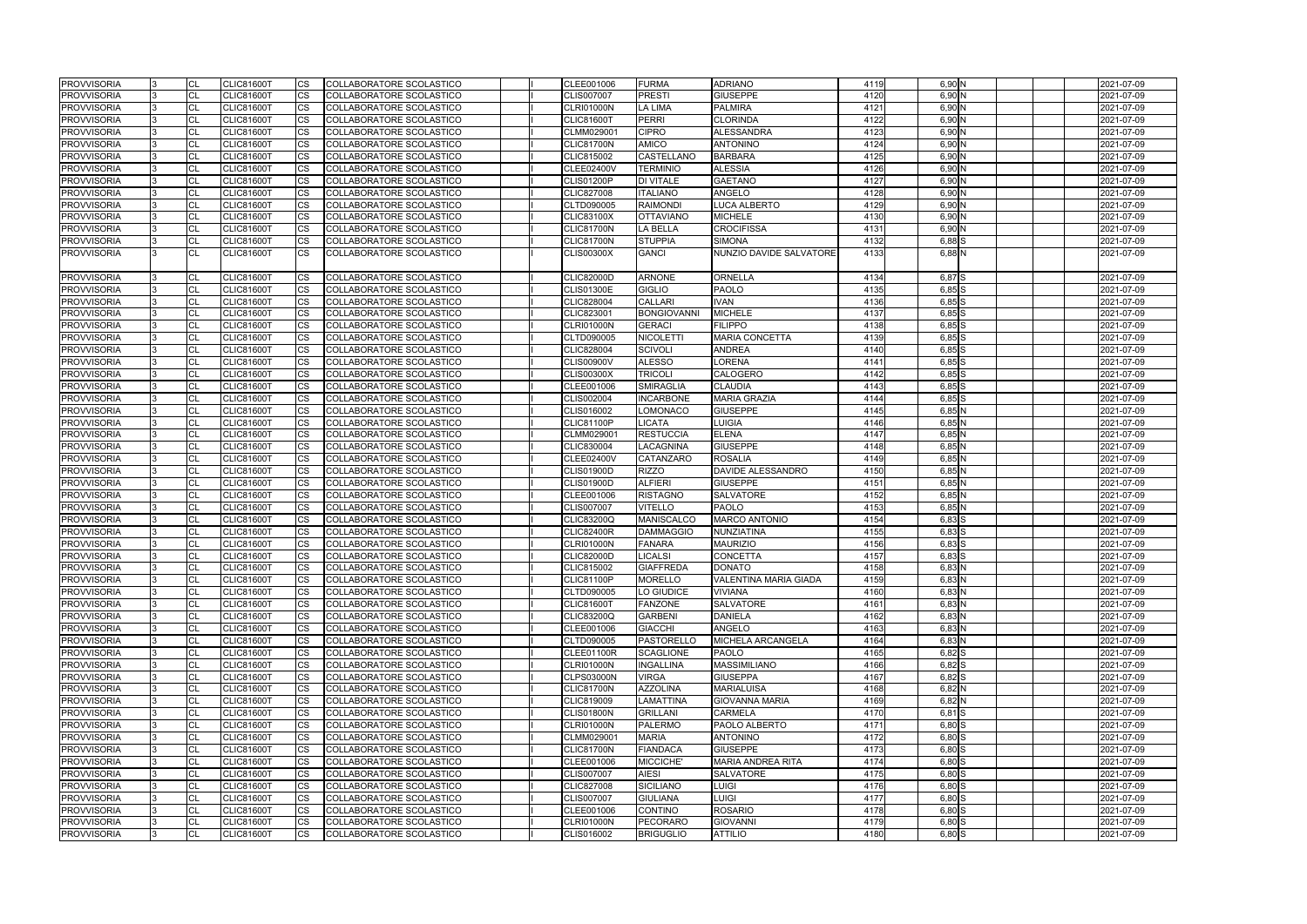| <b>PROVVISORIA</b> | <b>CL</b>              | <b>CLIC81600T</b>                      | <b>CS</b> | COLLABORATORE SCOLASTICO                             |  | CLEE01100R                             | <b>TASCONE</b>                  | <b>NOEMI</b>                       | 4181 | 6,80 S   | 2021-07-09               |
|--------------------|------------------------|----------------------------------------|-----------|------------------------------------------------------|--|----------------------------------------|---------------------------------|------------------------------------|------|----------|--------------------------|
| <b>PROVVISORIA</b> | <b>CL</b>              | <b>CLIC81600T</b>                      | <b>CS</b> | <b>COLLABORATORE SCOLASTICO</b>                      |  | <b>CLIS007007</b>                      | <b>FARACI</b>                   | <b>PAOLO</b>                       | 4182 | 6,80 S   | 2021-07-09               |
| <b>PROVVISORIA</b> | <b>CL</b>              | <b>CLIC81600T</b>                      | CS        | COLLABORATORE SCOLASTICO                             |  | <b>CLIS007007</b>                      | <b>NARDUZZO</b>                 | <b>ORIANA</b>                      | 4183 | 6,80 S   | 2021-07-09               |
| <b>PROVVISORIA</b> | <b>CL</b>              | <b>CLIC81600T</b>                      | CS        | COLLABORATORE SCOLASTICO                             |  | <b>CLIS007007</b>                      | <b>ACCARDI</b>                  | <b>MARIA CATENA</b>                | 4184 | 6,80 S   | 2021-07-09               |
| <b>PROVVISORIA</b> | <b>CL</b>              | <b>CLIC81600T</b>                      | CS        | COLLABORATORE SCOLASTICO                             |  | CLIC821009                             | <b>ORTOLEVA</b>                 | <b>FILIPPO</b>                     | 4185 | 6,80 S   | 2021-07-09               |
| <b>PROVVISORIA</b> | CL                     | <b>CLIC81600T</b>                      | CS        | COLLABORATORE SCOLASTICO                             |  | <b>CLIC82500L</b>                      | <b>TARANTO</b>                  | MARIAROSA                          | 4186 | 6,80 S   | 2021-07-09               |
| <b>PROVVISORIA</b> | <b>CL</b>              | <b>CLIC81600T</b>                      | CS        | COLLABORATORE SCOLASTICO                             |  | CLTD090005                             | <b>GIUGNO</b>                   | <b>ERIKA</b>                       | 4187 | 6,80 S   | 2021-07-09               |
| <b>PROVVISORIA</b> | CL                     | <b>CLIC81600T</b>                      | <b>CS</b> | COLLABORATORE SCOLASTICO                             |  | <b>CLIC83200Q</b>                      | <b>RAGONA</b>                   | <b>GIUSEPPINA</b>                  | 4188 | 6,80 S   | 2021-07-09               |
| <b>PROVVISORIA</b> | CL                     | <b>CLIC81600T</b>                      | CS        | COLLABORATORE SCOLASTICO                             |  | <b>CLIC82000D</b>                      | <b>COLLURA</b>                  | <b>ROSALINDA</b>                   | 4189 | 6,80 S   | 2021-07-09               |
| <b>PROVVISORIA</b> | <b>CL</b>              | <b>CLIC81600T</b>                      | CS        | COLLABORATORE SCOLASTICO                             |  | <b>CLIS007007</b>                      | <b>FICARRA</b>                  | <b>DANIELA</b>                     | 4190 | 6,80 S   | 2021-07-09               |
| <b>PROVVISORIA</b> | CL                     | <b>CLIC81600T</b>                      | CS        | COLLABORATORE SCOLASTICO                             |  | <b>CLIC81700N</b>                      | <b>DI VENDRA</b>                | <b>ALBERTO</b>                     | 4191 | 6,80 S   | 2021-07-09               |
| <b>PROVVISORIA</b> | <b>CL</b>              | <b>CLIC81600T</b>                      | CS        | COLLABORATORE SCOLASTICO                             |  | <b>CLIC82500L</b>                      | <b>PALUMBO</b>                  | <b>SALVATORE</b>                   | 4192 | $6,80$ S | 2021-07-09               |
| <b>PROVVISORIA</b> | <b>CL</b>              | <b>CLIC81600T</b>                      | <b>CS</b> | COLLABORATORE SCOLASTICO                             |  | CLMM029001                             | <b>RANDAZZO</b>                 | LAURA                              | 4193 | 6,80 S   | 2021-07-09               |
| <b>PROVVISORIA</b> | <b>CL</b>              | <b>CLIC81600T</b>                      | <b>CS</b> | COLLABORATORE SCOLASTICO                             |  | <b>CLIS007007</b>                      | <b>BUCCERI</b>                  | <b>LUIGI</b>                       | 4194 | $6,80$ S | 2021-07-09               |
| <b>PROVVISORIA</b> | <b>CL</b>              | <b>CLIC81600T</b>                      | <b>CS</b> | COLLABORATORE SCOLASTICO                             |  | CLEE001006                             | <b>CUVA</b>                     | VALENTINA                          | 4195 | $6,80$ S | 2021-07-09               |
| <b>PROVVISORIA</b> | <b>CL</b>              | <b>CLIC81600T</b>                      | CS        | COLLABORATORE SCOLASTICO                             |  | <b>CLIS00900V</b>                      | <b>GIACCHETTO</b>               | <b>ESTER</b>                       | 4196 | 6,80 S   | 2021-07-09               |
| <b>PROVVISORIA</b> | CL                     | <b>CLIC81600T</b>                      | CS        | COLLABORATORE SCOLASTICO                             |  | CLIC807003                             | MINI'                           | PASQUALINA                         | 4197 | 6,80 S   | 2021-07-09               |
| <b>PROVVISORIA</b> | <b>CL</b>              | <b>CLIC81600T</b>                      | CS        | COLLABORATORE SCOLASTICO                             |  | CLIC830004                             | <b>BANNO'</b>                   | <b>CHIARA</b>                      | 4198 | $6,80$ S | 2021-07-09               |
| <b>PROVVISORIA</b> | <b>CL</b>              | <b>CLIC81600T</b>                      | CS        | <b>COLLABORATORE SCOLASTICO</b>                      |  | CLEE001006                             | <b>SCIORTINO</b>                | <b>SALVATORE</b>                   | 4199 | 6,80 S   | 2021-07-09               |
| <b>PROVVISORIA</b> | CL                     | <b>CLIC81600T</b>                      | <b>CS</b> | COLLABORATORE SCOLASTICO                             |  | CLIC821009                             | LANZAFAME                       | <b>VALENTINA</b>                   | 4200 | $6,80$ S | 2021-07-09               |
| <b>PROVVISORIA</b> | <b>CL</b>              | <b>CLIC81600T</b>                      | CS        | COLLABORATORE SCOLASTICO                             |  | <b>CLIS01200P</b>                      | <b>MIRAGLIA</b>                 | <b>GIUSEPPE SALVATORE</b>          | 4201 | 6,80 S   | 2021-07-09               |
| <b>PROVVISORIA</b> | <b>CL</b>              | <b>CLIC81600T</b>                      | CS        | COLLABORATORE SCOLASTICO                             |  | CLTD090005                             | PITRUZZELLA                     | <b>CARMELO</b>                     | 4202 | $6,80$ S | 2021-07-09               |
| <b>PROVVISORIA</b> | <b>CL</b>              | <b>CLIC81600T</b>                      | CS        | COLLABORATORE SCOLASTICO                             |  | CLMM029001                             | <b>URSO</b>                     | <b>MARCO</b>                       | 4203 | 6,80 S   | 2021-07-09               |
| <b>PROVVISORIA</b> | <b>CL</b>              | <b>CLIC81600T</b>                      | CS        | COLLABORATORE SCOLASTICO                             |  | CLTF020005                             | MANGIAVILLANO GIUSEPPE          |                                    | 4204 | 6,80 S   | 2021-07-09               |
| <b>PROVVISORIA</b> | <b>CL</b>              | <b>CLIC81600T</b>                      | <b>CS</b> | COLLABORATORE SCOLASTICO                             |  | <b>CLIC828004</b>                      | <b>ANDALORO</b>                 | <b>FEDERICA MARIA</b>              | 4205 | $6,80$ S | 2021-07-09               |
| <b>PROVVISORIA</b> | <b>CL</b>              | <b>CLIC81600T</b>                      | CS        | COLLABORATORE SCOLASTICO                             |  | <b>CLIC81100P</b>                      | <b>D'IZZIA</b>                  | <b>ROSARIA</b>                     | 4206 | 6,80 S   | 2021-07-09               |
| <b>PROVVISORIA</b> | <b>CL</b>              | <b>CLIC81600T</b>                      | CS        | <b>COLLABORATORE SCOLASTICO</b>                      |  | <b>CLIC81100P</b>                      | <b>DI STEFANO</b>               | <b>CRISTIAN</b>                    | 4207 | 6,80 N   | 2021-07-09               |
| <b>PROVVISORIA</b> | <b>CL</b>              | <b>CLIC81600T</b>                      | CS        | COLLABORATORE SCOLASTICO                             |  | <b>CLIS00300X</b>                      | <b>BARONE</b>                   | <b>SIMONE LUIGI</b>                | 4208 | $6,80$ N | 2021-07-09               |
| <b>PROVVISORIA</b> | <b>CL</b>              | <b>CLIC81600T</b>                      | CS        | COLLABORATORE SCOLASTICO                             |  | <b>CLIS01900D</b>                      | <b>GIANNAVOLA</b>               | <b>GIULIO</b>                      | 4209 | 6,80 N   | 2021-07-09               |
| <b>PROVVISORIA</b> | <b>CL</b>              | <b>CLIC81600T</b>                      | CS        | COLLABORATORE SCOLASTICO                             |  | CLMM029001                             | BELLANCA                        | LUCA                               | 4210 | 6,80 N   | 2021-07-09               |
| <b>PROVVISORIA</b> | <b>CL</b>              | <b>CLIC81600T</b>                      | <b>CS</b> | COLLABORATORE SCOLASTICO                             |  | CLIC815002                             | FERRIGNO                        | <b>GIUSEPPINA</b>                  | 4211 | 6,80 N   | 2021-07-09               |
| <b>PROVVISORIA</b> | <b>CL</b>              | <b>CLIC81600T</b>                      | CS        | COLLABORATORE SCOLASTICO                             |  | CLIS002004                             | <b>ANGELICO</b>                 | <b>LEANDRA</b>                     | 4212 | 6,80 N   | 2021-07-09               |
| <b>PROVVISORIA</b> | CL                     | <b>CLIC81600T</b>                      | CS        | COLLABORATORE SCOLASTICO                             |  | CLMM029001                             | <b>GIANNONE</b>                 | <b>DENISE</b>                      | 4213 | 6,80 N   | 2021-07-09               |
| <b>PROVVISORIA</b> | <b>CL</b>              | <b>CLIC81600T</b>                      | CS        | COLLABORATORE SCOLASTICO                             |  | CLMM029001                             | <b>TORREGROSSA</b>              | <b>ANTONINO</b>                    | 4214 | $6,80$ N | 2021-07-09               |
| <b>PROVVISORIA</b> | CL                     | <b>CLIC81600T</b>                      | CS        | COLLABORATORE SCOLASTICO                             |  | CLTD090005                             | <b>SONCINI</b>                  | <b>MARTINA</b>                     | 4215 | 6,80 N   | 2021-07-09               |
| <b>PROVVISORIA</b> | CL                     | <b>CLIC81600T</b>                      | CS        | COLLABORATORE SCOLASTICO                             |  | <b>CLIC82500L</b>                      | <b>GIGLIO</b>                   | <b>MATTIA PIO</b>                  | 4216 | 6,80 N   | 2021-07-09               |
| <b>PROVVISORIA</b> | <b>CL</b>              | <b>CLIC81600T</b>                      | <b>CS</b> | COLLABORATORE SCOLASTICO                             |  | <b>CLIS007007</b>                      | <b>MUGAVERO</b>                 | MICHELE LUCA                       | 4217 | 6,80 N   | 2021-07-09               |
| <b>PROVVISORIA</b> | <b>CL</b>              | <b>CLIC81600T</b>                      | CS.       | COLLABORATORE SCOLASTICO                             |  | <b>CLIC82500L</b>                      | <b>CONA</b>                     | <b>GIUSEPPE</b>                    | 4218 | 6,80 N   | 2021-07-09               |
| <b>PROVVISORIA</b> | <b>CL</b>              | <b>CLIC81600T</b>                      | <b>CS</b> | COLLABORATORE SCOLASTICO                             |  | CLIC821009                             | <b>ITALIANO</b>                 | <b>ILENIA MARIA</b>                | 4219 | 6,80 N   | 2021-07-09               |
| <b>PROVVISORIA</b> | lCL.                   | <b>CLIC81600T</b>                      | <b>CS</b> | COLLABORATORE SCOLASTICO                             |  | <b>CLEE02400V</b>                      | <b>GULINO</b>                   | <b>MARIKA MARIA</b>                | 4220 | 6,80 N   | 2021-07-09               |
| <b>PROVVISORIA</b> | <b>CL</b>              | <b>CLIC81600T</b>                      | CS        | COLLABORATORE SCOLASTICO                             |  | <b>CLIC81600T</b>                      | <b>MANGIONE</b>                 | <b>GIOVANNI</b>                    | 4221 | 6,80 N   | 2021-07-09               |
| <b>PROVVISORIA</b> | CL                     | <b>CLIC81600T</b>                      | <b>CS</b> | COLLABORATORE SCOLASTICO                             |  | <b>CLIC828004</b>                      | <b>ZARBA</b>                    | <b>FEDERICA</b>                    | 4222 | $6,80$ N | 2021-07-09               |
| <b>PROVVISORIA</b> | <b>CL</b>              |                                        | <b>CS</b> | COLLABORATORE SCOLASTICO                             |  | <b>CLIS007007</b>                      | <b>CARMISCIANO</b>              | <b>ADELE</b>                       | 4223 | 6,80 N   | 2021-07-09               |
| <b>PROVVISORIA</b> | CL                     | <b>CLIC81600T</b><br><b>CLIC81600T</b> | <b>CS</b> | COLLABORATORE SCOLASTICO                             |  | <b>CLEE01100R</b>                      | <b>CANDIANO</b>                 | MICHELE GIUSEPPE                   | 4224 | 6,80 N   | 2021-07-09               |
| <b>PROVVISORIA</b> | <b>CL</b>              | <b>CLIC81600T</b>                      | <b>CS</b> | COLLABORATORE SCOLASTICO                             |  | <b>CLIC82400R</b>                      | <b>DONZELLA</b>                 | <b>ALESSANDRA</b>                  | 4225 | 6,80 N   | 2021-07-09               |
| <b>PROVVISORIA</b> | <b>CL</b>              | <b>CLIC81600T</b>                      |           | COLLABORATORE SCOLASTICO                             |  | <b>CLPC02000X</b>                      | <b>STRADA</b>                   | <b>MARIA CHIARA</b>                | 4226 | 6,80 N   | 2021-07-09               |
|                    |                        | <b>CLIC81600T</b>                      | CS        |                                                      |  |                                        |                                 | FRANCESCO                          | 4227 | $6,80$ N | 2021-07-09               |
| <b>PROVVISORIA</b> | CL                     |                                        | CS        | COLLABORATORE SCOLASTICO<br>COLLABORATORE SCOLASTICO |  | <b>CLIS00900V</b><br><b>CLIS002004</b> | <b>CUMIA</b><br><b>ZAFARANA</b> |                                    | 4228 | $6,80$ N |                          |
| <b>PROVVISORIA</b> | <b>CL</b><br><b>CL</b> | <b>CLIC81600T</b>                      | CS.       | COLLABORATORE SCOLASTICO                             |  | CLEE001006                             | <b>BRUNO</b>                    | SARA<br><b>ALESSIA</b>             | 4229 | 6,80 N   | 2021-07-09<br>2021-07-09 |
| <b>PROVVISORIA</b> |                        | <b>CLIC81600T</b>                      | CS        |                                                      |  |                                        |                                 | <b>VALENTINA</b>                   |      |          |                          |
| <b>PROVVISORIA</b> | <b>CL</b>              | <b>CLIC81600T</b>                      | <b>CS</b> | COLLABORATORE SCOLASTICO                             |  | CLEE001006                             | <b>DOMICOLI</b>                 |                                    | 4230 | 6,80 N   | 2021-07-09               |
| <b>PROVVISORIA</b> | <b>CL</b>              | <b>CLIC81600T</b>                      | <b>CS</b> | COLLABORATORE SCOLASTICO                             |  | <b>CLEE01100R</b>                      | DI DIO                          | SHARON                             | 4231 | 6,80 N   | 2021-07-09               |
| <b>PROVVISORIA</b> | <b>CL</b>              | <b>CLIC81600T</b>                      | CS        | COLLABORATORE SCOLASTICO                             |  | <b>CLIS00900V</b>                      | <b>CALABRESE</b>                | <b>JAMES DOUGLAS</b>               | 4232 | 6,80 N   | 2021-07-09               |
| <b>PROVVISORIA</b> | <b>CL</b>              | <b>CLIC81600T</b>                      | CS        | COLLABORATORE SCOLASTICO                             |  | <b>CLIC81100P</b>                      | ABBATE                          | <b>IOLANDA FRANCESCA</b>           | 4233 | $6,80$ N | 2021-07-09               |
| <b>PROVVISORIA</b> | CL                     | <b>CLIC81600T</b>                      | CS        | COLLABORATORE SCOLASTICO                             |  | <b>CLIS007007</b>                      | <b>TURONE</b>                   | GIOVANNI                           | 4234 | $6,80$ N | 2021-07-09               |
| <b>PROVVISORIA</b> | <b>CL</b>              | CLIC81600T                             | CS        | COLLABORATORE SCOLASTICO                             |  | CLIC830004                             | <b>PATERNA</b>                  | ANTONIO                            | 4235 | 6,80 N   | 2021-07-09               |
| <b>PROVVISORIA</b> | <b>CL</b>              | <b>CLIC81600T</b>                      | <b>CS</b> | COLLABORATORE SCOLASTICO                             |  | <b>CLIS00300X</b>                      | <b>PALMERI</b>                  | <b>ALBERTO</b>                     | 4236 | $6,80$ N | 2021-07-09               |
| <b>PROVVISORIA</b> | <b>CL</b>              | <b>CLIC81600T</b>                      | CS.       | COLLABORATORE SCOLASTICO                             |  | <b>CLEE02500P</b>                      | <b>GIUNTA</b>                   | CALOGERO ALESSIO<br><b>ROSARIO</b> | 4237 | 6,80 N   | 2021-07-09               |
| <b>PROVVISORIA</b> | CL                     | <b>CLIC81600T</b>                      | CS        | COLLABORATORE SCOLASTICO                             |  | <b>CLRI01000N</b>                      | <b>ARCARESE</b>                 | <b>LUCA</b>                        | 4238 | $6,80$ N | 2021-07-09               |
| <b>PROVVISORIA</b> | <b>CL</b>              | <b>CLIC81600T</b>                      | CS        | COLLABORATORE SCOLASTICO                             |  | <b>CLIC82400R</b>                      | <b>FEDERICO</b>                 | <b>ANNA</b>                        | 4239 | 6,80 N   | 2021-07-09               |
| <b>PROVVISORIA</b> | СL                     | <b>CLIC81600T</b>                      | <b>CS</b> | COLLABORATORE SCOLASTICO                             |  | CLIC830004                             | <b>GUERRIERO</b>                | SERENA                             | 4240 | 6,80 N   | 2021-07-09               |
| <b>PROVVISORIA</b> | <b>CL</b>              | <b>CLIC81600T</b>                      | <b>CS</b> | COLLABORATORE SCOLASTICO                             |  | <b>CLIC82000D</b>                      | <b>CHIRMINISI</b>               | <b>SIMONA</b>                      | 4241 | 6,80 N   | 2021-07-09               |
|                    |                        |                                        |           |                                                      |  |                                        |                                 |                                    |      |          |                          |

| 4181         | $6,80$ $S$                    |  |  | 2021-07-09               |
|--------------|-------------------------------|--|--|--------------------------|
| 4182         | 6,80 S                        |  |  | 2021-07-09               |
| 4183         | $6,80$ $S$                    |  |  | 2021-07-09               |
| 4184         | $6,80$ $S$                    |  |  | 2021-07-09               |
| 4185         | 6,80 S                        |  |  | 2021-07-09               |
| 4186         | 6,80 S                        |  |  | 2021-07-09               |
| 4187         | $6,80$ $S$                    |  |  | 2021-07-09               |
| 4188         | $6,80$ S                      |  |  | 2021-07-09               |
| 4189         | 6,80S                         |  |  | 2021-07-09               |
| 4190         | $6,80$ $S$                    |  |  | 2021-07-09               |
| 4191         | 6,80 S                        |  |  | 2021-07-09               |
| 4192         | 6,80 S                        |  |  | 2021-07-09               |
| 4193         | $6,80$ $S$                    |  |  | 2021-07-09               |
| 4194         | 6,80 S                        |  |  | 2021-07-09               |
| 4195         | 6,80 S                        |  |  | 2021-07-09               |
| 4196         | 6,80 S                        |  |  | 2021-07-09               |
| 4197         | 6,80 S                        |  |  | 2021-07-09               |
| 4198         | 6,80 S                        |  |  | 2021-07-09               |
| 4199         | 6,80 S                        |  |  | 2021-07-09               |
| 4200         | 6,80 S                        |  |  | 2021-07-09               |
| 4201         | 6,80 S                        |  |  | 2021-07-09               |
| 4202         | $6,80$ S                      |  |  | 2021-07-09               |
| 4203         | 6,80 S                        |  |  | 2021-07-09               |
| 4204         | 6,80 S                        |  |  | 2021-07-09               |
|              |                               |  |  |                          |
| 4205         | 6,80 S                        |  |  | 2021-07-09               |
| 4206         | 6,80 S                        |  |  | 2021-07-09               |
| 4207         | 6,80 N                        |  |  | 2021-07-09               |
| 4208         | 6,80N                         |  |  | 2021-07-09               |
| 4209         | 6,80 N                        |  |  | 2021-07-09               |
| 4210         | 6,80 N                        |  |  | 2021-07-09               |
| 4211         | 6,80 N                        |  |  | 2021-07-09               |
| 4212         | 6,80 N                        |  |  | 2021-07-09               |
| 4213         | 6,80 N                        |  |  | 2021-07-09               |
| 4214         | $6,80$ N                      |  |  | 2021-07-09               |
| 4215         | 6,80 N                        |  |  | 2021-07-09               |
| 4216         | 6,80 N                        |  |  | 2021-07-09               |
| 4217         | 6,80 N                        |  |  | 2021-07-09               |
| 4218         | 6,80 N                        |  |  | 2021-07-09               |
| 4219         | 6,80 N                        |  |  | 2021-07-09               |
| 4220         | 6,80 N                        |  |  | 2021-07-09               |
| 4221         | 6,80 N                        |  |  | 2021-07-09               |
| 4222         | 6,80 N                        |  |  | 2021-07-09               |
| 4223         | 6,80 N<br>$6,80$ <sub>N</sub> |  |  | 2021-07-09<br>2021-07-09 |
| 4224         | 6,80 N                        |  |  |                          |
| 4225<br>4226 | $6,80$ N                      |  |  | 2021-07-09<br>2021-07-09 |
| 4227         | 6,80 N                        |  |  | 2021-07-09               |
| 4228         | 6,80 N                        |  |  | 2021-07-09               |
| 4229         | 6,80 N                        |  |  | 2021-07-09               |
| 4230         | 6,80 N                        |  |  | 2021-07-09               |
| 4231         | 6,80 N                        |  |  | 2021-07-09               |
| 4232         | 6,80 N                        |  |  | 2021-07-09               |
| 4233         | $6,80\,N$                     |  |  | 2021-07-09               |
| 4234         | 6,80 N                        |  |  | 2021-07-09               |
| 4235         | 6,80 N                        |  |  | 2021-07-09               |
| 4236         | 6,80 N                        |  |  | 2021-07-09               |
| 4237         | 6,80 N                        |  |  | 2021-07-09               |
|              |                               |  |  |                          |
| 4238         | 6,80 N                        |  |  | 2021-07-09               |
| 4239         | 6,80 N                        |  |  | 2021-07-09               |
| 4240         | 6,80 N                        |  |  | 2021-07-09               |
| 4241         | 6,80 N                        |  |  | 2021-07-09               |
|              |                               |  |  |                          |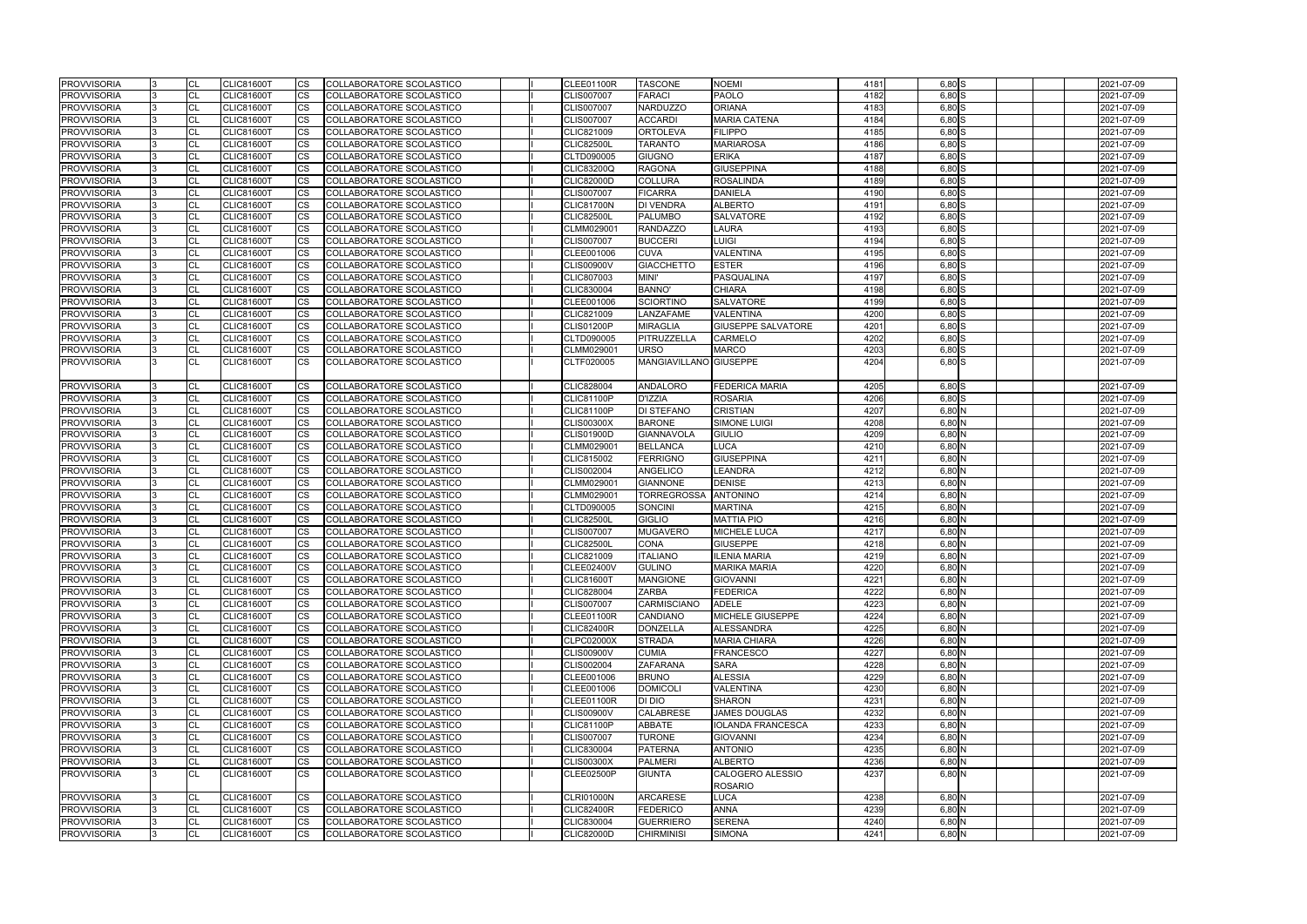| <b>PROVVISORIA</b>                       | <b>CL</b> | <b>CLIC81600T</b>                      | <b>CS</b>              | COLLABORATORE SCOLASTICO                             |  | <b>CLIS00300X</b>                      | <b>BELLADONNA</b>                 | <b>EMANUELA</b>                         | 4242         | 6,80 N             | 2021-07-09               |
|------------------------------------------|-----------|----------------------------------------|------------------------|------------------------------------------------------|--|----------------------------------------|-----------------------------------|-----------------------------------------|--------------|--------------------|--------------------------|
| <b>PROVVISORIA</b>                       | CL        | <b>CLIC81600T</b>                      | <b>CS</b>              | COLLABORATORE SCOLASTICO                             |  | <b>CLIS01200P</b>                      | <b>DI MARIA</b>                   | <b>DAVIDE</b>                           | 4243         | $6,80$ N           | 2021-07-09               |
| <b>PROVVISORIA</b>                       | CL        | <b>CLIC81600T</b>                      | <b>CS</b>              | COLLABORATORE SCOLASTICO                             |  | <b>CLIC828004</b>                      | <b>TOLINI</b>                     | <b>GIACOMO</b>                          | 4244         | $6,80$ N           | 2021-07-09               |
| <b>PROVVISORIA</b>                       | CL        | <b>CLIC81600T</b>                      | CS                     | COLLABORATORE SCOLASTICO                             |  | <b>CLIS01400A</b>                      | PROVINZANO                        | <b>GIUSY ANTONIETTA</b>                 | 4245         | $6,80$ N           | 2021-07-09               |
| <b>PROVVISORIA</b>                       | CL        | <b>CLIC81600T</b>                      | CS                     | COLLABORATORE SCOLASTICO                             |  | <b>CLPC02000X</b>                      | PIAZZA                            | <b>EMANUELE</b>                         | 4246         | 6,80 N             | 2021-07-09               |
| <b>PROVVISORIA</b>                       | CL        | <b>CLIC81600T</b>                      | <b>CS</b>              | COLLABORATORE SCOLASTICO                             |  | CLIS002004                             | <b>CIRRONE</b>                    | CARMELA                                 | 4247         | 6,80 N             | 2021-07-09               |
| <b>PROVVISORIA</b>                       | CL        | <b>CLIC81600T</b>                      | <b>CS</b>              | COLLABORATORE SCOLASTICO                             |  | <b>CLIC82000D</b>                      | <b>SURRENTI</b>                   | <b>SERENA RITA</b>                      | 4248         | 6,80 N             | 2021-07-09               |
| <b>PROVVISORIA</b>                       | CL        | <b>CLIC81600T</b>                      | <b>CS</b>              | COLLABORATORE SCOLASTICO                             |  | <b>CLEE02500P</b>                      | <b>AMBRA</b>                      | <b>MARIA ILENIA</b>                     | 4249         | 6,80 N             | 2021-07-09               |
| <b>PROVVISORIA</b>                       | CL        | <b>CLIC81600T</b>                      | <b>CS</b>              | COLLABORATORE SCOLASTICO                             |  | <b>CLIS00900V</b>                      | <b>CORVO</b>                      | <b>DANIELE</b>                          | 4250         | $6,80$ N           | 2021-07-09               |
| <b>PROVVISORIA</b>                       | CL        | <b>CLIC81600T</b>                      | CS                     | COLLABORATORE SCOLASTICO                             |  | <b>CLIC82500L</b>                      | <b>GERBINO</b>                    | <b>RICCARDO</b>                         | 4251         | $6,80$ N           | 2021-07-09               |
| <b>PROVVISORIA</b>                       | <b>CL</b> | <b>CLIC81600T</b>                      | CS                     | COLLABORATORE SCOLASTICO                             |  | <b>CLIS00900V</b>                      | <b>VULLO</b>                      | SEBASTIANO FILIPPO<br><b>MICHELE</b>    | 4252         | 6,80 N             | 2021-07-09               |
| <b>PROVVISORIA</b>                       | CL        | <b>CLIC81600T</b>                      | <b>CS</b>              | <b>COLLABORATORE SCOLASTICO</b>                      |  | <b>CLIS01400A</b>                      | <b>GIARDINA</b>                   | <b>MICHELE</b>                          | 4253         | 6,80 N             | 2021-07-09               |
| <b>PROVVISORIA</b>                       | CL        | <b>CLIC81600T</b>                      | <b>CS</b>              | COLLABORATORE SCOLASTICO                             |  | <b>CLIC82500L</b>                      | PIAZZA                            | <b>GIOVANNA MARIA</b>                   | 4254         | 6,80 N             | 2021-07-09               |
| <b>PROVVISORIA</b>                       | <b>CL</b> | <b>CLIC81600T</b>                      | <b>CS</b>              | COLLABORATORE SCOLASTICO                             |  | <b>CLPS03000N</b>                      | <b>MARTINES</b>                   | <b>GAETANO</b>                          | 4255         | 6,80 N             | 2021-07-09               |
| <b>PROVVISORIA</b>                       | CL        | <b>CLIC81600T</b>                      | <b>CS</b>              | COLLABORATORE SCOLASTICO                             |  | CLIS008003                             | <b>LUPO</b>                       | <b>SALVATORE</b>                        | 4256         | 6,80 N             | 2021-07-09               |
| <b>PROVVISORIA</b>                       | <b>CL</b> | <b>CLIC81600T</b>                      | CS                     | COLLABORATORE SCOLASTICO                             |  | <b>CLIS01400A</b>                      | <b>DI CARO</b>                    | SERENAVALENTINA                         | 4257         | $6,80$ N           | 2021-07-09               |
| <b>PROVVISORIA</b>                       | <b>CL</b> | <b>CLIC81600T</b>                      | $\overline{\text{cs}}$ | COLLABORATORE SCOLASTICO                             |  | <b>CLIC83200Q</b>                      | <b>LA COGNATA</b>                 | <b>FRANCESCA ALESSIA</b>                | 4258         | $6,80$ N           | 2021-07-09               |
| <b>PROVVISORIA</b>                       | <b>CL</b> | <b>CLIC81600T</b>                      | <b>CS</b>              | <b>COLLABORATORE SCOLASTICO</b>                      |  | CLEE001006                             | <b>BELLINI</b>                    | <b>VINCENZO FRANCESCO</b>               | 4259         | 6,80 N             | 2021-07-09               |
|                                          |           |                                        |                        |                                                      |  |                                        |                                   | <b>ROSARIO</b>                          |              |                    |                          |
| <b>PROVVISORIA</b>                       | CL        | <b>CLIC81600T</b>                      | <b>CS</b>              | COLLABORATORE SCOLASTICO                             |  | CLTF020005                             | <b>ALIOTTA</b>                    | <b>DEBORAH</b>                          | 4260         | 6,80 N             | 2021-07-09               |
| <b>PROVVISORIA</b>                       | CL        | <b>CLIC81600T</b>                      | <b>CS</b>              | <b>COLLABORATORE SCOLASTICO</b>                      |  | CLEE014008                             | <b>CASSARINO</b>                  | ROCCO FLAVIO                            | 4261         | 6,80 N             | 2021-07-09               |
| <b>PROVVISORIA</b>                       | CL        | <b>CLIC81600T</b>                      | <b>CS</b>              | COLLABORATORE SCOLASTICO                             |  | <b>CLEE01100R</b>                      | <b>DE FILIPPIS</b>                | <b>VALERIA</b>                          | 4262         | $6,80$ N           | 2021-07-09               |
| <b>PROVVISORIA</b>                       | <b>CL</b> | <b>CLIC81600T</b>                      | $\overline{\text{cs}}$ | COLLABORATORE SCOLASTICO                             |  | <b>CLIC80400G</b>                      | <b>CIMAROSA</b>                   | <b>GIOVANNI</b>                         | 4263         | $6,80$ N           | 2021-07-09               |
| <b>PROVVISORIA</b>                       | <b>CL</b> | <b>CLIC81600T</b>                      | <b>CS</b>              | COLLABORATORE SCOLASTICO                             |  | CLTF020005                             | <b>FARACI</b>                     | ANGELA MARIA CHIARA                     | 4264         | 6,80 N             | 2021-07-09               |
| <b>PROVVISORIA</b>                       | <b>CL</b> | <b>CLIC81600T</b>                      | <b>ICS</b>             | COLLABORATORE SCOLASTICO                             |  | <b>CLIC83100X</b>                      | <b>SCICOLONE</b>                  | <b>MARCO GIUSEPPE</b>                   | 4265         | $6,80$ N           | 2021-07-09               |
| <b>PROVVISORIA</b>                       | CL        | <b>CLIC81600T</b>                      | <b>CS</b>              | COLLABORATORE SCOLASTICO                             |  | <b>CLIS01300E</b>                      | <b>D'ANTONI</b>                   | <b>MARIA ANTONIETTA</b>                 | 4266         | $6,80$ N           | 2021-07-09               |
| <b>PROVVISORIA</b>                       | CL        | <b>CLIC81600T</b>                      | CS                     |                                                      |  |                                        | <b>PAGLIARO</b>                   | <b>VANESSA</b>                          | 4267         | 6,80 N             | 2021-07-09               |
| <b>PROVVISORIA</b>                       | CL        | <b>CLIC81600T</b>                      | <b>CS</b>              | COLLABORATORE SCOLASTICO<br>COLLABORATORE SCOLASTICO |  | CLIC830004<br>CLEE001006               | <b>GALLINA</b>                    | SALVATORE                               | 4268         | 6,80 N             | 2021-07-09               |
|                                          |           | <b>CLIC81600T</b>                      | <b>CS</b>              |                                                      |  |                                        | <b>MAIDA</b>                      | <b>ELIANA</b>                           | 4269         | $6,80$ N           |                          |
| <b>PROVVISORIA</b>                       | CL        | <b>CLIC81600T</b>                      | <b>CS</b>              | COLLABORATORE SCOLASTICO                             |  | <b>CLIC82000D</b>                      | <b>MANTIO</b>                     |                                         | 4270         | 6,80 N             | 2021-07-09               |
| <b>PROVVISORIA</b>                       | CL        |                                        |                        | COLLABORATORE SCOLASTICO                             |  | CLIC819009                             |                                   | VINCENZO LUCIO                          |              |                    | 2021-07-09               |
| <b>PROVVISORIA</b><br><b>PROVVISORIA</b> | <b>CL</b> | <b>CLIC81600T</b><br><b>CLIC81600T</b> | <b>CS</b><br><b>CS</b> | COLLABORATORE SCOLASTICO                             |  | CLEE001006                             | LO GIOCO<br><b>MIRANTE</b>        | <b>DELISA GIOVANNA</b><br><b>SABINA</b> | 4271<br>4272 | 6,80 N<br>$6,80$ N | 2021-07-09               |
|                                          | CL<br>CL  |                                        | CS                     | COLLABORATORE SCOLASTICO                             |  | CLIC807003                             | <b>FARDELLA</b>                   | <b>ANNALISA</b>                         | 4273         | $6,80$ N           | 2021-07-09               |
| <b>PROVVISORIA</b><br><b>PROVVISORIA</b> |           | <b>CLIC81600T</b><br><b>CLIC81600T</b> |                        | COLLABORATORE SCOLASTICO                             |  | <b>CLIS007007</b><br><b>CLIS01200P</b> |                                   | <b>MARIA CONCETTA</b>                   | 4274         | $6,80$ N           | 2021-07-09               |
|                                          | <b>CL</b> |                                        | CS<br><b>CS</b>        | COLLABORATORE SCOLASTICO<br>COLLABORATORE SCOLASTICO |  |                                        | <b>PERGOLA</b><br><b>DI BLASI</b> | <b>VINCENZO</b>                         | 4275         | $6,80$ N           | 2021-07-09<br>2021-07-09 |
| <b>PROVVISORIA</b>                       | CL        | <b>CLIC81600T</b>                      |                        |                                                      |  | CLTD090005                             |                                   |                                         |              |                    |                          |
| <b>PROVVISORIA</b>                       | <b>CL</b> | <b>CLIC81600T</b>                      | <b>CS</b>              | COLLABORATORE SCOLASTICO                             |  | CLIC830004                             | <b>TROPEA</b>                     | LIBORIA                                 | 4276         | 6,80 N             | 2021-07-09               |
| <b>PROVVISORIA</b>                       | <b>CL</b> | <b>CLIC81600T</b>                      | <b>CS</b>              | COLLABORATORE SCOLASTICO                             |  | <b>CLEE02500P</b>                      | <b>IACOLINA</b>                   | <b>GIUSI ANGELA</b>                     | 4277         | $6,80$ N           | 2021-07-09               |
| <b>PROVVISORIA</b>                       | CL        | <b>CLIC81600T</b>                      | <b>CS</b>              | COLLABORATORE SCOLASTICO                             |  | CLIS016002                             | LO SCRUDATO                       | <b>GIAN</b>                             | 4278         | 6,80 N             | 2021-07-09               |
| <b>PROVVISORIA</b>                       | CL        | <b>CLIC81600T</b>                      | <b>CS</b>              | COLLABORATORE SCOLASTICO                             |  | <b>CLIS01300E</b>                      | <b>NICOSIA</b>                    | <b>LUCIA</b>                            | 4279         | 6,80 N             | 2021-07-09               |
| <b>PROVVISORIA</b>                       | <b>CL</b> | <b>CLIC81600T</b>                      | <b>CS</b>              | COLLABORATORE SCOLASTICO                             |  | <b>CLIC81600T</b>                      | <b>GIGLIO</b>                     | <b>CARMELA</b>                          | 4280         | $6,80$ N           | 2021-07-09               |
| <b>PROVVISORIA</b>                       | <b>CL</b> | <b>CLIC81600T</b>                      | <b>CS</b>              | COLLABORATORE SCOLASTICO                             |  | <b>CLPC02000X</b>                      | <b>MINIOTO</b>                    | <b>CARMELA</b>                          | 4281         | 6,80 N             | 2021-07-09               |
| <b>PROVVISORIA</b>                       | <b>CL</b> | <b>CLIC81600T</b>                      | CS                     | COLLABORATORE SCOLASTICO                             |  | <b>CLEE02500P</b>                      | <b>COSTANZA</b>                   | <b>PINO</b>                             | 4282         | 6,80 N             | 2021-07-09               |
| <b>PROVVISORIA</b>                       | <b>CL</b> | <b>CLIC81600T</b>                      | <b>CS</b>              | COLLABORATORE SCOLASTICO                             |  | <b>CLIS007007</b>                      | <b>DOMINA</b>                     | <b>SANTINA</b>                          | 4283         | $6,80$ N           | 2021-07-09               |
| <b>PROVVISORIA</b>                       | <b>CL</b> | <b>CLIC81600T</b>                      | <b>CS</b>              | COLLABORATORE SCOLASTICO                             |  | <b>CLIS00600B</b>                      | <b>LISI</b>                       | <b>GIUSEPPE</b>                         | 4284         | 6,80 N             | 2021-07-09               |
| <b>PROVVISORIA</b>                       | <b>CL</b> | <b>CLIC81600T</b>                      | CS                     | COLLABORATORE SCOLASTICO                             |  | <b>CLEE02100B</b>                      | <b>GIARRATANA</b>                 | <b>EMANUELE</b>                         | 4285         | $6,80$ N           | 2021-07-09               |
| <b>PROVVISORIA</b>                       | CL        | <b>CLIC81600T</b>                      | <b>CS</b>              | COLLABORATORE SCOLASTICO                             |  | CLMM029001                             | <b>CITRANO</b>                    | <b>IOLANDA</b>                          | 4286         | 6,80 N             | 2021-07-09               |
| <b>PROVVISORIA</b>                       | CL        | <b>CLIC81600T</b>                      | <b>CS</b>              | COLLABORATORE SCOLASTICO                             |  | CLIC821009                             | <b>VIVACQUA</b>                   | <b>BIAGIO</b>                           | 4287         | 6,78 S             | 2021-07-09               |
| <b>PROVVISORIA</b>                       | <b>CL</b> | <b>CLIC81600T</b>                      | CS                     | COLLABORATORE SCOLASTICO                             |  | CLEE001006                             | <b>DI MARCO</b>                   | <b>CONO SALVATORE</b>                   | 4288         | 6,78S              | 2021-07-09               |
| <b>PROVVISORIA</b>                       | CL        | <b>CLIC81600T</b>                      | <b>CS</b>              | COLLABORATORE SCOLASTICO                             |  | CLEE001006                             | <b>RUBINO</b>                     | <b>CALOGERO EMANUELE</b>                | 4289         | 6,78 N             | 2021-07-09               |
| <b>PROVVISORIA</b>                       | <b>CL</b> | <b>CLIC81600T</b>                      | CS.                    | COLLABORATORE SCOLASTICO                             |  | <b>CLIC81600T</b>                      | <b>CALANDRA</b>                   | <b>GIUSEPPINA</b>                       | 4290         | 6,78 N             | 2021-07-09               |
| <b>PROVVISORIA</b>                       | <b>CL</b> | <b>CLIC81600T</b>                      | <b>CS</b>              | COLLABORATORE SCOLASTICO                             |  | CLMM029001                             | CAPIZZI                           | ALFONSO VLADIMIRO                       | 4291         | 6,77 S             | 2021-07-09               |
| <b>PROVVISORIA</b>                       | <b>CL</b> | <b>CLIC81600T</b>                      | CS                     | COLLABORATORE SCOLASTICO                             |  | CLIC815002                             | <b>GIORDANO</b>                   | SETTIMIO PIETRO<br><b>FRANCESCO</b>     | 4292         | $6,77$ $S$         | 2021-07-09               |
| <b>PROVVISORIA</b>                       | <b>CL</b> | <b>CLIC81600T</b>                      | CS                     | COLLABORATORE SCOLASTICO                             |  | <b>CLEE02400V</b>                      | <b>FASCIANELLA</b>                | <b>ANNA MARIA</b>                       | 4293         | 6,77 N             | 2021-07-09               |
| <b>PROVVISORIA</b>                       | <b>CL</b> | <b>CLIC81600T</b>                      | <b>CS</b>              | COLLABORATORE SCOLASTICO                             |  | <b>CLIS00900V</b>                      | GIOE'                             | <b>ROSANGELA</b>                        | 4294         | 6,77 N             | 2021-07-09               |
| <b>PROVVISORIA</b>                       | <b>CL</b> | <b>CLIC81600T</b>                      | <b>CS</b>              | COLLABORATORE SCOLASTICO                             |  | <b>CLEE02500P</b>                      | <b>COSENTINO</b>                  | <b>EDUARDO</b>                          | 4295         | 6,77 N             | 2021-07-09               |
| <b>PROVVISORIA</b>                       | CL        | <b>CLIC81600T</b>                      | <b>CS</b>              | COLLABORATORE SCOLASTICO                             |  | <b>CLIC82400R</b>                      | <b>INCORVAIA</b>                  | <b>CARMILENA</b>                        | 4296         | 6,76 N             | 2021-07-09               |
| <b>PROVVISORIA</b>                       | CL        | <b>CLIC81600T</b>                      | <b>CS</b>              | COLLABORATORE SCOLASTICO                             |  | <b>CLIS01800N</b>                      | <b>ROMANO</b>                     | DANIELE ALESSANDRO                      | 4297         | $6,75$ S           | 2021-07-09               |
| <b>PROVVISORIA</b>                       | <b>CL</b> | <b>CLIC81600T</b>                      | <b>CS</b>              | COLLABORATORE SCOLASTICO                             |  | <b>CLIS007007</b>                      | LO BARTOLO                        | LUIGI                                   | 4298         | 6,75 S             | 2021-07-09               |
| <b>PROVVISORIA</b>                       | <b>CL</b> | <b>CLIC81600T</b>                      | CS                     | COLLABORATORE SCOLASTICO                             |  | <b>CLIC82400R</b>                      | <b>AQUINATO</b>                   | <b>CONCETTA</b>                         | 4299         | $6,75$ S           | 2021-07-09               |
| <b>PROVVISORIA</b>                       | <b>CL</b> | <b>CLIC81600T</b>                      | <b>CS</b>              | COLLABORATORE SCOLASTICO                             |  | <b>CLIC81100P</b>                      | <b>BONANNO</b>                    | <b>EMANUELE</b>                         | 4300         | $6,75$ N           | 2021-07-09               |
| <b>PROVVISORIA</b>                       | <b>CL</b> | <b>CLIC81600T</b>                      | <b>CS</b>              | COLLABORATORE SCOLASTICO                             |  | CLIS016002                             | <b>COSTA</b>                      | <b>GIUSEPPE</b>                         | 4301         | $6,75$ N           | 2021-07-09               |
|                                          |           |                                        |                        |                                                      |  |                                        |                                   |                                         |              |                    |                          |

| 4242 | $6,80$ <sub>N</sub> |  |  | 2021-07-09 |
|------|---------------------|--|--|------------|
| 4243 | 6,80 N              |  |  | 2021-07-09 |
|      |                     |  |  |            |
| 4244 | 6,80 N              |  |  | 2021-07-09 |
| 4245 | $6,80$ N            |  |  | 2021-07-09 |
| 4246 | 6,80 N              |  |  | 2021-07-09 |
| 4247 | 6,80 N              |  |  | 2021-07-09 |
| 4248 | 6,80 N              |  |  | 2021-07-09 |
|      |                     |  |  |            |
| 4249 | 6,80 N              |  |  | 2021-07-09 |
| 4250 | 6,80 N              |  |  | 2021-07-09 |
| 4251 | $6,80$ <sub>N</sub> |  |  | 2021-07-09 |
| 4252 | $6,80$ N            |  |  | 2021-07-09 |
|      |                     |  |  |            |
|      |                     |  |  |            |
| 4253 | 6,80 N              |  |  | 2021-07-09 |
| 4254 | 6,80 N              |  |  | 2021-07-09 |
| 4255 | 6,80 N              |  |  | 2021-07-09 |
| 4256 | $6,80$ N            |  |  | 2021-07-09 |
| 4257 | $6,80\,N$           |  |  | 2021-07-09 |
|      |                     |  |  |            |
| 4258 | 6,80 N              |  |  | 2021-07-09 |
| 4259 | 6.80 N              |  |  | 2021-07-09 |
|      |                     |  |  |            |
| 4260 | 6,80 N              |  |  | 2021-07-09 |
| 4261 | 6,80 N              |  |  | 2021-07-09 |
| 4262 | $6,80$ N            |  |  | 2021-07-09 |
|      |                     |  |  |            |
| 4263 | 6,80 N              |  |  | 2021-07-09 |
| 4264 | 6,80 N              |  |  | 2021-07-09 |
| 4265 | 6,80 N              |  |  | 2021-07-09 |
| 4266 | 6,80 N              |  |  | 2021-07-09 |
| 4267 | 6,80 N              |  |  | 2021-07-09 |
|      |                     |  |  |            |
| 4268 | 6,80 N              |  |  | 2021-07-09 |
| 4269 | 6,80 N              |  |  | 2021-07-09 |
| 4270 | $6,80$ N            |  |  | 2021-07-09 |
| 4271 | 6,80 N              |  |  | 2021-07-09 |
| 4272 | 6,80 N              |  |  | 2021-07-09 |
|      |                     |  |  |            |
| 4273 | 6,80 N              |  |  | 2021-07-09 |
| 4274 | $6,80$ N            |  |  | 2021-07-09 |
| 4275 | 6,80 N              |  |  | 2021-07-09 |
| 4276 | 6,80 N              |  |  | 2021-07-09 |
| 4277 | 6,80 N              |  |  | 2021-07-09 |
|      |                     |  |  |            |
| 4278 | 6,80 N              |  |  | 2021-07-09 |
| 4279 | $6.80\text{N}$      |  |  | 2021-07-09 |
| 4280 | 6,80 N              |  |  | 2021-07-09 |
| 4281 | 6,80 N              |  |  | 2021-07-09 |
| 4282 | 6,80 N              |  |  | 2021-07-09 |
| 4283 | 6,80 N              |  |  | 2021-07-09 |
|      |                     |  |  |            |
| 4284 | 6,80 N              |  |  | 2021-07-09 |
| 4285 | 6,80 N              |  |  | 2021-07-09 |
| 4286 | $6,80$ N            |  |  | 2021-07-09 |
| 4287 | 6,78 S              |  |  | 2021-07-09 |
| 4288 | 6,78 S              |  |  | 2021-07-09 |
|      |                     |  |  |            |
| 4289 | 6,78 N              |  |  | 2021-07-09 |
| 4290 | 6,78 N              |  |  | 2021-07-09 |
| 4291 | 6,77 S              |  |  | 2021-07-09 |
| 4292 | 6,77 S              |  |  | 2021-07-09 |
|      |                     |  |  |            |
| 4293 | 6,77 N              |  |  | 2021-07-09 |
|      |                     |  |  |            |
| 4294 | 6,77 N              |  |  | 2021-07-09 |
| 4295 | 6,77 N              |  |  | 2021-07-09 |
| 4296 | 6,76 N              |  |  | 2021-07-09 |
| 4297 | $6,75$ S            |  |  | 2021-07-09 |
| 4298 | 6,75 S              |  |  | 2021-07-09 |
|      |                     |  |  |            |
| 4299 | 6,75 S              |  |  | 2021-07-09 |
| 4300 | 6,75 N              |  |  | 2021-07-09 |
| 4301 | 6,75 N              |  |  | 2021-07-09 |
|      |                     |  |  |            |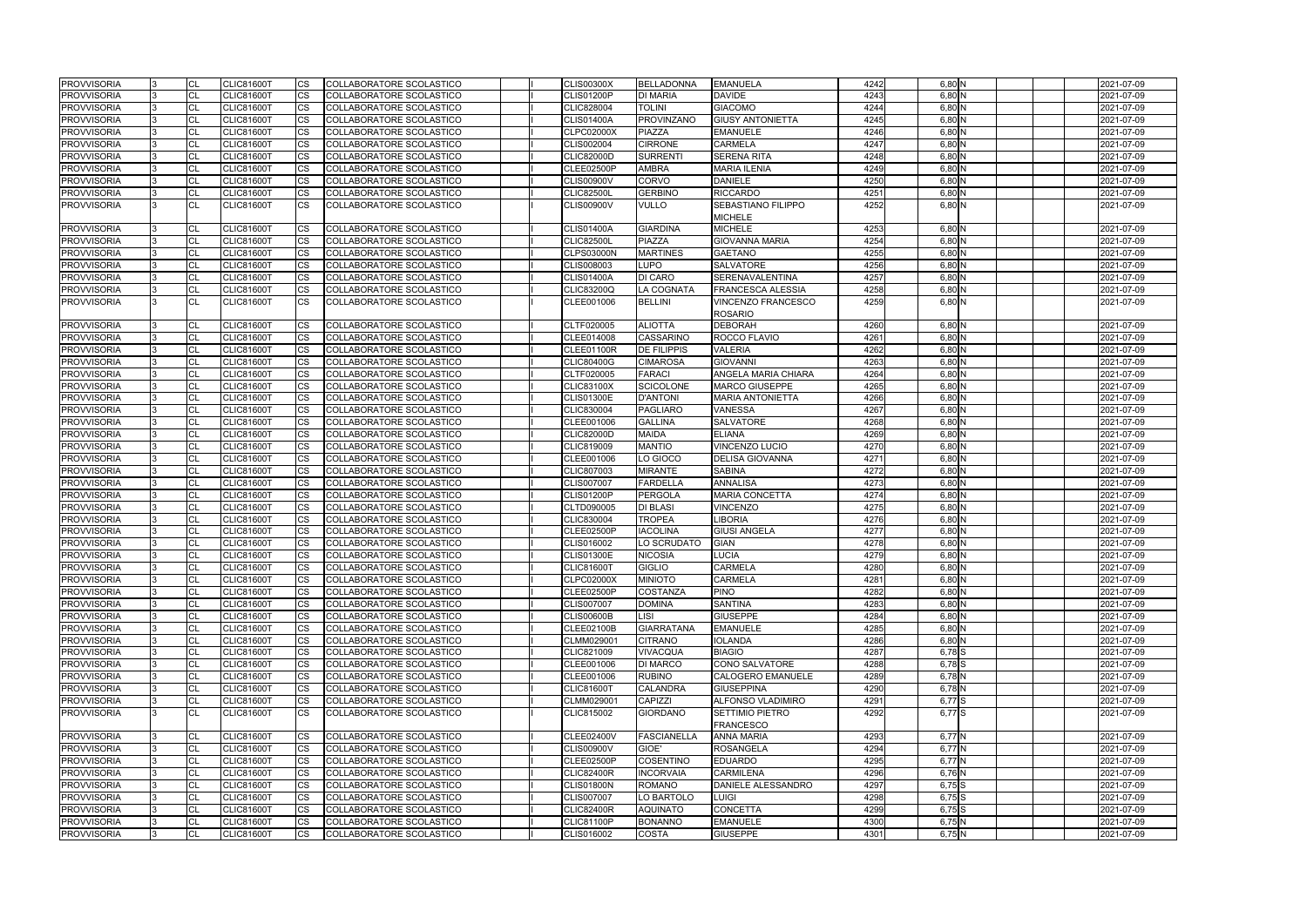| <b>PROVVISORIA</b> | 13  | <b>CL</b> | <b>CLIC81600T</b> | CS        | COLLABORATORE SCOLASTICO        |  | <b>CLIS01200P</b> | <b>BRANCIFORTI</b> | <b>ELVIRA</b>           | 4302 | 6,75 N   |     | 2021-07-09 |
|--------------------|-----|-----------|-------------------|-----------|---------------------------------|--|-------------------|--------------------|-------------------------|------|----------|-----|------------|
| <b>PROVVISORIA</b> |     | <b>CL</b> | <b>CLIC81600T</b> | <b>CS</b> | <b>COLLABORATORE SCOLASTICO</b> |  | CLIC821009        | <b>NIGITO</b>      | <b>SALVATRICE</b>       | 4303 | 6,73N    |     | 2021-07-09 |
| <b>PROVVISORIA</b> |     | <b>CL</b> | <b>CLIC81600T</b> | CS        | COLLABORATORE SCOLASTICO        |  | <b>CLIS007007</b> | <b>RUSSO</b>       | ILARIA LOURDES          | 4304 | 6,71 N   |     | 2021-07-09 |
| <b>PROVVISORIA</b> |     | <b>CL</b> | <b>CLIC81600T</b> | CS        | COLLABORATORE SCOLASTICO        |  | <b>CLIS007007</b> | <b>SPERANZA</b>    | <b>FLAVIO</b>           | 4305 | 6,70S    |     | 2021-07-09 |
| <b>PROVVISORIA</b> |     | <b>CL</b> | <b>CLIC81600T</b> | СS        | COLLABORATORE SCOLASTICO        |  | CLEE001006        | <b>MARGIOTTA</b>   | <b>MARIANGELA</b>       | 4306 | 6,70 S   |     | 2021-07-09 |
| <b>PROVVISORIA</b> |     | CL        | CLIC81600T        | CS        | COLLABORATORE SCOLASTICO        |  | <b>CLIS00900V</b> | <b>LAURICELLA</b>  | CALOGERO                | 4307 | $6,70$ S |     | 2021-07-09 |
| PROVVISORIA        |     | <b>CL</b> | <b>CLIC81600T</b> | CS        | COLLABORATORE SCOLASTICO        |  | <b>CLIS016002</b> | <b>ZANGARA</b>     | LUIGI                   | 4308 | 6,70 S   |     | 2021-07-09 |
| <b>PROVVISORIA</b> |     | <b>CL</b> | <b>CLIC81600T</b> | CS        | COLLABORATORE SCOLASTICO        |  | CLTD090005        | <b>BUTTIGLIERI</b> | <b>VINCENZO</b>         | 4309 | 6,70 S   |     | 2021-07-09 |
| <b>PROVVISORIA</b> |     | <b>CL</b> | <b>CLIC81600T</b> | CS        | COLLABORATORE SCOLASTICO        |  | <b>CLIC827008</b> | <b>LOMBARDO</b>    | CARMELINDA              | 4310 | $6,70$ S |     | 2021-07-09 |
| <b>PROVVISORIA</b> |     | <b>CL</b> | CLIC81600T        | CS.       | COLLABORATORE SCOLASTICO        |  | CLIS002004        | <b>CULTRARO</b>    | <b>VITTORIO</b>         | 4311 | $6,70$ S |     | 2021-07-09 |
| <b>PROVVISORIA</b> |     | <b>CL</b> | <b>CLIC81600T</b> | СS        | COLLABORATORE SCOLASTICO        |  | <b>CLEE02100B</b> | <b>IANNI'</b>      | FRANCESCO               | 4312 | $6,70$ S |     | 2021-07-09 |
| <b>PROVVISORIA</b> | 13  | <b>CL</b> | <b>CLIC81600T</b> | <b>CS</b> | COLLABORATORE SCOLASTICO        |  | <b>CLRI01000N</b> | CRAPANZANO         | <b>GAETANO</b>          | 4313 | 6,70S    |     | 2021-07-09 |
| <b>PROVVISORIA</b> |     | <b>CL</b> | <b>CLIC81600T</b> | <b>CS</b> | COLLABORATORE SCOLASTICO        |  | <b>CLIS007007</b> | <b>COLOMBO</b>     | CARLA ROMINA DEL VALLE  | 4314 | 6,70 S   |     | 2021-07-09 |
| <b>PROVVISORIA</b> |     | <b>CL</b> | <b>CLIC81600T</b> | CS        | COLLABORATORE SCOLASTICO        |  | <b>CLIC81800D</b> | <b>SAPIA</b>       | <b>CINZIA</b>           | 4315 | 6,70 S   |     | 2021-07-09 |
| <b>PROVVISORIA</b> |     | <b>CL</b> | <b>CLIC81600T</b> | CS        | COLLABORATORE SCOLASTICO        |  | <b>CLIC82500L</b> | <b>COSTA</b>       | <b>MICHELE</b>          | 4316 | 6,70 S   |     | 2021-07-09 |
| <b>PROVVISORIA</b> |     | <b>CL</b> | <b>CLIC81600T</b> | СS        | COLLABORATORE SCOLASTICO        |  | CLIS007007        | <b>STIVALA</b>     | <b>SALVATORE</b>        | 4317 | $6,70$ S |     | 2021-07-09 |
| <b>PROVVISORIA</b> |     | <b>CL</b> | <b>CLIC81600T</b> | CS        | COLLABORATORE SCOLASTICO        |  | <b>CLMM02400T</b> | <b>CAPONNETTO</b>  | NATALE CRISTOPHER       | 4318 | $6,70$ S |     | 2021-07-09 |
| <b>PROVVISORIA</b> |     | <b>CL</b> | <b>CLIC81600T</b> | <b>CS</b> | COLLABORATORE SCOLASTICO        |  | <b>CLIC82000D</b> | <b>VOLO</b>        | <b>VINCENZO</b>         | 4319 | 6,70 S   |     | 2021-07-09 |
| <b>PROVVISORIA</b> |     | <b>CL</b> | <b>CLIC81600T</b> | CS        | COLLABORATORE SCOLASTICO        |  | <b>CLIC81100P</b> | <b>PACI</b>        | <b>GLENDA</b>           | 4320 | 6,70 S   |     | 2021-07-09 |
| <b>PROVVISORIA</b> |     | <b>CL</b> | <b>CLIC81600T</b> | CS        | COLLABORATORE SCOLASTICO        |  | <b>CLIS007007</b> | <b>SALEMI</b>      | <b>PIETRO</b>           | 4321 | $6,70$ S |     | 2021-07-09 |
| <b>PROVVISORIA</b> |     | <b>CL</b> | <b>CLIC81600T</b> | <b>CS</b> | COLLABORATORE SCOLASTICO        |  | <b>CLIC82400R</b> | <b>FARRUGGIA</b>   | <b>VERONICA</b>         | 4322 | 6,70 S   |     | 2021-07-09 |
| <b>PROVVISORIA</b> |     | <b>CL</b> | <b>CLIC81600T</b> | СS        | COLLABORATORE SCOLASTICO        |  | <b>CLIS007007</b> | <b>GIAMBUSSO</b>   | FRANCESCO GIUSEPPE      | 4323 | 6,70 N   |     | 2021-07-09 |
| <b>PROVVISORIA</b> |     | <b>CL</b> | <b>CLIC81600T</b> | CS        | COLLABORATORE SCOLASTICO        |  | <b>CLIS007007</b> | <b>SOTTILE</b>     | LUDOVICO                | 4324 | 6,70 N   |     | 2021-07-09 |
| <b>PROVVISORIA</b> |     | <b>CL</b> | <b>CLIC81600T</b> | CS.       | COLLABORATORE SCOLASTICO        |  | <b>CLIS007007</b> | <b>ALAGONA</b>     | <b>FEDERICO</b>         | 4325 | 6,70 N   |     | 2021-07-09 |
| <b>PROVVISORIA</b> |     | <b>CL</b> | <b>CLIC81600T</b> | CS        | COLLABORATORE SCOLASTICO        |  | CLTF020005        | <b>GALLO</b>       | <b>STEFANO</b>          | 4326 | 6,70 N   |     | 2021-07-09 |
| <b>PROVVISORIA</b> |     | <b>CL</b> | <b>CLIC81600T</b> | CS        | COLLABORATORE SCOLASTICO        |  | CLTD090005        | COTTONE            | <b>VITTORIO</b>         | 4327 | 6,70 N   |     | 2021-07-09 |
| <b>PROVVISORIA</b> |     | <b>CL</b> | <b>CLIC81600T</b> | CS.       | COLLABORATORE SCOLASTICO        |  | CLIS008003        | DI PIAZZA          | CONCETTA TIZIANA        | 4328 | 6,70 N   |     | 2021-07-09 |
| <b>PROVVISORIA</b> |     | <b>CL</b> | <b>CLIC81600T</b> | CS        | COLLABORATORE SCOLASTICO        |  | CLEE001006        | <b>FICARRA</b>     | <b>SAVERIO</b>          | 4329 | 6,70N    |     | 2021-07-09 |
| <b>PROVVISORIA</b> |     | <b>CL</b> | <b>CLIC81600T</b> | СS        | COLLABORATORE SCOLASTICO        |  | <b>CLIS01300E</b> | <b>FIRRIGNO</b>    | <b>GIORGIA</b>          | 4330 | 6,70 N   |     | 2021-07-09 |
| <b>PROVVISORIA</b> |     | <b>CL</b> | <b>CLIC81600T</b> | CS.       | COLLABORATORE SCOLASTICO        |  | <b>CLIS01900D</b> | <b>TROPEA</b>      | <b>GIUSEPPE</b>         | 4331 | 6,70 N   |     | 2021-07-09 |
| <b>PROVVISORIA</b> |     | <b>CL</b> | <b>CLIC81600T</b> | <b>CS</b> | COLLABORATORE SCOLASTICO        |  | <b>CLRI01000N</b> | <b>NATALE</b>      | <b>GABRIELE</b>         | 4332 | 6,70 N   |     | 2021-07-09 |
| <b>PROVVISORIA</b> |     | <b>CL</b> | <b>CLIC81600T</b> | CS        | COLLABORATORE SCOLASTICO        |  | <b>CLIS01900D</b> | <b>GIORDANO</b>    | <b>MICHELE</b>          | 4333 | 6,70 N   |     | 2021-07-09 |
| <b>PROVVISORIA</b> |     | <b>CL</b> | CLIC81600T        | CS        | COLLABORATORE SCOLASTICO        |  | <b>CLRI01000N</b> | <b>VELLA</b>       | <b>SALVATORE</b>        | 4334 | 6,70 N   |     | 2021-07-09 |
| PROVVISORIA        |     | <b>CL</b> | <b>CLIC81600T</b> | CS.       | COLLABORATORE SCOLASTICO        |  | <b>CLIC81100P</b> | <b>GIAMMELLA</b>   | ANGELO                  | 4335 | 6,70 N   |     | 2021-07-09 |
| <b>PROVVISORIA</b> |     | <b>CL</b> | <b>CLIC81600T</b> | СS        | COLLABORATORE SCOLASTICO        |  | <b>CLMM04200B</b> | <b>FIUMARELLA</b>  | <b>ROSALBA</b>          | 4336 | 6,70 N   |     | 2021-07-09 |
| <b>PROVVISORIA</b> |     | <b>CL</b> | <b>CLIC81600T</b> | CS        | COLLABORATORE SCOLASTICO        |  | <b>CLIC81800D</b> | <b>NOTO</b>        | <b>FEDERICA</b>         | 4337 | 6,70 N   |     | 2021-07-09 |
| <b>PROVVISORIA</b> |     | <b>CL</b> | <b>CLIC81600T</b> | CS        | COLLABORATORE SCOLASTICO        |  | CLIC830004        | <b>INSALACO</b>    | <b>DANIELE</b>          | 4338 | 6,70 N   |     | 2021-07-09 |
| <b>PROVVISORIA</b> |     | <b>CL</b> | <b>CLIC81600T</b> | CS        | COLLABORATORE SCOLASTICO        |  | <b>CLIC815002</b> | <b>SEGGIO</b>      | <b>MARIA ANTONIETTA</b> | 4339 | 6,70 N   |     | 2021-07-09 |
| <b>PROVVISORIA</b> | 13  | <b>CL</b> | <b>CLIC81600T</b> | <b>CS</b> | COLLABORATORE SCOLASTICO        |  | CLEE001006        | <b>ITALIANO</b>    | EMANUELA                | 4340 | 6,70 N   |     | 2021-07-09 |
| <b>PROVVISORIA</b> | l3. | <b>CI</b> | <b>CLIC81600T</b> | <b>CS</b> | <b>COLLABORATORE SCOLASTICO</b> |  | <b>CLIS007007</b> | <b>MALLUZZO</b>    | <b>STEFANIA</b>         | 4341 | 6,70 N   | IS. | 2021-07-09 |
| <b>PROVVISORIA</b> |     | <b>CL</b> | <b>CLIC81600T</b> | СS        | COLLABORATORE SCOLASTICO        |  | <b>CLEE02500P</b> | <b>LA FERRARA</b>  | <b>ALESSANDRO</b>       | 4342 | 6,70 N   |     | 2021-07-09 |
| <b>PROVVISORIA</b> |     | <b>CL</b> | <b>CLIC81600T</b> | CS        | COLLABORATORE SCOLASTICO        |  | CLIC815002        | DI MARIA           | DOMENICO FRANCESCO      | 4343 | $6,70$ N |     | 2021-07-09 |
| <b>PROVVISORIA</b> |     | <b>CL</b> | <b>CLIC81600T</b> | <b>CS</b> | COLLABORATORE SCOLASTICO        |  | CLIC830004        | <b>SCALIA</b>      | <b>SIMONA</b>           | 4344 | 6,70 N   |     | 2021-07-09 |
| <b>PROVVISORIA</b> |     | <b>CL</b> | <b>CLIC81600T</b> | СS        | COLLABORATORE SCOLASTICO        |  | <b>CLIS007007</b> | <b>VITALE</b>      | CARMELO                 | 4345 | 6,70 N   |     | 2021-07-09 |
| <b>PROVVISORIA</b> |     | <b>CL</b> | <b>CLIC81600T</b> | CS        | COLLABORATORE SCOLASTICO        |  | CLEE02400V        | <b>GALLETTI</b>    | CATALDO MASSIMILIANO    | 4346 | 6,70 N   |     | 2021-07-09 |
| <b>PROVVISORIA</b> |     | <b>CL</b> | <b>CLIC81600T</b> | CS        | COLLABORATORE SCOLASTICO        |  | <b>CLIC82500L</b> | <b>VESPA</b>       | <b>LUCA MARIA</b>       | 4347 | 6,70 N   |     | 2021-07-09 |
| <b>PROVVISORIA</b> |     | <b>CL</b> | <b>CLIC81600T</b> | СS        | COLLABORATORE SCOLASTICO        |  | <b>CLIS00300X</b> | DI FEDE            | ANGELO                  | 4348 | 6,70 N   |     | 2021-07-09 |
| <b>PROVVISORIA</b> |     | <b>CL</b> | <b>CLIC81600T</b> | CS        | COLLABORATORE SCOLASTICO        |  | <b>CLIC819009</b> | <b>SOLA</b>        | CARMELO MARIA           | 4349 | 6,70 N   |     | 2021-07-09 |
| <b>PROVVISORIA</b> |     | <b>CL</b> | <b>CLIC81600T</b> | CS        | COLLABORATORE SCOLASTICO        |  | <b>CLIC82500L</b> | <b>ORIFICI</b>     | <b>FRANCESCA</b>        | 4350 | $6,70$ N |     | 2021-07-09 |
| <b>PROVVISORIA</b> |     | <b>CL</b> | <b>CLIC81600T</b> | CS        | COLLABORATORE SCOLASTICO        |  | <b>CLIS007007</b> | <b>GIAMBUSSO</b>   | <b>FRANCESCA</b>        | 4351 | 6,70 N   |     | 2021-07-09 |
| <b>PROVVISORIA</b> |     | <b>CL</b> | <b>CLIC81600T</b> | CS        | COLLABORATORE SCOLASTICO        |  | <b>CLIS007007</b> | <b>OTTAVIO</b>     | MARIA CONCETTA          | 4352 | 6,70 N   |     | 2021-07-09 |
| <b>PROVVISORIA</b> |     | <b>CL</b> | <b>CLIC81600T</b> | CS.       | COLLABORATORE SCOLASTICO        |  | <b>CLPC02000X</b> | FRANZONE           | MONIA                   | 4353 | 6,70 N   |     | 2021-07-09 |
| <b>PROVVISORIA</b> |     | <b>CL</b> | <b>CLIC81600T</b> | <b>CS</b> | COLLABORATORE SCOLASTICO        |  | <b>CLIC82000D</b> | <b>DIFRANCESCO</b> | <b>LUCA</b>             | 4354 | 6,70N    |     | 2021-07-09 |
| <b>PROVVISORIA</b> |     | <b>CL</b> | <b>CLIC81600T</b> | CS        | COLLABORATORE SCOLASTICO        |  | <b>CLIS01800N</b> | <b>ARENA</b>       | <b>ROCCO</b>            | 4355 | 6,70 N   |     | 2021-07-09 |
| <b>PROVVISORIA</b> |     | <b>CL</b> | <b>CLIC81600T</b> | CS        | COLLABORATORE SCOLASTICO        |  | <b>CLIC82900X</b> | <b>MONTELEONE</b>  | <b>ROSARIO</b>          | 4356 | 6,70 N   |     | 2021-07-09 |
| <b>PROVVISORIA</b> |     | <b>CL</b> | <b>CLIC81600T</b> | CS        | COLLABORATORE SCOLASTICO        |  | <b>CLIS01200P</b> | <b>MILAZZO</b>     | <b>VINCENZO</b>         | 4357 | $6,70$ N |     | 2021-07-09 |
| <b>PROVVISORIA</b> |     | <b>CL</b> | <b>CLIC81600T</b> | CS        | COLLABORATORE SCOLASTICO        |  | <b>CLRI01000N</b> | <b>MARITATO</b>    | <b>ARMANDO</b>          | 4358 | 6,70 N   |     | 2021-07-09 |
| <b>PROVVISORIA</b> |     | <b>CL</b> | <b>CLIC81600T</b> | CS        | COLLABORATORE SCOLASTICO        |  | <b>CLEE02100B</b> | PEPI               | <b>GIUSEPPE</b>         | 4359 | 6,70 N   |     | 2021-07-09 |
| PROVVISORIA        |     | <b>CL</b> | <b>CLIC81600T</b> | CS        | COLLABORATORE SCOLASTICO        |  | <b>CLEE02500P</b> | <b>EMMA</b>        | <b>SONIA</b>            | 4360 | 6,70 N   |     | 2021-07-09 |
| <b>PROVVISORIA</b> |     |           | <b>CLIC81600T</b> |           | COLLABORATORE SCOLASTICO        |  | <b>CLIS01400A</b> | <b>TODARO</b>      | LILIANA                 | 4361 | 6,70 N   |     | 2021-07-09 |
|                    |     | <b>CL</b> |                   | СS        |                                 |  |                   |                    |                         |      |          |     |            |
| <b>PROVVISORIA</b> |     | <b>CL</b> | <b>CLIC81600T</b> | CS        | COLLABORATORE SCOLASTICO        |  | CLMM029001        | COSTANZA           | <b>VINCENZO</b>         | 4362 | 6,70 N   |     | 2021-07-09 |
| <b>PROVVISORIA</b> |     | <b>CL</b> | <b>CLIC81600T</b> | CS        | COLLABORATORE SCOLASTICO        |  | CLTD090005        | <b>COSTA</b>       | CARMELINDA              | 4363 | 6,70 N   |     | 2021-07-09 |

|              |  | 2021-07-09 |
|--------------|--|------------|
|              |  | 2021-07-09 |
|              |  | 2021-07-09 |
|              |  | 2021-07-09 |
|              |  | 2021-07-09 |
|              |  | 2021-07-09 |
|              |  | 2021-07-09 |
|              |  | 2021-07-09 |
|              |  |            |
|              |  | 2021-07-09 |
|              |  | 2021-07-09 |
|              |  | 2021-07-09 |
|              |  | 2021-07-09 |
|              |  | 2021-07-09 |
|              |  | 2021-07-09 |
|              |  | 2021-07-09 |
|              |  | 2021-07-09 |
|              |  | 2021-07-09 |
|              |  | 2021-07-09 |
|              |  | 2021-07-09 |
|              |  | 2021-07-09 |
|              |  | 2021-07-09 |
|              |  |            |
|              |  | 2021-07-09 |
|              |  | 2021-07-09 |
|              |  | 2021-07-09 |
|              |  | 2021-07-09 |
|              |  | 2021-07-09 |
|              |  | 2021-07-09 |
|              |  | 2021-07-09 |
|              |  | 2021-07-09 |
|              |  | 2021-07-09 |
|              |  | 2021-07-09 |
|              |  | 2021-07-09 |
|              |  | 2021-07-09 |
|              |  | 2021-07-09 |
|              |  | 2021-07-09 |
|              |  | 2021-07-09 |
|              |  | 2021-07-09 |
|              |  | 2021-07-09 |
|              |  | 2021-07-09 |
| <sub>S</sub> |  | 2021-07-09 |
|              |  | 2021-07-09 |
|              |  | 2021-07-09 |
|              |  | 2021-07-09 |
|              |  | 2021-07-09 |
|              |  | 2021-07-09 |
|              |  | 2021-07-09 |
|              |  | 2021-07-09 |
|              |  |            |
|              |  | 2021-07-09 |
|              |  | 2021-07-09 |
|              |  | 2021-07-09 |
|              |  | 2021-07-09 |
|              |  | 2021-07-09 |
|              |  | 2021-07-09 |
|              |  | 2021-07-09 |
|              |  | 2021-07-09 |
|              |  | 2021-07-09 |
|              |  | 2021-07-09 |
|              |  | 2021-07-09 |
|              |  | 2021-07-09 |
|              |  | 2021-07-09 |
|              |  | 2021-07-09 |
|              |  | 2021-07-09 |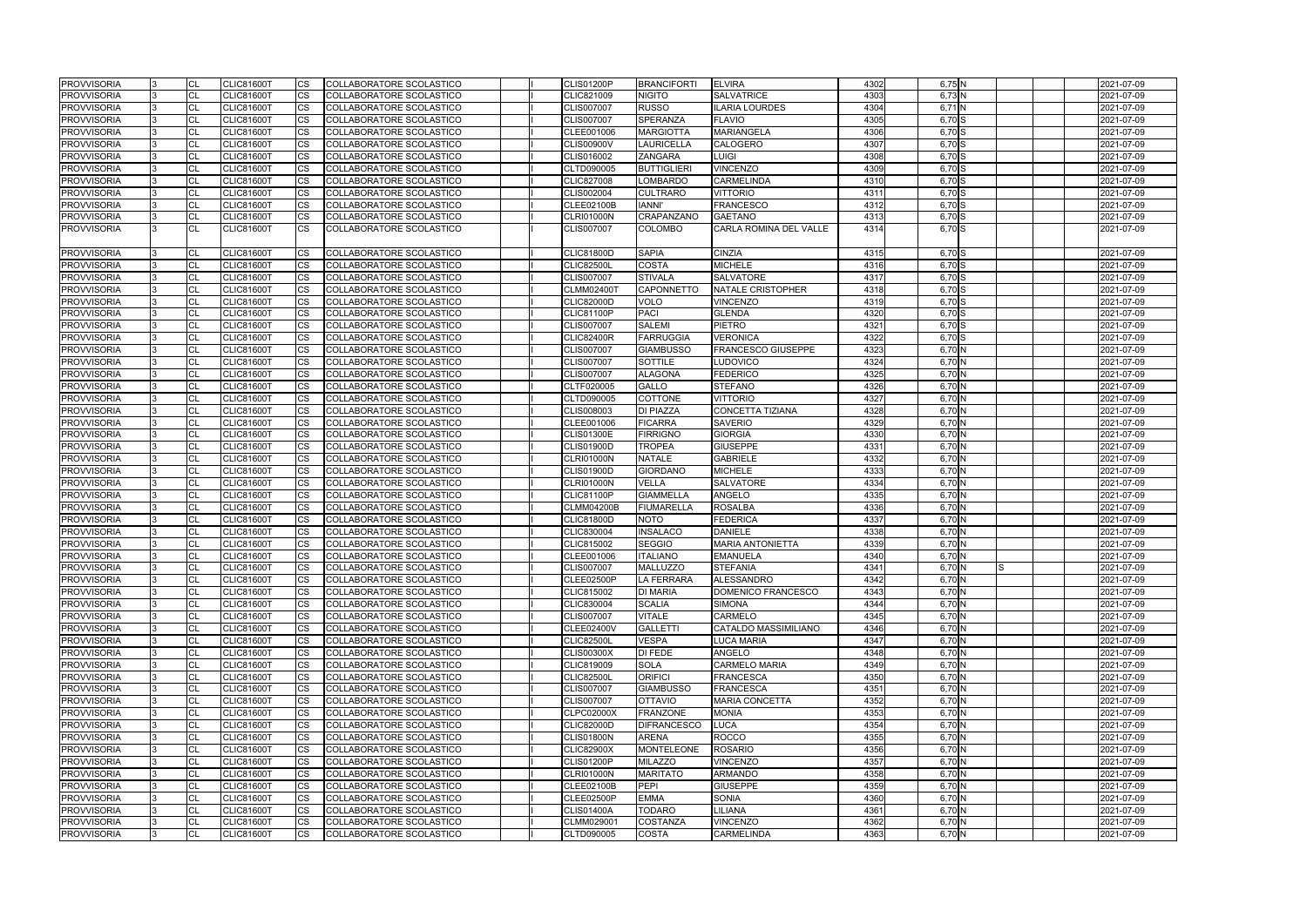| 4364 | $6,70$ N          |  |  | 2021-07-09 |
|------|-------------------|--|--|------------|
|      |                   |  |  |            |
| 4365 | 6,70 N            |  |  | 2021-07-09 |
| 4366 | 6,67 S            |  |  | 2021-07-09 |
| 4367 | 6,67 S            |  |  | 2021-07-09 |
| 4368 | 6,67 S            |  |  | 2021-07-09 |
| 4369 | 6,67 S            |  |  | 2021-07-09 |
| 4370 | 6,67 S            |  |  | 2021-07-09 |
| 4371 | 6,67 S            |  |  | 2021-07-09 |
|      |                   |  |  |            |
| 4372 | 6,67 S            |  |  | 2021-07-09 |
| 4373 | 6,67S             |  |  | 2021-07-09 |
| 4374 | $6,67$ S          |  |  | 2021-07-09 |
| 4375 | 6,67 S            |  |  | 2021-07-09 |
|      |                   |  |  |            |
| 4376 | 6,67 S            |  |  | 2021-07-09 |
| 4377 | 6,67 S            |  |  | 2021-07-09 |
| 4378 | 6,67 S            |  |  | 2021-07-09 |
| 4379 | 6,67 S            |  |  | 2021-07-09 |
| 4380 | 6,67 S            |  |  | 2021-07-09 |
|      | 6,67 S            |  |  |            |
| 4381 |                   |  |  | 2021-07-09 |
| 4382 | 6,67 S            |  |  | 2021-07-09 |
| 4383 | 6.67 <sup>S</sup> |  |  | 2021-07-09 |
| 4384 | 6,67 S            |  |  | 2021-07-09 |
|      |                   |  |  |            |
| 4385 | 6,67 S            |  |  | 2021-07-09 |
| 4386 | 6,67 S            |  |  | 2021-07-09 |
| 4387 | 6,67 S            |  |  | 2021-07-09 |
| 4388 | 6,67 S            |  |  | 2021-07-09 |
| 4389 | 6,67 S            |  |  | 2021-07-09 |
| 4390 | 6,67 N            |  |  | 2021-07-09 |
| 4391 | 6,67 N            |  |  | 2021-07-09 |
| 4392 | 6,67 N            |  |  | 2021-07-09 |
| 4393 | 6,67 N            |  |  |            |
|      |                   |  |  | 2021-07-09 |
| 4394 | 6,67 N            |  |  | 2021-07-09 |
| 4395 | 6,67 N            |  |  | 2021-07-09 |
| 4396 | 6,67 N            |  |  | 2021-07-09 |
| 4397 | 6,67 N            |  |  | 2021-07-09 |
| 4398 | 6,67 N            |  |  | 2021-07-09 |
| 4399 | 6,67 N            |  |  | 2021-07-09 |
|      |                   |  |  |            |
| 4400 | 6.67 <sup>N</sup> |  |  | 2021-07-09 |
| 4401 | 6,67 N            |  |  | 2021-07-09 |
|      |                   |  |  |            |
| 4402 | 6,67 N            |  |  | 2021-07-09 |
| 4403 | 6,67 N            |  |  | 2021-07-09 |
| 4404 | $6,67$ N          |  |  | 2021-07-09 |
| 4405 | 6,67 N            |  |  | 2021-07-09 |
| 4406 | 6,67 N            |  |  | 2021-07-09 |
| 4407 | 6,67 N            |  |  | 2021-07-09 |
| 4408 | 6,67 N            |  |  | 2021-07-09 |
| 4409 | 6,67 N            |  |  | 2021-07-09 |
| 4410 | $6,67$ N          |  |  | 2021-07-09 |
|      | 6,67 N            |  |  |            |
| 4411 |                   |  |  | 2021-07-09 |
| 4412 | 6,67 N            |  |  | 2021-07-09 |
| 4413 | 6,67 N            |  |  | 2021-07-09 |
| 4414 | 6,67 N            |  |  | 2021-07-09 |
| 4415 | 6,67 N            |  |  | 2021-07-09 |
| 4416 | $6,67$ N          |  |  | 2021-07-09 |
| 4417 | 6,67 N            |  |  | 2021-07-09 |
| 4418 | $6,67$ N          |  |  | 2021-07-09 |
| 4419 | 6,67 N            |  |  | 2021-07-09 |
|      |                   |  |  |            |
| 4420 | 6,67 N            |  |  | 2021-07-09 |
| 4421 | 6,67 N            |  |  | 2021-07-09 |
| 4422 | 6,67 N            |  |  | 2021-07-09 |

| <b>PROVVISORIA</b> |     | <b>CL</b> | <b>CLIC81600T</b> | CS        | COLLABORATORE SCOLASTICO        |  | CLEE001006        | LETIZIA             | SALVATORE                    | 4364 | 6,70 N   | 2021-07-09 |
|--------------------|-----|-----------|-------------------|-----------|---------------------------------|--|-------------------|---------------------|------------------------------|------|----------|------------|
| <b>PROVVISORIA</b> |     | <b>CL</b> | <b>CLIC81600T</b> | <b>CS</b> | <b>COLLABORATORE SCOLASTICO</b> |  | <b>CLIC81600T</b> | <b>GANGI</b>        | CARMELA                      | 4365 | 6,70 N   | 2021-07-09 |
| <b>PROVVISORIA</b> |     | <b>CL</b> | <b>CLIC81600T</b> | СS        | COLLABORATORE SCOLASTICO        |  | <b>CLIC81700N</b> | <b>FERRERO</b>      | <b>ENRICHETTA</b>            | 4366 | 6,67 S   | 2021-07-09 |
| <b>PROVVISORIA</b> |     | <b>CL</b> | <b>CLIC81600T</b> | СS        | COLLABORATORE SCOLASTICO        |  | CLTF020005        | <b>RISOLETI</b>     | <b>GIUSEPPE</b>              | 4367 | 6,67 S   | 2021-07-09 |
| <b>PROVVISORIA</b> |     | <b>CL</b> | <b>CLIC81600T</b> | СS        | COLLABORATORE SCOLASTICO        |  | <b>CLIC828004</b> | <b>LACAGNINA</b>    | <b>MARIA CINZIA</b>          | 4368 | 6,67 S   | 2021-07-09 |
| <b>PROVVISORIA</b> |     | CL        | CLIC81600T        | CS        | COLLABORATORE SCOLASTICO        |  | CLTF020005        | CAFA'               | PAOLA GIAMAICA               | 4369 | 6,67 S   | 2021-07-09 |
| <b>PROVVISORIA</b> |     | <b>CL</b> | <b>CLIC81600T</b> | CS        | COLLABORATORE SCOLASTICO        |  | <b>CLPC02000X</b> | <b>RAIA</b>         | <b>AGNESE</b>                | 4370 | 6,67 S   | 2021-07-09 |
| <b>PROVVISORIA</b> |     | <b>CL</b> | <b>CLIC81600T</b> | CS        | COLLABORATORE SCOLASTICO        |  | CLIC815002        | <b>IPPOLITO</b>     | <b>GIOVANNA</b>              | 4371 | 6,67 S   | 2021-07-09 |
| <b>PROVVISORIA</b> |     | <b>CL</b> | <b>CLIC81600T</b> | CS.       | COLLABORATORE SCOLASTICO        |  | CLEE02400V        | <b>VINCIGUERRA</b>  | <b>CATALDO</b>               | 4372 | 6,67 S   | 2021-07-09 |
| <b>PROVVISORIA</b> |     | <b>CL</b> | <b>CLIC81600T</b> | CS        | COLLABORATORE SCOLASTICO        |  | <b>CLIC82500L</b> | <b>CATARINOLO</b>   | <b>GAETANO</b>               | 4373 | 6,67 S   | 2021-07-09 |
| <b>PROVVISORIA</b> |     | <b>CL</b> | <b>CLIC81600T</b> | СS        | COLLABORATORE SCOLASTICO        |  | <b>CLIC81000V</b> | <b>GERACI</b>       | <b>FRANCESCA</b>             | 4374 | 6,67 S   | 2021-07-09 |
| <b>PROVVISORIA</b> | I3. | <b>CL</b> | <b>CLIC81600T</b> | CS        | COLLABORATORE SCOLASTICO        |  | <b>CLIC81000V</b> | <b>FACOTTO</b>      | ALESSIO ROSARIO              | 4375 | 6,67 S   | 2021-07-09 |
|                    |     |           |                   |           |                                 |  |                   |                     | <b>FRANCESCO</b>             |      |          |            |
| <b>PROVVISORIA</b> |     | <b>CL</b> | <b>CLIC81600T</b> | <b>CS</b> | COLLABORATORE SCOLASTICO        |  | <b>CLIS00600B</b> | <b>ROMANO</b>       | <b>VANESSA</b>               | 4376 | 6,67 S   | 2021-07-09 |
| <b>PROVVISORIA</b> |     | <b>CL</b> | <b>CLIC81600T</b> | CS.       | COLLABORATORE SCOLASTICO        |  | <b>CLIC83200Q</b> | <b>BALSAMO</b>      | <b>AURELIO</b>               | 4377 | 6,67 S   | 2021-07-09 |
| <b>PROVVISORIA</b> |     | <b>CL</b> | <b>CLIC81600T</b> | CS        | COLLABORATORE SCOLASTICO        |  | CLEE001006        | <b>PADALINO</b>     | <b>ONOFRIA</b>               | 4378 | 6,67 S   | 2021-07-09 |
| <b>PROVVISORIA</b> |     | <b>CL</b> | <b>CLIC81600T</b> | CS        | COLLABORATORE SCOLASTICO        |  | <b>CLIS007007</b> | <b>MARINO</b>       | <b>VALERIO</b>               | 4379 | 6,67 S   | 2021-07-09 |
| <b>PROVVISORIA</b> |     | <b>CL</b> | CLIC81600T        | CS        | COLLABORATORE SCOLASTICO        |  | <b>CLIC81000V</b> | <b>BRANCIFORTI</b>  | <b>CONCETTA</b>              | 4380 | 6,67 S   | 2021-07-09 |
| <b>PROVVISORIA</b> |     | <b>CL</b> | <b>CLIC81600T</b> | <b>CS</b> | COLLABORATORE SCOLASTICO        |  | <b>CLEE02500P</b> | <b>VANCHERI</b>     | SALVATORE                    | 4381 | 6,67 S   | 2021-07-09 |
| <b>PROVVISORIA</b> |     | <b>CL</b> | <b>CLIC81600T</b> | CS        | COLLABORATORE SCOLASTICO        |  | CLIS008003        | <b>MESSINA</b>      | <b>VINCENZA</b>              | 4382 | 6,67 S   | 2021-07-09 |
| <b>PROVVISORIA</b> | 13. | <b>CL</b> | <b>CLIC81600T</b> | CS        | COLLABORATORE SCOLASTICO        |  | <b>CLIS01400A</b> | <b>CANCEMI</b>      | LOREDANA MARIA               | 4383 | 6,67 S   | 2021-07-09 |
|                    |     |           |                   |           |                                 |  |                   |                     | <b>CONCETTA</b>              |      |          |            |
| <b>PROVVISORIA</b> |     | <b>CL</b> | CLIC81600T        | CS        | COLLABORATORE SCOLASTICO        |  | <b>CLIS01200P</b> | <b>SORCE</b>        | MANSUETO                     | 4384 | 6,67 S   | 2021-07-09 |
| <b>PROVVISORIA</b> |     | <b>CL</b> | CLIC81600T        | CS        | COLLABORATORE SCOLASTICO        |  | <b>CLIC81600T</b> | <b>VITELLO</b>      | <b>CROCIFISSA MARIA RITA</b> | 4385 | 6,67 S   | 2021-07-09 |
| <b>PROVVISORIA</b> |     | <b>CL</b> | <b>CLIC81600T</b> | CS        | COLLABORATORE SCOLASTICO        |  | CLMM029001        | <b>GATTUSO</b>      | <b>DAVIDE</b>                | 4386 | 6,67 S   | 2021-07-09 |
| <b>PROVVISORIA</b> |     | <b>CL</b> | <b>CLIC81600T</b> | CS        | COLLABORATORE SCOLASTICO        |  | <b>CLIC81700N</b> | <b>SCIANGULA</b>    | <b>ANGELO</b>                | 4387 | 6,67 S   | 2021-07-09 |
| <b>PROVVISORIA</b> |     | <b>CL</b> | CLIC81600T        | CS        | COLLABORATORE SCOLASTICO        |  | <b>CLIS01900D</b> | <b>SAVITTERI</b>    | MARIA LUCIA                  | 4388 | 6,67 S   | 2021-07-09 |
| PROVVISORIA        |     | <b>CL</b> | <b>CLIC81600T</b> | CS        | COLLABORATORE SCOLASTICO        |  | CLEE001006        | <b>GARLISI</b>      | <b>DANIELA</b>               | 4389 | 6,67 S   | 2021-07-09 |
| <b>PROVVISORIA</b> |     | <b>CL</b> | <b>CLIC81600T</b> | СS        | COLLABORATORE SCOLASTICO        |  | CLIC821009        | <b>TRAFFICANTE</b>  | STEFANO GIUSEPPE             | 4390 | 6,67N    | 2021-07-09 |
| <b>PROVVISORIA</b> |     | <b>CL</b> | CLIC81600T        | CS        | COLLABORATORE SCOLASTICO        |  | <b>CLIC81700N</b> | <b>RINDONE</b>      | <b>CARMELA LUCIA</b>         | 4391 | 6,67N    | 2021-07-09 |
| <b>PROVVISORIA</b> |     | <b>CL</b> | <b>CLIC81600T</b> | <b>CS</b> | COLLABORATORE SCOLASTICO        |  | <b>CLIC81000V</b> | VANASCO             | LUISA ANTONELLA              | 4392 | 6,67N    | 2021-07-09 |
| <b>PROVVISORIA</b> |     | <b>CL</b> | <b>CLIC81600T</b> | CS        | COLLABORATORE SCOLASTICO        |  | CLIS016002        | <b>RIGGI</b>        | <b>ALBERTO</b>               | 4393 | 6,67N    | 2021-07-09 |
| <b>PROVVISORIA</b> |     | <b>CL</b> | <b>CLIC81600T</b> | CS        | COLLABORATORE SCOLASTICO        |  | <b>CLIC80400G</b> | <b>MALTA</b>        | SALVATORE                    | 4394 | 6,67N    | 2021-07-09 |
| <b>PROVVISORIA</b> |     | <b>CL</b> | <b>CLIC81600T</b> | CS        | COLLABORATORE SCOLASTICO        |  | CLTD090005        | <b>SALUTE</b>       | ROMINA LIBORIA               | 4395 | 6,67 N   | 2021-07-09 |
| <b>PROVVISORIA</b> | 13  | <b>CL</b> | <b>CLIC81600T</b> | CS        | COLLABORATORE SCOLASTICO        |  | <b>CLIC81100P</b> | <b>DI BENEDETTO</b> | ROSARIA GIUSEPPA<br>ADRIANA  | 4396 | 6,67 N   | 2021-07-09 |
| <b>PROVVISORIA</b> |     | <b>CL</b> | <b>CLIC81600T</b> | CS        | COLLABORATORE SCOLASTICO        |  | <b>CLIC828004</b> | <b>PETRONIO</b>     | <b>MASSIMILIANO</b>          | 4397 | 6,67 N   | 2021-07-09 |
| <b>PROVVISORIA</b> |     | <b>CL</b> | <b>CLIC81600T</b> | CS        | COLLABORATORE SCOLASTICO        |  | CLEE001006        | <b>CEFALÙ</b>       | <b>MARIA CRISTIANA</b>       | 4398 | 6,67N    | 2021-07-09 |
| <b>PROVVISORIA</b> | IЗ  | <b>CL</b> | <b>CLIC81600T</b> | <b>CS</b> | COLLABORATORE SCOLASTICO        |  | <b>CLIC81800D</b> | <b>VULLO</b>        | GIUSEPPE ANTONIO             | 4399 | $6,67$ N | 2021-07-09 |
|                    |     |           |                   |           |                                 |  |                   |                     | DOMENICO                     |      |          |            |
| <b>PROVVISORIA</b> |     | <b>CL</b> | <b>CLIC81600T</b> | CS.       | COLLABORATORE SCOLASTICO        |  | CLTD090005        | <b>IFAZIO</b>       | <b>SALVATORE</b>             | 4400 | 6,67 N   | 2021-07-09 |
| <b>PROVVISORIA</b> |     | <b>CL</b> | <b>CLIC81600T</b> | CS        | COLLABORATORE SCOLASTICO        |  | <b>CLIC822005</b> | <b>GIADONE</b>      | <b>GIUSEPPINA</b>            | 4401 | 6,67N    | 2021-07-09 |
| <b>PROVVISORIA</b> |     | <b>CL</b> | <b>CLIC81600T</b> | CS        | COLLABORATORE SCOLASTICO        |  | <b>CLIC81100P</b> | <b>MARINO</b>       | LORENZA LOREDANA             | 4402 | $6,67$ N | 2021-07-09 |
| <b>PROVVISORIA</b> |     | <b>CL</b> | <b>CLIC81600T</b> | CS        | COLLABORATORE SCOLASTICO        |  | <b>CLIS01900D</b> | ZARCONE             | <b>STEFANIA</b>              | 4403 | 6,67 N   | 2021-07-09 |
| <b>PROVVISORIA</b> |     | <b>CL</b> | <b>CLIC81600T</b> | CS        | COLLABORATORE SCOLASTICO        |  | <b>CLEE01100R</b> | <b>FAMA'</b>        | ANNA                         | 4404 | 6,67N    | 2021-07-09 |
| <b>PROVVISORIA</b> |     | <b>CL</b> | <b>CLIC81600T</b> | CS        | COLLABORATORE SCOLASTICO        |  | CLTD090005        | <b>SCARANTINO</b>   | MARIA                        | 4405 | 6,67N    | 2021-07-09 |
| <b>PROVVISORIA</b> |     | <b>CL</b> | <b>CLIC81600T</b> | СS        | COLLABORATORE SCOLASTICO        |  | <b>CLIS01200P</b> | <b>RANDAZZO</b>     | MARCELLA MIRIAM              | 4406 | 6,67 N   | 2021-07-09 |
| <b>PROVVISORIA</b> |     | <b>CL</b> | <b>CLIC81600T</b> | CS        | COLLABORATORE SCOLASTICO        |  | CLTD090005        | <b>NANFARA</b>      | <b>GIUSEPPINA</b>            | 4407 | $6,67$ N | 2021-07-09 |
| <b>PROVVISORIA</b> |     | CL        | <b>CLIC81600T</b> | CS        | COLLABORATORE SCOLASTICO        |  | <b>CLIS00300X</b> | <b>LOMBARDO</b>     | ANNA MARIA                   | 4408 | $6,67$ N | 2021-07-09 |
| <b>PROVVISORIA</b> |     | <b>CL</b> | <b>CLIC81600T</b> | CS        | COLLABORATORE SCOLASTICO        |  | <b>CLPC02000X</b> | <b>STELLETTA</b>    | STELLA                       | 4409 | 6,67 N   | 2021-07-09 |
| <b>PROVVISORIA</b> |     | <b>CL</b> | <b>CLIC81600T</b> | CS        | COLLABORATORE SCOLASTICO        |  | <b>CLIC81000V</b> | <b>TURCO</b>        | <b>MARIO</b>                 | 4410 | 6,67N    | 2021-07-09 |
| <b>PROVVISORIA</b> |     | <b>CL</b> | <b>CLIC81600T</b> | CS        | COLLABORATORE SCOLASTICO        |  | <b>CLIS01300E</b> | <b>GERACI</b>       | <b>MARIA GABRIELLA</b>       | 4411 | $6,67$ N | 2021-07-09 |
| <b>PROVVISORIA</b> |     | <b>CL</b> | <b>CLIC81600T</b> | CS        | COLLABORATORE SCOLASTICO        |  | <b>CLIS01200P</b> | <b>MADRONTE</b>     | ROSA MARIA                   | 4412 | 6,67 N   | 2021-07-09 |
| <b>PROVVISORIA</b> |     | <b>CL</b> | <b>CLIC81600T</b> | CS        | COLLABORATORE SCOLASTICO        |  | <b>CLIC81100P</b> | <b>ROMANO</b>       | ANNAMARIA                    | 4413 | 6,67N    | 2021-07-09 |
| <b>PROVVISORIA</b> |     | <b>CL</b> | <b>CLIC81600T</b> | СS        | COLLABORATORE SCOLASTICO        |  | CLIC815002        | <b>STAGNO</b>       | CONCETTA IMMACOLATA          | 4414 | 6,67 N   | 2021-07-09 |
| <b>PROVVISORIA</b> |     | <b>CL</b> | <b>CLIC81600T</b> | CS        | COLLABORATORE SCOLASTICO        |  | <b>CLIS01300E</b> | <b>GUELI</b>        | <b>ANNA MARIA</b>            | 4415 | 6,67 N   | 2021-07-09 |
| <b>PROVVISORIA</b> |     | <b>CL</b> | <b>CLIC81600T</b> | CS        | COLLABORATORE SCOLASTICO        |  | CLIC830004        | <b>GIADONE</b>      | MICHELANGELA ORNELLA         | 4416 | 6,67 N   | 2021-07-09 |
| <b>PROVVISORIA</b> |     | <b>CL</b> | <b>CLIC81600T</b> | CS        | COLLABORATORE SCOLASTICO        |  | <b>CLIC81600T</b> | <b>COLAIANNI</b>    | FILIPPA                      | 4417 | $6,67$ N | 2021-07-09 |
| <b>PROVVISORIA</b> |     | <b>CL</b> | <b>CLIC81600T</b> | CS        | COLLABORATORE SCOLASTICO        |  | <b>CLIC828004</b> | ZAGARRIO            | ANNA MARIA                   | 4418 | 6,67N    | 2021-07-09 |
| <b>PROVVISORIA</b> |     | <b>CL</b> | <b>CLIC81600T</b> | СS        | COLLABORATORE SCOLASTICO        |  | <b>CLIS00900V</b> | <b>MIRISOLA</b>     | GRAZIA                       | 4419 | 6,67N    | 2021-07-09 |
| <b>PROVVISORIA</b> |     | <b>CL</b> | <b>CLIC81600T</b> | CS        | COLLABORATORE SCOLASTICO        |  | <b>CLIC827008</b> | <b>TUCCIO</b>       | <b>EMANUELA</b>              | 4420 | $6,67$ N | 2021-07-09 |
| <b>PROVVISORIA</b> |     | <b>CL</b> | <b>CLIC81600T</b> | <b>CS</b> | COLLABORATORE SCOLASTICO        |  | <b>CLIS00300X</b> | LO VETERE           | MARIA GIUSEPPA               | 4421 | 6,67 N   | 2021-07-09 |
| <b>PROVVISORIA</b> |     | <b>CL</b> | <b>CLIC81600T</b> | CS        | COLLABORATORE SCOLASTICO        |  | <b>CLEE02500P</b> | <b>MACALUSO</b>     | <b>ANTONIETTA</b>            | 4422 | 6,67 N   | 2021-07-09 |
|                    |     |           |                   |           |                                 |  |                   |                     |                              |      |          |            |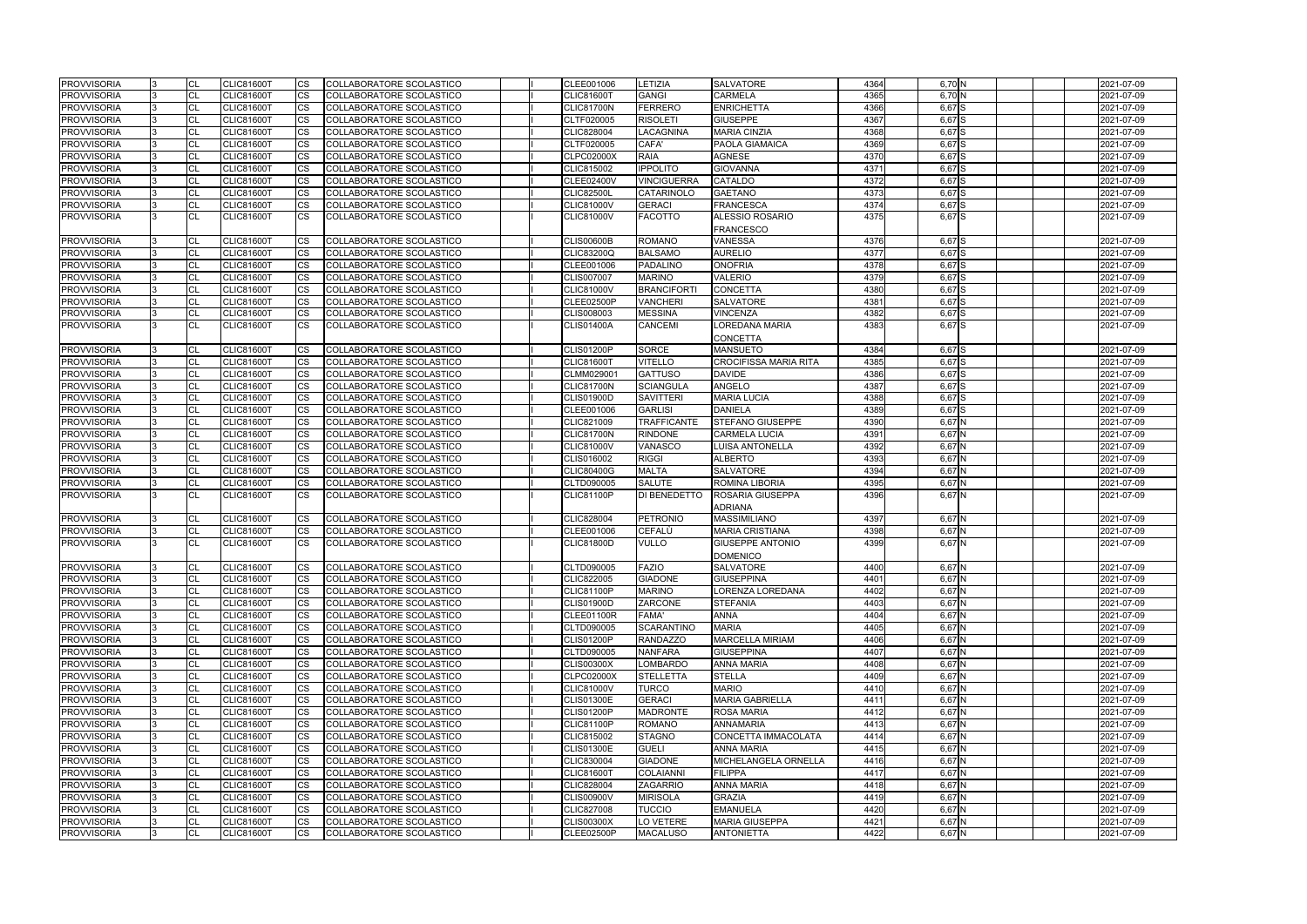| <b>PROVVISORIA</b>                       | CL                     | <b>CLIC81600T</b>                      | <b>CS</b>              | COLLABORATORE SCOLASTICO                             |  | CLIC828004        | <b>SCARPELLO</b>   | <b>SANTA</b>                        | 4423         | 6,67 N               | 2021-07-09 |
|------------------------------------------|------------------------|----------------------------------------|------------------------|------------------------------------------------------|--|-------------------|--------------------|-------------------------------------|--------------|----------------------|------------|
| <b>PROVVISORIA</b>                       | CL                     | <b>CLIC81600T</b>                      | <b>CS</b>              | <b>COLLABORATORE SCOLASTICO</b>                      |  | <b>CLIC82500L</b> | <b>GIAMBARRESI</b> | <b>ROSETTA</b>                      | 4424         | $6,67$ N             | 2021-07-09 |
| <b>PROVVISORIA</b>                       | <b>CL</b>              | <b>CLIC81600T</b>                      | <b>CS</b>              | COLLABORATORE SCOLASTICO                             |  | CLIC830004        | <b>TAIBI</b>       | <b>MARIA CALOGERA</b>               | 4425         | $6,67$ N             | 2021-07-09 |
| <b>PROVVISORIA</b>                       | CL                     | <b>CLIC81600T</b>                      | CS                     | COLLABORATORE SCOLASTICO                             |  | <b>CLIS00300X</b> | <b>CILIA</b>       | <b>LUIGI PRIMO</b>                  | 4426         | $6,66$ S             | 2021-07-09 |
| <b>PROVVISORIA</b>                       | CL                     | <b>CLIC81600T</b>                      | CS                     | COLLABORATORE SCOLASTICO                             |  | CLIC830004        | MICCICHE'          | <b>NADIA MICHELA</b>                | 4427         | 6,66 N               | 2021-07-09 |
| <b>PROVVISORIA</b>                       | CL                     | <b>CLIC81600T</b>                      | <b>CS</b>              | COLLABORATORE SCOLASTICO                             |  | <b>CLIS01200P</b> | <b>ZAFARANA</b>    | <b>SALVATORE</b>                    | 4428         | 6,66 N               | 2021-07-09 |
| <b>PROVVISORIA</b>                       | CL                     | <b>CLIC81600T</b>                      | <b>CS</b>              | COLLABORATORE SCOLASTICO                             |  | <b>CLIC81700N</b> | PUZZANGHERA        | <b>ENRICO</b>                       | 4429         | $6,65$ $S$           | 2021-07-09 |
| <b>PROVVISORIA</b>                       | CL                     | <b>CLIC81600T</b>                      | <b>CS</b>              | COLLABORATORE SCOLASTICO                             |  | CLIC830004        | <b>TATOLI</b>      | <b>FRANCESCA MICHELA</b>            | 4430         | $6,65$ $S$           | 2021-07-09 |
| <b>PROVVISORIA</b>                       | CL                     | <b>CLIC81600T</b>                      | <b>CS</b>              | COLLABORATORE SCOLASTICO                             |  | <b>CLIC82500L</b> | <b>DI CARO</b>     | <b>VINCENZO BIAGIO</b>              | 4431         | 6,65 S               | 2021-07-09 |
| <b>PROVVISORIA</b>                       | CL                     | <b>CLIC81600T</b>                      | CS                     | COLLABORATORE SCOLASTICO                             |  | CLIC821009        | CALDERONE          | <b>VINCENZO DARIO</b>               | 4432         | $6,65$ N             | 2021-07-09 |
| <b>PROVVISORIA</b>                       | CL                     | CLIC81600T                             | CS                     | COLLABORATORE SCOLASTICO                             |  | <b>CLIC81700N</b> | <b>VIRZI'</b>      | SANTA DONATELLA                     | 4433         | $6,65$ N             | 2021-07-09 |
| <b>PROVVISORIA</b>                       | <b>CL</b>              | <b>CLIC81600T</b>                      | <b>CS</b>              | COLLABORATORE SCOLASTICO                             |  | <b>CLIC81700N</b> | <b>INSALACA</b>    | <b>CATENA</b>                       | 4434         | 6,65N                | 2021-07-09 |
| <b>PROVVISORIA</b>                       | CL                     | <b>CLIC81600T</b>                      | <b>CS</b>              | COLLABORATORE SCOLASTICO                             |  | CLIC807003        | <b>ANDOLINA</b>    | <b>SALVATORE</b>                    | 4435         | 6,65 N               | 2021-07-09 |
| <b>PROVVISORIA</b>                       | CL                     | <b>CLIC81600T</b>                      | <b>CS</b>              | COLLABORATORE SCOLASTICO                             |  | <b>CLIC82000D</b> | <b>FORTINO</b>     | <b>LUIGI</b>                        | 4436         | $6,63$ $S$           | 2021-07-09 |
| <b>PROVVISORIA</b>                       | CL                     | <b>CLIC81600T</b>                      | <b>CS</b>              | COLLABORATORE SCOLASTICO                             |  | CLIC815002        | <b>GIANNONE</b>    | VANESSA                             | 4437         | $6,63$ S             | 2021-07-09 |
| <b>PROVVISORIA</b>                       | CL                     | <b>CLIC81600T</b>                      | CS                     | COLLABORATORE SCOLASTICO                             |  | <b>CLIS007007</b> | <b>RUNZA</b>       | <b>GIOVANNI</b>                     | 4438         | $6,63$ $S$           | 2021-07-09 |
| <b>PROVVISORIA</b>                       | <b>CL</b>              | <b>CLIC81600T</b>                      | CS                     | COLLABORATORE SCOLASTICO                             |  | CLIC830004        | <b>SCHILLACI</b>   | <b>MARIA CRISTINA ANTONIA</b>       | 4439         | $6,63$ $S$           | 2021-07-09 |
| <b>PROVVISORIA</b>                       | CL                     | <b>CLIC81600T</b>                      | <b>CS</b>              | COLLABORATORE SCOLASTICO                             |  | <b>CLIS00300X</b> | <b>VENTURA</b>     | <b>GIUSEPPE FABIO EUGENIO</b>       | 4440         | 6,63 S               | 2021-07-09 |
| <b>PROVVISORIA</b>                       | CL                     | <b>CLIC81600T</b>                      | <b>CS</b>              | COLLABORATORE SCOLASTICO                             |  | CLTD090005        | POLIZZI            | <b>TIZIANA</b>                      | 4441         | 6,63 S               | 2021-07-09 |
| <b>PROVVISORIA</b>                       | <b>CL</b>              | <b>CLIC81600T</b>                      | <b>CS</b>              | COLLABORATORE SCOLASTICO                             |  | <b>CLIC828004</b> | <b>MAISANO</b>     | ALESSANDRA MARIA                    | 4442         | 6,63N                | 2021-07-09 |
| <b>PROVVISORIA</b>                       | CL                     | <b>CLIC81600T</b>                      | <b>CS</b>              | COLLABORATORE SCOLASTICO                             |  | CLIC823001        | <b>SCICOLONE</b>   | <b>FABRIZIO</b>                     | 4443         | 6,63 N               | 2021-07-09 |
| <b>PROVVISORIA</b>                       | <b>CL</b>              | <b>CLIC81600T</b>                      | CS                     | COLLABORATORE SCOLASTICO                             |  | <b>CLIC81800D</b> | <b>PALMERI</b>     | <b>MARIA GRAZIA GIUSEPPA</b>        | 4444         | $6,63$ N             | 2021-07-09 |
| <b>PROVVISORIA</b>                       | <b>CL</b>              | <b>CLIC81600T</b>                      | CS                     | COLLABORATORE SCOLASTICO                             |  | CLEE02400V        | <b>LIVRIZZI</b>    | <b>MARIA PIA</b>                    | 4445         | $6,63$ N             | 2021-07-09 |
| <b>PROVVISORIA</b>                       | CL                     | <b>CLIC81600T</b>                      | <b>CS</b>              | COLLABORATORE SCOLASTICO                             |  | <b>CLIC83100X</b> | <b>D'ARMA</b>      | <b>CLAUDIO</b>                      | 4446         | $6,62$ N             | 2021-07-09 |
| <b>PROVVISORIA</b>                       | CL                     | <b>CLIC81600T</b>                      | CS                     | COLLABORATORE SCOLASTICO                             |  | <b>CLIS01400A</b> | <b>NASTASI</b>     | <b>GIOVANNI ROCCO</b>               | 4447         | 6,61 N               | 2021-07-09 |
| <b>PROVVISORIA</b>                       | <b>CL</b>              | <b>CLIC81600T</b>                      | <b>CS</b>              | COLLABORATORE SCOLASTICO                             |  | <b>CLIC81700N</b> | <b>FERRERO</b>     | <b>LUIGI</b>                        | 4448         | $6,60$ S             | 2021-07-09 |
| <b>PROVVISORIA</b>                       | CL                     | <b>CLIC81600T</b>                      | <b>CS</b>              | COLLABORATORE SCOLASTICO                             |  | <b>CLRI01000N</b> | <b>MORREALE</b>    | LUANA                               | 4449         | $6,60$ S             | 2021-07-09 |
| <b>PROVVISORIA</b>                       | CL                     | <b>CLIC81600T</b>                      | <b>CS</b>              | COLLABORATORE SCOLASTICO                             |  | <b>CLIC82400R</b> | <b>TABBI</b>       | <b>GIUSEPPE</b>                     | 4450         | 6,60 S               | 2021-07-09 |
| <b>PROVVISORIA</b>                       | <b>CL</b>              | <b>CLIC81600T</b>                      | CS                     | COLLABORATORE SCOLASTICO                             |  | <b>CLIC82500L</b> | <b>GIUNTA</b>      | <b>GAETANO</b>                      | 4451         | $6,60$ S             | 2021-07-09 |
| <b>PROVVISORIA</b>                       | CL                     | CLIC81600T                             | CS                     | COLLABORATORE SCOLASTICO                             |  | CLIC830004        | <b>BRUNO</b>       | <b>GIULIA</b>                       | 4452         | $6,60$ S             | 2021-07-09 |
| <b>PROVVISORIA</b>                       | CL                     | <b>CLIC81600T</b>                      | <b>CS</b>              | COLLABORATORE SCOLASTICO                             |  | <b>CLMM04200B</b> | <b>FERLA</b>       | <b>BIAGIO</b>                       | 4453         | 6,60 S               | 2021-07-09 |
| <b>PROVVISORIA</b>                       | CL                     | <b>CLIC81600T</b>                      | <b>CS</b>              | COLLABORATORE SCOLASTICO                             |  | CLEE001006        | <b>GIUNTA</b>      | <b>MASSIMILIANO</b>                 | 4454         | 6,60 S               | 2021-07-09 |
| <b>PROVVISORIA</b>                       | CL                     | <b>CLIC81600T</b>                      | <b>CS</b>              | COLLABORATORE SCOLASTICO                             |  | <b>CLIC81800D</b> | <b>NOCERA</b>      | <b>VINCENZO</b>                     | 4455         | $6,60$ S             | 2021-07-09 |
| <b>PROVVISORIA</b>                       | CL                     | <b>CLIC81600T</b>                      | <b>CS</b>              | COLLABORATORE SCOLASTICO                             |  | <b>CLIC80400G</b> | <b>ZAFONTE</b>     | <b>LAURA</b>                        | 4456         | 6,60 S               | 2021-07-09 |
| <b>PROVVISORIA</b>                       | CL                     | <b>CLIC81600T</b>                      | CS                     | COLLABORATORE SCOLASTICO                             |  | <b>CLIS007007</b> | <b>BOGNANNI</b>    | <b>EVELYN</b>                       | 4457         | 6,60 S               | 2021-07-09 |
| <b>PROVVISORIA</b>                       | CL                     | <b>CLIC81600T</b>                      | <b>CS</b>              | COLLABORATORE SCOLASTICO                             |  | CLIC821009        | LANZAFAME          | VALENTINA                           | 4458         | $6,60$ S             | 2021-07-09 |
| <b>PROVVISORIA</b>                       | CL                     | <b>CLIC81600T</b>                      | <b>CS</b>              | COLLABORATORE SCOLASTICO                             |  | <b>CLIC823001</b> | <b>GRANVILLANO</b> | <b>EMANUELA ADELE</b>               | 4459         | 6,60S                | 2021-07-09 |
| <b>PROVVISORIA</b>                       | CL                     | <b>CLIC81600T</b>                      | <b>CS</b>              | COLLABORATORE SCOLASTICO                             |  | CLTF020005        | <b>BRANCACCI</b>   | ROSARIO MANOLO                      | 4460         | 6,60 S               | 2021-07-09 |
| <b>PROVVISORIA</b>                       | CL                     | <b>CLIC81600T</b>                      | <b>CS</b>              | COLLABORATORE SCOLASTICO                             |  | CLIC823001        | <b>LICATA</b>      | <b>VANESSA</b>                      | 4461         | $6,60$ S             | 2021-07-09 |
| <b>PROVVISORIA</b>                       | CL                     | <b>CLIC81600T</b>                      | <b>CS</b>              | COLLABORATORE SCOLASTICO                             |  | <b>CLIC81700N</b> | <b>DI LEGAMI</b>   | <b>CALOGERO</b>                     | 4462         | 6,60 S               | 2021-07-09 |
| <b>PROVVISORIA</b>                       | <b>CL</b>              | <b>CLIC81600T</b>                      | <b>CS</b>              | COLLABORATORE SCOLASTICO                             |  | <b>CLIS00900V</b> | <b>TINAGLIA</b>    | <b>MARTINO</b>                      | 4463         | $6.60$ S             | 2021-07-09 |
| <b>PROVVISORIA</b>                       | <b>CL</b>              | <b>CLIC81600T</b>                      | <b>CS</b>              | COLLABORATORE SCOLASTICO                             |  | <b>CLRI01000N</b> | <b>BASILE</b>      | <b>DOMENICO</b>                     | 4464         | 6,60 S               | 2021-07-09 |
| <b>PROVVISORIA</b>                       | <b>CL</b>              | <b>CLIC81600T</b>                      | CS                     | COLLABORATORE SCOLASTICO                             |  | <b>CLRI01000N</b> | <b>D'AMICO</b>     | LIBORIO                             | 4465         | 6,60 S               | 2021-07-09 |
| <b>PROVVISORIA</b>                       | CL                     | <b>CLIC81600T</b>                      | <b>CS</b>              | COLLABORATORE SCOLASTICO                             |  | <b>CLIS01400A</b> | <b>NARO</b>        | <b>ORIANA</b>                       | 4466         | 6,60 S               | 2021-07-09 |
| <b>PROVVISORIA</b>                       | <b>CL</b>              | <b>CLIC81600T</b>                      | <b>CS</b>              | COLLABORATORE SCOLASTICO                             |  | CLIC830004        | PUZZANGARA         | <b>DANILO</b>                       | 4467         | $6,60$ S             | 2021-07-09 |
| <b>PROVVISORIA</b>                       | CL                     | <b>CLIC81600T</b>                      | <b>CS</b>              | COLLABORATORE SCOLASTICO                             |  | <b>CLIS00900V</b> | <b>DEBILIO</b>     | <b>ROSARIO</b>                      | 4468         | $6,60$ S             | 2021-07-09 |
| <b>PROVVISORIA</b>                       |                        |                                        |                        | COLLABORATORE SCOLASTICO                             |  | <b>CLIS00900V</b> | <b>CARUSOTTO</b>   |                                     |              | 6,60 S               | 2021-07-09 |
| <b>PROVVISORIA</b>                       | <b>CL</b><br><b>CL</b> | <b>CLIC81600T</b><br><b>CLIC81600T</b> | CS<br><b>CS</b>        | COLLABORATORE SCOLASTICO                             |  | <b>CLIC82500L</b> | <b>VENTRIGLIA</b>  | <b>GIAMPIERO</b><br><b>MARCO</b>    | 4469<br>4470 | 6,60 S               | 2021-07-09 |
| <b>PROVVISORIA</b>                       | <b>CL</b>              | <b>CLIC81600T</b>                      | <b>CS</b>              | COLLABORATORE SCOLASTICO                             |  | <b>CLIC82500L</b> | <b>GIURDANELLA</b> | <b>ANTONINO</b>                     | 4471         | $6,60$ S             | 2021-07-09 |
|                                          |                        |                                        |                        |                                                      |  | CLEE001006        |                    |                                     | 4472         |                      |            |
| <b>PROVVISORIA</b><br><b>PROVVISORIA</b> | <b>CL</b>              | <b>CLIC81600T</b>                      | CS                     | COLLABORATORE SCOLASTICO<br>COLLABORATORE SCOLASTICO |  |                   | <b>FONTI</b>       | <b>SALVATORE</b><br><b>VINCENZO</b> |              | 6,60 S               | 2021-07-09 |
|                                          | <b>CL</b>              | <b>CLIC81600T</b><br><b>CLIC81600T</b> | CS                     |                                                      |  | CLIS002004        | <b>GANGA</b>       |                                     | 4473         | 6,60 S               | 2021-07-09 |
| <b>PROVVISORIA</b>                       | <b>CL</b>              |                                        | <b>CS</b><br><b>CS</b> | COLLABORATORE SCOLASTICO                             |  | CLTD090005        | <b>DI MAJO</b>     | <b>SALVATORE</b>                    | 4474         | $6,60$ S<br>$6,60$ N | 2021-07-09 |
| <b>PROVVISORIA</b>                       | CL                     | <b>CLIC81600T</b>                      |                        | COLLABORATORE SCOLASTICO                             |  | CLMM029001        | DI VITA            | <b>GIOVANNI</b>                     | 4475         |                      | 2021-07-09 |
| <b>PROVVISORIA</b>                       | CL                     | <b>CLIC81600T</b>                      | <b>CS</b>              | COLLABORATORE SCOLASTICO                             |  | <b>CLIS01900D</b> | <b>TUMMINELLI</b>  | LEYLA MARIA CLARA                   | 4476         | 6,60 N               | 2021-07-09 |
| <b>PROVVISORIA</b>                       | CL                     | <b>CLIC81600T</b>                      | <b>CS</b>              | COLLABORATORE SCOLASTICO                             |  | CLIC815002        | <b>CELLAURO</b>    | <b>EMANUELE GIUSEPPE</b>            | 4477         | 6,60 N               | 2021-07-09 |
| <b>PROVVISORIA</b>                       | <b>CL</b>              | <b>CLIC81600T</b>                      | CS                     | COLLABORATORE SCOLASTICO                             |  | CLEE001006        | <b>POSANTE</b>     | <b>GIOVANNI</b>                     | 4478         | 6,60 N               | 2021-07-09 |
| <b>PROVVISORIA</b>                       | CL                     | <b>CLIC81600T</b>                      | <b>CS</b>              | COLLABORATORE SCOLASTICO                             |  | <b>CLMM04200B</b> | <b>GALLINA</b>     | <b>FEDERICA</b>                     | 4479         | $6,60$ N             | 2021-07-09 |
| <b>PROVVISORIA</b>                       | <b>CL</b>              | <b>CLIC81600T</b>                      | <b>CS</b>              | COLLABORATORE SCOLASTICO                             |  | CLIC83200Q        | <b>SBIRZIOLA</b>   | <b>JENNIFER</b>                     | 4480         | 6,60 N               | 2021-07-09 |
| <b>PROVVISORIA</b>                       | CL                     | <b>CLIC81600T</b>                      | <b>CS</b>              | COLLABORATORE SCOLASTICO                             |  | <b>CLIC82500L</b> | <b>MURATORE</b>    | <b>MARTINA</b>                      | 4481         | 6,60N                | 2021-07-09 |
| <b>PROVVISORIA</b>                       | CL                     | <b>CLIC81600T</b>                      | <b>CS</b>              | COLLABORATORE SCOLASTICO                             |  | <b>CLIS00900V</b> | <b>INGRAO</b>      | <b>GERSON GIUSEPPE MARIA</b>        | 4482         | 6,60 N               | 2021-07-09 |
| <b>PROVVISORIA</b>                       | CL                     | <b>CLIC81600T</b>                      | <b>CS</b>              | COLLABORATORE SCOLASTICO                             |  | CLTD090005        | <b>LICATA</b>      | <b>FLORIANA</b>                     | 4483         | 6,60 N               | 2021-07-09 |
| <b>PROVVISORIA</b>                       | <b>CL</b>              | <b>CLIC81600T</b>                      | <b>CS</b>              | COLLABORATORE SCOLASTICO                             |  | CLMM029001        | <b>FARRUGGIA</b>   | <b>GIUSEPPE</b>                     | 4484         | $6,60$ N             | 2021-07-09 |
| <b>PROVVISORIA</b>                       | <b>CL</b>              | <b>CLIC81600T</b>                      | <b>CS</b>              | COLLABORATORE SCOLASTICO                             |  | CLEE001006        | <b>MENDOLIA</b>    | <b>MARCO</b>                        | 4485         | 6,60 N               | 2021-07-09 |

|  |  | 2021-07-09               |
|--|--|--------------------------|
|  |  | 2021-07-09               |
|  |  | 2021-07-09               |
|  |  | 2021-07-09               |
|  |  | 2021-07-09               |
|  |  | 2021-07-09               |
|  |  | 2021-07-09               |
|  |  | 2021-07-09               |
|  |  | 2021-07-09               |
|  |  | 2021-07-09               |
|  |  | 2021-07-09               |
|  |  | 2021-07-09               |
|  |  | 2021-07-09               |
|  |  | 2021-07-09               |
|  |  | 2021-07-09               |
|  |  | 2021-07-09               |
|  |  | 2021-07-09               |
|  |  | 2021-07-09               |
|  |  | 2021-07-09               |
|  |  | 2021-07-09               |
|  |  | 2021-07-09               |
|  |  | 2021-07-09               |
|  |  | 2021-07-09               |
|  |  | 2021-07-09               |
|  |  | 2021-07-09               |
|  |  | 2021-07-09               |
|  |  | 2021-07-09               |
|  |  | 2021-07-09               |
|  |  | 2021-07-09               |
|  |  | 2021-07-09               |
|  |  | 2021-07-09               |
|  |  | 2021-07-09               |
|  |  | 2021-07-09               |
|  |  | 2021-07-09<br>2021-07-09 |
|  |  | 2021-07-09               |
|  |  | 2021-07-09               |
|  |  | 2021-07-09               |
|  |  | 2021-07-09               |
|  |  | 2021-07-09               |
|  |  | 2021-07-09               |
|  |  | 2021-07-09               |
|  |  | 2021-07-09               |
|  |  | 2021-07-09               |
|  |  | 2021-07-09               |
|  |  | 2021-07-09               |
|  |  | 2021-07-09               |
|  |  | 2021-07-09               |
|  |  | 2021-07-09               |
|  |  | 2021-07-09               |
|  |  | 2021-07-09               |
|  |  | 2021-07-09               |
|  |  | 2021-07-09               |
|  |  | 2021-07-09               |
|  |  | 2021-07-09               |
|  |  | 2021-07-09               |
|  |  | 2021-07-09               |
|  |  | 2021-07-09               |
|  |  | 2021-07-09               |
|  |  | 2021-07-09               |
|  |  | 2021-07-09               |
|  |  | 2021-07-09               |
|  |  | 2021-07-09               |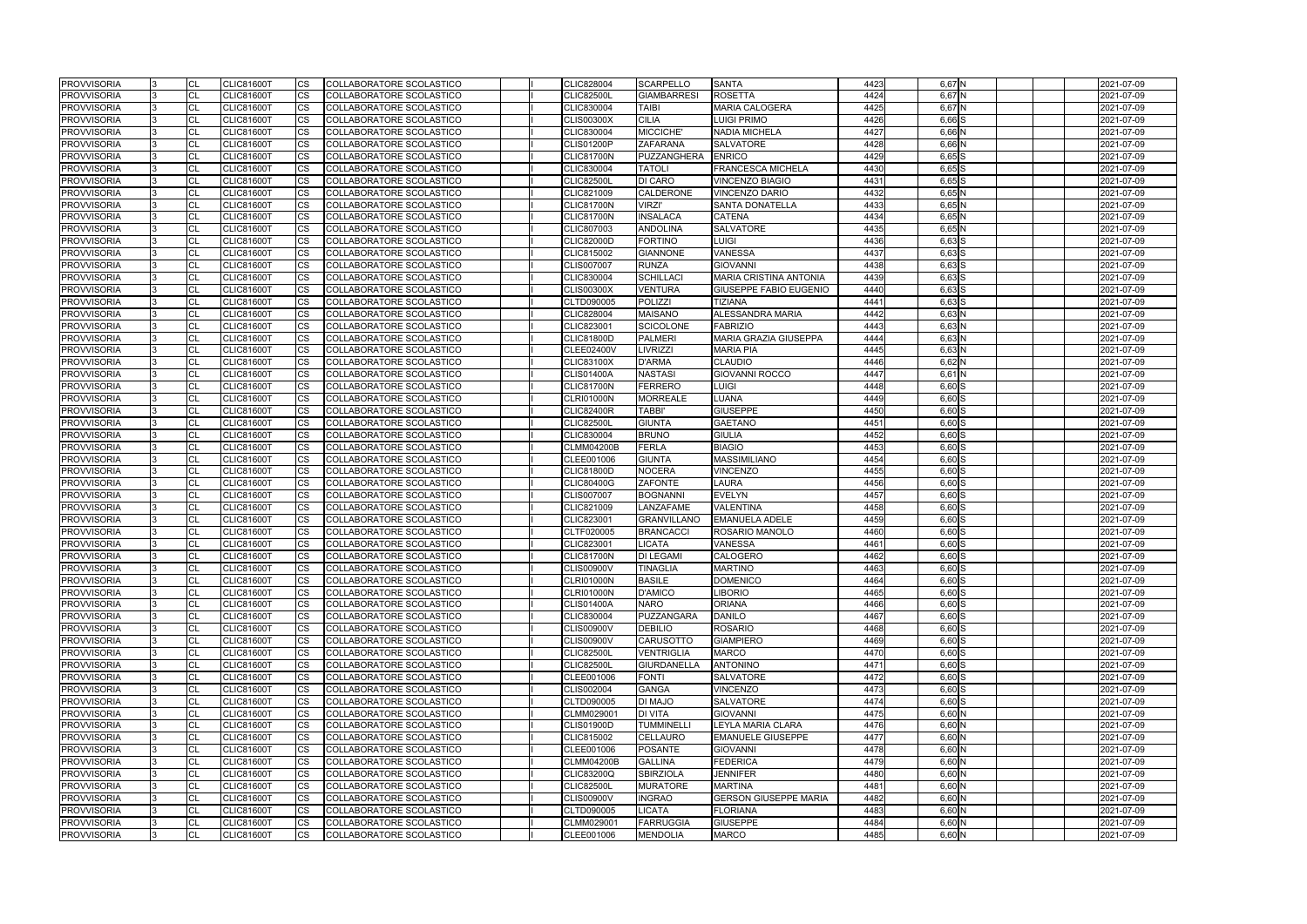| <b>PROVVISORIA</b> | <b>CL</b>      | <b>CLIC81600T</b> | <b>CS</b> | COLLABORATORE SCOLASTICO        |  | CLIC807003        | <b>GANGI</b>      | <b>SILVIA</b>           | 4486 | 6,60 N     | 2021-07-09 |
|--------------------|----------------|-------------------|-----------|---------------------------------|--|-------------------|-------------------|-------------------------|------|------------|------------|
| <b>PROVVISORIA</b> | <b>CL</b>      | <b>CLIC81600T</b> | <b>CS</b> | COLLABORATORE SCOLASTICO        |  | CLIC807003        | LACAGNINA         | <b>STEFANO MARIA</b>    | 4487 | 6,60 N     | 2021-07-09 |
| <b>PROVVISORIA</b> | CL             | <b>CLIC81600T</b> | CS.       | COLLABORATORE SCOLASTICO        |  | CLIC830004        | <b>LA LICATA</b>  | VANESSA SISSI           | 4488 | 6,60 N     | 2021-07-09 |
| <b>PROVVISORIA</b> | <b>CL</b>      | <b>CLIC81600T</b> | CS        | COLLABORATORE SCOLASTICO        |  | <b>CLIS01200P</b> | MICCICHE'         | <b>SALVATORE</b>        | 4489 | 6,60 N     | 2021-07-09 |
| <b>PROVVISORIA</b> | <b>CL</b>      | <b>CLIC81600T</b> | CS        | COLLABORATORE SCOLASTICO        |  | <b>CLIS01900D</b> | <b>NESPOLI</b>    | ANTONIO                 | 4490 | 6,60 N     | 2021-07-09 |
| <b>PROVVISORIA</b> | CL             | <b>CLIC81600T</b> | CS        | COLLABORATORE SCOLASTICO        |  | <b>CLIC81600T</b> | <b>BOGNANNI</b>   | SIMONE                  | 4491 | 6,60 N     | 2021-07-09 |
| <b>PROVVISORIA</b> | <b>CL</b>      | <b>CLIC81600T</b> | CS        | COLLABORATORE SCOLASTICO        |  | <b>CLIS01900D</b> | <b>ROSSELLI</b>   | <b>SABRINA</b>          | 4492 | 6,60 N     | 2021-07-09 |
| <b>PROVVISORIA</b> | CL             | <b>CLIC81600T</b> | <b>CS</b> | COLLABORATORE SCOLASTICO        |  | CLTD090005        | <b>LORETTA</b>    | <b>GIUSEPPE</b>         | 4493 | 6,60 N     | 2021-07-09 |
| <b>PROVVISORIA</b> | CL             | <b>CLIC81600T</b> | CS.       | COLLABORATORE SCOLASTICO        |  | CLMM029001        | <b>DELL'UTRI</b>  | ANGELO                  | 4494 | 6,60 N     | 2021-07-09 |
| <b>PROVVISORIA</b> | <b>CL</b>      | <b>CLIC81600T</b> | CS        | COLLABORATORE SCOLASTICO        |  | CLTD090005        | <b>DI MARTINO</b> | <b>VINCENZO</b>         | 4495 | 6,60 N     | 2021-07-09 |
| <b>PROVVISORIA</b> | CL             | <b>CLIC81600T</b> | CS        | COLLABORATORE SCOLASTICO        |  | CLIS008003        | <b>DILIBERTO</b>  | <b>GIUSEPPINA</b>       | 4496 | 6,60 N     | 2021-07-09 |
| <b>PROVVISORIA</b> | <b>CL</b>      | <b>CLIC81600T</b> | CS        | COLLABORATORE SCOLASTICO        |  | CLIS008003        | <b>VALENZA</b>    | <b>ALICE</b>            | 4497 | 6,60 N     | 2021-07-09 |
| <b>PROVVISORIA</b> | <b>CL</b>      | <b>CLIC81600T</b> | <b>CS</b> | COLLABORATORE SCOLASTICO        |  | <b>CLIS007007</b> | <b>ALESSI</b>     | <b>DANILO</b>           | 4498 | 6,60 N     | 2021-07-09 |
| <b>PROVVISORIA</b> | <b>CL</b>      | <b>CLIC81600T</b> | <b>CS</b> | COLLABORATORE SCOLASTICO        |  | <b>CLIC828004</b> | <b>LOMBARDI</b>   | <b>ELIEZER LORIS</b>    | 4499 | 6,60 N     | 2021-07-09 |
| <b>PROVVISORIA</b> | <b>CL</b>      | <b>CLIC81600T</b> | <b>CS</b> | COLLABORATORE SCOLASTICO        |  | <b>CLIS01900D</b> | <b>MELI</b>       | <b>CALOGERO</b>         | 4500 | 6,60 N     | 2021-07-09 |
| <b>PROVVISORIA</b> | <b>CL</b>      | <b>CLIC81600T</b> | CS        | COLLABORATORE SCOLASTICO        |  | CLTD090005        | <b>URSO</b>       | <b>GIROLAMO</b>         | 4501 | 6,60 N     | 2021-07-09 |
| <b>PROVVISORIA</b> | CL             | <b>CLIC81600T</b> | CS        | COLLABORATORE SCOLASTICO        |  | CLIC815002        | CALABRO'          | VALERIA CLIZIA          | 4502 | 6,60 N     | 2021-07-09 |
| <b>PROVVISORIA</b> | <b>CL</b>      | <b>CLIC81600T</b> | CS        | COLLABORATORE SCOLASTICO        |  | <b>CLIC82500L</b> | <b>MILIOTO</b>    | <b>ANTONINO</b>         | 4503 | 6,60 N     | 2021-07-09 |
| <b>PROVVISORIA</b> | <b>CL</b>      | <b>CLIC81600T</b> | CS        | COLLABORATORE SCOLASTICO        |  | <b>CLIC81000V</b> | <b>MIGLIORE</b>   | <b>LEANDRA</b>          | 4504 | 6,60 N     | 2021-07-09 |
| <b>PROVVISORIA</b> | CL             | <b>CLIC81600T</b> | <b>CS</b> | COLLABORATORE SCOLASTICO        |  | CLEE01100R        | <b>MIGLIORE</b>   | ERIKA                   | 4505 | 6,60 N     | 2021-07-09 |
| <b>PROVVISORIA</b> | <b>CL</b>      | <b>CLIC81600T</b> | CS        | COLLABORATORE SCOLASTICO        |  | <b>CLIC822005</b> | <b>RIZZA</b>      | ALBERTO ANGELO          | 4506 | 6,60 N     | 2021-07-09 |
| <b>PROVVISORIA</b> | <b>CL</b>      | <b>CLIC81600T</b> | CS        | <b>COLLABORATORE SCOLASTICO</b> |  | <b>CLIS007007</b> | <b>D'ALBERTI</b>  | <b>DANILO</b>           | 4507 | $6,60$ N   | 2021-07-09 |
| <b>PROVVISORIA</b> | <b>CL</b>      | <b>CLIC81600T</b> | CS        | COLLABORATORE SCOLASTICO        |  | <b>CLIC827008</b> | <b>ADESINI</b>    | ANNA RITA               | 4508 | 6,60 N     | 2021-07-09 |
| <b>PROVVISORIA</b> | <b>CL</b>      | <b>CLIC81600T</b> | CS        | COLLABORATORE SCOLASTICO        |  | <b>CLIS00300X</b> | <b>MEULA</b>      | ANGELO                  | 4509 | 6,60 N     | 2021-07-09 |
| <b>PROVVISORIA</b> | CL             | <b>CLIC81600T</b> | СS        | COLLABORATORE SCOLASTICO        |  | <b>CLIS01200P</b> | <b>RAIMONDI</b>   | <b>MANFREDO</b>         | 4510 | 6,60 N     | 2021-07-09 |
| <b>PROVVISORIA</b> | <b>CL</b>      | <b>CLIC81600T</b> | <b>CS</b> | COLLABORATORE SCOLASTICO        |  | <b>CLIS01200P</b> | <b>BUGGEA</b>     | ROSALIND ADELE          | 4511 | 6,60 N     | 2021-07-09 |
| <b>PROVVISORIA</b> | <b>CL</b>      | <b>CLIC81600T</b> | <b>CS</b> | COLLABORATORE SCOLASTICO        |  | <b>CLIC828004</b> | <b>CAMBIO</b>     | ANDREA GIUSEPPE         | 4512 | 6,60 N     | 2021-07-09 |
| <b>PROVVISORIA</b> | <b>CL</b>      | <b>CLIC81600T</b> | CS.       | COLLABORATORE SCOLASTICO        |  | CLIC807003        | <b>INGLISA</b>    | <b>FEDERICO</b>         | 4513 | 6,60 N     | 2021-07-09 |
| <b>PROVVISORIA</b> | <b>CL</b>      | <b>CLIC81600T</b> | CS        | COLLABORATORE SCOLASTICO        |  | <b>CLIS00900V</b> | <b>LA BELLA</b>   | <b>SALVATORE</b>        | 4514 | $6,60$ N   | 2021-07-09 |
| <b>PROVVISORIA</b> | <b>CL</b>      | <b>CLIC81600T</b> | CS        | COLLABORATORE SCOLASTICO        |  | <b>CLIS00900V</b> | <b>RICOTTA</b>    | <b>VINCENZO</b>         | 4515 | 6,60 N     | 2021-07-09 |
| <b>PROVVISORIA</b> | CL             | <b>CLIC81600T</b> | CS        | COLLABORATORE SCOLASTICO        |  | CLEE001006        | PELLEGRINO        | <b>ALESSANDRA</b>       | 4516 | 6,60 N     | 2021-07-09 |
| <b>PROVVISORIA</b> | CL             | <b>CLIC81600T</b> | <b>CS</b> | COLLABORATORE SCOLASTICO        |  | <b>CLIS007007</b> | <b>LA PLACA</b>   | <b>FABIO</b>            | 4517 | 6,60 N     | 2021-07-09 |
| <b>PROVVISORIA</b> | CL             | <b>CLIC81600T</b> | <b>CS</b> | COLLABORATORE SCOLASTICO        |  | <b>CLRI01000N</b> | <b>CORTESE</b>    | <b>SILVIO</b>           | 4518 | 6,60 N     | 2021-07-09 |
| <b>PROVVISORIA</b> | CL             | <b>CLIC81600T</b> | CS        | COLLABORATORE SCOLASTICO        |  | CLEE001006        | <b>TERMINI</b>    | <b>MARIA AUSILIA</b>    | 4519 | 6,60 N     | 2021-07-09 |
| <b>PROVVISORIA</b> | <b>CL</b>      | <b>CLIC81600T</b> | CS        | COLLABORATORE SCOLASTICO        |  | <b>CLRI01000N</b> | <b>MODENA</b>     | <b>STEFANIA</b>         | 4520 | 6,60 N     | 2021-07-09 |
| <b>PROVVISORIA</b> | <b>CL</b>      | <b>CLIC81600T</b> | CS        | COLLABORATORE SCOLASTICO        |  | CLIS016002        | <b>MESSINA</b>    | <b>VINCENZO</b>         | 4521 | 6,60 N     | 2021-07-09 |
| <b>PROVVISORIA</b> | <b>CL</b>      | <b>CLIC81600T</b> | CS        | COLLABORATORE SCOLASTICO        |  | <b>CLIS007007</b> | <b>RAMPANTI</b>   | LAURA                   | 4522 | $6,60$ N   | 2021-07-09 |
| <b>PROVVISORIA</b> | <b>CL</b>      | <b>CLIC81600T</b> | CS        | COLLABORATORE SCOLASTICO        |  | CLIS016002        | <b>NOBILE</b>     | <b>GERO</b>             | 4523 | 6,60 N     | 2021-07-09 |
| <b>PROVVISORIA</b> | CL             | <b>CLIC81600T</b> | <b>CS</b> | COLLABORATORE SCOLASTICO        |  | CLEE001006        | <b>ASTUTO</b>     | LUISA                   | 4524 | 6,60 N     | 2021-07-09 |
| <b>PROVVISORIA</b> | <b>CL</b>      | <b>CLIC81600T</b> | CS        | COLLABORATORE SCOLASTICO        |  | <b>CLIS00300X</b> | <b>MARTORANA</b>  | <b>ANGELA</b>           | 4525 | 6,60 N     | 2021-07-09 |
| <b>PROVVISORIA</b> | $\overline{C}$ | <b>CLIC81600T</b> | <b>CS</b> | COLLABORATORE SCOLASTICO        |  | <b>CLIS01900D</b> | MELILLI           | <b>SALVATORE</b>        | 4526 | 6.60 N     | 2021-07-09 |
| <b>PROVVISORIA</b> | <b>CL</b>      | <b>CLIC81600T</b> | CS        | <b>COLLABORATORE SCOLASTICO</b> |  | <b>CLEE02500P</b> | <b>DANIELI</b>    | VINCENZO                | 4527 | 6,60 N     | 2021-07-09 |
| <b>PROVVISORIA</b> | CL             | <b>CLIC81600T</b> | <b>CS</b> | COLLABORATORE SCOLASTICO        |  | CLIC821009        | <b>RUSSO</b>      | <b>GIUSEPPE</b>         | 4528 | 6,60N      | 2021-07-09 |
| <b>PROVVISORIA</b> | <b>CL</b>      | <b>CLIC81600T</b> | <b>CS</b> | <b>COLLABORATORE SCOLASTICO</b> |  | <b>CLIC819009</b> | CANALELLA         | LUCA DOMENICO           | 4529 | 6,60 N     | 2021-07-09 |
| <b>PROVVISORIA</b> | <b>CL</b>      | <b>CLIC81600T</b> | <b>CS</b> | COLLABORATORE SCOLASTICO        |  | <b>CLIC81600T</b> | <b>GUELI</b>      | <b>GIUSEPPE</b>         | 4530 | 6,60N      | 2021-07-09 |
| <b>PROVVISORIA</b> | <b>CL</b>      | <b>CLIC81600T</b> | CS.       | COLLABORATORE SCOLASTICO        |  | <b>CLIS007007</b> | <b>PIRRELLO</b>   | <b>GIOVANNI</b>         | 4531 | 6,60 N     | 2021-07-09 |
| <b>PROVVISORIA</b> | <b>CL</b>      | <b>CLIC81600T</b> | CS        | COLLABORATORE SCOLASTICO        |  | <b>CLIS01200P</b> | <b>TUMMINELLI</b> | <b>WILLIAM</b>          | 4532 | 6,60 N     | 2021-07-09 |
| <b>PROVVISORIA</b> | CL             | <b>CLIC81600T</b> | CS        | COLLABORATORE SCOLASTICO        |  | <b>CLIS01200P</b> | <b>SATTA</b>      | <b>GAVINO</b>           | 4533 | 6,60 N     | 2021-07-09 |
| <b>PROVVISORIA</b> | <b>CL</b>      | <b>CLIC81600T</b> | CS        | COLLABORATORE SCOLASTICO        |  | CLEE02400V        | <b>DI SALVO</b>   | <b>CALOGERO</b>         | 4534 | 6,60 N     | 2021-07-09 |
| <b>PROVVISORIA</b> | CL             | <b>CLIC81600T</b> | CS        | COLLABORATORE SCOLASTICO        |  | <b>CLRI01000N</b> | <b>SCAFIDI</b>    | LEONARDO                | 4535 | 6,60 N     | 2021-07-09 |
| <b>PROVVISORIA</b> | CL             | <b>CLIC81600T</b> | <b>CS</b> | COLLABORATORE SCOLASTICO        |  | <b>CLPS03000N</b> | <b>TASCONE</b>    | <b>ROBERTO</b>          | 4536 | 6,60 N     | 2021-07-09 |
| <b>PROVVISORIA</b> | <b>CL</b>      | <b>CLIC81600T</b> | CS        | COLLABORATORE SCOLASTICO        |  | <b>CLIC81000V</b> | <b>SPINA</b>      | <b>EMANUELE ANTONIO</b> | 4537 | 6,60 N     | 2021-07-09 |
| <b>PROVVISORIA</b> | CL             | <b>CLIC81600T</b> | CS        | COLLABORATORE SCOLASTICO        |  | <b>CLIS007007</b> | <b>FALZONE</b>    | RINALDO MARCELLO        | 4538 | $6,60$ N   | 2021-07-09 |
| <b>PROVVISORIA</b> | <b>CL</b>      | <b>CLIC81600T</b> | CS        | COLLABORATORE SCOLASTICO        |  | CLIC821009        | <b>PIOMBINO</b>   | TIZIANA                 | 4539 | $6,59$ S   | 2021-07-09 |
| <b>PROVVISORIA</b> | CL             | <b>CLIC81600T</b> | CS        | COLLABORATORE SCOLASTICO        |  | <b>CLEE02100B</b> | <b>TINNIRELLO</b> | <b>ROSARIO</b>          | 4540 | $6,58$ $S$ | 2021-07-09 |
| <b>PROVVISORIA</b> | CL             | <b>CLIC81600T</b> | CS        | COLLABORATORE SCOLASTICO        |  | CLEE001006        | <b>BONAFFINI</b>  | <b>CONCETTA ROBERTA</b> | 4541 | $6,58$ S   | 2021-07-09 |
| <b>PROVVISORIA</b> | CL             | <b>CLIC81600T</b> | <b>CS</b> | COLLABORATORE SCOLASTICO        |  | CLIS016002        | <b>ALONZO</b>     | <b>GIUSEPPE</b>         | 4542 | 6,58 N     | 2021-07-09 |
| <b>PROVVISORIA</b> | CL             | <b>CLIC81600T</b> | CS.       | COLLABORATORE SCOLASTICO        |  | <b>CLIS007007</b> | <b>RIDOLFO</b>    | <b>ANNA MARIA</b>       | 4543 | $6,58$ N   | 2021-07-09 |
| <b>PROVVISORIA</b> | <b>CL</b>      | <b>CLIC81600T</b> | <b>CS</b> | COLLABORATORE SCOLASTICO        |  | CLTD090005        | <b>MESSINA</b>    | <b>CATERINA</b>         | 4544 | $6,58$ N   | 2021-07-09 |
| <b>PROVVISORIA</b> | <b>CL</b>      | <b>CLIC81600T</b> | CS        | COLLABORATORE SCOLASTICO        |  | <b>CLIS01900D</b> | <b>GALANTI</b>    | SARAH                   | 4545 | $6,55$ S   | 2021-07-09 |
| <b>PROVVISORIA</b> | CL             | CLIC81600T        | CS        | COLLABORATORE SCOLASTICO        |  | CLEE01100R        | <b>CATANZARO</b>  | ANGELA VENERE           | 4546 | $6,55$ $S$ | 2021-07-09 |
| <b>PROVVISORIA</b> | <b>CL</b>      | <b>CLIC81600T</b> | <b>CS</b> | COLLABORATORE SCOLASTICO        |  | <b>CLIC82900X</b> | <b>FICICCHIA</b>  | <b>MARIA</b>            | 4547 | 6,55N      | 2021-07-09 |
| <b>PROVVISORIA</b> | <b>CL</b>      | <b>CLIC81600T</b> | <b>CS</b> | COLLABORATORE SCOLASTICO        |  | <b>CLIS01200P</b> | PASQUALINO        | <b>GIANCARLO</b>        | 4548 | 6,55N      | 2021-07-09 |
|                    |                |                   |           |                                 |  |                   |                   |                         |      |            |            |

|  |  | 2021-07-09               |
|--|--|--------------------------|
|  |  | 2021-07-09               |
|  |  | 2021-07-09               |
|  |  | 2021-07-09               |
|  |  | 2021-07-09               |
|  |  | 2021-07-09               |
|  |  | 2021-07-09               |
|  |  | 2021-07-09               |
|  |  | 2021-07-09               |
|  |  | 2021-07-09               |
|  |  | 2021-07-09               |
|  |  | 2021-07-09               |
|  |  | 2021-07-09               |
|  |  | 2021-07-09               |
|  |  | 2021-07-09               |
|  |  | 2021-07-09               |
|  |  | 2021-07-09               |
|  |  | 2021-07-09               |
|  |  | 2021-07-09               |
|  |  | 2021-07-09               |
|  |  | 2021-07-09               |
|  |  | 2021-07-09               |
|  |  | 2021-07-09               |
|  |  | 2021-07-09               |
|  |  | 2021-07-09               |
|  |  | 2021-07-09               |
|  |  | 2021-07-09<br>2021-07-09 |
|  |  | 2021-07-09               |
|  |  | 2021-07-09               |
|  |  | 2021-07-09               |
|  |  | 2021-07-09               |
|  |  | 2021-07-09               |
|  |  | 2021-07-09               |
|  |  | 2021-07-09               |
|  |  | 2021-07-09               |
|  |  | 2021-07-09               |
|  |  | 2021-07-09               |
|  |  | 2021-07-09               |
|  |  | 2021-07-09               |
|  |  | 2021-07-09               |
|  |  | 2021-07-09               |
|  |  | 2021-07-09               |
|  |  | 2021-07-09               |
|  |  | 2021-07-09               |
|  |  | 2021-07-09               |
|  |  | 2021-07-09               |
|  |  | 2021-07-09               |
|  |  | 2021-07-09               |
|  |  | 2021-07-09               |
|  |  | 2021-07-09               |
|  |  | 2021-07-09               |
|  |  | 2021-07-09               |
|  |  | 2021-07-09               |
|  |  | 2021-07-09               |
|  |  | 2021-07-09               |
|  |  | 2021-07-09               |
|  |  | 2021-07-09<br>2021-07-09 |
|  |  | 2021-07-09               |
|  |  | 2021-07-09               |
|  |  | 2021-07-09               |
|  |  | 2021-07-09               |
|  |  |                          |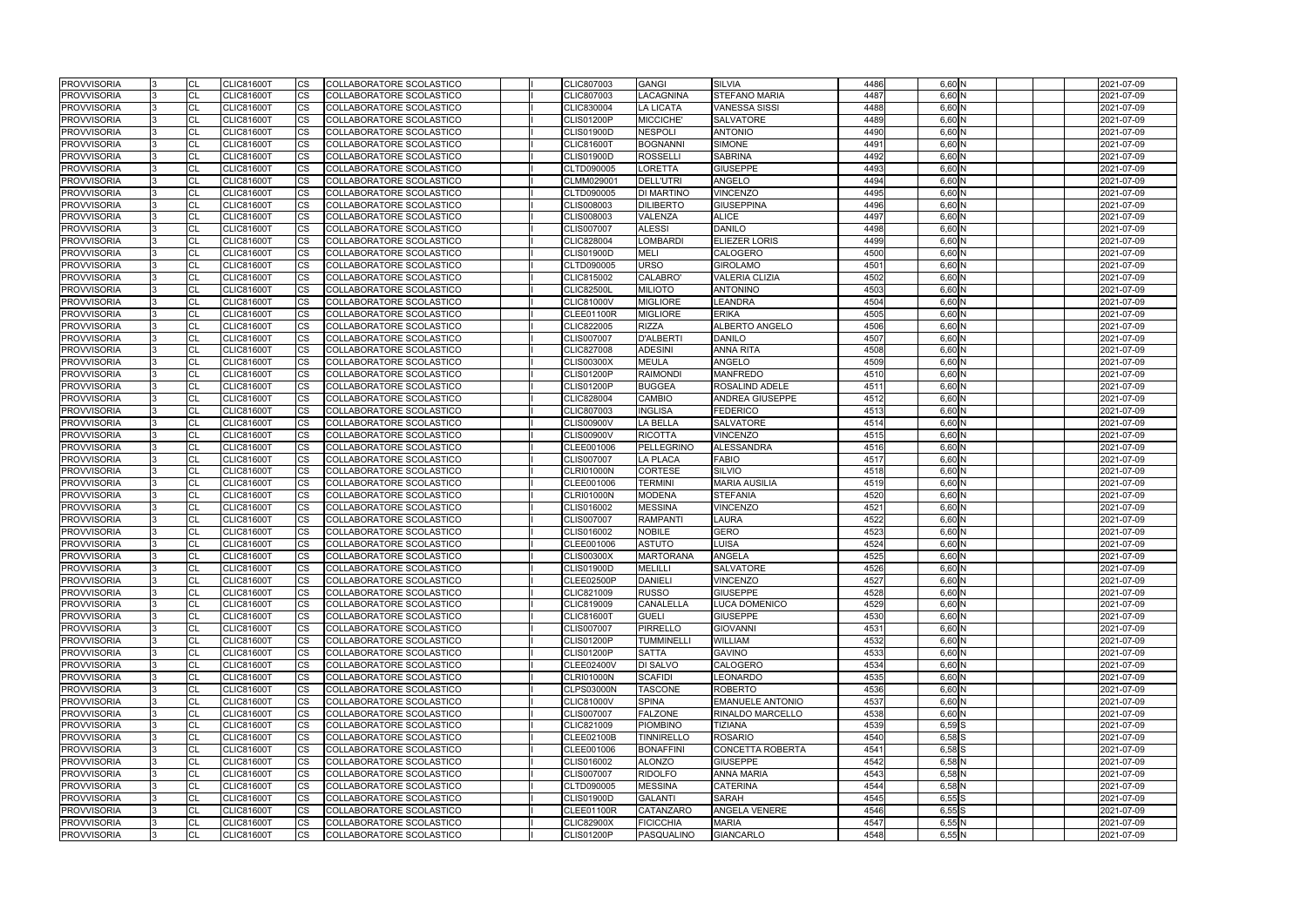| <b>PROVVISORIA</b> | CL        | <b>CLIC81600T</b> | CS.       | COLLABORATORE SCOLASTICO        |  | CLMM029001        | <b>NICOSIA</b>      | LIBORIO               | 4549 | 6,53 N     | 2021-07-09 |
|--------------------|-----------|-------------------|-----------|---------------------------------|--|-------------------|---------------------|-----------------------|------|------------|------------|
| <b>PROVVISORIA</b> | <b>CL</b> | <b>CLIC81600T</b> | CS        | COLLABORATORE SCOLASTICO        |  | CLEE001006        | <b>DAMMACCO</b>     | <b>ROSA</b>           | 4550 | 6,51N      | 2021-07-09 |
| <b>PROVVISORIA</b> | <b>CL</b> | <b>CLIC81600T</b> | <b>CS</b> | <b>COLLABORATORE SCOLASTICO</b> |  | <b>CLIS01200P</b> | <b>QUATTROCCHI</b>  | <b>LUIGI</b>          | 4551 | $6,50$ S   | 2021-07-09 |
| <b>PROVVISORIA</b> | <b>CL</b> | <b>CLIC81600T</b> | CS        | COLLABORATORE SCOLASTICO        |  | CLIC807003        | <b>GANGI</b>        | <b>GIUSEPPE</b>       | 4552 | $6,50$ S   | 2021-07-09 |
| <b>PROVVISORIA</b> | <b>CL</b> | <b>CLIC81600T</b> | CS        | COLLABORATORE SCOLASTICO        |  | <b>CLIS007007</b> | <b>SANTAMARIA</b>   | <b>GAETANO</b>        | 4553 | $6,50$ S   | 2021-07-09 |
| <b>PROVVISORIA</b> | <b>CL</b> | <b>CLIC81600T</b> | CS        | COLLABORATORE SCOLASTICO        |  | CLIC807003        | <b>D'AGATI</b>      | LOREDANA              | 4554 | $6,50$ S   | 2021-07-09 |
| <b>PROVVISORIA</b> | <b>CL</b> | <b>CLIC81600T</b> | CS        | COLLABORATORE SCOLASTICO        |  | <b>CLIS01200P</b> | <b>CILINDRELLO</b>  | PAOLO ANTONIO         | 4555 | 6,50 S     | 2021-07-09 |
| <b>PROVVISORIA</b> | CL        | <b>CLIC81600T</b> | <b>CS</b> | COLLABORATORE SCOLASTICO        |  | <b>CLIC81000V</b> | <b>SCICOLONE</b>    | ANGELA                | 4556 | $6,50$ S   | 2021-07-09 |
| <b>PROVVISORIA</b> | <b>CL</b> | <b>CLIC81600T</b> | CS        | COLLABORATORE SCOLASTICO        |  | <b>CLIC81700N</b> | <b>DI CATALDI</b>   | <b>MARGHERITA</b>     | 4557 | $6,50$ S   | 2021-07-09 |
| <b>PROVVISORIA</b> | <b>CL</b> | <b>CLIC81600T</b> | CS        | <b>COLLABORATORE SCOLASTICO</b> |  | <b>CLIS00900V</b> | LO BRUTTO           | LIDIA                 | 4558 | $6,50$ $S$ | 2021-07-09 |
| <b>PROVVISORIA</b> | CL        | <b>CLIC81600T</b> | CS.       | COLLABORATORE SCOLASTICO        |  | <b>CLEE02400V</b> | ALU'                | <b>DAVID</b>          | 4559 | $6,50$ S   | 2021-07-09 |
| <b>PROVVISORIA</b> | CL        | <b>CLIC81600T</b> | CS        | COLLABORATORE SCOLASTICO        |  | CLTF020005        | <b>SCIACCHITANO</b> | <b>FRANCESCO</b>      | 4560 | $6,50$ S   | 2021-07-09 |
| <b>PROVVISORIA</b> | <b>CL</b> | <b>CLIC81600T</b> | CS        | <b>COLLABORATORE SCOLASTICO</b> |  | <b>CLIC81600T</b> | <b>RIZZO</b>        | MELISSA               | 4561 | $6,50$ S   | 2021-07-09 |
| <b>PROVVISORIA</b> | <b>CL</b> | <b>CLIC81600T</b> | <b>CS</b> | COLLABORATORE SCOLASTICO        |  | <b>CLIS01300E</b> | <b>DISERIO</b>      | <b>ANNA TERESA</b>    | 4562 | $6,50$ S   | 2021-07-09 |
| <b>PROVVISORIA</b> | <b>CL</b> | <b>CLIC81600T</b> | CS        | COLLABORATORE SCOLASTICO        |  | <b>CLIC81000V</b> | <b>BUONGIORNO</b>   | <b>ELISA</b>          | 4563 | $6,50$ S   | 2021-07-09 |
| <b>PROVVISORIA</b> | <b>CL</b> | <b>CLIC81600T</b> | CS        | COLLABORATORE SCOLASTICO        |  | CLIC830004        | <b>ANDOLINA</b>     | <b>MICHELA</b>        | 4564 | $6,50$ S   | 2021-07-09 |
| <b>PROVVISORIA</b> | <b>CL</b> | <b>CLIC81600T</b> | CS        | COLLABORATORE SCOLASTICO        |  | <b>CLIS00900V</b> | <b>TRAINA</b>       | <b>SALVATORE</b>      | 4565 | $6,50$ S   | 2021-07-09 |
| <b>PROVVISORIA</b> | <b>CL</b> | <b>CLIC81600T</b> | CS        | COLLABORATORE SCOLASTICO        |  | <b>CLIS007007</b> | <b>FERRIGNO</b>     | ANGELO                | 4566 | $6,50$ S   | 2021-07-09 |
| <b>PROVVISORIA</b> | CL        | <b>CLIC81600T</b> | CS        | COLLABORATORE SCOLASTICO        |  | <b>CLIC81600T</b> | <b>BOGNANNI</b>     | <b>GIUSEPPE</b>       | 4567 | $6,50$ S   | 2021-07-09 |
| <b>PROVVISORIA</b> | <b>CL</b> | <b>CLIC81600T</b> | <b>CS</b> | COLLABORATORE SCOLASTICO        |  | CLTF020005        | <b>COSTANZO</b>     | <b>LEANDRO</b>        | 4568 | $6,50$ S   | 2021-07-09 |
| <b>PROVVISORIA</b> | <b>CL</b> | <b>CLIC81600T</b> | CS        | COLLABORATORE SCOLASTICO        |  | CLIS016002        | <b>ALAGONA</b>      | <b>CONCETTA</b>       | 4569 | $6,50$ S   | 2021-07-09 |
| <b>PROVVISORIA</b> | CL        | <b>CLIC81600T</b> | CS        | COLLABORATORE SCOLASTICO        |  | CLEE001006        | <b>SARDA</b>        | <b>MARIOFILIPPO</b>   | 4570 | $6,50$ S   | 2021-07-09 |
| <b>PROVVISORIA</b> | <b>CL</b> | <b>CLIC81600T</b> | CS        | COLLABORATORE SCOLASTICO        |  | <b>CLIC81600T</b> | <b>BOGNANNI</b>     | <b>MARIA STELLA</b>   | 4571 | $6,50$ S   | 2021-07-09 |
| <b>PROVVISORIA</b> | <b>CL</b> | <b>CLIC81600T</b> | CS        | COLLABORATORE SCOLASTICO        |  | <b>CLIS01200P</b> | <b>GIANNONE</b>     | CRISTINA FLAVIA       | 4572 | $6,50$ S   | 2021-07-09 |
| <b>PROVVISORIA</b> | CL        | <b>CLIC81600T</b> | CS        | COLLABORATORE SCOLASTICO        |  | CLIS002004        | <b>DI MODICA</b>    | <b>MARIA CONCETTA</b> | 4573 | $6,50$ S   | 2021-07-09 |
| <b>PROVVISORIA</b> | <b>CL</b> | <b>CLIC81600T</b> | <b>CS</b> | <b>COLLABORATORE SCOLASTICO</b> |  | <b>CLIS007007</b> | <b>MARANO</b>       | <b>ROCCO</b>          | 4574 | $6,50$ S   | 2021-07-09 |
| <b>PROVVISORIA</b> | <b>CL</b> | <b>CLIC81600T</b> | CS        | COLLABORATORE SCOLASTICO        |  | CLIS008003        | <b>MESSINA</b>      | <b>SILVIO</b>         | 4575 | $6,50$ $S$ | 2021-07-09 |
| <b>PROVVISORIA</b> | <b>CL</b> | <b>CLIC81600T</b> | CS        | COLLABORATORE SCOLASTICO        |  | CLEE001006        | TAMBE'              | <b>PATRIZIA</b>       | 4576 | $6,50$ S   | 2021-07-09 |
| <b>PROVVISORIA</b> | <b>CL</b> | <b>CLIC81600T</b> | CS        | COLLABORATORE SCOLASTICO        |  | <b>CLIS007007</b> | <b>D'ALBERTI</b>    | <b>ALDO</b>           | 4577 | $6,50$ S   | 2021-07-09 |
| <b>PROVVISORIA</b> | CL        | <b>CLIC81600T</b> | CS        | COLLABORATORE SCOLASTICO        |  | <b>CLIS007007</b> | <b>ANZALDI</b>      | GIOVANNI CARLO        | 4578 | $6,50$ S   | 2021-07-09 |
| <b>PROVVISORIA</b> | <b>CL</b> | <b>CLIC81600T</b> | CS        | COLLABORATORE SCOLASTICO        |  | CLIC821009        | <b>GIACOBBE</b>     | <b>ELISABETTA</b>     | 4579 | $6,50$ S   | 2021-07-09 |
| <b>PROVVISORIA</b> | <b>CL</b> | <b>CLIC81600T</b> | CS        | COLLABORATORE SCOLASTICO        |  | <b>CLIC828004</b> | <b>MARCHESE</b>     | LUIGI                 | 4580 | 6,50 S     | 2021-07-09 |
| <b>PROVVISORIA</b> | CL        | <b>CLIC81600T</b> | <b>CS</b> | COLLABORATORE SCOLASTICO        |  | <b>CLEE02400V</b> | <b>MARINO</b>       | CARMELO               | 4581 | $6,50$ S   | 2021-07-09 |
| <b>PROVVISORIA</b> | <b>CL</b> | <b>CLIC81600T</b> | CS        | COLLABORATORE SCOLASTICO        |  | <b>CLIC83100X</b> | LO GRASSO           | <b>GAETANO</b>        | 4582 | $6,50$ $S$ | 2021-07-09 |
| <b>PROVVISORIA</b> | <b>CL</b> | <b>CLIC81600T</b> | CS        | COLLABORATORE SCOLASTICO        |  | <b>CLIS007007</b> | <b>DI BILIO</b>     | <b>VIVIANA</b>        | 4583 | $6,50$ $S$ | 2021-07-09 |
| <b>PROVVISORIA</b> | <b>CL</b> | <b>CLIC81600T</b> | CS        | COLLABORATORE SCOLASTICO        |  | <b>CLPS03000N</b> | <b>GALVANO</b>      | <b>PAOLA</b>          | 4584 | $6,50$ S   | 2021-07-09 |
| <b>PROVVISORIA</b> | CL        | <b>CLIC81600T</b> | CS        | COLLABORATORE SCOLASTICO        |  | <b>CLIS007007</b> | <b>NASO</b>         | <b>EMANUELE</b>       | 4585 | $6,50$ S   | 2021-07-09 |
| <b>PROVVISORIA</b> | <b>CL</b> | <b>CLIC81600T</b> | CS        | <b>COLLABORATORE SCOLASTICO</b> |  | <b>CLIC81100P</b> | <b>MOSCATO</b>      | VALENTINA             | 4586 | $6,50$ S   | 2021-07-09 |
| <b>PROVVISORIA</b> | <b>CL</b> | <b>CLIC81600T</b> | <b>CS</b> | COLLABORATORE SCOLASTICO        |  | <b>CLEE02400V</b> | LANZA               | <b>PLACIDO</b>        | 4587 | $6,50$ S   | 2021-07-09 |
| <b>PROVVISORIA</b> | <b>CL</b> | <b>CLIC81600T</b> | CS        | COLLABORATORE SCOLASTICO        |  | <b>CLIC81600T</b> | <b>MELITA</b>       | <b>GIUSEPPE</b>       | 4588 | $6,50$ S   | 2021-07-09 |
| <b>PROVVISORIA</b> | <b>CL</b> | <b>CLIC81600T</b> | <b>CS</b> | COLLABORATORE SCOLASTICO        |  | CLIS007007        | <b>PITINO</b>       | <b>VINCENZO</b>       | 4589 | $6,50$ $S$ | 2021-07-09 |
| <b>PROVVISORIA</b> | <b>CL</b> | <b>CLIC81600T</b> | CS        | COLLABORATORE SCOLASTICO        |  | CLEE001006        | <b>GIUDICE</b>      | <b>VINCENZO</b>       | 4590 | 6,50 S     | 2021-07-09 |
| <b>PROVVISORIA</b> | CL        | <b>CLIC81600T</b> | CS        | COLLABORATORE SCOLASTICO        |  | <b>CLPC02000X</b> | APRILE              | EMILIO                | 4591 | 6,50 S     | 2021-07-09 |
| <b>PROVVISORIA</b> | СL        | <b>CLIC81600T</b> | <b>CS</b> | COLLABORATORE SCOLASTICO        |  | <b>CLIS01900D</b> | <b>NUCERA</b>       | ALESSANDRO PAOLO      | 4592 | $6,50$ S   | 2021-07-09 |
| <b>PROVVISORIA</b> | <b>CL</b> | <b>CLIC81600T</b> | <b>CS</b> | COLLABORATORE SCOLASTICO        |  | <b>CLIS01400A</b> | <b>GIGLIO</b>       | FRANCESCA PIETRA      | 4593 | $6,50$ S   | 2021-07-09 |
| <b>PROVVISORIA</b> | CL        | <b>CLIC81600T</b> | CS.       | COLLABORATORE SCOLASTICO        |  | <b>CLPC02000X</b> | <b>RINASCENTE</b>   | <b>LUIGI MARIA</b>    | 4594 | $6,50$ S   | 2021-07-09 |
| <b>PROVVISORIA</b> | CL        | <b>CLIC81600T</b> | CS.       | COLLABORATORE SCOLASTICO        |  | <b>CLIC81100P</b> | SALAMONE            | LAURA ANNUNZIATA      | 4595 | $6,50$ S   | 2021-07-09 |
| <b>PROVVISORIA</b> | <b>CL</b> | <b>CLIC81600T</b> | CS        | COLLABORATORE SCOLASTICO        |  | <b>CLIS002004</b> | <b>TARSITANO</b>    | MATHIAS               | 4596 | $6,50$ S   | 2021-07-09 |
| <b>PROVVISORIA</b> | CL        | <b>CLIC81600T</b> | CS        | COLLABORATORE SCOLASTICO        |  | <b>CLIS00300X</b> | <b>NICASTRO</b>     | <b>EMANUELA</b>       | 4597 | $6,50$ S   | 2021-07-09 |
| <b>PROVVISORIA</b> | CL        | <b>CLIC81600T</b> | CS        | COLLABORATORE SCOLASTICO        |  | <b>CLIC82500L</b> | LANZALACO           | SERGIO                | 4598 | $6,50$ S   | 2021-07-09 |
| <b>PROVVISORIA</b> | CL        | <b>CLIC81600T</b> | <b>CS</b> | COLLABORATORE SCOLASTICO        |  | <b>CLIS007007</b> | <b>TAIBBI</b>       | <b>GIUSEPPE</b>       | 4599 | 6,50 S     | 2021-07-09 |
| <b>PROVVISORIA</b> | CL        | <b>CLIC81600T</b> | <b>CS</b> | COLLABORATORE SCOLASTICO        |  | CLTD090005        | <b>TAVELLA</b>      | PIETRO                | 4600 | $6,50$ S   | 2021-07-09 |
| <b>PROVVISORIA</b> | CL        | <b>CLIC81600T</b> | <b>CS</b> | COLLABORATORE SCOLASTICO        |  | CLIC830004        | <b>GIOVENCO</b>     | <b>FEDERICA</b>       | 4601 | 6,50 N     | 2021-07-09 |
| <b>PROVVISORIA</b> | <b>CL</b> | <b>CLIC81600T</b> | CS        | COLLABORATORE SCOLASTICO        |  | <b>CLIS007007</b> | CATERNUOLO          | <b>CATERINA LINA</b>  | 4602 | 6,50 N     | 2021-07-09 |
| <b>PROVVISORIA</b> | CL        | <b>CLIC81600T</b> | CS        | COLLABORATORE SCOLASTICO        |  | <b>CLIS01400A</b> | <b>URSO</b>         | MATTEO                | 4603 | 6,50N      | 2021-07-09 |
| <b>PROVVISORIA</b> | <b>CL</b> | <b>CLIC81600T</b> | CS        | COLLABORATORE SCOLASTICO        |  | <b>CLIS01400A</b> | <b>MESSINA</b>      | <b>CALOGERA</b>       | 4604 | 6,50 N     | 2021-07-09 |
| <b>PROVVISORIA</b> | <b>CL</b> | <b>CLIC81600T</b> | CS        | COLLABORATORE SCOLASTICO        |  | <b>CLIC82400R</b> | <b>CORALLO</b>      | <b>MARTINA</b>        | 4605 | 6,50N      | 2021-07-09 |
| <b>PROVVISORIA</b> | CL        | <b>CLIC81600T</b> | <b>CS</b> | COLLABORATORE SCOLASTICO        |  | CLIC830004        | <b>PAPALIA</b>      | <b>GIOVANNA</b>       | 4606 | 6,50N      | 2021-07-09 |
| <b>PROVVISORIA</b> | <b>CL</b> | <b>CLIC81600T</b> | CS.       | COLLABORATORE SCOLASTICO        |  | <b>CLIS00300X</b> | <b>VELLA</b>        | <b>MIRIAM</b>         | 4607 | 6,50N      | 2021-07-09 |
| <b>PROVVISORIA</b> | <b>CL</b> | <b>CLIC81600T</b> | CS        | COLLABORATORE SCOLASTICO        |  | <b>CLIC81100P</b> | <b>FAMA'</b>        | <b>FRANCESCO</b>      | 4608 | $6,50$ N   | 2021-07-09 |
| <b>PROVVISORIA</b> | <b>CL</b> | <b>CLIC81600T</b> | CS        | COLLABORATORE SCOLASTICO        |  | CLTF020005        | <b>MUGAVERO</b>     | MATTIA                | 4609 | 6,50N      | 2021-07-09 |
| <b>PROVVISORIA</b> | <b>CL</b> | <b>CLIC81600T</b> | CS        | COLLABORATORE SCOLASTICO        |  | <b>CLIC82500L</b> | <b>GRANA'</b>       | ROSALINDA MARIA       | 4610 | 6,50 N     | 2021-07-09 |
| <b>PROVVISORIA</b> | <b>CL</b> | CLIC81600T        | CS        | COLLABORATORE SCOLASTICO        |  | <b>CLIS00300X</b> | SPANALATTE          | <b>GIACOMO</b>        | 4611 | $6,50$ N   | 2021-07-09 |
|                    |           |                   |           |                                 |  |                   |                     |                       |      |            |            |

|  |  | 2021-07-09 |
|--|--|------------|
|  |  | 2021-07-09 |
|  |  | 2021-07-09 |
|  |  | 2021-07-09 |
|  |  | 2021-07-09 |
|  |  | 2021-07-09 |
|  |  | 2021-07-09 |
|  |  | 2021-07-09 |
|  |  | 2021-07-09 |
|  |  | 2021-07-09 |
|  |  | 2021-07-09 |
|  |  | 2021-07-09 |
|  |  | 2021-07-09 |
|  |  | 2021-07-09 |
|  |  | 2021-07-09 |
|  |  | 2021-07-09 |
|  |  | 2021-07-09 |
|  |  | 2021-07-09 |
|  |  | 2021-07-09 |
|  |  | 2021-07-09 |
|  |  | 2021-07-09 |
|  |  | 2021-07-09 |
|  |  | 2021-07-09 |
|  |  | 2021-07-09 |
|  |  | 2021-07-09 |
|  |  | 2021-07-09 |
|  |  | 2021-07-09 |
|  |  | 2021-07-09 |
|  |  | 2021-07-09 |
|  |  | 2021-07-09 |
|  |  | 2021-07-09 |
|  |  | 2021-07-09 |
|  |  | 2021-07-09 |
|  |  | 2021-07-09 |
|  |  | 2021-07-09 |
|  |  | 2021-07-09 |
|  |  | 2021-07-09 |
|  |  | 2021-07-09 |
|  |  | 2021-07-09 |
|  |  | 2021-07-09 |
|  |  | 2021-07-09 |
|  |  | 2021-07-09 |
|  |  | 2021-07-09 |
|  |  | 2021-07-09 |
|  |  | 2021-07-09 |
|  |  | 2021-07-09 |
|  |  | 2021-07-09 |
|  |  | 2021-07-09 |
|  |  | 2021-07-09 |
|  |  |            |
|  |  | 2021-07-09 |
|  |  | 2021-07-09 |
|  |  | 2021-07-09 |
|  |  | 2021-07-09 |
|  |  | 2021-07-09 |
|  |  | 2021-07-09 |
|  |  | 2021-07-09 |
|  |  | 2021-07-09 |
|  |  | 2021-07-09 |
|  |  | 2021-07-09 |
|  |  | 2021-07-09 |
|  |  | 2021-07-09 |
|  |  | 2021-07-09 |
|  |  | 2021-07-09 |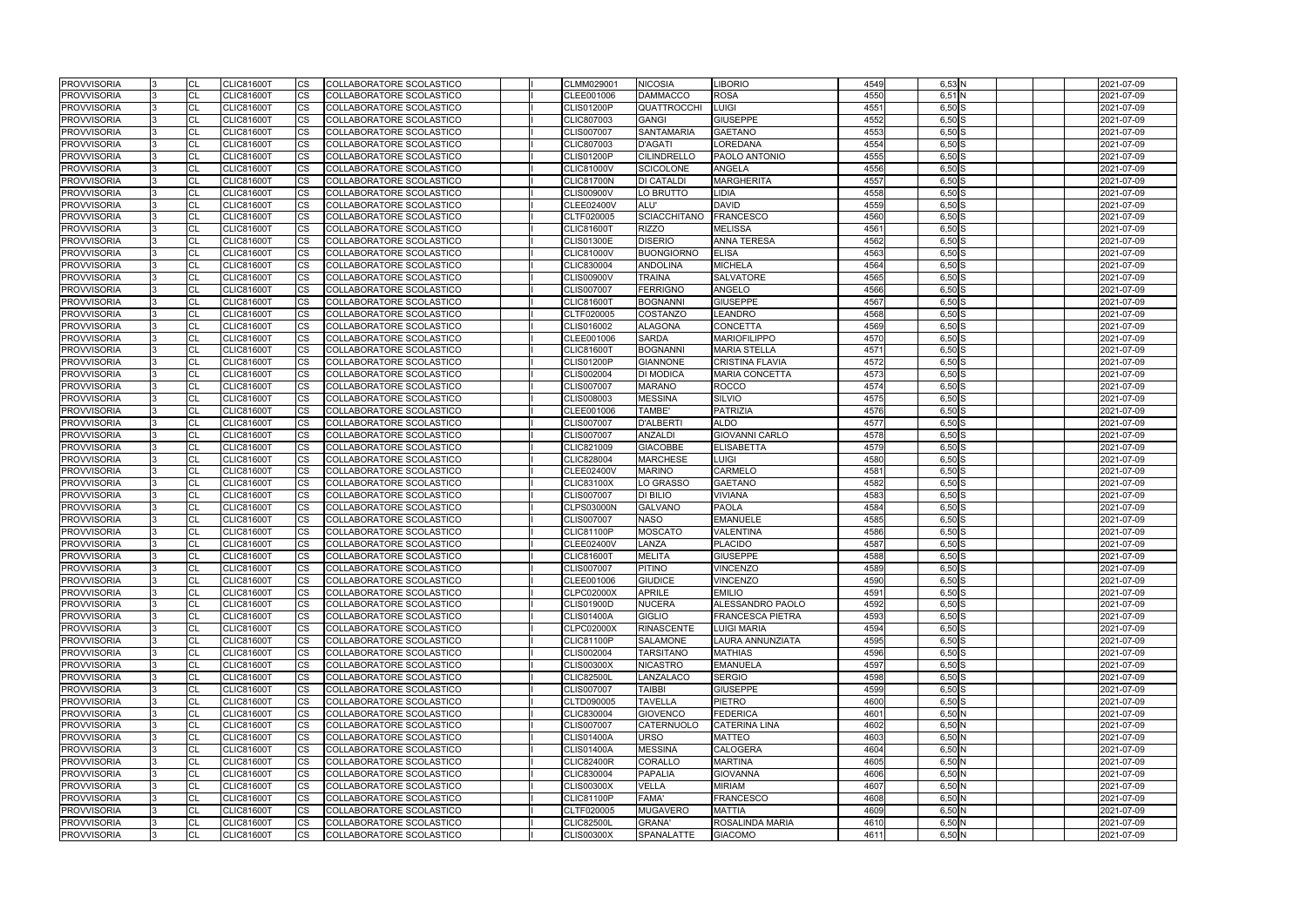| <b>PROVVISORIA</b> | CL        | <b>CLIC81600T</b>                      | <b>CS</b>              | COLLABORATORE SCOLASTICO        |  | <b>CLEE02400V</b>               | <b>SFERRAZZA</b>                 | CALOGERO PIO                     | 4612         | 6,50 N          | 2021-07-09 |
|--------------------|-----------|----------------------------------------|------------------------|---------------------------------|--|---------------------------------|----------------------------------|----------------------------------|--------------|-----------------|------------|
| <b>PROVVISORIA</b> | CL        | <b>CLIC81600T</b>                      | <b>CS</b>              | <b>COLLABORATORE SCOLASTICO</b> |  | <b>CLIC81600T</b>               | <b>BONIFACIO</b>                 | <b>CONCETTA</b>                  | 4613         | 6,50N           | 2021-07-09 |
| <b>PROVVISORIA</b> | CL        | <b>CLIC81600T</b>                      | <b>CS</b>              | COLLABORATORE SCOLASTICO        |  | <b>CLIS007007</b>               | <b>BASCETTA</b>                  | <b>CONCETTA ILARIA</b>           | 4614         | 6,50N           | 2021-07-09 |
| <b>PROVVISORIA</b> | CL        | <b>CLIC81600T</b>                      | CS                     | COLLABORATORE SCOLASTICO        |  | CLIC821009                      | <b>PRANZO</b>                    | <b>FRANCESCO</b>                 | 4615         | 6,50N           | 2021-07-09 |
| <b>PROVVISORIA</b> | CL        | <b>CLIC81600T</b>                      | CS                     | COLLABORATORE SCOLASTICO        |  | CLMM029001                      | <b>VANCHERI</b>                  | SALVATORE JUNIOR                 | 4616         | 6,50 N          | 2021-07-09 |
| <b>PROVVISORIA</b> | CL        | <b>CLIC81600T</b>                      | <b>CS</b>              | COLLABORATORE SCOLASTICO        |  | CLEE02400V                      | <b>MANGIONE</b>                  | <b>SHARON SARA</b>               | 4617         | 6,50 N          | 2021-07-09 |
| <b>PROVVISORIA</b> | CL        | <b>CLIC81600T</b>                      | <b>CS</b>              | COLLABORATORE SCOLASTICO        |  | CLIS016002                      | <b>BARBA</b>                     | <b>MARIA RITA</b>                | 4618         | 6,50 N          | 2021-07-09 |
| <b>PROVVISORIA</b> | CL        | <b>CLIC81600T</b>                      | <b>CS</b>              | COLLABORATORE SCOLASTICO        |  | <b>CLIS01200P</b>               | <b>FURIA</b>                     | <b>ROBERTO</b>                   | 4619         | 6,50 N          | 2021-07-09 |
| <b>PROVVISORIA</b> | CL        | <b>CLIC81600T</b>                      | <b>CS</b>              | COLLABORATORE SCOLASTICO        |  | <b>CLIC82900X</b>               | <b>DILETTO</b>                   | <b>FRANCESCO</b>                 | 4620         | 6,50N           | 2021-07-09 |
| <b>PROVVISORIA</b> | CL        | <b>CLIC81600T</b>                      | CS                     | COLLABORATORE SCOLASTICO        |  | CLIC819009                      | <b>BONFANTE</b>                  | <b>FRANCESCO</b>                 | 4621         | 6,50N           | 2021-07-09 |
| <b>PROVVISORIA</b> | CL        | CLIC81600T                             | CS                     | COLLABORATORE SCOLASTICO        |  | <b>CLIS00900V</b>               | <b>TUMMINELLI</b>                | <b>ANSELMO ARISTIDE</b>          | 4622         | 6,50N           | 2021-07-09 |
| <b>PROVVISORIA</b> | <b>CL</b> | <b>CLIC81600T</b>                      | <b>CS</b>              | COLLABORATORE SCOLASTICO        |  | CLMM029001                      | <b>INTILLA</b>                   | <b>DOMENICA ANTONELLA</b>        | 4623         | 6,50N           | 2021-07-09 |
| <b>PROVVISORIA</b> | CL        | <b>CLIC81600T</b>                      | <b>CS</b>              | COLLABORATORE SCOLASTICO        |  | <b>CLEE02100B</b>               | <b>TRAMONTANA</b>                | <b>NANCY</b>                     | 4624         | 6,50N           | 2021-07-09 |
| <b>PROVVISORIA</b> | CL        | <b>CLIC81600T</b>                      | <b>CS</b>              | COLLABORATORE SCOLASTICO        |  | <b>CLIC82900X</b>               | <b>MUSTO</b>                     | <b>DANILO</b>                    | 4625         | 6,50 N          | 2021-07-09 |
| <b>PROVVISORIA</b> | CL        | <b>CLIC81600T</b>                      | <b>CS</b>              | COLLABORATORE SCOLASTICO        |  | <b>CLIS01300E</b>               | <b>SCARANTINO</b>                | <b>CARMELO DARIO</b>             | 4626         | 6,50N           | 2021-07-09 |
| <b>PROVVISORIA</b> | CL        | <b>CLIC81600T</b>                      | CS                     | COLLABORATORE SCOLASTICO        |  | <b>CLIS01400A</b>               | <b>LA CAGNINA</b>                | <b>DENISE</b>                    | 4627         | 6,50 N          | 2021-07-09 |
| <b>PROVVISORIA</b> | <b>CL</b> | <b>CLIC81600T</b>                      | CS                     | COLLABORATORE SCOLASTICO        |  | CLTD090005                      | LANZAFAME                        | <b>FLORIANA</b>                  | 4628         | 6,50N           | 2021-07-09 |
| <b>PROVVISORIA</b> | CL        | <b>CLIC81600T</b>                      | <b>CS</b>              | COLLABORATORE SCOLASTICO        |  | CLEE001006                      | <b>SCHIFANO</b>                  | LEONARDA                         | 4629         | 6,50N           | 2021-07-09 |
| <b>PROVVISORIA</b> | CL        | <b>CLIC81600T</b>                      | <b>CS</b>              | COLLABORATORE SCOLASTICO        |  | CLTD090005                      | <b>NATALE</b>                    | <b>GIANLUCA VINCENZO</b>         | 4630         | 6,50 N          | 2021-07-09 |
| <b>PROVVISORIA</b> | <b>CL</b> | <b>CLIC81600T</b>                      | <b>CS</b>              | COLLABORATORE SCOLASTICO        |  | <b>CLIC83200Q</b>               | <b>LAURETTA</b>                  | JENNIFER ROSANGELA               | 4631         | 6,50N           | 2021-07-09 |
| <b>PROVVISORIA</b> | CL        | <b>CLIC81600T</b>                      | <b>CS</b>              | COLLABORATORE SCOLASTICO        |  | <b>CLIS00600B</b>               | LO CASCIO                        | <b>SIMONA</b>                    | 4632         | 6,50 N          | 2021-07-09 |
| <b>PROVVISORIA</b> | <b>CL</b> | <b>CLIC81600T</b>                      | CS                     | COLLABORATORE SCOLASTICO        |  | CLMM029001                      | <b>RABBITA</b>                   | <b>MARTA</b>                     | 4633         | $6,50$ N        | 2021-07-09 |
| <b>PROVVISORIA</b> | <b>CL</b> | <b>CLIC81600T</b>                      | CS                     | COLLABORATORE SCOLASTICO        |  | <b>CLIS00300X</b>               | <b>INTERLICI</b>                 | <b>ROSARIO</b>                   | 4634         | 6,50N           | 2021-07-09 |
| <b>PROVVISORIA</b> | CL        | <b>CLIC81600T</b>                      | <b>CS</b>              | COLLABORATORE SCOLASTICO        |  | CLIC823001                      | <b>PULEIO</b>                    | <b>ANTONELLA</b>                 | 4635         | 6,50N           | 2021-07-09 |
| <b>PROVVISORIA</b> | CL        | <b>CLIC81600T</b>                      | CS                     | COLLABORATORE SCOLASTICO        |  | CLIC81700N                      | <b>CALABRESE</b>                 | <b>ANTHONY</b>                   | 4636         | 6,50N           | 2021-07-09 |
| <b>PROVVISORIA</b> | <b>CL</b> | <b>CLIC81600T</b>                      | $\overline{\text{cs}}$ | COLLABORATORE SCOLASTICO        |  | <b>CLPC02000X</b>               | <b>BARCELLONA</b>                | <b>GIUSEPPE</b>                  | 4637         | 6,50N           | 2021-07-09 |
| <b>PROVVISORIA</b> | CL        | <b>CLIC81600T</b>                      | <b>CS</b>              | COLLABORATORE SCOLASTICO        |  | <b>CLIC82400R</b>               | <b>MENDOLONE</b>                 | <b>ENRICA</b>                    | 4638         | 6,50 N          | 2021-07-09 |
| <b>PROVVISORIA</b> | CL        | <b>CLIC81600T</b>                      | <b>CS</b>              | COLLABORATORE SCOLASTICO        |  | <b>CLIS007007</b>               | <b>CARDAMONE</b>                 | <b>DAMIANO</b>                   | 4639         | 6,50N           | 2021-07-09 |
| <b>PROVVISORIA</b> | <b>CL</b> | <b>CLIC81600T</b>                      | CS                     | COLLABORATORE SCOLASTICO        |  | <b>CLIS007007</b>               | LI GAMBI                         | <b>FILIPPO</b>                   | 4640         | 6,50N           | 2021-07-09 |
| <b>PROVVISORIA</b> | CL        |                                        |                        |                                 |  |                                 | <b>CARUSO</b>                    | <b>MIRIAM</b>                    | 4641         | 6,50 N          |            |
|                    | CL        | CLIC81600T                             | CS<br><b>CS</b>        | COLLABORATORE SCOLASTICO        |  | <b>CLIC83100X</b>               |                                  | LIDIA                            | 4642         | 6,50N           | 2021-07-09 |
| <b>PROVVISORIA</b> |           | <b>CLIC81600T</b><br><b>CLIC81600T</b> | <b>CS</b>              | COLLABORATORE SCOLASTICO        |  | CLEE001006<br><b>CLIS007007</b> | <b>STUPPIA</b><br><b>FICARRA</b> | <b>VINCENZO</b>                  | 4643         | 6,50 N          | 2021-07-09 |
| <b>PROVVISORIA</b> | CL        |                                        |                        | COLLABORATORE SCOLASTICO        |  |                                 | DI MARTINO                       | <b>DANILO</b>                    | 4644         | 6,50 N          | 2021-07-09 |
| <b>PROVVISORIA</b> | CL        | <b>CLIC81600T</b>                      | <b>CS</b>              | COLLABORATORE SCOLASTICO        |  | CLIC807003                      |                                  |                                  |              |                 | 2021-07-09 |
| <b>PROVVISORIA</b> | CL        | <b>CLIC81600T</b><br><b>CLIC81600T</b> | <b>CS</b>              | COLLABORATORE SCOLASTICO        |  | <b>CLRI01000N</b><br>CLEE001006 | <b>CUTAIA</b><br><b>CAMIOLO</b>  | <b>DANIELE</b><br><b>CLAUDIA</b> | 4645<br>4646 | 6,50 N<br>6,50N | 2021-07-09 |
| <b>PROVVISORIA</b> | CL        |                                        | CS                     | COLLABORATORE SCOLASTICO        |  |                                 |                                  | <b>CARMELO ALESSANDRO</b>        |              |                 | 2021-07-09 |
| <b>PROVVISORIA</b> | CL        | <b>CLIC81600T</b>                      | <b>CS</b>              | COLLABORATORE SCOLASTICO        |  | <b>CLIC81600T</b>               | <b>CASABONA</b>                  |                                  | 4647<br>4648 | 6,50 N<br>6,50N | 2021-07-09 |
| <b>PROVVISORIA</b> | CL        | <b>CLIC81600T</b>                      | <b>CS</b>              | COLLABORATORE SCOLASTICO        |  | <b>CLIC822005</b>               | <b>RICOTTONE</b>                 | <b>SALVATORE</b>                 |              |                 | 2021-07-09 |
| <b>PROVVISORIA</b> | CL        | <b>CLIC81600T</b>                      | <b>CS</b>              | COLLABORATORE SCOLASTICO        |  | <b>CLIS00300X</b>               | <b>DIAMANTE</b>                  | <b>ROSARIA</b>                   | 4649         | 6,50 N          | 2021-07-09 |
| <b>PROVVISORIA</b> | CL        | <b>CLIC81600T</b>                      | <b>CS</b>              | COLLABORATORE SCOLASTICO        |  | CLEE001006                      | <b>PERNACI</b>                   | <b>GIUSEPPE</b>                  | 4650         | 6,50 N          | 2021-07-09 |
| <b>PROVVISORIA</b> | CL        | <b>CLIC81600T</b>                      | <b>CS</b>              | COLLABORATORE SCOLASTICO        |  | <b>CLIS01200P</b>               | <b>DI GRIGOLI</b>                | <b>LUCA</b>                      | 4651         | 6,50 N          | 2021-07-09 |
| <b>PROVVISORIA</b> | <b>CL</b> | <b>CLIC81600T</b>                      | <b>CS</b>              | COLLABORATORE SCOLASTICO        |  | CLMM029001                      | LO RE                            | <b>ALFONSA</b>                   | 4652         | 6.50N           | 2021-07-09 |
| <b>PROVVISORIA</b> | <b>CL</b> | <b>CLIC81600T</b>                      | <b>CS</b>              | COLLABORATORE SCOLASTICO        |  | CLTD090005                      | SILLITTI                         | ANGELO                           | 4653         | 6,50 N          | 2021-07-09 |
| <b>PROVVISORIA</b> | <b>CL</b> | <b>CLIC81600T</b>                      | <b>CS</b>              | <b>COLLABORATORE SCOLASTICO</b> |  | CLEE001006                      | <b>ADELFIO</b>                   | <b>BRIGIDA</b>                   | 4654         | $6,50$ N        | 2021-07-09 |
| <b>PROVVISORIA</b> | CL        | <b>CLIC81600T</b>                      | <b>CS</b>              | COLLABORATORE SCOLASTICO        |  | <b>CLIS00900V</b>               | <b>CUSIMANO</b>                  | <b>ROSALIA</b>                   | 4655         | $6,50$ N        | 2021-07-09 |
| <b>PROVVISORIA</b> | <b>CL</b> | <b>CLIC81600T</b>                      | <b>CS</b>              | COLLABORATORE SCOLASTICO        |  | CLEE001006                      | <b>MONGIOVI'</b>                 | <b>MARIA GIUSI</b>               | 4656         | $6,50$ N        | 2021-07-09 |
| <b>PROVVISORIA</b> | CL        | <b>CLIC81600T</b>                      | <b>CS</b>              | COLLABORATORE SCOLASTICO        |  | <b>CLPC02000X</b>               | <b>DEBOLE</b>                    | <b>GIUSEPPE</b>                  | 4657         | 6,50N           | 2021-07-09 |
| <b>PROVVISORIA</b> | <b>CL</b> | <b>CLIC81600T</b>                      | <b>CS</b>              | COLLABORATORE SCOLASTICO        |  | <b>CLIC83200Q</b>               | <b>VERDERAME</b>                 | <b>CINZIA</b>                    | 4658         | 6,50 N          | 2021-07-09 |
| <b>PROVVISORIA</b> | <b>CL</b> | <b>CLIC81600T</b>                      | <b>CS</b>              | COLLABORATORE SCOLASTICO        |  | <b>CLIS01200P</b>               | <b>BRUCATO</b>                   | <b>DAVID</b>                     | 4659         | 6,50N           | 2021-07-09 |
| <b>PROVVISORIA</b> | <b>CL</b> | <b>CLIC81600T</b>                      | <b>CS</b>              | COLLABORATORE SCOLASTICO        |  | <b>CLMM02400T</b>               | <b>FICICCHIA</b>                 | LUCIA                            | 4660         | 6,50 N          | 2021-07-09 |
| <b>PROVVISORIA</b> | <b>CL</b> | <b>CLIC81600T</b>                      | <b>CS</b>              | COLLABORATORE SCOLASTICO        |  | CLIC815002                      | <b>CURTO</b>                     | LAURA                            | 4661         | $6,50$ N        | 2021-07-09 |
| <b>PROVVISORIA</b> | <b>CL</b> | <b>CLIC81600T</b>                      | <b>CS</b>              | COLLABORATORE SCOLASTICO        |  | CLEE031002                      | <b>CHIARAMONTE</b>               | <b>FRANCESCA</b>                 | 4662         | $6,50$ N        | 2021-07-09 |
| <b>PROVVISORIA</b> | <b>CL</b> | <b>CLIC81600T</b>                      | <b>CS</b>              | COLLABORATORE SCOLASTICO        |  | <b>CLEE02400V</b>               | <b>SBERNA</b>                    | <b>LUCA</b>                      | 4663         | 6,50 N          | 2021-07-09 |
| <b>PROVVISORIA</b> | CL        | <b>CLIC81600T</b>                      | <b>CS</b>              | COLLABORATORE SCOLASTICO        |  | <b>CLEE02500P</b>               | <b>ALESSI</b>                    | LOREDANA                         | 4664         | 6,50N           | 2021-07-09 |
| <b>PROVVISORIA</b> | CL        | <b>CLIC81600T</b>                      | <b>CS</b>              | COLLABORATORE SCOLASTICO        |  | <b>CLIC81600T</b>               | <b>FERULA</b>                    | <b>GIUSEPPE</b>                  | 4665         | 6,50 N          | 2021-07-09 |
| <b>PROVVISORIA</b> | CL        | <b>CLIC81600T</b>                      | <b>CS</b>              | COLLABORATORE SCOLASTICO        |  | <b>CLIS01300E</b>               | <b>IACOLINO</b>                  | <b>CALOGERO</b>                  | 4666         | 6,50 N          | 2021-07-09 |
| <b>PROVVISORIA</b> | <b>CL</b> | <b>CLIC81600T</b>                      | <b>CS</b>              | COLLABORATORE SCOLASTICO        |  | <b>CLIC81800D</b>               | <b>SOLA</b>                      | <b>SILVIO</b>                    | 4667         | $6,50$ N        | 2021-07-09 |
| <b>PROVVISORIA</b> | <b>CL</b> | <b>CLIC81600T</b>                      | <b>CS</b>              | COLLABORATORE SCOLASTICO        |  | CLIC830004                      | <b>GANGAROSSA</b>                | <b>LUIGI</b>                     | 4668         | $6,50$ N        | 2021-07-09 |
| <b>PROVVISORIA</b> | <b>CL</b> | <b>CLIC81600T</b>                      | <b>CS</b>              | COLLABORATORE SCOLASTICO        |  | <b>CLIC82000D</b>               | <b>DIFRANCESCO</b>               | DANILO                           | 4669         | 6,50 N          | 2021-07-09 |
| <b>PROVVISORIA</b> | CL        | <b>CLIC81600T</b>                      | <b>CS</b>              | COLLABORATORE SCOLASTICO        |  | <b>CLIS01200P</b>               | LO VERME                         | <b>ROSARIO</b>                   | 4670         | 6,50N           | 2021-07-09 |
| <b>PROVVISORIA</b> | CL        | <b>CLIC81600T</b>                      | <b>CS</b>              | COLLABORATORE SCOLASTICO        |  | <b>CLEE02500P</b>               | <b>VANCHERI</b>                  | <b>VINCENZO DOMENICO</b>         | 4671         | 6,50 N          | 2021-07-09 |
| <b>PROVVISORIA</b> | CL        | <b>CLIC81600T</b>                      | <b>CS</b>              | COLLABORATORE SCOLASTICO        |  | CLIC821009                      | TEMPO                            | <b>MICHELE</b>                   | 4672         | 6,50N           | 2021-07-09 |
| <b>PROVVISORIA</b> | <b>CL</b> | <b>CLIC81600T</b>                      | <b>CS</b>              | COLLABORATORE SCOLASTICO        |  | CLIC815002                      | <b>DIBILIO</b>                   | <b>LUCIA</b>                     | 4673         | $6,50$ N        | 2021-07-09 |
| <b>PROVVISORIA</b> | <b>CL</b> | <b>CLIC81600T</b>                      | <b>CS</b>              | COLLABORATORE SCOLASTICO        |  | <b>CLIS01900D</b>               | <b>BELLANCA</b>                  | <b>PALMA</b>                     | 4674         | $6,50$ N        | 2021-07-09 |
|                    |           |                                        |                        |                                 |  |                                 |                                  |                                  |              |                 |            |

|  |  | 2021-07-09               |
|--|--|--------------------------|
|  |  | 2021-07-09               |
|  |  | 2021-07-09               |
|  |  | 2021-07-09               |
|  |  | 2021-07-09               |
|  |  | 2021-07-09               |
|  |  | 2021-07-09               |
|  |  | 2021-07-09               |
|  |  | 2021-07-09               |
|  |  | 2021-07-09               |
|  |  | 2021-07-09               |
|  |  | 2021-07-09               |
|  |  | 2021-07-09               |
|  |  | 2021-07-09               |
|  |  | 2021-07-09               |
|  |  | 2021-07-09               |
|  |  | 2021-07-09               |
|  |  | 2021-07-09               |
|  |  | 2021-07-09               |
|  |  | 2021-07-09               |
|  |  | 2021-07-09               |
|  |  | 2021-07-09               |
|  |  | 2021-07-09               |
|  |  | 2021-07-09               |
|  |  | 2021-07-09               |
|  |  | 2021-07-09               |
|  |  | 2021-07-09               |
|  |  | 2021-07-09<br>2021-07-09 |
|  |  | 2021-07-09               |
|  |  | 2021-07-09               |
|  |  | 2021-07-09               |
|  |  | 2021-07-09               |
|  |  | 2021-07-09               |
|  |  | 2021-07-09               |
|  |  | 2021-07-09               |
|  |  | 2021-07-09               |
|  |  | 2021-07-09               |
|  |  | 2021-07-09               |
|  |  | 2021-07-09               |
|  |  | 2021-07-09               |
|  |  | 2021-07-09               |
|  |  | 2021-07-09               |
|  |  | 2021-07-09               |
|  |  | 2021-07-09               |
|  |  | 2021-07-09               |
|  |  | 2021-07-09               |
|  |  | 2021-07-09               |
|  |  | 2021-07-09               |
|  |  | 2021-07-09               |
|  |  | 2021-07-09               |
|  |  | 2021-07-09               |
|  |  | 2021-07-09               |
|  |  | 2021-07-09               |
|  |  | 2021-07-09               |
|  |  | 2021-07-09               |
|  |  | 2021-07-09               |
|  |  | 2021-07-09               |
|  |  | 2021-07-09               |
|  |  | 2021-07-09               |
|  |  | 2021-07-09               |
|  |  | 2021-07-09               |
|  |  | 2021-07-09               |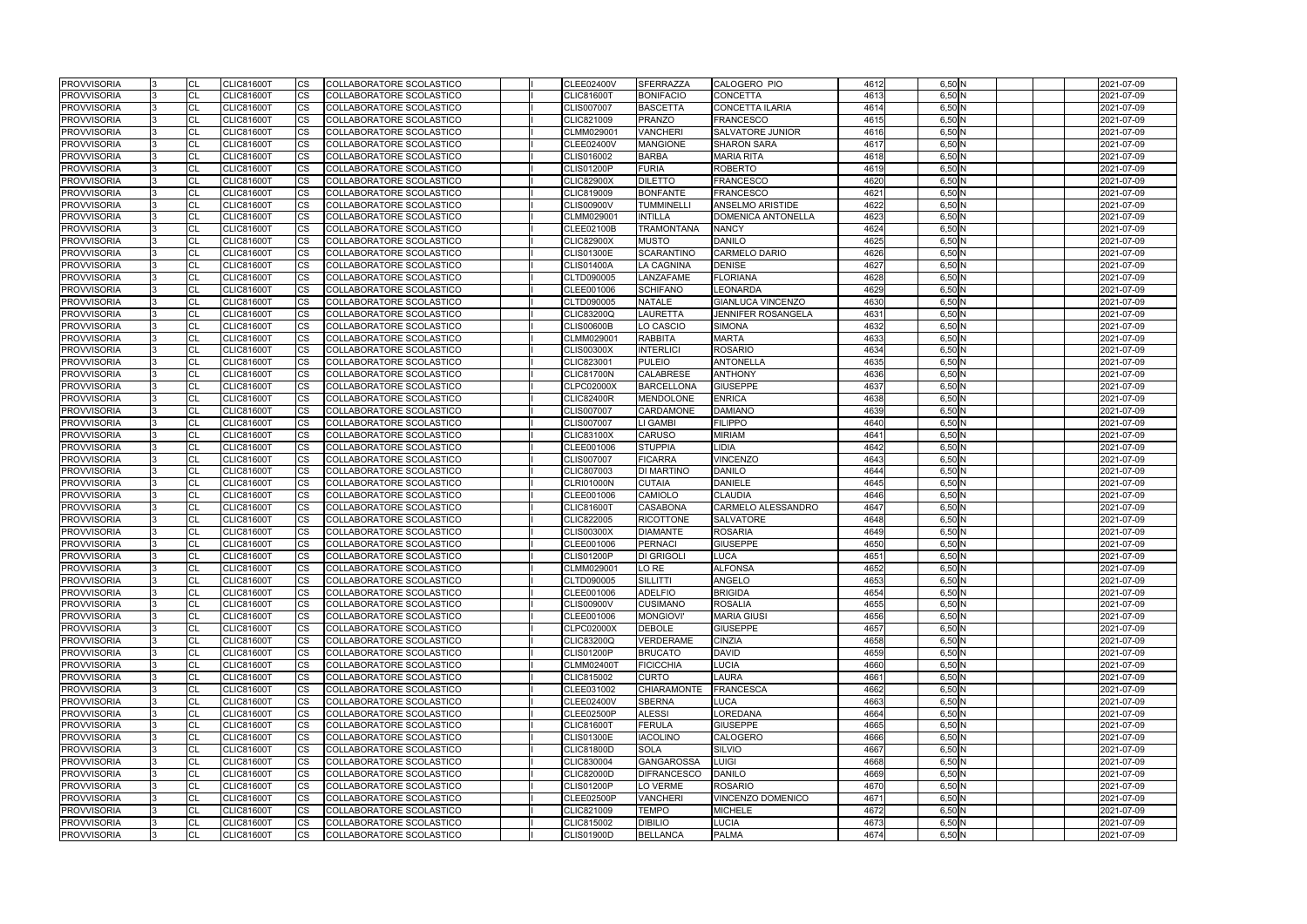| <b>PROVVISORIA</b> | CL        | <b>CLIC81600T</b> | <b>CS</b>              | COLLABORATORE SCOLASTICO        |  | CLIS008003        | <b>CASCINO</b>     | <b>MICHELE</b>                 | 4675 | 6,50 N   | 2021-07-09 |
|--------------------|-----------|-------------------|------------------------|---------------------------------|--|-------------------|--------------------|--------------------------------|------|----------|------------|
| <b>PROVVISORIA</b> | CL        | <b>CLIC81600T</b> | <b>CS</b>              | COLLABORATORE SCOLASTICO        |  | <b>CLRI01000N</b> | <b>SCHEMBRI</b>    | <b>DANIELE CALOGERO</b>        | 4676 | 6,50N    | 2021-07-09 |
| <b>PROVVISORIA</b> | <b>CL</b> | <b>CLIC81600T</b> | <b>CS</b>              | COLLABORATORE SCOLASTICO        |  | <b>CLIS007007</b> | <b>QUATTROCCHI</b> | <b>FINA PATRIZIA</b>           | 4677 | 6,50N    | 2021-07-09 |
| <b>PROVVISORIA</b> | CL        | <b>CLIC81600T</b> | CS                     | COLLABORATORE SCOLASTICO        |  | <b>CLIS007007</b> | <b>COSTANZA</b>    | <b>FRANCA</b>                  | 4678 | 6,50N    | 2021-07-09 |
| <b>PROVVISORIA</b> | CL        | CLIC81600T        | CS                     | COLLABORATORE SCOLASTICO        |  | CLIC830004        | <b>TORTORICI</b>   | <b>DANILO RICCARDO</b>         | 4679 | 6,50 N   | 2021-07-09 |
| <b>PROVVISORIA</b> | CL        | <b>CLIC81600T</b> | <b>CS</b>              | COLLABORATORE SCOLASTICO        |  | <b>CLIS01200P</b> | LO BIANCO          | <b>ALDA</b>                    | 4680 | 6,50 N   | 2021-07-09 |
| <b>PROVVISORIA</b> | CL        | <b>CLIC81600T</b> | <b>CS</b>              | COLLABORATORE SCOLASTICO        |  | <b>CLIS007007</b> | <b>MESSINA</b>     | <b>GRAZIELLA</b>               | 4681 | 6,50 N   | 2021-07-09 |
| <b>PROVVISORIA</b> | CL        | <b>CLIC81600T</b> | <b>CS</b>              | COLLABORATORE SCOLASTICO        |  | <b>CLIS00600B</b> | <b>PULEO</b>       | <b>FRANCESCO</b>               | 4682 | 6,50 N   | 2021-07-09 |
| <b>PROVVISORIA</b> | CL        | <b>CLIC81600T</b> | <b>CS</b>              | COLLABORATORE SCOLASTICO        |  | <b>CLIS00600B</b> | <b>CALLEA</b>      | <b>VINCENZO</b>                | 4683 | 6,50N    | 2021-07-09 |
| <b>PROVVISORIA</b> | CL        | <b>CLIC81600T</b> | CS                     | COLLABORATORE SCOLASTICO        |  | <b>CLEE02100B</b> | <b>IACONA</b>      | <b>ANGELO</b>                  | 4684 | 6,48 N   | 2021-07-09 |
| <b>PROVVISORIA</b> | CL        | <b>CLIC81600T</b> | CS                     | COLLABORATORE SCOLASTICO        |  | <b>CLIC81800D</b> | <b>MISTRETTA</b>   | <b>FELICE</b>                  | 4685 | 6,48 N   | 2021-07-09 |
| <b>PROVVISORIA</b> | <b>CL</b> | <b>CLIC81600T</b> | <b>CS</b>              | COLLABORATORE SCOLASTICO        |  | CLEE001006        | <b>SCIASCIA</b>    | <b>DANIELA MARIA LUISA</b>     | 4686 | 6,47 S   | 2021-07-09 |
| <b>PROVVISORIA</b> | CL        | <b>CLIC81600T</b> | <b>CS</b>              | COLLABORATORE SCOLASTICO        |  | <b>CLIS00300X</b> | <b>MARINETTI</b>   | <b>GIOVANNA</b>                | 4687 | 6,47 S   | 2021-07-09 |
| <b>PROVVISORIA</b> | CL        | <b>CLIC81600T</b> | <b>CS</b>              | COLLABORATORE SCOLASTICO        |  | <b>CLIS007007</b> | <b>DI VARA</b>     | <b>DANILO</b>                  | 4688 | 6,47 N   | 2021-07-09 |
| <b>PROVVISORIA</b> | CL        | <b>CLIC81600T</b> | <b>CS</b>              | COLLABORATORE SCOLASTICO        |  | <b>CLIC81800D</b> | <b>MANCUSO</b>     | <b>ROSALBA</b>                 | 4689 | 6,47 N   | 2021-07-09 |
| <b>PROVVISORIA</b> | CL        | <b>CLIC81600T</b> | CS                     | COLLABORATORE SCOLASTICO        |  | <b>CLIC81800D</b> | LO IACONO          | <b>GIOVANNI</b>                | 4690 | 6,47 N   | 2021-07-09 |
| <b>PROVVISORIA</b> | <b>CL</b> | <b>CLIC81600T</b> | CS                     | COLLABORATORE SCOLASTICO        |  | <b>CLIC827008</b> | <b>MILAZZO</b>     | SANDRA                         | 4691 | 6,47 N   | 2021-07-09 |
| <b>PROVVISORIA</b> | CL        | <b>CLIC81600T</b> | <b>CS</b>              | COLLABORATORE SCOLASTICO        |  | CLIC821009        | <b>GRECO</b>       | <b>BRIGIDA</b>                 | 4692 | 6,47 N   | 2021-07-09 |
| <b>PROVVISORIA</b> | CL        | <b>CLIC81600T</b> | <b>CS</b>              | COLLABORATORE SCOLASTICO        |  | <b>CLIS01900D</b> | <b>MESSINA</b>     | <b>SILVIA</b>                  | 4693 | 6,47 N   | 2021-07-09 |
| <b>PROVVISORIA</b> | <b>CL</b> | <b>CLIC81600T</b> | <b>CS</b>              | COLLABORATORE SCOLASTICO        |  | CLEE001006        | <b>INCARDONE</b>   | <b>PAOLO</b>                   | 4694 | 6,47 N   | 2021-07-09 |
| <b>PROVVISORIA</b> | CL        | <b>CLIC81600T</b> | <b>CS</b>              | COLLABORATORE SCOLASTICO        |  | <b>CLIC82500L</b> | <b>SCIARRINO</b>   | <b>LUCIA</b>                   | 4695 | 6,47 N   | 2021-07-09 |
| <b>PROVVISORIA</b> | <b>CL</b> | <b>CLIC81600T</b> | CS                     | COLLABORATORE SCOLASTICO        |  | <b>CLIC81600T</b> | <b>VIRNUCCIO</b>   | <b>MARIA</b>                   | 4696 | $6,45$ S | 2021-07-09 |
| <b>PROVVISORIA</b> | <b>CL</b> | <b>CLIC81600T</b> | CS                     | COLLABORATORE SCOLASTICO        |  | CLIS016002        | <b>MANISCALCO</b>  | <b>SALVATORE</b>               | 4697 | 6,45 N   | 2021-07-09 |
| <b>PROVVISORIA</b> | CL        | <b>CLIC81600T</b> | <b>CS</b>              | COLLABORATORE SCOLASTICO        |  | <b>CLIS01800N</b> | <b>POLLARA</b>     | <b>VINCENZA AURORA</b>         | 4698 | 6,45 N   | 2021-07-09 |
| <b>PROVVISORIA</b> | CL        | <b>CLIC81600T</b> | CS                     | COLLABORATORE SCOLASTICO        |  | CLIC827008        | <b>NICASTRO</b>    | SALVATORE                      | 4699 | $6,45$ N | 2021-07-09 |
| <b>PROVVISORIA</b> | <b>CL</b> | <b>CLIC81600T</b> | $\overline{\text{cs}}$ | COLLABORATORE SCOLASTICO        |  | <b>CLIS007007</b> | <b>BOGNANNI</b>    | <b>CROCIFISSA</b>              | 4700 | 6,45 N   | 2021-07-09 |
| <b>PROVVISORIA</b> | CL        | <b>CLIC81600T</b> | <b>CS</b>              | COLLABORATORE SCOLASTICO        |  | CLIS016002        | <b>COSTANZO</b>    | <b>NINETTA</b>                 | 4701 | 6,45 N   | 2021-07-09 |
| <b>PROVVISORIA</b> | CL        | <b>CLIC81600T</b> | <b>CS</b>              | COLLABORATORE SCOLASTICO        |  | <b>CLIS01400A</b> | <b>DIBUONO</b>     | <b>STEFANO</b>                 | 4702 | 6,43 S   | 2021-07-09 |
| <b>PROVVISORIA</b> | <b>CL</b> | <b>CLIC81600T</b> | CS                     | COLLABORATORE SCOLASTICO        |  | <b>CLEE02400V</b> | <b>FRANZONE</b>    | <b>FRANCESCA</b>               | 4703 | 6,43 S   | 2021-07-09 |
| <b>PROVVISORIA</b> | CL        | CLIC81600T        | CS                     | COLLABORATORE SCOLASTICO        |  | <b>CLEE01100R</b> | <b>FISICHELLA</b>  | <b>FRANCESCA</b>               | 4704 | 6,43 N   | 2021-07-09 |
| <b>PROVVISORIA</b> | CL        | <b>CLIC81600T</b> | <b>CS</b>              | COLLABORATORE SCOLASTICO        |  | CLIC821009        | <b>FERRO</b>       | CATENA                         | 4705 | 6,43 N   | 2021-07-09 |
| <b>PROVVISORIA</b> | CL        | <b>CLIC81600T</b> | <b>CS</b>              | COLLABORATORE SCOLASTICO        |  | <b>CLEE01100R</b> | <b>PIZZARDI</b>    | <b>CLAUDIA</b>                 | 4706 | 6,42 S   | 2021-07-09 |
| <b>PROVVISORIA</b> | CL        | <b>CLIC81600T</b> | <b>CS</b>              | COLLABORATORE SCOLASTICO        |  | <b>CLIC81100P</b> | <b>BARRANCO</b>    | <b>GIULIANA GIUSEPPA</b>       | 4707 | $6,42$ S | 2021-07-09 |
| <b>PROVVISORIA</b> | CL        | <b>CLIC81600T</b> | <b>CS</b>              | COLLABORATORE SCOLASTICO        |  | CLTD090005        | <b>MAIRA</b>       | DOMENICO DAVIDE                | 4708 | 6,42 N   | 2021-07-09 |
| <b>PROVVISORIA</b> | CL        | <b>CLIC81600T</b> | CS                     | COLLABORATORE SCOLASTICO        |  | <b>CLIS01200P</b> | <b>DORATO</b>      | APOLLONIA LUIGIA MAURA         | 4709 | 6,42 N   | 2021-07-09 |
| <b>PROVVISORIA</b> | CL        | <b>CLIC81600T</b> | <b>CS</b>              | COLLABORATORE SCOLASTICO        |  | <b>CLIC81700N</b> | <b>ANZALDI</b>     | <b>ANTONELLA</b>               | 4710 | $6,40$ S | 2021-07-09 |
| <b>PROVVISORIA</b> | CL        | <b>CLIC81600T</b> | <b>CS</b>              | COLLABORATORE SCOLASTICO        |  | <b>CLIS01300E</b> | <b>SALDI'</b>      | <b>ROSA</b>                    | 4711 | 6,40S    | 2021-07-09 |
| <b>PROVVISORIA</b> | CL        | <b>CLIC81600T</b> | <b>CS</b>              | COLLABORATORE SCOLASTICO        |  | <b>CLIC82500L</b> | <b>DI GRIGOLI</b>  | <b>ROBERTA</b>                 | 4712 | 6,40 S   | 2021-07-09 |
| <b>PROVVISORIA</b> | CL        | <b>CLIC81600T</b> | <b>CS</b>              | COLLABORATORE SCOLASTICO        |  | <b>CLIS01800N</b> | MANFRE'            | <b>ELEONORA</b>                | 4713 | $6,40$ S | 2021-07-09 |
| <b>PROVVISORIA</b> | CL        | <b>CLIC81600T</b> | <b>CS</b>              | COLLABORATORE SCOLASTICO        |  | <b>CLIS00900V</b> | <b>CASABONA</b>    | <b>ALBERTO</b>                 | 4714 | 6,40 S   | 2021-07-09 |
| <b>PROVVISORIA</b> | <b>CL</b> | <b>CLIC81600T</b> | <b>CS</b>              | COLLABORATORE SCOLASTICO        |  | CLTD090005        | <b>RIVELA</b>      | <b>ALESSIA</b>                 | 4715 | $6.40$ S | 2021-07-09 |
| <b>PROVVISORIA</b> | <b>CL</b> | <b>CLIC81600T</b> | <b>CS</b>              | COLLABORATORE SCOLASTICO        |  | <b>CLIS01200P</b> | <b>MESSINA</b>     | <b>SALVATORE</b>               | 4716 | 6,40 S   | 2021-07-09 |
| <b>PROVVISORIA</b> | <b>CL</b> | <b>CLIC81600T</b> | <b>CS</b>              | <b>COLLABORATORE SCOLASTICO</b> |  | <b>CLIS007007</b> | <b>PARLA</b>       | <b>GUGLIELMO</b>               | 4717 | $6,40$ S | 2021-07-09 |
| <b>PROVVISORIA</b> | CL        | <b>CLIC81600T</b> | <b>CS</b>              | COLLABORATORE SCOLASTICO        |  | <b>CLIS01300E</b> | <b>RIZZA</b>       | <b>GIUSEPPE</b>                | 4718 | 6,40S    | 2021-07-09 |
| <b>PROVVISORIA</b> | <b>CL</b> | <b>CLIC81600T</b> | <b>CS</b>              | COLLABORATORE SCOLASTICO        |  | <b>CLIC82500L</b> | <b>SALERNO</b>     | <b>SANTA SILVANA</b>           | 4719 | $6,40$ S | 2021-07-09 |
| <b>PROVVISORIA</b> | CL        | <b>CLIC81600T</b> | <b>CS</b>              | COLLABORATORE SCOLASTICO        |  | CLEE02500P        | <b>LIPARI</b>      | <b>GIUSEPPE</b>                | 4720 | 6,40 S   | 2021-07-09 |
| <b>PROVVISORIA</b> | <b>CL</b> | <b>CLIC81600T</b> | <b>CS</b>              | COLLABORATORE SCOLASTICO        |  | <b>CLIC81000V</b> | <b>SCIBETTA</b>    | <b>CARMELO</b>                 | 4721 | $6,40$ S | 2021-07-09 |
| <b>PROVVISORIA</b> | <b>CL</b> | <b>CLIC81600T</b> | <b>CS</b>              | COLLABORATORE SCOLASTICO        |  | <b>CLEE02500P</b> | <b>MARCA</b>       | <b>AGATA DOMENICA</b>          | 4722 | 6,40 S   | 2021-07-09 |
| <b>PROVVISORIA</b> | <b>CL</b> | <b>CLIC81600T</b> | <b>CS</b>              | COLLABORATORE SCOLASTICO        |  | CLIC823001        | LO CHIANO          | <b>CONCETTA</b>                | 4723 | 6,40 S   | 2021-07-09 |
| <b>PROVVISORIA</b> | <b>CL</b> | <b>CLIC81600T</b> | <b>CS</b>              | COLLABORATORE SCOLASTICO        |  | CLIC823001        | <b>IUDICI</b>      | <b>ANTONINO</b>                | 4724 | 6,40 S   | 2021-07-09 |
| <b>PROVVISORIA</b> | <b>CL</b> | <b>CLIC81600T</b> | <b>CS</b>              | COLLABORATORE SCOLASTICO        |  | <b>CLRI01000N</b> | <b>FERRANTE</b>    | <b>GIUSEPPE</b>                | 4725 | 6,40 S   | 2021-07-09 |
| <b>PROVVISORIA</b> | CL        | <b>CLIC81600T</b> | <b>CS</b>              | COLLABORATORE SCOLASTICO        |  | <b>CLIS01900D</b> | <b>GIUFFRE'</b>    | <b>NADIA</b>                   | 4726 | $6,40$ S | 2021-07-09 |
| <b>PROVVISORIA</b> | CL        | <b>CLIC81600T</b> | <b>CS</b>              | COLLABORATORE SCOLASTICO        |  | <b>CLIC82900X</b> | <b>FURNARI</b>     | <b>DANIELA STEFANIA</b>        | 4727 | 6,40 S   | 2021-07-09 |
| <b>PROVVISORIA</b> | CL        | <b>CLIC81600T</b> | <b>CS</b>              | COLLABORATORE SCOLASTICO        |  | <b>CLIC83200Q</b> | <b>SALEMI</b>      | <b>GIOVANNI</b>                | 4728 | 6,40 S   | 2021-07-09 |
| <b>PROVVISORIA</b> | <b>CL</b> | <b>CLIC81600T</b> | <b>CS</b>              | COLLABORATORE SCOLASTICO        |  | <b>CLEE02500P</b> | <b>BELLANCA</b>    | <b>MARIA CLIZIA</b>            | 4729 | 6,40 N   | 2021-07-09 |
| <b>PROVVISORIA</b> | <b>CL</b> | <b>CLIC81600T</b> | <b>CS</b>              | COLLABORATORE SCOLASTICO        |  | <b>CLIC81600T</b> | <b>TERRANOVA</b>   | <b>EMILY</b>                   | 4730 | $6,40$ N | 2021-07-09 |
| <b>PROVVISORIA</b> | <b>CL</b> | <b>CLIC81600T</b> | <b>CS</b>              | COLLABORATORE SCOLASTICO        |  | <b>CLIS01900D</b> | <b>GIUNTA</b>      | <b>ROSSELLA</b>                | 4731 | 6,40 N   | 2021-07-09 |
| <b>PROVVISORIA</b> | CL        | CLIC81600T        | CS.                    | COLLABORATORE SCOLASTICO        |  | <b>CLIS007007</b> | <b>PULIZZI</b>     | <b>ANTONINO NICHOLAS MARIA</b> | 4732 | 6,40 N   | 2021-07-09 |
| <b>PROVVISORIA</b> | CL        | <b>CLIC81600T</b> | CS                     | COLLABORATORE SCOLASTICO        |  | <b>CLIC81700N</b> | <b>TERRANOVA</b>   | <b>SABRINA NIVES</b>           | 4733 | 6,40 N   | 2021-07-09 |
| <b>PROVVISORIA</b> | <b>CL</b> | <b>CLIC81600T</b> | <b>CS</b>              | COLLABORATORE SCOLASTICO        |  | CLEE031002        | <b>CUNSOLO</b>     | JENNIFER                       | 4734 | 6,40 N   | 2021-07-09 |
| <b>PROVVISORIA</b> | <b>CL</b> | <b>CLIC81600T</b> | <b>CS</b>              | COLLABORATORE SCOLASTICO        |  | CLMM029001        | <b>ASARO</b>       | PIETRO RICCARDO                | 4735 | 6,40 N   | 2021-07-09 |
| <b>PROVVISORIA</b> | <b>CL</b> | <b>CLIC81600T</b> | <b>CS</b>              | COLLABORATORE SCOLASTICO        |  | <b>CLIS01300E</b> | <b>RIZZO</b>       | <b>MARCO</b>                   | 4736 | 6,40 N   | 2021-07-09 |

|  |  | 2021-07-09 |
|--|--|------------|
|  |  | 2021-07-09 |
|  |  | 2021-07-09 |
|  |  | 2021-07-09 |
|  |  | 2021-07-09 |
|  |  | 2021-07-09 |
|  |  | 2021-07-09 |
|  |  | 2021-07-09 |
|  |  | 2021-07-09 |
|  |  | 2021-07-09 |
|  |  | 2021-07-09 |
|  |  | 2021-07-09 |
|  |  | 2021-07-09 |
|  |  | 2021-07-09 |
|  |  | 2021-07-09 |
|  |  | 2021-07-09 |
|  |  | 2021-07-09 |
|  |  | 2021-07-09 |
|  |  | 2021-07-09 |
|  |  | 2021-07-09 |
|  |  | 2021-07-09 |
|  |  | 2021-07-09 |
|  |  | 2021-07-09 |
|  |  | 2021-07-09 |
|  |  | 2021-07-09 |
|  |  | 2021-07-09 |
|  |  | 2021-07-09 |
|  |  | 2021-07-09 |
|  |  | 2021-07-09 |
|  |  | 2021-07-09 |
|  |  | 2021-07-09 |
|  |  | 2021-07-09 |
|  |  | 2021-07-09 |
|  |  | 2021-07-09 |
|  |  | 2021-07-09 |
|  |  | 2021-07-09 |
|  |  | 2021-07-09 |
|  |  | 2021-07-09 |
|  |  | 2021-07-09 |
|  |  | 2021-07-09 |
|  |  | 2021-07-09 |
|  |  | 2021-07-09 |
|  |  | 2021-07-09 |
|  |  | 2021-07-09 |
|  |  | 2021-07-09 |
|  |  | 2021-07-09 |
|  |  | 2021-07-09 |
|  |  | 2021-07-09 |
|  |  | 2021-07-09 |
|  |  |            |
|  |  | 2021-07-09 |
|  |  | 2021-07-09 |
|  |  | 2021-07-09 |
|  |  | 2021-07-09 |
|  |  | 2021-07-09 |
|  |  | 2021-07-09 |
|  |  | 2021-07-09 |
|  |  | 2021-07-09 |
|  |  | 2021-07-09 |
|  |  |            |
|  |  | 2021-07-09 |
|  |  | 2021-07-09 |
|  |  | 2021-07-09 |
|  |  | 2021-07-09 |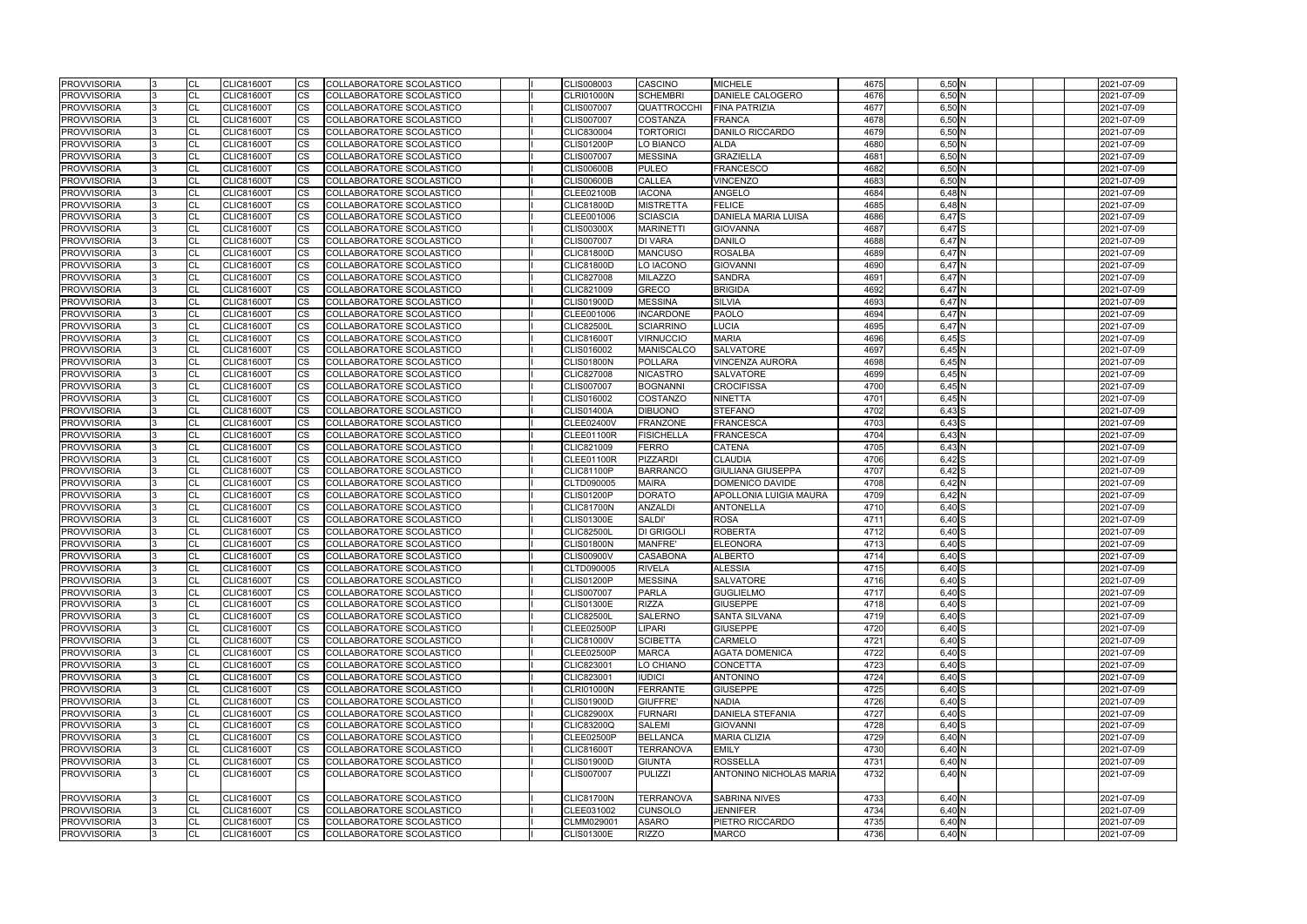| <b>PROVVISORIA</b>                       | <b>CL</b>      | <b>CLIC81600T</b>               | <b>CS</b> | COLLABORATORE SCOLASTICO        |  | <b>CLIC81000V</b> | <b>PUCCIO</b>                  | <b>MIRIAM</b>          | 4737         | 6,40 N     | 2021-07-09 |
|------------------------------------------|----------------|---------------------------------|-----------|---------------------------------|--|-------------------|--------------------------------|------------------------|--------------|------------|------------|
| <b>PROVVISORIA</b>                       | <b>CL</b>      | <b>CLIC81600T</b>               | <b>CS</b> | COLLABORATORE SCOLASTICO        |  | <b>CLMM02400T</b> | <b>PIAZZA</b>                  | <b>AURORA</b>          | 4738         | 6,40 N     | 2021-07-09 |
| <b>PROVVISORIA</b>                       | CL             | <b>CLIC81600T</b>               | CS        | COLLABORATORE SCOLASTICO        |  | <b>CLIS00900V</b> | <b>BONELLI</b>                 | <b>FRANCESCO FABIO</b> | 4739         | 6,40 N     | 2021-07-09 |
| <b>PROVVISORIA</b>                       | <b>CL</b>      | <b>CLIC81600T</b>               | CS        | COLLABORATORE SCOLASTICO        |  | CLMM029001        | <b>VICARI</b>                  | <b>GIUSEPPE</b>        | 4740         | 6,40 N     | 2021-07-09 |
| <b>PROVVISORIA</b>                       | <b>CL</b>      | <b>CLIC81600T</b>               | CS        | COLLABORATORE SCOLASTICO        |  | <b>CLIS007007</b> | <b>ALESSI</b>                  | <b>GIUSY</b>           | 4741         | 6,40 N     | 2021-07-09 |
| <b>PROVVISORIA</b>                       | CL             | <b>CLIC81600T</b>               | CS        | COLLABORATORE SCOLASTICO        |  | <b>CLIS00600B</b> | <b>MEDICEA</b>                 | SALVATORE              | 4742         | 6,40 N     | 2021-07-09 |
| <b>PROVVISORIA</b>                       | <b>CL</b>      | <b>CLIC81600T</b>               | CS        | <b>COLLABORATORE SCOLASTICO</b> |  | <b>CLRI01000N</b> | <b>VOLPE</b>                   | LILLO                  | 4743         | 6,40 N     | 2021-07-09 |
| <b>PROVVISORIA</b>                       | CL             | <b>CLIC81600T</b>               | CS        | COLLABORATORE SCOLASTICO        |  | <b>CLIC80400G</b> | <b>MUSCO</b>                   | DANIELE VINCENZO       | 4744         | 6,40 N     | 2021-07-09 |
| <b>PROVVISORIA</b>                       | CL             | <b>CLIC81600T</b>               | CS.       | COLLABORATORE SCOLASTICO        |  | <b>CLIS007007</b> | <b>PULICI</b>                  | DARIO ROCCO            | 4745         | 6,40 N     | 2021-07-09 |
| <b>PROVVISORIA</b>                       | <b>CL</b>      | <b>CLIC81600T</b>               | CS        | COLLABORATORE SCOLASTICO        |  | <b>CLIS01200P</b> | <b>VALENTI</b>                 | <b>PAOLO</b>           | 4746         | 6,40 N     | 2021-07-09 |
| <b>PROVVISORIA</b>                       | CL             | <b>CLIC81600T</b>               | CS        | COLLABORATORE SCOLASTICO        |  | <b>CLIC82500L</b> | <b>BENNICI</b>                 | <b>GLENDA</b>          | 4747         | $6,40$ N   | 2021-07-09 |
| <b>PROVVISORIA</b>                       | <b>CL</b>      | <b>CLIC81600T</b>               | CS        | COLLABORATORE SCOLASTICO        |  | <b>CLIS01300E</b> | <b>GIAMBARRESI</b>             | <b>LUCA GIUSEPPE</b>   | 4748         | 6,40 N     | 2021-07-09 |
| <b>PROVVISORIA</b>                       | <b>CL</b>      | <b>CLIC81600T</b>               | <b>CS</b> | COLLABORATORE SCOLASTICO        |  | <b>CLIC82500L</b> | <b>DI PRIMA</b>                | <b>ROBERTA</b>         | 4749         | 6,40 N     | 2021-07-09 |
| <b>PROVVISORIA</b>                       | <b>CL</b>      | <b>CLIC81600T</b>               | <b>CS</b> | COLLABORATORE SCOLASTICO        |  | <b>CLIS00600B</b> | <b>TALLONE</b>                 | <b>SALVATORE</b>       | 4750         | 6,40 N     | 2021-07-09 |
| <b>PROVVISORIA</b>                       | <b>CL</b>      | <b>CLIC81600T</b>               | CS        | COLLABORATORE SCOLASTICO        |  | <b>CLIC80400G</b> | <b>SCHIFANO</b>                | <b>ILARIA</b>          | 4751         | 6,40 N     | 2021-07-09 |
| <b>PROVVISORIA</b>                       | <b>CL</b>      | <b>CLIC81600T</b>               | CS        | COLLABORATORE SCOLASTICO        |  | <b>CLEE02400V</b> | <b>ORLANDO</b>                 | <b>NADIA</b>           | 4752         | 6,40 N     | 2021-07-09 |
| <b>PROVVISORIA</b>                       | CL             | <b>CLIC81600T</b>               | CS        | COLLABORATORE SCOLASTICO        |  | CLIS002004        | <b>CARUSO</b>                  | <b>ERIKA</b>           | 4753         | 6,40 N     | 2021-07-09 |
| <b>PROVVISORIA</b>                       | <b>CL</b>      | <b>CLIC81600T</b>               | CS        | COLLABORATORE SCOLASTICO        |  | <b>CLIC83200Q</b> | <b>RAGONA</b>                  | <b>FAUSTO</b>          | 4754         | 6,40 N     | 2021-07-09 |
| <b>PROVVISORIA</b>                       | <b>CL</b>      | <b>CLIC81600T</b>               | CS        | COLLABORATORE SCOLASTICO        |  | <b>CLIC828004</b> | <b>CASTIGLIONE</b>             | <b>ANDREA</b>          | 4755         | 6,40 N     | 2021-07-09 |
| <b>PROVVISORIA</b>                       | CL             | <b>CLIC81600T</b>               | <b>CS</b> | COLLABORATORE SCOLASTICO        |  | <b>CLIC81800D</b> | <b>MISTRETTA</b>               | LETIZIA                | 4756         | 6,40 N     | 2021-07-09 |
| <b>PROVVISORIA</b>                       | <b>CL</b>      | <b>CLIC81600T</b>               | CS        | COLLABORATORE SCOLASTICO        |  | <b>CLIS01900D</b> | <b>IANNELLO</b>                | <b>ANGELO MATTIA</b>   | 4757         | 6,40 N     | 2021-07-09 |
| <b>PROVVISORIA</b>                       | <b>CL</b>      | <b>CLIC81600T</b>               | CS        | COLLABORATORE SCOLASTICO        |  | <b>CLIS007007</b> | <b>CAMILLERI</b>               | <b>ANTONELLA</b>       | 4758         | 6,40 N     | 2021-07-09 |
| <b>PROVVISORIA</b>                       | <b>CL</b>      | <b>CLIC81600T</b>               | CS        | COLLABORATORE SCOLASTICO        |  | <b>CLIS01200P</b> | <b>PETTINEO</b>                | <b>GAETANO ALEX</b>    | 4759         | 6,40 N     | 2021-07-09 |
| <b>PROVVISORIA</b>                       | <b>CL</b>      | <b>CLIC81600T</b>               | CS        | COLLABORATORE SCOLASTICO        |  | <b>CLRI01000N</b> | <b>GIARRATANO</b>              | <b>ANGELO</b>          | 4760         | 6,40 N     | 2021-07-09 |
| <b>PROVVISORIA</b>                       | CL             | <b>CLIC81600T</b>               | СS        | COLLABORATORE SCOLASTICO        |  | CLIC830004        | <b>RUSSO</b>                   | <b>ILARIA</b>          | 4761         | 6,40 N     | 2021-07-09 |
| <b>PROVVISORIA</b>                       | <b>CL</b>      | <b>CLIC81600T</b>               | <b>CS</b> | COLLABORATORE SCOLASTICO        |  | <b>CLIC81600T</b> | <b>MARINO</b>                  | <b>ESTER MARIA</b>     | 4762         | 6,40 N     | 2021-07-09 |
| <b>PROVVISORIA</b>                       | <b>CL</b>      | <b>CLIC81600T</b>               | CS        | COLLABORATORE SCOLASTICO        |  | CLEE031002        | MALVE'                         | <b>JESSICA</b>         | 4763         | 6,40 N     | 2021-07-09 |
| <b>PROVVISORIA</b>                       | <b>CL</b>      | <b>CLIC81600T</b>               | CS        | COLLABORATORE SCOLASTICO        |  | <b>CLIC82400R</b> | <b>SBIRZIOLA</b>               | <b>RITA</b>            | 4764         | 6,40 N     | 2021-07-09 |
| <b>PROVVISORIA</b>                       | <b>CL</b>      | <b>CLIC81600T</b>               | CS        | COLLABORATORE SCOLASTICO        |  | CLTF020005        | <b>TACCIA</b>                  | <b>SALVATORE</b>       | 4765         | 6,40 N     | 2021-07-09 |
| <b>PROVVISORIA</b>                       | <b>CL</b>      | <b>CLIC81600T</b>               | CS        | COLLABORATORE SCOLASTICO        |  | <b>CLIS01800N</b> | <b>DOMICOLI</b>                | <b>ELISA</b>           | 4766         | 6,40 N     | 2021-07-09 |
| <b>PROVVISORIA</b>                       | CL             | <b>CLIC81600T</b>               | CS        | COLLABORATORE SCOLASTICO        |  | <b>CLIS00600B</b> | <b>ARENA</b>                   | SALVATORE              | 4767         | 6,40 N     | 2021-07-09 |
| <b>PROVVISORIA</b>                       | <b>CL</b>      | <b>CLIC81600T</b>               | <b>CS</b> | COLLABORATORE SCOLASTICO        |  | CLEE031002        | <b>GIAQUINTA</b>               | <b>FRANCESCA</b>       | 4768         | 6,40 N     | 2021-07-09 |
| <b>PROVVISORIA</b>                       | CL             | <b>CLIC81600T</b>               | <b>CS</b> | COLLABORATORE SCOLASTICO        |  | CLIS016002        | CALA'                          | <b>DANIELE</b>         | 4769         | 6,40 N     | 2021-07-09 |
| <b>PROVVISORIA</b>                       | CL             | <b>CLIC81600T</b>               | CS        | COLLABORATORE SCOLASTICO        |  | <b>CLEE02500P</b> | <b>BATTIATO</b>                | <b>DEBORA</b>          | 4770         | 6,40 N     | 2021-07-09 |
| <b>PROVVISORIA</b>                       | <b>CL</b>      | <b>CLIC81600T</b>               | CS        | COLLABORATORE SCOLASTICO        |  | <b>CLRI01000N</b> | <b>PAGANO</b>                  | <b>GIUSEPPINA</b>      | 4771         | 6,40 N     | 2021-07-09 |
| <b>PROVVISORIA</b>                       | <b>CL</b>      | <b>CLIC81600T</b>               | CS        | COLLABORATORE SCOLASTICO        |  | CLIS008003        | <b>TERRITO</b>                 | LUCIA                  | 4772         | 6,40 N     | 2021-07-09 |
| <b>PROVVISORIA</b>                       | <b>CL</b>      | <b>CLIC81600T</b>               | CS        | COLLABORATORE SCOLASTICO        |  | CLTD090005        | <b>BONANNO</b>                 | <b>SALVATORE</b>       | 4773         | 6,40 N     | 2021-07-09 |
| <b>PROVVISORIA</b>                       | <b>CL</b>      | <b>CLIC81600T</b>               | CS        | COLLABORATORE SCOLASTICO        |  | <b>CLIC81800D</b> | <b>NUCERA</b>                  | <b>GIUSEPPINA</b>      | 4774         | 6,40 N     | 2021-07-09 |
| <b>PROVVISORIA</b>                       | CL             | <b>CLIC81600T</b>               | <b>CS</b> | COLLABORATORE SCOLASTICO        |  | CLIC821009        | <b>CANCEMI</b>                 | FRANCESCO LUCA         | 4775         | 6,40 N     | 2021-07-09 |
| <b>PROVVISORIA</b>                       | <b>CL</b>      | <b>CLIC81600T</b>               | CS        | COLLABORATORE SCOLASTICO        |  | CLIS016002        | <b>FAVATA</b>                  | VANIA                  | 4776         | 6,40 N     | 2021-07-09 |
| <b>PROVVISORIA</b>                       | $\overline{C}$ | <b>CLIC81600T</b>               | <b>CS</b> | COLLABORATORE SCOLASTICO        |  | <b>CLPC02000X</b> | <b>RAITANO</b>                 | <b>TIZIANA</b>         | 4777         | 6.40N      | 2021-07-09 |
| <b>PROVVISORIA</b>                       | <b>CL</b>      | <b>CLIC81600T</b>               | CS        | <b>COLLABORATORE SCOLASTICO</b> |  | <b>CLIC82500L</b> | <b>CRISAFI</b>                 | LUIGI                  | 4778         | 6,40 N     | 2021-07-09 |
| <b>PROVVISORIA</b>                       | CL             | <b>CLIC81600T</b>               | <b>CS</b> | COLLABORATORE SCOLASTICO        |  | CLIC830004        | <b>MORREALE</b>                | GIANLUCA VINCENZO      | 4779         | 6,40 N     | 2021-07-09 |
| <b>PROVVISORIA</b>                       | <b>CL</b>      | <b>CLIC81600T</b>               | <b>CS</b> | <b>COLLABORATORE SCOLASTICO</b> |  | <b>CLIS01200P</b> | <b>LIBBRIZZI</b>               | MICHELE                | 4780         | 6,40 N     | 2021-07-09 |
| <b>PROVVISORIA</b>                       | <b>CL</b>      | <b>CLIC81600T</b>               | <b>CS</b> | COLLABORATORE SCOLASTICO        |  | CLIS016002        | <b>ARATORE</b>                 | <b>MARIACATENA</b>     | 4781         | 6,40 N     | 2021-07-09 |
| <b>PROVVISORIA</b>                       | <b>CL</b>      | <b>CLIC81600T</b>               | CS.       | COLLABORATORE SCOLASTICO        |  | <b>CLIC82900X</b> | <b>MARINO</b>                  | <b>ANTONIO</b>         | 4782         | $6,37$ N   | 2021-07-09 |
| <b>PROVVISORIA</b>                       | <b>CL</b>      | <b>CLIC81600T</b>               | CS        | COLLABORATORE SCOLASTICO        |  | <b>CLIS00900V</b> | <b>GIORDANO</b>                | <b>GAETANO</b>         | 4783         | $6,35$ $S$ | 2021-07-09 |
| <b>PROVVISORIA</b>                       | CL             | <b>CLIC81600T</b>               | CS        | COLLABORATORE SCOLASTICO        |  | <b>CLIC83200Q</b> | <b>FARACI</b>                  | <b>FRANCESCA</b>       | 4784         | 6,35 N     | 2021-07-09 |
| <b>PROVVISORIA</b>                       | <b>CL</b>      | <b>CLIC81600T</b>               | CS.       | COLLABORATORE SCOLASTICO        |  | <b>CLRI01000N</b> | <b>INCARBONE</b>               | <b>VINCENZO</b>        | 4785         | 6,35 N     | 2021-07-09 |
| <b>PROVVISORIA</b>                       | CL             | <b>CLIC81600T</b>               | CS        | COLLABORATORE SCOLASTICO        |  | CLEE01100R        | <b>INCARDONA</b>               | ORNELLA                | 4786         | 6,35N      | 2021-07-09 |
| <b>PROVVISORIA</b>                       | CL             | <b>CLIC81600T</b>               | <b>CS</b> | COLLABORATORE SCOLASTICO        |  | <b>CLIC82000D</b> | <b>PALUMBO</b>                 | <b>GIOVANNI</b>        | 4787         | $6,34$ S   | 2021-07-09 |
| <b>PROVVISORIA</b>                       | <b>CL</b>      | <b>CLIC81600T</b>               | CS.       | COLLABORATORE SCOLASTICO        |  | <b>CLIS007007</b> | <b>BUTTIGLIERI</b>             | <b>CARMELA</b>         | 4788         | $6,34$ S   | 2021-07-09 |
| <b>PROVVISORIA</b>                       | CL             | <b>CLIC81600T</b>               | CS        | COLLABORATORE SCOLASTICO        |  | CLEE01100R        | <b>MANIGLIA</b>                | <b>SILVANA</b>         | 4789         | 6,33 S     | 2021-07-09 |
| <b>PROVVISORIA</b>                       | <b>CL</b>      | <b>CLIC81600T</b>               | CS        | COLLABORATORE SCOLASTICO        |  | CLMM029001        | <b>LA COLA</b>                 | <b>GIUSEPPA</b>        | 4790         | 6,33 S     | 2021-07-09 |
| <b>PROVVISORIA</b>                       | CL             | <b>CLIC81600T</b>               | CS        | COLLABORATORE SCOLASTICO        |  | CLTD090005        | <b>PATTI</b>                   | <b>BENEDETTO</b>       | 4791         | $6,33$ $S$ | 2021-07-09 |
| <b>PROVVISORIA</b>                       | CL             | <b>CLIC81600T</b>               | CS        | COLLABORATORE SCOLASTICO        |  | CLEE01100R        | <b>BALBO</b>                   | <b>ALFONSO</b>         | 4792         | $6,33$ S   | 2021-07-09 |
|                                          |                |                                 | <b>CS</b> |                                 |  |                   |                                | <b>VINCENZO</b>        |              |            |            |
| <b>PROVVISORIA</b><br><b>PROVVISORIA</b> | CL             | CLIC81600T<br><b>CLIC81600T</b> |           | COLLABORATORE SCOLASTICO        |  | <b>CLIS00300X</b> | <b>BONINI</b><br><b>ROMANO</b> | <b>DEBORA</b>          | 4793<br>4794 | 6,33 S     | 2021-07-09 |
|                                          | CL             |                                 | CS.       | COLLABORATORE SCOLASTICO        |  | <b>CLIC81000V</b> |                                |                        |              | 6,33 S     | 2021-07-09 |
| <b>PROVVISORIA</b>                       | <b>CL</b>      | <b>CLIC81600T</b>               | <b>CS</b> | COLLABORATORE SCOLASTICO        |  | CLIC821009        | LO MONACO                      | <b>SALVATORE</b>       | 4795         | $6,33$ S   | 2021-07-09 |
| <b>PROVVISORIA</b>                       | <b>CL</b>      | <b>CLIC81600T</b>               | CS        | COLLABORATORE SCOLASTICO        |  | <b>CLIC81700N</b> | <b>ALBO</b>                    | MARIA CATENA           | 4796         | 6,33 S     | 2021-07-09 |
| <b>PROVVISORIA</b>                       | CL             | CLIC81600T                      | CS        | COLLABORATORE SCOLASTICO        |  | CLEE001006        | <b>FRANCHINO</b>               | ALESSANDRO             | 4797         | 6,33 S     | 2021-07-09 |
| <b>PROVVISORIA</b>                       | <b>CL</b>      | <b>CLIC81600T</b>               | <b>CS</b> | COLLABORATORE SCOLASTICO        |  | CLIC815002        | <b>LA BELLA</b>                | <b>MARIA CRISTINA</b>  | 4798         | 6,33S      | 2021-07-09 |
| <b>PROVVISORIA</b>                       | <b>CL</b>      | <b>CLIC81600T</b>               | <b>CS</b> | COLLABORATORE SCOLASTICO        |  | CLMM029001        | VASSALLO                       | <b>MASSIMO</b>         | 4799         | $6,33$ S   | 2021-07-09 |

|  |  | 2021-07-09               |
|--|--|--------------------------|
|  |  | 2021-07-09               |
|  |  | 2021-07-09               |
|  |  | 2021-07-09               |
|  |  | 2021-07-09               |
|  |  | 2021-07-09               |
|  |  | 2021-07-09               |
|  |  | 2021-07-09               |
|  |  | 2021-07-09               |
|  |  | 2021-07-09               |
|  |  | 2021-07-09               |
|  |  | 2021-07-09               |
|  |  | 2021-07-09               |
|  |  | 2021-07-09               |
|  |  | 2021-07-09               |
|  |  | 2021-07-09               |
|  |  | 2021-07-09               |
|  |  | 2021-07-09               |
|  |  | 2021-07-09               |
|  |  | 2021-07-09               |
|  |  | 2021-07-09               |
|  |  | 2021-07-09               |
|  |  | 2021-07-09               |
|  |  | 2021-07-09               |
|  |  | 2021-07-09               |
|  |  | 2021-07-09               |
|  |  | 2021-07-09               |
|  |  | 2021-07-09<br>2021-07-09 |
|  |  | 2021-07-09               |
|  |  | 2021-07-09               |
|  |  | 2021-07-09               |
|  |  | 2021-07-09               |
|  |  | 2021-07-09               |
|  |  | 2021-07-09               |
|  |  | 2021-07-09               |
|  |  | 2021-07-09               |
|  |  | 2021-07-09               |
|  |  | 2021-07-09               |
|  |  | 2021-07-09               |
|  |  | 2021-07-09               |
|  |  | 2021-07-09               |
|  |  | 2021-07-09               |
|  |  | 2021-07-09               |
|  |  | 2021-07-09               |
|  |  | 2021-07-09               |
|  |  | 2021-07-09               |
|  |  | 2021-07-09               |
|  |  | 2021-07-09               |
|  |  | 2021-07-09               |
|  |  | 2021-07-09               |
|  |  | 2021-07-09               |
|  |  | 2021-07-09               |
|  |  | 2021-07-09               |
|  |  | 2021-07-09               |
|  |  | 2021-07-09               |
|  |  | 2021-07-09               |
|  |  | 2021-07-09               |
|  |  | 2021-07-09               |
|  |  | 2021-07-09               |
|  |  | 2021-07-09               |
|  |  | 2021-07-09               |
|  |  | 2021-07-09               |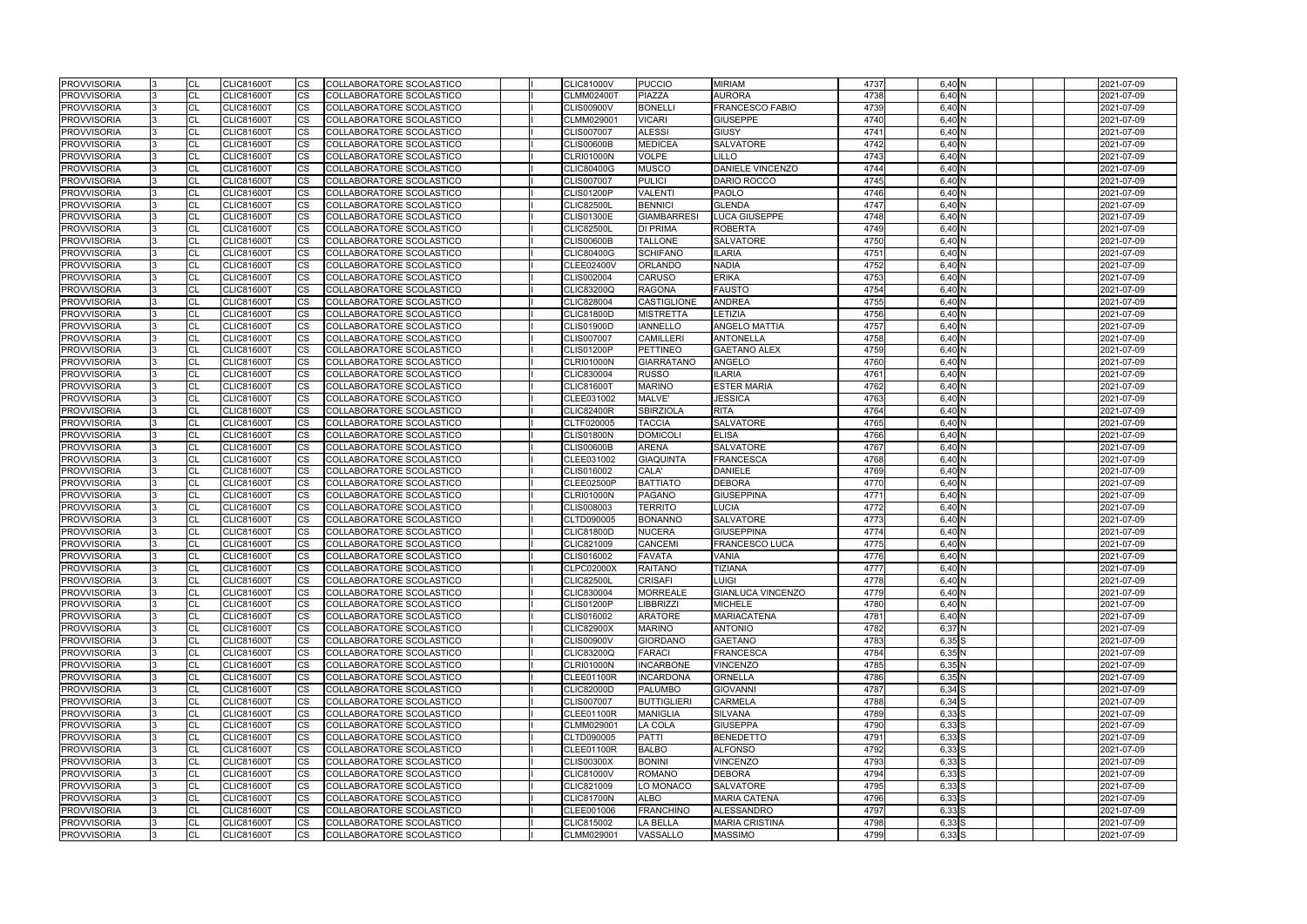| 4800 | 6,33 S                    |  |  | 2021-07-09 |
|------|---------------------------|--|--|------------|
| 4801 | $6,33$ $S$                |  |  | 2021-07-09 |
| 4802 | 6,33 S                    |  |  | 2021-07-09 |
| 4803 | $6,33$ $S$                |  |  | 2021-07-09 |
|      |                           |  |  |            |
| 4804 | 6,33 S                    |  |  | 2021-07-09 |
| 4805 | 6,33 S                    |  |  | 2021-07-09 |
| 4806 | 6,33 N                    |  |  | 2021-07-09 |
| 4807 | 6,33 N                    |  |  | 2021-07-09 |
|      |                           |  |  |            |
| 4808 | 6,33 N                    |  |  | 2021-07-09 |
| 4809 | 6,33 N                    |  |  | 2021-07-09 |
| 4810 | $6,33$ N                  |  |  | 2021-07-09 |
|      |                           |  |  |            |
| 4811 | 6,33 N                    |  |  | 2021-07-09 |
| 4812 | 6,33 N                    |  |  | 2021-07-09 |
| 4813 | $6,33$ N                  |  |  | 2021-07-09 |
| 4814 | 6,33 N                    |  |  | 2021-07-09 |
|      |                           |  |  |            |
| 4815 | 6,33N                     |  |  | 2021-07-09 |
| 4816 | $6,33$ N                  |  |  | 2021-07-09 |
| 4817 | 6,33 N                    |  |  | 2021-07-09 |
| 4818 | 6,33 N                    |  |  | 2021-07-09 |
|      |                           |  |  |            |
| 4819 | 6,33 N                    |  |  | 2021-07-09 |
| 4820 | 6,33 N                    |  |  | 2021-07-09 |
| 4821 | 6,33 N                    |  |  | 2021-07-09 |
| 4822 | 6,33 N                    |  |  | 2021-07-09 |
|      |                           |  |  |            |
|      |                           |  |  |            |
| 4823 | 6,33 N                    |  |  | 2021-07-09 |
| 4824 | 6,33 N                    |  |  | 2021-07-09 |
| 4825 | 6,33 N                    |  |  | 2021-07-09 |
|      |                           |  |  |            |
| 4826 | 6,33 N                    |  |  | 2021-07-09 |
| 4827 | 6,33 N                    |  |  | 2021-07-09 |
| 4828 | 6,33 N                    |  |  | 2021-07-09 |
| 4829 | 6,33 N                    |  |  | 2021-07-09 |
| 4830 | 6,33 N                    |  |  | 2021-07-09 |
|      |                           |  |  |            |
| 4831 | 6,33 N                    |  |  | 2021-07-09 |
| 4832 | 6,33 N                    |  |  | 2021-07-09 |
| 4833 | 6,33 N                    |  |  | 2021-07-09 |
| 4834 | 6,33 N                    |  |  | 2021-07-09 |
| 4835 | 6,33 N                    |  |  | 2021-07-09 |
|      |                           |  |  |            |
| 4836 | 6,33 N                    |  |  | 2021-07-09 |
| 4837 | $6.33$ N                  |  |  | 2021-07-09 |
| 4838 | 6,33 N                    |  |  | 2021-07-09 |
| 4839 | $6,33$ N                  |  |  | 2021-07-09 |
|      |                           |  |  |            |
| 4840 | 6,33 N                    |  |  | 2021-07-09 |
| 4841 | $6,33$ N                  |  |  | 2021-07-09 |
| 4842 | 6,33 N                    |  |  | 2021-07-09 |
| 4843 | $6.33$ N                  |  |  | 2021-07-09 |
|      |                           |  |  |            |
| 4844 | 6,33 N                    |  |  | 2021-07-09 |
| 4845 | $6,31\overline{\text{S}}$ |  |  | 2021-07-09 |
| 4846 | 6,30 S                    |  |  | 2021-07-09 |
| 4847 | 6,30 S                    |  |  | 2021-07-09 |
|      |                           |  |  |            |
| 4848 | 6,30 S                    |  |  | 2021-07-09 |
| 4849 | 6,30 S                    |  |  | 2021-07-09 |
| 4850 | $6,30$ S                  |  |  | 2021-07-09 |
| 4851 | 6,30 S                    |  |  | 2021-07-09 |
| 4852 | $6,30$ S                  |  |  | 2021-07-09 |
|      |                           |  |  |            |
| 4853 | 6,30 S                    |  |  | 2021-07-09 |
| 4854 | 6,30 S                    |  |  | 2021-07-09 |
| 4855 | 6,30 S                    |  |  | 2021-07-09 |
| 4856 | $6,30$ $S$                |  |  | 2021-07-09 |
|      |                           |  |  |            |
| 4857 | 6,30 S                    |  |  | 2021-07-09 |
| 4858 | 6,30 S                    |  |  | 2021-07-09 |
| 4859 | 6,30 S                    |  |  | 2021-07-09 |
| 4860 | 6,30 S                    |  |  | 2021-07-09 |
|      |                           |  |  |            |
| 4861 | 6,30 S                    |  |  | 2021-07-09 |

| <b>PROVVISORIA</b> |     | CL        | <b>CLIC81600T</b> | CS        | COLLABORATORE SCOLASTICO        |  | <b>CLIC81000V</b> | <b>AIROLDI</b>    | GIOVANNI                | 4800 | 6,33 S     | 2021-07-09 |
|--------------------|-----|-----------|-------------------|-----------|---------------------------------|--|-------------------|-------------------|-------------------------|------|------------|------------|
| <b>PROVVISORIA</b> |     | <b>CL</b> | <b>CLIC81600T</b> | <b>CS</b> | COLLABORATORE SCOLASTICO        |  | CLEE001006        | <b>CACCIATORE</b> | <b>MARIA CINZIA</b>     | 4801 | $6,33$ $S$ | 2021-07-09 |
| <b>PROVVISORIA</b> |     | <b>CL</b> | <b>CLIC81600T</b> | CS.       | COLLABORATORE SCOLASTICO        |  | <b>CLIC82000D</b> | <b>BUFALINO</b>   | ANGELO                  | 4802 | $6,33$ $S$ | 2021-07-09 |
| <b>PROVVISORIA</b> |     | <b>CL</b> | <b>CLIC81600T</b> | СS        | COLLABORATORE SCOLASTICO        |  | <b>CLIS007007</b> | <b>VOLPE</b>      | ANGELA                  | 4803 | 6,33 S     | 2021-07-09 |
| <b>PROVVISORIA</b> |     | <b>CL</b> | <b>CLIC81600T</b> | CS.       | COLLABORATORE SCOLASTICO        |  | <b>CLIS007007</b> | <b>ARENA</b>      | <b>FILIPPO</b>          | 4804 | $6,33$ $S$ | 2021-07-09 |
| <b>PROVVISORIA</b> |     | <b>CL</b> | <b>CLIC81600T</b> | CS        | COLLABORATORE SCOLASTICO        |  | <b>CLIC82500L</b> | <b>MAIRA</b>      | <b>ANTONINO</b>         | 4805 | $6,33$ $S$ | 2021-07-09 |
| <b>PROVVISORIA</b> |     | <b>CL</b> | <b>CLIC81600T</b> | CS        | COLLABORATORE SCOLASTICO        |  | <b>CLIC82900X</b> | PLACENTI          | <b>SALVATORE</b>        | 4806 | 6,33 N     | 2021-07-09 |
| <b>PROVVISORIA</b> |     | <b>CL</b> | <b>CLIC81600T</b> | CS        | COLLABORATORE SCOLASTICO        |  | <b>CLIS00300X</b> | <b>ARSINI</b>     | <b>MONICA</b>           | 4807 | 6,33N      | 2021-07-09 |
| <b>PROVVISORIA</b> |     | <b>CL</b> | <b>CLIC81600T</b> | CS.       | <b>COLLABORATORE SCOLASTICO</b> |  | CLIC821009        | <b>GARZIA</b>     | LIBORIA                 | 4808 | 6,33N      | 2021-07-09 |
| <b>PROVVISORIA</b> |     | <b>CL</b> | <b>CLIC81600T</b> | CS        | COLLABORATORE SCOLASTICO        |  | <b>CLPC02000X</b> | <b>LA PUSATA</b>  | <b>ROSETTA</b>          | 4809 | 6,33N      | 2021-07-09 |
| <b>PROVVISORIA</b> |     | <b>CL</b> | <b>CLIC81600T</b> | СS        | COLLABORATORE SCOLASTICO        |  | <b>CLIC82500L</b> | <b>LANAIA</b>     | <b>VINCENZO</b>         | 4810 | 6,33N      | 2021-07-09 |
| <b>PROVVISORIA</b> |     | <b>CL</b> | <b>CLIC81600T</b> | СS        | COLLABORATORE SCOLASTICO        |  | CLTD090005        | <b>PULEO</b>      | DANIELA NUNZIA          | 4811 | 6,33 N     | 2021-07-09 |
| <b>PROVVISORIA</b> |     | <b>CL</b> | CLIC81600T        | CS        | COLLABORATORE SCOLASTICO        |  | <b>CLIS00600B</b> | PETTINATO         | <b>GIANNA</b>           | 4812 | 6,33N      | 2021-07-09 |
| PROVVISORIA        |     | <b>CL</b> | <b>CLIC81600T</b> | CS        | COLLABORATORE SCOLASTICO        |  | <b>CLIS00900V</b> | <b>RIGGI</b>      | <b>MICHELA</b>          | 4813 | 6,33 N     | 2021-07-09 |
| <b>PROVVISORIA</b> |     | <b>CL</b> | <b>CLIC81600T</b> | CS        | COLLABORATORE SCOLASTICO        |  | <b>CLIS007007</b> | <b>SICILIANO</b>  | MIRIAM DEIANIRA         | 4814 | 6,33N      | 2021-07-09 |
| PROVVISORIA        |     | <b>CL</b> | <b>CLIC81600T</b> | CS        | COLLABORATORE SCOLASTICO        |  | <b>CLIS01900D</b> | LACAGNINA         | <b>DAVIDE</b>           | 4815 | 6,33 N     | 2021-07-09 |
| <b>PROVVISORIA</b> |     | <b>CL</b> | <b>CLIC81600T</b> | СS        | COLLABORATORE SCOLASTICO        |  | <b>CLIC82500L</b> | <b>GIANGRECO</b>  | TIZIANA                 | 4816 | 6,33 N     | 2021-07-09 |
| <b>PROVVISORIA</b> |     | <b>CL</b> | <b>CLIC81600T</b> | CS        | COLLABORATORE SCOLASTICO        |  | CLIC830004        | <b>RICCOBENE</b>  | MARZIA                  | 4817 | 6,33 N     | 2021-07-09 |
| <b>PROVVISORIA</b> |     | <b>CL</b> | <b>CLIC81600T</b> | <b>CS</b> | COLLABORATORE SCOLASTICO        |  | <b>CLIC83100X</b> | <b>CISTERNA</b>   | <b>MARIA</b>            | 4818 | 6,33 N     | 2021-07-09 |
| <b>PROVVISORIA</b> |     | <b>CL</b> | <b>CLIC81600T</b> | CS        | COLLABORATORE SCOLASTICO        |  | <b>CLIC828004</b> | <b>PERNACI</b>    | SONIA                   | 4819 | 6,33 N     | 2021-07-09 |
| <b>PROVVISORIA</b> |     | <b>CL</b> | <b>CLIC81600T</b> | CS        | COLLABORATORE SCOLASTICO        |  | <b>CLIC81000V</b> | CANNIZZO          | <b>SIMONA</b>           | 4820 | 6,33N      | 2021-07-09 |
| <b>PROVVISORIA</b> |     | <b>CL</b> | <b>CLIC81600T</b> | CS        | COLLABORATORE SCOLASTICO        |  | <b>CLIS01200P</b> | <b>GIBIINO</b>    | <b>SALVATORE CARLO</b>  | 4821 | 6,33 N     | 2021-07-09 |
| <b>PROVVISORIA</b> | I3. | <b>CL</b> | <b>CLIC81600T</b> | СS        | COLLABORATORE SCOLASTICO        |  | <b>CLRI01000N</b> | <b>DELLUTRI</b>   | KATIUSCIA GIUSEPPINA    | 4822 | 6,33 N     | 2021-07-09 |
|                    |     |           |                   |           |                                 |  |                   |                   | MARIA                   |      |            |            |
| <b>PROVVISORIA</b> |     | CL        | <b>CLIC81600T</b> | CS        | COLLABORATORE SCOLASTICO        |  | <b>CLIC82500L</b> | <b>GRACI</b>      | SIMONA ANGELA           | 4823 | 6,33 N     | 2021-07-09 |
| <b>PROVVISORIA</b> |     | <b>CL</b> | <b>CLIC81600T</b> | CS        | COLLABORATORE SCOLASTICO        |  | <b>CLIC83100X</b> | <b>OTTAVIANO</b>  | GIOVANNA                | 4824 | 6,33 N     | 2021-07-09 |
| <b>PROVVISORIA</b> |     | <b>CL</b> | <b>CLIC81600T</b> | <b>CS</b> | COLLABORATORE SCOLASTICO        |  | <b>CLIS01300E</b> | <b>MADRONTE</b>   | <b>SONIA</b>            | 4825 | 6,33N      | 2021-07-09 |
| <b>PROVVISORIA</b> |     | <b>CL</b> | <b>CLIC81600T</b> | CS        | COLLABORATORE SCOLASTICO        |  | <b>CLPC02000X</b> | VALENZA           | <b>LUCIA FATIMA</b>     | 4826 | 6,33 N     | 2021-07-09 |
| <b>PROVVISORIA</b> |     | <b>CL</b> | <b>CLIC81600T</b> | СS        | COLLABORATORE SCOLASTICO        |  | <b>CLIS01400A</b> | <b>DRAGO</b>      | PATRIZIA MICAELA        | 4827 | 6,33 N     | 2021-07-09 |
| <b>PROVVISORIA</b> | 13. | <b>CL</b> | <b>CLIC81600T</b> | CS        | COLLABORATORE SCOLASTICO        |  | CLIS002004        | <b>FIDONE</b>     | <b>DONATELLA</b>        | 4828 | 6,33N      | 2021-07-09 |
| <b>PROVVISORIA</b> |     | <b>CL</b> | <b>CLIC81600T</b> | CS        | COLLABORATORE SCOLASTICO        |  | <b>CLPC02000X</b> | <b>GUELI</b>      | <b>MARIA</b>            | 4829 | 6,33 N     | 2021-07-09 |
| <b>PROVVISORIA</b> |     | <b>CL</b> | <b>CLIC81600T</b> | CS        | COLLABORATORE SCOLASTICO        |  | <b>CLEE02500P</b> | <b>VICARI</b>     | <b>GAETANO</b>          | 4830 | 6,33 N     | 2021-07-09 |
| PROVVISORIA        |     | <b>CL</b> | <b>CLIC81600T</b> | CS        | COLLABORATORE SCOLASTICO        |  | CLIS016002        | <b>FAVATA</b>     | CARLO                   | 4831 | 6,33N      | 2021-07-09 |
| <b>PROVVISORIA</b> |     | <b>CL</b> | <b>CLIC81600T</b> | CS.       | COLLABORATORE SCOLASTICO        |  | CLEE001006        | <b>CULMONE</b>    | ANGELA SALVATRICE       | 4832 | 6,33N      | 2021-07-09 |
| <b>PROVVISORIA</b> |     | <b>CL</b> | <b>CLIC81600T</b> | CS        | COLLABORATORE SCOLASTICO        |  | CLIC830004        | <b>CAVALERI</b>   | <b>CATERINA</b>         | 4833 | 6,33 N     | 2021-07-09 |
| <b>PROVVISORIA</b> |     | <b>CL</b> | <b>CLIC81600T</b> | СS        | COLLABORATORE SCOLASTICO        |  | <b>CLIC82500L</b> | <b>AQUILINO</b>   | <b>SALVATORE</b>        | 4834 | 6,33N      | 2021-07-09 |
| <b>PROVVISORIA</b> |     | <b>CL</b> | <b>CLIC81600T</b> | CS.       | COLLABORATORE SCOLASTICO        |  | <b>CLEE02500P</b> | <b>FALZONE</b>    | <b>MARIA TERESA</b>     | 4835 | 6,33N      | 2021-07-09 |
| <b>PROVVISORIA</b> |     | <b>CL</b> | <b>CLIC81600T</b> | CS        | COLLABORATORE SCOLASTICO        |  | <b>CLIS01800N</b> | <b>STIMOLO</b>    | <b>CROCIFISSA</b>       | 4836 | 6,33N      | 2021-07-09 |
| <b>PROVVISORIA</b> |     | <b>CL</b> | <b>CLIC81600T</b> | CS        | COLLABORATORE SCOLASTICO        |  | CLIC823001        | <b>PERGOLA</b>    | <b>GAETANA</b>          | 4837 | 6,33 N     | 2021-07-09 |
| PROVVISORIA        |     | <b>CL</b> | <b>CLIC81600T</b> | CS.       | COLLABORATORE SCOLASTICO        |  | <b>CLIC82500L</b> | <b>DESIMONE</b>   | <b>RITA MARIA</b>       | 4838 | 6,33 N     | 2021-07-09 |
| <b>PROVVISORIA</b> | Iз  | <b>CL</b> | <b>CLIC81600T</b> | <b>CS</b> | COLLABORATORE SCOLASTICO        |  | <b>CLIC81100P</b> | <b>DOMINA</b>     | <b>CARMELA</b>          | 4839 | 6,33N      | 2021-07-09 |
| <b>PROVVISORIA</b> |     | <b>CL</b> | <b>CLIC81600T</b> | CS        | COLLABORATORE SCOLASTICO        |  | <b>CLIS00300X</b> | LIZZIO            | ROBERTO ANTONINO        | 4840 | 6,33 N     | 2021-07-09 |
| <b>PROVVISORIA</b> |     | <b>CL</b> | <b>CLIC81600T</b> | CS        | COLLABORATORE SCOLASTICO        |  | CLIC807003        | <b>SPITALE</b>    | ANTONIA                 | 4841 | 6,33 N     | 2021-07-09 |
| PROVVISORIA        |     | <b>CL</b> | <b>CLIC81600T</b> | <b>CS</b> | COLLABORATORE SCOLASTICO        |  | <b>CLIS01900D</b> | <b>ANZALONE</b>   | <b>GIUSEPPE</b>         | 4842 | 6,33N      | 2021-07-09 |
| <b>PROVVISORIA</b> |     | <b>CL</b> | <b>CLIC81600T</b> | CS        | COLLABORATORE SCOLASTICO        |  | <b>CLIC81600T</b> | <b>BRUNO</b>      | <b>SAVERINA</b>         | 4843 | 6,33N      | 2021-07-09 |
| <b>PROVVISORIA</b> |     | <b>CL</b> | <b>CLIC81600T</b> | CS        | COLLABORATORE SCOLASTICO        |  | CLTD090005        | <b>TRABUNELLA</b> | <b>GANDOLFO</b>         | 4844 | 6,33N      | 2021-07-09 |
| <b>PROVVISORIA</b> |     | <b>CL</b> | <b>CLIC81600T</b> | CS        | COLLABORATORE SCOLASTICO        |  | <b>CLMM02400T</b> | <b>GIAQUINTA</b>  | <b>DANIELA</b>          | 4845 | 6,31 S     | 2021-07-09 |
| <b>PROVVISORIA</b> |     | <b>CL</b> | <b>CLIC81600T</b> | СS        | COLLABORATORE SCOLASTICO        |  | <b>CLIC82000D</b> | <b>MACALUSO</b>   | OSVALDO                 | 4846 | $6,30$ S   | 2021-07-09 |
| <b>PROVVISORIA</b> |     | <b>CL</b> | <b>CLIC81600T</b> | CS        | COLLABORATORE SCOLASTICO        |  | <b>CLIS01900D</b> | <b>INFUSO</b>     | <b>IRENE SALVATRICE</b> | 4847 | 6,30S      | 2021-07-09 |
| <b>PROVVISORIA</b> |     | CL        | <b>CLIC81600T</b> | CS        | COLLABORATORE SCOLASTICO        |  | <b>CLIS01200P</b> | <b>VENDRA</b>     | <b>CROCETTA MARIA</b>   | 4848 | 6,30 S     | 2021-07-09 |
| <b>PROVVISORIA</b> |     | <b>CL</b> | <b>CLIC81600T</b> | CS        | COLLABORATORE SCOLASTICO        |  | <b>CLIC81600T</b> | <b>MARCHETTI</b>  | <b>IDA</b>              | 4849 | $6,30$ S   | 2021-07-09 |
| <b>PROVVISORIA</b> |     | <b>CL</b> | <b>CLIC81600T</b> | <b>CS</b> | COLLABORATORE SCOLASTICO        |  | CLEE001006        | <b>IMPRESCIA</b>  | ROBERTA FIORELLA        | 4850 | $6,30$ S   | 2021-07-09 |
| <b>PROVVISORIA</b> |     | <b>CL</b> | <b>CLIC81600T</b> | CS        | COLLABORATORE SCOLASTICO        |  | <b>CLIC83100X</b> | <b>RUSSO</b>      | ANGELA ROBERTA          | 4851 | $6,30$ S   | 2021-07-09 |
| <b>PROVVISORIA</b> |     | <b>CL</b> | <b>CLIC81600T</b> | СS        | COLLABORATORE SCOLASTICO        |  | CLIC821009        | LANZAFAME         | TIZIANA                 | 4852 | 6,30 S     | 2021-07-09 |
| <b>PROVVISORIA</b> |     | <b>CL</b> | <b>CLIC81600T</b> | CS        | COLLABORATORE SCOLASTICO        |  | CLIC830004        | COCUZZA           | PINA                    | 4853 | 6,30S      | 2021-07-09 |
| <b>PROVVISORIA</b> |     | CL        | <b>CLIC81600T</b> | CS        | COLLABORATORE SCOLASTICO        |  | CLTD090005        | LO BOSCO          | <b>GIUSEPPE</b>         | 4854 | $6,30$ S   | 2021-07-09 |
| <b>PROVVISORIA</b> |     | <b>CL</b> | <b>CLIC81600T</b> | CS        | COLLABORATORE SCOLASTICO        |  | CLEE001006        | <b>LACANEA</b>    | FRANCESCA               | 4855 | 6,30 S     | 2021-07-09 |
| <b>PROVVISORIA</b> |     | <b>CL</b> | <b>CLIC81600T</b> | CS        | COLLABORATORE SCOLASTICO        |  | <b>CLIC81700N</b> | <b>VOLPE</b>      | <b>GIUSEPPE</b>         | 4856 | $6,30$ S   | 2021-07-09 |
| <b>PROVVISORIA</b> |     | <b>CL</b> | <b>CLIC81600T</b> | CS        | COLLABORATORE SCOLASTICO        |  | <b>CLIS01300E</b> | <b>BARBAGALLO</b> | ANGELO ROBERTO          | 4857 | $6,30$ S   | 2021-07-09 |
| <b>PROVVISORIA</b> |     | <b>CL</b> | <b>CLIC81600T</b> | CS        | COLLABORATORE SCOLASTICO        |  | <b>CLIC82400R</b> | FERRACANE         | ANGELO                  | 4858 | 6,30 S     | 2021-07-09 |
| <b>PROVVISORIA</b> |     | <b>CL</b> | <b>CLIC81600T</b> | CS        | COLLABORATORE SCOLASTICO        |  | <b>CLIS00300X</b> | <b>ALAIMO</b>     | ANGELO                  | 4859 | $6,30$ S   | 2021-07-09 |
| <b>PROVVISORIA</b> |     | <b>CL</b> | <b>CLIC81600T</b> | CS        | COLLABORATORE SCOLASTICO        |  | <b>CLEE02500P</b> | <b>DI MINO</b>    | FABIANO DOMENICO        | 4860 | 6,30 S     | 2021-07-09 |
| <b>PROVVISORIA</b> |     | <b>CL</b> | <b>CLIC81600T</b> | CS        | COLLABORATORE SCOLASTICO        |  | CLIC830004        | LANIGRA           | <b>ANDREA</b>           | 4861 | 6,30 S     | 2021-07-09 |
|                    |     |           |                   |           |                                 |  |                   |                   |                         |      |            |            |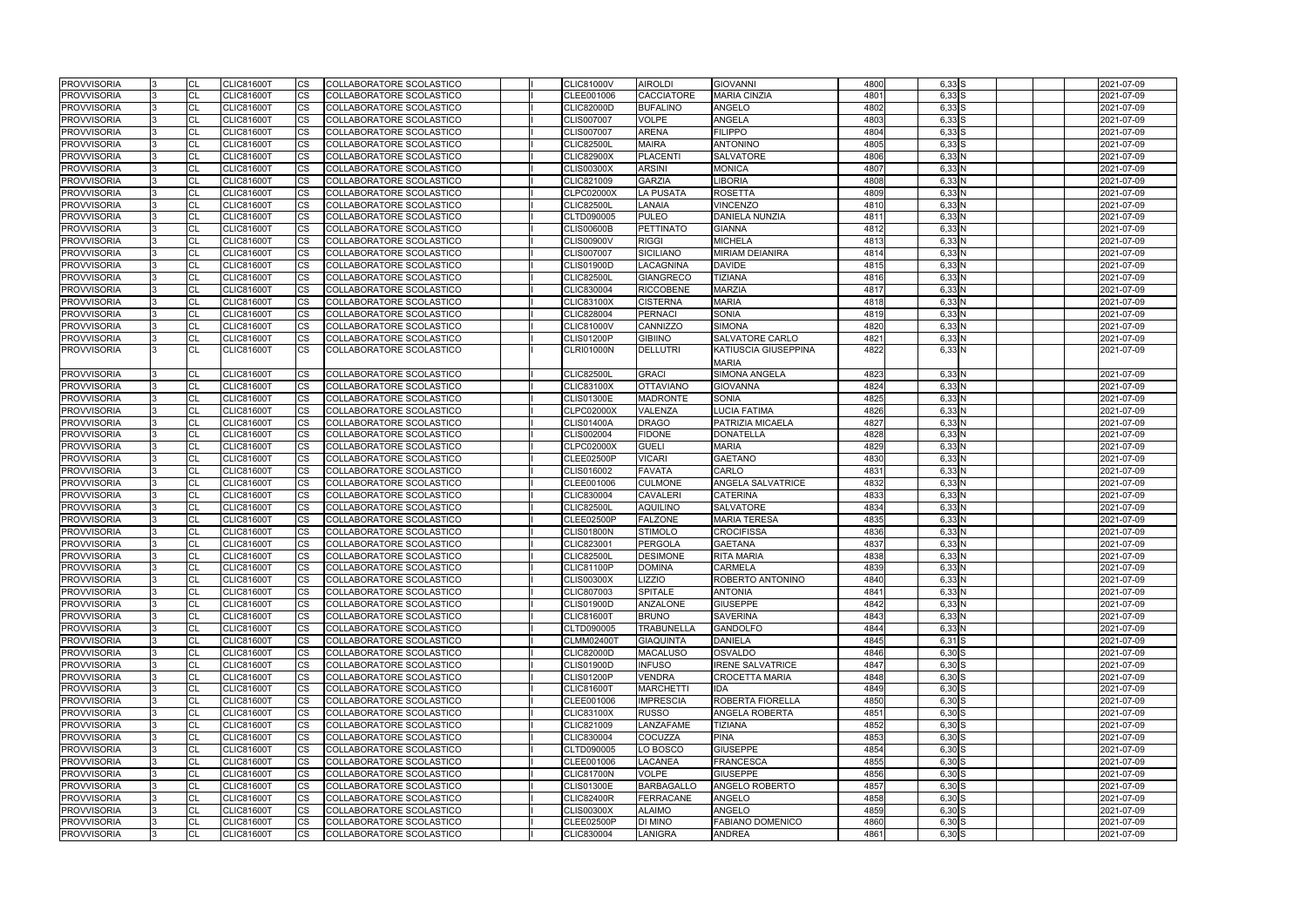| <b>PROVVISORIA</b> | <b>CL</b>      | <b>CLIC81600T</b> | <b>CS</b>              | COLLABORATORE SCOLASTICO        |  | <b>CLEE02500P</b> | <b>EMMA</b>       | <b>GIUSEPPE NICOLA</b>     | 4862 | 6,30 S   |  | 2021-07-09 |
|--------------------|----------------|-------------------|------------------------|---------------------------------|--|-------------------|-------------------|----------------------------|------|----------|--|------------|
| <b>PROVVISORIA</b> | <b>CL</b>      | <b>CLIC81600T</b> | <b>CS</b>              | COLLABORATORE SCOLASTICO        |  | CLEE001006        | <b>TROVATO</b>    | <b>FRANCESCO</b>           | 4863 | $6,30$ S |  | 2021-07-09 |
| <b>PROVVISORIA</b> | <b>CL</b>      | <b>CLIC81600T</b> | CS                     | COLLABORATORE SCOLASTICO        |  | CLIC823001        | <b>REPOLLINO</b>  | <b>ELEONORA GRAZIA</b>     | 4864 | 6,30 S   |  | 2021-07-09 |
| <b>PROVVISORIA</b> | <b>CL</b>      | <b>CLIC81600T</b> | CS                     | COLLABORATORE SCOLASTICO        |  | CLMM029001        | <b>LEO</b>        | LUIGI DANILO               | 4865 | $6,30$ S |  | 2021-07-09 |
| <b>PROVVISORIA</b> | <b>CL</b>      | <b>CLIC81600T</b> | CS                     | COLLABORATORE SCOLASTICO        |  | <b>CLIS00600B</b> | <b>GAMBINO</b>    | CONCETTA                   | 4866 | $6,30$ S |  | 2021-07-09 |
| <b>PROVVISORIA</b> | CL             | <b>CLIC81600T</b> | CS                     | COLLABORATORE SCOLASTICO        |  | CLEE001006        | <b>MAGLIO</b>     | VALENTINA                  | 4867 | 6,30 S   |  | 2021-07-09 |
| <b>PROVVISORIA</b> | <b>CL</b>      | <b>CLIC81600T</b> | CS                     | COLLABORATORE SCOLASTICO        |  | <b>CLIS007007</b> | <b>MARTORANA</b>  | <b>ROCCA</b>               | 4868 | $6,30$ S |  | 2021-07-09 |
| <b>PROVVISORIA</b> | CL             | <b>CLIC81600T</b> | <b>CS</b>              | COLLABORATORE SCOLASTICO        |  | <b>CLIS01900D</b> | <b>CANCELOSI</b>  | <b>MARIA LINDA</b>         | 4869 | $6,30$ S |  | 2021-07-09 |
| <b>PROVVISORIA</b> | CL             | <b>CLIC81600T</b> | CS                     | COLLABORATORE SCOLASTICO        |  | <b>CLIS00600B</b> | <b>FORGIONE</b>   | ANDREA                     | 4870 | 6,30 S   |  | 2021-07-09 |
| <b>PROVVISORIA</b> | <b>CL</b>      | <b>CLIC81600T</b> | CS                     | COLLABORATORE SCOLASTICO        |  | CLIC823001        | <b>CAUCHI</b>     | <b>ANGELO</b>              | 4871 | $6,30$ S |  | 2021-07-09 |
| <b>PROVVISORIA</b> | CL             | <b>CLIC81600T</b> | CS                     | COLLABORATORE SCOLASTICO        |  | <b>CLIS01200P</b> | <b>CIGNA</b>      | <b>ROCCO</b>               | 4872 | $6,30$ S |  | 2021-07-09 |
| <b>PROVVISORIA</b> | <b>CL</b>      | <b>CLIC81600T</b> | CS                     | COLLABORATORE SCOLASTICO        |  | <b>CLIS00300X</b> | <b>PISTRITTO</b>  | <b>PAOLA</b>               | 4873 | $6,30$ S |  | 2021-07-09 |
| <b>PROVVISORIA</b> | <b>CL</b>      | <b>CLIC81600T</b> | <b>CS</b>              | COLLABORATORE SCOLASTICO        |  | <b>CLIS00900V</b> | <b>AMORE</b>      | <b>GIADA</b>               | 4874 | 6,30 S   |  | 2021-07-09 |
| <b>PROVVISORIA</b> | <b>CL</b>      | <b>CLIC81600T</b> | <b>CS</b>              | COLLABORATORE SCOLASTICO        |  | CLIC821009        | <b>PIRRELLO</b>   | <b>GIADA</b>               | 4875 | $6,30$ S |  | 2021-07-09 |
| <b>PROVVISORIA</b> | <b>CL</b>      | <b>CLIC81600T</b> | <b>CS</b>              | COLLABORATORE SCOLASTICO        |  | <b>CLIS01400A</b> | <b>FALZONE</b>    | <b>DANIELA</b>             | 4876 | $6,30$ S |  | 2021-07-09 |
| <b>PROVVISORIA</b> | <b>CL</b>      | <b>CLIC81600T</b> | CS                     | COLLABORATORE SCOLASTICO        |  | <b>CLIS00300X</b> | <b>RUSSELLO</b>   | <b>NUNZIA RITA NANCJ</b>   | 4877 | $6,30$ S |  | 2021-07-09 |
| <b>PROVVISORIA</b> | CL             | <b>CLIC81600T</b> | CS                     | COLLABORATORE SCOLASTICO        |  | <b>CLIS01200P</b> | <b>GIARDINA</b>   | ANGELO                     | 4878 | $6,30$ S |  | 2021-07-09 |
| <b>PROVVISORIA</b> | <b>CL</b>      | <b>CLIC81600T</b> | CS                     | COLLABORATORE SCOLASTICO        |  | <b>CLIS01900D</b> | <b>MONELLI</b>    | <b>MARTA</b>               | 4879 | $6,30$ S |  | 2021-07-09 |
| <b>PROVVISORIA</b> | <b>CL</b>      | <b>CLIC81600T</b> | CS                     | COLLABORATORE SCOLASTICO        |  | CLEE001006        | <b>FASOLO</b>     | <b>DAVIDE</b>              | 4880 | 6,30 S   |  | 2021-07-09 |
| <b>PROVVISORIA</b> | CL             | <b>CLIC81600T</b> | <b>CS</b>              | COLLABORATORE SCOLASTICO        |  | <b>CLIS01800N</b> | <b>MAURO</b>      | FILIPPO NUNZIO             | 4881 | $6,30$ S |  | 2021-07-09 |
| <b>PROVVISORIA</b> | <b>CL</b>      | <b>CLIC81600T</b> | CS                     | COLLABORATORE SCOLASTICO        |  | <b>CLIS00300X</b> | <b>PALMERI</b>    | <b>ANGELA ERICA</b>        | 4882 | $6,30$ S |  | 2021-07-09 |
| <b>PROVVISORIA</b> | <b>CL</b>      | <b>CLIC81600T</b> | CS                     | COLLABORATORE SCOLASTICO        |  | <b>CLPS03000N</b> | <b>CASTIGLIA</b>  | <b>DANIELA</b>             | 4883 | $6,30$ S |  | 2021-07-09 |
| <b>PROVVISORIA</b> | <b>CL</b>      | <b>CLIC81600T</b> | CS                     | COLLABORATORE SCOLASTICO        |  | <b>CLIC82500L</b> | <b>PELLITTERI</b> | <b>GIUSEPPINA</b>          | 4884 | $6,30$ S |  | 2021-07-09 |
| <b>PROVVISORIA</b> | <b>CL</b>      | <b>CLIC81600T</b> | CS                     | COLLABORATORE SCOLASTICO        |  | <b>CLIC81700N</b> | <b>ANNALORO</b>   | <b>ANDREA VINCENZO</b>     | 4885 | $6,30$ S |  | 2021-07-09 |
| <b>PROVVISORIA</b> | CL             | <b>CLIC81600T</b> | СS                     | COLLABORATORE SCOLASTICO        |  | <b>CLRI01000N</b> | <b>PASSARO</b>    | <b>FILIPPO MICHELE</b>     | 4886 | $6,30$ S |  | 2021-07-09 |
| <b>PROVVISORIA</b> | <b>CL</b>      | <b>CLIC81600T</b> | <b>CS</b>              | COLLABORATORE SCOLASTICO        |  | <b>CLIS01800N</b> | <b>AQUINO</b>     | <b>VALENTINA</b>           | 4887 | $6,30$ S |  | 2021-07-09 |
| <b>PROVVISORIA</b> | <b>CL</b>      | <b>CLIC81600T</b> | <b>CS</b>              | COLLABORATORE SCOLASTICO        |  | <b>CLIC81000V</b> | <b>FARACI</b>     | <b>GRAZIA</b>              | 4888 | $6,30$ S |  | 2021-07-09 |
| <b>PROVVISORIA</b> | <b>CL</b>      | <b>CLIC81600T</b> | CS                     | COLLABORATORE SCOLASTICO        |  | <b>CLIC80400G</b> | <b>MESSINA</b>    | <b>CARMEN</b>              | 4889 | 6,30 N   |  | 2021-07-09 |
| <b>PROVVISORIA</b> | <b>CL</b>      | <b>CLIC81600T</b> | CS                     | COLLABORATORE SCOLASTICO        |  | <b>CLEE02100B</b> | <b>PARDO</b>      | FRANCESCO                  | 4890 | 6,30 N   |  | 2021-07-09 |
|                    | <b>CL</b>      |                   | CS                     |                                 |  |                   | <b>TROPEA</b>     | <b>SALVATORE</b>           | 4891 | 6,30 N   |  | 2021-07-09 |
| <b>PROVVISORIA</b> |                | <b>CLIC81600T</b> |                        | COLLABORATORE SCOLASTICO        |  | <b>CLIS007007</b> | <b>GANGI</b>      |                            | 4892 |          |  |            |
| <b>PROVVISORIA</b> | CL             | <b>CLIC81600T</b> | CS                     | COLLABORATORE SCOLASTICO        |  | CLEE001006        |                   | SAMUELE                    |      | 6,30 N   |  | 2021-07-09 |
| <b>PROVVISORIA</b> | <b>CL</b>      | <b>CLIC81600T</b> | <b>CS</b>              | COLLABORATORE SCOLASTICO        |  | <b>CLIS00300X</b> | <b>TILARO</b>     | <b>MARIA CHIARA</b>        | 4893 | 6,30 N   |  | 2021-07-09 |
| <b>PROVVISORIA</b> | CL             | <b>CLIC81600T</b> | <b>CS</b>              | <b>COLLABORATORE SCOLASTICO</b> |  | <b>CLIC82000D</b> | <b>BONSANGUE</b>  | <b>CHIARA</b>              | 4894 | 6,30 N   |  | 2021-07-09 |
| <b>PROVVISORIA</b> | <b>CL</b>      | <b>CLIC81600T</b> | CS                     | COLLABORATORE SCOLASTICO        |  | <b>CLIS01900D</b> | <b>PARLA</b>      | <b>MARTINA</b>             | 4895 | 6,30 N   |  | 2021-07-09 |
| <b>PROVVISORIA</b> | <b>CL</b>      | <b>CLIC81600T</b> | CS                     | COLLABORATORE SCOLASTICO        |  | <b>CLRI01000N</b> | <b>SIRAGUSA</b>   | <b>GIUSY</b>               | 4896 | 6,30 N   |  | 2021-07-09 |
| <b>PROVVISORIA</b> | <b>CL</b>      | <b>CLIC81600T</b> | CS                     | COLLABORATORE SCOLASTICO        |  | CLIC807003        | LO VETERE         | <b>GRAZIELLA MARIA</b>     | 4897 | 6,30 N   |  | 2021-07-09 |
| <b>PROVVISORIA</b> | <b>CL</b>      | <b>CLIC81600T</b> | CS                     | COLLABORATORE SCOLASTICO        |  | <b>CLPC02000X</b> | <b>LIOTTA</b>     | <b>SERGIO</b>              | 4898 | $6,30$ N |  | 2021-07-09 |
| <b>PROVVISORIA</b> | <b>CL</b>      | <b>CLIC81600T</b> | CS                     | COLLABORATORE SCOLASTICO        |  | <b>CLEE02100B</b> | <b>MUSCIA</b>     | ANGELO                     | 4899 | 6,30 N   |  | 2021-07-09 |
| <b>PROVVISORIA</b> | CL             | <b>CLIC81600T</b> | <b>CS</b>              | COLLABORATORE SCOLASTICO        |  | CLEE001006        | <b>MUSARRA</b>    | <b>FRANCESCA</b>           | 4900 | 6,30 N   |  | 2021-07-09 |
| <b>PROVVISORIA</b> | <b>CL</b>      | CLIC81600T        | CS                     | COLLABORATORE SCOLASTICO        |  | <b>CLEE02500P</b> | <b>MANGIONE</b>   | <b>CHRISTIAN</b>           | 4901 | $6,30$ N |  | 2021-07-09 |
| <b>PROVVISORIA</b> | $\overline{C}$ | <b>CLIC81600T</b> | <b>CS</b>              | COLLABORATORE SCOLASTICO        |  | CLIC815002        | <b>SCHEMBRI</b>   | <b>MICHELE</b>             | 4902 | 6.30 N   |  | 2021-07-09 |
| <b>PROVVISORIA</b> | <b>CL</b>      | <b>CLIC81600T</b> | CS                     | <b>COLLABORATORE SCOLASTICO</b> |  | <b>CLIS01200P</b> | <b>BELLANCA</b>   | <b>GAETANO</b>             | 4903 | 6,30 N   |  | 2021-07-09 |
| <b>PROVVISORIA</b> | CL             | <b>CLIC81600T</b> | <b>CS</b>              | COLLABORATORE SCOLASTICO        |  | <b>CLIS00600B</b> | <b>SOLITO</b>     | SAVERIO JORDAN             | 4904 | $6,30$ N |  | 2021-07-09 |
| <b>PROVVISORIA</b> | <b>CL</b>      | <b>CLIC81600T</b> | $\overline{\text{cs}}$ | COLLABORATORE SCOLASTICO        |  | <b>CLIS01200P</b> | FERRERI           | <b>DOMENICO</b>            | 4905 | $6,30$ N |  | 2021-07-09 |
| <b>PROVVISORIA</b> | <b>CL</b>      | <b>CLIC81600T</b> | <b>CS</b>              | COLLABORATORE SCOLASTICO        |  | CLIC830004        | LIMUTI            | <b>ALESSIO</b>             | 4906 | 6,30 N   |  | 2021-07-09 |
| <b>PROVVISORIA</b> | <b>CL</b>      | <b>CLIC81600T</b> | CS.                    | COLLABORATORE SCOLASTICO        |  | <b>CLIC82500L</b> | <b>LA ROCCA</b>   | <b>RENATO</b>              | 4907 | 6,30 N   |  | 2021-07-09 |
| <b>PROVVISORIA</b> | <b>CL</b>      | <b>CLIC81600T</b> | CS                     | COLLABORATORE SCOLASTICO        |  | CLIS01800N        | <b>ARDORE</b>     | <b>CROCIFISSO CRISTIAN</b> | 4908 | 6,30 N   |  | 2021-07-09 |
| <b>PROVVISORIA</b> | CL             | <b>CLIC81600T</b> | CS                     | COLLABORATORE SCOLASTICO        |  | <b>CLMM02400T</b> | <b>NANFARO</b>    | <b>ALESSANDRO</b>          | 4909 | 6,30 N   |  | 2021-07-09 |
| <b>PROVVISORIA</b> | <b>CL</b>      | <b>CLIC81600T</b> | CS                     | COLLABORATORE SCOLASTICO        |  | CLTD090005        | <b>GRAVAGNA</b>   | VALENTINA                  | 4910 | 6,30 N   |  | 2021-07-09 |
| <b>PROVVISORIA</b> | CL             | <b>CLIC81600T</b> | CS                     | COLLABORATORE SCOLASTICO        |  | <b>CLIS01200P</b> | AMICO             | <b>ALESSANDRO</b>          | 4911 | 6,30 N   |  | 2021-07-09 |
| <b>PROVVISORIA</b> | CL             | <b>CLIC81600T</b> | <b>CS</b>              | COLLABORATORE SCOLASTICO        |  | CLEE001006        | <b>PORRELLO</b>   | <b>MARIA IRENE</b>         | 4912 | 6,30 N   |  | 2021-07-09 |
| <b>PROVVISORIA</b> | <b>CL</b>      | <b>CLIC81600T</b> | CS                     | COLLABORATORE SCOLASTICO        |  | <b>CLIS00900V</b> | <b>ALTOVINO</b>   | <b>GRAZIANA</b>            | 4913 | 6,30 N   |  | 2021-07-09 |
| <b>PROVVISORIA</b> | CL             | <b>CLIC81600T</b> | <b>CS</b>              | COLLABORATORE SCOLASTICO        |  | <b>CLIC81700N</b> | <b>CASSARINO</b>  | <b>NICOLETTA</b>           | 4914 | 6,30 N   |  | 2021-07-09 |
| <b>PROVVISORIA</b> | <b>CL</b>      | <b>CLIC81600T</b> | CS                     | COLLABORATORE SCOLASTICO        |  | CLTD090005        | <b>MOSCATO</b>    | <b>ERIKA</b>               | 4915 | 6,30 N   |  | 2021-07-09 |
| <b>PROVVISORIA</b> | CL             | <b>CLIC81600T</b> | CS                     | COLLABORATORE SCOLASTICO        |  | <b>CLIS007007</b> | <b>TARDANICO</b>  | TATIANA                    | 4916 | $6,30$ N |  | 2021-07-09 |
| <b>PROVVISORIA</b> | CL             | <b>CLIC81600T</b> | CS                     | COLLABORATORE SCOLASTICO        |  | <b>CLPS03000N</b> | <b>GALVANO</b>    | <b>GIUSEPPE</b>            | 4917 | 6,30 N   |  | 2021-07-09 |
| <b>PROVVISORIA</b> | CL             | <b>CLIC81600T</b> | <b>CS</b>              | COLLABORATORE SCOLASTICO        |  | <b>CLIS00600B</b> | <b>MARSALA</b>    | SALVATORE                  | 4918 | 6,30 N   |  | 2021-07-09 |
| <b>PROVVISORIA</b> | CL             | <b>CLIC81600T</b> | CS.                    | COLLABORATORE SCOLASTICO        |  | <b>CLIC82500L</b> | <b>PACINO</b>     | <b>SALVATORE</b>           | 4919 | 6,30 N   |  | 2021-07-09 |
| <b>PROVVISORIA</b> | <b>CL</b>      | <b>CLIC81600T</b> | <b>CS</b>              | COLLABORATORE SCOLASTICO        |  | <b>CLEE02400V</b> | LO RE             | <b>JESSICA</b>             | 4920 | $6,30$ N |  | 2021-07-09 |
| <b>PROVVISORIA</b> | <b>CL</b>      | <b>CLIC81600T</b> | CS                     | COLLABORATORE SCOLASTICO        |  | CLEE001006        | FALDUZZA          | SERENA                     | 4921 | 6,30 N   |  | 2021-07-09 |
| <b>PROVVISORIA</b> | CL             | CLIC81600T        | CS                     | COLLABORATORE SCOLASTICO        |  | CLMM029001        | <b>CRAVOTTA</b>   | <b>DANIELE</b>             | 4922 | 6,30 N   |  | 2021-07-09 |
| <b>PROVVISORIA</b> | <b>CL</b>      | <b>CLIC81600T</b> | <b>CS</b>              | COLLABORATORE SCOLASTICO        |  | CLEE001006        | <b>GALLO</b>      | ANGELO                     | 4923 | $6,30$ N |  | 2021-07-09 |
| <b>PROVVISORIA</b> | <b>CL</b>      | <b>CLIC81600T</b> | <b>CS</b>              | COLLABORATORE SCOLASTICO        |  | <b>CLIS01300E</b> | <b>FERRO</b>      | <b>FRANCESCO</b>           | 4924 | 6,30 N   |  | 2021-07-09 |
|                    |                |                   |                        |                                 |  |                   |                   |                            |      |          |  |            |

|   |  | 2021-07-09               |
|---|--|--------------------------|
|   |  | 2021-07-09               |
|   |  | 2021-07-09               |
|   |  | 2021-07-09               |
|   |  | 2021-07-09               |
| S |  | 2021-07-09               |
|   |  | 2021-07-09               |
|   |  | 2021-07-09               |
|   |  | 2021-07-09               |
|   |  | 2021-07-09               |
|   |  | 2021-07-09               |
|   |  | 2021-07-09               |
|   |  | 2021-07-09               |
|   |  | 2021-07-09               |
|   |  | 2021-07-09               |
|   |  | 2021-07-09               |
|   |  | 2021-07-09               |
|   |  | 2021-07-09               |
|   |  | 2021-07-09               |
|   |  | 2021-07-09               |
|   |  | 2021-07-09               |
|   |  | 2021-07-09               |
|   |  | 2021-07-09               |
|   |  | 2021-07-09               |
|   |  | 2021-07-09               |
|   |  | 2021-07-09               |
|   |  | 2021-07-09               |
|   |  | 2021-07-09               |
|   |  | 2021-07-09               |
|   |  | 2021-07-09               |
|   |  | 2021-07-09               |
|   |  | 2021-07-09               |
|   |  | 2021-07-09               |
|   |  | 2021-07-09               |
|   |  | 2021-07-09               |
|   |  | 2021-07-09               |
|   |  | 2021-07-09               |
|   |  | 2021-07-09               |
|   |  | 2021-07-09               |
|   |  | 2021-07-09               |
|   |  | 2021-07-09               |
|   |  | 2021-07-09               |
|   |  | 2021-07-09               |
|   |  | 2021-07-09               |
|   |  | 2021-07-09               |
|   |  | 2021-07-09<br>2021-07-09 |
|   |  | 2021-07-09               |
|   |  | 2021-07-09               |
|   |  |                          |
|   |  | 2021-07-09<br>2021-07-09 |
|   |  | 2021-07-09               |
|   |  | 2021-07-09               |
|   |  | 2021-07-09               |
|   |  | 2021-07-09               |
|   |  | 2021-07-09               |
|   |  | 2021-07-09               |
|   |  | 2021-07-09               |
|   |  | 2021-07-09               |
|   |  | 2021-07-09               |
|   |  | 2021-07-09               |
|   |  | 2021-07-09               |
|   |  |                          |
|   |  | 2021-07-09               |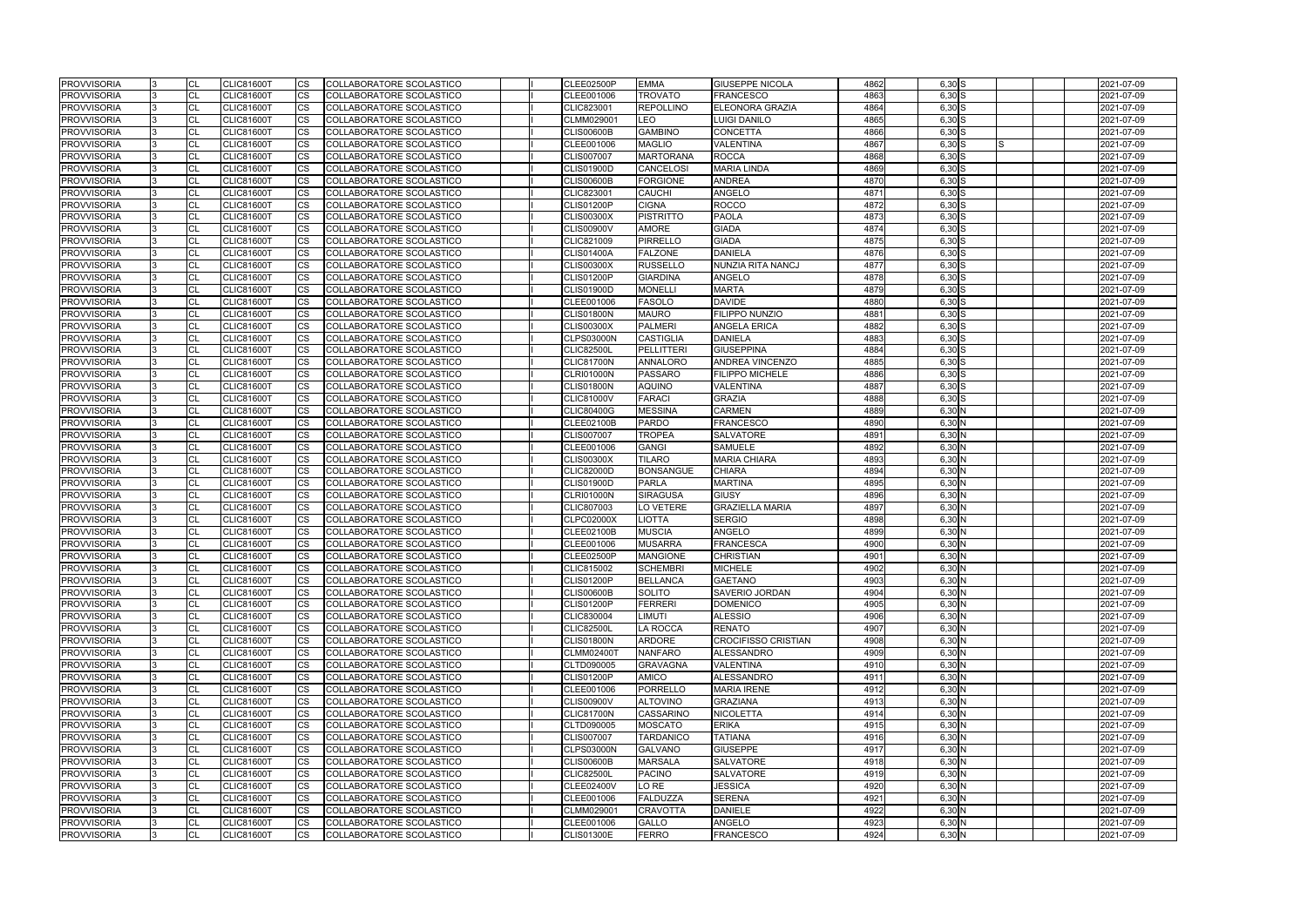| <b>PROVVISORIA</b>                       | <b>CL</b>       | <b>CLIC81600T</b>                      | <b>CS</b> | COLLABORATORE SCOLASTICO                             |  | <b>CLPC02000X</b>               | <b>ALBANO</b>                    | <b>FILIPPA</b>                      | 4925         | 6,30 N           | 2021-07-09               |
|------------------------------------------|-----------------|----------------------------------------|-----------|------------------------------------------------------|--|---------------------------------|----------------------------------|-------------------------------------|--------------|------------------|--------------------------|
| <b>PROVVISORIA</b>                       | <b>CL</b>       | <b>CLIC81600T</b>                      | <b>CS</b> | COLLABORATORE SCOLASTICO                             |  | <b>CLEE01100R</b>               | <b>PANE</b>                      | <b>SERENA RITA</b>                  | 4926         | 6,30 N           | 2021-07-09               |
| <b>PROVVISORIA</b>                       | CL              | <b>CLIC81600T</b>                      | CS.       | COLLABORATORE SCOLASTICO                             |  | <b>CLIC81800D</b>               | <b>BARBA</b>                     | <b>GIACOMO</b>                      | 4927         | 6,30 N           | 2021-07-09               |
| <b>PROVVISORIA</b>                       | <b>CL</b>       | <b>CLIC81600T</b>                      | CS        | COLLABORATORE SCOLASTICO                             |  | <b>CLIS01200P</b>               | <b>GOLISANO</b>                  | <b>DANILO</b>                       | 4928         | $6,30$ N         | 2021-07-09               |
| <b>PROVVISORIA</b>                       | <b>CL</b>       | <b>CLIC81600T</b>                      | CS        | COLLABORATORE SCOLASTICO                             |  | CLIC822005                      | <b>CIULLA</b>                    | MICHELANGELO                        | 4929         | 6,30 N           | 2021-07-09               |
| <b>PROVVISORIA</b>                       | CL              | <b>CLIC81600T</b>                      | CS        | COLLABORATORE SCOLASTICO                             |  | <b>CLIC81700N</b>               | <b>CAPIZZI</b>                   | <b>SALVATORE</b>                    | 4930         | 6,30 N           | 2021-07-09               |
| <b>PROVVISORIA</b>                       | <b>CL</b>       | <b>CLIC81600T</b>                      | CS        | COLLABORATORE SCOLASTICO                             |  | <b>CLIS007007</b>               | <b>DI PASQUALE</b>               | <b>SARA</b>                         | 4931         | 6,30 N           | 2021-07-09               |
| <b>PROVVISORIA</b>                       | CL              | <b>CLIC81600T</b>                      | CS        | COLLABORATORE SCOLASTICO                             |  | <b>CLIC81700N</b>               | DI FRANCESCO                     | <b>EUGENIO</b>                      | 4932         | 6,30 N           | 2021-07-09               |
| <b>PROVVISORIA</b>                       | CL              | <b>CLIC81600T</b>                      | CS.       | COLLABORATORE SCOLASTICO                             |  | <b>CLIC82900X</b>               | <b>BENNICI</b>                   | <b>CLARA</b>                        | 4933         | 6,30 N           | 2021-07-09               |
| <b>PROVVISORIA</b>                       | <b>CL</b>       | <b>CLIC81600T</b>                      | CS        | COLLABORATORE SCOLASTICO                             |  | <b>CLTD090005</b>               | <b>RIGGI</b>                     | <b>GIUSEPPE MARCO</b>               | 4934         | $6,30$ N         | 2021-07-09               |
| <b>PROVVISORIA</b>                       | CL              | <b>CLIC81600T</b>                      | CS        | COLLABORATORE SCOLASTICO                             |  | <b>CLIC82400R</b>               | <b>BENNICI</b>                   | RACHELE ROSA                        | 4935         | 6,30 N           | 2021-07-09               |
| <b>PROVVISORIA</b>                       | <b>CL</b>       | <b>CLIC81600T</b>                      | CS        | COLLABORATORE SCOLASTICO                             |  | <b>CLIC81600T</b>               | <b>TURONE</b>                    | ANGELA ILARIA                       | 4936         | 6,30 N           | 2021-07-09               |
| <b>PROVVISORIA</b>                       | <b>CL</b>       | <b>CLIC81600T</b>                      | <b>CS</b> | COLLABORATORE SCOLASTICO                             |  | <b>CLIS01200P</b>               | <b>BONINCONTRO</b>               | <b>GIOVANNI</b>                     | 4937         | 6,30 N           | 2021-07-09               |
| <b>PROVVISORIA</b>                       | <b>CL</b>       | <b>CLIC81600T</b>                      | <b>CS</b> | COLLABORATORE SCOLASTICO                             |  | CLIC815002                      | <b>GIULIO</b>                    | <b>GAETANO GIUSEPPE</b>             | 4938         | 6,30 N           | 2021-07-09               |
| <b>PROVVISORIA</b>                       | <b>CL</b>       | <b>CLIC81600T</b>                      | CS        | COLLABORATORE SCOLASTICO                             |  | <b>CLIC80400G</b>               | <b>SAIA</b>                      | <b>SIMONE</b>                       | 4939         | $6,30$ N         | 2021-07-09               |
| <b>PROVVISORIA</b>                       | <b>CL</b>       | <b>CLIC81600T</b>                      | CS        | COLLABORATORE SCOLASTICO                             |  | <b>CLIS007007</b>               | <b>LA MANNA</b>                  | <b>SALVATORE</b>                    | 4940         | 6,30 N           | 2021-07-09               |
| <b>PROVVISORIA</b>                       | CL              | <b>CLIC81600T</b>                      | CS        | COLLABORATORE SCOLASTICO                             |  | <b>CLIS01400A</b>               | <b>FAVATA</b>                    | <b>SALVATORE</b>                    | 4941         | 6,30 N           | 2021-07-09               |
| <b>PROVVISORIA</b>                       | <b>CL</b>       | <b>CLIC81600T</b>                      | CS        | COLLABORATORE SCOLASTICO                             |  | CLEE001006                      | <b>GATTO</b>                     | <b>IRENE</b>                        | 4942         | 6,30N            | 2021-07-09               |
| <b>PROVVISORIA</b>                       | <b>CL</b>       | <b>CLIC81600T</b><br><b>CLIC81600T</b> | CS        | COLLABORATORE SCOLASTICO                             |  | <b>CLRI01000N</b>               | <b>GIUGNO</b>                    | <b>SALVATORE</b>                    | 4943         | 6,30 N           | 2021-07-09               |
| <b>PROVVISORIA</b><br><b>PROVVISORIA</b> | CL<br><b>CL</b> | <b>CLIC81600T</b>                      | <b>CS</b> | COLLABORATORE SCOLASTICO                             |  | <b>CLIC80400G</b>               | <b>VINCI</b><br><b>BOSCARINI</b> | PAOLA VALENTINA<br><b>VALENTINA</b> | 4944<br>4945 | 6,30 N<br>6,30 N | 2021-07-09               |
| <b>PROVVISORIA</b>                       | <b>CL</b>       | <b>CLIC81600T</b>                      | CS<br>CS  | COLLABORATORE SCOLASTICO<br>COLLABORATORE SCOLASTICO |  | CLIS016002<br>CLIS016002        | <b>BERTOLONE</b>                 | <b>DOMENICA</b>                     | 4946         | $6,30$ N         | 2021-07-09<br>2021-07-09 |
| <b>PROVVISORIA</b>                       | <b>CL</b>       | <b>CLIC81600T</b>                      | CS        | COLLABORATORE SCOLASTICO                             |  | CLIS008003                      | <b>TRAINA</b>                    | <b>CARMELO</b>                      | 4947         | 6,30 N           | 2021-07-09               |
| <b>PROVVISORIA</b>                       | <b>CL</b>       | <b>CLIC81600T</b>                      | CS        | COLLABORATORE SCOLASTICO                             |  | <b>CLIS007007</b>               | <b>STRAZZERI</b>                 | SALVATORE FRANCESCO                 | 4948         | $6,30$ N         | 2021-07-09               |
| <b>PROVVISORIA</b>                       | CL              | <b>CLIC81600T</b>                      | СS        | COLLABORATORE SCOLASTICO                             |  | <b>CLIS007007</b>               | <b>PETTINATO</b>                 | VALENTINA                           | 4949         | 6,30 N           | 2021-07-09               |
| <b>PROVVISORIA</b>                       | <b>CL</b>       | <b>CLIC81600T</b>                      | <b>CS</b> | COLLABORATORE SCOLASTICO                             |  | CLEE02400V                      | <b>BELFIORE</b>                  | <b>MARIATERESA</b>                  | 4950         | $6,30$ N         | 2021-07-09               |
| <b>PROVVISORIA</b>                       | <b>CL</b>       | <b>CLIC81600T</b>                      | CS        | COLLABORATORE SCOLASTICO                             |  | <b>CLIS01300E</b>               | <b>BROCCIA</b>                   | PASQUALE                            | 4951         | 6,30 N           | 2021-07-09               |
| <b>PROVVISORIA</b>                       | <b>CL</b>       | <b>CLIC81600T</b>                      | CS.       | COLLABORATORE SCOLASTICO                             |  | CLEE001006                      | <b>RASO</b>                      | VALENTINA                           | 4952         | 6,30 N           | 2021-07-09               |
| <b>PROVVISORIA</b>                       | <b>CL</b>       | <b>CLIC81600T</b>                      | CS        | COLLABORATORE SCOLASTICO                             |  | <b>CLEE01100R</b>               | <b>SCERRA</b>                    | <b>PAOLA</b>                        | 4953         | 6,30N            | 2021-07-09               |
| <b>PROVVISORIA</b>                       | <b>CL</b>       | <b>CLIC81600T</b>                      | CS        | COLLABORATORE SCOLASTICO                             |  | <b>CLIC83100X</b>               | <b>NAPOLITANO</b>                | <b>COSTANTINO</b>                   | 4954         | 6,30 N           | 2021-07-09               |
| <b>PROVVISORIA</b>                       | CL              | <b>CLIC81600T</b>                      | CS        | COLLABORATORE SCOLASTICO                             |  | CLIC823001                      | <b>D'ARMA</b>                    | <b>ROSALBA</b>                      | 4955         | 6,30 N           | 2021-07-09               |
| <b>PROVVISORIA</b>                       | <b>CL</b>       | <b>CLIC81600T</b>                      | <b>CS</b> | COLLABORATORE SCOLASTICO                             |  | <b>CLIC81800D</b>               | <b>BARSALONA</b>                 | <b>MARIA</b>                        | 4956         | 6,30 N           | 2021-07-09               |
| <b>PROVVISORIA</b>                       | CL              | <b>CLIC81600T</b>                      | <b>CS</b> | COLLABORATORE SCOLASTICO                             |  | <b>CLIS00300X</b>               | <b>CAVALERI</b>                  | <b>CONCETTA</b>                     | 4957         | $6,30$ N         | 2021-07-09               |
| <b>PROVVISORIA</b>                       | CL              | <b>CLIC81600T</b>                      | CS        | COLLABORATORE SCOLASTICO                             |  | <b>CLRI01000N</b>               | PETITTO                          | <b>SALVATORE</b>                    | 4958         | 6,30 N           | 2021-07-09               |
| <b>PROVVISORIA</b>                       | <b>CL</b>       | <b>CLIC81600T</b>                      | CS        | COLLABORATORE SCOLASTICO                             |  | <b>CLIC81800D</b>               | <b>LENA</b>                      | <b>MARIA ROSA</b>                   | 4959         | 6,30 N           | 2021-07-09               |
| <b>PROVVISORIA</b>                       | <b>CL</b>       | <b>CLIC81600T</b>                      | CS        | COLLABORATORE SCOLASTICO                             |  | CLIC827008                      | <b>TALLEGRA</b>                  | <b>GASPARE</b>                      | 4960         | 6,30 N           | 2021-07-09               |
| <b>PROVVISORIA</b>                       | <b>CL</b>       | <b>CLIC81600T</b>                      | CS        | COLLABORATORE SCOLASTICO                             |  | CLEE001006                      | <b>ZAMBUTO</b>                   | PAOLA                               | 4961         | $6,30$ N         | 2021-07-09               |
| <b>PROVVISORIA</b>                       | <b>CL</b>       | <b>CLIC81600T</b>                      | CS        | COLLABORATORE SCOLASTICO                             |  | CLIC815002                      | <b>DI NOTO</b>                   | <b>CONCETTA</b>                     | 4962         | 6,30 N           | 2021-07-09               |
| <b>PROVVISORIA</b>                       | CL              | <b>CLIC81600T</b>                      | <b>CS</b> | COLLABORATORE SCOLASTICO                             |  | <b>CLRI01000N</b>               | <b>RAGUSA</b>                    | <b>GIUSEPPE LUCA</b>                | 4963         | 6,30 N           | 2021-07-09               |
| <b>PROVVISORIA</b>                       | <b>CL</b>       | CLIC81600T                             | CS        | COLLABORATORE SCOLASTICO                             |  | CLIC819009                      | <b>PALMERI</b>                   | <b>MARIA CARMELINA</b>              | 4964         | 6,30 N           | 2021-07-09               |
| <b>PROVVISORIA</b>                       | $\overline{C}$  | <b>CLIC81600T</b>                      | <b>CS</b> | COLLABORATORE SCOLASTICO                             |  | <b>CLIS01900D</b>               | <b>FARACI</b>                    | <b>ANTONELLA</b>                    | 4965         | 6.30 N           | 2021-07-09               |
| <b>PROVVISORIA</b>                       | <b>CL</b>       | <b>CLIC81600T</b>                      | CS        | <b>COLLABORATORE SCOLASTICO</b>                      |  | CLEE01100R                      | <b>GIARDINO</b>                  | <b>MASSIMILIANO</b>                 | 4966         | 6,30 N           | 2021-07-09               |
| <b>PROVVISORIA</b>                       | CL              | <b>CLIC81600T</b>                      | <b>CS</b> | COLLABORATORE SCOLASTICO                             |  | <b>CLIC81100P</b>               | <b>CERRO</b>                     | <b>ELEONORA</b>                     | 4967         | $6,30$ N         | 2021-07-09               |
| <b>PROVVISORIA</b>                       | <b>CL</b>       | <b>CLIC81600T</b>                      | <b>CS</b> | <b>COLLABORATORE SCOLASTICO</b>                      |  | CLEE001006                      | GIAMMORCARO MARIA ANGELA         |                                     | 4968         | $6,30$ N         | 2021-07-09               |
| <b>PROVVISORIA</b>                       | <b>CL</b>       | <b>CLIC81600T</b>                      | <b>CS</b> | COLLABORATORE SCOLASTICO                             |  | <b>CLIC82000D</b>               | <b>FALLETTA</b>                  | <b>GIOVANNI</b>                     | 4969         | 6,30 N           | 2021-07-09               |
| <b>PROVVISORIA</b>                       | <b>CL</b>       | <b>CLIC81600T</b>                      | CS.       | COLLABORATORE SCOLASTICO                             |  | <b>CLIS01200P</b>               | <b>CURATOLO</b>                  | <b>DANILO</b>                       | 4970         | $6,30$ N         | 2021-07-09               |
| <b>PROVVISORIA</b>                       | <b>CL</b>       | <b>CLIC81600T</b>                      | CS        | COLLABORATORE SCOLASTICO                             |  | <b>CLIC80400G</b>               | <b>MESSINA</b>                   | <b>MARIVANNA</b>                    | 4971         | 6,30 N           | 2021-07-09               |
| <b>PROVVISORIA</b>                       | CL              | <b>CLIC81600T</b>                      | CS        | COLLABORATORE SCOLASTICO                             |  | CLTF020005                      | <b>VERRI</b>                     | <b>PASQUALE</b>                     | 4972         | 6,30 N           | 2021-07-09               |
| <b>PROVVISORIA</b>                       | <b>CL</b>       | <b>CLIC81600T</b>                      | CS        | COLLABORATORE SCOLASTICO                             |  | <b>CLIC82500L</b>               | <b>DI MENZA</b>                  | <b>ROCCA</b>                        | 4973         | 6,30 N           | 2021-07-09               |
| <b>PROVVISORIA</b>                       | CL              | <b>CLIC81600T</b>                      | CS        | COLLABORATORE SCOLASTICO                             |  | <b>CLIS00600B</b>               | <b>CAPIZZI</b>                   | <b>STEFANO</b>                      | 4974         | 6,30 N           | 2021-07-09               |
| <b>PROVVISORIA</b>                       | CL              | <b>CLIC81600T</b>                      | <b>CS</b> | COLLABORATORE SCOLASTICO                             |  | CLEE001006                      | <b>DI CRISTINA</b>               | <b>MARIA</b>                        | 4975         | 6,30 N           | 2021-07-09               |
| <b>PROVVISORIA</b>                       | <b>CL</b>       | <b>CLIC81600T</b>                      | CS.       | COLLABORATORE SCOLASTICO                             |  | CLEE001006                      | <b>GIULIANA</b>                  | <b>MARIA ANNA</b>                   | 4976         | 6,30 N           | 2021-07-09               |
| <b>PROVVISORIA</b><br><b>PROVVISORIA</b> | CL<br><b>CL</b> | <b>CLIC81600T</b><br><b>CLIC81600T</b> | CS<br>CS  | COLLABORATORE SCOLASTICO<br>COLLABORATORE SCOLASTICO |  | CLIC815002<br><b>CLIC81800D</b> | LO GIUDICE<br><b>SORCE NEVE</b>  | <b>GIOVANNA</b><br><b>NINETTA</b>   | 4977<br>4978 | 6,30 N<br>6,30 N | 2021-07-09<br>2021-07-09 |
| <b>PROVVISORIA</b>                       | CL              | <b>CLIC81600T</b>                      | CS        | COLLABORATORE SCOLASTICO                             |  | <b>CLIS007007</b>               | PUZZANGHERA                      | <b>SALVATORE</b>                    | 4979         | $6,28$ $S$       | 2021-07-09               |
| <b>PROVVISORIA</b>                       | CL              | <b>CLIC81600T</b>                      | CS        | COLLABORATORE SCOLASTICO                             |  | CLEE001006                      | <b>DI PRIMA</b>                  | <b>GIACOMO PINO</b>                 | 4980         | $6,28$ S         | 2021-07-09               |
| <b>PROVVISORIA</b>                       | CL              | CLIC81600T                             | <b>CS</b> | COLLABORATORE SCOLASTICO                             |  | CLIS008003                      | <b>SALERNO</b>                   | <b>ROBERTA</b>                      | 4981         | $6,28$ N         | 2021-07-09               |
| <b>PROVVISORIA</b>                       | CL              | <b>CLIC81600T</b>                      | CS.       | COLLABORATORE SCOLASTICO                             |  | CLIC823001                      | <b>SAMMARTINO</b>                | <b>GIUSEPPE</b>                     | 4982         | 6,28 N           | 2021-07-09               |
| <b>PROVVISORIA</b>                       | <b>CL</b>       | <b>CLIC81600T</b>                      | <b>CS</b> | COLLABORATORE SCOLASTICO                             |  | CLTD090005                      | <b>PISTONE</b>                   | <b>GIUSEPPE</b>                     | 4983         | $6,28$ N         | 2021-07-09               |
| <b>PROVVISORIA</b>                       | <b>CL</b>       | <b>CLIC81600T</b>                      | CS        | COLLABORATORE SCOLASTICO                             |  | CLIC815002                      | <b>OTTAVIANO</b>                 | <b>MARIA</b>                        | 4984         | $6,27$ N         | 2021-07-09               |
| <b>PROVVISORIA</b>                       | <b>CL</b>       | <b>CLIC81600T</b>                      | CS        | COLLABORATORE SCOLASTICO                             |  | CLEE001006                      | <b>AURIA</b>                     | <b>GIUSEPPINA</b>                   | 4985         | 6,27 N           | 2021-07-09               |
| <b>PROVVISORIA</b>                       | <b>CL</b>       | CLIC81600T                             | CS.       | COLLABORATORE SCOLASTICO                             |  | <b>CLIC81700N</b>               | <b>D'ANTONA</b>                  | TANINA                              | 4986         | 6,25S            | 2021-07-09               |
|                                          |                 |                                        |           |                                                      |  |                                 |                                  |                                     |              |                  |                          |

|  |  | 2021-07-09               |
|--|--|--------------------------|
|  |  | 2021-07-09               |
|  |  | 2021-07-09               |
|  |  | 2021-07-09               |
|  |  | 2021-07-09               |
|  |  | 2021-07-09               |
|  |  | 2021-07-09               |
|  |  | 2021-07-09               |
|  |  | 2021-07-09               |
|  |  | 2021-07-09               |
|  |  | 2021-07-09               |
|  |  | 2021-07-09               |
|  |  | 2021-07-09               |
|  |  |                          |
|  |  | 2021-07-09<br>2021-07-09 |
|  |  |                          |
|  |  | 2021-07-09               |
|  |  | 2021-07-09               |
|  |  | 2021-07-09               |
|  |  | 2021-07-09               |
|  |  | 2021-07-09               |
|  |  | 2021-07-09               |
|  |  | 2021-07-09               |
|  |  | 2021-07-09               |
|  |  | 2021-07-09               |
|  |  | 2021-07-09               |
|  |  | 2021-07-09               |
|  |  | 2021-07-09               |
|  |  | 2021-07-09               |
|  |  | 2021-07-09               |
|  |  | 2021-07-09               |
|  |  | 2021-07-09               |
|  |  | 2021-07-09               |
|  |  | 2021-07-09               |
|  |  | 2021-07-09               |
|  |  | 2021-07-09               |
|  |  | 2021-07-09               |
|  |  | 2021-07-09               |
|  |  | 2021-07-09               |
|  |  | 2021-07-09               |
|  |  | 2021-07-09               |
|  |  | 2021-07-09               |
|  |  | 2021-07-09               |
|  |  | 2021-07-09               |
|  |  | 2021-07-09               |
|  |  | 2021-07-09               |
|  |  | 2021-07-09               |
|  |  | 2021-07-09               |
|  |  | 2021-07-09               |
|  |  | 2021-07-09               |
|  |  | 2021-07-09               |
|  |  | 2021-07-09               |
|  |  | 2021-07-09               |
|  |  | 2021-07-09               |
|  |  | 2021-07-09               |
|  |  | 2021-07-09               |
|  |  | 2021-07-09               |
|  |  | 2021-07-09               |
|  |  | 2021-07-09               |
|  |  | 2021-07-09               |
|  |  |                          |
|  |  | 2021-07-09               |
|  |  | 2021-07-09               |
|  |  | 2021-07-09               |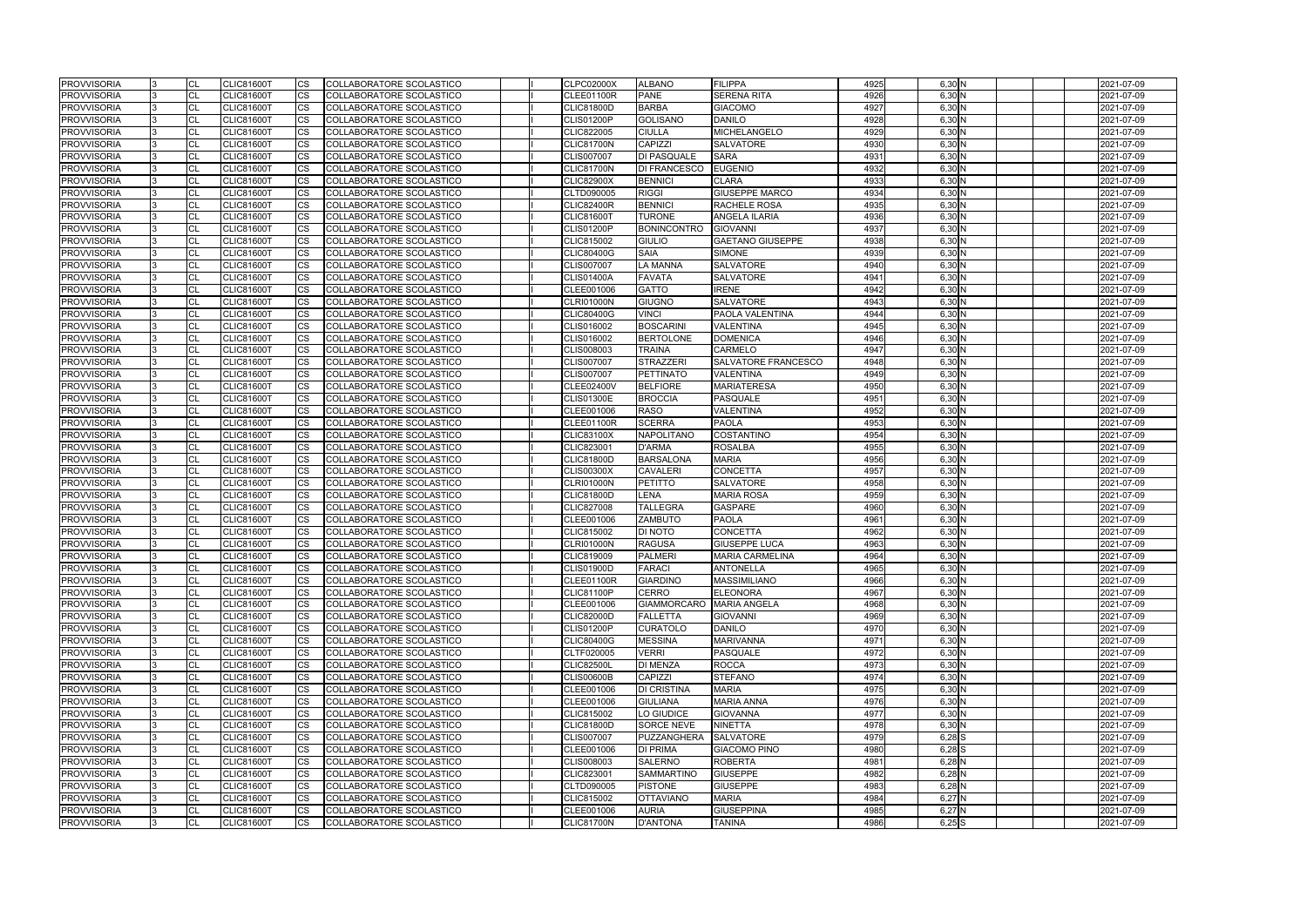| <b>PROVVISORIA</b>                       |     | ICL                     | <b>CLIC81600T</b>                      | ICS.                   | <b>ICOLLABORATORE SCOLASTICO</b>                     |  | <b>CLIS01200P</b>               | LONGOMBARDO VALENTINA                 |                                   | 4987         | $6,25$ S           |  | 2021-07-09               |
|------------------------------------------|-----|-------------------------|----------------------------------------|------------------------|------------------------------------------------------|--|---------------------------------|---------------------------------------|-----------------------------------|--------------|--------------------|--|--------------------------|
| <b>PROVVISORIA</b>                       |     | <b>ICL</b>              | <b>CLIC81600T</b>                      | ICS.                   | COLLABORATORE SCOLASTICO                             |  | <b>CLIS00900V</b>               | <b>TRIESTINO</b>                      | <b>CLAUDIA</b>                    | 4988         | $6,25$ S           |  | 2021-07-09               |
| <b>PROVVISORIA</b>                       |     | <b>CL</b>               | <b>CLIC81600T</b>                      | <b>ICS</b>             | COLLABORATORE SCOLASTICO                             |  | <b>CLEE01100R</b>               | ROMANO                                | <b>GASPARE DAVIDE</b>             | 4989         | $6,25$ S           |  | 2021-07-09               |
| <b>PROVVISORIA</b>                       |     | CL                      | <b>CLIC81600T</b>                      | <b>CS</b>              | COLLABORATORE SCOLASTICO                             |  | <b>CLIS01200P</b>               | <b>SCIBETTA</b>                       | <b>GIUSEPPE</b>                   | 4990         | $6,25$ S           |  | 2021-07-09               |
| <b>PROVVISORIA</b>                       |     | <b>CL</b>               | <b>CLIC81600T</b>                      | <b>CS</b>              | <b>COLLABORATORE SCOLASTICO</b>                      |  | <b>CLIS01300E</b>               | <b>CLAUSI</b>                         | <b>VALENTINA</b>                  | 4991         | 6,25N              |  | 2021-07-09               |
| <b>PROVVISORIA</b>                       |     | <b>CL</b>               | <b>CLIC81600T</b>                      | <b>CS</b>              | COLLABORATORE SCOLASTICO                             |  | CLTD090005                      | <b>SPAGNOLO</b>                       | <b>MICHELE</b>                    | 4992         | 6,25N              |  | 2021-07-09               |
| <b>PROVVISORIA</b>                       |     | CL                      | <b>CLIC81600T</b>                      | <b>CS</b>              | COLLABORATORE SCOLASTICO                             |  | <b>CLIS01400A</b>               | <b>MARINO</b>                         | <b>ANNALISA</b>                   | 4993         | 6,25N              |  | 2021-07-09               |
| <b>PROVVISORIA</b>                       |     | CL                      | <b>CLIC81600T</b>                      | <b>ICS</b>             | COLLABORATORE SCOLASTICO                             |  | <b>CLIS00600B</b>               | <b>MAGRO</b>                          | <b>ALBERTO</b>                    | 4994         | 6,25N              |  | 2021-07-09               |
| <b>PROVVISORIA</b>                       |     | <b>CL</b>               | <b>CLIC81600T</b>                      | <b>ICS</b>             | COLLABORATORE SCOLASTICO                             |  | <b>CLIC81000V</b>               | <b>BUSCEMI</b>                        | SANTA STEFANIA                    | 4995         | 6,25N              |  | 2021-07-09               |
| <b>PROVVISORIA</b>                       |     | <b>CL</b>               | <b>CLIC81600T</b>                      | <b>CS</b>              | COLLABORATORE SCOLASTICO                             |  | CLEE001006                      | ODDONE                                | <b>FRANCO</b>                     | 4996         | $6,25$ N           |  | 2021-07-09               |
| <b>PROVVISORIA</b>                       |     | CL                      | <b>CLIC81600T</b>                      | <b>CS</b>              | COLLABORATORE SCOLASTICO                             |  | <b>CLIC81100P</b>               | <b>PISANO</b>                         | <b>SALVATORE</b>                  | 4997         | 6,25N              |  | 2021-07-09               |
| <b>PROVVISORIA</b>                       |     | <b>CL</b>               | <b>CLIC81600T</b>                      | <b>CS</b>              | COLLABORATORE SCOLASTICO                             |  | <b>CLIC82500L</b>               | <b>CORBO</b>                          | <b>CARMELO</b>                    | 4998         | $6,23$ S           |  | 2021-07-09               |
| <b>PROVVISORIA</b>                       |     | <b>CL</b>               | <b>CLIC81600T</b>                      | <b>CS</b>              | COLLABORATORE SCOLASTICO                             |  | CLEE001006                      | <b>DAMANTI</b>                        | <b>DANIELA MICHELA</b>            | 4999         | 6,21S              |  | 2021-07-09               |
| <b>PROVVISORIA</b>                       |     | <b>CL</b>               | <b>CLIC81600T</b>                      | <b>CS</b>              | COLLABORATORE SCOLASTICO                             |  | <b>CLEE02100B</b>               | <b>CALCAGNO</b>                       | <b>MARIA GIOVANNA</b>             | 5000         | 6,21 N             |  | 2021-07-09               |
| <b>PROVVISORIA</b>                       |     | <b>CL</b>               | <b>CLIC81600T</b>                      | <b>CS</b>              | COLLABORATORE SCOLASTICO                             |  | <b>CLIC82500L</b>               | <b>ZUFFANTI</b>                       | <b>FRANCO CALOGERO</b>            | 5001         | $6,20$ S           |  | 2021-07-09               |
| <b>PROVVISORIA</b>                       |     | CL                      | <b>CLIC81600T</b>                      | <b>CS</b>              | COLLABORATORE SCOLASTICO                             |  | <b>CLIS00900V</b>               | <b>MIRISOLA</b>                       | <b>CARMINE FIDEL</b>              | 5002         | 6,20S              |  | 2021-07-09               |
| <b>PROVVISORIA</b>                       |     | <b>CL</b>               | <b>CLIC81600T</b>                      | <b>CS</b>              | COLLABORATORE SCOLASTICO                             |  | <b>CLIC827008</b>               | <b>PESCE</b>                          | <b>GIUSI MANUELA</b>              | 5003         | $6,20$ S           |  | 2021-07-09               |
| <b>PROVVISORIA</b>                       |     | <b>ICL</b>              | <b>CLIC81600T</b>                      | <b>CS</b>              | COLLABORATORE SCOLASTICO                             |  | <b>CLIS01900D</b>               | <b>LAPAGLIA</b>                       | <b>JESSICA</b>                    | 5004         | $6,20$ S           |  | 2021-07-09               |
| <b>PROVVISORIA</b>                       |     | <b>CL</b>               | <b>CLIC81600T</b>                      | <b>CS</b>              | COLLABORATORE SCOLASTICO                             |  | CLEE014008                      | <b>RANIOLO</b>                        | <b>CARMELO</b>                    | 5005         | $6,20$ S           |  | 2021-07-09               |
| <b>PROVVISORIA</b>                       |     | <b>CL</b>               | <b>CLIC81600T</b>                      | <b>CS</b>              | COLLABORATORE SCOLASTICO                             |  | <b>CLIC83100X</b>               | <b>DI FEDE</b>                        | <b>NUCCIA</b>                     | 5006         | $6,20$ S           |  | 2021-07-09               |
| <b>PROVVISORIA</b>                       |     | <b>CL</b>               | <b>CLIC81600T</b>                      | <b>CS</b>              | COLLABORATORE SCOLASTICO                             |  | CLTD090005                      | <b>DI MARCO</b>                       | <b>STEFANIA</b>                   | 5007         | $6,20$ S           |  | 2021-07-09               |
| <b>PROVVISORIA</b>                       |     | <b>CL</b>               | <b>CLIC81600T</b>                      | <b>ICS</b>             | COLLABORATORE SCOLASTICO                             |  | CLIS016002                      | <b>CARUSO</b>                         | <b>ENZA</b>                       | 5008         | $6,20$ S           |  | 2021-07-09               |
| <b>PROVVISORIA</b>                       |     | <b>CL</b>               | <b>CLIC81600T</b>                      | <b>CS</b>              | COLLABORATORE SCOLASTICO                             |  | <b>CLIS01200P</b>               | <b>DI GRACI</b>                       | <b>GIUSEPPE</b>                   | 5009         | $6,20$ S           |  | 2021-07-09               |
| <b>PROVVISORIA</b>                       |     | <b>CL</b>               | <b>CLIC81600T</b>                      | <b>CS</b>              | COLLABORATORE SCOLASTICO                             |  | CLEE001006                      | <b>RIZZO</b>                          | <b>CHIARA</b>                     | 5010         | $6,20$ S           |  | 2021-07-09               |
| <b>PROVVISORIA</b>                       |     | <b>CL</b>               | <b>CLIC81600T</b>                      | <b>CS</b>              | <b>COLLABORATORE SCOLASTICO</b>                      |  | <b>CLIC82000D</b>               | <b>BUFALINO</b>                       | NICOLO'                           | 5011         | $6,20$ S           |  | 2021-07-09               |
| <b>PROVVISORIA</b>                       |     | <b>CL</b>               | <b>CLIC81600T</b>                      | <b>CS</b>              | COLLABORATORE SCOLASTICO                             |  | CLTD090005                      | PECORELLA                             | <b>SALVATORE</b>                  | 5012         | $6,20$ S           |  | 2021-07-09               |
| <b>PROVVISORIA</b>                       |     | <b>CL</b>               | <b>CLIC81600T</b>                      | <b>ICS</b>             | COLLABORATORE SCOLASTICO                             |  | <b>CLIC81700N</b>               | <b>MALLIA</b>                         | <b>GAETANO</b>                    | 5013         | $6,20$ S           |  | 2021-07-09               |
| <b>PROVVISORIA</b>                       |     | <b>CL</b>               | <b>CLIC81600T</b>                      | <b>ICS</b>             | COLLABORATORE SCOLASTICO                             |  | CLIS007007                      | <b>STUPPIA</b>                        | <b>DANIELE ROSARIO</b>            | 5014         | $6,20$ S           |  | 2021-07-09               |
| <b>PROVVISORIA</b>                       |     | CL                      | <b>CLIC81600T</b>                      | <b>CS</b>              | COLLABORATORE SCOLASTICO                             |  | CLMM029001                      | <b>LA RUSSA</b>                       | <b>SERGIO</b>                     | 5015         | $6,20$ S           |  | 2021-07-09               |
| <b>PROVVISORIA</b>                       |     | <b>CL</b>               | <b>CLIC81600T</b>                      | <b>CS</b>              | COLLABORATORE SCOLASTICO                             |  | CLIS002004                      | SPINELLO                              | <b>SEFORA</b>                     | 5016         | 6,20 S             |  | 2021-07-09               |
| <b>PROVVISORIA</b>                       |     | <b>CL</b>               | <b>CLIC81600T</b>                      | <b>CS</b>              | COLLABORATORE SCOLASTICO                             |  | CLIC830004                      | <b>VALENTI</b>                        | <b>SARA</b>                       | 5017         | $6,20$ S           |  | 2021-07-09               |
| <b>PROVVISORIA</b>                       |     | CL                      | <b>CLIC81600T</b>                      | <b>CS</b>              | COLLABORATORE SCOLASTICO                             |  | <b>CLIS01300E</b>               | <b>GRASTA</b>                         | <b>SELENE ANDREA</b>              | 5018         | $6,20$ S           |  | 2021-07-09               |
| <b>PROVVISORIA</b>                       |     | CL                      | <b>CLIC81600T</b>                      | <b>ICS</b>             | COLLABORATORE SCOLASTICO                             |  | <b>CLEE02400V</b>               | <b>RICCI</b>                          | <b>DOMENICO</b>                   | 5019         | 6,20 N             |  | 2021-07-09               |
| <b>PROVVISORIA</b>                       |     | <b>CL</b>               | <b>CLIC81600T</b>                      | <b>CS</b>              | COLLABORATORE SCOLASTICO                             |  | CLIC815002<br><b>CLIS01900D</b> | <b>PRESTI</b>                         | <b>MARIANO</b><br><b>VINCENZO</b> | 5020<br>5021 | 6,20 N<br>$6,20$ N |  | 2021-07-09               |
| <b>PROVVISORIA</b><br><b>PROVVISORIA</b> |     | <b>CL</b><br><b>ICL</b> | <b>CLIC81600T</b><br><b>CLIC81600T</b> | <b>CS</b><br><b>CS</b> | COLLABORATORE SCOLASTICO<br>COLLABORATORE SCOLASTICO |  | CLEE031002                      | <b>CUCCHIARA</b><br><b>TINNIRELLO</b> | <b>EVELYN</b>                     | 5022         | $6,20$ N           |  | 2021-07-09<br>2021-07-09 |
| <b>PROVVISORIA</b>                       |     | <b>ICL</b>              | <b>CLIC81600T</b>                      | <b>CS</b>              | COLLABORATORE SCOLASTICO                             |  | <b>CLIS01900D</b>               | <b>BELLOMO</b>                        | <b>GAIA LETIZIA PIA</b>           | 5023         | 6,20 N             |  | 2021-07-09               |
| <b>PROVVISORIA</b>                       |     | <b>CL</b>               | <b>CLIC81600T</b>                      | <b>CS</b>              | COLLABORATORE SCOLASTICO                             |  | <b>CLIS007007</b>               | LO MONACO                             | <b>GIADA</b>                      | 5024         | $6,20$ N           |  | 2021-07-09               |
| <b>PROVVISORIA</b>                       |     | <b>CL</b>               | <b>CLIC81600T</b>                      | <b>CS</b>              | COLLABORATORE SCOLASTICO                             |  | CLTF020005                      | <b>CAUCHI</b>                         | <b>GIULIO</b>                     | 5025         | 6,20 N             |  | 2021-07-09               |
| <b>PROVVISORIA</b>                       | 13. | <b>ICL</b>              | <b>CLIC81600T</b>                      | <b>CS</b>              | COLLABORATORE SCOLASTICO                             |  | <b>CLIS01300E</b>               | <b>LODATO</b>                         | <b>MARCANTONIO PIO</b>            | 5026         | 6.20N              |  | 2021-07-09               |
| <b>PROVVISORIA</b>                       |     | <b>CL</b>               | <b>CLIC81600T</b>                      | <b>CS</b>              | COLLABORATORE SCOLASTICO                             |  | <b>CLIS002004</b>               | <b>NANFARO</b>                        | <b>SIMONE</b>                     | 5027         | 6,20 N             |  | 2021-07-09               |
| <b>PROVVISORIA</b>                       |     | <b>ICL</b>              | <b>CLIC81600T</b>                      | <b>CS</b>              | COLLABORATORE SCOLASTICO                             |  | CLEE031002                      | DI SIMONE                             | <b>RICHARD</b>                    | 5028         | $6,20$ N           |  | 2021-07-09               |
| <b>PROVVISORIA</b>                       |     | <b>CL</b>               | <b>CLIC81600T</b>                      | <b>CS</b>              | COLLABORATORE SCOLASTICO                             |  | CLMM029001                      | MULÈ                                  | <b>DANIELE</b>                    | 5029         | $6,20$ N           |  | 2021-07-09               |
| <b>PROVVISORIA</b>                       |     | <b>CL</b>               | <b>CLIC81600T</b>                      | <b>CS</b>              | COLLABORATORE SCOLASTICO                             |  | CLEE001006                      | <b>FERRARO</b>                        | <b>EMANUELA ISABELLA</b>          | 5030         | $6,20$ N           |  | 2021-07-09               |
| <b>PROVVISORIA</b>                       |     | CL                      | <b>CLIC81600T</b>                      | <b>CS</b>              | COLLABORATORE SCOLASTICO                             |  | <b>CLIS00900V</b>               | <b>FERRARO</b>                        | ROBERTO GIOACCHINO                | 5031         | 6,20 N             |  | 2021-07-09               |
| <b>PROVVISORIA</b>                       |     | <b>CL</b>               | <b>CLIC81600T</b>                      | <b>CS</b>              | COLLABORATORE SCOLASTICO                             |  | <b>CLEE02400V</b>               | <b>SFERRAZZA</b>                      | <b>GAETANO PIO</b>                | 5032         | $6,20$ N           |  | 2021-07-09               |
| <b>PROVVISORIA</b>                       |     | <b>CL</b>               | <b>CLIC81600T</b>                      | <b>CS</b>              | COLLABORATORE SCOLASTICO                             |  | <b>CLIS01200P</b>               | <b>NATALE</b>                         | <b>DAVIDE</b>                     | 5033         | $6,20$ N           |  | 2021-07-09               |
| <b>PROVVISORIA</b>                       |     | <b>ICL</b>              | <b>CLIC81600T</b>                      | <b>CS</b>              | COLLABORATORE SCOLASTICO                             |  | CLTD090005                      | <b>CASUCCI</b>                        | <b>GIUSEPPINA MARIA PIA</b>       | 5034         | $6,20$ N           |  | 2021-07-09               |
| <b>PROVVISORIA</b>                       |     | <b>ICL</b>              | <b>CLIC81600T</b>                      | <b>CS</b>              | COLLABORATORE SCOLASTICO                             |  | <b>CLIS01800N</b>               | <b>LA GRISTINA</b>                    | <b>ERIKA SOPHIA</b>               | 5035         | $6,20$ N           |  | 2021-07-09               |
| <b>PROVVISORIA</b>                       |     | <b>CL</b>               | <b>CLIC81600T</b>                      | <b>CS</b>              | COLLABORATORE SCOLASTICO                             |  | <b>CLIS00300X</b>               | DI DIO                                | <b>ORIANA</b>                     | 5036         | 6,20 N             |  | 2021-07-09               |
| <b>PROVVISORIA</b>                       |     | <b>ICL</b>              | <b>CLIC81600T</b>                      | <b>CS</b>              | COLLABORATORE SCOLASTICO                             |  | <b>CLIC82400R</b>               | CAFA'                                 | <b>ESTER GIUSY</b>                | 5037         | 6,20 N             |  | 2021-07-09               |
| <b>PROVVISORIA</b>                       |     | <b>CL</b>               | <b>CLIC81600T</b>                      | <b>CS</b>              | COLLABORATORE SCOLASTICO                             |  | CLEE001006                      | <b>DEBILIO</b>                        | <b>FILIPPO</b>                    | 5038         | 6,20 N             |  | 2021-07-09               |
| <b>PROVVISORIA</b>                       |     | <b>CL</b>               | <b>CLIC81600T</b>                      | <b>CS</b>              | COLLABORATORE SCOLASTICO                             |  | <b>CLPS03000N</b>               | <b>RAVALLI</b>                        | <b>MARTA</b>                      | 5039         | $6,20$ N           |  | 2021-07-09               |
| <b>PROVVISORIA</b>                       |     | <b>ICL</b>              | <b>CLIC81600T</b>                      | <b>CS</b>              | COLLABORATORE SCOLASTICO                             |  | CLIS008003                      | <b>MADONIA</b>                        | <b>GIUSEPPE</b>                   | 5040         | 6,20 N             |  | 2021-07-09               |
| <b>PROVVISORIA</b>                       |     | <b>ICL</b>              | <b>CLIC81600T</b>                      | <b>CS</b>              | COLLABORATORE SCOLASTICO                             |  | <b>CLIS002004</b>               | <b>ANGELICO</b>                       | <b>LUCIANO</b>                    | 5041         | $6,20$ N           |  | 2021-07-09               |
| <b>PROVVISORIA</b>                       |     | CL                      | <b>CLIC81600T</b>                      | <b>CS</b>              | COLLABORATORE SCOLASTICO                             |  | CLIS016002                      | <b>MINGOIA</b>                        | <b>MICHELE</b>                    | 5042         | $6,20$ N           |  | 2021-07-09               |
| <b>PROVVISORIA</b>                       |     | <b>ICL</b>              | <b>CLIC81600T</b>                      | <b>CS</b>              | COLLABORATORE SCOLASTICO                             |  | <b>CLEE02100B</b>               | <b>RAVALLI</b>                        | <b>GIUSEPPE</b>                   | 5043         | $6,20$ N           |  | 2021-07-09               |
| <b>PROVVISORIA</b>                       |     | <b>CL</b>               | <b>CLIC81600T</b>                      | <b>CS</b>              | COLLABORATORE SCOLASTICO                             |  | CLIC830004                      | <b>NICITA</b>                         | <b>MATTIA</b>                     | 5044         | 6,20 N             |  | 2021-07-09               |
| <b>PROVVISORIA</b>                       |     | <b>CL</b>               | <b>CLIC81600T</b>                      | <b>CS</b>              | COLLABORATORE SCOLASTICO                             |  | CLEE01100R                      | DI DIO                                | <b>MARTINA</b>                    | 5045         | 6,20 N             |  | 2021-07-09               |
| <b>PROVVISORIA</b>                       |     | <b>ICL</b>              | <b>CLIC81600T</b>                      | <b>CS</b>              | COLLABORATORE SCOLASTICO                             |  | <b>CLIS01900D</b>               | PAPPALARDO                            | <b>FABIO ANTONIO</b>              | 5046         | $6,20$ N           |  | 2021-07-09               |
| <b>PROVVISORIA</b>                       |     | <b>ICL</b>              | <b>CLIC81600T</b>                      | <b>CS</b>              | COLLABORATORE SCOLASTICO                             |  | <b>CLIS007007</b>               | <b>APRILE</b>                         | <b>EUGENIA</b>                    | 5047         | $6,20$ N           |  | 2021-07-09               |
| <b>PROVVISORIA</b>                       |     | <b>ICL</b>              | <b>CLIC81600T</b>                      | <b>CS</b>              | COLLABORATORE SCOLASTICO                             |  | <b>CLPS03000N</b>               | <b>CORFU'</b>                         | <b>MARIA ILENIA</b>               | 5048         | 6,20 N             |  | 2021-07-09               |

|  |  | 2021-07-09 |
|--|--|------------|
|  |  |            |
|  |  | 2021-07-09 |
|  |  | 2021-07-09 |
|  |  | 2021-07-09 |
|  |  | 2021-07-09 |
|  |  | 2021-07-09 |
|  |  |            |
|  |  | 2021-07-09 |
|  |  | 2021-07-09 |
|  |  | 2021-07-09 |
|  |  | 2021-07-09 |
|  |  | 2021-07-09 |
|  |  | 2021-07-09 |
|  |  | 2021-07-09 |
|  |  | 2021-07-09 |
|  |  | 2021-07-09 |
|  |  | 2021-07-09 |
|  |  |            |
|  |  | 2021-07-09 |
|  |  | 2021-07-09 |
|  |  | 2021-07-09 |
|  |  | 2021-07-09 |
|  |  | 2021-07-09 |
|  |  | 2021-07-09 |
|  |  | 2021-07-09 |
|  |  | 2021-07-09 |
|  |  | 2021-07-09 |
|  |  | 2021-07-09 |
|  |  |            |
|  |  | 2021-07-09 |
|  |  | 2021-07-09 |
|  |  | 2021-07-09 |
|  |  | 2021-07-09 |
|  |  | 2021-07-09 |
|  |  | 2021-07-09 |
|  |  | 2021-07-09 |
|  |  | 2021-07-09 |
|  |  | 2021-07-09 |
|  |  | 2021-07-09 |
|  |  | 2021-07-09 |
|  |  | 2021-07-09 |
|  |  | 2021-07-09 |
|  |  | 2021-07-09 |
|  |  | 2021-07-09 |
|  |  |            |
|  |  | 2021-07-09 |
|  |  | 2021-07-09 |
|  |  | 2021-07-09 |
|  |  | 2021-07-09 |
|  |  | 2021-07-09 |
|  |  | 2021-07-09 |
|  |  | 2021-07-09 |
|  |  | 2021-07-09 |
|  |  | 2021-07-09 |
|  |  | 2021-07-09 |
|  |  | 2021-07-09 |
|  |  |            |
|  |  | 2021-07-09 |
|  |  | 2021-07-09 |
|  |  | 2021-07-09 |
|  |  | 2021-07-09 |
|  |  | 2021-07-09 |
|  |  | 2021-07-09 |
|  |  | 2021-07-09 |
|  |  | 2021-07-09 |
|  |  | 2021-07-09 |
|  |  | 2021-07-09 |
|  |  |            |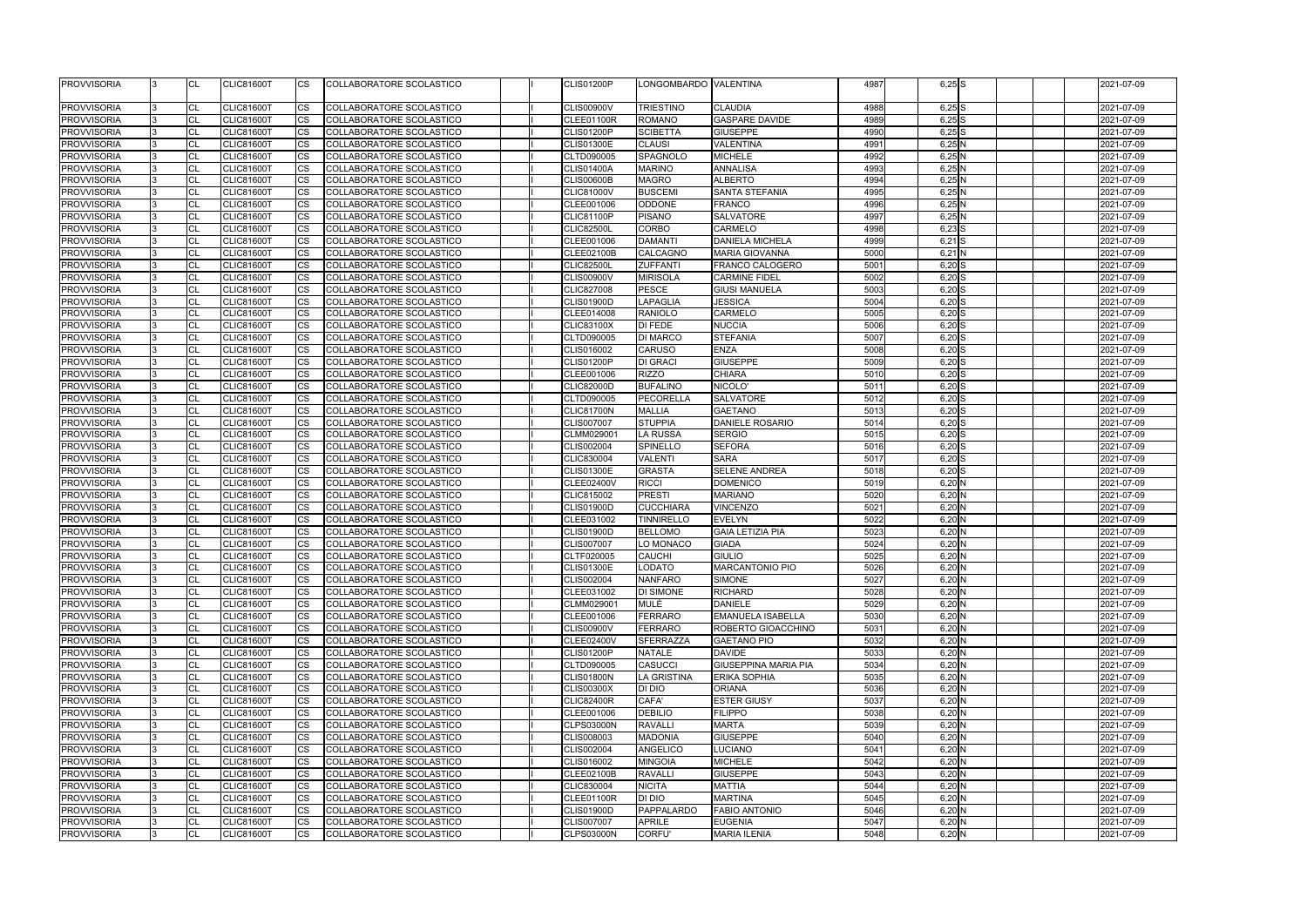| <b>PROVVISORIA</b> | <b>CL</b> | <b>CLIC81600T</b> | <b>CS</b>              | COLLABORATORE SCOLASTICO        |  | CLIC821009        | <b>PASTORELLO</b>           | <b>ALESSANDRA</b>                    | 5049 | 6,20 N     | 2021-07-09 |
|--------------------|-----------|-------------------|------------------------|---------------------------------|--|-------------------|-----------------------------|--------------------------------------|------|------------|------------|
| <b>PROVVISORIA</b> | CL        | <b>CLIC81600T</b> | <b>CS</b>              | <b>COLLABORATORE SCOLASTICO</b> |  | <b>CLPS03000N</b> | <b>COMANDATORE SIMONA</b>   |                                      | 5050 | $6,20$ N   | 2021-07-09 |
| <b>PROVVISORIA</b> | CL        | <b>CLIC81600T</b> | <b>CS</b>              | COLLABORATORE SCOLASTICO        |  | <b>CLIS007007</b> | <b>GOTADORO</b>             | <b>MAURO FILIPPO</b>                 | 5051 | $6,20$ N   | 2021-07-09 |
| <b>PROVVISORIA</b> | CL        | <b>CLIC81600T</b> | CS                     | COLLABORATORE SCOLASTICO        |  | CLEE001006        | PUZZANGHERA                 | <b>GIUSEPPE</b>                      | 5052 | $6,20$ N   | 2021-07-09 |
| <b>PROVVISORIA</b> | CL        | <b>CLIC81600T</b> | CS                     | COLLABORATORE SCOLASTICO        |  | <b>CLIS01900D</b> | <b>GIUMENTO</b>             | <b>ORIANA</b>                        | 5053 | 6,20 N     | 2021-07-09 |
| <b>PROVVISORIA</b> | CL        | <b>CLIC81600T</b> | <b>CS</b>              | COLLABORATORE SCOLASTICO        |  | CLTF020005        | <b>NUZZI</b>                | CARMELO                              | 5054 | $6,20$ N   | 2021-07-09 |
| <b>PROVVISORIA</b> | CL        | <b>CLIC81600T</b> | <b>CS</b>              | COLLABORATORE SCOLASTICO        |  | <b>CLIC83200Q</b> | <b>BRANCACCI</b>            | <b>ANDREA</b>                        | 5055 | $6,20$ N   | 2021-07-09 |
| <b>PROVVISORIA</b> | CL        | <b>CLIC81600T</b> | <b>CS</b>              | COLLABORATORE SCOLASTICO        |  | CLIC815002        | <b>GAMBINO</b>              | <b>NOEMI GIOSY</b>                   | 5056 | $6,20$ N   | 2021-07-09 |
| <b>PROVVISORIA</b> | CL        | <b>CLIC81600T</b> | <b>CS</b>              | <b>COLLABORATORE SCOLASTICO</b> |  | CLEE001006        | <b>GRACI</b>                | <b>MARIA CHIARA</b>                  | 5057 | $6,20$ N   | 2021-07-09 |
| <b>PROVVISORIA</b> | CL        | <b>CLIC81600T</b> | CS                     | COLLABORATORE SCOLASTICO        |  | <b>CLIS00300X</b> | <b>CARUSO</b>               | <b>MARIA NUCCIA</b>                  | 5058 | $6,20$ N   | 2021-07-09 |
| <b>PROVVISORIA</b> | CL        | <b>CLIC81600T</b> | CS                     | COLLABORATORE SCOLASTICO        |  | CLIS002004        | <b>CANDELA</b>              | <b>GIUSEPPE</b>                      | 5059 | $6,20$ N   | 2021-07-09 |
| <b>PROVVISORIA</b> | <b>CL</b> | <b>CLIC81600T</b> | <b>CS</b>              | COLLABORATORE SCOLASTICO        |  | <b>CLIC827008</b> | <b>CARNEVALE</b>            | LILIANA                              | 5060 | $6,20$ N   | 2021-07-09 |
| <b>PROVVISORIA</b> | <b>CL</b> | <b>CLIC81600T</b> | <b>CS</b>              | COLLABORATORE SCOLASTICO        |  | <b>CLEE01100R</b> | <b>CATALANO</b>             | <b>SIMONE</b>                        | 5061 | $6,20$ N   | 2021-07-09 |
| <b>PROVVISORIA</b> | CL        | <b>CLIC81600T</b> | <b>CS</b>              | COLLABORATORE SCOLASTICO        |  | <b>CLIC81700N</b> | <b>MERENDINO</b>            | <b>SERENA</b>                        | 5062 | $6,20$ N   | 2021-07-09 |
| <b>PROVVISORIA</b> | CL        | <b>CLIC81600T</b> | <b>CS</b>              | COLLABORATORE SCOLASTICO        |  | CLIC815002        | <b>DI MARIA</b>             | <b>MICHELE</b>                       | 5063 | $6,20$ N   | 2021-07-09 |
| <b>PROVVISORIA</b> | CL        | <b>CLIC81600T</b> | CS                     | COLLABORATORE SCOLASTICO        |  | CLEE001006        | <b>MONTALTO</b>             | <b>VALERIO MICHELE</b>               | 5064 | 6,20 N     | 2021-07-09 |
| <b>PROVVISORIA</b> | <b>CL</b> | <b>CLIC81600T</b> | CS                     | COLLABORATORE SCOLASTICO        |  | <b>CLIC81100P</b> | <b>VELLA</b>                | <b>GIACOMO EMANUELE</b>              | 5065 | 6,20 N     | 2021-07-09 |
| <b>PROVVISORIA</b> | CL        | <b>CLIC81600T</b> | <b>CS</b>              | COLLABORATORE SCOLASTICO        |  | CLTF020005        | <b>DOMICOLI</b>             | VINCENZO GRAZIANO                    | 5066 | 6,20N      | 2021-07-09 |
| <b>PROVVISORIA</b> | CL        | <b>CLIC81600T</b> | <b>CS</b>              | COLLABORATORE SCOLASTICO        |  | <b>CLMM02400T</b> | <b>GIUGNO</b>               | <b>SALVATORE</b>                     | 5067 | 6,20 N     | 2021-07-09 |
| <b>PROVVISORIA</b> | <b>CL</b> | <b>CLIC81600T</b> | <b>CS</b>              | COLLABORATORE SCOLASTICO        |  | <b>CLIS01900D</b> | <b>IANNAZZO</b>             | <b>LUCIA</b>                         | 5068 | $6,20$ N   | 2021-07-09 |
| <b>PROVVISORIA</b> | CL        | <b>CLIC81600T</b> | <b>CS</b>              | COLLABORATORE SCOLASTICO        |  | <b>CLRI01000N</b> | <b>MILAZZO</b>              | <b>DANIELE</b>                       | 5069 | 6,20 N     | 2021-07-09 |
| <b>PROVVISORIA</b> | CL        | <b>CLIC81600T</b> | CS                     | COLLABORATORE SCOLASTICO        |  | CLMM029001        | <b>GRAGLIA</b>              | <b>IOLANDA CHIARA</b>                | 5070 | $6,20$ N   | 2021-07-09 |
| <b>PROVVISORIA</b> | <b>CL</b> | <b>CLIC81600T</b> | CS                     | COLLABORATORE SCOLASTICO        |  | <b>CLIC81600T</b> | <b>CINARDO</b>              | ALESSIA GUENDALINA                   | 5071 | $6,20$ N   | 2021-07-09 |
| <b>PROVVISORIA</b> | CL        | <b>CLIC81600T</b> | <b>CS</b>              | COLLABORATORE SCOLASTICO        |  | <b>CLIS00900V</b> | <b>ARNONE</b>               | <b>MARIO</b>                         | 5072 | $6,20$ N   | 2021-07-09 |
| <b>PROVVISORIA</b> | CL        | <b>CLIC81600T</b> | CS                     | COLLABORATORE SCOLASTICO        |  | CLIS01900D        | <b>MATTINA</b>              | <b>MARCELLO</b>                      | 5073 | $6,20$ N   | 2021-07-09 |
| <b>PROVVISORIA</b> | <b>CL</b> | <b>CLIC81600T</b> | $\overline{\text{cs}}$ | COLLABORATORE SCOLASTICO        |  | CLIC815002        | <b>TRICOLI</b>              | ROSSELLA MARIA                       | 5074 | $6,20$ N   | 2021-07-09 |
| <b>PROVVISORIA</b> | CL        | <b>CLIC81600T</b> | <b>CS</b>              | COLLABORATORE SCOLASTICO        |  | <b>CLRI01000N</b> | <b>BONASERA</b>             | <b>CALOGERO</b>                      | 5075 | 6,20 N     | 2021-07-09 |
| <b>PROVVISORIA</b> | CL        | <b>CLIC81600T</b> | <b>CS</b>              | COLLABORATORE SCOLASTICO        |  | <b>CLIC80400G</b> | <b>TIDONA</b>               | <b>MARIA RITA</b>                    | 5076 | $6,20$ N   | 2021-07-09 |
| <b>PROVVISORIA</b> | <b>CL</b> | <b>CLIC81600T</b> | CS                     | COLLABORATORE SCOLASTICO        |  | <b>CLIS007007</b> | <b>MAZZAPICA</b>            | <b>CALOGERO</b>                      | 5077 | $6,20$ N   | 2021-07-09 |
| <b>PROVVISORIA</b> | CL        | CLIC81600T        | CS                     | COLLABORATORE SCOLASTICO        |  | CLIC823001        | <b>ANTONUCCIO</b>           | <b>MARISA</b>                        | 5078 | 6,20 N     | 2021-07-09 |
| <b>PROVVISORIA</b> | CL        | <b>CLIC81600T</b> | <b>CS</b>              | <b>COLLABORATORE SCOLASTICO</b> |  | CLIC822005        | CARDELLA                    | <b>GIORGIO PATRIZIO</b>              | 5079 | 6,20 N     | 2021-07-09 |
| <b>PROVVISORIA</b> | <b>CL</b> | <b>CLIC81600T</b> | <b>CS</b>              | COLLABORATORE SCOLASTICO        |  | <b>CLIC82400R</b> | <b>MIGLIORE</b>             | FRANCESCO ORAZIO                     | 5080 | 6,20 N     | 2021-07-09 |
|                    |           |                   |                        |                                 |  |                   |                             | ANGELO                               |      |            |            |
| <b>PROVVISORIA</b> | CL        | <b>CLIC81600T</b> | <b>CS</b>              | COLLABORATORE SCOLASTICO        |  | CLIC827008        | <b>GIOCOLANO</b>            | <b>LUIGI</b>                         | 5081 | $6,20$ N   | 2021-07-09 |
| <b>PROVVISORIA</b> | CL        | <b>CLIC81600T</b> | CS                     | COLLABORATORE SCOLASTICO        |  | <b>CLIS01200P</b> | <b>CARLINO</b>              | <b>GIUSEPPINA APOLLONIA</b>          | 5082 | $6,20$ N   | 2021-07-09 |
| <b>PROVVISORIA</b> | CL        | <b>CLIC81600T</b> | <b>CS</b>              | <b>COLLABORATORE SCOLASTICO</b> |  | <b>CLMM02400T</b> | <b>PUZZO</b>                | <b>MARCO</b>                         | 5083 | $6,20$ N   | 2021-07-09 |
| <b>PROVVISORIA</b> | CL        | <b>CLIC81600T</b> | <b>CS</b>              | COLLABORATORE SCOLASTICO        |  | <b>CLIS007007</b> | <b>FURETTO</b>              | <b>GIUSEPPA</b>                      | 5084 | $6,20$ N   | 2021-07-09 |
| <b>PROVVISORIA</b> | <b>CL</b> | <b>CLIC81600T</b> | <b>CS</b>              | COLLABORATORE SCOLASTICO        |  | <b>CLEE02400V</b> | <b>TORINO</b>               | ANGELA ANTONELLA<br><b>DEBORA</b>    | 5085 | $6,17$ $S$ | 2021-07-09 |
| <b>PROVVISORIA</b> | CL        | <b>CLIC81600T</b> | CS                     | COLLABORATORE SCOLASTICO        |  | <b>CLPC02000X</b> | LANZA                       | <b>LUIGI ANGELO</b>                  | 5086 | 6,17 S     | 2021-07-09 |
| <b>PROVVISORIA</b> | <b>CL</b> | <b>CLIC81600T</b> | <b>CS</b>              | COLLABORATORE SCOLASTICO        |  | <b>CLIS01300E</b> | <b>PISTIS</b>               | <b>ANDREA VALERIO</b>                | 5087 | $6,17$ S   | 2021-07-09 |
| <b>PROVVISORIA</b> | <b>CL</b> | <b>CLIC81600T</b> | <b>CS</b>              | COLLABORATORE SCOLASTICO        |  | <b>CLEE02100B</b> | <b>SPATOLA</b>              | <b>BARTOLO</b>                       | 5088 | 6,17S      | 2021-07-09 |
| <b>PROVVISORIA</b> | <b>CL</b> | <b>CLIC81600T</b> | <b>CS</b>              | COLLABORATORE SCOLASTICO        |  | <b>CLIC81100P</b> | <b>GRANVILLANO</b>          | <b>SALVATORE</b>                     | 5089 | 6,17S      | 2021-07-09 |
| <b>PROVVISORIA</b> | <b>CL</b> | <b>CLIC81600T</b> | <b>CS</b>              | COLLABORATORE SCOLASTICO        |  | CLEE001006        | <b>MESSINA</b>              | <b>ROSSANA</b>                       | 5090 | $6,17$ S   | 2021-07-09 |
| <b>PROVVISORIA</b> | <b>CL</b> | <b>CLIC81600T</b> | <b>CS</b>              | COLLABORATORE SCOLASTICO        |  | CLIC821009        | <b>SALVAGGIO</b>            | <b>GIUSEPPINA</b>                    | 5091 | 6,17S      | 2021-07-09 |
| <b>PROVVISORIA</b> | <b>CL</b> | <b>CLIC81600T</b> | <b>CS</b>              | COLLABORATORE SCOLASTICO        |  | <b>CLIS00300X</b> | <b>TOMASI</b>               | <b>ELISABETTA</b>                    | 5092 | 6,17S      | 2021-07-09 |
| <b>PROVVISORIA</b> | CL        | <b>CLIC81600T</b> | <b>CS</b>              | COLLABORATORE SCOLASTICO        |  | CLEE001006        | <b>ZAGARELLA</b>            | <b>GAETANA</b>                       | 5093 | 6,17S      | 2021-07-09 |
| <b>PROVVISORIA</b> | CL        | <b>CLIC81600T</b> | <b>CS</b>              | COLLABORATORE SCOLASTICO        |  | <b>CLEE01100R</b> | LOMBARDO                    | <b>VINCENZO</b>                      | 5094 | 6,17S      | 2021-07-09 |
| <b>PROVVISORIA</b> | <b>CL</b> | <b>CLIC81600T</b> | <b>CS</b>              | COLLABORATORE SCOLASTICO        |  | CLEE001006        | <b>DI TULLIO</b>            | <b>MARIA ANTONIETTA</b>              | 5095 | 6,17S      | 2021-07-09 |
| <b>PROVVISORIA</b> | CL        | <b>CLIC81600T</b> | <b>CS</b>              | COLLABORATORE SCOLASTICO        |  | <b>CLIS01200P</b> | TAMBURINO                   | ALESSANDRO SANTO<br><b>SAMUELE M</b> | 5096 | $6,17$ S   | 2021-07-09 |
| <b>PROVVISORIA</b> | CL        | <b>CLIC81600T</b> | <b>CS</b>              | COLLABORATORE SCOLASTICO        |  | <b>CLIC827008</b> | DI CARO                     | <b>NICOLETTA</b>                     | 5097 | 6,17N      | 2021-07-09 |
| <b>PROVVISORIA</b> | CL        | <b>CLIC81600T</b> | <b>CS</b>              | COLLABORATORE SCOLASTICO        |  | CLTD090005        | <b>PISTONE</b>              | <b>CALOGERO</b>                      | 5098 | $6,17$ N   | 2021-07-09 |
| <b>PROVVISORIA</b> | <b>CL</b> | <b>CLIC81600T</b> | <b>CS</b>              | COLLABORATORE SCOLASTICO        |  | <b>CLIS00600B</b> | <b>FURNERI</b>              | <b>ROSARIO</b>                       | 5099 | $6,17$ N   | 2021-07-09 |
| <b>PROVVISORIA</b> | <b>CL</b> | <b>CLIC81600T</b> | <b>CS</b>              | COLLABORATORE SCOLASTICO        |  | CLTD090005        | <b>ROMANO</b>               | <b>NUNZIO</b>                        | 5100 | $6,17$ N   | 2021-07-09 |
| <b>PROVVISORIA</b> | CL        | <b>CLIC81600T</b> | <b>CS</b>              | COLLABORATORE SCOLASTICO        |  | <b>CLIS007007</b> | <b>D'AGOSTINO</b>           | <b>ARIANNA</b>                       | 5101 | $6,17$ N   | 2021-07-09 |
| <b>PROVVISORIA</b> | <b>CL</b> | <b>CLIC81600T</b> | CS.                    | COLLABORATORE SCOLASTICO        |  | CLEE001006        | <b>LA MAGNA</b>             | <b>TULLIO</b>                        | 5102 | 6,17N      | 2021-07-09 |
| <b>PROVVISORIA</b> | CL        | <b>CLIC81600T</b> | <b>CS</b>              | COLLABORATORE SCOLASTICO        |  | <b>CLIC81000V</b> | <b>FARACI</b>               | <b>BARBARA</b>                       | 5103 | 6,17N      | 2021-07-09 |
| <b>PROVVISORIA</b> | CL        | <b>CLIC81600T</b> | <b>CS</b>              | COLLABORATORE SCOLASTICO        |  | CLIS016002        | <b>CASTELLO</b>             | <b>MARIA ENZA</b>                    | 5104 | $6,17$ N   | 2021-07-09 |
| <b>PROVVISORIA</b> | <b>CL</b> | <b>CLIC81600T</b> | <b>CS</b>              | COLLABORATORE SCOLASTICO        |  | <b>CLIC827008</b> | <b>DI PIETRO</b>            | <b>IRENE</b>                         | 5105 | $6,17$ N   | 2021-07-09 |
| <b>PROVVISORIA</b> | <b>CL</b> | <b>CLIC81600T</b> | <b>CS</b>              | COLLABORATORE SCOLASTICO        |  | <b>CLIS007007</b> | <b>TOSCANO</b>              | <b>TIZIANA</b>                       | 5106 | $6,17$ N   | 2021-07-09 |
| <b>PROVVISORIA</b> | <b>CL</b> | <b>CLIC81600T</b> | CS.                    | COLLABORATORE SCOLASTICO        |  | <b>CLIC828004</b> | <b>GRUTTADAURIA ROBERTO</b> |                                      | 5107 | $6,17$ N   | 2021-07-09 |
|                    |           |                   |                        |                                 |  |                   |                             |                                      |      |            |            |

| 5049                                 | $6,20$ <sub>N</sub>         |     |  | 2021-07-09 |
|--------------------------------------|-----------------------------|-----|--|------------|
| 5050                                 | $6,20$ N                    |     |  | 2021-07-09 |
| 5051                                 | 6,20 N                      |     |  | 2021-07-09 |
| 5052                                 | $6,20$ N                    |     |  | 2021-07-09 |
| 5053                                 | 6,20 N                      |     |  | 2021-07-09 |
| 5054                                 | 6,20 N                      |     |  | 2021-07-09 |
| 5055                                 | 6,20 N                      |     |  | 2021-07-09 |
| 5056                                 | $6,20\overline{\mathsf{N}}$ |     |  | 2021-07-09 |
| 5057                                 | 6,20 N                      |     |  | 2021-07-09 |
| 5058                                 | $6,20$ N                    |     |  | 2021-07-09 |
| 5059                                 | $6,20$ N                    |     |  | 2021-07-09 |
| 5060                                 | 6,20 N                      |     |  | 2021-07-09 |
| 5061                                 | 6,20 N                      |     |  | 2021-07-09 |
| 5062                                 | $6,20$ N                    |     |  | 2021-07-09 |
| 5063                                 | 6,20 N                      |     |  | 2021-07-09 |
| 5064                                 | 6,20 N                      |     |  | 2021-07-09 |
| 5065                                 | $6,20$ N                    |     |  | 2021-07-09 |
| 5066                                 | $6,20$ N                    |     |  | 2021-07-09 |
| 5067                                 | 6,20 N                      |     |  | 2021-07-09 |
| 5068                                 | 6,20 N                      |     |  | 2021-07-09 |
| 5069                                 | $6,20$ N                    |     |  | 2021-07-09 |
| 5070                                 | 6,20 N                      |     |  | 2021-07-09 |
| 5071                                 | $6,20$ N                    |     |  | 2021-07-09 |
| 5072                                 | $6,20$ N                    |     |  | 2021-07-09 |
| 5073                                 | 6,20 N                      |     |  | 2021-07-09 |
| 5074                                 | 6,20 N                      |     |  | 2021-07-09 |
| 5075                                 | 6,20 N                      |     |  | 2021-07-09 |
| 5076                                 | 6,20 N                      |     |  | 2021-07-09 |
| 5077                                 | $6,20$ N                    |     |  | 2021-07-09 |
| 5078                                 | 6,20 N                      |     |  | 2021-07-09 |
| 5079                                 | 6,20 N                      |     |  | 2021-07-09 |
| 5080                                 | 6,20 N                      |     |  | 2021-07-09 |
|                                      |                             |     |  |            |
|                                      |                             |     |  |            |
|                                      |                             |     |  |            |
|                                      | 6,20 N                      |     |  | 2021-07-09 |
| 5081<br>5082                         | $6,20$ N                    |     |  | 2021-07-09 |
| 5083                                 | 6,20 N                      |     |  | 2021-07-09 |
| 5084                                 | 6,20 N                      |     |  | 2021-07-09 |
| 5085                                 | $6,17$ $S$                  |     |  | 2021-07-09 |
|                                      |                             |     |  |            |
| 5086                                 | $6,17$ $S$                  |     |  | 2021-07-09 |
| 5087                                 | $6,17$ S                    |     |  | 2021-07-09 |
| 5088                                 | $6,17$ S                    |     |  | 2021-07-09 |
| 5089                                 | $6,17$ $S$                  |     |  | 2021-07-09 |
|                                      | 6,17S                       |     |  | 2021-07-09 |
|                                      | $6,17$ S                    |     |  | 2021-07-09 |
|                                      | $6,17$ S                    |     |  | 2021-07-09 |
|                                      | $6,17$ S                    |     |  | 2021-07-09 |
| 5090<br>5091<br>5092<br>5093<br>5094 | 6,17 <sub>S</sub>           |     |  | 2021-07-09 |
|                                      | 6,17 <sup>S</sup>           |     |  | 2021-07-09 |
| 5095<br>5096                         | 6,17                        | lS. |  | 2021-07-09 |
|                                      |                             |     |  |            |
|                                      | $6,17$ N                    |     |  | 2021-07-09 |
|                                      | 6,17 <sup>N</sup>           |     |  | 2021-07-09 |
|                                      | 6,17 <sub>N</sub>           |     |  | 2021-07-09 |
| 5097<br>5098<br>5099<br>5100         | 6,17N                       |     |  | 2021-07-09 |
|                                      | 6,17N                       |     |  | 2021-07-09 |
|                                      | 6,17N                       |     |  | 2021-07-09 |
|                                      | 6,17 <sub>N</sub>           |     |  | 2021-07-09 |
|                                      | $6,17$ N                    |     |  | 2021-07-09 |
| 5101<br>5102<br>5103<br>5104<br>5105 | 6,17 <sub>N</sub>           |     |  | 2021-07-09 |
| 5106                                 | 6,17 N                      |     |  | 2021-07-09 |
| 5107                                 | 6,17 N                      |     |  | 2021-07-09 |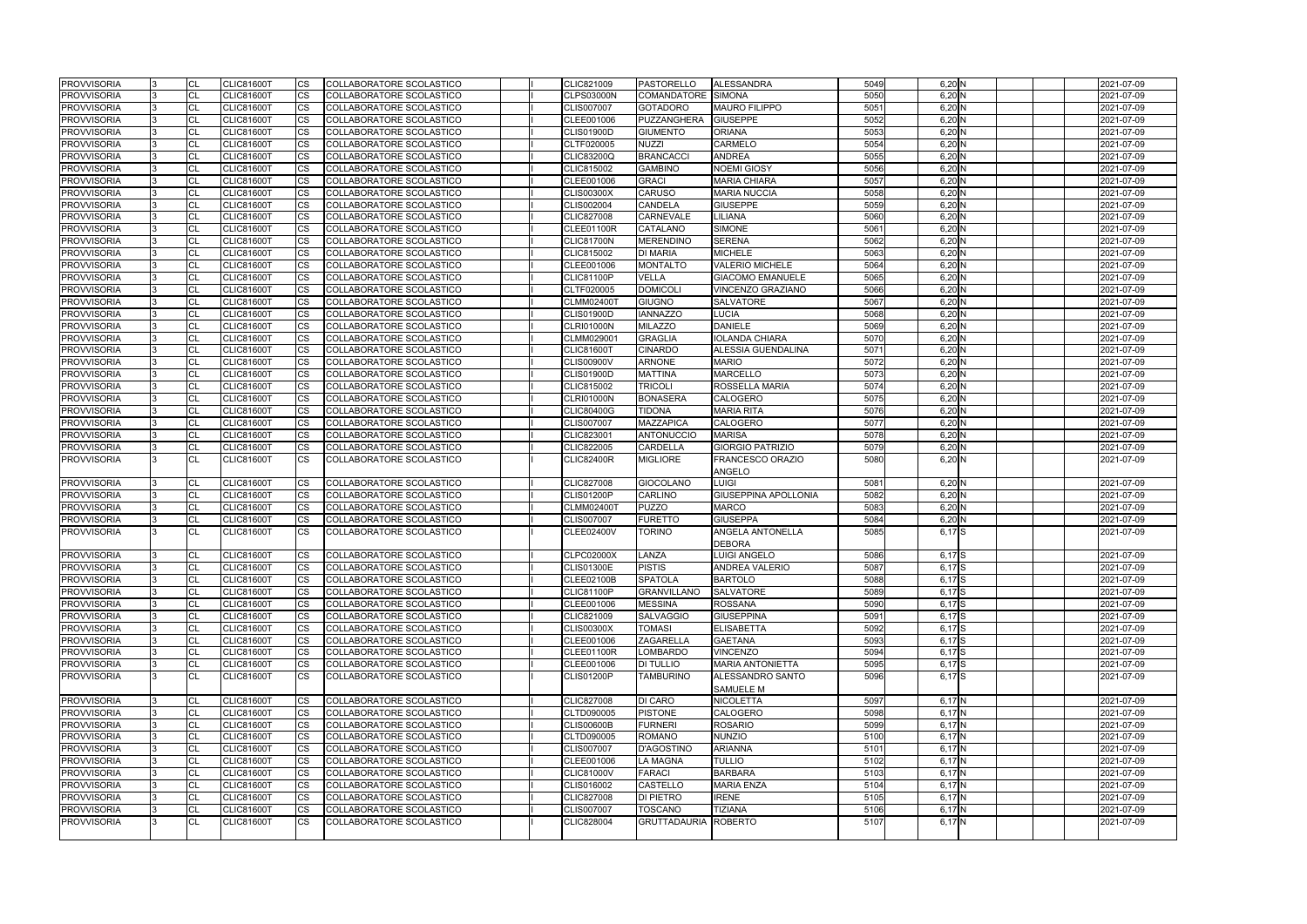| 5108 | $6,17$ <sub>N</sub> |    |  | 2021-07-09 |
|------|---------------------|----|--|------------|
| 5109 | $6,17$ <sub>N</sub> |    |  | 2021-07-09 |
| 5110 | $6,17$ N            |    |  | 2021-07-09 |
|      |                     |    |  |            |
| 5111 | 6,17N               |    |  | 2021-07-09 |
| 5112 | 6.17 N              |    |  | 2021-07-09 |
| 5113 | 6,17N               |    |  | 2021-07-09 |
| 5114 | 6,17N               |    |  | 2021-07-09 |
| 5115 | $6,17$ <sub>N</sub> |    |  | 2021-07-09 |
| 5116 | $6,17$ N            |    |  | 2021-07-09 |
| 5117 | 6,17 <sub>N</sub>   |    |  | 2021-07-09 |
| 5118 | 6,17 <sub>N</sub>   |    |  | 2021-07-09 |
| 5119 | $6,16$ N            |    |  | 2021-07-09 |
| 5120 | $6,15 \overline{N}$ |    |  | 2021-07-09 |
| 5121 | $6,11$ S            |    |  | 2021-07-09 |
| 5122 | $6,10$ $S$          |    |  | 2021-07-09 |
| 5123 | $6,10$ S            |    |  | 2021-07-09 |
| 5124 | 6,10S               |    |  | 2021-07-09 |
| 5125 | $6,10$ S            |    |  | 2021-07-09 |
| 5126 | $6,10$ S            |    |  | 2021-07-09 |
| 5127 | $6,10$ $S$          |    |  | 2021-07-09 |
| 5128 | $6,10$ S            |    |  | 2021-07-09 |
| 5129 | $6,10$ N            |    |  | 2021-07-09 |
| 5130 | 6,10 <sub>N</sub>   |    |  | 2021-07-09 |
| 5131 | 6,10 <sub>N</sub>   |    |  | 2021-07-09 |
| 5132 | $6,10$ N            |    |  | 2021-07-09 |
| 5133 | 6,10 N              |    |  | 2021-07-09 |
|      |                     |    |  |            |
| 5134 | 6,10 N              |    |  | 2021-07-09 |
| 5135 | 6,10 <sub>N</sub>   |    |  | 2021-07-09 |
| 5136 | 6,10 N              |    |  | 2021-07-09 |
| 5137 | 6,10 <sub>N</sub>   |    |  | 2021-07-09 |
| 5138 | 6,10 <sub>N</sub>   |    |  | 2021-07-09 |
| 5139 | $6,10 \overline{N}$ |    |  | 2021-07-09 |
| 5140 | $6,10$ N            |    |  | 2021-07-09 |
| 5141 | 6,10 <sub>N</sub>   |    |  | 2021-07-09 |
| 5142 | 6,10 <sub>N</sub>   |    |  | 2021-07-09 |
| 5143 | 6,10 <sub>N</sub>   |    |  | 2021-07-09 |
| 5144 | $6,10$ N            |    |  | 2021-07-09 |
| 5145 | 6,10 <sub>N</sub>   |    |  | 2021-07-09 |
| 5146 | $6,10$ <sub>N</sub> |    |  | 2021-07-09 |
| 5147 | 6,10 N              |    |  | 2021-07-09 |
| 5148 | 6,10 N              |    |  | 2021-07-09 |
| 5149 | 6,10 N              |    |  | 2021-07-09 |
| 5150 | 6,06 N              |    |  | 2021-07-09 |
|      |                     |    |  |            |
| 5151 | 6,05 N              |    |  | 2021-07-09 |
| 5152 | 6,03 N              |    |  | 2021-07-09 |
| 5153 | 6,01 N              |    |  | 2021-07-09 |
| 5154 | 6,01N               |    |  | 2021-07-09 |
| 5155 | 6                   | S  |  | 2021-07-09 |
| 5156 |                     | 6S |  | 2021-07-09 |
| 5157 |                     | 6S |  | 2021-07-09 |
| 5158 |                     | 6S |  | 2021-07-09 |
| 5159 | 6                   | c) |  | 2021-07-09 |
| 5160 | 6                   | S) |  | 2021-07-09 |
| 5161 | 6                   | S  |  | 2021-07-09 |
| 5162 | 6                   | ls |  | 2021-07-09 |
| 5163 | 6                   | S  |  | 2021-07-09 |
| 5164 | 6                   | ls |  | 2021-07-09 |
| 5165 | 6                   | S  |  | 2021-07-09 |
| 5166 | 6                   | S  |  | 2021-07-09 |
| 5167 | $\overline{6}$      | ls |  | 2021-07-09 |

| <b>PROVVISORIA</b> | <b>CL</b> | <b>CLIC81600T</b> | <b>CS</b>              | COLLABORATORE SCOLASTICO        |  | CLIC815002                             | <b>ARROSTUTO</b>                    | <b>ROSETTA</b>                               | 5108         | 6,17 N   | 2021-07-09               |
|--------------------|-----------|-------------------|------------------------|---------------------------------|--|----------------------------------------|-------------------------------------|----------------------------------------------|--------------|----------|--------------------------|
| <b>PROVVISORIA</b> | CL        | <b>CLIC81600T</b> | <b>CS</b>              | COLLABORATORE SCOLASTICO        |  | <b>CLIS00300X</b>                      | <b>GNOFFO</b>                       | ORAZIO ANTONIO                               | 5109         | 6,17N    | 2021-07-09               |
| <b>PROVVISORIA</b> | <b>CL</b> | <b>CLIC81600T</b> | <b>CS</b>              | COLLABORATORE SCOLASTICO        |  | <b>CLPC02000X</b>                      | <b>AZZA</b>                         | ROSSANA MARIA                                | 5110         | $6,17$ N | 2021-07-09               |
|                    |           |                   |                        |                                 |  |                                        |                                     | <b>ANTONELLA</b>                             |              |          |                          |
| <b>PROVVISORIA</b> | CL        | <b>CLIC81600T</b> | <b>CS</b>              | COLLABORATORE SCOLASTICO        |  | CLIC828004                             | CANNIZZARO                          | <b>MASSIMO</b>                               | 5111         | $6,17$ N | 2021-07-09               |
| <b>PROVVISORIA</b> | CL        | <b>CLIC81600T</b> | <b>CS</b>              | <b>COLLABORATORE SCOLASTICO</b> |  | CLTD090005                             | <b>CARRUBBA</b>                     | <b>EUGENIO MARIO</b>                         | 5112         | 6,17N    | 2021-07-09               |
| <b>PROVVISORIA</b> | CL        | <b>CLIC81600T</b> | $\overline{\text{cs}}$ | COLLABORATORE SCOLASTICO        |  | CLEE031002                             | <b>GIUGNO</b>                       | <b>ROSARIA</b>                               | 5113         | 6,17N    | 2021-07-09               |
| <b>PROVVISORIA</b> | CL        | <b>CLIC81600T</b> | <b>CS</b>              | COLLABORATORE SCOLASTICO        |  | CLEE001006                             | <b>MACCARRONE</b>                   | <b>CARMEN MARIA</b>                          | 5114         | 6,17N    | 2021-07-09               |
| <b>PROVVISORIA</b> | CL        | <b>CLIC81600T</b> | <b>CS</b>              | COLLABORATORE SCOLASTICO        |  | CLIC828004                             | <b>MARINO</b>                       | <b>GIOVANNI</b>                              | 5115         | 6,17 N   | 2021-07-09               |
| <b>PROVVISORIA</b> | <b>CL</b> | <b>CLIC81600T</b> | CS                     | COLLABORATORE SCOLASTICO        |  | CLEE001006                             | <b>RIZZA</b>                        | <b>LUCIA</b>                                 | 5116         | 6,17N    | 2021-07-09               |
| <b>PROVVISORIA</b> | CL        | CLIC81600T        | <b>CS</b>              | COLLABORATORE SCOLASTICO        |  | <b>CLIC81700N</b>                      | <b>TERRANOVA</b>                    | <b>SUSANNA</b>                               | 5117         | 6,17N    | 2021-07-09               |
| <b>PROVVISORIA</b> | <b>CL</b> | <b>CLIC81600T</b> | <b>CS</b>              | COLLABORATORE SCOLASTICO        |  | <b>CLIC80400G</b>                      | <b>CIVILETTO</b>                    | <b>ANTONINO</b>                              | 5118         | $6,17$ N | 2021-07-09               |
| <b>PROVVISORIA</b> | CL        | <b>CLIC81600T</b> | <b>CS</b>              | COLLABORATORE SCOLASTICO        |  | <b>CLIC80400G</b>                      | <b>OGNIBENE</b>                     | <b>PAOLA</b>                                 | 5119         | 6,16N    | 2021-07-09               |
| <b>PROVVISORIA</b> | CL        | <b>CLIC81600T</b> | <b>CS</b>              | COLLABORATORE SCOLASTICO        |  | CLMM029001                             | <b>LA MENDOLA</b>                   | <b>CATALDA</b>                               | 5120         | 6,15N    | 2021-07-09               |
| <b>PROVVISORIA</b> | <b>CL</b> | <b>CLIC81600T</b> | <b>CS</b>              | COLLABORATORE SCOLASTICO        |  | CLEE001006                             | <b>ZIRAFA</b>                       | <b>ANDREA</b>                                | 5121         | $6,11$ S | 2021-07-09               |
| <b>PROVVISORIA</b> | CL        | <b>CLIC81600T</b> | <b>CS</b>              | COLLABORATORE SCOLASTICO        |  | <b>CLIS01200P</b>                      | <b>MAIELLO</b>                      | <b>MARIALAURA</b>                            | 5122         | 6,10S    | 2021-07-09               |
| <b>PROVVISORIA</b> | CL        | <b>CLIC81600T</b> | CS                     | COLLABORATORE SCOLASTICO        |  | <b>CLIC81700N</b>                      | VALENZA                             | VANESSA                                      | 5123         | 6,10S    | 2021-07-09               |
| <b>PROVVISORIA</b> | <b>CL</b> | <b>CLIC81600T</b> | $\overline{\text{cs}}$ | COLLABORATORE SCOLASTICO        |  | <b>CLIS007007</b>                      | <b>BUCCERI</b>                      | <b>MATTEO</b>                                | 5124         | 6,10S    | 2021-07-09               |
| <b>PROVVISORIA</b> | CL        | <b>CLIC81600T</b> | <b>CS</b>              | COLLABORATORE SCOLASTICO        |  | <b>CLIS007007</b>                      | <b>PACI</b>                         | <b>GIOVANNI</b>                              | 5125         | 6,10S    | 2021-07-09               |
| <b>PROVVISORIA</b> | CL        | <b>CLIC81600T</b> | <b>CS</b>              | COLLABORATORE SCOLASTICO        |  | CLIC821009                             | <b>TAMBURELLO</b>                   | <b>ROSARIO</b>                               | 5126         | $6,10$ S | 2021-07-09               |
| <b>PROVVISORIA</b> | CL        | <b>CLIC81600T</b> | $\overline{\text{cs}}$ | COLLABORATORE SCOLASTICO        |  | <b>CLEE02400V</b>                      | <b>SAVATTIERI</b>                   | MARCO DOMENICO                               | 5127         | 6,10S    | 2021-07-09               |
| <b>PROVVISORIA</b> | CL        | <b>CLIC81600T</b> | CS                     | COLLABORATORE SCOLASTICO        |  | <b>CLIS007007</b>                      | <b>FICARRA</b>                      | <b>IRENE</b>                                 | 5128         | 6,10S    | 2021-07-09               |
| <b>PROVVISORIA</b> | CL        | <b>CLIC81600T</b> | CS                     | COLLABORATORE SCOLASTICO        |  | CLIC821009                             | <b>RIZZO</b>                        | <b>VALENTINA</b>                             | 5129         | $6,10$ N | 2021-07-09               |
| <b>PROVVISORIA</b> | CL        | <b>CLIC81600T</b> | <b>CS</b>              | COLLABORATORE SCOLASTICO        |  | <b>CLIS01200P</b>                      | <b>GALLO</b>                        | <b>FRANCESCA</b>                             | 5130         | 6,10 N   | 2021-07-09               |
| <b>PROVVISORIA</b> | CL        | <b>CLIC81600T</b> | CS                     | COLLABORATORE SCOLASTICO        |  | <b>CLIS01900D</b>                      | <b>CUZZOLARO</b>                    | <b>LUCA</b>                                  | 5131         | 6,10 N   | 2021-07-09               |
| <b>PROVVISORIA</b> | <b>CL</b> | <b>CLIC81600T</b> | <b>ICS</b>             | COLLABORATORE SCOLASTICO        |  | <b>CLIC815002</b>                      | <b>PULCI</b>                        | CALOGERO                                     | 5132         | 6,10 N   | 2021-07-09               |
| <b>PROVVISORIA</b> | <b>CL</b> | <b>CLIC81600T</b> | <b>CS</b>              | COLLABORATORE SCOLASTICO        |  | <b>CLIS00900V</b>                      | <b>PETRANTONI</b>                   | DAVIDE ANTONIO GIUSEPPE                      | 5133         | $6,10$ N | 2021-07-09               |
|                    |           |                   |                        |                                 |  |                                        |                                     |                                              |              |          |                          |
| <b>PROVVISORIA</b> | CL        | <b>CLIC81600T</b> | <b>CS</b>              | COLLABORATORE SCOLASTICO        |  | <b>CLIS007007</b>                      | <b>GIURDANELLA</b>                  | <b>VINCENZO</b>                              | 5134         | 6,10 N   | 2021-07-09               |
| <b>PROVVISORIA</b> | CL        | <b>CLIC81600T</b> | <b>CS</b>              | COLLABORATORE SCOLASTICO        |  | <b>CLIS00300X</b>                      | <b>NICOSIA</b>                      | CHIARA MIRIAM                                | 5135         | 6,10 N   | 2021-07-09               |
| <b>PROVVISORIA</b> | CL        | <b>CLIC81600T</b> | <b>CS</b>              | COLLABORATORE SCOLASTICO        |  | CLEE01100R                             | <b>SARDA</b>                        | <b>IRENE</b>                                 | 5136         | 6,10 N   | 2021-07-09               |
| <b>PROVVISORIA</b> | <b>CL</b> | <b>CLIC81600T</b> | <b>CS</b>              | COLLABORATORE SCOLASTICO        |  | <b>CLIC82500L</b>                      | <b>GRECO</b>                        | <b>CARMELO</b>                               | 5137         | 6,10 N   | 2021-07-09               |
| <b>PROVVISORIA</b> | CL        | <b>CLIC81600T</b> | <b>CS</b>              | COLLABORATORE SCOLASTICO        |  | CLIC819009                             | <b>BONFANTI</b>                     | <b>MARIA CROCETTA</b>                        | 5138         | 6,10 N   | 2021-07-09               |
| <b>PROVVISORIA</b> | CL        | <b>CLIC81600T</b> | CS                     | COLLABORATORE SCOLASTICO        |  | <b>CLIC83100X</b>                      | LO GRASSO                           | <b>GIUSEPPE</b>                              | 5139         | 6,10N    | 2021-07-09               |
| <b>PROVVISORIA</b> | <b>CL</b> | <b>CLIC81600T</b> | CS                     | COLLABORATORE SCOLASTICO        |  | CLIS002004                             | <b>LODETTI</b>                      | <b>GIULIA NORIS</b>                          | 5140         | 6,10N    | 2021-07-09               |
| <b>PROVVISORIA</b> | CL        | <b>CLIC81600T</b> | <b>CS</b>              | COLLABORATORE SCOLASTICO        |  | CLIS002004                             | <b>EVOLA</b>                        | <b>ROCCO</b>                                 | 5141         | 6,10 N   | 2021-07-09               |
| <b>PROVVISORIA</b> | <b>CL</b> | <b>CLIC81600T</b> | <b>CS</b>              | COLLABORATORE SCOLASTICO        |  | CLIS008003                             | PIAZZA                              | <b>ANTONELLA</b>                             | 5142         | 6,10 N   | 2021-07-09               |
| <b>PROVVISORIA</b> | <b>CL</b> | <b>CLIC81600T</b> | <b>CS</b>              | COLLABORATORE SCOLASTICO        |  | CLTD090005                             | <b>MINALDI</b>                      | <b>MARINA</b>                                | 5143         | 6,10 N   | 2021-07-09               |
| <b>PROVVISORIA</b> | CL        | <b>CLIC81600T</b> | <b>CS</b>              | COLLABORATORE SCOLASTICO        |  | <b>CLIS01900D</b>                      | <b>DONSUSO</b>                      | <b>ALESSANDRO</b>                            | 5144         | 6,10 N   | 2021-07-09               |
| <b>PROVVISORIA</b> | CL        | <b>CLIC81600T</b> | CS                     | COLLABORATORE SCOLASTICO        |  | <b>CLIC82900X</b>                      | <b>INTERLANDI</b>                   | <b>VINCENZO</b>                              | 5145         | 6,10 N   | 2021-07-09               |
| <b>PROVVISORIA</b> | <b>CL</b> | <b>CLIC81600T</b> | $\overline{\text{cs}}$ | COLLABORATORE SCOLASTICO        |  | CLIS016002                             | <b>TULUMELLO</b>                    | <b>MARIA CONCETTA</b>                        | 5146         | 6,10 N   | 2021-07-09               |
| <b>PROVVISORIA</b> | <b>CL</b> | <b>CLIC81600T</b> | <b>CS</b>              | COLLABORATORE SCOLASTICO        |  | <b>CLIS007007</b>                      | <b>CANTARO</b>                      | <b>GIUSEPPE</b>                              | 5147         | $6,10$ N | 2021-07-09               |
| <b>PROVVISORIA</b> | <b>CL</b> | <b>CLIC81600T</b> | <b>CS</b>              | COLLABORATORE SCOLASTICO        |  | CLEE001006                             | <b>LACHINA</b>                      | <b>ILARIA</b>                                | 5148         | 6,10 N   | 2021-07-09               |
| <b>PROVVISORIA</b> | <b>CL</b> | <b>CLIC81600T</b> | <b>CS</b>              | COLLABORATORE SCOLASTICO        |  | <b>CLIC828004</b>                      | <b>AMICO</b>                        | <b>GABRIELLA RITA</b>                        | 5149         | 6,10 N   | 2021-07-09               |
| <b>PROVVISORIA</b> | CL        | <b>CLIC81600T</b> | CS.                    | COLLABORATORE SCOLASTICO        |  | CLEE001006                             | <b>BUTURUGA</b>                     | <b>IULIAN MARIAN</b>                         | 5150         | 6,06N    | 2021-07-09               |
|                    |           |                   |                        |                                 |  |                                        | <b>MANCUSO</b>                      |                                              |              |          |                          |
| <b>PROVVISORIA</b> | CL        | <b>CLIC81600T</b> | CS                     | COLLABORATORE SCOLASTICO        |  | <b>CLIS007007</b>                      | <b>LONGHI</b>                       | <b>LUCIA</b>                                 | 5151         | 6,05N    | 2021-07-09               |
| <b>PROVVISORIA</b> | <b>CL</b> | <b>CLIC81600T</b> | <b>CS</b>              | COLLABORATORE SCOLASTICO        |  | CLEE01100R                             | <b>RAZZA</b>                        | NUNZIO DANIELE                               | 5152         | 6,03 N   | 2021-07-09               |
| <b>PROVVISORIA</b> | <b>CL</b> | <b>CLIC81600T</b> | <b>CS</b>              | COLLABORATORE SCOLASTICO        |  | <b>CLEE02500P</b>                      | <b>DI VITA</b>                      | <b>ALESSIO PIO</b>                           | 5153         | 6,01 N   | 2021-07-09               |
| <b>PROVVISORIA</b> | CL        | <b>CLIC81600T</b> | <b>CS</b>              | COLLABORATORE SCOLASTICO        |  | CLIC821009                             | <b>TIRONE</b>                       | <b>EMMANUELE</b>                             | 5154         | 6,01 N   | 2021-07-09               |
| <b>PROVVISORIA</b> | CL        | <b>CLIC81600T</b> | <b>CS</b>              | COLLABORATORE SCOLASTICO        |  | <b>CLPS03000N</b>                      | <b>TURCO</b>                        | <b>LITTERIO</b>                              | 5155         | 6S       | 2021-07-09               |
| <b>PROVVISORIA</b> | CL        | <b>CLIC81600T</b> | <b>CS</b>              | COLLABORATORE SCOLASTICO        |  | <b>CLIS00900V</b>                      | <b>SALEMI</b>                       | <b>GIANLUCA FRANCESCO</b>                    | 5156         | 6S       | 2021-07-09               |
| <b>PROVVISORIA</b> | CL        | <b>CLIC81600T</b> | <b>CS</b>              | COLLABORATORE SCOLASTICO        |  | <b>CLIS01300E</b>                      | SORBETTO                            | <b>SALVATORE MICHELE</b>                     | 5157         | 6S       | 2021-07-09               |
|                    |           |                   |                        |                                 |  |                                        |                                     |                                              |              |          |                          |
| <b>PROVVISORIA</b> | CL        | <b>CLIC81600T</b> | <b>CS</b>              | COLLABORATORE SCOLASTICO        |  | <b>CLIC828004</b><br><b>CLIS007007</b> | <b>RIZZO</b><br><b>MARTINO</b>      | <b>GIOVANNI</b>                              | 5158<br>5159 | 6S<br>6S | 2021-07-09<br>2021-07-09 |
| <b>PROVVISORIA</b> | <b>CL</b> | <b>CLIC81600T</b> | <b>CS</b>              | COLLABORATORE SCOLASTICO        |  |                                        |                                     | SALVATORE                                    |              |          |                          |
| <b>PROVVISORIA</b> | CL        | <b>CLIC81600T</b> | <b>CS</b>              | COLLABORATORE SCOLASTICO        |  | <b>CLIS01900D</b>                      | <b>VASAPOLLI</b><br><b>MORVILLO</b> | <b>SALVATORE</b><br><b>GIUSEPPE RAIMONDO</b> | 5160         | 6S<br>6S | 2021-07-09               |
| <b>PROVVISORIA</b> | <b>CL</b> | <b>CLIC81600T</b> | CS.                    | COLLABORATORE SCOLASTICO        |  | CLIC821009                             |                                     |                                              | 5161         | 6S       | 2021-07-09               |
| <b>PROVVISORIA</b> | CL        | <b>CLIC81600T</b> | <b>CS</b>              | COLLABORATORE SCOLASTICO        |  | <b>CLIS01200P</b>                      | CATANZARO                           | <b>CHIARA MARIA</b>                          | 5162         |          | 2021-07-09               |
| <b>PROVVISORIA</b> | CL        | <b>CLIC81600T</b> | <b>CS</b>              | COLLABORATORE SCOLASTICO        |  | CLTD090005                             | <b>GIUNTA</b>                       | <b>MARI' STELLA</b>                          | 5163         | 6S       | 2021-07-09               |
| <b>PROVVISORIA</b> | <b>CL</b> | <b>CLIC81600T</b> | <b>CS</b>              | COLLABORATORE SCOLASTICO        |  | CLIC821009                             | <b>SCHIRMENTI</b>                   | <b>ILARIA DOMENICA</b>                       | 5164         | 6S       | 2021-07-09               |
| <b>PROVVISORIA</b> | <b>CL</b> | <b>CLIC81600T</b> | CS                     | COLLABORATORE SCOLASTICO        |  | CLIC830004                             | <b>IACONA</b>                       | SANTA                                        | 5165         | 6S       | 2021-07-09               |
| <b>PROVVISORIA</b> | CL        | <b>CLIC81600T</b> | <b>CS</b>              | COLLABORATORE SCOLASTICO        |  | CLIC821009                             | <b>FIORE</b>                        | <b>ROSALIA</b>                               | 5166         | 6S       | 2021-07-09               |
| <b>PROVVISORIA</b> | <b>CL</b> | <b>CLIC81600T</b> | <b>CS</b>              | COLLABORATORE SCOLASTICO        |  | <b>CLEE01100R</b>                      | SANGUEDOLCE ANGELO                  |                                              | 5167         | 6S       | 2021-07-09               |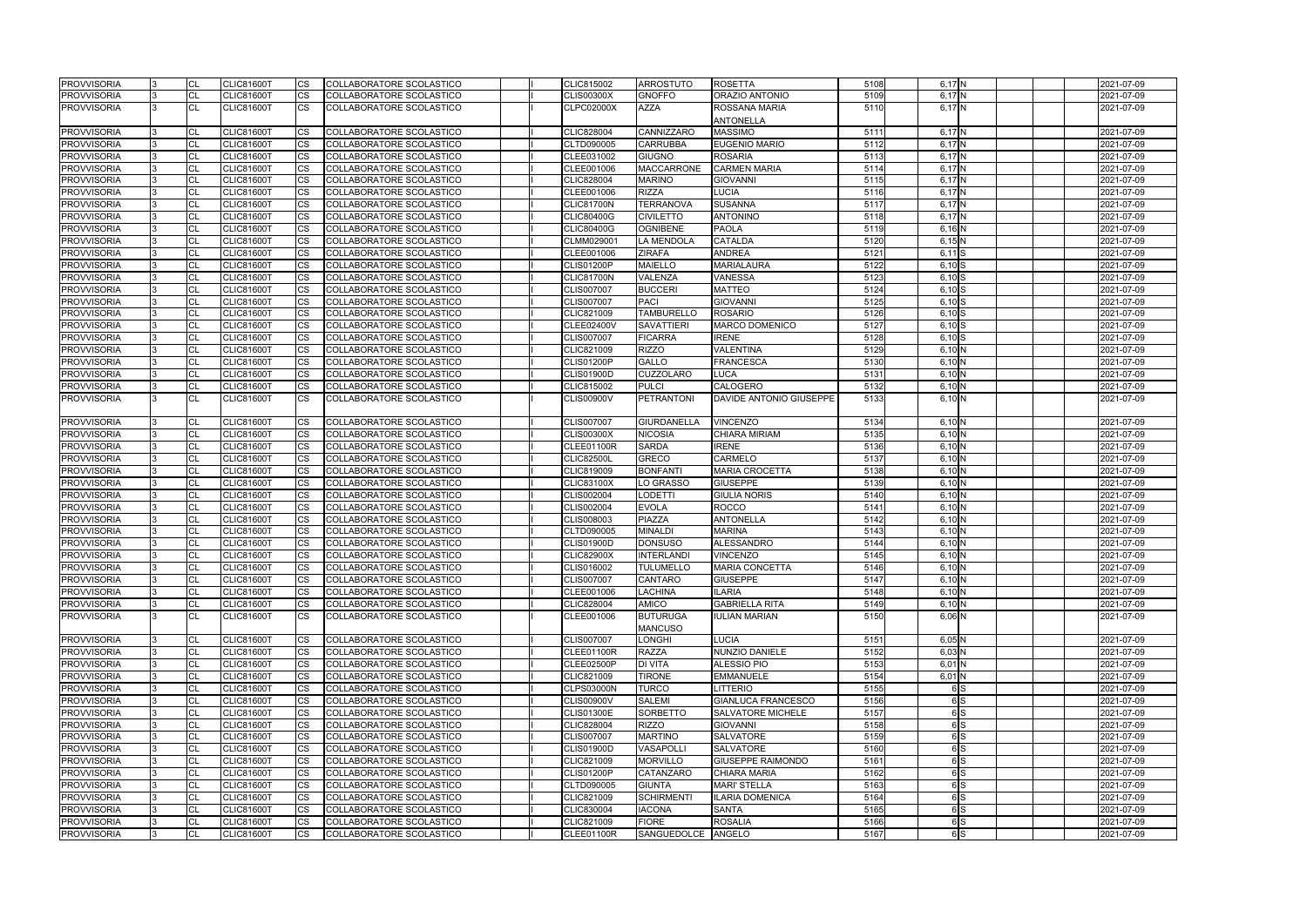| <b>PROVVISORIA</b> |    | ICL        | <b>CLIC81600T</b> | ICS.       | <b>ICOLLABORATORE SCOLASTICO</b> | <b>CLIS01200P</b> | <b>FIORE</b>        | LOREDANA MARIA CATENA        | 5168 | 6S | 2021-07-09 |
|--------------------|----|------------|-------------------|------------|----------------------------------|-------------------|---------------------|------------------------------|------|----|------------|
| <b>PROVVISORIA</b> |    | <b>ICL</b> | <b>CLIC81600T</b> | ICS.       | COLLABORATORE SCOLASTICO         | <b>CLIS007007</b> | <b>AGNELLO</b>      | <b>FRANCA</b>                | 5169 | 6S | 2021-07-09 |
| <b>PROVVISORIA</b> |    | <b>CL</b>  | <b>CLIC81600T</b> | <b>ICS</b> | COLLABORATORE SCOLASTICO         | CLIC830004        | <b>RIZZA</b>        | LOREDANA MICHELA             | 5170 | 6S | 2021-07-09 |
| <b>PROVVISORIA</b> |    | CL         | <b>CLIC81600T</b> | <b>CS</b>  | COLLABORATORE SCOLASTICO         | <b>CLIC828004</b> | <b>MORANA</b>       | <b>ANTONINO</b>              | 5171 | 6S | 2021-07-09 |
| <b>PROVVISORIA</b> |    | <b>CL</b>  | <b>CLIC81600T</b> | <b>CS</b>  | COLLABORATORE SCOLASTICO         | <b>CLIC819009</b> | <b>MANISCALCO</b>   | <b>ROBERTO</b>               | 5172 | 6S | 2021-07-09 |
| <b>PROVVISORIA</b> |    | <b>CL</b>  | <b>CLIC81600T</b> | <b>CS</b>  | <b>COLLABORATORE SCOLASTICO</b>  | CLMM029001        | <b>GUGINO</b>       | <b>WALTER</b>                | 5173 | 6S | 2021-07-09 |
| <b>PROVVISORIA</b> |    | CL         | <b>CLIC81600T</b> | <b>CS</b>  | COLLABORATORE SCOLASTICO         | <b>CLIS007007</b> | <b>SCEBBA</b>       | PIERO ANGELO                 | 5174 | 6S | 2021-07-09 |
| <b>PROVVISORIA</b> |    | CL         | <b>CLIC81600T</b> | <b>ICS</b> | COLLABORATORE SCOLASTICO         | <b>CLIC81800D</b> | <b>FARRUGGIA</b>    | <b>MASSIMO</b>               | 5175 | 6S | 2021-07-09 |
| <b>PROVVISORIA</b> |    | <b>CL</b>  | <b>CLIC81600T</b> | <b>ICS</b> | COLLABORATORE SCOLASTICO         | <b>CLIS01200P</b> | <b>SCRIBANI</b>     | <b>GIUSEPPE</b>              | 5176 | 6S | 2021-07-09 |
| <b>PROVVISORIA</b> |    | <b>CL</b>  | <b>CLIC81600T</b> | <b>CS</b>  | COLLABORATORE SCOLASTICO         | <b>CLIS01300E</b> | <b>GELSOMINO</b>    | <b>LUCIA MARTINA</b>         | 5177 | 6S | 2021-07-09 |
| <b>PROVVISORIA</b> |    | <b>CL</b>  | <b>CLIC81600T</b> | <b>CS</b>  | COLLABORATORE SCOLASTICO         | CLIS002004        | <b>BUCCHERI</b>     | <b>VINCENZO</b>              | 5178 | 6S | 2021-07-09 |
| <b>PROVVISORIA</b> |    | <b>CL</b>  | <b>CLIC81600T</b> | <b>CS</b>  | COLLABORATORE SCOLASTICO         | CLIS002004        | CANNIZZO            | <b>CRISTINA</b>              | 5179 | 6S | 2021-07-09 |
| <b>PROVVISORIA</b> |    | <b>CL</b>  | <b>CLIC81600T</b> | <b>CS</b>  | COLLABORATORE SCOLASTICO         | <b>CLIC81700N</b> | <b>CIULLA</b>       | LUIGI                        | 5180 | 6S | 2021-07-09 |
| <b>PROVVISORIA</b> |    | <b>CL</b>  | <b>CLIC81600T</b> | <b>CS</b>  | COLLABORATORE SCOLASTICO         | CLEE001006        | <b>CAMILLERI</b>    | <b>GRAZIANA</b>              | 5181 | 6S | 2021-07-09 |
| <b>PROVVISORIA</b> |    | CL         | <b>CLIC81600T</b> | <b>CS</b>  | COLLABORATORE SCOLASTICO         | <b>CLIC82900X</b> | <b>SALERNO</b>      | <b>SALVATORE</b>             | 5182 | 6S | 2021-07-09 |
| <b>PROVVISORIA</b> |    | CL         | <b>CLIC81600T</b> | <b>CS</b>  | COLLABORATORE SCOLASTICO         | <b>CLIS01800N</b> | <b>GIANNONE</b>     | PASQUALINO                   | 5183 | 6S | 2021-07-09 |
| <b>PROVVISORIA</b> |    | <b>CL</b>  | <b>CLIC81600T</b> | <b>CS</b>  | COLLABORATORE SCOLASTICO         | <b>CLIS01300E</b> | <b>FALZONE</b>      | <b>GIOVANNI LUCA</b>         | 5184 | 6S | 2021-07-09 |
| <b>PROVVISORIA</b> |    | <b>ICL</b> | <b>CLIC81600T</b> | <b>CS</b>  | <b>COLLABORATORE SCOLASTICO</b>  | CLIS007007        | <b>INGRASCIOTTA</b> | <b>MARIA</b>                 | 5185 | 6S | 2021-07-09 |
| <b>PROVVISORIA</b> |    | <b>CL</b>  | <b>CLIC81600T</b> | <b>CS</b>  | COLLABORATORE SCOLASTICO         | <b>CLIS00300X</b> | <b>FAVATA</b>       | <b>ILENIA</b>                | 5186 | 6S | 2021-07-09 |
| <b>PROVVISORIA</b> |    | <b>CL</b>  | <b>CLIC81600T</b> | <b>CS</b>  | COLLABORATORE SCOLASTICO         | <b>CLIC82900X</b> | <b>BLANCO</b>       | <b>VALERIO FRANCESCO</b>     | 5187 | 6S | 2021-07-09 |
| <b>PROVVISORIA</b> |    | <b>CL</b>  | <b>CLIC81600T</b> | <b>CS</b>  | COLLABORATORE SCOLASTICO         | CLIC821009        | <b>PIRINO</b>       | <b>ANTONELLA</b>             | 5188 | 6S | 2021-07-09 |
| <b>PROVVISORIA</b> |    | <b>CL</b>  | <b>CLIC81600T</b> | <b>ICS</b> | COLLABORATORE SCOLASTICO         | CLTD090005        | <b>GIORGIO</b>      | <b>ELISA</b>                 | 5189 | 6S | 2021-07-09 |
| <b>PROVVISORIA</b> |    | <b>CL</b>  | <b>CLIC81600T</b> | <b>CS</b>  | COLLABORATORE SCOLASTICO         | <b>CLIS01800N</b> | <b>D'AMARO</b>      | <b>SHEILA ZAIRA FIORELLA</b> | 5190 | 6S | 2021-07-09 |
| <b>PROVVISORIA</b> |    | <b>CL</b>  | <b>CLIC81600T</b> | <b>CS</b>  | COLLABORATORE SCOLASTICO         | CLEE014008        | <b>AGATI</b>        | <b>VANESSA</b>               | 5191 | 6S | 2021-07-09 |
| <b>PROVVISORIA</b> |    | <b>CL</b>  | <b>CLIC81600T</b> | <b>CS</b>  | COLLABORATORE SCOLASTICO         | CLEE001006        | <b>MILANO</b>       | NICOLO'                      | 5192 | 6S | 2021-07-09 |
| <b>PROVVISORIA</b> |    | CL         | <b>CLIC81600T</b> | <b>CS</b>  | COLLABORATORE SCOLASTICO         | CLTD090005        | <b>NARDUZZO</b>     | <b>WILLIAMS</b>              | 5193 | 6S | 2021-07-09 |
| <b>PROVVISORIA</b> |    | <b>CL</b>  | <b>CLIC81600T</b> | <b>ICS</b> | COLLABORATORE SCOLASTICO         | <b>CLIC815002</b> | <b>SCANNELLA</b>    | <b>MICHELE</b>               | 5194 | 6S | 2021-07-09 |
| <b>PROVVISORIA</b> |    | <b>CL</b>  | <b>CLIC81600T</b> | <b>ICS</b> | COLLABORATORE SCOLASTICO         | <b>CLEE01100R</b> | <b>POTESTIO</b>     | <b>GIUSI MARIA</b>           | 5195 | 6S | 2021-07-09 |
| <b>PROVVISORIA</b> |    | CL         | <b>CLIC81600T</b> | <b>CS</b>  | COLLABORATORE SCOLASTICO         | CLEE031002        | <b>VOTADORO</b>     | <b>PATRIZIA</b>              | 5196 | 6S | 2021-07-09 |
| <b>PROVVISORIA</b> |    | <b>CL</b>  | <b>CLIC81600T</b> | <b>CS</b>  | COLLABORATORE SCOLASTICO         | <b>CLIS01800N</b> | <b>TANDURELLA</b>   | <b>GIUSEPPE</b>              | 5197 | 6S | 2021-07-09 |
| <b>PROVVISORIA</b> |    | <b>CL</b>  | <b>CLIC81600T</b> | <b>CS</b>  | COLLABORATORE SCOLASTICO         | <b>CLIC83200Q</b> | <b>LA SPINA</b>     | ROMINA VIVIANA SANTA         | 5198 | 6S | 2021-07-09 |
| <b>PROVVISORIA</b> |    | CL         | <b>CLIC81600T</b> | <b>CS</b>  | COLLABORATORE SCOLASTICO         | <b>CLIS007007</b> | <b>CAMILLERI</b>    | <b>SALVATORE</b>             | 5199 | 6S | 2021-07-09 |
| <b>PROVVISORIA</b> |    | CL         | <b>CLIC81600T</b> | <b>ICS</b> | COLLABORATORE SCOLASTICO         | <b>CLIC81700N</b> | <b>GUELI</b>        | <b>ANNAMARIA</b>             | 5200 | 6S | 2021-07-09 |
| <b>PROVVISORIA</b> |    | <b>CL</b>  | <b>CLIC81600T</b> | <b>CS</b>  | COLLABORATORE SCOLASTICO         | CLEE014008        | <b>MORICONI</b>     | <b>LOREDANA MANUELA</b>      | 5201 | 6S | 2021-07-09 |
| <b>PROVVISORIA</b> |    | <b>CL</b>  | <b>CLIC81600T</b> | <b>CS</b>  | COLLABORATORE SCOLASTICO         | <b>CLIS01900D</b> | <b>BONGIOVANNI</b>  | <b>GIOVANNI</b>              | 5202 | 6S | 2021-07-09 |
| <b>PROVVISORIA</b> |    | <b>ICL</b> | <b>CLIC81600T</b> | <b>CS</b>  | <b>COLLABORATORE SCOLASTICO</b>  | <b>CLIC82500L</b> | <b>COSTA</b>        | ALESSANDRO SALVATORE         | 5203 | 6S | 2021-07-09 |
|                    |    |            |                   |            |                                  |                   |                     |                              |      |    |            |
| <b>PROVVISORIA</b> |    | <b>ICL</b> | <b>CLIC81600T</b> | <b>ICS</b> | COLLABORATORE SCOLASTICO         | <b>CLIS01200P</b> | <b>CAMPISI</b>      | <b>GIOVANNA</b>              | 5204 | 6S | 2021-07-09 |
| <b>PROVVISORIA</b> |    | CL         | CLIC81600T        | <b>ICS</b> | <b>COLLABORATORE SCOLASTICO</b>  | CLIC807003        | <b>PIGNATO</b>      | <b>ROSANNA</b>               | 5205 | 6S | 2021-07-09 |
| <b>PROVVISORIA</b> | 13 | <b>ICL</b> | <b>CLIC81600T</b> | <b>CS</b>  | COLLABORATORE SCOLASTICO         | <b>CLEE02100B</b> | <b>LIGUORI</b>      | <b>MARIAROSARIA</b>          | 5206 | 6S | 2021-07-09 |
| <b>PROVVISORIA</b> |    | <b>CL</b>  | <b>CLIC81600T</b> | <b>CS</b>  | <b>COLLABORATORE SCOLASTICO</b>  | CLIC830004        | <b>AMICO</b>        | <b>ANTONIA</b>               | 5207 | 6S | 2021-07-09 |
| <b>PROVVISORIA</b> |    | <b>ICL</b> | <b>CLIC81600T</b> | <b>CS</b>  | COLLABORATORE SCOLASTICO         | <b>CLEE01100R</b> | CAFA'               | <b>LUIGI</b>                 | 5208 | 6S | 2021-07-09 |
| <b>PROVVISORIA</b> |    | <b>ICL</b> | <b>CLIC81600T</b> | <b>CS</b>  | COLLABORATORE SCOLASTICO         | <b>CLEE02500P</b> | <b>FERRARA</b>      | <b>CALOGERO</b>              | 5209 | 6S | 2021-07-09 |
| <b>PROVVISORIA</b> |    | <b>CL</b>  | <b>CLIC81600T</b> | <b>CS</b>  | COLLABORATORE SCOLASTICO         | <b>CLIC82500L</b> | <b>SCANDURRA</b>    | <b>ROSARIO</b>               | 5210 | 6S | 2021-07-09 |
| <b>PROVVISORIA</b> |    | <b>CL</b>  | <b>CLIC81600T</b> | <b>CS</b>  | COLLABORATORE SCOLASTICO         | <b>CLIC82400R</b> | <b>CANOTTO</b>      | ZAIRA                        | 5211 | 6S | 2021-07-09 |
| <b>PROVVISORIA</b> |    | <b>ICL</b> | <b>CLIC81600T</b> | <b>CS</b>  | COLLABORATORE SCOLASTICO         | CLMM029001        | LEO                 | <b>MARIA STELLA</b>          | 5212 | 6S | 2021-07-09 |
| <b>PROVVISORIA</b> |    | <b>CL</b>  | <b>CLIC81600T</b> | <b>CS</b>  | COLLABORATORE SCOLASTICO         | <b>CLIC83100X</b> | <b>TACCIA</b>       | <b>ANGELA</b>                | 5213 | 6S | 2021-07-09 |
| <b>PROVVISORIA</b> |    | <b>ICL</b> | <b>CLIC81600T</b> | <b>CS</b>  | COLLABORATORE SCOLASTICO         | CLIC828004        | <b>BELLINI</b>      | DOMENICO ANTONIO             | 5214 | 6S | 2021-07-09 |
| <b>PROVVISORIA</b> |    | <b>ICL</b> | <b>CLIC81600T</b> | <b>CS</b>  | COLLABORATORE SCOLASTICO         | CLEE001006        | <b>RIZZA</b>        | <b>GIANLUCA</b>              | 5215 | 6S | 2021-07-09 |
| <b>PROVVISORIA</b> |    | <b>CL</b>  | <b>CLIC81600T</b> | <b>CS</b>  | COLLABORATORE SCOLASTICO         | <b>CLIS007007</b> | <b>D'ASARO</b>      | <b>TIZIANA MARIA ASSUNTA</b> | 5216 | 6S | 2021-07-09 |
| <b>PROVVISORIA</b> |    | <b>CL</b>  | <b>CLIC81600T</b> | <b>CS</b>  | COLLABORATORE SCOLASTICO         | <b>CLIC81100P</b> | <b>PISTRITTO</b>    | <b>PAOLA VINCENZA RITA</b>   | 5217 | 6S | 2021-07-09 |
| <b>PROVVISORIA</b> |    | <b>CL</b>  | <b>CLIC81600T</b> | <b>CS</b>  | COLLABORATORE SCOLASTICO         | CLIC821009        | <b>SCARPULLA</b>    | SONIA KATIUSCIA MONICA       | 5218 | 6S | 2021-07-09 |
| <b>PROVVISORIA</b> |    | CL         | <b>CLIC81600T</b> | <b>CS</b>  | COLLABORATORE SCOLASTICO         | <b>CLIC82500L</b> | <b>MAZZAGATTI</b>   | <b>GIUSEPPE</b>              | 5219 | 6S | 2021-07-09 |
| <b>PROVVISORIA</b> |    | <b>ICL</b> | <b>CLIC81600T</b> | <b>CS</b>  | COLLABORATORE SCOLASTICO         | <b>CLIS00600B</b> | <b>FICICCHIA</b>    | ANGELO                       | 5220 | 6S | 2021-07-09 |
| <b>PROVVISORIA</b> |    | <b>ICL</b> | <b>CLIC81600T</b> | <b>CS</b>  | COLLABORATORE SCOLASTICO         | <b>CLIC80400G</b> | ALU'                | <b>CROCETTA</b>              | 5221 | 6S | 2021-07-09 |
| <b>PROVVISORIA</b> |    | <b>ICL</b> | <b>CLIC81600T</b> | <b>CS</b>  | COLLABORATORE SCOLASTICO         | CLEE001006        | <b>COLLERONE</b>    | <b>SALVATORE</b>             | 5222 | 6S | 2021-07-09 |
| <b>PROVVISORIA</b> |    | <b>ICL</b> | <b>CLIC81600T</b> | <b>CS</b>  | COLLABORATORE SCOLASTICO         | <b>CLIS01400A</b> | <b>LA MARCA</b>     | <b>DIEGO MASSIMO</b>         | 5223 | 6S | 2021-07-09 |
| <b>PROVVISORIA</b> |    | <b>CL</b>  | <b>CLIC81600T</b> | <b>CS</b>  | COLLABORATORE SCOLASTICO         | CLIC823001        | <b>CALACIURA</b>    | <b>VINCENZA</b>              | 5224 | 6S | 2021-07-09 |
| <b>PROVVISORIA</b> |    | <b>ICL</b> | <b>CLIC81600T</b> | CS.        | COLLABORATORE SCOLASTICO         | CLIC821009        | MASTROSIMONE ANDREA |                              | 5225 | 6S | 2021-07-09 |
| <b>PROVVISORIA</b> |    | <b>CL</b>  | <b>CLIC81600T</b> | <b>CS</b>  | COLLABORATORE SCOLASTICO         | CLTD090005        | <b>RUSSO</b>        | <b>ERNESTO</b>               | 5226 | 6S | 2021-07-09 |
| <b>PROVVISORIA</b> |    | <b>ICL</b> | <b>CLIC81600T</b> | <b>CS</b>  | COLLABORATORE SCOLASTICO         | <b>CLEE02400V</b> | <b>RUSSO</b>        | <b>VENERA RITA</b>           | 5227 | 6S | 2021-07-09 |
|                    |    |            |                   |            |                                  |                   |                     |                              |      |    |            |

|  |  | 2021-07-09 |
|--|--|------------|
|  |  |            |
|  |  |            |
|  |  | 2021-07-09 |
|  |  | 2021-07-09 |
|  |  | 2021-07-09 |
|  |  | 2021-07-09 |
|  |  | 2021-07-09 |
|  |  | 2021-07-09 |
|  |  |            |
|  |  | 2021-07-09 |
|  |  | 2021-07-09 |
|  |  | 2021-07-09 |
|  |  | 2021-07-09 |
|  |  | 2021-07-09 |
|  |  | 2021-07-09 |
|  |  |            |
|  |  | 2021-07-09 |
|  |  | 2021-07-09 |
|  |  | 2021-07-09 |
|  |  | 2021-07-09 |
|  |  | 2021-07-09 |
|  |  | 2021-07-09 |
|  |  | 2021-07-09 |
|  |  |            |
|  |  | 2021-07-09 |
|  |  | 2021-07-09 |
|  |  | 2021-07-09 |
|  |  | 2021-07-09 |
|  |  | 2021-07-09 |
|  |  | 2021-07-09 |
|  |  | 2021-07-09 |
|  |  |            |
|  |  | 2021-07-09 |
|  |  | 2021-07-09 |
|  |  | 2021-07-09 |
|  |  | 2021-07-09 |
|  |  | 2021-07-09 |
|  |  | 2021-07-09 |
|  |  | 2021-07-09 |
|  |  | 2021-07-09 |
|  |  |            |
|  |  | 2021-07-09 |
|  |  |            |
|  |  | 2021-07-09 |
|  |  | 2021-07-09 |
|  |  | 2021-07-09 |
|  |  | 2021-07-09 |
|  |  | 2021-07-09 |
|  |  | 2021-07-09 |
|  |  |            |
|  |  | 2021-07-09 |
|  |  | 2021-07-09 |
|  |  | 2021-07-09 |
|  |  | 2021-07-09 |
|  |  | 2021-07-09 |
|  |  | 2021-07-09 |
|  |  | 2021-07-09 |
|  |  | 2021-07-09 |
|  |  |            |
|  |  | 2021-07-09 |
|  |  | 2021-07-09 |
|  |  | 2021-07-09 |
|  |  | 2021-07-09 |
|  |  | 2021-07-09 |
|  |  | 2021-07-09 |
|  |  | 2021-07-09 |
|  |  | 2021-07-09 |
|  |  |            |
|  |  |            |
|  |  | 2021-07-09 |
|  |  | 2021-07-09 |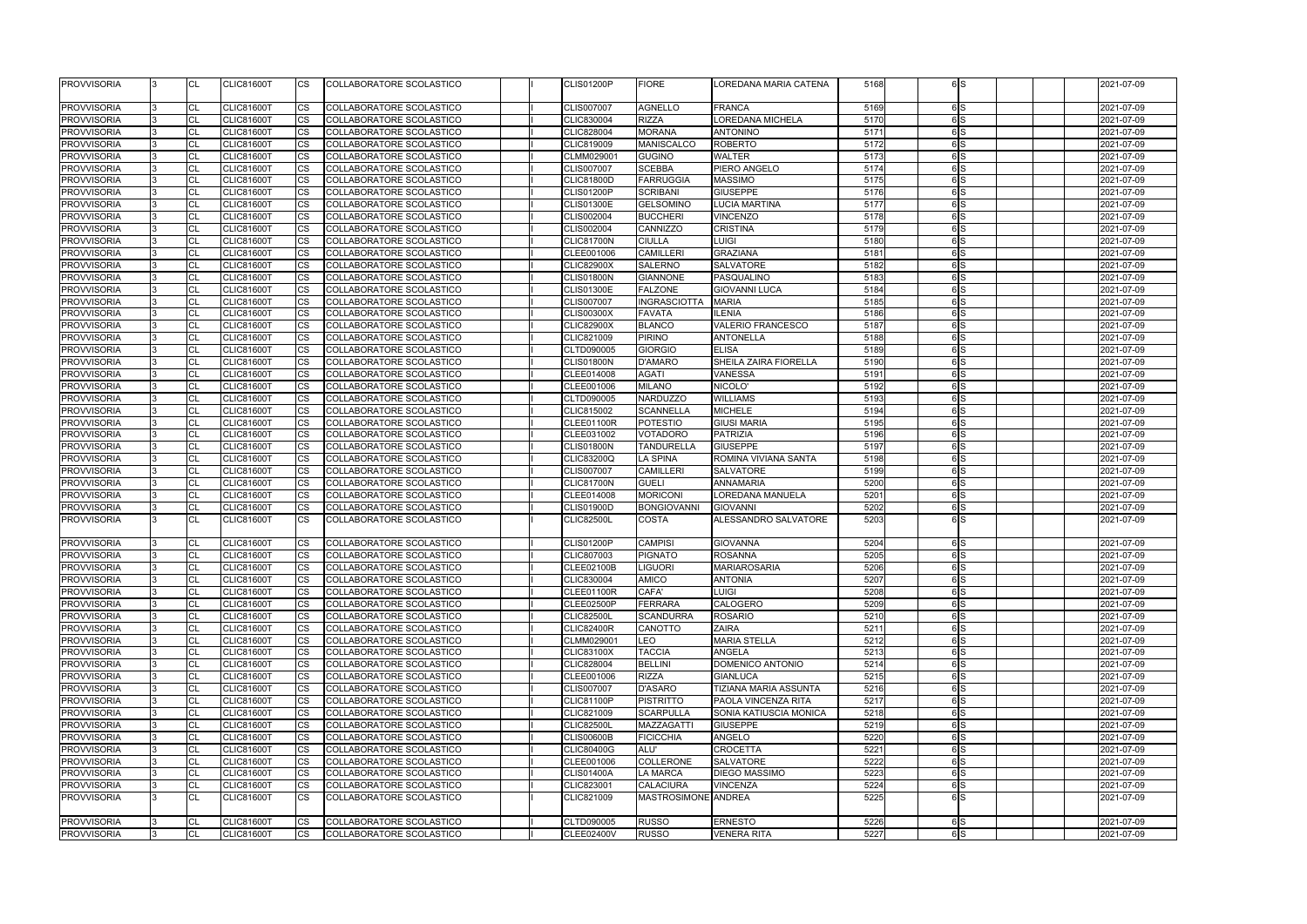| <b>PROVVISORIA</b> |     | <b>CL</b> | <b>CLIC81600T</b> | CS        | COLLABORATORE SCOLASTICO |  | <b>CLIS01200P</b> | <b>MONTANA</b>        | MICHELE                 | 5228 | 6 <sub>S</sub>  | 2021-07-09 |
|--------------------|-----|-----------|-------------------|-----------|--------------------------|--|-------------------|-----------------------|-------------------------|------|-----------------|------------|
| <b>PROVVISORIA</b> |     | <b>CL</b> | <b>CLIC81600T</b> | <b>CS</b> | COLLABORATORE SCOLASTICO |  | <b>CLIS01200P</b> | <b>PALMERI</b>        | <b>FABIOLA</b>          | 5229 | $\overline{6}$  | 2021-07-09 |
| <b>PROVVISORIA</b> |     | <b>CL</b> | <b>CLIC81600T</b> | CS.       | COLLABORATORE SCOLASTICO |  | <b>CLEE01100R</b> | <b>FARACI</b>         | <b>CONCETTA</b>         | 5230 | 6S              | 2021-07-09 |
| <b>PROVVISORIA</b> |     | <b>CL</b> | <b>CLIC81600T</b> | СS        | COLLABORATORE SCOLASTICO |  | CLEE01100R        | <b>AVERNA</b>         | VINCENZO ANTONIO        | 5231 | 6 <sub>S</sub>  | 2021-07-09 |
| <b>PROVVISORIA</b> |     | <b>CL</b> | <b>CLIC81600T</b> | СS        | COLLABORATORE SCOLASTICO |  | <b>CLIS01800N</b> | SANZO                 | <b>GRAZIELLA</b>        | 5232 | 6S              | 2021-07-09 |
| <b>PROVVISORIA</b> |     | CL        | <b>CLIC81600T</b> | CS        | COLLABORATORE SCOLASTICO |  | <b>CLIC82500L</b> | <b>AMATO</b>          | <b>LORENZO</b>          | 5233 | 6S              | 2021-07-09 |
| <b>PROVVISORIA</b> |     | <b>CL</b> | <b>CLIC81600T</b> | CS        | COLLABORATORE SCOLASTICO |  | CLEE001006        | <b>LA PLACA</b>       | <b>ALESSANDRO</b>       | 5234 | 6S              | 2021-07-09 |
| <b>PROVVISORIA</b> |     | <b>CL</b> | <b>CLIC81600T</b> | CS        | COLLABORATORE SCOLASTICO |  | CLIC830004        | <b>GUAGENTI</b>       | <b>TERESA MICHELA</b>   | 5235 | 6 <sub>IS</sub> | 2021-07-09 |
| <b>PROVVISORIA</b> |     | <b>CL</b> | <b>CLIC81600T</b> | CS.       | COLLABORATORE SCOLASTICO |  | CLTD090005        | <b>COSTANZA</b>       | TANIA                   | 5236 | 6 <sub>IS</sub> | 2021-07-09 |
| <b>PROVVISORIA</b> |     | <b>CL</b> | <b>CLIC81600T</b> | CS        | COLLABORATORE SCOLASTICO |  | CLMM029001        | <b>SCARLATA</b>       | <b>GIUSEPPE</b>         | 5237 | 6S              | 2021-07-09 |
| <b>PROVVISORIA</b> |     | <b>CL</b> | <b>CLIC81600T</b> | СS        | COLLABORATORE SCOLASTICO |  | <b>CLIC80400G</b> | <b>CERASA</b>         | <b>FRANCESCO</b>        | 5238 | 6S              | 2021-07-09 |
| <b>PROVVISORIA</b> |     | <b>CL</b> | <b>CLIC81600T</b> | CS        | COLLABORATORE SCOLASTICO |  | CLEE001006        | <b>SCIARRINO</b>      | SALVATORE               | 5239 | 6S              | 2021-07-09 |
| <b>PROVVISORIA</b> |     | <b>CL</b> | CLIC81600T        | CS        | COLLABORATORE SCOLASTICO |  | CLIC815002        | <b>VIOLA</b>          | <b>ALBA LUCIA</b>       | 5240 | 6S              | 2021-07-09 |
| <b>PROVVISORIA</b> |     | <b>CL</b> | <b>CLIC81600T</b> | CS        | COLLABORATORE SCOLASTICO |  | <b>CLIS007007</b> | <b>INCARBONE</b>      | <b>VINCENZO</b>         | 5241 | 6 <sub>IS</sub> | 2021-07-09 |
| <b>PROVVISORIA</b> |     | <b>CL</b> | <b>CLIC81600T</b> | CS        | COLLABORATORE SCOLASTICO |  | CLEE001006        | <b>INGLESE</b>        | LUIGI                   | 5242 | 6 <sub>S</sub>  | 2021-07-09 |
| PROVVISORIA        |     | <b>CL</b> | <b>CLIC81600T</b> | CS        | COLLABORATORE SCOLASTICO |  | <b>CLIC82500L</b> | COCO                  | <b>ROSARIO</b>          | 5243 | 6S              | 2021-07-09 |
| <b>PROVVISORIA</b> |     | <b>CL</b> | <b>CLIC81600T</b> | СS        | COLLABORATORE SCOLASTICO |  | CLMM029001        | PROVVIDENZA           | <b>DOMENICA ROSARIA</b> | 5244 | 6 <sub>IS</sub> | 2021-07-09 |
| <b>PROVVISORIA</b> |     | <b>CL</b> | <b>CLIC81600T</b> | CS        | COLLABORATORE SCOLASTICO |  | <b>CLIC83200Q</b> | <b>DI GIACOMO</b>     | <b>CHIARA</b>           | 5245 | 6S              | 2021-07-09 |
| <b>PROVVISORIA</b> |     | <b>CL</b> | <b>CLIC81600T</b> | <b>CS</b> | COLLABORATORE SCOLASTICO |  | <b>CLIC827008</b> | <b>ZUPPARDO</b>       | <b>ROSARIA</b>          | 5246 | 6S              | 2021-07-09 |
| <b>PROVVISORIA</b> |     | <b>CL</b> | <b>CLIC81600T</b> | CS        | COLLABORATORE SCOLASTICO |  | CLEE001006        | <b>GIAMBRA</b>        | <b>FEDERICA</b>         | 5247 | 6 <sub>IS</sub> | 2021-07-09 |
| <b>PROVVISORIA</b> |     | <b>CL</b> | <b>CLIC81600T</b> | CS        | COLLABORATORE SCOLASTICO |  | <b>CLIS01200P</b> | <b>FALZONE</b>        | LIBORIO LIRIO           | 5248 | 6S              | 2021-07-09 |
| <b>PROVVISORIA</b> |     | <b>CL</b> | <b>CLIC81600T</b> | CS        | COLLABORATORE SCOLASTICO |  | CLIC830004        | <b>GIUGNO</b>         | IVAN.                   | 5249 | 6S              | 2021-07-09 |
| <b>PROVVISORIA</b> | I3. | <b>CL</b> | <b>CLIC81600T</b> | СS        | COLLABORATORE SCOLASTICO |  | <b>CLIC81700N</b> | PORROVECCHIO ELISA    |                         | 5250 | 6S              | 2021-07-09 |
|                    |     |           |                   |           |                          |  |                   |                       |                         |      |                 |            |
| <b>PROVVISORIA</b> |     | <b>CL</b> | <b>CLIC81600T</b> | CS        | COLLABORATORE SCOLASTICO |  | <b>CLIS01200P</b> | <b>SCIBETTA</b>       | <b>GIUSEPPE</b>         | 5251 | 6S              | 2021-07-09 |
| <b>PROVVISORIA</b> |     | <b>CL</b> | <b>CLIC81600T</b> | CS        | COLLABORATORE SCOLASTICO |  | CLIC821009        | <b>COVATO</b>         | <b>GIORGIO</b>          | 5252 | 6 <sub>S</sub>  | 2021-07-09 |
| <b>PROVVISORIA</b> |     | <b>CL</b> | <b>CLIC81600T</b> | <b>CS</b> | COLLABORATORE SCOLASTICO |  | CLEE001006        | <b>DI NOTO</b>        | <b>GIUSEPPE</b>         | 5253 | 6 <sub>IS</sub> | 2021-07-09 |
| <b>PROVVISORIA</b> |     | <b>CL</b> | <b>CLIC81600T</b> | CS        | COLLABORATORE SCOLASTICO |  | <b>CLIC83100X</b> | <b>D'APARO</b>        | ROCCO ROCHI             | 5254 | 6S              | 2021-07-09 |
| <b>PROVVISORIA</b> |     | <b>CL</b> | <b>CLIC81600T</b> | СS        | COLLABORATORE SCOLASTICO |  | <b>CLIS007007</b> | <b>CATANIA</b>        | VINCENZO                | 5255 | 6 <sub>S</sub>  | 2021-07-09 |
| <b>PROVVISORIA</b> |     | <b>CL</b> | <b>CLIC81600T</b> | CS        | COLLABORATORE SCOLASTICO |  | <b>CLIS00900V</b> | <b>COSTA</b>          | CALOGERO                | 5256 | 6S              | 2021-07-09 |
| <b>PROVVISORIA</b> |     | <b>CL</b> | <b>CLIC81600T</b> | CS        | COLLABORATORE SCOLASTICO |  | <b>CLIS01400A</b> | <b>NARO</b>           | ANDREA SALVATORE        | 5257 | 6S              | 2021-07-09 |
| <b>PROVVISORIA</b> |     | <b>CL</b> | <b>CLIC81600T</b> | CS        | COLLABORATORE SCOLASTICO |  | CLIC821009        | <b>SPATARO</b>        | NATALINO                | 5258 | 6 <sub>S</sub>  | 2021-07-09 |
| PROVVISORIA        |     | <b>CL</b> | <b>CLIC81600T</b> | CS        | COLLABORATORE SCOLASTICO |  | <b>CLIC82900X</b> | <b>CANTELLO</b>       | <b>DANIELE</b>          | 5259 | 6S              | 2021-07-09 |
| <b>PROVVISORIA</b> |     | <b>CL</b> | <b>CLIC81600T</b> | CS.       | COLLABORATORE SCOLASTICO |  | <b>CLIS01900D</b> | <b>BARILA'</b>        | <b>MARIA GRAZIA</b>     | 5260 | 6 <sub>IS</sub> | 2021-07-09 |
| <b>PROVVISORIA</b> |     | <b>CL</b> | <b>CLIC81600T</b> | CS        | COLLABORATORE SCOLASTICO |  | <b>CLIC81600T</b> | LO BARTOLO            | <b>FRANCESCA</b>        | 5261 | 6 <sub>S</sub>  | 2021-07-09 |
| <b>PROVVISORIA</b> |     | <b>CL</b> | <b>CLIC81600T</b> | CS        | COLLABORATORE SCOLASTICO |  | <b>CLIC82500L</b> | <b>LIPANI</b>         | <b>MARCELLA</b>         | 5262 | 6S              | 2021-07-09 |
| <b>PROVVISORIA</b> |     | <b>CL</b> | CLIC81600T        | CS.       | COLLABORATORE SCOLASTICO |  | <b>CLIC82500L</b> | <b>TRIPPIEDI</b>      | <b>FORTUNATA</b>        | 5263 | 6S              | 2021-07-09 |
| <b>PROVVISORIA</b> |     | <b>CL</b> | <b>CLIC81600T</b> | CS        | COLLABORATORE SCOLASTICO |  | CLMM029001        | <b>ARCARESE</b>       | DOMENICO VALENTINO      | 5264 | 6S              | 2021-07-09 |
| <b>PROVVISORIA</b> |     | <b>CL</b> | <b>CLIC81600T</b> | CS        | COLLABORATORE SCOLASTICO |  | <b>CLIC82500L</b> | <b>ALMIRANTE</b>      | <b>DAVID PIETRO</b>     | 5265 | 6 <sub>IS</sub> | 2021-07-09 |
| <b>PROVVISORIA</b> |     | <b>CL</b> | <b>CLIC81600T</b> | CS.       | COLLABORATORE SCOLASTICO |  | CLIS008003        | <b>MIRANDA</b>        | NUNZIA                  | 5266 | 6 <sub>IS</sub> | 2021-07-09 |
| <b>PROVVISORIA</b> |     | <b>CL</b> | <b>CLIC81600T</b> | <b>CS</b> | COLLABORATORE SCOLASTICO |  | CLIC815002        | <b>CORRADO</b>        | ANGELO                  | 5267 | 6S              | 2021-07-09 |
| <b>PROVVISORIA</b> |     | <b>CL</b> | <b>CLIC81600T</b> | CS        | COLLABORATORE SCOLASTICO |  | <b>CLIS007007</b> | <b>CINARDO</b>        | <b>GIUSEPPE</b>         | 5268 | 6S              | 2021-07-09 |
| <b>PROVVISORIA</b> |     | <b>CL</b> | <b>CLIC81600T</b> | CS        | COLLABORATORE SCOLASTICO |  | CLIC830004        | <b>RIZZARI</b>        | <b>TERESA MARILENA</b>  | 5269 | 6S              | 2021-07-09 |
| <b>PROVVISORIA</b> |     | <b>CL</b> | <b>CLIC81600T</b> | <b>CS</b> | COLLABORATORE SCOLASTICO |  | <b>CLIS00600B</b> | <b>PENNISI</b>        | <b>CRISTOFARO</b>       | 5270 | 6S              | 2021-07-09 |
| <b>PROVVISORIA</b> |     | <b>CL</b> | <b>CLIC81600T</b> | CS        | COLLABORATORE SCOLASTICO |  | <b>CLIC827008</b> | <b>DI CARO</b>        | <b>SALVATORE</b>        | 5271 | 6 <sub>IS</sub> | 2021-07-09 |
| <b>PROVVISORIA</b> |     | <b>CL</b> | <b>CLIC81600T</b> | CS        | COLLABORATORE SCOLASTICO |  | CLEE001006        | <b>BUSUITO</b>        | ANTONIO                 | 5272 | 6S              | 2021-07-09 |
| <b>PROVVISORIA</b> |     | <b>CL</b> | <b>CLIC81600T</b> | CS        | COLLABORATORE SCOLASTICO |  | CLIC815002        | <b>CORRADO</b>        | LIBORIO DARIO           | 5273 | 6S              | 2021-07-09 |
| <b>PROVVISORIA</b> |     | <b>CL</b> | <b>CLIC81600T</b> | СS        | COLLABORATORE SCOLASTICO |  | CLEE001006        | <b>CURATOLO</b>       | ALFONSO                 | 5274 | 6 <sub>IS</sub> | 2021-07-09 |
| <b>PROVVISORIA</b> |     | <b>CL</b> | <b>CLIC81600T</b> | CS        | COLLABORATORE SCOLASTICO |  | CLTD090005        | <b>CEMBALO</b>        | <b>GIUSEPPA BIANCA</b>  | 5275 | 6S              | 2021-07-09 |
| <b>PROVVISORIA</b> |     | <b>CL</b> | <b>CLIC81600T</b> | CS        | COLLABORATORE SCOLASTICO |  | CLIS008003        | <b>MAIORANA</b>       | <b>ORAZIO</b>           | 5276 | 6S              | 2021-07-09 |
| <b>PROVVISORIA</b> |     | CL        | <b>CLIC81600T</b> | CS        | COLLABORATORE SCOLASTICO |  | <b>CLIS002004</b> | <b>AZZOLINA</b>       | NUNZIATA                | 5277 | 6 <sub>S</sub>  | 2021-07-09 |
| <b>PROVVISORIA</b> |     | <b>CL</b> | <b>CLIC81600T</b> | CS        | COLLABORATORE SCOLASTICO |  | <b>CLIS00900V</b> | <b>ROMANO</b>         | <b>STEFANO</b>          | 5278 | 6 <sub>IS</sub> | 2021-07-09 |
| <b>PROVVISORIA</b> |     | <b>CL</b> | CLIC81600T        | CS        | COLLABORATORE SCOLASTICO |  | CLTF020005        | SALAMONE              | <b>ANTONIO</b>          | 5279 | 6S              | 2021-07-09 |
| <b>PROVVISORIA</b> |     | <b>CL</b> | <b>CLIC81600T</b> | СS        | COLLABORATORE SCOLASTICO |  | <b>CLIC81800D</b> | <b>ANNENSE</b>        | ROSAMARIA               | 5280 | 6S              | 2021-07-09 |
| <b>PROVVISORIA</b> |     | <b>CL</b> | <b>CLIC81600T</b> | CS        | COLLABORATORE SCOLASTICO |  | <b>CLIC827008</b> | COMANDATORE SALVATORE |                         | 5281 | 6S              | 2021-07-09 |
| <b>PROVVISORIA</b> |     | CL        | <b>CLIC81600T</b> | CS        | COLLABORATORE SCOLASTICO |  | CLIS002004        | <b>PERTICONE</b>      | SALVATORE               | 5282 | 6S              | 2021-07-09 |
| <b>PROVVISORIA</b> |     | <b>CL</b> | <b>CLIC81600T</b> | CS        | COLLABORATORE SCOLASTICO |  | CLMM029001        | <b>FALZONE</b>        | LUIGI                   | 5283 | 6S              | 2021-07-09 |
| <b>PROVVISORIA</b> |     | <b>CL</b> | <b>CLIC81600T</b> | CS        | COLLABORATORE SCOLASTICO |  | CLEE001006        | <b>GRACI</b>          | <b>GIUSEPPE</b>         | 5284 | 6S              | 2021-07-09 |
| <b>PROVVISORIA</b> |     | <b>CL</b> | <b>CLIC81600T</b> | CS        | COLLABORATORE SCOLASTICO |  | <b>CLIC828004</b> | <b>CACCIATO</b>       | LUIGI                   | 5285 | 6S              | 2021-07-09 |
| <b>PROVVISORIA</b> |     | <b>CL</b> | <b>CLIC81600T</b> | CS        | COLLABORATORE SCOLASTICO |  | <b>CLIC828004</b> | <b>TORREGROSSA</b>    | PIETRO FRANCESCO        | 5286 | 6 N             | 2021-07-09 |
| <b>PROVVISORIA</b> |     | <b>CL</b> | <b>CLIC81600T</b> | CS        | COLLABORATORE SCOLASTICO |  | CLEE031002        | <b>PARISI</b>         | _ORENZO                 | 5287 | 6 <sub>N</sub>  | 2021-07-09 |
| <b>PROVVISORIA</b> |     | <b>CL</b> | <b>CLIC81600T</b> | СS        | COLLABORATORE SCOLASTICO |  | CLIS01200P        | <b>SORCE</b>          | <b>GIORGIO</b>          | 5288 | 6 N             | 2021-07-09 |
| <b>PROVVISORIA</b> |     | <b>CL</b> | <b>CLIC81600T</b> | CS        | COLLABORATORE SCOLASTICO |  | <b>CLIS00600B</b> | <b>PISCHE</b>         | <b>GIOVANNI</b>         | 5289 | 6N              | 2021-07-09 |
|                    |     |           |                   |           |                          |  |                   |                       |                         |      |                 |            |

|  |  | 2021-07-09 |
|--|--|------------|
|  |  | 2021-07-09 |
|  |  | 2021-07-09 |
|  |  | 2021-07-09 |
|  |  |            |
|  |  | 2021-07-09 |
|  |  | 2021-07-09 |
|  |  | 2021-07-09 |
|  |  | 2021-07-09 |
|  |  | 2021-07-09 |
|  |  | 2021-07-09 |
|  |  | 2021-07-09 |
|  |  | 2021-07-09 |
|  |  | 2021-07-09 |
|  |  | 2021-07-09 |
|  |  | 2021-07-09 |
|  |  | 2021-07-09 |
|  |  | 2021-07-09 |
|  |  | 2021-07-09 |
|  |  | 2021-07-09 |
|  |  | 2021-07-09 |
|  |  |            |
|  |  | 2021-07-09 |
|  |  | 2021-07-09 |
|  |  | 2021-07-09 |
|  |  | 2021-07-09 |
|  |  | 2021-07-09 |
|  |  | 2021-07-09 |
|  |  | 2021-07-09 |
|  |  | 2021-07-09 |
|  |  | 2021-07-09 |
|  |  | 2021-07-09 |
|  |  | 2021-07-09 |
|  |  | 2021-07-09 |
|  |  | 2021-07-09 |
|  |  | 2021-07-09 |
|  |  |            |
|  |  | 2021-07-09 |
|  |  | 2021-07-09 |
|  |  | 2021-07-09 |
|  |  | 2021-07-09 |
|  |  | 2021-07-09 |
|  |  | 2021-07-09 |
|  |  | 2021-07-09 |
|  |  | 2021-07-09 |
|  |  | 2021-07-09 |
|  |  | 2021-07-09 |
|  |  | 2021-07-09 |
|  |  | 2021-07-09 |
|  |  | 2021-07-09 |
|  |  | 2021-07-09 |
|  |  | 2021-07-09 |
|  |  | 2021-07-09 |
|  |  | 2021-07-09 |
|  |  | 2021-07-09 |
|  |  | 2021-07-09 |
|  |  | 2021-07-09 |
|  |  | 2021-07-09 |
|  |  | 2021-07-09 |
|  |  | 2021-07-09 |
|  |  | 2021-07-09 |
|  |  | 2021-07-09 |
|  |  |            |
|  |  | 2021-07-09 |
|  |  | 2021-07-09 |
|  |  | 2021-07-09 |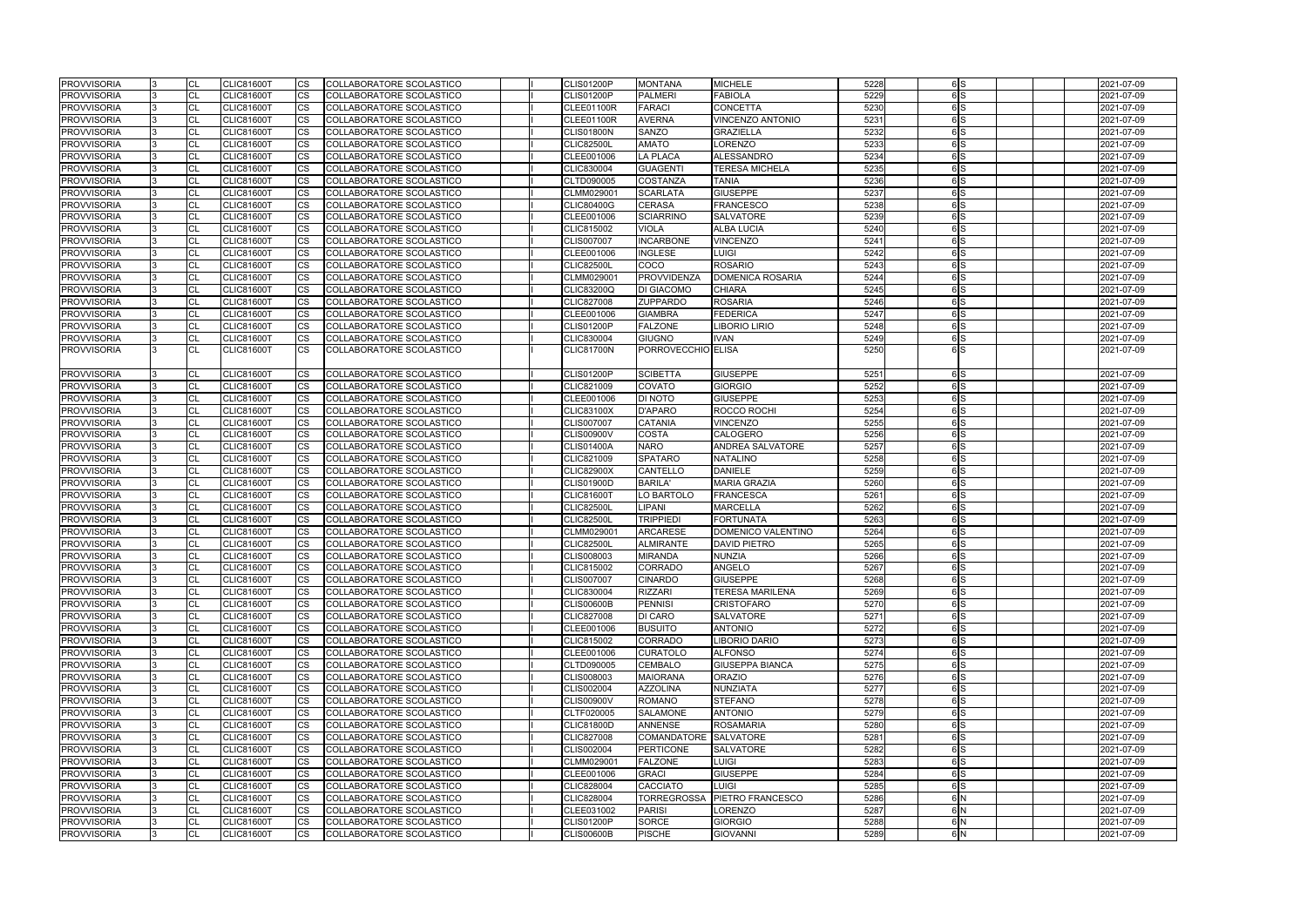| <b>PROVVISORIA</b> |   | CL        | <b>CLIC81600T</b> | ICS                    | COLLABORATORE SCOLASTICO |  | CLIS01200P        | <b>GURRIERI</b>   | DAMIANO FRANCESCO        | 5290 | 6 N            |    | 2021-07-09 |
|--------------------|---|-----------|-------------------|------------------------|--------------------------|--|-------------------|-------------------|--------------------------|------|----------------|----|------------|
| <b>PROVVISORIA</b> |   | <b>CL</b> | <b>CLIC81600T</b> | <b>ICS</b>             | COLLABORATORE SCOLASTICO |  | <b>CLEE01100R</b> | FERRARA           | SANTO                    | 5291 | 6N             |    | 2021-07-09 |
| <b>PROVVISORIA</b> |   | CL        | <b>CLIC81600T</b> | <b>CS</b>              | COLLABORATORE SCOLASTICO |  | CLIS007007        | <b>FARACI</b>     | <b>AURORA</b>            | 5292 | 6 <sub>N</sub> |    | 2021-07-09 |
| <b>PROVVISORIA</b> |   | CL        | <b>CLIC81600T</b> | <b>CS</b>              | COLLABORATORE SCOLASTICO |  | CLIC815002        | <b>GALIFI</b>     | ELIANA                   | 5293 | 6N             |    | 2021-07-09 |
| <b>PROVVISORIA</b> |   | <b>CL</b> | <b>CLIC81600T</b> | <b>CS</b>              | COLLABORATORE SCOLASTICO |  | <b>CLIS01800N</b> | <b>ARNONE</b>     | <b>GIORGIA MARIA</b>     | 5294 | 6N             |    | 2021-07-09 |
| <b>PROVVISORIA</b> |   | <b>CL</b> | <b>CLIC81600T</b> | <b>CS</b>              | COLLABORATORE SCOLASTICO |  | <b>CLMM02400T</b> | <b>ALMA</b>       | <b>FILIPPO</b>           | 5295 | 6N             |    | 2021-07-09 |
| <b>PROVVISORIA</b> |   | CL        | <b>CLIC81600T</b> | <b>CS</b>              | COLLABORATORE SCOLASTICO |  | <b>CLMM02400T</b> | <b>DE MARIA</b>   | <b>GIADA</b>             | 5296 | 6N             |    | 2021-07-09 |
| <b>PROVVISORIA</b> |   | CL        | <b>CLIC81600T</b> | <b>ICS</b>             | COLLABORATORE SCOLASTICO |  | CLIS007007        | <b>BRANCATO</b>   | <b>SAMUEL</b>            | 5297 | 6N             |    | 2021-07-09 |
| <b>PROVVISORIA</b> |   | CL        | <b>CLIC81600T</b> | <b>CS</b>              | COLLABORATORE SCOLASTICO |  | <b>CLIS00300X</b> | <b>CAVALERI</b>   | <b>ALESSIA</b>           | 5298 | 6N             |    | 2021-07-09 |
| <b>PROVVISORIA</b> |   | CL        | <b>CLIC81600T</b> | <b>CS</b>              | COLLABORATORE SCOLASTICO |  | CLIS007007        | <b>VIRNUCCIO</b>  | <b>JESSICA</b>           | 5299 | 6N             |    | 2021-07-09 |
| <b>PROVVISORIA</b> |   | CL        | <b>CLIC81600T</b> | <b>ICS</b>             | COLLABORATORE SCOLASTICO |  | <b>CLIC81600T</b> | <b>BRUNO</b>      | <b>MARIKA</b>            | 5300 | 6N             |    | 2021-07-09 |
| <b>PROVVISORIA</b> |   | CL        | <b>CLIC81600T</b> | <b>CS</b>              | COLLABORATORE SCOLASTICO |  | CLIS007007        | <b>SCIBETTA</b>   | <b>FRANCESCO</b>         | 5301 | 6N             |    | 2021-07-09 |
| <b>PROVVISORIA</b> |   | <b>CL</b> | <b>CLIC81600T</b> | <b>CS</b>              | COLLABORATORE SCOLASTICO |  | CLIS007007        | <b>SCEBBA</b>     | <b>CRISTIAN</b>          | 5302 | 6N             |    | 2021-07-09 |
| <b>PROVVISORIA</b> |   | <b>CL</b> | <b>CLIC81600T</b> | <b>ICS</b>             | COLLABORATORE SCOLASTICO |  | <b>CLIS01300E</b> | <b>GERACI</b>     | LAURA                    | 5303 | 6N             |    | 2021-07-09 |
| <b>PROVVISORIA</b> |   | CL        | <b>CLIC81600T</b> | <b>ICS</b>             | COLLABORATORE SCOLASTICO |  | CLEE001006        | ABBATE            | <b>ERIKA</b>             | 5304 | 6N             |    | 2021-07-09 |
| <b>PROVVISORIA</b> |   | <b>CL</b> | <b>CLIC81600T</b> | <b>CS</b>              | COLLABORATORE SCOLASTICO |  | CLIS007007        | <b>BARRESI</b>    | <b>FRANCESCO</b>         | 5305 | 6N             |    | 2021-07-09 |
| <b>PROVVISORIA</b> |   | CL        | <b>CLIC81600T</b> | <b>CS</b>              | COLLABORATORE SCOLASTICO |  | <b>CLIS01900D</b> | LO CELSO          | <b>GAIA GERMANA</b>      | 5306 | 6N             |    | 2021-07-09 |
| <b>PROVVISORIA</b> |   | CL        | <b>CLIC81600T</b> | <b>CS</b>              | COLLABORATORE SCOLASTICO |  | CLIS007007        | <b>GAMBINO</b>    | ROCCO FEDERICO           | 5307 | 6N             |    | 2021-07-09 |
| <b>PROVVISORIA</b> |   | <b>CL</b> | <b>CLIC81600T</b> | <b>ICS</b>             | COLLABORATORE SCOLASTICO |  | CLIC815002        | <b>VALENTI</b>    | <b>MAURO</b>             | 5308 | 6 N            |    | 2021-07-09 |
| <b>PROVVISORIA</b> |   | CL        | <b>CLIC81600T</b> | <b>CS</b>              | COLLABORATORE SCOLASTICO |  | <b>CLIS00600B</b> | <b>SCIASCIA</b>   | <b>NORICK</b>            | 5309 | 6N             |    | 2021-07-09 |
| <b>PROVVISORIA</b> | 3 | <b>CL</b> | <b>CLIC81600T</b> | <b>ICS</b>             | COLLABORATORE SCOLASTICO |  | CLIC830004        | CALA'             | <b>GIULIO PIO</b>        | 5310 | 6N             |    | 2021-07-09 |
| <b>PROVVISORIA</b> |   | CL        | <b>CLIC81600T</b> | <b>CS</b>              | COLLABORATORE SCOLASTICO |  | CLIS016002        | MULÉ              | <b>SALVATORE</b>         | 5311 | 6N             |    | 2021-07-09 |
| <b>PROVVISORIA</b> | 3 | CL        | <b>CLIC81600T</b> | <b>CS</b>              | COLLABORATORE SCOLASTICO |  | CLEE001006        | <b>ESPOSITO</b>   | SIMONE                   | 5312 | 6N             |    | 2021-07-09 |
|                    |   |           |                   |                        |                          |  |                   | <b>FERRARA</b>    |                          |      |                |    |            |
| <b>PROVVISORIA</b> |   | CL        | <b>CLIC81600T</b> | <b>ICS</b>             | COLLABORATORE SCOLASTICO |  | <b>CLIC82500L</b> | <b>GALIANO</b>    | <b>FRANCESCA ALESSIA</b> | 5313 | 6 N            |    | 2021-07-09 |
| <b>PROVVISORIA</b> |   | <b>CL</b> | <b>CLIC81600T</b> | <b>ICS</b>             | COLLABORATORE SCOLASTICO |  | <b>CLIC81000V</b> | <b>GIULIANA</b>   | ANGELO                   | 5314 | 6N             |    | 2021-07-09 |
| <b>PROVVISORIA</b> |   | <b>CL</b> | <b>CLIC81600T</b> | <b>ICS</b>             | COLLABORATORE SCOLASTICO |  | <b>CLIS01200P</b> | <b>SPORTATO</b>   | ANDREA GIUSEPPE          | 5315 | 6N             |    | 2021-07-09 |
| <b>PROVVISORIA</b> |   | CL        | <b>CLIC81600T</b> | <b>CS</b>              | COLLABORATORE SCOLASTICO |  | CLEE001006        | <b>MAZZOLA</b>    | <b>ALESSIA</b>           | 5316 | 6 <sub>N</sub> |    | 2021-07-09 |
| <b>PROVVISORIA</b> |   | CL        | <b>CLIC81600T</b> | <b>CS</b>              | COLLABORATORE SCOLASTICO |  | CLEE001006        | <b>LEVA</b>       | <b>CARMELO MIRKO</b>     | 5317 | 6N             |    | 2021-07-09 |
| <b>PROVVISORIA</b> |   | <b>CL</b> | <b>CLIC81600T</b> | <b>CS</b>              | COLLABORATORE SCOLASTICO |  | CLIC822005        | <b>PERTICONE</b>  | <b>FRANCESCO</b>         | 5318 | 6N             |    | 2021-07-09 |
| <b>PROVVISORIA</b> |   | CL        | <b>CLIC81600T</b> | <b>ICS</b>             | COLLABORATORE SCOLASTICO |  | <b>CLIC81700N</b> | <b>BAGLIERI</b>   | <b>ROSARIO</b>           | 5319 | 6N             |    | 2021-07-09 |
| <b>PROVVISORIA</b> |   | <b>CL</b> | CLIC81600T        | <b>CS</b>              | COLLABORATORE SCOLASTICO |  | <b>CLIS01200P</b> | <b>GIUNTA</b>     | <b>GIUSEPPE</b>          | 5320 | 6 <sub>N</sub> |    | 2021-07-09 |
| <b>PROVVISORIA</b> |   | <b>CL</b> | <b>CLIC81600T</b> | <b>CS</b>              | COLLABORATORE SCOLASTICO |  | <b>CLIS01900D</b> | <b>VENTURA</b>    | <b>GIULIO MICHELE</b>    | 5321 | 6N             |    | 2021-07-09 |
| <b>PROVVISORIA</b> |   | <b>CL</b> | <b>CLIC81600T</b> | <b>CS</b>              | COLLABORATORE SCOLASTICO |  | <b>CLIS01400A</b> | <b>RAIMONDI</b>   | <b>SIMONA</b>            | 5322 | 6 <sub>N</sub> |    | 2021-07-09 |
| <b>PROVVISORIA</b> |   | CL        | <b>CLIC81600T</b> | <b>CS</b>              | COLLABORATORE SCOLASTICO |  | <b>CLPC02000X</b> | <b>NICOSIANO</b>  | <b>GABRIELE</b>          | 5323 | 6N             |    | 2021-07-09 |
| <b>PROVVISORIA</b> |   | CL        | <b>CLIC81600T</b> | <b>CS</b>              | COLLABORATORE SCOLASTICO |  | CLEE001006        | <b>FERRIGNO</b>   | <b>MARIA CRISTINA</b>    | 5324 | 6N             |    | 2021-07-09 |
| <b>PROVVISORIA</b> |   | <b>CL</b> | <b>CLIC81600T</b> | <b>CS</b>              | COLLABORATORE SCOLASTICO |  | CLIC827008        | <b>SCIAGURA</b>   | <b>DAVIDE</b>            | 5325 | 6N             |    | 2021-07-09 |
| <b>PROVVISORIA</b> |   | <b>CL</b> | <b>CLIC81600T</b> | <b>CS</b>              | COLLABORATORE SCOLASTICO |  | CLEE001006        | <b>SICILIA</b>    | VALENTINA                | 5326 | 6N             |    | 2021-07-09 |
| <b>PROVVISORIA</b> |   | CL        | <b>CLIC81600T</b> | <b>CS</b>              | COLLABORATORE SCOLASTICO |  | CLIC827008        | <b>CAMMALLERI</b> | <b>SAVERIO</b>           | 5327 | 6N             | S. | 2021-07-09 |
| <b>PROVVISORIA</b> |   | <b>CL</b> | <b>CLIC81600T</b> | <b>CS</b>              | COLLABORATORE SCOLASTICO |  | CLEE001006        | <b>RIZZO</b>      | <b>LUIGI</b>             | 5328 | 6N             |    | 2021-07-09 |
| <b>PROVVISORIA</b> |   | <b>CL</b> | <b>CLIC81600T</b> | $\overline{\text{cs}}$ | COLLABORATORE SCOLASTICO |  | <b>CLPC02000X</b> | CAPIZZI           | SALVATORE                | 5329 | 6N             |    | 2021-07-09 |
| <b>PROVVISORIA</b> |   | <b>CL</b> | <b>CLIC81600T</b> | <b>CS</b>              | COLLABORATORE SCOLASTICO |  | <b>CLIS01200P</b> | <b>BUTERA</b>     | <b>DAVIDE</b>            | 5330 | 6N             |    | 2021-07-09 |
| <b>PROVVISORIA</b> |   | <b>CL</b> | <b>CLIC81600T</b> | <b>CS</b>              | COLLABORATORE SCOLASTICO |  | <b>CLPC02000X</b> | <b>GRILLO</b>     | AMBRA LUNA               | 5331 | 6 N            |    | 2021-07-09 |
| <b>PROVVISORIA</b> |   | CL        | <b>CLIC81600T</b> | <b>ICS</b>             | COLLABORATORE SCOLASTICO |  | <b>CLEE01100R</b> | <b>MAGANUCO</b>   | <b>GLENDA</b>            | 5332 | 6N             |    | 2021-07-09 |
| <b>PROVVISORIA</b> |   | CL        | <b>CLIC81600T</b> | <b>CS</b>              | COLLABORATORE SCOLASTICO |  | CLTD090005        | <b>CASCINO</b>    | <b>YLENIA</b>            | 5333 | 6N             |    | 2021-07-09 |
| <b>PROVVISORIA</b> |   | CL        | <b>CLIC81600T</b> | ICS.                   | COLLABORATORE SCOLASTICO |  | <b>CLIC81800D</b> | <b>SCARLATA</b>   | <b>DIEGO CALOGERO</b>    | 5334 | 6N             |    | 2021-07-09 |
| <b>PROVVISORIA</b> |   | CL        | <b>CLIC81600T</b> | CS.                    | COLLABORATORE SCOLASTICO |  | CLIC807003        | SOTTOSANTI        | <b>YLENIA</b>            | 5335 | 6 N            |    | 2021-07-09 |
| <b>PROVVISORIA</b> |   | <b>CL</b> | <b>CLIC81600T</b> | <b>CS</b>              | COLLABORATORE SCOLASTICO |  | <b>CLIS00900V</b> | <b>NICOLOSI</b>   | SALVATORE                | 5336 | 6 N            |    | 2021-07-09 |
| <b>PROVVISORIA</b> |   | <b>CL</b> | <b>CLIC81600T</b> | <b>CS</b>              | COLLABORATORE SCOLASTICO |  | <b>CLIS01300E</b> | <b>FASCIANA</b>   | <b>GIUSEPPE</b>          | 5337 | 6N             |    | 2021-07-09 |
| <b>PROVVISORIA</b> |   | CL        | <b>CLIC81600T</b> | ICS.                   | COLLABORATORE SCOLASTICO |  | <b>CLIC82000D</b> | <b>TULUMELLO</b>  | MARCO AURELIO            | 5338 | 6 N            |    | 2021-07-09 |
| <b>PROVVISORIA</b> |   | <b>CL</b> | <b>CLIC81600T</b> | ICS.                   | COLLABORATORE SCOLASTICO |  | CLTD090005        | <b>CAGNINA</b>    | <b>SALVATORE ALBERTO</b> | 5339 | 6N             |    | 2021-07-09 |
| <b>PROVVISORIA</b> |   | CL        | <b>CLIC81600T</b> | ICS.                   | COLLABORATORE SCOLASTICO |  | <b>CLIC83200Q</b> | <b>MAGANUCO</b>   | <b>CONCETTA LUANA</b>    | 5340 | 6N             |    | 2021-07-09 |
| <b>PROVVISORIA</b> |   | <b>CL</b> | <b>CLIC81600T</b> | <b>CS</b>              | COLLABORATORE SCOLASTICO |  | CLMM029001        | <b>GEUSA</b>      | <b>GIULIA</b>            | 5341 | 6N             |    | 2021-07-09 |
| <b>PROVVISORIA</b> |   | <b>CL</b> | <b>CLIC81600T</b> | <b>CS</b>              | COLLABORATORE SCOLASTICO |  | <b>CLMM02400T</b> | <b>DINARO</b>     | ROSSELLA MARIA           | 5342 | 6 N            |    | 2021-07-09 |
| <b>PROVVISORIA</b> |   | <b>CL</b> | <b>CLIC81600T</b> | <b>CS</b>              | COLLABORATORE SCOLASTICO |  | <b>CLIC83200Q</b> | <b>SQUADRITO</b>  | <b>ANTONIETTA</b>        | 5343 | 6N             |    | 2021-07-09 |
| <b>PROVVISORIA</b> |   | <b>CL</b> | <b>CLIC81600T</b> | <b>CS</b>              | COLLABORATORE SCOLASTICO |  | CLTD090005        | <b>PUGLISI</b>    | <b>ANDREA</b>            | 5344 | 6 N            |    | 2021-07-09 |
| <b>PROVVISORIA</b> |   | <b>CL</b> | <b>CLIC81600T</b> | <b>CS</b>              | COLLABORATORE SCOLASTICO |  | <b>CLIS007007</b> | <b>ALEO</b>       | <b>ANGELO</b>            | 5345 | 6N             |    | 2021-07-09 |
| <b>PROVVISORIA</b> |   | CL        | <b>CLIC81600T</b> | ICS.                   | COLLABORATORE SCOLASTICO |  | <b>CLEE02500P</b> | <b>FERLISI</b>    | <b>GIUSEPPE MARIA</b>    | 5346 | 6N             |    | 2021-07-09 |
| <b>PROVVISORIA</b> |   | <b>CL</b> | <b>CLIC81600T</b> | <b>CS</b>              | COLLABORATORE SCOLASTICO |  | <b>CLIC82500L</b> | <b>CIPOLLINA</b>  | JOSIANA                  | 5347 | 6N             |    | 2021-07-09 |
| <b>PROVVISORIA</b> |   | <b>CL</b> | <b>CLIC81600T</b> | <b>CS</b>              | COLLABORATORE SCOLASTICO |  | <b>CLIS00900V</b> | <b>COSTA</b>      | <b>KEVIN</b>             | 5348 | 6N             |    | 2021-07-09 |
| <b>PROVVISORIA</b> |   | CL        | <b>CLIC81600T</b> | <b>CS</b>              | COLLABORATORE SCOLASTICO |  | CLEE001006        | <b>AUGELLO</b>    | <b>ELEONORA</b>          | 5349 | 6 N            |    | 2021-07-09 |
| <b>PROVVISORIA</b> |   | <b>CL</b> | <b>CLIC81600T</b> | <b>CS</b>              | COLLABORATORE SCOLASTICO |  | CLIS016002        | <b>CAPODICI</b>   | <b>SIMONE</b>            | 5350 | 6 N            |    | 2021-07-09 |
| <b>PROVVISORIA</b> |   | <b>CL</b> | <b>CLIC81600T</b> | ICS.                   | COLLABORATORE SCOLASTICO |  | <b>CLIS007007</b> | <b>GHIANDA</b>    | <b>GRAZIA ELSA</b>       | 5351 | 6N             |    | 2021-07-09 |
|                    |   |           |                   |                        |                          |  |                   |                   |                          |      |                |    |            |

|   |  | 2021-07-09 |
|---|--|------------|
|   |  | 2021-07-09 |
|   |  | 2021-07-09 |
|   |  |            |
|   |  | 2021-07-09 |
|   |  | 2021-07-09 |
|   |  | 2021-07-09 |
|   |  |            |
|   |  | 2021-07-09 |
|   |  | 2021-07-09 |
|   |  | 2021-07-09 |
|   |  | 2021-07-09 |
|   |  |            |
|   |  | 2021-07-09 |
|   |  | 2021-07-09 |
|   |  | 2021-07-09 |
|   |  |            |
|   |  | 2021-07-09 |
|   |  | 2021-07-09 |
|   |  | 2021-07-09 |
|   |  | 2021-07-09 |
|   |  |            |
|   |  | 2021-07-09 |
|   |  | 2021-07-09 |
|   |  | 2021-07-09 |
|   |  |            |
|   |  | 2021-07-09 |
|   |  | 2021-07-09 |
|   |  | 2021-07-09 |
|   |  |            |
|   |  |            |
|   |  | 2021-07-09 |
|   |  | 2021-07-09 |
|   |  | 2021-07-09 |
|   |  |            |
|   |  | 2021-07-09 |
|   |  | 2021-07-09 |
|   |  | 2021-07-09 |
|   |  | 2021-07-09 |
|   |  |            |
|   |  | 2021-07-09 |
|   |  | 2021-07-09 |
|   |  | 2021-07-09 |
|   |  |            |
|   |  | 2021-07-09 |
|   |  | 2021-07-09 |
|   |  | 2021-07-09 |
|   |  | 2021-07-09 |
|   |  |            |
| S |  | 2021-07-09 |
|   |  | 2021-07-09 |
|   |  | 2021-07-09 |
|   |  |            |
|   |  | 2021-07-09 |
|   |  | 2021-07-09 |
|   |  | 2021-07-09 |
|   |  | 2021-07-09 |
|   |  |            |
|   |  | 2021-07-09 |
|   |  | 2021-07-09 |
|   |  | 2021-07-09 |
|   |  | 2021-07-09 |
|   |  |            |
|   |  | 2021-07-09 |
|   |  | 2021-07-09 |
|   |  | 2021-07-09 |
|   |  |            |
|   |  | 2021-07-09 |
|   |  | 2021-07-09 |
|   |  | 2021-07-09 |
|   |  | 2021-07-09 |
|   |  |            |
|   |  | 2021-07-09 |
|   |  | 2021-07-09 |
|   |  | 2021-07-09 |
|   |  |            |
|   |  | 2021-07-09 |
|   |  | 2021-07-09 |
|   |  | 2021-07-09 |
|   |  | 2021-07-09 |
|   |  |            |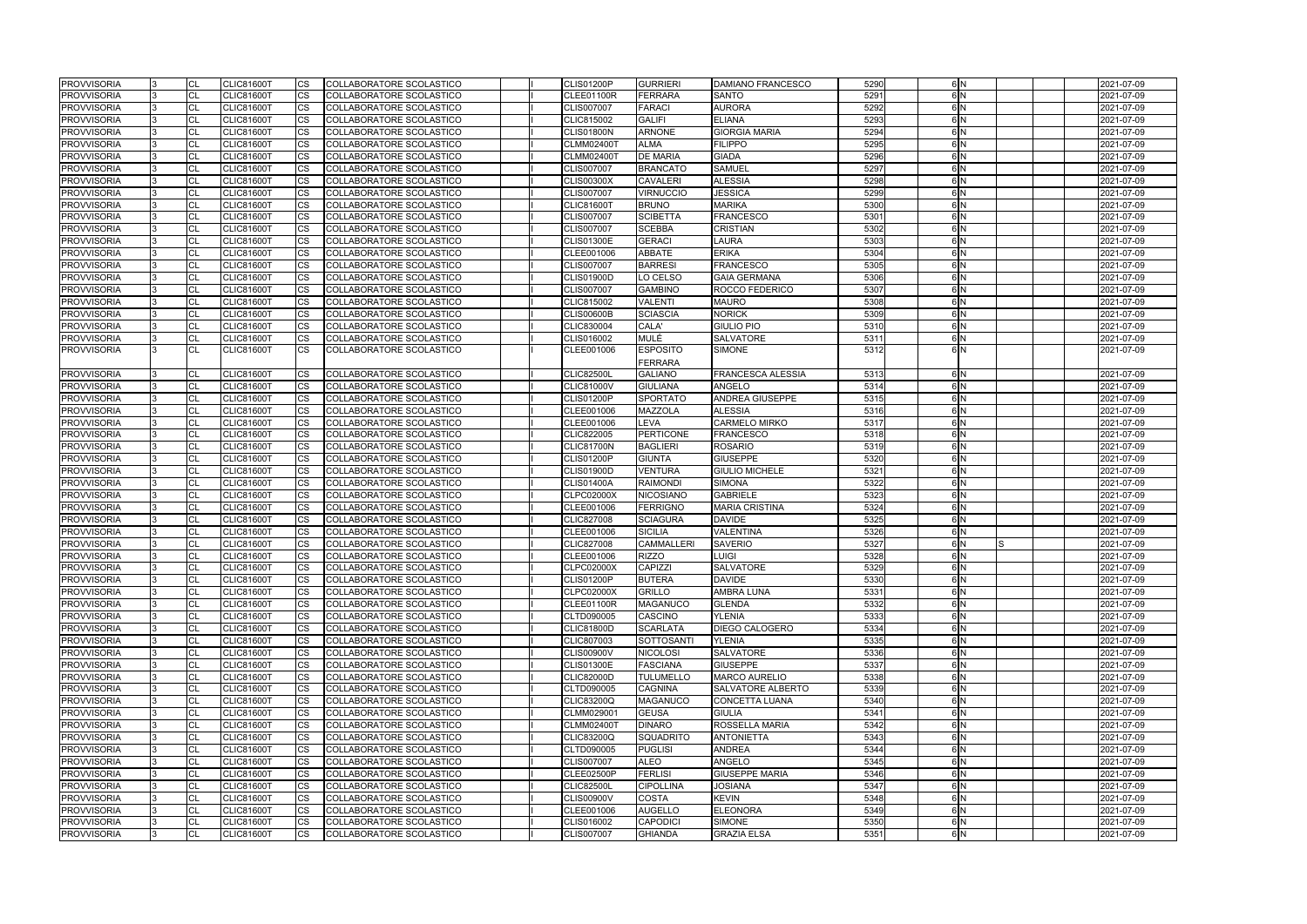| <b>PROVVISORIA</b> | 13  | <b>CL</b>              | <b>CLIC81600T</b> | CS        | COLLABORATORE SCOLASTICO        |  | <b>CLIS007007</b> | PITINO             | LUCA FRANCESCO MARIA      | 5352 | 6 N            | 2021-07-09 |
|--------------------|-----|------------------------|-------------------|-----------|---------------------------------|--|-------------------|--------------------|---------------------------|------|----------------|------------|
| <b>PROVVISORIA</b> |     | <b>CL</b>              | <b>CLIC81600T</b> | <b>CS</b> | COLLABORATORE SCOLASTICO        |  | <b>CLIC81000V</b> | <b>DISTEFANO</b>   | <b>SIMONE</b>             | 5353 | 6N             | 2021-07-09 |
| <b>PROVVISORIA</b> |     | <b>CL</b>              | <b>CLIC81600T</b> | CS        | COLLABORATORE SCOLASTICO        |  | CLIC823001        | <b>FERRO</b>       | NICOLETTA MARIA GRAZIA    | 5354 | 6N             | 2021-07-09 |
| <b>PROVVISORIA</b> |     | <b>CL</b>              | <b>CLIC81600T</b> | CS        | COLLABORATORE SCOLASTICO        |  | <b>CLIC828004</b> | <b>CAMBRIA</b>     | <b>FRANCESCO</b>          | 5355 | 6N             | 2021-07-09 |
| <b>PROVVISORIA</b> |     | <b>CL</b>              | <b>CLIC81600T</b> | СS        | COLLABORATORE SCOLASTICO        |  | CLIS01200P        | <b>GUADAGNO</b>    | SOFIA                     | 5356 | 6N             | 2021-07-09 |
| <b>PROVVISORIA</b> |     | CL                     | <b>CLIC81600T</b> | CS        | COLLABORATORE SCOLASTICO        |  | <b>CLIS00300X</b> | <b>TUCCIO</b>      | ALESSANDRA MARIA RITA     | 5357 | 6 <sub>N</sub> | 2021-07-09 |
| PROVVISORIA        |     | <b>CL</b>              | <b>CLIC81600T</b> | CS        | COLLABORATORE SCOLASTICO        |  | <b>CLIC81700N</b> | <b>MARTORELLI</b>  | <b>JESSICA ANTONIETTA</b> | 5358 | 6N             | 2021-07-09 |
| <b>PROVVISORIA</b> |     | <b>CL</b>              | <b>CLIC81600T</b> | CS        | COLLABORATORE SCOLASTICO        |  | CLIC815002        | <b>PRESTI</b>      | <b>FRANCESCO</b>          | 5359 | 6 <sub>N</sub> | 2021-07-09 |
| <b>PROVVISORIA</b> |     | CL                     | <b>CLIC81600T</b> | CS        | COLLABORATORE SCOLASTICO        |  | <b>CLIC83100X</b> | <b>CARTINA</b>     | ANGELO ELIAS              | 5360 | 6N             | 2021-07-09 |
| <b>PROVVISORIA</b> |     | <b>CL</b>              | <b>CLIC81600T</b> | CS.       | COLLABORATORE SCOLASTICO        |  | CLIC807003        | <b>CIMINO</b>      | <b>ALESSIA</b>            | 5361 | 6 <sub>N</sub> | 2021-07-09 |
| <b>PROVVISORIA</b> |     | <b>CL</b>              | <b>CLIC81600T</b> | СS        | COLLABORATORE SCOLASTICO        |  | <b>CLEE01100R</b> | <b>CALANDRA</b>    | <b>GIOVANNA</b>           | 5362 | 6 <sub>N</sub> | 2021-07-09 |
| <b>PROVVISORIA</b> |     | <b>CL</b>              | <b>CLIC81600T</b> | CS        | COLLABORATORE SCOLASTICO        |  | CLIS01200P        | <b>MORREALE</b>    | ANGELO CLAUDIO            | 5363 | 6N             | 2021-07-09 |
| <b>PROVVISORIA</b> |     | <b>CL</b>              | <b>CLIC81600T</b> | CS        | COLLABORATORE SCOLASTICO        |  | <b>CLIC82500L</b> | PIAZZA             | <b>VINCENZO</b>           | 5364 | 6 <sub>N</sub> | 2021-07-09 |
| PROVVISORIA        |     | <b>CL</b>              | <b>CLIC81600T</b> | CS        | COLLABORATORE SCOLASTICO        |  | <b>CLIS007007</b> | <b>FARACI</b>      | <b>MERY</b>               | 5365 | 6N             | 2021-07-09 |
| <b>PROVVISORIA</b> |     | <b>CL</b>              | <b>CLIC81600T</b> | <b>CS</b> | COLLABORATORE SCOLASTICO        |  | CLEE001006        | PALASCINO          | <b>VINCENZO</b>           | 5366 | 6N             | 2021-07-09 |
| <b>PROVVISORIA</b> |     | <b>CL</b>              | <b>CLIC81600T</b> | CS.       | COLLABORATORE SCOLASTICO        |  | CLEE001006        | <b>VIZZINI</b>     | <b>VALERIA</b>            | 5367 | 6N             | 2021-07-09 |
| <b>PROVVISORIA</b> |     | <b>CL</b>              | <b>CLIC81600T</b> | СS        | COLLABORATORE SCOLASTICO        |  | CLTD090005        | <b>GARZIA</b>      | CONCETTA                  | 5368 | 6 <sub>N</sub> | 2021-07-09 |
| <b>PROVVISORIA</b> |     | <b>CL</b>              | <b>CLIC81600T</b> | CS        | COLLABORATORE SCOLASTICO        |  | CLTD090005        | <b>SIRECI</b>      | <b>VINCENZO</b>           | 5369 | 6N             | 2021-07-09 |
| <b>PROVVISORIA</b> |     | <b>CL</b>              | <b>CLIC81600T</b> | CS        | COLLABORATORE SCOLASTICO        |  | CLTD090005        | <b>MARCHESE</b>    | <b>MAURO ANTONIO</b>      | 5370 | 6N             | 2021-07-09 |
| <b>PROVVISORIA</b> |     | <b>CL</b>              | <b>CLIC81600T</b> | CS        | COLLABORATORE SCOLASTICO        |  | <b>CLIS01400A</b> | <b>PUMA</b>        | <b>ROSSELLA</b>           | 5371 | 6 <sub>N</sub> | 2021-07-09 |
| <b>PROVVISORIA</b> |     | <b>CL</b>              | <b>CLIC81600T</b> | CS        | COLLABORATORE SCOLASTICO        |  | <b>CLIS00600B</b> | <b>CARFI'</b>      | ANDREA                    | 5372 | 6N             | 2021-07-09 |
| <b>PROVVISORIA</b> |     | <b>CL</b>              | <b>CLIC81600T</b> | CS.       | <b>COLLABORATORE SCOLASTICO</b> |  | <b>CLIC81700N</b> | <b>GIORDANO</b>    | <b>LILLO DOMENICO</b>     | 5373 | 6N             | 2021-07-09 |
| <b>PROVVISORIA</b> |     | <b>CL</b>              | <b>CLIC81600T</b> | CS        | COLLABORATORE SCOLASTICO        |  | <b>CLIS00600B</b> | <b>IORIO</b>       | ANSELMO                   | 5374 | 6N             | 2021-07-09 |
| <b>PROVVISORIA</b> |     | <b>CL</b>              | <b>CLIC81600T</b> | CS        | COLLABORATORE SCOLASTICO        |  | <b>CLEE01100R</b> | LO STIMOLO         | <b>AURELIA</b>            | 5375 | 6N             | 2021-07-09 |
| <b>PROVVISORIA</b> |     | <b>CL</b>              | <b>CLIC81600T</b> | СS        | COLLABORATORE SCOLASTICO        |  | <b>CLIS00600B</b> | <b>QUESTANTE</b>   | <b>MARCO</b>              | 5376 | 6N             | 2021-07-09 |
| <b>PROVVISORIA</b> |     | <b>CL</b>              | <b>CLIC81600T</b> | CS        | COLLABORATORE SCOLASTICO        |  | CLIC83200Q        | <b>COSTARELLI</b>  | <b>SALVATORE ANDREA</b>   | 5377 | 6 N            | 2021-07-09 |
| <b>PROVVISORIA</b> |     | <b>CL</b>              | <b>CLIC81600T</b> | CS        | COLLABORATORE SCOLASTICO        |  | <b>CLEE02400V</b> | <b>COLASBERNA</b>  | <b>VERONICA</b>           | 5378 | 6N             | 2021-07-09 |
| <b>PROVVISORIA</b> |     | <b>CL</b>              | <b>CLIC81600T</b> | CS        | COLLABORATORE SCOLASTICO        |  | CLEE01100R        | <b>MOCA</b>        | <b>HILARY</b>             | 5379 | 6N             | 2021-07-09 |
| <b>PROVVISORIA</b> |     | <b>CL</b>              | <b>CLIC81600T</b> | CS        | COLLABORATORE SCOLASTICO        |  | <b>CLIS007007</b> | <b>MELI</b>        | <b>GIUSEPPINA</b>         | 5380 | 6N             | 2021-07-09 |
| <b>PROVVISORIA</b> |     | <b>CL</b>              | <b>CLIC81600T</b> | СS        | COLLABORATORE SCOLASTICO        |  | CLEE001006        | <b>FUSTANEO</b>    | <b>GIUSEPPE</b>           | 5381 | 6N             | 2021-07-09 |
| <b>PROVVISORIA</b> |     | <b>CL</b>              | CLIC81600T        | CS        | COLLABORATORE SCOLASTICO        |  | <b>CLIS00900V</b> | <b>CORDARO</b>     | PATRIZIA                  | 5382 | 6N             | 2021-07-09 |
| <b>PROVVISORIA</b> |     | CL                     | <b>CLIC81600T</b> | CS        | COLLABORATORE SCOLASTICO        |  | <b>CLIC82500L</b> | <b>OLIVA</b>       | <b>DARIO</b>              | 5383 | 6 N            | 2021-07-09 |
| <b>PROVVISORIA</b> |     | CL                     | <b>CLIC81600T</b> | CS        | COLLABORATORE SCOLASTICO        |  | CLEE001006        | <b>SALDIGLORIA</b> | <b>VALERIO</b>            | 5384 | 6 <sub>N</sub> | 2021-07-09 |
| <b>PROVVISORIA</b> |     | <b>CL</b>              | <b>CLIC81600T</b> | CS        | COLLABORATORE SCOLASTICO        |  | CLIS002004        | <b>CONTI</b>       | CARMELINDA                | 5385 | 6N             | 2021-07-09 |
| <b>PROVVISORIA</b> |     | <b>CL</b>              | <b>CLIC81600T</b> | CS        | COLLABORATORE SCOLASTICO        |  | <b>CLIC82500L</b> | <b>VISCONTE</b>    | <b>DARIO</b>              | 5386 | 6 <sub>N</sub> | 2021-07-09 |
| <b>PROVVISORIA</b> |     | <b>CL</b>              | <b>CLIC81600T</b> | СS        | COLLABORATORE SCOLASTICO        |  | <b>CLIS00300X</b> | <b>LA BELLA</b>    | <b>DESIREE'</b>           | 5387 | 6N             | 2021-07-09 |
| <b>PROVVISORIA</b> |     | <b>CL</b>              | <b>CLIC81600T</b> | CS        | COLLABORATORE SCOLASTICO        |  | CLTF020005        | <b>CIRIGNOTTA</b>  | <b>EMANUELE</b>           | 5388 | 6N             | 2021-07-09 |
| <b>PROVVISORIA</b> |     | <b>CL</b>              | CLIC81600T        | CS        | COLLABORATORE SCOLASTICO        |  | <b>CLIS00300X</b> | <b>ALFEO</b>       | <b>ESTER</b>              | 5389 | 6N             | 2021-07-09 |
| <b>PROVVISORIA</b> |     | CL                     | <b>CLIC81600T</b> | CS        | COLLABORATORE SCOLASTICO        |  | <b>CLIC82000D</b> | <b>MISTRETTA</b>   | LUIGI                     | 5390 | 6 <sub>N</sub> | 2021-07-09 |
| <b>PROVVISORIA</b> | 13. | <b>CL</b>              | <b>CLIC81600T</b> | <b>CS</b> | <b>COLLABORATORE SCOLASTICO</b> |  | <b>CLIC82500L</b> | <b>DELLARIA</b>    | ANNALISA                  | 5391 | 6N             | 2021-07-09 |
| <b>PROVVISORIA</b> |     | $\overline{C}$         | CLIC81600T        | <b>CS</b> | COLLABORATORE SCOLASTICO        |  | CLIC821009        | <b>FERTITTA</b>    | <b>CLAUDIO GIUSEPPE</b>   | 5392 | 6N             | 2021-07-09 |
| <b>PROVVISORIA</b> |     | <b>CL</b>              | <b>CLIC81600T</b> | CS        | COLLABORATORE SCOLASTICO        |  | CLEE01100R        | <b>CIARAMELLA</b>  | ALESSANDRO                | 5393 | 6 <sub>N</sub> | 2021-07-09 |
| <b>PROVVISORIA</b> |     | <b>CL</b>              | <b>CLIC81600T</b> | CS        | COLLABORATORE SCOLASTICO        |  | CLIC81700N        | <b>GIULIANA</b>    | <b>FRANCESCA</b>          | 5394 | 6 N            | 2021-07-09 |
| <b>PROVVISORIA</b> |     | <b>CL</b>              | <b>CLIC81600T</b> | <b>CS</b> | COLLABORATORE SCOLASTICO        |  | <b>CLIS00900V</b> | <b>GRACI</b>       | ANGELO ANTONIO            | 5395 | 6 N            | 2021-07-09 |
| <b>PROVVISORIA</b> |     | <b>CL</b>              | <b>CLIC81600T</b> | CS        | COLLABORATORE SCOLASTICO        |  | CLIC828004        | <b>RIGGI</b>       | VINCENZA MARIA AUSILIA    | 5396 | 6 N            | 2021-07-09 |
| <b>PROVVISORIA</b> |     | <b>CL</b>              | <b>CLIC81600T</b> | CS        | COLLABORATORE SCOLASTICO        |  | <b>CLIS01300E</b> | <b>RIGGI</b>       | RICCARDO ELIA             | 5397 | 6N             | 2021-07-09 |
| <b>PROVVISORIA</b> |     | <b>CL</b>              | <b>CLIC81600T</b> | CS        | COLLABORATORE SCOLASTICO        |  | <b>CLIC81000V</b> | <b>BUCCHIERI</b>   | GIOVANNI                  | 5398 | 6N             | 2021-07-09 |
| <b>PROVVISORIA</b> |     | <b>CL</b>              | <b>CLIC81600T</b> | CS        | COLLABORATORE SCOLASTICO        |  | CLEE001006        | <b>BEVILACQUA</b>  | <b>GIOVANNI</b>           | 5399 | 6 <sub>N</sub> | 2021-07-09 |
| <b>PROVVISORIA</b> |     | <b>CL</b>              | <b>CLIC81600T</b> | CS        | COLLABORATORE SCOLASTICO        |  | CLIC823001        | <b>D'ALEO</b>      | <b>DENISE</b>             | 5400 | 6 <sub>N</sub> | 2021-07-09 |
| <b>PROVVISORIA</b> |     | <b>CL</b>              | <b>CLIC81600T</b> | CS        | COLLABORATORE SCOLASTICO        |  | <b>CLIC81100P</b> | <b>XERRA</b>       | DANILO JOSE'              | 5401 | 6 N            | 2021-07-09 |
| <b>PROVVISORIA</b> |     | CL                     | <b>CLIC81600T</b> | CS        | COLLABORATORE SCOLASTICO        |  | CLIC83200Q        | <b>GIUDICE</b>     | <b>ROSANNA</b>            | 5402 | 6 N            | 2021-07-09 |
| <b>PROVVISORIA</b> |     | <b>CL</b>              | <b>CLIC81600T</b> | CS        | COLLABORATORE SCOLASTICO        |  | <b>CLIC819009</b> | <b>PALMERI</b>     | <b>VINCENZO</b>           | 5403 | 6N             | 2021-07-09 |
| <b>PROVVISORIA</b> |     | <b>CL</b>              | <b>CLIC81600T</b> | CS        | COLLABORATORE SCOLASTICO        |  | <b>CLIC81100P</b> | <b>CUVATO</b>      | MARCO                     | 5404 | 6 <sub>N</sub> | 2021-07-09 |
| PROVVISORIA        |     | <b>CL</b>              | <b>CLIC81600T</b> | <b>CS</b> | COLLABORATORE SCOLASTICO        |  | CLEE031002        | <b>TICLI</b>       | <b>MARUSCKA</b>           | 5405 | 6 N            | 2021-07-09 |
| <b>PROVVISORIA</b> |     | <b>CL</b>              | <b>CLIC81600T</b> | CS        | COLLABORATORE SCOLASTICO        |  | CLIC823001        | VARSALONA          | MARILENA                  | 5406 | 6 N            | 2021-07-09 |
| <b>PROVVISORIA</b> |     | <b>CL</b>              | <b>CLIC81600T</b> | CS        | COLLABORATORE SCOLASTICO        |  | <b>CLIS01300E</b> | <b>RAGUSA</b>      | <b>CLAUDIO</b>            | 5407 | 6 N            | 2021-07-09 |
| <b>PROVVISORIA</b> |     | CL                     | <b>CLIC81600T</b> | CS        | COLLABORATORE SCOLASTICO        |  | <b>CLIS007007</b> | <b>GAGLIANO</b>    | SALVATORE                 | 5408 | 6 N            | 2021-07-09 |
| <b>PROVVISORIA</b> |     | CL                     | <b>CLIC81600T</b> | CS        | COLLABORATORE SCOLASTICO        |  | <b>CLMM02400T</b> | <b>AVILA</b>       | STEFANO                   | 5409 | 6 <sub>N</sub> | 2021-07-09 |
| <b>PROVVISORIA</b> |     | <b>CL</b>              | <b>CLIC81600T</b> | CS        | COLLABORATORE SCOLASTICO        |  | <b>CLRI01000N</b> | <b>SCANNELLA</b>   | LORELLA                   | 5410 | 6N             | 2021-07-09 |
| <b>PROVVISORIA</b> |     | <b>CL</b>              | <b>CLIC81600T</b> | CS        | COLLABORATORE SCOLASTICO        |  | <b>CLIS00300X</b> | <b>INCORVAIA</b>   | <b>SALVATORE</b>          | 5411 | 6 <sub>N</sub> | 2021-07-09 |
| <b>PROVVISORIA</b> |     |                        | <b>CLIC81600T</b> |           | COLLABORATORE SCOLASTICO        |  | CLEE01100R        | <b>BESSIO</b>      | DARIO                     | 5412 | 6 N            | 2021-07-09 |
| <b>PROVVISORIA</b> |     | <b>CL</b><br><b>CL</b> | <b>CLIC81600T</b> | CS        | COLLABORATORE SCOLASTICO        |  | <b>CLEE02400V</b> | SARDO              | <b>EMANUELE</b>           | 5413 | 6 N            | 2021-07-09 |
|                    |     |                        |                   | CS        |                                 |  |                   |                    | FRANCISCO JAVIER          | 5414 | 6 N            |            |
| <b>PROVVISORIA</b> |     | <b>CL</b>              | <b>CLIC81600T</b> | CS        | COLLABORATORE SCOLASTICO        |  | <b>CLIS00300X</b> | <b>CARELLA</b>     |                           |      |                | 2021-07-09 |

|  |  | 2021-07-09               |
|--|--|--------------------------|
|  |  | 2021-07-09               |
|  |  | 2021-07-09               |
|  |  | 2021-07-09               |
|  |  | 2021-07-09               |
|  |  | 2021-07-09               |
|  |  | 2021-07-09               |
|  |  | 2021-07-09               |
|  |  | 2021-07-09               |
|  |  | 2021-07-09               |
|  |  | 2021-07-09               |
|  |  | 2021-07-09               |
|  |  | 2021-07-09               |
|  |  | 2021-07-09               |
|  |  | 2021-07-09               |
|  |  | 2021-07-09               |
|  |  | 2021-07-09               |
|  |  | 2021-07-09               |
|  |  | 2021-07-09               |
|  |  | 2021-07-09               |
|  |  | 2021-07-09               |
|  |  | 2021-07-09               |
|  |  | 2021-07-09               |
|  |  | 2021-07-09               |
|  |  | 2021-07-09               |
|  |  | 2021-07-09               |
|  |  | 2021-07-09               |
|  |  | 2021-07-09               |
|  |  | 2021-07-09               |
|  |  | 2021-07-09               |
|  |  | 2021-07-09               |
|  |  | 2021-07-09               |
|  |  | 2021-07-09               |
|  |  | 2021-07-09               |
|  |  | 2021-07-09               |
|  |  | 2021-07-09               |
|  |  | 2021-07-09               |
|  |  | 2021-07-09               |
|  |  | 2021-07-09               |
|  |  | 2021-07-09               |
|  |  | 2021-07-09               |
|  |  | 2021-07-09               |
|  |  | 2021-07-09               |
|  |  | 2021-07-09               |
|  |  | 2021-07-09               |
|  |  | 2021-07-09               |
|  |  | 2021-07-09               |
|  |  | 2021-07-09               |
|  |  | 2021-07-09               |
|  |  | 2021-07-09               |
|  |  | 2021-07-09               |
|  |  | 2021-07-09               |
|  |  | 2021-07-09               |
|  |  |                          |
|  |  | 2021-07-09<br>2021-07-09 |
|  |  |                          |
|  |  | 2021-07-09               |
|  |  | 2021-07-09               |
|  |  | 2021-07-09               |
|  |  | 2021-07-09               |
|  |  | 2021-07-09               |
|  |  | 2021-07-09               |
|  |  | 2021-07-09               |
|  |  | 2021-07-09               |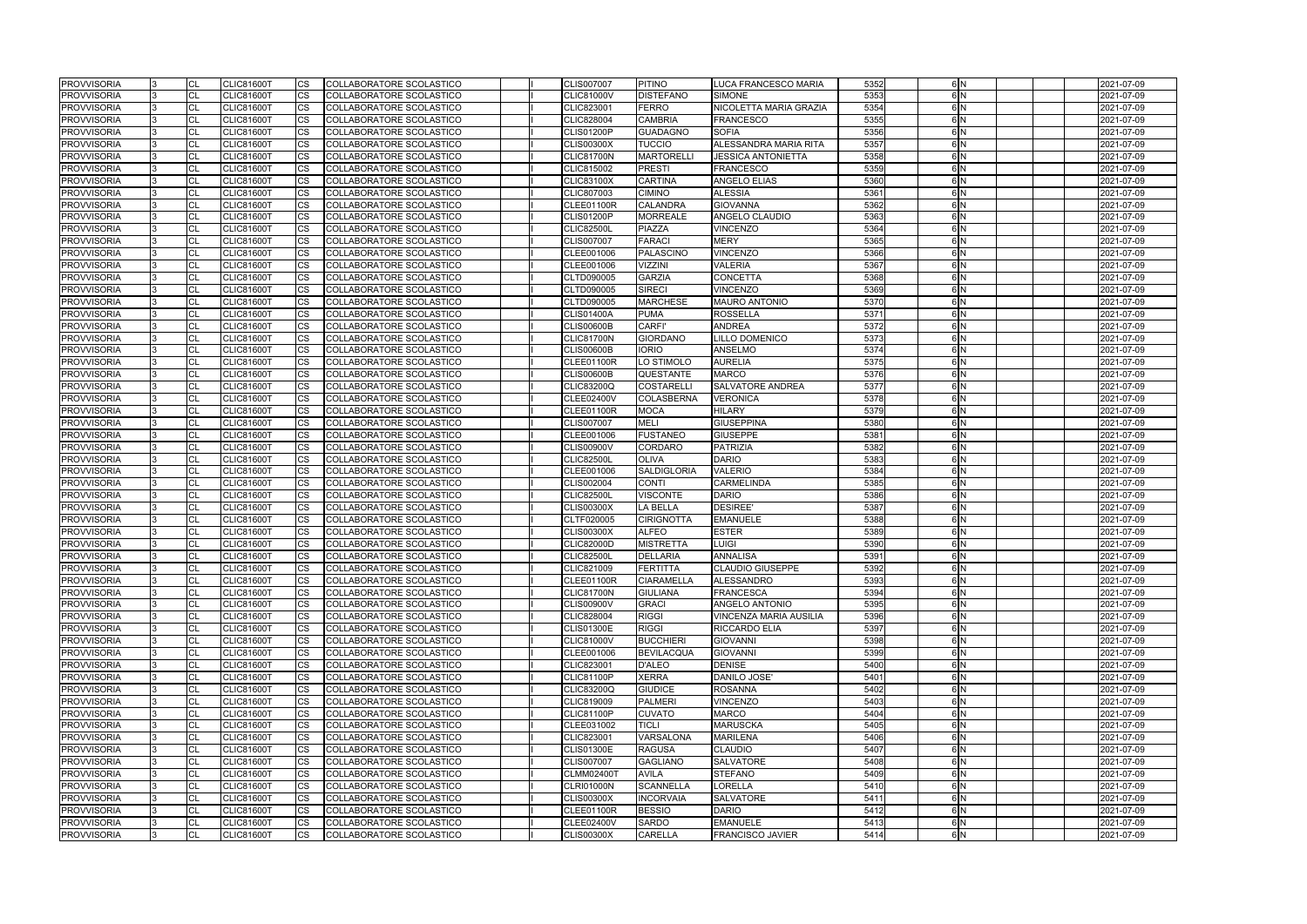| <b>PROVVISORIA</b> | ıз  | <b>CL</b>      | <b>CLIC81600T</b> | CS        | COLLABORATORE SCOLASTICO        |  | <b>CLIS01200P</b> | <b>BORDONARO</b>  | <b>ROSA MARIA</b>        | 5415 | 6 N            | 2021-07-09 |
|--------------------|-----|----------------|-------------------|-----------|---------------------------------|--|-------------------|-------------------|--------------------------|------|----------------|------------|
| <b>PROVVISORIA</b> |     | <b>CL</b>      | <b>CLIC81600T</b> | CS        | COLLABORATORE SCOLASTICO        |  | <b>CLIC81000V</b> | <b>BRIVITELLO</b> | <b>MARIO GERARDO</b>     | 5416 | 6N             | 2021-07-09 |
| <b>PROVVISORIA</b> |     | <b>CL</b>      | <b>CLIC81600T</b> | CS        | COLLABORATORE SCOLASTICO        |  | <b>CLIC82400R</b> | <b>DI VITA</b>    | VALENTINA AUSILIA        | 5417 | 6N             | 2021-07-09 |
| <b>PROVVISORIA</b> |     | <b>CL</b>      | <b>CLIC81600T</b> | CS        | <b>COLLABORATORE SCOLASTICO</b> |  | <b>CLIC81600T</b> | <b>BOGNANNI</b>   | <b>ROSSELLA</b>          | 5418 | 6N             | 2021-07-09 |
| <b>PROVVISORIA</b> |     | <b>CL</b>      | <b>CLIC81600T</b> | СS        | COLLABORATORE SCOLASTICO        |  | <b>CLIC822005</b> | <b>CASCINO</b>    | <b>VINCENZA</b>          | 5419 | 6N             | 2021-07-09 |
| <b>PROVVISORIA</b> |     | CL             | CLIC81600T        | CS        | COLLABORATORE SCOLASTICO        |  | <b>CLIS00900V</b> | <b>BEVILACQUA</b> | MATTIA OTTAVIO           | 5420 | 6 <sub>N</sub> | 2021-07-09 |
| PROVVISORIA        |     | <b>CL</b>      | <b>CLIC81600T</b> | CS        | COLLABORATORE SCOLASTICO        |  | <b>CLIC83200Q</b> | <b>ROMANO</b>     | <b>MARIA GABRIELLA</b>   | 5421 | 6N             | 2021-07-09 |
| <b>PROVVISORIA</b> |     | CL             | <b>CLIC81600T</b> | CS        | COLLABORATORE SCOLASTICO        |  | <b>CLPS03000N</b> | <b>CIARAMELLA</b> | <b>SALVATORE</b>         | 5422 | 6 <sub>N</sub> | 2021-07-09 |
| <b>PROVVISORIA</b> |     | CL             | CLIC81600T        | CS        | COLLABORATORE SCOLASTICO        |  | CLEE01100R        | <b>LA ROSA</b>    | <b>EMANUELA ALESSIA</b>  | 5423 | 6N             | 2021-07-09 |
| <b>PROVVISORIA</b> |     | <b>CL</b>      | <b>CLIC81600T</b> | CS        | COLLABORATORE SCOLASTICO        |  | CLMM029001        | <b>FALZONE</b>    | <b>VALERIA GRAZIA</b>    | 5424 | 6 <sub>N</sub> | 2021-07-09 |
| <b>PROVVISORIA</b> |     | CL             | <b>CLIC81600T</b> | СS        | COLLABORATORE SCOLASTICO        |  | <b>CLIC828004</b> | <b>AMOROSO</b>    | SALVATORE GIUSEPPE       | 5425 | 6 <sub>N</sub> | 2021-07-09 |
| <b>PROVVISORIA</b> |     | <b>CL</b>      | CLIC81600T        | CS        | COLLABORATORE SCOLASTICO        |  | <b>CLIS00300X</b> | <b>LOMBARDO</b>   | ERSILIA IRIS             | 5426 | 6N             | 2021-07-09 |
| <b>PROVVISORIA</b> |     | <b>CL</b>      | <b>CLIC81600T</b> | CS        | COLLABORATORE SCOLASTICO        |  | <b>CLRI01000N</b> | <b>ORTOLEVA</b>   | <b>FRANCESCO</b>         | 5427 | 6 N            | 2021-07-09 |
| PROVVISORIA        |     | <b>CL</b>      | <b>CLIC81600T</b> | CS        | COLLABORATORE SCOLASTICO        |  | <b>CLIS01300E</b> | <b>VITALE</b>     | <b>MARIA LUISA</b>       | 5428 | 6N             | 2021-07-09 |
| <b>PROVVISORIA</b> |     | <b>CL</b>      | <b>CLIC81600T</b> | <b>CS</b> | COLLABORATORE SCOLASTICO        |  | <b>CLRI01000N</b> | <b>RICOTTA</b>    | <b>VINCENZO</b>          | 5429 | 6N             | 2021-07-09 |
| <b>PROVVISORIA</b> |     | <b>CL</b>      | <b>CLIC81600T</b> | CS.       | COLLABORATORE SCOLASTICO        |  | <b>CLIS01800N</b> | <b>LUCA</b>       | <b>MARIA ASSUNTA</b>     | 5430 | 6N             | 2021-07-09 |
| <b>PROVVISORIA</b> |     | <b>CL</b>      | <b>CLIC81600T</b> | СS        | COLLABORATORE SCOLASTICO        |  | <b>CLIS00600B</b> | <b>ANDALORO</b>   | ROCCO CROCIFISSO         | 5431 | 6 <sub>N</sub> | 2021-07-09 |
| <b>PROVVISORIA</b> |     | <b>CL</b>      | <b>CLIC81600T</b> | CS        | COLLABORATORE SCOLASTICO        |  | <b>CLIC83100X</b> | <b>D'ALEO</b>     | NUNZIA ELISA             | 5432 | 6N             | 2021-07-09 |
| <b>PROVVISORIA</b> |     | <b>CL</b>      | <b>CLIC81600T</b> | CS        | COLLABORATORE SCOLASTICO        |  | <b>CLIS01200P</b> | <b>SESSA</b>      | ANGELO                   | 5433 | 6N             | 2021-07-09 |
| <b>PROVVISORIA</b> |     | <b>CL</b>      | <b>CLIC81600T</b> | CS        | COLLABORATORE SCOLASTICO        |  | CLIC823001        | <b>GIANNONE</b>   | ROSSELLA VALENTINA       | 5434 | 6 <sub>N</sub> | 2021-07-09 |
| <b>PROVVISORIA</b> |     | <b>CL</b>      | <b>CLIC81600T</b> | CS        | COLLABORATORE SCOLASTICO        |  | CLIC815002        | <b>IACONA</b>     | <b>ANNAMARIA</b>         | 5435 | 6N             | 2021-07-09 |
| <b>PROVVISORIA</b> |     | <b>CL</b>      | <b>CLIC81600T</b> | CS.       | COLLABORATORE SCOLASTICO        |  | <b>CLIC81100P</b> | <b>NOVELLO</b>    | <b>GIUSEPPE</b>          | 5436 | 6 <sub>N</sub> | 2021-07-09 |
| <b>PROVVISORIA</b> |     | CL             | <b>CLIC81600T</b> | CS        | COLLABORATORE SCOLASTICO        |  | CLMM029001        | <b>MEDICO</b>     | FLAVIA                   | 5437 | 6 <sub>N</sub> | 2021-07-09 |
| <b>PROVVISORIA</b> |     | <b>CL</b>      | <b>CLIC81600T</b> | CS        | COLLABORATORE SCOLASTICO        |  | CLIC830004        | <b>TERRASI</b>    | <b>NUNZIA</b>            | 5438 | 6 <sub>N</sub> | 2021-07-09 |
| <b>PROVVISORIA</b> |     | <b>CL</b>      | <b>CLIC81600T</b> | СS        | COLLABORATORE SCOLASTICO        |  | CLIC821009        | <b>GARLISI</b>    | <b>GIOVANNI</b>          | 5439 | 6N             | 2021-07-09 |
| <b>PROVVISORIA</b> |     | <b>CL</b>      | <b>CLIC81600T</b> | CS        | COLLABORATORE SCOLASTICO        |  | CLEE02400V        | <b>BELLA</b>      | <b>DANIELA</b>           | 5440 | 6 N            | 2021-07-09 |
| <b>PROVVISORIA</b> |     | <b>CL</b>      | <b>CLIC81600T</b> | CS        | COLLABORATORE SCOLASTICO        |  | <b>CLIC81700N</b> | <b>MIGLIORE</b>   | <b>GIUSY</b>             | 5441 | 6N             | 2021-07-09 |
| <b>PROVVISORIA</b> |     | <b>CL</b>      | CLIC81600T        | CS        | COLLABORATORE SCOLASTICO        |  | <b>CLPC02000X</b> | <b>LIBERTO</b>    | MICHELE                  | 5442 | 6N             | 2021-07-09 |
| <b>PROVVISORIA</b> |     | <b>CL</b>      | <b>CLIC81600T</b> | CS        | COLLABORATORE SCOLASTICO        |  | <b>CLIC828004</b> | <b>NOTO</b>       | <b>FERDINANDO</b>        | 5443 | 6N             | 2021-07-09 |
| <b>PROVVISORIA</b> |     | <b>CL</b>      | <b>CLIC81600T</b> | СS        | COLLABORATORE SCOLASTICO        |  | CLTD090005        | <b>NICOLETTI</b>  | ANGELA MARIA CATENA      | 5444 | 6N             | 2021-07-09 |
| <b>PROVVISORIA</b> |     | <b>CL</b>      | <b>CLIC81600T</b> | CS        | COLLABORATORE SCOLASTICO        |  | CLEE01100R        | <b>FAMA'</b>      | FRANCESCA                | 5445 | 6 <sub>N</sub> | 2021-07-09 |
| <b>PROVVISORIA</b> |     | CL             | <b>CLIC81600T</b> | CS        | COLLABORATORE SCOLASTICO        |  | <b>CLIC81000V</b> | <b>GIAMMELLA</b>  | <b>PAOLO</b>             | 5446 | 6 N            | 2021-07-09 |
| <b>PROVVISORIA</b> |     | CL             | <b>CLIC81600T</b> | CS        | COLLABORATORE SCOLASTICO        |  | <b>CLIS007007</b> | <b>DI TAVI</b>    | <b>GAETANO</b>           | 5447 | 6 <sub>N</sub> | 2021-07-09 |
| <b>PROVVISORIA</b> |     | <b>CL</b>      | <b>CLIC81600T</b> | CS        | COLLABORATORE SCOLASTICO        |  | CLIC823001        | <b>ROMANO</b>     | <b>ANTONELLA</b>         | 5448 | 6N             | 2021-07-09 |
| <b>PROVVISORIA</b> |     | <b>CL</b>      | <b>CLIC81600T</b> | CS        | COLLABORATORE SCOLASTICO        |  | <b>CLRI01000N</b> | <b>MIRAGLIA</b>   | LUCIA                    | 5449 | 6 <sub>N</sub> | 2021-07-09 |
| <b>PROVVISORIA</b> |     | <b>CL</b>      | <b>CLIC81600T</b> | СS        | COLLABORATORE SCOLASTICO        |  | CLRI01000N        | <b>MARIA</b>      | <b>MAURIZIO VINCENZO</b> | 5450 | 6N             | 2021-07-09 |
| <b>PROVVISORIA</b> |     | <b>CL</b>      | <b>CLIC81600T</b> | CS        | COLLABORATORE SCOLASTICO        |  | <b>CLIS00600B</b> | <b>INFURNA</b>    | <b>SALVATORE</b>         | 5451 | 6N             | 2021-07-09 |
| <b>PROVVISORIA</b> |     | CL             | <b>CLIC81600T</b> | CS        | COLLABORATORE SCOLASTICO        |  | CLTD090005        | <b>TANTILLO</b>   | <b>MASSIMILIANO</b>      | 5452 | 6 N            | 2021-07-09 |
| <b>PROVVISORIA</b> |     | CL             | <b>CLIC81600T</b> | CS        | COLLABORATORE SCOLASTICO        |  | CLIC81700N        | <b>ZAMMITTO</b>   | GAETANO                  | 5453 | 6 <sub>N</sub> | 2021-07-09 |
| <b>PROVVISORIA</b> | 13. | <b>CL</b>      | <b>CLIC81600T</b> | CS.       | COLLABORATORE SCOLASTICO        |  | CLEE014008        | <b>TANDURELLA</b> | <b>ANTONELLA</b>         | 5454 | 6N             | 2021-07-09 |
| <b>PROVVISORIA</b> |     | $\overline{C}$ | CLIC81600T        | <b>CS</b> | <b>COLLABORATORE SCOLASTICO</b> |  | <b>CLIC82500L</b> | <b>SEGGIO</b>     | <b>MARIA</b>             | 5455 | 6N             | 2021-07-09 |
| <b>PROVVISORIA</b> |     | <b>CL</b>      | <b>CLIC81600T</b> | CS        | COLLABORATORE SCOLASTICO        |  | <b>CLIC81600T</b> | <b>ARENA</b>      | EMILIANA                 | 5456 | 6 N            | 2021-07-09 |
| <b>PROVVISORIA</b> |     | <b>CL</b>      | <b>CLIC81600T</b> | CS        | COLLABORATORE SCOLASTICO        |  | <b>CLIS007007</b> | <b>PALMA</b>      | LIVIO                    | 5457 | 6 N            | 2021-07-09 |
| <b>PROVVISORIA</b> |     | <b>CL</b>      | <b>CLIC81600T</b> | <b>CS</b> | COLLABORATORE SCOLASTICO        |  | <b>CLIS007007</b> | <b>BOGNANNI</b>   | GIANLUIGI                | 5458 | 6 N            | 2021-07-09 |
| <b>PROVVISORIA</b> |     | <b>CL</b>      | <b>CLIC81600T</b> | CS        | COLLABORATORE SCOLASTICO        |  | <b>CLMM02400T</b> | <b>COCCOMINI</b>  | <b>MARIA GRAZIA</b>      | 5459 | 6 N            | 2021-07-09 |
| <b>PROVVISORIA</b> |     | <b>CL</b>      | <b>CLIC81600T</b> | CS        | COLLABORATORE SCOLASTICO        |  | <b>CLIS01400A</b> | <b>RICOTTA</b>    | <b>VANESSA</b>           | 5460 | 6N             | 2021-07-09 |
| <b>PROVVISORIA</b> |     | <b>CL</b>      | <b>CLIC81600T</b> | CS        | COLLABORATORE SCOLASTICO        |  | CLTD090005        | <b>AUGELLO</b>    | <b>GRAZIELLA LETIZIA</b> | 5461 | 6N             | 2021-07-09 |
| <b>PROVVISORIA</b> |     | <b>CL</b>      | <b>CLIC81600T</b> | CS        | COLLABORATORE SCOLASTICO        |  | CLIS016002        | <b>SANVITO</b>    | <b>MAURIZIO</b>          | 5462 | 6 N            | 2021-07-09 |
| <b>PROVVISORIA</b> |     | <b>CL</b>      | <b>CLIC81600T</b> | CS        | COLLABORATORE SCOLASTICO        |  | <b>CLIS00900V</b> | <b>MANGANO</b>    | <b>SALVATORE</b>         | 5463 | 6 N            | 2021-07-09 |
| <b>PROVVISORIA</b> |     | <b>CL</b>      | <b>CLIC81600T</b> | CS        | COLLABORATORE SCOLASTICO        |  | <b>CLIC82900X</b> | <b>MUSCIA</b>     | <b>DEBORA SAMANDA</b>    | 5464 | 6 N            | 2021-07-09 |
| <b>PROVVISORIA</b> |     | CL             | <b>CLIC81600T</b> | CS        | COLLABORATORE SCOLASTICO        |  | CLIS016002        | SORCE             | DOMENICA MARIA           | 5465 | 6 N            | 2021-07-09 |
| <b>PROVVISORIA</b> |     | <b>CL</b>      | <b>CLIC81600T</b> | CS        | COLLABORATORE SCOLASTICO        |  | CLEE02100B        | <b>GENTILE</b>    | giusi                    | 5466 | 6N             | 2021-07-09 |
| <b>PROVVISORIA</b> |     | <b>CL</b>      | <b>CLIC81600T</b> | CS        | COLLABORATORE SCOLASTICO        |  | <b>CLIC83200Q</b> | <b>AMATORE</b>    | MICHELANGELO             | 5467 | 6 <sub>N</sub> | 2021-07-09 |
| PROVVISORIA        |     | <b>CL</b>      | <b>CLIC81600T</b> | <b>CS</b> | COLLABORATORE SCOLASTICO        |  | <b>CLIC827008</b> | <b>GAMBINO</b>    | ARCANGELO                | 5468 | 6 N            | 2021-07-09 |
| <b>PROVVISORIA</b> |     | <b>CL</b>      | <b>CLIC81600T</b> | CS        | COLLABORATORE SCOLASTICO        |  | CLIS016002        | PIAZZA            | RITA                     | 5469 | 6 N            | 2021-07-09 |
| <b>PROVVISORIA</b> |     | <b>CL</b>      | <b>CLIC81600T</b> | CS        | COLLABORATORE SCOLASTICO        |  | CLIS008003        | <b>MATTINA</b>    | <b>GIANLUCA</b>          | 5470 | 6 N            | 2021-07-09 |
| <b>PROVVISORIA</b> |     | CL             | <b>CLIC81600T</b> | CS        | COLLABORATORE SCOLASTICO        |  | CLMM029001        | <b>RAIMONDI</b>   | ROSARIO DOMENICO         | 5471 | 6 N            | 2021-07-09 |
| <b>PROVVISORIA</b> |     | CL             | <b>CLIC81600T</b> | CS        | COLLABORATORE SCOLASTICO        |  | <b>CLIS01400A</b> | <b>STELLA</b>     | AMALIA                   | 5472 | 6 <sub>N</sub> | 2021-07-09 |
| <b>PROVVISORIA</b> |     | <b>CL</b>      | <b>CLIC81600T</b> | CS        | COLLABORATORE SCOLASTICO        |  | <b>CLIS01300E</b> | <b>LO MAGNO</b>   | <b>GLENDA ASSUNTA</b>    | 5473 | 6N             | 2021-07-09 |
| <b>PROVVISORIA</b> |     | <b>CL</b>      | <b>CLIC81600T</b> | CS        | COLLABORATORE SCOLASTICO        |  | <b>CLIS007007</b> | <b>BONANNO</b>    | <b>ROCCO</b>             | 5474 | 6 <sub>N</sub> | 2021-07-09 |
| <b>PROVVISORIA</b> |     | <b>CL</b>      | <b>CLIC81600T</b> | CS        | COLLABORATORE SCOLASTICO        |  | <b>CLIC83200Q</b> | <b>INTERNULLO</b> | SIMONA                   | 5475 | 6 N            | 2021-07-09 |
| <b>PROVVISORIA</b> |     | <b>CL</b>      | <b>CLIC81600T</b> | CS        | COLLABORATORE SCOLASTICO        |  | <b>CLIC82500L</b> | <b>COSTANTINO</b> | <b>GIORGIADANIELA</b>    | 5476 | 6N             | 2021-07-09 |
| <b>PROVVISORIA</b> |     | <b>CL</b>      | <b>CLIC81600T</b> | CS        | COLLABORATORE SCOLASTICO        |  | <b>CLMM02400T</b> | <b>DI DIO</b>     | FABIO LUCA               | 5477 | 6 N            |            |
|                    |     |                |                   |           |                                 |  |                   |                   |                          |      |                | 2021-07-09 |

|  |  | 2021-07-09               |
|--|--|--------------------------|
|  |  | 2021-07-09               |
|  |  | 2021-07-09               |
|  |  | 2021-07-09               |
|  |  | 2021-07-09               |
|  |  | 2021-07-09               |
|  |  | 2021-07-09               |
|  |  | 2021-07-09               |
|  |  | 2021-07-09               |
|  |  | 2021-07-09               |
|  |  | 2021-07-09               |
|  |  | 2021-07-09               |
|  |  | 2021-07-09               |
|  |  | 2021-07-09               |
|  |  | 2021-07-09               |
|  |  | 2021-07-09               |
|  |  | 2021-07-09               |
|  |  | 2021-07-09               |
|  |  | 2021-07-09               |
|  |  | 2021-07-09               |
|  |  | 2021-07-09               |
|  |  | 2021-07-09               |
|  |  | 2021-07-09               |
|  |  | 2021-07-09               |
|  |  | 2021-07-09               |
|  |  | 2021-07-09               |
|  |  | 2021-07-09               |
|  |  | 2021-07-09               |
|  |  | 2021-07-09               |
|  |  | 2021-07-09               |
|  |  | 2021-07-09               |
|  |  | 2021-07-09               |
|  |  | 2021-07-09               |
|  |  | 2021-07-09               |
|  |  | 2021-07-09               |
|  |  | 2021-07-09               |
|  |  | 2021-07-09               |
|  |  | 2021-07-09               |
|  |  | 2021-07-09               |
|  |  | 2021-07-09               |
|  |  | 2021-07-09               |
|  |  | 2021-07-09               |
|  |  | 2021-07-09               |
|  |  | 2021-07-09               |
|  |  | 2021-07-09               |
|  |  | 2021-07-09               |
|  |  | 2021-07-09               |
|  |  | 2021-07-09               |
|  |  | 2021-07-09               |
|  |  | 2021-07-09               |
|  |  | 2021-07-09               |
|  |  | 2021-07-09               |
|  |  | 2021-07-09               |
|  |  |                          |
|  |  | 2021-07-09<br>2021-07-09 |
|  |  |                          |
|  |  | 2021-07-09               |
|  |  | 2021-07-09               |
|  |  | 2021-07-09               |
|  |  | 2021-07-09               |
|  |  | 2021-07-09               |
|  |  | 2021-07-09               |
|  |  | 2021-07-09               |
|  |  | 2021-07-09               |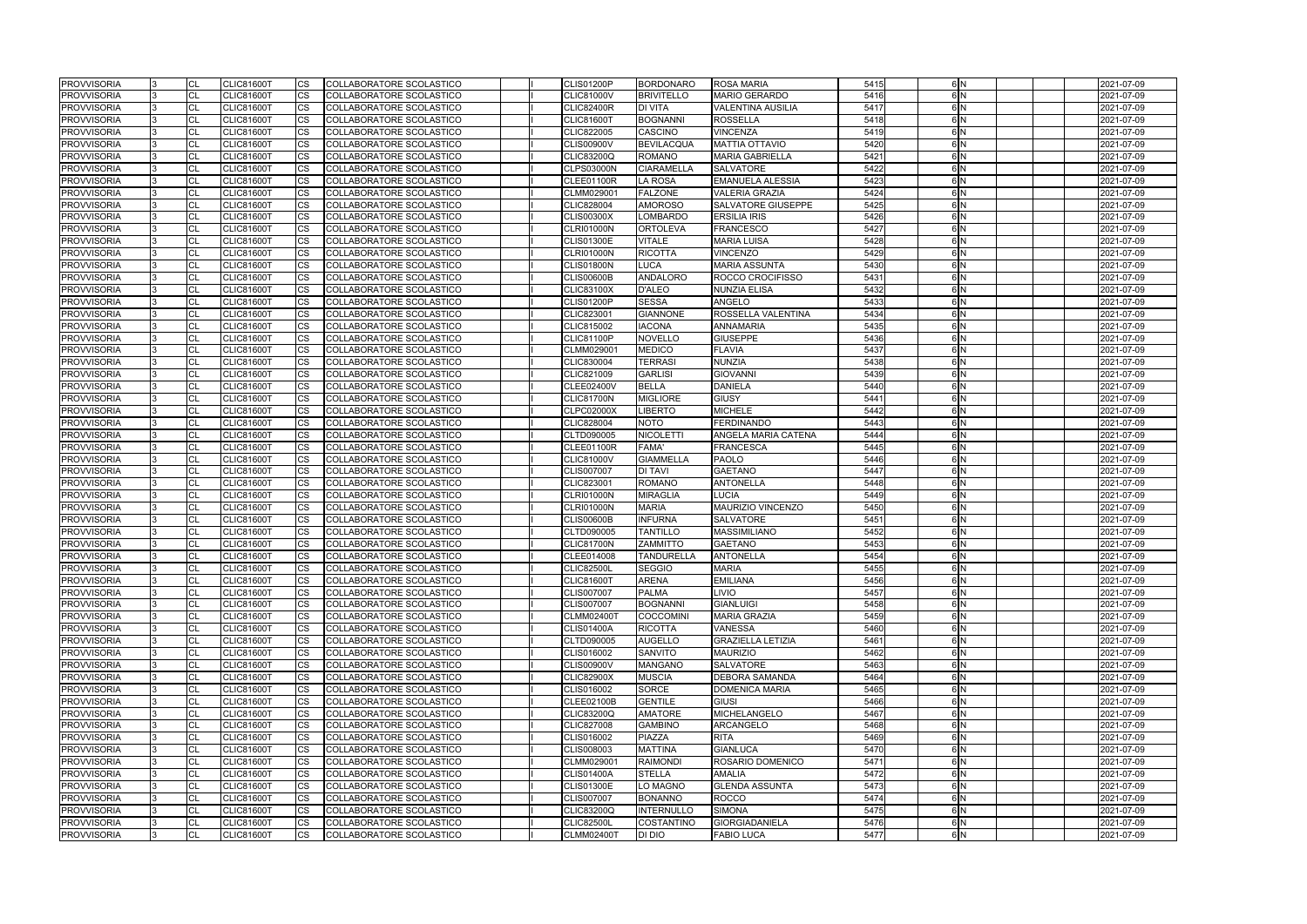| 5478 |   | 6N             |  | 2021-07-09 |
|------|---|----------------|--|------------|
| 5479 |   | 6N             |  | 2021-07-09 |
| 5480 |   | 6N             |  | 2021-07-09 |
| 5481 | 6 | N              |  | 2021-07-09 |
| 5482 | 6 | $\mathsf{N}$   |  | 2021-07-09 |
| 5483 | 6 | N              |  | 2021-07-09 |
| 5484 |   | 6N             |  | 2021-07-09 |
| 5485 | 6 | N              |  | 2021-07-09 |
| 5486 |   | 6N             |  | 2021-07-09 |
| 5487 | 6 | N              |  | 2021-07-09 |
| 5488 | 6 | $\mathsf{N}$   |  | 2021-07-09 |
| 5489 |   | 6 <sup>N</sup> |  | 2021-07-09 |
| 5490 |   | 6N             |  | 2021-07-09 |
| 5491 |   | 6N             |  | 2021-07-09 |
| 5492 |   | 6N             |  | 2021-07-09 |
| 5493 | 6 | N              |  | 2021-07-09 |
| 5494 |   | 6 N            |  | 2021-07-09 |
| 5495 |   | 6N             |  | 2021-07-09 |
| 5496 | 6 | N              |  | 2021-07-09 |
| 5497 |   | 6N             |  | 2021-07-09 |
| 5498 |   | 6N             |  | 2021-07-09 |
| 5499 | 6 | N              |  | 2021-07-09 |
| 5500 | 6 | N              |  | 2021-07-09 |
| 5501 |   | 6N             |  | 2021-07-09 |
| 5502 | 6 | N              |  | 2021-07-09 |
| 5503 |   | 6N             |  | 2021-07-09 |
| 5504 |   | 6N             |  | 2021-07-09 |
| 5505 | 6 | N              |  | 2021-07-09 |
| 5506 | 6 | N              |  | 2021-07-09 |
| 5507 | 6 | N              |  | 2021-07-09 |
| 5508 |   | 6N             |  | 2021-07-09 |
| 5509 |   | 6N             |  | 2021-07-09 |
| 5510 |   | 6N             |  | 2021-07-09 |
| 5511 |   | 6N             |  | 2021-07-09 |
| 5512 | 6 | $\mathsf{N}$   |  | 2021-07-09 |
| 5513 | 6 | N              |  | 2021-07-09 |
| 5514 |   | 6N             |  | 2021-07-09 |
| 5515 | 6 | N              |  | 2021-07-09 |
| 5516 |   | 6N             |  | 2021-07-09 |
| 5517 |   | 6N             |  | 2021-07-09 |
|      |   |                |  |            |
| 5518 |   | 6 N            |  | 2021-07-09 |
| 5519 |   | 6N             |  | 2021-07-09 |
| 5520 | 6 | N              |  | 2021-07-09 |
| 5521 |   | 6 N            |  | 2021-07-09 |
| 5522 | 6 | N              |  | 2021-07-09 |
| 5523 | 6 | N              |  | 2021-07-09 |
| 5524 | 6 | N              |  | 2021-07-09 |
| 5525 |   | 6N             |  | 2021-07-09 |
| 5526 | 6 | N              |  | 2021-07-09 |
| 5527 |   | 6N             |  | 2021-07-09 |
| 5528 |   | 6N             |  | 2021-07-09 |
| 5529 | 6 | N              |  | 2021-07-09 |
| 5530 | 6 | N              |  | 2021-07-09 |
| 5531 | 6 | N              |  | 2021-07-09 |
| 5532 |   | 6N             |  | 2021-07-09 |
| 5533 |   | 6N             |  | 2021-07-09 |
| 5534 |   | 6N             |  | 2021-07-09 |
| 5535 | 6 | N              |  | 2021-07-09 |
| 5536 | 6 | N              |  | 2021-07-09 |
| 5537 | 6 | N              |  | 2021-07-09 |
| 5538 | 6 | N              |  | 2021-07-09 |

| <b>PROVVISORIA</b> |    | <b>CL</b> | <b>CLIC81600T</b> | CS        | COLLABORATORE SCOLASTICO |  | <b>CLIC83200Q</b> | <b>LICATA</b>     | GIUSEPPA                  | 5478 | 6 N            | 2021-07-09 |
|--------------------|----|-----------|-------------------|-----------|--------------------------|--|-------------------|-------------------|---------------------------|------|----------------|------------|
| <b>PROVVISORIA</b> |    | <b>CL</b> | <b>CLIC81600T</b> | <b>CS</b> | COLLABORATORE SCOLASTICO |  | CLIS002004        | <b>CHIAVETTA</b>  | <b>LIBORIO</b>            | 5479 | 6N             | 2021-07-09 |
| <b>PROVVISORIA</b> |    | <b>CL</b> | <b>CLIC81600T</b> | CS.       | COLLABORATORE SCOLASTICO |  | <b>CLIC81700N</b> | <b>BORDONARO</b>  | <b>CLAUDIO</b>            | 5480 | 6 <sub>N</sub> | 2021-07-09 |
| <b>PROVVISORIA</b> |    | <b>CL</b> | <b>CLIC81600T</b> | СS        | COLLABORATORE SCOLASTICO |  | <b>CLIS01300E</b> | <b>GIUNTA</b>     | GIUSEPPINA                | 5481 | 6 <sub>N</sub> | 2021-07-09 |
| <b>PROVVISORIA</b> |    | <b>CL</b> | <b>CLIC81600T</b> | СS        | COLLABORATORE SCOLASTICO |  | CLEE001006        | <b>TINNIRELLO</b> | ORSOLA                    | 5482 | 6N             | 2021-07-09 |
| <b>PROVVISORIA</b> |    | CL        | <b>CLIC81600T</b> | CS        | COLLABORATORE SCOLASTICO |  | CLIC815002        | <b>VACCARO</b>    | <b>ANGELO</b>             | 5483 | 6 N            | 2021-07-09 |
| <b>PROVVISORIA</b> |    | <b>CL</b> | <b>CLIC81600T</b> | CS        | COLLABORATORE SCOLASTICO |  | <b>CLIC81800D</b> | SAMMASSIMO        | <b>GASPARE</b>            | 5484 | 6 N            | 2021-07-09 |
| <b>PROVVISORIA</b> |    | <b>CL</b> | <b>CLIC81600T</b> | CS        | COLLABORATORE SCOLASTICO |  | <b>CLIC82400R</b> | <b>ITALIANO</b>   | <b>GABRIELLA</b>          | 5485 | 6N             | 2021-07-09 |
| <b>PROVVISORIA</b> |    | <b>CL</b> | <b>CLIC81600T</b> | CS.       | COLLABORATORE SCOLASTICO |  | <b>CLIC81100P</b> | <b>VACCA</b>      | <b>MARIA SIMONA</b>       | 5486 | 6N             | 2021-07-09 |
| <b>PROVVISORIA</b> |    | <b>CL</b> | <b>CLIC81600T</b> | CS        | COLLABORATORE SCOLASTICO |  | CLIC830004        | <b>COSENTINO</b>  | <b>MONICA</b>             | 5487 | 6N             | 2021-07-09 |
| <b>PROVVISORIA</b> |    | <b>CL</b> | <b>CLIC81600T</b> | СS        | COLLABORATORE SCOLASTICO |  | <b>CLIC81100P</b> | <b>CASTIGLIA</b>  | LOREDANA                  | 5488 | 6N             | 2021-07-09 |
| <b>PROVVISORIA</b> |    | <b>CL</b> | <b>CLIC81600T</b> | CS        | COLLABORATORE SCOLASTICO |  | <b>CLPS03000N</b> | <b>PARRINELLO</b> | <b>CONCETTA STEFANIA</b>  | 5489 | 6 N            | 2021-07-09 |
| <b>PROVVISORIA</b> |    | <b>CL</b> | CLIC81600T        | <b>CS</b> | COLLABORATORE SCOLASTICO |  | <b>CLIS01800N</b> | <b>TRIGONA</b>    | <b>ANGELA</b>             | 5490 | 6 N            | 2021-07-09 |
| <b>PROVVISORIA</b> | IЗ | <b>CL</b> | <b>CLIC81600T</b> | CS        | COLLABORATORE SCOLASTICO |  | <b>CLIC828004</b> | <b>CERAOLO</b>    | FREDIANA GIOVANNA         | 5491 | 6N             | 2021-07-09 |
|                    |    |           |                   |           |                          |  |                   |                   | <b>FIORENZA</b>           |      |                |            |
| <b>PROVVISORIA</b> |    |           | <b>CLIC81600T</b> | CS        | COLLABORATORE SCOLASTICO |  | <b>CLIS00300X</b> | <b>SCERRA</b>     | <b>IVANA SAVERIA</b>      | 5492 | 6 <sub>N</sub> | 2021-07-09 |
| <b>PROVVISORIA</b> |    | <b>CL</b> | <b>CLIC81600T</b> | CS        | COLLABORATORE SCOLASTICO |  | <b>CLEE01100R</b> | <b>NASTASI</b>    | <b>ROBERTO</b>            | 5493 | 6N             | 2021-07-09 |
| <b>PROVVISORIA</b> |    | <b>CL</b> | <b>CLIC81600T</b> | CS        | COLLABORATORE SCOLASTICO |  | <b>CLMM02400T</b> | <b>CANNATA</b>    | ANTONINO                  | 5494 | 6N             | 2021-07-09 |
| <b>PROVVISORIA</b> |    | <b>CL</b> | <b>CLIC81600T</b> | <b>CS</b> | COLLABORATORE SCOLASTICO |  | CLMM029001        | <b>DELL'UTRI</b>  | <b>VERUSCA FRANCA</b>     | 5495 | 6N             | 2021-07-09 |
| <b>PROVVISORIA</b> |    | <b>CL</b> | <b>CLIC81600T</b> | СS        | COLLABORATORE SCOLASTICO |  | <b>CLIC82500L</b> | <b>COLOMBRITA</b> | <b>ANNIBALE</b>           | 5496 | 6N             | 2021-07-09 |
| <b>PROVVISORIA</b> |    | <b>CL</b> | <b>CLIC81600T</b> | CS        | COLLABORATORE SCOLASTICO |  | <b>CLIC82000D</b> | <b>ROMANO</b>     | ANGELA                    | 5497 | 6N             | 2021-07-09 |
| PROVVISORIA        |    | <b>CL</b> | <b>CLIC81600T</b> | CS.       | COLLABORATORE SCOLASTICO |  | <b>CLEE01100R</b> | <b>INCARDONA</b>  | <b>VINCENZO</b>           | 5498 | 6N             | 2021-07-09 |
| <b>PROVVISORIA</b> |    | CL        | <b>CLIC81600T</b> | СS        | COLLABORATORE SCOLASTICO |  | <b>CLIC822005</b> | SANGUINE'         | NADIA                     | 5499 | 6N             | 2021-07-09 |
| <b>PROVVISORIA</b> |    | <b>CL</b> | <b>CLIC81600T</b> | CS        | COLLABORATORE SCOLASTICO |  | CLMM029001        | <b>TRAPANI</b>    | <b>BARBARA FATIMA</b>     | 5500 | 6 N            | 2021-07-09 |
| <b>PROVVISORIA</b> |    | CL        | <b>CLIC81600T</b> | CS        | COLLABORATORE SCOLASTICO |  | <b>CLIS00900V</b> | <b>LOPIANO</b>    | LETIZIA                   | 5501 | 6 N            | 2021-07-09 |
| <b>PROVVISORIA</b> |    | CL        | <b>CLIC81600T</b> | CS        | COLLABORATORE SCOLASTICO |  | <b>CLPC02000X</b> | <b>RAITANO</b>    | <b>GIACOMO</b>            | 5502 | 6 <sub>N</sub> | 2021-07-09 |
| <b>PROVVISORIA</b> |    | <b>CL</b> | <b>CLIC81600T</b> | <b>CS</b> | COLLABORATORE SCOLASTICO |  | <b>CLPS03000N</b> | <b>ALABISO</b>    | <b>AGOSTINO</b>           | 5503 | 6N             | 2021-07-09 |
| <b>PROVVISORIA</b> |    | <b>CL</b> | <b>CLIC81600T</b> | CS        | COLLABORATORE SCOLASTICO |  | <b>CLIC81800D</b> | <b>TERMINI</b>    | SALVATORE                 | 5504 | 6 <sub>N</sub> | 2021-07-09 |
| <b>PROVVISORIA</b> |    | <b>CL</b> | <b>CLIC81600T</b> | СS        | COLLABORATORE SCOLASTICO |  | <b>CLIC81600T</b> | DI PIAZZA         | TANINA                    | 5505 | 6N             | 2021-07-09 |
| <b>PROVVISORIA</b> |    | <b>CL</b> | <b>CLIC81600T</b> | CS        | COLLABORATORE SCOLASTICO |  | <b>CLEE02500P</b> | LEO               | <b>IGNAZIO GIOVANNI</b>   | 5506 | 6 N            | 2021-07-09 |
| <b>PROVVISORIA</b> |    | <b>CL</b> | <b>CLIC81600T</b> | CS        | COLLABORATORE SCOLASTICO |  | CLTD090005        | <b>MAROTTA</b>    | <b>FILIPPO</b>            | 5507 | 6N             | 2021-07-09 |
| <b>PROVVISORIA</b> |    | CL        | <b>CLIC81600T</b> | CS        | COLLABORATORE SCOLASTICO |  | <b>CLEE02100B</b> | <b>SAVALLI</b>    | <b>GIUSEPPE</b>           | 5508 | 6 <sub>N</sub> | 2021-07-09 |
| PROVVISORIA        |    | <b>CL</b> | <b>CLIC81600T</b> | CS        | COLLABORATORE SCOLASTICO |  | CLEE014008        | <b>GIARDINO</b>   | <b>GIUSEPPE</b>           | 5509 | 6N             | 2021-07-09 |
| <b>PROVVISORIA</b> |    | <b>CL</b> | <b>CLIC81600T</b> | CS.       | COLLABORATORE SCOLASTICO |  | <b>CLIC82500L</b> | <b>MARCHESE</b>   | <b>VITALBA</b>            | 5510 | 6N             | 2021-07-09 |
| <b>PROVVISORIA</b> |    | <b>CL</b> | <b>CLIC81600T</b> | CS        | COLLABORATORE SCOLASTICO |  | <b>CLIC828004</b> | <b>SPINELLI</b>   | <b>GIUSEPPINA</b>         | 5511 | 6 <sub>N</sub> | 2021-07-09 |
| <b>PROVVISORIA</b> |    | <b>CL</b> | <b>CLIC81600T</b> | CS        | COLLABORATORE SCOLASTICO |  | <b>CLIC81700N</b> | LI VOLSI          | FRANCESCA                 | 5512 | 6N             | 2021-07-09 |
| <b>PROVVISORIA</b> |    | <b>CL</b> | <b>CLIC81600T</b> | CS.       | COLLABORATORE SCOLASTICO |  | <b>CLIC83100X</b> | <b>MORELLO</b>    | <b>NICKY</b>              | 5513 | 6 N            | 2021-07-09 |
| <b>PROVVISORIA</b> |    | <b>CL</b> | <b>CLIC81600T</b> | CS        | COLLABORATORE SCOLASTICO |  | CLIS002004        | <b>NUNCIBELLO</b> | <b>MASSIMO</b>            | 5514 | 6N             | 2021-07-09 |
| <b>PROVVISORIA</b> |    | <b>CL</b> | <b>CLIC81600T</b> | CS        | COLLABORATORE SCOLASTICO |  | CLMM029001        | <b>DI GLORIA</b>  | CARMELA SILVIA            | 5515 | 6N             | 2021-07-09 |
| PROVVISORIA        |    | <b>CL</b> | <b>CLIC81600T</b> | CS.       | COLLABORATORE SCOLASTICO |  | CLEE014008        | <b>PARDO</b>      | VINCENZO ANTONIO          | 5516 | 6N             | 2021-07-09 |
| <b>PROVVISORIA</b> | Iз | <b>CL</b> | <b>CLIC81600T</b> | <b>CS</b> | COLLABORATORE SCOLASTICO |  | <b>CLIC83200Q</b> | <b>BRIVITELLO</b> | MADDALENA MARILENA        | 5517 | 6N             | 2021-07-09 |
|                    |    |           |                   |           |                          |  |                   |                   | <b>ADELE</b>              |      |                |            |
| <b>PROVVISORIA</b> |    | CL        | <b>CLIC81600T</b> | CS        | COLLABORATORE SCOLASTICO |  | <b>CLIS01200P</b> | <b>MORREALE</b>   | <b>ROSALIA</b>            | 5518 | 6 N            | 2021-07-09 |
| <b>PROVVISORIA</b> |    | <b>CL</b> | <b>CLIC81600T</b> | CS        | COLLABORATORE SCOLASTICO |  | CLEE001006        | <b>FURNARI</b>    | <b>FRANCESCA</b>          | 5519 | 6N             | 2021-07-09 |
| <b>PROVVISORIA</b> |    | <b>CL</b> | <b>CLIC81600T</b> | CS        | COLLABORATORE SCOLASTICO |  | <b>CLIC81600T</b> | <b>TROVATO</b>    | <b>MARCELLA</b>           | 5520 | 6 <sub>N</sub> | 2021-07-09 |
| <b>PROVVISORIA</b> |    | <b>CL</b> | <b>CLIC81600T</b> | CS        | COLLABORATORE SCOLASTICO |  | <b>CLIS00900V</b> | <b>NOTTURNO</b>   | <b>APOLLONIA PATRIZIA</b> | 5521 | 6N             | 2021-07-09 |
| <b>PROVVISORIA</b> |    | <b>CL</b> | <b>CLIC81600T</b> | CS        | COLLABORATORE SCOLASTICO |  | CLEE01100R        | <b>DI NISI</b>    | <b>GRAZIELLA</b>          | 5522 | 6 N            | 2021-07-09 |
| <b>PROVVISORIA</b> |    | <b>CL</b> | <b>CLIC81600T</b> | СS        | COLLABORATORE SCOLASTICO |  | CLIC81700N        | <b>BUTERA</b>     | MARIA ANNA                | 5523 | 6N             | 2021-07-09 |
| <b>PROVVISORIA</b> |    | <b>CL</b> | <b>CLIC81600T</b> | CS        | COLLABORATORE SCOLASTICO |  | <b>CLIC81700N</b> | <b>MUSARRA</b>    | GAETANO                   | 5524 | 6 N            | 2021-07-09 |
| <b>PROVVISORIA</b> |    | <b>CL</b> | CLIC81600T        | <b>CS</b> | COLLABORATORE SCOLASTICO |  | CLEE02500P        | <b>AMICO</b>      | ROSA ANGELA               | 5525 | 6 N            | 2021-07-09 |
| <b>PROVVISORIA</b> |    | CL        | <b>CLIC81600T</b> | CS.       | COLLABORATORE SCOLASTICO |  | <b>CLIS01900D</b> | <b>MONTANA</b>    | ENZA PIA                  | 5526 | 6 <sub>N</sub> | 2021-07-09 |
| <b>PROVVISORIA</b> |    | <b>CL</b> | CLIC81600T        | CS        | COLLABORATORE SCOLASTICO |  | <b>CLIC81100P</b> | LO FARO           | <b>AGATA</b>              | 5527 | 6N             | 2021-07-09 |
| <b>PROVVISORIA</b> |    | <b>CL</b> | <b>CLIC81600T</b> | CS        | COLLABORATORE SCOLASTICO |  | CLEE001006        | <b>PRIVITELLI</b> | <b>SALVATORE</b>          | 5528 | 6 <sub>N</sub> | 2021-07-09 |
| <b>PROVVISORIA</b> |    | <b>CL</b> | <b>CLIC81600T</b> | СS        | COLLABORATORE SCOLASTICO |  | <b>CLIC81700N</b> | <b>ADAMO NOTO</b> | SANTINA MARIA             | 5529 | 6 <sub>N</sub> | 2021-07-09 |
| <b>PROVVISORIA</b> |    | <b>CL</b> | <b>CLIC81600T</b> | CS        | COLLABORATORE SCOLASTICO |  | <b>CLIC81700N</b> | <b>MILLACI</b>    | CONCETTA                  | 5530 | 6N             | 2021-07-09 |
| <b>PROVVISORIA</b> |    | <b>CL</b> | <b>CLIC81600T</b> | CS        | COLLABORATORE SCOLASTICO |  | <b>CLIS01200P</b> | <b>DELL'AIRA</b>  | <b>GIUSEPPE</b>           | 5531 | 6 N            | 2021-07-09 |
| <b>PROVVISORIA</b> |    | <b>CL</b> | <b>CLIC81600T</b> | CS        | COLLABORATORE SCOLASTICO |  | CLEE001006        | <b>NOVELLA</b>    | CARMELA MARIA             | 5532 | 6N             | 2021-07-09 |
| <b>PROVVISORIA</b> |    | <b>CL</b> | <b>CLIC81600T</b> | CS        | COLLABORATORE SCOLASTICO |  | <b>CLIC81700N</b> | <b>D'AMELLA</b>   | <b>MARIA CATENA</b>       | 5533 | 6 N            | 2021-07-09 |
| <b>PROVVISORIA</b> |    | <b>CL</b> | <b>CLIC81600T</b> | CS        | COLLABORATORE SCOLASTICO |  | <b>CLIC81100P</b> | <b>FURNERI</b>    | MARIA                     | 5534 | 6N             | 2021-07-09 |
| <b>PROVVISORIA</b> |    | <b>CL</b> | <b>CLIC81600T</b> | СS        | COLLABORATORE SCOLASTICO |  | <b>CLIC82500L</b> | <b>LA MARCA</b>   | GRAZIELLA                 | 5535 | 6 N            | 2021-07-09 |
| <b>PROVVISORIA</b> |    | <b>CL</b> | <b>CLIC81600T</b> | CS        | COLLABORATORE SCOLASTICO |  | CLTF020005        | <b>CASSARA'</b>   | CARMELO                   | 5536 | 6N             | 2021-07-09 |
| <b>PROVVISORIA</b> |    | <b>CL</b> | <b>CLIC81600T</b> | CS        | COLLABORATORE SCOLASTICO |  | CLIC830004        | <b>DONATO</b>     | CALOGERO GIACOMO          | 5537 | 6 N            | 2021-07-09 |
|                    |    |           |                   |           |                          |  |                   |                   |                           |      | 6N             |            |
| <b>PROVVISORIA</b> |    | <b>CL</b> | <b>CLIC81600T</b> | CS        | COLLABORATORE SCOLASTICO |  | CLMM029001        | <b>BUTERA</b>     | <b>GIUSEPPE</b>           | 5538 |                | 2021-07-09 |